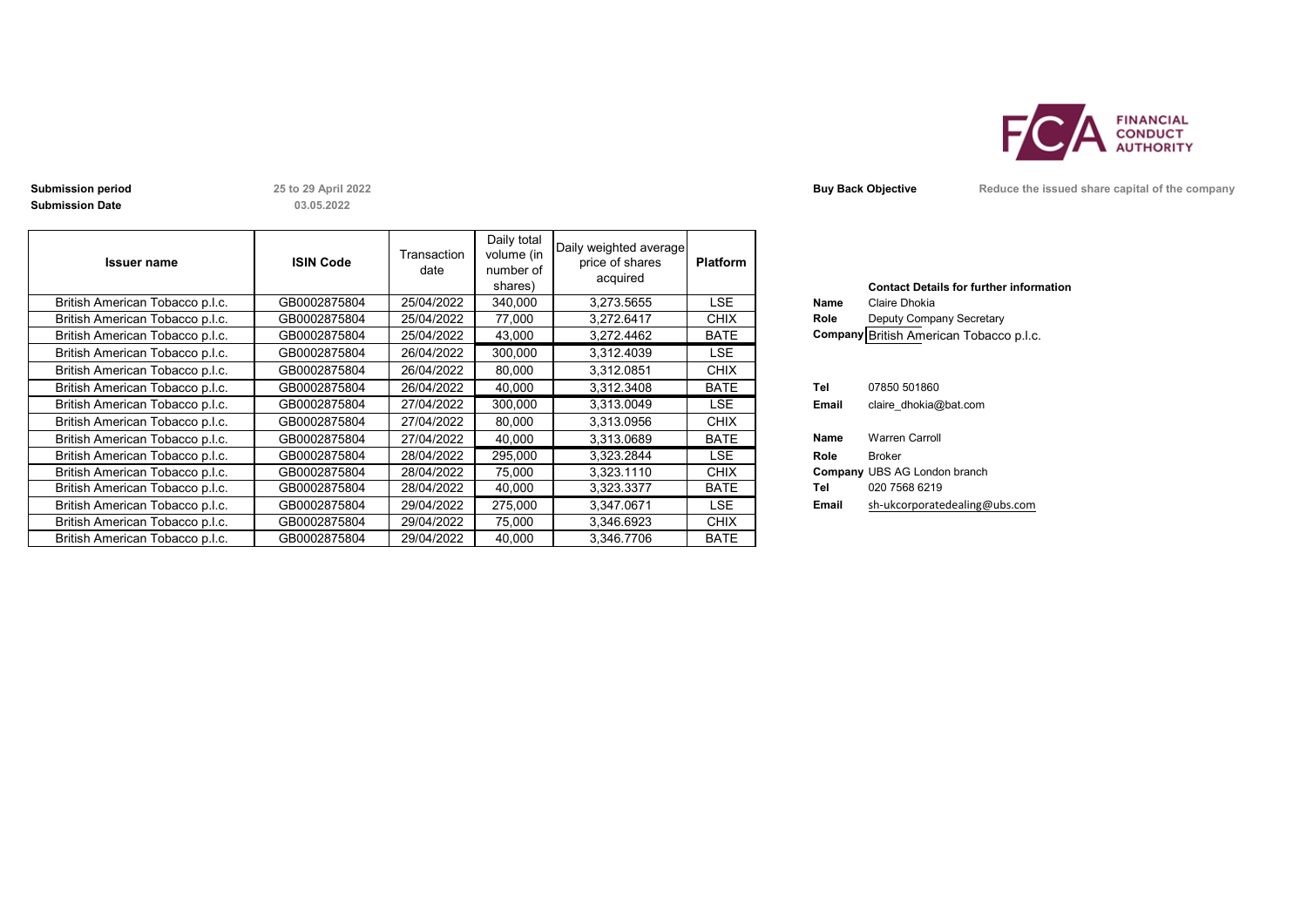

| <b>Issuer name</b>              | <b>ISIN</b>  | Intermediary name           | <b>Intermediary Code</b> | <b>Transaction Date</b> | <b>Transaction Time</b> | <b>Time Zone</b> | Volume | Price    | Currency   | Platform    | <b>Transaction reference</b> |
|---------------------------------|--------------|-----------------------------|--------------------------|-------------------------|-------------------------|------------------|--------|----------|------------|-------------|------------------------------|
|                                 |              |                             |                          |                         |                         |                  |        |          |            | Code        | number                       |
| British American Tobacco p.l.c. | GB0002875804 | <b>UBS AG London Branch</b> | UBSWGB2L                 | 25/04/2022              | 16:22:03                | <b>GMT</b>       | 174    | 3,292.50 | <b>GBP</b> | <b>LSE</b>  | G220425000000293             |
| British American Tobacco p.l.c. | GB0002875804 | <b>UBS AG London Branch</b> | UBSWGB2L                 | 25/04/2022              | 16:22:03                | <b>GMT</b>       | 177    | 3,292.50 | <b>GBP</b> | <b>LSE</b>  | G220425000000293             |
| British American Tobacco p.l.c. | GB0002875804 | <b>UBS AG London Branch</b> | UBSWGB2L                 | 25/04/2022              | 16:21:51                | <b>GMT</b>       | 450    | 3,292.50 | <b>GBP</b> | <b>LSE</b>  | G220425000000293             |
| British American Tobacco p.l.c. | GB0002875804 | <b>UBS AG London Branch</b> | UBSWGB2L                 | 25/04/2022              | 16:21:18                | <b>GMT</b>       | 320    | 3,291.50 | <b>GBP</b> | <b>LSE</b>  | G220425000000293             |
| British American Tobacco p.l.c. | GB0002875804 | <b>UBS AG London Branch</b> | UBSWGB2L                 | 25/04/2022              | 16:21:18                | <b>GMT</b>       | 261    | 3,291.50 | <b>GBP</b> | <b>LSE</b>  | G220425000000293             |
| British American Tobacco p.l.c. | GB0002875804 | <b>UBS AG London Branch</b> | UBSWGB2L                 | 25/04/2022              | 16:21:02                | <b>GMT</b>       | 533    | 3,292.50 | <b>GBP</b> | <b>LSE</b>  | G220425000000293             |
| British American Tobacco p.l.c. | GB0002875804 | <b>UBS AG London Branch</b> | UBSWGB2L                 | 25/04/2022              | 16:21:01                | <b>GMT</b>       | 147    | 3,292.50 | GBP        | <b>LSE</b>  | G220425000000293             |
| British American Tobacco p.l.c. | GB0002875804 | <b>UBS AG London Branch</b> | UBSWGB2L                 | 25/04/2022              | 16:20:47                | <b>GMT</b>       | 403    | 3,291.00 | <b>GBP</b> | <b>CHIX</b> | G220425000000293             |
| British American Tobacco p.l.c. | GB0002875804 | <b>UBS AG London Branch</b> | UBSWGB2L                 | 25/04/2022              | 16:20:47                | <b>GMT</b>       | 104    | 3,291.00 | <b>GBP</b> | <b>BATE</b> | G220425000000293             |
| British American Tobacco p.l.c. | GB0002875804 | <b>UBS AG London Branch</b> | UBSWGB2L                 | 25/04/2022              | 16:20:45                | <b>GMT</b>       | 80     | 3,291.00 | <b>GBP</b> | <b>BATE</b> | G220425000000293             |
| British American Tobacco p.l.c. | GB0002875804 | <b>UBS AG London Branch</b> | UBSWGB2L                 | 25/04/2022              | 16:20:39                | <b>GMT</b>       | 100    | 3,291.50 | <b>GBP</b> | <b>BATE</b> | G220425000000293             |
| British American Tobacco p.l.c. | GB0002875804 | <b>UBS AG London Branch</b> | UBSWGB2L                 | 25/04/2022              | 16:20:39                | <b>GMT</b>       | 71     | 3,291.50 | <b>GBP</b> | <b>BATE</b> | G220425000000293             |
| British American Tobacco p.l.c. | GB0002875804 | <b>UBS AG London Branch</b> | UBSWGB2L                 | 25/04/2022              | 16:20:39                | <b>GMT</b>       | 587    | 3,291.50 | <b>GBP</b> | <b>LSE</b>  | G220425000000293             |
| British American Tobacco p.l.c. | GB0002875804 | <b>UBS AG London Branch</b> | UBSWGB2L                 | 25/04/2022              | 16:20:39                | <b>GMT</b>       | 262    | 3,291.50 | <b>GBP</b> | <b>CHIX</b> | G220425000000293             |
| British American Tobacco p.l.c. | GB0002875804 | <b>UBS AG London Branch</b> | UBSWGB2L                 | 25/04/2022              | 16:20:38                | <b>GMT</b>       | 129    | 3,291.50 | <b>GBP</b> | <b>CHIX</b> | G220425000000293             |
| British American Tobacco p.l.c. | GB0002875804 | <b>UBS AG London Branch</b> | UBSWGB2L                 | 25/04/2022              | 16:20:36                | <b>GMT</b>       | 186    | 3,291.00 | <b>GBP</b> | <b>LSE</b>  | G220425000000293             |
| British American Tobacco p.l.c. | GB0002875804 | <b>UBS AG London Branch</b> | UBSWGB2L                 | 25/04/2022              | 16:20:17                | <b>GMT</b>       | 364    | 3,289.00 | <b>GBP</b> | <b>BATE</b> | G220425000000293             |
| British American Tobacco p.l.c. | GB0002875804 | <b>UBS AG London Branch</b> | UBSWGB2L                 | 25/04/2022              | 16:20:16                | <b>GMT</b>       | 663    | 3,289.50 | <b>GBP</b> | <b>LSE</b>  | G220425000000293             |
| British American Tobacco p.l.c. | GB0002875804 | <b>UBS AG London Branch</b> | UBSWGB2L                 | 25/04/2022              | 16:20:02                | <b>GMT</b>       | 11     | 3,290.00 | <b>GBP</b> | <b>LSE</b>  | G220425000000293             |
| British American Tobacco p.l.c. | GB0002875804 | <b>UBS AG London Branch</b> | UBSWGB2L                 | 25/04/2022              | 16:20:02                | <b>GMT</b>       | 399    | 3,290.00 | <b>GBP</b> | <b>LSE</b>  | G220425000000293             |
| British American Tobacco p.l.c. | GB0002875804 | <b>UBS AG London Branch</b> | UBSWGB2L                 | 25/04/2022              | 16:20:01                | <b>GMT</b>       | 245    | 3,290.00 | <b>GBP</b> | <b>LSE</b>  | G220425000000293             |
| British American Tobacco p.l.c. | GB0002875804 | <b>UBS AG London Branch</b> | UBSWGB2L                 | 25/04/2022              | 16:19:48                | <b>GMT</b>       | 29     | 3,290.50 | <b>GBP</b> | <b>CHIX</b> | G220425000000293             |
| British American Tobacco p.l.c. | GB0002875804 | <b>UBS AG London Branch</b> | UBSWGB2L                 | 25/04/2022              | 16:19:48                | <b>GMT</b>       | 50     | 3,290.50 | <b>GBP</b> | <b>CHIX</b> | G220425000000293             |
| British American Tobacco p.l.c. | GB0002875804 | <b>UBS AG London Branch</b> | UBSWGB2L                 | 25/04/2022              | 16:19:48                | <b>GMT</b>       | 61     | 3,290.50 | <b>GBP</b> | <b>CHIX</b> | G220425000000293             |
| British American Tobacco p.l.c. | GB0002875804 | <b>UBS AG London Branch</b> | UBSWGB2L                 | 25/04/2022              | 16:19:48                | <b>GMT</b>       | 210    | 3,290.50 | <b>GBP</b> | <b>CHIX</b> | G220425000000293             |
| British American Tobacco p.l.c. | GB0002875804 | <b>UBS AG London Branch</b> | UBSWGB2L                 | 25/04/2022              | 16:19:48                | <b>GMT</b>       | 306    | 3,290.50 | <b>GBP</b> | <b>CHIX</b> | G220425000000293             |
| British American Tobacco p.l.c. | GB0002875804 | <b>UBS AG London Branch</b> | UBSWGB2L                 | 25/04/2022              | 16:19:33                | <b>GMT</b>       | 155    | 3,289.50 | <b>GBP</b> | <b>LSE</b>  | G220425000000293             |
| British American Tobacco p.l.c. | GB0002875804 | <b>UBS AG London Branch</b> | UBSWGB2L                 | 25/04/2022              | 16:19:33                | <b>GMT</b>       | 159    | 3,289.50 | <b>GBP</b> | LSE         | G220425000000293             |
| British American Tobacco p.l.c. | GB0002875804 | <b>UBS AG London Branch</b> | UBSWGB2L                 | 25/04/2022              | 16:19:33                | <b>GMT</b>       | 102    | 3,289.50 | <b>GBP</b> | <b>LSE</b>  | G220425000000293             |
| British American Tobacco p.l.c. | GB0002875804 | <b>UBS AG London Branch</b> | UBSWGB2L                 | 25/04/2022              | 16:19:33                | <b>GMT</b>       | 96     | 3,289.50 | <b>GBP</b> | <b>LSE</b>  | G220425000000293             |
| British American Tobacco p.l.c. | GB0002875804 | <b>UBS AG London Branch</b> | UBSWGB2L                 | 25/04/2022              | 16:19:33                | <b>GMT</b>       | 103    | 3,289.50 | <b>GBP</b> | <b>LSE</b>  | G220425000000293             |
| British American Tobacco p.l.c. | GB0002875804 | <b>UBS AG London Branch</b> | UBSWGB2L                 | 25/04/2022              | 16:19:33                | <b>GMT</b>       | 33     | 3,289.50 | <b>GBP</b> | <b>LSE</b>  | G220425000000293             |
| British American Tobacco p.l.c. | GB0002875804 | <b>UBS AG London Branch</b> | UBSWGB2L                 | 25/04/2022              | 16:19:33                | <b>GMT</b>       | 42     | 3,289.50 | <b>GBP</b> | <b>LSE</b>  | G220425000000293             |
| British American Tobacco p.l.c. | GB0002875804 | <b>UBS AG London Branch</b> | UBSWGB2L                 | 25/04/2022              | 16:19:33                | <b>GMT</b>       | 8      | 3,289.50 | <b>GBP</b> | <b>LSE</b>  | G220425000000293             |
| British American Tobacco p.l.c. | GB0002875804 | <b>UBS AG London Branch</b> | UBSWGB2L                 | 25/04/2022              | 16:19:33                | <b>GMT</b>       | 53     | 3,289.50 | <b>GBP</b> | <b>LSE</b>  | G220425000000293             |
| British American Tobacco p.l.c. | GB0002875804 | <b>UBS AG London Branch</b> | UBSWGB2L                 | 25/04/2022              | 16:18:43                | <b>GMT</b>       | 264    | 3,288.50 | <b>GBP</b> | <b>LSE</b>  | G220425000000293             |
| British American Tobacco p.l.c. | GB0002875804 | <b>UBS AG London Branch</b> | UBSWGB2L                 | 25/04/2022              | 16:18:43                | <b>GMT</b>       | 194    | 3,288.50 | <b>GBP</b> | <b>LSE</b>  | G220425000000293             |
| British American Tobacco p.l.c. | GB0002875804 | <b>UBS AG London Branch</b> | UBSWGB2L                 | 25/04/2022              | 16:18:43                | <b>GMT</b>       | 71     | 3,288.50 | <b>GBP</b> | <b>LSE</b>  | G220425000000293             |
| British American Tobacco p.l.c. | GB0002875804 | <b>UBS AG London Branch</b> | UBSWGB2L                 | 25/04/2022              | 16:18:43                | <b>GMT</b>       | 50     | 3,288.50 | <b>GBP</b> | <b>LSE</b>  | G220425000000293             |
| British American Tobacco p.l.c. | GB0002875804 | <b>UBS AG London Branch</b> | UBSWGB2L                 | 25/04/2022              | 16:18:23                | <b>GMT</b>       | 250    | 3,288.00 | <b>GBP</b> | <b>LSE</b>  | G220425000000293             |
| British American Tobacco p.l.c. | GB0002875804 | <b>UBS AG London Branch</b> | UBSWGB2L                 | 25/04/2022              | 16:18:23                | <b>GMT</b>       | 594    | 3,288.00 | <b>GBP</b> | <b>LSE</b>  | G220425000000293             |
| British American Tobacco p.l.c. | GB0002875804 | <b>UBS AG London Branch</b> | UBSWGB2L                 | 25/04/2022              | 16:18:23                | <b>GMT</b>       | 49     | 3,288.00 | <b>GBP</b> | <b>LSE</b>  | G220425000000293             |
| British American Tobacco p.l.c. | GB0002875804 | <b>UBS AG London Branch</b> | UBSWGB2L                 | 25/04/2022              | 16:17:54                | <b>GMT</b>       | 250    | 3,288.00 | <b>GBP</b> | <b>LSE</b>  | G220425000000293             |
| British American Tobacco p.l.c. | GB0002875804 | <b>UBS AG London Branch</b> | UBSWGB2L                 | 25/04/2022              | 16:17:22                | <b>GMT</b>       | 110    | 3,287.50 | <b>GBP</b> | <b>LSE</b>  | G220425000000293             |
| British American Tobacco p.l.c. | GB0002875804 | <b>UBS AG London Branch</b> | UBSWGB2L                 | 25/04/2022              | 16:17:22                | <b>GMT</b>       | 149    | 3,287.50 | GBP        | <b>LSE</b>  | G220425000000293             |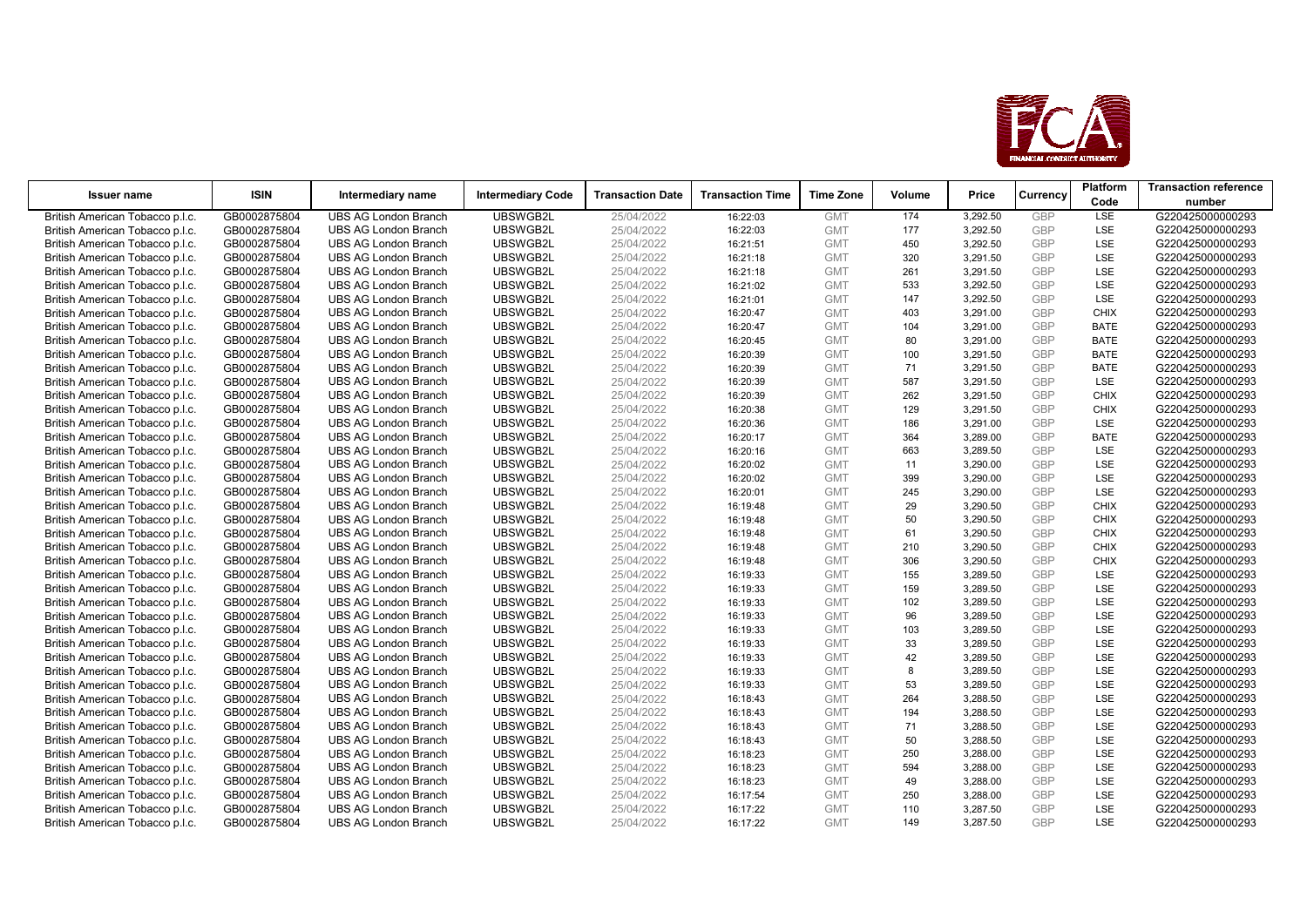| British American Tobacco p.l.c. | GB0002875804 | <b>UBS AG London Branch</b> | UBSWGB2L | 25/04/2022 | 16:17:22 | <b>GMT</b> | 186 | 3,287.50 | <b>GBP</b> | LSE         | G220425000000293 |
|---------------------------------|--------------|-----------------------------|----------|------------|----------|------------|-----|----------|------------|-------------|------------------|
| British American Tobacco p.l.c. | GB0002875804 | <b>UBS AG London Branch</b> | UBSWGB2L | 25/04/2022 | 16:17:22 | <b>GMT</b> | 250 | 3,287.50 | <b>GBP</b> | LSE         | G220425000000293 |
| British American Tobacco p.l.c. | GB0002875804 | <b>UBS AG London Branch</b> | UBSWGB2L | 25/04/2022 | 16:17:22 | <b>GMT</b> | 637 | 3,287.50 | <b>GBP</b> | LSE         | G220425000000293 |
| British American Tobacco p.l.c. | GB0002875804 | <b>UBS AG London Branch</b> | UBSWGB2L | 25/04/2022 | 16:17:22 | <b>GMT</b> | 170 | 3,287.50 | <b>GBP</b> | <b>CHIX</b> | G220425000000293 |
| British American Tobacco p.l.c. | GB0002875804 | <b>UBS AG London Branch</b> | UBSWGB2L | 25/04/2022 | 16:17:22 | <b>GMT</b> | 592 | 3,287.50 | <b>GBP</b> | <b>BATE</b> | G220425000000293 |
| British American Tobacco p.l.c. | GB0002875804 | <b>UBS AG London Branch</b> | UBSWGB2L | 25/04/2022 | 16:17:22 | <b>GMT</b> | 402 | 3,287.50 | <b>GBP</b> | <b>CHIX</b> | G220425000000293 |
| British American Tobacco p.l.c. | GB0002875804 | <b>UBS AG London Branch</b> | UBSWGB2L | 25/04/2022 | 16:16:41 | <b>GMT</b> | 12  | 3,287.50 | <b>GBP</b> | <b>BATE</b> | G220425000000293 |
| British American Tobacco p.l.c. | GB0002875804 | <b>UBS AG London Branch</b> | UBSWGB2L | 25/04/2022 | 16:16:41 | <b>GMT</b> | 19  | 3,287.50 | GBP        | <b>BATE</b> | G220425000000293 |
| British American Tobacco p.l.c. | GB0002875804 | <b>UBS AG London Branch</b> | UBSWGB2L | 25/04/2022 | 16:16:41 | <b>GMT</b> | 15  | 3,287.50 | <b>GBP</b> | <b>BATE</b> | G220425000000293 |
| British American Tobacco p.l.c. | GB0002875804 | <b>UBS AG London Branch</b> | UBSWGB2L | 25/04/2022 | 16:16:41 | <b>GMT</b> | 12  | 3,287.50 | <b>GBP</b> | <b>BATE</b> | G220425000000293 |
| British American Tobacco p.l.c. | GB0002875804 | <b>UBS AG London Branch</b> | UBSWGB2L | 25/04/2022 | 16:16:26 | <b>GMT</b> | 53  | 3,287.50 | <b>GBP</b> | <b>BATE</b> | G220425000000293 |
| British American Tobacco p.l.c. | GB0002875804 | <b>UBS AG London Branch</b> | UBSWGB2L | 25/04/2022 | 16:15:49 | <b>GMT</b> | 666 | 3,288.50 | <b>GBP</b> | LSE         | G220425000000293 |
| British American Tobacco p.l.c. | GB0002875804 | <b>UBS AG London Branch</b> | UBSWGB2L | 25/04/2022 | 16:15:49 | <b>GMT</b> | 432 | 3,288.50 | <b>GBP</b> | LSE         | G220425000000293 |
| British American Tobacco p.l.c. | GB0002875804 | <b>UBS AG London Branch</b> | UBSWGB2L | 25/04/2022 | 16:15:44 | <b>GMT</b> | 194 | 3,288.50 | <b>GBP</b> | LSE         | G220425000000293 |
| British American Tobacco p.l.c. | GB0002875804 | <b>UBS AG London Branch</b> | UBSWGB2L | 25/04/2022 | 16:14:43 | <b>GMT</b> | 604 | 3,289.50 | <b>GBP</b> | LSE         | G220425000000293 |
| British American Tobacco p.l.c. | GB0002875804 | <b>UBS AG London Branch</b> | UBSWGB2L | 25/04/2022 | 16:14:43 | <b>GMT</b> | 77  | 3,289.50 | <b>GBP</b> | <b>CHIX</b> | G220425000000293 |
| British American Tobacco p.l.c. | GB0002875804 | <b>UBS AG London Branch</b> | UBSWGB2L | 25/04/2022 | 16:14:37 | <b>GMT</b> | 37  | 3,289.50 | <b>GBP</b> | <b>CHIX</b> | G220425000000293 |
| British American Tobacco p.l.c. | GB0002875804 | <b>UBS AG London Branch</b> | UBSWGB2L | 25/04/2022 | 16:14:37 | <b>GMT</b> | 91  | 3,289.50 | <b>GBP</b> | <b>CHIX</b> | G220425000000293 |
| British American Tobacco p.l.c. | GB0002875804 | <b>UBS AG London Branch</b> | UBSWGB2L | 25/04/2022 | 16:14:37 | <b>GMT</b> | 38  | 3,289.50 | <b>GBP</b> | <b>CHIX</b> | G220425000000293 |
| British American Tobacco p.l.c. | GB0002875804 | <b>UBS AG London Branch</b> | UBSWGB2L | 25/04/2022 | 16:14:37 | <b>GMT</b> | 37  | 3,289.50 | <b>GBP</b> | <b>CHIX</b> | G220425000000293 |
| British American Tobacco p.l.c. | GB0002875804 | <b>UBS AG London Branch</b> | UBSWGB2L | 25/04/2022 | 16:14:37 | <b>GMT</b> | 350 | 3,289.50 | <b>GBP</b> | <b>CHIX</b> | G220425000000293 |
| British American Tobacco p.l.c. | GB0002875804 | <b>UBS AG London Branch</b> | UBSWGB2L | 25/04/2022 | 16:14:03 | <b>GMT</b> | 330 | 3,289.00 | <b>GBP</b> | LSE         | G220425000000293 |
| British American Tobacco p.l.c. | GB0002875804 | <b>UBS AG London Branch</b> | UBSWGB2L | 25/04/2022 | 16:14:03 | <b>GMT</b> | 278 | 3,289.00 | <b>GBP</b> | LSE         | G220425000000293 |
| British American Tobacco p.l.c. | GB0002875804 | <b>UBS AG London Branch</b> | UBSWGB2L | 25/04/2022 | 16:13:45 | <b>GMT</b> | 394 | 3,289.00 | <b>GBP</b> | LSE         | G220425000000293 |
| British American Tobacco p.l.c. | GB0002875804 | <b>UBS AG London Branch</b> | UBSWGB2L | 25/04/2022 | 16:13:45 | <b>GMT</b> | 147 | 3,289.00 | <b>GBP</b> | LSE         | G220425000000293 |
| British American Tobacco p.l.c. | GB0002875804 | <b>UBS AG London Branch</b> | UBSWGB2L | 25/04/2022 | 16:13:45 | <b>GMT</b> | 99  | 3,289.00 | <b>GBP</b> | LSE         | G220425000000293 |
| British American Tobacco p.l.c. | GB0002875804 | <b>UBS AG London Branch</b> | UBSWGB2L | 25/04/2022 | 16:13:28 | <b>GMT</b> | 167 | 3,289.50 | <b>GBP</b> | LSE         | G220425000000293 |
| British American Tobacco p.l.c. | GB0002875804 | <b>UBS AG London Branch</b> | UBSWGB2L | 25/04/2022 | 16:13:28 | <b>GMT</b> | 521 | 3,289.50 | <b>GBP</b> | LSE         | G220425000000293 |
| British American Tobacco p.l.c. | GB0002875804 | <b>UBS AG London Branch</b> | UBSWGB2L | 25/04/2022 | 16:12:24 | <b>GMT</b> | 416 | 3,283.50 | <b>GBP</b> | <b>CHIX</b> | G220425000000293 |
| British American Tobacco p.l.c. | GB0002875804 | <b>UBS AG London Branch</b> | UBSWGB2L | 25/04/2022 | 16:12:24 | <b>GMT</b> | 145 | 3,283.50 | <b>GBP</b> | <b>CHIX</b> | G220425000000293 |
| British American Tobacco p.l.c. | GB0002875804 | <b>UBS AG London Branch</b> | UBSWGB2L | 25/04/2022 | 16:12:24 | <b>GMT</b> | 19  | 3,283.50 | <b>GBP</b> | <b>CHIX</b> | G220425000000293 |
| British American Tobacco p.l.c. | GB0002875804 | <b>UBS AG London Branch</b> | UBSWGB2L | 25/04/2022 | 16:12:24 | <b>GMT</b> | 82  | 3,283.50 | <b>GBP</b> | LSE         | G220425000000293 |
| British American Tobacco p.l.c. | GB0002875804 | <b>UBS AG London Branch</b> | UBSWGB2L | 25/04/2022 | 16:12:24 | <b>GMT</b> | 337 | 3,283.50 | <b>GBP</b> | <b>BATE</b> | G220425000000293 |
| British American Tobacco p.l.c. | GB0002875804 | <b>UBS AG London Branch</b> | UBSWGB2L | 25/04/2022 | 16:12:24 | <b>GMT</b> | 564 | 3,283.50 | <b>GBP</b> | LSE         | G220425000000293 |
| British American Tobacco p.l.c. | GB0002875804 | UBS AG London Branch        | UBSWGB2L | 25/04/2022 | 16:12:24 | <b>GMT</b> | 25  | 3,283.50 | <b>GBP</b> | <b>BATE</b> | G220425000000293 |
| British American Tobacco p.l.c. | GB0002875804 | <b>UBS AG London Branch</b> | UBSWGB2L | 25/04/2022 | 16:12:24 | <b>GMT</b> | 9   | 3,283.50 | <b>GBP</b> | <b>BATE</b> | G220425000000293 |
| British American Tobacco p.l.c. | GB0002875804 | <b>UBS AG London Branch</b> | UBSWGB2L | 25/04/2022 | 16:12:24 | <b>GMT</b> | 8   | 3,283.50 | <b>GBP</b> | <b>BATE</b> | G220425000000293 |
| British American Tobacco p.l.c. | GB0002875804 | <b>UBS AG London Branch</b> | UBSWGB2L | 25/04/2022 | 16:12:17 | <b>GMT</b> | 272 | 3,283.50 | <b>GBP</b> | <b>BATE</b> | G220425000000293 |
| British American Tobacco p.l.c. | GB0002875804 | <b>UBS AG London Branch</b> | UBSWGB2L | 25/04/2022 | 16:12:10 | <b>GMT</b> | 640 | 3,284.00 | <b>GBP</b> | LSE         | G220425000000293 |
| British American Tobacco p.l.c. | GB0002875804 | <b>UBS AG London Branch</b> | UBSWGB2L | 25/04/2022 | 16:11:29 | <b>GMT</b> | 53  | 3,281.00 | <b>GBP</b> | <b>CHIX</b> | G220425000000293 |
| British American Tobacco p.l.c. | GB0002875804 | <b>UBS AG London Branch</b> | UBSWGB2L | 25/04/2022 | 16:11:29 | <b>GMT</b> | 199 | 3,281.00 | <b>GBP</b> | <b>CHIX</b> | G220425000000293 |
| British American Tobacco p.l.c. | GB0002875804 | <b>UBS AG London Branch</b> | UBSWGB2L | 25/04/2022 | 16:11:28 | <b>GMT</b> | 658 | 3,281.50 | <b>GBP</b> | LSE         | G220425000000293 |
| British American Tobacco p.l.c. | GB0002875804 | <b>UBS AG London Branch</b> | UBSWGB2L | 25/04/2022 | 16:11:28 | <b>GMT</b> | 36  | 3,281.50 | <b>GBP</b> | LSE         | G220425000000293 |
| British American Tobacco p.l.c. | GB0002875804 | <b>UBS AG London Branch</b> | UBSWGB2L | 25/04/2022 | 16:10:23 | <b>GMT</b> | 20  | 3,282.50 | <b>GBP</b> | LSE         | G220425000000293 |
| British American Tobacco p.l.c. | GB0002875804 | <b>UBS AG London Branch</b> | UBSWGB2L | 25/04/2022 | 16:10:23 | <b>GMT</b> | 315 | 3,282.50 | <b>GBP</b> | LSE         | G220425000000293 |
| British American Tobacco p.l.c. | GB0002875804 | <b>UBS AG London Branch</b> | UBSWGB2L | 25/04/2022 | 16:10:23 | <b>GMT</b> | 250 | 3,282.50 | <b>GBP</b> | LSE         | G220425000000293 |
| British American Tobacco p.l.c. | GB0002875804 | <b>UBS AG London Branch</b> | UBSWGB2L | 25/04/2022 | 16:10:23 | <b>GMT</b> | 632 | 3,282.50 | <b>GBP</b> | LSE         | G220425000000293 |
| British American Tobacco p.l.c. | GB0002875804 | <b>UBS AG London Branch</b> | UBSWGB2L | 25/04/2022 | 16:09:31 | <b>GMT</b> | 495 | 3,281.50 | <b>GBP</b> | LSE         | G220425000000293 |
| British American Tobacco p.l.c. | GB0002875804 | <b>UBS AG London Branch</b> | UBSWGB2L | 25/04/2022 | 16:09:06 | <b>GMT</b> | 292 | 3,282.50 | <b>GBP</b> | <b>CHIX</b> | G220425000000293 |
| British American Tobacco p.l.c. | GB0002875804 | <b>UBS AG London Branch</b> | UBSWGB2L | 25/04/2022 | 16:09:06 | <b>GMT</b> | 112 | 3,282.50 | <b>GBP</b> | <b>CHIX</b> | G220425000000293 |
| British American Tobacco p.l.c. | GB0002875804 | <b>UBS AG London Branch</b> | UBSWGB2L | 25/04/2022 | 16:09:05 | <b>GMT</b> | 206 | 3,282.50 | <b>GBP</b> | <b>CHIX</b> | G220425000000293 |
| British American Tobacco p.l.c. | GB0002875804 | <b>UBS AG London Branch</b> | UBSWGB2L | 25/04/2022 | 16:09:00 | <b>GMT</b> | 630 | 3,282.50 | <b>GBP</b> | LSE         | G220425000000293 |
| British American Tobacco p.l.c. | GB0002875804 | <b>UBS AG London Branch</b> | UBSWGB2L | 25/04/2022 | 16:08:46 | <b>GMT</b> | 582 | 3,283.00 | <b>GBP</b> | LSE         | G220425000000293 |
| British American Tobacco p.l.c. | GB0002875804 | <b>UBS AG London Branch</b> | UBSWGB2L | 25/04/2022 | 16:07:51 | <b>GMT</b> | 349 | 3,282.50 | GBP        | <b>LSE</b>  | G220425000000293 |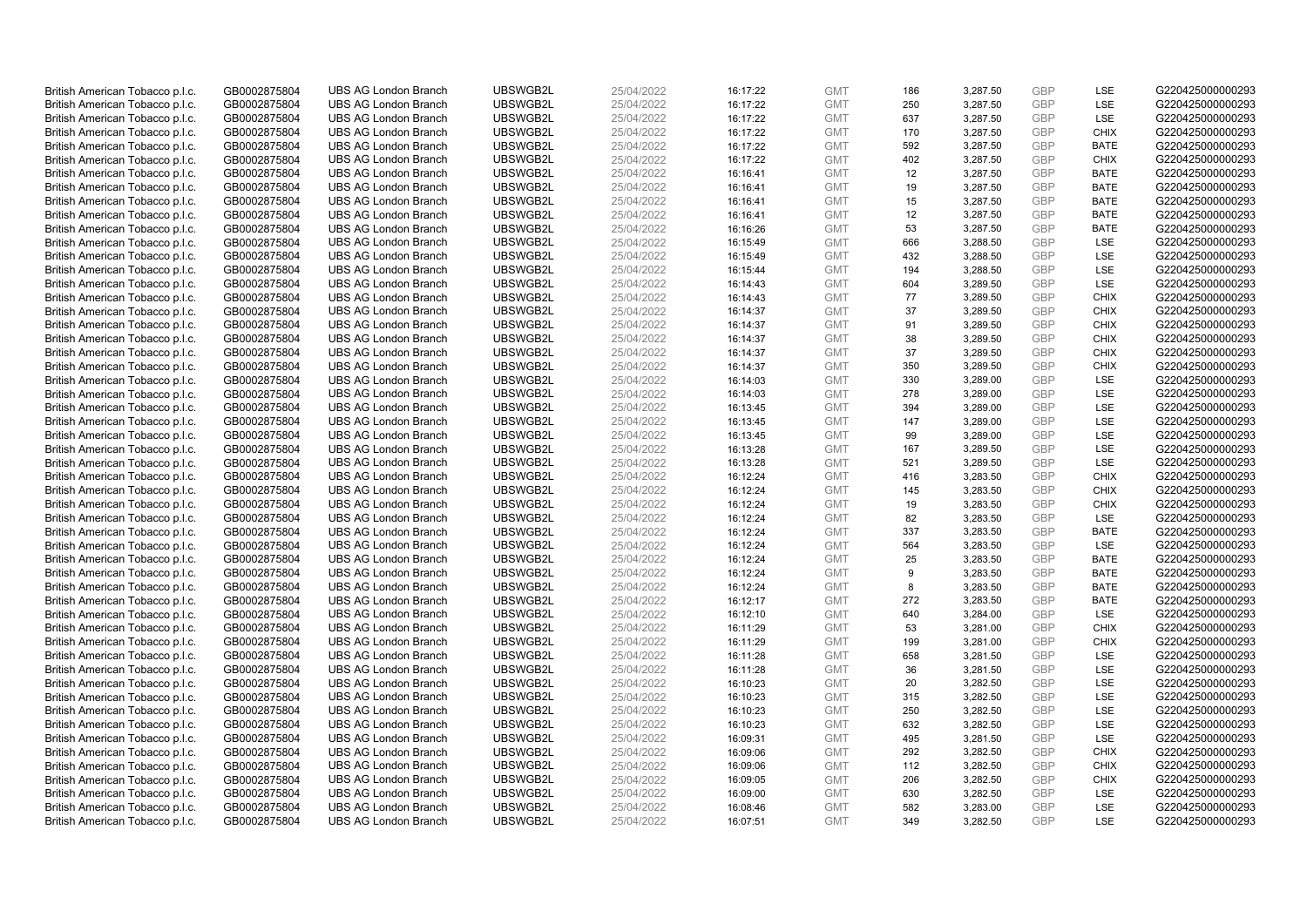| British American Tobacco p.l.c. | GB0002875804 | <b>UBS AG London Branch</b> | UBSWGB2L | 25/04/2022 | 16:07:51 | <b>GMT</b> | 342          | 3,282.50 | <b>GBP</b>               | LSE                        | G220425000000293 |
|---------------------------------|--------------|-----------------------------|----------|------------|----------|------------|--------------|----------|--------------------------|----------------------------|------------------|
| British American Tobacco p.l.c. | GB0002875804 | <b>UBS AG London Branch</b> | UBSWGB2L | 25/04/2022 | 16:07:35 | <b>GMT</b> | 578          | 3,282.50 | GBP                      | <b>BATE</b>                | G220425000000293 |
| British American Tobacco p.l.c. | GB0002875804 | <b>UBS AG London Branch</b> | UBSWGB2L | 25/04/2022 | 16:07:34 | <b>GMT</b> | 581          | 3,283.00 | <b>GBP</b>               | LSE                        | G220425000000293 |
|                                 |              |                             | UBSWGB2L |            |          |            |              |          | <b>GBP</b>               |                            |                  |
| British American Tobacco p.l.c. | GB0002875804 | <b>UBS AG London Branch</b> |          | 25/04/2022 | 16:07:33 | <b>GMT</b> | 647          | 3,283.50 |                          | LSE                        | G220425000000293 |
| British American Tobacco p.l.c. | GB0002875804 | <b>UBS AG London Branch</b> | UBSWGB2L | 25/04/2022 | 16:07:09 | <b>GMT</b> | 676          | 3,282.50 | <b>GBP</b>               | <b>CHIX</b>                | G220425000000293 |
| British American Tobacco p.l.c. | GB0002875804 | <b>UBS AG London Branch</b> | UBSWGB2L | 25/04/2022 | 16:06:50 | <b>GMT</b> | 255          | 3,282.50 | <b>GBP</b>               | LSE                        | G220425000000293 |
| British American Tobacco p.l.c. | GB0002875804 | <b>UBS AG London Branch</b> | UBSWGB2L | 25/04/2022 | 16:06:49 | <b>GMT</b> | 164          | 3,282.50 | <b>GBP</b>               | LSE                        | G220425000000293 |
| British American Tobacco p.l.c. | GB0002875804 | <b>UBS AG London Branch</b> | UBSWGB2L | 25/04/2022 | 16:06:49 | <b>GMT</b> | 23           | 3,282.50 | <b>GBP</b>               | LSE                        | G220425000000293 |
| British American Tobacco p.l.c. | GB0002875804 | <b>UBS AG London Branch</b> | UBSWGB2L | 25/04/2022 | 16:06:49 | <b>GMT</b> | 186          | 3,282.50 | <b>GBP</b>               | LSE                        | G220425000000293 |
| British American Tobacco p.l.c. | GB0002875804 | <b>UBS AG London Branch</b> | UBSWGB2L | 25/04/2022 | 16:05:47 | <b>GMT</b> | 411          | 3,282.00 | <b>GBP</b>               | LSE                        | G220425000000293 |
| British American Tobacco p.l.c. | GB0002875804 | <b>UBS AG London Branch</b> | UBSWGB2L | 25/04/2022 | 16:05:47 | <b>GMT</b> | 210          | 3,282.00 | <b>GBP</b>               | LSE                        | G220425000000293 |
| British American Tobacco p.l.c. | GB0002875804 | <b>UBS AG London Branch</b> | UBSWGB2L | 25/04/2022 | 16:05:44 | <b>GMT</b> | 11           | 3,282.50 | <b>GBP</b>               | LSE                        | G220425000000293 |
| British American Tobacco p.l.c. | GB0002875804 | <b>UBS AG London Branch</b> | UBSWGB2L | 25/04/2022 | 16:05:44 | <b>GMT</b> | 590          | 3,282.50 | <b>GBP</b>               | <b>LSE</b>                 | G220425000000293 |
| British American Tobacco p.l.c. | GB0002875804 | <b>UBS AG London Branch</b> | UBSWGB2L | 25/04/2022 | 16:05:07 | <b>GMT</b> | 97           | 3,282.00 | <b>GBP</b>               | LSE                        | G220425000000293 |
| British American Tobacco p.l.c. | GB0002875804 | <b>UBS AG London Branch</b> | UBSWGB2L | 25/04/2022 | 16:05:07 | <b>GMT</b> | 366          | 3,282.00 | <b>GBP</b>               | <b>LSE</b>                 | G220425000000293 |
| British American Tobacco p.l.c. | GB0002875804 | <b>UBS AG London Branch</b> | UBSWGB2L | 25/04/2022 | 16:05:07 | <b>GMT</b> | 97           | 3,282.00 | <b>GBP</b>               | LSE                        | G220425000000293 |
| British American Tobacco p.l.c. | GB0002875804 | <b>UBS AG London Branch</b> | UBSWGB2L | 25/04/2022 | 16:04:59 | <b>GMT</b> | 366          | 3,282.50 | <b>GBP</b>               | <b>CHIX</b>                | G220425000000293 |
| British American Tobacco p.l.c. | GB0002875804 | <b>UBS AG London Branch</b> | UBSWGB2L | 25/04/2022 | 16:04:59 | <b>GMT</b> | 95           | 3,282.50 | <b>GBP</b>               | <b>CHIX</b>                | G220425000000293 |
| British American Tobacco p.l.c. | GB0002875804 | <b>UBS AG London Branch</b> | UBSWGB2L | 25/04/2022 | 16:04:58 | <b>GMT</b> | $\mathbf{1}$ | 3,282.50 | <b>GBP</b>               | <b>CHIX</b>                | G220425000000293 |
| British American Tobacco p.l.c. | GB0002875804 | <b>UBS AG London Branch</b> | UBSWGB2L | 25/04/2022 | 16:04:58 | <b>GMT</b> | 265          | 3,282.50 | <b>GBP</b>               | <b>BATE</b>                | G220425000000293 |
| British American Tobacco p.l.c. | GB0002875804 | <b>UBS AG London Branch</b> | UBSWGB2L | 25/04/2022 | 16:04:54 | <b>GMT</b> | 113          | 3,282.50 | <b>GBP</b>               | LSE                        | G220425000000293 |
| British American Tobacco p.l.c. | GB0002875804 | <b>UBS AG London Branch</b> | UBSWGB2L | 25/04/2022 | 16:04:54 | <b>GMT</b> | 252          | 3,282.50 | <b>GBP</b>               | <b>BATE</b>                | G220425000000293 |
| British American Tobacco p.l.c. | GB0002875804 | <b>UBS AG London Branch</b> | UBSWGB2L | 25/04/2022 | 16:04:54 | <b>GMT</b> | 14           | 3,282.50 | <b>GBP</b>               | <b>BATE</b>                | G220425000000293 |
| British American Tobacco p.l.c. | GB0002875804 | <b>UBS AG London Branch</b> | UBSWGB2L | 25/04/2022 | 16:04:54 | <b>GMT</b> | 213          | 3,282.50 | <b>GBP</b>               | <b>CHIX</b>                | G220425000000293 |
| British American Tobacco p.l.c. | GB0002875804 | <b>UBS AG London Branch</b> | UBSWGB2L | 25/04/2022 | 16:04:54 | <b>GMT</b> | 27           | 3,282.50 | <b>GBP</b>               | <b>BATE</b>                | G220425000000293 |
| British American Tobacco p.l.c. | GB0002875804 | <b>UBS AG London Branch</b> | UBSWGB2L | 25/04/2022 | 16:04:54 | <b>GMT</b> | 62           | 3,282.50 | <b>GBP</b>               | <b>BATE</b>                | G220425000000293 |
| British American Tobacco p.l.c. | GB0002875804 | <b>UBS AG London Branch</b> | UBSWGB2L | 25/04/2022 | 16:04:54 | <b>GMT</b> | 284          | 3,282.50 | <b>GBP</b>               | LSE                        | G220425000000293 |
| British American Tobacco p.l.c. | GB0002875804 | <b>UBS AG London Branch</b> | UBSWGB2L | 25/04/2022 | 16:04:54 | <b>GMT</b> | 105          | 3,282.50 | <b>GBP</b>               | <b>LSE</b>                 | G220425000000293 |
| British American Tobacco p.l.c. | GB0002875804 | <b>UBS AG London Branch</b> | UBSWGB2L | 25/04/2022 | 16:04:54 | <b>GMT</b> | 177          | 3,282.50 | <b>GBP</b>               | LSE                        | G220425000000293 |
| British American Tobacco p.l.c. | GB0002875804 | <b>UBS AG London Branch</b> | UBSWGB2L | 25/04/2022 | 16:04:44 | <b>GMT</b> | 250          | 3,283.00 | <b>GBP</b>               | LSE                        | G220425000000293 |
| British American Tobacco p.l.c. | GB0002875804 | <b>UBS AG London Branch</b> | UBSWGB2L | 25/04/2022 | 16:04:36 | <b>GMT</b> | 324          | 3,282.50 | <b>GBP</b>               | LSE                        | G220425000000293 |
| British American Tobacco p.l.c. | GB0002875804 | <b>UBS AG London Branch</b> | UBSWGB2L | 25/04/2022 | 16:04:36 | <b>GMT</b> | 356          | 3,282.50 | <b>GBP</b>               | <b>LSE</b>                 | G220425000000293 |
| British American Tobacco p.l.c. | GB0002875804 | <b>UBS AG London Branch</b> | UBSWGB2L | 25/04/2022 | 16:03:24 | <b>GMT</b> | 380          | 3,280.00 | <b>GBP</b>               | LSE                        | G220425000000293 |
| British American Tobacco p.l.c. | GB0002875804 | <b>UBS AG London Branch</b> | UBSWGB2L | 25/04/2022 | 16:03:24 | <b>GMT</b> | 200          | 3,280.00 | <b>GBP</b>               | LSE                        | G220425000000293 |
| British American Tobacco p.l.c. | GB0002875804 | <b>UBS AG London Branch</b> | UBSWGB2L | 25/04/2022 | 16:02:58 | <b>GMT</b> | 121          | 3,280.00 | <b>GBP</b>               | <b>CHIX</b>                | G220425000000293 |
| British American Tobacco p.l.c. | GB0002875804 | <b>UBS AG London Branch</b> | UBSWGB2L | 25/04/2022 | 16:02:58 | <b>GMT</b> | 667          | 3,280.00 | <b>GBP</b>               | LSE                        | G220425000000293 |
| British American Tobacco p.l.c. | GB0002875804 | <b>UBS AG London Branch</b> | UBSWGB2L | 25/04/2022 | 16:02:41 | <b>GMT</b> | 585          | 3,280.00 | <b>GBP</b>               | <b>LSE</b>                 | G220425000000293 |
| British American Tobacco p.l.c. | GB0002875804 | <b>UBS AG London Branch</b> | UBSWGB2L | 25/04/2022 | 16:02:41 | <b>GMT</b> | 36           | 3,280.00 | <b>GBP</b>               | <b>CHIX</b>                | G220425000000293 |
|                                 |              | <b>UBS AG London Branch</b> | UBSWGB2L | 25/04/2022 |          | <b>GMT</b> | 371          |          | <b>GBP</b>               | <b>CHIX</b>                | G220425000000293 |
| British American Tobacco p.l.c. | GB0002875804 |                             |          |            | 16:02:41 |            |              | 3,280.00 |                          |                            |                  |
| British American Tobacco p.l.c. | GB0002875804 | <b>UBS AG London Branch</b> | UBSWGB2L | 25/04/2022 | 16:02:41 | <b>GMT</b> | 34           | 3,280.00 | <b>GBP</b><br><b>GBP</b> | <b>CHIX</b><br><b>CHIX</b> | G220425000000293 |
| British American Tobacco p.l.c. | GB0002875804 | <b>UBS AG London Branch</b> | UBSWGB2L | 25/04/2022 | 16:02:41 | <b>GMT</b> | 131          | 3,280.00 |                          |                            | G220425000000293 |
| British American Tobacco p.l.c. | GB0002875804 | <b>UBS AG London Branch</b> | UBSWGB2L | 25/04/2022 | 16:02:11 | <b>GMT</b> | 628          | 3,280.50 | <b>GBP</b>               | LSE                        | G220425000000293 |
| British American Tobacco p.l.c. | GB0002875804 | <b>UBS AG London Branch</b> | UBSWGB2L | 25/04/2022 | 16:02:11 | <b>GMT</b> | 581          | 3,281.00 | <b>GBP</b>               | LSE                        | G220425000000293 |
| British American Tobacco p.l.c. | GB0002875804 | <b>UBS AG London Branch</b> | UBSWGB2L | 25/04/2022 | 16:01:14 | <b>GMT</b> | 106          | 3,278.50 | <b>GBP</b>               | <b>BATE</b>                | G220425000000293 |
| British American Tobacco p.l.c. | GB0002875804 | <b>UBS AG London Branch</b> | UBSWGB2L | 25/04/2022 | 16:01:14 | <b>GMT</b> | 315          | 3,278.50 | <b>GBP</b>               | <b>BATE</b>                | G220425000000293 |
| British American Tobacco p.l.c. | GB0002875804 | <b>UBS AG London Branch</b> | UBSWGB2L | 25/04/2022 | 16:00:41 | <b>GMT</b> | 580          | 3,278.00 | <b>GBP</b>               | LSE                        | G220425000000293 |
| British American Tobacco p.l.c. | GB0002875804 | <b>UBS AG London Branch</b> | UBSWGB2L | 25/04/2022 | 16:00:38 | <b>GMT</b> | 640          | 3,278.50 | <b>GBP</b>               | LSE                        | G220425000000293 |
| British American Tobacco p.l.c. | GB0002875804 | <b>UBS AG London Branch</b> | UBSWGB2L | 25/04/2022 | 16:00:01 | <b>GMT</b> | 628          | 3,278.50 | <b>GBP</b>               | <b>CHIX</b>                | G220425000000293 |
| British American Tobacco p.l.c. | GB0002875804 | <b>UBS AG London Branch</b> | UBSWGB2L | 25/04/2022 | 15:59:49 | <b>GMT</b> | 599          | 3,279.00 | <b>GBP</b>               | LSE                        | G220425000000293 |
| British American Tobacco p.l.c. | GB0002875804 | <b>UBS AG London Branch</b> | UBSWGB2L | 25/04/2022 | 15:59:21 | <b>GMT</b> | 2            | 3,280.00 | <b>GBP</b>               | <b>LSE</b>                 | G220425000000293 |
| British American Tobacco p.l.c. | GB0002875804 | <b>UBS AG London Branch</b> | UBSWGB2L | 25/04/2022 | 15:59:21 | <b>GMT</b> | 290          | 3,280.00 | <b>GBP</b>               | LSE                        | G220425000000293 |
| British American Tobacco p.l.c. | GB0002875804 | <b>UBS AG London Branch</b> | UBSWGB2L | 25/04/2022 | 15:59:21 | <b>GMT</b> | 250          | 3,280.00 | <b>GBP</b>               | LSE                        | G220425000000293 |
| British American Tobacco p.l.c. | GB0002875804 | <b>UBS AG London Branch</b> | UBSWGB2L | 25/04/2022 | 15:59:21 | <b>GMT</b> | 149          | 3,280.00 | <b>GBP</b>               | LSE                        | G220425000000293 |
| British American Tobacco p.l.c. | GB0002875804 | <b>UBS AG London Branch</b> | UBSWGB2L | 25/04/2022 | 15:59:21 | <b>GMT</b> | 592          | 3.280.00 | GBP                      | <b>LSE</b>                 | G220425000000293 |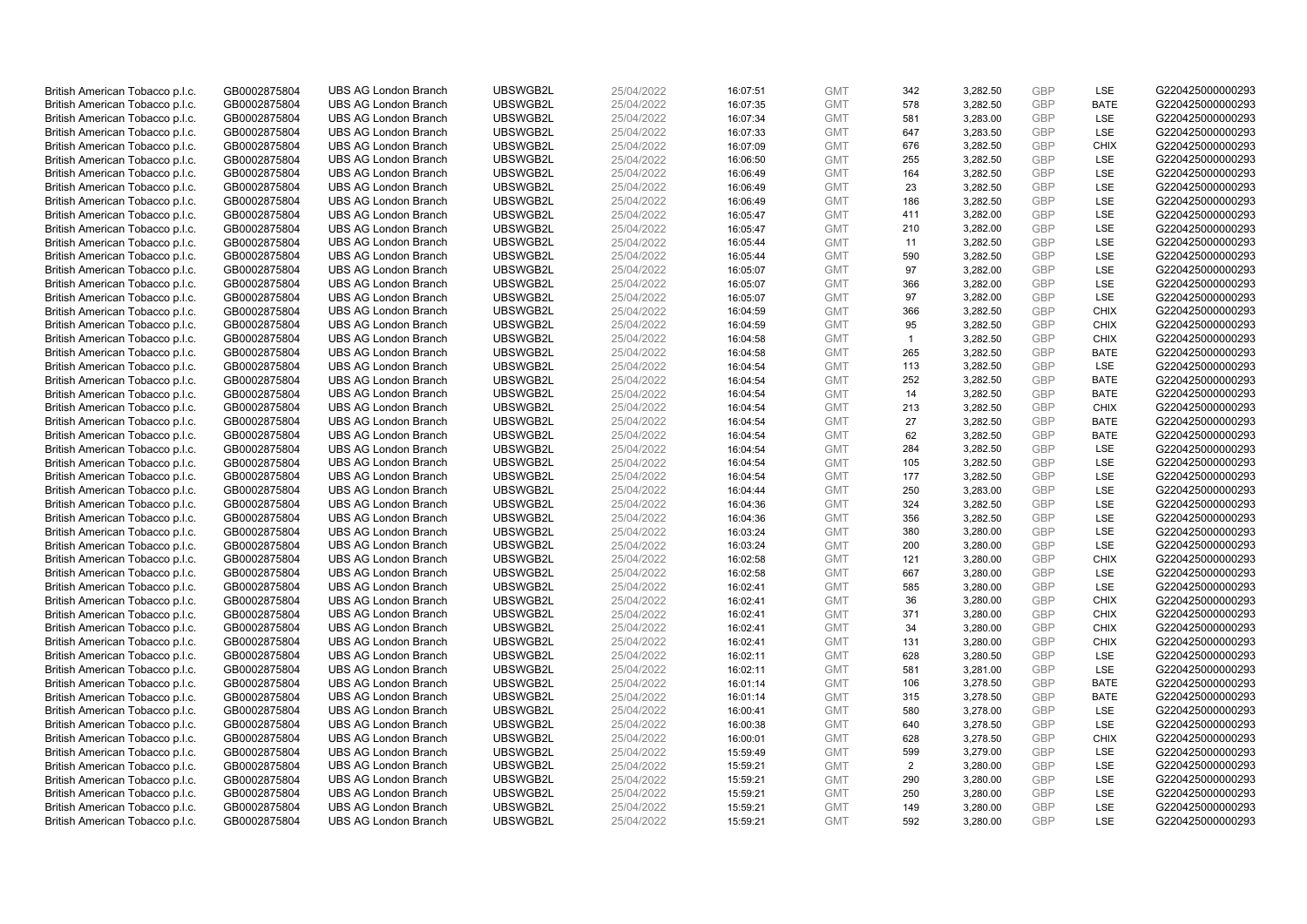| British American Tobacco p.l.c. | GB0002875804 | <b>UBS AG London Branch</b> | UBSWGB2L | 25/04/2022 | 15:58:36 | <b>GMT</b> | 563 | 3,282.00 | <b>GBP</b> | LSE         | G220425000000293 |
|---------------------------------|--------------|-----------------------------|----------|------------|----------|------------|-----|----------|------------|-------------|------------------|
|                                 |              |                             |          |            |          |            | 375 |          | GBP        | <b>LSE</b>  |                  |
| British American Tobacco p.l.c. | GB0002875804 | <b>UBS AG London Branch</b> | UBSWGB2L | 25/04/2022 | 15:58:10 | <b>GMT</b> |     | 3,283.50 |            |             | G220425000000293 |
| British American Tobacco p.l.c. | GB0002875804 | <b>UBS AG London Branch</b> | UBSWGB2L | 25/04/2022 | 15:58:10 | <b>GMT</b> | 259 | 3,283.50 | <b>GBP</b> | LSE         | G220425000000293 |
| British American Tobacco p.l.c. | GB0002875804 | <b>UBS AG London Branch</b> | UBSWGB2L | 25/04/2022 | 15:58:10 | <b>GMT</b> | 106 | 3,284.00 | <b>GBP</b> | <b>CHIX</b> | G220425000000293 |
| British American Tobacco p.l.c. | GB0002875804 | <b>UBS AG London Branch</b> | UBSWGB2L | 25/04/2022 | 15:58:10 | <b>GMT</b> | 150 | 3,284.00 | <b>GBP</b> | <b>CHIX</b> | G220425000000293 |
| British American Tobacco p.l.c. | GB0002875804 | <b>UBS AG London Branch</b> | UBSWGB2L | 25/04/2022 | 15:58:10 | <b>GMT</b> | 172 | 3,284.00 | <b>GBP</b> | LSE         | G220425000000293 |
| British American Tobacco p.l.c. | GB0002875804 | <b>UBS AG London Branch</b> | UBSWGB2L | 25/04/2022 | 15:58:10 | <b>GMT</b> | 218 | 3,284.00 | <b>GBP</b> | <b>CHIX</b> | G220425000000293 |
| British American Tobacco p.l.c. | GB0002875804 | <b>UBS AG London Branch</b> | UBSWGB2L | 25/04/2022 | 15:58:10 | <b>GMT</b> | 401 | 3,284.00 | <b>GBP</b> | LSE         | G220425000000293 |
| British American Tobacco p.l.c. | GB0002875804 | <b>UBS AG London Branch</b> | UBSWGB2L | 25/04/2022 | 15:58:09 | <b>GMT</b> | 158 | 3,284.00 | <b>GBP</b> | LSE         | G220425000000293 |
| British American Tobacco p.l.c. | GB0002875804 | <b>UBS AG London Branch</b> | UBSWGB2L | 25/04/2022 | 15:58:09 | <b>GMT</b> | 77  | 3,284.00 | <b>GBP</b> | LSE         | G220425000000293 |
| British American Tobacco p.l.c. | GB0002875804 | <b>UBS AG London Branch</b> | UBSWGB2L | 25/04/2022 | 15:58:00 | <b>GMT</b> | 127 | 3,284.00 | <b>GBP</b> | <b>CHIX</b> | G220425000000293 |
| British American Tobacco p.l.c. | GB0002875804 | <b>UBS AG London Branch</b> | UBSWGB2L | 25/04/2022 | 15:57:55 | <b>GMT</b> | 339 | 3,284.00 | <b>GBP</b> | LSE         | G220425000000293 |
| British American Tobacco p.l.c. | GB0002875804 | <b>UBS AG London Branch</b> | UBSWGB2L | 25/04/2022 | 15:57:55 | <b>GMT</b> | 23  | 3,284.00 | <b>GBP</b> | LSE         | G220425000000293 |
| British American Tobacco p.l.c. | GB0002875804 | <b>UBS AG London Branch</b> | UBSWGB2L | 25/04/2022 | 15:56:56 | <b>GMT</b> | 77  | 3,284.50 | <b>GBP</b> | <b>BATE</b> | G220425000000293 |
| British American Tobacco p.l.c. | GB0002875804 | <b>UBS AG London Branch</b> | UBSWGB2L | 25/04/2022 | 15:56:56 | <b>GMT</b> | 219 | 3,284.50 | <b>GBP</b> | <b>BATE</b> | G220425000000293 |
| British American Tobacco p.l.c. | GB0002875804 | <b>UBS AG London Branch</b> | UBSWGB2L | 25/04/2022 | 15:56:55 | <b>GMT</b> | 334 | 3,284.50 | <b>GBP</b> | <b>BATE</b> | G220425000000293 |
| British American Tobacco p.l.c. | GB0002875804 | <b>UBS AG London Branch</b> | UBSWGB2L | 25/04/2022 | 15:56:42 | <b>GMT</b> | 204 | 3,286.50 | <b>GBP</b> | LSE         | G220425000000293 |
| British American Tobacco p.l.c. | GB0002875804 | <b>UBS AG London Branch</b> | UBSWGB2L | 25/04/2022 | 15:56:42 | <b>GMT</b> | 120 | 3,286.50 | <b>GBP</b> | LSE         | G220425000000293 |
|                                 |              | <b>UBS AG London Branch</b> | UBSWGB2L |            |          |            |     |          |            | <b>LSE</b>  |                  |
| British American Tobacco p.l.c. | GB0002875804 |                             |          | 25/04/2022 | 15:56:38 | <b>GMT</b> | 232 | 3,286.50 | <b>GBP</b> |             | G220425000000293 |
| British American Tobacco p.l.c. | GB0002875804 | <b>UBS AG London Branch</b> | UBSWGB2L | 25/04/2022 | 15:56:29 | <b>GMT</b> | 113 | 3,286.50 | <b>GBP</b> | LSE         | G220425000000293 |
| British American Tobacco p.l.c. | GB0002875804 | <b>UBS AG London Branch</b> | UBSWGB2L | 25/04/2022 | 15:56:23 | <b>GMT</b> | 115 | 3,287.00 | <b>GBP</b> | LSE         | G220425000000293 |
| British American Tobacco p.l.c. | GB0002875804 | <b>UBS AG London Branch</b> | UBSWGB2L | 25/04/2022 | 15:56:23 | <b>GMT</b> | 477 | 3,287.00 | <b>GBP</b> | LSE         | G220425000000293 |
| British American Tobacco p.l.c. | GB0002875804 | <b>UBS AG London Branch</b> | UBSWGB2L | 25/04/2022 | 15:56:22 | <b>GMT</b> | 601 | 3,287.50 | <b>GBP</b> | <b>CHIX</b> | G220425000000293 |
| British American Tobacco p.l.c. | GB0002875804 | <b>UBS AG London Branch</b> | UBSWGB2L | 25/04/2022 | 15:55:23 | <b>GMT</b> | 136 | 3,288.00 | <b>GBP</b> | <b>LSE</b>  | G220425000000293 |
| British American Tobacco p.l.c. | GB0002875804 | <b>UBS AG London Branch</b> | UBSWGB2L | 25/04/2022 | 15:55:23 | <b>GMT</b> | 250 | 3,288.00 | <b>GBP</b> | LSE         | G220425000000293 |
| British American Tobacco p.l.c. | GB0002875804 | <b>UBS AG London Branch</b> | UBSWGB2L | 25/04/2022 | 15:55:23 | <b>GMT</b> | 274 | 3,288.00 | <b>GBP</b> | LSE         | G220425000000293 |
| British American Tobacco p.l.c. | GB0002875804 | <b>UBS AG London Branch</b> | UBSWGB2L | 25/04/2022 | 15:55:07 | <b>GMT</b> | 144 | 3,288.50 | <b>GBP</b> | LSE         | G220425000000293 |
| British American Tobacco p.l.c. | GB0002875804 | <b>UBS AG London Branch</b> | UBSWGB2L | 25/04/2022 | 15:55:07 | <b>GMT</b> | 29  | 3,288.50 | <b>GBP</b> | <b>LSE</b>  | G220425000000293 |
| British American Tobacco p.l.c. | GB0002875804 | <b>UBS AG London Branch</b> | UBSWGB2L | 25/04/2022 | 15:55:07 | <b>GMT</b> | 144 | 3,288.50 | <b>GBP</b> | LSE         | G220425000000293 |
| British American Tobacco p.l.c. | GB0002875804 | <b>UBS AG London Branch</b> | UBSWGB2L | 25/04/2022 | 15:55:07 | <b>GMT</b> | 173 | 3,288.50 | <b>GBP</b> | LSE         | G220425000000293 |
| British American Tobacco p.l.c. | GB0002875804 | <b>UBS AG London Branch</b> | UBSWGB2L | 25/04/2022 | 15:55:07 | <b>GMT</b> | 77  | 3,288.50 | <b>GBP</b> | LSE         | G220425000000293 |
| British American Tobacco p.l.c. | GB0002875804 | <b>UBS AG London Branch</b> | UBSWGB2L | 25/04/2022 | 15:55:07 | <b>GMT</b> | 511 | 3,289.00 | <b>GBP</b> | <b>LSE</b>  | G220425000000293 |
| British American Tobacco p.l.c. | GB0002875804 | <b>UBS AG London Branch</b> | UBSWGB2L | 25/04/2022 | 15:54:59 | <b>GMT</b> | 158 | 3,289.00 | <b>GBP</b> | LSE         | G220425000000293 |
| British American Tobacco p.l.c. | GB0002875804 | <b>UBS AG London Branch</b> | UBSWGB2L | 25/04/2022 | 15:54:35 | <b>GMT</b> | 149 | 3,289.50 | <b>GBP</b> | LSE         | G220425000000293 |
| British American Tobacco p.l.c. | GB0002875804 | <b>UBS AG London Branch</b> | UBSWGB2L | 25/04/2022 | 15:54:35 | <b>GMT</b> | 186 | 3,289.50 | <b>GBP</b> | LSE         | G220425000000293 |
| British American Tobacco p.l.c. | GB0002875804 | <b>UBS AG London Branch</b> | UBSWGB2L | 25/04/2022 | 15:54:35 | <b>GMT</b> | 250 | 3,289.50 | <b>GBP</b> | LSE         | G220425000000293 |
| British American Tobacco p.l.c. | GB0002875804 | <b>UBS AG London Branch</b> | UBSWGB2L | 25/04/2022 | 15:54:35 | <b>GMT</b> | 76  | 3,289.50 | <b>GBP</b> | <b>LSE</b>  | G220425000000293 |
| British American Tobacco p.l.c. | GB0002875804 | <b>UBS AG London Branch</b> | UBSWGB2L | 25/04/2022 | 15:53:37 | <b>GMT</b> | 35  | 3,289.00 | <b>GBP</b> | <b>BATE</b> | G220425000000293 |
| British American Tobacco p.l.c. | GB0002875804 | <b>UBS AG London Branch</b> | UBSWGB2L | 25/04/2022 | 15:53:37 | <b>GMT</b> | 14  | 3,289.00 | <b>GBP</b> | <b>BATE</b> | G220425000000293 |
| British American Tobacco p.l.c. | GB0002875804 | <b>UBS AG London Branch</b> | UBSWGB2L | 25/04/2022 | 15:53:37 | <b>GMT</b> | 12  | 3,289.00 | <b>GBP</b> | <b>BATE</b> | G220425000000293 |
| British American Tobacco p.l.c. | GB0002875804 | <b>UBS AG London Branch</b> | UBSWGB2L | 25/04/2022 | 15:53:37 | <b>GMT</b> | 192 | 3,289.00 | <b>GBP</b> | <b>BATE</b> | G220425000000293 |
| British American Tobacco p.l.c. | GB0002875804 | <b>UBS AG London Branch</b> | UBSWGB2L | 25/04/2022 | 15:53:37 | <b>GMT</b> | 12  | 3,289.00 | <b>GBP</b> | <b>BATE</b> | G220425000000293 |
| British American Tobacco p.l.c. | GB0002875804 | <b>UBS AG London Branch</b> | UBSWGB2L | 25/04/2022 | 15:53:37 | <b>GMT</b> | 358 | 3,289.00 | <b>GBP</b> | <b>BATE</b> | G220425000000293 |
| British American Tobacco p.l.c. |              | <b>UBS AG London Branch</b> | UBSWGB2L | 25/04/2022 |          | <b>GMT</b> | 103 | 3,289.50 | <b>GBP</b> | <b>CHIX</b> | G220425000000293 |
|                                 | GB0002875804 |                             | UBSWGB2L |            | 15:53:33 |            |     |          |            |             | G220425000000293 |
| British American Tobacco p.l.c. | GB0002875804 | <b>UBS AG London Branch</b> |          | 25/04/2022 | 15:53:33 | <b>GMT</b> | 23  | 3,289.50 | <b>GBP</b> | <b>CHIX</b> |                  |
| British American Tobacco p.l.c. | GB0002875804 | <b>UBS AG London Branch</b> | UBSWGB2L | 25/04/2022 | 15:53:33 | <b>GMT</b> | 55  | 3,289.50 | <b>GBP</b> | <b>CHIX</b> | G220425000000293 |
| British American Tobacco p.l.c. | GB0002875804 | <b>UBS AG London Branch</b> | UBSWGB2L | 25/04/2022 | 15:53:33 | <b>GMT</b> | 216 | 3,289.50 | <b>GBP</b> | <b>CHIX</b> | G220425000000293 |
| British American Tobacco p.l.c. | GB0002875804 | <b>UBS AG London Branch</b> | UBSWGB2L | 25/04/2022 | 15:53:33 | <b>GMT</b> | 603 | 3,289.50 | <b>GBP</b> | LSE         | G220425000000293 |
| British American Tobacco p.l.c. | GB0002875804 | <b>UBS AG London Branch</b> | UBSWGB2L | 25/04/2022 | 15:53:33 | <b>GMT</b> | 80  | 3,289.50 | <b>GBP</b> | <b>CHIX</b> | G220425000000293 |
| British American Tobacco p.l.c. | GB0002875804 | <b>UBS AG London Branch</b> | UBSWGB2L | 25/04/2022 | 15:53:32 | <b>GMT</b> | 76  | 3,289.50 | <b>GBP</b> | <b>CHIX</b> | G220425000000293 |
| British American Tobacco p.l.c. | GB0002875804 | <b>UBS AG London Branch</b> | UBSWGB2L | 25/04/2022 | 15:53:31 | <b>GMT</b> | 48  | 3,289.50 | <b>GBP</b> | <b>CHIX</b> | G220425000000293 |
| British American Tobacco p.l.c. | GB0002875804 | <b>UBS AG London Branch</b> | UBSWGB2L | 25/04/2022 | 15:53:31 | <b>GMT</b> | 32  | 3,289.50 | <b>GBP</b> | <b>CHIX</b> | G220425000000293 |
| British American Tobacco p.l.c. | GB0002875804 | <b>UBS AG London Branch</b> | UBSWGB2L | 25/04/2022 | 15:53:02 | <b>GMT</b> | 560 | 3,288.50 | <b>GBP</b> | LSE         | G220425000000293 |
| British American Tobacco p.l.c. | GB0002875804 | <b>UBS AG London Branch</b> | UBSWGB2L | 25/04/2022 | 15:52:17 | <b>GMT</b> | 609 | 3.288.00 | GBP        | <b>LSE</b>  | G220425000000293 |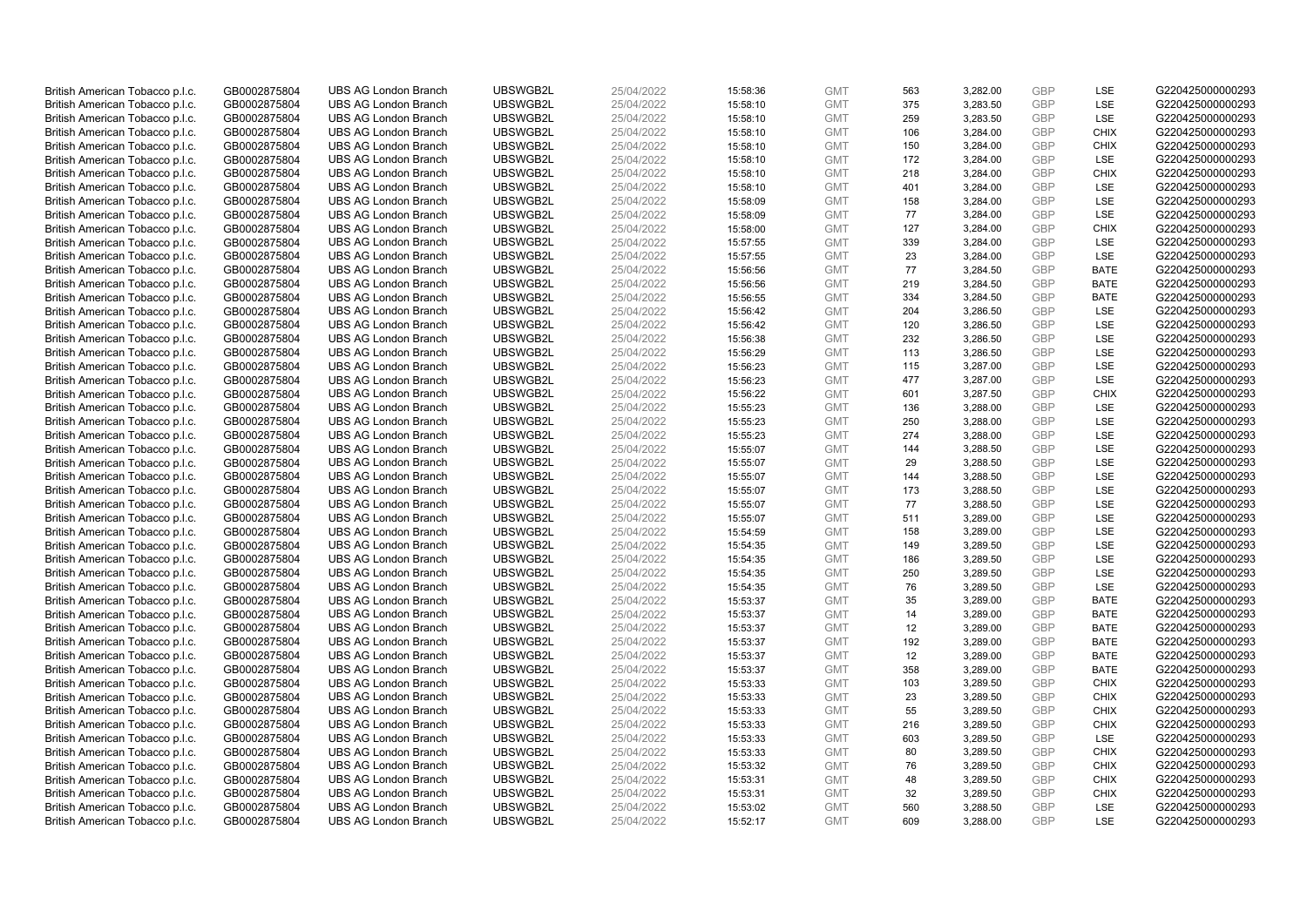| British American Tobacco p.l.c. | GB0002875804 | <b>UBS AG London Branch</b> | UBSWGB2L | 25/04/2022 | 15:52:17 | <b>GMT</b> | 28  | 3,288.00 | <b>GBP</b> | LSE         | G220425000000293 |
|---------------------------------|--------------|-----------------------------|----------|------------|----------|------------|-----|----------|------------|-------------|------------------|
| British American Tobacco p.l.c. | GB0002875804 | <b>UBS AG London Branch</b> | UBSWGB2L | 25/04/2022 | 15:52:17 | <b>GMT</b> | 16  | 3,288.00 | <b>GBP</b> | <b>BATE</b> | G220425000000293 |
| British American Tobacco p.l.c. | GB0002875804 | <b>UBS AG London Branch</b> | UBSWGB2L | 25/04/2022 | 15:52:17 | <b>GMT</b> | 27  | 3,288.00 | <b>GBP</b> | <b>BATE</b> | G220425000000293 |
| British American Tobacco p.l.c. | GB0002875804 | <b>UBS AG London Branch</b> | UBSWGB2L | 25/04/2022 | 15:52:17 | <b>GMT</b> | 162 | 3,288.00 | <b>GBP</b> | <b>BATE</b> | G220425000000293 |
| British American Tobacco p.l.c. | GB0002875804 | <b>UBS AG London Branch</b> | UBSWGB2L | 25/04/2022 | 15:52:16 | <b>GMT</b> | 194 | 3,288.50 | <b>GBP</b> | LSE         | G220425000000293 |
| British American Tobacco p.l.c. | GB0002875804 | <b>UBS AG London Branch</b> | UBSWGB2L | 25/04/2022 | 15:52:16 | <b>GMT</b> | 35  | 3,288.50 | <b>GBP</b> | <b>LSE</b>  | G220425000000293 |
| British American Tobacco p.l.c. | GB0002875804 | <b>UBS AG London Branch</b> | UBSWGB2L | 25/04/2022 | 15:52:16 | <b>GMT</b> | 146 | 3,288.50 | <b>GBP</b> | LSE         | G220425000000293 |
| British American Tobacco p.l.c. | GB0002875804 | <b>UBS AG London Branch</b> | UBSWGB2L | 25/04/2022 | 15:52:16 | <b>GMT</b> | 96  | 3,288.50 | <b>GBP</b> | LSE         | G220425000000293 |
| British American Tobacco p.l.c. | GB0002875804 | <b>UBS AG London Branch</b> | UBSWGB2L | 25/04/2022 | 15:52:16 | <b>GMT</b> | 94  | 3,288.50 | <b>GBP</b> | LSE         | G220425000000293 |
| British American Tobacco p.l.c. | GB0002875804 | <b>UBS AG London Branch</b> | UBSWGB2L | 25/04/2022 | 15:52:16 | <b>GMT</b> | 16  | 3,288.50 | <b>GBP</b> | LSE         | G220425000000293 |
| British American Tobacco p.l.c. | GB0002875804 | <b>UBS AG London Branch</b> | UBSWGB2L | 25/04/2022 | 15:51:17 | <b>GMT</b> | 229 | 3,287.50 | <b>GBP</b> | <b>CHIX</b> | G220425000000293 |
| British American Tobacco p.l.c. | GB0002875804 | <b>UBS AG London Branch</b> | UBSWGB2L | 25/04/2022 | 15:51:17 | <b>GMT</b> | 16  | 3,287.50 | <b>GBP</b> | <b>CHIX</b> | G220425000000293 |
| British American Tobacco p.l.c. | GB0002875804 | <b>UBS AG London Branch</b> | UBSWGB2L | 25/04/2022 | 15:51:17 | <b>GMT</b> | 346 | 3,287.50 | <b>GBP</b> | <b>CHIX</b> | G220425000000293 |
| British American Tobacco p.l.c. | GB0002875804 | <b>UBS AG London Branch</b> | UBSWGB2L | 25/04/2022 | 15:51:17 | <b>GMT</b> | 20  | 3,288.00 | <b>GBP</b> | LSE         | G220425000000293 |
| British American Tobacco p.l.c. | GB0002875804 | <b>UBS AG London Branch</b> | UBSWGB2L | 25/04/2022 | 15:51:17 | <b>GMT</b> | 149 | 3,288.00 | <b>GBP</b> | LSE         | G220425000000293 |
| British American Tobacco p.l.c. | GB0002875804 | <b>UBS AG London Branch</b> | UBSWGB2L | 25/04/2022 | 15:51:17 | <b>GMT</b> | 186 | 3,288.00 | <b>GBP</b> | LSE         | G220425000000293 |
| British American Tobacco p.l.c. | GB0002875804 | <b>UBS AG London Branch</b> | UBSWGB2L | 25/04/2022 | 15:51:17 | <b>GMT</b> | 250 | 3,288.00 | <b>GBP</b> | LSE         | G220425000000293 |
| British American Tobacco p.l.c. | GB0002875804 | <b>UBS AG London Branch</b> | UBSWGB2L | 25/04/2022 | 15:51:17 | <b>GMT</b> | 632 | 3,288.00 | <b>GBP</b> | LSE         | G220425000000293 |
| British American Tobacco p.l.c. | GB0002875804 | <b>UBS AG London Branch</b> | UBSWGB2L | 25/04/2022 | 15:50:07 | <b>GMT</b> | 685 | 3,286.50 | <b>GBP</b> | LSE         | G220425000000293 |
| British American Tobacco p.l.c. | GB0002875804 | <b>UBS AG London Branch</b> | UBSWGB2L | 25/04/2022 | 15:49:17 | <b>GMT</b> | 685 | 3,287.00 | <b>GBP</b> | LSE         | G220425000000293 |
| British American Tobacco p.l.c. | GB0002875804 | <b>UBS AG London Branch</b> | UBSWGB2L | 25/04/2022 | 15:48:44 | <b>GMT</b> | 149 | 3,288.50 | <b>GBP</b> | LSE         | G220425000000293 |
| British American Tobacco p.l.c. | GB0002875804 | <b>UBS AG London Branch</b> | UBSWGB2L | 25/04/2022 | 15:48:44 | <b>GMT</b> | 186 | 3,288.50 | <b>GBP</b> | LSE         | G220425000000293 |
| British American Tobacco p.l.c. | GB0002875804 | <b>UBS AG London Branch</b> | UBSWGB2L | 25/04/2022 | 15:48:44 | <b>GMT</b> | 101 | 3,288.50 | <b>GBP</b> | LSE         | G220425000000293 |
| British American Tobacco p.l.c. | GB0002875804 | <b>UBS AG London Branch</b> | UBSWGB2L | 25/04/2022 | 15:48:44 | <b>GMT</b> | 250 | 3,288.50 | <b>GBP</b> | LSE         | G220425000000293 |
| British American Tobacco p.l.c. | GB0002875804 | <b>UBS AG London Branch</b> | UBSWGB2L | 25/04/2022 | 15:48:44 | <b>GMT</b> | 609 | 3,288.50 | <b>GBP</b> | LSE         | G220425000000293 |
| British American Tobacco p.l.c. | GB0002875804 | <b>UBS AG London Branch</b> | UBSWGB2L | 25/04/2022 | 15:48:44 | <b>GMT</b> | 253 | 3,288.50 | <b>GBP</b> | <b>CHIX</b> | G220425000000293 |
| British American Tobacco p.l.c. | GB0002875804 | <b>UBS AG London Branch</b> | UBSWGB2L | 25/04/2022 | 15:48:44 | <b>GMT</b> | 407 | 3,288.50 | <b>GBP</b> | <b>CHIX</b> | G220425000000293 |
| British American Tobacco p.l.c. | GB0002875804 | <b>UBS AG London Branch</b> | UBSWGB2L | 25/04/2022 | 15:47:39 | <b>GMT</b> | 578 | 3,289.50 | <b>GBP</b> | LSE         | G220425000000293 |
| British American Tobacco p.l.c. | GB0002875804 | <b>UBS AG London Branch</b> | UBSWGB2L | 25/04/2022 | 15:47:39 | <b>GMT</b> | 57  | 3,289.50 | <b>GBP</b> | LSE         | G220425000000293 |
| British American Tobacco p.l.c. | GB0002875804 | <b>UBS AG London Branch</b> | UBSWGB2L | 25/04/2022 | 15:47:38 | <b>GMT</b> | 517 | 3,289.50 | <b>GBP</b> | LSE         | G220425000000293 |
| British American Tobacco p.l.c. | GB0002875804 | <b>UBS AG London Branch</b> | UBSWGB2L | 25/04/2022 | 15:47:38 | <b>GMT</b> | 346 | 3,289.50 | <b>GBP</b> | <b>CHIX</b> | G220425000000293 |
| British American Tobacco p.l.c. | GB0002875804 | <b>UBS AG London Branch</b> | UBSWGB2L | 25/04/2022 | 15:47:24 | <b>GMT</b> | 250 | 3,290.00 | <b>GBP</b> | LSE         | G220425000000293 |
| British American Tobacco p.l.c. | GB0002875804 | <b>UBS AG London Branch</b> | UBSWGB2L | 25/04/2022 | 15:47:10 | <b>GMT</b> | 636 | 3,289.50 | <b>GBP</b> | <b>BATE</b> | G220425000000293 |
| British American Tobacco p.l.c. | GB0002875804 | <b>UBS AG London Branch</b> | UBSWGB2L | 25/04/2022 | 15:47:10 | <b>GMT</b> | 166 | 3,289.50 | <b>GBP</b> | <b>CHIX</b> | G220425000000293 |
| British American Tobacco p.l.c. | GB0002875804 | UBS AG London Branch        | UBSWGB2L | 25/04/2022 | 15:46:54 | <b>GMT</b> | 294 | 3,289.50 | GBP        | LSE         | G220425000000293 |
| British American Tobacco p.l.c. | GB0002875804 | <b>UBS AG London Branch</b> | UBSWGB2L | 25/04/2022 | 15:46:54 | <b>GMT</b> | 62  | 3,289.50 | <b>GBP</b> | LSE         | G220425000000293 |
| British American Tobacco p.l.c. | GB0002875804 | <b>UBS AG London Branch</b> | UBSWGB2L | 25/04/2022 | 15:46:54 | <b>GMT</b> | 242 | 3.289.50 | <b>GBP</b> | <b>LSE</b>  | G220425000000293 |
| British American Tobacco p.l.c. | GB0002875804 | <b>UBS AG London Branch</b> | UBSWGB2L | 25/04/2022 | 15:46:54 | <b>GMT</b> | 15  | 3,289.50 | <b>GBP</b> | <b>BATE</b> | G220425000000293 |
| British American Tobacco p.l.c. | GB0002875804 | <b>UBS AG London Branch</b> | UBSWGB2L | 25/04/2022 | 15:46:44 | <b>GMT</b> | 47  | 3,289.50 | <b>GBP</b> | <b>BATE</b> | G220425000000293 |
| British American Tobacco p.l.c. | GB0002875804 | <b>UBS AG London Branch</b> | UBSWGB2L | 25/04/2022 | 15:46:32 | <b>GMT</b> | 690 | 3,289.50 | <b>GBP</b> | LSE         | G220425000000293 |
| British American Tobacco p.l.c. | GB0002875804 | <b>UBS AG London Branch</b> | UBSWGB2L | 25/04/2022 | 15:46:32 | <b>GMT</b> | 117 | 3,289.50 | <b>GBP</b> | <b>CHIX</b> | G220425000000293 |
| British American Tobacco p.l.c. | GB0002875804 | <b>UBS AG London Branch</b> | UBSWGB2L | 25/04/2022 | 15:45:45 | <b>GMT</b> | 642 | 3,287.50 | <b>GBP</b> | LSE         | G220425000000293 |
| British American Tobacco p.l.c. | GB0002875804 | <b>UBS AG London Branch</b> | UBSWGB2L | 25/04/2022 | 15:45:31 | <b>GMT</b> | 18  | 3,287.00 | <b>GBP</b> | LSE         | G220425000000293 |
| British American Tobacco p.l.c. | GB0002875804 | <b>UBS AG London Branch</b> | UBSWGB2L | 25/04/2022 | 15:45:30 | <b>GMT</b> | 194 | 3,287.00 | <b>GBP</b> | LSE         | G220425000000293 |
| British American Tobacco p.l.c. | GB0002875804 | <b>UBS AG London Branch</b> | UBSWGB2L | 25/04/2022 | 15:44:32 | <b>GMT</b> | 638 | 3,284.50 | <b>GBP</b> | LSE         | G220425000000293 |
| British American Tobacco p.l.c. | GB0002875804 | <b>UBS AG London Branch</b> | UBSWGB2L | 25/04/2022 | 15:44:27 | <b>GMT</b> | 585 | 3,285.00 | <b>GBP</b> | LSE         | G220425000000293 |
| British American Tobacco p.l.c. | GB0002875804 | <b>UBS AG London Branch</b> | UBSWGB2L | 25/04/2022 | 15:43:16 | <b>GMT</b> | 479 | 3,284.50 | <b>GBP</b> | LSE         | G220425000000293 |
| British American Tobacco p.l.c. | GB0002875804 | <b>UBS AG London Branch</b> | UBSWGB2L | 25/04/2022 | 15:43:16 | <b>GMT</b> | 100 | 3,284.50 | <b>GBP</b> | LSE         | G220425000000293 |
| British American Tobacco p.l.c. | GB0002875804 | <b>UBS AG London Branch</b> | UBSWGB2L | 25/04/2022 | 15:43:03 | <b>GMT</b> | 214 | 3,285.00 | <b>GBP</b> | <b>CHIX</b> | G220425000000293 |
| British American Tobacco p.l.c. | GB0002875804 | <b>UBS AG London Branch</b> | UBSWGB2L | 25/04/2022 | 15:43:03 | <b>GMT</b> | 270 | 3,285.00 | <b>GBP</b> | <b>CHIX</b> | G220425000000293 |
| British American Tobacco p.l.c. | GB0002875804 | <b>UBS AG London Branch</b> | UBSWGB2L | 25/04/2022 | 15:42:41 | <b>GMT</b> | 68  | 3,285.00 | <b>GBP</b> | <b>CHIX</b> | G220425000000293 |
| British American Tobacco p.l.c. | GB0002875804 | <b>UBS AG London Branch</b> | UBSWGB2L | 25/04/2022 | 15:42:41 | <b>GMT</b> | 115 | 3,285.00 | <b>GBP</b> | <b>CHIX</b> | G220425000000293 |
| British American Tobacco p.l.c. | GB0002875804 | <b>UBS AG London Branch</b> | UBSWGB2L | 25/04/2022 | 15:42:11 | <b>GMT</b> | 54  | 3,287.00 | <b>GBP</b> | LSE         | G220425000000293 |
| British American Tobacco p.l.c. | GB0002875804 | <b>UBS AG London Branch</b> | UBSWGB2L | 25/04/2022 | 15:42:11 | <b>GMT</b> | 30  | 3,287.00 | GBP        | LSE         | G220425000000293 |
|                                 |              |                             |          |            |          |            |     |          |            |             |                  |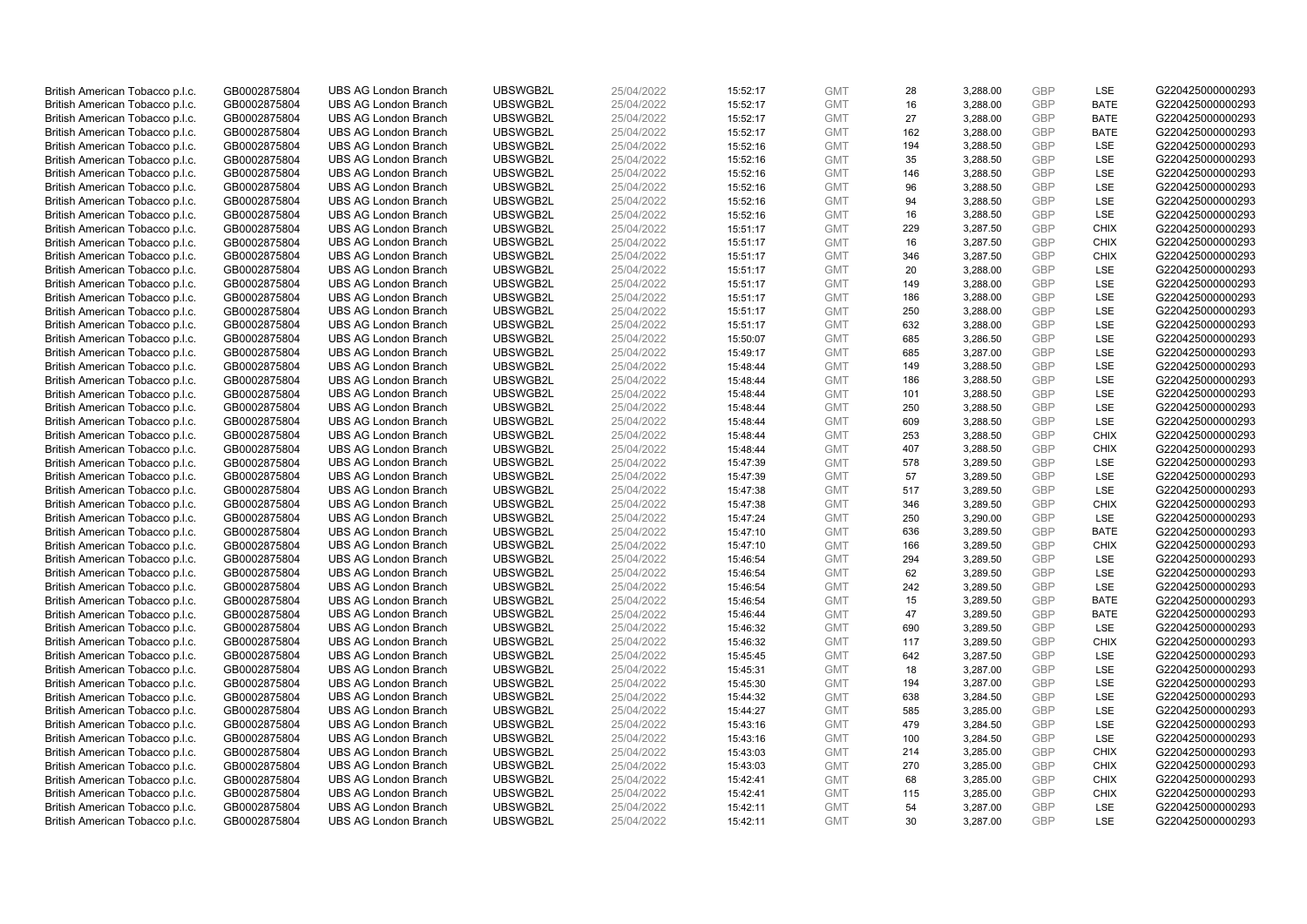| British American Tobacco p.l.c. | GB0002875804 | <b>UBS AG London Branch</b> | UBSWGB2L | 25/04/2022 |          | <b>GMT</b> | 605 | 3,287.00 | <b>GBP</b> | LSE         | G220425000000293 |
|---------------------------------|--------------|-----------------------------|----------|------------|----------|------------|-----|----------|------------|-------------|------------------|
|                                 |              |                             |          |            | 15:42:11 |            | 586 |          | <b>GBP</b> | <b>BATE</b> |                  |
| British American Tobacco p.l.c. | GB0002875804 | <b>UBS AG London Branch</b> | UBSWGB2L | 25/04/2022 | 15:42:05 | <b>GMT</b> |     | 3,287.50 |            |             | G220425000000293 |
| British American Tobacco p.l.c. | GB0002875804 | <b>UBS AG London Branch</b> | UBSWGB2L | 25/04/2022 | 15:42:00 | <b>GMT</b> | 61  | 3,288.00 | <b>GBP</b> | LSE         | G220425000000293 |
| British American Tobacco p.l.c. | GB0002875804 | <b>UBS AG London Branch</b> | UBSWGB2L | 25/04/2022 | 15:42:00 | <b>GMT</b> | 498 | 3,288.00 | <b>GBP</b> | LSE         | G220425000000293 |
| British American Tobacco p.l.c. | GB0002875804 | <b>UBS AG London Branch</b> | UBSWGB2L | 25/04/2022 | 15:40:59 | <b>GMT</b> | 15  | 3,284.50 | <b>GBP</b> | LSE         | G220425000000293 |
| British American Tobacco p.l.c. | GB0002875804 | <b>UBS AG London Branch</b> | UBSWGB2L | 25/04/2022 | 15:40:59 | <b>GMT</b> | 627 | 3,284.50 | <b>GBP</b> | LSE         | G220425000000293 |
| British American Tobacco p.l.c. | GB0002875804 | <b>UBS AG London Branch</b> | UBSWGB2L | 25/04/2022 | 15:40:26 | <b>GMT</b> | 624 | 3,285.50 | <b>GBP</b> | LSE         | G220425000000293 |
| British American Tobacco p.l.c. | GB0002875804 | <b>UBS AG London Branch</b> | UBSWGB2L | 25/04/2022 | 15:40:26 | <b>GMT</b> | 573 | 3,285.50 | <b>GBP</b> | <b>CHIX</b> | G220425000000293 |
| British American Tobacco p.l.c. | GB0002875804 | <b>UBS AG London Branch</b> | UBSWGB2L | 25/04/2022 | 15:39:54 | <b>GMT</b> | 250 | 3,286.00 | <b>GBP</b> | LSE         | G220425000000293 |
| British American Tobacco p.l.c. | GB0002875804 | <b>UBS AG London Branch</b> | UBSWGB2L | 25/04/2022 | 15:39:54 | <b>GMT</b> | 20  | 3,286.00 | <b>GBP</b> | LSE         | G220425000000293 |
| British American Tobacco p.l.c. | GB0002875804 | <b>UBS AG London Branch</b> | UBSWGB2L | 25/04/2022 | 15:39:54 | <b>GMT</b> | 600 | 3,286.00 | <b>GBP</b> | LSE         | G220425000000293 |
| British American Tobacco p.l.c. | GB0002875804 | <b>UBS AG London Branch</b> | UBSWGB2L | 25/04/2022 | 15:39:06 | <b>GMT</b> | 679 | 3,288.00 | <b>GBP</b> | LSE         | G220425000000293 |
| British American Tobacco p.l.c. | GB0002875804 | <b>UBS AG London Branch</b> | UBSWGB2L | 25/04/2022 | 15:38:49 | <b>GMT</b> | 164 | 3,288.50 | <b>GBP</b> | <b>CHIX</b> | G220425000000293 |
| British American Tobacco p.l.c. | GB0002875804 | <b>UBS AG London Branch</b> | UBSWGB2L | 25/04/2022 | 15:38:49 | <b>GMT</b> | 284 | 3,288.50 | <b>GBP</b> | <b>LSE</b>  | G220425000000293 |
| British American Tobacco p.l.c. | GB0002875804 | <b>UBS AG London Branch</b> | UBSWGB2L | 25/04/2022 | 15:38:49 | <b>GMT</b> | 178 | 3,288.50 | <b>GBP</b> | <b>CHIX</b> | G220425000000293 |
| British American Tobacco p.l.c. | GB0002875804 | <b>UBS AG London Branch</b> | UBSWGB2L | 25/04/2022 | 15:38:49 | <b>GMT</b> | 199 | 3,288.50 | <b>GBP</b> | <b>CHIX</b> | G220425000000293 |
| British American Tobacco p.l.c. | GB0002875804 | <b>UBS AG London Branch</b> | UBSWGB2L | 25/04/2022 | 15:38:49 | <b>GMT</b> | 113 | 3,288.50 | <b>GBP</b> | <b>CHIX</b> | G220425000000293 |
| British American Tobacco p.l.c. | GB0002875804 | <b>UBS AG London Branch</b> | UBSWGB2L | 25/04/2022 | 15:38:49 | <b>GMT</b> | 317 | 3,288.50 | <b>GBP</b> | LSE         | G220425000000293 |
| British American Tobacco p.l.c. | GB0002875804 | <b>UBS AG London Branch</b> | UBSWGB2L | 25/04/2022 | 15:38:49 | <b>GMT</b> | 172 | 3,288.50 | <b>GBP</b> | LSE         | G220425000000293 |
| British American Tobacco p.l.c. | GB0002875804 | <b>UBS AG London Branch</b> | UBSWGB2L | 25/04/2022 | 15:38:47 | <b>GMT</b> | 16  | 3,289.00 | <b>GBP</b> | <b>BATE</b> | G220425000000293 |
| British American Tobacco p.l.c. | GB0002875804 | <b>UBS AG London Branch</b> | UBSWGB2L | 25/04/2022 | 15:38:47 | <b>GMT</b> | 17  | 3,289.00 | <b>GBP</b> | <b>BATE</b> | G220425000000293 |
| British American Tobacco p.l.c. | GB0002875804 | <b>UBS AG London Branch</b> | UBSWGB2L | 25/04/2022 | 15:38:47 | <b>GMT</b> | 845 | 3,289.00 | <b>GBP</b> | LSE         | G220425000000293 |
| British American Tobacco p.l.c. | GB0002875804 | <b>UBS AG London Branch</b> | UBSWGB2L | 25/04/2022 | 15:38:47 | <b>GMT</b> | 56  | 3,289.00 | <b>GBP</b> | <b>BATE</b> | G220425000000293 |
| British American Tobacco p.l.c. | GB0002875804 | <b>UBS AG London Branch</b> | UBSWGB2L | 25/04/2022 | 15:38:47 | <b>GMT</b> | 318 | 3,289.00 | <b>GBP</b> | <b>BATE</b> | G220425000000293 |
| British American Tobacco p.l.c. | GB0002875804 | <b>UBS AG London Branch</b> | UBSWGB2L | 25/04/2022 | 15:38:47 | <b>GMT</b> | 164 | 3,289.00 | <b>GBP</b> | <b>BATE</b> | G220425000000293 |
| British American Tobacco p.l.c. | GB0002875804 | <b>UBS AG London Branch</b> | UBSWGB2L | 25/04/2022 | 15:38:47 | <b>GMT</b> | 54  | 3,289.00 | <b>GBP</b> | <b>BATE</b> | G220425000000293 |
| British American Tobacco p.l.c. | GB0002875804 | <b>UBS AG London Branch</b> | UBSWGB2L | 25/04/2022 | 15:38:23 | <b>GMT</b> | 19  | 3,288.00 | <b>GBP</b> | <b>CHIX</b> | G220425000000293 |
| British American Tobacco p.l.c. | GB0002875804 | <b>UBS AG London Branch</b> | UBSWGB2L | 25/04/2022 | 15:38:23 | <b>GMT</b> | 696 | 3,288.00 | <b>GBP</b> | LSE         | G220425000000293 |
| British American Tobacco p.l.c. | GB0002875804 | <b>UBS AG London Branch</b> | UBSWGB2L | 25/04/2022 | 15:36:13 | <b>GMT</b> | 275 | 3,285.50 | <b>GBP</b> | LSE         | G220425000000293 |
| British American Tobacco p.l.c. | GB0002875804 | <b>UBS AG London Branch</b> | UBSWGB2L | 25/04/2022 | 15:36:13 | <b>GMT</b> | 342 | 3,285.50 | <b>GBP</b> | LSE         | G220425000000293 |
| British American Tobacco p.l.c. | GB0002875804 | <b>UBS AG London Branch</b> | UBSWGB2L | 25/04/2022 | 15:36:08 | <b>GMT</b> | 341 | 3,286.00 | <b>GBP</b> | <b>CHIX</b> | G220425000000293 |
| British American Tobacco p.l.c. | GB0002875804 | <b>UBS AG London Branch</b> | UBSWGB2L | 25/04/2022 | 15:36:08 | <b>GMT</b> | 621 | 3,286.00 | <b>GBP</b> | LSE         | G220425000000293 |
| British American Tobacco p.l.c. | GB0002875804 | <b>UBS AG London Branch</b> | UBSWGB2L | 25/04/2022 | 15:36:08 | <b>GMT</b> | 23  | 3,286.00 | <b>GBP</b> | LSE         | G220425000000293 |
| British American Tobacco p.l.c. | GB0002875804 | <b>UBS AG London Branch</b> | UBSWGB2L | 25/04/2022 | 15:36:08 | <b>GMT</b> | 29  | 3,286.00 | <b>GBP</b> | <b>CHIX</b> | G220425000000293 |
| British American Tobacco p.l.c. | GB0002875804 | UBS AG London Branch        | UBSWGB2L | 25/04/2022 | 15:36:08 | <b>GMT</b> | 296 | 3,286.00 | <b>GBP</b> | <b>CHIX</b> | G220425000000293 |
| British American Tobacco p.l.c. | GB0002875804 | <b>UBS AG London Branch</b> | UBSWGB2L | 25/04/2022 | 15:35:52 | <b>GMT</b> | 659 | 3,285.50 | <b>GBP</b> | LSE         | G220425000000293 |
|                                 |              | <b>UBS AG London Branch</b> | UBSWGB2L | 25/04/2022 |          | <b>GMT</b> | 685 |          | GBP        | <b>LSE</b>  | G220425000000293 |
| British American Tobacco p.l.c. | GB0002875804 |                             |          |            | 15:35:11 |            | 148 | 3,284.50 | <b>GBP</b> | LSE         |                  |
| British American Tobacco p.l.c. | GB0002875804 | <b>UBS AG London Branch</b> | UBSWGB2L | 25/04/2022 | 15:34:50 | <b>GMT</b> |     | 3,283.00 |            | <b>LSE</b>  | G220425000000293 |
| British American Tobacco p.l.c. | GB0002875804 | <b>UBS AG London Branch</b> | UBSWGB2L | 25/04/2022 | 15:34:50 | <b>GMT</b> | 250 | 3,283.00 | <b>GBP</b> |             | G220425000000293 |
| British American Tobacco p.l.c. | GB0002875804 | <b>UBS AG London Branch</b> | UBSWGB2L | 25/04/2022 | 15:34:50 | <b>GMT</b> | 44  | 3,283.00 | <b>GBP</b> | LSE         | G220425000000293 |
| British American Tobacco p.l.c. | GB0002875804 | <b>UBS AG London Branch</b> | UBSWGB2L | 25/04/2022 | 15:33:29 | <b>GMT</b> | 612 | 3,279.50 | <b>GBP</b> | <b>BATE</b> | G220425000000293 |
| British American Tobacco p.l.c. | GB0002875804 | <b>UBS AG London Branch</b> | UBSWGB2L | 25/04/2022 | 15:33:22 | <b>GMT</b> | 25  | 3,279.50 | <b>GBP</b> | <b>BATE</b> | G220425000000293 |
| British American Tobacco p.l.c. | GB0002875804 | <b>UBS AG London Branch</b> | UBSWGB2L | 25/04/2022 | 15:33:12 | <b>GMT</b> | 684 | 3,280.00 | <b>GBP</b> | LSE         | G220425000000293 |
| British American Tobacco p.l.c. | GB0002875804 | <b>UBS AG London Branch</b> | UBSWGB2L | 25/04/2022 | 15:32:54 | <b>GMT</b> | 289 | 3,279.50 | <b>GBP</b> | LSE         | G220425000000293 |
| British American Tobacco p.l.c. | GB0002875804 | <b>UBS AG London Branch</b> | UBSWGB2L | 25/04/2022 | 15:32:54 | <b>GMT</b> | 386 | 3,279.50 | <b>GBP</b> | LSE         | G220425000000293 |
| British American Tobacco p.l.c. | GB0002875804 | <b>UBS AG London Branch</b> | UBSWGB2L | 25/04/2022 | 15:32:09 | <b>GMT</b> | 76  | 3,281.00 | <b>GBP</b> | <b>CHIX</b> | G220425000000293 |
| British American Tobacco p.l.c. | GB0002875804 | <b>UBS AG London Branch</b> | UBSWGB2L | 25/04/2022 | 15:32:09 | <b>GMT</b> | 581 | 3,281.00 | <b>GBP</b> | <b>CHIX</b> | G220425000000293 |
| British American Tobacco p.l.c. | GB0002875804 | <b>UBS AG London Branch</b> | UBSWGB2L | 25/04/2022 | 15:32:09 | <b>GMT</b> | 198 | 3,281.00 | <b>GBP</b> | LSE         | G220425000000293 |
| British American Tobacco p.l.c. | GB0002875804 | <b>UBS AG London Branch</b> | UBSWGB2L | 25/04/2022 | 15:32:09 | <b>GMT</b> | 472 | 3,281.00 | <b>GBP</b> | LSE         | G220425000000293 |
| British American Tobacco p.l.c. | GB0002875804 | <b>UBS AG London Branch</b> | UBSWGB2L | 25/04/2022 | 15:31:37 | <b>GMT</b> | 690 | 3,279.00 | <b>GBP</b> | LSE         | G220425000000293 |
| British American Tobacco p.l.c. | GB0002875804 | <b>UBS AG London Branch</b> | UBSWGB2L | 25/04/2022 | 15:31:03 | <b>GMT</b> | 168 | 3,279.50 | <b>GBP</b> | LSE         | G220425000000293 |
| British American Tobacco p.l.c. | GB0002875804 | <b>UBS AG London Branch</b> | UBSWGB2L | 25/04/2022 | 15:31:03 | <b>GMT</b> | 217 | 3,279.50 | <b>GBP</b> | LSE         | G220425000000293 |
| British American Tobacco p.l.c. | GB0002875804 | <b>UBS AG London Branch</b> | UBSWGB2L | 25/04/2022 | 15:31:03 | <b>GMT</b> | 127 | 3,279.50 | <b>GBP</b> | LSE         | G220425000000293 |
| British American Tobacco p.l.c. | GB0002875804 | <b>UBS AG London Branch</b> | UBSWGB2L | 25/04/2022 | 15:31:03 | <b>GMT</b> | 68  | 3,279.50 | GBP        | <b>LSE</b>  | G220425000000293 |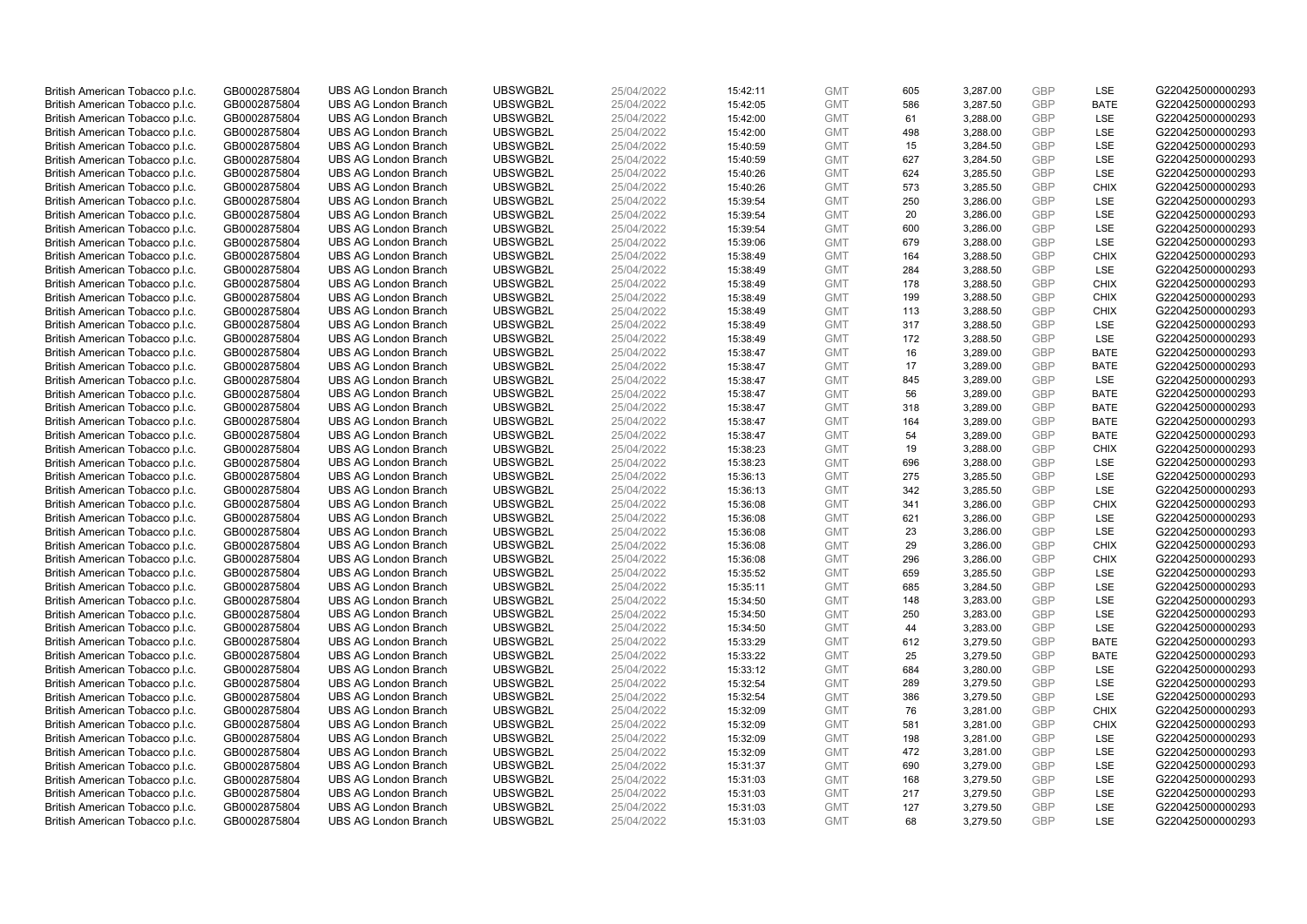| British American Tobacco p.l.c. | GB0002875804 | <b>UBS AG London Branch</b> | UBSWGB2L | 25/04/2022 | 15:30:00 | <b>GMT</b> | 675            | 3,278.50 | <b>GBP</b> | LSE         | G220425000000293 |
|---------------------------------|--------------|-----------------------------|----------|------------|----------|------------|----------------|----------|------------|-------------|------------------|
|                                 | GB0002875804 | <b>UBS AG London Branch</b> | UBSWGB2L | 25/04/2022 |          | <b>GMT</b> | 578            | 3,279.00 | GBP        | <b>CHIX</b> | G220425000000293 |
| British American Tobacco p.l.c. |              |                             |          |            | 15:29:57 |            |                |          |            |             |                  |
| British American Tobacco p.l.c. | GB0002875804 | <b>UBS AG London Branch</b> | UBSWGB2L | 25/04/2022 | 15:29:30 | <b>GMT</b> | 272            | 3,279.50 | <b>GBP</b> | LSE         | G220425000000293 |
| British American Tobacco p.l.c. | GB0002875804 | <b>UBS AG London Branch</b> | UBSWGB2L | 25/04/2022 | 15:29:30 | <b>GMT</b> | 424            | 3,279.50 | <b>GBP</b> | LSE         | G220425000000293 |
| British American Tobacco p.l.c. | GB0002875804 | <b>UBS AG London Branch</b> | UBSWGB2L | 25/04/2022 | 15:28:47 | <b>GMT</b> | 663            | 3,278.50 | <b>GBP</b> | LSE         | G220425000000293 |
| British American Tobacco p.l.c. | GB0002875804 | <b>UBS AG London Branch</b> | UBSWGB2L | 25/04/2022 | 15:28:47 | <b>GMT</b> | $\overline{7}$ | 3,279.00 | <b>GBP</b> | <b>BATE</b> | G220425000000293 |
| British American Tobacco p.l.c. | GB0002875804 | <b>UBS AG London Branch</b> | UBSWGB2L | 25/04/2022 | 15:28:47 | <b>GMT</b> | 600            | 3,279.00 | <b>GBP</b> | <b>BATE</b> | G220425000000293 |
| British American Tobacco p.l.c. | GB0002875804 | <b>UBS AG London Branch</b> | UBSWGB2L | 25/04/2022 | 15:28:45 | <b>GMT</b> | 898            | 3,279.50 | <b>GBP</b> | LSE         | G220425000000293 |
| British American Tobacco p.l.c. | GB0002875804 | <b>UBS AG London Branch</b> | UBSWGB2L | 25/04/2022 | 15:28:45 | <b>GMT</b> | 619            | 3,280.00 | <b>GBP</b> | <b>CHIX</b> | G220425000000293 |
| British American Tobacco p.l.c. | GB0002875804 | <b>UBS AG London Branch</b> | UBSWGB2L | 25/04/2022 | 15:28:33 | <b>GMT</b> | 637            | 3,280.00 | <b>GBP</b> | LSE         | G220425000000293 |
| British American Tobacco p.l.c. | GB0002875804 | <b>UBS AG London Branch</b> | UBSWGB2L | 25/04/2022 | 15:28:33 | <b>GMT</b> | 58             | 3,280.00 | <b>GBP</b> | LSE         | G220425000000293 |
| British American Tobacco p.l.c. | GB0002875804 | <b>UBS AG London Branch</b> | UBSWGB2L | 25/04/2022 | 15:26:34 | <b>GMT</b> | 657            | 3,280.00 | <b>GBP</b> | LSE         | G220425000000293 |
| British American Tobacco p.l.c. | GB0002875804 | <b>UBS AG London Branch</b> | UBSWGB2L | 25/04/2022 | 15:26:15 | <b>GMT</b> | 59             | 3,279.50 | <b>GBP</b> | LSE         | G220425000000293 |
| British American Tobacco p.l.c. | GB0002875804 | <b>UBS AG London Branch</b> | UBSWGB2L | 25/04/2022 | 15:26:14 | <b>GMT</b> | 31             | 3,279.50 | <b>GBP</b> | LSE         | G220425000000293 |
| British American Tobacco p.l.c. | GB0002875804 | <b>UBS AG London Branch</b> | UBSWGB2L | 25/04/2022 | 15:26:14 | <b>GMT</b> | 569            | 3,279.50 | GBP        | LSE         | G220425000000293 |
| British American Tobacco p.l.c. | GB0002875804 | <b>UBS AG London Branch</b> | UBSWGB2L | 25/04/2022 | 15:25:13 | <b>GMT</b> | 655            | 3,280.00 | <b>GBP</b> | LSE         | G220425000000293 |
| British American Tobacco p.l.c. | GB0002875804 | <b>UBS AG London Branch</b> | UBSWGB2L | 25/04/2022 | 15:24:43 | <b>GMT</b> | 623            | 3,280.50 | <b>GBP</b> | LSE         | G220425000000293 |
| British American Tobacco p.l.c. | GB0002875804 | <b>UBS AG London Branch</b> | UBSWGB2L | 25/04/2022 | 15:24:43 | <b>GMT</b> | 619            | 3,280.50 | <b>GBP</b> | <b>CHIX</b> | G220425000000293 |
|                                 |              | <b>UBS AG London Branch</b> | UBSWGB2L |            |          |            | 681            |          |            | <b>LSE</b>  |                  |
| British American Tobacco p.l.c. | GB0002875804 |                             |          | 25/04/2022 | 15:24:27 | <b>GMT</b> |                | 3,281.00 | <b>GBP</b> |             | G220425000000293 |
| British American Tobacco p.l.c. | GB0002875804 | <b>UBS AG London Branch</b> | UBSWGB2L | 25/04/2022 | 15:23:48 | <b>GMT</b> | 380            | 3,282.50 | <b>GBP</b> | <b>BATE</b> | G220425000000293 |
| British American Tobacco p.l.c. | GB0002875804 | <b>UBS AG London Branch</b> | UBSWGB2L | 25/04/2022 | 15:23:47 | <b>GMT</b> | 118            | 3,282.50 | <b>GBP</b> | <b>BATE</b> | G220425000000293 |
| British American Tobacco p.l.c. | GB0002875804 | <b>UBS AG London Branch</b> | UBSWGB2L | 25/04/2022 | 15:23:47 | <b>GMT</b> | 74             | 3,282.50 | <b>GBP</b> | <b>BATE</b> | G220425000000293 |
| British American Tobacco p.l.c. | GB0002875804 | <b>UBS AG London Branch</b> | UBSWGB2L | 25/04/2022 | 15:23:29 | <b>GMT</b> | 245            | 3,284.00 | <b>GBP</b> | LSE         | G220425000000293 |
| British American Tobacco p.l.c. | GB0002875804 | <b>UBS AG London Branch</b> | UBSWGB2L | 25/04/2022 | 15:23:29 | <b>GMT</b> | 400            | 3,284.00 | <b>GBP</b> | LSE         | G220425000000293 |
| British American Tobacco p.l.c. | GB0002875804 | <b>UBS AG London Branch</b> | UBSWGB2L | 25/04/2022 | 15:23:28 | <b>GMT</b> | 194            | 3,284.50 | <b>GBP</b> | LSE         | G220425000000293 |
| British American Tobacco p.l.c. | GB0002875804 | <b>UBS AG London Branch</b> | UBSWGB2L | 25/04/2022 | 15:23:28 | <b>GMT</b> | 486            | 3,284.50 | <b>GBP</b> | LSE         | G220425000000293 |
| British American Tobacco p.l.c. | GB0002875804 | <b>UBS AG London Branch</b> | UBSWGB2L | 25/04/2022 | 15:22:30 | <b>GMT</b> | 659            | 3,283.00 | <b>GBP</b> | LSE         | G220425000000293 |
| British American Tobacco p.l.c. | GB0002875804 | <b>UBS AG London Branch</b> | UBSWGB2L | 25/04/2022 | 15:22:30 | <b>GMT</b> | 48             | 3,283.00 | <b>GBP</b> | LSE         | G220425000000293 |
| British American Tobacco p.l.c. | GB0002875804 | <b>UBS AG London Branch</b> | UBSWGB2L | 25/04/2022 | 15:22:30 | <b>GMT</b> | 596            | 3,283.00 | <b>GBP</b> | <b>CHIX</b> | G220425000000293 |
| British American Tobacco p.l.c. | GB0002875804 | <b>UBS AG London Branch</b> | UBSWGB2L | 25/04/2022 | 15:22:25 | <b>GMT</b> | 59             | 3,283.00 | <b>GBP</b> | LSE         | G220425000000293 |
| British American Tobacco p.l.c. | GB0002875804 | <b>UBS AG London Branch</b> | UBSWGB2L | 25/04/2022 | 15:22:02 | <b>GMT</b> | 525            | 3,283.00 | <b>GBP</b> | LSE         | G220425000000293 |
| British American Tobacco p.l.c. | GB0002875804 | <b>UBS AG London Branch</b> | UBSWGB2L | 25/04/2022 | 15:21:59 | <b>GMT</b> | 444            | 3,283.50 | <b>GBP</b> | LSE         | G220425000000293 |
| British American Tobacco p.l.c. | GB0002875804 | <b>UBS AG London Branch</b> | UBSWGB2L | 25/04/2022 | 15:21:59 | <b>GMT</b> | 143            | 3,283.50 | <b>GBP</b> | LSE         | G220425000000293 |
| British American Tobacco p.l.c. | GB0002875804 | <b>UBS AG London Branch</b> | UBSWGB2L | 25/04/2022 | 15:21:45 | <b>GMT</b> | 181            | 3,284.50 | <b>GBP</b> | LSE         | G220425000000293 |
| British American Tobacco p.l.c. | GB0002875804 | <b>UBS AG London Branch</b> | UBSWGB2L | 25/04/2022 | 15:21:45 | <b>GMT</b> | 429            | 3,284.50 | <b>GBP</b> | LSE         | G220425000000293 |
| British American Tobacco p.l.c. | GB0002875804 | <b>UBS AG London Branch</b> | UBSWGB2L | 25/04/2022 | 15:21:45 | <b>GMT</b> | 99             | 3,284.50 | <b>GBP</b> | LSE         | G220425000000293 |
| British American Tobacco p.l.c. | GB0002875804 | <b>UBS AG London Branch</b> | UBSWGB2L | 25/04/2022 | 15:21:25 | <b>GMT</b> | 731            | 3,285.00 | <b>GBP</b> | LSE         | G220425000000293 |
| British American Tobacco p.l.c. | GB0002875804 | <b>UBS AG London Branch</b> | UBSWGB2L | 25/04/2022 | 15:20:21 | <b>GMT</b> | 450            | 3,282.50 | <b>GBP</b> | <b>BATE</b> | G220425000000293 |
| British American Tobacco p.l.c. | GB0002875804 | <b>UBS AG London Branch</b> | UBSWGB2L | 25/04/2022 | 15:20:21 | <b>GMT</b> | 162            | 3,282.50 | <b>GBP</b> | <b>CHIX</b> | G220425000000293 |
| British American Tobacco p.l.c. | GB0002875804 | <b>UBS AG London Branch</b> | UBSWGB2L | 25/04/2022 | 15:20:21 | <b>GMT</b> | 18             | 3,282.50 | <b>GBP</b> | <b>CHIX</b> | G220425000000293 |
| British American Tobacco p.l.c. | GB0002875804 | <b>UBS AG London Branch</b> | UBSWGB2L | 25/04/2022 | 15:20:21 | <b>GMT</b> | 645            | 3,282.50 | <b>GBP</b> | LSE         | G220425000000293 |
| British American Tobacco p.l.c. | GB0002875804 | <b>UBS AG London Branch</b> | UBSWGB2L | 25/04/2022 | 15:20:20 | <b>GMT</b> | 55             | 3,282.50 | <b>GBP</b> | <b>CHIX</b> | G220425000000293 |
| British American Tobacco p.l.c. | GB0002875804 | <b>UBS AG London Branch</b> | UBSWGB2L | 25/04/2022 | 15:20:20 | <b>GMT</b> | 168            | 3,282.50 | <b>GBP</b> | <b>CHIX</b> | G220425000000293 |
| British American Tobacco p.l.c. | GB0002875804 | <b>UBS AG London Branch</b> | UBSWGB2L | 25/04/2022 | 15:20:20 | <b>GMT</b> | 142            | 3,282.50 | <b>GBP</b> | <b>CHIX</b> | G220425000000293 |
| British American Tobacco p.l.c. | GB0002875804 | <b>UBS AG London Branch</b> | UBSWGB2L | 25/04/2022 | 15:20:20 | <b>GMT</b> | 34             | 3,282.50 | <b>GBP</b> | <b>CHIX</b> | G220425000000293 |
| British American Tobacco p.l.c. | GB0002875804 | <b>UBS AG London Branch</b> | UBSWGB2L | 25/04/2022 | 15:20:20 | <b>GMT</b> | 33             | 3,282.50 | <b>GBP</b> | <b>BATE</b> | G220425000000293 |
| British American Tobacco p.l.c. | GB0002875804 | <b>UBS AG London Branch</b> | UBSWGB2L | 25/04/2022 | 15:20:20 | <b>GMT</b> | 19             | 3,282.50 | <b>GBP</b> | <b>BATE</b> | G220425000000293 |
| British American Tobacco p.l.c. | GB0002875804 | <b>UBS AG London Branch</b> | UBSWGB2L | 25/04/2022 | 15:20:20 | <b>GMT</b> | 9              | 3,282.50 | <b>GBP</b> | <b>BATE</b> | G220425000000293 |
|                                 |              |                             |          |            |          | <b>GMT</b> |                |          | <b>GBP</b> |             |                  |
| British American Tobacco p.l.c. | GB0002875804 | <b>UBS AG London Branch</b> | UBSWGB2L | 25/04/2022 | 15:20:20 |            | 31             | 3,282.50 | <b>GBP</b> | <b>CHIX</b> | G220425000000293 |
| British American Tobacco p.l.c. | GB0002875804 | <b>UBS AG London Branch</b> | UBSWGB2L | 25/04/2022 | 15:20:20 | <b>GMT</b> | 59             | 3,282.50 |            | <b>BATE</b> | G220425000000293 |
| British American Tobacco p.l.c. | GB0002875804 | <b>UBS AG London Branch</b> | UBSWGB2L | 25/04/2022 | 15:20:20 | <b>GMT</b> | 14             | 3,282.50 | <b>GBP</b> | <b>BATE</b> | G220425000000293 |
| British American Tobacco p.l.c. | GB0002875804 | <b>UBS AG London Branch</b> | UBSWGB2L | 25/04/2022 | 15:20:20 | <b>GMT</b> | 46             | 3,282.50 | <b>GBP</b> | <b>CHIX</b> | G220425000000293 |
| British American Tobacco p.l.c. | GB0002875804 | <b>UBS AG London Branch</b> | UBSWGB2L | 25/04/2022 | 15:20:19 | <b>GMT</b> | 57             | 3,282.50 | <b>GBP</b> | <b>BATE</b> | G220425000000293 |
| British American Tobacco p.l.c. | GB0002875804 | <b>UBS AG London Branch</b> | UBSWGB2L | 25/04/2022 | 15:20:19 | <b>GMT</b> | 41             | 3.282.50 | GBP        | <b>BATE</b> | G220425000000293 |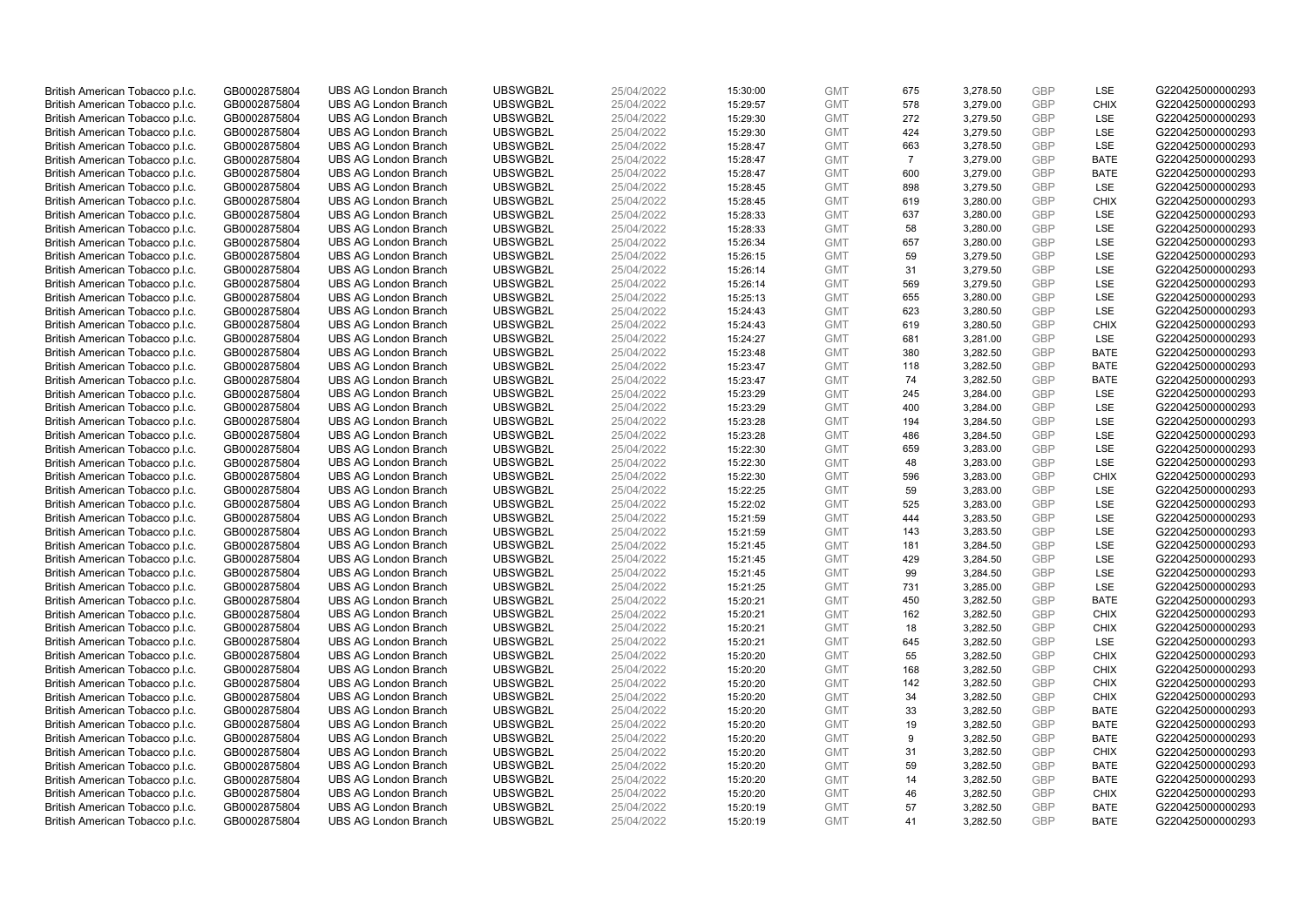| British American Tobacco p.l.c. | GB0002875804 | <b>UBS AG London Branch</b> | UBSWGB2L | 25/04/2022 | 15:20:19 | <b>GMT</b> | 14  | 3,282.50 | <b>GBP</b> | <b>BATE</b> | G220425000000293 |
|---------------------------------|--------------|-----------------------------|----------|------------|----------|------------|-----|----------|------------|-------------|------------------|
| British American Tobacco p.l.c. | GB0002875804 | <b>UBS AG London Branch</b> | UBSWGB2L | 25/04/2022 | 15:20:14 | <b>GMT</b> | 429 | 3,283.00 | <b>GBP</b> | LSE         | G220425000000293 |
| British American Tobacco p.l.c. | GB0002875804 | <b>UBS AG London Branch</b> | UBSWGB2L | 25/04/2022 | 15:20:14 | <b>GMT</b> | 159 | 3,283.00 | <b>GBP</b> | LSE         | G220425000000293 |
| British American Tobacco p.l.c. | GB0002875804 | <b>UBS AG London Branch</b> | UBSWGB2L | 25/04/2022 | 15:19:02 | <b>GMT</b> | 195 | 3,279.50 | <b>GBP</b> | LSE         | G220425000000293 |
| British American Tobacco p.l.c. | GB0002875804 | <b>UBS AG London Branch</b> | UBSWGB2L | 25/04/2022 | 15:19:02 | <b>GMT</b> | 324 | 3,279.50 | <b>GBP</b> | LSE         | G220425000000293 |
| British American Tobacco p.l.c. | GB0002875804 | <b>UBS AG London Branch</b> | UBSWGB2L | 25/04/2022 | 15:19:02 | <b>GMT</b> | 107 | 3,279.50 | <b>GBP</b> | <b>LSE</b>  | G220425000000293 |
| British American Tobacco p.l.c. | GB0002875804 | <b>UBS AG London Branch</b> | UBSWGB2L | 25/04/2022 | 15:19:02 | <b>GMT</b> | 223 | 3,279.50 | <b>GBP</b> | LSE         | G220425000000293 |
| British American Tobacco p.l.c. | GB0002875804 | <b>UBS AG London Branch</b> | UBSWGB2L | 25/04/2022 | 15:19:02 | <b>GMT</b> | 96  | 3,279.50 | <b>GBP</b> | LSE         | G220425000000293 |
| British American Tobacco p.l.c. | GB0002875804 | <b>UBS AG London Branch</b> | UBSWGB2L | 25/04/2022 | 15:19:02 | <b>GMT</b> | 356 | 3,279.50 | <b>GBP</b> | LSE         | G220425000000293 |
| British American Tobacco p.l.c. | GB0002875804 | <b>UBS AG London Branch</b> | UBSWGB2L | 25/04/2022 | 15:18:39 | <b>GMT</b> | 851 | 3,279.00 | <b>GBP</b> | LSE         | G220425000000293 |
| British American Tobacco p.l.c. | GB0002875804 | <b>UBS AG London Branch</b> | UBSWGB2L | 25/04/2022 | 15:18:39 | <b>GMT</b> | 629 | 3,279.00 | <b>GBP</b> | <b>CHIX</b> | G220425000000293 |
| British American Tobacco p.l.c. | GB0002875804 | <b>UBS AG London Branch</b> | UBSWGB2L | 25/04/2022 | 15:16:26 | <b>GMT</b> | 16  | 3,273.00 | <b>GBP</b> | LSE         | G220425000000293 |
| British American Tobacco p.l.c. | GB0002875804 | <b>UBS AG London Branch</b> | UBSWGB2L | 25/04/2022 | 15:16:26 | <b>GMT</b> | 455 | 3,273.00 | <b>GBP</b> | LSE         | G220425000000293 |
| British American Tobacco p.l.c. | GB0002875804 | <b>UBS AG London Branch</b> | UBSWGB2L | 25/04/2022 | 15:16:26 | <b>GMT</b> | 200 | 3,273.00 | <b>GBP</b> | LSE         | G220425000000293 |
| British American Tobacco p.l.c. | GB0002875804 | <b>UBS AG London Branch</b> | UBSWGB2L | 25/04/2022 | 15:16:01 | <b>GMT</b> | 85  | 3,271.00 | <b>GBP</b> | LSE         | G220425000000293 |
| British American Tobacco p.l.c. | GB0002875804 | <b>UBS AG London Branch</b> | UBSWGB2L | 25/04/2022 | 15:16:01 | <b>GMT</b> | 242 | 3,271.00 | <b>GBP</b> | LSE         | G220425000000293 |
| British American Tobacco p.l.c. | GB0002875804 | <b>UBS AG London Branch</b> | UBSWGB2L | 25/04/2022 | 15:16:01 | <b>GMT</b> | 97  | 3,271.00 | <b>GBP</b> | LSE         | G220425000000293 |
| British American Tobacco p.l.c. | GB0002875804 | <b>UBS AG London Branch</b> | UBSWGB2L | 25/04/2022 | 15:16:01 | <b>GMT</b> | 267 | 3,271.00 | <b>GBP</b> | LSE         | G220425000000293 |
| British American Tobacco p.l.c. | GB0002875804 | <b>UBS AG London Branch</b> | UBSWGB2L | 25/04/2022 | 15:15:57 | <b>GMT</b> | 656 | 3,272.00 | <b>GBP</b> | LSE         | G220425000000293 |
| British American Tobacco p.l.c. | GB0002875804 | <b>UBS AG London Branch</b> | UBSWGB2L | 25/04/2022 | 15:14:30 | <b>GMT</b> | 163 | 3,266.50 | <b>GBP</b> | LSE         | G220425000000293 |
| British American Tobacco p.l.c. | GB0002875804 | <b>UBS AG London Branch</b> | UBSWGB2L | 25/04/2022 | 15:14:30 | <b>GMT</b> | 206 | 3,266.50 | <b>GBP</b> | LSE         | G220425000000293 |
| British American Tobacco p.l.c. | GB0002875804 | <b>UBS AG London Branch</b> | UBSWGB2L | 25/04/2022 | 15:14:30 | <b>GMT</b> | 289 | 3,266.50 | <b>GBP</b> | LSE         | G220425000000293 |
| British American Tobacco p.l.c. | GB0002875804 | <b>UBS AG London Branch</b> | UBSWGB2L | 25/04/2022 | 15:14:30 | <b>GMT</b> | 640 | 3,266.50 | <b>GBP</b> | <b>BATE</b> | G220425000000293 |
| British American Tobacco p.l.c. | GB0002875804 | <b>UBS AG London Branch</b> | UBSWGB2L | 25/04/2022 | 15:14:24 | <b>GMT</b> | 599 | 3,267.00 | <b>GBP</b> | LSE         | G220425000000293 |
| British American Tobacco p.l.c. | GB0002875804 | <b>UBS AG London Branch</b> | UBSWGB2L | 25/04/2022 | 15:14:24 | <b>GMT</b> | 642 | 3,267.00 | <b>GBP</b> | <b>CHIX</b> | G220425000000293 |
| British American Tobacco p.l.c. | GB0002875804 | <b>UBS AG London Branch</b> | UBSWGB2L | 25/04/2022 | 15:14:24 | <b>GMT</b> | 603 | 3,267.50 | <b>GBP</b> | LSE         | G220425000000293 |
| British American Tobacco p.l.c. | GB0002875804 | <b>UBS AG London Branch</b> | UBSWGB2L | 25/04/2022 | 15:12:53 | <b>GMT</b> | 145 | 3,263.00 | <b>GBP</b> | <b>LSE</b>  | G220425000000293 |
| British American Tobacco p.l.c. | GB0002875804 | <b>UBS AG London Branch</b> | UBSWGB2L | 25/04/2022 | 15:12:53 | <b>GMT</b> | 549 | 3,263.00 | <b>GBP</b> | LSE         | G220425000000293 |
| British American Tobacco p.l.c. | GB0002875804 | <b>UBS AG London Branch</b> | UBSWGB2L | 25/04/2022 | 15:12:48 | <b>GMT</b> | 195 | 3,263.50 | <b>GBP</b> | LSE         | G220425000000293 |
| British American Tobacco p.l.c. | GB0002875804 | <b>UBS AG London Branch</b> | UBSWGB2L | 25/04/2022 | 15:12:48 | <b>GMT</b> | 418 | 3,263.50 | <b>GBP</b> | LSE         | G220425000000293 |
| British American Tobacco p.l.c. | GB0002875804 | <b>UBS AG London Branch</b> | UBSWGB2L | 25/04/2022 | 15:12:06 | <b>GMT</b> | 410 | 3,263.00 | <b>GBP</b> | <b>CHIX</b> | G220425000000293 |
| British American Tobacco p.l.c. | GB0002875804 | <b>UBS AG London Branch</b> | UBSWGB2L | 25/04/2022 | 15:12:06 | <b>GMT</b> | 99  | 3,263.00 | <b>GBP</b> | <b>LSE</b>  | G220425000000293 |
| British American Tobacco p.l.c. | GB0002875804 | <b>UBS AG London Branch</b> | UBSWGB2L | 25/04/2022 | 15:12:06 | <b>GMT</b> | 294 | 3,263.00 | <b>GBP</b> | <b>CHIX</b> | G220425000000293 |
| British American Tobacco p.l.c. | GB0002875804 | <b>UBS AG London Branch</b> | UBSWGB2L | 25/04/2022 | 15:12:06 | <b>GMT</b> | 127 | 3,263.00 | <b>GBP</b> | LSE         | G220425000000293 |
| British American Tobacco p.l.c. | GB0002875804 | UBS AG London Branch        | UBSWGB2L | 25/04/2022 | 15:12:06 | <b>GMT</b> | 451 | 3,263.00 | GBP        | <b>LSE</b>  | G220425000000293 |
| British American Tobacco p.l.c. | GB0002875804 | <b>UBS AG London Branch</b> | UBSWGB2L | 25/04/2022 | 15:11:07 | <b>GMT</b> | 3   | 3,260.00 | <b>GBP</b> | LSE         | G220425000000293 |
| British American Tobacco p.l.c. | GB0002875804 | <b>UBS AG London Branch</b> | UBSWGB2L | 25/04/2022 | 15:11:07 | <b>GMT</b> | 652 | 3,260.00 | GBP        | <b>LSE</b>  | G220425000000293 |
| British American Tobacco p.l.c. | GB0002875804 | <b>UBS AG London Branch</b> | UBSWGB2L | 25/04/2022 | 15:10:22 | <b>GMT</b> | 32  | 3,261.00 | <b>GBP</b> | LSE         | G220425000000293 |
| British American Tobacco p.l.c. | GB0002875804 | <b>UBS AG London Branch</b> | UBSWGB2L | 25/04/2022 | 15:10:22 | <b>GMT</b> | 657 | 3,261.00 | <b>GBP</b> | LSE         | G220425000000293 |
| British American Tobacco p.l.c. | GB0002875804 | <b>UBS AG London Branch</b> | UBSWGB2L | 25/04/2022 | 15:10:22 | <b>GMT</b> | 578 | 3,261.00 | <b>GBP</b> | <b>BATE</b> | G220425000000293 |
| British American Tobacco p.l.c. | GB0002875804 | <b>UBS AG London Branch</b> | UBSWGB2L | 25/04/2022 | 15:10:22 | <b>GMT</b> | 17  | 3,261.00 | <b>GBP</b> | <b>BATE</b> | G220425000000293 |
| British American Tobacco p.l.c. | GB0002875804 | <b>UBS AG London Branch</b> | UBSWGB2L | 25/04/2022 | 15:10:22 | <b>GMT</b> | 9   | 3,261.00 | <b>GBP</b> | <b>BATE</b> | G220425000000293 |
| British American Tobacco p.l.c. | GB0002875804 | <b>UBS AG London Branch</b> | UBSWGB2L | 25/04/2022 | 15:09:45 | <b>GMT</b> | 677 | 3,261.50 | <b>GBP</b> | LSE         | G220425000000293 |
| British American Tobacco p.l.c. | GB0002875804 | <b>UBS AG London Branch</b> | UBSWGB2L | 25/04/2022 | 15:09:01 | <b>GMT</b> | 573 | 3,264.50 | <b>GBP</b> | LSE         | G220425000000293 |
| British American Tobacco p.l.c. | GB0002875804 | <b>UBS AG London Branch</b> | UBSWGB2L | 25/04/2022 | 15:09:01 | <b>GMT</b> | 441 | 3,264.50 | <b>GBP</b> | <b>CHIX</b> | G220425000000293 |
| British American Tobacco p.l.c. | GB0002875804 | <b>UBS AG London Branch</b> | UBSWGB2L | 25/04/2022 | 15:09:01 | <b>GMT</b> | 199 | 3,264.50 | <b>GBP</b> | <b>CHIX</b> | G220425000000293 |
| British American Tobacco p.l.c. | GB0002875804 | <b>UBS AG London Branch</b> | UBSWGB2L | 25/04/2022 | 15:08:48 | <b>GMT</b> | 595 | 3,265.00 | <b>GBP</b> | LSE         | G220425000000293 |
| British American Tobacco p.l.c. | GB0002875804 | <b>UBS AG London Branch</b> | UBSWGB2L | 25/04/2022 | 15:08:41 | <b>GMT</b> | 648 | 3,265.25 | <b>GBP</b> | LSE         | G220425000000293 |
| British American Tobacco p.l.c. | GB0002875804 | <b>UBS AG London Branch</b> | UBSWGB2L | 25/04/2022 | 15:08:41 | <b>GMT</b> | 938 | 3,265.25 | <b>GBP</b> | LSE         | G220425000000293 |
| British American Tobacco p.l.c. | GB0002875804 | <b>UBS AG London Branch</b> | UBSWGB2L | 25/04/2022 | 15:08:24 | <b>GMT</b> | 485 | 3,265.00 | <b>GBP</b> | <b>BATE</b> | G220425000000293 |
| British American Tobacco p.l.c. | GB0002875804 | <b>UBS AG London Branch</b> | UBSWGB2L | 25/04/2022 | 15:08:24 | <b>GMT</b> | 100 | 3,265.00 | <b>GBP</b> | <b>BATE</b> | G220425000000293 |
| British American Tobacco p.l.c. | GB0002875804 | <b>UBS AG London Branch</b> | UBSWGB2L | 25/04/2022 | 15:07:19 | <b>GMT</b> | 529 | 3,263.50 | <b>GBP</b> | LSE         | G220425000000293 |
| British American Tobacco p.l.c. | GB0002875804 | <b>UBS AG London Branch</b> | UBSWGB2L | 25/04/2022 | 15:07:19 | <b>GMT</b> | 274 | 3,263.50 | <b>GBP</b> | <b>CHIX</b> | G220425000000293 |
| British American Tobacco p.l.c. | GB0002875804 | <b>UBS AG London Branch</b> | UBSWGB2L | 25/04/2022 | 15:07:19 | <b>GMT</b> | 309 | 3,263.50 | GBP        | <b>CHIX</b> | G220425000000293 |
|                                 |              |                             |          |            |          |            |     |          |            |             |                  |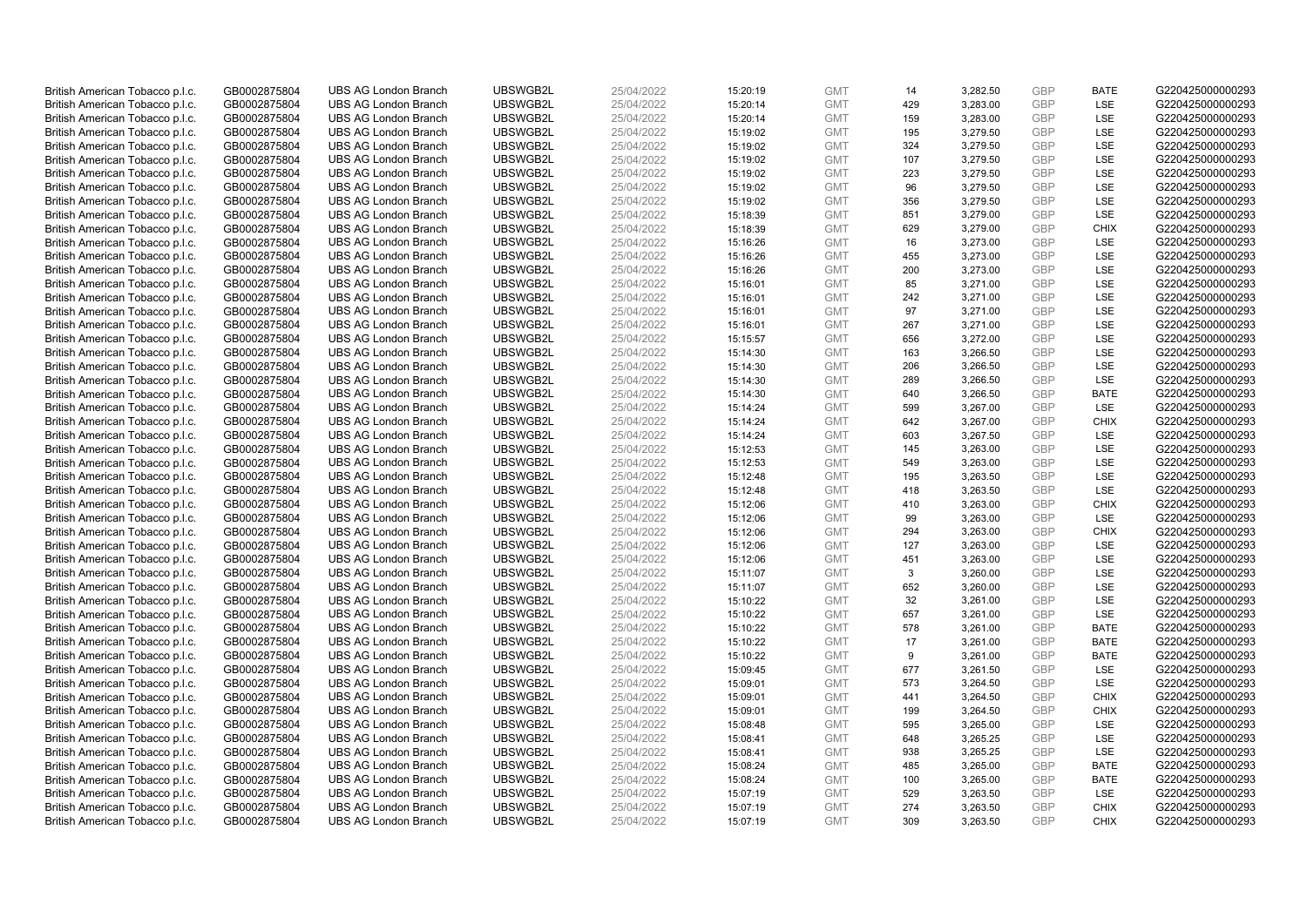| British American Tobacco p.l.c. | GB0002875804 | <b>UBS AG London Branch</b> | UBSWGB2L | 25/04/2022 | 15:07:19 | <b>GMT</b> | 10  | 3,263.50 | <b>GBP</b> | <b>CHIX</b> | G220425000000293 |
|---------------------------------|--------------|-----------------------------|----------|------------|----------|------------|-----|----------|------------|-------------|------------------|
|                                 | GB0002875804 | <b>UBS AG London Branch</b> | UBSWGB2L | 25/04/2022 |          | <b>GMT</b> | 105 | 3,263.50 | GBP        | <b>LSE</b>  | G220425000000293 |
| British American Tobacco p.l.c. |              |                             |          |            | 15:07:19 |            |     |          |            |             |                  |
| British American Tobacco p.l.c. | GB0002875804 | <b>UBS AG London Branch</b> | UBSWGB2L | 25/04/2022 | 15:06:25 | <b>GMT</b> | 642 | 3,261.50 | <b>GBP</b> | LSE         | G220425000000293 |
| British American Tobacco p.l.c. | GB0002875804 | <b>UBS AG London Branch</b> | UBSWGB2L | 25/04/2022 | 15:05:10 | <b>GMT</b> | 219 | 3,260.00 | <b>GBP</b> | LSE         | G220425000000293 |
| British American Tobacco p.l.c. | GB0002875804 | <b>UBS AG London Branch</b> | UBSWGB2L | 25/04/2022 | 15:05:10 | <b>GMT</b> | 388 | 3,260.00 | <b>GBP</b> | LSE         | G220425000000293 |
| British American Tobacco p.l.c. | GB0002875804 | <b>UBS AG London Branch</b> | UBSWGB2L | 25/04/2022 | 15:04:55 | <b>GMT</b> | 120 | 3,261.00 | <b>GBP</b> | <b>CHIX</b> | G220425000000293 |
| British American Tobacco p.l.c. | GB0002875804 | <b>UBS AG London Branch</b> | UBSWGB2L | 25/04/2022 | 15:04:55 | <b>GMT</b> | 126 | 3,261.00 | <b>GBP</b> | <b>CHIX</b> | G220425000000293 |
| British American Tobacco p.l.c. | GB0002875804 | <b>UBS AG London Branch</b> | UBSWGB2L | 25/04/2022 | 15:04:55 | <b>GMT</b> | 144 | 3,261.00 | <b>GBP</b> | <b>CHIX</b> | G220425000000293 |
| British American Tobacco p.l.c. | GB0002875804 | <b>UBS AG London Branch</b> | UBSWGB2L | 25/04/2022 | 15:04:55 | <b>GMT</b> | 97  | 3,261.00 | <b>GBP</b> | <b>CHIX</b> | G220425000000293 |
| British American Tobacco p.l.c. | GB0002875804 | <b>UBS AG London Branch</b> | UBSWGB2L | 25/04/2022 | 15:04:55 | <b>GMT</b> | 167 | 3,261.00 | <b>GBP</b> | <b>CHIX</b> | G220425000000293 |
| British American Tobacco p.l.c. | GB0002875804 | <b>UBS AG London Branch</b> | UBSWGB2L | 25/04/2022 | 15:04:55 | <b>GMT</b> | 673 | 3,261.00 | <b>GBP</b> | <b>LSE</b>  | G220425000000293 |
| British American Tobacco p.l.c. | GB0002875804 | <b>UBS AG London Branch</b> | UBSWGB2L | 25/04/2022 | 15:04:55 | <b>GMT</b> | 25  | 3,261.00 | <b>GBP</b> | <b>CHIX</b> | G220425000000293 |
| British American Tobacco p.l.c. | GB0002875804 | <b>UBS AG London Branch</b> | UBSWGB2L | 25/04/2022 | 15:04:21 | <b>GMT</b> | 605 | 3,261.00 | <b>GBP</b> | <b>LSE</b>  | G220425000000293 |
| British American Tobacco p.l.c. | GB0002875804 | <b>UBS AG London Branch</b> | UBSWGB2L | 25/04/2022 | 15:03:29 | <b>GMT</b> | 612 | 3,258.00 | <b>GBP</b> | LSE         | G220425000000293 |
| British American Tobacco p.l.c. | GB0002875804 | <b>UBS AG London Branch</b> | UBSWGB2L | 25/04/2022 | 15:03:27 | <b>GMT</b> | 603 | 3,258.50 | <b>GBP</b> | <b>LSE</b>  | G220425000000293 |
| British American Tobacco p.l.c. | GB0002875804 | <b>UBS AG London Branch</b> | UBSWGB2L | 25/04/2022 | 15:02:49 | <b>GMT</b> | 507 | 3,258.00 | <b>GBP</b> | <b>BATE</b> | G220425000000293 |
|                                 | GB0002875804 | <b>UBS AG London Branch</b> | UBSWGB2L | 25/04/2022 | 15:02:49 | <b>GMT</b> | 451 |          | <b>GBP</b> | <b>CHIX</b> | G220425000000293 |
| British American Tobacco p.l.c. |              |                             |          |            |          |            |     | 3,258.00 |            |             |                  |
| British American Tobacco p.l.c. | GB0002875804 | <b>UBS AG London Branch</b> | UBSWGB2L | 25/04/2022 | 15:02:49 | <b>GMT</b> | 98  | 3,258.00 | <b>GBP</b> | <b>BATE</b> | G220425000000293 |
| British American Tobacco p.l.c. | GB0002875804 | <b>UBS AG London Branch</b> | UBSWGB2L | 25/04/2022 | 15:02:49 | <b>GMT</b> | 10  | 3,258.00 | <b>GBP</b> | <b>BATE</b> | G220425000000293 |
| British American Tobacco p.l.c. | GB0002875804 | <b>UBS AG London Branch</b> | UBSWGB2L | 25/04/2022 | 15:02:47 | <b>GMT</b> | 148 | 3,258.00 | <b>GBP</b> | <b>CHIX</b> | G220425000000293 |
| British American Tobacco p.l.c. | GB0002875804 | <b>UBS AG London Branch</b> | UBSWGB2L | 25/04/2022 | 15:02:46 | <b>GMT</b> | 48  | 3,258.50 | <b>GBP</b> | LSE         | G220425000000293 |
| British American Tobacco p.l.c. | GB0002875804 | <b>UBS AG London Branch</b> | UBSWGB2L | 25/04/2022 | 15:02:46 | <b>GMT</b> | 628 | 3,258.50 | <b>GBP</b> | LSE         | G220425000000293 |
| British American Tobacco p.l.c. | GB0002875804 | <b>UBS AG London Branch</b> | UBSWGB2L | 25/04/2022 | 15:02:01 | <b>GMT</b> | 24  | 3,256.50 | <b>GBP</b> | LSE         | G220425000000293 |
| British American Tobacco p.l.c. | GB0002875804 | <b>UBS AG London Branch</b> | UBSWGB2L | 25/04/2022 | 15:02:01 | <b>GMT</b> | 135 | 3,256.50 | <b>GBP</b> | <b>LSE</b>  | G220425000000293 |
| British American Tobacco p.l.c. | GB0002875804 | <b>UBS AG London Branch</b> | UBSWGB2L | 25/04/2022 | 15:02:01 | <b>GMT</b> | 30  | 3,256.50 | <b>GBP</b> | LSE         | G220425000000293 |
| British American Tobacco p.l.c. | GB0002875804 | <b>UBS AG London Branch</b> | UBSWGB2L | 25/04/2022 | 15:02:01 | <b>GMT</b> | 53  | 3,256.50 | <b>GBP</b> | LSE         | G220425000000293 |
| British American Tobacco p.l.c. | GB0002875804 | <b>UBS AG London Branch</b> | UBSWGB2L | 25/04/2022 | 15:02:01 | <b>GMT</b> | 110 | 3,256.50 | <b>GBP</b> | LSE         | G220425000000293 |
| British American Tobacco p.l.c. | GB0002875804 | <b>UBS AG London Branch</b> | UBSWGB2L | 25/04/2022 | 15:02:01 | <b>GMT</b> | 228 | 3,256.50 | <b>GBP</b> | <b>LSE</b>  | G220425000000293 |
| British American Tobacco p.l.c. | GB0002875804 | <b>UBS AG London Branch</b> | UBSWGB2L | 25/04/2022 | 15:01:38 | <b>GMT</b> | 602 | 3,259.50 | <b>GBP</b> | LSE         | G220425000000293 |
| British American Tobacco p.l.c. | GB0002875804 | <b>UBS AG London Branch</b> | UBSWGB2L | 25/04/2022 | 15:01:11 | <b>GMT</b> | 606 | 3,261.00 | <b>GBP</b> | LSE         | G220425000000293 |
| British American Tobacco p.l.c. | GB0002875804 | <b>UBS AG London Branch</b> | UBSWGB2L | 25/04/2022 | 15:00:52 | <b>GMT</b> | 670 | 3,262.50 | <b>GBP</b> | <b>CHIX</b> | G220425000000293 |
| British American Tobacco p.l.c. | GB0002875804 | <b>UBS AG London Branch</b> | UBSWGB2L | 25/04/2022 | 15:00:52 | <b>GMT</b> | 585 | 3,262.50 | <b>GBP</b> | <b>LSE</b>  | G220425000000293 |
| British American Tobacco p.l.c. | GB0002875804 | <b>UBS AG London Branch</b> | UBSWGB2L | 25/04/2022 | 15:00:14 | <b>GMT</b> | 369 | 3,262.50 | <b>GBP</b> | <b>CHIX</b> | G220425000000293 |
| British American Tobacco p.l.c. | GB0002875804 | <b>UBS AG London Branch</b> | UBSWGB2L | 25/04/2022 | 15:00:14 | <b>GMT</b> | 393 | 3,262.50 | <b>GBP</b> | <b>BATE</b> | G220425000000293 |
| British American Tobacco p.l.c. | GB0002875804 | <b>UBS AG London Branch</b> | UBSWGB2L | 25/04/2022 | 15:00:14 | <b>GMT</b> | 593 | 3,262.50 | <b>GBP</b> | LSE         | G220425000000293 |
| British American Tobacco p.l.c. | GB0002875804 | <b>UBS AG London Branch</b> | UBSWGB2L | 25/04/2022 | 15:00:14 | <b>GMT</b> | 207 | 3,262.50 | <b>GBP</b> | <b>CHIX</b> | G220425000000293 |
| British American Tobacco p.l.c. | GB0002875804 | <b>UBS AG London Branch</b> | UBSWGB2L | 25/04/2022 | 14:59:51 | <b>GMT</b> | 161 | 3,262.50 | <b>GBP</b> | <b>LSE</b>  | G220425000000293 |
| British American Tobacco p.l.c. | GB0002875804 | <b>UBS AG London Branch</b> | UBSWGB2L | 25/04/2022 | 14:59:51 | <b>GMT</b> | 409 | 3,262.50 | <b>GBP</b> | LSE         | G220425000000293 |
|                                 |              | <b>UBS AG London Branch</b> | UBSWGB2L | 25/04/2022 |          | <b>GMT</b> | 114 |          |            | <b>BATE</b> | G220425000000293 |
| British American Tobacco p.l.c. | GB0002875804 |                             |          |            | 14:59:40 |            |     | 3,262.50 | <b>GBP</b> |             |                  |
| British American Tobacco p.l.c. | GB0002875804 | <b>UBS AG London Branch</b> | UBSWGB2L | 25/04/2022 | 14:59:40 | <b>GMT</b> | 17  | 3,262.50 | <b>GBP</b> | <b>BATE</b> | G220425000000293 |
| British American Tobacco p.l.c. | GB0002875804 | <b>UBS AG London Branch</b> | UBSWGB2L | 25/04/2022 | 14:59:40 | <b>GMT</b> | 45  | 3,262.50 | <b>GBP</b> | <b>BATE</b> | G220425000000293 |
| British American Tobacco p.l.c. | GB0002875804 | <b>UBS AG London Branch</b> | UBSWGB2L | 25/04/2022 | 14:59:40 | <b>GMT</b> | 17  | 3,262.50 | <b>GBP</b> | <b>BATE</b> | G220425000000293 |
| British American Tobacco p.l.c. | GB0002875804 | <b>UBS AG London Branch</b> | UBSWGB2L | 25/04/2022 | 14:59:40 | <b>GMT</b> | 19  | 3,262.50 | <b>GBP</b> | <b>BATE</b> | G220425000000293 |
| British American Tobacco p.l.c. | GB0002875804 | <b>UBS AG London Branch</b> | UBSWGB2L | 25/04/2022 | 14:59:40 | <b>GMT</b> | 12  | 3,262.50 | <b>GBP</b> | <b>BATE</b> | G220425000000293 |
| British American Tobacco p.l.c. | GB0002875804 | <b>UBS AG London Branch</b> | UBSWGB2L | 25/04/2022 | 14:59:40 | <b>GMT</b> | 16  | 3,262.50 | <b>GBP</b> | <b>BATE</b> | G220425000000293 |
| British American Tobacco p.l.c. | GB0002875804 | <b>UBS AG London Branch</b> | UBSWGB2L | 25/04/2022 | 14:59:30 | <b>GMT</b> | 48  | 3,263.00 | <b>GBP</b> | LSE         | G220425000000293 |
| British American Tobacco p.l.c. | GB0002875804 | <b>UBS AG London Branch</b> | UBSWGB2L | 25/04/2022 | 14:59:30 | <b>GMT</b> | 54  | 3,263.00 | <b>GBP</b> | LSE         | G220425000000293 |
| British American Tobacco p.l.c. | GB0002875804 | <b>UBS AG London Branch</b> | UBSWGB2L | 25/04/2022 | 14:59:30 | <b>GMT</b> | 48  | 3,263.00 | <b>GBP</b> | LSE         | G220425000000293 |
| British American Tobacco p.l.c. | GB0002875804 | <b>UBS AG London Branch</b> | UBSWGB2L | 25/04/2022 | 14:59:30 | <b>GMT</b> | 298 | 3,263.00 | <b>GBP</b> | LSE         | G220425000000293 |
| British American Tobacco p.l.c. | GB0002875804 | <b>UBS AG London Branch</b> | UBSWGB2L | 25/04/2022 | 14:59:30 | <b>GMT</b> | 31  | 3,263.00 | <b>GBP</b> | LSE         | G220425000000293 |
| British American Tobacco p.l.c. | GB0002875804 | <b>UBS AG London Branch</b> | UBSWGB2L | 25/04/2022 | 14:59:30 | <b>GMT</b> | 215 | 3,263.00 | <b>GBP</b> | LSE         | G220425000000293 |
| British American Tobacco p.l.c. | GB0002875804 | <b>UBS AG London Branch</b> | UBSWGB2L | 25/04/2022 | 14:58:17 | <b>GMT</b> | 146 | 3,263.00 | <b>GBP</b> | LSE         | G220425000000293 |
| British American Tobacco p.l.c. | GB0002875804 | <b>UBS AG London Branch</b> | UBSWGB2L | 25/04/2022 | 14:58:17 | <b>GMT</b> | 8   | 3,263.00 | <b>GBP</b> | LSE         | G220425000000293 |
| British American Tobacco p.l.c. | GB0002875804 | <b>UBS AG London Branch</b> | UBSWGB2L | 25/04/2022 | 14:58:17 | <b>GMT</b> | 382 | 3.263.00 | GBP        | LSE         | G220425000000293 |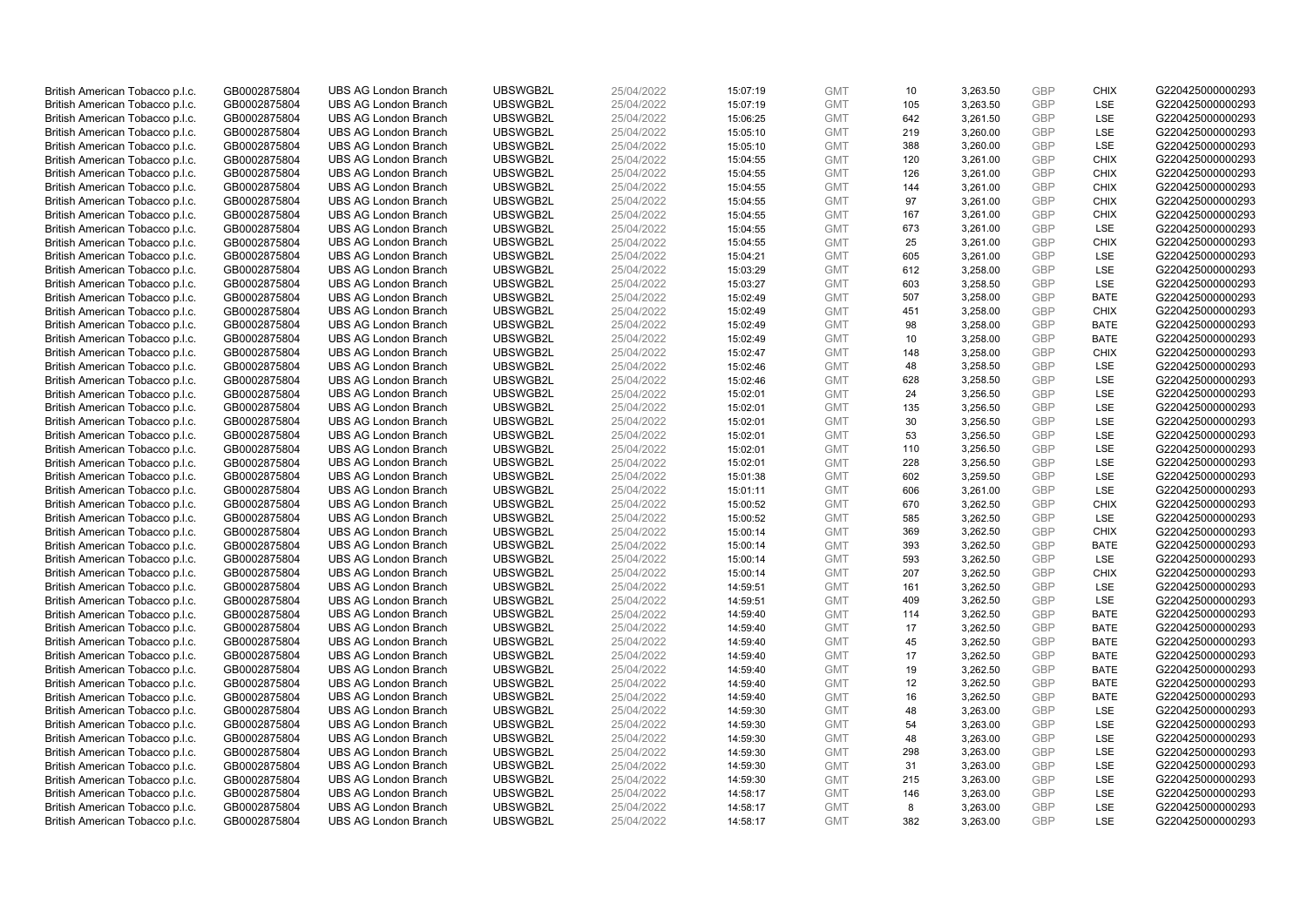| British American Tobacco p.l.c. | GB0002875804 | <b>UBS AG London Branch</b> | UBSWGB2L | 25/04/2022 | 14:58:17 | <b>GMT</b> | 30  | 3,263.00 | <b>GBP</b> | LSE         | G220425000000293 |
|---------------------------------|--------------|-----------------------------|----------|------------|----------|------------|-----|----------|------------|-------------|------------------|
| British American Tobacco p.l.c. | GB0002875804 | <b>UBS AG London Branch</b> | UBSWGB2L | 25/04/2022 | 14:58:16 | <b>GMT</b> | 647 | 3,263.50 | <b>GBP</b> | LSE         | G220425000000293 |
| British American Tobacco p.l.c. | GB0002875804 | <b>UBS AG London Branch</b> | UBSWGB2L | 25/04/2022 | 14:56:57 | <b>GMT</b> | 604 | 3,262.50 | <b>GBP</b> | LSE         | G220425000000293 |
| British American Tobacco p.l.c. | GB0002875804 | <b>UBS AG London Branch</b> | UBSWGB2L | 25/04/2022 | 14:56:53 | <b>GMT</b> | 175 | 3,264.00 | <b>GBP</b> | LSE         | G220425000000293 |
| British American Tobacco p.l.c. | GB0002875804 | <b>UBS AG London Branch</b> | UBSWGB2L | 25/04/2022 | 14:56:53 | <b>GMT</b> | 449 | 3,264.00 | <b>GBP</b> | LSE         | G220425000000293 |
| British American Tobacco p.l.c. | GB0002875804 | <b>UBS AG London Branch</b> | UBSWGB2L | 25/04/2022 | 14:56:53 | <b>GMT</b> | 126 | 3,264.00 | <b>GBP</b> | <b>CHIX</b> | G220425000000293 |
| British American Tobacco p.l.c. | GB0002875804 | <b>UBS AG London Branch</b> | UBSWGB2L | 25/04/2022 | 14:56:53 | <b>GMT</b> | 575 | 3,264.00 | <b>GBP</b> | <b>CHIX</b> | G220425000000293 |
| British American Tobacco p.l.c. | GB0002875804 | <b>UBS AG London Branch</b> | UBSWGB2L | 25/04/2022 | 14:55:52 | <b>GMT</b> | 34  | 3,263.50 | <b>GBP</b> | <b>BATE</b> | G220425000000293 |
| British American Tobacco p.l.c. | GB0002875804 | <b>UBS AG London Branch</b> | UBSWGB2L | 25/04/2022 | 14:55:52 | <b>GMT</b> | 554 | 3,263.50 | <b>GBP</b> | <b>BATE</b> | G220425000000293 |
| British American Tobacco p.l.c. | GB0002875804 | <b>UBS AG London Branch</b> | UBSWGB2L | 25/04/2022 | 14:55:51 | <b>GMT</b> | 326 | 3,264.00 | <b>GBP</b> | LSE         | G220425000000293 |
| British American Tobacco p.l.c. | GB0002875804 | <b>UBS AG London Branch</b> | UBSWGB2L | 25/04/2022 | 14:55:51 | <b>GMT</b> | 149 | 3,264.00 | <b>GBP</b> | LSE         | G220425000000293 |
| British American Tobacco p.l.c. | GB0002875804 | <b>UBS AG London Branch</b> | UBSWGB2L | 25/04/2022 | 14:55:51 | <b>GMT</b> | 157 | 3,264.00 | <b>GBP</b> | LSE         | G220425000000293 |
| British American Tobacco p.l.c. | GB0002875804 | <b>UBS AG London Branch</b> | UBSWGB2L | 25/04/2022 | 14:55:51 | <b>GMT</b> | 560 | 3,264.00 | <b>GBP</b> | LSE         | G220425000000293 |
| British American Tobacco p.l.c. | GB0002875804 | <b>UBS AG London Branch</b> | UBSWGB2L | 25/04/2022 | 14:54:50 | <b>GMT</b> | 572 | 3,264.00 | <b>GBP</b> | LSE         | G220425000000293 |
| British American Tobacco p.l.c. | GB0002875804 | <b>UBS AG London Branch</b> | UBSWGB2L | 25/04/2022 | 14:54:37 | <b>GMT</b> | 305 | 3,264.50 | <b>GBP</b> | LSE         | G220425000000293 |
| British American Tobacco p.l.c. | GB0002875804 | <b>UBS AG London Branch</b> | UBSWGB2L | 25/04/2022 | 14:54:37 | <b>GMT</b> | 391 | 3,264.50 | <b>GBP</b> | LSE         | G220425000000293 |
| British American Tobacco p.l.c. | GB0002875804 | <b>UBS AG London Branch</b> | UBSWGB2L | 25/04/2022 | 14:54:12 | <b>GMT</b> | 650 | 3,264.50 | <b>GBP</b> | <b>CHIX</b> | G220425000000293 |
| British American Tobacco p.l.c. | GB0002875804 | <b>UBS AG London Branch</b> | UBSWGB2L | 25/04/2022 | 14:54:12 | <b>GMT</b> | 357 | 3,265.00 | <b>GBP</b> | LSE         | G220425000000293 |
| British American Tobacco p.l.c. | GB0002875804 | <b>UBS AG London Branch</b> | UBSWGB2L | 25/04/2022 | 14:54:12 | <b>GMT</b> | 273 | 3,265.00 | <b>GBP</b> | LSE         | G220425000000293 |
| British American Tobacco p.l.c. | GB0002875804 | <b>UBS AG London Branch</b> | UBSWGB2L | 25/04/2022 | 14:53:46 | <b>GMT</b> | 689 | 3,265.00 | <b>GBP</b> | LSE         | G220425000000293 |
| British American Tobacco p.l.c. | GB0002875804 | <b>UBS AG London Branch</b> | UBSWGB2L | 25/04/2022 | 14:52:41 | <b>GMT</b> | 526 | 3,265.00 | <b>GBP</b> | LSE         | G220425000000293 |
| British American Tobacco p.l.c. | GB0002875804 | <b>UBS AG London Branch</b> | UBSWGB2L | 25/04/2022 | 14:52:41 | <b>GMT</b> | 100 | 3,265.00 | <b>GBP</b> | LSE         | G220425000000293 |
| British American Tobacco p.l.c. | GB0002875804 | <b>UBS AG London Branch</b> | UBSWGB2L | 25/04/2022 | 14:52:07 | <b>GMT</b> | 277 | 3,264.00 | <b>GBP</b> | LSE         | G220425000000293 |
| British American Tobacco p.l.c. | GB0002875804 | <b>UBS AG London Branch</b> | UBSWGB2L | 25/04/2022 | 14:52:07 | <b>GMT</b> | 300 | 3,264.00 | <b>GBP</b> | LSE         | G220425000000293 |
| British American Tobacco p.l.c. | GB0002875804 | <b>UBS AG London Branch</b> | UBSWGB2L | 25/04/2022 | 14:51:57 | <b>GMT</b> | 630 | 3,266.50 | <b>GBP</b> | <b>CHIX</b> | G220425000000293 |
| British American Tobacco p.l.c. | GB0002875804 | <b>UBS AG London Branch</b> | UBSWGB2L | 25/04/2022 | 14:51:57 | <b>GMT</b> | 600 | 3,266.50 | <b>GBP</b> | <b>BATE</b> | G220425000000293 |
| British American Tobacco p.l.c. | GB0002875804 | <b>UBS AG London Branch</b> | UBSWGB2L | 25/04/2022 | 14:51:55 | <b>GMT</b> | 570 | 3,267.00 | <b>GBP</b> | LSE         | G220425000000293 |
| British American Tobacco p.l.c. | GB0002875804 | <b>UBS AG London Branch</b> | UBSWGB2L | 25/04/2022 | 14:51:35 | <b>GMT</b> | 566 | 3,268.50 | <b>GBP</b> | LSE         | G220425000000293 |
| British American Tobacco p.l.c. | GB0002875804 | <b>UBS AG London Branch</b> | UBSWGB2L | 25/04/2022 | 14:50:53 | <b>GMT</b> | 622 | 3,267.00 | <b>GBP</b> | LSE         | G220425000000293 |
| British American Tobacco p.l.c. | GB0002875804 | <b>UBS AG London Branch</b> | UBSWGB2L | 25/04/2022 | 14:50:40 | <b>GMT</b> | 652 | 3,268.00 | <b>GBP</b> | <b>CHIX</b> | G220425000000293 |
| British American Tobacco p.l.c. | GB0002875804 | <b>UBS AG London Branch</b> | UBSWGB2L | 25/04/2022 | 14:50:37 | <b>GMT</b> | 649 | 3,268.50 | <b>GBP</b> | LSE         | G220425000000293 |
| British American Tobacco p.l.c. | GB0002875804 | <b>UBS AG London Branch</b> | UBSWGB2L | 25/04/2022 | 14:50:03 | <b>GMT</b> | 511 | 3,266.50 | <b>GBP</b> | LSE         | G220425000000293 |
| British American Tobacco p.l.c. | GB0002875804 | <b>UBS AG London Branch</b> | UBSWGB2L | 25/04/2022 | 14:50:03 | <b>GMT</b> | 146 | 3,266.50 | <b>GBP</b> | LSE         | G220425000000293 |
| British American Tobacco p.l.c. | GB0002875804 | <b>UBS AG London Branch</b> | UBSWGB2L | 25/04/2022 | 14:49:23 | <b>GMT</b> | 272 | 3,264.50 | <b>GBP</b> | LSE         | G220425000000293 |
|                                 | GB0002875804 | UBS AG London Branch        | UBSWGB2L | 25/04/2022 | 14:49:23 | <b>GMT</b> | 149 | 3,264.50 | <b>GBP</b> | LSE         | G220425000000293 |
| British American Tobacco p.l.c. |              | <b>UBS AG London Branch</b> | UBSWGB2L |            |          | <b>GMT</b> |     |          | <b>GBP</b> | LSE         | G220425000000293 |
| British American Tobacco p.l.c. | GB0002875804 |                             |          | 25/04/2022 | 14:49:23 |            | 157 | 3,264.50 | <b>GBP</b> |             |                  |
| British American Tobacco p.l.c. | GB0002875804 | <b>UBS AG London Branch</b> | UBSWGB2L | 25/04/2022 | 14:48:59 | <b>GMT</b> | 657 | 3,264.00 |            | <b>LSE</b>  | G220425000000293 |
| British American Tobacco p.l.c. | GB0002875804 | <b>UBS AG London Branch</b> | UBSWGB2L | 25/04/2022 | 14:48:40 | <b>GMT</b> | 333 | 3,265.00 | <b>GBP</b> | <b>BATE</b> | G220425000000293 |
| British American Tobacco p.l.c. | GB0002875804 | <b>UBS AG London Branch</b> | UBSWGB2L | 25/04/2022 | 14:48:40 | <b>GMT</b> | 315 | 3,265.00 | <b>GBP</b> | <b>BATE</b> | G220425000000293 |
| British American Tobacco p.l.c. | GB0002875804 | <b>UBS AG London Branch</b> | UBSWGB2L | 25/04/2022 | 14:48:37 | <b>GMT</b> | 636 | 3,265.50 | <b>GBP</b> | LSE         | G220425000000293 |
| British American Tobacco p.l.c. | GB0002875804 | <b>UBS AG London Branch</b> | UBSWGB2L | 25/04/2022 | 14:48:33 | <b>GMT</b> | 335 | 3,266.00 | <b>GBP</b> | <b>CHIX</b> | G220425000000293 |
| British American Tobacco p.l.c. | GB0002875804 | <b>UBS AG London Branch</b> | UBSWGB2L | 25/04/2022 | 14:48:33 | <b>GMT</b> | 251 | 3,266.00 | <b>GBP</b> | <b>CHIX</b> | G220425000000293 |
| British American Tobacco p.l.c. | GB0002875804 | <b>UBS AG London Branch</b> | UBSWGB2L | 25/04/2022 | 14:48:33 | <b>GMT</b> | 627 | 3,266.00 | <b>GBP</b> | LSE         | G220425000000293 |
| British American Tobacco p.l.c. | GB0002875804 | <b>UBS AG London Branch</b> | UBSWGB2L | 25/04/2022 | 14:48:00 | <b>GMT</b> | 679 | 3,264.50 | <b>GBP</b> | LSE         | G220425000000293 |
| British American Tobacco p.l.c. | GB0002875804 | <b>UBS AG London Branch</b> | UBSWGB2L | 25/04/2022 | 14:47:16 | <b>GMT</b> | 316 | 3,265.50 | <b>GBP</b> | LSE         | G220425000000293 |
| British American Tobacco p.l.c. | GB0002875804 | <b>UBS AG London Branch</b> | UBSWGB2L | 25/04/2022 | 14:47:16 | <b>GMT</b> | 285 | 3,265.50 | <b>GBP</b> | LSE         | G220425000000293 |
| British American Tobacco p.l.c. | GB0002875804 | <b>UBS AG London Branch</b> | UBSWGB2L | 25/04/2022 | 14:46:52 | <b>GMT</b> | 667 | 3,264.50 | <b>GBP</b> | LSE         | G220425000000293 |
| British American Tobacco p.l.c. | GB0002875804 | <b>UBS AG London Branch</b> | UBSWGB2L | 25/04/2022 | 14:46:22 | <b>GMT</b> | 601 | 3,264.50 | <b>GBP</b> | LSE         | G220425000000293 |
| British American Tobacco p.l.c. | GB0002875804 | <b>UBS AG London Branch</b> | UBSWGB2L | 25/04/2022 | 14:46:22 | <b>GMT</b> | 592 | 3,266.00 | <b>GBP</b> | LSE         | G220425000000293 |
| British American Tobacco p.l.c. | GB0002875804 | <b>UBS AG London Branch</b> | UBSWGB2L | 25/04/2022 | 14:46:22 | <b>GMT</b> | 397 | 3,266.00 | <b>GBP</b> | <b>CHIX</b> | G220425000000293 |
| British American Tobacco p.l.c. | GB0002875804 | <b>UBS AG London Branch</b> | UBSWGB2L | 25/04/2022 | 14:46:22 | <b>GMT</b> | 35  | 3,266.00 | <b>GBP</b> | <b>CHIX</b> | G220425000000293 |
| British American Tobacco p.l.c. | GB0002875804 | <b>UBS AG London Branch</b> | UBSWGB2L | 25/04/2022 | 14:46:22 | <b>GMT</b> | 256 | 3,266.00 | <b>GBP</b> | <b>CHIX</b> | G220425000000293 |
| British American Tobacco p.l.c. | GB0002875804 | <b>UBS AG London Branch</b> | UBSWGB2L | 25/04/2022 | 14:45:48 | <b>GMT</b> | 66  | 3,266.50 | <b>GBP</b> | LSE         | G220425000000293 |
| British American Tobacco p.l.c. | GB0002875804 | <b>UBS AG London Branch</b> | UBSWGB2L | 25/04/2022 | 14:45:48 | <b>GMT</b> | 540 | 3,266.50 | GBP        | LSE         | G220425000000293 |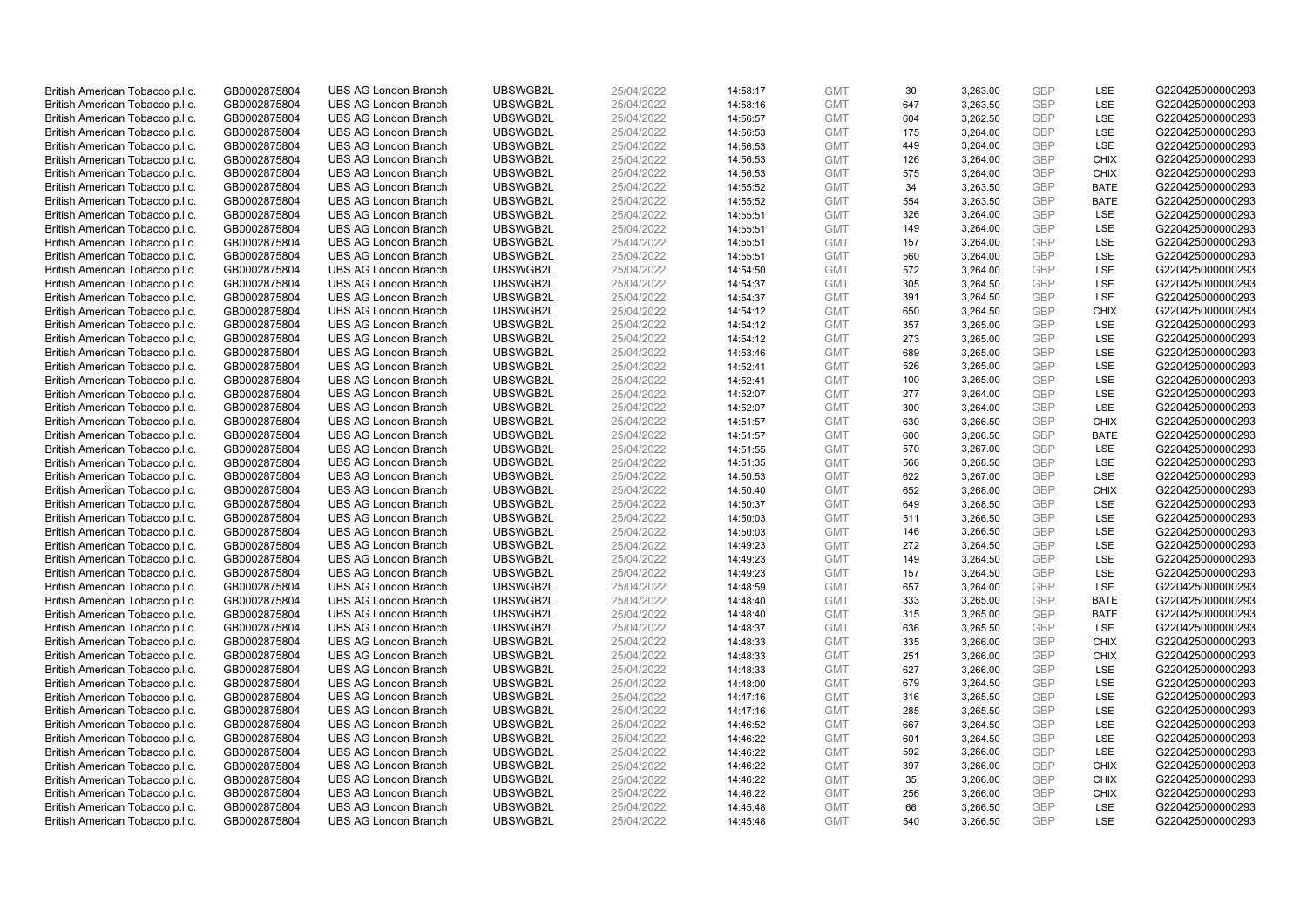| British American Tobacco p.l.c. | GB0002875804 | <b>UBS AG London Branch</b>                                | UBSWGB2L | 25/04/2022 | 14:45:12 | <b>GMT</b>               | 645 | 3,266.00 | <b>GBP</b>               | LSE         | G220425000000293 |
|---------------------------------|--------------|------------------------------------------------------------|----------|------------|----------|--------------------------|-----|----------|--------------------------|-------------|------------------|
| British American Tobacco p.l.c. | GB0002875804 | <b>UBS AG London Branch</b>                                | UBSWGB2L | 25/04/2022 | 14:45:12 | <b>GMT</b>               | 675 | 3,266.00 | <b>GBP</b>               | <b>BATE</b> | G220425000000293 |
| British American Tobacco p.l.c. | GB0002875804 | <b>UBS AG London Branch</b>                                | UBSWGB2L | 25/04/2022 | 14:44:55 | <b>GMT</b>               | 625 | 3,266.50 | <b>GBP</b>               | LSE         | G220425000000293 |
|                                 |              |                                                            | UBSWGB2L |            |          |                          |     |          | <b>GBP</b>               |             |                  |
| British American Tobacco p.l.c. | GB0002875804 | <b>UBS AG London Branch</b>                                |          | 25/04/2022 | 14:44:17 | <b>GMT</b>               | 651 | 3,264.50 |                          | LSE         | G220425000000293 |
| British American Tobacco p.l.c. | GB0002875804 | <b>UBS AG London Branch</b>                                | UBSWGB2L | 25/04/2022 | 14:44:17 | <b>GMT</b>               | 321 | 3,264.50 | <b>GBP</b>               | <b>CHIX</b> | G220425000000293 |
| British American Tobacco p.l.c. | GB0002875804 | <b>UBS AG London Branch</b>                                | UBSWGB2L | 25/04/2022 | 14:44:17 | <b>GMT</b>               | 366 | 3,264.50 | <b>GBP</b>               | <b>CHIX</b> | G220425000000293 |
| British American Tobacco p.l.c. | GB0002875804 | <b>UBS AG London Branch</b>                                | UBSWGB2L | 25/04/2022 | 14:44:12 | <b>GMT</b>               | 654 | 3,265.00 | <b>GBP</b>               | LSE         | G220425000000293 |
| British American Tobacco p.l.c. | GB0002875804 | <b>UBS AG London Branch</b>                                | UBSWGB2L | 25/04/2022 | 14:43:34 | <b>GMT</b>               | 564 | 3,266.00 | <b>GBP</b>               | LSE         | G220425000000293 |
| British American Tobacco p.l.c. | GB0002875804 | <b>UBS AG London Branch</b>                                | UBSWGB2L | 25/04/2022 | 14:43:06 | <b>GMT</b>               | 506 | 3,266.00 | <b>GBP</b>               | LSE         | G220425000000293 |
| British American Tobacco p.l.c. | GB0002875804 | <b>UBS AG London Branch</b>                                | UBSWGB2L | 25/04/2022 | 14:43:06 | <b>GMT</b>               | 129 | 3,266.00 | <b>GBP</b>               | LSE         | G220425000000293 |
| British American Tobacco p.l.c. | GB0002875804 | <b>UBS AG London Branch</b>                                | UBSWGB2L | 25/04/2022 | 14:43:06 | <b>GMT</b>               | 32  | 3,266.00 | <b>GBP</b>               | LSE         | G220425000000293 |
| British American Tobacco p.l.c. | GB0002875804 | <b>UBS AG London Branch</b>                                | UBSWGB2L | 25/04/2022 | 14:42:44 | <b>GMT</b>               | 448 | 3,269.50 | <b>GBP</b>               | <b>CHIX</b> | G220425000000293 |
| British American Tobacco p.l.c. | GB0002875804 | <b>UBS AG London Branch</b>                                | UBSWGB2L | 25/04/2022 | 14:42:41 | <b>GMT</b>               | 242 | 3,269.50 | <b>GBP</b>               | <b>CHIX</b> | G220425000000293 |
| British American Tobacco p.l.c. | GB0002875804 | <b>UBS AG London Branch</b>                                | UBSWGB2L | 25/04/2022 | 14:42:41 | <b>GMT</b>               | 573 | 3,270.00 | <b>GBP</b>               | LSE         | G220425000000293 |
| British American Tobacco p.l.c. | GB0002875804 | <b>UBS AG London Branch</b>                                | UBSWGB2L | 25/04/2022 | 14:42:29 | <b>GMT</b>               | 628 | 3,271.00 | <b>GBP</b>               | <b>LSE</b>  | G220425000000293 |
| British American Tobacco p.l.c. | GB0002875804 | <b>UBS AG London Branch</b>                                | UBSWGB2L | 25/04/2022 | 14:42:21 | <b>GMT</b>               | 9   | 3,271.00 | <b>GBP</b>               | LSE         | G220425000000293 |
| British American Tobacco p.l.c. | GB0002875804 | <b>UBS AG London Branch</b>                                | UBSWGB2L | 25/04/2022 | 14:42:21 | <b>GMT</b>               | 468 | 3,271.50 | <b>GBP</b>               | <b>BATE</b> | G220425000000293 |
| British American Tobacco p.l.c. | GB0002875804 | <b>UBS AG London Branch</b>                                | UBSWGB2L | 25/04/2022 | 14:42:21 | <b>GMT</b>               | 134 | 3,271.50 | <b>GBP</b>               | <b>BATE</b> | G220425000000293 |
| British American Tobacco p.l.c. | GB0002875804 | <b>UBS AG London Branch</b>                                | UBSWGB2L | 25/04/2022 | 14:42:21 | <b>GMT</b>               | 20  | 3,271.50 | <b>GBP</b>               | <b>BATE</b> | G220425000000293 |
| British American Tobacco p.l.c. | GB0002875804 | <b>UBS AG London Branch</b>                                | UBSWGB2L | 25/04/2022 | 14:42:21 | <b>GMT</b>               | 10  | 3,271.50 | <b>GBP</b>               | <b>BATE</b> | G220425000000293 |
| British American Tobacco p.l.c. | GB0002875804 | <b>UBS AG London Branch</b>                                | UBSWGB2L | 25/04/2022 | 14:42:21 | <b>GMT</b>               | 684 | 3,272.00 | <b>GBP</b>               | LSE         | G220425000000293 |
| British American Tobacco p.l.c. | GB0002875804 | <b>UBS AG London Branch</b>                                | UBSWGB2L | 25/04/2022 | 14:41:16 | <b>GMT</b>               | 594 | 3,266.00 | <b>GBP</b>               | LSE         | G220425000000293 |
| British American Tobacco p.l.c. | GB0002875804 | <b>UBS AG London Branch</b>                                | UBSWGB2L | 25/04/2022 | 14:41:06 | <b>GMT</b>               | 6   | 3,268.50 | <b>GBP</b>               | <b>CHIX</b> | G220425000000293 |
| British American Tobacco p.l.c. | GB0002875804 | <b>UBS AG London Branch</b>                                | UBSWGB2L | 25/04/2022 | 14:41:06 | <b>GMT</b>               | 633 | 3,268.50 | <b>GBP</b>               | <b>CHIX</b> | G220425000000293 |
| British American Tobacco p.l.c. | GB0002875804 | <b>UBS AG London Branch</b>                                | UBSWGB2L | 25/04/2022 | 14:41:01 | <b>GMT</b>               | 356 | 3,270.00 | <b>GBP</b>               | LSE         | G220425000000293 |
| British American Tobacco p.l.c. | GB0002875804 | <b>UBS AG London Branch</b>                                | UBSWGB2L | 25/04/2022 | 14:41:01 | <b>GMT</b>               | 68  | 3,270.00 | <b>GBP</b>               | LSE         | G220425000000293 |
| British American Tobacco p.l.c. | GB0002875804 | <b>UBS AG London Branch</b>                                | UBSWGB2L | 25/04/2022 | 14:41:01 | <b>GMT</b>               | 68  | 3,270.00 | <b>GBP</b>               | LSE         | G220425000000293 |
| British American Tobacco p.l.c. | GB0002875804 | <b>UBS AG London Branch</b>                                | UBSWGB2L | 25/04/2022 | 14:41:01 | <b>GMT</b>               | 46  | 3,270.00 | <b>GBP</b>               | <b>LSE</b>  | G220425000000293 |
| British American Tobacco p.l.c. | GB0002875804 | <b>UBS AG London Branch</b>                                | UBSWGB2L | 25/04/2022 | 14:41:01 | <b>GMT</b>               | 113 | 3,270.00 | <b>GBP</b>               | LSE         | G220425000000293 |
| British American Tobacco p.l.c. | GB0002875804 | <b>UBS AG London Branch</b>                                | UBSWGB2L | 25/04/2022 | 14:41:01 | <b>GMT</b>               | 21  | 3,270.00 | <b>GBP</b>               | LSE         | G220425000000293 |
| British American Tobacco p.l.c. | GB0002875804 | <b>UBS AG London Branch</b>                                | UBSWGB2L | 25/04/2022 | 14:41:01 | <b>GMT</b>               | 146 | 3,270.00 | <b>GBP</b>               | LSE         | G220425000000293 |
| British American Tobacco p.l.c. | GB0002875804 | <b>UBS AG London Branch</b>                                | UBSWGB2L | 25/04/2022 | 14:41:01 | <b>GMT</b>               | 182 | 3,270.00 | <b>GBP</b>               | <b>LSE</b>  | G220425000000293 |
| British American Tobacco p.l.c. | GB0002875804 | <b>UBS AG London Branch</b>                                | UBSWGB2L | 25/04/2022 | 14:41:01 | <b>GMT</b>               | 146 | 3,270.00 | <b>GBP</b>               | LSE         | G220425000000293 |
| British American Tobacco p.l.c. | GB0002875804 | <b>UBS AG London Branch</b>                                | UBSWGB2L | 25/04/2022 | 14:41:01 | <b>GMT</b>               | 117 | 3,270.00 | <b>GBP</b>               | LSE         | G220425000000293 |
| British American Tobacco p.l.c. | GB0002875804 | <b>UBS AG London Branch</b>                                | UBSWGB2L | 25/04/2022 | 14:40:00 | <b>GMT</b>               | 644 | 3,268.00 | <b>GBP</b>               | LSE         | G220425000000293 |
| British American Tobacco p.l.c. | GB0002875804 | <b>UBS AG London Branch</b>                                | UBSWGB2L | 25/04/2022 | 14:40:00 | <b>GMT</b>               | 581 | 3,268.50 | <b>GBP</b>               | LSE         | G220425000000293 |
| British American Tobacco p.l.c. | GB0002875804 | <b>UBS AG London Branch</b>                                | UBSWGB2L | 25/04/2022 | 14:39:52 | <b>GMT</b>               | 660 | 3,268.50 | <b>GBP</b>               | <b>LSE</b>  | G220425000000293 |
| British American Tobacco p.l.c. | GB0002875804 | <b>UBS AG London Branch</b>                                | UBSWGB2L | 25/04/2022 | 14:39:22 | <b>GMT</b>               | 603 | 3,267.50 | <b>GBP</b>               | <b>CHIX</b> | G220425000000293 |
|                                 |              |                                                            | UBSWGB2L |            |          |                          | 598 |          |                          | <b>BATE</b> | G220425000000293 |
| British American Tobacco p.l.c. | GB0002875804 | <b>UBS AG London Branch</b><br><b>UBS AG London Branch</b> | UBSWGB2L | 25/04/2022 | 14:39:11 | <b>GMT</b><br><b>GMT</b> | 485 | 3,269.50 | <b>GBP</b><br><b>GBP</b> | LSE         | G220425000000293 |
| British American Tobacco p.l.c. | GB0002875804 |                                                            |          | 25/04/2022 | 14:39:05 |                          |     | 3,271.50 | <b>GBP</b>               | LSE         |                  |
| British American Tobacco p.l.c. | GB0002875804 | <b>UBS AG London Branch</b>                                | UBSWGB2L | 25/04/2022 | 14:39:05 | <b>GMT</b>               | 130 | 3,271.50 |                          |             | G220425000000293 |
| British American Tobacco p.l.c. | GB0002875804 | <b>UBS AG London Branch</b>                                | UBSWGB2L | 25/04/2022 | 14:39:05 | <b>GMT</b>               | 632 | 3,271.50 | <b>GBP</b>               | LSE         | G220425000000293 |
| British American Tobacco p.l.c. | GB0002875804 | <b>UBS AG London Branch</b>                                | UBSWGB2L | 25/04/2022 | 14:38:46 | <b>GMT</b>               | 606 | 3,269.00 | <b>GBP</b>               | LSE         | G220425000000293 |
| British American Tobacco p.l.c. | GB0002875804 | <b>UBS AG London Branch</b>                                | UBSWGB2L | 25/04/2022 | 14:38:27 | <b>GMT</b>               | 53  | 3,268.50 | <b>GBP</b>               | LSE         | G220425000000293 |
| British American Tobacco p.l.c. | GB0002875804 | <b>UBS AG London Branch</b>                                | UBSWGB2L | 25/04/2022 | 14:38:27 | <b>GMT</b>               | 700 | 3,268.50 | <b>GBP</b>               | LSE         | G220425000000293 |
| British American Tobacco p.l.c. | GB0002875804 | <b>UBS AG London Branch</b>                                | UBSWGB2L | 25/04/2022 | 14:38:27 | <b>GMT</b>               | 274 | 3,269.00 | <b>GBP</b>               | <b>CHIX</b> | G220425000000293 |
| British American Tobacco p.l.c. | GB0002875804 | <b>UBS AG London Branch</b>                                | UBSWGB2L | 25/04/2022 | 14:38:24 | <b>GMT</b>               | 31  | 3,269.00 | <b>GBP</b>               | <b>CHIX</b> | G220425000000293 |
| British American Tobacco p.l.c. | GB0002875804 | <b>UBS AG London Branch</b>                                | UBSWGB2L | 25/04/2022 | 14:38:22 | <b>GMT</b>               | 60  | 3,269.00 | <b>GBP</b>               | <b>CHIX</b> | G220425000000293 |
| British American Tobacco p.l.c. | GB0002875804 | <b>UBS AG London Branch</b>                                | UBSWGB2L | 25/04/2022 | 14:38:22 | <b>GMT</b>               | 207 | 3,269.00 | <b>GBP</b>               | <b>CHIX</b> | G220425000000293 |
| British American Tobacco p.l.c. | GB0002875804 | <b>UBS AG London Branch</b>                                | UBSWGB2L | 25/04/2022 | 14:38:21 | <b>GMT</b>               | 640 | 3,269.00 | <b>GBP</b>               | <b>LSE</b>  | G220425000000293 |
| British American Tobacco p.l.c. | GB0002875804 | <b>UBS AG London Branch</b>                                | UBSWGB2L | 25/04/2022 | 14:37:12 | <b>GMT</b>               | 92  | 3,272.00 | <b>GBP</b>               | LSE         | G220425000000293 |
| British American Tobacco p.l.c. | GB0002875804 | <b>UBS AG London Branch</b>                                | UBSWGB2L | 25/04/2022 | 14:37:12 | <b>GMT</b>               | 250 | 3,272.00 | <b>GBP</b>               | LSE         | G220425000000293 |
| British American Tobacco p.l.c. | GB0002875804 | <b>UBS AG London Branch</b>                                | UBSWGB2L | 25/04/2022 | 14:37:12 | <b>GMT</b>               | 149 | 3,272.00 | <b>GBP</b>               | LSE         | G220425000000293 |
| British American Tobacco p.l.c. | GB0002875804 | <b>UBS AG London Branch</b>                                | UBSWGB2L | 25/04/2022 | 14:37:12 | <b>GMT</b>               | 157 | 3.272.00 | GBP                      | <b>LSE</b>  | G220425000000293 |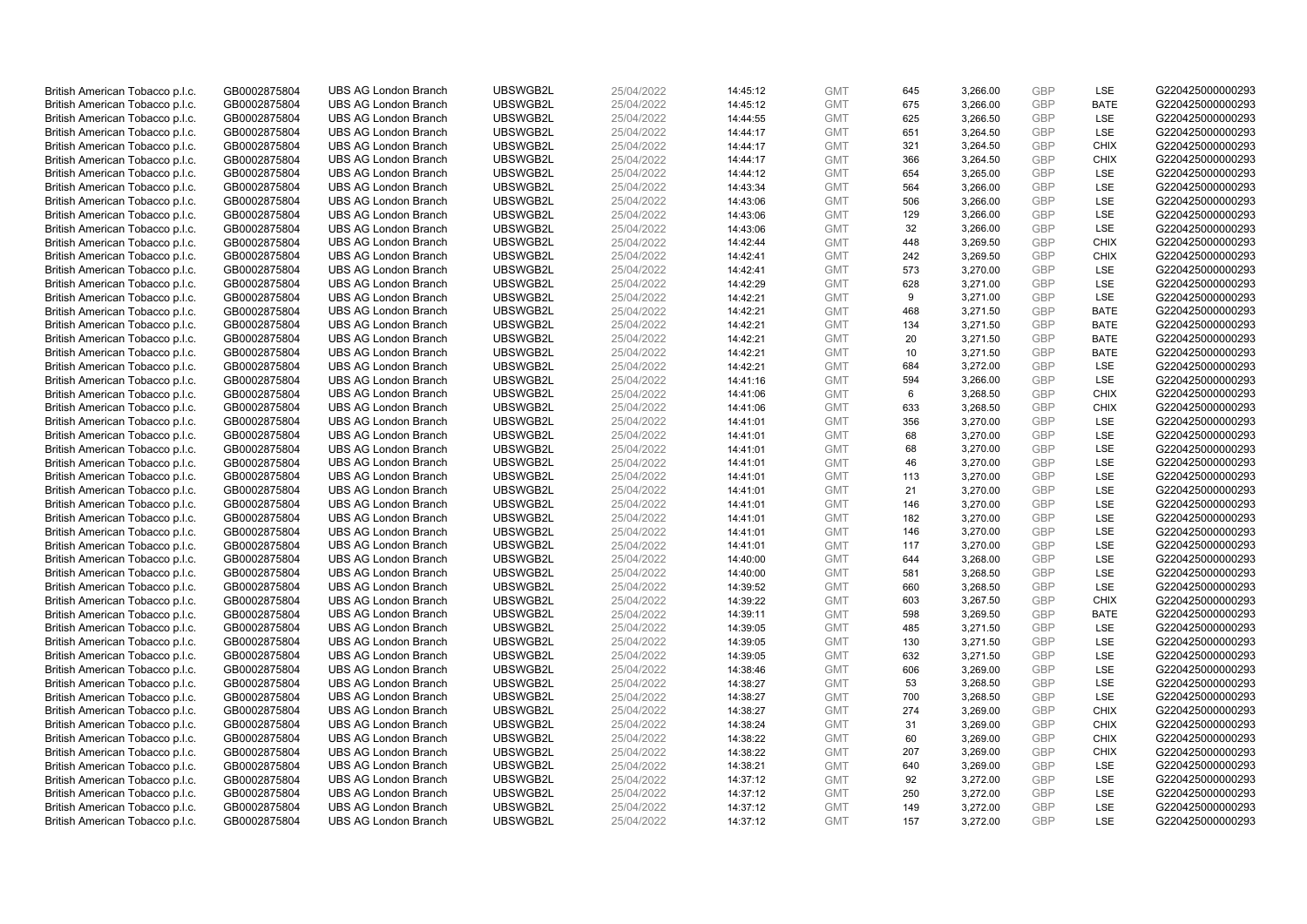| British American Tobacco p.l.c. | GB0002875804 | <b>UBS AG London Branch</b> | UBSWGB2L             | 25/04/2022 | 14:37:03 | <b>GMT</b> | 389        | 3,273.00 | <b>GBP</b>               | <b>BATE</b> | G220425000000293                     |
|---------------------------------|--------------|-----------------------------|----------------------|------------|----------|------------|------------|----------|--------------------------|-------------|--------------------------------------|
|                                 | GB0002875804 | <b>UBS AG London Branch</b> | UBSWGB2L             | 25/04/2022 |          | <b>GMT</b> | 156        | 3,273.00 | <b>GBP</b>               | <b>BATE</b> | G220425000000293                     |
| British American Tobacco p.l.c. |              |                             |                      |            | 14:37:03 |            |            |          |                          |             |                                      |
| British American Tobacco p.l.c. | GB0002875804 | <b>UBS AG London Branch</b> | UBSWGB2L             | 25/04/2022 | 14:37:03 | <b>GMT</b> | 28         | 3,273.00 | <b>GBP</b>               | <b>BATE</b> | G220425000000293                     |
| British American Tobacco p.l.c. | GB0002875804 | <b>UBS AG London Branch</b> | UBSWGB2L             | 25/04/2022 | 14:37:02 | <b>GMT</b> | 524        | 3,274.00 | <b>GBP</b>               | LSE         | G220425000000293                     |
| British American Tobacco p.l.c. | GB0002875804 | <b>UBS AG London Branch</b> | UBSWGB2L             | 25/04/2022 | 14:37:02 | <b>GMT</b> | 169        | 3,274.00 | <b>GBP</b>               | LSE         | G220425000000293                     |
| British American Tobacco p.l.c. | GB0002875804 | <b>UBS AG London Branch</b> | UBSWGB2L             | 25/04/2022 | 14:37:02 | <b>GMT</b> | 634        | 3,274.00 | <b>GBP</b>               | LSE         | G220425000000293                     |
| British American Tobacco p.l.c. | GB0002875804 | <b>UBS AG London Branch</b> | UBSWGB2L             | 25/04/2022 | 14:37:02 | <b>GMT</b> | 686        | 3,274.00 | <b>GBP</b>               | LSE         | G220425000000293                     |
| British American Tobacco p.l.c. | GB0002875804 | <b>UBS AG London Branch</b> | UBSWGB2L             | 25/04/2022 | 14:36:34 | <b>GMT</b> | 488        | 3,269.00 | <b>GBP</b>               | <b>CHIX</b> | G220425000000293                     |
| British American Tobacco p.l.c. | GB0002875804 | <b>UBS AG London Branch</b> | UBSWGB2L             | 25/04/2022 | 14:36:34 | <b>GMT</b> | 135        | 3,269.00 | <b>GBP</b>               | <b>CHIX</b> | G220425000000293                     |
| British American Tobacco p.l.c. | GB0002875804 | <b>UBS AG London Branch</b> | UBSWGB2L             | 25/04/2022 | 14:36:34 | <b>GMT</b> | 581        | 3,274.00 | <b>GBP</b>               | LSE         | G220425000000293                     |
| British American Tobacco p.l.c. | GB0002875804 | <b>UBS AG London Branch</b> | UBSWGB2L             | 25/04/2022 | 14:36:16 | <b>GMT</b> | 662        | 3,275.00 | <b>GBP</b>               | <b>LSE</b>  | G220425000000293                     |
| British American Tobacco p.l.c. | GB0002875804 | <b>UBS AG London Branch</b> | UBSWGB2L             | 25/04/2022 | 14:35:40 | <b>GMT</b> | 184        | 3,272.00 | <b>GBP</b>               | LSE         | G220425000000293                     |
| British American Tobacco p.l.c. | GB0002875804 | <b>UBS AG London Branch</b> | UBSWGB2L             | 25/04/2022 | 14:35:40 | <b>GMT</b> | 396        | 3,272.00 | <b>GBP</b>               | LSE         | G220425000000293                     |
| British American Tobacco p.l.c. | GB0002875804 | <b>UBS AG London Branch</b> | UBSWGB2L             | 25/04/2022 | 14:35:21 | <b>GMT</b> | 511        | 3,274.00 | <b>GBP</b>               | LSE         | G220425000000293                     |
| British American Tobacco p.l.c. | GB0002875804 | <b>UBS AG London Branch</b> | UBSWGB2L             | 25/04/2022 | 14:35:21 | <b>GMT</b> | 34         | 3,274.00 | <b>GBP</b>               | <b>CHIX</b> | G220425000000293                     |
| British American Tobacco p.l.c. | GB0002875804 | <b>UBS AG London Branch</b> | UBSWGB2L             | 25/04/2022 | 14:35:21 | <b>GMT</b> | 29         | 3,274.00 | <b>GBP</b>               | <b>CHIX</b> | G220425000000293                     |
| British American Tobacco p.l.c. | GB0002875804 | <b>UBS AG London Branch</b> | UBSWGB2L             | 25/04/2022 | 14:35:21 | <b>GMT</b> | 394        | 3,274.00 | <b>GBP</b>               | <b>CHIX</b> | G220425000000293                     |
| British American Tobacco p.l.c. | GB0002875804 | <b>UBS AG London Branch</b> | UBSWGB2L             | 25/04/2022 | 14:35:21 | <b>GMT</b> | 74         | 3,274.00 | <b>GBP</b>               | <b>CHIX</b> | G220425000000293                     |
|                                 |              | <b>UBS AG London Branch</b> | UBSWGB2L             |            |          |            | 83         |          |                          | <b>CHIX</b> |                                      |
| British American Tobacco p.l.c. | GB0002875804 |                             |                      | 25/04/2022 | 14:35:21 | <b>GMT</b> |            | 3,274.00 | <b>GBP</b>               |             | G220425000000293                     |
| British American Tobacco p.l.c. | GB0002875804 | <b>UBS AG London Branch</b> | UBSWGB2L             | 25/04/2022 | 14:35:21 | <b>GMT</b> | 165        | 3,274.00 | <b>GBP</b>               | LSE         | G220425000000293                     |
| British American Tobacco p.l.c. | GB0002875804 | <b>UBS AG London Branch</b> | UBSWGB2L             | 25/04/2022 | 14:35:10 | <b>GMT</b> | 13         | 3,274.00 | <b>GBP</b>               | <b>CHIX</b> | G220425000000293                     |
| British American Tobacco p.l.c. | GB0002875804 | <b>UBS AG London Branch</b> | UBSWGB2L             | 25/04/2022 | 14:35:10 | <b>GMT</b> | 67         | 3,274.00 | <b>GBP</b>               | <b>CHIX</b> | G220425000000293                     |
| British American Tobacco p.l.c. | GB0002875804 | <b>UBS AG London Branch</b> | UBSWGB2L             | 25/04/2022 | 14:35:10 | <b>GMT</b> | 596        | 3,274.50 | <b>GBP</b>               | LSE         | G220425000000293                     |
| British American Tobacco p.l.c. | GB0002875804 | <b>UBS AG London Branch</b> | UBSWGB2L             | 25/04/2022 | 14:34:47 | <b>GMT</b> | 618        | 3,274.50 | <b>GBP</b>               | <b>LSE</b>  | G220425000000293                     |
| British American Tobacco p.l.c. | GB0002875804 | <b>UBS AG London Branch</b> | UBSWGB2L             | 25/04/2022 | 14:34:42 | <b>GMT</b> | 569        | 3,275.50 | <b>GBP</b>               | LSE         | G220425000000293                     |
| British American Tobacco p.l.c. | GB0002875804 | <b>UBS AG London Branch</b> | UBSWGB2L             | 25/04/2022 | 14:34:42 | <b>GMT</b> | 257        | 3,275.50 | <b>GBP</b>               | LSE         | G220425000000293                     |
| British American Tobacco p.l.c. | GB0002875804 | <b>UBS AG London Branch</b> | UBSWGB2L             | 25/04/2022 | 14:34:42 | <b>GMT</b> | 346        | 3,275.50 | <b>GBP</b>               | LSE         | G220425000000293                     |
| British American Tobacco p.l.c. | GB0002875804 | <b>UBS AG London Branch</b> | UBSWGB2L             | 25/04/2022 | 14:34:15 | <b>GMT</b> | 61         | 3,276.00 | <b>GBP</b>               | <b>BATE</b> | G220425000000293                     |
| British American Tobacco p.l.c. | GB0002875804 | <b>UBS AG London Branch</b> | UBSWGB2L             | 25/04/2022 | 14:34:15 | <b>GMT</b> | 202        | 3,276.00 | <b>GBP</b>               | <b>BATE</b> | G220425000000293                     |
| British American Tobacco p.l.c. | GB0002875804 | <b>UBS AG London Branch</b> | UBSWGB2L             | 25/04/2022 | 14:34:15 | <b>GMT</b> | 23         | 3,276.00 | <b>GBP</b>               | <b>BATE</b> | G220425000000293                     |
| British American Tobacco p.l.c. | GB0002875804 | <b>UBS AG London Branch</b> | UBSWGB2L             | 25/04/2022 | 14:34:15 | <b>GMT</b> | 300        | 3,276.00 | <b>GBP</b>               | <b>BATE</b> | G220425000000293                     |
| British American Tobacco p.l.c. | GB0002875804 | <b>UBS AG London Branch</b> | UBSWGB2L             | 25/04/2022 | 14:34:15 | <b>GMT</b> | 59         | 3,276.00 | <b>GBP</b>               | <b>LSE</b>  | G220425000000293                     |
| British American Tobacco p.l.c. | GB0002875804 | <b>UBS AG London Branch</b> | UBSWGB2L             | 25/04/2022 | 14:34:15 | <b>GMT</b> | 543        | 3,276.00 | <b>GBP</b>               | LSE         | G220425000000293                     |
| British American Tobacco p.l.c. | GB0002875804 | <b>UBS AG London Branch</b> | UBSWGB2L             | 25/04/2022 | 14:34:15 | <b>GMT</b> | 224        | 3,276.00 | <b>GBP</b>               | <b>CHIX</b> | G220425000000293                     |
| British American Tobacco p.l.c. | GB0002875804 | <b>UBS AG London Branch</b> | UBSWGB2L             | 25/04/2022 | 14:34:15 | <b>GMT</b> | 47         | 3,276.00 | <b>GBP</b>               | <b>CHIX</b> | G220425000000293                     |
| British American Tobacco p.l.c. | GB0002875804 | <b>UBS AG London Branch</b> | UBSWGB2L             | 25/04/2022 | 14:34:15 | <b>GMT</b> | 39         | 3,276.00 | <b>GBP</b>               | <b>CHIX</b> | G220425000000293                     |
| British American Tobacco p.l.c. | GB0002875804 | <b>UBS AG London Branch</b> | UBSWGB2L             | 25/04/2022 | 14:34:15 | <b>GMT</b> | 279        | 3,276.00 | <b>GBP</b>               | <b>CHIX</b> | G220425000000293                     |
| British American Tobacco p.l.c. | GB0002875804 | <b>UBS AG London Branch</b> | UBSWGB2L             | 25/04/2022 | 14:33:57 | <b>GMT</b> | 562        | 3,276.00 | <b>GBP</b>               | LSE         | G220425000000293                     |
| British American Tobacco p.l.c. | GB0002875804 | <b>UBS AG London Branch</b> | UBSWGB2L             | 25/04/2022 | 14:33:40 | <b>GMT</b> | 630        | 3,277.00 | <b>GBP</b>               | LSE         | G220425000000293                     |
| British American Tobacco p.l.c. | GB0002875804 | <b>UBS AG London Branch</b> | UBSWGB2L             | 25/04/2022 | 14:33:38 | <b>GMT</b> | 546        | 3,277.50 | <b>GBP</b>               | LSE         | G220425000000293                     |
| British American Tobacco p.l.c. | GB0002875804 | <b>UBS AG London Branch</b> | UBSWGB2L             | 25/04/2022 | 14:33:38 | <b>GMT</b> | 127        | 3,277.50 | <b>GBP</b>               | <b>LSE</b>  | G220425000000293                     |
| British American Tobacco p.l.c. | GB0002875804 | <b>UBS AG London Branch</b> | UBSWGB2L             | 25/04/2022 | 14:33:38 | <b>GMT</b> | 277        | 3,278.50 | <b>GBP</b>               | LSE         | G220425000000293                     |
| British American Tobacco p.l.c. | GB0002875804 | <b>UBS AG London Branch</b> | UBSWGB2L             | 25/04/2022 | 14:33:38 | <b>GMT</b> | 250        | 3,278.50 | <b>GBP</b>               | LSE         | G220425000000293                     |
| British American Tobacco p.l.c. | GB0002875804 | <b>UBS AG London Branch</b> | UBSWGB2L             | 25/04/2022 | 14:33:38 | <b>GMT</b> | 149        | 3,278.50 | <b>GBP</b>               | LSE         | G220425000000293                     |
| British American Tobacco p.l.c. | GB0002875804 | <b>UBS AG London Branch</b> | UBSWGB2L             | 25/04/2022 | 14:33:38 | <b>GMT</b> | 157        | 3,278.50 | <b>GBP</b>               | <b>LSE</b>  | G220425000000293                     |
|                                 |              | <b>UBS AG London Branch</b> | UBSWGB2L             | 25/04/2022 |          | <b>GMT</b> |            |          | <b>GBP</b>               | LSE         | G220425000000293                     |
| British American Tobacco p.l.c. | GB0002875804 |                             |                      |            | 14:33:38 | <b>GMT</b> | 567<br>570 | 3,278.50 |                          | <b>BATE</b> |                                      |
| British American Tobacco p.l.c. | GB0002875804 | <b>UBS AG London Branch</b> | UBSWGB2L<br>UBSWGB2L | 25/04/2022 | 14:33:38 |            |            | 3,278.50 | <b>GBP</b><br><b>GBP</b> |             | G220425000000293<br>G220425000000293 |
| British American Tobacco p.l.c. | GB0002875804 | <b>UBS AG London Branch</b> |                      | 25/04/2022 | 14:33:38 | <b>GMT</b> | 601        | 3,278.50 |                          | <b>CHIX</b> |                                      |
| British American Tobacco p.l.c. | GB0002875804 | <b>UBS AG London Branch</b> | UBSWGB2L             | 25/04/2022 | 14:33:34 | <b>GMT</b> | 9          | 3,278.50 | <b>GBP</b>               | <b>CHIX</b> | G220425000000293                     |
| British American Tobacco p.l.c. | GB0002875804 | <b>UBS AG London Branch</b> | UBSWGB2L             | 25/04/2022 | 14:33:23 | <b>GMT</b> | 697        | 3,279.00 | <b>GBP</b>               | <b>LSE</b>  | G220425000000293                     |
| British American Tobacco p.l.c. | GB0002875804 | <b>UBS AG London Branch</b> | UBSWGB2L             | 25/04/2022 | 14:32:43 | <b>GMT</b> | 14         | 3,276.50 | <b>GBP</b>               | <b>CHIX</b> | G220425000000293                     |
| British American Tobacco p.l.c. | GB0002875804 | <b>UBS AG London Branch</b> | UBSWGB2L             | 25/04/2022 | 14:32:43 | <b>GMT</b> | 89         | 3,276.50 | <b>GBP</b>               | <b>CHIX</b> | G220425000000293                     |
| British American Tobacco p.l.c. | GB0002875804 | <b>UBS AG London Branch</b> | UBSWGB2L             | 25/04/2022 | 14:32:43 | <b>GMT</b> | 21         | 3,276.50 | <b>GBP</b>               | <b>CHIX</b> | G220425000000293                     |
| British American Tobacco p.l.c. | GB0002875804 | <b>UBS AG London Branch</b> | UBSWGB2L             | 25/04/2022 | 14:32:40 | <b>GMT</b> | 616        | 3.277.00 | GBP                      | <b>LSE</b>  | G220425000000293                     |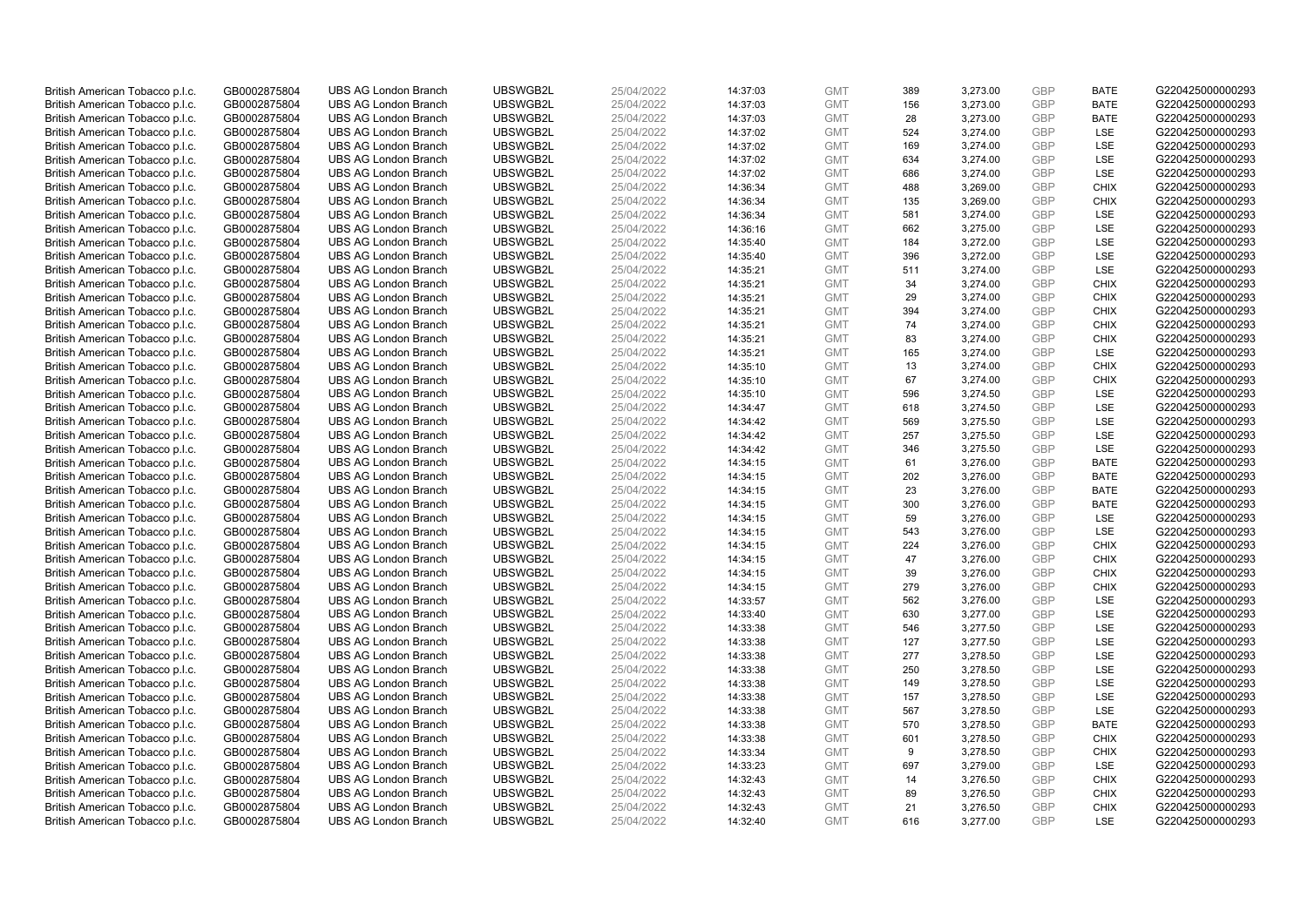| British American Tobacco p.l.c. | GB0002875804 | <b>UBS AG London Branch</b> | UBSWGB2L | 25/04/2022 | 14:32:08 | <b>GMT</b> | 47  | 3,281.00 | <b>GBP</b> | LSE         | G220425000000293 |
|---------------------------------|--------------|-----------------------------|----------|------------|----------|------------|-----|----------|------------|-------------|------------------|
| British American Tobacco p.l.c. | GB0002875804 | <b>UBS AG London Branch</b> | UBSWGB2L | 25/04/2022 | 14:32:08 | <b>GMT</b> | 116 | 3,281.00 | GBP        | <b>LSE</b>  | G220425000000293 |
| British American Tobacco p.l.c. | GB0002875804 | <b>UBS AG London Branch</b> | UBSWGB2L | 25/04/2022 | 14:32:08 | <b>GMT</b> | 250 | 3,281.00 | <b>GBP</b> | LSE         | G220425000000293 |
| British American Tobacco p.l.c. | GB0002875804 | <b>UBS AG London Branch</b> | UBSWGB2L | 25/04/2022 | 14:32:08 | <b>GMT</b> | 157 | 3,281.00 | <b>GBP</b> | LSE         | G220425000000293 |
| British American Tobacco p.l.c. | GB0002875804 | <b>UBS AG London Branch</b> | UBSWGB2L | 25/04/2022 | 14:32:00 | <b>GMT</b> | 250 | 3,284.00 | <b>GBP</b> | LSE         | G220425000000293 |
| British American Tobacco p.l.c. | GB0002875804 | <b>UBS AG London Branch</b> | UBSWGB2L | 25/04/2022 | 14:32:00 | <b>GMT</b> | 149 | 3,284.00 | <b>GBP</b> | <b>LSE</b>  | G220425000000293 |
| British American Tobacco p.l.c. | GB0002875804 | <b>UBS AG London Branch</b> | UBSWGB2L | 25/04/2022 | 14:32:00 | <b>GMT</b> | 116 | 3,284.00 | <b>GBP</b> | LSE         | G220425000000293 |
| British American Tobacco p.l.c. | GB0002875804 | <b>UBS AG London Branch</b> | UBSWGB2L | 25/04/2022 | 14:32:00 | <b>GMT</b> | 85  | 3,284.00 | <b>GBP</b> | LSE         | G220425000000293 |
| British American Tobacco p.l.c. | GB0002875804 | <b>UBS AG London Branch</b> | UBSWGB2L | 25/04/2022 | 14:32:00 | <b>GMT</b> | 241 | 3,284.00 | <b>GBP</b> | LSE         | G220425000000293 |
| British American Tobacco p.l.c. | GB0002875804 | <b>UBS AG London Branch</b> | UBSWGB2L | 25/04/2022 | 14:32:00 | <b>GMT</b> | 188 | 3,284.00 | <b>GBP</b> | LSE         | G220425000000293 |
| British American Tobacco p.l.c. | GB0002875804 | <b>UBS AG London Branch</b> | UBSWGB2L | 25/04/2022 | 14:32:00 | <b>GMT</b> | 132 | 3,284.00 | <b>GBP</b> | LSE         | G220425000000293 |
| British American Tobacco p.l.c. | GB0002875804 | <b>UBS AG London Branch</b> | UBSWGB2L | 25/04/2022 | 14:32:00 | <b>GMT</b> | 171 | 3,284.00 | <b>GBP</b> | <b>CHIX</b> | G220425000000293 |
| British American Tobacco p.l.c. | GB0002875804 | <b>UBS AG London Branch</b> | UBSWGB2L | 25/04/2022 | 14:32:00 | <b>GMT</b> | 416 | 3,284.00 | <b>GBP</b> | <b>CHIX</b> | G220425000000293 |
| British American Tobacco p.l.c. | GB0002875804 | <b>UBS AG London Branch</b> | UBSWGB2L | 25/04/2022 | 14:31:49 | <b>GMT</b> | 731 | 3,284.50 | <b>GBP</b> | LSE         | G220425000000293 |
| British American Tobacco p.l.c. | GB0002875804 | <b>UBS AG London Branch</b> | UBSWGB2L | 25/04/2022 | 14:31:49 | <b>GMT</b> | 451 | 3,285.00 | <b>GBP</b> | LSE         | G220425000000293 |
| British American Tobacco p.l.c. | GB0002875804 | <b>UBS AG London Branch</b> | UBSWGB2L | 25/04/2022 | 14:31:49 | <b>GMT</b> | 81  | 3,285.00 | <b>GBP</b> | LSE         | G220425000000293 |
| British American Tobacco p.l.c. | GB0002875804 | <b>UBS AG London Branch</b> | UBSWGB2L | 25/04/2022 | 14:31:49 | <b>GMT</b> | 234 | 3,285.00 | <b>GBP</b> | LSE         | G220425000000293 |
| British American Tobacco p.l.c. | GB0002875804 | <b>UBS AG London Branch</b> | UBSWGB2L | 25/04/2022 | 14:31:02 | <b>GMT</b> | 207 | 3,282.00 | <b>GBP</b> | <b>CHIX</b> | G220425000000293 |
| British American Tobacco p.l.c. | GB0002875804 | <b>UBS AG London Branch</b> | UBSWGB2L | 25/04/2022 | 14:31:02 | <b>GMT</b> | 150 | 3,282.00 | <b>GBP</b> | <b>CHIX</b> | G220425000000293 |
| British American Tobacco p.l.c. | GB0002875804 | <b>UBS AG London Branch</b> | UBSWGB2L | 25/04/2022 | 14:31:02 | <b>GMT</b> | 522 | 3,281.50 | <b>GBP</b> | <b>BATE</b> | G220425000000293 |
| British American Tobacco p.l.c. | GB0002875804 | <b>UBS AG London Branch</b> | UBSWGB2L | 25/04/2022 | 14:31:02 | <b>GMT</b> | 83  | 3,281.50 | <b>GBP</b> | <b>BATE</b> | G220425000000293 |
| British American Tobacco p.l.c. | GB0002875804 | <b>UBS AG London Branch</b> | UBSWGB2L | 25/04/2022 | 14:31:02 | <b>GMT</b> | 30  | 3,281.50 | <b>GBP</b> | <b>BATE</b> | G220425000000293 |
| British American Tobacco p.l.c. | GB0002875804 | <b>UBS AG London Branch</b> | UBSWGB2L | 25/04/2022 | 14:31:01 | <b>GMT</b> | 11  | 3,282.50 | <b>GBP</b> | LSE         | G220425000000293 |
| British American Tobacco p.l.c. | GB0002875804 | <b>UBS AG London Branch</b> | UBSWGB2L | 25/04/2022 | 14:31:01 | <b>GMT</b> | 305 | 3,282.50 | <b>GBP</b> | LSE         | G220425000000293 |
| British American Tobacco p.l.c. | GB0002875804 | <b>UBS AG London Branch</b> | UBSWGB2L | 25/04/2022 | 14:31:01 | <b>GMT</b> | 250 | 3,282.50 | <b>GBP</b> | LSE         | G220425000000293 |
| British American Tobacco p.l.c. | GB0002875804 | <b>UBS AG London Branch</b> | UBSWGB2L | 25/04/2022 | 14:31:01 | <b>GMT</b> | 26  | 3,282.50 | <b>GBP</b> | LSE         | G220425000000293 |
| British American Tobacco p.l.c. | GB0002875804 | <b>UBS AG London Branch</b> | UBSWGB2L | 25/04/2022 | 14:31:01 | <b>GMT</b> | 116 | 3,282.50 | <b>GBP</b> | LSE         | G220425000000293 |
| British American Tobacco p.l.c. | GB0002875804 | <b>UBS AG London Branch</b> | UBSWGB2L | 25/04/2022 | 14:31:01 | <b>GMT</b> | 157 | 3,282.50 | <b>GBP</b> | LSE         | G220425000000293 |
| British American Tobacco p.l.c. | GB0002875804 | <b>UBS AG London Branch</b> | UBSWGB2L | 25/04/2022 | 14:31:01 | <b>GMT</b> | 250 | 3,282.50 | <b>GBP</b> | LSE         | G220425000000293 |
| British American Tobacco p.l.c. | GB0002875804 | <b>UBS AG London Branch</b> | UBSWGB2L | 25/04/2022 | 14:31:01 | <b>GMT</b> | 149 | 3,282.50 | <b>GBP</b> | LSE         | G220425000000293 |
| British American Tobacco p.l.c. | GB0002875804 | <b>UBS AG London Branch</b> | UBSWGB2L | 25/04/2022 | 14:31:01 | <b>GMT</b> | 228 | 3,282.00 | <b>GBP</b> | <b>CHIX</b> | G220425000000293 |
| British American Tobacco p.l.c. | GB0002875804 | <b>UBS AG London Branch</b> | UBSWGB2L | 25/04/2022 | 14:31:01 | <b>GMT</b> | 178 | 3,282.50 | <b>GBP</b> | LSE         | G220425000000293 |
| British American Tobacco p.l.c. | GB0002875804 | <b>UBS AG London Branch</b> | UBSWGB2L | 25/04/2022 | 14:31:01 | <b>GMT</b> | 441 | 3,282.50 | <b>GBP</b> | LSE         | G220425000000293 |
| British American Tobacco p.l.c. | GB0002875804 | <b>UBS AG London Branch</b> | UBSWGB2L | 25/04/2022 | 14:30:37 | <b>GMT</b> | 402 | 3,279.00 | <b>GBP</b> | LSE         | G220425000000293 |
| British American Tobacco p.l.c. | GB0002875804 | UBS AG London Branch        | UBSWGB2L | 25/04/2022 | 14:30:37 | <b>GMT</b> | 208 | 3,279.00 | GBP        | LSE         | G220425000000293 |
| British American Tobacco p.l.c. | GB0002875804 | <b>UBS AG London Branch</b> | UBSWGB2L | 25/04/2022 | 14:30:31 | <b>GMT</b> | 85  | 3,281.00 | <b>GBP</b> | LSE         | G220425000000293 |
| British American Tobacco p.l.c. | GB0002875804 | <b>UBS AG London Branch</b> | UBSWGB2L | 25/04/2022 | 14:30:31 | <b>GMT</b> | 54  | 3,281.00 | GBP        | <b>LSE</b>  | G220425000000293 |
| British American Tobacco p.l.c. | GB0002875804 | <b>UBS AG London Branch</b> | UBSWGB2L | 25/04/2022 | 14:30:31 | <b>GMT</b> | 489 | 3,281.00 | <b>GBP</b> | LSE         | G220425000000293 |
| British American Tobacco p.l.c. | GB0002875804 | <b>UBS AG London Branch</b> | UBSWGB2L | 25/04/2022 | 14:30:30 | <b>GMT</b> | 711 | 3,282.50 | <b>GBP</b> | <b>LSE</b>  | G220425000000293 |
| British American Tobacco p.l.c. | GB0002875804 | <b>UBS AG London Branch</b> | UBSWGB2L | 25/04/2022 | 14:30:00 | <b>GMT</b> | 647 | 3,283.75 | <b>GBP</b> | LSE         | G220425000000293 |
| British American Tobacco p.l.c. | GB0002875804 | <b>UBS AG London Branch</b> | UBSWGB2L | 25/04/2022 | 14:30:00 | <b>GMT</b> | 686 | 3,283.75 | <b>GBP</b> | <b>LSE</b>  | G220425000000293 |
| British American Tobacco p.l.c. | GB0002875804 | <b>UBS AG London Branch</b> | UBSWGB2L | 25/04/2022 | 14:30:00 | <b>GMT</b> | 73  | 3,284.50 | <b>GBP</b> | <b>CHIX</b> | G220425000000293 |
| British American Tobacco p.l.c. | GB0002875804 | <b>UBS AG London Branch</b> | UBSWGB2L | 25/04/2022 | 14:30:00 | <b>GMT</b> | 643 | 3,284.00 | <b>GBP</b> | LSE         | G220425000000293 |
| British American Tobacco p.l.c. | GB0002875804 | <b>UBS AG London Branch</b> | UBSWGB2L | 25/04/2022 | 14:30:00 | <b>GMT</b> | 671 | 3,284.00 | <b>GBP</b> | LSE         | G220425000000293 |
| British American Tobacco p.l.c. | GB0002875804 | <b>UBS AG London Branch</b> | UBSWGB2L | 25/04/2022 | 14:30:00 | <b>GMT</b> | 199 | 3,284.50 | <b>GBP</b> | <b>CHIX</b> | G220425000000293 |
| British American Tobacco p.l.c. | GB0002875804 | <b>UBS AG London Branch</b> | UBSWGB2L | 25/04/2022 | 14:30:00 | <b>GMT</b> | 362 | 3,284.50 | <b>GBP</b> | <b>CHIX</b> | G220425000000293 |
| British American Tobacco p.l.c. | GB0002875804 | <b>UBS AG London Branch</b> | UBSWGB2L | 25/04/2022 | 14:30:00 | <b>GMT</b> | 448 | 3,284.50 | <b>GBP</b> | <b>CHIX</b> | G220425000000293 |
| British American Tobacco p.l.c. | GB0002875804 | <b>UBS AG London Branch</b> | UBSWGB2L | 25/04/2022 | 14:30:00 | <b>GMT</b> | 691 | 3,284.50 | <b>GBP</b> | LSE         | G220425000000293 |
| British American Tobacco p.l.c. | GB0002875804 | <b>UBS AG London Branch</b> | UBSWGB2L | 25/04/2022 | 14:30:00 | <b>GMT</b> | 234 | 3,284.50 | <b>GBP</b> | <b>CHIX</b> | G220425000000293 |
| British American Tobacco p.l.c. | GB0002875804 | <b>UBS AG London Branch</b> | UBSWGB2L | 25/04/2022 | 14:29:04 | <b>GMT</b> | 178 | 3,284.50 | <b>GBP</b> | <b>BATE</b> | G220425000000293 |
| British American Tobacco p.l.c. | GB0002875804 | <b>UBS AG London Branch</b> | UBSWGB2L | 25/04/2022 | 14:28:50 | <b>GMT</b> | 304 | 3,284.50 | <b>GBP</b> | <b>BATE</b> | G220425000000293 |
| British American Tobacco p.l.c. | GB0002875804 | <b>UBS AG London Branch</b> | UBSWGB2L | 25/04/2022 | 14:28:31 | <b>GMT</b> | 186 | 3,284.50 | <b>GBP</b> | <b>BATE</b> | G220425000000293 |
| British American Tobacco p.l.c. | GB0002875804 | <b>UBS AG London Branch</b> | UBSWGB2L | 25/04/2022 | 14:28:02 | <b>GMT</b> | 624 | 3,284.50 | <b>GBP</b> | LSE         | G220425000000293 |
| British American Tobacco p.l.c. | GB0002875804 | <b>UBS AG London Branch</b> | UBSWGB2L | 25/04/2022 | 14:26:46 | <b>GMT</b> | 189 | 3.285.00 | GBP        | LSE         | G220425000000293 |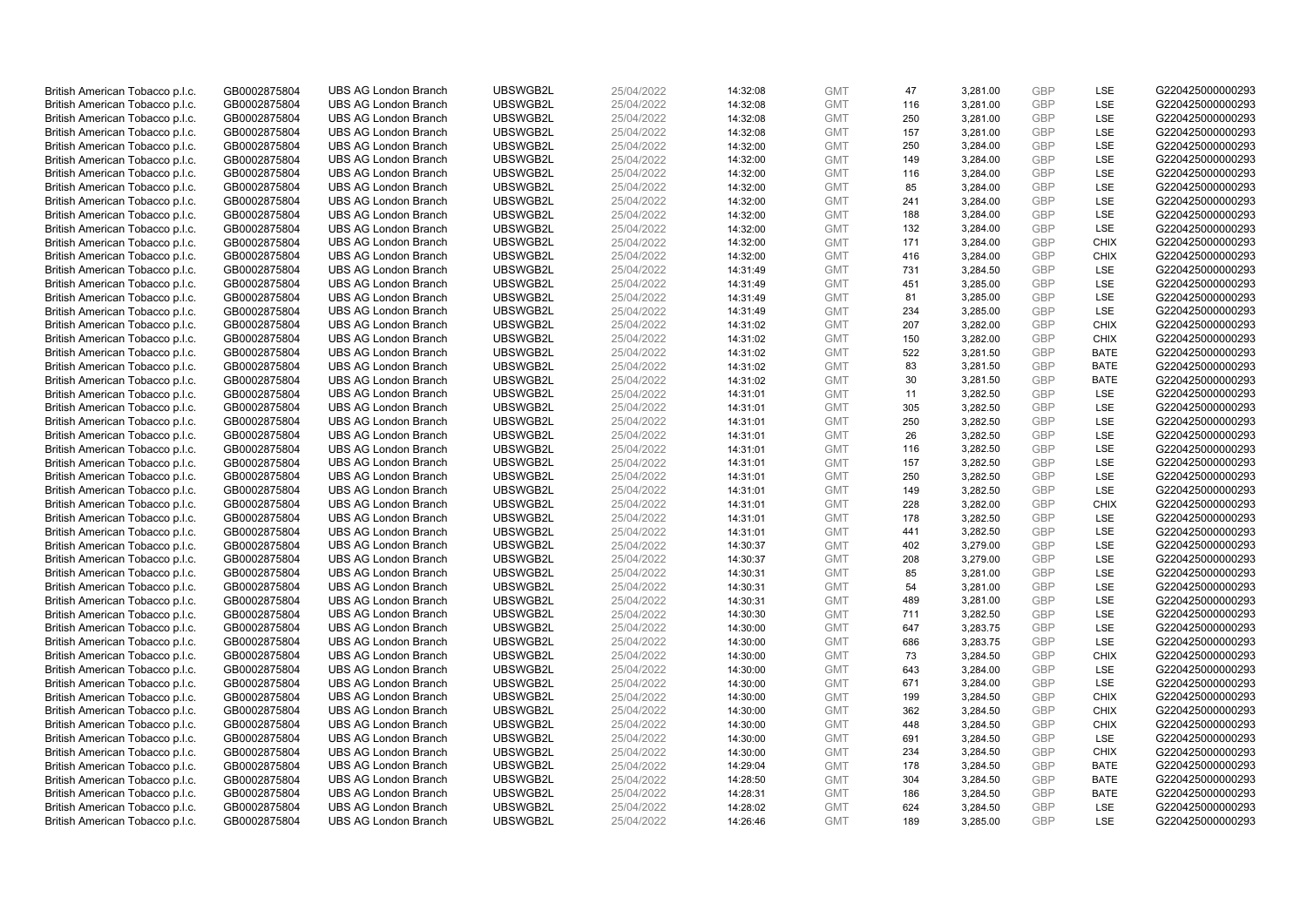| British American Tobacco p.l.c. | GB0002875804 | <b>UBS AG London Branch</b> | UBSWGB2L | 25/04/2022 | 14:26:46 | <b>GMT</b> | 424 | 3,285.00 | <b>GBP</b> | LSE         | G220425000000293 |
|---------------------------------|--------------|-----------------------------|----------|------------|----------|------------|-----|----------|------------|-------------|------------------|
|                                 | GB0002875804 | <b>UBS AG London Branch</b> | UBSWGB2L | 25/04/2022 |          | <b>GMT</b> | 460 | 3,285.50 | GBP        | LSE         | G220425000000293 |
| British American Tobacco p.l.c. |              |                             |          |            | 14:26:32 |            |     |          |            |             |                  |
| British American Tobacco p.l.c. | GB0002875804 | <b>UBS AG London Branch</b> | UBSWGB2L | 25/04/2022 | 14:26:32 | <b>GMT</b> | 270 | 3,285.50 | <b>GBP</b> | LSE         | G220425000000293 |
| British American Tobacco p.l.c. | GB0002875804 | <b>UBS AG London Branch</b> | UBSWGB2L | 25/04/2022 | 14:26:31 | <b>GMT</b> | 636 | 3,286.50 | <b>GBP</b> | LSE         | G220425000000293 |
| British American Tobacco p.l.c. | GB0002875804 | <b>UBS AG London Branch</b> | UBSWGB2L | 25/04/2022 | 14:26:30 | <b>GMT</b> | 681 | 3,287.00 | <b>GBP</b> | <b>CHIX</b> | G220425000000293 |
| British American Tobacco p.l.c. | GB0002875804 | <b>UBS AG London Branch</b> | UBSWGB2L | 25/04/2022 | 14:24:41 | <b>GMT</b> | 628 | 3,287.50 | <b>GBP</b> | LSE         | G220425000000293 |
| British American Tobacco p.l.c. | GB0002875804 | <b>UBS AG London Branch</b> | UBSWGB2L | 25/04/2022 | 14:23:54 | <b>GMT</b> | 709 | 3,288.00 | <b>GBP</b> | <b>BATE</b> | G220425000000293 |
| British American Tobacco p.l.c. | GB0002875804 | <b>UBS AG London Branch</b> | UBSWGB2L | 25/04/2022 | 14:23:54 | <b>GMT</b> | 680 | 3,288.00 | <b>GBP</b> | LSE         | G220425000000293 |
| British American Tobacco p.l.c. | GB0002875804 | <b>UBS AG London Branch</b> | UBSWGB2L | 25/04/2022 | 14:23:52 | <b>GMT</b> | 708 | 3,288.50 | <b>GBP</b> | LSE         | G220425000000293 |
| British American Tobacco p.l.c. | GB0002875804 | <b>UBS AG London Branch</b> | UBSWGB2L | 25/04/2022 | 14:22:59 | <b>GMT</b> | 936 | 3,288.50 | <b>GBP</b> | LSE         | G220425000000293 |
| British American Tobacco p.l.c. | GB0002875804 | <b>UBS AG London Branch</b> | UBSWGB2L | 25/04/2022 | 14:22:59 | <b>GMT</b> | 647 | 3,288.50 | <b>GBP</b> | <b>CHIX</b> | G220425000000293 |
| British American Tobacco p.l.c. | GB0002875804 | <b>UBS AG London Branch</b> | UBSWGB2L | 25/04/2022 | 14:19:19 | <b>GMT</b> | 167 | 3,289.00 | <b>GBP</b> | LSE         | G220425000000293 |
| British American Tobacco p.l.c. | GB0002875804 | <b>UBS AG London Branch</b> | UBSWGB2L | 25/04/2022 | 14:19:19 | <b>GMT</b> | 396 | 3,289.00 | <b>GBP</b> | LSE         | G220425000000293 |
| British American Tobacco p.l.c. | GB0002875804 | <b>UBS AG London Branch</b> | UBSWGB2L | 25/04/2022 | 14:18:57 | <b>GMT</b> | 642 | 3,290.50 | <b>GBP</b> | LSE         | G220425000000293 |
| British American Tobacco p.l.c. | GB0002875804 | <b>UBS AG London Branch</b> | UBSWGB2L | 25/04/2022 | 14:18:57 | <b>GMT</b> | 50  | 3,290.50 | <b>GBP</b> | LSE         | G220425000000293 |
| British American Tobacco p.l.c. | GB0002875804 | <b>UBS AG London Branch</b> | UBSWGB2L | 25/04/2022 | 14:18:14 | <b>GMT</b> | 570 | 3,287.00 | <b>GBP</b> | LSE         | G220425000000293 |
| British American Tobacco p.l.c. | GB0002875804 | <b>UBS AG London Branch</b> | UBSWGB2L | 25/04/2022 | 14:16:28 | <b>GMT</b> | 97  | 3,284.50 | <b>GBP</b> | <b>CHIX</b> | G220425000000293 |
| British American Tobacco p.l.c. | GB0002875804 | <b>UBS AG London Branch</b> | UBSWGB2L | 25/04/2022 | 14:16:28 | <b>GMT</b> | 169 | 3,284.50 | <b>GBP</b> | LSE         | G220425000000293 |
|                                 |              | <b>UBS AG London Branch</b> | UBSWGB2L |            |          |            |     |          |            | <b>CHIX</b> |                  |
| British American Tobacco p.l.c. | GB0002875804 |                             |          | 25/04/2022 | 14:16:28 | <b>GMT</b> | 212 | 3,284.50 | <b>GBP</b> |             | G220425000000293 |
| British American Tobacco p.l.c. | GB0002875804 | <b>UBS AG London Branch</b> | UBSWGB2L | 25/04/2022 | 14:16:28 | <b>GMT</b> | 331 | 3,284.50 | <b>GBP</b> | LSE         | G220425000000293 |
| British American Tobacco p.l.c. | GB0002875804 | <b>UBS AG London Branch</b> | UBSWGB2L | 25/04/2022 | 14:16:28 | <b>GMT</b> | 139 | 3,284.50 | <b>GBP</b> | LSE         | G220425000000293 |
| British American Tobacco p.l.c. | GB0002875804 | <b>UBS AG London Branch</b> | UBSWGB2L | 25/04/2022 | 14:16:28 | <b>GMT</b> | 129 | 3,284.50 | <b>GBP</b> | <b>CHIX</b> | G220425000000293 |
| British American Tobacco p.l.c. | GB0002875804 | <b>UBS AG London Branch</b> | UBSWGB2L | 25/04/2022 | 14:16:28 | <b>GMT</b> | 200 | 3,284.50 | <b>GBP</b> | <b>CHIX</b> | G220425000000293 |
| British American Tobacco p.l.c. | GB0002875804 | <b>UBS AG London Branch</b> | UBSWGB2L | 25/04/2022 | 14:16:28 | <b>GMT</b> | 688 | 3,284.50 | <b>GBP</b> | LSE         | G220425000000293 |
| British American Tobacco p.l.c. | GB0002875804 | <b>UBS AG London Branch</b> | UBSWGB2L | 25/04/2022 | 14:16:28 | <b>GMT</b> | 333 | 3,284.50 | <b>GBP</b> | <b>BATE</b> | G220425000000293 |
| British American Tobacco p.l.c. | GB0002875804 | <b>UBS AG London Branch</b> | UBSWGB2L | 25/04/2022 | 14:16:28 | <b>GMT</b> | 149 | 3,284.50 | <b>GBP</b> | <b>CHIX</b> | G220425000000293 |
| British American Tobacco p.l.c. | GB0002875804 | <b>UBS AG London Branch</b> | UBSWGB2L | 25/04/2022 | 14:16:28 | <b>GMT</b> | 55  | 3,284.50 | <b>GBP</b> | <b>BATE</b> | G220425000000293 |
| British American Tobacco p.l.c. | GB0002875804 | <b>UBS AG London Branch</b> | UBSWGB2L | 25/04/2022 | 14:16:19 | <b>GMT</b> | 99  | 3,285.00 | <b>GBP</b> | LSE         | G220425000000293 |
| British American Tobacco p.l.c. | GB0002875804 | <b>UBS AG London Branch</b> | UBSWGB2L | 25/04/2022 | 14:16:12 | <b>GMT</b> | 175 | 3,284.50 | <b>GBP</b> | <b>BATE</b> | G220425000000293 |
| British American Tobacco p.l.c. | GB0002875804 | <b>UBS AG London Branch</b> | UBSWGB2L | 25/04/2022 | 14:16:12 | <b>GMT</b> | 473 | 3,284.50 | <b>GBP</b> | <b>CHIX</b> | G220425000000293 |
| British American Tobacco p.l.c. | GB0002875804 | <b>UBS AG London Branch</b> | UBSWGB2L | 25/04/2022 | 14:16:12 | <b>GMT</b> | 125 | 3,284.50 | <b>GBP</b> | <b>BATE</b> | G220425000000293 |
| British American Tobacco p.l.c. | GB0002875804 | <b>UBS AG London Branch</b> | UBSWGB2L | 25/04/2022 | 14:16:12 | <b>GMT</b> | 662 | 3,285.00 | <b>GBP</b> | LSE         | G220425000000293 |
| British American Tobacco p.l.c. | GB0002875804 | <b>UBS AG London Branch</b> | UBSWGB2L | 25/04/2022 | 14:16:12 | <b>GMT</b> | 602 | 3,285.00 | <b>GBP</b> | LSE         | G220425000000293 |
| British American Tobacco p.l.c. | GB0002875804 | <b>UBS AG London Branch</b> | UBSWGB2L | 25/04/2022 | 14:15:59 | <b>GMT</b> | 578 | 3,285.50 | <b>GBP</b> | LSE         | G220425000000293 |
| British American Tobacco p.l.c. | GB0002875804 | <b>UBS AG London Branch</b> | UBSWGB2L | 25/04/2022 | 14:15:59 | <b>GMT</b> | 72  | 3,285.50 | <b>GBP</b> | LSE         | G220425000000293 |
| British American Tobacco p.l.c. | GB0002875804 | <b>UBS AG London Branch</b> | UBSWGB2L | 25/04/2022 | 14:14:24 | <b>GMT</b> | 102 | 3,282.00 | <b>GBP</b> | LSE         | G220425000000293 |
| British American Tobacco p.l.c. | GB0002875804 | <b>UBS AG London Branch</b> | UBSWGB2L | 25/04/2022 | 14:14:24 | <b>GMT</b> | 530 | 3,282.00 | <b>GBP</b> | LSE         | G220425000000293 |
| British American Tobacco p.l.c. | GB0002875804 | <b>UBS AG London Branch</b> | UBSWGB2L | 25/04/2022 | 14:14:24 | <b>GMT</b> | 40  | 3,282.00 | <b>GBP</b> | LSE         | G220425000000293 |
| British American Tobacco p.l.c. | GB0002875804 | <b>UBS AG London Branch</b> | UBSWGB2L | 25/04/2022 | 14:08:36 | <b>GMT</b> | 588 | 3,270.00 | <b>GBP</b> | LSE         | G220425000000293 |
| British American Tobacco p.l.c. | GB0002875804 | <b>UBS AG London Branch</b> | UBSWGB2L | 25/04/2022 | 14:08:04 | <b>GMT</b> | 109 | 3,270.50 | <b>GBP</b> | LSE         | G220425000000293 |
| British American Tobacco p.l.c. | GB0002875804 | <b>UBS AG London Branch</b> | UBSWGB2L | 25/04/2022 | 14:08:04 | <b>GMT</b> | 39  | 3,270.50 | <b>GBP</b> | LSE         | G220425000000293 |
| British American Tobacco p.l.c. | GB0002875804 | <b>UBS AG London Branch</b> | UBSWGB2L | 25/04/2022 | 14:08:04 | <b>GMT</b> | 193 | 3,270.50 | <b>GBP</b> | LSE         | G220425000000293 |
| British American Tobacco p.l.c. | GB0002875804 | <b>UBS AG London Branch</b> | UBSWGB2L | 25/04/2022 | 14:08:04 | <b>GMT</b> | 250 | 3,270.50 | <b>GBP</b> | LSE         | G220425000000293 |
| British American Tobacco p.l.c. |              | <b>UBS AG London Branch</b> | UBSWGB2L | 25/04/2022 |          | <b>GMT</b> | 650 | 3,273.00 | <b>GBP</b> | LSE         | G220425000000293 |
|                                 | GB0002875804 |                             | UBSWGB2L |            | 14:06:06 |            |     |          |            | LSE         | G220425000000293 |
| British American Tobacco p.l.c. | GB0002875804 | <b>UBS AG London Branch</b> |          | 25/04/2022 | 14:05:53 | <b>GMT</b> | 231 | 3,273.50 | <b>GBP</b> |             |                  |
| British American Tobacco p.l.c. | GB0002875804 | <b>UBS AG London Branch</b> | UBSWGB2L | 25/04/2022 | 14:05:53 | <b>GMT</b> | 250 | 3,273.50 | <b>GBP</b> | LSE         | G220425000000293 |
| British American Tobacco p.l.c. | GB0002875804 | <b>UBS AG London Branch</b> | UBSWGB2L | 25/04/2022 | 14:05:53 | <b>GMT</b> | 250 | 3,273.50 | <b>GBP</b> | LSE         | G220425000000293 |
| British American Tobacco p.l.c. | GB0002875804 | <b>UBS AG London Branch</b> | UBSWGB2L | 25/04/2022 | 14:05:50 | <b>GMT</b> | 144 | 3,273.50 | <b>GBP</b> | <b>CHIX</b> | G220425000000293 |
| British American Tobacco p.l.c. | GB0002875804 | <b>UBS AG London Branch</b> | UBSWGB2L | 25/04/2022 | 14:05:50 | <b>GMT</b> | 524 | 3,273.50 | <b>GBP</b> | <b>CHIX</b> | G220425000000293 |
| British American Tobacco p.l.c. | GB0002875804 | <b>UBS AG London Branch</b> | UBSWGB2L | 25/04/2022 | 14:05:30 | <b>GMT</b> | 255 | 3,273.50 | <b>GBP</b> | <b>LSE</b>  | G220425000000293 |
| British American Tobacco p.l.c. | GB0002875804 | <b>UBS AG London Branch</b> | UBSWGB2L | 25/04/2022 | 14:03:00 | <b>GMT</b> | 677 | 3,270.50 | <b>GBP</b> | LSE         | G220425000000293 |
| British American Tobacco p.l.c. | GB0002875804 | <b>UBS AG London Branch</b> | UBSWGB2L | 25/04/2022 | 14:03:00 | <b>GMT</b> | 691 | 3,270.50 | <b>GBP</b> | LSE         | G220425000000293 |
| British American Tobacco p.l.c. | GB0002875804 | <b>UBS AG London Branch</b> | UBSWGB2L | 25/04/2022 | 14:03:00 | <b>GMT</b> | 656 | 3,270.50 | <b>GBP</b> | LSE         | G220425000000293 |
| British American Tobacco p.l.c. | GB0002875804 | <b>UBS AG London Branch</b> | UBSWGB2L | 25/04/2022 | 14:03:00 | <b>GMT</b> | 79  | 3.270.50 | GBP        | <b>BATE</b> | G220425000000293 |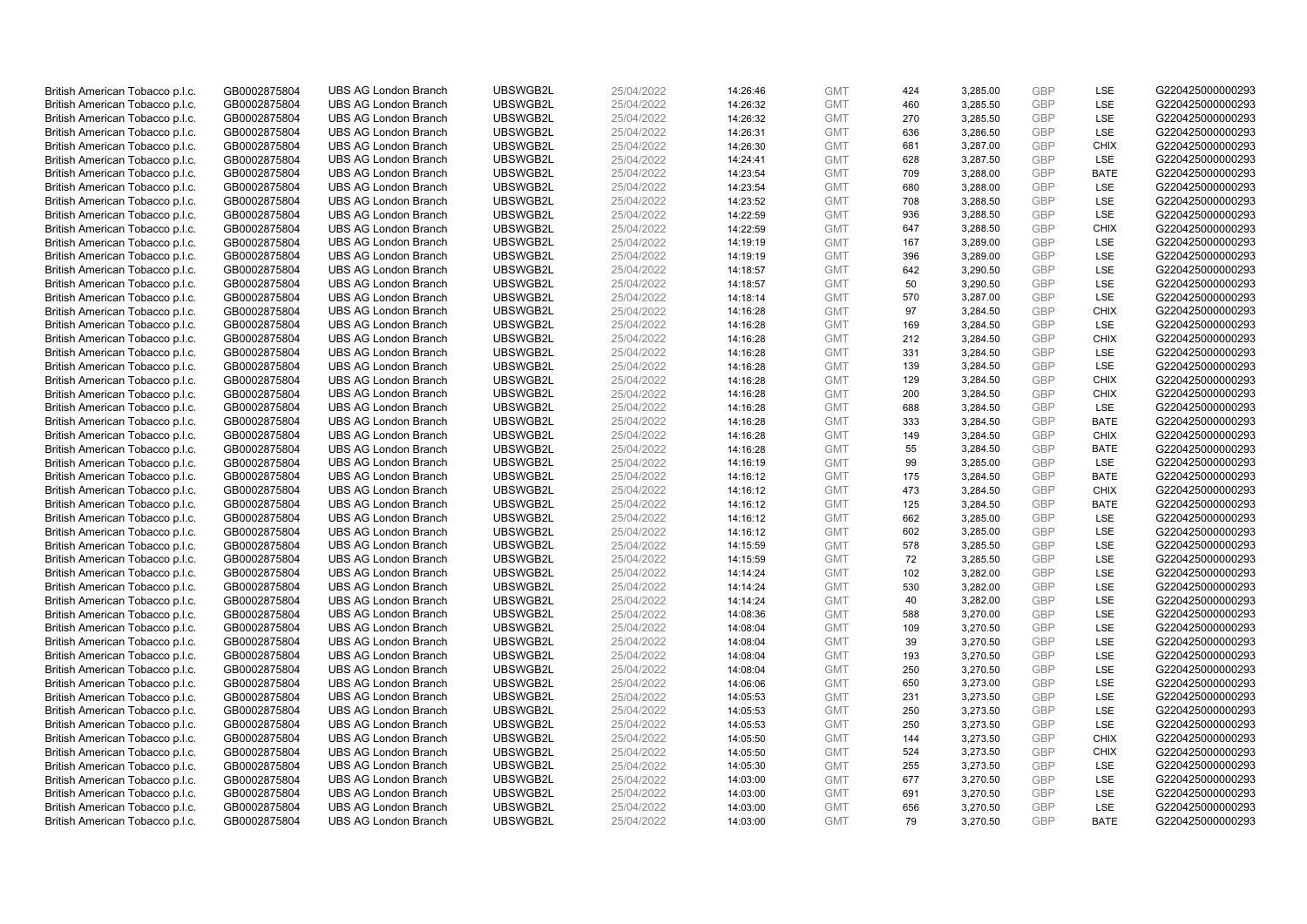| British American Tobacco p.l.c. | GB0002875804 | <b>UBS AG London Branch</b> | UBSWGB2L | 25/04/2022 | 14:03:00 | <b>GMT</b> | 523            | 3,270.50             | <b>GBP</b> | <b>BATE</b> | G220425000000293 |
|---------------------------------|--------------|-----------------------------|----------|------------|----------|------------|----------------|----------------------|------------|-------------|------------------|
|                                 | GB0002875804 | <b>UBS AG London Branch</b> | UBSWGB2L | 25/04/2022 |          | <b>GMT</b> | 217            | 3,271.00             | GBP        | LSE         | G220425000000293 |
| British American Tobacco p.l.c. |              |                             |          |            | 14:02:38 |            |                |                      | <b>GBP</b> | LSE         | G220425000000293 |
| British American Tobacco p.l.c. | GB0002875804 | <b>UBS AG London Branch</b> | UBSWGB2L | 25/04/2022 | 14:02:38 | <b>GMT</b> | 187            | 3,271.00             |            |             |                  |
| British American Tobacco p.l.c. | GB0002875804 | <b>UBS AG London Branch</b> | UBSWGB2L | 25/04/2022 | 13:59:02 | <b>GMT</b> | 689            | 3,271.50             | <b>GBP</b> | LSE         | G220425000000293 |
| British American Tobacco p.l.c. | GB0002875804 | <b>UBS AG London Branch</b> | UBSWGB2L | 25/04/2022 | 13:59:02 | <b>GMT</b> | 426            | 3,271.50             | <b>GBP</b> | <b>CHIX</b> | G220425000000293 |
| British American Tobacco p.l.c. | GB0002875804 | <b>UBS AG London Branch</b> | UBSWGB2L | 25/04/2022 | 13:59:02 | <b>GMT</b> | 256            | 3,271.50             | <b>GBP</b> | <b>CHIX</b> | G220425000000293 |
| British American Tobacco p.l.c. | GB0002875804 | <b>UBS AG London Branch</b> | UBSWGB2L | 25/04/2022 | 13:57:08 | <b>GMT</b> | 602            | 3,273.00             | <b>GBP</b> | LSE         | G220425000000293 |
| British American Tobacco p.l.c. | GB0002875804 | <b>UBS AG London Branch</b> | UBSWGB2L | 25/04/2022 | 13:57:08 | <b>GMT</b> | 610            | 3,273.25             | <b>GBP</b> | LSE         | G220425000000293 |
| British American Tobacco p.l.c. | GB0002875804 | <b>UBS AG London Branch</b> | UBSWGB2L | 25/04/2022 | 13:55:07 | <b>GMT</b> | 586            | 3,270.75             | <b>GBP</b> | LSE         | G220425000000293 |
| British American Tobacco p.l.c. | GB0002875804 | <b>UBS AG London Branch</b> | UBSWGB2L | 25/04/2022 | 13:55:07 | <b>GMT</b> | 561            | 3,271.50             | <b>GBP</b> | LSE         | G220425000000293 |
| British American Tobacco p.l.c. | GB0002875804 | <b>UBS AG London Branch</b> | UBSWGB2L | 25/04/2022 | 13:55:07 | <b>GMT</b> | $\overline{7}$ | 3.271.50             | <b>GBP</b> | <b>BATE</b> | G220425000000293 |
| British American Tobacco p.l.c. | GB0002875804 | <b>UBS AG London Branch</b> | UBSWGB2L | 25/04/2022 | 13:55:07 | <b>GMT</b> | 600            | 3,271.50             | <b>GBP</b> | <b>BATE</b> | G220425000000293 |
| British American Tobacco p.l.c. | GB0002875804 | <b>UBS AG London Branch</b> | UBSWGB2L | 25/04/2022 | 13:53:47 | <b>GMT</b> | 638            | 3,272.50             | <b>GBP</b> | LSE         | G220425000000293 |
| British American Tobacco p.l.c. | GB0002875804 | <b>UBS AG London Branch</b> | UBSWGB2L | 25/04/2022 | 13:53:47 | <b>GMT</b> | 657            | 3,272.50             | <b>GBP</b> | <b>CHIX</b> | G220425000000293 |
| British American Tobacco p.l.c. | GB0002875804 | <b>UBS AG London Branch</b> | UBSWGB2L | 25/04/2022 | 13:52:54 | <b>GMT</b> | 686            | 3,270.75             | <b>GBP</b> | LSE         | G220425000000293 |
| British American Tobacco p.l.c. | GB0002875804 | <b>UBS AG London Branch</b> | UBSWGB2L | 25/04/2022 | 13:52:25 | <b>GMT</b> | 536            | 3,270.25             | <b>GBP</b> | LSE         | G220425000000293 |
| British American Tobacco p.l.c. | GB0002875804 | <b>UBS AG London Branch</b> | UBSWGB2L | 25/04/2022 | 13:52:25 | <b>GMT</b> | 133            | 3,270.50             | <b>GBP</b> | LSE         | G220425000000293 |
| British American Tobacco p.l.c. | GB0002875804 | <b>UBS AG London Branch</b> | UBSWGB2L | 25/04/2022 | 13:51:28 | <b>GMT</b> | 628            | 3,269.50             | <b>GBP</b> | LSE         | G220425000000293 |
| British American Tobacco p.l.c. | GB0002875804 | <b>UBS AG London Branch</b> | UBSWGB2L | 25/04/2022 | 13:49:29 | <b>GMT</b> | 221            | 3,270.00             | <b>GBP</b> | <b>LSE</b>  | G220425000000293 |
| British American Tobacco p.l.c. | GB0002875804 | <b>UBS AG London Branch</b> | UBSWGB2L | 25/04/2022 | 13:49:29 | <b>GMT</b> | 641            | 3,270.00             | <b>GBP</b> | <b>CHIX</b> | G220425000000293 |
| British American Tobacco p.l.c. | GB0002875804 | <b>UBS AG London Branch</b> | UBSWGB2L | 25/04/2022 | 13:48:39 | <b>GMT</b> | 687            | 3,270.25             | <b>GBP</b> | LSE         | G220425000000293 |
| British American Tobacco p.l.c. | GB0002875804 | <b>UBS AG London Branch</b> | UBSWGB2L | 25/04/2022 | 13:47:02 | <b>GMT</b> | 557            | 3,270.00             | <b>GBP</b> | LSE         | G220425000000293 |
| British American Tobacco p.l.c. | GB0002875804 | <b>UBS AG London Branch</b> | UBSWGB2L | 25/04/2022 | 13:47:02 | <b>GMT</b> | 123            | 3,270.00             | <b>GBP</b> | LSE         | G220425000000293 |
| British American Tobacco p.l.c. | GB0002875804 | <b>UBS AG London Branch</b> | UBSWGB2L | 25/04/2022 | 13:45:48 | <b>GMT</b> | 646            | 3,270.50             | <b>GBP</b> | <b>BATE</b> | G220425000000293 |
| British American Tobacco p.l.c. | GB0002875804 | <b>UBS AG London Branch</b> | UBSWGB2L | 25/04/2022 | 13:45:48 | <b>GMT</b> | 599            | 3,270.25             | <b>GBP</b> | LSE         | G220425000000293 |
| British American Tobacco p.l.c. | GB0002875804 | <b>UBS AG London Branch</b> | UBSWGB2L | 25/04/2022 | 13:45:48 | <b>GMT</b> | 704            | 3,270.25             | <b>GBP</b> | LSE         | G220425000000293 |
| British American Tobacco p.l.c. | GB0002875804 | <b>UBS AG London Branch</b> | UBSWGB2L | 25/04/2022 | 13:45:48 | <b>GMT</b> | 627            | 3,270.50             | <b>GBP</b> | LSE         | G220425000000293 |
| British American Tobacco p.l.c. | GB0002875804 | <b>UBS AG London Branch</b> | UBSWGB2L | 25/04/2022 | 13:45:48 | <b>GMT</b> | 2              | 3,270.50             | <b>GBP</b> | LSE         | G220425000000293 |
| British American Tobacco p.l.c. | GB0002875804 | <b>UBS AG London Branch</b> | UBSWGB2L | 25/04/2022 | 13:43:42 | <b>GMT</b> | 652            | 3,270.00             | <b>GBP</b> | LSE         | G220425000000293 |
| British American Tobacco p.l.c. | GB0002875804 | <b>UBS AG London Branch</b> | UBSWGB2L | 25/04/2022 | 13:43:42 | <b>GMT</b> | 593            | 3,270.00             | <b>GBP</b> | <b>CHIX</b> | G220425000000293 |
| British American Tobacco p.l.c. | GB0002875804 | <b>UBS AG London Branch</b> | UBSWGB2L | 25/04/2022 | 13:43:35 | <b>GMT</b> | 685            | 3,270.25             | <b>GBP</b> | LSE         | G220425000000293 |
| British American Tobacco p.l.c. | GB0002875804 | <b>UBS AG London Branch</b> | UBSWGB2L | 25/04/2022 | 13:42:53 | <b>GMT</b> | 745            | 3,270.25             | <b>GBP</b> | LSE         | G220425000000293 |
| British American Tobacco p.l.c. | GB0002875804 | <b>UBS AG London Branch</b> | UBSWGB2L | 25/04/2022 | 13:42:53 | <b>GMT</b> | 692            | 3,270.50             | <b>GBP</b> | LSE         | G220425000000293 |
| British American Tobacco p.l.c. | GB0002875804 | <b>UBS AG London Branch</b> | UBSWGB2L | 25/04/2022 | 13:38:11 | <b>GMT</b> | 508            | 3,268.00             | <b>GBP</b> | LSE         | G220425000000293 |
| British American Tobacco p.l.c. | GB0002875804 | <b>UBS AG London Branch</b> | UBSWGB2L | 25/04/2022 | 13:38:11 | <b>GMT</b> | 132            | 3,268.00             | <b>GBP</b> | LSE         | G220425000000293 |
| British American Tobacco p.l.c. | GB0002875804 | <b>UBS AG London Branch</b> | UBSWGB2L | 25/04/2022 | 13:37:04 | <b>GMT</b> | 432            | 3,267.00             | <b>GBP</b> | <b>CHIX</b> | G220425000000293 |
| British American Tobacco p.l.c. | GB0002875804 | <b>UBS AG London Branch</b> | UBSWGB2L | 25/04/2022 | 13:37:04 | <b>GMT</b> | 177            | 3,267.00             | <b>GBP</b> | <b>CHIX</b> | G220425000000293 |
| British American Tobacco p.l.c. | GB0002875804 | <b>UBS AG London Branch</b> | UBSWGB2L | 25/04/2022 | 13:35:04 | <b>GMT</b> | 613            | 3,266.50             | <b>GBP</b> | LSE         | G220425000000293 |
| British American Tobacco p.l.c. | GB0002875804 | <b>UBS AG London Branch</b> | UBSWGB2L | 25/04/2022 | 13:35:04 | <b>GMT</b> | 32             | 3,266.50             | <b>GBP</b> | LSE         | G220425000000293 |
| British American Tobacco p.l.c. | GB0002875804 | <b>UBS AG London Branch</b> | UBSWGB2L | 25/04/2022 | 13:34:47 | <b>GMT</b> | 300            | 3,267.50             | <b>GBP</b> | LSE         | G220425000000293 |
| British American Tobacco p.l.c. | GB0002875804 | <b>UBS AG London Branch</b> | UBSWGB2L | 25/04/2022 | 13:34:47 | <b>GMT</b> | 383            | 3,267.50             | <b>GBP</b> | <b>BATE</b> | G220425000000293 |
| British American Tobacco p.l.c. | GB0002875804 | <b>UBS AG London Branch</b> | UBSWGB2L | 25/04/2022 | 13:34:47 | <b>GMT</b> | 258            |                      | <b>GBP</b> | LSE         | G220425000000293 |
| British American Tobacco p.l.c. | GB0002875804 | <b>UBS AG London Branch</b> | UBSWGB2L | 25/04/2022 | 13:34:47 | <b>GMT</b> | 287            | 3,267.50<br>3,267.50 | <b>GBP</b> | <b>BATE</b> | G220425000000293 |
| British American Tobacco p.l.c. |              | <b>UBS AG London Branch</b> | UBSWGB2L | 25/04/2022 |          | <b>GMT</b> | 179            |                      | <b>GBP</b> | LSE         | G220425000000293 |
|                                 | GB0002875804 |                             | UBSWGB2L |            | 13:33:25 |            | 211            | 3,266.00             |            | LSE         | G220425000000293 |
| British American Tobacco p.l.c. | GB0002875804 | <b>UBS AG London Branch</b> |          | 25/04/2022 | 13:33:25 | <b>GMT</b> |                | 3,266.00             | <b>GBP</b> |             |                  |
| British American Tobacco p.l.c. | GB0002875804 | <b>UBS AG London Branch</b> | UBSWGB2L | 25/04/2022 | 13:33:25 | <b>GMT</b> | 181            | 3,266.00             | <b>GBP</b> | LSE         | G220425000000293 |
| British American Tobacco p.l.c. | GB0002875804 | <b>UBS AG London Branch</b> | UBSWGB2L | 25/04/2022 | 13:33:08 | <b>GMT</b> | 581            | 3,266.50             | <b>GBP</b> | LSE         | G220425000000293 |
| British American Tobacco p.l.c. | GB0002875804 | <b>UBS AG London Branch</b> | UBSWGB2L | 25/04/2022 | 13:32:23 | <b>GMT</b> | 166            | 3,266.50             | <b>GBP</b> | <b>CHIX</b> | G220425000000293 |
| British American Tobacco p.l.c. | GB0002875804 | <b>UBS AG London Branch</b> | UBSWGB2L | 25/04/2022 | 13:32:23 | <b>GMT</b> | 646            | 3,266.50             | <b>GBP</b> | LSE         | G220425000000293 |
| British American Tobacco p.l.c. | GB0002875804 | <b>UBS AG London Branch</b> | UBSWGB2L | 25/04/2022 | 13:32:13 | <b>GMT</b> | 724            | 3,266.50             | <b>GBP</b> | LSE         | G220425000000293 |
| British American Tobacco p.l.c. | GB0002875804 | <b>UBS AG London Branch</b> | UBSWGB2L | 25/04/2022 | 13:32:13 | <b>GMT</b> | 497            | 3,266.50             | <b>GBP</b> | <b>CHIX</b> | G220425000000293 |
| British American Tobacco p.l.c. | GB0002875804 | <b>UBS AG London Branch</b> | UBSWGB2L | 25/04/2022 | 13:31:21 | <b>GMT</b> | 589            | 3,267.00             | <b>GBP</b> | LSE         | G220425000000293 |
| British American Tobacco p.l.c. | GB0002875804 | <b>UBS AG London Branch</b> | UBSWGB2L | 25/04/2022 | 13:31:19 | <b>GMT</b> | 630            | 3,267.00             | <b>GBP</b> | <b>CHIX</b> | G220425000000293 |
| British American Tobacco p.l.c. | GB0002875804 | <b>UBS AG London Branch</b> | UBSWGB2L | 25/04/2022 | 13:27:41 | <b>GMT</b> | 618            | 3.267.00             | GBP        | LSE         | G220425000000293 |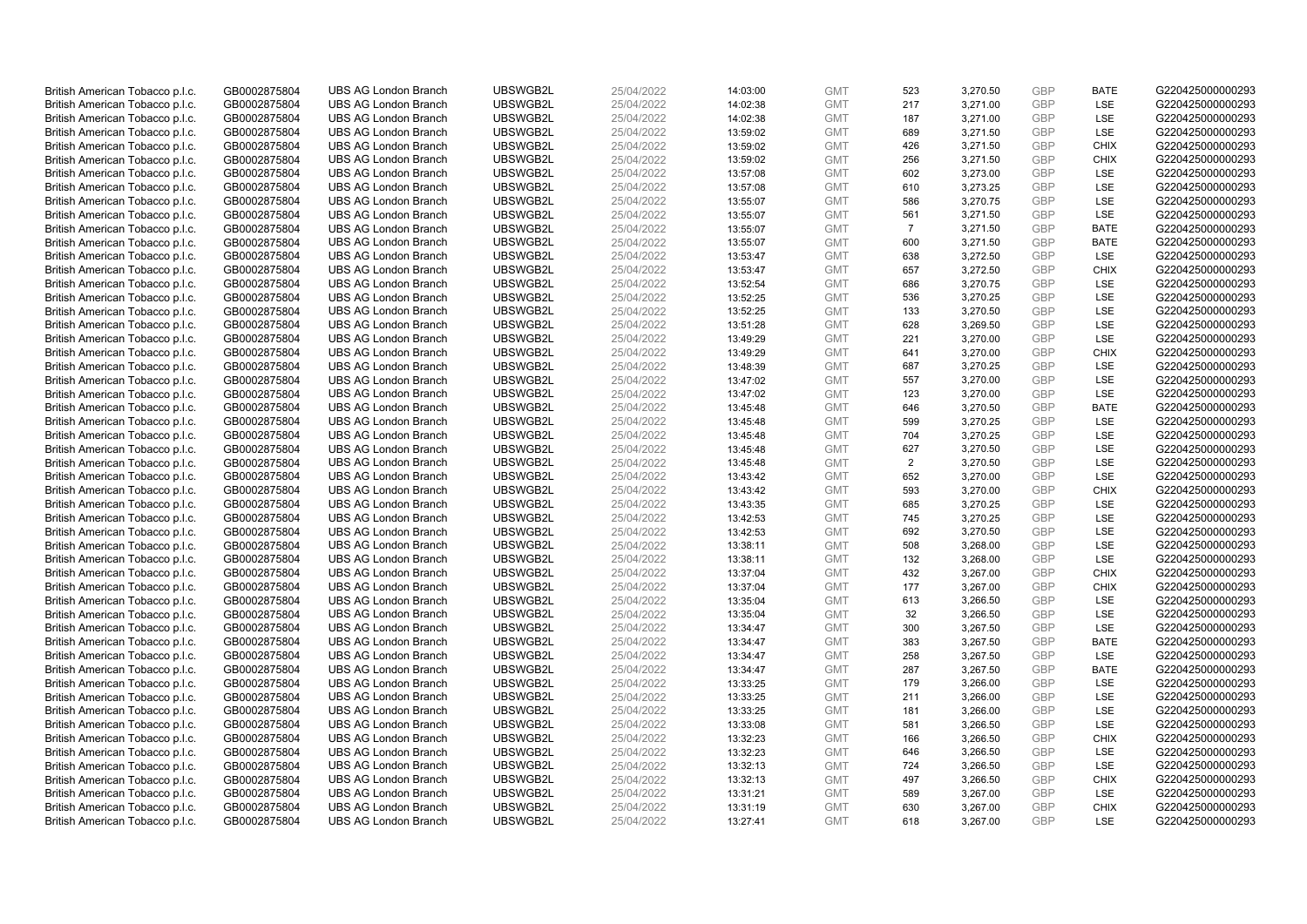| British American Tobacco p.l.c.                                    | GB0002875804                 | <b>UBS AG London Branch</b>                                | UBSWGB2L | 25/04/2022               | 13:26:36             | <b>GMT</b> | 49             | 3,268.50 | <b>GBP</b> | <b>BATE</b>        | G220425000000293                     |
|--------------------------------------------------------------------|------------------------------|------------------------------------------------------------|----------|--------------------------|----------------------|------------|----------------|----------|------------|--------------------|--------------------------------------|
| British American Tobacco p.l.c.                                    | GB0002875804                 | <b>UBS AG London Branch</b>                                | UBSWGB2L | 25/04/2022               | 13:26:36             | <b>GMT</b> | 543            | 3,268.50 | <b>GBP</b> | <b>BATE</b>        | G220425000000293                     |
| British American Tobacco p.l.c.                                    | GB0002875804                 | <b>UBS AG London Branch</b>                                | UBSWGB2L | 25/04/2022               | 13:26:35             | <b>GMT</b> | 569            | 3,269.00 | <b>GBP</b> | LSE                | G220425000000293                     |
| British American Tobacco p.l.c.                                    | GB0002875804                 | <b>UBS AG London Branch</b>                                | UBSWGB2L | 25/04/2022               | 13:23:44             | <b>GMT</b> | 624            | 3,266.00 | <b>GBP</b> | LSE                | G220425000000293                     |
| British American Tobacco p.l.c.                                    | GB0002875804                 | <b>UBS AG London Branch</b>                                | UBSWGB2L | 25/04/2022               | 13:23:44             | <b>GMT</b> | 68             | 3,266.00 | <b>GBP</b> | LSE                | G220425000000293                     |
| British American Tobacco p.l.c.                                    | GB0002875804                 | <b>UBS AG London Branch</b>                                | UBSWGB2L | 25/04/2022               | 13:22:44             | <b>GMT</b> | 578            | 3,265.00 | <b>GBP</b> | LSE                | G220425000000293                     |
| British American Tobacco p.l.c.                                    | GB0002875804                 | <b>UBS AG London Branch</b>                                | UBSWGB2L | 25/04/2022               | 13:21:08             | <b>GMT</b> | 579            | 3,264.50 | <b>GBP</b> | LSE                | G220425000000293                     |
| British American Tobacco p.l.c.                                    | GB0002875804                 | <b>UBS AG London Branch</b>                                | UBSWGB2L | 25/04/2022               | 13:20:06             | <b>GMT</b> | 664            | 3,265.50 | <b>GBP</b> | <b>CHIX</b>        | G220425000000293                     |
| British American Tobacco p.l.c.                                    | GB0002875804                 | <b>UBS AG London Branch</b>                                | UBSWGB2L | 25/04/2022               | 13:19:19             | <b>GMT</b> | 604            | 3,264.00 | <b>GBP</b> | LSE                | G220425000000293                     |
| British American Tobacco p.l.c.                                    | GB0002875804                 | <b>UBS AG London Branch</b>                                | UBSWGB2L | 25/04/2022               | 13:16:52             | <b>GMT</b> | 621            | 3,266.00 | <b>GBP</b> | LSE                | G220425000000293                     |
| British American Tobacco p.l.c.                                    | GB0002875804                 | <b>UBS AG London Branch</b>                                | UBSWGB2L | 25/04/2022               | 13:16:43             | <b>GMT</b> | 635            | 3,268.00 | <b>GBP</b> | LSE                | G220425000000293                     |
| British American Tobacco p.l.c.                                    | GB0002875804                 | <b>UBS AG London Branch</b>                                | UBSWGB2L | 25/04/2022               | 13:14:04             | <b>GMT</b> | 558            | 3,269.00 | <b>GBP</b> | LSE                | G220425000000293                     |
| British American Tobacco p.l.c.                                    | GB0002875804                 | <b>UBS AG London Branch</b>                                | UBSWGB2L | 25/04/2022               | 13:11:29             | <b>GMT</b> | 140            | 3,269.50 | <b>GBP</b> | LSE                | G220425000000293                     |
| British American Tobacco p.l.c.                                    | GB0002875804                 | <b>UBS AG London Branch</b>                                | UBSWGB2L | 25/04/2022               | 13:11:29             | <b>GMT</b> | 153            | 3,269.50 | <b>GBP</b> | LSE                | G220425000000293                     |
| British American Tobacco p.l.c.                                    | GB0002875804                 | <b>UBS AG London Branch</b>                                | UBSWGB2L | 25/04/2022               | 13:11:29             | <b>GMT</b> | 200            | 3,269.50 | <b>GBP</b> | LSE                | G220425000000293                     |
| British American Tobacco p.l.c.                                    | GB0002875804                 | <b>UBS AG London Branch</b>                                | UBSWGB2L | 25/04/2022               | 13:11:29             | <b>GMT</b> | 431            | 3,269.50 | <b>GBP</b> | <b>BATE</b>        | G220425000000293                     |
| British American Tobacco p.l.c.                                    | GB0002875804                 | <b>UBS AG London Branch</b>                                | UBSWGB2L | 25/04/2022               | 13:11:10             | <b>GMT</b> | 194            | 3,269.50 | <b>GBP</b> | <b>BATE</b>        | G220425000000293                     |
| British American Tobacco p.l.c.                                    | GB0002875804                 | <b>UBS AG London Branch</b>                                | UBSWGB2L | 25/04/2022               | 13:11:07             | <b>GMT</b> | 643            | 3,270.00 | <b>GBP</b> | LSE                | G220425000000293                     |
| British American Tobacco p.l.c.                                    | GB0002875804                 | <b>UBS AG London Branch</b>                                | UBSWGB2L | 25/04/2022               | 13:11:07             | <b>GMT</b> | 459            | 3,270.00 | <b>GBP</b> | <b>CHIX</b>        | G220425000000293                     |
| British American Tobacco p.l.c.                                    | GB0002875804                 | <b>UBS AG London Branch</b>                                | UBSWGB2L | 25/04/2022               | 13:11:07             | <b>GMT</b> | 246            | 3,270.00 | <b>GBP</b> | <b>CHIX</b>        | G220425000000293                     |
| British American Tobacco p.l.c.                                    | GB0002875804                 | <b>UBS AG London Branch</b>                                | UBSWGB2L | 25/04/2022               | 13:10:20             | <b>GMT</b> | 33             | 3,269.50 | <b>GBP</b> | <b>BATE</b>        | G220425000000293                     |
| British American Tobacco p.l.c.                                    | GB0002875804                 | <b>UBS AG London Branch</b>                                | UBSWGB2L | 25/04/2022               | 13:08:46             | <b>GMT</b> | 610            | 3,270.25 | <b>GBP</b> | LSE                | G220425000000293                     |
| British American Tobacco p.l.c.                                    | GB0002875804                 | <b>UBS AG London Branch</b>                                | UBSWGB2L | 25/04/2022               | 13:08:46             | <b>GMT</b> | 600            | 3,271.00 | <b>GBP</b> | LSE                | G220425000000293                     |
| British American Tobacco p.l.c.                                    | GB0002875804                 | <b>UBS AG London Branch</b>                                | UBSWGB2L | 25/04/2022               | 13:06:00             | <b>GMT</b> | 200            | 3,267.00 | <b>GBP</b> | LSE                | G220425000000293                     |
| British American Tobacco p.l.c.                                    | GB0002875804                 | <b>UBS AG London Branch</b>                                | UBSWGB2L | 25/04/2022               | 13:06:00             | <b>GMT</b> | 113            | 3,267.00 | <b>GBP</b> | LSE                | G220425000000293                     |
| British American Tobacco p.l.c.                                    | GB0002875804                 | <b>UBS AG London Branch</b>                                | UBSWGB2L | 25/04/2022               | 13:06:00             | <b>GMT</b> | 276            | 3,267.00 | <b>GBP</b> | LSE                | G220425000000293                     |
| British American Tobacco p.l.c.                                    | GB0002875804                 | <b>UBS AG London Branch</b>                                | UBSWGB2L | 25/04/2022               | 13:06:00             | <b>GMT</b> | 95             | 3,267.00 | <b>GBP</b> | LSE                | G220425000000293                     |
| British American Tobacco p.l.c.                                    | GB0002875804                 | <b>UBS AG London Branch</b>                                | UBSWGB2L | 25/04/2022               | 13:06:00             | <b>GMT</b> | 542            | 3,267.00 | <b>GBP</b> | LSE                | G220425000000293                     |
| British American Tobacco p.l.c.                                    | GB0002875804                 | <b>UBS AG London Branch</b>                                | UBSWGB2L | 25/04/2022               | 13:02:17             | <b>GMT</b> | 188            | 3,264.50 | <b>GBP</b> | <b>CHIX</b>        | G220425000000293                     |
| British American Tobacco p.l.c.                                    | GB0002875804                 | <b>UBS AG London Branch</b>                                | UBSWGB2L | 25/04/2022               | 13:02:17             | <b>GMT</b> | 264            | 3,264.50 | <b>GBP</b> | <b>CHIX</b>        | G220425000000293                     |
| British American Tobacco p.l.c.                                    | GB0002875804                 | <b>UBS AG London Branch</b>                                | UBSWGB2L | 25/04/2022               | 13:02:08             | <b>GMT</b> | 469            | 3,264.50 | <b>GBP</b> | LSE                | G220425000000293                     |
| British American Tobacco p.l.c.                                    | GB0002875804                 | <b>UBS AG London Branch</b>                                | UBSWGB2L | 25/04/2022               | 13:02:08             | <b>GMT</b> | 216            | 3,264.50 | <b>GBP</b> | LSE                | G220425000000293                     |
| British American Tobacco p.l.c.                                    | GB0002875804                 | <b>UBS AG London Branch</b>                                | UBSWGB2L | 25/04/2022               | 13:02:08             | <b>GMT</b> | 241            | 3,264.50 | <b>GBP</b> | <b>CHIX</b>        | G220425000000293                     |
| British American Tobacco p.l.c.                                    | GB0002875804                 | <b>UBS AG London Branch</b>                                | UBSWGB2L | 25/04/2022               | 13:01:27             | <b>GMT</b> | 451            | 3,265.50 | <b>GBP</b> | LSE                | G220425000000293                     |
| British American Tobacco p.l.c.                                    | GB0002875804                 | UBS AG London Branch                                       | UBSWGB2L | 25/04/2022               | 13:01:27             | <b>GMT</b> | 120            | 3,265.50 | <b>GBP</b> | LSE                | G220425000000293                     |
| British American Tobacco p.l.c.                                    | GB0002875804                 | <b>UBS AG London Branch</b>                                | UBSWGB2L | 25/04/2022               | 13:00:38             | <b>GMT</b> | 217            | 3,262.50 | <b>GBP</b> | LSE                | G220425000000293                     |
| British American Tobacco p.l.c.                                    | GB0002875804                 | <b>UBS AG London Branch</b>                                | UBSWGB2L | 25/04/2022               | 13:00:38             | <b>GMT</b> | 344            | 3,262.50 | GBP        | <b>LSE</b>         | G220425000000293                     |
| British American Tobacco p.l.c.                                    | GB0002875804                 | <b>UBS AG London Branch</b>                                | UBSWGB2L | 25/04/2022               | 12:58:56             | <b>GMT</b> | 644            | 3,259.50 | <b>GBP</b> | LSE                | G220425000000293                     |
| British American Tobacco p.l.c.                                    | GB0002875804                 | UBS AG London Branch                                       | UBSWGB2L | 25/04/2022               | 12:58:56             | <b>GMT</b> | $\mathbf{1}$   | 3,259.50 | <b>GBP</b> | <b>LSE</b>         | G220425000000293                     |
| British American Tobacco p.l.c.                                    | GB0002875804                 | <b>UBS AG London Branch</b>                                | UBSWGB2L | 25/04/2022               | 12:58:56             | <b>GMT</b> | $\overline{4}$ | 3,259.50 | <b>GBP</b> | LSE                | G220425000000293                     |
|                                                                    |                              |                                                            | UBSWGB2L |                          |                      | <b>GMT</b> | 646            | 3,263.50 | <b>GBP</b> | <b>BATE</b>        |                                      |
| British American Tobacco p.l.c.<br>British American Tobacco p.l.c. | GB0002875804<br>GB0002875804 | <b>UBS AG London Branch</b><br><b>UBS AG London Branch</b> | UBSWGB2L | 25/04/2022<br>25/04/2022 | 12:56:10<br>12:55:50 | <b>GMT</b> | 676            | 3,264.50 | <b>GBP</b> | LSE                | G220425000000293<br>G220425000000293 |
|                                                                    |                              |                                                            |          |                          |                      |            |                |          |            |                    |                                      |
| British American Tobacco p.l.c.                                    | GB0002875804                 | <b>UBS AG London Branch</b>                                | UBSWGB2L | 25/04/2022               | 12:53:42             | <b>GMT</b> | 682<br>704     | 3,265.50 | <b>GBP</b> | LSE<br><b>CHIX</b> | G220425000000293                     |
| British American Tobacco p.l.c.                                    | GB0002875804                 | <b>UBS AG London Branch</b>                                | UBSWGB2L | 25/04/2022               | 12:53:39             | <b>GMT</b> |                | 3,266.00 | <b>GBP</b> |                    | G220425000000293                     |
| British American Tobacco p.l.c.                                    | GB0002875804                 | <b>UBS AG London Branch</b>                                | UBSWGB2L | 25/04/2022               | 12:53:39             | <b>GMT</b> | 621            | 3,266.00 | <b>GBP</b> | LSE                | G220425000000293                     |
| British American Tobacco p.l.c.                                    | GB0002875804                 | <b>UBS AG London Branch</b>                                | UBSWGB2L | 25/04/2022               | 12:51:06             | <b>GMT</b> | 594            | 3,266.50 | <b>GBP</b> | LSE                | G220425000000293                     |
| British American Tobacco p.l.c.                                    | GB0002875804                 | <b>UBS AG London Branch</b>                                | UBSWGB2L | 25/04/2022               | 12:48:39             | <b>GMT</b> | 696            | 3,266.50 | <b>GBP</b> | LSE                | G220425000000293                     |
| British American Tobacco p.l.c.                                    | GB0002875804                 | <b>UBS AG London Branch</b>                                | UBSWGB2L | 25/04/2022               | 12:46:13             | <b>GMT</b> | 609            | 3,268.00 | <b>GBP</b> | LSE                | G220425000000293                     |
| British American Tobacco p.l.c.                                    | GB0002875804                 | <b>UBS AG London Branch</b>                                | UBSWGB2L | 25/04/2022               | 12:46:13             | <b>GMT</b> | 420            | 3,268.00 | <b>GBP</b> | <b>CHIX</b>        | G220425000000293                     |
| British American Tobacco p.l.c.                                    | GB0002875804                 | <b>UBS AG London Branch</b>                                | UBSWGB2L | 25/04/2022               | 12:46:13             | <b>GMT</b> | 228            | 3,268.00 | <b>GBP</b> | <b>CHIX</b>        | G220425000000293                     |
| British American Tobacco p.l.c.                                    | GB0002875804                 | <b>UBS AG London Branch</b>                                | UBSWGB2L | 25/04/2022               | 12:46:13             | <b>GMT</b> | 640            | 3,268.00 | <b>GBP</b> | LSE                | G220425000000293                     |
| British American Tobacco p.l.c.                                    | GB0002875804                 | <b>UBS AG London Branch</b>                                | UBSWGB2L | 25/04/2022               | 12:43:48             | <b>GMT</b> | 21             | 3,268.00 | <b>GBP</b> | LSE                | G220425000000293                     |
| British American Tobacco p.l.c.                                    | GB0002875804                 | <b>UBS AG London Branch</b>                                | UBSWGB2L | 25/04/2022               | 12:43:48             | <b>GMT</b> | 543            | 3,268.00 | <b>GBP</b> | LSE                | G220425000000293                     |
| British American Tobacco p.l.c.                                    | GB0002875804                 | <b>UBS AG London Branch</b>                                | UBSWGB2L | 25/04/2022               | 12:43:41             | <b>GMT</b> | 631            | 3.269.00 | GBP        | <b>LSE</b>         | G220425000000293                     |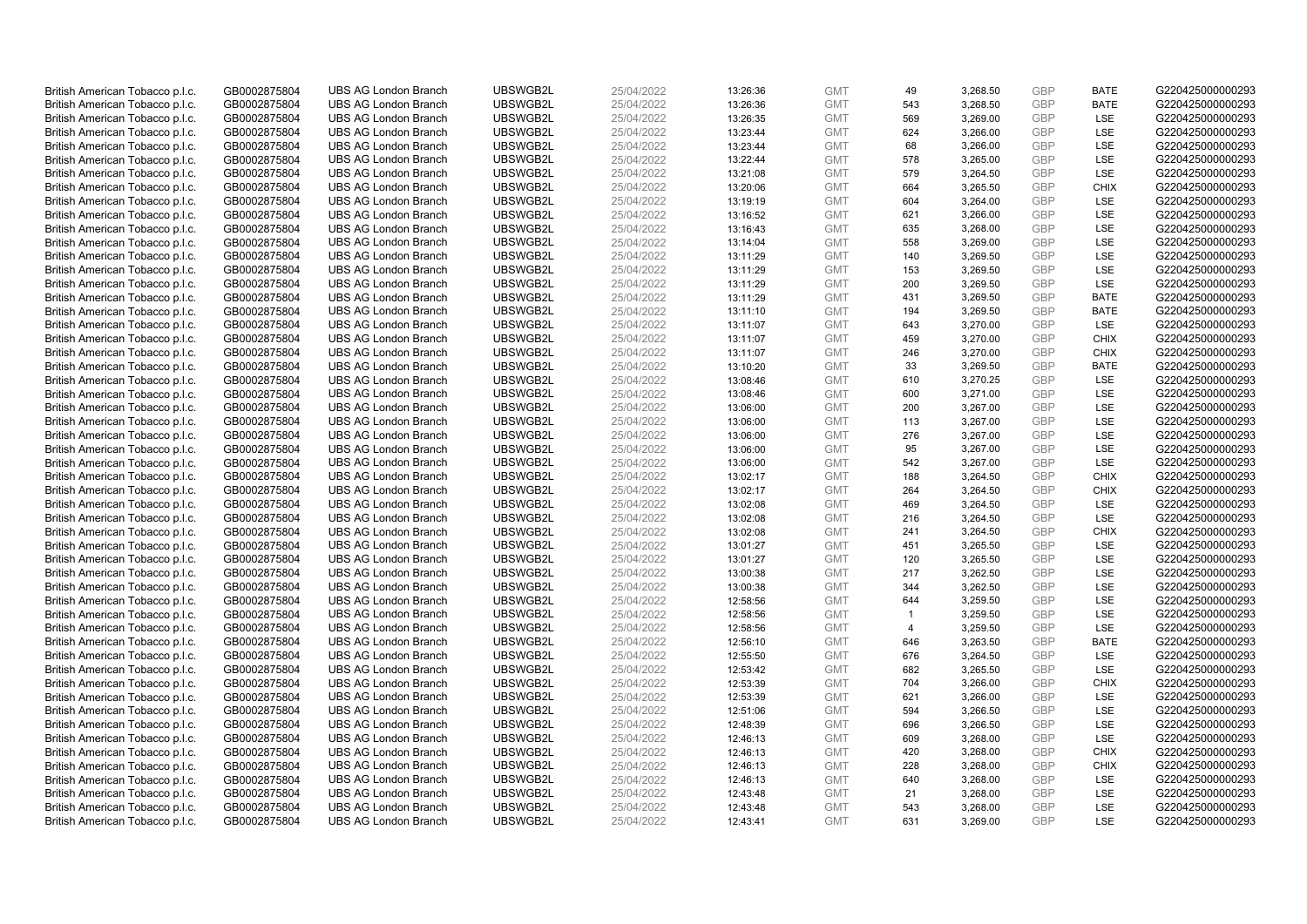| British American Tobacco p.l.c. | GB0002875804 | <b>UBS AG London Branch</b> | UBSWGB2L | 25/04/2022 | 12:42:41 | <b>GMT</b> | 610 | 3,268.50 | <b>GBP</b> | LSE         | G220425000000293 |
|---------------------------------|--------------|-----------------------------|----------|------------|----------|------------|-----|----------|------------|-------------|------------------|
|                                 |              |                             |          |            |          |            |     |          | <b>GBP</b> | <b>BATE</b> |                  |
| British American Tobacco p.l.c. | GB0002875804 | <b>UBS AG London Branch</b> | UBSWGB2L | 25/04/2022 | 12:42:41 | <b>GMT</b> | 616 | 3,268.50 |            |             | G220425000000293 |
| British American Tobacco p.l.c. | GB0002875804 | <b>UBS AG London Branch</b> | UBSWGB2L | 25/04/2022 | 12:39:44 | <b>GMT</b> | 554 | 3,269.50 | <b>GBP</b> | LSE         | G220425000000293 |
| British American Tobacco p.l.c. | GB0002875804 | <b>UBS AG London Branch</b> | UBSWGB2L | 25/04/2022 | 12:39:44 | <b>GMT</b> | 79  | 3,269.50 | <b>GBP</b> | LSE         | G220425000000293 |
| British American Tobacco p.l.c. | GB0002875804 | <b>UBS AG London Branch</b> | UBSWGB2L | 25/04/2022 | 12:39:44 | <b>GMT</b> | 601 | 3,269.50 | <b>GBP</b> | <b>CHIX</b> | G220425000000293 |
| British American Tobacco p.l.c. | GB0002875804 | <b>UBS AG London Branch</b> | UBSWGB2L | 25/04/2022 | 12:39:44 | <b>GMT</b> | 16  | 3,269.50 | <b>GBP</b> | <b>CHIX</b> | G220425000000293 |
| British American Tobacco p.l.c. | GB0002875804 | <b>UBS AG London Branch</b> | UBSWGB2L | 25/04/2022 | 12:37:12 | <b>GMT</b> | 675 | 3,270.50 | <b>GBP</b> | LSE         | G220425000000293 |
| British American Tobacco p.l.c. | GB0002875804 | <b>UBS AG London Branch</b> | UBSWGB2L | 25/04/2022 | 12:36:29 | <b>GMT</b> | 588 | 3,271.00 | <b>GBP</b> | LSE         | G220425000000293 |
| British American Tobacco p.l.c. | GB0002875804 | <b>UBS AG London Branch</b> | UBSWGB2L | 25/04/2022 | 12:35:13 | <b>GMT</b> | 607 | 3,271.00 | <b>GBP</b> | LSE         | G220425000000293 |
| British American Tobacco p.l.c. | GB0002875804 | <b>UBS AG London Branch</b> | UBSWGB2L | 25/04/2022 | 12:30:52 | <b>GMT</b> | 138 | 3,268.00 | <b>GBP</b> | <b>BATE</b> | G220425000000293 |
| British American Tobacco p.l.c. | GB0002875804 | <b>UBS AG London Branch</b> | UBSWGB2L | 25/04/2022 | 12:30:52 | <b>GMT</b> | 513 | 3,268.00 | <b>GBP</b> | <b>BATE</b> | G220425000000293 |
| British American Tobacco p.l.c. | GB0002875804 | <b>UBS AG London Branch</b> | UBSWGB2L | 25/04/2022 | 12:30:48 | <b>GMT</b> | 358 | 3,268.50 | <b>GBP</b> | LSE         | G220425000000293 |
| British American Tobacco p.l.c. | GB0002875804 | <b>UBS AG London Branch</b> | UBSWGB2L | 25/04/2022 | 12:30:48 | <b>GMT</b> | 472 | 3,268.50 | <b>GBP</b> | <b>CHIX</b> | G220425000000293 |
| British American Tobacco p.l.c. | GB0002875804 | <b>UBS AG London Branch</b> | UBSWGB2L | 25/04/2022 | 12:30:48 | <b>GMT</b> | 12  | 3,268.50 | <b>GBP</b> | LSE         | G220425000000293 |
| British American Tobacco p.l.c. | GB0002875804 | <b>UBS AG London Branch</b> | UBSWGB2L | 25/04/2022 | 12:30:48 | <b>GMT</b> | 66  | 3,268.50 | GBP        | LSE         | G220425000000293 |
| British American Tobacco p.l.c. | GB0002875804 | <b>UBS AG London Branch</b> | UBSWGB2L | 25/04/2022 | 12:30:48 | <b>GMT</b> | 145 | 3,268.50 | <b>GBP</b> | LSE         | G220425000000293 |
| British American Tobacco p.l.c. | GB0002875804 | <b>UBS AG London Branch</b> | UBSWGB2L | 25/04/2022 | 12:30:48 | <b>GMT</b> | 19  | 3,268.50 | <b>GBP</b> | LSE         | G220425000000293 |
| British American Tobacco p.l.c. | GB0002875804 | <b>UBS AG London Branch</b> | UBSWGB2L | 25/04/2022 | 12:30:48 | <b>GMT</b> | 21  | 3,268.50 | <b>GBP</b> | <b>CHIX</b> | G220425000000293 |
|                                 |              | <b>UBS AG London Branch</b> | UBSWGB2L |            |          |            | 183 |          |            | <b>CHIX</b> |                  |
| British American Tobacco p.l.c. | GB0002875804 |                             |          | 25/04/2022 | 12:30:48 | <b>GMT</b> |     | 3,268.50 | <b>GBP</b> |             | G220425000000293 |
| British American Tobacco p.l.c. | GB0002875804 | <b>UBS AG London Branch</b> | UBSWGB2L | 25/04/2022 | 12:28:28 | <b>GMT</b> | 576 | 3,268.00 | <b>GBP</b> | LSE         | G220425000000293 |
| British American Tobacco p.l.c. | GB0002875804 | <b>UBS AG London Branch</b> | UBSWGB2L | 25/04/2022 | 12:26:59 | <b>GMT</b> | 570 | 3,270.50 | <b>GBP</b> | LSE         | G220425000000293 |
| British American Tobacco p.l.c. | GB0002875804 | <b>UBS AG London Branch</b> | UBSWGB2L | 25/04/2022 | 12:26:59 | <b>GMT</b> | 50  | 3,270.50 | <b>GBP</b> | LSE         | G220425000000293 |
| British American Tobacco p.l.c. | GB0002875804 | <b>UBS AG London Branch</b> | UBSWGB2L | 25/04/2022 | 12:24:41 | <b>GMT</b> | 680 | 3,268.50 | <b>GBP</b> | LSE         | G220425000000293 |
| British American Tobacco p.l.c. | GB0002875804 | <b>UBS AG London Branch</b> | UBSWGB2L | 25/04/2022 | 12:23:15 | <b>GMT</b> | 93  | 3,273.50 | <b>GBP</b> | LSE         | G220425000000293 |
| British American Tobacco p.l.c. | GB0002875804 | <b>UBS AG London Branch</b> | UBSWGB2L | 25/04/2022 | 12:23:15 | <b>GMT</b> | 500 | 3,273.50 | <b>GBP</b> | LSE         | G220425000000293 |
| British American Tobacco p.l.c. | GB0002875804 | <b>UBS AG London Branch</b> | UBSWGB2L | 25/04/2022 | 12:22:01 | <b>GMT</b> | 613 | 3,272.00 | <b>GBP</b> | LSE         | G220425000000293 |
| British American Tobacco p.l.c. | GB0002875804 | <b>UBS AG London Branch</b> | UBSWGB2L | 25/04/2022 | 12:21:54 | <b>GMT</b> | 640 | 3,272.50 | <b>GBP</b> | <b>CHIX</b> | G220425000000293 |
| British American Tobacco p.l.c. | GB0002875804 | <b>UBS AG London Branch</b> | UBSWGB2L | 25/04/2022 | 12:21:12 | <b>GMT</b> | 665 | 3,273.00 | <b>GBP</b> | LSE         | G220425000000293 |
| British American Tobacco p.l.c. | GB0002875804 | <b>UBS AG London Branch</b> | UBSWGB2L | 25/04/2022 | 12:20:52 | <b>GMT</b> | 761 | 3,272.50 | <b>GBP</b> | LSE         | G220425000000293 |
| British American Tobacco p.l.c. | GB0002875804 | <b>UBS AG London Branch</b> | UBSWGB2L | 25/04/2022 | 12:20:26 | <b>GMT</b> | 253 | 3,273.00 | <b>GBP</b> | LSE         | G220425000000293 |
| British American Tobacco p.l.c. | GB0002875804 | <b>UBS AG London Branch</b> | UBSWGB2L | 25/04/2022 | 12:20:26 | <b>GMT</b> | 428 | 3,273.00 | <b>GBP</b> | LSE         | G220425000000293 |
| British American Tobacco p.l.c. | GB0002875804 | <b>UBS AG London Branch</b> | UBSWGB2L | 25/04/2022 | 12:16:56 | <b>GMT</b> | 603 | 3,270.00 | <b>GBP</b> | LSE         | G220425000000293 |
| British American Tobacco p.l.c. | GB0002875804 | <b>UBS AG London Branch</b> | UBSWGB2L | 25/04/2022 | 12:15:21 | <b>GMT</b> | 688 | 3,271.50 | <b>GBP</b> | LSE         | G220425000000293 |
| British American Tobacco p.l.c. | GB0002875804 | <b>UBS AG London Branch</b> | UBSWGB2L | 25/04/2022 | 12:15:21 | <b>GMT</b> | 114 | 3,271.50 | <b>GBP</b> | <b>CHIX</b> | G220425000000293 |
| British American Tobacco p.l.c. | GB0002875804 | <b>UBS AG London Branch</b> | UBSWGB2L | 25/04/2022 | 12:15:21 | <b>GMT</b> | 538 | 3,271.50 | <b>GBP</b> | <b>CHIX</b> | G220425000000293 |
| British American Tobacco p.l.c. | GB0002875804 | <b>UBS AG London Branch</b> | UBSWGB2L | 25/04/2022 | 12:15:21 | <b>GMT</b> | 62  | 3,271.50 | <b>GBP</b> | <b>BATE</b> | G220425000000293 |
| British American Tobacco p.l.c. | GB0002875804 | <b>UBS AG London Branch</b> | UBSWGB2L | 25/04/2022 | 12:15:21 | <b>GMT</b> | 640 | 3,271.50 | <b>GBP</b> | <b>BATE</b> | G220425000000293 |
| British American Tobacco p.l.c. | GB0002875804 | <b>UBS AG London Branch</b> | UBSWGB2L | 25/04/2022 | 12:09:43 | <b>GMT</b> | 573 | 3,267.00 | <b>GBP</b> | LSE         | G220425000000293 |
| British American Tobacco p.l.c. | GB0002875804 | <b>UBS AG London Branch</b> | UBSWGB2L | 25/04/2022 | 12:08:51 | <b>GMT</b> | 677 | 3,266.50 | <b>GBP</b> | LSE         | G220425000000293 |
| British American Tobacco p.l.c. | GB0002875804 | <b>UBS AG London Branch</b> | UBSWGB2L | 25/04/2022 | 12:08:19 | <b>GMT</b> | 600 | 3,267.50 | <b>GBP</b> | LSE         | G220425000000293 |
| British American Tobacco p.l.c. | GB0002875804 | <b>UBS AG London Branch</b> | UBSWGB2L | 25/04/2022 | 12:06:42 | <b>GMT</b> | 640 | 3,267.00 | <b>GBP</b> | <b>CHIX</b> | G220425000000293 |
| British American Tobacco p.l.c. | GB0002875804 | <b>UBS AG London Branch</b> | UBSWGB2L | 25/04/2022 | 12:05:26 | <b>GMT</b> | 200 | 3,268.00 | <b>GBP</b> | LSE         | G220425000000293 |
| British American Tobacco p.l.c. | GB0002875804 | <b>UBS AG London Branch</b> | UBSWGB2L | 25/04/2022 | 12:04:02 | <b>GMT</b> | 563 | 3,268.00 | <b>GBP</b> | LSE         | G220425000000293 |
| British American Tobacco p.l.c. |              | <b>UBS AG London Branch</b> | UBSWGB2L | 25/04/2022 | 12:04:02 | <b>GMT</b> | 122 | 3,268.00 | <b>GBP</b> | LSE         | G220425000000293 |
|                                 | GB0002875804 |                             | UBSWGB2L |            |          |            | 640 |          |            | LSE         | G220425000000293 |
| British American Tobacco p.l.c. | GB0002875804 | <b>UBS AG London Branch</b> |          | 25/04/2022 | 12:03:17 | <b>GMT</b> |     | 3,269.00 | <b>GBP</b> |             |                  |
| British American Tobacco p.l.c. | GB0002875804 | <b>UBS AG London Branch</b> | UBSWGB2L | 25/04/2022 | 12:03:11 | <b>GMT</b> | 670 | 3,269.50 | <b>GBP</b> | LSE         | G220425000000293 |
| British American Tobacco p.l.c. | GB0002875804 | <b>UBS AG London Branch</b> | UBSWGB2L | 25/04/2022 | 12:03:02 | <b>GMT</b> | 573 | 3,270.00 | <b>GBP</b> | <b>CHIX</b> | G220425000000293 |
| British American Tobacco p.l.c. | GB0002875804 | <b>UBS AG London Branch</b> | UBSWGB2L | 25/04/2022 | 12:02:07 | <b>GMT</b> | 577 | 3,267.00 | <b>GBP</b> | LSE         | G220425000000293 |
| British American Tobacco p.l.c. | GB0002875804 | <b>UBS AG London Branch</b> | UBSWGB2L | 25/04/2022 | 12:02:07 | <b>GMT</b> | 705 | 3,267.00 | <b>GBP</b> | <b>BATE</b> | G220425000000293 |
| British American Tobacco p.l.c. | GB0002875804 | <b>UBS AG London Branch</b> | UBSWGB2L | 25/04/2022 | 11:58:23 | <b>GMT</b> | 435 | 3,258.50 | <b>GBP</b> | LSE         | G220425000000293 |
| British American Tobacco p.l.c. | GB0002875804 | <b>UBS AG London Branch</b> | UBSWGB2L | 25/04/2022 | 11:58:23 | <b>GMT</b> | 58  | 3,258.50 | <b>GBP</b> | LSE         | G220425000000293 |
| British American Tobacco p.l.c. | GB0002875804 | <b>UBS AG London Branch</b> | UBSWGB2L | 25/04/2022 | 11:58:05 | <b>GMT</b> | 126 | 3,258.50 | <b>GBP</b> | LSE         | G220425000000293 |
| British American Tobacco p.l.c. | GB0002875804 | <b>UBS AG London Branch</b> | UBSWGB2L | 25/04/2022 | 11:57:29 | <b>GMT</b> | 644 | 3,261.00 | <b>GBP</b> | LSE         | G220425000000293 |
| British American Tobacco p.l.c. | GB0002875804 | <b>UBS AG London Branch</b> | UBSWGB2L | 25/04/2022 | 11:55:34 | <b>GMT</b> | 409 | 3.263.00 | GBP        | <b>CHIX</b> | G220425000000293 |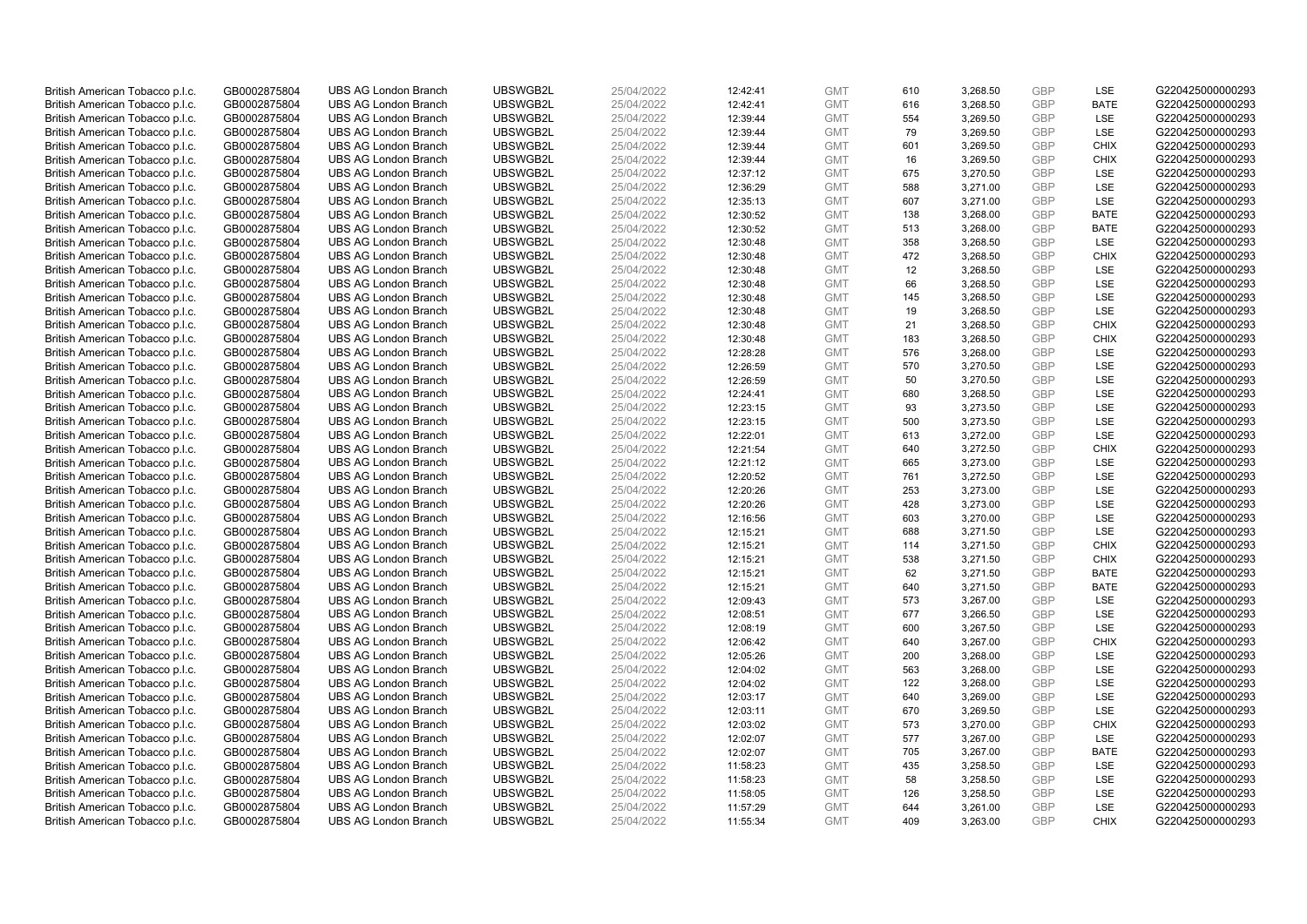| British American Tobacco p.l.c. | GB0002875804 | <b>UBS AG London Branch</b> | UBSWGB2L | 25/04/2022 |          | <b>GMT</b> | 238 | 3,263.00 | <b>GBP</b>               | <b>CHIX</b> | G220425000000293 |
|---------------------------------|--------------|-----------------------------|----------|------------|----------|------------|-----|----------|--------------------------|-------------|------------------|
|                                 |              |                             |          |            | 11:55:34 |            | 655 |          | GBP                      | LSE         |                  |
| British American Tobacco p.l.c. | GB0002875804 | <b>UBS AG London Branch</b> | UBSWGB2L | 25/04/2022 | 11:55:34 | <b>GMT</b> |     | 3,263.00 |                          |             | G220425000000293 |
| British American Tobacco p.l.c. | GB0002875804 | <b>UBS AG London Branch</b> | UBSWGB2L | 25/04/2022 | 11:54:53 | <b>GMT</b> | 237 | 3,263.50 | <b>GBP</b>               | LSE         | G220425000000293 |
| British American Tobacco p.l.c. | GB0002875804 | <b>UBS AG London Branch</b> | UBSWGB2L | 25/04/2022 | 11:54:53 | <b>GMT</b> | 342 | 3,263.50 | <b>GBP</b>               | LSE         | G220425000000293 |
| British American Tobacco p.l.c. | GB0002875804 | <b>UBS AG London Branch</b> | UBSWGB2L | 25/04/2022 | 11:53:41 | <b>GMT</b> | 687 | 3,262.00 | <b>GBP</b>               | LSE         | G220425000000293 |
| British American Tobacco p.l.c. | GB0002875804 | <b>UBS AG London Branch</b> | UBSWGB2L | 25/04/2022 | 11:51:37 | <b>GMT</b> | 647 | 3,258.00 | <b>GBP</b>               | LSE         | G220425000000293 |
| British American Tobacco p.l.c. | GB0002875804 | <b>UBS AG London Branch</b> | UBSWGB2L | 25/04/2022 | 11:50:54 | <b>GMT</b> | 102 | 3,257.00 | <b>GBP</b>               | LSE         | G220425000000293 |
| British American Tobacco p.l.c. | GB0002875804 | <b>UBS AG London Branch</b> | UBSWGB2L | 25/04/2022 | 11:50:54 | <b>GMT</b> | 150 | 3,257.00 | <b>GBP</b>               | LSE         | G220425000000293 |
| British American Tobacco p.l.c. | GB0002875804 | <b>UBS AG London Branch</b> | UBSWGB2L | 25/04/2022 | 11:48:19 | <b>GMT</b> | 24  | 3,253.00 | <b>GBP</b>               | <b>BATE</b> | G220425000000293 |
| British American Tobacco p.l.c. | GB0002875804 | <b>UBS AG London Branch</b> | UBSWGB2L | 25/04/2022 | 11:48:19 | <b>GMT</b> | 14  | 3,253.00 | <b>GBP</b>               | <b>BATE</b> | G220425000000293 |
| British American Tobacco p.l.c. | GB0002875804 | <b>UBS AG London Branch</b> | UBSWGB2L | 25/04/2022 | 11:48:19 | <b>GMT</b> | 133 | 3,253.00 | <b>GBP</b>               | <b>BATE</b> | G220425000000293 |
| British American Tobacco p.l.c. | GB0002875804 | <b>UBS AG London Branch</b> | UBSWGB2L | 25/04/2022 | 11:48:17 | <b>GMT</b> | 650 | 3,253.00 | <b>GBP</b>               | LSE         | G220425000000293 |
| British American Tobacco p.l.c. | GB0002875804 | <b>UBS AG London Branch</b> | UBSWGB2L | 25/04/2022 | 11:48:17 | <b>GMT</b> | 60  | 3,253.00 | <b>GBP</b>               | <b>BATE</b> | G220425000000293 |
| British American Tobacco p.l.c. | GB0002875804 | <b>UBS AG London Branch</b> | UBSWGB2L | 25/04/2022 | 11:48:17 | <b>GMT</b> | 38  | 3,253.00 | <b>GBP</b>               | <b>BATE</b> | G220425000000293 |
| British American Tobacco p.l.c. | GB0002875804 | <b>UBS AG London Branch</b> | UBSWGB2L | 25/04/2022 | 11:47:43 | <b>GMT</b> | 345 | 3,253.00 | <b>GBP</b>               | <b>BATE</b> | G220425000000293 |
| British American Tobacco p.l.c. | GB0002875804 | <b>UBS AG London Branch</b> | UBSWGB2L | 25/04/2022 | 11:47:33 | <b>GMT</b> | 292 | 3,253.50 | <b>GBP</b>               | LSE         | G220425000000293 |
| British American Tobacco p.l.c. | GB0002875804 | <b>UBS AG London Branch</b> | UBSWGB2L | 25/04/2022 | 11:47:33 | <b>GMT</b> | 34  | 3,253.50 | <b>GBP</b>               | <b>CHIX</b> | G220425000000293 |
| British American Tobacco p.l.c. | GB0002875804 | <b>UBS AG London Branch</b> | UBSWGB2L | 25/04/2022 | 11:47:33 | <b>GMT</b> | 661 | 3,253.50 | <b>GBP</b>               | <b>CHIX</b> | G220425000000293 |
| British American Tobacco p.l.c. | GB0002875804 | <b>UBS AG London Branch</b> | UBSWGB2L | 25/04/2022 | 11:47:33 | <b>GMT</b> | 381 | 3,253.50 | <b>GBP</b>               | <b>LSE</b>  | G220425000000293 |
| British American Tobacco p.l.c. | GB0002875804 | <b>UBS AG London Branch</b> | UBSWGB2L | 25/04/2022 | 11:43:33 | <b>GMT</b> | 649 | 3,255.00 | <b>GBP</b>               | LSE         | G220425000000293 |
| British American Tobacco p.l.c. | GB0002875804 | <b>UBS AG London Branch</b> | UBSWGB2L | 25/04/2022 | 11:41:02 | <b>GMT</b> | 652 | 3,256.50 | <b>GBP</b>               | LSE         | G220425000000293 |
| British American Tobacco p.l.c. | GB0002875804 | <b>UBS AG London Branch</b> | UBSWGB2L | 25/04/2022 | 11:38:32 | <b>GMT</b> | 607 | 3,257.00 | <b>GBP</b>               | LSE         | G220425000000293 |
| British American Tobacco p.l.c. | GB0002875804 | <b>UBS AG London Branch</b> | UBSWGB2L | 25/04/2022 | 11:38:32 | <b>GMT</b> | 641 | 3,257.00 | <b>GBP</b>               | <b>CHIX</b> | G220425000000293 |
| British American Tobacco p.l.c. | GB0002875804 | <b>UBS AG London Branch</b> | UBSWGB2L | 25/04/2022 | 11:35:06 | <b>GMT</b> | 657 | 3,256.00 | <b>GBP</b>               | LSE         | G220425000000293 |
| British American Tobacco p.l.c. | GB0002875804 | <b>UBS AG London Branch</b> | UBSWGB2L | 25/04/2022 | 11:33:38 | <b>GMT</b> | 637 | 3,257.50 | <b>GBP</b>               | <b>BATE</b> | G220425000000293 |
| British American Tobacco p.l.c. | GB0002875804 | <b>UBS AG London Branch</b> | UBSWGB2L | 25/04/2022 | 11:32:47 | <b>GMT</b> | 677 | 3,258.50 | <b>GBP</b>               | LSE         | G220425000000293 |
| British American Tobacco p.l.c. | GB0002875804 | <b>UBS AG London Branch</b> | UBSWGB2L | 25/04/2022 | 11:32:04 | <b>GMT</b> | 616 | 3,259.00 | <b>GBP</b>               | LSE         | G220425000000293 |
| British American Tobacco p.l.c. | GB0002875804 | <b>UBS AG London Branch</b> | UBSWGB2L | 25/04/2022 | 11:30:15 | <b>GMT</b> | 250 | 3,257.50 | <b>GBP</b>               | LSE         | G220425000000293 |
| British American Tobacco p.l.c. | GB0002875804 | <b>UBS AG London Branch</b> | UBSWGB2L | 25/04/2022 | 11:29:16 | <b>GMT</b> | 659 | 3,260.00 | <b>GBP</b>               | LSE         | G220425000000293 |
| British American Tobacco p.l.c. | GB0002875804 | <b>UBS AG London Branch</b> | UBSWGB2L | 25/04/2022 | 11:29:16 | <b>GMT</b> | 704 | 3,260.00 | <b>GBP</b>               | <b>CHIX</b> | G220425000000293 |
| British American Tobacco p.l.c. | GB0002875804 | <b>UBS AG London Branch</b> | UBSWGB2L | 25/04/2022 | 11:27:41 | <b>GMT</b> | 588 | 3,258.00 | <b>GBP</b>               | LSE         | G220425000000293 |
|                                 |              | <b>UBS AG London Branch</b> | UBSWGB2L |            |          |            | 585 |          |                          | LSE         | G220425000000293 |
| British American Tobacco p.l.c. | GB0002875804 |                             |          | 25/04/2022 | 11:23:20 | <b>GMT</b> |     | 3,256.50 | <b>GBP</b><br><b>GBP</b> |             |                  |
| British American Tobacco p.l.c. | GB0002875804 | <b>UBS AG London Branch</b> | UBSWGB2L | 25/04/2022 | 11:23:20 | <b>GMT</b> | 71  | 3,256.50 |                          | LSE         | G220425000000293 |
| British American Tobacco p.l.c. | GB0002875804 | <b>UBS AG London Branch</b> | UBSWGB2L | 25/04/2022 | 11:21:53 | <b>GMT</b> | 580 | 3,259.50 | <b>GBP</b>               | LSE         | G220425000000293 |
| British American Tobacco p.l.c. | GB0002875804 | <b>UBS AG London Branch</b> | UBSWGB2L | 25/04/2022 | 11:21:53 | <b>GMT</b> | 643 | 3,259.50 | <b>GBP</b>               | <b>CHIX</b> | G220425000000293 |
| British American Tobacco p.l.c. | GB0002875804 | <b>UBS AG London Branch</b> | UBSWGB2L | 25/04/2022 | 11:21:02 | <b>GMT</b> | 317 | 3,259.00 | <b>GBP</b>               | <b>BATE</b> | G220425000000293 |
| British American Tobacco p.l.c. | GB0002875804 | <b>UBS AG London Branch</b> | UBSWGB2L | 25/04/2022 | 11:21:02 | <b>GMT</b> | 25  | 3,259.00 | <b>GBP</b>               | <b>BATE</b> | G220425000000293 |
| British American Tobacco p.l.c. | GB0002875804 | <b>UBS AG London Branch</b> | UBSWGB2L | 25/04/2022 | 11:21:02 | <b>GMT</b> | 336 | 3,259.00 | <b>GBP</b>               | <b>BATE</b> | G220425000000293 |
| British American Tobacco p.l.c. | GB0002875804 | <b>UBS AG London Branch</b> | UBSWGB2L | 25/04/2022 | 11:21:02 | <b>GMT</b> | 587 | 3,259.00 | <b>GBP</b>               | LSE         | G220425000000293 |
| British American Tobacco p.l.c. | GB0002875804 | <b>UBS AG London Branch</b> | UBSWGB2L | 25/04/2022 | 11:18:07 | <b>GMT</b> | 658 | 3,256.00 | <b>GBP</b>               | LSE         | G220425000000293 |
| British American Tobacco p.l.c. | GB0002875804 | <b>UBS AG London Branch</b> | UBSWGB2L | 25/04/2022 | 11:17:03 | <b>GMT</b> | 207 | 3,259.00 | <b>GBP</b>               | LSE         | G220425000000293 |
| British American Tobacco p.l.c. | GB0002875804 | <b>UBS AG London Branch</b> | UBSWGB2L | 25/04/2022 | 11:17:03 | <b>GMT</b> | 478 | 3,259.00 | <b>GBP</b>               | LSE         | G220425000000293 |
| British American Tobacco p.l.c. | GB0002875804 | <b>UBS AG London Branch</b> | UBSWGB2L | 25/04/2022 | 11:16:25 | <b>GMT</b> | 250 | 3,258.00 | <b>GBP</b>               | LSE         | G220425000000293 |
| British American Tobacco p.l.c. | GB0002875804 | <b>UBS AG London Branch</b> | UBSWGB2L | 25/04/2022 | 11:16:25 | <b>GMT</b> | 630 | 3,258.00 | <b>GBP</b>               | LSE         | G220425000000293 |
| British American Tobacco p.l.c. | GB0002875804 | <b>UBS AG London Branch</b> | UBSWGB2L | 25/04/2022 | 11:16:25 | <b>GMT</b> | 658 | 3,258.00 | <b>GBP</b>               | <b>CHIX</b> | G220425000000293 |
| British American Tobacco p.l.c. | GB0002875804 | <b>UBS AG London Branch</b> | UBSWGB2L | 25/04/2022 | 11:16:08 | <b>GMT</b> | 46  | 3,258.00 | <b>GBP</b>               | <b>CHIX</b> | G220425000000293 |
| British American Tobacco p.l.c. | GB0002875804 | <b>UBS AG London Branch</b> | UBSWGB2L | 25/04/2022 | 11:13:42 | <b>GMT</b> | 16  | 3,255.50 | <b>GBP</b>               | LSE         | G220425000000293 |
| British American Tobacco p.l.c. | GB0002875804 | <b>UBS AG London Branch</b> | UBSWGB2L | 25/04/2022 | 11:13:42 | <b>GMT</b> | 586 | 3,255.50 | <b>GBP</b>               | LSE         | G220425000000293 |
| British American Tobacco p.l.c. | GB0002875804 | <b>UBS AG London Branch</b> | UBSWGB2L | 25/04/2022 | 11:11:17 | <b>GMT</b> | 656 | 3,255.50 | <b>GBP</b>               | LSE         | G220425000000293 |
| British American Tobacco p.l.c. | GB0002875804 | <b>UBS AG London Branch</b> | UBSWGB2L | 25/04/2022 | 11:09:59 | <b>GMT</b> | 273 | 3,257.50 | <b>GBP</b>               | LSE         | G220425000000293 |
| British American Tobacco p.l.c. | GB0002875804 | <b>UBS AG London Branch</b> | UBSWGB2L | 25/04/2022 | 11:09:59 | <b>GMT</b> | 408 | 3,257.50 | <b>GBP</b>               | LSE         | G220425000000293 |
| British American Tobacco p.l.c. | GB0002875804 | <b>UBS AG London Branch</b> | UBSWGB2L | 25/04/2022 | 11:09:02 | <b>GMT</b> | 496 | 3,258.50 | <b>GBP</b>               | LSE         | G220425000000293 |
| British American Tobacco p.l.c. | GB0002875804 | <b>UBS AG London Branch</b> | UBSWGB2L | 25/04/2022 | 11:09:02 | <b>GMT</b> | 157 | 3,258.50 | <b>GBP</b>               | LSE         | G220425000000293 |
| British American Tobacco p.l.c. | GB0002875804 | <b>UBS AG London Branch</b> | UBSWGB2L | 25/04/2022 | 11:09:02 | <b>GMT</b> | 575 | 3.258.50 | GBP                      | <b>CHIX</b> | G220425000000293 |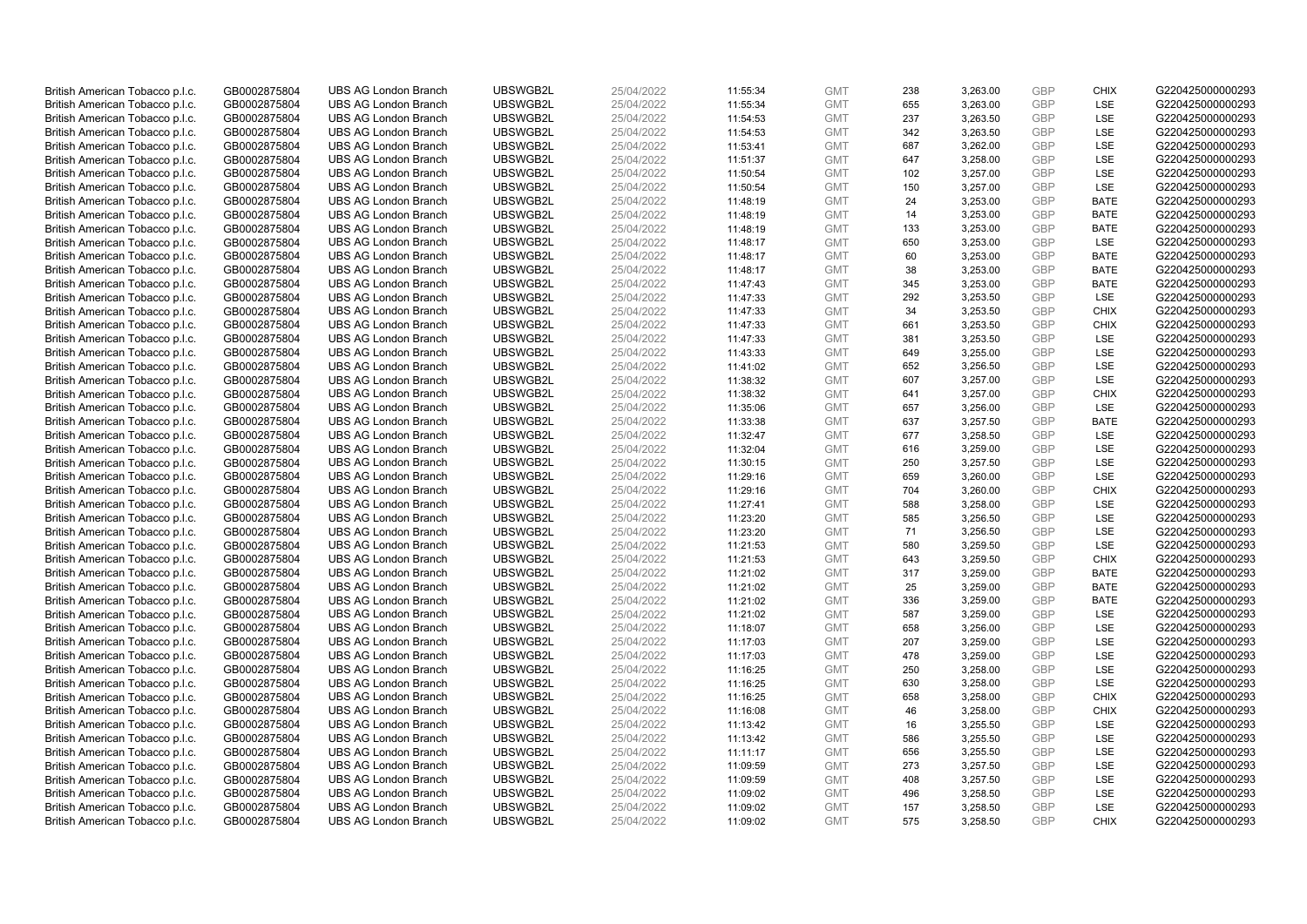| British American Tobacco p.l.c. | GB0002875804 | <b>UBS AG London Branch</b> | UBSWGB2L | 25/04/2022 | 11:09:02 | <b>GMT</b> | 230 | 3,258.50 | <b>GBP</b> | <b>BATE</b> | G220425000000293 |
|---------------------------------|--------------|-----------------------------|----------|------------|----------|------------|-----|----------|------------|-------------|------------------|
|                                 |              |                             |          |            |          |            |     |          |            |             |                  |
| British American Tobacco p.l.c. | GB0002875804 | <b>UBS AG London Branch</b> | UBSWGB2L | 25/04/2022 | 11:08:54 | <b>GMT</b> | 217 | 3,258.50 | <b>GBP</b> | <b>BATE</b> | G220425000000293 |
| British American Tobacco p.l.c. | GB0002875804 | <b>UBS AG London Branch</b> | UBSWGB2L | 25/04/2022 | 11:08:54 | <b>GMT</b> | 146 | 3,258.50 | <b>GBP</b> | <b>BATE</b> | G220425000000293 |
| British American Tobacco p.l.c. | GB0002875804 | <b>UBS AG London Branch</b> | UBSWGB2L | 25/04/2022 | 11:06:46 | <b>GMT</b> | 678 | 3,257.00 | <b>GBP</b> | LSE         | G220425000000293 |
| British American Tobacco p.l.c. | GB0002875804 | <b>UBS AG London Branch</b> | UBSWGB2L | 25/04/2022 | 11:04:15 | <b>GMT</b> | 682 | 3,258.00 | <b>GBP</b> | LSE         | G220425000000293 |
| British American Tobacco p.l.c. | GB0002875804 | <b>UBS AG London Branch</b> | UBSWGB2L | 25/04/2022 | 11:03:45 | <b>GMT</b> | 447 | 3,258.50 | <b>GBP</b> | LSE         | G220425000000293 |
| British American Tobacco p.l.c. | GB0002875804 | <b>UBS AG London Branch</b> | UBSWGB2L | 25/04/2022 | 11:03:45 | <b>GMT</b> | 141 | 3,258.50 | <b>GBP</b> | LSE         | G220425000000293 |
| British American Tobacco p.l.c. | GB0002875804 | <b>UBS AG London Branch</b> | UBSWGB2L | 25/04/2022 | 11:03:07 | <b>GMT</b> | 244 | 3,258.50 | <b>GBP</b> | LSE         | G220425000000293 |
| British American Tobacco p.l.c. | GB0002875804 | <b>UBS AG London Branch</b> | UBSWGB2L | 25/04/2022 | 11:03:07 | <b>GMT</b> | 49  | 3,258.50 | <b>GBP</b> | LSE         | G220425000000293 |
| British American Tobacco p.l.c. | GB0002875804 | <b>UBS AG London Branch</b> | UBSWGB2L | 25/04/2022 | 11:03:07 | <b>GMT</b> | 464 | 3,258.50 | <b>GBP</b> | LSE         | G220425000000293 |
| British American Tobacco p.l.c. | GB0002875804 | <b>UBS AG London Branch</b> | UBSWGB2L | 25/04/2022 | 11:03:07 | <b>GMT</b> | 564 | 3,258.50 | <b>GBP</b> | LSE         | G220425000000293 |
| British American Tobacco p.l.c. | GB0002875804 | <b>UBS AG London Branch</b> | UBSWGB2L | 25/04/2022 | 11:03:07 | <b>GMT</b> | 647 | 3,258.50 | <b>GBP</b> | <b>CHIX</b> | G220425000000293 |
| British American Tobacco p.l.c. | GB0002875804 | <b>UBS AG London Branch</b> | UBSWGB2L | 25/04/2022 | 10:59:46 | <b>GMT</b> | 166 | 3,256.00 | <b>GBP</b> | LSE         | G220425000000293 |
| British American Tobacco p.l.c. | GB0002875804 | <b>UBS AG London Branch</b> | UBSWGB2L | 25/04/2022 | 10:59:46 | <b>GMT</b> | 494 | 3,256.00 | <b>GBP</b> | LSE         | G220425000000293 |
| British American Tobacco p.l.c. | GB0002875804 | <b>UBS AG London Branch</b> | UBSWGB2L | 25/04/2022 | 10:57:12 | <b>GMT</b> | 591 | 3,256.50 | <b>GBP</b> | <b>BATE</b> | G220425000000293 |
| British American Tobacco p.l.c. | GB0002875804 | <b>UBS AG London Branch</b> | UBSWGB2L | 25/04/2022 | 10:56:42 | <b>GMT</b> | 569 | 3,256.50 | <b>GBP</b> | LSE         | G220425000000293 |
| British American Tobacco p.l.c. | GB0002875804 | <b>UBS AG London Branch</b> | UBSWGB2L | 25/04/2022 | 10:54:58 | <b>GMT</b> | 299 | 3,256.50 | <b>GBP</b> | LSE         | G220425000000293 |
| British American Tobacco p.l.c. | GB0002875804 | <b>UBS AG London Branch</b> | UBSWGB2L | 25/04/2022 | 10:54:58 | <b>GMT</b> | 395 | 3,256.50 | <b>GBP</b> | LSE         | G220425000000293 |
| British American Tobacco p.l.c. | GB0002875804 | <b>UBS AG London Branch</b> | UBSWGB2L | 25/04/2022 | 10:53:29 | <b>GMT</b> | 621 | 3,256.00 | <b>GBP</b> | <b>CHIX</b> | G220425000000293 |
| British American Tobacco p.l.c. | GB0002875804 | <b>UBS AG London Branch</b> | UBSWGB2L | 25/04/2022 | 10:52:52 | <b>GMT</b> | 66  | 3,256.00 | <b>GBP</b> | <b>CHIX</b> | G220425000000293 |
| British American Tobacco p.l.c. | GB0002875804 | <b>UBS AG London Branch</b> | UBSWGB2L | 25/04/2022 | 10:52:05 | <b>GMT</b> | 675 | 3,256.50 | <b>GBP</b> | LSE         | G220425000000293 |
| British American Tobacco p.l.c. | GB0002875804 | <b>UBS AG London Branch</b> | UBSWGB2L | 25/04/2022 | 10:50:54 | <b>GMT</b> | 629 | 3,255.50 | <b>GBP</b> | LSE         | G220425000000293 |
| British American Tobacco p.l.c. | GB0002875804 | <b>UBS AG London Branch</b> | UBSWGB2L | 25/04/2022 | 10:50:54 | <b>GMT</b> | 3   |          | <b>GBP</b> | LSE         | G220425000000293 |
| British American Tobacco p.l.c. | GB0002875804 | <b>UBS AG London Branch</b> | UBSWGB2L | 25/04/2022 |          | <b>GMT</b> | 357 | 3,255.50 | <b>GBP</b> | LSE         | G220425000000293 |
|                                 |              |                             |          |            | 10:49:03 |            |     | 3,253.00 |            |             |                  |
| British American Tobacco p.l.c. | GB0002875804 | <b>UBS AG London Branch</b> | UBSWGB2L | 25/04/2022 | 10:49:03 | <b>GMT</b> | 278 | 3,253.00 | <b>GBP</b> | LSE         | G220425000000293 |
| British American Tobacco p.l.c. | GB0002875804 | <b>UBS AG London Branch</b> | UBSWGB2L | 25/04/2022 | 10:46:28 | <b>GMT</b> | 663 | 3,251.50 | <b>GBP</b> | LSE         | G220425000000293 |
| British American Tobacco p.l.c. | GB0002875804 | <b>UBS AG London Branch</b> | UBSWGB2L | 25/04/2022 | 10:45:23 | <b>GMT</b> | 592 | 3,252.50 | <b>GBP</b> | <b>CHIX</b> | G220425000000293 |
| British American Tobacco p.l.c. | GB0002875804 | <b>UBS AG London Branch</b> | UBSWGB2L | 25/04/2022 | 10:45:20 | <b>GMT</b> | 570 | 3,253.00 | <b>GBP</b> | LSE         | G220425000000293 |
| British American Tobacco p.l.c. | GB0002875804 | <b>UBS AG London Branch</b> | UBSWGB2L | 25/04/2022 | 10:43:19 | <b>GMT</b> | 657 | 3,254.00 | <b>GBP</b> | LSE         | G220425000000293 |
| British American Tobacco p.l.c. | GB0002875804 | <b>UBS AG London Branch</b> | UBSWGB2L | 25/04/2022 | 10:43:19 | <b>GMT</b> | 575 | 3,254.00 | <b>GBP</b> | <b>BATE</b> | G220425000000293 |
| British American Tobacco p.l.c. | GB0002875804 | <b>UBS AG London Branch</b> | UBSWGB2L | 25/04/2022 | 10:41:22 | <b>GMT</b> | 604 | 3,254.50 | <b>GBP</b> | LSE         | G220425000000293 |
| British American Tobacco p.l.c. | GB0002875804 | <b>UBS AG London Branch</b> | UBSWGB2L | 25/04/2022 | 10:39:02 | <b>GMT</b> | 189 | 3,252.00 | <b>GBP</b> | LSE         | G220425000000293 |
| British American Tobacco p.l.c. | GB0002875804 | <b>UBS AG London Branch</b> | UBSWGB2L | 25/04/2022 | 10:39:02 | <b>GMT</b> | 472 | 3,252.00 | <b>GBP</b> | LSE         | G220425000000293 |
| British American Tobacco p.l.c. | GB0002875804 | <b>UBS AG London Branch</b> | UBSWGB2L | 25/04/2022 | 10:38:22 | <b>GMT</b> | 532 | 3,254.00 | <b>GBP</b> | LSE         | G220425000000293 |
| British American Tobacco p.l.c. | GB0002875804 | <b>UBS AG London Branch</b> | UBSWGB2L | 25/04/2022 | 10:38:22 | <b>GMT</b> | 42  | 3,254.00 | <b>GBP</b> | LSE         | G220425000000293 |
| British American Tobacco p.l.c. | GB0002875804 | <b>UBS AG London Branch</b> | UBSWGB2L | 25/04/2022 | 10:38:22 | <b>GMT</b> | 680 | 3,254.50 | <b>GBP</b> | LSE         | G220425000000293 |
| British American Tobacco p.l.c. | GB0002875804 | <b>UBS AG London Branch</b> | UBSWGB2L | 25/04/2022 | 10:38:22 | <b>GMT</b> | 658 | 3,254.50 | <b>GBP</b> | <b>CHIX</b> | G220425000000293 |
| British American Tobacco p.l.c. | GB0002875804 | <b>UBS AG London Branch</b> | UBSWGB2L | 25/04/2022 | 10:36:37 | <b>GMT</b> | 634 | 3,252.00 | <b>GBP</b> | LSE         | G220425000000293 |
| British American Tobacco p.l.c. | GB0002875804 | <b>UBS AG London Branch</b> | UBSWGB2L | 25/04/2022 | 10:34:10 | <b>GMT</b> | 616 | 3,248.50 | <b>GBP</b> | LSE         | G220425000000293 |
| British American Tobacco p.l.c. | GB0002875804 | <b>UBS AG London Branch</b> | UBSWGB2L | 25/04/2022 | 10:33:00 | <b>GMT</b> | 560 | 3,249.00 | <b>GBP</b> | LSE         | G220425000000293 |
| British American Tobacco p.l.c. | GB0002875804 | <b>UBS AG London Branch</b> | UBSWGB2L | 25/04/2022 | 10:33:00 | <b>GMT</b> | 603 | 3,249.00 | <b>GBP</b> | LSE         | G220425000000293 |
| British American Tobacco p.l.c. | GB0002875804 | <b>UBS AG London Branch</b> | UBSWGB2L | 25/04/2022 | 10:33:00 | <b>GMT</b> | 608 | 3,249.00 | <b>GBP</b> | <b>CHIX</b> | G220425000000293 |
| British American Tobacco p.l.c. | GB0002875804 | <b>UBS AG London Branch</b> | UBSWGB2L | 25/04/2022 | 10:31:46 | <b>GMT</b> | 236 | 3,247.50 | <b>GBP</b> | <b>BATE</b> | G220425000000293 |
| British American Tobacco p.l.c. | GB0002875804 | <b>UBS AG London Branch</b> | UBSWGB2L | 25/04/2022 | 10:31:46 | <b>GMT</b> | 159 | 3,247.50 | <b>GBP</b> | <b>BATE</b> | G220425000000293 |
| British American Tobacco p.l.c. | GB0002875804 | <b>UBS AG London Branch</b> | UBSWGB2L | 25/04/2022 | 10:31:46 | <b>GMT</b> | 233 | 3,247.50 | <b>GBP</b> | <b>BATE</b> | G220425000000293 |
| British American Tobacco p.l.c. | GB0002875804 | <b>UBS AG London Branch</b> | UBSWGB2L | 25/04/2022 | 10:31:46 | <b>GMT</b> | 679 | 3,247.50 | <b>GBP</b> | LSE         | G220425000000293 |
| British American Tobacco p.l.c. | GB0002875804 | <b>UBS AG London Branch</b> | UBSWGB2L | 25/04/2022 | 10:29:05 | <b>GMT</b> | 129 | 3,246.50 | <b>GBP</b> | LSE         | G220425000000293 |
| British American Tobacco p.l.c. | GB0002875804 | <b>UBS AG London Branch</b> | UBSWGB2L | 25/04/2022 | 10:29:05 | <b>GMT</b> | 129 | 3,246.00 | <b>GBP</b> | LSE         | G220425000000293 |
| British American Tobacco p.l.c. | GB0002875804 | <b>UBS AG London Branch</b> | UBSWGB2L | 25/04/2022 | 10:29:05 | <b>GMT</b> | 175 | 3,246.50 | <b>GBP</b> | LSE         | G220425000000293 |
| British American Tobacco p.l.c. | GB0002875804 | <b>UBS AG London Branch</b> | UBSWGB2L | 25/04/2022 | 10:29:05 | <b>GMT</b> | 149 | 3,246.50 | <b>GBP</b> | LSE         | G220425000000293 |
| British American Tobacco p.l.c. | GB0002875804 | <b>UBS AG London Branch</b> | UBSWGB2L | 25/04/2022 | 10:28:36 | <b>GMT</b> | 666 | 3,247.00 | <b>GBP</b> | LSE         | G220425000000293 |
| British American Tobacco p.l.c. | GB0002875804 | <b>UBS AG London Branch</b> | UBSWGB2L | 25/04/2022 | 10:26:15 | <b>GMT</b> | 594 | 3,245.00 | <b>GBP</b> | <b>CHIX</b> | G220425000000293 |
| British American Tobacco p.l.c. | GB0002875804 | <b>UBS AG London Branch</b> | UBSWGB2L | 25/04/2022 | 10:26:15 | <b>GMT</b> | 639 | 3,245.00 | <b>GBP</b> | LSE         | G220425000000293 |
| British American Tobacco p.l.c. | GB0002875804 | <b>UBS AG London Branch</b> | UBSWGB2L | 25/04/2022 | 10:26:15 | <b>GMT</b> | 587 | 3.245.00 | GBP        | LSE         | G220425000000293 |
|                                 |              |                             |          |            |          |            |     |          |            |             |                  |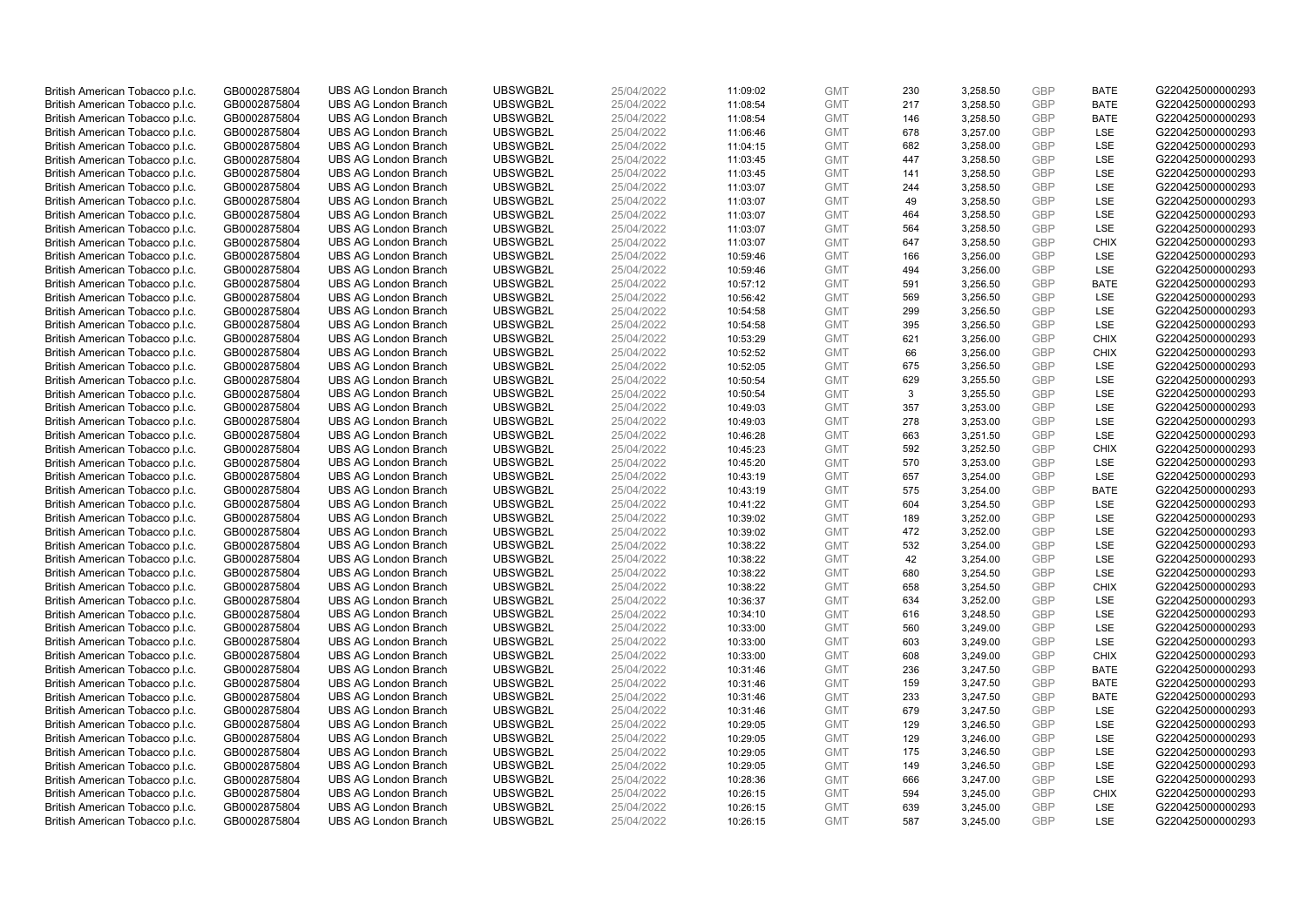| British American Tobacco p.l.c. | GB0002875804 | <b>UBS AG London Branch</b> | UBSWGB2L             | 25/04/2022 | 10:23:17 | <b>GMT</b> | 66        | 3,242.00             | <b>GBP</b> | LSE         | G220425000000293                     |
|---------------------------------|--------------|-----------------------------|----------------------|------------|----------|------------|-----------|----------------------|------------|-------------|--------------------------------------|
|                                 |              |                             |                      |            |          |            | 531       |                      | GBP        | LSE         |                                      |
| British American Tobacco p.l.c. | GB0002875804 | <b>UBS AG London Branch</b> | UBSWGB2L             | 25/04/2022 | 10:23:17 | <b>GMT</b> |           | 3,242.00             |            |             | G220425000000293                     |
| British American Tobacco p.l.c. | GB0002875804 | <b>UBS AG London Branch</b> | UBSWGB2L             | 25/04/2022 | 10:22:32 | <b>GMT</b> | 605       | 3,244.00             | <b>GBP</b> | LSE         | G220425000000293                     |
| British American Tobacco p.l.c. | GB0002875804 | <b>UBS AG London Branch</b> | UBSWGB2L             | 25/04/2022 | 10:22:32 | <b>GMT</b> | 639       | 3,244.00             | <b>GBP</b> | LSE         | G220425000000293                     |
| British American Tobacco p.l.c. | GB0002875804 | <b>UBS AG London Branch</b> | UBSWGB2L             | 25/04/2022 | 10:22:01 | <b>GMT</b> | 680       | 3,244.00             | <b>GBP</b> | LSE         | G220425000000293                     |
| British American Tobacco p.l.c. | GB0002875804 | <b>UBS AG London Branch</b> | UBSWGB2L             | 25/04/2022 | 10:22:01 | <b>GMT</b> | 704       | 3,244.00             | <b>GBP</b> | <b>BATE</b> | G220425000000293                     |
| British American Tobacco p.l.c. | GB0002875804 | <b>UBS AG London Branch</b> | UBSWGB2L             | 25/04/2022 | 10:17:15 | <b>GMT</b> | 174       | 3,242.50             | <b>GBP</b> | LSE         | G220425000000293                     |
| British American Tobacco p.l.c. | GB0002875804 | <b>UBS AG London Branch</b> | UBSWGB2L             | 25/04/2022 | 10:17:15 | <b>GMT</b> | 216       | 3,242.50             | <b>GBP</b> | LSE         | G220425000000293                     |
| British American Tobacco p.l.c. | GB0002875804 | <b>UBS AG London Branch</b> | UBSWGB2L             | 25/04/2022 | 10:17:15 | <b>GMT</b> | 250       | 3,242.50             | <b>GBP</b> | LSE         | G220425000000293                     |
| British American Tobacco p.l.c. | GB0002875804 | <b>UBS AG London Branch</b> | UBSWGB2L             | 25/04/2022 | 10:17:15 | <b>GMT</b> | 51        | 3,242.50             | <b>GBP</b> | <b>CHIX</b> | G220425000000293                     |
| British American Tobacco p.l.c. | GB0002875804 | <b>UBS AG London Branch</b> | UBSWGB2L             | 25/04/2022 | 10:17:15 | <b>GMT</b> | 129       | 3,242.50             | <b>GBP</b> | <b>CHIX</b> | G220425000000293                     |
| British American Tobacco p.l.c. | GB0002875804 | <b>UBS AG London Branch</b> | UBSWGB2L             | 25/04/2022 | 10:17:15 | <b>GMT</b> | 634       | 3,242.50             | <b>GBP</b> | LSE         | G220425000000293                     |
| British American Tobacco p.l.c. | GB0002875804 | <b>UBS AG London Branch</b> | UBSWGB2L             | 25/04/2022 | 10:17:15 | <b>GMT</b> | 300       | 3,242.50             | <b>GBP</b> | <b>CHIX</b> | G220425000000293                     |
| British American Tobacco p.l.c. | GB0002875804 | <b>UBS AG London Branch</b> | UBSWGB2L             | 25/04/2022 | 10:17:15 | <b>GMT</b> | 229       | 3,242.50             | <b>GBP</b> | <b>CHIX</b> | G220425000000293                     |
| British American Tobacco p.l.c. | GB0002875804 | <b>UBS AG London Branch</b> | UBSWGB2L             | 25/04/2022 | 10:14:56 | <b>GMT</b> | 654       | 3,237.00             | <b>GBP</b> | LSE         | G220425000000293                     |
| British American Tobacco p.l.c. | GB0002875804 | <b>UBS AG London Branch</b> | UBSWGB2L             | 25/04/2022 | 10:12:21 | <b>GMT</b> | 576       | 3,239.50             | <b>GBP</b> | LSE         | G220425000000293                     |
| British American Tobacco p.l.c. | GB0002875804 | <b>UBS AG London Branch</b> | UBSWGB2L             | 25/04/2022 | 10:11:50 | <b>GMT</b> | 573       | 3,240.00             | <b>GBP</b> | <b>CHIX</b> | G220425000000293                     |
| British American Tobacco p.l.c. | GB0002875804 | <b>UBS AG London Branch</b> | UBSWGB2L             | 25/04/2022 | 10:11:12 | <b>GMT</b> | 590       | 3,242.00             | <b>GBP</b> | LSE         | G220425000000293                     |
| British American Tobacco p.l.c. | GB0002875804 | <b>UBS AG London Branch</b> | UBSWGB2L             | 25/04/2022 | 10:10:34 | <b>GMT</b> | 617       | 3,242.50             | <b>GBP</b> | <b>LSE</b>  | G220425000000293                     |
| British American Tobacco p.l.c. | GB0002875804 | <b>UBS AG London Branch</b> | UBSWGB2L             | 25/04/2022 | 10:08:05 | <b>GMT</b> | 630       | 3,244.00             | <b>GBP</b> | LSE         | G220425000000293                     |
| British American Tobacco p.l.c. | GB0002875804 | <b>UBS AG London Branch</b> | UBSWGB2L             | 25/04/2022 | 10:07:51 | <b>GMT</b> | 645       | 3,243.50             | <b>GBP</b> | LSE         | G220425000000293                     |
| British American Tobacco p.l.c. | GB0002875804 | <b>UBS AG London Branch</b> | UBSWGB2L             | 25/04/2022 | 10:07:36 | <b>GMT</b> | 654       | 3,244.00             | <b>GBP</b> | <b>CHIX</b> | G220425000000293                     |
| British American Tobacco p.l.c. | GB0002875804 | <b>UBS AG London Branch</b> | UBSWGB2L             | 25/04/2022 | 10:07:36 | <b>GMT</b> | 613       | 3,244.00             | <b>GBP</b> | <b>BATE</b> | G220425000000293                     |
| British American Tobacco p.l.c. | GB0002875804 | <b>UBS AG London Branch</b> | UBSWGB2L             | 25/04/2022 | 10:07:36 | <b>GMT</b> | 512       | 3,244.00             | <b>GBP</b> | LSE         | G220425000000293                     |
| British American Tobacco p.l.c. | GB0002875804 | <b>UBS AG London Branch</b> | UBSWGB2L             | 25/04/2022 | 10:07:35 | <b>GMT</b> | 173       | 3,244.00             | <b>GBP</b> | LSE         | G220425000000293                     |
| British American Tobacco p.l.c. | GB0002875804 | <b>UBS AG London Branch</b> | UBSWGB2L             | 25/04/2022 | 10:04:37 | <b>GMT</b> | 661       | 3,243.50             | <b>GBP</b> | LSE         | G220425000000293                     |
| British American Tobacco p.l.c. | GB0002875804 | <b>UBS AG London Branch</b> | UBSWGB2L             | 25/04/2022 | 10:04:37 | <b>GMT</b> | 14        | 3,243.50             | <b>GBP</b> | LSE         | G220425000000293                     |
| British American Tobacco p.l.c. | GB0002875804 | <b>UBS AG London Branch</b> | UBSWGB2L             | 25/04/2022 | 10:03:45 | <b>GMT</b> | 257       | 3,242.50             | <b>GBP</b> | LSE         | G220425000000293                     |
| British American Tobacco p.l.c. | GB0002875804 | <b>UBS AG London Branch</b> | UBSWGB2L             | 25/04/2022 | 10:03:45 | <b>GMT</b> | 345       | 3,242.50             | <b>GBP</b> | LSE         | G220425000000293                     |
| British American Tobacco p.l.c. | GB0002875804 | <b>UBS AG London Branch</b> | UBSWGB2L             | 25/04/2022 | 10:03:05 | <b>GMT</b> | 387       | 3,242.00             | <b>GBP</b> | LSE         | G220425000000293                     |
| British American Tobacco p.l.c. | GB0002875804 | <b>UBS AG London Branch</b> | UBSWGB2L             | 25/04/2022 | 10:03:05 | <b>GMT</b> | 191       | 3,242.00             | <b>GBP</b> | LSE         | G220425000000293                     |
| British American Tobacco p.l.c. | GB0002875804 | <b>UBS AG London Branch</b> | UBSWGB2L             | 25/04/2022 | 10:00:43 | <b>GMT</b> | 641       | 3,240.00             | <b>GBP</b> | LSE         | G220425000000293                     |
| British American Tobacco p.l.c. | GB0002875804 | <b>UBS AG London Branch</b> | UBSWGB2L             | 25/04/2022 | 09:59:35 | <b>GMT</b> | 635       | 3,239.50             | <b>GBP</b> | <b>CHIX</b> | G220425000000293                     |
| British American Tobacco p.l.c. | GB0002875804 | <b>UBS AG London Branch</b> | UBSWGB2L             | 25/04/2022 | 09:58:10 | <b>GMT</b> | 50        | 3,241.00             | <b>GBP</b> | LSE         | G220425000000293                     |
| British American Tobacco p.l.c. | GB0002875804 | <b>UBS AG London Branch</b> | UBSWGB2L             | 25/04/2022 | 09:58:10 | <b>GMT</b> | 149       | 3,241.00             | <b>GBP</b> | LSE         | G220425000000293                     |
| British American Tobacco p.l.c. | GB0002875804 | <b>UBS AG London Branch</b> | UBSWGB2L             | 25/04/2022 | 09:58:10 | <b>GMT</b> | 106       | 3,241.00             | <b>GBP</b> | LSE         | G220425000000293                     |
| British American Tobacco p.l.c. | GB0002875804 | <b>UBS AG London Branch</b> | UBSWGB2L             | 25/04/2022 | 09:58:10 | <b>GMT</b> | 250       | 3,241.00             | <b>GBP</b> | LSE         | G220425000000293                     |
| British American Tobacco p.l.c. | GB0002875804 | <b>UBS AG London Branch</b> | UBSWGB2L             | 25/04/2022 | 09:58:10 | <b>GMT</b> | 109       | 3,241.00             | <b>GBP</b> | LSE         | G220425000000293                     |
| British American Tobacco p.l.c. | GB0002875804 | <b>UBS AG London Branch</b> | UBSWGB2L             | 25/04/2022 | 09:56:36 | <b>GMT</b> | 9         | 3,241.00             | <b>GBP</b> | <b>BATE</b> | G220425000000293                     |
| British American Tobacco p.l.c. | GB0002875804 | <b>UBS AG London Branch</b> | UBSWGB2L             | 25/04/2022 | 09:56:36 | <b>GMT</b> | 17        | 3,241.00             | <b>GBP</b> | <b>BATE</b> | G220425000000293                     |
| British American Tobacco p.l.c. | GB0002875804 | <b>UBS AG London Branch</b> | UBSWGB2L             | 25/04/2022 | 09:56:36 | <b>GMT</b> | 8         | 3,241.00             | <b>GBP</b> | <b>BATE</b> | G220425000000293                     |
| British American Tobacco p.l.c. | GB0002875804 | <b>UBS AG London Branch</b> | UBSWGB2L             | 25/04/2022 | 09:56:36 | <b>GMT</b> | 33        | 3,241.00             | <b>GBP</b> | <b>BATE</b> | G220425000000293                     |
| British American Tobacco p.l.c. | GB0002875804 | <b>UBS AG London Branch</b> | UBSWGB2L             | 25/04/2022 | 09:56:36 | <b>GMT</b> | 8         | 3,241.00             | <b>GBP</b> | <b>BATE</b> | G220425000000293                     |
| British American Tobacco p.l.c. | GB0002875804 | <b>UBS AG London Branch</b> | UBSWGB2L             | 25/04/2022 | 09:56:36 | <b>GMT</b> | 459       | 3,241.00             | <b>GBP</b> | <b>BATE</b> | G220425000000293                     |
| British American Tobacco p.l.c. | GB0002875804 | <b>UBS AG London Branch</b> | UBSWGB2L             | 25/04/2022 | 09:56:36 | <b>GMT</b> | 573       | 3,241.00             | <b>GBP</b> | <b>LSE</b>  | G220425000000293                     |
|                                 |              | <b>UBS AG London Branch</b> | UBSWGB2L             | 25/04/2022 |          | <b>GMT</b> |           |                      | <b>GBP</b> | <b>BATE</b> | G220425000000293                     |
| British American Tobacco p.l.c. | GB0002875804 |                             |                      |            | 09:56:36 | <b>GMT</b> | 81<br>566 | 3,241.00<br>3,240.50 | <b>GBP</b> | LSE         |                                      |
| British American Tobacco p.l.c. | GB0002875804 | <b>UBS AG London Branch</b> | UBSWGB2L<br>UBSWGB2L | 25/04/2022 | 09:55:05 |            | 28        |                      | <b>GBP</b> | LSE         | G220425000000293<br>G220425000000293 |
| British American Tobacco p.l.c. | GB0002875804 | <b>UBS AG London Branch</b> |                      | 25/04/2022 | 09:53:55 | <b>GMT</b> |           | 3,243.00             |            |             |                                      |
| British American Tobacco p.l.c. | GB0002875804 | <b>UBS AG London Branch</b> | UBSWGB2L             | 25/04/2022 | 09:53:55 | <b>GMT</b> | 478       | 3,243.00             | <b>GBP</b> | LSE         | G220425000000293                     |
| British American Tobacco p.l.c. | GB0002875804 | <b>UBS AG London Branch</b> | UBSWGB2L             | 25/04/2022 | 09:53:55 | <b>GMT</b> | 182       | 3,243.00             | <b>GBP</b> | LSE         | G220425000000293                     |
| British American Tobacco p.l.c. | GB0002875804 | <b>UBS AG London Branch</b> | UBSWGB2L             | 25/04/2022 | 09:53:55 | <b>GMT</b> | 577       | 3,243.00             | <b>GBP</b> | <b>CHIX</b> | G220425000000293                     |
| British American Tobacco p.l.c. | GB0002875804 | <b>UBS AG London Branch</b> | UBSWGB2L             | 25/04/2022 | 09:52:08 | <b>GMT</b> | 162       | 3,242.00             | <b>GBP</b> | LSE         | G220425000000293                     |
| British American Tobacco p.l.c. | GB0002875804 | <b>UBS AG London Branch</b> | UBSWGB2L             | 25/04/2022 | 09:52:08 | <b>GMT</b> | 441       | 3,242.00             | <b>GBP</b> | LSE         | G220425000000293                     |
| British American Tobacco p.l.c. | GB0002875804 | <b>UBS AG London Branch</b> | UBSWGB2L             | 25/04/2022 | 09:50:23 | <b>GMT</b> | 668       | 3.241.00             | GBP        | LSE         | G220425000000293                     |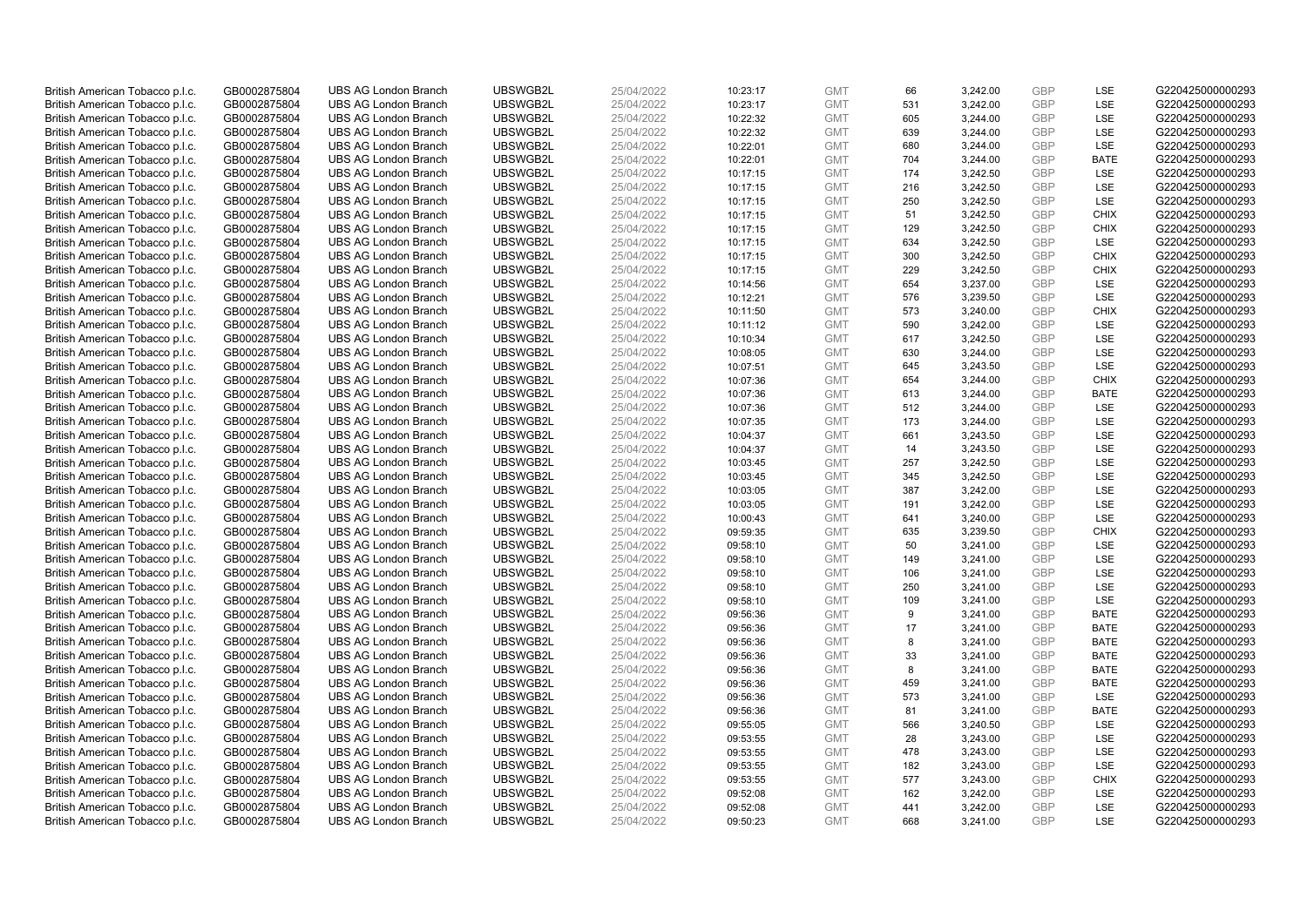| British American Tobacco p.l.c. | GB0002875804 | <b>UBS AG London Branch</b> | UBSWGB2L | 25/04/2022 | 09:49:06 | <b>GMT</b> | 326            | 3,242.00 | <b>GBP</b> | LSE         | G220425000000293 |
|---------------------------------|--------------|-----------------------------|----------|------------|----------|------------|----------------|----------|------------|-------------|------------------|
|                                 |              |                             |          |            |          |            | 271            |          | GBP        | LSE         |                  |
| British American Tobacco p.l.c. | GB0002875804 | <b>UBS AG London Branch</b> | UBSWGB2L | 25/04/2022 | 09:49:06 | <b>GMT</b> |                | 3,242.00 |            |             | G220425000000293 |
| British American Tobacco p.l.c. | GB0002875804 | <b>UBS AG London Branch</b> | UBSWGB2L | 25/04/2022 | 09:46:54 | <b>GMT</b> | 610            | 3,241.50 | <b>GBP</b> | LSE         | G220425000000293 |
| British American Tobacco p.l.c. | GB0002875804 | <b>UBS AG London Branch</b> | UBSWGB2L | 25/04/2022 | 09:45:52 | <b>GMT</b> | 648            | 3,243.50 | <b>GBP</b> | LSE         | G220425000000293 |
| British American Tobacco p.l.c. | GB0002875804 | <b>UBS AG London Branch</b> | UBSWGB2L | 25/04/2022 | 09:45:52 | <b>GMT</b> | 706            | 3,243.50 | <b>GBP</b> | <b>CHIX</b> | G220425000000293 |
| British American Tobacco p.l.c. | GB0002875804 | <b>UBS AG London Branch</b> | UBSWGB2L | 25/04/2022 | 09:45:50 | <b>GMT</b> | 646            | 3,244.00 | <b>GBP</b> | <b>BATE</b> | G220425000000293 |
| British American Tobacco p.l.c. | GB0002875804 | <b>UBS AG London Branch</b> | UBSWGB2L | 25/04/2022 | 09:43:57 | <b>GMT</b> | 640            | 3,243.00 | <b>GBP</b> | LSE         | G220425000000293 |
| British American Tobacco p.l.c. | GB0002875804 | <b>UBS AG London Branch</b> | UBSWGB2L | 25/04/2022 | 09:41:59 | <b>GMT</b> | 603            | 3,243.00 | <b>GBP</b> | LSE         | G220425000000293 |
| British American Tobacco p.l.c. | GB0002875804 | <b>UBS AG London Branch</b> | UBSWGB2L | 25/04/2022 | 09:41:08 | <b>GMT</b> | 631            | 3,241.50 | <b>GBP</b> | LSE         | G220425000000293 |
| British American Tobacco p.l.c. | GB0002875804 | <b>UBS AG London Branch</b> | UBSWGB2L | 25/04/2022 | 09:39:09 | <b>GMT</b> | 573            | 3,244.00 | <b>GBP</b> | <b>CHIX</b> | G220425000000293 |
| British American Tobacco p.l.c. | GB0002875804 | <b>UBS AG London Branch</b> | UBSWGB2L | 25/04/2022 | 09:39:07 | <b>GMT</b> | 591            | 3,244.50 | <b>GBP</b> | LSE         | G220425000000293 |
| British American Tobacco p.l.c. | GB0002875804 | <b>UBS AG London Branch</b> | UBSWGB2L | 25/04/2022 | 09:37:39 | <b>GMT</b> | 635            | 3,244.00 | <b>GBP</b> | LSE         | G220425000000293 |
| British American Tobacco p.l.c. | GB0002875804 | <b>UBS AG London Branch</b> | UBSWGB2L | 25/04/2022 | 09:36:53 | <b>GMT</b> | 593            | 3,244.50 | <b>GBP</b> | LSE         | G220425000000293 |
| British American Tobacco p.l.c. | GB0002875804 | <b>UBS AG London Branch</b> | UBSWGB2L | 25/04/2022 | 09:36:19 | <b>GMT</b> | $\overline{7}$ | 3,244.00 | <b>GBP</b> | <b>CHIX</b> | G220425000000293 |
| British American Tobacco p.l.c. | GB0002875804 | <b>UBS AG London Branch</b> | UBSWGB2L | 25/04/2022 | 09:35:23 | <b>GMT</b> | 666            | 3,244.00 | <b>GBP</b> | LSE         | G220425000000293 |
| British American Tobacco p.l.c. | GB0002875804 | <b>UBS AG London Branch</b> | UBSWGB2L | 25/04/2022 | 09:34:02 | <b>GMT</b> | 648            | 3,246.00 | <b>GBP</b> | LSE         | G220425000000293 |
| British American Tobacco p.l.c. | GB0002875804 | <b>UBS AG London Branch</b> | UBSWGB2L | 25/04/2022 | 09:32:55 | <b>GMT</b> | 599            | 3,244.00 | <b>GBP</b> | <b>CHIX</b> | G220425000000293 |
| British American Tobacco p.l.c. | GB0002875804 | <b>UBS AG London Branch</b> | UBSWGB2L | 25/04/2022 | 09:31:57 | <b>GMT</b> | 574            | 3,242.50 | <b>GBP</b> | LSE         | G220425000000293 |
| British American Tobacco p.l.c. | GB0002875804 | <b>UBS AG London Branch</b> | UBSWGB2L | 25/04/2022 | 09:31:30 | <b>GMT</b> | 383            | 3,241.50 | <b>GBP</b> | <b>LSE</b>  | G220425000000293 |
| British American Tobacco p.l.c. | GB0002875804 | <b>UBS AG London Branch</b> | UBSWGB2L | 25/04/2022 | 09:31:30 | <b>GMT</b> | 267            | 3,241.50 | <b>GBP</b> | LSE         | G220425000000293 |
| British American Tobacco p.l.c. | GB0002875804 | <b>UBS AG London Branch</b> | UBSWGB2L | 25/04/2022 | 09:30:10 | <b>GMT</b> | 584            | 3,240.00 | <b>GBP</b> | LSE         | G220425000000293 |
| British American Tobacco p.l.c. | GB0002875804 | <b>UBS AG London Branch</b> | UBSWGB2L | 25/04/2022 | 09:30:10 | <b>GMT</b> | 667            | 3,239.50 | <b>GBP</b> | <b>BATE</b> | G220425000000293 |
| British American Tobacco p.l.c. | GB0002875804 | <b>UBS AG London Branch</b> | UBSWGB2L | 25/04/2022 | 09:29:04 | <b>GMT</b> | 652            | 3,239.50 | <b>GBP</b> | LSE         | G220425000000293 |
| British American Tobacco p.l.c. | GB0002875804 | <b>UBS AG London Branch</b> | UBSWGB2L | 25/04/2022 | 09:27:46 | <b>GMT</b> | 690            | 3,240.50 | <b>GBP</b> | LSE         | G220425000000293 |
| British American Tobacco p.l.c. | GB0002875804 | <b>UBS AG London Branch</b> | UBSWGB2L | 25/04/2022 | 09:26:38 | <b>GMT</b> | 610            | 3,239.00 | <b>GBP</b> | <b>CHIX</b> | G220425000000293 |
| British American Tobacco p.l.c. | GB0002875804 | <b>UBS AG London Branch</b> | UBSWGB2L | 25/04/2022 | 09:26:13 | <b>GMT</b> | 73             | 3,239.50 | <b>GBP</b> | LSE         | G220425000000293 |
| British American Tobacco p.l.c. | GB0002875804 | <b>UBS AG London Branch</b> | UBSWGB2L | 25/04/2022 | 09:26:13 | <b>GMT</b> | 307            | 3,239.50 | <b>GBP</b> | LSE         | G220425000000293 |
| British American Tobacco p.l.c. | GB0002875804 | <b>UBS AG London Branch</b> | UBSWGB2L | 25/04/2022 | 09:26:13 | <b>GMT</b> | 215            | 3,239.50 | <b>GBP</b> | LSE         | G220425000000293 |
| British American Tobacco p.l.c. | GB0002875804 | <b>UBS AG London Branch</b> | UBSWGB2L | 25/04/2022 | 09:24:31 | <b>GMT</b> | 46             | 3,240.00 | <b>GBP</b> | LSE         | G220425000000293 |
| British American Tobacco p.l.c. | GB0002875804 | <b>UBS AG London Branch</b> | UBSWGB2L | 25/04/2022 | 09:24:31 | <b>GMT</b> | 46             | 3,240.00 | <b>GBP</b> | LSE         | G220425000000293 |
| British American Tobacco p.l.c. |              | <b>UBS AG London Branch</b> | UBSWGB2L | 25/04/2022 |          | <b>GMT</b> | 72             | 3,240.00 | <b>GBP</b> | LSE         | G220425000000293 |
|                                 | GB0002875804 |                             |          |            | 09:24:31 |            |                |          |            | LSE         |                  |
| British American Tobacco p.l.c. | GB0002875804 | <b>UBS AG London Branch</b> | UBSWGB2L | 25/04/2022 | 09:24:31 | <b>GMT</b> | 26             | 3,240.00 | <b>GBP</b> |             | G220425000000293 |
| British American Tobacco p.l.c. | GB0002875804 | <b>UBS AG London Branch</b> | UBSWGB2L | 25/04/2022 | 09:24:31 | <b>GMT</b> | 506            | 3,240.00 | <b>GBP</b> | LSE         | G220425000000293 |
| British American Tobacco p.l.c. | GB0002875804 | <b>UBS AG London Branch</b> | UBSWGB2L | 25/04/2022 | 09:23:57 | <b>GMT</b> | 678            | 3,244.00 | <b>GBP</b> | LSE         | G220425000000293 |
| British American Tobacco p.l.c. | GB0002875804 | <b>UBS AG London Branch</b> | UBSWGB2L | 25/04/2022 | 09:22:24 | <b>GMT</b> | 606            | 3,248.00 | <b>GBP</b> | LSE         | G220425000000293 |
| British American Tobacco p.l.c. | GB0002875804 | <b>UBS AG London Branch</b> | UBSWGB2L | 25/04/2022 | 09:22:01 | <b>GMT</b> | 624            | 3,249.00 | <b>GBP</b> | LSE         | G220425000000293 |
| British American Tobacco p.l.c. | GB0002875804 | <b>UBS AG London Branch</b> | UBSWGB2L | 25/04/2022 | 09:20:32 | <b>GMT</b> | $\mathbf{1}$   | 3,249.50 | <b>GBP</b> | <b>BATE</b> | G220425000000293 |
| British American Tobacco p.l.c. | GB0002875804 | <b>UBS AG London Branch</b> | UBSWGB2L | 25/04/2022 | 09:20:30 | <b>GMT</b> | 600            | 3,249.50 | <b>GBP</b> | <b>BATE</b> | G220425000000293 |
| British American Tobacco p.l.c. | GB0002875804 | <b>UBS AG London Branch</b> | UBSWGB2L | 25/04/2022 | 09:20:30 | <b>GMT</b> | 70             | 3,249.50 | <b>GBP</b> | <b>BATE</b> | G220425000000293 |
| British American Tobacco p.l.c. | GB0002875804 | <b>UBS AG London Branch</b> | UBSWGB2L | 25/04/2022 | 09:20:30 | <b>GMT</b> | 672            | 3,249.50 | <b>GBP</b> | <b>CHIX</b> | G220425000000293 |
| British American Tobacco p.l.c. | GB0002875804 | <b>UBS AG London Branch</b> | UBSWGB2L | 25/04/2022 | 09:20:30 | <b>GMT</b> | 226            | 3,250.00 | <b>GBP</b> | LSE         | G220425000000293 |
| British American Tobacco p.l.c. | GB0002875804 | <b>UBS AG London Branch</b> | UBSWGB2L | 25/04/2022 | 09:20:30 | <b>GMT</b> | 443            | 3,250.00 | <b>GBP</b> | LSE         | G220425000000293 |
| British American Tobacco p.l.c. | GB0002875804 | <b>UBS AG London Branch</b> | UBSWGB2L | 25/04/2022 | 09:18:02 | <b>GMT</b> | 196            | 3,251.50 | <b>GBP</b> | LSE         | G220425000000293 |
| British American Tobacco p.l.c. | GB0002875804 | <b>UBS AG London Branch</b> | UBSWGB2L | 25/04/2022 | 09:18:02 | <b>GMT</b> | 468            | 3,251.50 | <b>GBP</b> | LSE         | G220425000000293 |
| British American Tobacco p.l.c. | GB0002875804 | <b>UBS AG London Branch</b> | UBSWGB2L | 25/04/2022 | 09:17:46 | <b>GMT</b> | 419            | 3,252.50 | <b>GBP</b> | LSE         | G220425000000293 |
| British American Tobacco p.l.c. | GB0002875804 | <b>UBS AG London Branch</b> | UBSWGB2L | 25/04/2022 | 09:17:46 | <b>GMT</b> | 211            | 3,252.50 | <b>GBP</b> | LSE         | G220425000000293 |
| British American Tobacco p.l.c. | GB0002875804 | <b>UBS AG London Branch</b> | UBSWGB2L | 25/04/2022 | 09:17:15 | <b>GMT</b> | 377            | 3,252.00 | <b>GBP</b> | LSE         | G220425000000293 |
| British American Tobacco p.l.c. | GB0002875804 | <b>UBS AG London Branch</b> | UBSWGB2L | 25/04/2022 | 09:17:15 | <b>GMT</b> | 99             | 3,252.00 | <b>GBP</b> | <b>CHIX</b> | G220425000000293 |
| British American Tobacco p.l.c. | GB0002875804 | <b>UBS AG London Branch</b> | UBSWGB2L | 25/04/2022 | 09:17:15 | <b>GMT</b> | 193            | 3,252.00 | <b>GBP</b> | <b>CHIX</b> | G220425000000293 |
| British American Tobacco p.l.c. | GB0002875804 | <b>UBS AG London Branch</b> | UBSWGB2L | 25/04/2022 | 09:17:15 | <b>GMT</b> | 374            | 3,252.00 | <b>GBP</b> | LSE         | G220425000000293 |
| British American Tobacco p.l.c. | GB0002875804 | <b>UBS AG London Branch</b> | UBSWGB2L | 25/04/2022 | 09:17:15 | <b>GMT</b> | 338            | 3,252.00 | <b>GBP</b> | <b>CHIX</b> | G220425000000293 |
| British American Tobacco p.l.c. | GB0002875804 | <b>UBS AG London Branch</b> | UBSWGB2L | 25/04/2022 | 09:13:11 | <b>GMT</b> | 239            | 3,252.00 | <b>GBP</b> | LSE         | G220425000000293 |
| British American Tobacco p.l.c. | GB0002875804 | <b>UBS AG London Branch</b> | UBSWGB2L | 25/04/2022 | 09:13:11 | <b>GMT</b> | 454            | 3,252.00 | <b>GBP</b> | LSE         | G220425000000293 |
| British American Tobacco p.l.c. | GB0002875804 | <b>UBS AG London Branch</b> | UBSWGB2L | 25/04/2022 | 09:11:44 | <b>GMT</b> | 193            | 3.258.00 | GBP        | LSE         | G220425000000293 |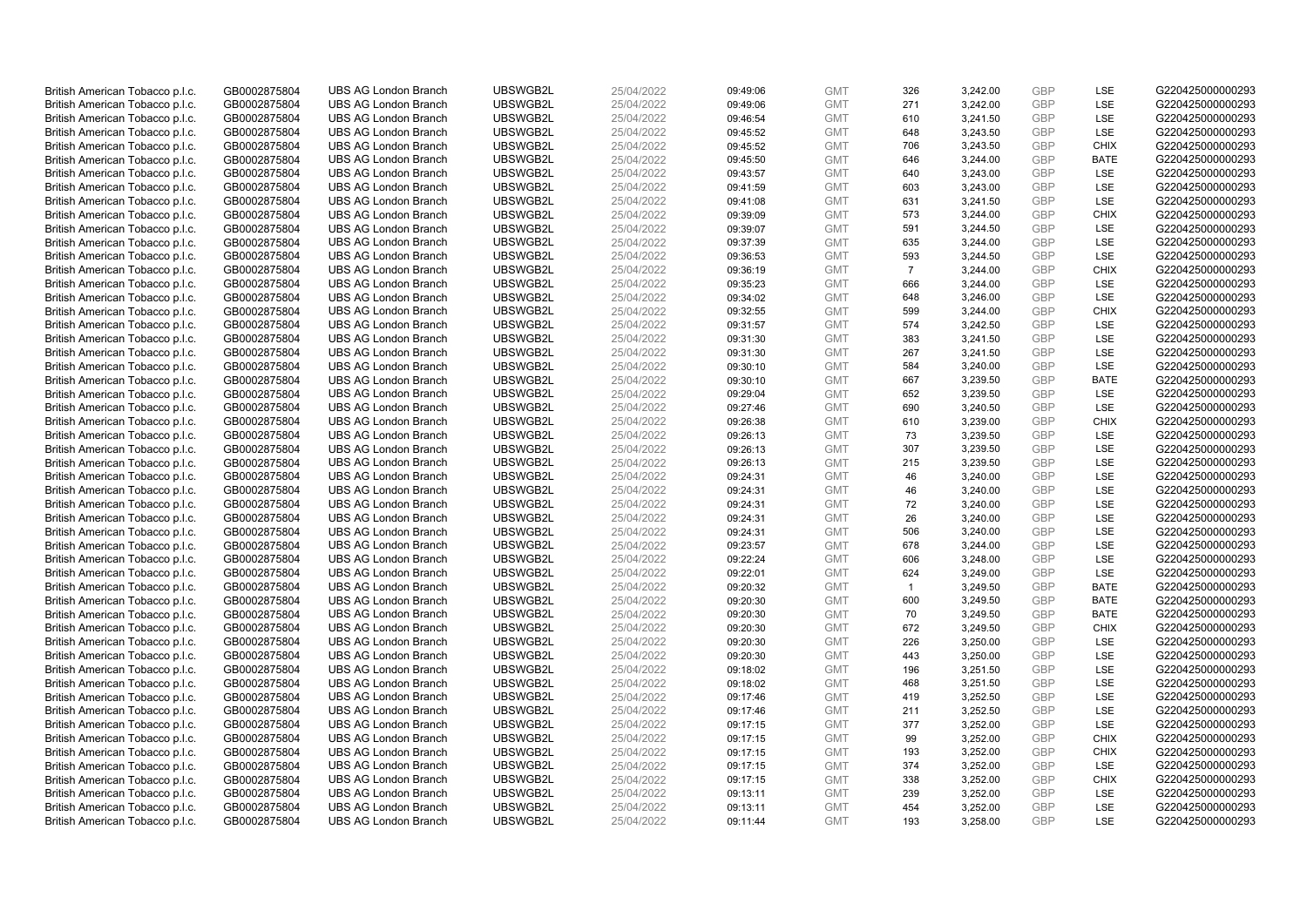| British American Tobacco p.l.c. | GB0002875804 | <b>UBS AG London Branch</b> | UBSWGB2L | 25/04/2022 | 09:11:44 | <b>GMT</b> | 455 | 3,258.00 | <b>GBP</b> | LSE         | G220425000000293 |
|---------------------------------|--------------|-----------------------------|----------|------------|----------|------------|-----|----------|------------|-------------|------------------|
|                                 |              |                             |          |            |          |            | 63  |          | GBP        | LSE         |                  |
| British American Tobacco p.l.c. | GB0002875804 | <b>UBS AG London Branch</b> | UBSWGB2L | 25/04/2022 | 09:10:17 | <b>GMT</b> |     | 3,259.00 |            |             | G220425000000293 |
| British American Tobacco p.l.c. | GB0002875804 | <b>UBS AG London Branch</b> | UBSWGB2L | 25/04/2022 | 09:10:17 | <b>GMT</b> | 521 | 3,259.00 | <b>GBP</b> | LSE         | G220425000000293 |
| British American Tobacco p.l.c. | GB0002875804 | <b>UBS AG London Branch</b> | UBSWGB2L | 25/04/2022 | 09:10:12 | <b>GMT</b> | 581 | 3,263.50 | <b>GBP</b> | LSE         | G220425000000293 |
| British American Tobacco p.l.c. | GB0002875804 | <b>UBS AG London Branch</b> | UBSWGB2L | 25/04/2022 | 09:10:12 | <b>GMT</b> | 607 | 3,263.00 | <b>GBP</b> | <b>BATE</b> | G220425000000293 |
| British American Tobacco p.l.c. | GB0002875804 | <b>UBS AG London Branch</b> | UBSWGB2L | 25/04/2022 | 09:08:30 | <b>GMT</b> | 91  | 3,262.50 | <b>GBP</b> | <b>CHIX</b> | G220425000000293 |
| British American Tobacco p.l.c. | GB0002875804 | <b>UBS AG London Branch</b> | UBSWGB2L | 25/04/2022 | 09:08:30 | <b>GMT</b> | 599 | 3,262.50 | <b>GBP</b> | <b>CHIX</b> | G220425000000293 |
| British American Tobacco p.l.c. | GB0002875804 | <b>UBS AG London Branch</b> | UBSWGB2L | 25/04/2022 | 09:08:28 | <b>GMT</b> | 599 | 3,263.50 | <b>GBP</b> | LSE         | G220425000000293 |
| British American Tobacco p.l.c. | GB0002875804 | <b>UBS AG London Branch</b> | UBSWGB2L | 25/04/2022 | 09:07:03 | <b>GMT</b> | 680 | 3,266.00 | <b>GBP</b> | LSE         | G220425000000293 |
| British American Tobacco p.l.c. | GB0002875804 | <b>UBS AG London Branch</b> | UBSWGB2L | 25/04/2022 | 09:05:24 | <b>GMT</b> | 619 | 3,266.00 | <b>GBP</b> | LSE         | G220425000000293 |
| British American Tobacco p.l.c. | GB0002875804 | <b>UBS AG London Branch</b> | UBSWGB2L | 25/04/2022 | 09:04:48 | <b>GMT</b> | 575 | 3,264.50 | <b>GBP</b> | <b>CHIX</b> | G220425000000293 |
| British American Tobacco p.l.c. | GB0002875804 | <b>UBS AG London Branch</b> | UBSWGB2L | 25/04/2022 | 09:04:42 | <b>GMT</b> | 489 | 3,265.00 | <b>GBP</b> | LSE         | G220425000000293 |
| British American Tobacco p.l.c. | GB0002875804 | <b>UBS AG London Branch</b> | UBSWGB2L | 25/04/2022 | 09:04:42 | <b>GMT</b> | 151 | 3,265.00 | <b>GBP</b> | LSE         | G220425000000293 |
| British American Tobacco p.l.c. | GB0002875804 | <b>UBS AG London Branch</b> | UBSWGB2L | 25/04/2022 | 09:03:22 | <b>GMT</b> | 635 | 3,263.50 | <b>GBP</b> | LSE         | G220425000000293 |
| British American Tobacco p.l.c. | GB0002875804 | <b>UBS AG London Branch</b> | UBSWGB2L | 25/04/2022 | 09:02:38 | <b>GMT</b> | 682 | 3,263.50 | GBP        | LSE         | G220425000000293 |
| British American Tobacco p.l.c. | GB0002875804 | <b>UBS AG London Branch</b> | UBSWGB2L | 25/04/2022 | 09:01:57 | <b>GMT</b> | 591 | 3,265.00 | <b>GBP</b> | LSE         | G220425000000293 |
| British American Tobacco p.l.c. | GB0002875804 | <b>UBS AG London Branch</b> | UBSWGB2L | 25/04/2022 | 09:01:57 | <b>GMT</b> | 28  | 3,265.00 | <b>GBP</b> | LSE         | G220425000000293 |
| British American Tobacco p.l.c. | GB0002875804 | <b>UBS AG London Branch</b> | UBSWGB2L | 25/04/2022 | 09:01:39 | <b>GMT</b> | 308 | 3,266.50 | <b>GBP</b> | LSE         | G220425000000293 |
|                                 |              | <b>UBS AG London Branch</b> | UBSWGB2L |            |          |            |     |          |            | <b>LSE</b>  |                  |
| British American Tobacco p.l.c. | GB0002875804 |                             |          | 25/04/2022 | 09:01:39 | <b>GMT</b> | 287 | 3,266.50 | <b>GBP</b> |             | G220425000000293 |
| British American Tobacco p.l.c. | GB0002875804 | <b>UBS AG London Branch</b> | UBSWGB2L | 25/04/2022 | 09:00:34 | <b>GMT</b> | 690 | 3,267.00 | <b>GBP</b> | LSE         | G220425000000293 |
| British American Tobacco p.l.c. | GB0002875804 | <b>UBS AG London Branch</b> | UBSWGB2L | 25/04/2022 | 09:00:30 | <b>GMT</b> | 84  | 3,267.50 | <b>GBP</b> | <b>BATE</b> | G220425000000293 |
| British American Tobacco p.l.c. | GB0002875804 | <b>UBS AG London Branch</b> | UBSWGB2L | 25/04/2022 | 09:00:30 | <b>GMT</b> | 599 | 3,267.50 | <b>GBP</b> | <b>BATE</b> | G220425000000293 |
| British American Tobacco p.l.c. | GB0002875804 | <b>UBS AG London Branch</b> | UBSWGB2L | 25/04/2022 | 09:00:29 | <b>GMT</b> | 611 | 3,267.50 | <b>GBP</b> | <b>CHIX</b> | G220425000000293 |
| British American Tobacco p.l.c. | GB0002875804 | <b>UBS AG London Branch</b> | UBSWGB2L | 25/04/2022 | 08:58:53 | <b>GMT</b> | 658 | 3,271.50 | <b>GBP</b> | LSE         | G220425000000293 |
| British American Tobacco p.l.c. | GB0002875804 | <b>UBS AG London Branch</b> | UBSWGB2L | 25/04/2022 | 08:58:23 | <b>GMT</b> | 261 | 3,275.50 | <b>GBP</b> | LSE         | G220425000000293 |
| British American Tobacco p.l.c. | GB0002875804 | <b>UBS AG London Branch</b> | UBSWGB2L | 25/04/2022 | 08:58:23 | <b>GMT</b> | 339 | 3,275.50 | <b>GBP</b> | LSE         | G220425000000293 |
| British American Tobacco p.l.c. | GB0002875804 | <b>UBS AG London Branch</b> | UBSWGB2L | 25/04/2022 | 08:56:48 | <b>GMT</b> | 692 | 3,278.00 | <b>GBP</b> | LSE         | G220425000000293 |
| British American Tobacco p.l.c. | GB0002875804 | <b>UBS AG London Branch</b> | UBSWGB2L | 25/04/2022 | 08:55:23 | <b>GMT</b> | 652 | 3,278.00 | <b>GBP</b> | <b>CHIX</b> | G220425000000293 |
| British American Tobacco p.l.c. | GB0002875804 | <b>UBS AG London Branch</b> | UBSWGB2L | 25/04/2022 | 08:54:01 | <b>GMT</b> | 627 | 3,277.50 | <b>GBP</b> | LSE         | G220425000000293 |
| British American Tobacco p.l.c. | GB0002875804 | <b>UBS AG London Branch</b> | UBSWGB2L | 25/04/2022 | 08:52:49 | <b>GMT</b> | 585 | 3,279.50 | <b>GBP</b> | LSE         | G220425000000293 |
| British American Tobacco p.l.c. | GB0002875804 | <b>UBS AG London Branch</b> | UBSWGB2L | 25/04/2022 | 08:51:19 | <b>GMT</b> | 604 | 3,280.50 | <b>GBP</b> | <b>BATE</b> | G220425000000293 |
| British American Tobacco p.l.c. | GB0002875804 | <b>UBS AG London Branch</b> | UBSWGB2L | 25/04/2022 | 08:50:59 | <b>GMT</b> | 662 | 3,281.00 | <b>GBP</b> | LSE         | G220425000000293 |
| British American Tobacco p.l.c. | GB0002875804 | <b>UBS AG London Branch</b> | UBSWGB2L | 25/04/2022 | 08:50:25 | <b>GMT</b> | 571 | 3,281.50 | <b>GBP</b> | LSE         | G220425000000293 |
| British American Tobacco p.l.c. | GB0002875804 | <b>UBS AG London Branch</b> | UBSWGB2L | 25/04/2022 | 08:49:07 | <b>GMT</b> | 256 | 3,283.00 | <b>GBP</b> | LSE         | G220425000000293 |
| British American Tobacco p.l.c. | GB0002875804 | <b>UBS AG London Branch</b> | UBSWGB2L | 25/04/2022 | 08:49:07 | <b>GMT</b> | 362 | 3,283.00 | <b>GBP</b> | LSE         | G220425000000293 |
| British American Tobacco p.l.c. | GB0002875804 | <b>UBS AG London Branch</b> | UBSWGB2L | 25/04/2022 | 08:49:07 | <b>GMT</b> | 500 | 3,283.00 | <b>GBP</b> | <b>CHIX</b> | G220425000000293 |
| British American Tobacco p.l.c. | GB0002875804 | <b>UBS AG London Branch</b> | UBSWGB2L | 25/04/2022 | 08:49:07 | <b>GMT</b> | 178 | 3,283.00 | <b>GBP</b> | <b>CHIX</b> | G220425000000293 |
| British American Tobacco p.l.c. | GB0002875804 | <b>UBS AG London Branch</b> | UBSWGB2L | 25/04/2022 | 08:48:13 | <b>GMT</b> | 357 | 3,282.50 | <b>GBP</b> | LSE         | G220425000000293 |
| British American Tobacco p.l.c. | GB0002875804 | <b>UBS AG London Branch</b> | UBSWGB2L | 25/04/2022 | 08:48:13 | <b>GMT</b> | 312 | 3,282.50 | <b>GBP</b> | LSE         | G220425000000293 |
| British American Tobacco p.l.c. | GB0002875804 | <b>UBS AG London Branch</b> | UBSWGB2L | 25/04/2022 | 08:47:39 | <b>GMT</b> | 360 | 3,282.00 | <b>GBP</b> | LSE         | G220425000000293 |
| British American Tobacco p.l.c. | GB0002875804 | <b>UBS AG London Branch</b> | UBSWGB2L | 25/04/2022 | 08:47:39 | <b>GMT</b> | 245 | 3,282.00 | <b>GBP</b> | LSE         | G220425000000293 |
| British American Tobacco p.l.c. | GB0002875804 | <b>UBS AG London Branch</b> | UBSWGB2L | 25/04/2022 | 08:45:35 | <b>GMT</b> | 668 | 3,280.00 | <b>GBP</b> | LSE         | G220425000000293 |
| British American Tobacco p.l.c. | GB0002875804 | <b>UBS AG London Branch</b> | UBSWGB2L | 25/04/2022 | 08:44:44 | <b>GMT</b> | 560 | 3,281.50 | <b>GBP</b> | LSE         | G220425000000293 |
| British American Tobacco p.l.c. |              | <b>UBS AG London Branch</b> | UBSWGB2L | 25/04/2022 | 08:44:04 | <b>GMT</b> | 90  | 3,281.50 | <b>GBP</b> | <b>CHIX</b> | G220425000000293 |
|                                 | GB0002875804 |                             | UBSWGB2L |            |          |            |     |          |            |             | G220425000000293 |
| British American Tobacco p.l.c. | GB0002875804 | <b>UBS AG London Branch</b> |          | 25/04/2022 | 08:44:04 | <b>GMT</b> | 595 | 3,281.00 | <b>GBP</b> | <b>BATE</b> |                  |
| British American Tobacco p.l.c. | GB0002875804 | <b>UBS AG London Branch</b> | UBSWGB2L | 25/04/2022 | 08:44:04 | <b>GMT</b> | 200 | 3,281.00 | <b>GBP</b> | <b>CHIX</b> | G220425000000293 |
| British American Tobacco p.l.c. | GB0002875804 | <b>UBS AG London Branch</b> | UBSWGB2L | 25/04/2022 | 08:44:04 | <b>GMT</b> | 200 | 3,281.50 | <b>GBP</b> | <b>CHIX</b> | G220425000000293 |
| British American Tobacco p.l.c. | GB0002875804 | <b>UBS AG London Branch</b> | UBSWGB2L | 25/04/2022 | 08:44:04 | <b>GMT</b> | 95  | 3,281.50 | <b>GBP</b> | <b>CHIX</b> | G220425000000293 |
| British American Tobacco p.l.c. | GB0002875804 | <b>UBS AG London Branch</b> | UBSWGB2L | 25/04/2022 | 08:43:19 | <b>GMT</b> | 541 | 3,281.50 | <b>GBP</b> | LSE         | G220425000000293 |
| British American Tobacco p.l.c. | GB0002875804 | <b>UBS AG London Branch</b> | UBSWGB2L | 25/04/2022 | 08:43:19 | <b>GMT</b> | 34  | 3,281.50 | <b>GBP</b> | LSE         | G220425000000293 |
| British American Tobacco p.l.c. | GB0002875804 | <b>UBS AG London Branch</b> | UBSWGB2L | 25/04/2022 | 08:41:51 | <b>GMT</b> | 653 | 3,280.50 | <b>GBP</b> | LSE         | G220425000000293 |
| British American Tobacco p.l.c. | GB0002875804 | <b>UBS AG London Branch</b> | UBSWGB2L | 25/04/2022 | 08:40:05 | <b>GMT</b> | 672 | 3,280.00 | <b>GBP</b> | LSE         | G220425000000293 |
| British American Tobacco p.l.c. | GB0002875804 | <b>UBS AG London Branch</b> | UBSWGB2L | 25/04/2022 | 08:39:00 | <b>GMT</b> | 636 | 3,278.00 | <b>GBP</b> | LSE         | G220425000000293 |
| British American Tobacco p.l.c. | GB0002875804 | <b>UBS AG London Branch</b> | UBSWGB2L | 25/04/2022 | 08:39:00 | <b>GMT</b> | 87  | 3.278.50 | GBP        | <b>CHIX</b> | G220425000000293 |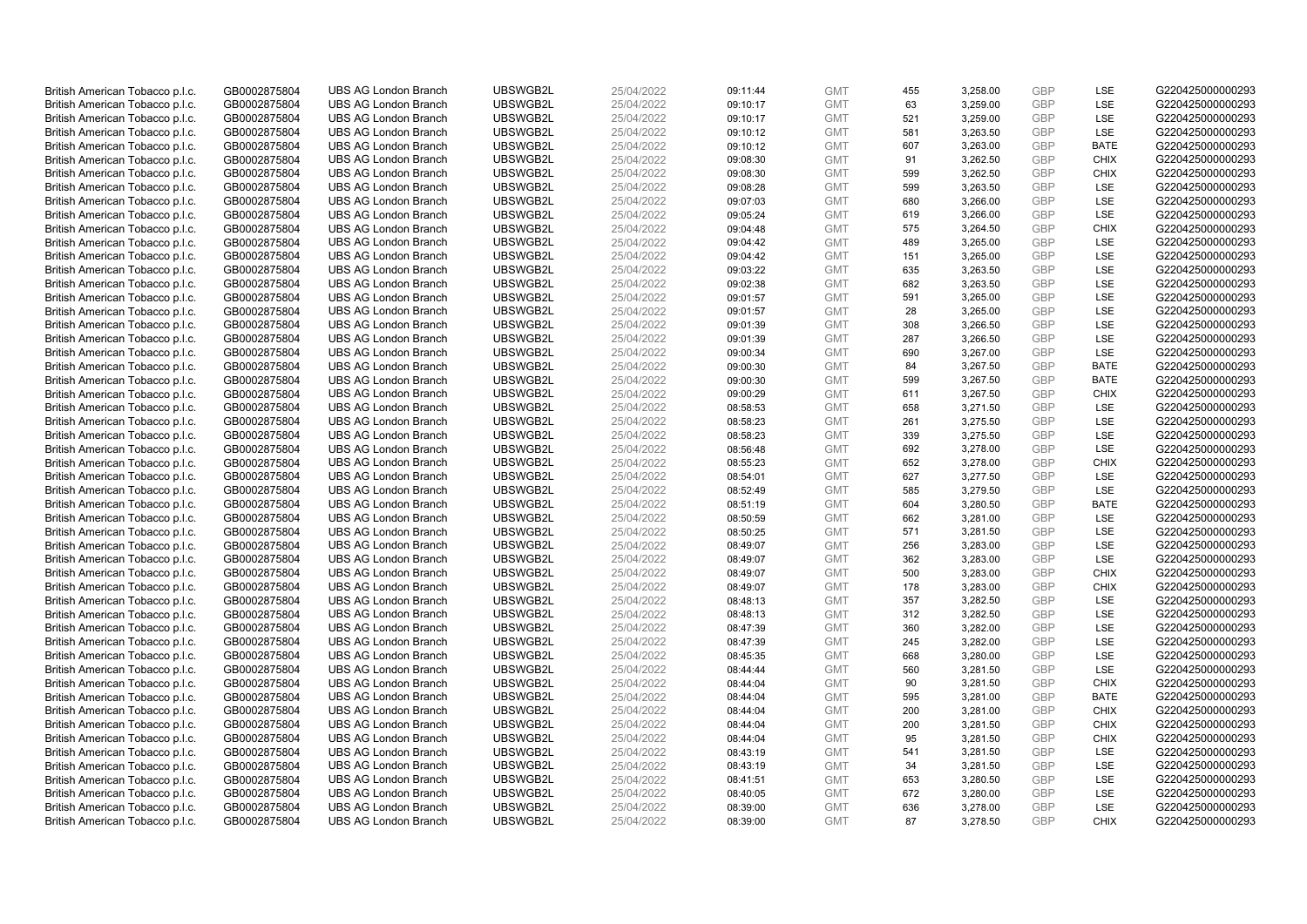| British American Tobacco p.l.c. | GB0002875804 | <b>UBS AG London Branch</b> | UBSWGB2L | 25/04/2022 | 08:39:00 | <b>GMT</b> | 600 | 3,278.50 | <b>GBP</b> | <b>CHIX</b> | G220425000000293 |
|---------------------------------|--------------|-----------------------------|----------|------------|----------|------------|-----|----------|------------|-------------|------------------|
|                                 |              |                             |          |            |          |            | 649 |          | <b>GBP</b> | LSE         |                  |
| British American Tobacco p.l.c. | GB0002875804 | <b>UBS AG London Branch</b> | UBSWGB2L | 25/04/2022 | 08:37:55 | <b>GMT</b> |     | 3,284.50 |            |             | G220425000000293 |
| British American Tobacco p.l.c. | GB0002875804 | <b>UBS AG London Branch</b> | UBSWGB2L | 25/04/2022 | 08:35:56 | <b>GMT</b> | 691 | 3,285.00 | <b>GBP</b> | LSE         | G220425000000293 |
| British American Tobacco p.l.c. | GB0002875804 | <b>UBS AG London Branch</b> | UBSWGB2L | 25/04/2022 | 08:35:13 | <b>GMT</b> | 513 | 3,287.50 | <b>GBP</b> | <b>CHIX</b> | G220425000000293 |
| British American Tobacco p.l.c. | GB0002875804 | <b>UBS AG London Branch</b> | UBSWGB2L | 25/04/2022 | 08:35:13 | <b>GMT</b> | 653 | 3,287.50 | <b>GBP</b> | <b>BATE</b> | G220425000000293 |
| British American Tobacco p.l.c. | GB0002875804 | <b>UBS AG London Branch</b> | UBSWGB2L | 25/04/2022 | 08:35:13 | <b>GMT</b> | 162 | 3,287.50 | <b>GBP</b> | <b>CHIX</b> | G220425000000293 |
| British American Tobacco p.l.c. | GB0002875804 | <b>UBS AG London Branch</b> | UBSWGB2L | 25/04/2022 | 08:35:10 | <b>GMT</b> | 384 | 3,288.00 | <b>GBP</b> | LSE         | G220425000000293 |
| British American Tobacco p.l.c. | GB0002875804 | <b>UBS AG London Branch</b> | UBSWGB2L | 25/04/2022 | 08:35:10 | <b>GMT</b> | 149 | 3,288.00 | <b>GBP</b> | LSE         | G220425000000293 |
| British American Tobacco p.l.c. | GB0002875804 | <b>UBS AG London Branch</b> | UBSWGB2L | 25/04/2022 | 08:35:10 | <b>GMT</b> | 74  | 3,288.00 | <b>GBP</b> | LSE         | G220425000000293 |
| British American Tobacco p.l.c. | GB0002875804 | <b>UBS AG London Branch</b> | UBSWGB2L | 25/04/2022 | 08:35:10 | <b>GMT</b> | 642 | 3,288.00 | <b>GBP</b> | LSE         | G220425000000293 |
| British American Tobacco p.l.c. | GB0002875804 | <b>UBS AG London Branch</b> | UBSWGB2L | 25/04/2022 | 08:33:01 | <b>GMT</b> | 510 | 3,286.50 | <b>GBP</b> | LSE         | G220425000000293 |
| British American Tobacco p.l.c. | GB0002875804 | <b>UBS AG London Branch</b> | UBSWGB2L | 25/04/2022 | 08:33:01 | <b>GMT</b> | 75  | 3,286.50 | <b>GBP</b> | LSE         | G220425000000293 |
| British American Tobacco p.l.c. | GB0002875804 | <b>UBS AG London Branch</b> | UBSWGB2L | 25/04/2022 | 08:32:18 | <b>GMT</b> | 300 | 3,285.50 | <b>GBP</b> | LSE         | G220425000000293 |
| British American Tobacco p.l.c. | GB0002875804 | <b>UBS AG London Branch</b> | UBSWGB2L | 25/04/2022 | 08:31:13 | <b>GMT</b> | 292 | 3,287.00 | <b>GBP</b> | LSE         | G220425000000293 |
| British American Tobacco p.l.c. | GB0002875804 | <b>UBS AG London Branch</b> | UBSWGB2L | 25/04/2022 | 08:31:13 | <b>GMT</b> | 350 | 3,287.00 | GBP        | LSE         | G220425000000293 |
| British American Tobacco p.l.c. | GB0002875804 | <b>UBS AG London Branch</b> | UBSWGB2L | 25/04/2022 | 08:30:19 | <b>GMT</b> | 688 | 3,286.50 | <b>GBP</b> | LSE         | G220425000000293 |
| British American Tobacco p.l.c. | GB0002875804 | <b>UBS AG London Branch</b> | UBSWGB2L | 25/04/2022 | 08:30:19 | <b>GMT</b> | 729 | 3,286.50 | <b>GBP</b> | LSE         | G220425000000293 |
| British American Tobacco p.l.c. | GB0002875804 | <b>UBS AG London Branch</b> | UBSWGB2L | 25/04/2022 | 08:30:19 | <b>GMT</b> | 616 | 3,286.50 | <b>GBP</b> | <b>CHIX</b> | G220425000000293 |
|                                 |              | <b>UBS AG London Branch</b> | UBSWGB2L |            |          |            |     |          |            | <b>LSE</b>  |                  |
| British American Tobacco p.l.c. | GB0002875804 |                             |          | 25/04/2022 | 08:28:20 | <b>GMT</b> | 465 | 3,284.00 | <b>GBP</b> |             | G220425000000293 |
| British American Tobacco p.l.c. | GB0002875804 | <b>UBS AG London Branch</b> | UBSWGB2L | 25/04/2022 | 08:28:20 | <b>GMT</b> | 204 | 3,284.00 | <b>GBP</b> | LSE         | G220425000000293 |
| British American Tobacco p.l.c. | GB0002875804 | <b>UBS AG London Branch</b> | UBSWGB2L | 25/04/2022 | 08:27:20 | <b>GMT</b> | 639 | 3,285.00 | <b>GBP</b> | LSE         | G220425000000293 |
| British American Tobacco p.l.c. | GB0002875804 | <b>UBS AG London Branch</b> | UBSWGB2L | 25/04/2022 | 08:26:06 | <b>GMT</b> | 438 | 3,288.50 | <b>GBP</b> | LSE         | G220425000000293 |
| British American Tobacco p.l.c. | GB0002875804 | <b>UBS AG London Branch</b> | UBSWGB2L | 25/04/2022 | 08:26:06 | <b>GMT</b> | 136 | 3,288.50 | <b>GBP</b> | LSE         | G220425000000293 |
| British American Tobacco p.l.c. | GB0002875804 | <b>UBS AG London Branch</b> | UBSWGB2L | 25/04/2022 | 08:26:05 | <b>GMT</b> | 610 | 3,289.00 | <b>GBP</b> | <b>BATE</b> | G220425000000293 |
| British American Tobacco p.l.c. | GB0002875804 | <b>UBS AG London Branch</b> | UBSWGB2L | 25/04/2022 | 08:25:43 | <b>GMT</b> | 21  | 3,291.50 | <b>GBP</b> | LSE         | G220425000000293 |
| British American Tobacco p.l.c. | GB0002875804 | <b>UBS AG London Branch</b> | UBSWGB2L | 25/04/2022 | 08:25:43 | <b>GMT</b> | 644 | 3,291.50 | <b>GBP</b> | LSE         | G220425000000293 |
| British American Tobacco p.l.c. | GB0002875804 | <b>UBS AG London Branch</b> | UBSWGB2L | 25/04/2022 | 08:25:43 | <b>GMT</b> | 614 | 3,292.00 | <b>GBP</b> | <b>CHIX</b> | G220425000000293 |
| British American Tobacco p.l.c. | GB0002875804 | <b>UBS AG London Branch</b> | UBSWGB2L | 25/04/2022 | 08:24:21 | <b>GMT</b> | 636 | 3,286.00 | <b>GBP</b> | LSE         | G220425000000293 |
| British American Tobacco p.l.c. | GB0002875804 | <b>UBS AG London Branch</b> | UBSWGB2L | 25/04/2022 | 08:24:21 | <b>GMT</b> | 586 | 3,286.00 | <b>GBP</b> | LSE         | G220425000000293 |
| British American Tobacco p.l.c. | GB0002875804 | <b>UBS AG London Branch</b> | UBSWGB2L | 25/04/2022 | 08:22:50 | <b>GMT</b> | 617 | 3,284.50 | <b>GBP</b> | LSE         | G220425000000293 |
| British American Tobacco p.l.c. | GB0002875804 | <b>UBS AG London Branch</b> | UBSWGB2L | 25/04/2022 | 08:22:49 | <b>GMT</b> | 512 | 3,286.50 | <b>GBP</b> | <b>CHIX</b> | G220425000000293 |
| British American Tobacco p.l.c. | GB0002875804 | <b>UBS AG London Branch</b> | UBSWGB2L | 25/04/2022 | 08:22:49 | <b>GMT</b> | 102 | 3,286.50 | <b>GBP</b> | <b>CHIX</b> | G220425000000293 |
| British American Tobacco p.l.c. | GB0002875804 | <b>UBS AG London Branch</b> | UBSWGB2L | 25/04/2022 | 08:22:49 | <b>GMT</b> | 627 | 3,286.50 | <b>GBP</b> | LSE         | G220425000000293 |
| British American Tobacco p.l.c. | GB0002875804 | <b>UBS AG London Branch</b> | UBSWGB2L | 25/04/2022 | 08:19:40 | <b>GMT</b> | 582 | 3,295.50 | <b>GBP</b> | <b>BATE</b> | G220425000000293 |
| British American Tobacco p.l.c. | GB0002875804 | <b>UBS AG London Branch</b> | UBSWGB2L | 25/04/2022 | 08:19:22 | <b>GMT</b> | 628 | 3,299.00 | <b>GBP</b> | LSE         | G220425000000293 |
| British American Tobacco p.l.c. | GB0002875804 | <b>UBS AG London Branch</b> | UBSWGB2L | 25/04/2022 | 08:19:01 | <b>GMT</b> | 484 | 3,300.00 | <b>GBP</b> | <b>CHIX</b> | G220425000000293 |
| British American Tobacco p.l.c. | GB0002875804 | <b>UBS AG London Branch</b> | UBSWGB2L | 25/04/2022 | 08:19:01 | <b>GMT</b> | 120 | 3,300.00 | <b>GBP</b> | <b>CHIX</b> | G220425000000293 |
| British American Tobacco p.l.c. | GB0002875804 | <b>UBS AG London Branch</b> | UBSWGB2L | 25/04/2022 | 08:18:57 | <b>GMT</b> | 364 | 3,300.50 | <b>GBP</b> | LSE         | G220425000000293 |
| British American Tobacco p.l.c. | GB0002875804 | <b>UBS AG London Branch</b> | UBSWGB2L | 25/04/2022 | 08:18:57 | <b>GMT</b> | 140 | 3,300.50 | <b>GBP</b> | LSE         | G220425000000293 |
| British American Tobacco p.l.c. | GB0002875804 | <b>UBS AG London Branch</b> | UBSWGB2L | 25/04/2022 | 08:18:57 | <b>GMT</b> | 140 | 3,300.50 | <b>GBP</b> | LSE         | G220425000000293 |
| British American Tobacco p.l.c. | GB0002875804 | <b>UBS AG London Branch</b> | UBSWGB2L | 25/04/2022 | 08:18:57 | <b>GMT</b> | 774 | 3,300.50 | <b>GBP</b> | LSE         | G220425000000293 |
| British American Tobacco p.l.c. | GB0002875804 | <b>UBS AG London Branch</b> | UBSWGB2L | 25/04/2022 | 08:18:43 | <b>GMT</b> | 67  | 3,301.00 | <b>GBP</b> | LSE         | G220425000000293 |
| British American Tobacco p.l.c. | GB0002875804 | <b>UBS AG London Branch</b> | UBSWGB2L | 25/04/2022 | 08:18:43 | <b>GMT</b> | 600 | 3,301.00 | <b>GBP</b> | LSE         | G220425000000293 |
| British American Tobacco p.l.c. |              | <b>UBS AG London Branch</b> | UBSWGB2L | 25/04/2022 | 08:18:43 | <b>GMT</b> | 606 | 3,301.00 | <b>GBP</b> | LSE         | G220425000000293 |
|                                 | GB0002875804 |                             | UBSWGB2L |            |          |            |     |          |            | <b>CHIX</b> | G220425000000293 |
| British American Tobacco p.l.c. | GB0002875804 | <b>UBS AG London Branch</b> |          | 25/04/2022 | 08:18:10 | <b>GMT</b> | 426 | 3,299.00 | <b>GBP</b> |             |                  |
| British American Tobacco p.l.c. | GB0002875804 | <b>UBS AG London Branch</b> | UBSWGB2L | 25/04/2022 | 08:18:10 | <b>GMT</b> | 152 | 3,299.00 | <b>GBP</b> | <b>CHIX</b> | G220425000000293 |
| British American Tobacco p.l.c. | GB0002875804 | <b>UBS AG London Branch</b> | UBSWGB2L | 25/04/2022 | 08:17:54 | <b>GMT</b> | 822 | 3,300.00 | <b>GBP</b> | LSE         | G220425000000293 |
| British American Tobacco p.l.c. | GB0002875804 | <b>UBS AG London Branch</b> | UBSWGB2L | 25/04/2022 | 08:17:54 | <b>GMT</b> | 631 | 3,300.50 | <b>GBP</b> | LSE         | G220425000000293 |
| British American Tobacco p.l.c. | GB0002875804 | <b>UBS AG London Branch</b> | UBSWGB2L | 25/04/2022 | 08:14:12 | <b>GMT</b> | 246 | 3,281.50 | <b>GBP</b> | LSE         | G220425000000293 |
| British American Tobacco p.l.c. | GB0002875804 | <b>UBS AG London Branch</b> | UBSWGB2L | 25/04/2022 | 08:14:12 | <b>GMT</b> | 354 | 3,281.50 | <b>GBP</b> | LSE         | G220425000000293 |
| British American Tobacco p.l.c. | GB0002875804 | <b>UBS AG London Branch</b> | UBSWGB2L | 25/04/2022 | 08:13:21 | <b>GMT</b> | 390 | 3,275.00 | <b>GBP</b> | <b>BATE</b> | G220425000000293 |
| British American Tobacco p.l.c. | GB0002875804 | <b>UBS AG London Branch</b> | UBSWGB2L | 25/04/2022 | 08:13:21 | <b>GMT</b> | 307 | 3,275.00 | <b>GBP</b> | <b>BATE</b> | G220425000000293 |
| British American Tobacco p.l.c. | GB0002875804 | <b>UBS AG London Branch</b> | UBSWGB2L | 25/04/2022 | 08:12:46 | <b>GMT</b> | 584 | 3,278.00 | <b>GBP</b> | LSE         | G220425000000293 |
| British American Tobacco p.l.c. | GB0002875804 | <b>UBS AG London Branch</b> | UBSWGB2L | 25/04/2022 | 08:12:20 | <b>GMT</b> | 624 | 3.282.50 | GBP        | LSE         | G220425000000293 |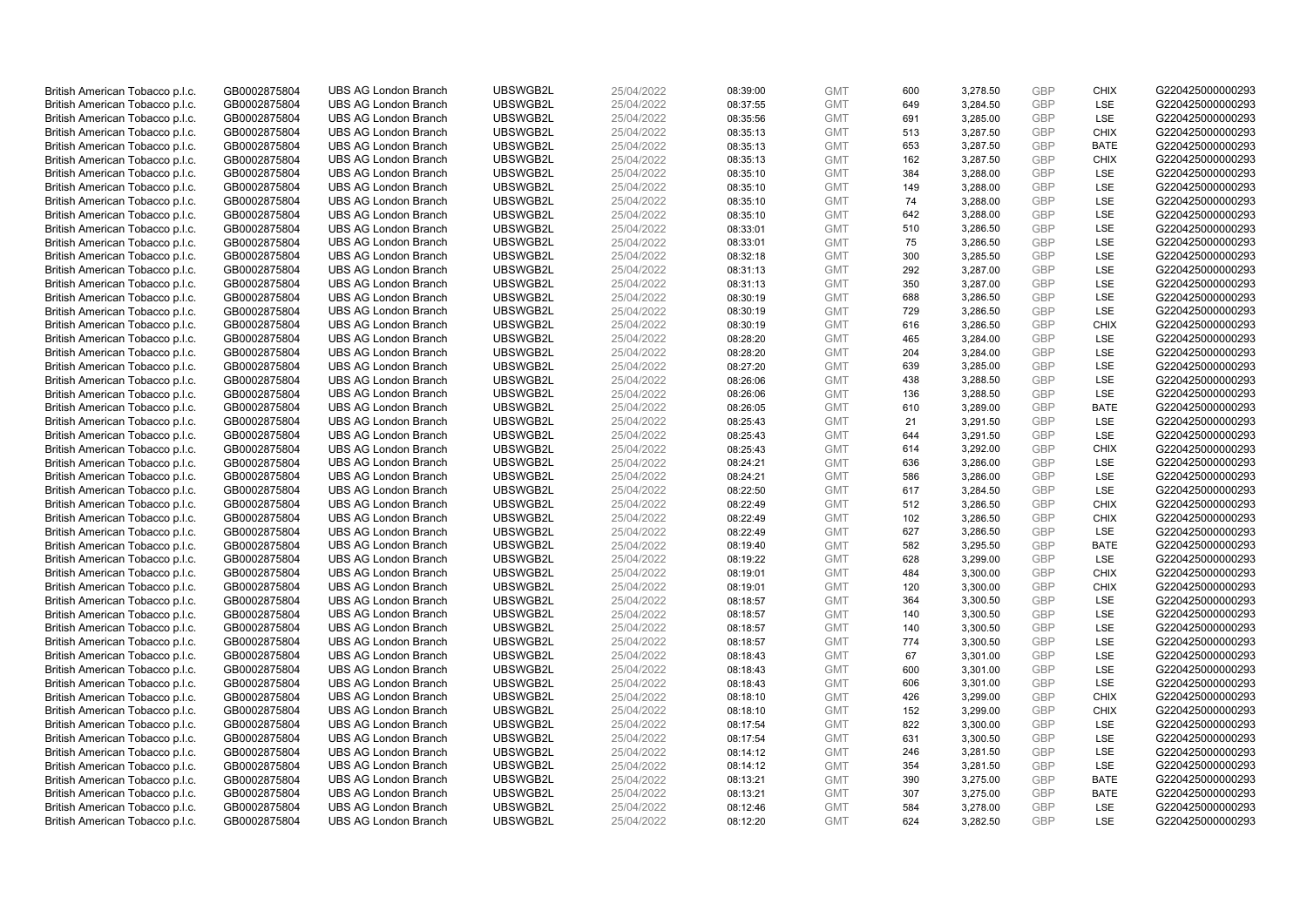| British American Tobacco p.l.c. | GB0002875804 | <b>UBS AG London Branch</b> | UBSWGB2L             | 25/04/2022               | 08:11:30 | <b>GMT</b>               | 623            | 3,282.50 | <b>GBP</b>               | <b>CHIX</b>        | G220425000000293 |
|---------------------------------|--------------|-----------------------------|----------------------|--------------------------|----------|--------------------------|----------------|----------|--------------------------|--------------------|------------------|
| British American Tobacco p.l.c. | GB0002875804 | <b>UBS AG London Branch</b> | UBSWGB2L             | 25/04/2022               | 08:11:29 | <b>GMT</b>               | 668            | 3,283.50 | GBP                      | LSE                | G220425000000293 |
| British American Tobacco p.l.c. | GB0002875804 | <b>UBS AG London Branch</b> | UBSWGB2L             | 25/04/2022               | 08:10:50 | <b>GMT</b>               | 28             | 3,286.00 | <b>GBP</b>               | LSE                | G220425000000293 |
|                                 |              |                             | UBSWGB2L             |                          |          |                          |                |          | <b>GBP</b>               | LSE                |                  |
| British American Tobacco p.l.c. | GB0002875804 | <b>UBS AG London Branch</b> |                      | 25/04/2022               | 08:10:50 | <b>GMT</b>               | 140            | 3,286.00 |                          |                    | G220425000000293 |
| British American Tobacco p.l.c. | GB0002875804 | <b>UBS AG London Branch</b> | UBSWGB2L             | 25/04/2022               | 08:10:50 | <b>GMT</b>               | 140            | 3,286.00 | <b>GBP</b>               | LSE                | G220425000000293 |
| British American Tobacco p.l.c. | GB0002875804 | <b>UBS AG London Branch</b> | UBSWGB2L             | 25/04/2022               | 08:10:50 | <b>GMT</b>               | 260            | 3,286.00 | <b>GBP</b>               | LSE                | G220425000000293 |
| British American Tobacco p.l.c. | GB0002875804 | <b>UBS AG London Branch</b> | UBSWGB2L             | 25/04/2022               | 08:10:50 | <b>GMT</b>               | 482            | 3,286.00 | <b>GBP</b>               | LSE                | G220425000000293 |
| British American Tobacco p.l.c. | GB0002875804 | <b>UBS AG London Branch</b> | UBSWGB2L             | 25/04/2022               | 08:10:50 | <b>GMT</b>               | 140            | 3,286.00 | <b>GBP</b>               | LSE                | G220425000000293 |
| British American Tobacco p.l.c. | GB0002875804 | <b>UBS AG London Branch</b> | UBSWGB2L             | 25/04/2022               | 08:10:21 | <b>GMT</b>               | 693            | 3,285.50 | <b>GBP</b>               | LSE                | G220425000000293 |
| British American Tobacco p.l.c. | GB0002875804 | <b>UBS AG London Branch</b> | UBSWGB2L             | 25/04/2022               | 08:10:21 | <b>GMT</b>               | 597            | 3,285.50 | <b>GBP</b>               | LSE                | G220425000000293 |
| British American Tobacco p.l.c. | GB0002875804 | <b>UBS AG London Branch</b> | UBSWGB2L             | 25/04/2022               | 08:10:00 | <b>GMT</b>               | 672            | 3,290.00 | <b>GBP</b>               | LSE                | G220425000000293 |
| British American Tobacco p.l.c. | GB0002875804 | <b>UBS AG London Branch</b> | UBSWGB2L             | 25/04/2022               | 08:09:38 | <b>GMT</b>               | 349            | 3,295.50 | <b>GBP</b>               | LSE                | G220425000000293 |
| British American Tobacco p.l.c. | GB0002875804 | <b>UBS AG London Branch</b> | UBSWGB2L             | 25/04/2022               | 08:09:38 | <b>GMT</b>               | 140            | 3,295.50 | <b>GBP</b>               | <b>LSE</b>         | G220425000000293 |
| British American Tobacco p.l.c. | GB0002875804 | <b>UBS AG London Branch</b> | UBSWGB2L             | 25/04/2022               | 08:09:38 | <b>GMT</b>               | 171            | 3,295.50 | <b>GBP</b>               | LSE                | G220425000000293 |
| British American Tobacco p.l.c. | GB0002875804 | <b>UBS AG London Branch</b> | UBSWGB2L             | 25/04/2022               | 08:09:38 | <b>GMT</b>               | 12             | 3,295.00 | GBP                      | <b>LSE</b>         | G220425000000293 |
| British American Tobacco p.l.c. | GB0002875804 | <b>UBS AG London Branch</b> | UBSWGB2L             | 25/04/2022               | 08:09:38 | <b>GMT</b>               | 600            | 3,295.00 | <b>GBP</b>               | LSE                | G220425000000293 |
| British American Tobacco p.l.c. | GB0002875804 | <b>UBS AG London Branch</b> | UBSWGB2L             | 25/04/2022               | 08:09:05 | <b>GMT</b>               | 563            | 3,288.50 | <b>GBP</b>               | LSE                | G220425000000293 |
| British American Tobacco p.l.c. | GB0002875804 | <b>UBS AG London Branch</b> | UBSWGB2L             | 25/04/2022               | 08:08:54 | <b>GMT</b>               | 676            | 3,293.50 | <b>GBP</b>               | LSE                | G220425000000293 |
| British American Tobacco p.l.c. | GB0002875804 | <b>UBS AG London Branch</b> | UBSWGB2L             | 25/04/2022               | 08:08:47 | <b>GMT</b>               | 449            | 3,297.50 | <b>GBP</b>               | <b>LSE</b>         | G220425000000293 |
| British American Tobacco p.l.c. | GB0002875804 | <b>UBS AG London Branch</b> | UBSWGB2L             | 25/04/2022               | 08:08:47 | <b>GMT</b>               | 167            | 3,297.50 | <b>GBP</b>               | LSE                | G220425000000293 |
| British American Tobacco p.l.c. | GB0002875804 | <b>UBS AG London Branch</b> | UBSWGB2L             | 25/04/2022               | 08:08:45 | <b>GMT</b>               | 689            | 3,299.50 | <b>GBP</b>               | LSE                | G220425000000293 |
| British American Tobacco p.l.c. | GB0002875804 | <b>UBS AG London Branch</b> | UBSWGB2L             | 25/04/2022               | 08:08:43 | <b>GMT</b>               | 606            | 3,300.50 | <b>GBP</b>               | LSE                | G220425000000293 |
| British American Tobacco p.l.c. | GB0002875804 | <b>UBS AG London Branch</b> | UBSWGB2L             | 25/04/2022               | 08:08:43 | <b>GMT</b>               | 237            | 3,305.00 | <b>GBP</b>               | LSE                | G220425000000293 |
| British American Tobacco p.l.c. | GB0002875804 | <b>UBS AG London Branch</b> | UBSWGB2L             | 25/04/2022               | 08:08:41 | <b>GMT</b>               | 458            | 3,306.00 | <b>GBP</b>               | <b>BATE</b>        | G220425000000293 |
| British American Tobacco p.l.c. | GB0002875804 | <b>UBS AG London Branch</b> | UBSWGB2L             | 25/04/2022               | 08:08:41 | <b>GMT</b>               | 55             | 3,306.00 | <b>GBP</b>               | <b>BATE</b>        | G220425000000293 |
| British American Tobacco p.l.c. | GB0002875804 | <b>UBS AG London Branch</b> | UBSWGB2L             | 25/04/2022               | 08:08:41 | <b>GMT</b>               | 339            | 3,305.00 | <b>GBP</b>               | LSE                | G220425000000293 |
| British American Tobacco p.l.c. | GB0002875804 | <b>UBS AG London Branch</b> | UBSWGB2L             | 25/04/2022               | 08:08:41 | <b>GMT</b>               | 79             | 3,306.00 | <b>GBP</b>               | <b>BATE</b>        | G220425000000293 |
| British American Tobacco p.l.c. | GB0002875804 | <b>UBS AG London Branch</b> | UBSWGB2L             | 25/04/2022               | 08:08:41 | <b>GMT</b>               | 780            | 3,306.00 | <b>GBP</b>               | LSE                | G220425000000293 |
| British American Tobacco p.l.c. | GB0002875804 | <b>UBS AG London Branch</b> | UBSWGB2L             | 25/04/2022               | 08:08:38 | <b>GMT</b>               | 623            | 3,307.00 | <b>GBP</b>               | <b>CHIX</b>        | G220425000000293 |
| British American Tobacco p.l.c. | GB0002875804 | <b>UBS AG London Branch</b> | UBSWGB2L             | 25/04/2022               | 08:08:37 | <b>GMT</b>               | $\overline{4}$ | 3,307.50 | <b>GBP</b>               | LSE                | G220425000000293 |
| British American Tobacco p.l.c. | GB0002875804 | <b>UBS AG London Branch</b> | UBSWGB2L             | 25/04/2022               | 08:08:37 | <b>GMT</b>               | 596            | 3,307.50 | <b>GBP</b>               | LSE                | G220425000000293 |
| British American Tobacco p.l.c. | GB0002875804 | <b>UBS AG London Branch</b> | UBSWGB2L             | 25/04/2022               | 08:08:37 | <b>GMT</b>               | 16             | 3,307.50 | <b>GBP</b>               | LSE                | G220425000000293 |
| British American Tobacco p.l.c. | GB0002875804 | <b>UBS AG London Branch</b> | UBSWGB2L             | 25/04/2022               | 08:08:37 | <b>GMT</b>               | 600            | 3,307.50 | <b>GBP</b>               | LSE                | G220425000000293 |
| British American Tobacco p.l.c. | GB0002875804 | <b>UBS AG London Branch</b> | UBSWGB2L             | 25/04/2022               | 08:08:34 | <b>GMT</b>               | 598            | 3,308.00 | <b>GBP</b>               | LSE                | G220425000000293 |
| British American Tobacco p.l.c. | GB0002875804 | <b>UBS AG London Branch</b> | UBSWGB2L             | 25/04/2022               | 08:08:34 | <b>GMT</b>               | 76             | 3,308.00 | <b>GBP</b>               | LSE                | G220425000000293 |
| British American Tobacco p.l.c. | GB0002875804 | <b>UBS AG London Branch</b> | UBSWGB2L             | 25/04/2022               | 08:07:32 | <b>GMT</b>               | 656            | 3,299.50 | <b>GBP</b>               | LSE                | G220425000000293 |
| British American Tobacco p.l.c. | GB0002875804 | <b>UBS AG London Branch</b> | UBSWGB2L             | 25/04/2022               | 08:06:40 | <b>GMT</b>               | 233            | 3,301.00 | <b>GBP</b>               | LSE                | G220425000000293 |
| British American Tobacco p.l.c. | GB0002875804 | <b>UBS AG London Branch</b> | UBSWGB2L             | 25/04/2022               | 08:06:40 | <b>GMT</b>               | 103            | 3,301.00 | <b>GBP</b>               | LSE                | G220425000000293 |
|                                 |              | <b>UBS AG London Branch</b> | UBSWGB2L             | 25/04/2022               |          | <b>GMT</b>               | 330            | 3,301.00 | <b>GBP</b>               | LSE                | G220425000000293 |
| British American Tobacco p.l.c. | GB0002875804 |                             |                      |                          | 08:06:40 |                          |                |          |                          |                    |                  |
| British American Tobacco p.l.c. | GB0002875804 | <b>UBS AG London Branch</b> | UBSWGB2L<br>UBSWGB2L | 25/04/2022<br>25/04/2022 | 08:06:40 | <b>GMT</b><br><b>GMT</b> | 525<br>696     | 3,301.00 | <b>GBP</b><br><b>GBP</b> | <b>CHIX</b><br>LSE | G220425000000293 |
| British American Tobacco p.l.c. | GB0002875804 | <b>UBS AG London Branch</b> |                      |                          | 08:06:40 |                          |                | 3,301.00 |                          |                    | G220425000000293 |
| British American Tobacco p.l.c. | GB0002875804 | <b>UBS AG London Branch</b> | UBSWGB2L             | 25/04/2022               | 08:06:40 | <b>GMT</b>               | 79             | 3,301.00 | <b>GBP</b>               | <b>CHIX</b>        | G220425000000293 |
| British American Tobacco p.l.c. | GB0002875804 | <b>UBS AG London Branch</b> | UBSWGB2L             | 25/04/2022               | 08:06:14 | <b>GMT</b>               | 136            | 3,302.00 | <b>GBP</b>               | LSE                | G220425000000293 |
| British American Tobacco p.l.c. | GB0002875804 | <b>UBS AG London Branch</b> | UBSWGB2L             | 25/04/2022               | 08:06:14 | <b>GMT</b>               | 533            | 3,302.00 | <b>GBP</b>               | LSE                | G220425000000293 |
| British American Tobacco p.l.c. | GB0002875804 | <b>UBS AG London Branch</b> | UBSWGB2L             | 25/04/2022               | 08:05:10 | <b>GMT</b>               | 578            | 3,296.00 | <b>GBP</b>               | LSE                | G220425000000293 |
| British American Tobacco p.l.c. | GB0002875804 | <b>UBS AG London Branch</b> | UBSWGB2L             | 25/04/2022               | 08:05:10 | <b>GMT</b>               | 11             | 3,296.00 | <b>GBP</b>               | LSE                | G220425000000293 |
| British American Tobacco p.l.c. | GB0002875804 | <b>UBS AG London Branch</b> | UBSWGB2L             | 25/04/2022               | 08:05:06 | <b>GMT</b>               | 600            | 3,296.00 | <b>GBP</b>               | LSE                | G220425000000293 |
| British American Tobacco p.l.c. | GB0002875804 | <b>UBS AG London Branch</b> | UBSWGB2L             | 25/04/2022               | 08:05:02 | <b>GMT</b>               | 694            | 3,297.50 | <b>GBP</b>               | LSE                | G220425000000293 |
| British American Tobacco p.l.c. | GB0002875804 | <b>UBS AG London Branch</b> | UBSWGB2L             | 25/04/2022               | 08:04:56 | <b>GMT</b>               | 579            | 3,298.00 | <b>GBP</b>               | LSE                | G220425000000293 |
| British American Tobacco p.l.c. | GB0002875804 | <b>UBS AG London Branch</b> | UBSWGB2L             | 25/04/2022               | 08:03:45 | <b>GMT</b>               | 593            | 3,301.00 | <b>GBP</b>               | LSE                | G220425000000293 |
| British American Tobacco p.l.c. | GB0002875804 | <b>UBS AG London Branch</b> | UBSWGB2L             | 25/04/2022               | 08:03:41 | <b>GMT</b>               | 704            | 3,303.50 | <b>GBP</b>               | <b>CHIX</b>        | G220425000000293 |
| British American Tobacco p.l.c. | GB0002875804 | <b>UBS AG London Branch</b> | UBSWGB2L             | 25/04/2022               | 08:03:25 | <b>GMT</b>               | 594            | 3,304.50 | <b>GBP</b>               | <b>BATE</b>        | G220425000000293 |
| British American Tobacco p.l.c. | GB0002875804 | <b>UBS AG London Branch</b> | UBSWGB2L             | 25/04/2022               | 08:03:03 | <b>GMT</b>               | 591            | 3,308.00 | <b>GBP</b>               | LSE                | G220425000000293 |
| British American Tobacco p.l.c. | GB0002875804 | <b>UBS AG London Branch</b> | UBSWGB2L             | 25/04/2022               | 08:02:44 | <b>GMT</b>               | 692            | 3.316.00 | GBP                      | LSE                | G220425000000293 |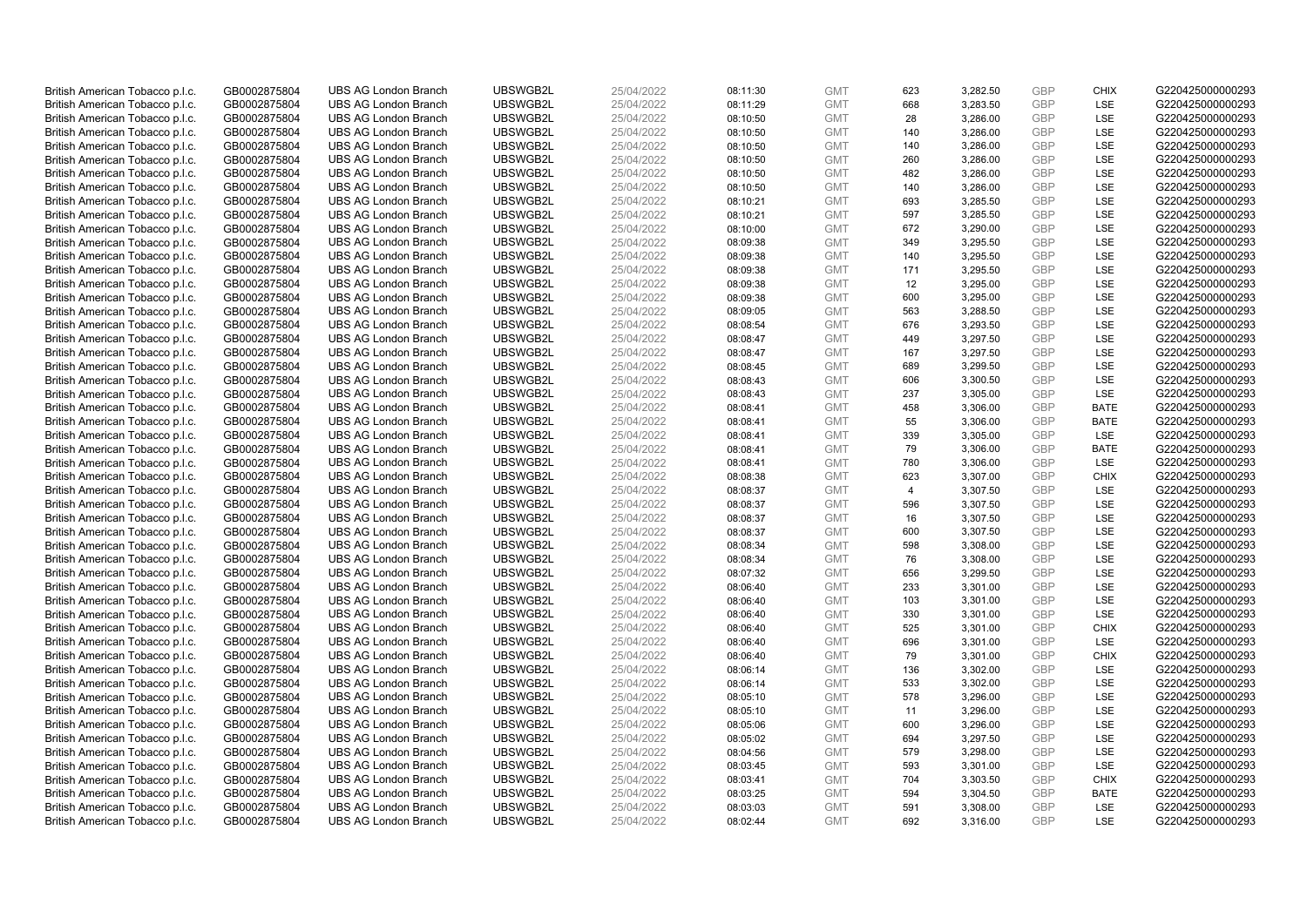| British American Tobacco p.l.c.                                    | GB0002875804                 | <b>UBS AG London Branch</b>                                | UBSWGB2L             | 25/04/2022               | 08:02:44             | <b>GMT</b>               | 822        | 3,316.00             | <b>GBP</b>               | LSE                | G220425000000293                     |
|--------------------------------------------------------------------|------------------------------|------------------------------------------------------------|----------------------|--------------------------|----------------------|--------------------------|------------|----------------------|--------------------------|--------------------|--------------------------------------|
| British American Tobacco p.l.c.                                    | GB0002875804                 | <b>UBS AG London Branch</b>                                | UBSWGB2L             | 25/04/2022               | 08:02:43             | <b>GMT</b>               | 682        | 3,316.50             | GBP                      | LSE                | G220425000000293                     |
| British American Tobacco p.l.c.                                    | GB0002875804                 | <b>UBS AG London Branch</b>                                | UBSWGB2L             | 25/04/2022               | 08:02:43             | <b>GMT</b>               | 334        | 3,316.50             | <b>GBP</b>               | LSE                | G220425000000293                     |
| British American Tobacco p.l.c.                                    | GB0002875804                 | <b>UBS AG London Branch</b>                                | UBSWGB2L             | 25/04/2022               | 08:02:43             | <b>GMT</b>               | 324        | 3,316.50             | <b>GBP</b>               | LSE                | G220425000000293                     |
| British American Tobacco p.l.c.                                    | GB0002875804                 | <b>UBS AG London Branch</b>                                | UBSWGB2L             | 25/04/2022               | 08:02:33             | <b>GMT</b>               | 648        | 3,318.00             | <b>GBP</b>               | LSE                | G220425000000293                     |
| British American Tobacco p.l.c.                                    | GB0002875804                 | <b>UBS AG London Branch</b>                                | UBSWGB2L             | 25/04/2022               | 08:02:32             | <b>GMT</b>               | 349        | 3,318.50             | <b>GBP</b>               | LSE                | G220425000000293                     |
| British American Tobacco p.l.c.                                    | GB0002875804                 | <b>UBS AG London Branch</b>                                | UBSWGB2L             | 25/04/2022               | 08:02:32             | <b>GMT</b>               | 357        | 3,318.50             | <b>GBP</b>               | LSE                | G220425000000293                     |
| British American Tobacco p.l.c.                                    | GB0002875804                 | <b>UBS AG London Branch</b>                                | UBSWGB2L             | 25/04/2022               | 08:02:09             | <b>GMT</b>               | 227        | 3,313.50             | <b>GBP</b>               | LSE                | G220425000000293                     |
| British American Tobacco p.l.c.                                    | GB0002875804                 | <b>UBS AG London Branch</b>                                | UBSWGB2L             | 25/04/2022               | 08:02:09             | <b>GMT</b>               | 196        | 3,313.50             | <b>GBP</b>               | LSE                | G220425000000293                     |
| British American Tobacco p.l.c.                                    | GB0002875804                 | <b>UBS AG London Branch</b>                                | UBSWGB2L             | 25/04/2022               | 08:02:09             | <b>GMT</b>               | 194        | 3,313.50             | <b>GBP</b>               | LSE                | G220425000000293                     |
| British American Tobacco p.l.c.                                    | GB0002875804                 | <b>UBS AG London Branch</b>                                | UBSWGB2L             | 25/04/2022               | 08:01:43             | <b>GMT</b>               | 696        | 3,317.50             | <b>GBP</b>               | LSE                | G220425000000293                     |
| British American Tobacco p.l.c.                                    | GB0002875804                 | <b>UBS AG London Branch</b>                                | UBSWGB2L             | 25/04/2022               | 08:01:43             | <b>GMT</b>               | 169        | 3,318.00             | <b>GBP</b>               | <b>CHIX</b>        | G220425000000293                     |
| British American Tobacco p.l.c.                                    | GB0002875804                 | <b>UBS AG London Branch</b>                                | UBSWGB2L             | 25/04/2022               | 08:01:43             | <b>GMT</b>               | 380        | 3,318.00             | <b>GBP</b>               | <b>CHIX</b>        | G220425000000293                     |
| British American Tobacco p.l.c.                                    | GB0002875804                 | <b>UBS AG London Branch</b>                                | UBSWGB2L             | 25/04/2022               | 08:01:33             | <b>GMT</b>               | 102        | 3,318.00             | <b>GBP</b>               | <b>CHIX</b>        | G220425000000293                     |
| British American Tobacco p.l.c.                                    | GB0002875804                 | <b>UBS AG London Branch</b>                                | UBSWGB2L             | 25/04/2022               | 08:01:11             | <b>GMT</b>               | 606        | 3,321.00             | <b>GBP</b>               | LSE                | G220425000000293                     |
| British American Tobacco p.l.c.                                    | GB0002875804                 | <b>UBS AG London Branch</b>                                | UBSWGB2L             | 25/04/2022               | 08:01:11             | <b>GMT</b>               | 578        | 3,322.00             | <b>GBP</b>               | <b>BATE</b>        | G220425000000293                     |
| British American Tobacco p.l.c.                                    | GB0002875804                 | <b>UBS AG London Branch</b>                                | UBSWGB2L             | 25/04/2022               | 08:01:10             | <b>GMT</b>               | 60         | 3,322.00             | <b>GBP</b>               | <b>BATE</b>        | G220425000000293                     |
| British American Tobacco p.l.c.                                    | GB0002875804                 | <b>UBS AG London Branch</b>                                | UBSWGB2L             | 25/04/2022               | 08:01:03             | <b>GMT</b>               | 603        | 3,322.50             | <b>GBP</b>               | LSE                | G220425000000293                     |
| British American Tobacco p.l.c.                                    | GB0002875804                 | <b>UBS AG London Branch</b>                                | UBSWGB2L             | 25/04/2022               | 08:00:56             | <b>GMT</b>               | 621        | 3,325.50             | <b>GBP</b>               | LSE                | G220425000000293                     |
| British American Tobacco p.l.c.                                    | GB0002875804                 | <b>UBS AG London Branch</b>                                | UBSWGB2L             | 25/04/2022               | 08:00:56             | <b>GMT</b>               | 262        | 3,325.50             | <b>GBP</b>               | LSE                | G220425000000293                     |
| British American Tobacco p.l.c.                                    | GB0002875804                 | <b>UBS AG London Branch</b>                                | UBSWGB2L             | 25/04/2022               | 08:00:56             | <b>GMT</b>               | 412        | 3,325.50             | <b>GBP</b>               | LSE                | G220425000000293                     |
| British American Tobacco p.l.c.                                    | GB0002875804                 | <b>UBS AG London Branch</b>                                | UBSWGB2L             | 25/04/2022               | 08:00:56             | <b>GMT</b>               | 350        | 3,325.50             | <b>GBP</b><br><b>GBP</b> | LSE                | G220425000000293                     |
| British American Tobacco p.l.c.                                    | GB0002875804                 | <b>UBS AG London Branch</b>                                | UBSWGB2L             | 25/04/2022               | 08:00:56             | <b>GMT</b>               | 573        | 3,325.50             | <b>GBP</b>               | LSE                | G220425000000293                     |
| British American Tobacco p.l.c.<br>British American Tobacco p.l.c. | GB0002875804<br>GB0002875804 | <b>UBS AG London Branch</b><br><b>UBS AG London Branch</b> | UBSWGB2L<br>UBSWGB2L | 25/04/2022<br>25/04/2022 | 08:00:56<br>08:00:56 | <b>GMT</b><br><b>GMT</b> | 590<br>630 | 3,325.50<br>3,326.00 | <b>GBP</b>               | <b>CHIX</b><br>LSE | G220425000000293<br>G220425000000293 |
|                                                                    |                              | <b>UBS AG London Branch</b>                                | UBSWGB2L             |                          |                      |                          | 195        |                      |                          | LSE                | G220426000000370                     |
| British American Tobacco p.l.c.<br>British American Tobacco p.l.c. | GB0002875804<br>GB0002875804 | <b>UBS AG London Branch</b>                                | UBSWGB2L             | 26/04/2022<br>26/04/2022 | 16:21:50<br>16:21:45 | <b>GMT</b><br><b>GMT</b> | 275        | 3,308.00<br>3,308.00 | <b>GBP</b><br><b>GBP</b> | LSE                | G220426000000370                     |
| British American Tobacco p.l.c.                                    | GB0002875804                 | <b>UBS AG London Branch</b>                                | UBSWGB2L             | 26/04/2022               |                      | <b>GMT</b>               | 241        | 3,308.00             | <b>GBP</b>               | LSE                | G220426000000370                     |
| British American Tobacco p.l.c.                                    | GB0002875804                 | <b>UBS AG London Branch</b>                                | UBSWGB2L             | 26/04/2022               | 16:21:45<br>16:21:22 | <b>GMT</b>               | 46         | 3,308.50             | <b>GBP</b>               | <b>CHIX</b>        | G220426000000370                     |
| British American Tobacco p.l.c.                                    | GB0002875804                 | <b>UBS AG London Branch</b>                                | UBSWGB2L             | 26/04/2022               | 16:21:10             | <b>GMT</b>               | 89         | 3,308.50             | <b>GBP</b>               | LSE                | G220426000000370                     |
| British American Tobacco p.l.c.                                    | GB0002875804                 | <b>UBS AG London Branch</b>                                | UBSWGB2L             | 26/04/2022               | 16:21:10             | <b>GMT</b>               | 250        | 3,308.50             | <b>GBP</b>               | LSE                | G220426000000370                     |
| British American Tobacco p.l.c.                                    | GB0002875804                 | <b>UBS AG London Branch</b>                                | UBSWGB2L             | 26/04/2022               | 16:20:51             | <b>GMT</b>               | 201        | 3,308.00             | <b>GBP</b>               | <b>CHIX</b>        | G220426000000370                     |
| British American Tobacco p.l.c.                                    | GB0002875804                 | <b>UBS AG London Branch</b>                                | UBSWGB2L             | 26/04/2022               | 16:20:42             | <b>GMT</b>               | 647        | 3,308.50             | <b>GBP</b>               | LSE                | G220426000000370                     |
| British American Tobacco p.l.c.                                    | GB0002875804                 | <b>UBS AG London Branch</b>                                | UBSWGB2L             | 26/04/2022               | 16:20:42             | <b>GMT</b>               | 267        | 3,308.50             | <b>GBP</b>               | <b>CHIX</b>        | G220426000000370                     |
| British American Tobacco p.l.c.                                    | GB0002875804                 | UBS AG London Branch                                       | UBSWGB2L             | 26/04/2022               | 16:20:37             | <b>GMT</b>               | 443        | 3,309.00             | <b>GBP</b>               | <b>BATE</b>        | G220426000000370                     |
| British American Tobacco p.l.c.                                    | GB0002875804                 | <b>UBS AG London Branch</b>                                | UBSWGB2L             | 26/04/2022               | 16:20:37             | <b>GMT</b>               | 65         | 3,309.00             | <b>GBP</b>               | <b>BATE</b>        | G220426000000370                     |
| British American Tobacco p.l.c.                                    | GB0002875804                 | <b>UBS AG London Branch</b>                                | UBSWGB2L             | 26/04/2022               | 16:20:35             | <b>GMT</b>               | 250        | 3,309.50             | <b>GBP</b>               | <b>LSE</b>         | G220426000000370                     |
| British American Tobacco p.l.c.                                    | GB0002875804                 | <b>UBS AG London Branch</b>                                | UBSWGB2L             | 26/04/2022               | 16:20:35             | <b>GMT</b>               | 140        | 3,309.00             | <b>GBP</b>               | <b>BATE</b>        | G220426000000370                     |
| British American Tobacco p.l.c.                                    | GB0002875804                 | UBS AG London Branch                                       | UBSWGB2L             | 26/04/2022               | 16:20:32             | <b>GMT</b>               | 416        | 3,308.50             | <b>GBP</b>               | <b>CHIX</b>        | G220426000000370                     |
| British American Tobacco p.l.c.                                    | GB0002875804                 | <b>UBS AG London Branch</b>                                | UBSWGB2L             | 26/04/2022               | 16:20:26             | <b>GMT</b>               | 443        | 3,309.00             | <b>GBP</b>               | LSE                | G220426000000370                     |
| British American Tobacco p.l.c.                                    | GB0002875804                 | <b>UBS AG London Branch</b>                                | UBSWGB2L             | 26/04/2022               | 16:20:26             | <b>GMT</b>               | 164        | 3,309.00             | <b>GBP</b>               | <b>LSE</b>         | G220426000000370                     |
| British American Tobacco p.l.c.                                    | GB0002875804                 | <b>UBS AG London Branch</b>                                | UBSWGB2L             | 26/04/2022               | 16:20:02             | <b>GMT</b>               | 347        | 3,306.50             | <b>GBP</b>               | LSE                | G220426000000370                     |
| British American Tobacco p.l.c.                                    | GB0002875804                 | <b>UBS AG London Branch</b>                                | UBSWGB2L             | 26/04/2022               | 16:20:02             | <b>GMT</b>               | 315        | 3,306.50             | <b>GBP</b>               | LSE                | G220426000000370                     |
| British American Tobacco p.l.c.                                    | GB0002875804                 | <b>UBS AG London Branch</b>                                | UBSWGB2L             | 26/04/2022               | 16:19:09             | <b>GMT</b>               | 607        | 3,306.50             | <b>GBP</b>               | LSE                | G220426000000370                     |
| British American Tobacco p.l.c.                                    | GB0002875804                 | <b>UBS AG London Branch</b>                                | UBSWGB2L             | 26/04/2022               | 16:19:09             | <b>GMT</b>               | 621        | 3,306.50             | <b>GBP</b>               | <b>CHIX</b>        | G220426000000370                     |
| British American Tobacco p.l.c.                                    | GB0002875804                 | <b>UBS AG London Branch</b>                                | UBSWGB2L             | 26/04/2022               | 16:18:32             | <b>GMT</b>               | 442        | 3,306.50             | <b>GBP</b>               | LSE                | G220426000000370                     |
| British American Tobacco p.l.c.                                    | GB0002875804                 | <b>UBS AG London Branch</b>                                | UBSWGB2L             | 26/04/2022               | 16:18:32             | <b>GMT</b>               | 188        | 3,306.50             | <b>GBP</b>               | LSE                | G220426000000370                     |
| British American Tobacco p.l.c.                                    | GB0002875804                 | <b>UBS AG London Branch</b>                                | UBSWGB2L             | 26/04/2022               | 16:18:27             | <b>GMT</b>               | 626        | 3,307.00             | <b>GBP</b>               | LSE                | G220426000000370                     |
| British American Tobacco p.l.c.                                    | GB0002875804                 | <b>UBS AG London Branch</b>                                | UBSWGB2L             | 26/04/2022               | 16:17:45             | <b>GMT</b>               | 584        | 3,306.50             | <b>GBP</b>               | LSE                | G220426000000370                     |
| British American Tobacco p.l.c.                                    | GB0002875804                 | <b>UBS AG London Branch</b>                                | UBSWGB2L             | 26/04/2022               | 16:17:39             | <b>GMT</b>               | 250        | 3,307.00             | <b>GBP</b>               | LSE                | G220426000000370                     |
| British American Tobacco p.l.c.                                    | GB0002875804                 | <b>UBS AG London Branch</b>                                | UBSWGB2L             | 26/04/2022               | 16:16:41             | <b>GMT</b>               | 536        | 3,305.50             | <b>GBP</b>               | <b>CHIX</b>        | G220426000000370                     |
| British American Tobacco p.l.c.                                    | GB0002875804                 | <b>UBS AG London Branch</b>                                | UBSWGB2L             | 26/04/2022               | 16:16:34             | <b>GMT</b>               | 619        | 3,305.50             | <b>GBP</b>               | LSE                | G220426000000370                     |
| British American Tobacco p.l.c.                                    | GB0002875804                 | <b>UBS AG London Branch</b>                                | UBSWGB2L             | 26/04/2022               | 16:16:33             | <b>GMT</b>               | 163        | 3,305.50             | <b>GBP</b>               | <b>CHIX</b>        | G220426000000370                     |
| British American Tobacco p.l.c.                                    | GB0002875804                 | <b>UBS AG London Branch</b>                                | UBSWGB2L             | 26/04/2022               | 16:15:59             | <b>GMT</b>               | 592        | 3,305.50             | GBP                      | LSE                | G220426000000370                     |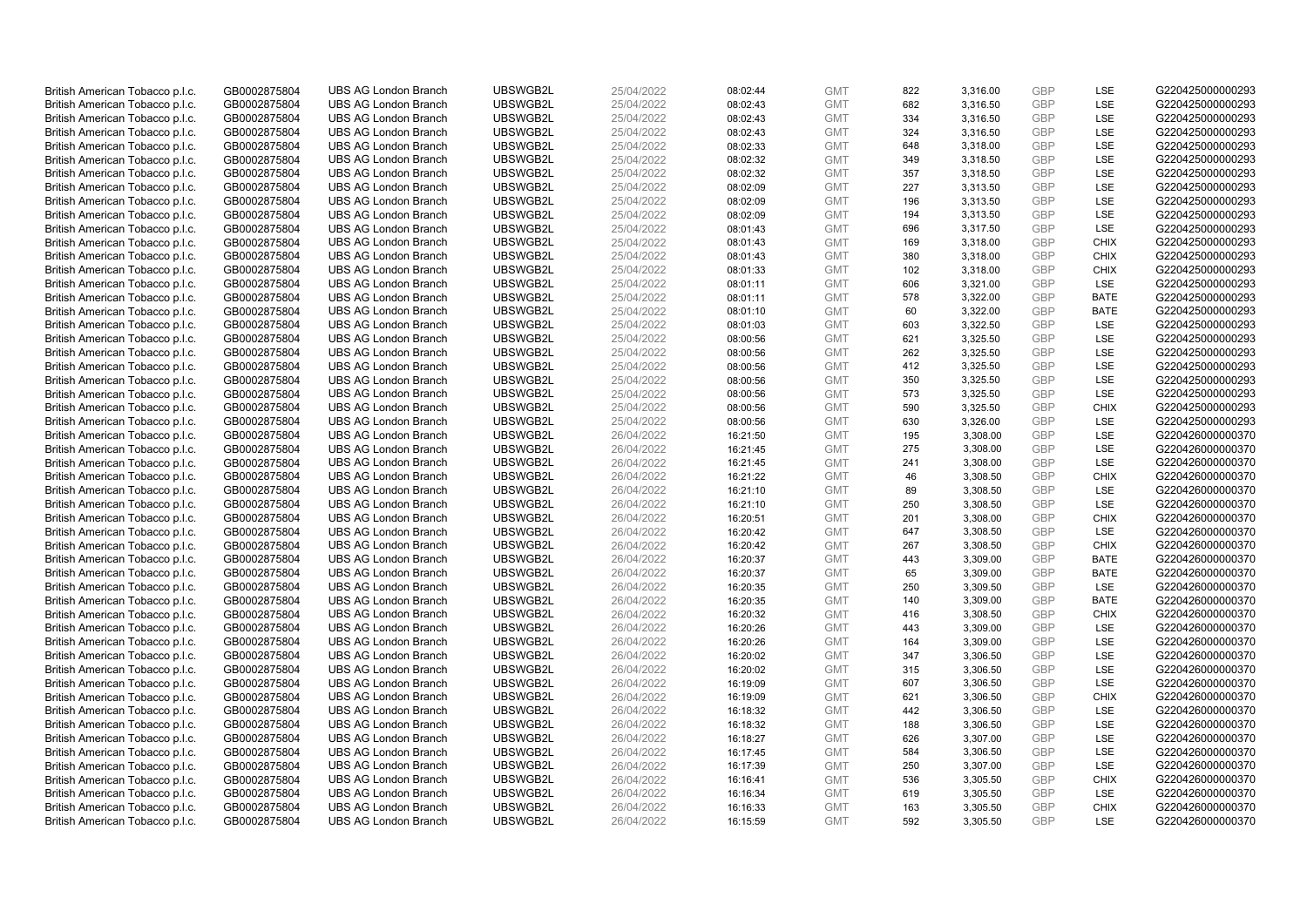| British American Tobacco p.l.c. | GB0002875804 | <b>UBS AG London Branch</b> | UBSWGB2L | 26/04/2022 | 16:15:59 | <b>GMT</b> | 630            | 3,305.50 | <b>GBP</b> | <b>BATE</b> | G220426000000370 |
|---------------------------------|--------------|-----------------------------|----------|------------|----------|------------|----------------|----------|------------|-------------|------------------|
| British American Tobacco p.l.c. | GB0002875804 | <b>UBS AG London Branch</b> | UBSWGB2L | 26/04/2022 | 16:15:11 | <b>GMT</b> | 306            | 3,308.00 | <b>GBP</b> | LSE         | G220426000000370 |
| British American Tobacco p.l.c. | GB0002875804 | <b>UBS AG London Branch</b> | UBSWGB2L | 26/04/2022 | 16:15:11 | <b>GMT</b> | 294            | 3,308.00 | <b>GBP</b> | LSE         | G220426000000370 |
| British American Tobacco p.l.c. | GB0002875804 | <b>UBS AG London Branch</b> | UBSWGB2L | 26/04/2022 | 16:15:02 | <b>GMT</b> | 369            | 3,309.50 | <b>GBP</b> | <b>CHIX</b> | G220426000000370 |
| British American Tobacco p.l.c. | GB0002875804 | <b>UBS AG London Branch</b> | UBSWGB2L | 26/04/2022 | 16:14:42 | <b>GMT</b> | 183            | 3,309.50 | <b>GBP</b> | <b>CHIX</b> | G220426000000370 |
| British American Tobacco p.l.c. | GB0002875804 | <b>UBS AG London Branch</b> | UBSWGB2L | 26/04/2022 | 16:14:41 | <b>GMT</b> | 62             | 3,309.50 | <b>GBP</b> | <b>CHIX</b> | G220426000000370 |
| British American Tobacco p.l.c. | GB0002875804 | <b>UBS AG London Branch</b> | UBSWGB2L | 26/04/2022 | 16:14:41 | <b>GMT</b> | 17             | 3,309.50 | <b>GBP</b> | <b>CHIX</b> | G220426000000370 |
| British American Tobacco p.l.c. | GB0002875804 | <b>UBS AG London Branch</b> | UBSWGB2L | 26/04/2022 | 16:14:41 | <b>GMT</b> | 29             | 3,309.50 | <b>GBP</b> | <b>CHIX</b> | G220426000000370 |
| British American Tobacco p.l.c. | GB0002875804 | <b>UBS AG London Branch</b> | UBSWGB2L | 26/04/2022 | 16:14:41 | <b>GMT</b> | 569            | 3,309.50 | <b>GBP</b> | LSE         | G220426000000370 |
| British American Tobacco p.l.c. | GB0002875804 | <b>UBS AG London Branch</b> | UBSWGB2L | 26/04/2022 | 16:14:41 | <b>GMT</b> | 43             | 3,309.50 | <b>GBP</b> | <b>CHIX</b> | G220426000000370 |
| British American Tobacco p.l.c. | GB0002875804 | <b>UBS AG London Branch</b> | UBSWGB2L | 26/04/2022 | 16:14:36 | <b>GMT</b> | 665            | 3,310.00 | <b>GBP</b> | LSE         | G220426000000370 |
| British American Tobacco p.l.c. | GB0002875804 | <b>UBS AG London Branch</b> | UBSWGB2L | 26/04/2022 | 16:13:20 | <b>GMT</b> | 95             | 3,307.00 | <b>GBP</b> | LSE         | G220426000000370 |
| British American Tobacco p.l.c. | GB0002875804 | <b>UBS AG London Branch</b> | UBSWGB2L | 26/04/2022 | 16:13:20 | <b>GMT</b> | 494            | 3,307.00 | <b>GBP</b> | LSE         | G220426000000370 |
| British American Tobacco p.l.c. | GB0002875804 | <b>UBS AG London Branch</b> | UBSWGB2L | 26/04/2022 | 16:12:38 | <b>GMT</b> | 453            | 3,308.50 | <b>GBP</b> | LSE         | G220426000000370 |
| British American Tobacco p.l.c. | GB0002875804 | <b>UBS AG London Branch</b> | UBSWGB2L | 26/04/2022 | 16:12:38 | <b>GMT</b> | 252            | 3,308.50 | <b>GBP</b> | <b>CHIX</b> | G220426000000370 |
|                                 |              | <b>UBS AG London Branch</b> | UBSWGB2L |            |          | <b>GMT</b> | 323            |          | <b>GBP</b> | <b>BATE</b> | G220426000000370 |
| British American Tobacco p.l.c. | GB0002875804 | <b>UBS AG London Branch</b> | UBSWGB2L | 26/04/2022 | 16:12:38 | <b>GMT</b> |                | 3,308.50 | <b>GBP</b> |             | G220426000000370 |
| British American Tobacco p.l.c. | GB0002875804 |                             |          | 26/04/2022 | 16:12:38 |            | 111            | 3,308.50 |            | LSE         |                  |
| British American Tobacco p.l.c. | GB0002875804 | <b>UBS AG London Branch</b> | UBSWGB2L | 26/04/2022 | 16:12:38 | <b>GMT</b> | 324            | 3,308.50 | <b>GBP</b> | <b>BATE</b> | G220426000000370 |
| British American Tobacco p.l.c. | GB0002875804 | <b>UBS AG London Branch</b> | UBSWGB2L | 26/04/2022 | 16:12:38 | <b>GMT</b> | 356            | 3,308.50 | <b>GBP</b> | <b>CHIX</b> | G220426000000370 |
| British American Tobacco p.l.c. | GB0002875804 | <b>UBS AG London Branch</b> | UBSWGB2L | 26/04/2022 | 16:12:30 | <b>GMT</b> | 236            | 3,309.00 | <b>GBP</b> | LSE         | G220426000000370 |
| British American Tobacco p.l.c. | GB0002875804 | <b>UBS AG London Branch</b> | UBSWGB2L | 26/04/2022 | 16:12:30 | <b>GMT</b> | 369            | 3,309.00 | <b>GBP</b> | LSE         | G220426000000370 |
| British American Tobacco p.l.c. | GB0002875804 | <b>UBS AG London Branch</b> | UBSWGB2L | 26/04/2022 | 16:12:29 | <b>GMT</b> | 220            | 3,309.50 | <b>GBP</b> | LSE         | G220426000000370 |
| British American Tobacco p.l.c. | GB0002875804 | <b>UBS AG London Branch</b> | UBSWGB2L | 26/04/2022 | 16:12:29 | <b>GMT</b> | 389            | 3,309.50 | <b>GBP</b> | LSE         | G220426000000370 |
| British American Tobacco p.l.c. | GB0002875804 | <b>UBS AG London Branch</b> | UBSWGB2L | 26/04/2022 | 16:12:26 | <b>GMT</b> | $\overline{1}$ | 3,309.50 | <b>GBP</b> | LSE         | G220426000000370 |
| British American Tobacco p.l.c. | GB0002875804 | <b>UBS AG London Branch</b> | UBSWGB2L | 26/04/2022 | 16:11:11 | <b>GMT</b> | 564            | 3,306.00 | <b>GBP</b> | LSE         | G220426000000370 |
| British American Tobacco p.l.c. | GB0002875804 | <b>UBS AG London Branch</b> | UBSWGB2L | 26/04/2022 | 16:10:40 | <b>GMT</b> | 160            | 3,304.50 | <b>GBP</b> | <b>CHIX</b> | G220426000000370 |
| British American Tobacco p.l.c. | GB0002875804 | <b>UBS AG London Branch</b> | UBSWGB2L | 26/04/2022 | 16:10:40 | <b>GMT</b> | 79             | 3,304.50 | <b>GBP</b> | <b>CHIX</b> | G220426000000370 |
| British American Tobacco p.l.c. | GB0002875804 | <b>UBS AG London Branch</b> | UBSWGB2L | 26/04/2022 | 16:10:40 | <b>GMT</b> | 364            | 3,304.50 | <b>GBP</b> | <b>CHIX</b> | G220426000000370 |
| British American Tobacco p.l.c. | GB0002875804 | <b>UBS AG London Branch</b> | UBSWGB2L | 26/04/2022 | 16:09:59 | <b>GMT</b> | 621            | 3,304.50 | <b>GBP</b> | LSE         | G220426000000370 |
| British American Tobacco p.l.c. | GB0002875804 | <b>UBS AG London Branch</b> | UBSWGB2L | 26/04/2022 | 16:09:54 | <b>GMT</b> | 85             | 3,305.00 | <b>GBP</b> | LSE         | G220426000000370 |
| British American Tobacco p.l.c. | GB0002875804 | <b>UBS AG London Branch</b> | UBSWGB2L | 26/04/2022 | 16:09:54 | <b>GMT</b> | 500            | 3,305.00 | <b>GBP</b> | LSE         | G220426000000370 |
| British American Tobacco p.l.c. | GB0002875804 | <b>UBS AG London Branch</b> | UBSWGB2L | 26/04/2022 | 16:09:49 | <b>GMT</b> | 169            | 3,305.00 | <b>GBP</b> | LSE         | G220426000000370 |
| British American Tobacco p.l.c. | GB0002875804 | <b>UBS AG London Branch</b> | UBSWGB2L | 26/04/2022 | 16:09:49 | <b>GMT</b> | 500            | 3,305.00 | <b>GBP</b> | LSE         | G220426000000370 |
| British American Tobacco p.l.c. | GB0002875804 | <b>UBS AG London Branch</b> | UBSWGB2L | 26/04/2022 | 16:09:03 | <b>GMT</b> | 593            | 3,304.50 | <b>GBP</b> | LSE         | G220426000000370 |
| British American Tobacco p.l.c. | GB0002875804 | <b>UBS AG London Branch</b> | UBSWGB2L | 26/04/2022 | 16:07:42 | <b>GMT</b> | 487            | 3,305.00 | <b>GBP</b> | LSE         | G220426000000370 |
| British American Tobacco p.l.c. | GB0002875804 | <b>UBS AG London Branch</b> | UBSWGB2L | 26/04/2022 | 16:07:42 | <b>GMT</b> | 86             | 3,305.00 | <b>GBP</b> | LSE         | G220426000000370 |
| British American Tobacco p.l.c. | GB0002875804 | <b>UBS AG London Branch</b> | UBSWGB2L | 26/04/2022 | 16:07:42 | <b>GMT</b> | 316            | 3,305.00 | <b>GBP</b> | <b>CHIX</b> | G220426000000370 |
| British American Tobacco p.l.c. | GB0002875804 | <b>UBS AG London Branch</b> | UBSWGB2L | 26/04/2022 | 16:07:42 | <b>GMT</b> | 290            | 3,305.00 | <b>GBP</b> | <b>BATE</b> | G220426000000370 |
| British American Tobacco p.l.c. | GB0002875804 | <b>UBS AG London Branch</b> | UBSWGB2L | 26/04/2022 | 16:07:27 | <b>GMT</b> | 110            | 3,305.00 | <b>GBP</b> | <b>BATE</b> | G220426000000370 |
| British American Tobacco p.l.c. | GB0002875804 | <b>UBS AG London Branch</b> | UBSWGB2L | 26/04/2022 | 16:07:27 | <b>GMT</b> | 15             | 3,305.00 | <b>GBP</b> | <b>BATE</b> | G220426000000370 |
| British American Tobacco p.l.c. | GB0002875804 | <b>UBS AG London Branch</b> | UBSWGB2L | 26/04/2022 | 16:07:27 | <b>GMT</b> | 30             | 3,305.00 | <b>GBP</b> | <b>CHIX</b> | G220426000000370 |
| British American Tobacco p.l.c. | GB0002875804 | <b>UBS AG London Branch</b> | UBSWGB2L | 26/04/2022 | 16:07:27 | <b>GMT</b> | 114            | 3,305.00 | <b>GBP</b> | <b>CHIX</b> | G220426000000370 |
| British American Tobacco p.l.c. | GB0002875804 | <b>UBS AG London Branch</b> | UBSWGB2L | 26/04/2022 | 16:07:10 | <b>GMT</b> | 168            | 3,305.00 | <b>GBP</b> | <b>BATE</b> | G220426000000370 |
| British American Tobacco p.l.c. | GB0002875804 | <b>UBS AG London Branch</b> | UBSWGB2L | 26/04/2022 | 16:07:10 | <b>GMT</b> | 191            | 3,305.00 | <b>GBP</b> | <b>CHIX</b> | G220426000000370 |
| British American Tobacco p.l.c. | GB0002875804 | <b>UBS AG London Branch</b> | UBSWGB2L | 26/04/2022 | 16:07:07 | <b>GMT</b> | 640            | 3,305.50 | <b>GBP</b> | <b>LSE</b>  | G220426000000370 |
| British American Tobacco p.l.c. | GB0002875804 | <b>UBS AG London Branch</b> | UBSWGB2L | 26/04/2022 | 16:06:28 | <b>GMT</b> | 700            | 3,305.50 | <b>GBP</b> | LSE         | G220426000000370 |
| British American Tobacco p.l.c. | GB0002875804 | <b>UBS AG London Branch</b> | UBSWGB2L | 26/04/2022 | 16:05:43 | <b>GMT</b> | 654            | 3,306.00 | <b>GBP</b> | <b>CHIX</b> | G220426000000370 |
| British American Tobacco p.l.c. | GB0002875804 | <b>UBS AG London Branch</b> | UBSWGB2L | 26/04/2022 | 16:05:33 | <b>GMT</b> | 291            | 3,306.00 | <b>GBP</b> | LSE         | G220426000000370 |
| British American Tobacco p.l.c. | GB0002875804 | <b>UBS AG London Branch</b> | UBSWGB2L | 26/04/2022 | 16:05:33 | <b>GMT</b> | 339            | 3,306.00 | <b>GBP</b> | LSE         | G220426000000370 |
| British American Tobacco p.l.c. | GB0002875804 | <b>UBS AG London Branch</b> | UBSWGB2L | 26/04/2022 | 16:05:01 | <b>GMT</b> | 612            | 3,303.50 | <b>GBP</b> | LSE         | G220426000000370 |
| British American Tobacco p.l.c. | GB0002875804 | <b>UBS AG London Branch</b> | UBSWGB2L | 26/04/2022 | 16:04:15 | <b>GMT</b> | 644            | 3,305.00 | <b>GBP</b> | LSE         | G220426000000370 |
| British American Tobacco p.l.c. | GB0002875804 | <b>UBS AG London Branch</b> | UBSWGB2L | 26/04/2022 | 16:03:48 | <b>GMT</b> | 101            | 3,304.00 | <b>GBP</b> | LSE         | G220426000000370 |
| British American Tobacco p.l.c. | GB0002875804 | <b>UBS AG London Branch</b> | UBSWGB2L | 26/04/2022 | 16:03:48 | <b>GMT</b> | 569            | 3,304.00 | <b>GBP</b> | LSE         | G220426000000370 |
| British American Tobacco p.l.c. | GB0002875804 | <b>UBS AG London Branch</b> | UBSWGB2L | 26/04/2022 | 16:03:46 | <b>GMT</b> | 592            | 3.305.00 | GBP        | LSE         | G220426000000370 |
|                                 |              |                             |          |            |          |            |                |          |            |             |                  |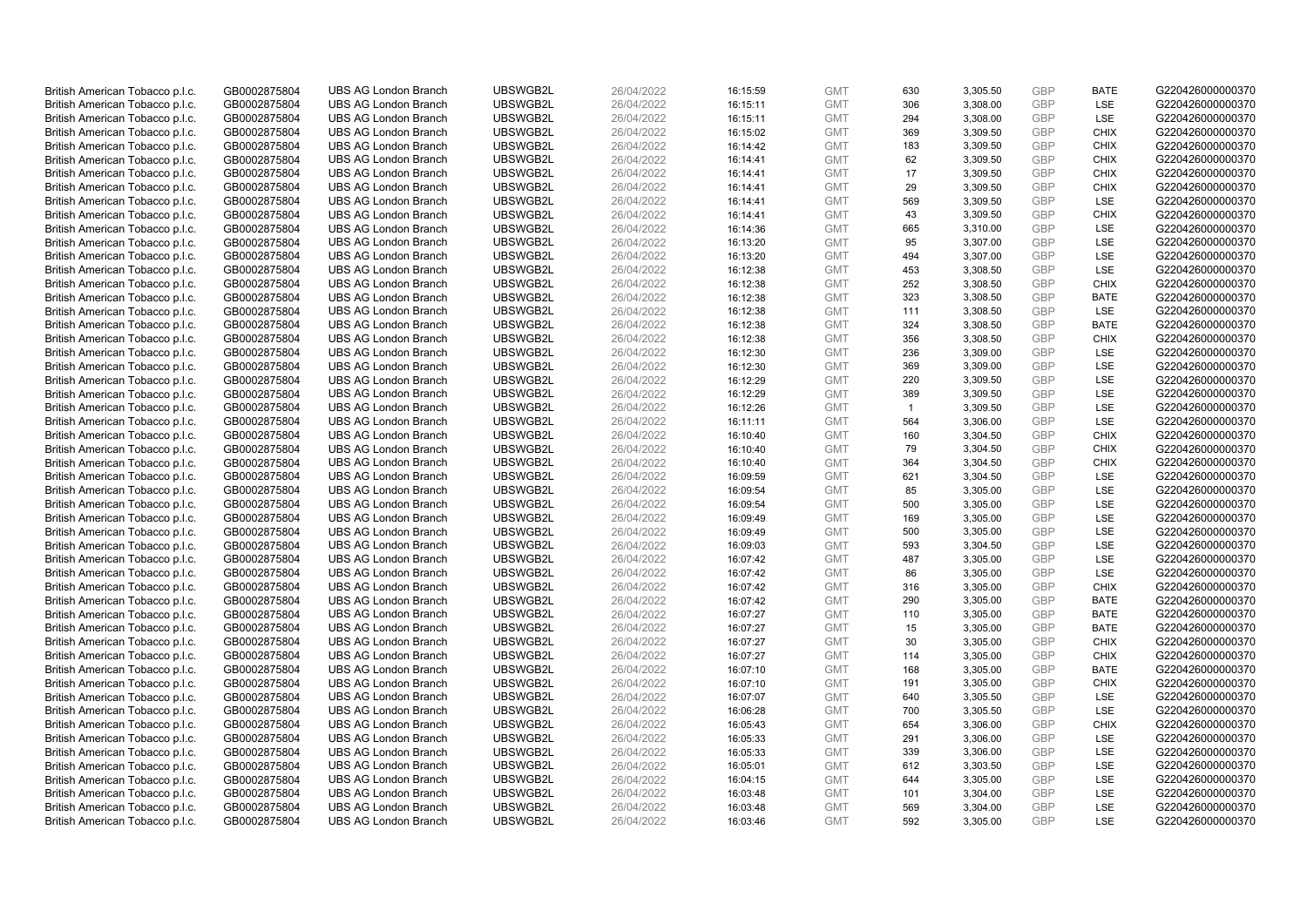| British American Tobacco p.l.c. | GB0002875804 | <b>UBS AG London Branch</b> | UBSWGB2L | 26/04/2022 | 16:02:42 | <b>GMT</b> | 43             | 3,307.00 | <b>GBP</b>               | <b>CHIX</b>                | G220426000000370 |
|---------------------------------|--------------|-----------------------------|----------|------------|----------|------------|----------------|----------|--------------------------|----------------------------|------------------|
| British American Tobacco p.l.c. | GB0002875804 | <b>UBS AG London Branch</b> | UBSWGB2L | 26/04/2022 | 16:02:42 | <b>GMT</b> | 236            | 3,307.00 | <b>GBP</b>               | <b>CHIX</b>                | G220426000000370 |
| British American Tobacco p.l.c. | GB0002875804 | <b>UBS AG London Branch</b> | UBSWGB2L | 26/04/2022 | 16:02:42 | <b>GMT</b> | 397            | 3,307.00 | <b>GBP</b>               | <b>CHIX</b>                | G220426000000370 |
|                                 |              |                             | UBSWGB2L |            |          |            |                |          | <b>GBP</b>               |                            |                  |
| British American Tobacco p.l.c. | GB0002875804 | <b>UBS AG London Branch</b> |          | 26/04/2022 | 16:02:42 | <b>GMT</b> | 650            | 3,307.00 |                          | LSE                        | G220426000000370 |
| British American Tobacco p.l.c. | GB0002875804 | <b>UBS AG London Branch</b> | UBSWGB2L | 26/04/2022 | 16:02:38 | <b>GMT</b> | 623            | 3,307.50 | <b>GBP</b>               | <b>BATE</b>                | G220426000000370 |
| British American Tobacco p.l.c. | GB0002875804 | <b>UBS AG London Branch</b> | UBSWGB2L | 26/04/2022 | 16:02:17 | <b>GMT</b> | 635            | 3,308.50 | <b>GBP</b>               | LSE                        | G220426000000370 |
| British American Tobacco p.l.c. | GB0002875804 | <b>UBS AG London Branch</b> | UBSWGB2L | 26/04/2022 | 16:01:47 | <b>GMT</b> | 611            | 3,307.50 | <b>GBP</b>               | LSE                        | G220426000000370 |
| British American Tobacco p.l.c. | GB0002875804 | <b>UBS AG London Branch</b> | UBSWGB2L | 26/04/2022 | 16:01:19 | <b>GMT</b> | 47             | 3,307.00 | <b>GBP</b>               | <b>BATE</b>                | G220426000000370 |
| British American Tobacco p.l.c. | GB0002875804 | <b>UBS AG London Branch</b> | UBSWGB2L | 26/04/2022 | 16:01:19 | <b>GMT</b> | 121            | 3,307.00 | <b>GBP</b>               | <b>BATE</b>                | G220426000000370 |
| British American Tobacco p.l.c. | GB0002875804 | <b>UBS AG London Branch</b> | UBSWGB2L | 26/04/2022 | 16:01:19 | <b>GMT</b> | 21             | 3,307.00 | <b>GBP</b>               | <b>BATE</b>                | G220426000000370 |
| British American Tobacco p.l.c. | GB0002875804 | <b>UBS AG London Branch</b> | UBSWGB2L | 26/04/2022 | 16:01:19 | <b>GMT</b> | 59             | 3,307.00 | <b>GBP</b>               | <b>BATE</b>                | G220426000000370 |
| British American Tobacco p.l.c. | GB0002875804 | <b>UBS AG London Branch</b> | UBSWGB2L | 26/04/2022 | 16:01:02 | <b>GMT</b> | 550            | 3,308.50 | <b>GBP</b>               | <b>CHIX</b>                | G220426000000370 |
| British American Tobacco p.l.c. | GB0002875804 | <b>UBS AG London Branch</b> | UBSWGB2L | 26/04/2022 | 16:00:51 | <b>GMT</b> | 129            | 3,308.50 | <b>GBP</b>               | <b>CHIX</b>                | G220426000000370 |
| British American Tobacco p.l.c. | GB0002875804 | <b>UBS AG London Branch</b> | UBSWGB2L | 26/04/2022 | 16:00:44 | <b>GMT</b> | 38             | 3,309.00 | <b>GBP</b>               | LSE                        | G220426000000370 |
| British American Tobacco p.l.c. | GB0002875804 | <b>UBS AG London Branch</b> | UBSWGB2L | 26/04/2022 | 16:00:44 | <b>GMT</b> | 166            | 3,309.00 | GBP                      | LSE                        | G220426000000370 |
| British American Tobacco p.l.c. | GB0002875804 | <b>UBS AG London Branch</b> | UBSWGB2L | 26/04/2022 | 16:00:44 | <b>GMT</b> | 218            | 3,309.00 | <b>GBP</b>               | LSE                        | G220426000000370 |
| British American Tobacco p.l.c. | GB0002875804 | <b>UBS AG London Branch</b> | UBSWGB2L | 26/04/2022 | 16:00:44 | <b>GMT</b> | 210            | 3,309.00 | <b>GBP</b>               | LSE                        | G220426000000370 |
| British American Tobacco p.l.c. | GB0002875804 | <b>UBS AG London Branch</b> | UBSWGB2L | 26/04/2022 | 16:00:44 | <b>GMT</b> | 611            | 3,309.00 | <b>GBP</b>               | LSE                        | G220426000000370 |
| British American Tobacco p.l.c. | GB0002875804 | <b>UBS AG London Branch</b> | UBSWGB2L | 26/04/2022 | 16:00:40 | <b>GMT</b> | $\overline{7}$ | 3,309.00 | <b>GBP</b>               | <b>LSE</b>                 | G220426000000370 |
| British American Tobacco p.l.c. | GB0002875804 | <b>UBS AG London Branch</b> | UBSWGB2L | 26/04/2022 | 15:59:45 | <b>GMT</b> | 631            | 3,309.50 | <b>GBP</b>               | LSE                        | G220426000000370 |
| British American Tobacco p.l.c. | GB0002875804 | <b>UBS AG London Branch</b> | UBSWGB2L | 26/04/2022 | 15:59:22 | <b>GMT</b> | 683            | 3,310.00 | <b>GBP</b>               | LSE                        | G220426000000370 |
| British American Tobacco p.l.c. | GB0002875804 | <b>UBS AG London Branch</b> | UBSWGB2L | 26/04/2022 | 15:59:17 | <b>GMT</b> | 601            | 3,310.50 | <b>GBP</b>               | LSE                        | G220426000000370 |
| British American Tobacco p.l.c. | GB0002875804 | <b>UBS AG London Branch</b> | UBSWGB2L | 26/04/2022 | 15:59:17 | <b>GMT</b> | 392            | 3,310.50 | <b>GBP</b>               | <b>CHIX</b>                | G220426000000370 |
| British American Tobacco p.l.c. | GB0002875804 | <b>UBS AG London Branch</b> | UBSWGB2L | 26/04/2022 | 15:59:17 | <b>GMT</b> | 101            | 3,310.50 | <b>GBP</b>               | <b>CHIX</b>                | G220426000000370 |
| British American Tobacco p.l.c. | GB0002875804 | <b>UBS AG London Branch</b> | UBSWGB2L | 26/04/2022 | 15:59:17 | <b>GMT</b> | 207            | 3,310.50 | <b>GBP</b>               | <b>CHIX</b>                | G220426000000370 |
| British American Tobacco p.l.c. | GB0002875804 | <b>UBS AG London Branch</b> | UBSWGB2L | 26/04/2022 | 15:59:13 | <b>GMT</b> | 250            | 3,311.00 | <b>GBP</b>               | LSE                        | G220426000000370 |
| British American Tobacco p.l.c. | GB0002875804 | <b>UBS AG London Branch</b> | UBSWGB2L | 26/04/2022 | 15:59:13 | <b>GMT</b> | 250            | 3,311.00 | <b>GBP</b>               | LSE                        | G220426000000370 |
| British American Tobacco p.l.c. | GB0002875804 | <b>UBS AG London Branch</b> | UBSWGB2L | 26/04/2022 | 15:59:13 | <b>GMT</b> | 250            | 3,311.00 | <b>GBP</b>               | LSE                        | G220426000000370 |
| British American Tobacco p.l.c. | GB0002875804 | <b>UBS AG London Branch</b> | UBSWGB2L | 26/04/2022 | 15:58:57 | <b>GMT</b> | 250            | 3,311.00 | <b>GBP</b>               | LSE                        | G220426000000370 |
| British American Tobacco p.l.c. | GB0002875804 | <b>UBS AG London Branch</b> | UBSWGB2L | 26/04/2022 | 15:58:04 | <b>GMT</b> | 44             | 3,310.00 | <b>GBP</b>               | LSE                        | G220426000000370 |
| British American Tobacco p.l.c. | GB0002875804 | <b>UBS AG London Branch</b> | UBSWGB2L | 26/04/2022 | 15:57:56 | <b>GMT</b> | 46             | 3,310.00 | <b>GBP</b>               | LSE                        | G220426000000370 |
| British American Tobacco p.l.c. | GB0002875804 | <b>UBS AG London Branch</b> | UBSWGB2L | 26/04/2022 | 15:57:05 | <b>GMT</b> | 181            | 3,310.00 | <b>GBP</b>               | BATE                       | G220426000000370 |
| British American Tobacco p.l.c. | GB0002875804 | <b>UBS AG London Branch</b> | UBSWGB2L | 26/04/2022 | 15:57:05 | <b>GMT</b> | 15             | 3,310.00 | <b>GBP</b>               | <b>BATE</b>                | G220426000000370 |
| British American Tobacco p.l.c. | GB0002875804 | <b>UBS AG London Branch</b> | UBSWGB2L | 26/04/2022 | 15:57:05 | <b>GMT</b> | 19             | 3,310.00 | GBP                      | <b>BATE</b>                | G220426000000370 |
| British American Tobacco p.l.c. | GB0002875804 | <b>UBS AG London Branch</b> | UBSWGB2L | 26/04/2022 | 15:57:05 | <b>GMT</b> | 229            | 3,310.00 | <b>GBP</b>               | <b>BATE</b>                | G220426000000370 |
| British American Tobacco p.l.c. | GB0002875804 | <b>UBS AG London Branch</b> | UBSWGB2L | 26/04/2022 | 15:57:04 | <b>GMT</b> | 103            | 3,310.00 | <b>GBP</b>               | <b>BATE</b>                | G220426000000370 |
| British American Tobacco p.l.c. | GB0002875804 | <b>UBS AG London Branch</b> | UBSWGB2L | 26/04/2022 | 15:57:04 | <b>GMT</b> | 44             | 3,310.00 | <b>GBP</b>               | <b>BATE</b>                | G220426000000370 |
| British American Tobacco p.l.c. | GB0002875804 | <b>UBS AG London Branch</b> | UBSWGB2L | 26/04/2022 | 15:57:02 | <b>GMT</b> | 622            | 3,310.50 | <b>GBP</b>               | LSE                        | G220426000000370 |
|                                 |              | <b>UBS AG London Branch</b> | UBSWGB2L |            |          | <b>GMT</b> | 623            |          | <b>GBP</b>               | LSE                        | G220426000000370 |
| British American Tobacco p.l.c. | GB0002875804 |                             |          | 26/04/2022 | 15:56:19 |            |                | 3,309.50 |                          |                            |                  |
| British American Tobacco p.l.c. | GB0002875804 | <b>UBS AG London Branch</b> | UBSWGB2L | 26/04/2022 | 15:56:19 | <b>GMT</b> | 348            | 3,309.50 | <b>GBP</b><br><b>GBP</b> | <b>CHIX</b><br><b>CHIX</b> | G220426000000370 |
| British American Tobacco p.l.c. | GB0002875804 | <b>UBS AG London Branch</b> | UBSWGB2L | 26/04/2022 | 15:56:19 | <b>GMT</b> | 299            | 3,309.50 |                          |                            | G220426000000370 |
| British American Tobacco p.l.c. | GB0002875804 | <b>UBS AG London Branch</b> | UBSWGB2L | 26/04/2022 | 15:55:30 | <b>GMT</b> | 632            | 3,310.50 | <b>GBP</b>               | LSE                        | G220426000000370 |
| British American Tobacco p.l.c. | GB0002875804 | <b>UBS AG London Branch</b> | UBSWGB2L | 26/04/2022 | 15:55:28 | <b>GMT</b> | 618            | 3,311.00 | <b>GBP</b>               | <b>CHIX</b>                | G220426000000370 |
| British American Tobacco p.l.c. | GB0002875804 | <b>UBS AG London Branch</b> | UBSWGB2L | 26/04/2022 | 15:55:28 | <b>GMT</b> | 310            | 3,311.00 | <b>GBP</b>               | LSE                        | G220426000000370 |
| British American Tobacco p.l.c. | GB0002875804 | <b>UBS AG London Branch</b> | UBSWGB2L | 26/04/2022 | 15:55:28 | <b>GMT</b> | 340            | 3,311.00 | <b>GBP</b>               | LSE                        | G220426000000370 |
| British American Tobacco p.l.c. | GB0002875804 | <b>UBS AG London Branch</b> | UBSWGB2L | 26/04/2022 | 15:54:36 | <b>GMT</b> | 149            | 3,310.00 | <b>GBP</b>               | LSE                        | G220426000000370 |
| British American Tobacco p.l.c. | GB0002875804 | <b>UBS AG London Branch</b> | UBSWGB2L | 26/04/2022 | 15:54:36 | <b>GMT</b> | 425            | 3,310.00 | <b>GBP</b>               | LSE                        | G220426000000370 |
| British American Tobacco p.l.c. | GB0002875804 | <b>UBS AG London Branch</b> | UBSWGB2L | 26/04/2022 | 15:53:49 | <b>GMT</b> | 614            | 3,309.50 | <b>GBP</b>               | LSE                        | G220426000000370 |
| British American Tobacco p.l.c. | GB0002875804 | <b>UBS AG London Branch</b> | UBSWGB2L | 26/04/2022 | 15:52:55 | <b>GMT</b> | 599            | 3,311.00 | <b>GBP</b>               | LSE                        | G220426000000370 |
| British American Tobacco p.l.c. | GB0002875804 | <b>UBS AG London Branch</b> | UBSWGB2L | 26/04/2022 | 15:52:55 | <b>GMT</b> | 38             | 3,311.00 | <b>GBP</b>               | <b>BATE</b>                | G220426000000370 |
| British American Tobacco p.l.c. | GB0002875804 | <b>UBS AG London Branch</b> | UBSWGB2L | 26/04/2022 | 15:52:55 | <b>GMT</b> | 49             | 3,311.00 | <b>GBP</b>               | <b>BATE</b>                | G220426000000370 |
| British American Tobacco p.l.c. | GB0002875804 | <b>UBS AG London Branch</b> | UBSWGB2L | 26/04/2022 | 15:52:55 | <b>GMT</b> | 600            | 3,311.00 | <b>GBP</b>               | <b>BATE</b>                | G220426000000370 |
| British American Tobacco p.l.c. | GB0002875804 | <b>UBS AG London Branch</b> | UBSWGB2L | 26/04/2022 | 15:52:45 | <b>GMT</b> | 647            | 3,311.50 | <b>GBP</b>               | <b>LSE</b>                 | G220426000000370 |
| British American Tobacco p.l.c. | GB0002875804 | <b>UBS AG London Branch</b> | UBSWGB2L | 26/04/2022 | 15:51:58 | <b>GMT</b> | 370            | 3.310.00 | GBP                      | <b>CHIX</b>                | G220426000000370 |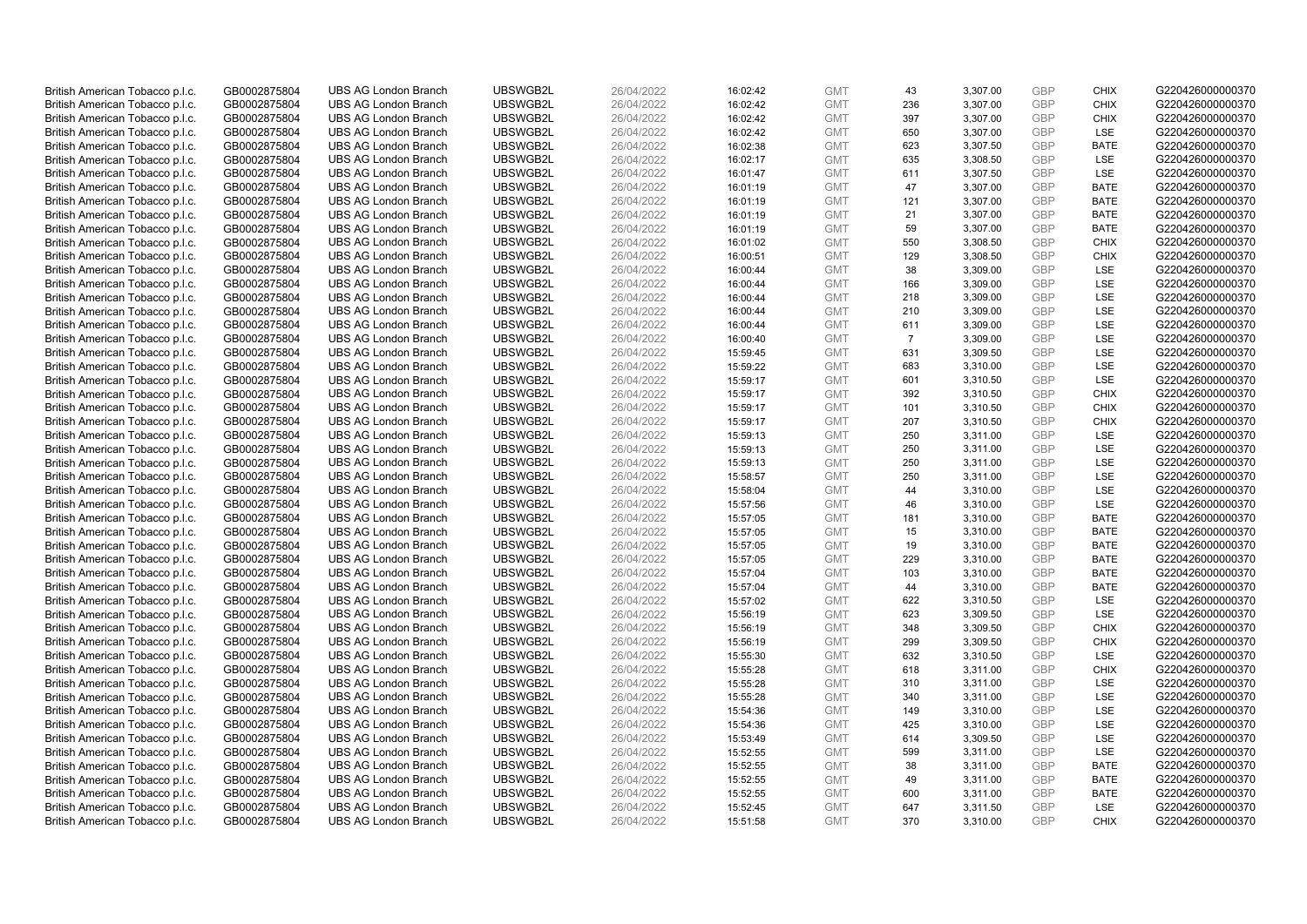| British American Tobacco p.l.c. | GB0002875804 | <b>UBS AG London Branch</b> | UBSWGB2L | 26/04/2022 | 15:51:58 | <b>GMT</b> | 249 | 3,310.00 | <b>GBP</b> | <b>CHIX</b> | G220426000000370 |
|---------------------------------|--------------|-----------------------------|----------|------------|----------|------------|-----|----------|------------|-------------|------------------|
| British American Tobacco p.l.c. | GB0002875804 | <b>UBS AG London Branch</b> | UBSWGB2L | 26/04/2022 | 15:51:51 | <b>GMT</b> | 503 | 3,311.00 | GBP        | LSE         | G220426000000370 |
| British American Tobacco p.l.c. | GB0002875804 | <b>UBS AG London Branch</b> | UBSWGB2L | 26/04/2022 | 15:51:51 | <b>GMT</b> | 105 | 3,311.00 | <b>GBP</b> | LSE         | G220426000000370 |
|                                 |              | <b>UBS AG London Branch</b> | UBSWGB2L |            |          | <b>GMT</b> |     |          | <b>GBP</b> |             | G220426000000370 |
| British American Tobacco p.l.c. | GB0002875804 |                             |          | 26/04/2022 | 15:50:46 |            | 28  | 3,309.00 |            | LSE         |                  |
| British American Tobacco p.l.c. | GB0002875804 | <b>UBS AG London Branch</b> | UBSWGB2L | 26/04/2022 | 15:50:46 | <b>GMT</b> | 27  | 3,309.00 | <b>GBP</b> | LSE         | G220426000000370 |
| British American Tobacco p.l.c. | GB0002875804 | <b>UBS AG London Branch</b> | UBSWGB2L | 26/04/2022 | 15:50:46 | <b>GMT</b> | 28  | 3,309.00 | <b>GBP</b> | LSE         | G220426000000370 |
| British American Tobacco p.l.c. | GB0002875804 | <b>UBS AG London Branch</b> | UBSWGB2L | 26/04/2022 | 15:50:46 | <b>GMT</b> | 120 | 3,309.00 | <b>GBP</b> | LSE         | G220426000000370 |
| British American Tobacco p.l.c. | GB0002875804 | <b>UBS AG London Branch</b> | UBSWGB2L | 26/04/2022 | 15:50:46 | <b>GMT</b> | 270 | 3,309.00 | <b>GBP</b> | LSE         | G220426000000370 |
| British American Tobacco p.l.c. | GB0002875804 | <b>UBS AG London Branch</b> | UBSWGB2L | 26/04/2022 | 15:50:46 | <b>GMT</b> | 166 | 3,309.00 | <b>GBP</b> | LSE         | G220426000000370 |
| British American Tobacco p.l.c. | GB0002875804 | <b>UBS AG London Branch</b> | UBSWGB2L | 26/04/2022 | 15:50:46 | <b>GMT</b> | 53  | 3,309.00 | <b>GBP</b> | LSE         | G220426000000370 |
| British American Tobacco p.l.c. | GB0002875804 | <b>UBS AG London Branch</b> | UBSWGB2L | 26/04/2022 | 15:50:46 | <b>GMT</b> | 90  | 3,309.00 | <b>GBP</b> | LSE         | G220426000000370 |
| British American Tobacco p.l.c. | GB0002875804 | <b>UBS AG London Branch</b> | UBSWGB2L | 26/04/2022 | 15:50:46 | <b>GMT</b> | 108 | 3,309.00 | <b>GBP</b> | LSE         | G220426000000370 |
| British American Tobacco p.l.c. | GB0002875804 | <b>UBS AG London Branch</b> | UBSWGB2L | 26/04/2022 | 15:50:46 | <b>GMT</b> | 76  | 3,309.00 | <b>GBP</b> | LSE         | G220426000000370 |
| British American Tobacco p.l.c. | GB0002875804 | <b>UBS AG London Branch</b> | UBSWGB2L | 26/04/2022 | 15:50:46 | <b>GMT</b> | 120 | 3,309.00 | <b>GBP</b> | LSE         | G220426000000370 |
| British American Tobacco p.l.c. | GB0002875804 | <b>UBS AG London Branch</b> | UBSWGB2L | 26/04/2022 | 15:50:46 | <b>GMT</b> | 278 | 3,309.00 | <b>GBP</b> | LSE         | G220426000000370 |
| British American Tobacco p.l.c. | GB0002875804 | <b>UBS AG London Branch</b> | UBSWGB2L | 26/04/2022 | 15:49:38 | <b>GMT</b> | 627 | 3,306.50 | <b>GBP</b> | LSE         | G220426000000370 |
| British American Tobacco p.l.c. | GB0002875804 | <b>UBS AG London Branch</b> | UBSWGB2L | 26/04/2022 | 15:49:38 | <b>GMT</b> | 560 | 3,306.50 | <b>GBP</b> | <b>CHIX</b> | G220426000000370 |
| British American Tobacco p.l.c. | GB0002875804 | <b>UBS AG London Branch</b> | UBSWGB2L | 26/04/2022 | 15:49:38 | <b>GMT</b> | 33  | 3,306.50 | <b>GBP</b> | <b>CHIX</b> | G220426000000370 |
| British American Tobacco p.l.c. | GB0002875804 | <b>UBS AG London Branch</b> | UBSWGB2L | 26/04/2022 | 15:49:38 | <b>GMT</b> | 59  | 3,306.50 | <b>GBP</b> | <b>CHIX</b> | G220426000000370 |
| British American Tobacco p.l.c. | GB0002875804 | <b>UBS AG London Branch</b> | UBSWGB2L | 26/04/2022 | 15:49:17 | <b>GMT</b> | 28  | 3,306.00 | <b>GBP</b> | <b>CHIX</b> | G220426000000370 |
| British American Tobacco p.l.c. | GB0002875804 | <b>UBS AG London Branch</b> | UBSWGB2L | 26/04/2022 | 15:49:17 | <b>GMT</b> | 245 | 3,306.50 | <b>GBP</b> | LSE         | G220426000000370 |
| British American Tobacco p.l.c. | GB0002875804 | <b>UBS AG London Branch</b> | UBSWGB2L | 26/04/2022 | 15:48:38 | <b>GMT</b> | 640 | 3,306.50 | <b>GBP</b> | LSE         | G220426000000370 |
| British American Tobacco p.l.c. | GB0002875804 | <b>UBS AG London Branch</b> | UBSWGB2L | 26/04/2022 | 15:47:34 | <b>GMT</b> | 624 | 3,305.00 | <b>GBP</b> | LSE         | G220426000000370 |
| British American Tobacco p.l.c. | GB0002875804 | <b>UBS AG London Branch</b> | UBSWGB2L | 26/04/2022 | 15:47:00 | <b>GMT</b> | 180 | 3,307.00 | <b>GBP</b> | <b>BATE</b> | G220426000000370 |
| British American Tobacco p.l.c. | GB0002875804 | <b>UBS AG London Branch</b> | UBSWGB2L | 26/04/2022 | 15:47:00 | <b>GMT</b> | 393 | 3,307.00 | <b>GBP</b> | <b>BATE</b> | G220426000000370 |
| British American Tobacco p.l.c. | GB0002875804 | <b>UBS AG London Branch</b> | UBSWGB2L | 26/04/2022 | 15:46:59 | <b>GMT</b> | 470 | 3,307.50 | <b>GBP</b> | LSE         | G220426000000370 |
| British American Tobacco p.l.c. | GB0002875804 | <b>UBS AG London Branch</b> | UBSWGB2L | 26/04/2022 | 15:46:59 | <b>GMT</b> | 114 | 3,307.50 | <b>GBP</b> | LSE         | G220426000000370 |
| British American Tobacco p.l.c. | GB0002875804 | <b>UBS AG London Branch</b> | UBSWGB2L | 26/04/2022 | 15:46:54 | <b>GMT</b> | 642 | 3,308.00 | <b>GBP</b> | LSE         | G220426000000370 |
| British American Tobacco p.l.c. | GB0002875804 | <b>UBS AG London Branch</b> | UBSWGB2L | 26/04/2022 | 15:46:16 | <b>GMT</b> | 709 | 3,307.50 | <b>GBP</b> | <b>CHIX</b> | G220426000000370 |
| British American Tobacco p.l.c. | GB0002875804 | <b>UBS AG London Branch</b> | UBSWGB2L | 26/04/2022 | 15:45:42 | <b>GMT</b> | 566 | 3,307.50 | <b>GBP</b> | LSE         | G220426000000370 |
| British American Tobacco p.l.c. | GB0002875804 | <b>UBS AG London Branch</b> | UBSWGB2L | 26/04/2022 | 15:45:41 | <b>GMT</b> | 550 | 3,308.00 | <b>GBP</b> | LSE         | G220426000000370 |
| British American Tobacco p.l.c. | GB0002875804 | <b>UBS AG London Branch</b> | UBSWGB2L | 26/04/2022 | 15:45:41 | <b>GMT</b> | 78  | 3,308.00 | <b>GBP</b> | LSE         | G220426000000370 |
| British American Tobacco p.l.c. | GB0002875804 | <b>UBS AG London Branch</b> | UBSWGB2L | 26/04/2022 | 15:44:25 | <b>GMT</b> | 49  | 3,308.00 | <b>GBP</b> | LSE         | G220426000000370 |
|                                 |              | <b>UBS AG London Branch</b> | UBSWGB2L | 26/04/2022 |          | <b>GMT</b> | 600 | 3,308.00 | <b>GBP</b> | LSE         | G220426000000370 |
| British American Tobacco p.l.c. | GB0002875804 |                             | UBSWGB2L | 26/04/2022 | 15:44:25 |            | 677 |          | <b>GBP</b> | <b>CHIX</b> | G220426000000370 |
| British American Tobacco p.l.c. | GB0002875804 | UBS AG London Branch        |          |            | 15:44:04 | <b>GMT</b> |     | 3,308.00 |            |             |                  |
| British American Tobacco p.l.c. | GB0002875804 | <b>UBS AG London Branch</b> | UBSWGB2L | 26/04/2022 | 15:44:02 | <b>GMT</b> | 616 | 3,308.00 | <b>GBP</b> | LSE         | G220426000000370 |
| British American Tobacco p.l.c. | GB0002875804 | <b>UBS AG London Branch</b> | UBSWGB2L | 26/04/2022 | 15:43:07 | <b>GMT</b> | 70  | 3,310.00 | GBP        | <b>LSE</b>  | G220426000000370 |
| British American Tobacco p.l.c. | GB0002875804 | <b>UBS AG London Branch</b> | UBSWGB2L | 26/04/2022 | 15:43:07 | <b>GMT</b> | 46  | 3,310.00 | <b>GBP</b> | LSE         | G220426000000370 |
| British American Tobacco p.l.c. | GB0002875804 | <b>UBS AG London Branch</b> | UBSWGB2L | 26/04/2022 | 15:43:07 | <b>GMT</b> | 25  | 3,310.00 | <b>GBP</b> | <b>LSE</b>  | G220426000000370 |
| British American Tobacco p.l.c. | GB0002875804 | <b>UBS AG London Branch</b> | UBSWGB2L | 26/04/2022 | 15:43:07 | <b>GMT</b> | 62  | 3,310.00 | <b>GBP</b> | LSE         | G220426000000370 |
| British American Tobacco p.l.c. | GB0002875804 | <b>UBS AG London Branch</b> | UBSWGB2L | 26/04/2022 | 15:43:07 | <b>GMT</b> | 41  | 3,310.00 | <b>GBP</b> | <b>LSE</b>  | G220426000000370 |
| British American Tobacco p.l.c. | GB0002875804 | <b>UBS AG London Branch</b> | UBSWGB2L | 26/04/2022 | 15:43:07 | <b>GMT</b> | 34  | 3,310.00 | <b>GBP</b> | LSE         | G220426000000370 |
| British American Tobacco p.l.c. | GB0002875804 | <b>UBS AG London Branch</b> | UBSWGB2L | 26/04/2022 | 15:43:07 | <b>GMT</b> | 250 | 3,310.00 | <b>GBP</b> | LSE         | G220426000000370 |
| British American Tobacco p.l.c. | GB0002875804 | <b>UBS AG London Branch</b> | UBSWGB2L | 26/04/2022 | 15:43:07 | <b>GMT</b> | 680 | 3,310.00 | <b>GBP</b> | LSE         | G220426000000370 |
| British American Tobacco p.l.c. | GB0002875804 | <b>UBS AG London Branch</b> | UBSWGB2L | 26/04/2022 | 15:41:58 | <b>GMT</b> | 120 | 3,308.00 | <b>GBP</b> | LSE         | G220426000000370 |
| British American Tobacco p.l.c. | GB0002875804 | <b>UBS AG London Branch</b> | UBSWGB2L | 26/04/2022 | 15:41:57 | <b>GMT</b> | 507 | 3,308.50 | <b>GBP</b> | <b>CHIX</b> | G220426000000370 |
| British American Tobacco p.l.c. | GB0002875804 | <b>UBS AG London Branch</b> | UBSWGB2L | 26/04/2022 | 15:41:57 | <b>GMT</b> | 499 | 3,308.50 | <b>GBP</b> | <b>BATE</b> | G220426000000370 |
| British American Tobacco p.l.c. | GB0002875804 | <b>UBS AG London Branch</b> | UBSWGB2L | 26/04/2022 | 15:41:57 | <b>GMT</b> | 40  | 3,308.50 | <b>GBP</b> | <b>BATE</b> | G220426000000370 |
| British American Tobacco p.l.c. | GB0002875804 | <b>UBS AG London Branch</b> | UBSWGB2L | 26/04/2022 | 15:41:43 | <b>GMT</b> | 107 | 3,308.50 | <b>GBP</b> | <b>CHIX</b> | G220426000000370 |
| British American Tobacco p.l.c. | GB0002875804 | <b>UBS AG London Branch</b> | UBSWGB2L | 26/04/2022 | 15:41:43 | <b>GMT</b> | 119 | 3,308.50 | <b>GBP</b> | <b>BATE</b> | G220426000000370 |
| British American Tobacco p.l.c. | GB0002875804 | <b>UBS AG London Branch</b> | UBSWGB2L | 26/04/2022 | 15:41:43 | <b>GMT</b> | 141 | 3,308.50 | <b>GBP</b> | LSE         | G220426000000370 |
| British American Tobacco p.l.c. | GB0002875804 | <b>UBS AG London Branch</b> | UBSWGB2L | 26/04/2022 | 15:41:43 | <b>GMT</b> | 196 | 3,308.50 | <b>GBP</b> | LSE         | G220426000000370 |
| British American Tobacco p.l.c. | GB0002875804 | <b>UBS AG London Branch</b> | UBSWGB2L | 26/04/2022 | 15:41:43 | <b>GMT</b> | 252 | 3,308.50 | <b>GBP</b> | LSE         | G220426000000370 |
| British American Tobacco p.l.c. | GB0002875804 | <b>UBS AG London Branch</b> | UBSWGB2L | 26/04/2022 | 15:40:38 | <b>GMT</b> | 28  | 3,309.50 | GBP        | <b>LSE</b>  | G220426000000370 |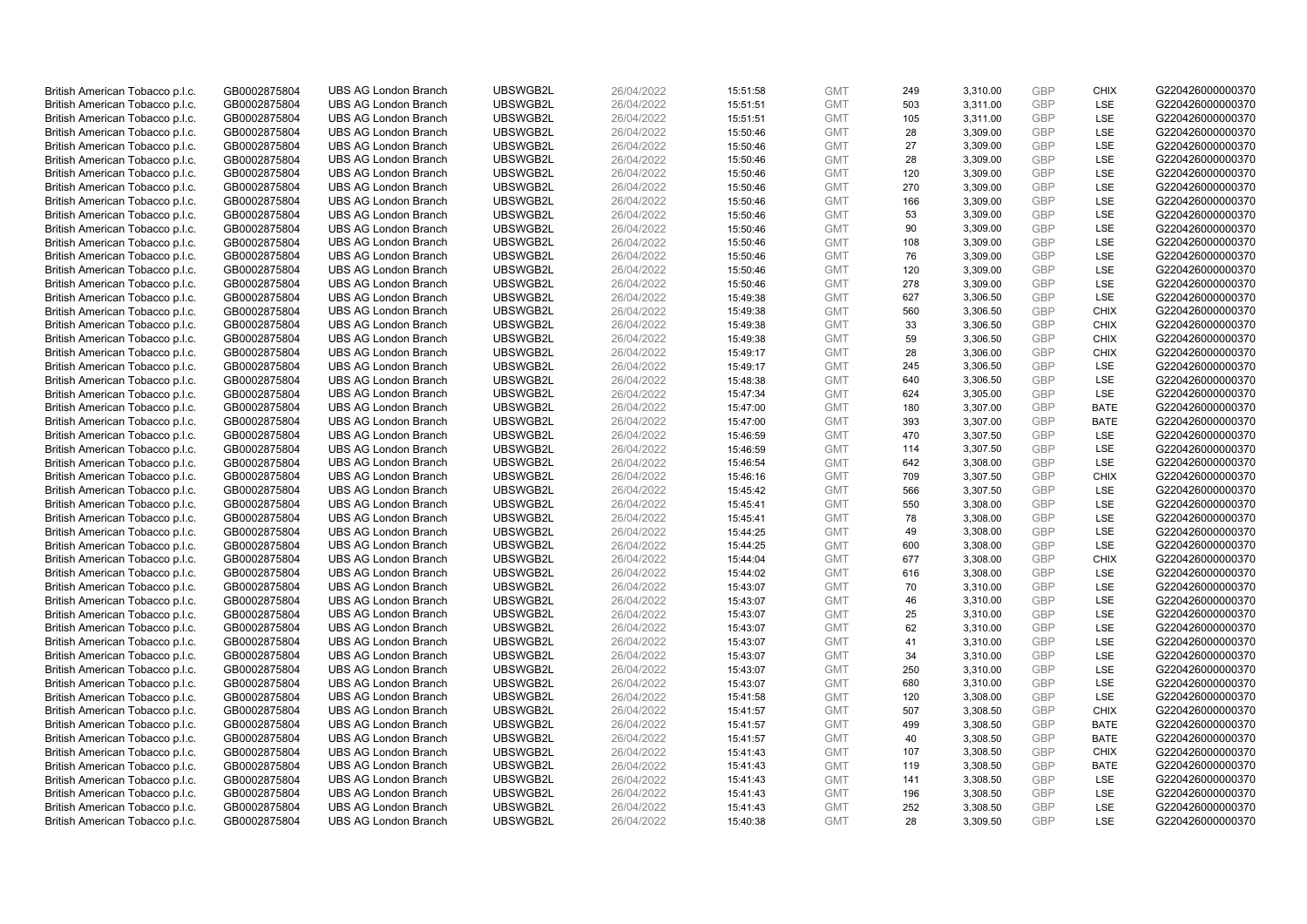| British American Tobacco p.l.c. | GB0002875804 | <b>UBS AG London Branch</b> | UBSWGB2L | 26/04/2022 | 15:40:38 | <b>GMT</b> | 597            | 3,309.50 | <b>GBP</b> | LSE         | G220426000000370 |
|---------------------------------|--------------|-----------------------------|----------|------------|----------|------------|----------------|----------|------------|-------------|------------------|
| British American Tobacco p.l.c. | GB0002875804 | <b>UBS AG London Branch</b> | UBSWGB2L | 26/04/2022 | 15:39:58 | <b>GMT</b> | 606            | 3,311.00 | GBP        | LSE         | G220426000000370 |
| British American Tobacco p.l.c. | GB0002875804 | <b>UBS AG London Branch</b> | UBSWGB2L | 26/04/2022 | 15:39:37 | <b>GMT</b> | 667            | 3,312.00 | GBP        | LSE         | G220426000000370 |
| British American Tobacco p.l.c. | GB0002875804 | <b>UBS AG London Branch</b> | UBSWGB2L | 26/04/2022 | 15:38:36 | <b>GMT</b> | 630            | 3,312.50 | GBP        | <b>CHIX</b> | G220426000000370 |
| British American Tobacco p.l.c. | GB0002875804 | <b>UBS AG London Branch</b> | UBSWGB2L | 26/04/2022 | 15:38:36 | <b>GMT</b> | 686            | 3,312.50 | <b>GBP</b> | LSE         | G220426000000370 |
| British American Tobacco p.l.c. | GB0002875804 | <b>UBS AG London Branch</b> | UBSWGB2L | 26/04/2022 | 15:38:03 | <b>GMT</b> | 461            | 3,313.50 | <b>GBP</b> | LSE         | G220426000000370 |
| British American Tobacco p.l.c. | GB0002875804 | <b>UBS AG London Branch</b> | UBSWGB2L | 26/04/2022 | 15:38:03 | <b>GMT</b> | 82             | 3,313.50 | <b>GBP</b> | LSE         | G220426000000370 |
| British American Tobacco p.l.c. | GB0002875804 | <b>UBS AG London Branch</b> | UBSWGB2L | 26/04/2022 | 15:38:03 | <b>GMT</b> | 27             | 3,313.50 | GBP        | <b>LSE</b>  | G220426000000370 |
| British American Tobacco p.l.c. | GB0002875804 | <b>UBS AG London Branch</b> | UBSWGB2L | 26/04/2022 | 15:37:20 | <b>GMT</b> | 172            | 3,314.00 | GBP        | LSE         | G220426000000370 |
| British American Tobacco p.l.c. | GB0002875804 | <b>UBS AG London Branch</b> | UBSWGB2L | 26/04/2022 | 15:37:20 | <b>GMT</b> | 280            | 3,314.00 | <b>GBP</b> | <b>LSE</b>  | G220426000000370 |
| British American Tobacco p.l.c. | GB0002875804 | <b>UBS AG London Branch</b> | UBSWGB2L | 26/04/2022 | 15:37:20 | <b>GMT</b> | 232            | 3,314.00 | GBP        | LSE         | G220426000000370 |
| British American Tobacco p.l.c. | GB0002875804 | <b>UBS AG London Branch</b> | UBSWGB2L | 26/04/2022 | 15:37:20 | <b>GMT</b> | 505            | 3,314.00 | <b>GBP</b> | LSE         | G220426000000370 |
| British American Tobacco p.l.c. | GB0002875804 | <b>UBS AG London Branch</b> | UBSWGB2L | 26/04/2022 | 15:37:20 | <b>GMT</b> | 82             | 3,314.00 | GBP        | LSE         | G220426000000370 |
| British American Tobacco p.l.c. | GB0002875804 | <b>UBS AG London Branch</b> | UBSWGB2L | 26/04/2022 | 15:37:20 | <b>GMT</b> | 680            | 3,314.00 | <b>GBP</b> | <b>BATE</b> | G220426000000370 |
| British American Tobacco p.l.c. | GB0002875804 | <b>UBS AG London Branch</b> | UBSWGB2L | 26/04/2022 | 15:37:20 | <b>GMT</b> | 642            | 3,314.00 | <b>GBP</b> | <b>CHIX</b> | G220426000000370 |
| British American Tobacco p.l.c. | GB0002875804 | <b>UBS AG London Branch</b> | UBSWGB2L | 26/04/2022 | 15:36:38 | <b>GMT</b> | 636            | 3,314.50 | <b>GBP</b> | <b>LSE</b>  | G220426000000370 |
| British American Tobacco p.l.c. | GB0002875804 | <b>UBS AG London Branch</b> | UBSWGB2L | 26/04/2022 | 15:36:27 | <b>GMT</b> | 628            | 3,314.50 | <b>GBP</b> | LSE         | G220426000000370 |
| British American Tobacco p.l.c. | GB0002875804 | <b>UBS AG London Branch</b> | UBSWGB2L | 26/04/2022 | 15:36:05 | <b>GMT</b> | 329            | 3,314.00 | <b>GBP</b> | LSE         | G220426000000370 |
| British American Tobacco p.l.c. | GB0002875804 | <b>UBS AG London Branch</b> | UBSWGB2L | 26/04/2022 | 15:36:05 | <b>GMT</b> | 350            | 3,314.00 | GBP        | <b>LSE</b>  | G220426000000370 |
| British American Tobacco p.l.c. | GB0002875804 | <b>UBS AG London Branch</b> | UBSWGB2L | 26/04/2022 | 15:33:51 | <b>GMT</b> | 643            | 3,311.50 | <b>GBP</b> | LSE         | G220426000000370 |
| British American Tobacco p.l.c. | GB0002875804 | <b>UBS AG London Branch</b> | UBSWGB2L | 26/04/2022 | 15:33:51 | <b>GMT</b> | 352            | 3,311.50 | GBP        | <b>CHIX</b> | G220426000000370 |
| British American Tobacco p.l.c. | GB0002875804 | <b>UBS AG London Branch</b> | UBSWGB2L | 26/04/2022 | 15:33:48 | <b>GMT</b> | 117            | 3,311.50 | GBP        | <b>CHIX</b> | G220426000000370 |
| British American Tobacco p.l.c. | GB0002875804 | <b>UBS AG London Branch</b> | UBSWGB2L | 26/04/2022 | 15:33:46 | <b>GMT</b> | 138            | 3,311.50 | GBP        | <b>CHIX</b> | G220426000000370 |
| British American Tobacco p.l.c. | GB0002875804 | <b>UBS AG London Branch</b> | UBSWGB2L | 26/04/2022 | 15:33:07 | <b>GMT</b> | 674            | 3,312.00 | GBP        | <b>LSE</b>  | G220426000000370 |
| British American Tobacco p.l.c. | GB0002875804 | <b>UBS AG London Branch</b> | UBSWGB2L | 26/04/2022 | 15:32:45 | <b>GMT</b> | 649            | 3,313.00 | <b>GBP</b> | LSE         | G220426000000370 |
| British American Tobacco p.l.c. | GB0002875804 | <b>UBS AG London Branch</b> | UBSWGB2L | 26/04/2022 | 15:32:02 | <b>GMT</b> | 478            | 3,314.50 | <b>GBP</b> | LSE         | G220426000000370 |
| British American Tobacco p.l.c. | GB0002875804 | <b>UBS AG London Branch</b> | UBSWGB2L | 26/04/2022 | 15:32:02 | <b>GMT</b> | 130            | 3,314.50 | <b>GBP</b> | LSE         | G220426000000370 |
| British American Tobacco p.l.c. | GB0002875804 | <b>UBS AG London Branch</b> | UBSWGB2L | 26/04/2022 | 15:31:38 | <b>GMT</b> | 88             | 3,315.00 | GBP        | <b>CHIX</b> | G220426000000370 |
| British American Tobacco p.l.c. | GB0002875804 | <b>UBS AG London Branch</b> | UBSWGB2L | 26/04/2022 | 15:31:38 | <b>GMT</b> | 527            | 3,315.00 | <b>GBP</b> | <b>CHIX</b> | G220426000000370 |
| British American Tobacco p.l.c. | GB0002875804 | <b>UBS AG London Branch</b> | UBSWGB2L | 26/04/2022 | 15:31:11 | <b>GMT</b> | 374            | 3,314.50 | GBP        | <b>BATE</b> | G220426000000370 |
| British American Tobacco p.l.c. | GB0002875804 | <b>UBS AG London Branch</b> | UBSWGB2L | 26/04/2022 | 15:31:11 | <b>GMT</b> | 67             | 3,314.50 | GBP        | <b>BATE</b> | G220426000000370 |
| British American Tobacco p.l.c. | GB0002875804 | <b>UBS AG London Branch</b> | UBSWGB2L | 26/04/2022 | 15:31:11 | <b>GMT</b> | $\overline{7}$ | 3,314.50 | <b>GBP</b> | <b>BATE</b> | G220426000000370 |
| British American Tobacco p.l.c. | GB0002875804 | <b>UBS AG London Branch</b> | UBSWGB2L | 26/04/2022 | 15:31:10 | <b>GMT</b> | 86             | 3,314.50 | GBP        | <b>BATE</b> | G220426000000370 |
| British American Tobacco p.l.c. | GB0002875804 | <b>UBS AG London Branch</b> | UBSWGB2L | 26/04/2022 | 15:31:10 | <b>GMT</b> | 76             | 3,314.50 | GBP        | <b>BATE</b> | G220426000000370 |
| British American Tobacco p.l.c. | GB0002875804 | <b>UBS AG London Branch</b> | UBSWGB2L | 26/04/2022 | 15:31:10 | <b>GMT</b> | 83             | 3,314.50 | GBP        | <b>BATE</b> | G220426000000370 |
| British American Tobacco p.l.c. | GB0002875804 | <b>UBS AG London Branch</b> | UBSWGB2L | 26/04/2022 | 15:31:08 | <b>GMT</b> | 43             | 3,315.00 | GBP        | LSE         | G220426000000370 |
| British American Tobacco p.l.c. | GB0002875804 | <b>UBS AG London Branch</b> | UBSWGB2L | 26/04/2022 | 15:31:08 | <b>GMT</b> | 120            | 3,315.00 | GBP        | LSE         | G220426000000370 |
| British American Tobacco p.l.c. | GB0002875804 | <b>UBS AG London Branch</b> | UBSWGB2L | 26/04/2022 | 15:31:08 | <b>GMT</b> | 250            | 3,315.00 | <b>GBP</b> | LSE         | G220426000000370 |
| British American Tobacco p.l.c. | GB0002875804 | <b>UBS AG London Branch</b> | UBSWGB2L | 26/04/2022 | 15:31:08 | <b>GMT</b> | 250            | 3,315.00 | <b>GBP</b> | <b>LSE</b>  | G220426000000370 |
| British American Tobacco p.l.c. | GB0002875804 | <b>UBS AG London Branch</b> | UBSWGB2L | 26/04/2022 | 15:31:08 | <b>GMT</b> | 579            | 3,315.00 | GBP        | <b>LSE</b>  | G220426000000370 |
| British American Tobacco p.l.c. | GB0002875804 | <b>UBS AG London Branch</b> | UBSWGB2L | 26/04/2022 | 15:30:47 | <b>GMT</b> | 578            | 3,314.00 | <b>GBP</b> | <b>LSE</b>  | G220426000000370 |
| British American Tobacco p.l.c. | GB0002875804 | <b>UBS AG London Branch</b> | UBSWGB2L | 26/04/2022 | 15:30:00 | <b>GMT</b> | 661            | 3,314.00 | <b>GBP</b> | LSE         | G220426000000370 |
| British American Tobacco p.l.c. | GB0002875804 | <b>UBS AG London Branch</b> | UBSWGB2L | 26/04/2022 | 15:29:03 | <b>GMT</b> | 626            | 3,312.00 | GBP        | <b>CHIX</b> | G220426000000370 |
| British American Tobacco p.l.c. | GB0002875804 | <b>UBS AG London Branch</b> | UBSWGB2L | 26/04/2022 | 15:28:58 | <b>GMT</b> | 587            | 3,313.00 | <b>GBP</b> | <b>LSE</b>  | G220426000000370 |
| British American Tobacco p.l.c. | GB0002875804 | <b>UBS AG London Branch</b> | UBSWGB2L | 26/04/2022 | 15:28:04 | <b>GMT</b> | 690            | 3,311.00 | <b>GBP</b> | <b>LSE</b>  | G220426000000370 |
| British American Tobacco p.l.c. | GB0002875804 | <b>UBS AG London Branch</b> | UBSWGB2L | 26/04/2022 | 15:27:35 | <b>GMT</b> | 47             | 3,310.00 | <b>GBP</b> | LSE         | G220426000000370 |
| British American Tobacco p.l.c. | GB0002875804 | <b>UBS AG London Branch</b> | UBSWGB2L | 26/04/2022 | 15:27:35 | <b>GMT</b> | 381            | 3,310.00 | <b>GBP</b> | LSE         | G220426000000370 |
| British American Tobacco p.l.c. | GB0002875804 | <b>UBS AG London Branch</b> | UBSWGB2L | 26/04/2022 | 15:27:35 | <b>GMT</b> | 232            | 3,310.00 | GBP        | LSE         | G220426000000370 |
| British American Tobacco p.l.c. | GB0002875804 | <b>UBS AG London Branch</b> | UBSWGB2L | 26/04/2022 | 15:27:35 | <b>GMT</b> | 715            | 3,310.00 | <b>GBP</b> | LSE         | G220426000000370 |
| British American Tobacco p.l.c. | GB0002875804 | <b>UBS AG London Branch</b> | UBSWGB2L | 26/04/2022 | 15:27:35 | <b>GMT</b> | 593            | 3,310.00 | GBP        | <b>CHIX</b> | G220426000000370 |
| British American Tobacco p.l.c. | GB0002875804 | <b>UBS AG London Branch</b> | UBSWGB2L | 26/04/2022 | 15:27:25 | <b>GMT</b> | 92             | 3,310.00 | GBP        | <b>CHIX</b> | G220426000000370 |
| British American Tobacco p.l.c. | GB0002875804 | <b>UBS AG London Branch</b> | UBSWGB2L | 26/04/2022 | 15:27:22 | <b>GMT</b> | 690            | 3,310.50 | <b>GBP</b> | LSE         | G220426000000370 |
| British American Tobacco p.l.c. | GB0002875804 | <b>UBS AG London Branch</b> | UBSWGB2L | 26/04/2022 | 15:26:22 | <b>GMT</b> | 622            | 3,308.00 | GBP        | <b>BATE</b> | G220426000000370 |
| British American Tobacco p.l.c. | GB0002875804 | <b>UBS AG London Branch</b> | UBSWGB2L | 26/04/2022 | 15:26:22 | <b>GMT</b> | 584            | 3.308.00 | GBP        | <b>LSE</b>  | G220426000000370 |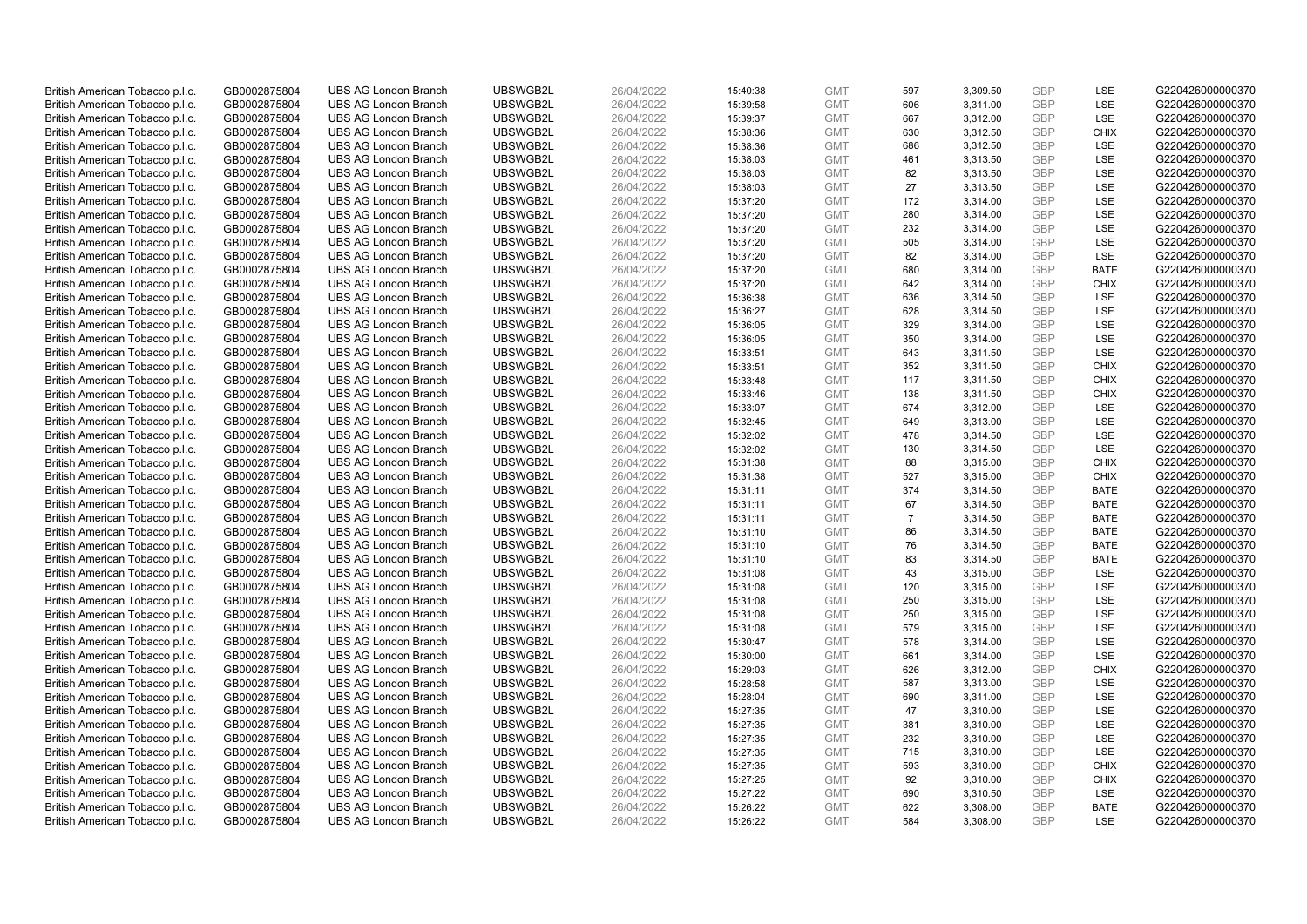| British American Tobacco p.l.c.                                    | GB0002875804                 | <b>UBS AG London Branch</b> | UBSWGB2L | 26/04/2022 | 15:26:08 | <b>GMT</b> | 56  | 3,308.50 | <b>GBP</b> | LSE         | G220426000000370 |
|--------------------------------------------------------------------|------------------------------|-----------------------------|----------|------------|----------|------------|-----|----------|------------|-------------|------------------|
| British American Tobacco p.l.c.                                    | GB0002875804                 | <b>UBS AG London Branch</b> | UBSWGB2L | 26/04/2022 | 15:26:08 | <b>GMT</b> | 30  | 3,308.50 | GBP        | LSE         | G220426000000370 |
| British American Tobacco p.l.c.                                    | GB0002875804                 | <b>UBS AG London Branch</b> | UBSWGB2L | 26/04/2022 | 15:26:08 | <b>GMT</b> | 708 | 3,308.50 | GBP        | LSE         | G220426000000370 |
| British American Tobacco p.l.c.                                    | GB0002875804                 | <b>UBS AG London Branch</b> | UBSWGB2L | 26/04/2022 | 15:25:18 | <b>GMT</b> | 599 | 3,308.00 | GBP        | LSE         | G220426000000370 |
| British American Tobacco p.l.c.                                    | GB0002875804                 | <b>UBS AG London Branch</b> | UBSWGB2L | 26/04/2022 | 15:24:56 | <b>GMT</b> | 586 | 3,308.00 | <b>GBP</b> | LSE         | G220426000000370 |
| British American Tobacco p.l.c.                                    | GB0002875804                 | <b>UBS AG London Branch</b> | UBSWGB2L | 26/04/2022 | 15:24:56 | <b>GMT</b> | 699 | 3,308.00 | <b>GBP</b> | <b>CHIX</b> | G220426000000370 |
| British American Tobacco p.l.c.                                    | GB0002875804                 | <b>UBS AG London Branch</b> | UBSWGB2L | 26/04/2022 | 15:24:03 | <b>GMT</b> | 658 | 3,308.00 | GBP        | LSE         | G220426000000370 |
| British American Tobacco p.l.c.                                    | GB0002875804                 | <b>UBS AG London Branch</b> | UBSWGB2L | 26/04/2022 | 15:23:04 | <b>GMT</b> | 293 | 3,308.50 | GBP        | LSE         | G220426000000370 |
| British American Tobacco p.l.c.                                    | GB0002875804                 | <b>UBS AG London Branch</b> | UBSWGB2L | 26/04/2022 | 15:23:04 | <b>GMT</b> | 26  | 3,308.50 | GBP        | LSE         | G220426000000370 |
| British American Tobacco p.l.c.                                    | GB0002875804                 | <b>UBS AG London Branch</b> | UBSWGB2L | 26/04/2022 | 15:23:04 | <b>GMT</b> | 273 | 3,308.50 | <b>GBP</b> | <b>LSE</b>  | G220426000000370 |
| British American Tobacco p.l.c.                                    | GB0002875804                 | <b>UBS AG London Branch</b> | UBSWGB2L | 26/04/2022 | 15:22:32 | <b>GMT</b> | 122 | 3,309.00 | GBP        | LSE         | G220426000000370 |
| British American Tobacco p.l.c.                                    | GB0002875804                 | <b>UBS AG London Branch</b> | UBSWGB2L | 26/04/2022 | 15:22:32 | <b>GMT</b> | 288 | 3,309.00 | <b>GBP</b> | LSE         | G220426000000370 |
| British American Tobacco p.l.c.                                    | GB0002875804                 | <b>UBS AG London Branch</b> | UBSWGB2L | 26/04/2022 | 15:22:32 | <b>GMT</b> | 137 | 3,309.00 | GBP        | LSE         | G220426000000370 |
| British American Tobacco p.l.c.                                    | GB0002875804                 | <b>UBS AG London Branch</b> | UBSWGB2L | 26/04/2022 | 15:22:32 | <b>GMT</b> | 29  | 3,309.00 | <b>GBP</b> | LSE         | G220426000000370 |
| British American Tobacco p.l.c.                                    | GB0002875804                 | <b>UBS AG London Branch</b> | UBSWGB2L | 26/04/2022 | 15:21:47 | <b>GMT</b> | 474 | 3,309.00 | GBP        | <b>LSE</b>  | G220426000000370 |
| British American Tobacco p.l.c.                                    | GB0002875804                 | <b>UBS AG London Branch</b> | UBSWGB2L | 26/04/2022 | 15:21:47 | <b>GMT</b> | 224 | 3,309.00 | <b>GBP</b> | LSE         | G220426000000370 |
| British American Tobacco p.l.c.                                    | GB0002875804                 | <b>UBS AG London Branch</b> | UBSWGB2L | 26/04/2022 | 15:21:36 | <b>GMT</b> | 272 | 3,309.50 | GBP        | LSE         | G220426000000370 |
| British American Tobacco p.l.c.                                    | GB0002875804                 | <b>UBS AG London Branch</b> | UBSWGB2L | 26/04/2022 | 15:21:36 | <b>GMT</b> | 321 | 3,309.50 | <b>GBP</b> | LSE         | G220426000000370 |
| British American Tobacco p.l.c.                                    | GB0002875804                 | <b>UBS AG London Branch</b> | UBSWGB2L | 26/04/2022 | 15:21:15 | <b>GMT</b> | 692 | 3,309.50 | <b>GBP</b> | <b>CHIX</b> | G220426000000370 |
| British American Tobacco p.l.c.                                    | GB0002875804                 | <b>UBS AG London Branch</b> | UBSWGB2L | 26/04/2022 | 15:20:39 | <b>GMT</b> | 13  | 3,308.00 | <b>GBP</b> | <b>BATE</b> | G220426000000370 |
| British American Tobacco p.l.c.                                    | GB0002875804                 | <b>UBS AG London Branch</b> | UBSWGB2L | 26/04/2022 | 15:20:39 | <b>GMT</b> | 8   | 3,308.00 | GBP        | <b>BATE</b> | G220426000000370 |
| British American Tobacco p.l.c.                                    | GB0002875804                 | <b>UBS AG London Branch</b> | UBSWGB2L | 26/04/2022 | 15:20:39 | <b>GMT</b> | 77  | 3,308.00 | <b>GBP</b> | <b>BATE</b> | G220426000000370 |
| British American Tobacco p.l.c.                                    | GB0002875804                 | <b>UBS AG London Branch</b> | UBSWGB2L | 26/04/2022 | 15:20:39 | <b>GMT</b> | 474 | 3,308.00 | <b>GBP</b> | <b>BATE</b> | G220426000000370 |
| British American Tobacco p.l.c.                                    | GB0002875804                 | <b>UBS AG London Branch</b> | UBSWGB2L | 26/04/2022 | 15:20:31 | <b>GMT</b> | 701 | 3,309.50 | <b>GBP</b> | <b>LSE</b>  | G220426000000370 |
| British American Tobacco p.l.c.                                    | GB0002875804                 | <b>UBS AG London Branch</b> | UBSWGB2L | 26/04/2022 | 15:19:53 | <b>GMT</b> | 618 | 3,312.00 | <b>GBP</b> | LSE         | G220426000000370 |
| British American Tobacco p.l.c.                                    | GB0002875804                 | <b>UBS AG London Branch</b> | UBSWGB2L | 26/04/2022 | 15:19:16 | <b>GMT</b> | 646 | 3,312.50 | <b>GBP</b> | LSE         | G220426000000370 |
| British American Tobacco p.l.c.                                    | GB0002875804                 | <b>UBS AG London Branch</b> | UBSWGB2L | 26/04/2022 | 15:18:49 | <b>GMT</b> | 563 | 3,313.00 | <b>GBP</b> | LSE         | G220426000000370 |
| British American Tobacco p.l.c.                                    | GB0002875804                 | <b>UBS AG London Branch</b> | UBSWGB2L | 26/04/2022 | 15:18:49 | <b>GMT</b> | 15  | 3,313.00 | <b>GBP</b> | <b>CHIX</b> | G220426000000370 |
| British American Tobacco p.l.c.                                    | GB0002875804                 | <b>UBS AG London Branch</b> | UBSWGB2L | 26/04/2022 | 15:18:49 | <b>GMT</b> | 598 | 3,313.00 | <b>GBP</b> | <b>CHIX</b> | G220426000000370 |
| British American Tobacco p.l.c.                                    | GB0002875804                 | <b>UBS AG London Branch</b> | UBSWGB2L | 26/04/2022 | 15:17:42 | <b>GMT</b> | 442 | 3,314.00 | <b>GBP</b> | LSE         | G220426000000370 |
| British American Tobacco p.l.c.                                    | GB0002875804                 | <b>UBS AG London Branch</b> | UBSWGB2L | 26/04/2022 | 15:17:42 | <b>GMT</b> | 250 | 3,314.00 | <b>GBP</b> | <b>LSE</b>  | G220426000000370 |
| British American Tobacco p.l.c.                                    | GB0002875804                 | <b>UBS AG London Branch</b> | UBSWGB2L | 26/04/2022 | 15:17:03 | <b>GMT</b> | 548 | 3,315.00 | <b>GBP</b> | <b>LSE</b>  | G220426000000370 |
| British American Tobacco p.l.c.                                    | GB0002875804                 | <b>UBS AG London Branch</b> | UBSWGB2L | 26/04/2022 | 15:17:03 | <b>GMT</b> | 91  | 3,315.00 | <b>GBP</b> | LSE         | G220426000000370 |
| British American Tobacco p.l.c.                                    | GB0002875804                 | <b>UBS AG London Branch</b> | UBSWGB2L | 26/04/2022 | 15:16:42 | <b>GMT</b> | 75  | 3,316.50 | GBP        | LSE         | G220426000000370 |
| British American Tobacco p.l.c.                                    | GB0002875804                 | <b>UBS AG London Branch</b> | UBSWGB2L | 26/04/2022 | 15:16:42 | <b>GMT</b> | 516 | 3,316.50 | <b>GBP</b> | LSE         | G220426000000370 |
| British American Tobacco p.l.c.                                    | GB0002875804                 | <b>UBS AG London Branch</b> | UBSWGB2L | 26/04/2022 | 15:16:01 | <b>GMT</b> | 108 | 3,314.50 | GBP        | LSE         | G220426000000370 |
| British American Tobacco p.l.c.                                    | GB0002875804                 | <b>UBS AG London Branch</b> | UBSWGB2L | 26/04/2022 | 15:16:01 | <b>GMT</b> | 675 | 3,314.50 | <b>GBP</b> | <b>CHIX</b> | G220426000000370 |
| British American Tobacco p.l.c.                                    | GB0002875804                 | <b>UBS AG London Branch</b> | UBSWGB2L | 26/04/2022 | 15:16:01 | <b>GMT</b> | 588 | 3,314.50 | <b>GBP</b> | LSE         | G220426000000370 |
| British American Tobacco p.l.c.                                    | GB0002875804                 | <b>UBS AG London Branch</b> | UBSWGB2L | 26/04/2022 | 15:15:02 | <b>GMT</b> | 293 | 3,317.50 | <b>GBP</b> | <b>BATE</b> | G220426000000370 |
| British American Tobacco p.l.c.                                    | GB0002875804                 | <b>UBS AG London Branch</b> | UBSWGB2L | 26/04/2022 | 15:15:02 | <b>GMT</b> | 394 | 3,317.50 | <b>GBP</b> | <b>BATE</b> | G220426000000370 |
| British American Tobacco p.l.c.                                    | GB0002875804                 | <b>UBS AG London Branch</b> | UBSWGB2L | 26/04/2022 | 15:15:01 | <b>GMT</b> | 648 | 3,318.00 | <b>GBP</b> | LSE         | G220426000000370 |
| British American Tobacco p.l.c.                                    | GB0002875804                 | <b>UBS AG London Branch</b> | UBSWGB2L | 26/04/2022 | 15:14:21 | <b>GMT</b> | 599 | 3,320.50 | <b>GBP</b> | LSE         | G220426000000370 |
| British American Tobacco p.l.c.                                    | GB0002875804                 | <b>UBS AG London Branch</b> | UBSWGB2L | 26/04/2022 | 15:14:17 | <b>GMT</b> | 592 | 3,321.00 | <b>GBP</b> | <b>CHIX</b> | G220426000000370 |
| British American Tobacco p.l.c.                                    | GB0002875804                 | <b>UBS AG London Branch</b> | UBSWGB2L | 26/04/2022 | 15:14:17 | <b>GMT</b> | 79  | 3,321.00 | GBP        | <b>CHIX</b> | G220426000000370 |
| British American Tobacco p.l.c.                                    | GB0002875804                 | <b>UBS AG London Branch</b> | UBSWGB2L | 26/04/2022 | 15:14:17 | <b>GMT</b> | 13  | 3,321.00 | <b>GBP</b> | <b>CHIX</b> | G220426000000370 |
|                                                                    |                              | <b>UBS AG London Branch</b> | UBSWGB2L | 26/04/2022 | 15:14:10 | <b>GMT</b> | 559 | 3,321.50 | <b>GBP</b> | LSE         | G220426000000370 |
| British American Tobacco p.l.c.<br>British American Tobacco p.l.c. | GB0002875804<br>GB0002875804 | <b>UBS AG London Branch</b> | UBSWGB2L | 26/04/2022 |          | <b>GMT</b> | 76  | 3,321.50 | <b>GBP</b> | LSE         | G220426000000370 |
|                                                                    |                              | <b>UBS AG London Branch</b> | UBSWGB2L |            | 15:14:10 | <b>GMT</b> | 632 |          | <b>GBP</b> | LSE         | G220426000000370 |
| British American Tobacco p.l.c.                                    | GB0002875804                 |                             |          | 26/04/2022 | 15:13:03 | <b>GMT</b> |     | 3,318.50 | <b>GBP</b> |             |                  |
| British American Tobacco p.l.c.                                    | GB0002875804                 | <b>UBS AG London Branch</b> | UBSWGB2L | 26/04/2022 | 15:12:26 |            | 672 | 3,319.50 | <b>GBP</b> | LSE         | G220426000000370 |
| British American Tobacco p.l.c.                                    | GB0002875804                 | <b>UBS AG London Branch</b> | UBSWGB2L | 26/04/2022 | 15:11:38 | <b>GMT</b> | 70  | 3,321.00 |            | <b>CHIX</b> | G220426000000370 |
| British American Tobacco p.l.c.                                    | GB0002875804                 | <b>UBS AG London Branch</b> | UBSWGB2L | 26/04/2022 | 15:11:38 | <b>GMT</b> | 526 | 3,321.00 | GBP        | <b>CHIX</b> | G220426000000370 |
| British American Tobacco p.l.c.                                    | GB0002875804                 | <b>UBS AG London Branch</b> | UBSWGB2L | 26/04/2022 | 15:11:38 | <b>GMT</b> | 594 | 3,321.50 | <b>GBP</b> | LSE         | G220426000000370 |
| British American Tobacco p.l.c.                                    | GB0002875804                 | <b>UBS AG London Branch</b> | UBSWGB2L | 26/04/2022 | 15:11:04 | <b>GMT</b> | 89  | 3,322.50 | GBP        | <b>BATE</b> | G220426000000370 |
| British American Tobacco p.l.c.                                    | GB0002875804                 | <b>UBS AG London Branch</b> | UBSWGB2L | 26/04/2022 | 15:11:04 | <b>GMT</b> | 23  | 3.322.50 | GBP        | <b>BATE</b> | G220426000000370 |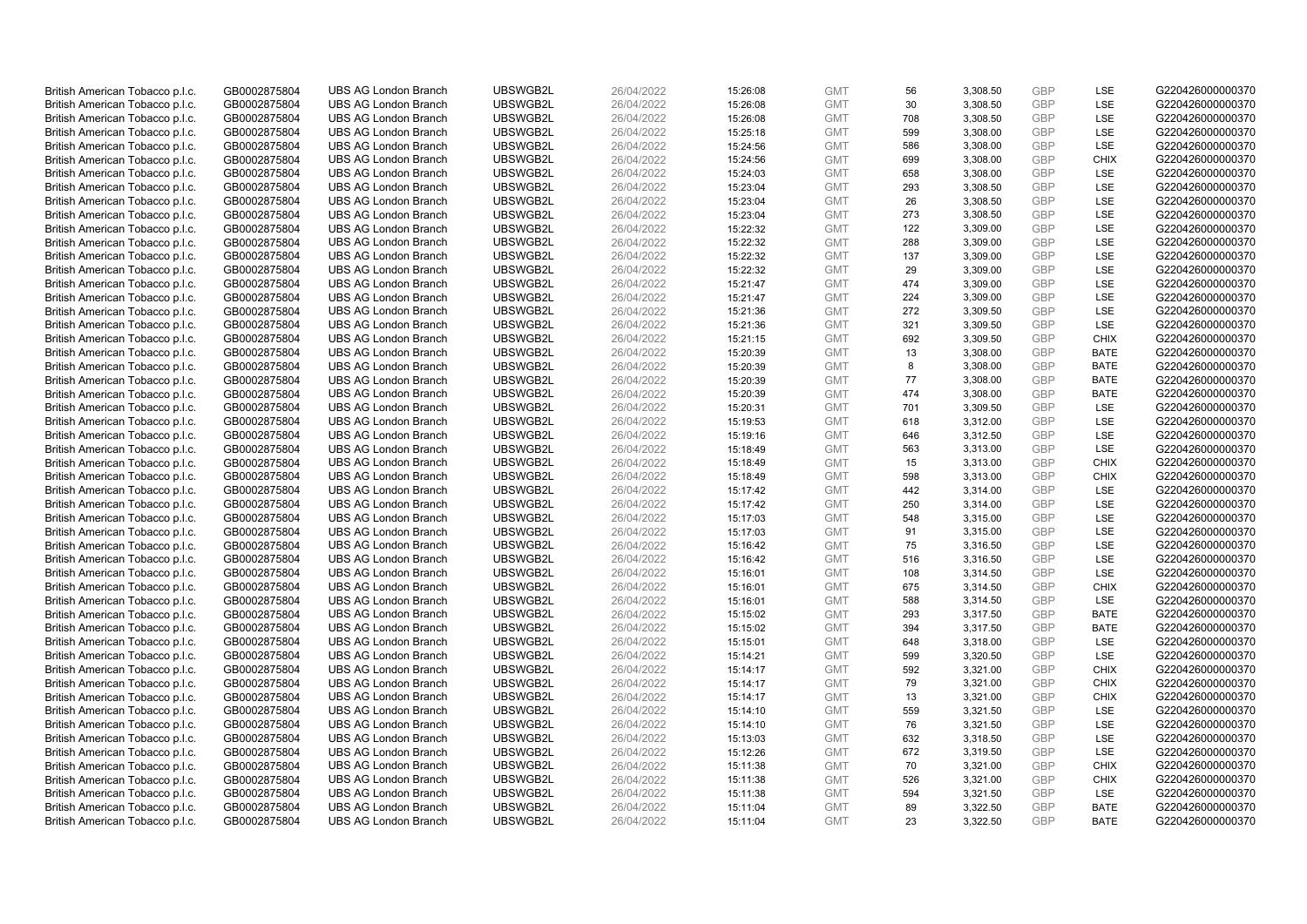| British American Tobacco p.l.c. | GB0002875804 | <b>UBS AG London Branch</b> | UBSWGB2L | 26/04/2022 | 15:11:04 | <b>GMT</b> | 142 | 3,322.50 | <b>GBP</b> | <b>BATE</b> | G220426000000370 |
|---------------------------------|--------------|-----------------------------|----------|------------|----------|------------|-----|----------|------------|-------------|------------------|
| British American Tobacco p.l.c. | GB0002875804 | <b>UBS AG London Branch</b> | UBSWGB2L | 26/04/2022 | 15:11:04 | <b>GMT</b> | 387 | 3,322.50 | <b>GBP</b> | <b>BATE</b> | G220426000000370 |
| British American Tobacco p.l.c. | GB0002875804 | <b>UBS AG London Branch</b> | UBSWGB2L | 26/04/2022 | 15:11:02 | <b>GMT</b> | 594 | 3,323.00 | <b>GBP</b> | LSE         | G220426000000370 |
| British American Tobacco p.l.c. | GB0002875804 | <b>UBS AG London Branch</b> | UBSWGB2L | 26/04/2022 | 15:10:49 | <b>GMT</b> | 697 | 3,322.50 | <b>GBP</b> | LSE         | G220426000000370 |
| British American Tobacco p.l.c. | GB0002875804 | <b>UBS AG London Branch</b> | UBSWGB2L | 26/04/2022 | 15:10:42 | <b>GMT</b> | 185 | 3,323.00 | <b>GBP</b> | LSE         | G220426000000370 |
| British American Tobacco p.l.c. | GB0002875804 | <b>UBS AG London Branch</b> | UBSWGB2L | 26/04/2022 | 15:10:04 | <b>GMT</b> | 408 | 3,321.50 | <b>GBP</b> | LSE         | G220426000000370 |
| British American Tobacco p.l.c. | GB0002875804 | <b>UBS AG London Branch</b> | UBSWGB2L | 26/04/2022 | 15:10:04 | <b>GMT</b> | 408 | 3,321.50 | <b>GBP</b> | LSE         | G220426000000370 |
| British American Tobacco p.l.c. | GB0002875804 | <b>UBS AG London Branch</b> | UBSWGB2L | 26/04/2022 | 15:10:04 | <b>GMT</b> | 98  | 3,321.50 | <b>GBP</b> | LSE         | G220426000000370 |
| British American Tobacco p.l.c. | GB0002875804 | <b>UBS AG London Branch</b> | UBSWGB2L | 26/04/2022 | 15:10:04 | <b>GMT</b> | 399 | 3,321.50 | <b>GBP</b> | <b>CHIX</b> | G220426000000370 |
| British American Tobacco p.l.c. | GB0002875804 | <b>UBS AG London Branch</b> | UBSWGB2L | 26/04/2022 | 15:10:04 | <b>GMT</b> | 119 | 3,321.50 | <b>GBP</b> | <b>CHIX</b> | G220426000000370 |
| British American Tobacco p.l.c. | GB0002875804 | <b>UBS AG London Branch</b> | UBSWGB2L | 26/04/2022 | 15:10:04 | <b>GMT</b> | 173 | 3,321.50 | <b>GBP</b> | <b>CHIX</b> | G220426000000370 |
| British American Tobacco p.l.c. | GB0002875804 | <b>UBS AG London Branch</b> | UBSWGB2L | 26/04/2022 | 15:09:05 | <b>GMT</b> | 119 | 3,320.00 | <b>GBP</b> | LSE         | G220426000000370 |
| British American Tobacco p.l.c. | GB0002875804 | <b>UBS AG London Branch</b> | UBSWGB2L | 26/04/2022 | 15:09:05 | <b>GMT</b> | 285 | 3,320.00 | <b>GBP</b> | LSE         | G220426000000370 |
| British American Tobacco p.l.c. | GB0002875804 | <b>UBS AG London Branch</b> | UBSWGB2L | 26/04/2022 | 15:09:05 | <b>GMT</b> | 257 | 3,320.00 | <b>GBP</b> | LSE         | G220426000000370 |
| British American Tobacco p.l.c. | GB0002875804 | <b>UBS AG London Branch</b> | UBSWGB2L | 26/04/2022 | 15:08:27 | <b>GMT</b> | 678 | 3,320.50 | GBP        | LSE         | G220426000000370 |
|                                 |              | <b>UBS AG London Branch</b> | UBSWGB2L |            |          | <b>GMT</b> | 690 |          | <b>GBP</b> | LSE         | G220426000000370 |
| British American Tobacco p.l.c. | GB0002875804 | <b>UBS AG London Branch</b> | UBSWGB2L | 26/04/2022 | 15:08:26 | <b>GMT</b> |     | 3,321.00 | <b>GBP</b> |             | G220426000000370 |
| British American Tobacco p.l.c. | GB0002875804 |                             |          | 26/04/2022 | 15:07:35 |            | 101 | 3,318.00 |            | LSE<br>LSE  |                  |
| British American Tobacco p.l.c. | GB0002875804 | <b>UBS AG London Branch</b> | UBSWGB2L | 26/04/2022 | 15:07:35 | <b>GMT</b> | 586 | 3,318.00 | <b>GBP</b> |             | G220426000000370 |
| British American Tobacco p.l.c. | GB0002875804 | <b>UBS AG London Branch</b> | UBSWGB2L | 26/04/2022 | 15:06:59 | <b>GMT</b> | 646 | 3,319.50 | <b>GBP</b> | <b>LSE</b>  | G220426000000370 |
| British American Tobacco p.l.c. | GB0002875804 | <b>UBS AG London Branch</b> | UBSWGB2L | 26/04/2022 | 15:06:59 | <b>GMT</b> | 615 | 3,319.50 | <b>GBP</b> | <b>CHIX</b> | G220426000000370 |
| British American Tobacco p.l.c. | GB0002875804 | <b>UBS AG London Branch</b> | UBSWGB2L | 26/04/2022 | 15:06:23 | <b>GMT</b> | 647 | 3,319.00 | <b>GBP</b> | LSE         | G220426000000370 |
| British American Tobacco p.l.c. | GB0002875804 | <b>UBS AG London Branch</b> | UBSWGB2L | 26/04/2022 | 15:05:40 | <b>GMT</b> | 612 | 3,321.50 | <b>GBP</b> | LSE         | G220426000000370 |
| British American Tobacco p.l.c. | GB0002875804 | <b>UBS AG London Branch</b> | UBSWGB2L | 26/04/2022 | 15:05:33 | <b>GMT</b> | 21  | 3,322.50 | <b>GBP</b> | <b>BATE</b> | G220426000000370 |
| British American Tobacco p.l.c. | GB0002875804 | <b>UBS AG London Branch</b> | UBSWGB2L | 26/04/2022 | 15:05:33 | <b>GMT</b> | 523 | 3,322.50 | <b>GBP</b> | <b>BATE</b> | G220426000000370 |
| British American Tobacco p.l.c. | GB0002875804 | <b>UBS AG London Branch</b> | UBSWGB2L | 26/04/2022 | 15:05:33 | <b>GMT</b> | 14  | 3,322.50 | <b>GBP</b> | <b>BATE</b> | G220426000000370 |
| British American Tobacco p.l.c. | GB0002875804 | <b>UBS AG London Branch</b> | UBSWGB2L | 26/04/2022 | 15:05:33 | <b>GMT</b> | 29  | 3,322.50 | <b>GBP</b> | <b>BATE</b> | G220426000000370 |
| British American Tobacco p.l.c. | GB0002875804 | <b>UBS AG London Branch</b> | UBSWGB2L | 26/04/2022 | 15:05:33 | <b>GMT</b> | 57  | 3,322.50 | <b>GBP</b> | <b>BATE</b> | G220426000000370 |
| British American Tobacco p.l.c. | GB0002875804 | <b>UBS AG London Branch</b> | UBSWGB2L | 26/04/2022 | 15:05:33 | <b>GMT</b> | 671 | 3,322.50 | <b>GBP</b> | LSE         | G220426000000370 |
| British American Tobacco p.l.c. | GB0002875804 | <b>UBS AG London Branch</b> | UBSWGB2L | 26/04/2022 | 15:05:05 | <b>GMT</b> | 663 | 3,323.50 | <b>GBP</b> | LSE         | G220426000000370 |
| British American Tobacco p.l.c. | GB0002875804 | <b>UBS AG London Branch</b> | UBSWGB2L | 26/04/2022 | 15:05:05 | <b>GMT</b> | 577 | 3,323.50 | <b>GBP</b> | LSE         | G220426000000370 |
| British American Tobacco p.l.c. | GB0002875804 | <b>UBS AG London Branch</b> | UBSWGB2L | 26/04/2022 | 15:05:05 | <b>GMT</b> | 668 | 3,323.50 | <b>GBP</b> | <b>CHIX</b> | G220426000000370 |
| British American Tobacco p.l.c. | GB0002875804 | <b>UBS AG London Branch</b> | UBSWGB2L | 26/04/2022 | 15:05:04 | <b>GMT</b> | 34  | 3,323.50 | <b>GBP</b> | <b>CHIX</b> | G220426000000370 |
| British American Tobacco p.l.c. | GB0002875804 | <b>UBS AG London Branch</b> | UBSWGB2L | 26/04/2022 | 15:03:38 | <b>GMT</b> | 614 | 3,321.00 | <b>GBP</b> | LSE         | G220426000000370 |
| British American Tobacco p.l.c. | GB0002875804 | <b>UBS AG London Branch</b> | UBSWGB2L | 26/04/2022 | 15:03:33 | <b>GMT</b> | 644 | 3,322.50 | <b>GBP</b> | LSE         | G220426000000370 |
| British American Tobacco p.l.c. | GB0002875804 | <b>UBS AG London Branch</b> | UBSWGB2L | 26/04/2022 | 15:03:33 | <b>GMT</b> | 394 | 3,322.50 | <b>GBP</b> | <b>CHIX</b> | G220426000000370 |
| British American Tobacco p.l.c. | GB0002875804 | <b>UBS AG London Branch</b> | UBSWGB2L | 26/04/2022 | 15:03:20 | <b>GMT</b> | 213 | 3,322.50 | <b>GBP</b> | <b>CHIX</b> | G220426000000370 |
| British American Tobacco p.l.c. | GB0002875804 | <b>UBS AG London Branch</b> | UBSWGB2L | 26/04/2022 | 15:03:20 | <b>GMT</b> | 18  | 3,322.50 | <b>GBP</b> | <b>CHIX</b> | G220426000000370 |
| British American Tobacco p.l.c. | GB0002875804 | <b>UBS AG London Branch</b> | UBSWGB2L | 26/04/2022 | 15:02:58 | <b>GMT</b> | 601 | 3,321.00 | <b>GBP</b> | LSE         | G220426000000370 |
| British American Tobacco p.l.c. | GB0002875804 | <b>UBS AG London Branch</b> | UBSWGB2L | 26/04/2022 | 15:01:41 | <b>GMT</b> | 573 | 3,316.50 | <b>GBP</b> | LSE         | G220426000000370 |
| British American Tobacco p.l.c. | GB0002875804 | <b>UBS AG London Branch</b> | UBSWGB2L | 26/04/2022 | 15:01:36 | <b>GMT</b> | 598 | 3,317.00 | <b>GBP</b> | LSE         | G220426000000370 |
| British American Tobacco p.l.c. | GB0002875804 | <b>UBS AG London Branch</b> | UBSWGB2L | 26/04/2022 | 15:01:36 | <b>GMT</b> | 712 | 3,317.00 | <b>GBP</b> | <b>BATE</b> | G220426000000370 |
| British American Tobacco p.l.c. | GB0002875804 | <b>UBS AG London Branch</b> | UBSWGB2L | 26/04/2022 | 15:01:21 | <b>GMT</b> | 120 | 3,317.50 | <b>GBP</b> | LSE         | G220426000000370 |
| British American Tobacco p.l.c. | GB0002875804 | <b>UBS AG London Branch</b> | UBSWGB2L | 26/04/2022 | 15:01:21 | <b>GMT</b> | 119 | 3,317.50 | <b>GBP</b> | LSE         | G220426000000370 |
| British American Tobacco p.l.c. | GB0002875804 | <b>UBS AG London Branch</b> | UBSWGB2L | 26/04/2022 | 15:01:21 | <b>GMT</b> | 158 | 3,317.50 | <b>GBP</b> | LSE         | G220426000000370 |
| British American Tobacco p.l.c. | GB0002875804 | <b>UBS AG London Branch</b> | UBSWGB2L | 26/04/2022 | 15:01:21 | <b>GMT</b> | 126 | 3,317.50 | <b>GBP</b> | LSE         | G220426000000370 |
| British American Tobacco p.l.c. | GB0002875804 | <b>UBS AG London Branch</b> | UBSWGB2L | 26/04/2022 | 15:01:21 | <b>GMT</b> | 178 | 3,317.50 | <b>GBP</b> | LSE         | G220426000000370 |
| British American Tobacco p.l.c. | GB0002875804 | <b>UBS AG London Branch</b> | UBSWGB2L | 26/04/2022 | 15:01:21 | <b>GMT</b> | 389 | 3,317.50 | <b>GBP</b> | LSE         | G220426000000370 |
| British American Tobacco p.l.c. | GB0002875804 | <b>UBS AG London Branch</b> | UBSWGB2L | 26/04/2022 | 15:01:21 | <b>GMT</b> | 631 | 3,317.50 | <b>GBP</b> | <b>CHIX</b> | G220426000000370 |
| British American Tobacco p.l.c. | GB0002875804 | <b>UBS AG London Branch</b> | UBSWGB2L | 26/04/2022 | 15:01:21 | <b>GMT</b> | 210 | 3,318.00 | <b>GBP</b> | <b>LSE</b>  | G220426000000370 |
| British American Tobacco p.l.c. | GB0002875804 | <b>UBS AG London Branch</b> | UBSWGB2L | 26/04/2022 | 15:01:21 | <b>GMT</b> | 367 | 3,318.00 | <b>GBP</b> | LSE         | G220426000000370 |
| British American Tobacco p.l.c. | GB0002875804 | <b>UBS AG London Branch</b> | UBSWGB2L | 26/04/2022 | 15:01:21 | <b>GMT</b> | 73  | 3,317.50 | <b>GBP</b> | LSE         | G220426000000370 |
| British American Tobacco p.l.c. | GB0002875804 | <b>UBS AG London Branch</b> | UBSWGB2L | 26/04/2022 | 15:01:21 | <b>GMT</b> | 103 | 3,317.50 | <b>GBP</b> | LSE         | G220426000000370 |
| British American Tobacco p.l.c. | GB0002875804 | <b>UBS AG London Branch</b> | UBSWGB2L | 26/04/2022 | 15:01:21 | <b>GMT</b> | 119 | 3,317.50 | <b>GBP</b> | LSE         | G220426000000370 |
| British American Tobacco p.l.c. | GB0002875804 | <b>UBS AG London Branch</b> | UBSWGB2L | 26/04/2022 | 15:01:21 | <b>GMT</b> | 176 | 3.317.50 | GBP        | LSE         | G220426000000370 |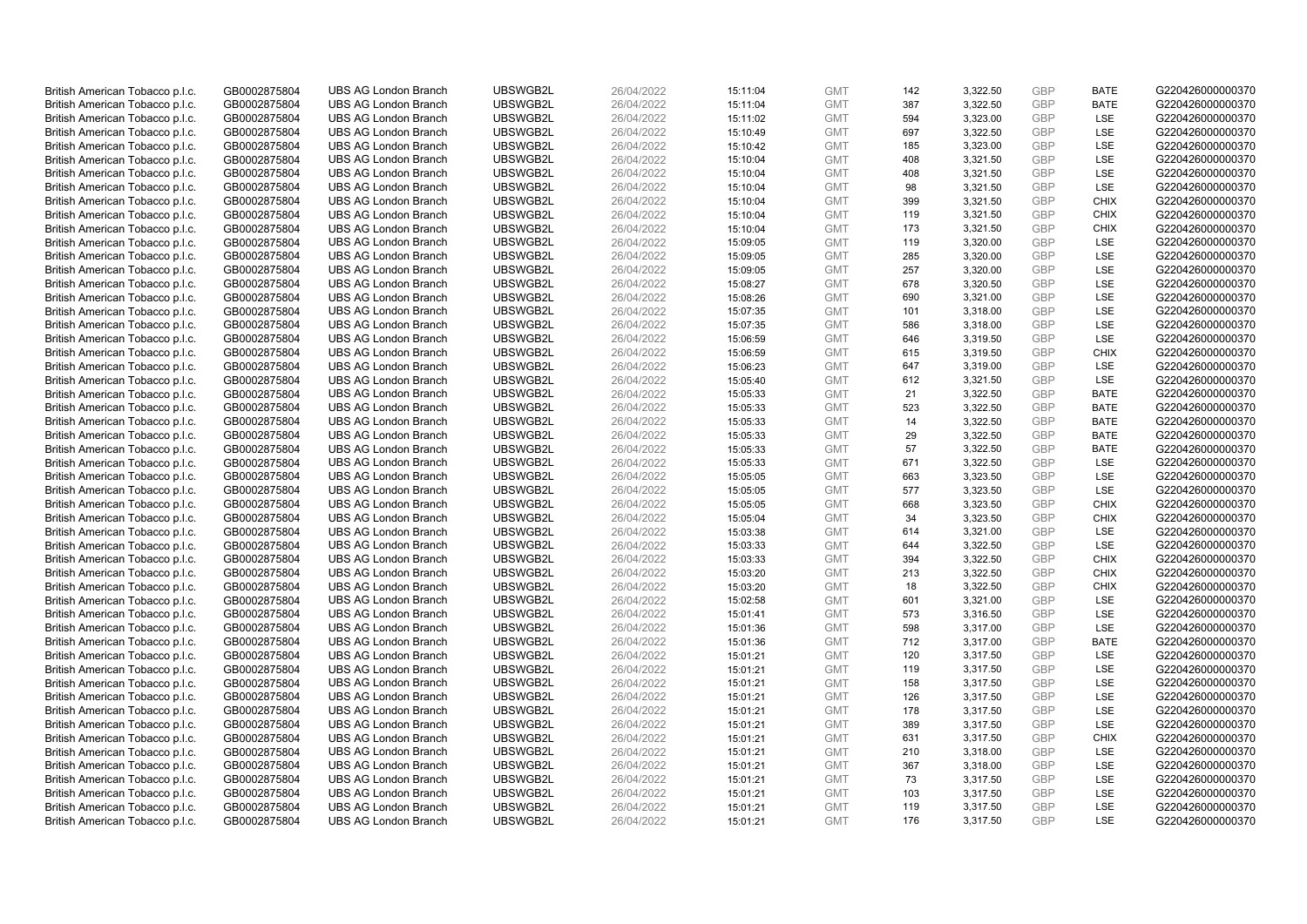| British American Tobacco p.l.c. | GB0002875804 | <b>UBS AG London Branch</b> | UBSWGB2L | 26/04/2022 | 15:01:21 | <b>GMT</b> | 119 | 3,317.50 | <b>GBP</b>               | LSE         | G220426000000370 |
|---------------------------------|--------------|-----------------------------|----------|------------|----------|------------|-----|----------|--------------------------|-------------|------------------|
| British American Tobacco p.l.c. | GB0002875804 | <b>UBS AG London Branch</b> | UBSWGB2L | 26/04/2022 | 15:01:21 | <b>GMT</b> | 159 | 3,317.50 | <b>GBP</b>               | LSE         | G220426000000370 |
| British American Tobacco p.l.c. | GB0002875804 | <b>UBS AG London Branch</b> | UBSWGB2L | 26/04/2022 | 15:00:36 | <b>GMT</b> | 446 | 3,317.00 | <b>GBP</b>               | <b>CHIX</b> | G220426000000370 |
| British American Tobacco p.l.c. | GB0002875804 | <b>UBS AG London Branch</b> | UBSWGB2L | 26/04/2022 | 15:00:36 | <b>GMT</b> | 146 | 3,317.00 | <b>GBP</b>               | <b>CHIX</b> | G220426000000370 |
| British American Tobacco p.l.c. | GB0002875804 | <b>UBS AG London Branch</b> | UBSWGB2L | 26/04/2022 |          | <b>GMT</b> | 6   | 3,315.50 | <b>GBP</b>               | <b>BATE</b> | G220426000000370 |
|                                 |              |                             |          |            | 15:00:05 |            |     |          |                          |             |                  |
| British American Tobacco p.l.c. | GB0002875804 | <b>UBS AG London Branch</b> | UBSWGB2L | 26/04/2022 | 15:00:05 | <b>GMT</b> | 564 | 3,315.50 | <b>GBP</b>               | <b>BATE</b> | G220426000000370 |
| British American Tobacco p.l.c. | GB0002875804 | <b>UBS AG London Branch</b> | UBSWGB2L | 26/04/2022 | 15:00:05 | <b>GMT</b> | 108 | 3,315.50 | <b>GBP</b>               | LSE         | G220426000000370 |
| British American Tobacco p.l.c. | GB0002875804 | <b>UBS AG London Branch</b> | UBSWGB2L | 26/04/2022 | 15:00:05 | <b>GMT</b> | 510 | 3,315.50 | <b>GBP</b>               | LSE         | G220426000000370 |
| British American Tobacco p.l.c. | GB0002875804 | <b>UBS AG London Branch</b> | UBSWGB2L | 26/04/2022 | 14:58:13 | <b>GMT</b> | 644 | 3,311.50 | <b>GBP</b>               | LSE         | G220426000000370 |
| British American Tobacco p.l.c. | GB0002875804 | <b>UBS AG London Branch</b> | UBSWGB2L | 26/04/2022 | 14:58:13 | <b>GMT</b> | 543 | 3,311.50 | <b>GBP</b>               | <b>CHIX</b> | G220426000000370 |
| British American Tobacco p.l.c. | GB0002875804 | <b>UBS AG London Branch</b> | UBSWGB2L | 26/04/2022 | 14:58:00 | <b>GMT</b> | 65  | 3,311.50 | <b>GBP</b>               | <b>CHIX</b> | G220426000000370 |
| British American Tobacco p.l.c. | GB0002875804 | <b>UBS AG London Branch</b> | UBSWGB2L | 26/04/2022 | 14:57:55 | <b>GMT</b> | 637 | 3,312.00 | <b>GBP</b>               | LSE         | G220426000000370 |
| British American Tobacco p.l.c. | GB0002875804 | <b>UBS AG London Branch</b> | UBSWGB2L | 26/04/2022 | 14:56:29 | <b>GMT</b> | 112 | 3,309.50 | <b>GBP</b>               | LSE         | G220426000000370 |
| British American Tobacco p.l.c. | GB0002875804 | <b>UBS AG London Branch</b> | UBSWGB2L | 26/04/2022 | 14:56:29 | <b>GMT</b> | 302 | 3,309.50 | <b>GBP</b>               | LSE         | G220426000000370 |
| British American Tobacco p.l.c. | GB0002875804 | <b>UBS AG London Branch</b> | UBSWGB2L | 26/04/2022 | 14:56:29 | <b>GMT</b> | 144 | 3,309.50 | <b>GBP</b>               | LSE         | G220426000000370 |
| British American Tobacco p.l.c. | GB0002875804 | <b>UBS AG London Branch</b> | UBSWGB2L | 26/04/2022 | 14:56:29 | <b>GMT</b> | 112 | 3,309.50 | <b>GBP</b>               | LSE         | G220426000000370 |
| British American Tobacco p.l.c. | GB0002875804 | <b>UBS AG London Branch</b> | UBSWGB2L | 26/04/2022 | 14:55:42 | <b>GMT</b> | 13  | 3,311.50 | <b>GBP</b>               | <b>BATE</b> | G220426000000370 |
| British American Tobacco p.l.c. | GB0002875804 | <b>UBS AG London Branch</b> | UBSWGB2L | 26/04/2022 | 14:55:42 | <b>GMT</b> | 49  | 3,311.50 | <b>GBP</b>               | LSE         | G220426000000370 |
| British American Tobacco p.l.c. | GB0002875804 | <b>UBS AG London Branch</b> | UBSWGB2L | 26/04/2022 | 14:55:42 | <b>GMT</b> | 600 | 3,311.50 | <b>GBP</b>               | <b>BATE</b> | G220426000000370 |
| British American Tobacco p.l.c. | GB0002875804 | <b>UBS AG London Branch</b> | UBSWGB2L | 26/04/2022 | 14:55:42 | <b>GMT</b> | 621 | 3,311.50 | <b>GBP</b>               | LSE         | G220426000000370 |
| British American Tobacco p.l.c. | GB0002875804 | <b>UBS AG London Branch</b> | UBSWGB2L | 26/04/2022 | 14:55:40 | <b>GMT</b> | 627 | 3,312.50 | <b>GBP</b>               | LSE         | G220426000000370 |
| British American Tobacco p.l.c. | GB0002875804 | <b>UBS AG London Branch</b> | UBSWGB2L | 26/04/2022 | 14:55:40 | <b>GMT</b> | 546 | 3,312.50 | <b>GBP</b>               | <b>CHIX</b> | G220426000000370 |
| British American Tobacco p.l.c. | GB0002875804 | <b>UBS AG London Branch</b> | UBSWGB2L | 26/04/2022 | 14:55:40 | <b>GMT</b> | 57  | 3,312.50 | <b>GBP</b>               | <b>CHIX</b> | G220426000000370 |
| British American Tobacco p.l.c. | GB0002875804 | <b>UBS AG London Branch</b> | UBSWGB2L | 26/04/2022 | 14:55:39 | <b>GMT</b> | 342 | 3,313.00 | <b>GBP</b>               | LSE         | G220426000000370 |
| British American Tobacco p.l.c. | GB0002875804 | <b>UBS AG London Branch</b> | UBSWGB2L | 26/04/2022 | 14:55:39 | <b>GMT</b> | 353 | 3,313.00 | <b>GBP</b>               | LSE         | G220426000000370 |
| British American Tobacco p.l.c. | GB0002875804 | <b>UBS AG London Branch</b> | UBSWGB2L | 26/04/2022 | 14:54:24 | <b>GMT</b> | 615 | 3,311.00 | <b>GBP</b>               | LSE         | G220426000000370 |
| British American Tobacco p.l.c. | GB0002875804 | <b>UBS AG London Branch</b> | UBSWGB2L | 26/04/2022 | 14:53:37 | <b>GMT</b> | 281 | 3,314.50 | <b>GBP</b>               | LSE         | G220426000000370 |
| British American Tobacco p.l.c. | GB0002875804 | <b>UBS AG London Branch</b> | UBSWGB2L | 26/04/2022 | 14:53:37 | <b>GMT</b> | 380 | 3,314.50 | <b>GBP</b>               | LSE         | G220426000000370 |
| British American Tobacco p.l.c. | GB0002875804 | <b>UBS AG London Branch</b> | UBSWGB2L | 26/04/2022 | 14:53:01 | <b>GMT</b> | 581 | 3,316.00 | <b>GBP</b>               | <b>CHIX</b> | G220426000000370 |
| British American Tobacco p.l.c. | GB0002875804 | <b>UBS AG London Branch</b> | UBSWGB2L | 26/04/2022 | 14:53:01 | <b>GMT</b> | 682 | 3,316.50 | <b>GBP</b>               | LSE         | G220426000000370 |
| British American Tobacco p.l.c. | GB0002875804 | <b>UBS AG London Branch</b> | UBSWGB2L | 26/04/2022 | 14:52:25 | <b>GMT</b> | 164 | 3,316.00 | <b>GBP</b>               | LSE         | G220426000000370 |
| British American Tobacco p.l.c. | GB0002875804 | <b>UBS AG London Branch</b> | UBSWGB2L | 26/04/2022 | 14:52:21 | <b>GMT</b> | 785 | 3,316.50 | <b>GBP</b>               | LSE         | G220426000000370 |
| British American Tobacco p.l.c. | GB0002875804 | <b>UBS AG London Branch</b> | UBSWGB2L | 26/04/2022 | 14:52:21 | <b>GMT</b> | 680 | 3,317.00 | <b>GBP</b>               | LSE         | G220426000000370 |
| British American Tobacco p.l.c. | GB0002875804 | <b>UBS AG London Branch</b> | UBSWGB2L | 26/04/2022 | 14:52:21 | <b>GMT</b> | 176 | 3,317.00 | <b>GBP</b>               | LSE         | G220426000000370 |
| British American Tobacco p.l.c. | GB0002875804 | <b>UBS AG London Branch</b> | UBSWGB2L | 26/04/2022 | 14:52:21 | <b>GMT</b> | 285 | 3,317.00 | <b>GBP</b>               | LSE         | G220426000000370 |
| British American Tobacco p.l.c. | GB0002875804 | <b>UBS AG London Branch</b> | UBSWGB2L | 26/04/2022 | 14:52:21 | <b>GMT</b> | 119 | 3,317.00 | <b>GBP</b>               | LSE         | G220426000000370 |
| British American Tobacco p.l.c. | GB0002875804 | <b>UBS AG London Branch</b> | UBSWGB2L | 26/04/2022 | 14:52:13 | <b>GMT</b> | 694 | 3,317.50 | <b>GBP</b>               | <b>CHIX</b> | G220426000000370 |
| British American Tobacco p.l.c. | GB0002875804 | <b>UBS AG London Branch</b> | UBSWGB2L | 26/04/2022 | 14:50:30 | <b>GMT</b> | 160 | 3,310.00 | <b>GBP</b>               | LSE         | G220426000000370 |
|                                 |              | <b>UBS AG London Branch</b> | UBSWGB2L |            |          | <b>GMT</b> | 441 | 3,310.00 | <b>GBP</b>               | LSE         | G220426000000370 |
| British American Tobacco p.l.c. | GB0002875804 |                             |          | 26/04/2022 | 14:50:30 |            |     |          |                          |             |                  |
| British American Tobacco p.l.c. | GB0002875804 | <b>UBS AG London Branch</b> | UBSWGB2L | 26/04/2022 | 14:49:57 | <b>GMT</b> | 609 | 3,314.00 | <b>GBP</b><br><b>GBP</b> | LSE         | G220426000000370 |
| British American Tobacco p.l.c. | GB0002875804 | <b>UBS AG London Branch</b> | UBSWGB2L | 26/04/2022 | 14:49:34 | <b>GMT</b> | 344 | 3,314.50 |                          | <b>BATE</b> | G220426000000370 |
| British American Tobacco p.l.c. | GB0002875804 | <b>UBS AG London Branch</b> | UBSWGB2L | 26/04/2022 | 14:49:34 | <b>GMT</b> | 76  | 3,314.50 | <b>GBP</b>               | <b>BATE</b> | G220426000000370 |
| British American Tobacco p.l.c. | GB0002875804 | <b>UBS AG London Branch</b> | UBSWGB2L | 26/04/2022 | 14:49:34 | <b>GMT</b> | 194 | 3,314.50 | <b>GBP</b>               | <b>BATE</b> | G220426000000370 |
| British American Tobacco p.l.c. | GB0002875804 | <b>UBS AG London Branch</b> | UBSWGB2L | 26/04/2022 | 14:49:34 | <b>GMT</b> | 5   | 3,314.50 | <b>GBP</b>               | <b>BATE</b> | G220426000000370 |
| British American Tobacco p.l.c. | GB0002875804 | <b>UBS AG London Branch</b> | UBSWGB2L | 26/04/2022 | 14:49:34 | <b>GMT</b> | 24  | 3,314.50 | <b>GBP</b>               | <b>BATE</b> | G220426000000370 |
| British American Tobacco p.l.c. | GB0002875804 | <b>UBS AG London Branch</b> | UBSWGB2L | 26/04/2022 | 14:49:26 | <b>GMT</b> | 76  | 3,314.50 | <b>GBP</b>               | <b>BATE</b> | G220426000000370 |
| British American Tobacco p.l.c. | GB0002875804 | <b>UBS AG London Branch</b> | UBSWGB2L | 26/04/2022 | 14:49:26 | <b>GMT</b> | 600 | 3,314.50 | <b>GBP</b>               | <b>BATE</b> | G220426000000370 |
| British American Tobacco p.l.c. | GB0002875804 | <b>UBS AG London Branch</b> | UBSWGB2L | 26/04/2022 | 14:49:25 | <b>GMT</b> | 250 | 3,314.50 | <b>GBP</b>               | LSE         | G220426000000370 |
| British American Tobacco p.l.c. | GB0002875804 | <b>UBS AG London Branch</b> | UBSWGB2L | 26/04/2022 | 14:49:25 | <b>GMT</b> | 320 | 3,314.50 | <b>GBP</b>               | LSE         | G220426000000370 |
| British American Tobacco p.l.c. | GB0002875804 | <b>UBS AG London Branch</b> | UBSWGB2L | 26/04/2022 | 14:49:23 | <b>GMT</b> | 219 | 3,315.00 | <b>GBP</b>               | <b>CHIX</b> | G220426000000370 |
| British American Tobacco p.l.c. | GB0002875804 | <b>UBS AG London Branch</b> | UBSWGB2L | 26/04/2022 | 14:49:21 | <b>GMT</b> | 101 | 3,315.00 | <b>GBP</b>               | <b>CHIX</b> | G220426000000370 |
| British American Tobacco p.l.c. | GB0002875804 | <b>UBS AG London Branch</b> | UBSWGB2L | 26/04/2022 | 14:49:20 | <b>GMT</b> | 106 | 3,315.00 | <b>GBP</b>               | <b>CHIX</b> | G220426000000370 |
| British American Tobacco p.l.c. | GB0002875804 | <b>UBS AG London Branch</b> | UBSWGB2L | 26/04/2022 | 14:49:20 | <b>GMT</b> | 46  | 3,315.00 | <b>GBP</b>               | LSE         | G220426000000370 |
| British American Tobacco p.l.c. | GB0002875804 | <b>UBS AG London Branch</b> | UBSWGB2L | 26/04/2022 | 14:49:20 | <b>GMT</b> | 332 | 3.315.00 | GBP                      | <b>LSE</b>  | G220426000000370 |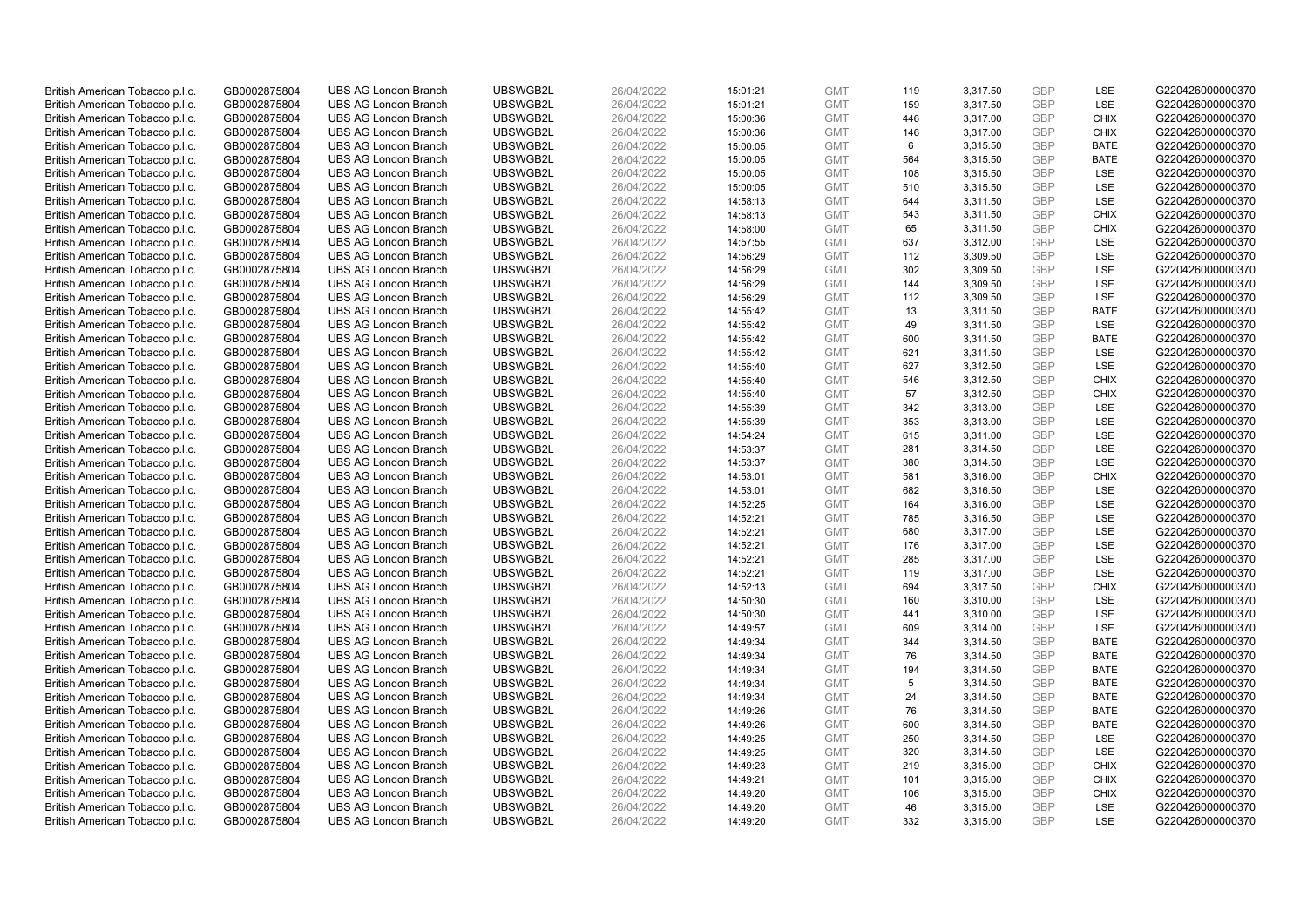| British American Tobacco p.l.c. | GB0002875804 | <b>UBS AG London Branch</b> | UBSWGB2L | 26/04/2022 | 14:49:20 | <b>GMT</b> | 243 | 3,315.00             | <b>GBP</b>               | LSE         | G220426000000370 |
|---------------------------------|--------------|-----------------------------|----------|------------|----------|------------|-----|----------------------|--------------------------|-------------|------------------|
| British American Tobacco p.l.c. | GB0002875804 | <b>UBS AG London Branch</b> | UBSWGB2L | 26/04/2022 | 14:49:20 | <b>GMT</b> | 266 | 3,315.00             | <b>GBP</b>               | <b>CHIX</b> | G220426000000370 |
| British American Tobacco p.l.c. | GB0002875804 | <b>UBS AG London Branch</b> | UBSWGB2L | 26/04/2022 | 14:49:11 | <b>GMT</b> | 505 | 3,315.00             | <b>GBP</b>               | LSE         | G220426000000370 |
| British American Tobacco p.l.c. | GB0002875804 | <b>UBS AG London Branch</b> | UBSWGB2L | 26/04/2022 | 14:49:11 | <b>GMT</b> | 71  |                      | <b>GBP</b>               | LSE         | G220426000000370 |
| British American Tobacco p.l.c. | GB0002875804 | <b>UBS AG London Branch</b> | UBSWGB2L | 26/04/2022 |          | <b>GMT</b> | 529 | 3,315.00<br>3,315.00 | <b>GBP</b>               | <b>CHIX</b> | G220426000000370 |
|                                 |              |                             |          |            | 14:49:11 |            |     |                      |                          |             |                  |
| British American Tobacco p.l.c. | GB0002875804 | <b>UBS AG London Branch</b> | UBSWGB2L | 26/04/2022 | 14:49:11 | <b>GMT</b> | 113 | 3,315.00             | <b>GBP</b>               | <b>CHIX</b> | G220426000000370 |
| British American Tobacco p.l.c. | GB0002875804 | <b>UBS AG London Branch</b> | UBSWGB2L | 26/04/2022 | 14:48:53 | <b>GMT</b> | 619 | 3,315.00             | <b>GBP</b>               | LSE         | G220426000000370 |
| British American Tobacco p.l.c. | GB0002875804 | <b>UBS AG London Branch</b> | UBSWGB2L | 26/04/2022 | 14:48:36 | <b>GMT</b> | 440 | 3,314.50             | <b>GBP</b>               | LSE         | G220426000000370 |
| British American Tobacco p.l.c. | GB0002875804 | <b>UBS AG London Branch</b> | UBSWGB2L | 26/04/2022 | 14:48:36 | <b>GMT</b> | 541 | 3,314.50             | <b>GBP</b>               | LSE         | G220426000000370 |
| British American Tobacco p.l.c. | GB0002875804 | <b>UBS AG London Branch</b> | UBSWGB2L | 26/04/2022 | 14:48:30 | <b>GMT</b> | 241 | 3,315.50             | <b>GBP</b>               | LSE         | G220426000000370 |
| British American Tobacco p.l.c. | GB0002875804 | <b>UBS AG London Branch</b> | UBSWGB2L | 26/04/2022 | 14:48:30 | <b>GMT</b> | 416 | 3,315.50             | <b>GBP</b>               | LSE         | G220426000000370 |
| British American Tobacco p.l.c. | GB0002875804 | <b>UBS AG London Branch</b> | UBSWGB2L | 26/04/2022 | 14:46:43 | <b>GMT</b> | 47  | 3,310.50             | <b>GBP</b>               | <b>BATE</b> | G220426000000370 |
| British American Tobacco p.l.c. | GB0002875804 | <b>UBS AG London Branch</b> | UBSWGB2L | 26/04/2022 | 14:46:43 | <b>GMT</b> | 34  | 3,310.50             | <b>GBP</b>               | <b>BATE</b> | G220426000000370 |
| British American Tobacco p.l.c. | GB0002875804 | <b>UBS AG London Branch</b> | UBSWGB2L | 26/04/2022 | 14:46:43 | <b>GMT</b> | 500 | 3,310.50             | <b>GBP</b>               | <b>BATE</b> | G220426000000370 |
| British American Tobacco p.l.c. | GB0002875804 | <b>UBS AG London Branch</b> | UBSWGB2L | 26/04/2022 | 14:46:29 | <b>GMT</b> | 24  | 3,312.00             | <b>GBP</b>               | LSE         | G220426000000370 |
| British American Tobacco p.l.c. | GB0002875804 | <b>UBS AG London Branch</b> | UBSWGB2L | 26/04/2022 | 14:46:29 | <b>GMT</b> | 613 | 3,312.00             | <b>GBP</b>               | LSE         | G220426000000370 |
| British American Tobacco p.l.c. | GB0002875804 | <b>UBS AG London Branch</b> | UBSWGB2L | 26/04/2022 | 14:46:29 | <b>GMT</b> | 515 | 3,312.00             | <b>GBP</b>               | <b>CHIX</b> | G220426000000370 |
| British American Tobacco p.l.c. | GB0002875804 | <b>UBS AG London Branch</b> | UBSWGB2L | 26/04/2022 | 14:46:29 | <b>GMT</b> | 72  | 3,312.00             | <b>GBP</b>               | <b>CHIX</b> | G220426000000370 |
| British American Tobacco p.l.c. | GB0002875804 | <b>UBS AG London Branch</b> | UBSWGB2L | 26/04/2022 | 14:45:49 | <b>GMT</b> | 94  | 3,311.50             | <b>GBP</b>               | <b>LSE</b>  | G220426000000370 |
| British American Tobacco p.l.c. | GB0002875804 | <b>UBS AG London Branch</b> | UBSWGB2L | 26/04/2022 | 14:45:49 | <b>GMT</b> | 303 | 3,311.50             | <b>GBP</b>               | LSE         | G220426000000370 |
| British American Tobacco p.l.c. | GB0002875804 | <b>UBS AG London Branch</b> | UBSWGB2L | 26/04/2022 | 14:45:49 | <b>GMT</b> | 210 | 3,311.50             | <b>GBP</b>               | LSE         | G220426000000370 |
| British American Tobacco p.l.c. | GB0002875804 | <b>UBS AG London Branch</b> | UBSWGB2L | 26/04/2022 | 14:45:49 | <b>GMT</b> | 782 | 3,311.50             | <b>GBP</b>               | LSE         | G220426000000370 |
| British American Tobacco p.l.c. | GB0002875804 | <b>UBS AG London Branch</b> | UBSWGB2L | 26/04/2022 | 14:45:44 | <b>GMT</b> | 196 | 3,312.00             | <b>GBP</b>               | <b>CHIX</b> | G220426000000370 |
| British American Tobacco p.l.c. | GB0002875804 | <b>UBS AG London Branch</b> | UBSWGB2L | 26/04/2022 | 14:45:44 | <b>GMT</b> | 28  | 3,312.00             | <b>GBP</b>               | <b>CHIX</b> | G220426000000370 |
| British American Tobacco p.l.c. | GB0002875804 | <b>UBS AG London Branch</b> | UBSWGB2L | 26/04/2022 | 14:45:44 | <b>GMT</b> | 15  | 3,312.00             | <b>GBP</b>               | <b>CHIX</b> | G220426000000370 |
| British American Tobacco p.l.c. | GB0002875804 | <b>UBS AG London Branch</b> | UBSWGB2L | 26/04/2022 | 14:45:44 | <b>GMT</b> | 402 | 3,312.00             | <b>GBP</b>               | <b>CHIX</b> | G220426000000370 |
| British American Tobacco p.l.c. | GB0002875804 | <b>UBS AG London Branch</b> | UBSWGB2L | 26/04/2022 | 14:45:44 | <b>GMT</b> | 529 | 3,312.50             | <b>GBP</b>               | LSE         | G220426000000370 |
| British American Tobacco p.l.c. | GB0002875804 | <b>UBS AG London Branch</b> | UBSWGB2L | 26/04/2022 | 14:45:44 | <b>GMT</b> | 82  | 3,312.50             | <b>GBP</b>               | LSE         | G220426000000370 |
| British American Tobacco p.l.c. | GB0002875804 | <b>UBS AG London Branch</b> | UBSWGB2L | 26/04/2022 | 14:45:44 | <b>GMT</b> | 654 | 3,312.50             | <b>GBP</b>               | LSE         | G220426000000370 |
| British American Tobacco p.l.c. | GB0002875804 | <b>UBS AG London Branch</b> | UBSWGB2L | 26/04/2022 | 14:44:09 | <b>GMT</b> | 690 | 3,308.00             | <b>GBP</b>               | LSE         | G220426000000370 |
| British American Tobacco p.l.c. | GB0002875804 | <b>UBS AG London Branch</b> | UBSWGB2L | 26/04/2022 | 14:43:39 | <b>GMT</b> | 22  | 3,308.50             | <b>GBP</b>               | LSE         | G220426000000370 |
| British American Tobacco p.l.c. | GB0002875804 | <b>UBS AG London Branch</b> | UBSWGB2L | 26/04/2022 | 14:43:39 | <b>GMT</b> | 203 | 3,308.50             | <b>GBP</b>               | LSE         | G220426000000370 |
| British American Tobacco p.l.c. | GB0002875804 | <b>UBS AG London Branch</b> | UBSWGB2L | 26/04/2022 | 14:43:39 | <b>GMT</b> | 468 | 3,308.50             | <b>GBP</b>               | LSE         | G220426000000370 |
| British American Tobacco p.l.c. | GB0002875804 | <b>UBS AG London Branch</b> | UBSWGB2L | 26/04/2022 | 14:43:23 | <b>GMT</b> | 512 | 3,308.50             | <b>GBP</b>               | LSE         | G220426000000370 |
| British American Tobacco p.l.c. | GB0002875804 | <b>UBS AG London Branch</b> | UBSWGB2L | 26/04/2022 | 14:43:23 | <b>GMT</b> | 98  | 3,308.50             | <b>GBP</b>               | LSE         | G220426000000370 |
| British American Tobacco p.l.c. | GB0002875804 | <b>UBS AG London Branch</b> | UBSWGB2L | 26/04/2022 | 14:43:23 | <b>GMT</b> | 88  | 3,308.50             | <b>GBP</b>               | <b>CHIX</b> | G220426000000370 |
| British American Tobacco p.l.c. | GB0002875804 | <b>UBS AG London Branch</b> | UBSWGB2L | 26/04/2022 | 14:43:23 | <b>GMT</b> | 597 | 3,308.50             | <b>GBP</b>               | <b>CHIX</b> | G220426000000370 |
| British American Tobacco p.l.c. | GB0002875804 | <b>UBS AG London Branch</b> | UBSWGB2L | 26/04/2022 |          | <b>GMT</b> | 398 | 3,307.00             | <b>GBP</b>               | LSE         | G220426000000370 |
|                                 |              | <b>UBS AG London Branch</b> | UBSWGB2L |            | 14:42:05 | <b>GMT</b> | 176 |                      | <b>GBP</b>               | LSE         | G220426000000370 |
| British American Tobacco p.l.c. | GB0002875804 |                             |          | 26/04/2022 | 14:42:05 |            |     | 3,307.00             |                          |             |                  |
| British American Tobacco p.l.c. | GB0002875804 | <b>UBS AG London Branch</b> | UBSWGB2L | 26/04/2022 | 14:42:05 | <b>GMT</b> | 48  | 3,307.00             | <b>GBP</b><br><b>GBP</b> | LSE<br>LSE  | G220426000000370 |
| British American Tobacco p.l.c. | GB0002875804 | <b>UBS AG London Branch</b> | UBSWGB2L | 26/04/2022 | 14:42:05 | <b>GMT</b> | 26  | 3,307.00             |                          |             | G220426000000370 |
| British American Tobacco p.l.c. | GB0002875804 | <b>UBS AG London Branch</b> | UBSWGB2L | 26/04/2022 | 14:41:46 | <b>GMT</b> | 124 | 3,309.00             | <b>GBP</b>               | LSE         | G220426000000370 |
| British American Tobacco p.l.c. | GB0002875804 | <b>UBS AG London Branch</b> | UBSWGB2L | 26/04/2022 | 14:41:46 | <b>GMT</b> | 487 | 3,309.00             | <b>GBP</b>               | LSE         | G220426000000370 |
| British American Tobacco p.l.c. | GB0002875804 | <b>UBS AG London Branch</b> | UBSWGB2L | 26/04/2022 | 14:41:40 | <b>GMT</b> | 76  | 3,310.00             | <b>GBP</b>               | LSE         | G220426000000370 |
| British American Tobacco p.l.c. | GB0002875804 | <b>UBS AG London Branch</b> | UBSWGB2L | 26/04/2022 | 14:41:40 | <b>GMT</b> | 563 | 3,310.00             | <b>GBP</b>               | LSE         | G220426000000370 |
| British American Tobacco p.l.c. | GB0002875804 | <b>UBS AG London Branch</b> | UBSWGB2L | 26/04/2022 | 14:41:00 | <b>GMT</b> | 616 | 3,310.00             | <b>GBP</b>               | <b>CHIX</b> | G220426000000370 |
| British American Tobacco p.l.c. | GB0002875804 | <b>UBS AG London Branch</b> | UBSWGB2L | 26/04/2022 | 14:41:00 | <b>GMT</b> | 653 | 3,310.00             | <b>GBP</b>               | LSE         | G220426000000370 |
| British American Tobacco p.l.c. | GB0002875804 | <b>UBS AG London Branch</b> | UBSWGB2L | 26/04/2022 | 14:40:49 | <b>GMT</b> | 543 | 3,311.50             | <b>GBP</b>               | LSE         | G220426000000370 |
| British American Tobacco p.l.c. | GB0002875804 | <b>UBS AG London Branch</b> | UBSWGB2L | 26/04/2022 | 14:40:49 | <b>GMT</b> | 148 | 3,311.50             | <b>GBP</b>               | LSE         | G220426000000370 |
| British American Tobacco p.l.c. | GB0002875804 | <b>UBS AG London Branch</b> | UBSWGB2L | 26/04/2022 | 14:40:23 | <b>GMT</b> | 648 | 3,309.50             | <b>GBP</b>               | <b>BATE</b> | G220426000000370 |
| British American Tobacco p.l.c. | GB0002875804 | <b>UBS AG London Branch</b> | UBSWGB2L | 26/04/2022 | 14:40:23 | <b>GMT</b> | 644 | 3,310.00             | <b>GBP</b>               | LSE         | G220426000000370 |
| British American Tobacco p.l.c. | GB0002875804 | <b>UBS AG London Branch</b> | UBSWGB2L | 26/04/2022 | 14:40:20 | <b>GMT</b> | 514 | 3,310.50             | <b>GBP</b>               | LSE         | G220426000000370 |
| British American Tobacco p.l.c. | GB0002875804 | <b>UBS AG London Branch</b> | UBSWGB2L | 26/04/2022 | 14:40:18 | <b>GMT</b> | 90  | 3,310.50             | <b>GBP</b>               | LSE         | G220426000000370 |
| British American Tobacco p.l.c. | GB0002875804 | <b>UBS AG London Branch</b> | UBSWGB2L | 26/04/2022 | 14:40:11 | <b>GMT</b> | 100 | 3,311.50             | GBP                      | LSE         | G220426000000370 |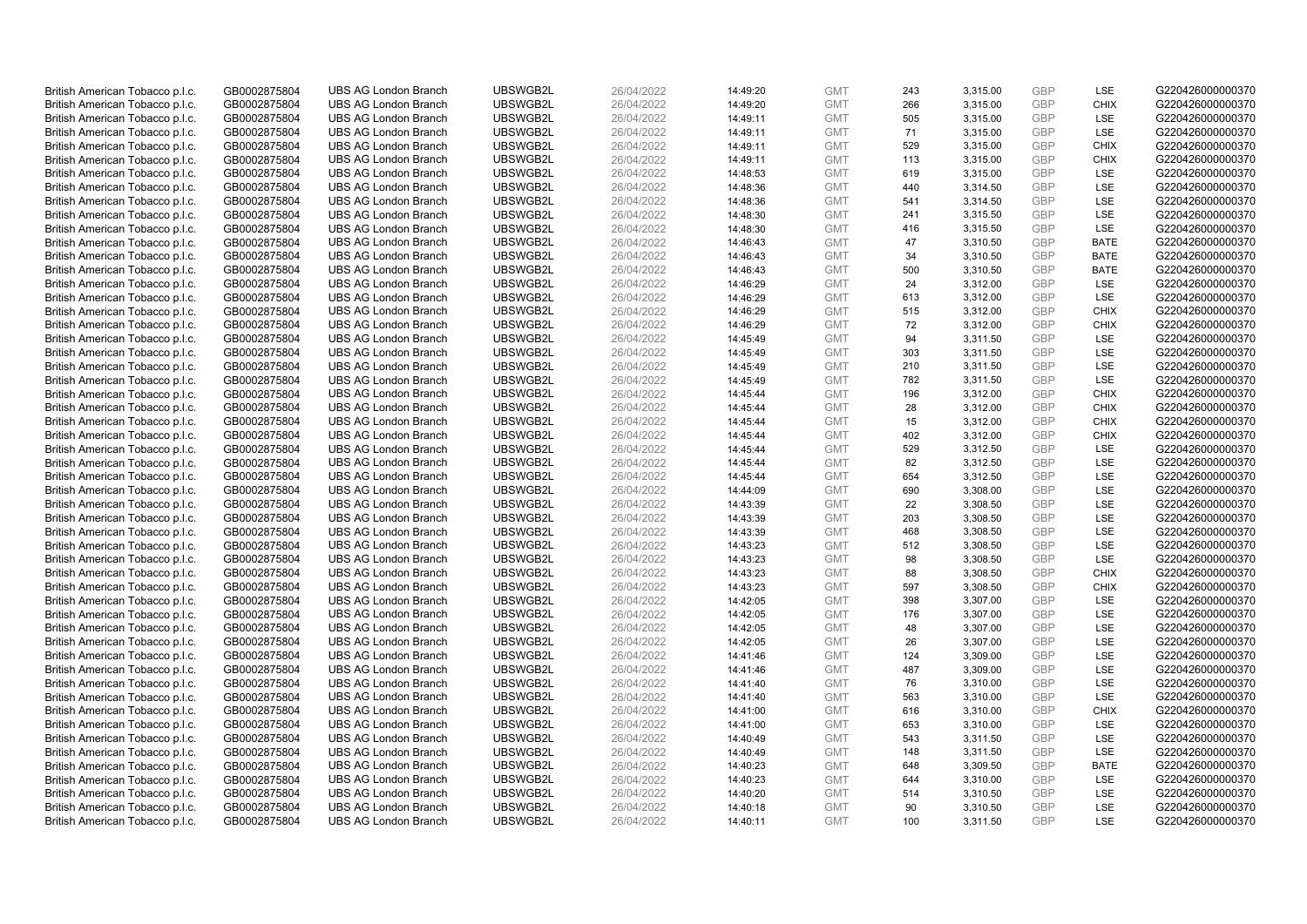| British American Tobacco p.l.c. | GB0002875804                 | <b>UBS AG London Branch</b> | UBSWGB2L | 26/04/2022 | 14:40:11 | <b>GMT</b> | 600 | 3,311.50 | <b>GBP</b> | <b>CHIX</b> | G220426000000370 |
|---------------------------------|------------------------------|-----------------------------|----------|------------|----------|------------|-----|----------|------------|-------------|------------------|
| British American Tobacco p.l.c. | GB0002875804                 | <b>UBS AG London Branch</b> | UBSWGB2L | 26/04/2022 | 14:40:11 | <b>GMT</b> | 105 | 3,311.50 | <b>GBP</b> | <b>CHIX</b> | G220426000000370 |
| British American Tobacco p.l.c. | GB0002875804                 | <b>UBS AG London Branch</b> | UBSWGB2L | 26/04/2022 | 14:40:11 | <b>GMT</b> | 495 | 3,311.50 | <b>GBP</b> | LSE         | G220426000000370 |
| British American Tobacco p.l.c. | GB0002875804                 | <b>UBS AG London Branch</b> | UBSWGB2L | 26/04/2022 | 14:38:49 | <b>GMT</b> | 681 | 3,308.00 | <b>GBP</b> | LSE         | G220426000000370 |
| British American Tobacco p.l.c. | GB0002875804                 | <b>UBS AG London Branch</b> | UBSWGB2L | 26/04/2022 |          | <b>GMT</b> | 176 | 3,308.50 | <b>GBP</b> | LSE         | G220426000000370 |
|                                 |                              |                             |          |            | 14:38:48 |            |     |          |            |             |                  |
| British American Tobacco p.l.c. | GB0002875804                 | <b>UBS AG London Branch</b> | UBSWGB2L | 26/04/2022 | 14:38:48 | <b>GMT</b> | 176 | 3,308.50 | <b>GBP</b> | LSE         | G220426000000370 |
| British American Tobacco p.l.c. | GB0002875804                 | <b>UBS AG London Branch</b> | UBSWGB2L | 26/04/2022 | 14:38:46 | <b>GMT</b> | 393 | 3,308.50 | <b>GBP</b> | <b>CHIX</b> | G220426000000370 |
| British American Tobacco p.l.c. | GB0002875804                 | <b>UBS AG London Branch</b> | UBSWGB2L | 26/04/2022 | 14:38:46 | <b>GMT</b> | 36  | 3,308.50 | <b>GBP</b> | <b>CHIX</b> | G220426000000370 |
| British American Tobacco p.l.c. | GB0002875804                 | <b>UBS AG London Branch</b> | UBSWGB2L | 26/04/2022 | 14:38:46 | <b>GMT</b> | 26  | 3,308.50 | <b>GBP</b> | <b>CHIX</b> | G220426000000370 |
| British American Tobacco p.l.c. | GB0002875804                 | <b>UBS AG London Branch</b> | UBSWGB2L | 26/04/2022 | 14:38:46 | <b>GMT</b> | 332 | 3,308.50 | <b>GBP</b> | LSE         | G220426000000370 |
| British American Tobacco p.l.c. | GB0002875804                 | <b>UBS AG London Branch</b> | UBSWGB2L | 26/04/2022 | 14:38:46 | <b>GMT</b> | 12  | 3,308.50 | <b>GBP</b> | LSE         | G220426000000370 |
| British American Tobacco p.l.c. | GB0002875804                 | <b>UBS AG London Branch</b> | UBSWGB2L | 26/04/2022 | 14:38:46 | <b>GMT</b> | 177 | 3,308.50 | <b>GBP</b> | LSE         | G220426000000370 |
| British American Tobacco p.l.c. | GB0002875804                 | <b>UBS AG London Branch</b> | UBSWGB2L | 26/04/2022 | 14:38:46 | <b>GMT</b> | 141 | 3,308.50 | <b>GBP</b> | <b>CHIX</b> | G220426000000370 |
| British American Tobacco p.l.c. | GB0002875804                 | <b>UBS AG London Branch</b> | UBSWGB2L | 26/04/2022 | 14:38:46 | <b>GMT</b> | 152 | 3,308.50 | <b>GBP</b> | <b>LSE</b>  | G220426000000370 |
| British American Tobacco p.l.c. | GB0002875804                 | <b>UBS AG London Branch</b> | UBSWGB2L | 26/04/2022 | 14:38:46 | <b>GMT</b> | 43  | 3,308.50 | <b>GBP</b> | <b>CHIX</b> | G220426000000370 |
| British American Tobacco p.l.c. | GB0002875804                 | <b>UBS AG London Branch</b> | UBSWGB2L | 26/04/2022 | 14:38:46 | <b>GMT</b> | 53  | 3,308.50 | <b>GBP</b> | <b>CHIX</b> | G220426000000370 |
| British American Tobacco p.l.c. | GB0002875804                 | <b>UBS AG London Branch</b> | UBSWGB2L | 26/04/2022 | 14:38:45 | <b>GMT</b> | 193 | 3,309.00 | <b>GBP</b> | LSE         | G220426000000370 |
| British American Tobacco p.l.c. | GB0002875804                 | <b>UBS AG London Branch</b> | UBSWGB2L | 26/04/2022 | 14:38:45 | <b>GMT</b> | 250 | 3,309.00 | <b>GBP</b> | LSE         | G220426000000370 |
| British American Tobacco p.l.c. | GB0002875804                 | <b>UBS AG London Branch</b> | UBSWGB2L | 26/04/2022 | 14:38:45 | <b>GMT</b> | 149 | 3,309.00 | <b>GBP</b> | <b>LSE</b>  | G220426000000370 |
| British American Tobacco p.l.c. | GB0002875804                 | <b>UBS AG London Branch</b> | UBSWGB2L | 26/04/2022 | 14:38:45 | <b>GMT</b> | 413 | 3,309.00 | <b>GBP</b> | LSE         | G220426000000370 |
| British American Tobacco p.l.c. | GB0002875804                 | <b>UBS AG London Branch</b> | UBSWGB2L | 26/04/2022 | 14:37:20 | <b>GMT</b> | 462 | 3,303.50 | <b>GBP</b> | LSE         | G220426000000370 |
| British American Tobacco p.l.c. | GB0002875804                 | <b>UBS AG London Branch</b> | UBSWGB2L | 26/04/2022 | 14:37:20 | <b>GMT</b> | 167 | 3,303.50 | <b>GBP</b> | LSE         | G220426000000370 |
| British American Tobacco p.l.c. | GB0002875804                 | <b>UBS AG London Branch</b> | UBSWGB2L | 26/04/2022 | 14:37:14 | <b>GMT</b> | 171 | 3,304.00 | <b>GBP</b> | LSE         | G220426000000370 |
| British American Tobacco p.l.c. | GB0002875804                 | <b>UBS AG London Branch</b> | UBSWGB2L | 26/04/2022 | 14:37:14 | <b>GMT</b> | 268 | 3,304.00 | <b>GBP</b> | LSE         | G220426000000370 |
| British American Tobacco p.l.c. | GB0002875804                 | <b>UBS AG London Branch</b> | UBSWGB2L | 26/04/2022 | 14:37:11 | <b>GMT</b> | 201 | 3,304.00 | <b>GBP</b> | LSE         | G220426000000370 |
| British American Tobacco p.l.c. | GB0002875804                 | <b>UBS AG London Branch</b> | UBSWGB2L | 26/04/2022 | 14:37:08 | <b>GMT</b> | 600 | 3,304.50 | <b>GBP</b> | LSE         | G220426000000370 |
| British American Tobacco p.l.c. | GB0002875804                 | <b>UBS AG London Branch</b> | UBSWGB2L | 26/04/2022 | 14:37:00 | <b>GMT</b> | 351 | 3,304.50 | <b>GBP</b> | <b>BATE</b> | G220426000000370 |
| British American Tobacco p.l.c. | GB0002875804                 | <b>UBS AG London Branch</b> | UBSWGB2L | 26/04/2022 | 14:37:00 | <b>GMT</b> | 131 | 3,304.50 | <b>GBP</b> | <b>BATE</b> | G220426000000370 |
| British American Tobacco p.l.c. | GB0002875804                 | <b>UBS AG London Branch</b> | UBSWGB2L | 26/04/2022 | 14:37:00 | <b>GMT</b> | 50  | 3,304.50 | <b>GBP</b> | <b>BATE</b> | G220426000000370 |
| British American Tobacco p.l.c. | GB0002875804                 | <b>UBS AG London Branch</b> | UBSWGB2L | 26/04/2022 | 14:37:00 | <b>GMT</b> | 150 | 3,304.50 | <b>GBP</b> | <b>BATE</b> | G220426000000370 |
| British American Tobacco p.l.c. | GB0002875804                 | <b>UBS AG London Branch</b> | UBSWGB2L | 26/04/2022 | 14:37:00 | <b>GMT</b> | 13  | 3,304.50 | <b>GBP</b> | <b>BATE</b> | G220426000000370 |
| British American Tobacco p.l.c. | GB0002875804                 | <b>UBS AG London Branch</b> | UBSWGB2L | 26/04/2022 | 14:37:00 | <b>GMT</b> | 224 | 3,306.00 | <b>GBP</b> | LSE         | G220426000000370 |
| British American Tobacco p.l.c. | GB0002875804                 | <b>UBS AG London Branch</b> | UBSWGB2L | 26/04/2022 | 14:37:00 | <b>GMT</b> | 397 | 3,306.00 | <b>GBP</b> | LSE         | G220426000000370 |
| British American Tobacco p.l.c. | GB0002875804                 | <b>UBS AG London Branch</b> | UBSWGB2L | 26/04/2022 | 14:37:00 | <b>GMT</b> | 244 | 3,306.00 | <b>GBP</b> | LSE         | G220426000000370 |
| British American Tobacco p.l.c. | GB0002875804                 | <b>UBS AG London Branch</b> | UBSWGB2L | 26/04/2022 | 14:37:00 | <b>GMT</b> | 356 | 3,306.00 | <b>GBP</b> | LSE         | G220426000000370 |
| British American Tobacco p.l.c. | GB0002875804                 | <b>UBS AG London Branch</b> | UBSWGB2L | 26/04/2022 | 14:37:00 | <b>GMT</b> | 162 | 3,305.50 | <b>GBP</b> | <b>CHIX</b> | G220426000000370 |
| British American Tobacco p.l.c. | GB0002875804                 | <b>UBS AG London Branch</b> | UBSWGB2L | 26/04/2022 | 14:37:00 | <b>GMT</b> | 150 | 3,305.50 | <b>GBP</b> | <b>CHIX</b> | G220426000000370 |
| British American Tobacco p.l.c. | GB0002875804                 | <b>UBS AG London Branch</b> | UBSWGB2L | 26/04/2022 | 14:37:00 | <b>GMT</b> | 150 | 3,305.50 | <b>GBP</b> | <b>CHIX</b> | G220426000000370 |
| British American Tobacco p.l.c. | GB0002875804                 | <b>UBS AG London Branch</b> | UBSWGB2L | 26/04/2022 | 14:37:00 | <b>GMT</b> | 158 | 3,305.50 | <b>GBP</b> | <b>CHIX</b> | G220426000000370 |
| British American Tobacco p.l.c. | GB0002875804                 | <b>UBS AG London Branch</b> | UBSWGB2L | 26/04/2022 | 14:35:34 | <b>GMT</b> | 575 | 3,303.50 | <b>GBP</b> | <b>CHIX</b> | G220426000000370 |
| British American Tobacco p.l.c. | GB0002875804                 | <b>UBS AG London Branch</b> | UBSWGB2L | 26/04/2022 | 14:34:54 | <b>GMT</b> | 63  | 3,302.00 | <b>GBP</b> | LSE         | G220426000000370 |
| British American Tobacco p.l.c. |                              | <b>UBS AG London Branch</b> | UBSWGB2L | 26/04/2022 | 14:34:54 | <b>GMT</b> | 587 | 3,302.00 | <b>GBP</b> | LSE         | G220426000000370 |
|                                 | GB0002875804<br>GB0002875804 |                             | UBSWGB2L | 26/04/2022 | 14:34:54 | <b>GMT</b> |     |          | <b>GBP</b> | LSE         | G220426000000370 |
| British American Tobacco p.l.c. |                              | <b>UBS AG London Branch</b> |          |            |          |            | 248 | 3,302.50 |            | LSE         |                  |
| British American Tobacco p.l.c. | GB0002875804                 | <b>UBS AG London Branch</b> | UBSWGB2L | 26/04/2022 | 14:34:54 | <b>GMT</b> | 86  | 3,302.50 | <b>GBP</b> | LSE         | G220426000000370 |
| British American Tobacco p.l.c. | GB0002875804                 | <b>UBS AG London Branch</b> | UBSWGB2L | 26/04/2022 | 14:34:54 | <b>GMT</b> | 150 | 3,302.50 | <b>GBP</b> |             | G220426000000370 |
| British American Tobacco p.l.c. | GB0002875804                 | <b>UBS AG London Branch</b> | UBSWGB2L | 26/04/2022 | 14:34:54 | <b>GMT</b> | 146 | 3,302.50 | <b>GBP</b> | LSE         | G220426000000370 |
| British American Tobacco p.l.c. | GB0002875804                 | <b>UBS AG London Branch</b> | UBSWGB2L | 26/04/2022 | 14:34:42 | <b>GMT</b> | 408 | 3,303.00 | <b>GBP</b> | LSE         | G220426000000370 |
| British American Tobacco p.l.c. | GB0002875804                 | <b>UBS AG London Branch</b> | UBSWGB2L | 26/04/2022 | 14:34:42 | <b>GMT</b> | 112 | 3,303.00 | <b>GBP</b> | LSE         | G220426000000370 |
| British American Tobacco p.l.c. | GB0002875804                 | <b>UBS AG London Branch</b> | UBSWGB2L | 26/04/2022 | 14:34:42 | <b>GMT</b> | 104 | 3,303.00 | <b>GBP</b> | LSE         | G220426000000370 |
| British American Tobacco p.l.c. | GB0002875804                 | <b>UBS AG London Branch</b> | UBSWGB2L | 26/04/2022 | 14:34:24 | <b>GMT</b> | 92  | 3,303.00 | <b>GBP</b> | LSE         | G220426000000370 |
| British American Tobacco p.l.c. | GB0002875804                 | <b>UBS AG London Branch</b> | UBSWGB2L | 26/04/2022 | 14:34:24 | <b>GMT</b> | 16  | 3,303.00 | <b>GBP</b> | LSE         | G220426000000370 |
| British American Tobacco p.l.c. | GB0002875804                 | <b>UBS AG London Branch</b> | UBSWGB2L | 26/04/2022 | 14:34:24 | <b>GMT</b> | 740 | 3,303.00 | <b>GBP</b> | LSE         | G220426000000370 |
| British American Tobacco p.l.c. | GB0002875804                 | <b>UBS AG London Branch</b> | UBSWGB2L | 26/04/2022 | 14:34:24 | <b>GMT</b> | 108 | 3,303.00 | <b>GBP</b> | LSE         | G220426000000370 |
| British American Tobacco p.l.c. | GB0002875804                 | <b>UBS AG London Branch</b> | UBSWGB2L | 26/04/2022 | 14:34:20 | <b>GMT</b> | 150 | 3,304.00 | GBP        | <b>BATE</b> | G220426000000370 |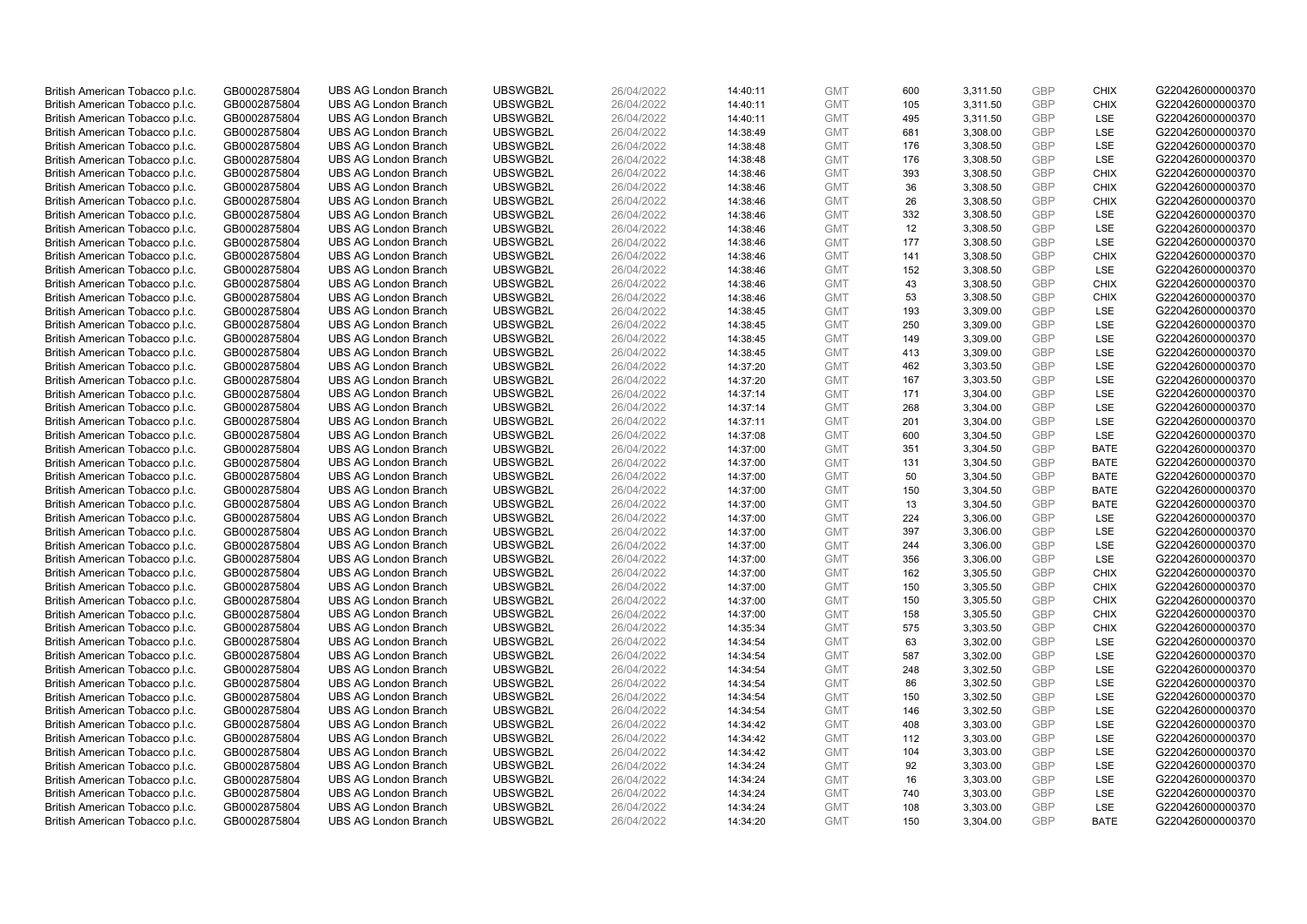| British American Tobacco p.l.c. | GB0002875804 | <b>UBS AG London Branch</b> | UBSWGB2L | 26/04/2022 | 14:34:20 | <b>GMT</b> | 722 | 3,304.50 | <b>GBP</b> | LSE         | G220426000000370 |
|---------------------------------|--------------|-----------------------------|----------|------------|----------|------------|-----|----------|------------|-------------|------------------|
| British American Tobacco p.l.c. | GB0002875804 | <b>UBS AG London Branch</b> | UBSWGB2L | 26/04/2022 | 14:34:20 | <b>GMT</b> | 163 | 3,304.00 | GBP        | <b>BATE</b> | G220426000000370 |
| British American Tobacco p.l.c. | GB0002875804 | <b>UBS AG London Branch</b> | UBSWGB2L | 26/04/2022 | 14:34:20 | <b>GMT</b> | 150 | 3,304.00 | GBP        | <b>BATE</b> | G220426000000370 |
| British American Tobacco p.l.c. | GB0002875804 | <b>UBS AG London Branch</b> | UBSWGB2L | 26/04/2022 | 14:34:20 | <b>GMT</b> | 111 | 3,304.00 | GBP        | <b>BATE</b> | G220426000000370 |
| British American Tobacco p.l.c. | GB0002875804 | <b>UBS AG London Branch</b> | UBSWGB2L | 26/04/2022 | 14:34:08 | <b>GMT</b> | 45  | 3,304.00 | <b>GBP</b> | <b>BATE</b> | G220426000000370 |
| British American Tobacco p.l.c. | GB0002875804 | <b>UBS AG London Branch</b> | UBSWGB2L | 26/04/2022 | 14:34:08 | <b>GMT</b> | 79  | 3,304.00 | <b>GBP</b> | <b>BATE</b> | G220426000000370 |
| British American Tobacco p.l.c. | GB0002875804 | <b>UBS AG London Branch</b> | UBSWGB2L | 26/04/2022 | 14:34:07 | <b>GMT</b> | 521 | 3,304.50 | GBP        | LSE         | G220426000000370 |
| British American Tobacco p.l.c. | GB0002875804 | <b>UBS AG London Branch</b> | UBSWGB2L | 26/04/2022 | 14:34:07 | <b>GMT</b> | 152 | 3,304.50 | GBP        | LSE         | G220426000000370 |
| British American Tobacco p.l.c. | GB0002875804 | <b>UBS AG London Branch</b> | UBSWGB2L | 26/04/2022 | 14:34:07 | <b>GMT</b> | 678 | 3,304.50 | GBP        | <b>CHIX</b> | G220426000000370 |
| British American Tobacco p.l.c. | GB0002875804 | <b>UBS AG London Branch</b> | UBSWGB2L | 26/04/2022 | 14:34:07 | <b>GMT</b> | 11  | 3,304.50 | <b>GBP</b> | <b>LSE</b>  | G220426000000370 |
| British American Tobacco p.l.c. | GB0002875804 | <b>UBS AG London Branch</b> | UBSWGB2L | 26/04/2022 | 14:34:04 | <b>GMT</b> | 250 | 3,305.00 | GBP        | LSE         | G220426000000370 |
| British American Tobacco p.l.c. | GB0002875804 | <b>UBS AG London Branch</b> | UBSWGB2L | 26/04/2022 | 14:33:20 | <b>GMT</b> | 700 | 3,301.00 | <b>GBP</b> | LSE         | G220426000000370 |
| British American Tobacco p.l.c. | GB0002875804 | <b>UBS AG London Branch</b> | UBSWGB2L | 26/04/2022 | 14:33:20 | <b>GMT</b> | 187 | 3,301.00 | GBP        | <b>CHIX</b> | G220426000000370 |
| British American Tobacco p.l.c. | GB0002875804 | <b>UBS AG London Branch</b> | UBSWGB2L | 26/04/2022 | 14:33:20 | <b>GMT</b> | 161 | 3,301.00 | <b>GBP</b> | <b>CHIX</b> | G220426000000370 |
| British American Tobacco p.l.c. | GB0002875804 | <b>UBS AG London Branch</b> | UBSWGB2L | 26/04/2022 | 14:33:20 | <b>GMT</b> | 300 | 3,301.00 | GBP        | <b>CHIX</b> | G220426000000370 |
| British American Tobacco p.l.c. | GB0002875804 | <b>UBS AG London Branch</b> | UBSWGB2L | 26/04/2022 | 14:32:58 | <b>GMT</b> | 675 | 3,300.50 | <b>GBP</b> | <b>LSE</b>  | G220426000000370 |
| British American Tobacco p.l.c. | GB0002875804 | <b>UBS AG London Branch</b> | UBSWGB2L | 26/04/2022 | 14:31:56 | <b>GMT</b> | 442 | 3,298.50 | GBP        | <b>BATE</b> | G220426000000370 |
| British American Tobacco p.l.c. | GB0002875804 | <b>UBS AG London Branch</b> | UBSWGB2L | 26/04/2022 | 14:31:56 | <b>GMT</b> | 691 | 3,298.50 | <b>GBP</b> | LSE         | G220426000000370 |
| British American Tobacco p.l.c. | GB0002875804 | <b>UBS AG London Branch</b> | UBSWGB2L | 26/04/2022 | 14:31:56 | <b>GMT</b> | 167 | 3,298.50 | <b>GBP</b> | <b>BATE</b> | G220426000000370 |
| British American Tobacco p.l.c. | GB0002875804 | <b>UBS AG London Branch</b> | UBSWGB2L | 26/04/2022 | 14:31:56 | <b>GMT</b> | 591 | 3,299.00 | <b>GBP</b> | <b>CHIX</b> | G220426000000370 |
| British American Tobacco p.l.c. | GB0002875804 | <b>UBS AG London Branch</b> | UBSWGB2L | 26/04/2022 | 14:31:56 | <b>GMT</b> | 70  | 3,299.00 | GBP        | <b>CHIX</b> | G220426000000370 |
| British American Tobacco p.l.c. | GB0002875804 | <b>UBS AG London Branch</b> | UBSWGB2L | 26/04/2022 | 14:31:56 | <b>GMT</b> | 700 | 3,299.00 | GBP        | LSE         | G220426000000370 |
| British American Tobacco p.l.c. | GB0002875804 | <b>UBS AG London Branch</b> | UBSWGB2L | 26/04/2022 | 14:31:56 | <b>GMT</b> | 302 | 3,299.50 | GBP        | LSE         | G220426000000370 |
| British American Tobacco p.l.c. | GB0002875804 | <b>UBS AG London Branch</b> | UBSWGB2L | 26/04/2022 | 14:31:56 | <b>GMT</b> | 150 | 3,299.50 | GBP        | LSE         | G220426000000370 |
| British American Tobacco p.l.c. | GB0002875804 | <b>UBS AG London Branch</b> | UBSWGB2L | 26/04/2022 | 14:31:56 | <b>GMT</b> | 163 | 3,299.50 | <b>GBP</b> | LSE         | G220426000000370 |
| British American Tobacco p.l.c. | GB0002875804 | <b>UBS AG London Branch</b> | UBSWGB2L | 26/04/2022 | 14:31:31 | <b>GMT</b> | 183 | 3,297.00 | <b>GBP</b> | LSE         | G220426000000370 |
| British American Tobacco p.l.c. | GB0002875804 | <b>UBS AG London Branch</b> | UBSWGB2L | 26/04/2022 | 14:31:31 | <b>GMT</b> | 639 | 3,297.00 | <b>GBP</b> | LSE         | G220426000000370 |
| British American Tobacco p.l.c. | GB0002875804 | <b>UBS AG London Branch</b> | UBSWGB2L | 26/04/2022 | 14:30:53 | <b>GMT</b> | 232 | 3,296.50 | GBP        | <b>CHIX</b> | G220426000000370 |
| British American Tobacco p.l.c. | GB0002875804 | <b>UBS AG London Branch</b> | UBSWGB2L | 26/04/2022 | 14:30:53 | <b>GMT</b> | 210 | 3,296.50 | <b>GBP</b> | <b>CHIX</b> | G220426000000370 |
| British American Tobacco p.l.c. | GB0002875804 | <b>UBS AG London Branch</b> | UBSWGB2L | 26/04/2022 | 14:30:53 | <b>GMT</b> | 399 | 3,296.50 | GBP        | LSE         | G220426000000370 |
| British American Tobacco p.l.c. | GB0002875804 | <b>UBS AG London Branch</b> | UBSWGB2L | 26/04/2022 | 14:30:53 | <b>GMT</b> | 290 | 3,296.50 | <b>GBP</b> | <b>LSE</b>  | G220426000000370 |
| British American Tobacco p.l.c. | GB0002875804 | <b>UBS AG London Branch</b> | UBSWGB2L | 26/04/2022 | 14:30:53 | <b>GMT</b> | 232 | 3,296.50 | <b>GBP</b> | <b>CHIX</b> | G220426000000370 |
| British American Tobacco p.l.c. | GB0002875804 | <b>UBS AG London Branch</b> | UBSWGB2L | 26/04/2022 | 14:30:38 | <b>GMT</b> | 666 | 3,298.50 | <b>GBP</b> | LSE         | G220426000000370 |
| British American Tobacco p.l.c. | GB0002875804 | <b>UBS AG London Branch</b> | UBSWGB2L | 26/04/2022 | 14:30:38 | <b>GMT</b> | 563 | 3,299.00 | GBP        | LSE         | G220426000000370 |
| British American Tobacco p.l.c. | GB0002875804 | <b>UBS AG London Branch</b> | UBSWGB2L | 26/04/2022 | 14:30:32 | <b>GMT</b> | 686 | 3,299.50 | GBP        | LSE         | G220426000000370 |
| British American Tobacco p.l.c. | GB0002875804 | <b>UBS AG London Branch</b> | UBSWGB2L | 26/04/2022 | 14:30:32 | <b>GMT</b> | 192 | 3,300.00 | GBP        | LSE         | G220426000000370 |
| British American Tobacco p.l.c. | GB0002875804 | <b>UBS AG London Branch</b> | UBSWGB2L | 26/04/2022 | 14:30:32 | <b>GMT</b> | 390 | 3,300.00 | GBP        | <b>LSE</b>  | G220426000000370 |
| British American Tobacco p.l.c. | GB0002875804 | <b>UBS AG London Branch</b> | UBSWGB2L | 26/04/2022 | 14:30:02 | <b>GMT</b> | 27  | 3,297.50 | <b>GBP</b> | <b>CHIX</b> | G220426000000370 |
| British American Tobacco p.l.c. | GB0002875804 | <b>UBS AG London Branch</b> | UBSWGB2L | 26/04/2022 | 14:30:02 | <b>GMT</b> | 553 | 3,297.50 | <b>GBP</b> | LSE         | G220426000000370 |
| British American Tobacco p.l.c. | GB0002875804 | <b>UBS AG London Branch</b> | UBSWGB2L | 26/04/2022 | 14:30:02 | <b>GMT</b> | 101 | 3,298.00 | <b>GBP</b> | <b>BATE</b> | G220426000000370 |
| British American Tobacco p.l.c. | GB0002875804 | <b>UBS AG London Branch</b> | UBSWGB2L | 26/04/2022 | 14:30:02 | <b>GMT</b> | 694 | 3,298.00 | <b>GBP</b> | <b>LSE</b>  | G220426000000370 |
| British American Tobacco p.l.c. | GB0002875804 | <b>UBS AG London Branch</b> | UBSWGB2L | 26/04/2022 | 14:30:02 | <b>GMT</b> | 626 | 3,298.00 | <b>GBP</b> | <b>CHIX</b> | G220426000000370 |
| British American Tobacco p.l.c. | GB0002875804 | <b>UBS AG London Branch</b> | UBSWGB2L | 26/04/2022 | 14:30:02 | <b>GMT</b> | 248 | 3,298.00 | GBP        | <b>BATE</b> | G220426000000370 |
| British American Tobacco p.l.c. | GB0002875804 | <b>UBS AG London Branch</b> | UBSWGB2L | 26/04/2022 | 14:30:02 | <b>GMT</b> | 248 | 3,298.00 | GBP        | <b>BATE</b> | G220426000000370 |
| British American Tobacco p.l.c. | GB0002875804 | <b>UBS AG London Branch</b> | UBSWGB2L | 26/04/2022 | 14:30:02 | <b>GMT</b> | 151 | 3,298.50 | <b>GBP</b> | <b>LSE</b>  | G220426000000370 |
| British American Tobacco p.l.c. | GB0002875804 | <b>UBS AG London Branch</b> | UBSWGB2L | 26/04/2022 | 14:30:02 | <b>GMT</b> | 499 | 3,298.50 | <b>GBP</b> | LSE         | G220426000000370 |
| British American Tobacco p.l.c. | GB0002875804 | <b>UBS AG London Branch</b> | UBSWGB2L | 26/04/2022 | 14:29:27 | <b>GMT</b> | 584 | 3,297.50 | <b>GBP</b> | LSE         | G220426000000370 |
| British American Tobacco p.l.c. | GB0002875804 | <b>UBS AG London Branch</b> | UBSWGB2L | 26/04/2022 | 14:29:27 | <b>GMT</b> | 75  | 3,297.50 | GBP        | <b>CHIX</b> | G220426000000370 |
| British American Tobacco p.l.c. | GB0002875804 | <b>UBS AG London Branch</b> | UBSWGB2L | 26/04/2022 | 14:29:27 | <b>GMT</b> | 332 | 3,297.50 | <b>GBP</b> | <b>CHIX</b> | G220426000000370 |
| British American Tobacco p.l.c. | GB0002875804 | <b>UBS AG London Branch</b> | UBSWGB2L | 26/04/2022 | 14:29:04 | <b>GMT</b> | 188 | 3,297.50 | GBP        | <b>CHIX</b> | G220426000000370 |
| British American Tobacco p.l.c. | GB0002875804 | <b>UBS AG London Branch</b> | UBSWGB2L | 26/04/2022 | 14:28:23 | <b>GMT</b> | 358 | 3,297.50 | <b>GBP</b> | LSE         | G220426000000370 |
| British American Tobacco p.l.c. | GB0002875804 | <b>UBS AG London Branch</b> | UBSWGB2L | 26/04/2022 | 14:28:23 | <b>GMT</b> | 233 | 3,297.50 | <b>GBP</b> | LSE         | G220426000000370 |
| British American Tobacco p.l.c. | GB0002875804 | <b>UBS AG London Branch</b> | UBSWGB2L | 26/04/2022 | 14:27:40 | <b>GMT</b> | 10  | 3,297.00 | GBP        | LSE         | G220426000000370 |
| British American Tobacco p.l.c. | GB0002875804 | <b>UBS AG London Branch</b> | UBSWGB2L | 26/04/2022 | 14:27:40 | <b>GMT</b> | 554 | 3,297.00 | GBP        | <b>LSE</b>  | G220426000000370 |
|                                 |              |                             |          |            |          |            |     |          |            |             |                  |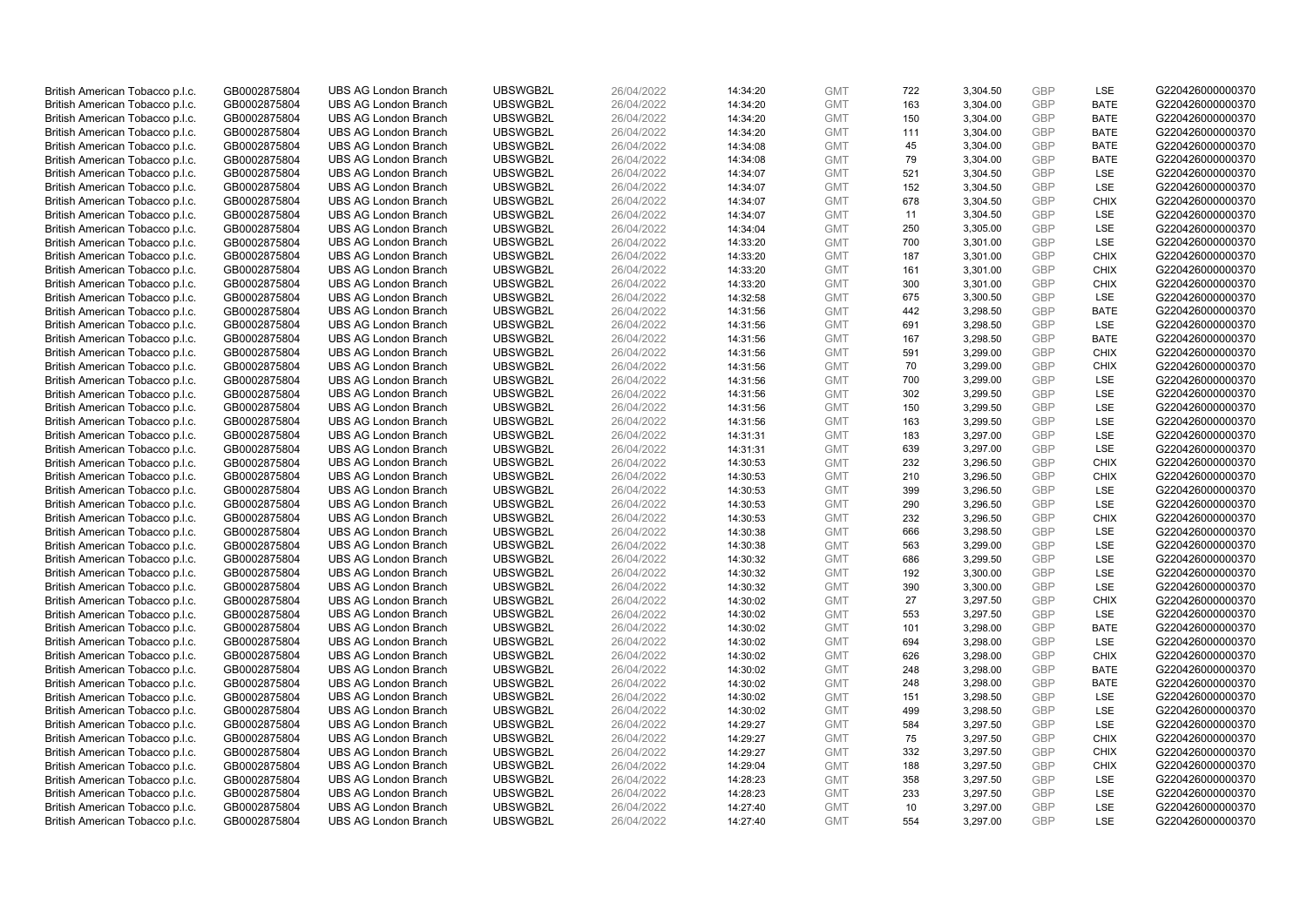| British American Tobacco p.l.c. | GB0002875804 | <b>UBS AG London Branch</b> | UBSWGB2L | 26/04/2022 | 14:27:40 | <b>GMT</b> | 596            | 3,297.50 | <b>GBP</b>               | <b>CHIX</b>                | G220426000000370 |
|---------------------------------|--------------|-----------------------------|----------|------------|----------|------------|----------------|----------|--------------------------|----------------------------|------------------|
| British American Tobacco p.l.c. | GB0002875804 | <b>UBS AG London Branch</b> | UBSWGB2L | 26/04/2022 | 14:27:40 | <b>GMT</b> | 575            | 3,297.50 | GBP                      | LSE                        | G220426000000370 |
| British American Tobacco p.l.c. | GB0002875804 | <b>UBS AG London Branch</b> | UBSWGB2L | 26/04/2022 | 14:26:06 | <b>GMT</b> | 208            | 3,297.00 | <b>GBP</b>               | LSE                        | G220426000000370 |
| British American Tobacco p.l.c. | GB0002875804 | <b>UBS AG London Branch</b> | UBSWGB2L | 26/04/2022 | 14:26:06 | <b>GMT</b> | 198            | 3,297.00 | <b>GBP</b>               | LSE                        | G220426000000370 |
|                                 |              |                             |          |            |          |            | 206            |          | <b>GBP</b>               | LSE                        |                  |
| British American Tobacco p.l.c. | GB0002875804 | <b>UBS AG London Branch</b> | UBSWGB2L | 26/04/2022 | 14:26:06 | <b>GMT</b> |                | 3,297.00 |                          |                            | G220426000000370 |
| British American Tobacco p.l.c. | GB0002875804 | <b>UBS AG London Branch</b> | UBSWGB2L | 26/04/2022 | 14:26:06 | <b>GMT</b> | 615            | 3,297.00 | <b>GBP</b>               | LSE                        | G220426000000370 |
| British American Tobacco p.l.c. | GB0002875804 | <b>UBS AG London Branch</b> | UBSWGB2L | 26/04/2022 | 14:25:58 | <b>GMT</b> | 16             | 3,297.00 | <b>GBP</b>               | LSE                        | G220426000000370 |
| British American Tobacco p.l.c. | GB0002875804 | <b>UBS AG London Branch</b> | UBSWGB2L | 26/04/2022 | 14:25:06 | <b>GMT</b> | 624            | 3,296.50 | <b>GBP</b>               | <b>BATE</b>                | G220426000000370 |
| British American Tobacco p.l.c. | GB0002875804 | <b>UBS AG London Branch</b> | UBSWGB2L | 26/04/2022 | 14:24:03 | <b>GMT</b> | 198            | 3,297.00 | <b>GBP</b>               | LSE                        | G220426000000370 |
| British American Tobacco p.l.c. | GB0002875804 | <b>UBS AG London Branch</b> | UBSWGB2L | 26/04/2022 | 14:24:03 | <b>GMT</b> | 63             | 3,297.00 | <b>GBP</b>               | LSE                        | G220426000000370 |
| British American Tobacco p.l.c. | GB0002875804 | <b>UBS AG London Branch</b> | UBSWGB2L | 26/04/2022 | 14:24:03 | <b>GMT</b> | 143            | 3,297.00 | <b>GBP</b>               | LSE                        | G220426000000370 |
| British American Tobacco p.l.c. | GB0002875804 | <b>UBS AG London Branch</b> | UBSWGB2L | 26/04/2022 | 14:24:03 | <b>GMT</b> | 243            | 3,297.00 | <b>GBP</b>               | LSE                        | G220426000000370 |
| British American Tobacco p.l.c. | GB0002875804 | <b>UBS AG London Branch</b> | UBSWGB2L | 26/04/2022 | 14:24:03 | <b>GMT</b> | 621            | 3,297.00 | <b>GBP</b>               | <b>CHIX</b>                | G220426000000370 |
| British American Tobacco p.l.c. | GB0002875804 | <b>UBS AG London Branch</b> | UBSWGB2L | 26/04/2022 | 14:22:58 | <b>GMT</b> | 639            | 3,298.00 | <b>GBP</b>               | LSE                        | G220426000000370 |
| British American Tobacco p.l.c. | GB0002875804 | <b>UBS AG London Branch</b> | UBSWGB2L | 26/04/2022 | 14:21:54 | <b>GMT</b> | 565            | 3,299.00 | GBP                      | LSE                        | G220426000000370 |
| British American Tobacco p.l.c. | GB0002875804 | <b>UBS AG London Branch</b> | UBSWGB2L | 26/04/2022 | 14:20:55 | <b>GMT</b> | 539            | 3,300.50 | <b>GBP</b>               | LSE                        | G220426000000370 |
| British American Tobacco p.l.c. | GB0002875804 | <b>UBS AG London Branch</b> | UBSWGB2L | 26/04/2022 | 14:20:52 | <b>GMT</b> | 118            | 3,300.50 | <b>GBP</b>               | LSE                        | G220426000000370 |
| British American Tobacco p.l.c. | GB0002875804 | <b>UBS AG London Branch</b> | UBSWGB2L | 26/04/2022 | 14:20:11 | <b>GMT</b> | 61             | 3,301.00 | <b>GBP</b>               | LSE                        | G220426000000370 |
| British American Tobacco p.l.c. | GB0002875804 | <b>UBS AG London Branch</b> | UBSWGB2L | 26/04/2022 | 14:20:11 | <b>GMT</b> | 137            | 3,301.00 | <b>GBP</b>               | <b>LSE</b>                 | G220426000000370 |
| British American Tobacco p.l.c. | GB0002875804 | <b>UBS AG London Branch</b> | UBSWGB2L | 26/04/2022 | 14:20:11 | <b>GMT</b> | 413            | 3,301.00 | <b>GBP</b>               | LSE                        | G220426000000370 |
| British American Tobacco p.l.c. | GB0002875804 | <b>UBS AG London Branch</b> | UBSWGB2L | 26/04/2022 | 14:20:11 | <b>GMT</b> | 494            | 3,301.00 | <b>GBP</b>               | <b>CHIX</b>                | G220426000000370 |
| British American Tobacco p.l.c. | GB0002875804 | <b>UBS AG London Branch</b> | UBSWGB2L | 26/04/2022 | 14:18:50 | <b>GMT</b> | 181            | 3,301.00 | <b>GBP</b>               | <b>CHIX</b>                | G220426000000370 |
| British American Tobacco p.l.c. | GB0002875804 | <b>UBS AG London Branch</b> | UBSWGB2L | 26/04/2022 | 14:18:48 | <b>GMT</b> | 158            | 3,301.00 | <b>GBP</b>               | LSE                        | G220426000000370 |
| British American Tobacco p.l.c. | GB0002875804 | <b>UBS AG London Branch</b> | UBSWGB2L | 26/04/2022 | 14:18:48 | <b>GMT</b> | 508            | 3,301.00 | <b>GBP</b>               | LSE                        | G220426000000370 |
| British American Tobacco p.l.c. | GB0002875804 | <b>UBS AG London Branch</b> | UBSWGB2L | 26/04/2022 | 14:17:28 | <b>GMT</b> | 639            | 3,301.00 | <b>GBP</b>               | LSE                        | G220426000000370 |
| British American Tobacco p.l.c. | GB0002875804 | <b>UBS AG London Branch</b> | UBSWGB2L | 26/04/2022 | 14:17:01 | <b>GMT</b> | 605            | 3,301.00 | <b>GBP</b>               | LSE                        | G220426000000370 |
| British American Tobacco p.l.c. | GB0002875804 | <b>UBS AG London Branch</b> | UBSWGB2L | 26/04/2022 | 14:17:01 | <b>GMT</b> | 52             | 3,301.00 | <b>GBP</b>               | <b>BATE</b>                | G220426000000370 |
| British American Tobacco p.l.c. | GB0002875804 | <b>UBS AG London Branch</b> | UBSWGB2L | 26/04/2022 | 14:17:01 | <b>GMT</b> | 600            | 3,301.00 | <b>GBP</b>               | <b>BATE</b>                | G220426000000370 |
| British American Tobacco p.l.c. | GB0002875804 | <b>UBS AG London Branch</b> | UBSWGB2L | 26/04/2022 | 14:14:14 | <b>GMT</b> | 455            | 3,300.50 | <b>GBP</b>               | LSE                        | G220426000000370 |
| British American Tobacco p.l.c. | GB0002875804 | <b>UBS AG London Branch</b> | UBSWGB2L | 26/04/2022 | 14:14:14 | <b>GMT</b> | 139            | 3,300.50 | <b>GBP</b>               | LSE                        | G220426000000370 |
| British American Tobacco p.l.c. | GB0002875804 | <b>UBS AG London Branch</b> | UBSWGB2L | 26/04/2022 | 14:13:56 | <b>GMT</b> | 658            | 3,301.50 | <b>GBP</b>               | LSE                        | G220426000000370 |
| British American Tobacco p.l.c. | GB0002875804 | <b>UBS AG London Branch</b> | UBSWGB2L | 26/04/2022 | 14:13:36 | <b>GMT</b> | 678            | 3,302.00 | <b>GBP</b>               | <b>CHIX</b>                | G220426000000370 |
| British American Tobacco p.l.c. | GB0002875804 | <b>UBS AG London Branch</b> | UBSWGB2L | 26/04/2022 | 14:13:36 | <b>GMT</b> | 628            | 3,302.00 | <b>GBP</b>               | LSE                        | G220426000000370 |
| British American Tobacco p.l.c. | GB0002875804 | <b>UBS AG London Branch</b> | UBSWGB2L | 26/04/2022 | 14:12:32 | <b>GMT</b> | 59             | 3,301.00 | <b>GBP</b>               | LSE                        | G220426000000370 |
| British American Tobacco p.l.c. | GB0002875804 | <b>UBS AG London Branch</b> | UBSWGB2L | 26/04/2022 | 14:10:39 | <b>GMT</b> | 510            | 3,302.50 | <b>GBP</b>               | LSE                        | G220426000000370 |
| British American Tobacco p.l.c. | GB0002875804 | <b>UBS AG London Branch</b> | UBSWGB2L | 26/04/2022 | 14:10:39 | <b>GMT</b> | 70             | 3,302.50 | <b>GBP</b>               | LSE                        | G220426000000370 |
| British American Tobacco p.l.c. | GB0002875804 | <b>UBS AG London Branch</b> | UBSWGB2L | 26/04/2022 | 14:09:49 | <b>GMT</b> | 380            | 3,304.00 | <b>GBP</b>               | <b>LSE</b>                 | G220426000000370 |
| British American Tobacco p.l.c. | GB0002875804 | <b>UBS AG London Branch</b> | UBSWGB2L | 26/04/2022 | 14:09:49 | <b>GMT</b> | 183            | 3,304.00 | <b>GBP</b>               | LSE                        | G220426000000370 |
|                                 |              | <b>UBS AG London Branch</b> | UBSWGB2L |            |          | <b>GMT</b> | 107            |          | <b>GBP</b>               | LSE                        | G220426000000370 |
| British American Tobacco p.l.c. | GB0002875804 |                             |          | 26/04/2022 | 14:09:19 |            |                | 3,303.50 |                          |                            |                  |
| British American Tobacco p.l.c. | GB0002875804 | <b>UBS AG London Branch</b> | UBSWGB2L | 26/04/2022 | 14:08:35 | <b>GMT</b> | 40             | 3,304.00 | <b>GBP</b><br><b>GBP</b> | <b>CHIX</b><br><b>CHIX</b> | G220426000000370 |
| British American Tobacco p.l.c. | GB0002875804 | <b>UBS AG London Branch</b> | UBSWGB2L | 26/04/2022 | 14:08:25 | <b>GMT</b> | 32             | 3,304.00 |                          |                            | G220426000000370 |
| British American Tobacco p.l.c. | GB0002875804 | <b>UBS AG London Branch</b> | UBSWGB2L | 26/04/2022 | 14:08:03 | <b>GMT</b> | 644            | 3,304.00 | <b>GBP</b>               | LSE                        | G220426000000370 |
| British American Tobacco p.l.c. | GB0002875804 | <b>UBS AG London Branch</b> | UBSWGB2L | 26/04/2022 | 14:08:03 | <b>GMT</b> | 600            | 3,304.00 | <b>GBP</b>               | <b>CHIX</b>                | G220426000000370 |
| British American Tobacco p.l.c. | GB0002875804 | <b>UBS AG London Branch</b> | UBSWGB2L | 26/04/2022 | 14:06:32 | <b>GMT</b> | 508            | 3,306.00 | <b>GBP</b>               | LSE                        | G220426000000370 |
| British American Tobacco p.l.c. | GB0002875804 | <b>UBS AG London Branch</b> | UBSWGB2L | 26/04/2022 | 14:06:32 | <b>GMT</b> | 140            | 3,306.00 | <b>GBP</b>               | <b>LSE</b>                 | G220426000000370 |
| British American Tobacco p.l.c. | GB0002875804 | <b>UBS AG London Branch</b> | UBSWGB2L | 26/04/2022 | 14:05:37 | <b>GMT</b> | 484            | 3,307.00 | <b>GBP</b>               | LSE                        | G220426000000370 |
| British American Tobacco p.l.c. | GB0002875804 | <b>UBS AG London Branch</b> | UBSWGB2L | 26/04/2022 | 14:05:37 | <b>GMT</b> | 120            | 3,307.00 | <b>GBP</b>               | LSE                        | G220426000000370 |
| British American Tobacco p.l.c. | GB0002875804 | <b>UBS AG London Branch</b> | UBSWGB2L | 26/04/2022 | 14:04:44 | <b>GMT</b> | 647            | 3,308.00 | <b>GBP</b>               | <b>BATE</b>                | G220426000000370 |
| British American Tobacco p.l.c. | GB0002875804 | <b>UBS AG London Branch</b> | UBSWGB2L | 26/04/2022 | 14:04:44 | <b>GMT</b> | $\overline{7}$ | 3,308.00 | <b>GBP</b>               | <b>BATE</b>                | G220426000000370 |
| British American Tobacco p.l.c. | GB0002875804 | <b>UBS AG London Branch</b> | UBSWGB2L | 26/04/2022 | 14:04:44 | <b>GMT</b> | $\overline{7}$ | 3,308.00 | <b>GBP</b>               | <b>BATE</b>                | G220426000000370 |
| British American Tobacco p.l.c. | GB0002875804 | <b>UBS AG London Branch</b> | UBSWGB2L | 26/04/2022 | 14:04:31 | <b>GMT</b> | 600            | 3,309.00 | <b>GBP</b>               | LSE                        | G220426000000370 |
| British American Tobacco p.l.c. | GB0002875804 | <b>UBS AG London Branch</b> | UBSWGB2L | 26/04/2022 | 14:03:16 | <b>GMT</b> | 646            | 3,310.50 | <b>GBP</b>               | LSE                        | G220426000000370 |
| British American Tobacco p.l.c. | GB0002875804 | <b>UBS AG London Branch</b> | UBSWGB2L | 26/04/2022 | 14:02:03 | <b>GMT</b> | 57             | 3,311.00 | <b>GBP</b>               | <b>CHIX</b>                | G220426000000370 |
| British American Tobacco p.l.c. | GB0002875804 | <b>UBS AG London Branch</b> | UBSWGB2L | 26/04/2022 | 14:02:03 | <b>GMT</b> | 600            | 3,311.00 | GBP                      | <b>CHIX</b>                | G220426000000370 |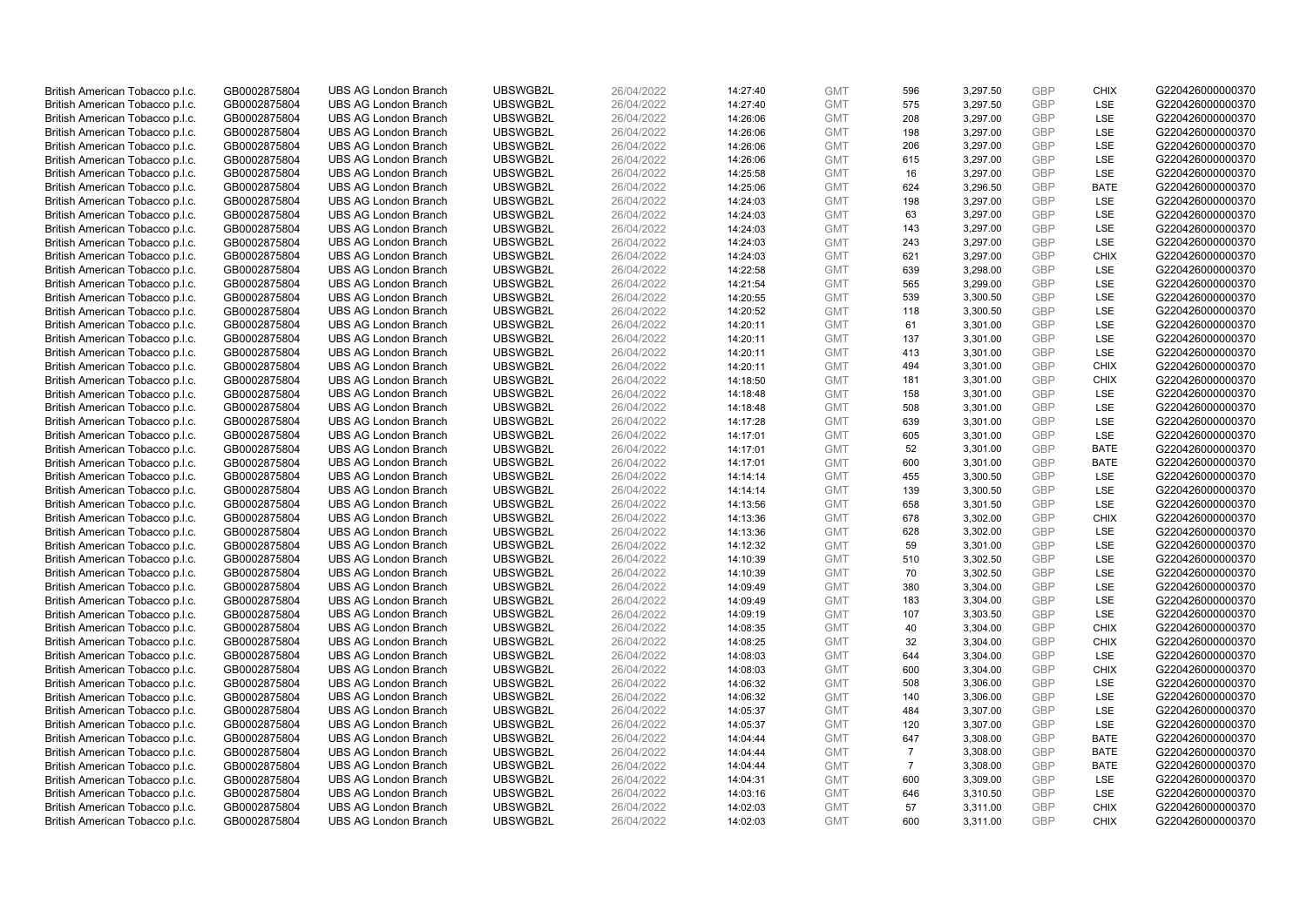| British American Tobacco p.l.c.                                    | GB0002875804 | <b>UBS AG London Branch</b>                                | UBSWGB2L | 26/04/2022 | 14:01:49 | <b>GMT</b>               | 609 | 3,313.50             | <b>GBP</b>               | LSE         | G220426000000370 |
|--------------------------------------------------------------------|--------------|------------------------------------------------------------|----------|------------|----------|--------------------------|-----|----------------------|--------------------------|-------------|------------------|
| British American Tobacco p.l.c.                                    | GB0002875804 | <b>UBS AG London Branch</b>                                | UBSWGB2L | 26/04/2022 | 14:01:49 | <b>GMT</b>               | 636 | 3,313.50             | <b>GBP</b>               | <b>BATE</b> | G220426000000370 |
| British American Tobacco p.l.c.                                    | GB0002875804 | <b>UBS AG London Branch</b>                                | UBSWGB2L | 26/04/2022 | 14:01:49 | <b>GMT</b>               | 573 | 3,313.50             | <b>GBP</b>               | LSE         | G220426000000370 |
| British American Tobacco p.l.c.                                    | GB0002875804 | <b>UBS AG London Branch</b>                                | UBSWGB2L | 26/04/2022 | 14:01:49 | <b>GMT</b>               | 478 | 3,313.50             | <b>GBP</b>               | <b>CHIX</b> | G220426000000370 |
| British American Tobacco p.l.c.                                    | GB0002875804 | <b>UBS AG London Branch</b>                                | UBSWGB2L | 26/04/2022 | 14:00:58 | <b>GMT</b>               | 136 | 3,313.50             | <b>GBP</b>               | <b>CHIX</b> | G220426000000370 |
| British American Tobacco p.l.c.                                    | GB0002875804 | <b>UBS AG London Branch</b>                                | UBSWGB2L | 26/04/2022 | 14:00:58 | <b>GMT</b>               | 6   | 3,313.50             | <b>GBP</b>               | <b>CHIX</b> | G220426000000370 |
| British American Tobacco p.l.c.                                    | GB0002875804 | <b>UBS AG London Branch</b>                                | UBSWGB2L | 26/04/2022 | 13:59:49 | <b>GMT</b>               | 845 | 3,313.00             | <b>GBP</b>               | LSE         | G220426000000370 |
| British American Tobacco p.l.c.                                    | GB0002875804 | <b>UBS AG London Branch</b>                                | UBSWGB2L | 26/04/2022 | 13:59:49 | <b>GMT</b>               | 406 | 3,313.00             | <b>GBP</b>               | LSE         | G220426000000370 |
| British American Tobacco p.l.c.                                    | GB0002875804 | <b>UBS AG London Branch</b>                                | UBSWGB2L | 26/04/2022 | 13:59:49 | <b>GMT</b>               | 600 | 3,313.00             | <b>GBP</b>               | LSE         | G220426000000370 |
| British American Tobacco p.l.c.                                    | GB0002875804 | <b>UBS AG London Branch</b>                                | UBSWGB2L | 26/04/2022 | 13:53:31 | <b>GMT</b>               | 433 | 3,307.00             | <b>GBP</b>               | LSE         | G220426000000370 |
| British American Tobacco p.l.c.                                    | GB0002875804 | <b>UBS AG London Branch</b>                                | UBSWGB2L | 26/04/2022 | 13:53:31 | <b>GMT</b>               | 148 | 3,307.00             | <b>GBP</b>               | LSE         | G220426000000370 |
| British American Tobacco p.l.c.                                    | GB0002875804 | <b>UBS AG London Branch</b>                                | UBSWGB2L | 26/04/2022 | 13:53:09 | <b>GMT</b>               | 599 | 3,308.00             | <b>GBP</b>               | LSE         | G220426000000370 |
| British American Tobacco p.l.c.                                    | GB0002875804 | <b>UBS AG London Branch</b>                                | UBSWGB2L | 26/04/2022 | 13:53:09 | <b>GMT</b>               | 116 | 3,308.00             | <b>GBP</b>               | <b>CHIX</b> | G220426000000370 |
|                                                                    | GB0002875804 | <b>UBS AG London Branch</b>                                | UBSWGB2L | 26/04/2022 |          | <b>GMT</b>               | 475 |                      | <b>GBP</b>               | <b>CHIX</b> | G220426000000370 |
| British American Tobacco p.l.c.<br>British American Tobacco p.l.c. | GB0002875804 | <b>UBS AG London Branch</b>                                | UBSWGB2L | 26/04/2022 | 13:53:09 | <b>GMT</b>               | 589 | 3,308.00<br>3,309.50 | <b>GBP</b>               | <b>LSE</b>  | G220426000000370 |
|                                                                    |              |                                                            | UBSWGB2L |            | 13:51:37 |                          |     |                      |                          | LSE         | G220426000000370 |
| British American Tobacco p.l.c.                                    | GB0002875804 | <b>UBS AG London Branch</b><br><b>UBS AG London Branch</b> |          | 26/04/2022 | 13:51:12 | <b>GMT</b><br><b>GMT</b> | 599 | 3,309.50             | <b>GBP</b><br><b>GBP</b> |             | G220426000000370 |
| British American Tobacco p.l.c.                                    | GB0002875804 |                                                            | UBSWGB2L | 26/04/2022 | 13:51:12 |                          | 164 | 3,309.50             |                          | <b>CHIX</b> |                  |
| British American Tobacco p.l.c.                                    | GB0002875804 | <b>UBS AG London Branch</b>                                | UBSWGB2L | 26/04/2022 | 13:51:12 | <b>GMT</b>               | 487 | 3,309.50             | <b>GBP</b>               | <b>CHIX</b> | G220426000000370 |
| British American Tobacco p.l.c.                                    | GB0002875804 | <b>UBS AG London Branch</b>                                | UBSWGB2L | 26/04/2022 | 13:51:12 | <b>GMT</b>               | 55  | 3,309.50             | <b>GBP</b>               | <b>CHIX</b> | G220426000000370 |
| British American Tobacco p.l.c.                                    | GB0002875804 | <b>UBS AG London Branch</b>                                | UBSWGB2L | 26/04/2022 | 13:45:51 | <b>GMT</b>               | 635 | 3,307.00             | <b>GBP</b>               | LSE         | G220426000000370 |
| British American Tobacco p.l.c.                                    | GB0002875804 | <b>UBS AG London Branch</b>                                | UBSWGB2L | 26/04/2022 | 13:45:11 | <b>GMT</b>               | 571 | 3,307.50             | <b>GBP</b>               | <b>BATE</b> | G220426000000370 |
| British American Tobacco p.l.c.                                    | GB0002875804 | <b>UBS AG London Branch</b>                                | UBSWGB2L | 26/04/2022 | 13:44:41 | <b>GMT</b>               | 640 | 3,308.50             | <b>GBP</b>               | LSE         | G220426000000370 |
| British American Tobacco p.l.c.                                    | GB0002875804 | <b>UBS AG London Branch</b>                                | UBSWGB2L | 26/04/2022 | 13:42:29 | <b>GMT</b>               | 687 | 3,308.50             | <b>GBP</b>               | LSE         | G220426000000370 |
| British American Tobacco p.l.c.                                    | GB0002875804 | <b>UBS AG London Branch</b>                                | UBSWGB2L | 26/04/2022 | 13:42:05 | <b>GMT</b>               | 153 | 3,310.00             | <b>GBP</b>               | LSE         | G220426000000370 |
| British American Tobacco p.l.c.                                    | GB0002875804 | <b>UBS AG London Branch</b>                                | UBSWGB2L | 26/04/2022 | 13:42:05 | <b>GMT</b>               | 412 | 3,310.00             | <b>GBP</b>               | LSE         | G220426000000370 |
| British American Tobacco p.l.c.                                    | GB0002875804 | <b>UBS AG London Branch</b>                                | UBSWGB2L | 26/04/2022 | 13:41:36 | <b>GMT</b>               | 464 | 3,314.00             | <b>GBP</b>               | <b>CHIX</b> | G220426000000370 |
| British American Tobacco p.l.c.                                    | GB0002875804 | <b>UBS AG London Branch</b>                                | UBSWGB2L | 26/04/2022 | 13:41:36 | <b>GMT</b>               | 188 | 3,314.00             | <b>GBP</b>               | <b>CHIX</b> | G220426000000370 |
| British American Tobacco p.l.c.                                    | GB0002875804 | <b>UBS AG London Branch</b>                                | UBSWGB2L | 26/04/2022 | 13:41:36 | <b>GMT</b>               | 15  | 3,314.50             | <b>GBP</b>               | LSE         | G220426000000370 |
| British American Tobacco p.l.c.                                    | GB0002875804 | <b>UBS AG London Branch</b>                                | UBSWGB2L | 26/04/2022 | 13:41:36 | <b>GMT</b>               | 387 | 3,314.50             | <b>GBP</b>               | LSE         | G220426000000370 |
| British American Tobacco p.l.c.                                    | GB0002875804 | <b>UBS AG London Branch</b>                                | UBSWGB2L | 26/04/2022 | 13:41:35 | <b>GMT</b>               | 258 | 3,314.50             | <b>GBP</b>               | LSE         | G220426000000370 |
| British American Tobacco p.l.c.                                    | GB0002875804 | <b>UBS AG London Branch</b>                                | UBSWGB2L | 26/04/2022 | 13:41:00 | <b>GMT</b>               | 9   | 3,314.00             | <b>GBP</b>               | LSE         | G220426000000370 |
| British American Tobacco p.l.c.                                    | GB0002875804 | <b>UBS AG London Branch</b>                                | UBSWGB2L | 26/04/2022 | 13:41:00 | <b>GMT</b>               | 597 | 3,314.00             | <b>GBP</b>               | LSE         | G220426000000370 |
| British American Tobacco p.l.c.                                    | GB0002875804 | <b>UBS AG London Branch</b>                                | UBSWGB2L | 26/04/2022 | 13:38:09 | <b>GMT</b>               | 675 | 3,313.50             | <b>GBP</b>               | LSE         | G220426000000370 |
| British American Tobacco p.l.c.                                    | GB0002875804 | <b>UBS AG London Branch</b>                                | UBSWGB2L | 26/04/2022 | 13:38:06 | <b>GMT</b>               | 8   | 3,313.50             | <b>GBP</b>               | LSE         | G220426000000370 |
| British American Tobacco p.l.c.                                    | GB0002875804 | <b>UBS AG London Branch</b>                                | UBSWGB2L | 26/04/2022 | 13:37:14 | <b>GMT</b>               | 489 | 3,314.50             | <b>GBP</b>               | <b>CHIX</b> | G220426000000370 |
| British American Tobacco p.l.c.                                    | GB0002875804 | <b>UBS AG London Branch</b>                                | UBSWGB2L | 26/04/2022 | 13:37:14 | <b>GMT</b>               | 664 | 3,314.50             | <b>GBP</b>               | LSE         | G220426000000370 |
| British American Tobacco p.l.c.                                    | GB0002875804 | <b>UBS AG London Branch</b>                                | UBSWGB2L | 26/04/2022 | 13:37:14 | <b>GMT</b>               | 114 | 3,314.50             | <b>GBP</b>               | <b>CHIX</b> | G220426000000370 |
| British American Tobacco p.l.c.                                    | GB0002875804 | <b>UBS AG London Branch</b>                                | UBSWGB2L | 26/04/2022 | 13:35:39 | <b>GMT</b>               | 274 | 3,314.50             | <b>GBP</b>               | LSE         | G220426000000370 |
| British American Tobacco p.l.c.                                    | GB0002875804 | <b>UBS AG London Branch</b>                                | UBSWGB2L | 26/04/2022 | 13:35:39 | <b>GMT</b>               | 200 | 3,314.50             | <b>GBP</b>               | LSE         | G220426000000370 |
| British American Tobacco p.l.c.                                    | GB0002875804 | <b>UBS AG London Branch</b>                                | UBSWGB2L | 26/04/2022 | 13:35:39 | <b>GMT</b>               | 198 | 3,314.50             | <b>GBP</b>               | LSE         | G220426000000370 |
| British American Tobacco p.l.c.                                    | GB0002875804 | <b>UBS AG London Branch</b>                                | UBSWGB2L | 26/04/2022 | 13:35:39 | <b>GMT</b>               | 641 | 3,314.50             | <b>GBP</b>               | LSE         | G220426000000370 |
| British American Tobacco p.l.c.                                    | GB0002875804 | <b>UBS AG London Branch</b>                                | UBSWGB2L | 26/04/2022 | 13:35:39 | <b>GMT</b>               | 640 | 3,314.50             | <b>GBP</b>               | <b>BATE</b> | G220426000000370 |
| British American Tobacco p.l.c.                                    | GB0002875804 | <b>UBS AG London Branch</b>                                | UBSWGB2L | 26/04/2022 | 13:33:30 | <b>GMT</b>               | 380 | 3,314.00             | <b>GBP</b>               | LSE         | G220426000000370 |
| British American Tobacco p.l.c.                                    | GB0002875804 | <b>UBS AG London Branch</b>                                | UBSWGB2L | 26/04/2022 | 13:33:30 | <b>GMT</b>               | 197 | 3,314.00             | <b>GBP</b>               | LSE         | G220426000000370 |
| British American Tobacco p.l.c.                                    | GB0002875804 | <b>UBS AG London Branch</b>                                | UBSWGB2L | 26/04/2022 | 13:33:30 | <b>GMT</b>               | 573 | 3,314.00             | <b>GBP</b>               | <b>CHIX</b> | G220426000000370 |
| British American Tobacco p.l.c.                                    | GB0002875804 | <b>UBS AG London Branch</b>                                | UBSWGB2L | 26/04/2022 | 13:31:51 | <b>GMT</b>               | 132 | 3,313.00             | <b>GBP</b>               | LSE         | G220426000000370 |
| British American Tobacco p.l.c.                                    | GB0002875804 | <b>UBS AG London Branch</b>                                | UBSWGB2L | 26/04/2022 | 13:31:51 | <b>GMT</b>               | 561 | 3,313.00             | <b>GBP</b>               | LSE         | G220426000000370 |
| British American Tobacco p.l.c.                                    | GB0002875804 | <b>UBS AG London Branch</b>                                | UBSWGB2L | 26/04/2022 | 13:31:02 | <b>GMT</b>               | 38  | 3,314.00             | <b>GBP</b>               | LSE         | G220426000000370 |
| British American Tobacco p.l.c.                                    | GB0002875804 | <b>UBS AG London Branch</b>                                | UBSWGB2L | 26/04/2022 | 13:31:02 | <b>GMT</b>               | 314 | 3,314.00             | <b>GBP</b>               | LSE         | G220426000000370 |
| British American Tobacco p.l.c.                                    | GB0002875804 | <b>UBS AG London Branch</b>                                | UBSWGB2L | 26/04/2022 | 13:31:02 | <b>GMT</b>               | 300 | 3,314.00             | <b>GBP</b>               | LSE         | G220426000000370 |
| British American Tobacco p.l.c.                                    | GB0002875804 | <b>UBS AG London Branch</b>                                | UBSWGB2L | 26/04/2022 | 13:29:59 | <b>GMT</b>               | 36  | 3,313.50             | <b>GBP</b>               | LSE         | G220426000000370 |
| British American Tobacco p.l.c.                                    | GB0002875804 | <b>UBS AG London Branch</b>                                | UBSWGB2L | 26/04/2022 | 13:29:20 | <b>GMT</b>               | 566 | 3,314.00             | <b>GBP</b>               | LSE         | G220426000000370 |
| British American Tobacco p.l.c.                                    | GB0002875804 | <b>UBS AG London Branch</b>                                | UBSWGB2L | 26/04/2022 | 13:28:45 | <b>GMT</b>               | 690 | 3,314.50             | <b>GBP</b>               | <b>CHIX</b> | G220426000000370 |
| British American Tobacco p.l.c.                                    | GB0002875804 | <b>UBS AG London Branch</b>                                | UBSWGB2L | 26/04/2022 | 13:28:45 | <b>GMT</b>               | 453 | 3.314.50             | GBP                      | LSE         | G220426000000370 |
|                                                                    |              |                                                            |          |            |          |                          |     |                      |                          |             |                  |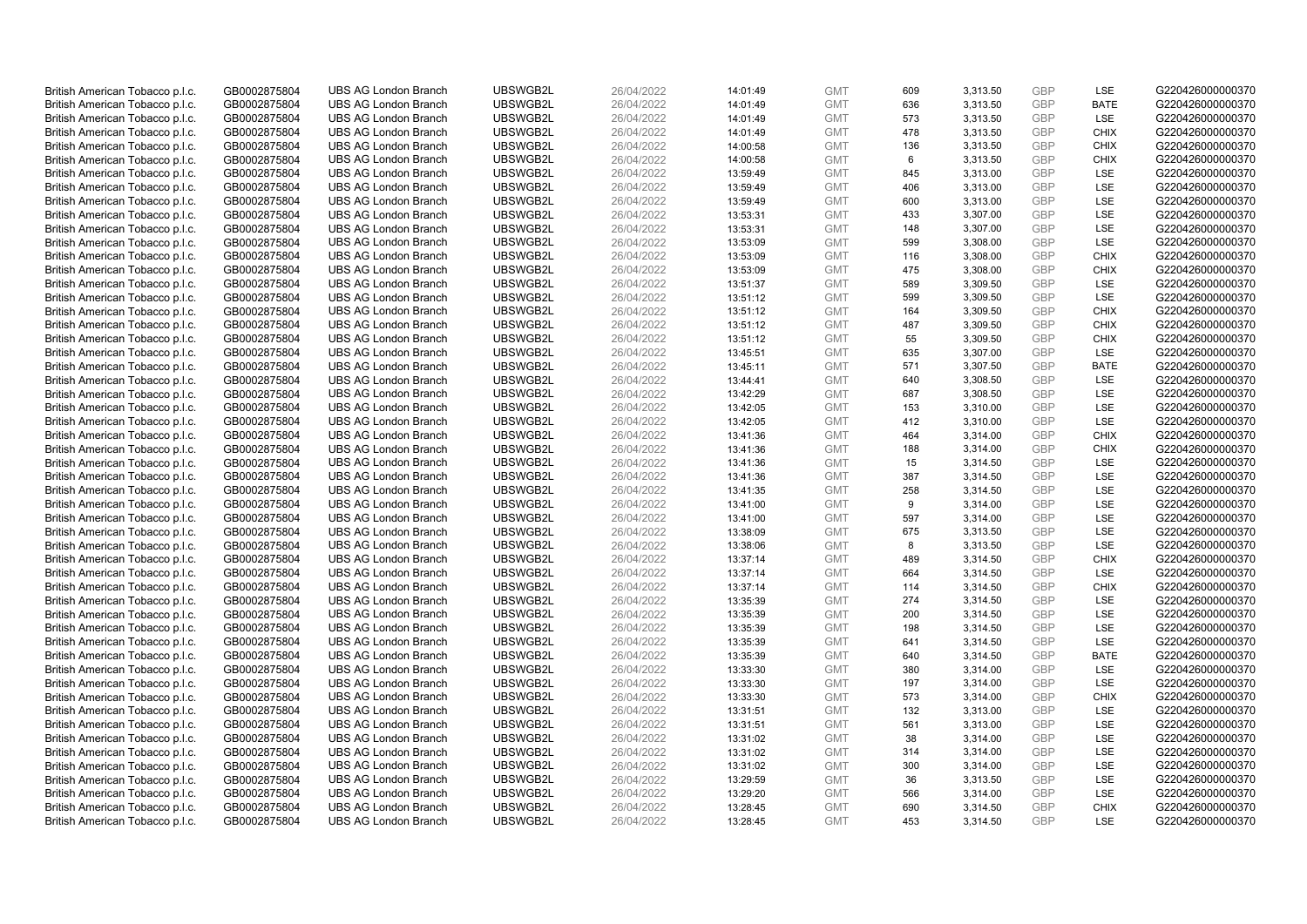| British American Tobacco p.l.c. | GB0002875804 | <b>UBS AG London Branch</b> | UBSWGB2L | 26/04/2022 | 13:28:45             | <b>GMT</b> | 192                 | 3,314.50 | <b>GBP</b> | LSE                        | G220426000000370 |
|---------------------------------|--------------|-----------------------------|----------|------------|----------------------|------------|---------------------|----------|------------|----------------------------|------------------|
| British American Tobacco p.l.c. | GB0002875804 | <b>UBS AG London Branch</b> | UBSWGB2L | 26/04/2022 | 13:25:42             | <b>GMT</b> | 210                 | 3,313.50 | GBP        | LSE                        | G220426000000370 |
| British American Tobacco p.l.c. | GB0002875804 | <b>UBS AG London Branch</b> | UBSWGB2L | 26/04/2022 | 13:25:42             | <b>GMT</b> | 373                 | 3,313.50 | <b>GBP</b> | LSE                        | G220426000000370 |
| British American Tobacco p.l.c. | GB0002875804 | <b>UBS AG London Branch</b> | UBSWGB2L | 26/04/2022 | 13:25:35             | <b>GMT</b> | 12                  | 3,314.00 | <b>GBP</b> | <b>BATE</b>                | G220426000000370 |
| British American Tobacco p.l.c. | GB0002875804 | <b>UBS AG London Branch</b> | UBSWGB2L | 26/04/2022 | 13:25:35             | <b>GMT</b> | 595                 | 3,314.00 | <b>GBP</b> | <b>BATE</b>                | G220426000000370 |
|                                 |              |                             |          |            |                      |            |                     |          |            |                            |                  |
| British American Tobacco p.l.c. | GB0002875804 | <b>UBS AG London Branch</b> | UBSWGB2L | 26/04/2022 | 13:25:35             | <b>GMT</b> | 12                  | 3,314.00 | <b>GBP</b> | BATE                       | G220426000000370 |
| British American Tobacco p.l.c. | GB0002875804 | <b>UBS AG London Branch</b> | UBSWGB2L | 26/04/2022 | 13:25:35             | <b>GMT</b> | 14                  | 3,314.00 | <b>GBP</b> | <b>BATE</b>                | G220426000000370 |
| British American Tobacco p.l.c. | GB0002875804 | <b>UBS AG London Branch</b> | UBSWGB2L | 26/04/2022 | 13:23:05             | <b>GMT</b> | 610                 | 3,313.00 | <b>GBP</b> | LSE                        | G220426000000370 |
| British American Tobacco p.l.c. | GB0002875804 | <b>UBS AG London Branch</b> | UBSWGB2L | 26/04/2022 | 13:22:34             | <b>GMT</b> | 645                 | 3,314.00 | <b>GBP</b> | LSE                        | G220426000000370 |
| British American Tobacco p.l.c. | GB0002875804 | <b>UBS AG London Branch</b> | UBSWGB2L | 26/04/2022 | 13:22:34             | <b>GMT</b> | 99                  | 3,314.00 | <b>GBP</b> | <b>CHIX</b>                | G220426000000370 |
| British American Tobacco p.l.c. | GB0002875804 | <b>UBS AG London Branch</b> | UBSWGB2L | 26/04/2022 | 13:22:34             | <b>GMT</b> | 91                  | 3,314.00 | <b>GBP</b> | <b>CHIX</b>                | G220426000000370 |
| British American Tobacco p.l.c. | GB0002875804 | <b>UBS AG London Branch</b> | UBSWGB2L | 26/04/2022 | 13:22:34             | <b>GMT</b> | 403                 | 3,314.00 | <b>GBP</b> | <b>CHIX</b>                | G220426000000370 |
| British American Tobacco p.l.c. | GB0002875804 | <b>UBS AG London Branch</b> | UBSWGB2L | 26/04/2022 | 13:19:32             | <b>GMT</b> | 36                  | 3,311.00 | <b>GBP</b> | LSE                        | G220426000000370 |
| British American Tobacco p.l.c. | GB0002875804 | <b>UBS AG London Branch</b> | UBSWGB2L | 26/04/2022 | 13:18:56             | <b>GMT</b> | 271                 | 3,311.50 | <b>GBP</b> | LSE                        | G220426000000370 |
| British American Tobacco p.l.c. | GB0002875804 | <b>UBS AG London Branch</b> | UBSWGB2L | 26/04/2022 | 13:18:56             | <b>GMT</b> | 340                 | 3,311.50 | GBP        | LSE                        | G220426000000370 |
| British American Tobacco p.l.c. | GB0002875804 | <b>UBS AG London Branch</b> | UBSWGB2L | 26/04/2022 | 13:16:18             | <b>GMT</b> | 428                 | 3,312.00 | <b>GBP</b> | LSE                        | G220426000000370 |
| British American Tobacco p.l.c. | GB0002875804 | <b>UBS AG London Branch</b> | UBSWGB2L | 26/04/2022 | 13:16:18             | <b>GMT</b> | 191                 | 3,312.00 | <b>GBP</b> | LSE                        | G220426000000370 |
| British American Tobacco p.l.c. | GB0002875804 | <b>UBS AG London Branch</b> | UBSWGB2L | 26/04/2022 | 13:16:18             | <b>GMT</b> | 572                 | 3,312.00 | <b>GBP</b> | <b>CHIX</b>                | G220426000000370 |
| British American Tobacco p.l.c. | GB0002875804 | <b>UBS AG London Branch</b> | UBSWGB2L | 26/04/2022 | 13:13:11             | <b>GMT</b> | 675                 | 3,313.50 | <b>GBP</b> | <b>LSE</b>                 | G220426000000370 |
| British American Tobacco p.l.c. | GB0002875804 | <b>UBS AG London Branch</b> | UBSWGB2L | 26/04/2022 | 13:10:43             | <b>GMT</b> | 661                 | 3,313.00 | <b>GBP</b> | LSE                        | G220426000000370 |
| British American Tobacco p.l.c. | GB0002875804 | <b>UBS AG London Branch</b> | UBSWGB2L | 26/04/2022 | 13:09:16             | <b>GMT</b> | 580                 | 3,311.00 | <b>GBP</b> | LSE                        | G220426000000370 |
| British American Tobacco p.l.c. | GB0002875804 | <b>UBS AG London Branch</b> | UBSWGB2L | 26/04/2022 | 13:08:49             | <b>GMT</b> | 58                  | 3,311.50 | <b>GBP</b> | LSE                        | G220426000000370 |
| British American Tobacco p.l.c. | GB0002875804 | <b>UBS AG London Branch</b> | UBSWGB2L | 26/04/2022 | 13:08:49             | <b>GMT</b> | 530                 | 3,311.50 | <b>GBP</b> | LSE                        | G220426000000370 |
| British American Tobacco p.l.c. | GB0002875804 | <b>UBS AG London Branch</b> | UBSWGB2L | 26/04/2022 | 13:08:49             | <b>GMT</b> | 70                  | 3,311.50 | <b>GBP</b> | <b>CHIX</b>                | G220426000000370 |
| British American Tobacco p.l.c. | GB0002875804 | <b>UBS AG London Branch</b> | UBSWGB2L | 26/04/2022 | 13:08:49             | <b>GMT</b> | 504                 | 3,311.50 | <b>GBP</b> | <b>CHIX</b>                | G220426000000370 |
| British American Tobacco p.l.c. | GB0002875804 | <b>UBS AG London Branch</b> | UBSWGB2L | 26/04/2022 | 13:06:53             | <b>GMT</b> | 656                 | 3,311.50 | <b>GBP</b> | LSE                        | G220426000000370 |
| British American Tobacco p.l.c. | GB0002875804 | <b>UBS AG London Branch</b> | UBSWGB2L | 26/04/2022 | 13:06:53             | <b>GMT</b> | 244                 | 3,312.00 | <b>GBP</b> | LSE                        | G220426000000370 |
| British American Tobacco p.l.c. | GB0002875804 | <b>UBS AG London Branch</b> | UBSWGB2L | 26/04/2022 | 13:06:53             | <b>GMT</b> | 596                 | 3,312.00 | <b>GBP</b> | <b>BATE</b>                | G220426000000370 |
| British American Tobacco p.l.c. | GB0002875804 | <b>UBS AG London Branch</b> | UBSWGB2L | 26/04/2022 | 13:06:53             | <b>GMT</b> | 454                 | 3,312.00 | <b>GBP</b> | LSE                        | G220426000000370 |
| British American Tobacco p.l.c. | GB0002875804 | <b>UBS AG London Branch</b> | UBSWGB2L | 26/04/2022 | 13:06:53             | <b>GMT</b> | 106                 | 3,312.00 | <b>GBP</b> | <b>BATE</b>                | G220426000000370 |
| British American Tobacco p.l.c. | GB0002875804 | <b>UBS AG London Branch</b> | UBSWGB2L | 26/04/2022 | 13:04:04             | <b>GMT</b> | 20                  | 3,313.50 | <b>GBP</b> | LSE                        | G220426000000370 |
| British American Tobacco p.l.c. | GB0002875804 | <b>UBS AG London Branch</b> | UBSWGB2L | 26/04/2022 | 13:04:04             | <b>GMT</b> | 600                 | 3,313.50 | <b>GBP</b> | LSE                        | G220426000000370 |
| British American Tobacco p.l.c. | GB0002875804 | <b>UBS AG London Branch</b> | UBSWGB2L | 26/04/2022 | 13:01:31             | <b>GMT</b> | 686                 | 3,313.00 | <b>GBP</b> | LSE                        | G220426000000370 |
| British American Tobacco p.l.c. | GB0002875804 | <b>UBS AG London Branch</b> | UBSWGB2L | 26/04/2022 | 13:01:31             | <b>GMT</b> | 12                  | 3,313.00 | <b>GBP</b> | LSE                        | G220426000000370 |
| British American Tobacco p.l.c. | GB0002875804 | <b>UBS AG London Branch</b> | UBSWGB2L | 26/04/2022 | 13:01:31             | <b>GMT</b> | 77                  | 3,313.50 | <b>GBP</b> | LSE                        | G220426000000370 |
| British American Tobacco p.l.c. | GB0002875804 | <b>UBS AG London Branch</b> | UBSWGB2L | 26/04/2022 | 13:01:31             | <b>GMT</b> | 92                  | 3,313.50 | <b>GBP</b> | LSE                        | G220426000000370 |
| British American Tobacco p.l.c. | GB0002875804 | <b>UBS AG London Branch</b> | UBSWGB2L | 26/04/2022 | 13:01:31             | <b>GMT</b> | 408                 | 3,313.50 | <b>GBP</b> | LSE                        | G220426000000370 |
| British American Tobacco p.l.c. | GB0002875804 | <b>UBS AG London Branch</b> | UBSWGB2L | 26/04/2022 | 13:00:39             | <b>GMT</b> | 632                 | 3,314.00 | <b>GBP</b> | LSE                        | G220426000000370 |
| British American Tobacco p.l.c. | GB0002875804 | <b>UBS AG London Branch</b> | UBSWGB2L | 26/04/2022 | 13:00:39             | <b>GMT</b> | 623                 | 3,314.00 | <b>GBP</b> | <b>CHIX</b>                | G220426000000370 |
| British American Tobacco p.l.c. | GB0002875804 | <b>UBS AG London Branch</b> | UBSWGB2L | 26/04/2022 | 12:58:12             | <b>GMT</b> | 138                 | 3,311.50 | <b>GBP</b> | LSE                        | G220426000000370 |
| British American Tobacco p.l.c. | GB0002875804 | <b>UBS AG London Branch</b> | UBSWGB2L | 26/04/2022 | 12:58:12             | <b>GMT</b> | 439                 | 3,311.50 | <b>GBP</b> | LSE                        | G220426000000370 |
| British American Tobacco p.l.c. | GB0002875804 | <b>UBS AG London Branch</b> | UBSWGB2L | 26/04/2022 | 12:56:14             | <b>GMT</b> | 624                 | 3,310.50 | <b>GBP</b> | LSE                        | G220426000000370 |
| British American Tobacco p.l.c. | GB0002875804 | <b>UBS AG London Branch</b> | UBSWGB2L | 26/04/2022 | 12:56:14             | <b>GMT</b> | 627                 | 3,311.50 | <b>GBP</b> | LSE                        | G220426000000370 |
| British American Tobacco p.l.c. | GB0002875804 | <b>UBS AG London Branch</b> | UBSWGB2L | 26/04/2022 |                      | <b>GMT</b> | 502                 | 3,314.00 | <b>GBP</b> | <b>BATE</b>                | G220426000000370 |
| British American Tobacco p.l.c. | GB0002875804 | <b>UBS AG London Branch</b> | UBSWGB2L | 26/04/2022 | 12:53:13<br>12:53:13 | <b>GMT</b> | 8                   | 3,314.00 | <b>GBP</b> | <b>BATE</b>                | G220426000000370 |
|                                 |              |                             |          |            |                      |            |                     |          |            |                            |                  |
| British American Tobacco p.l.c. | GB0002875804 | <b>UBS AG London Branch</b> | UBSWGB2L | 26/04/2022 | 12:53:13             | <b>GMT</b> | $\mathbf{1}$<br>104 | 3,314.00 | <b>GBP</b> | <b>CHIX</b><br><b>BATE</b> | G220426000000370 |
| British American Tobacco p.l.c. | GB0002875804 | <b>UBS AG London Branch</b> | UBSWGB2L | 26/04/2022 | 12:53:13             | <b>GMT</b> |                     | 3,314.00 | <b>GBP</b> |                            | G220426000000370 |
| British American Tobacco p.l.c. | GB0002875804 | <b>UBS AG London Branch</b> | UBSWGB2L | 26/04/2022 | 12:53:07             | <b>GMT</b> | $\overline{7}$      | 3,314.00 | <b>GBP</b> | <b>CHIX</b>                | G220426000000370 |
| British American Tobacco p.l.c. | GB0002875804 | <b>UBS AG London Branch</b> | UBSWGB2L | 26/04/2022 | 12:53:07             | <b>GMT</b> | 20                  | 3,314.00 | <b>GBP</b> | <b>CHIX</b>                | G220426000000370 |
| British American Tobacco p.l.c. | GB0002875804 | <b>UBS AG London Branch</b> | UBSWGB2L | 26/04/2022 | 12:53:07             | <b>GMT</b> | 37                  | 3,314.00 | <b>GBP</b> | <b>CHIX</b>                | G220426000000370 |
| British American Tobacco p.l.c. | GB0002875804 | <b>UBS AG London Branch</b> | UBSWGB2L | 26/04/2022 | 12:53:07             | <b>GMT</b> | 333                 | 3,314.00 | <b>GBP</b> | LSE                        | G220426000000370 |
| British American Tobacco p.l.c. | GB0002875804 | <b>UBS AG London Branch</b> | UBSWGB2L | 26/04/2022 | 12:53:04             | <b>GMT</b> | $\overline{7}$      | 3,314.00 | <b>GBP</b> | <b>CHIX</b>                | G220426000000370 |
| British American Tobacco p.l.c. | GB0002875804 | <b>UBS AG London Branch</b> | UBSWGB2L | 26/04/2022 | 12:53:04             | <b>GMT</b> | 23                  | 3,314.00 | <b>GBP</b> | <b>CHIX</b>                | G220426000000370 |
| British American Tobacco p.l.c. | GB0002875804 | <b>UBS AG London Branch</b> | UBSWGB2L | 26/04/2022 | 12:53:04             | <b>GMT</b> | 34                  | 3.314.00 | GBP        | <b>CHIX</b>                | G220426000000370 |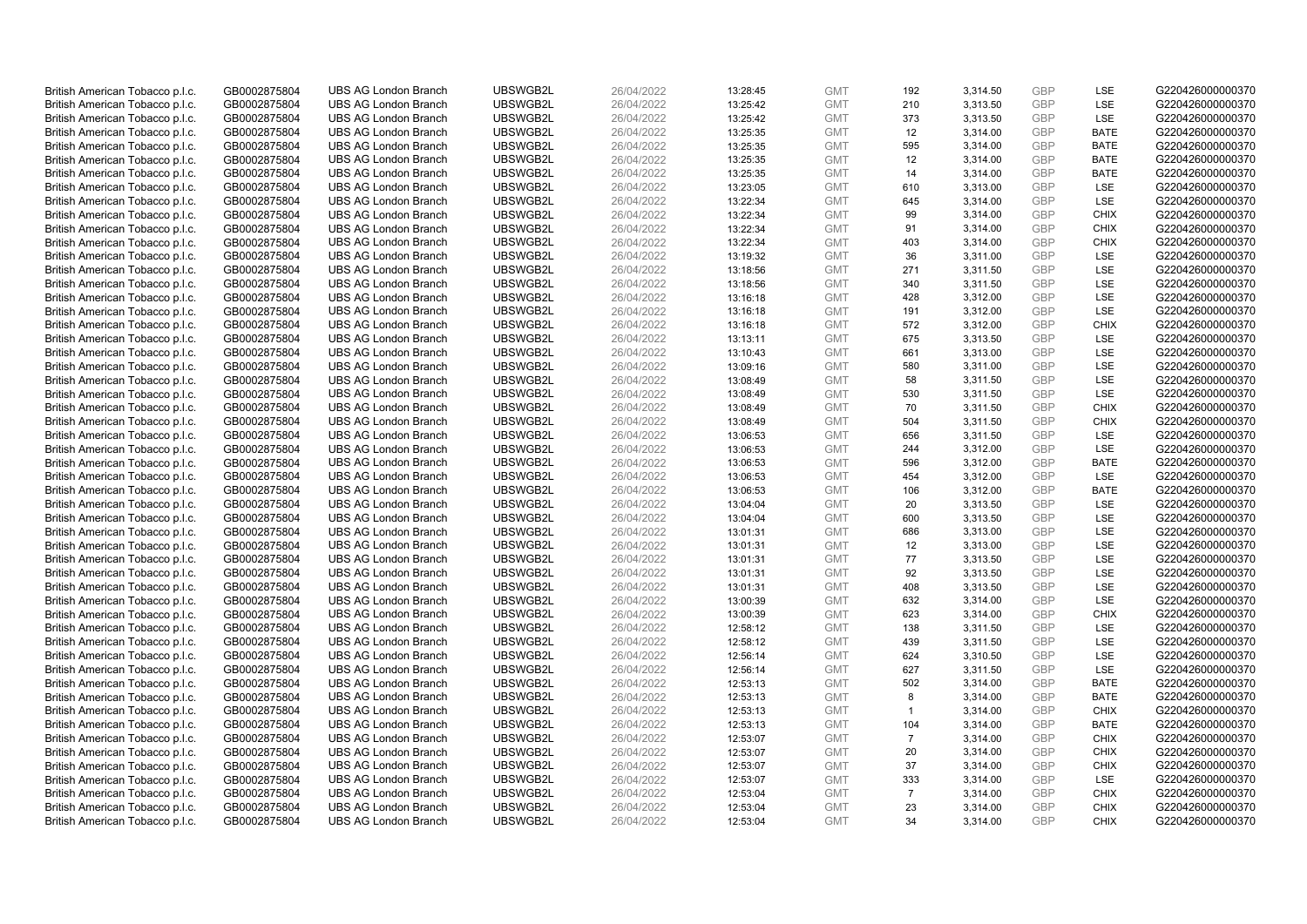| British American Tobacco p.l.c. | GB0002875804 | <b>UBS AG London Branch</b> | UBSWGB2L | 26/04/2022 | 12:53:04 | <b>GMT</b> | 301            | 3,314.00 | <b>GBP</b> | LSE         | G220426000000370 |
|---------------------------------|--------------|-----------------------------|----------|------------|----------|------------|----------------|----------|------------|-------------|------------------|
| British American Tobacco p.l.c. | GB0002875804 | <b>UBS AG London Branch</b> | UBSWGB2L | 26/04/2022 | 12:53:02 | <b>GMT</b> | 3              | 3,314.00 | GBP        | <b>CHIX</b> | G220426000000370 |
| British American Tobacco p.l.c. | GB0002875804 | <b>UBS AG London Branch</b> | UBSWGB2L | 26/04/2022 | 12:53:02 | <b>GMT</b> | 22             | 3,314.00 | GBP        | <b>CHIX</b> | G220426000000370 |
| British American Tobacco p.l.c. | GB0002875804 | <b>UBS AG London Branch</b> | UBSWGB2L | 26/04/2022 | 12:52:54 | <b>GMT</b> | 3              | 3,314.00 | GBP        | <b>CHIX</b> | G220426000000370 |
| British American Tobacco p.l.c. | GB0002875804 | <b>UBS AG London Branch</b> | UBSWGB2L | 26/04/2022 | 12:52:54 | <b>GMT</b> | 23             | 3,314.00 | <b>GBP</b> | <b>CHIX</b> | G220426000000370 |
| British American Tobacco p.l.c. | GB0002875804 | <b>UBS AG London Branch</b> | UBSWGB2L | 26/04/2022 | 12:52:48 | <b>GMT</b> | 3              | 3,314.00 | <b>GBP</b> | <b>CHIX</b> | G220426000000370 |
| British American Tobacco p.l.c. | GB0002875804 | <b>UBS AG London Branch</b> | UBSWGB2L | 26/04/2022 | 12:52:48 | <b>GMT</b> | 23             | 3,314.00 | GBP        | <b>CHIX</b> | G220426000000370 |
| British American Tobacco p.l.c. | GB0002875804 | <b>UBS AG London Branch</b> | UBSWGB2L | 26/04/2022 | 12:52:48 | <b>GMT</b> | 10             | 3,314.00 | GBP        | <b>CHIX</b> | G220426000000370 |
| British American Tobacco p.l.c. | GB0002875804 | <b>UBS AG London Branch</b> | UBSWGB2L | 26/04/2022 | 12:52:48 | <b>GMT</b> | 3              | 3,314.00 | GBP        | <b>CHIX</b> | G220426000000370 |
| British American Tobacco p.l.c. | GB0002875804 | <b>UBS AG London Branch</b> | UBSWGB2L | 26/04/2022 | 12:52:48 | <b>GMT</b> | 18             | 3,314.00 | <b>GBP</b> | <b>CHIX</b> | G220426000000370 |
| British American Tobacco p.l.c. | GB0002875804 | <b>UBS AG London Branch</b> | UBSWGB2L | 26/04/2022 | 12:52:48 | <b>GMT</b> | 61             | 3,314.00 | GBP        | <b>CHIX</b> | G220426000000370 |
| British American Tobacco p.l.c. | GB0002875804 | <b>UBS AG London Branch</b> | UBSWGB2L | 26/04/2022 | 12:52:48 | <b>GMT</b> | 569            | 3,314.50 | <b>GBP</b> | LSE         | G220426000000370 |
| British American Tobacco p.l.c. | GB0002875804 | <b>UBS AG London Branch</b> | UBSWGB2L | 26/04/2022 | 12:52:48 | <b>GMT</b> | 17             | 3,314.50 | GBP        | LSE         | G220426000000370 |
| British American Tobacco p.l.c. | GB0002875804 | <b>UBS AG London Branch</b> | UBSWGB2L | 26/04/2022 | 12:52:33 | <b>GMT</b> | $\overline{7}$ | 3,314.00 | <b>GBP</b> | <b>CHIX</b> | G220426000000370 |
| British American Tobacco p.l.c. | GB0002875804 | <b>UBS AG London Branch</b> | UBSWGB2L | 26/04/2022 | 12:52:33 | <b>GMT</b> | 30             | 3,314.00 | GBP        | <b>CHIX</b> | G220426000000370 |
| British American Tobacco p.l.c. | GB0002875804 | <b>UBS AG London Branch</b> | UBSWGB2L | 26/04/2022 | 12:52:33 | <b>GMT</b> | 27             | 3,314.00 | <b>GBP</b> | <b>CHIX</b> | G220426000000370 |
| British American Tobacco p.l.c. | GB0002875804 | <b>UBS AG London Branch</b> | UBSWGB2L | 26/04/2022 | 12:52:33 | <b>GMT</b> | 65             | 3,314.00 | GBP        | <b>LSE</b>  | G220426000000370 |
| British American Tobacco p.l.c. | GB0002875804 | <b>UBS AG London Branch</b> | UBSWGB2L | 26/04/2022 | 12:52:30 | <b>GMT</b> | 21             | 3,314.00 | <b>GBP</b> | <b>CHIX</b> | G220426000000370 |
| British American Tobacco p.l.c. | GB0002875804 | <b>UBS AG London Branch</b> | UBSWGB2L | 26/04/2022 | 12:52:30 | <b>GMT</b> | 81             | 3,314.00 | GBP        | <b>CHIX</b> | G220426000000370 |
| British American Tobacco p.l.c. | GB0002875804 | <b>UBS AG London Branch</b> | UBSWGB2L | 26/04/2022 | 12:52:30 | <b>GMT</b> | 65             | 3,314.00 | <b>GBP</b> | <b>CHIX</b> | G220426000000370 |
| British American Tobacco p.l.c. | GB0002875804 | <b>UBS AG London Branch</b> | UBSWGB2L | 26/04/2022 | 12:52:21 | <b>GMT</b> | 16             | 3,314.00 | GBP        | <b>CHIX</b> | G220426000000370 |
| British American Tobacco p.l.c. | GB0002875804 | <b>UBS AG London Branch</b> | UBSWGB2L | 26/04/2022 | 12:52:21 | <b>GMT</b> | 110            | 3,314.00 | GBP        | <b>CHIX</b> | G220426000000370 |
| British American Tobacco p.l.c. | GB0002875804 | <b>UBS AG London Branch</b> | UBSWGB2L | 26/04/2022 | 12:52:21 | <b>GMT</b> | 28             | 3,314.00 | GBP        | <b>CHIX</b> | G220426000000370 |
| British American Tobacco p.l.c. | GB0002875804 | <b>UBS AG London Branch</b> | UBSWGB2L | 26/04/2022 | 12:52:05 | <b>GMT</b> | 300            | 3,314.50 | GBP        | <b>LSE</b>  | G220426000000370 |
| British American Tobacco p.l.c. | GB0002875804 | <b>UBS AG London Branch</b> | UBSWGB2L | 26/04/2022 | 12:52:05 | <b>GMT</b> | 267            | 3,314.50 | <b>GBP</b> | LSE         | G220426000000370 |
| British American Tobacco p.l.c. | GB0002875804 | <b>UBS AG London Branch</b> | UBSWGB2L | 26/04/2022 | 12:50:33 | <b>GMT</b> | 649            | 3,314.50 | <b>GBP</b> | LSE         | G220426000000370 |
| British American Tobacco p.l.c. | GB0002875804 | <b>UBS AG London Branch</b> | UBSWGB2L | 26/04/2022 | 12:50:14 | <b>GMT</b> | 353            | 3,315.00 | <b>GBP</b> | LSE         | G220426000000370 |
| British American Tobacco p.l.c. | GB0002875804 | <b>UBS AG London Branch</b> | UBSWGB2L | 26/04/2022 | 12:50:14 | <b>GMT</b> | 229            | 3,315.00 | GBP        | <b>LSE</b>  | G220426000000370 |
| British American Tobacco p.l.c. | GB0002875804 | <b>UBS AG London Branch</b> | UBSWGB2L | 26/04/2022 | 12:50:14 | <b>GMT</b> | 862            | 3,315.25 | <b>GBP</b> | LSE         | G220426000000370 |
| British American Tobacco p.l.c. | GB0002875804 | <b>UBS AG London Branch</b> | UBSWGB2L | 26/04/2022 | 12:50:14 | <b>GMT</b> | 211            | 3,315.50 | <b>GBP</b> | LSE         | G220426000000370 |
| British American Tobacco p.l.c. | GB0002875804 | <b>UBS AG London Branch</b> | UBSWGB2L | 26/04/2022 | 12:50:14 | <b>GMT</b> | 467            | 3,315.50 | <b>GBP</b> | LSE         | G220426000000370 |
| British American Tobacco p.l.c. | GB0002875804 | <b>UBS AG London Branch</b> | UBSWGB2L | 26/04/2022 | 12:49:00 | <b>GMT</b> | 601            | 3,314.00 | <b>GBP</b> | <b>LSE</b>  | G220426000000370 |
| British American Tobacco p.l.c. | GB0002875804 | <b>UBS AG London Branch</b> | UBSWGB2L | 26/04/2022 | 12:48:50 | <b>GMT</b> | 62             | 3,314.00 | <b>GBP</b> | LSE         | G220426000000370 |
| British American Tobacco p.l.c. | GB0002875804 | <b>UBS AG London Branch</b> | UBSWGB2L | 26/04/2022 | 12:48:50 | <b>GMT</b> | 11             | 3,314.00 | GBP        | LSE         | G220426000000370 |
| British American Tobacco p.l.c. | GB0002875804 | <b>UBS AG London Branch</b> | UBSWGB2L | 26/04/2022 | 12:48:50 | <b>GMT</b> | 595            | 3,314.50 | GBP        | LSE         | G220426000000370 |
| British American Tobacco p.l.c. | GB0002875804 | <b>UBS AG London Branch</b> | UBSWGB2L | 26/04/2022 | 12:48:50 | <b>GMT</b> | 78             | 3,314.50 | GBP        | LSE         | G220426000000370 |
| British American Tobacco p.l.c. | GB0002875804 | <b>UBS AG London Branch</b> | UBSWGB2L | 26/04/2022 | 12:48:50 | <b>GMT</b> | 70             | 3,314.50 | GBP        | LSE         | G220426000000370 |
| British American Tobacco p.l.c. | GB0002875804 | <b>UBS AG London Branch</b> | UBSWGB2L | 26/04/2022 | 12:47:08 | <b>GMT</b> | 198            | 3,315.00 | <b>GBP</b> | LSE         | G220426000000370 |
| British American Tobacco p.l.c. | GB0002875804 | <b>UBS AG London Branch</b> | UBSWGB2L | 26/04/2022 | 12:47:08 | <b>GMT</b> | 177            | 3,315.00 | <b>GBP</b> | LSE         | G220426000000370 |
| British American Tobacco p.l.c. | GB0002875804 | <b>UBS AG London Branch</b> | UBSWGB2L | 26/04/2022 | 12:47:08 | <b>GMT</b> | 199            | 3,315.00 | GBP        | <b>LSE</b>  | G220426000000370 |
| British American Tobacco p.l.c. | GB0002875804 | <b>UBS AG London Branch</b> | UBSWGB2L | 26/04/2022 | 12:46:46 | <b>GMT</b> | 556            | 3,314.50 | <b>GBP</b> | <b>LSE</b>  | G220426000000370 |
| British American Tobacco p.l.c. | GB0002875804 | <b>UBS AG London Branch</b> | UBSWGB2L | 26/04/2022 | 12:46:46 | <b>GMT</b> | 83             | 3,314.50 | <b>GBP</b> | LSE         | G220426000000370 |
| British American Tobacco p.l.c. | GB0002875804 | <b>UBS AG London Branch</b> | UBSWGB2L | 26/04/2022 | 12:46:15 | <b>GMT</b> | 433            | 3,314.00 | <b>GBP</b> | LSE         | G220426000000370 |
| British American Tobacco p.l.c. | GB0002875804 | <b>UBS AG London Branch</b> | UBSWGB2L | 26/04/2022 | 12:46:15 | <b>GMT</b> | 665            | 3,314.00 | GBP        | <b>CHIX</b> | G220426000000370 |
| British American Tobacco p.l.c. | GB0002875804 | <b>UBS AG London Branch</b> | UBSWGB2L | 26/04/2022 | 12:46:15 | <b>GMT</b> | 614            | 3,314.00 | <b>GBP</b> | <b>LSE</b>  | G220426000000370 |
| British American Tobacco p.l.c. | GB0002875804 | <b>UBS AG London Branch</b> | UBSWGB2L | 26/04/2022 | 12:42:04 | <b>GMT</b> | 53             | 3,313.50 | <b>GBP</b> | LSE         | G220426000000370 |
| British American Tobacco p.l.c. | GB0002875804 | <b>UBS AG London Branch</b> | UBSWGB2L | 26/04/2022 | 12:42:04 | <b>GMT</b> | 12             | 3,313.50 | <b>GBP</b> | LSE         | G220426000000370 |
| British American Tobacco p.l.c. | GB0002875804 | <b>UBS AG London Branch</b> | UBSWGB2L | 26/04/2022 | 12:42:04 | <b>GMT</b> | 540            | 3,313.50 | GBP        | LSE         | G220426000000370 |
| British American Tobacco p.l.c. | GB0002875804 | <b>UBS AG London Branch</b> | UBSWGB2L | 26/04/2022 | 12:41:34 | <b>GMT</b> | 244            | 3,314.00 | <b>GBP</b> | <b>BATE</b> | G220426000000370 |
| British American Tobacco p.l.c. | GB0002875804 | <b>UBS AG London Branch</b> | UBSWGB2L | 26/04/2022 | 12:41:34 | <b>GMT</b> | 268            | 3,314.00 | GBP        | <b>LSE</b>  | G220426000000370 |
| British American Tobacco p.l.c. | GB0002875804 | <b>UBS AG London Branch</b> | UBSWGB2L | 26/04/2022 | 12:41:34 | <b>GMT</b> | 16             | 3,314.00 | GBP        | <b>BATE</b> | G220426000000370 |
| British American Tobacco p.l.c. | GB0002875804 | <b>UBS AG London Branch</b> | UBSWGB2L | 26/04/2022 | 12:41:34 | <b>GMT</b> | 282            | 3,314.00 | <b>GBP</b> | LSE         | G220426000000370 |
| British American Tobacco p.l.c. | GB0002875804 | <b>UBS AG London Branch</b> | UBSWGB2L | 26/04/2022 | 12:41:34 | <b>GMT</b> | 33             | 3,314.00 | GBP        | <b>BATE</b> | G220426000000370 |
| British American Tobacco p.l.c. | GB0002875804 | <b>UBS AG London Branch</b> | UBSWGB2L | 26/04/2022 | 12:41:34 | <b>GMT</b> | 281            | 3.314.00 | GBP        | <b>BATE</b> | G220426000000370 |
|                                 |              |                             |          |            |          |            |                |          |            |             |                  |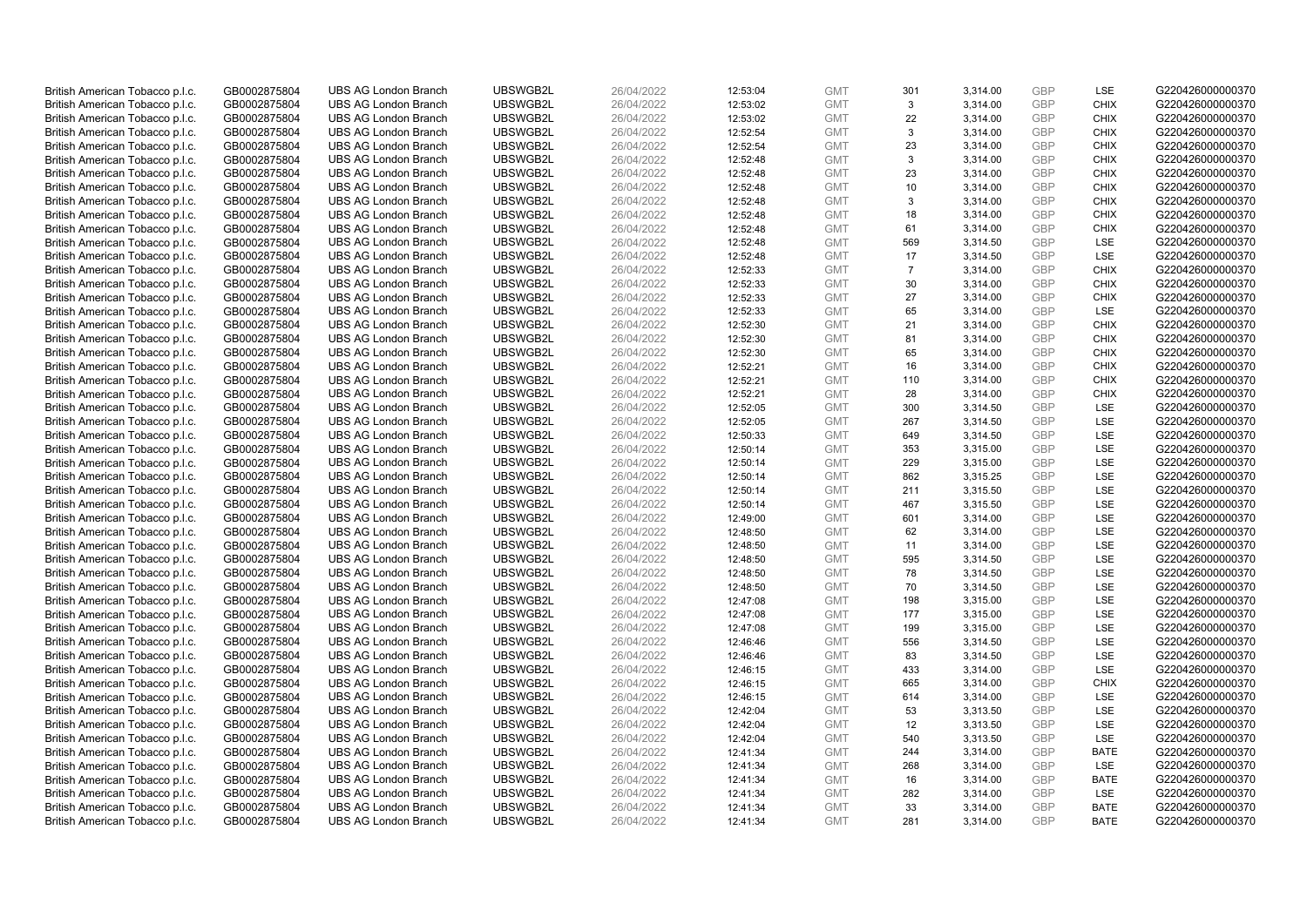| British American Tobacco p.l.c.                                    | GB0002875804 | <b>UBS AG London Branch</b>                                | UBSWGB2L | 26/04/2022 | 12:41:34 | <b>GMT</b>               | 26             | 3,314.00 | <b>GBP</b>               | LSE         | G220426000000370 |
|--------------------------------------------------------------------|--------------|------------------------------------------------------------|----------|------------|----------|--------------------------|----------------|----------|--------------------------|-------------|------------------|
| British American Tobacco p.l.c.                                    | GB0002875804 | <b>UBS AG London Branch</b>                                | UBSWGB2L | 26/04/2022 | 12:38:42 | <b>GMT</b>               | 595            | 3,312.00 | <b>GBP</b>               | <b>CHIX</b> | G220426000000370 |
| British American Tobacco p.l.c.                                    | GB0002875804 | <b>UBS AG London Branch</b>                                | UBSWGB2L | 26/04/2022 | 12:38:42 | <b>GMT</b>               | 36             | 3,312.00 | <b>GBP</b>               | <b>CHIX</b> | G220426000000370 |
| British American Tobacco p.l.c.                                    | GB0002875804 | <b>UBS AG London Branch</b>                                | UBSWGB2L | 26/04/2022 | 12:38:00 | <b>GMT</b>               | 655            | 3,312.00 | <b>GBP</b>               | LSE         | G220426000000370 |
| British American Tobacco p.l.c.                                    | GB0002875804 | <b>UBS AG London Branch</b>                                | UBSWGB2L | 26/04/2022 | 12:37:14 | <b>GMT</b>               | 18             | 3,313.00 | <b>GBP</b>               | LSE         | G220426000000370 |
| British American Tobacco p.l.c.                                    | GB0002875804 | <b>UBS AG London Branch</b>                                | UBSWGB2L | 26/04/2022 | 12:37:14 | <b>GMT</b>               | 624            | 3,313.00 | <b>GBP</b>               | LSE         | G220426000000370 |
| British American Tobacco p.l.c.                                    | GB0002875804 | <b>UBS AG London Branch</b>                                | UBSWGB2L | 26/04/2022 | 12:34:17 | <b>GMT</b>               | 190            | 3,313.50 | <b>GBP</b>               | LSE         | G220426000000370 |
| British American Tobacco p.l.c.                                    | GB0002875804 | <b>UBS AG London Branch</b>                                | UBSWGB2L | 26/04/2022 | 12:34:17 | <b>GMT</b>               | 469            | 3,313.50 | <b>GBP</b>               | LSE         | G220426000000370 |
| British American Tobacco p.l.c.                                    | GB0002875804 | <b>UBS AG London Branch</b>                                | UBSWGB2L | 26/04/2022 | 12:31:56 | <b>GMT</b>               | 15             | 3,312.00 | <b>GBP</b>               | LSE         | G220426000000370 |
| British American Tobacco p.l.c.                                    | GB0002875804 | <b>UBS AG London Branch</b>                                | UBSWGB2L | 26/04/2022 | 12:31:56 | <b>GMT</b>               | 164            | 3,312.00 | <b>GBP</b>               | LSE         | G220426000000370 |
| British American Tobacco p.l.c.                                    | GB0002875804 | <b>UBS AG London Branch</b>                                | UBSWGB2L | 26/04/2022 | 12:31:56 | <b>GMT</b>               | 250            | 3,311.50 | <b>GBP</b>               | LSE         | G220426000000370 |
| British American Tobacco p.l.c.                                    | GB0002875804 | <b>UBS AG London Branch</b>                                | UBSWGB2L | 26/04/2022 | 12:31:56 | <b>GMT</b>               | 164            | 3,311.50 | <b>GBP</b>               | LSE         | G220426000000370 |
| British American Tobacco p.l.c.                                    | GB0002875804 | <b>UBS AG London Branch</b>                                | UBSWGB2L | 26/04/2022 | 12:31:56 | <b>GMT</b>               | 158            | 3,311.50 | <b>GBP</b>               | LSE         | G220426000000370 |
|                                                                    | GB0002875804 | <b>UBS AG London Branch</b>                                | UBSWGB2L | 26/04/2022 |          | <b>GMT</b>               | 706            | 3,311.50 | <b>GBP</b>               | <b>CHIX</b> | G220426000000370 |
| British American Tobacco p.l.c.<br>British American Tobacco p.l.c. | GB0002875804 | <b>UBS AG London Branch</b>                                | UBSWGB2L | 26/04/2022 | 12:31:56 | <b>GMT</b>               | 691            | 3,311.50 | <b>GBP</b>               | LSE         | G220426000000370 |
|                                                                    |              |                                                            | UBSWGB2L |            | 12:31:56 |                          |                |          |                          | LSE         | G220426000000370 |
| British American Tobacco p.l.c.                                    | GB0002875804 | <b>UBS AG London Branch</b><br><b>UBS AG London Branch</b> |          | 26/04/2022 | 12:31:56 | <b>GMT</b><br><b>GMT</b> | 704            | 3,311.50 | <b>GBP</b><br><b>GBP</b> |             | G220426000000370 |
| British American Tobacco p.l.c.                                    | GB0002875804 |                                                            | UBSWGB2L | 26/04/2022 | 12:30:24 |                          | 120            | 3,311.00 |                          | LSE         |                  |
| British American Tobacco p.l.c.                                    | GB0002875804 | <b>UBS AG London Branch</b>                                | UBSWGB2L | 26/04/2022 | 12:30:24 | <b>GMT</b>               | 210            | 3,311.00 | <b>GBP</b>               | LSE         | G220426000000370 |
| British American Tobacco p.l.c.                                    | GB0002875804 | <b>UBS AG London Branch</b>                                | UBSWGB2L | 26/04/2022 | 12:29:25 | <b>GMT</b>               | 100            | 3,307.50 | <b>GBP</b>               | <b>LSE</b>  | G220426000000370 |
| British American Tobacco p.l.c.                                    | GB0002875804 | <b>UBS AG London Branch</b>                                | UBSWGB2L | 26/04/2022 | 12:27:56 | <b>GMT</b>               | 209            | 3,308.00 | <b>GBP</b>               | LSE         | G220426000000370 |
| British American Tobacco p.l.c.                                    | GB0002875804 | <b>UBS AG London Branch</b>                                | UBSWGB2L | 26/04/2022 | 12:27:56 | <b>GMT</b>               | 158            | 3,308.00 | <b>GBP</b>               | LSE         | G220426000000370 |
| British American Tobacco p.l.c.                                    | GB0002875804 | <b>UBS AG London Branch</b>                                | UBSWGB2L | 26/04/2022 | 12:27:56 | <b>GMT</b>               | 200            | 3,308.00 | <b>GBP</b>               | LSE         | G220426000000370 |
| British American Tobacco p.l.c.                                    | GB0002875804 | <b>UBS AG London Branch</b>                                | UBSWGB2L | 26/04/2022 | 12:27:06 | <b>GMT</b>               | 566            | 3,308.50 | <b>GBP</b>               | LSE         | G220426000000370 |
| British American Tobacco p.l.c.                                    | GB0002875804 | <b>UBS AG London Branch</b>                                | UBSWGB2L | 26/04/2022 | 12:27:06 | <b>GMT</b>               | 37             | 3,308.50 | <b>GBP</b>               | LSE         | G220426000000370 |
| British American Tobacco p.l.c.                                    | GB0002875804 | <b>UBS AG London Branch</b>                                | UBSWGB2L | 26/04/2022 | 12:24:29 | <b>GMT</b>               | 5              | 3,309.00 | <b>GBP</b>               | LSE         | G220426000000370 |
| British American Tobacco p.l.c.                                    | GB0002875804 | <b>UBS AG London Branch</b>                                | UBSWGB2L | 26/04/2022 | 12:24:29 | <b>GMT</b>               | 598            | 3,309.00 | <b>GBP</b>               | LSE         | G220426000000370 |
| British American Tobacco p.l.c.                                    | GB0002875804 | <b>UBS AG London Branch</b>                                | UBSWGB2L | 26/04/2022 | 12:24:29 | <b>GMT</b>               | $\overline{7}$ | 3,309.00 | <b>GBP</b>               | LSE         | G220426000000370 |
| British American Tobacco p.l.c.                                    | GB0002875804 | <b>UBS AG London Branch</b>                                | UBSWGB2L | 26/04/2022 | 12:24:29 | <b>GMT</b>               | 435            | 3,310.00 | <b>GBP</b>               | <b>BATE</b> | G220426000000370 |
| British American Tobacco p.l.c.                                    | GB0002875804 | <b>UBS AG London Branch</b>                                | UBSWGB2L | 26/04/2022 | 12:24:29 | <b>GMT</b>               | 24             | 3,310.00 | <b>GBP</b>               | <b>CHIX</b> | G220426000000370 |
| British American Tobacco p.l.c.                                    | GB0002875804 | <b>UBS AG London Branch</b>                                | UBSWGB2L | 26/04/2022 | 12:24:29 | <b>GMT</b>               | 37             | 3,310.00 | <b>GBP</b>               | <b>BATE</b> | G220426000000370 |
| British American Tobacco p.l.c.                                    | GB0002875804 | <b>UBS AG London Branch</b>                                | UBSWGB2L | 26/04/2022 | 12:24:29 | <b>GMT</b>               | 23             | 3,310.00 | <b>GBP</b>               | <b>BATE</b> | G220426000000370 |
| British American Tobacco p.l.c.                                    | GB0002875804 | <b>UBS AG London Branch</b>                                | UBSWGB2L | 26/04/2022 | 12:24:29 | <b>GMT</b>               | 217            | 3,310.00 | <b>GBP</b>               | <b>CHIX</b> | G220426000000370 |
| British American Tobacco p.l.c.                                    | GB0002875804 | <b>UBS AG London Branch</b>                                | UBSWGB2L | 26/04/2022 | 12:24:29 | <b>GMT</b>               | 17             | 3,310.00 | <b>GBP</b>               | <b>BATE</b> | G220426000000370 |
| British American Tobacco p.l.c.                                    | GB0002875804 | <b>UBS AG London Branch</b>                                | UBSWGB2L | 26/04/2022 | 12:24:29 | <b>GMT</b>               | 391            | 3,310.00 | <b>GBP</b>               | <b>CHIX</b> | G220426000000370 |
| British American Tobacco p.l.c.                                    | GB0002875804 | <b>UBS AG London Branch</b>                                | UBSWGB2L | 26/04/2022 | 12:24:29 | <b>GMT</b>               | 161            | 3,310.00 | <b>GBP</b>               | <b>BATE</b> | G220426000000370 |
| British American Tobacco p.l.c.                                    | GB0002875804 | <b>UBS AG London Branch</b>                                | UBSWGB2L | 26/04/2022 | 12:24:29 | <b>GMT</b>               | 662            | 3,310.50 | <b>GBP</b>               | LSE         | G220426000000370 |
| British American Tobacco p.l.c.                                    | GB0002875804 | <b>UBS AG London Branch</b>                                | UBSWGB2L | 26/04/2022 | 12:19:30 | <b>GMT</b>               | 591            | 3,307.00 | <b>GBP</b>               | LSE         | G220426000000370 |
| British American Tobacco p.l.c.                                    | GB0002875804 | <b>UBS AG London Branch</b>                                | UBSWGB2L | 26/04/2022 | 12:17:00 | <b>GMT</b>               | 251            | 3,306.50 | <b>GBP</b>               | LSE         | G220426000000370 |
| British American Tobacco p.l.c.                                    | GB0002875804 | <b>UBS AG London Branch</b>                                | UBSWGB2L | 26/04/2022 | 12:17:00 | <b>GMT</b>               | 417            | 3,306.50 | <b>GBP</b>               | LSE         | G220426000000370 |
| British American Tobacco p.l.c.                                    | GB0002875804 | <b>UBS AG London Branch</b>                                | UBSWGB2L | 26/04/2022 | 12:16:08 | <b>GMT</b>               | 286            | 3,308.50 | <b>GBP</b>               | LSE         | G220426000000370 |
| British American Tobacco p.l.c.                                    | GB0002875804 | <b>UBS AG London Branch</b>                                | UBSWGB2L | 26/04/2022 | 12:16:08 | <b>GMT</b>               | 292            | 3,308.50 | <b>GBP</b>               | LSE         | G220426000000370 |
| British American Tobacco p.l.c.                                    | GB0002875804 | <b>UBS AG London Branch</b>                                | UBSWGB2L | 26/04/2022 | 12:15:39 | <b>GMT</b>               | 39             | 3,308.50 | <b>GBP</b>               | LSE         | G220426000000370 |
| British American Tobacco p.l.c.                                    | GB0002875804 | <b>UBS AG London Branch</b>                                | UBSWGB2L | 26/04/2022 | 12:15:18 | <b>GMT</b>               | 636            | 3,308.50 | <b>GBP</b>               | <b>CHIX</b> | G220426000000370 |
| British American Tobacco p.l.c.                                    | GB0002875804 | <b>UBS AG London Branch</b>                                | UBSWGB2L | 26/04/2022 | 12:12:53 | <b>GMT</b>               | 646            | 3,308.50 | <b>GBP</b>               | LSE         | G220426000000370 |
| British American Tobacco p.l.c.                                    | GB0002875804 | <b>UBS AG London Branch</b>                                | UBSWGB2L | 26/04/2022 | 12:09:54 | <b>GMT</b>               | 588            | 3,308.50 | <b>GBP</b>               | LSE         | G220426000000370 |
| British American Tobacco p.l.c.                                    | GB0002875804 | <b>UBS AG London Branch</b>                                | UBSWGB2L | 26/04/2022 | 12:09:54 | <b>GMT</b>               | 86             | 3,308.50 | <b>GBP</b>               | LSE         | G220426000000370 |
| British American Tobacco p.l.c.                                    | GB0002875804 | <b>UBS AG London Branch</b>                                | UBSWGB2L | 26/04/2022 | 12:09:54 | <b>GMT</b>               | $\overline{4}$ | 3,308.50 | <b>GBP</b>               | LSE         | G220426000000370 |
| British American Tobacco p.l.c.                                    | GB0002875804 | <b>UBS AG London Branch</b>                                | UBSWGB2L | 26/04/2022 | 12:07:23 | <b>GMT</b>               | 483            | 3,309.50 | <b>GBP</b>               | <b>CHIX</b> | G220426000000370 |
| British American Tobacco p.l.c.                                    | GB0002875804 | <b>UBS AG London Branch</b>                                | UBSWGB2L | 26/04/2022 | 12:07:14 | <b>GMT</b>               | 2              | 3,309.50 | <b>GBP</b>               | <b>CHIX</b> | G220426000000370 |
| British American Tobacco p.l.c.                                    | GB0002875804 | <b>UBS AG London Branch</b>                                | UBSWGB2L | 26/04/2022 | 12:07:14 | <b>GMT</b>               | 17             | 3,309.50 | <b>GBP</b>               | <b>CHIX</b> | G220426000000370 |
| British American Tobacco p.l.c.                                    | GB0002875804 | <b>UBS AG London Branch</b>                                | UBSWGB2L | 26/04/2022 | 12:07:14 | <b>GMT</b>               | 152            | 3,309.50 | <b>GBP</b>               | <b>CHIX</b> | G220426000000370 |
| British American Tobacco p.l.c.                                    | GB0002875804 | <b>UBS AG London Branch</b>                                | UBSWGB2L | 26/04/2022 | 12:06:42 | <b>GMT</b>               | $\overline{2}$ | 3,309.50 | <b>GBP</b>               | <b>CHIX</b> | G220426000000370 |
| British American Tobacco p.l.c.                                    | GB0002875804 | <b>UBS AG London Branch</b>                                | UBSWGB2L | 26/04/2022 | 12:06:42 | <b>GMT</b>               | 14             | 3,309.50 | <b>GBP</b>               | <b>CHIX</b> | G220426000000370 |
| British American Tobacco p.l.c.                                    | GB0002875804 | <b>UBS AG London Branch</b>                                | UBSWGB2L | 26/04/2022 | 12:05:35 | <b>GMT</b>               | 573            | 3.312.50 | GBP                      | LSE         | G220426000000370 |
|                                                                    |              |                                                            |          |            |          |                          |                |          |                          |             |                  |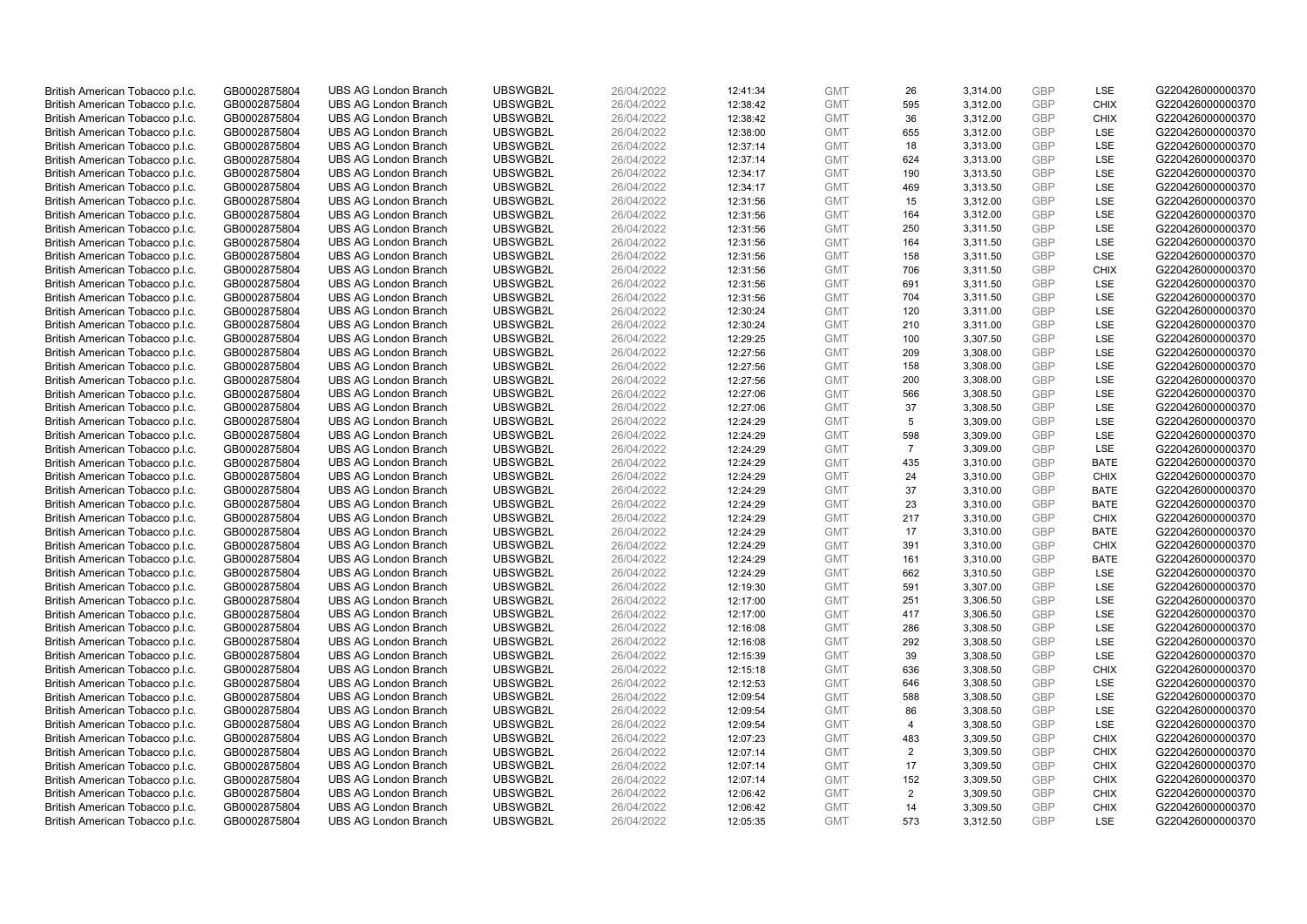| British American Tobacco p.l.c.                                    | GB0002875804                 | <b>UBS AG London Branch</b>                                | UBSWGB2L             | 26/04/2022               | 12:05:35             | <b>GMT</b>               | 2              | 3,312.50             | <b>GBP</b>               | LSE                        | G220426000000370                     |
|--------------------------------------------------------------------|------------------------------|------------------------------------------------------------|----------------------|--------------------------|----------------------|--------------------------|----------------|----------------------|--------------------------|----------------------------|--------------------------------------|
| British American Tobacco p.l.c.                                    | GB0002875804                 | <b>UBS AG London Branch</b>                                | UBSWGB2L             | 26/04/2022               | 12:05:35             | <b>GMT</b>               | 702            | 3,312.50             | GBP                      | <b>BATE</b>                | G220426000000370                     |
| British American Tobacco p.l.c.                                    | GB0002875804                 | <b>UBS AG London Branch</b>                                | UBSWGB2L             | 26/04/2022               | 12:02:03             | <b>GMT</b>               | 570            | 3,312.50             | GBP                      | <b>CHIX</b>                | G220426000000370                     |
| British American Tobacco p.l.c.                                    | GB0002875804                 | <b>UBS AG London Branch</b>                                | UBSWGB2L             | 26/04/2022               | 12:02:03             | <b>GMT</b>               | 613            | 3,312.50             | GBP                      | <b>LSE</b>                 | G220426000000370                     |
| British American Tobacco p.l.c.                                    | GB0002875804                 | <b>UBS AG London Branch</b>                                | UBSWGB2L             | 26/04/2022               | 11:59:36             | <b>GMT</b>               | 597            | 3,314.50             | <b>GBP</b>               | LSE                        | G220426000000370                     |
| British American Tobacco p.l.c.                                    | GB0002875804                 | <b>UBS AG London Branch</b>                                | UBSWGB2L             | 26/04/2022               | 11:56:28             | <b>GMT</b>               | 552            | 3,313.50             | <b>GBP</b>               | <b>CHIX</b>                | G220426000000370                     |
| British American Tobacco p.l.c.                                    | GB0002875804                 | <b>UBS AG London Branch</b>                                | UBSWGB2L             | 26/04/2022               | 11:56:28             | <b>GMT</b>               | 80             | 3,313.50             | GBP                      | <b>CHIX</b>                | G220426000000370                     |
| British American Tobacco p.l.c.                                    | GB0002875804                 | <b>UBS AG London Branch</b>                                | UBSWGB2L             | 26/04/2022               | 11:56:27             | <b>GMT</b>               | 8              | 3,313.50             | GBP                      | <b>CHIX</b>                | G220426000000370                     |
| British American Tobacco p.l.c.                                    | GB0002875804                 | <b>UBS AG London Branch</b>                                | UBSWGB2L             | 26/04/2022               | 11:56:27             | <b>GMT</b>               |                | 3,313.50             | GBP                      | <b>CHIX</b>                | G220426000000370                     |
| British American Tobacco p.l.c.                                    | GB0002875804                 | <b>UBS AG London Branch</b>                                | UBSWGB2L             | 26/04/2022               | 11:56:27             | <b>GMT</b>               | 32             | 3,313.50             | <b>GBP</b>               | <b>CHIX</b>                | G220426000000370                     |
| British American Tobacco p.l.c.                                    | GB0002875804                 | <b>UBS AG London Branch</b>                                | UBSWGB2L             | 26/04/2022               | 11:56:27             | <b>GMT</b>               | 33             | 3,313.50             | GBP                      | <b>CHIX</b>                | G220426000000370                     |
| British American Tobacco p.l.c.                                    | GB0002875804                 | <b>UBS AG London Branch</b>                                | UBSWGB2L             | 26/04/2022               | 11:56:27             | <b>GMT</b>               | 289            | 3,314.00             | <b>GBP</b>               | LSE                        | G220426000000370                     |
| British American Tobacco p.l.c.                                    | GB0002875804                 | <b>UBS AG London Branch</b>                                | UBSWGB2L             | 26/04/2022               | 11:56:27             | <b>GMT</b>               | 303            | 3,314.00             | GBP                      | LSE                        | G220426000000370                     |
| British American Tobacco p.l.c.                                    | GB0002875804                 | <b>UBS AG London Branch</b>                                | UBSWGB2L             | 26/04/2022               | 11:55:01             | <b>GMT</b>               | 56             | 3,314.00             | <b>GBP</b>               | <b>BATE</b>                | G220426000000370                     |
| British American Tobacco p.l.c.                                    | GB0002875804                 | <b>UBS AG London Branch</b>                                | UBSWGB2L             | 26/04/2022               | 11:55:01             | <b>GMT</b>               | 600            | 3,314.00             | <b>GBP</b>               | <b>BATE</b>                | G220426000000370                     |
| British American Tobacco p.l.c.                                    | GB0002875804                 | <b>UBS AG London Branch</b>                                | UBSWGB2L             | 26/04/2022               | 11:54:49             | <b>GMT</b>               | 635            | 3,314.50             | <b>GBP</b><br><b>GBP</b> | LSE                        | G220426000000370                     |
| British American Tobacco p.l.c.                                    | GB0002875804                 | <b>UBS AG London Branch</b>                                | UBSWGB2L             | 26/04/2022               | 11:54:18             | <b>GMT</b>               | 676            | 3,314.50             |                          | LSE                        | G220426000000370                     |
| British American Tobacco p.l.c.                                    | GB0002875804                 | <b>UBS AG London Branch</b>                                | UBSWGB2L             | 26/04/2022               | 11:49:50             | <b>GMT</b>               | 241            | 3,311.00             | <b>GBP</b>               | LSE                        | G220426000000370                     |
| British American Tobacco p.l.c.                                    | GB0002875804                 | <b>UBS AG London Branch</b>                                | UBSWGB2L             | 26/04/2022               | 11:49:50             | <b>GMT</b>               | 345            | 3,311.00             | GBP                      | <b>LSE</b>                 | G220426000000370                     |
| British American Tobacco p.l.c.                                    | GB0002875804                 | <b>UBS AG London Branch</b>                                | UBSWGB2L             | 26/04/2022               | 11:49:40             | <b>GMT</b>               | 310            | 3,311.50             | <b>GBP</b>               | <b>CHIX</b>                | G220426000000370                     |
| British American Tobacco p.l.c.                                    | GB0002875804                 | <b>UBS AG London Branch</b>                                | UBSWGB2L             | 26/04/2022               | 11:49:40             | <b>GMT</b>               | 355            | 3,311.50             | GBP                      | <b>CHIX</b>                | G220426000000370                     |
| British American Tobacco p.l.c.                                    | GB0002875804                 | <b>UBS AG London Branch</b>                                | UBSWGB2L             | 26/04/2022               | 11:47:20             | <b>GMT</b>               | 380            | 3,310.00             | GBP                      | LSE                        | G220426000000370                     |
| British American Tobacco p.l.c.                                    | GB0002875804                 | <b>UBS AG London Branch</b>                                | UBSWGB2L             | 26/04/2022               | 11:47:20             | <b>GMT</b>               | 290            | 3,310.00             | GBP                      | LSE                        | G220426000000370                     |
| British American Tobacco p.l.c.                                    | GB0002875804                 | <b>UBS AG London Branch</b>                                | UBSWGB2L             | 26/04/2022               | 11:44:07             | <b>GMT</b>               | 63             | 3,308.50             | GBP                      | LSE                        | G220426000000370                     |
| British American Tobacco p.l.c.                                    | GB0002875804                 | <b>UBS AG London Branch</b>                                | UBSWGB2L             | 26/04/2022               | 11:44:07             | <b>GMT</b>               | 483            | 3,308.50             | <b>GBP</b>               | LSE<br>LSE                 | G220426000000370                     |
| British American Tobacco p.l.c.                                    | GB0002875804                 | <b>UBS AG London Branch</b>                                | UBSWGB2L             | 26/04/2022               | 11:44:07             | <b>GMT</b>               | 57             | 3,308.50             | <b>GBP</b>               |                            | G220426000000370                     |
| British American Tobacco p.l.c.                                    | GB0002875804                 | <b>UBS AG London Branch</b>                                | UBSWGB2L             | 26/04/2022               | 11:44:07             | <b>GMT</b>               | 63             | 3,308.50             | <b>GBP</b>               | LSE<br><b>LSE</b>          | G220426000000370                     |
| British American Tobacco p.l.c.                                    | GB0002875804                 | <b>UBS AG London Branch</b>                                | UBSWGB2L             | 26/04/2022               | 11:42:09             | <b>GMT</b>               | 593            | 3,306.00             | <b>GBP</b>               |                            | G220426000000370                     |
| British American Tobacco p.l.c.                                    | GB0002875804                 | <b>UBS AG London Branch</b>                                | UBSWGB2L             | 26/04/2022               | 11:39:49             | <b>GMT</b>               | 631<br>19      | 3,305.50             | <b>GBP</b><br>GBP        | <b>CHIX</b>                | G220426000000370                     |
| British American Tobacco p.l.c.<br>British American Tobacco p.l.c. | GB0002875804                 | <b>UBS AG London Branch</b><br><b>UBS AG London Branch</b> | UBSWGB2L<br>UBSWGB2L | 26/04/2022<br>26/04/2022 | 11:39:17             | <b>GMT</b><br><b>GMT</b> | 46             | 3,305.50<br>3,305.50 | <b>GBP</b>               | <b>CHIX</b><br><b>CHIX</b> | G220426000000370<br>G220426000000370 |
|                                                                    | GB0002875804                 | <b>UBS AG London Branch</b>                                | UBSWGB2L             | 26/04/2022               | 11:39:17<br>11:39:17 | <b>GMT</b>               | 702            | 3,306.00             | <b>GBP</b>               | <b>LSE</b>                 | G220426000000370                     |
| British American Tobacco p.l.c.                                    | GB0002875804<br>GB0002875804 | <b>UBS AG London Branch</b>                                | UBSWGB2L             | 26/04/2022               | 11:39:04             | <b>GMT</b>               | 143            | 3,306.50             | <b>GBP</b>               | LSE                        | G220426000000370                     |
| British American Tobacco p.l.c.                                    |                              |                                                            |                      |                          |                      | <b>GMT</b>               | 130            | 3,306.50             | GBP                      | LSE                        |                                      |
| British American Tobacco p.l.c.<br>British American Tobacco p.l.c. | GB0002875804<br>GB0002875804 | <b>UBS AG London Branch</b><br><b>UBS AG London Branch</b> | UBSWGB2L<br>UBSWGB2L | 26/04/2022<br>26/04/2022 | 11:39:04<br>11:39:04 | <b>GMT</b>               | 250            | 3,306.50             | GBP                      | LSE                        | G220426000000370<br>G220426000000370 |
| British American Tobacco p.l.c.                                    | GB0002875804                 | <b>UBS AG London Branch</b>                                | UBSWGB2L             | 26/04/2022               |                      | <b>GMT</b>               | 158            |                      | GBP                      | LSE                        | G220426000000370                     |
| British American Tobacco p.l.c.                                    | GB0002875804                 | <b>UBS AG London Branch</b>                                | UBSWGB2L             | 26/04/2022               | 11:39:04<br>11:38:09 | <b>GMT</b>               | 26             | 3,306.50<br>3,305.00 | GBP                      | LSE                        | G220426000000370                     |
| British American Tobacco p.l.c.                                    | GB0002875804                 | <b>UBS AG London Branch</b>                                | UBSWGB2L             | 26/04/2022               | 11:38:09             | <b>GMT</b>               | 13             | 3,305.00             | <b>GBP</b>               | LSE                        | G220426000000370                     |
| British American Tobacco p.l.c.                                    | GB0002875804                 | <b>UBS AG London Branch</b>                                | UBSWGB2L             | 26/04/2022               | 11:38:09             | <b>GMT</b>               | 27             | 3,305.00             | <b>GBP</b>               | LSE                        | G220426000000370                     |
| British American Tobacco p.l.c.                                    | GB0002875804                 | <b>UBS AG London Branch</b>                                | UBSWGB2L             | 26/04/2022               | 11:38:09             | <b>GMT</b>               | 182            | 3,305.00             | GBP                      | <b>LSE</b>                 | G220426000000370                     |
| British American Tobacco p.l.c.                                    | GB0002875804                 | <b>UBS AG London Branch</b>                                | UBSWGB2L             | 26/04/2022               | 11:37:48             | <b>GMT</b>               | 343            | 3,306.00             | <b>GBP</b>               | <b>LSE</b>                 | G220426000000370                     |
| British American Tobacco p.l.c.                                    | GB0002875804                 | <b>UBS AG London Branch</b>                                | UBSWGB2L             | 26/04/2022               | 11:37:48             | <b>GMT</b>               | 613            | 3,305.50             | <b>GBP</b>               | <b>BATE</b>                | G220426000000370                     |
| British American Tobacco p.l.c.                                    | GB0002875804                 | <b>UBS AG London Branch</b>                                | UBSWGB2L             | 26/04/2022               | 11:37:41             | <b>GMT</b>               | 25             | 3,306.00             | GBP                      | LSE                        | G220426000000370                     |
| British American Tobacco p.l.c.                                    | GB0002875804                 | <b>UBS AG London Branch</b>                                | UBSWGB2L             | 26/04/2022               | 11:37:05             | <b>GMT</b>               | $\overline{2}$ | 3,306.00             | <b>GBP</b>               | <b>LSE</b>                 | G220426000000370                     |
| British American Tobacco p.l.c.                                    | GB0002875804                 | <b>UBS AG London Branch</b>                                | UBSWGB2L             | 26/04/2022               | 11:37:05             | <b>GMT</b>               | 18             | 3,306.00             | <b>GBP</b>               | <b>LSE</b>                 | G220426000000370                     |
| British American Tobacco p.l.c.                                    | GB0002875804                 | <b>UBS AG London Branch</b>                                | UBSWGB2L             | 26/04/2022               | 11:37:05             | <b>GMT</b>               | 139            | 3,306.00             | <b>GBP</b>               | LSE                        | G220426000000370                     |
| British American Tobacco p.l.c.                                    | GB0002875804                 | <b>UBS AG London Branch</b>                                | UBSWGB2L             | 26/04/2022               | 11:37:05             | <b>GMT</b>               | 18             | 3,306.00             | <b>GBP</b>               | LSE                        | G220426000000370                     |
| British American Tobacco p.l.c.                                    | GB0002875804                 | <b>UBS AG London Branch</b>                                | UBSWGB2L             | 26/04/2022               | 11:36:25             | <b>GMT</b>               | 8              | 3,306.00             | GBP                      | LSE                        | G220426000000370                     |
| British American Tobacco p.l.c.                                    | GB0002875804                 | <b>UBS AG London Branch</b>                                | UBSWGB2L             | 26/04/2022               | 11:36:25             | <b>GMT</b>               | 66             | 3,306.00             | <b>GBP</b>               | LSE                        | G220426000000370                     |
| British American Tobacco p.l.c.                                    | GB0002875804                 | <b>UBS AG London Branch</b>                                | UBSWGB2L             | 26/04/2022               | 11:32:13             | <b>GMT</b>               | 627            | 3,309.00             | GBP                      | <b>LSE</b>                 | G220426000000370                     |
| British American Tobacco p.l.c.                                    | GB0002875804                 | <b>UBS AG London Branch</b>                                | UBSWGB2L             | 26/04/2022               | 11:32:13             | <b>GMT</b>               | 468            | 3,309.00             | <b>GBP</b>               | <b>CHIX</b>                | G220426000000370                     |
| British American Tobacco p.l.c.                                    | GB0002875804                 | <b>UBS AG London Branch</b>                                | UBSWGB2L             | 26/04/2022               | 11:32:01             | <b>GMT</b>               | 23             | 3,309.00             | <b>GBP</b>               | <b>CHIX</b>                | G220426000000370                     |
| British American Tobacco p.l.c.                                    | GB0002875804                 | <b>UBS AG London Branch</b>                                | UBSWGB2L             | 26/04/2022               | 11:32:01             | <b>GMT</b>               | 28             | 3,309.00             | GBP                      | <b>CHIX</b>                | G220426000000370                     |
| British American Tobacco p.l.c.                                    | GB0002875804                 | <b>UBS AG London Branch</b>                                | UBSWGB2L             | 26/04/2022               | 11:32:01             | <b>GMT</b>               | 74             | 3.309.00             | GBP                      | <b>CHIX</b>                | G220426000000370                     |
|                                                                    |                              |                                                            |                      |                          |                      |                          |                |                      |                          |                            |                                      |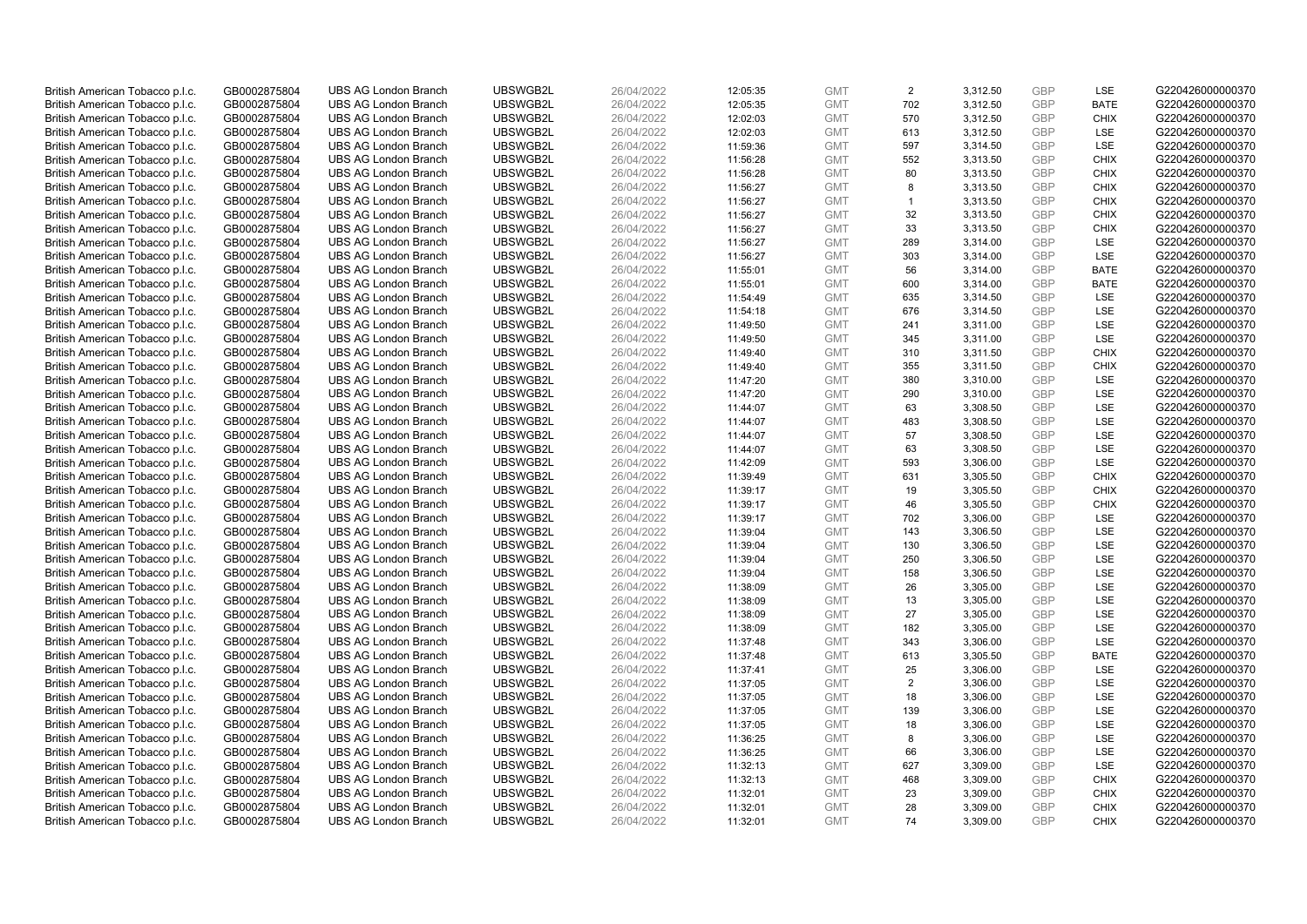| British American Tobacco p.l.c. | GB0002875804                 | <b>UBS AG London Branch</b> | UBSWGB2L | 26/04/2022 | 11:30:01 | <b>GMT</b> | 529            | 3,308.00             | <b>GBP</b> | LSE         | G220426000000370 |
|---------------------------------|------------------------------|-----------------------------|----------|------------|----------|------------|----------------|----------------------|------------|-------------|------------------|
| British American Tobacco p.l.c. | GB0002875804                 | <b>UBS AG London Branch</b> | UBSWGB2L | 26/04/2022 | 11:30:01 | <b>GMT</b> | 86             | 3,308.00             | GBP        | LSE         | G220426000000370 |
| British American Tobacco p.l.c. | GB0002875804                 | <b>UBS AG London Branch</b> | UBSWGB2L | 26/04/2022 | 11:24:54 | <b>GMT</b> | 606            | 3,311.00             | GBP        | LSE         | G220426000000370 |
| British American Tobacco p.l.c. | GB0002875804                 | <b>UBS AG London Branch</b> | UBSWGB2L | 26/04/2022 | 11:24:54 | <b>GMT</b> | 77             | 3,311.00             | GBP        | LSE         | G220426000000370 |
| British American Tobacco p.l.c. | GB0002875804                 | <b>UBS AG London Branch</b> | UBSWGB2L | 26/04/2022 | 11:24:14 | <b>GMT</b> | 81             | 3,311.50             | <b>GBP</b> | <b>CHIX</b> | G220426000000370 |
| British American Tobacco p.l.c. | GB0002875804                 | <b>UBS AG London Branch</b> | UBSWGB2L | 26/04/2022 | 11:24:14 | <b>GMT</b> | 61             | 3,311.50             | <b>GBP</b> | <b>CHIX</b> | G220426000000370 |
| British American Tobacco p.l.c. | GB0002875804                 | <b>UBS AG London Branch</b> | UBSWGB2L | 26/04/2022 | 11:24:14 | <b>GMT</b> | 209            | 3,311.50             | GBP        | <b>CHIX</b> | G220426000000370 |
| British American Tobacco p.l.c. | GB0002875804                 | <b>UBS AG London Branch</b> | UBSWGB2L | 26/04/2022 | 11:24:14 | <b>GMT</b> | 119            | 3,311.50             | GBP        | <b>CHIX</b> | G220426000000370 |
| British American Tobacco p.l.c. | GB0002875804                 | <b>UBS AG London Branch</b> | UBSWGB2L | 26/04/2022 | 11:24:14 | <b>GMT</b> | 27             | 3,311.50             | GBP        | <b>CHIX</b> | G220426000000370 |
| British American Tobacco p.l.c. | GB0002875804                 | <b>UBS AG London Branch</b> | UBSWGB2L | 26/04/2022 | 11:24:14 | <b>GMT</b> | 214            | 3,311.50             | <b>GBP</b> | <b>CHIX</b> | G220426000000370 |
| British American Tobacco p.l.c. | GB0002875804                 | <b>UBS AG London Branch</b> | UBSWGB2L | 26/04/2022 | 11:23:00 | <b>GMT</b> | 200            | 3,311.50             | GBP        | <b>BATE</b> | G220426000000370 |
| British American Tobacco p.l.c. | GB0002875804                 | <b>UBS AG London Branch</b> | UBSWGB2L | 26/04/2022 | 11:23:00 | <b>GMT</b> | 300            | 3,311.50             | <b>GBP</b> | <b>BATE</b> | G220426000000370 |
| British American Tobacco p.l.c. | GB0002875804                 | <b>UBS AG London Branch</b> | UBSWGB2L | 26/04/2022 | 11:23:00 | <b>GMT</b> | 146            | 3,311.50             | <b>GBP</b> | <b>BATE</b> | G220426000000370 |
| British American Tobacco p.l.c. | GB0002875804                 | <b>UBS AG London Branch</b> | UBSWGB2L | 26/04/2022 | 11:23:00 | <b>GMT</b> | 652            | 3,312.00             | <b>GBP</b> | <b>LSE</b>  | G220426000000370 |
| British American Tobacco p.l.c. | GB0002875804                 | <b>UBS AG London Branch</b> | UBSWGB2L | 26/04/2022 | 11:23:00 | <b>GMT</b> | 9              | 3,312.00             | GBP        | <b>LSE</b>  | G220426000000370 |
| British American Tobacco p.l.c. | GB0002875804                 | <b>UBS AG London Branch</b> | UBSWGB2L | 26/04/2022 | 11:21:12 | <b>GMT</b> | 569            | 3,310.00             | <b>GBP</b> | LSE         | G220426000000370 |
| British American Tobacco p.l.c. | GB0002875804                 | <b>UBS AG London Branch</b> | UBSWGB2L | 26/04/2022 | 11:21:12 | <b>GMT</b> | 500            | 3,310.00             | GBP        | <b>CHIX</b> | G220426000000370 |
| British American Tobacco p.l.c. | GB0002875804                 | <b>UBS AG London Branch</b> | UBSWGB2L | 26/04/2022 | 11:21:04 | <b>GMT</b> | 8              | 3,310.00             | GBP        | <b>CHIX</b> | G220426000000370 |
| British American Tobacco p.l.c. | GB0002875804                 | <b>UBS AG London Branch</b> | UBSWGB2L | 26/04/2022 | 11:21:04 | <b>GMT</b> | 17             | 3,310.00             | GBP        | <b>CHIX</b> | G220426000000370 |
| British American Tobacco p.l.c. | GB0002875804                 | <b>UBS AG London Branch</b> | UBSWGB2L | 26/04/2022 | 11:21:04 | <b>GMT</b> | $\overline{7}$ | 3,310.00             | <b>GBP</b> | <b>CHIX</b> | G220426000000370 |
| British American Tobacco p.l.c. | GB0002875804                 | <b>UBS AG London Branch</b> | UBSWGB2L | 26/04/2022 | 11:21:04 | <b>GMT</b> | 62             | 3,310.00             | GBP        | <b>CHIX</b> | G220426000000370 |
| British American Tobacco p.l.c. | GB0002875804                 | <b>UBS AG London Branch</b> | UBSWGB2L | 26/04/2022 | 11:13:20 | <b>GMT</b> | 564            | 3,311.00             | GBP        | LSE         | G220426000000370 |
| British American Tobacco p.l.c. | GB0002875804                 | <b>UBS AG London Branch</b> | UBSWGB2L | 26/04/2022 | 11:12:40 | <b>GMT</b> | 603            | 3,313.50             | GBP        | <b>CHIX</b> | G220426000000370 |
| British American Tobacco p.l.c. | GB0002875804                 | <b>UBS AG London Branch</b> | UBSWGB2L | 26/04/2022 | 11:10:59 | <b>GMT</b> | 426            | 3,313.00             | GBP        | <b>LSE</b>  | G220426000000370 |
| British American Tobacco p.l.c. | GB0002875804                 | <b>UBS AG London Branch</b> | UBSWGB2L | 26/04/2022 | 11:10:59 | <b>GMT</b> | 202            | 3,313.00             | <b>GBP</b> | LSE         | G220426000000370 |
| British American Tobacco p.l.c. | GB0002875804                 | <b>UBS AG London Branch</b> | UBSWGB2L | 26/04/2022 | 11:10:59 | <b>GMT</b> | 608            | 3,313.50             | <b>GBP</b> | <b>BATE</b> | G220426000000370 |
| British American Tobacco p.l.c. | GB0002875804                 | <b>UBS AG London Branch</b> | UBSWGB2L | 26/04/2022 | 11:10:19 | <b>GMT</b> | 580            | 3,314.50             | <b>GBP</b> | <b>LSE</b>  | G220426000000370 |
| British American Tobacco p.l.c. | GB0002875804                 | <b>UBS AG London Branch</b> | UBSWGB2L | 26/04/2022 | 11:07:57 | <b>GMT</b> | 679            | 3,314.50             | <b>GBP</b> | LSE         | G220426000000370 |
| British American Tobacco p.l.c. | GB0002875804                 | <b>UBS AG London Branch</b> | UBSWGB2L | 26/04/2022 | 11:06:04 | <b>GMT</b> | 515            | 3,314.50             | <b>GBP</b> | <b>CHIX</b> | G220426000000370 |
| British American Tobacco p.l.c. | GB0002875804                 | <b>UBS AG London Branch</b> | UBSWGB2L | 26/04/2022 | 11:06:04 | <b>GMT</b> | 148            | 3,314.50             | GBP        | <b>CHIX</b> | G220426000000370 |
| British American Tobacco p.l.c. | GB0002875804                 | <b>UBS AG London Branch</b> | UBSWGB2L | 26/04/2022 | 11:06:04 | <b>GMT</b> | 11             | 3,314.50             | GBP        | <b>CHIX</b> | G220426000000370 |
| British American Tobacco p.l.c. | GB0002875804                 | <b>UBS AG London Branch</b> | UBSWGB2L | 26/04/2022 | 11:06:04 | <b>GMT</b> | 12             | 3,314.50             | <b>GBP</b> | <b>CHIX</b> | G220426000000370 |
| British American Tobacco p.l.c. | GB0002875804                 | <b>UBS AG London Branch</b> | UBSWGB2L | 26/04/2022 | 11:06:04 | <b>GMT</b> | 601            | 3,315.00             | <b>GBP</b> | LSE         | G220426000000370 |
| British American Tobacco p.l.c. | GB0002875804                 | <b>UBS AG London Branch</b> | UBSWGB2L | 26/04/2022 | 11:06:04 | <b>GMT</b> | 208            | 3,315.00             | GBP        | LSE         | G220426000000370 |
| British American Tobacco p.l.c. | GB0002875804                 | <b>UBS AG London Branch</b> | UBSWGB2L | 26/04/2022 | 11:06:04 | <b>GMT</b> | 158            | 3,315.00             | <b>GBP</b> | LSE         | G220426000000370 |
| British American Tobacco p.l.c. | GB0002875804                 | <b>UBS AG London Branch</b> | UBSWGB2L | 26/04/2022 | 11:06:04 | <b>GMT</b> | 230            | 3,315.00             | GBP        | LSE         | G220426000000370 |
| British American Tobacco p.l.c. | GB0002875804                 | <b>UBS AG London Branch</b> | UBSWGB2L | 26/04/2022 | 11:06:04 | <b>GMT</b> | 135            | 3,315.00             | <b>GBP</b> | LSE         | G220426000000370 |
| British American Tobacco p.l.c. | GB0002875804                 | <b>UBS AG London Branch</b> | UBSWGB2L | 26/04/2022 | 11:03:10 | <b>GMT</b> | 281            | 3,312.00             | <b>GBP</b> | LSE         | G220426000000370 |
| British American Tobacco p.l.c. | GB0002875804                 | <b>UBS AG London Branch</b> | UBSWGB2L | 26/04/2022 | 11:03:10 | <b>GMT</b> | 163            | 3,312.00             | <b>GBP</b> | <b>LSE</b>  | G220426000000370 |
| British American Tobacco p.l.c. | GB0002875804                 | <b>UBS AG London Branch</b> | UBSWGB2L | 26/04/2022 | 11:03:09 | <b>GMT</b> | 26             | 3,312.00             | GBP        | <b>LSE</b>  | G220426000000370 |
| British American Tobacco p.l.c. | GB0002875804                 | <b>UBS AG London Branch</b> | UBSWGB2L | 26/04/2022 | 11:03:09 | <b>GMT</b> | 32             | 3,312.00             | <b>GBP</b> | <b>LSE</b>  | G220426000000370 |
| British American Tobacco p.l.c. | GB0002875804                 | <b>UBS AG London Branch</b> | UBSWGB2L | 26/04/2022 | 11:03:09 | <b>GMT</b> | 188            | 3,312.00             | <b>GBP</b> | LSE         | G220426000000370 |
| British American Tobacco p.l.c. | GB0002875804                 | <b>UBS AG London Branch</b> | UBSWGB2L | 26/04/2022 | 11:03:09 | <b>GMT</b> | 8              | 3,312.00             | <b>GBP</b> | LSE         | G220426000000370 |
| British American Tobacco p.l.c. | GB0002875804                 | <b>UBS AG London Branch</b> | UBSWGB2L | 26/04/2022 | 11:00:01 | <b>GMT</b> | 341            | 3,314.50             | GBP        | <b>CHIX</b> | G220426000000370 |
| British American Tobacco p.l.c. | GB0002875804                 | <b>UBS AG London Branch</b> | UBSWGB2L | 26/04/2022 | 11:00:01 | <b>GMT</b> | 38             | 3,314.50             | <b>GBP</b> | <b>CHIX</b> | G220426000000370 |
| British American Tobacco p.l.c. | GB0002875804                 | <b>UBS AG London Branch</b> | UBSWGB2L | 26/04/2022 | 11:00:01 | <b>GMT</b> | 138            | 3,314.50             | <b>GBP</b> | LSE         | G220426000000370 |
| British American Tobacco p.l.c. | GB0002875804                 | <b>UBS AG London Branch</b> | UBSWGB2L | 26/04/2022 | 11:00:01 | <b>GMT</b> | 519            | 3,314.50             | <b>GBP</b> | LSE         | G220426000000370 |
| British American Tobacco p.l.c. | GB0002875804                 | <b>UBS AG London Branch</b> | UBSWGB2L | 26/04/2022 | 10:59:59 | <b>GMT</b> | 25             | 3,314.50             | <b>GBP</b> | LSE         | G220426000000370 |
| British American Tobacco p.l.c. | GB0002875804                 | <b>UBS AG London Branch</b> | UBSWGB2L | 26/04/2022 | 10:59:45 | <b>GMT</b> | 11             | 3,314.50             | <b>GBP</b> | <b>CHIX</b> | G220426000000370 |
| British American Tobacco p.l.c. | GB0002875804                 | <b>UBS AG London Branch</b> | UBSWGB2L | 26/04/2022 | 10:59:45 | <b>GMT</b> | 28             | 3,314.50             | <b>GBP</b> | <b>CHIX</b> | G220426000000370 |
| British American Tobacco p.l.c. | GB0002875804                 | <b>UBS AG London Branch</b> | UBSWGB2L | 26/04/2022 | 10:59:45 | <b>GMT</b> | 68             | 3,314.50             | GBP        | <b>CHIX</b> | G220426000000370 |
| British American Tobacco p.l.c. |                              | <b>UBS AG London Branch</b> | UBSWGB2L | 26/04/2022 | 10:59:45 | <b>GMT</b> | 638            | 3,315.00             | <b>GBP</b> | LSE         | G220426000000370 |
|                                 | GB0002875804<br>GB0002875804 | <b>UBS AG London Branch</b> | UBSWGB2L | 26/04/2022 |          | <b>GMT</b> | 156            |                      | GBP        | <b>CHIX</b> | G220426000000370 |
| British American Tobacco p.l.c. | GB0002875804                 |                             | UBSWGB2L | 26/04/2022 | 10:59:31 | <b>GMT</b> | 430            | 3,314.50<br>3.315.00 | GBP        | <b>LSE</b>  |                  |
| British American Tobacco p.l.c. |                              | <b>UBS AG London Branch</b> |          |            | 10:59:31 |            |                |                      |            |             | G220426000000370 |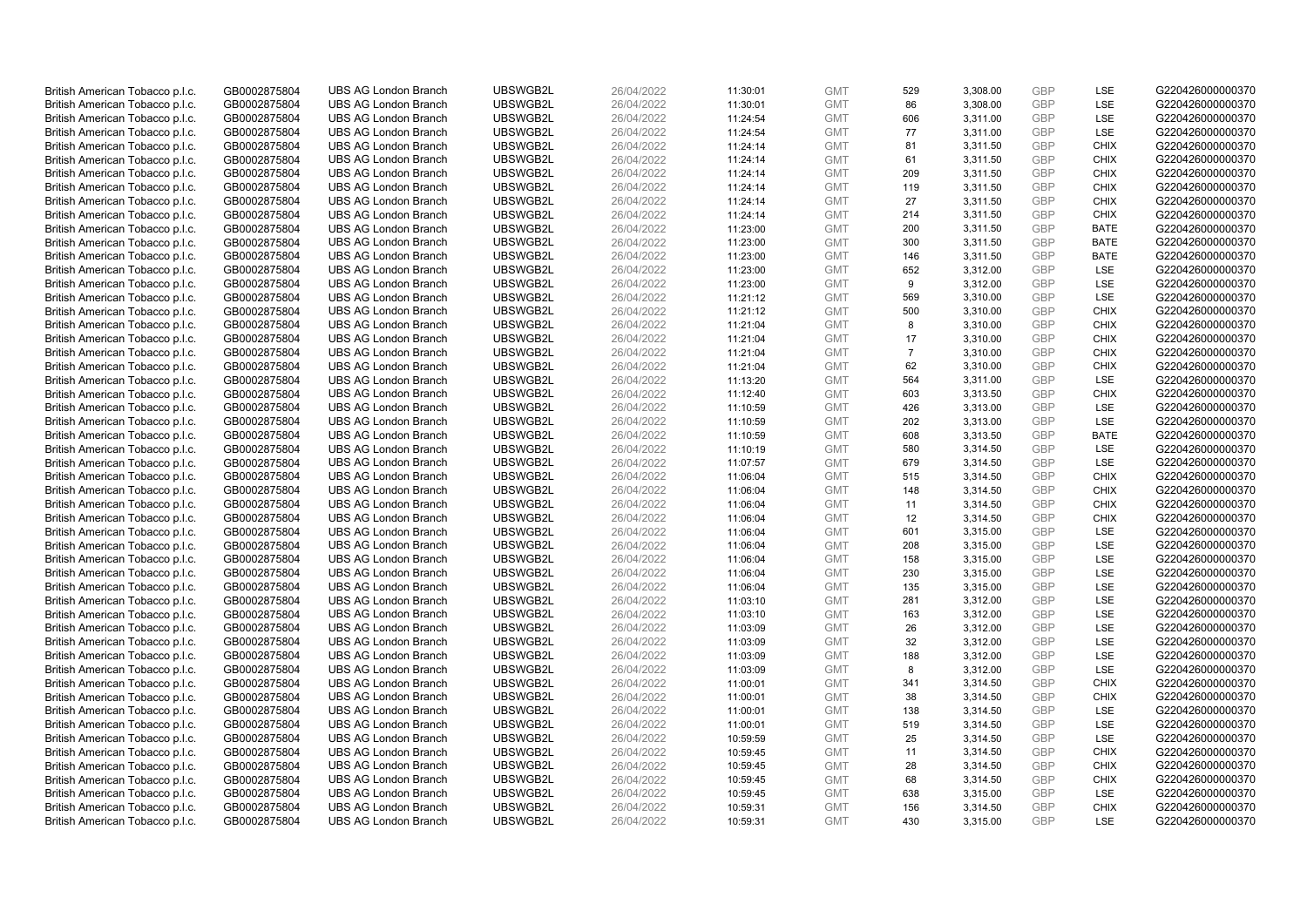| British American Tobacco p.l.c. | GB0002875804 | <b>UBS AG London Branch</b> | UBSWGB2L | 26/04/2022 | 10:59:31 | <b>GMT</b> | 373            | 3,315.00 | <b>GBP</b>               | LSE         | G220426000000370 |
|---------------------------------|--------------|-----------------------------|----------|------------|----------|------------|----------------|----------|--------------------------|-------------|------------------|
| British American Tobacco p.l.c. | GB0002875804 | <b>UBS AG London Branch</b> | UBSWGB2L | 26/04/2022 | 10:59:18 | <b>GMT</b> | $\overline{7}$ | 3,314.50 | <b>GBP</b>               | <b>CHIX</b> | G220426000000370 |
| British American Tobacco p.l.c. | GB0002875804 | <b>UBS AG London Branch</b> | UBSWGB2L | 26/04/2022 | 10:59:18 | <b>GMT</b> | 14             | 3,314.50 | <b>GBP</b>               | <b>CHIX</b> | G220426000000370 |
| British American Tobacco p.l.c. | GB0002875804 | <b>UBS AG London Branch</b> | UBSWGB2L | 26/04/2022 | 10:57:19 | <b>GMT</b> | 660            | 3,315.00 | <b>GBP</b>               | LSE         | G220426000000370 |
| British American Tobacco p.l.c. | GB0002875804 | <b>UBS AG London Branch</b> | UBSWGB2L | 26/04/2022 | 10:56:04 | <b>GMT</b> | 459            | 3,314.00 | <b>GBP</b>               | <b>BATE</b> | G220426000000370 |
|                                 |              |                             |          |            |          |            |                |          |                          |             |                  |
| British American Tobacco p.l.c. | GB0002875804 | <b>UBS AG London Branch</b> | UBSWGB2L | 26/04/2022 | 10:56:04 | <b>GMT</b> | 26             | 3,314.00 | <b>GBP</b>               | BATE        | G220426000000370 |
| British American Tobacco p.l.c. | GB0002875804 | <b>UBS AG London Branch</b> | UBSWGB2L | 26/04/2022 | 10:56:03 | <b>GMT</b> | 25             | 3,314.00 | <b>GBP</b>               | <b>BATE</b> | G220426000000370 |
| British American Tobacco p.l.c. | GB0002875804 | <b>UBS AG London Branch</b> | UBSWGB2L | 26/04/2022 | 10:56:03 | <b>GMT</b> | 25             | 3,314.00 | <b>GBP</b>               | <b>BATE</b> | G220426000000370 |
| British American Tobacco p.l.c. | GB0002875804 | <b>UBS AG London Branch</b> | UBSWGB2L | 26/04/2022 | 10:56:03 | <b>GMT</b> | 26             | 3,314.00 | <b>GBP</b>               | <b>BATE</b> | G220426000000370 |
| British American Tobacco p.l.c. | GB0002875804 | <b>UBS AG London Branch</b> | UBSWGB2L | 26/04/2022 | 10:55:59 | <b>GMT</b> | 9              | 3,314.00 | <b>GBP</b>               | <b>BATE</b> | G220426000000370 |
| British American Tobacco p.l.c. | GB0002875804 | <b>UBS AG London Branch</b> | UBSWGB2L | 26/04/2022 | 10:55:59 | <b>GMT</b> | 77             | 3,314.00 | <b>GBP</b>               | <b>BATE</b> | G220426000000370 |
| British American Tobacco p.l.c. | GB0002875804 | <b>UBS AG London Branch</b> | UBSWGB2L | 26/04/2022 | 10:55:59 | <b>GMT</b> | 227            | 3,314.50 | <b>GBP</b>               | LSE         | G220426000000370 |
| British American Tobacco p.l.c. | GB0002875804 | <b>UBS AG London Branch</b> | UBSWGB2L | 26/04/2022 | 10:55:59 | <b>GMT</b> | 28             | 3,314.50 | <b>GBP</b>               | LSE         | G220426000000370 |
| British American Tobacco p.l.c. | GB0002875804 | <b>UBS AG London Branch</b> | UBSWGB2L | 26/04/2022 | 10:55:59 | <b>GMT</b> | 432            | 3,314.50 | <b>GBP</b>               | LSE         | G220426000000370 |
| British American Tobacco p.l.c. | GB0002875804 | <b>UBS AG London Branch</b> | UBSWGB2L | 26/04/2022 | 10:54:00 | <b>GMT</b> | 585            | 3,314.50 | GBP                      | <b>LSE</b>  | G220426000000370 |
| British American Tobacco p.l.c. | GB0002875804 | <b>UBS AG London Branch</b> | UBSWGB2L | 26/04/2022 | 10:52:47 | <b>GMT</b> | 225            | 3,313.50 | <b>GBP</b>               | LSE         | G220426000000370 |
| British American Tobacco p.l.c. | GB0002875804 | <b>UBS AG London Branch</b> | UBSWGB2L | 26/04/2022 | 10:52:47 | <b>GMT</b> | 305            | 3,313.50 | <b>GBP</b>               | LSE         | G220426000000370 |
| British American Tobacco p.l.c. | GB0002875804 | <b>UBS AG London Branch</b> | UBSWGB2L | 26/04/2022 | 10:52:47 | <b>GMT</b> | 36             | 3,313.50 | <b>GBP</b>               | LSE         | G220426000000370 |
| British American Tobacco p.l.c. | GB0002875804 | <b>UBS AG London Branch</b> | UBSWGB2L | 26/04/2022 | 10:52:47 | <b>GMT</b> | 162            | 3,314.50 | <b>GBP</b>               | <b>LSE</b>  | G220426000000370 |
| British American Tobacco p.l.c. | GB0002875804 | <b>UBS AG London Branch</b> | UBSWGB2L | 26/04/2022 | 10:52:47 | <b>GMT</b> | 533            | 3,314.50 | <b>GBP</b>               | LSE         | G220426000000370 |
| British American Tobacco p.l.c. | GB0002875804 | <b>UBS AG London Branch</b> | UBSWGB2L | 26/04/2022 | 10:52:47 | <b>GMT</b> | 465            | 3,314.50 | <b>GBP</b>               | <b>CHIX</b> | G220426000000370 |
| British American Tobacco p.l.c. | GB0002875804 | <b>UBS AG London Branch</b> | UBSWGB2L | 26/04/2022 | 10:52:43 | <b>GMT</b> | 2              | 3,314.50 | <b>GBP</b>               | <b>CHIX</b> | G220426000000370 |
| British American Tobacco p.l.c. | GB0002875804 | <b>UBS AG London Branch</b> | UBSWGB2L | 26/04/2022 | 10:52:43 | <b>GMT</b> | 45             | 3,314.50 | <b>GBP</b>               | <b>CHIX</b> | G220426000000370 |
| British American Tobacco p.l.c. | GB0002875804 | <b>UBS AG London Branch</b> | UBSWGB2L | 26/04/2022 | 10:52:43 | <b>GMT</b> | 3              | 3,314.50 | <b>GBP</b>               | <b>CHIX</b> | G220426000000370 |
| British American Tobacco p.l.c. | GB0002875804 | <b>UBS AG London Branch</b> | UBSWGB2L | 26/04/2022 | 10:52:43 | <b>GMT</b> | 13             | 3,314.50 | <b>GBP</b>               | <b>CHIX</b> | G220426000000370 |
| British American Tobacco p.l.c. | GB0002875804 | <b>UBS AG London Branch</b> | UBSWGB2L | 26/04/2022 | 10:52:43 | <b>GMT</b> | 121            | 3,314.50 | <b>GBP</b>               | <b>CHIX</b> | G220426000000370 |
| British American Tobacco p.l.c. | GB0002875804 | <b>UBS AG London Branch</b> | UBSWGB2L | 26/04/2022 | 10:45:42 | <b>GMT</b> | 599            | 3,318.50 | <b>GBP</b>               | LSE         | G220426000000370 |
| British American Tobacco p.l.c. | GB0002875804 | <b>UBS AG London Branch</b> | UBSWGB2L | 26/04/2022 | 10:44:53 | <b>GMT</b> | 626            | 3,319.00 | <b>GBP</b>               | LSE         | G220426000000370 |
| British American Tobacco p.l.c. | GB0002875804 | <b>UBS AG London Branch</b> | UBSWGB2L | 26/04/2022 | 10:44:05 | <b>GMT</b> | 578            | 3,321.00 | <b>GBP</b>               | <b>CHIX</b> | G220426000000370 |
| British American Tobacco p.l.c. | GB0002875804 | <b>UBS AG London Branch</b> | UBSWGB2L | 26/04/2022 | 10:44:05 | <b>GMT</b> | 57             | 3,321.00 | <b>GBP</b>               | <b>CHIX</b> | G220426000000370 |
| British American Tobacco p.l.c. | GB0002875804 | <b>UBS AG London Branch</b> | UBSWGB2L | 26/04/2022 | 10:44:05 | <b>GMT</b> | 19             | 3,321.00 | <b>GBP</b>               | <b>CHIX</b> | G220426000000370 |
| British American Tobacco p.l.c. | GB0002875804 | <b>UBS AG London Branch</b> | UBSWGB2L | 26/04/2022 | 10:44:05 | <b>GMT</b> | 20             | 3,321.00 | <b>GBP</b>               | <b>CHIX</b> | G220426000000370 |
| British American Tobacco p.l.c. | GB0002875804 | <b>UBS AG London Branch</b> | UBSWGB2L | 26/04/2022 | 10:40:19 | <b>GMT</b> | 80             | 3,320.00 | <b>GBP</b>               | <b>BATE</b> | G220426000000370 |
| British American Tobacco p.l.c. | GB0002875804 | <b>UBS AG London Branch</b> | UBSWGB2L | 26/04/2022 | 10:40:19 | <b>GMT</b> | 596            | 3,320.00 | <b>GBP</b>               | <b>BATE</b> | G220426000000370 |
| British American Tobacco p.l.c. | GB0002875804 | <b>UBS AG London Branch</b> | UBSWGB2L | 26/04/2022 | 10:38:26 | <b>GMT</b> | 71             | 3,323.50 | <b>GBP</b>               | LSE         | G220426000000370 |
| British American Tobacco p.l.c. | GB0002875804 | <b>UBS AG London Branch</b> | UBSWGB2L | 26/04/2022 | 10:38:26 | <b>GMT</b> | 617            | 3,323.50 | <b>GBP</b>               | LSE         | G220426000000370 |
| British American Tobacco p.l.c. | GB0002875804 | <b>UBS AG London Branch</b> | UBSWGB2L | 26/04/2022 | 10:38:11 | <b>GMT</b> | 676            | 3,325.00 | <b>GBP</b>               | <b>LSE</b>  | G220426000000370 |
| British American Tobacco p.l.c. | GB0002875804 | <b>UBS AG London Branch</b> | UBSWGB2L | 26/04/2022 | 10:37:02 | <b>GMT</b> | 257            | 3,322.50 | <b>GBP</b>               | <b>CHIX</b> | G220426000000370 |
| British American Tobacco p.l.c. | GB0002875804 | <b>UBS AG London Branch</b> | UBSWGB2L | 26/04/2022 | 10:36:47 | <b>GMT</b> | 11             | 3,322.50 | <b>GBP</b>               | <b>CHIX</b> | G220426000000370 |
| British American Tobacco p.l.c. | GB0002875804 | <b>UBS AG London Branch</b> | UBSWGB2L | 26/04/2022 | 10:36:47 | <b>GMT</b> | 40             | 3,322.50 | <b>GBP</b>               | <b>CHIX</b> | G220426000000370 |
| British American Tobacco p.l.c. |              | <b>UBS AG London Branch</b> | UBSWGB2L | 26/04/2022 |          | <b>GMT</b> | 25             | 3,322.50 | <b>GBP</b>               | <b>CHIX</b> | G220426000000370 |
|                                 | GB0002875804 |                             |          |            | 10:36:23 | <b>GMT</b> | 98             |          |                          | <b>CHIX</b> |                  |
| British American Tobacco p.l.c. | GB0002875804 | <b>UBS AG London Branch</b> | UBSWGB2L | 26/04/2022 | 10:36:16 |            |                | 3,322.50 | <b>GBP</b><br><b>GBP</b> |             | G220426000000370 |
| British American Tobacco p.l.c. | GB0002875804 | <b>UBS AG London Branch</b> | UBSWGB2L | 26/04/2022 | 10:36:16 | <b>GMT</b> | 68             | 3,322.50 |                          | <b>CHIX</b> | G220426000000370 |
| British American Tobacco p.l.c. | GB0002875804 | <b>UBS AG London Branch</b> | UBSWGB2L | 26/04/2022 | 10:36:15 | <b>GMT</b> | 11             | 3,322.50 | <b>GBP</b>               | <b>CHIX</b> | G220426000000370 |
| British American Tobacco p.l.c. | GB0002875804 | <b>UBS AG London Branch</b> | UBSWGB2L | 26/04/2022 | 10:36:15 | <b>GMT</b> | 17             | 3,322.50 | <b>GBP</b>               | <b>CHIX</b> | G220426000000370 |
| British American Tobacco p.l.c. | GB0002875804 | <b>UBS AG London Branch</b> | UBSWGB2L | 26/04/2022 | 10:36:15 | <b>GMT</b> | 75             | 3,322.50 | <b>GBP</b>               | <b>CHIX</b> | G220426000000370 |
| British American Tobacco p.l.c. | GB0002875804 | <b>UBS AG London Branch</b> | UBSWGB2L | 26/04/2022 | 10:36:15 | <b>GMT</b> | 670            | 3,323.50 | <b>GBP</b>               | LSE         | G220426000000370 |
| British American Tobacco p.l.c. | GB0002875804 | <b>UBS AG London Branch</b> | UBSWGB2L | 26/04/2022 | 10:33:56 | <b>GMT</b> | 13             | 3,321.00 | <b>GBP</b>               | <b>CHIX</b> | G220426000000370 |
| British American Tobacco p.l.c. | GB0002875804 | <b>UBS AG London Branch</b> | UBSWGB2L | 26/04/2022 | 10:33:55 | <b>GMT</b> | 73             | 3,321.00 | <b>GBP</b>               | <b>CHIX</b> | G220426000000370 |
| British American Tobacco p.l.c. | GB0002875804 | <b>UBS AG London Branch</b> | UBSWGB2L | 26/04/2022 | 10:33:55 | <b>GMT</b> | 38             | 3,321.00 | <b>GBP</b>               | <b>CHIX</b> | G220426000000370 |
| British American Tobacco p.l.c. | GB0002875804 | <b>UBS AG London Branch</b> | UBSWGB2L | 26/04/2022 | 10:33:55 | <b>GMT</b> | 654            | 3,321.50 | <b>GBP</b>               | LSE         | G220426000000370 |
| British American Tobacco p.l.c. | GB0002875804 | <b>UBS AG London Branch</b> | UBSWGB2L | 26/04/2022 | 10:33:09 | <b>GMT</b> | $\overline{4}$ | 3,320.00 | <b>GBP</b>               | <b>CHIX</b> | G220426000000370 |
| British American Tobacco p.l.c. | GB0002875804 | <b>UBS AG London Branch</b> | UBSWGB2L | 26/04/2022 | 10:33:09 | <b>GMT</b> | 31             | 3,320.00 | <b>GBP</b>               | <b>CHIX</b> | G220426000000370 |
| British American Tobacco p.l.c. | GB0002875804 | <b>UBS AG London Branch</b> | UBSWGB2L | 26/04/2022 | 10:31:30 | <b>GMT</b> | 11             | 3.319.50 | GBP                      | <b>CHIX</b> | G220426000000370 |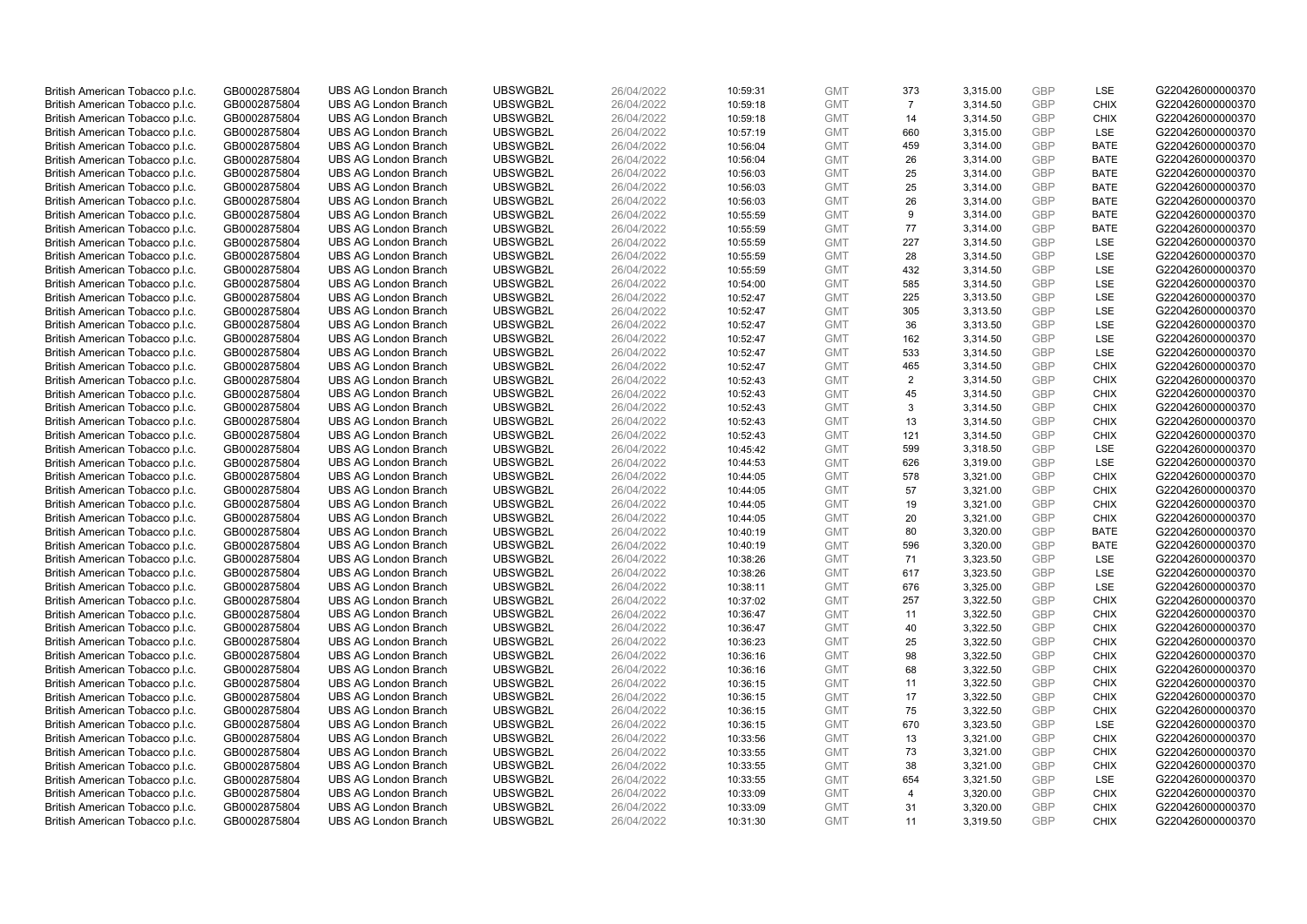| British American Tobacco p.l.c. | GB0002875804 | <b>UBS AG London Branch</b> | UBSWGB2L | 26/04/2022 | 10:31:30 | <b>GMT</b> | 28             | 3,319.50 | <b>GBP</b> | <b>CHIX</b> | G220426000000370 |
|---------------------------------|--------------|-----------------------------|----------|------------|----------|------------|----------------|----------|------------|-------------|------------------|
| British American Tobacco p.l.c. | GB0002875804 | <b>UBS AG London Branch</b> | UBSWGB2L | 26/04/2022 | 10:31:27 | <b>GMT</b> | 15             | 3,319.50 | <b>GBP</b> | <b>CHIX</b> | G220426000000370 |
| British American Tobacco p.l.c. | GB0002875804 | <b>UBS AG London Branch</b> | UBSWGB2L | 26/04/2022 | 10:31:01 | <b>GMT</b> | $\overline{4}$ | 3,319.50 | <b>GBP</b> | <b>CHIX</b> | G220426000000370 |
| British American Tobacco p.l.c. | GB0002875804 | <b>UBS AG London Branch</b> | UBSWGB2L | 26/04/2022 | 10:31:01 | <b>GMT</b> | 3              | 3,319.50 | <b>GBP</b> | <b>CHIX</b> | G220426000000370 |
|                                 |              |                             |          |            |          |            | 17             |          | <b>GBP</b> | <b>CHIX</b> |                  |
| British American Tobacco p.l.c. | GB0002875804 | <b>UBS AG London Branch</b> | UBSWGB2L | 26/04/2022 | 10:31:01 | <b>GMT</b> |                | 3,319.50 |            |             | G220426000000370 |
| British American Tobacco p.l.c. | GB0002875804 | <b>UBS AG London Branch</b> | UBSWGB2L | 26/04/2022 | 10:30:16 | <b>GMT</b> | 676            | 3,320.50 | <b>GBP</b> | LSE         | G220426000000370 |
| British American Tobacco p.l.c. | GB0002875804 | <b>UBS AG London Branch</b> | UBSWGB2L | 26/04/2022 | 10:28:45 | <b>GMT</b> | 595            | 3,321.00 | <b>GBP</b> | LSE         | G220426000000370 |
| British American Tobacco p.l.c. | GB0002875804 | <b>UBS AG London Branch</b> | UBSWGB2L | 26/04/2022 | 10:27:06 | <b>GMT</b> | 676            | 3,322.50 | <b>GBP</b> | LSE         | G220426000000370 |
| British American Tobacco p.l.c. | GB0002875804 | <b>UBS AG London Branch</b> | UBSWGB2L | 26/04/2022 | 10:26:19 | <b>GMT</b> | 666            | 3,324.50 | <b>GBP</b> | LSE         | G220426000000370 |
| British American Tobacco p.l.c. | GB0002875804 | <b>UBS AG London Branch</b> | UBSWGB2L | 26/04/2022 | 10:25:32 | <b>GMT</b> | 592            | 3,323.50 | <b>GBP</b> | LSE         | G220426000000370 |
| British American Tobacco p.l.c. | GB0002875804 | <b>UBS AG London Branch</b> | UBSWGB2L | 26/04/2022 | 10:25:32 | <b>GMT</b> | 25             | 3,323.50 | <b>GBP</b> | LSE         | G220426000000370 |
| British American Tobacco p.l.c. | GB0002875804 | <b>UBS AG London Branch</b> | UBSWGB2L | 26/04/2022 | 10:25:32 | <b>GMT</b> | 419            | 3,323.50 | <b>GBP</b> | <b>BATE</b> | G220426000000370 |
| British American Tobacco p.l.c. | GB0002875804 | <b>UBS AG London Branch</b> | UBSWGB2L | 26/04/2022 | 10:23:58 | <b>GMT</b> | 23             | 3,323.50 | <b>GBP</b> | <b>BATE</b> | G220426000000370 |
| British American Tobacco p.l.c. | GB0002875804 | <b>UBS AG London Branch</b> | UBSWGB2L | 26/04/2022 | 10:23:58 | <b>GMT</b> | 52             | 3,323.50 | <b>GBP</b> | <b>BATE</b> | G220426000000370 |
| British American Tobacco p.l.c. | GB0002875804 | <b>UBS AG London Branch</b> | UBSWGB2L | 26/04/2022 | 10:23:58 | <b>GMT</b> | 78             | 3,323.50 | <b>GBP</b> | <b>BATE</b> | G220426000000370 |
| British American Tobacco p.l.c. | GB0002875804 | <b>UBS AG London Branch</b> | UBSWGB2L | 26/04/2022 | 10:23:58 | <b>GMT</b> | 129            | 3,324.00 | <b>GBP</b> | <b>CHIX</b> | G220426000000370 |
| British American Tobacco p.l.c. | GB0002875804 | <b>UBS AG London Branch</b> | UBSWGB2L | 26/04/2022 | 10:23:58 | <b>GMT</b> | 242            | 3,324.00 | <b>GBP</b> | <b>CHIX</b> | G220426000000370 |
| British American Tobacco p.l.c. | GB0002875804 | <b>UBS AG London Branch</b> | UBSWGB2L | 26/04/2022 | 10:23:58 | <b>GMT</b> | 700            | 3,324.00 | <b>GBP</b> | LSE         | G220426000000370 |
| British American Tobacco p.l.c. | GB0002875804 | <b>UBS AG London Branch</b> | UBSWGB2L | 26/04/2022 | 10:23:54 | <b>GMT</b> | $\overline{4}$ | 3,324.00 | <b>GBP</b> | <b>CHIX</b> | G220426000000370 |
| British American Tobacco p.l.c. | GB0002875804 | <b>UBS AG London Branch</b> | UBSWGB2L | 26/04/2022 | 10:23:54 | <b>GMT</b> | 12             | 3,324.00 | <b>GBP</b> | <b>CHIX</b> | G220426000000370 |
| British American Tobacco p.l.c. | GB0002875804 | <b>UBS AG London Branch</b> | UBSWGB2L | 26/04/2022 | 10:23:54 | <b>GMT</b> | 183            | 3,324.00 | <b>GBP</b> | <b>CHIX</b> | G220426000000370 |
| British American Tobacco p.l.c. | GB0002875804 | <b>UBS AG London Branch</b> | UBSWGB2L | 26/04/2022 | 10:23:54 | <b>GMT</b> | 33             | 3,324.00 | <b>GBP</b> | <b>CHIX</b> | G220426000000370 |
| British American Tobacco p.l.c. | GB0002875804 | <b>UBS AG London Branch</b> | UBSWGB2L | 26/04/2022 | 10:23:54 | <b>GMT</b> | 36             | 3,324.50 | <b>GBP</b> | LSE         | G220426000000370 |
| British American Tobacco p.l.c. | GB0002875804 | <b>UBS AG London Branch</b> | UBSWGB2L | 26/04/2022 | 10:23:54 | <b>GMT</b> | 470            | 3,324.50 | <b>GBP</b> | <b>LSE</b>  | G220426000000370 |
| British American Tobacco p.l.c. | GB0002875804 | <b>UBS AG London Branch</b> | UBSWGB2L | 26/04/2022 | 10:23:45 | <b>GMT</b> | 25             | 3,324.50 | <b>GBP</b> | LSE         | G220426000000370 |
| British American Tobacco p.l.c. | GB0002875804 | <b>UBS AG London Branch</b> | UBSWGB2L | 26/04/2022 | 10:23:44 | <b>GMT</b> | 41             | 3,324.50 | <b>GBP</b> | LSE         | G220426000000370 |
| British American Tobacco p.l.c. | GB0002875804 | <b>UBS AG London Branch</b> | UBSWGB2L | 26/04/2022 | 10:23:44 | <b>GMT</b> | 40             | 3,324.50 | <b>GBP</b> | LSE         | G220426000000370 |
| British American Tobacco p.l.c. | GB0002875804 | <b>UBS AG London Branch</b> | UBSWGB2L | 26/04/2022 | 10:23:26 | <b>GMT</b> | 673            | 3,323.50 | <b>GBP</b> | <b>LSE</b>  | G220426000000370 |
| British American Tobacco p.l.c. | GB0002875804 | <b>UBS AG London Branch</b> | UBSWGB2L | 26/04/2022 | 10:23:21 | <b>GMT</b> | 605            | 3,324.00 | <b>GBP</b> | LSE         | G220426000000370 |
| British American Tobacco p.l.c. | GB0002875804 | <b>UBS AG London Branch</b> | UBSWGB2L | 26/04/2022 | 10:23:15 | <b>GMT</b> | 564            | 3,324.00 | <b>GBP</b> | LSE         | G220426000000370 |
| British American Tobacco p.l.c. | GB0002875804 | <b>UBS AG London Branch</b> | UBSWGB2L | 26/04/2022 | 10:22:50 | <b>GMT</b> | 25             | 3,323.00 | <b>GBP</b> | LSE         | G220426000000370 |
| British American Tobacco p.l.c. | GB0002875804 | <b>UBS AG London Branch</b> | UBSWGB2L | 26/04/2022 | 10:22:50 | <b>GMT</b> | 25             | 3,323.00 | <b>GBP</b> | <b>LSE</b>  | G220426000000370 |
| British American Tobacco p.l.c. | GB0002875804 | <b>UBS AG London Branch</b> | UBSWGB2L | 26/04/2022 | 10:22:47 | <b>GMT</b> | 516            | 3,324.00 | <b>GBP</b> | LSE         | G220426000000370 |
| British American Tobacco p.l.c. | GB0002875804 | <b>UBS AG London Branch</b> | UBSWGB2L | 26/04/2022 | 10:22:47 | <b>GMT</b> | 49             | 3,324.00 | <b>GBP</b> | LSE         | G220426000000370 |
| British American Tobacco p.l.c. | GB0002875804 | <b>UBS AG London Branch</b> | UBSWGB2L | 26/04/2022 | 10:22:47 | <b>GMT</b> | 257            | 3,324.00 | <b>GBP</b> | LSE         | G220426000000370 |
| British American Tobacco p.l.c. | GB0002875804 | <b>UBS AG London Branch</b> | UBSWGB2L | 26/04/2022 | 10:22:47 | <b>GMT</b> | 5              | 3,324.00 | <b>GBP</b> | LSE         | G220426000000370 |
| British American Tobacco p.l.c. | GB0002875804 | <b>UBS AG London Branch</b> | UBSWGB2L | 26/04/2022 | 10:22:47 | <b>GMT</b> | 37             | 3,324.00 | <b>GBP</b> | <b>LSE</b>  | G220426000000370 |
| British American Tobacco p.l.c. | GB0002875804 | <b>UBS AG London Branch</b> | UBSWGB2L | 26/04/2022 | 10:22:47 | <b>GMT</b> | 301            | 3,324.00 | <b>GBP</b> | LSE         | G220426000000370 |
| British American Tobacco p.l.c. | GB0002875804 | <b>UBS AG London Branch</b> | UBSWGB2L | 26/04/2022 | 10:22:47 | <b>GMT</b> | 26             | 3,324.00 | <b>GBP</b> | LSE         | G220426000000370 |
| British American Tobacco p.l.c. | GB0002875804 | <b>UBS AG London Branch</b> | UBSWGB2L | 26/04/2022 | 10:22:37 | <b>GMT</b> | $\overline{4}$ | 3,324.00 | <b>GBP</b> | LSE         | G220426000000370 |
| British American Tobacco p.l.c. |              | <b>UBS AG London Branch</b> | UBSWGB2L | 26/04/2022 |          | <b>GMT</b> | 22             | 3,324.00 | <b>GBP</b> | <b>LSE</b>  | G220426000000370 |
|                                 | GB0002875804 |                             |          |            | 10:22:37 |            |                |          |            | LSE         |                  |
| British American Tobacco p.l.c. | GB0002875804 | <b>UBS AG London Branch</b> | UBSWGB2L | 26/04/2022 | 10:19:17 | <b>GMT</b> | 590            | 3,317.00 | <b>GBP</b> |             | G220426000000370 |
| British American Tobacco p.l.c. | GB0002875804 | <b>UBS AG London Branch</b> | UBSWGB2L | 26/04/2022 | 10:17:34 | <b>GMT</b> | 27             | 3,316.50 | <b>GBP</b> | LSE         | G220426000000370 |
| British American Tobacco p.l.c. | GB0002875804 | <b>UBS AG London Branch</b> | UBSWGB2L | 26/04/2022 | 10:17:29 | <b>GMT</b> | 593            | 3,317.50 | <b>GBP</b> | <b>CHIX</b> | G220426000000370 |
| British American Tobacco p.l.c. | GB0002875804 | <b>UBS AG London Branch</b> | UBSWGB2L | 26/04/2022 | 10:17:29 | <b>GMT</b> | 28             | 3,317.50 | <b>GBP</b> | <b>CHIX</b> | G220426000000370 |
| British American Tobacco p.l.c. | GB0002875804 | <b>UBS AG London Branch</b> | UBSWGB2L | 26/04/2022 | 10:16:54 | <b>GMT</b> | 562            | 3,317.00 | <b>GBP</b> | LSE         | G220426000000370 |
| British American Tobacco p.l.c. | GB0002875804 | <b>UBS AG London Branch</b> | UBSWGB2L | 26/04/2022 | 10:14:59 | <b>GMT</b> | 650            | 3,320.50 | <b>GBP</b> | LSE         | G220426000000370 |
| British American Tobacco p.l.c. | GB0002875804 | <b>UBS AG London Branch</b> | UBSWGB2L | 26/04/2022 | 10:14:42 | <b>GMT</b> | 162            | 3,320.50 | <b>GBP</b> | LSE         | G220426000000370 |
| British American Tobacco p.l.c. | GB0002875804 | <b>UBS AG London Branch</b> | UBSWGB2L | 26/04/2022 | 10:14:42 | <b>GMT</b> | 379            | 3,320.50 | <b>GBP</b> | LSE         | G220426000000370 |
| British American Tobacco p.l.c. | GB0002875804 | <b>UBS AG London Branch</b> | UBSWGB2L | 26/04/2022 | 10:14:42 | <b>GMT</b> | 119            | 3,320.50 | <b>GBP</b> | <b>LSE</b>  | G220426000000370 |
| British American Tobacco p.l.c. | GB0002875804 | <b>UBS AG London Branch</b> | UBSWGB2L | 26/04/2022 | 10:13:55 | <b>GMT</b> | 485            | 3,322.00 | <b>GBP</b> | LSE         | G220426000000370 |
| British American Tobacco p.l.c. | GB0002875804 | <b>UBS AG London Branch</b> | UBSWGB2L | 26/04/2022 | 10:13:55 | <b>GMT</b> | 96             | 3,322.00 | <b>GBP</b> | LSE         | G220426000000370 |
| British American Tobacco p.l.c. | GB0002875804 | <b>UBS AG London Branch</b> | UBSWGB2L | 26/04/2022 | 10:13:55 | <b>GMT</b> | 482            | 3,323.00 | <b>GBP</b> | <b>BATE</b> | G220426000000370 |
| British American Tobacco p.l.c. | GB0002875804 | <b>UBS AG London Branch</b> | UBSWGB2L | 26/04/2022 | 10:13:55 | <b>GMT</b> | 134            | 3.323.00 | GBP        | <b>BATE</b> | G220426000000370 |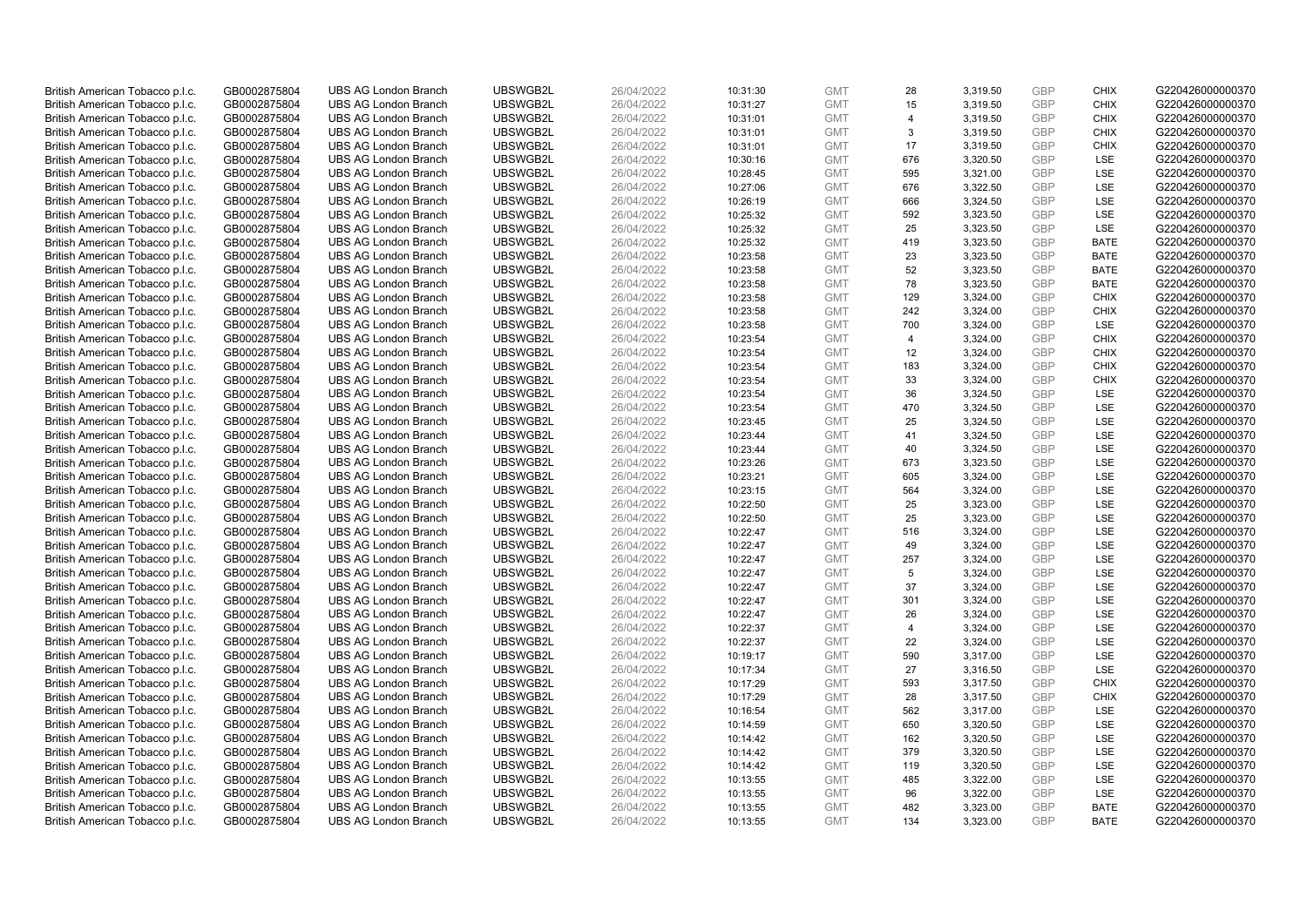| British American Tobacco p.l.c.                                    | GB0002875804                 | <b>UBS AG London Branch</b> | UBSWGB2L | 26/04/2022               | 10:13:55             | <b>GMT</b>               | 49             | 3,323.00 | <b>GBP</b>               | <b>BATE</b> | G220426000000370 |
|--------------------------------------------------------------------|------------------------------|-----------------------------|----------|--------------------------|----------------------|--------------------------|----------------|----------|--------------------------|-------------|------------------|
| British American Tobacco p.l.c.                                    | GB0002875804                 | <b>UBS AG London Branch</b> | UBSWGB2L | 26/04/2022               | 10:13:55             | <b>GMT</b>               | 33             | 3,323.00 | <b>GBP</b>               | <b>BATE</b> | G220426000000370 |
| British American Tobacco p.l.c.                                    | GB0002875804                 | <b>UBS AG London Branch</b> | UBSWGB2L | 26/04/2022               | 10:13:55             | <b>GMT</b>               | 423            | 3,323.00 | <b>GBP</b>               | <b>CHIX</b> | G220426000000370 |
| British American Tobacco p.l.c.                                    | GB0002875804                 | <b>UBS AG London Branch</b> | UBSWGB2L | 26/04/2022               | 10:13:42             | <b>GMT</b>               | $\overline{2}$ | 3,323.00 | <b>GBP</b>               | <b>CHIX</b> | G220426000000370 |
| British American Tobacco p.l.c.                                    | GB0002875804                 | <b>UBS AG London Branch</b> | UBSWGB2L | 26/04/2022               | 10:13:42             | <b>GMT</b>               | 10             | 3,323.00 | <b>GBP</b>               | <b>CHIX</b> | G220426000000370 |
|                                                                    |                              | <b>UBS AG London Branch</b> | UBSWGB2L |                          |                      |                          | 188            |          |                          | <b>CHIX</b> | G220426000000370 |
| British American Tobacco p.l.c.<br>British American Tobacco p.l.c. | GB0002875804<br>GB0002875804 | <b>UBS AG London Branch</b> | UBSWGB2L | 26/04/2022<br>26/04/2022 | 10:13:16<br>10:13:02 | <b>GMT</b><br><b>GMT</b> |                | 3,323.00 | <b>GBP</b><br><b>GBP</b> | <b>CHIX</b> | G220426000000370 |
|                                                                    |                              |                             |          |                          |                      |                          | 3              | 3,323.00 |                          |             |                  |
| British American Tobacco p.l.c.                                    | GB0002875804                 | <b>UBS AG London Branch</b> | UBSWGB2L | 26/04/2022               | 10:13:02             | <b>GMT</b>               | 20             | 3,323.00 | <b>GBP</b>               | <b>CHIX</b> | G220426000000370 |
| British American Tobacco p.l.c.                                    | GB0002875804                 | <b>UBS AG London Branch</b> | UBSWGB2L | 26/04/2022               | 10:13:02             | <b>GMT</b>               | 20             | 3,323.00 | <b>GBP</b>               | <b>CHIX</b> | G220426000000370 |
| British American Tobacco p.l.c.                                    | GB0002875804                 | <b>UBS AG London Branch</b> | UBSWGB2L | 26/04/2022               | 10:13:02             | <b>GMT</b>               | 628            | 3,323.50 | <b>GBP</b>               | LSE         | G220426000000370 |
| British American Tobacco p.l.c.                                    | GB0002875804                 | <b>UBS AG London Branch</b> | UBSWGB2L | 26/04/2022               | 10:13:02             | <b>GMT</b>               | 350            | 3,323.50 | <b>GBP</b>               | <b>LSE</b>  | G220426000000370 |
| British American Tobacco p.l.c.                                    | GB0002875804                 | <b>UBS AG London Branch</b> | UBSWGB2L | 26/04/2022               | 10:13:02             | <b>GMT</b>               | 343            | 3,323.50 | <b>GBP</b>               | LSE         | G220426000000370 |
| British American Tobacco p.l.c.                                    | GB0002875804                 | <b>UBS AG London Branch</b> | UBSWGB2L | 26/04/2022               | 10:11:16             | <b>GMT</b>               | 694            | 3,322.00 | <b>GBP</b>               | <b>LSE</b>  | G220426000000370 |
| British American Tobacco p.l.c.                                    | GB0002875804                 | <b>UBS AG London Branch</b> | UBSWGB2L | 26/04/2022               | 10:10:44             | <b>GMT</b>               | 919            | 3,322.50 | <b>GBP</b>               | LSE         | G220426000000370 |
| British American Tobacco p.l.c.                                    | GB0002875804                 | <b>UBS AG London Branch</b> | UBSWGB2L | 26/04/2022               | 10:08:54             | <b>GMT</b>               | 698            | 3,319.50 | <b>GBP</b>               | <b>LSE</b>  | G220426000000370 |
| British American Tobacco p.l.c.                                    | GB0002875804                 | <b>UBS AG London Branch</b> | UBSWGB2L | 26/04/2022               | 10:05:28             | <b>GMT</b>               | 604            | 3,317.00 | <b>GBP</b>               | LSE         | G220426000000370 |
| British American Tobacco p.l.c.                                    | GB0002875804                 | <b>UBS AG London Branch</b> | UBSWGB2L | 26/04/2022               | 10:05:28             | <b>GMT</b>               | 622            | 3,317.00 | <b>GBP</b>               | <b>CHIX</b> | G220426000000370 |
| British American Tobacco p.l.c.                                    | GB0002875804                 | <b>UBS AG London Branch</b> | UBSWGB2L | 26/04/2022               | 10:04:00             | <b>GMT</b>               | 352            | 3,318.00 | <b>GBP</b>               | LSE         | G220426000000370 |
| British American Tobacco p.l.c.                                    | GB0002875804                 | <b>UBS AG London Branch</b> | UBSWGB2L | 26/04/2022               | 10:04:00             | <b>GMT</b>               | 102            | 3,318.00 | <b>GBP</b>               | <b>LSE</b>  | G220426000000370 |
| British American Tobacco p.l.c.                                    | GB0002875804                 | <b>UBS AG London Branch</b> | UBSWGB2L | 26/04/2022               | 10:04:00             | <b>GMT</b>               | 57             | 3,318.00 | <b>GBP</b>               | LSE         | G220426000000370 |
| British American Tobacco p.l.c.                                    | GB0002875804                 | <b>UBS AG London Branch</b> | UBSWGB2L | 26/04/2022               | 10:04:00             | <b>GMT</b>               | 13             | 3,318.00 | <b>GBP</b>               | LSE         | G220426000000370 |
| British American Tobacco p.l.c.                                    | GB0002875804                 | <b>UBS AG London Branch</b> | UBSWGB2L | 26/04/2022               | 10:04:00             | <b>GMT</b>               | 157            | 3,318.00 | <b>GBP</b>               | LSE         | G220426000000370 |
| British American Tobacco p.l.c.                                    | GB0002875804                 | <b>UBS AG London Branch</b> | UBSWGB2L | 26/04/2022               | 10:04:00             | <b>GMT</b>               | 9              | 3,318.00 | <b>GBP</b>               | LSE         | G220426000000370 |
| British American Tobacco p.l.c.                                    | GB0002875804                 | <b>UBS AG London Branch</b> | UBSWGB2L | 26/04/2022               | 10:03:59             | <b>GMT</b>               | 666            | 3,318.50 | <b>GBP</b>               | LSE         | G220426000000370 |
| British American Tobacco p.l.c.                                    | GB0002875804                 | <b>UBS AG London Branch</b> | UBSWGB2L | 26/04/2022               | 10:00:25             | <b>GMT</b>               | 602            | 3,317.50 | <b>GBP</b>               | LSE         | G220426000000370 |
| British American Tobacco p.l.c.                                    | GB0002875804                 | <b>UBS AG London Branch</b> | UBSWGB2L | 26/04/2022               | 09:59:54             | <b>GMT</b>               | 596            | 3,318.00 | <b>GBP</b>               | LSE         | G220426000000370 |
| British American Tobacco p.l.c.                                    | GB0002875804                 | <b>UBS AG London Branch</b> | UBSWGB2L | 26/04/2022               | 09:59:54             | <b>GMT</b>               | 369            | 3,318.00 | <b>GBP</b>               | <b>BATE</b> | G220426000000370 |
| British American Tobacco p.l.c.                                    | GB0002875804                 | <b>UBS AG London Branch</b> | UBSWGB2L | 26/04/2022               | 09:59:54             | <b>GMT</b>               | 50             | 3,318.00 | <b>GBP</b>               | <b>BATE</b> | G220426000000370 |
| British American Tobacco p.l.c.                                    | GB0002875804                 | <b>UBS AG London Branch</b> | UBSWGB2L | 26/04/2022               | 09:59:54             | <b>GMT</b>               | 27             | 3,318.00 | <b>GBP</b>               | <b>BATE</b> | G220426000000370 |
| British American Tobacco p.l.c.                                    | GB0002875804                 | <b>UBS AG London Branch</b> | UBSWGB2L | 26/04/2022               | 09:59:54             | <b>GMT</b>               | 137            | 3,318.00 | <b>GBP</b>               | <b>BATE</b> | G220426000000370 |
| British American Tobacco p.l.c.                                    | GB0002875804                 | <b>UBS AG London Branch</b> | UBSWGB2L | 26/04/2022               | 09:59:54             | <b>GMT</b>               | 94             | 3,318.00 | <b>GBP</b>               | <b>BATE</b> | G220426000000370 |
| British American Tobacco p.l.c.                                    | GB0002875804                 | <b>UBS AG London Branch</b> | UBSWGB2L | 26/04/2022               | 09:59:54             | <b>GMT</b>               | 10             | 3,318.00 | <b>GBP</b>               | <b>BATE</b> | G220426000000370 |
| British American Tobacco p.l.c.                                    | GB0002875804                 | <b>UBS AG London Branch</b> | UBSWGB2L | 26/04/2022               | 09:59:40             | <b>GMT</b>               | 369            | 3,318.50 | <b>GBP</b>               | LSE         | G220426000000370 |
| British American Tobacco p.l.c.                                    | GB0002875804                 | <b>UBS AG London Branch</b> | UBSWGB2L | 26/04/2022               | 09:59:40             | <b>GMT</b>               | 240            | 3,318.50 | <b>GBP</b>               | LSE         | G220426000000370 |
| British American Tobacco p.l.c.                                    | GB0002875804                 | <b>UBS AG London Branch</b> | UBSWGB2L | 26/04/2022               | 09:59:40             | <b>GMT</b>               | 278            | 3,318.50 | <b>GBP</b>               | <b>CHIX</b> | G220426000000370 |
| British American Tobacco p.l.c.                                    | GB0002875804                 | <b>UBS AG London Branch</b> | UBSWGB2L | 26/04/2022               | 09:59:40             | <b>GMT</b>               | 82             | 3,318.50 | <b>GBP</b>               | <b>CHIX</b> | G220426000000370 |
| British American Tobacco p.l.c.                                    | GB0002875804                 | <b>UBS AG London Branch</b> | UBSWGB2L | 26/04/2022               | 09:59:40             | <b>GMT</b>               | 185            | 3,318.50 | <b>GBP</b>               | <b>CHIX</b> | G220426000000370 |
| British American Tobacco p.l.c.                                    | GB0002875804                 | <b>UBS AG London Branch</b> | UBSWGB2L | 26/04/2022               | 09:59:18             | <b>GMT</b>               | 15             | 3,318.50 | <b>GBP</b>               | <b>CHIX</b> | G220426000000370 |
| British American Tobacco p.l.c.                                    | GB0002875804                 | <b>UBS AG London Branch</b> | UBSWGB2L | 26/04/2022               | 09:59:18             | <b>GMT</b>               | 99             | 3,318.50 | <b>GBP</b>               | <b>CHIX</b> | G220426000000370 |
| British American Tobacco p.l.c.                                    | GB0002875804                 | <b>UBS AG London Branch</b> | UBSWGB2L | 26/04/2022               | 09:59:18             | <b>GMT</b>               | $\mathbf{1}$   | 3,318.50 | <b>GBP</b>               | <b>CHIX</b> | G220426000000370 |
| British American Tobacco p.l.c.                                    | GB0002875804                 | <b>UBS AG London Branch</b> | UBSWGB2L | 26/04/2022               | 09:57:36             | <b>GMT</b>               | 619            | 3,316.00 | <b>GBP</b>               | LSE         | G220426000000370 |
| British American Tobacco p.l.c.                                    | GB0002875804                 | <b>UBS AG London Branch</b> | UBSWGB2L | 26/04/2022               | 09:54:25             | <b>GMT</b>               | 412            | 3,317.50 | <b>GBP</b>               | LSE         | G220426000000370 |
| British American Tobacco p.l.c.                                    | GB0002875804                 | <b>UBS AG London Branch</b> | UBSWGB2L | 26/04/2022               | 09:54:25             | <b>GMT</b>               | 185            | 3,317.50 | <b>GBP</b>               | LSE         | G220426000000370 |
| British American Tobacco p.l.c.                                    | GB0002875804                 | <b>UBS AG London Branch</b> | UBSWGB2L | 26/04/2022               | 09:54:17             | <b>GMT</b>               | 48             | 3,317.50 | <b>GBP</b>               | LSE         | G220426000000370 |
| British American Tobacco p.l.c.                                    | GB0002875804                 | <b>UBS AG London Branch</b> | UBSWGB2L | 26/04/2022               | 09:54:17             | <b>GMT</b>               | 42             | 3,318.50 | <b>GBP</b>               | LSE         | G220426000000370 |
| British American Tobacco p.l.c.                                    | GB0002875804                 | <b>UBS AG London Branch</b> | UBSWGB2L | 26/04/2022               | 09:54:17             | <b>GMT</b>               | 421            | 3,318.00 | <b>GBP</b>               | LSE         | G220426000000370 |
| British American Tobacco p.l.c.                                    | GB0002875804                 | <b>UBS AG London Branch</b> | UBSWGB2L | 26/04/2022               | 09:54:17             | <b>GMT</b>               | 230            | 3,318.00 | <b>GBP</b>               | LSE         | G220426000000370 |
| British American Tobacco p.l.c.                                    | GB0002875804                 | <b>UBS AG London Branch</b> | UBSWGB2L | 26/04/2022               | 09:53:01             | <b>GMT</b>               | 433            | 3,317.00 | <b>GBP</b>               | LSE         | G220426000000370 |
| British American Tobacco p.l.c.                                    | GB0002875804                 | <b>UBS AG London Branch</b> | UBSWGB2L | 26/04/2022               | 09:53:01             | <b>GMT</b>               | 219            | 3,317.00 | <b>GBP</b>               | LSE         | G220426000000370 |
| British American Tobacco p.l.c.                                    | GB0002875804                 | <b>UBS AG London Branch</b> | UBSWGB2L | 26/04/2022               | 09:52:47             | <b>GMT</b>               | 164            | 3,317.50 | <b>GBP</b>               | LSE         | G220426000000370 |
| British American Tobacco p.l.c.                                    | GB0002875804                 | <b>UBS AG London Branch</b> | UBSWGB2L | 26/04/2022               | 09:52:47             | <b>GMT</b>               | 398            | 3,317.50 | <b>GBP</b>               | LSE         | G220426000000370 |
| British American Tobacco p.l.c.                                    | GB0002875804                 | <b>UBS AG London Branch</b> | UBSWGB2L | 26/04/2022               | 09:51:43             | <b>GMT</b>               | 377            | 3,318.50 | <b>GBP</b>               | LSE         | G220426000000370 |
| British American Tobacco p.l.c.                                    | GB0002875804                 | <b>UBS AG London Branch</b> | UBSWGB2L | 26/04/2022               | 09:51:43             | <b>GMT</b>               | 200            | 3,318.50 | <b>GBP</b>               | LSE         | G220426000000370 |
| British American Tobacco p.l.c.                                    | GB0002875804                 | <b>UBS AG London Branch</b> | UBSWGB2L | 26/04/2022               | 09:51:43             | <b>GMT</b>               | 691            | 3.318.50 | GBP                      | <b>CHIX</b> | G220426000000370 |
|                                                                    |                              |                             |          |                          |                      |                          |                |          |                          |             |                  |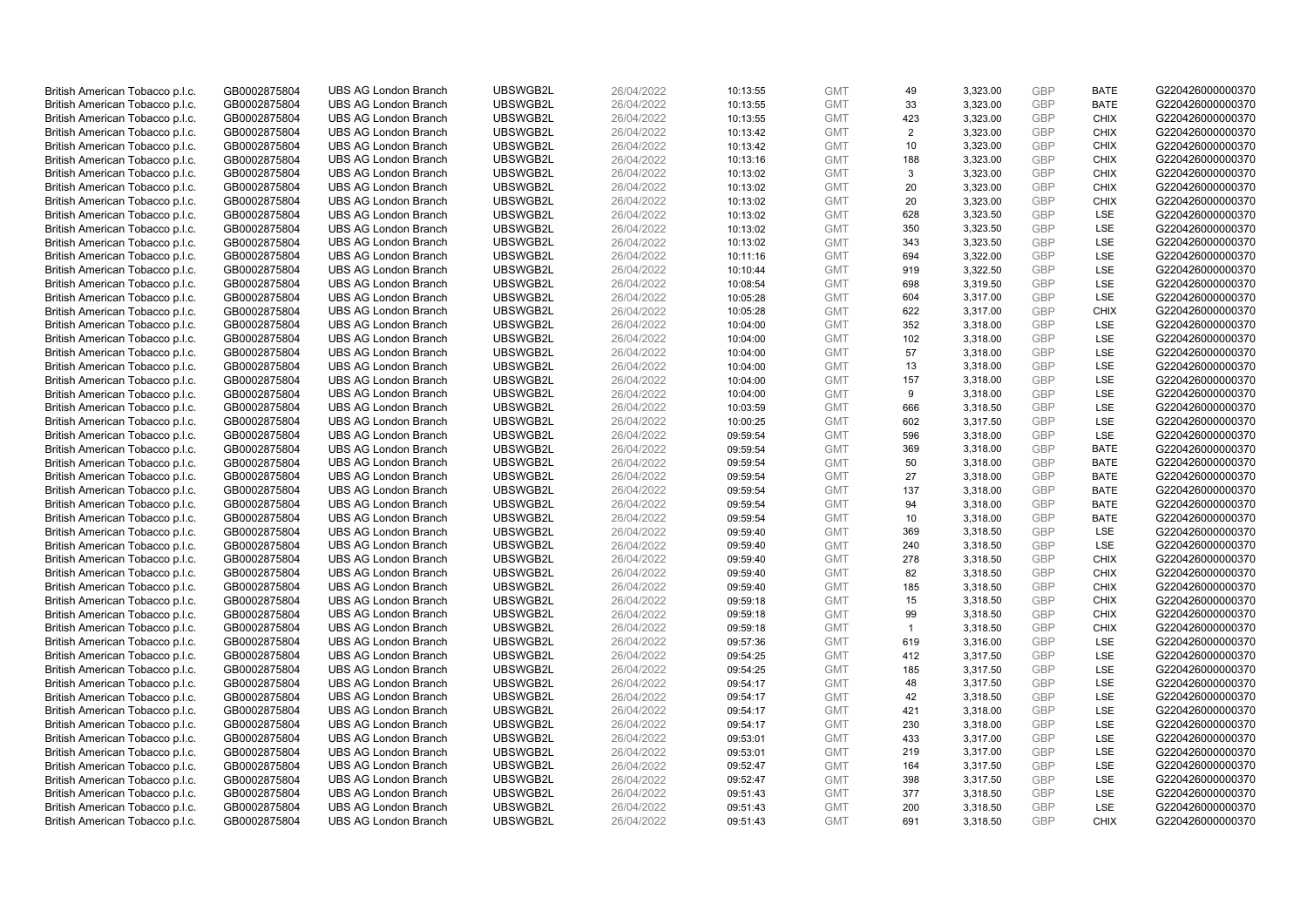| British American Tobacco p.l.c. | GB0002875804 | <b>UBS AG London Branch</b> | UBSWGB2L | 26/04/2022 | 09:50:01 | <b>GMT</b> | 76             | 3,317.50 | <b>GBP</b> | LSE         | G220426000000370 |
|---------------------------------|--------------|-----------------------------|----------|------------|----------|------------|----------------|----------|------------|-------------|------------------|
| British American Tobacco p.l.c. | GB0002875804 | <b>UBS AG London Branch</b> | UBSWGB2L | 26/04/2022 | 09:49:46 | <b>GMT</b> | 29             | 3,317.50 | GBP        | LSE         | G220426000000370 |
| British American Tobacco p.l.c. | GB0002875804 | <b>UBS AG London Branch</b> | UBSWGB2L | 26/04/2022 | 09:49:46 | <b>GMT</b> | 123            | 3,317.50 | <b>GBP</b> | LSE         | G220426000000370 |
| British American Tobacco p.l.c. | GB0002875804 | <b>UBS AG London Branch</b> | UBSWGB2L | 26/04/2022 | 09:48:27 | <b>GMT</b> | 584            | 3,317.00 | GBP        | LSE         | G220426000000370 |
| British American Tobacco p.l.c. | GB0002875804 | <b>UBS AG London Branch</b> | UBSWGB2L | 26/04/2022 | 09:48:20 | <b>GMT</b> | 21             | 3,317.00 | <b>GBP</b> | LSE         | G220426000000370 |
| British American Tobacco p.l.c. | GB0002875804 | <b>UBS AG London Branch</b> | UBSWGB2L | 26/04/2022 | 09:47:08 | <b>GMT</b> | 21             | 3,317.50 | <b>GBP</b> | LSE         | G220426000000370 |
| British American Tobacco p.l.c. | GB0002875804 | <b>UBS AG London Branch</b> | UBSWGB2L | 26/04/2022 | 09:47:08 | <b>GMT</b> | 524            | 3,317.50 | <b>GBP</b> | LSE         | G220426000000370 |
| British American Tobacco p.l.c. | GB0002875804 | <b>UBS AG London Branch</b> | UBSWGB2L | 26/04/2022 | 09:47:06 | <b>GMT</b> | 148            | 3,317.50 | GBP        | LSE         | G220426000000370 |
| British American Tobacco p.l.c. | GB0002875804 | <b>UBS AG London Branch</b> | UBSWGB2L | 26/04/2022 | 09:46:31 | <b>GMT</b> | 80             | 3,318.00 | <b>GBP</b> | <b>BATE</b> | G220426000000370 |
| British American Tobacco p.l.c. | GB0002875804 | <b>UBS AG London Branch</b> | UBSWGB2L | 26/04/2022 | 09:46:31 | <b>GMT</b> | 600            | 3,318.00 | <b>GBP</b> | <b>BATE</b> | G220426000000370 |
| British American Tobacco p.l.c. | GB0002875804 | <b>UBS AG London Branch</b> | UBSWGB2L | 26/04/2022 | 09:46:10 | <b>GMT</b> | 614            | 3,320.00 | <b>GBP</b> | <b>LSE</b>  | G220426000000370 |
| British American Tobacco p.l.c. | GB0002875804 | <b>UBS AG London Branch</b> | UBSWGB2L | 26/04/2022 | 09:45:36 | <b>GMT</b> | 576            | 3,321.00 | <b>GBP</b> | LSE         | G220426000000370 |
| British American Tobacco p.l.c. | GB0002875804 | <b>UBS AG London Branch</b> | UBSWGB2L | 26/04/2022 | 09:44:17 | <b>GMT</b> | 204            | 3,318.00 | <b>GBP</b> | <b>CHIX</b> | G220426000000370 |
| British American Tobacco p.l.c. | GB0002875804 | <b>UBS AG London Branch</b> | UBSWGB2L | 26/04/2022 | 09:44:13 | <b>GMT</b> | 2              | 3,318.00 | <b>GBP</b> | <b>CHIX</b> | G220426000000370 |
| British American Tobacco p.l.c. | GB0002875804 | <b>UBS AG London Branch</b> | UBSWGB2L | 26/04/2022 | 09:44:13 | <b>GMT</b> | 18             | 3,318.00 | GBP        | <b>CHIX</b> | G220426000000370 |
| British American Tobacco p.l.c. | GB0002875804 | <b>UBS AG London Branch</b> | UBSWGB2L | 26/04/2022 | 09:44:13 | <b>GMT</b> | 161            | 3,318.00 | <b>GBP</b> | <b>CHIX</b> | G220426000000370 |
| British American Tobacco p.l.c. | GB0002875804 | <b>UBS AG London Branch</b> | UBSWGB2L | 26/04/2022 | 09:44:13 | <b>GMT</b> | 3              | 3,318.00 | GBP        | <b>CHIX</b> | G220426000000370 |
| British American Tobacco p.l.c. | GB0002875804 | <b>UBS AG London Branch</b> | UBSWGB2L | 26/04/2022 | 09:44:13 | <b>GMT</b> | 20             | 3,318.00 | <b>GBP</b> | <b>CHIX</b> | G220426000000370 |
| British American Tobacco p.l.c. | GB0002875804 | <b>UBS AG London Branch</b> | UBSWGB2L | 26/04/2022 | 09:44:13 | <b>GMT</b> | 8              | 3,318.00 | GBP        | <b>CHIX</b> | G220426000000370 |
| British American Tobacco p.l.c. | GB0002875804 | <b>UBS AG London Branch</b> | UBSWGB2L | 26/04/2022 | 09:44:13 | <b>GMT</b> | 12             | 3,318.00 | <b>GBP</b> | <b>CHIX</b> | G220426000000370 |
| British American Tobacco p.l.c. | GB0002875804 | <b>UBS AG London Branch</b> | UBSWGB2L | 26/04/2022 | 09:44:13 | <b>GMT</b> | 153            | 3,318.00 | GBP        | <b>CHIX</b> | G220426000000370 |
| British American Tobacco p.l.c. | GB0002875804 | <b>UBS AG London Branch</b> | UBSWGB2L | 26/04/2022 | 09:43:43 | <b>GMT</b> | 497            | 3,319.50 | GBP        | LSE         | G220426000000370 |
| British American Tobacco p.l.c. | GB0002875804 | <b>UBS AG London Branch</b> | UBSWGB2L | 26/04/2022 | 09:43:43 | <b>GMT</b> | 154            | 3,319.50 | GBP        | LSE         | G220426000000370 |
| British American Tobacco p.l.c. | GB0002875804 | <b>UBS AG London Branch</b> | UBSWGB2L | 26/04/2022 | 09:43:43 | <b>GMT</b> | 403            | 3,319.50 | GBP        | LSE         | G220426000000370 |
| British American Tobacco p.l.c. | GB0002875804 | <b>UBS AG London Branch</b> | UBSWGB2L | 26/04/2022 | 09:43:43 | <b>GMT</b> | 221            | 3,319.50 | <b>GBP</b> | LSE         | G220426000000370 |
| British American Tobacco p.l.c. | GB0002875804 | <b>UBS AG London Branch</b> | UBSWGB2L | 26/04/2022 | 09:40:59 | <b>GMT</b> | 140            | 3,317.50 | <b>GBP</b> | LSE         | G220426000000370 |
| British American Tobacco p.l.c. | GB0002875804 | <b>UBS AG London Branch</b> | UBSWGB2L | 26/04/2022 | 09:40:59 | <b>GMT</b> | 513            | 3,317.50 | <b>GBP</b> | <b>LSE</b>  | G220426000000370 |
| British American Tobacco p.l.c. | GB0002875804 | <b>UBS AG London Branch</b> | UBSWGB2L | 26/04/2022 | 09:37:42 | <b>GMT</b> | 226            | 3,317.50 | GBP        | <b>LSE</b>  | G220426000000370 |
| British American Tobacco p.l.c. | GB0002875804 | <b>UBS AG London Branch</b> | UBSWGB2L | 26/04/2022 | 09:37:42 | <b>GMT</b> | 133            | 3,317.50 | <b>GBP</b> | LSE         | G220426000000370 |
| British American Tobacco p.l.c. | GB0002875804 | <b>UBS AG London Branch</b> | UBSWGB2L | 26/04/2022 | 09:37:42 | <b>GMT</b> | 25             | 3,317.50 | <b>GBP</b> | LSE         | G220426000000370 |
| British American Tobacco p.l.c. | GB0002875804 | <b>UBS AG London Branch</b> | UBSWGB2L | 26/04/2022 | 09:37:42 | <b>GMT</b> | 26             | 3,317.50 | <b>GBP</b> | LSE         | G220426000000370 |
| British American Tobacco p.l.c. | GB0002875804 | <b>UBS AG London Branch</b> | UBSWGB2L | 26/04/2022 | 09:37:35 | <b>GMT</b> | 161            | 3,317.50 | <b>GBP</b> | <b>LSE</b>  | G220426000000370 |
| British American Tobacco p.l.c. | GB0002875804 | <b>UBS AG London Branch</b> | UBSWGB2L | 26/04/2022 | 09:37:00 | <b>GMT</b> | 580            | 3,318.50 | <b>GBP</b> | LSE         | G220426000000370 |
| British American Tobacco p.l.c. | GB0002875804 | <b>UBS AG London Branch</b> | UBSWGB2L | 26/04/2022 | 09:37:00 | <b>GMT</b> | 647            | 3,318.50 | GBP        | <b>CHIX</b> | G220426000000370 |
| British American Tobacco p.l.c. | GB0002875804 | <b>UBS AG London Branch</b> | UBSWGB2L | 26/04/2022 | 09:34:08 | <b>GMT</b> | 45             | 3,314.50 | GBP        | <b>BATE</b> | G220426000000370 |
| British American Tobacco p.l.c. | GB0002875804 | <b>UBS AG London Branch</b> | UBSWGB2L | 26/04/2022 | 09:34:07 | <b>GMT</b> | $\overline{7}$ | 3,314.50 | GBP        | <b>BATE</b> | G220426000000370 |
| British American Tobacco p.l.c. | GB0002875804 | <b>UBS AG London Branch</b> | UBSWGB2L | 26/04/2022 | 09:34:07 | <b>GMT</b> | 34             | 3,314.50 | GBP        | <b>BATE</b> | G220426000000370 |
| British American Tobacco p.l.c. | GB0002875804 | <b>UBS AG London Branch</b> | UBSWGB2L | 26/04/2022 | 09:34:07 | <b>GMT</b> | 24             | 3,314.50 | <b>GBP</b> | <b>BATE</b> | G220426000000370 |
| British American Tobacco p.l.c. | GB0002875804 | <b>UBS AG London Branch</b> | UBSWGB2L | 26/04/2022 | 09:34:07 | <b>GMT</b> | 34             | 3,314.50 | <b>GBP</b> | <b>BATE</b> | G220426000000370 |
| British American Tobacco p.l.c. | GB0002875804 | <b>UBS AG London Branch</b> | UBSWGB2L | 26/04/2022 | 09:34:07 | <b>GMT</b> | 269            | 3,314.50 | GBP        | <b>BATE</b> | G220426000000370 |
| British American Tobacco p.l.c. | GB0002875804 | <b>UBS AG London Branch</b> | UBSWGB2L | 26/04/2022 | 09:34:07 | <b>GMT</b> | 211            | 3,314.50 | <b>GBP</b> | <b>BATE</b> | G220426000000370 |
| British American Tobacco p.l.c. | GB0002875804 | <b>UBS AG London Branch</b> | UBSWGB2L | 26/04/2022 | 09:34:06 | <b>GMT</b> | 38             | 3,315.00 | <b>GBP</b> | <b>LSE</b>  | G220426000000370 |
| British American Tobacco p.l.c. | GB0002875804 | <b>UBS AG London Branch</b> | UBSWGB2L | 26/04/2022 | 09:34:06 | <b>GMT</b> | 503            | 3,315.00 | <b>GBP</b> | LSE         | G220426000000370 |
| British American Tobacco p.l.c. | GB0002875804 | <b>UBS AG London Branch</b> | UBSWGB2L | 26/04/2022 | 09:34:01 | <b>GMT</b> | 26             | 3,315.00 | <b>GBP</b> | <b>LSE</b>  | G220426000000370 |
| British American Tobacco p.l.c. | GB0002875804 | <b>UBS AG London Branch</b> | UBSWGB2L | 26/04/2022 | 09:34:01 | <b>GMT</b> | 25             | 3,315.00 | <b>GBP</b> | <b>LSE</b>  | G220426000000370 |
| British American Tobacco p.l.c. | GB0002875804 | <b>UBS AG London Branch</b> | UBSWGB2L | 26/04/2022 | 09:32:54 | <b>GMT</b> | 619            | 3,314.50 | <b>GBP</b> | LSE         | G220426000000370 |
| British American Tobacco p.l.c. | GB0002875804 | <b>UBS AG London Branch</b> | UBSWGB2L | 26/04/2022 | 09:32:54 | <b>GMT</b> | 63             | 3,314.50 | <b>GBP</b> | LSE         | G220426000000370 |
| British American Tobacco p.l.c. | GB0002875804 | <b>UBS AG London Branch</b> | UBSWGB2L | 26/04/2022 | 09:31:22 | <b>GMT</b> | 651            | 3,314.00 | GBP        | <b>CHIX</b> | G220426000000370 |
| British American Tobacco p.l.c. | GB0002875804 | <b>UBS AG London Branch</b> | UBSWGB2L | 26/04/2022 | 09:31:19 | <b>GMT</b> | 11             | 3,314.00 | <b>GBP</b> | <b>CHIX</b> | G220426000000370 |
| British American Tobacco p.l.c. | GB0002875804 | <b>UBS AG London Branch</b> | UBSWGB2L | 26/04/2022 | 09:31:19 | <b>GMT</b> | 72             | 3,314.50 | GBP        | <b>LSE</b>  | G220426000000370 |
| British American Tobacco p.l.c. | GB0002875804 | <b>UBS AG London Branch</b> | UBSWGB2L | 26/04/2022 | 09:31:19 | <b>GMT</b> | 128            | 3,314.50 | GBP        | LSE         | G220426000000370 |
| British American Tobacco p.l.c. | GB0002875804 | <b>UBS AG London Branch</b> | UBSWGB2L | 26/04/2022 | 09:31:19 | <b>GMT</b> | 459            | 3,314.50 | <b>GBP</b> | LSE         | G220426000000370 |
| British American Tobacco p.l.c. | GB0002875804 | <b>UBS AG London Branch</b> | UBSWGB2L | 26/04/2022 | 09:29:14 | <b>GMT</b> | 130            | 3,312.50 | GBP        | LSE         | G220426000000370 |
| British American Tobacco p.l.c. | GB0002875804 | <b>UBS AG London Branch</b> | UBSWGB2L | 26/04/2022 | 09:29:14 | <b>GMT</b> | 250            | 3,312.50 | GBP        | <b>LSE</b>  | G220426000000370 |
|                                 |              |                             |          |            |          |            |                |          |            |             |                  |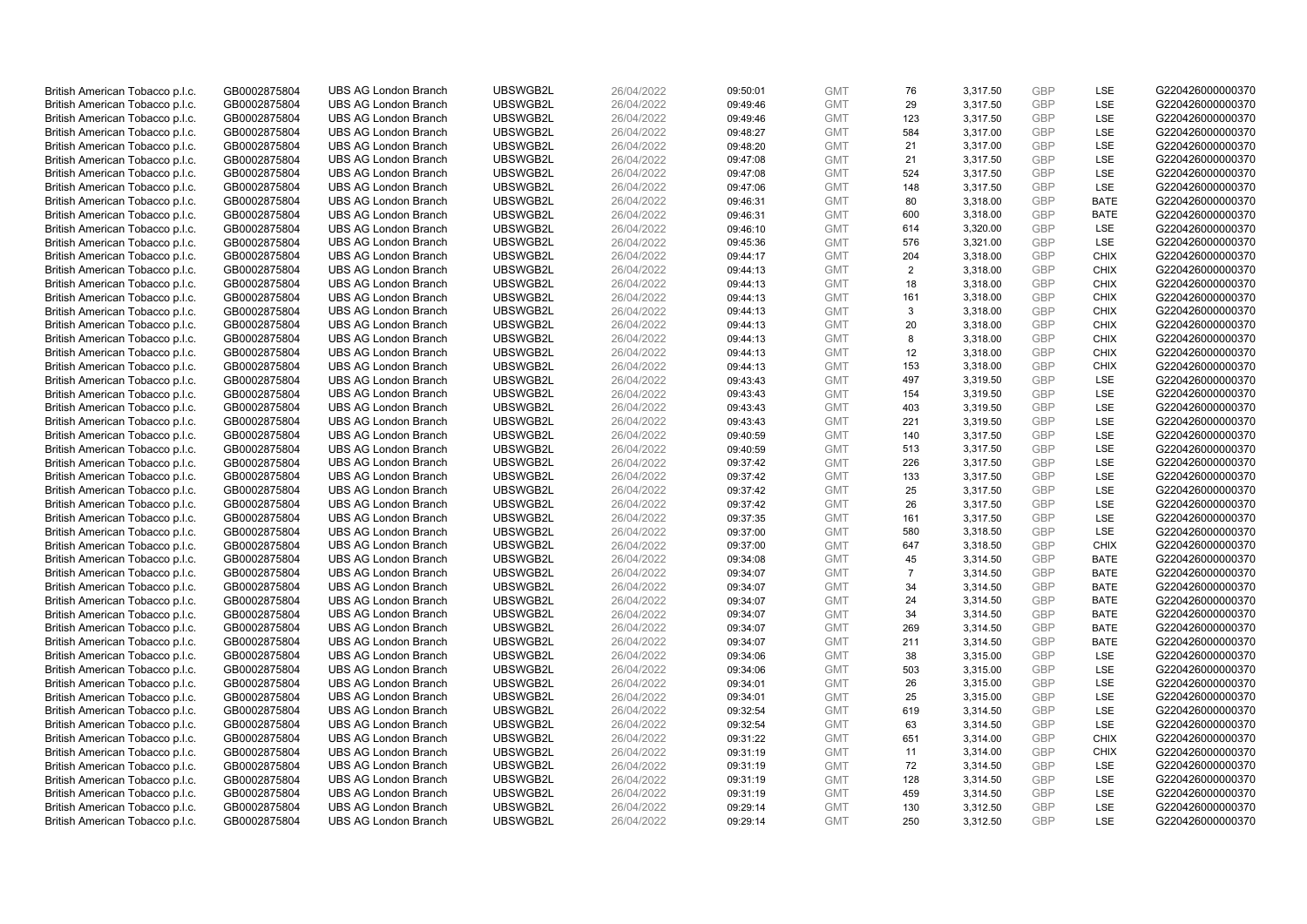| British American Tobacco p.l.c. | GB0002875804 | <b>UBS AG London Branch</b> | UBSWGB2L | 26/04/2022 | 09:29:13 | <b>GMT</b> | 267            | 3,312.50 | <b>GBP</b> | LSE         | G220426000000370 |
|---------------------------------|--------------|-----------------------------|----------|------------|----------|------------|----------------|----------|------------|-------------|------------------|
| British American Tobacco p.l.c. | GB0002875804 | <b>UBS AG London Branch</b> | UBSWGB2L | 26/04/2022 | 09:28:33 | <b>GMT</b> | 22             | 3,313.50 | GBP        | LSE         | G220426000000370 |
| British American Tobacco p.l.c. | GB0002875804 | <b>UBS AG London Branch</b> | UBSWGB2L | 26/04/2022 | 09:28:33 | <b>GMT</b> | 666            | 3,313.50 | <b>GBP</b> | LSE         | G220426000000370 |
| British American Tobacco p.l.c. | GB0002875804 | <b>UBS AG London Branch</b> | UBSWGB2L | 26/04/2022 | 09:26:11 | <b>GMT</b> | 62             | 3,315.50 | GBP        | LSE         | G220426000000370 |
| British American Tobacco p.l.c. | GB0002875804 | <b>UBS AG London Branch</b> | UBSWGB2L | 26/04/2022 | 09:26:11 | <b>GMT</b> | 556            | 3,315.50 | <b>GBP</b> | LSE         | G220426000000370 |
| British American Tobacco p.l.c. | GB0002875804 | <b>UBS AG London Branch</b> | UBSWGB2L | 26/04/2022 | 09:25:31 | <b>GMT</b> | $\overline{4}$ | 3,315.50 | <b>GBP</b> | LSE         | G220426000000370 |
| British American Tobacco p.l.c. | GB0002875804 | <b>UBS AG London Branch</b> | UBSWGB2L | 26/04/2022 | 09:25:31 | <b>GMT</b> | 28             | 3,315.50 | <b>GBP</b> | LSE         | G220426000000370 |
| British American Tobacco p.l.c. | GB0002875804 | <b>UBS AG London Branch</b> | UBSWGB2L | 26/04/2022 | 09:24:26 | <b>GMT</b> | 419            | 3,316.50 | GBP        | <b>LSE</b>  | G220426000000370 |
| British American Tobacco p.l.c. | GB0002875804 | <b>UBS AG London Branch</b> | UBSWGB2L | 26/04/2022 | 09:24:22 | <b>GMT</b> | 16             | 3,316.50 | GBP        | LSE         | G220426000000370 |
| British American Tobacco p.l.c. | GB0002875804 | <b>UBS AG London Branch</b> | UBSWGB2L | 26/04/2022 | 09:24:22 | <b>GMT</b> | 118            | 3,316.50 | GBP        | LSE         | G220426000000370 |
| British American Tobacco p.l.c. | GB0002875804 | <b>UBS AG London Branch</b> | UBSWGB2L | 26/04/2022 | 09:24:22 | <b>GMT</b> | 23             | 3,316.50 | GBP        | LSE         | G220426000000370 |
| British American Tobacco p.l.c. | GB0002875804 | <b>UBS AG London Branch</b> | UBSWGB2L | 26/04/2022 | 09:24:22 | <b>GMT</b> | 682            | 3,317.00 | <b>GBP</b> | <b>CHIX</b> | G220426000000370 |
| British American Tobacco p.l.c. | GB0002875804 | <b>UBS AG London Branch</b> | UBSWGB2L | 26/04/2022 | 09:23:20 | <b>GMT</b> | 173            | 3,316.50 | <b>GBP</b> | <b>LSE</b>  | G220426000000370 |
| British American Tobacco p.l.c. | GB0002875804 | <b>UBS AG London Branch</b> | UBSWGB2L | 26/04/2022 | 09:23:14 | <b>GMT</b> | $\overline{4}$ | 3,316.50 | <b>GBP</b> | <b>LSE</b>  | G220426000000370 |
| British American Tobacco p.l.c. | GB0002875804 | <b>UBS AG London Branch</b> | UBSWGB2L | 26/04/2022 | 09:23:14 | <b>GMT</b> | 30             | 3,316.50 | GBP        | <b>LSE</b>  | G220426000000370 |
| British American Tobacco p.l.c. | GB0002875804 | <b>UBS AG London Branch</b> | UBSWGB2L | 26/04/2022 | 09:23:14 | <b>GMT</b> | 266            | 3,316.50 | <b>GBP</b> | LSE         | G220426000000370 |
| British American Tobacco p.l.c. | GB0002875804 | <b>UBS AG London Branch</b> | UBSWGB2L | 26/04/2022 | 09:23:12 | <b>GMT</b> | $\overline{7}$ | 3,316.50 | <b>GBP</b> | LSE         | G220426000000370 |
| British American Tobacco p.l.c. | GB0002875804 | <b>UBS AG London Branch</b> | UBSWGB2L | 26/04/2022 | 09:23:12 | <b>GMT</b> | 2              | 3,316.50 | <b>GBP</b> | LSE         | G220426000000370 |
| British American Tobacco p.l.c. | GB0002875804 | <b>UBS AG London Branch</b> | UBSWGB2L | 26/04/2022 | 09:23:12 | <b>GMT</b> | 57             | 3,316.50 | GBP        | <b>LSE</b>  | G220426000000370 |
| British American Tobacco p.l.c. | GB0002875804 | <b>UBS AG London Branch</b> | UBSWGB2L | 26/04/2022 | 09:23:12 | <b>GMT</b> | $\overline{4}$ | 3,316.50 | <b>GBP</b> | LSE         | G220426000000370 |
| British American Tobacco p.l.c. | GB0002875804 | <b>UBS AG London Branch</b> | UBSWGB2L | 26/04/2022 | 09:23:12 | <b>GMT</b> | 9              | 3,316.50 | GBP        | LSE         | G220426000000370 |
| British American Tobacco p.l.c. | GB0002875804 | <b>UBS AG London Branch</b> | UBSWGB2L | 26/04/2022 | 09:23:12 | <b>GMT</b> | 36             | 3,316.50 | GBP        | LSE         | G220426000000370 |
| British American Tobacco p.l.c. | GB0002875804 | <b>UBS AG London Branch</b> | UBSWGB2L | 26/04/2022 | 09:23:12 | <b>GMT</b> | 38             | 3,316.50 | GBP        | LSE         | G220426000000370 |
| British American Tobacco p.l.c. | GB0002875804 | <b>UBS AG London Branch</b> | UBSWGB2L | 26/04/2022 | 09:22:37 | <b>GMT</b> | 156            | 3,317.50 | GBP        | <b>BATE</b> | G220426000000370 |
| British American Tobacco p.l.c. | GB0002875804 | <b>UBS AG London Branch</b> | UBSWGB2L | 26/04/2022 | 09:22:37 | <b>GMT</b> | 158            | 3,317.50 | <b>GBP</b> | <b>BATE</b> | G220426000000370 |
| British American Tobacco p.l.c. | GB0002875804 | <b>UBS AG London Branch</b> | UBSWGB2L | 26/04/2022 | 09:22:37 | <b>GMT</b> | 3              | 3,317.50 | <b>GBP</b> | <b>BATE</b> | G220426000000370 |
| British American Tobacco p.l.c. | GB0002875804 | <b>UBS AG London Branch</b> | UBSWGB2L | 26/04/2022 | 09:22:37 | <b>GMT</b> | 3              | 3,317.50 | <b>GBP</b> | <b>BATE</b> | G220426000000370 |
| British American Tobacco p.l.c. | GB0002875804 | <b>UBS AG London Branch</b> | UBSWGB2L | 26/04/2022 | 09:22:37 | <b>GMT</b> | 6              | 3,317.50 | <b>GBP</b> | <b>BATE</b> | G220426000000370 |
| British American Tobacco p.l.c. | GB0002875804 | <b>UBS AG London Branch</b> | UBSWGB2L | 26/04/2022 | 09:22:37 | <b>GMT</b> | 21             | 3,317.50 | <b>GBP</b> | <b>BATE</b> | G220426000000370 |
| British American Tobacco p.l.c. | GB0002875804 | <b>UBS AG London Branch</b> | UBSWGB2L | 26/04/2022 | 09:22:37 | <b>GMT</b> | 26             | 3,317.50 | GBP        | <b>BATE</b> | G220426000000370 |
| British American Tobacco p.l.c. | GB0002875804 | <b>UBS AG London Branch</b> | UBSWGB2L | 26/04/2022 | 09:22:37 | <b>GMT</b> | 47             | 3,317.50 | GBP        | <b>BATE</b> | G220426000000370 |
| British American Tobacco p.l.c. | GB0002875804 | <b>UBS AG London Branch</b> | UBSWGB2L | 26/04/2022 | 09:22:37 | <b>GMT</b> | 71             | 3,317.50 | <b>GBP</b> | <b>BATE</b> | G220426000000370 |
| British American Tobacco p.l.c. | GB0002875804 | <b>UBS AG London Branch</b> | UBSWGB2L | 26/04/2022 | 09:22:37 | <b>GMT</b> | 29             | 3,317.50 | GBP        | <b>BATE</b> | G220426000000370 |
| British American Tobacco p.l.c. | GB0002875804 | <b>UBS AG London Branch</b> | UBSWGB2L | 26/04/2022 | 09:22:37 | <b>GMT</b> | 57             | 3,317.50 | GBP        | <b>BATE</b> | G220426000000370 |
| British American Tobacco p.l.c. | GB0002875804 | <b>UBS AG London Branch</b> | UBSWGB2L | 26/04/2022 | 09:22:37 | <b>GMT</b> | 21             | 3,317.50 | GBP        | <b>BATE</b> | G220426000000370 |
| British American Tobacco p.l.c. | GB0002875804 | <b>UBS AG London Branch</b> | UBSWGB2L | 26/04/2022 | 09:22:37 | <b>GMT</b> | 8              | 3,317.50 | GBP        | <b>BATE</b> | G220426000000370 |
| British American Tobacco p.l.c. | GB0002875804 | <b>UBS AG London Branch</b> | UBSWGB2L | 26/04/2022 | 09:22:37 | <b>GMT</b> | 14             | 3,317.50 | GBP        | <b>BATE</b> | G220426000000370 |
| British American Tobacco p.l.c. | GB0002875804 | <b>UBS AG London Branch</b> | UBSWGB2L | 26/04/2022 | 09:22:37 | <b>GMT</b> | 24             | 3,317.50 | <b>GBP</b> | <b>BATE</b> | G220426000000370 |
| British American Tobacco p.l.c. | GB0002875804 | <b>UBS AG London Branch</b> | UBSWGB2L | 26/04/2022 | 09:22:37 | <b>GMT</b> | 19             | 3,317.50 | <b>GBP</b> | <b>BATE</b> | G220426000000370 |
| British American Tobacco p.l.c. | GB0002875804 | <b>UBS AG London Branch</b> | UBSWGB2L | 26/04/2022 | 09:22:37 | <b>GMT</b> | 117            | 3,318.00 | GBP        | <b>LSE</b>  | G220426000000370 |
| British American Tobacco p.l.c. | GB0002875804 | <b>UBS AG London Branch</b> | UBSWGB2L | 26/04/2022 | 09:22:37 | <b>GMT</b> | 346            | 3,318.00 | <b>GBP</b> | <b>LSE</b>  | G220426000000370 |
| British American Tobacco p.l.c. | GB0002875804 | <b>UBS AG London Branch</b> | UBSWGB2L | 26/04/2022 | 09:22:37 | <b>GMT</b> | 183            | 3,318.00 | <b>GBP</b> | LSE         | G220426000000370 |
| British American Tobacco p.l.c. | GB0002875804 | <b>UBS AG London Branch</b> | UBSWGB2L | 26/04/2022 | 09:22:03 | <b>GMT</b> | 12             | 3,317.50 | GBP        | LSE         | G220426000000370 |
| British American Tobacco p.l.c. | GB0002875804 | <b>UBS AG London Branch</b> | UBSWGB2L | 26/04/2022 | 09:19:48 | <b>GMT</b> | 652            | 3,319.50 | <b>GBP</b> | LSE         | G220426000000370 |
| British American Tobacco p.l.c. | GB0002875804 | <b>UBS AG London Branch</b> | UBSWGB2L | 26/04/2022 | 09:19:44 | <b>GMT</b> | 26             | 3,319.50 | <b>GBP</b> | <b>LSE</b>  | G220426000000370 |
| British American Tobacco p.l.c. | GB0002875804 | <b>UBS AG London Branch</b> | UBSWGB2L | 26/04/2022 | 09:19:37 | <b>GMT</b> | 514            | 3,320.00 | <b>GBP</b> | LSE         | G220426000000370 |
| British American Tobacco p.l.c. | GB0002875804 | <b>UBS AG London Branch</b> | UBSWGB2L | 26/04/2022 | 09:19:37 | <b>GMT</b> | 169            | 3,320.00 | <b>GBP</b> | LSE         | G220426000000370 |
| British American Tobacco p.l.c. | GB0002875804 | <b>UBS AG London Branch</b> | UBSWGB2L | 26/04/2022 | 09:18:50 | <b>GMT</b> | 696            | 3,319.50 | GBP        | LSE         | G220426000000370 |
| British American Tobacco p.l.c. | GB0002875804 | <b>UBS AG London Branch</b> | UBSWGB2L | 26/04/2022 | 09:18:50 | <b>GMT</b> | 586            | 3,319.50 | <b>GBP</b> | <b>CHIX</b> | G220426000000370 |
| British American Tobacco p.l.c. | GB0002875804 | <b>UBS AG London Branch</b> | UBSWGB2L | 26/04/2022 | 09:17:10 | <b>GMT</b> | 312            | 3,319.50 | GBP        | <b>LSE</b>  | G220426000000370 |
| British American Tobacco p.l.c. | GB0002875804 | <b>UBS AG London Branch</b> | UBSWGB2L | 26/04/2022 | 09:17:10 | <b>GMT</b> | 298            | 3,319.50 | GBP        | LSE         | G220426000000370 |
| British American Tobacco p.l.c. | GB0002875804 | <b>UBS AG London Branch</b> | UBSWGB2L | 26/04/2022 | 09:15:54 | <b>GMT</b> | 371            | 3,321.00 | <b>GBP</b> | LSE         | G220426000000370 |
| British American Tobacco p.l.c. | GB0002875804 | <b>UBS AG London Branch</b> | UBSWGB2L | 26/04/2022 | 09:15:54 | <b>GMT</b> | 250            | 3,321.00 | GBP        | LSE         | G220426000000370 |
| British American Tobacco p.l.c. | GB0002875804 | <b>UBS AG London Branch</b> | UBSWGB2L | 26/04/2022 | 09:14:18 | <b>GMT</b> | 573            | 3.319.00 | GBP        | <b>LSE</b>  | G220426000000370 |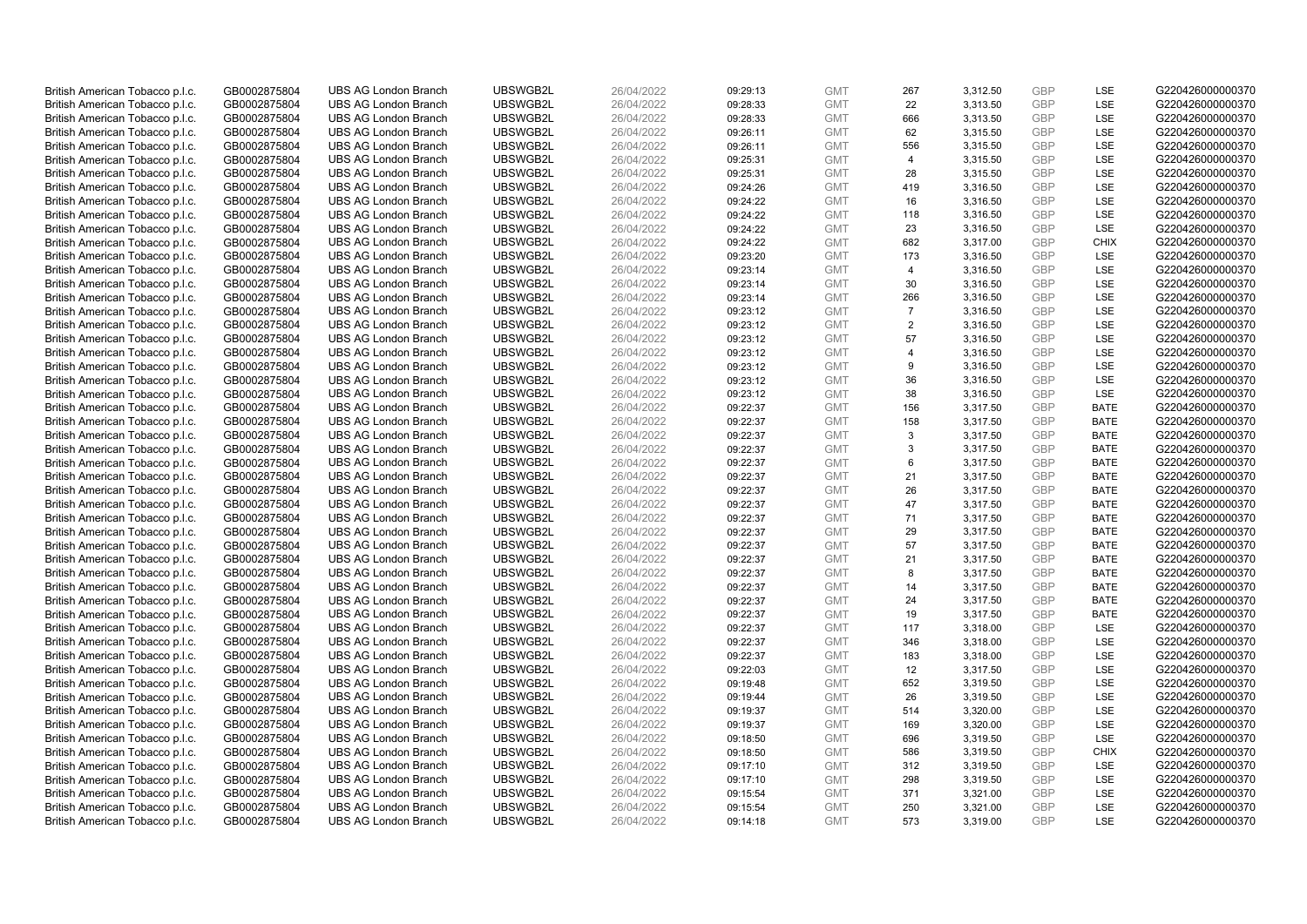| British American Tobacco p.l.c. | GB0002875804 | <b>UBS AG London Branch</b> | UBSWGB2L | 26/04/2022 | 09:13:39 | <b>GMT</b> | 104 | 3,318.50 | <b>GBP</b> | LSE         | G220426000000370 |
|---------------------------------|--------------|-----------------------------|----------|------------|----------|------------|-----|----------|------------|-------------|------------------|
| British American Tobacco p.l.c. | GB0002875804 | <b>UBS AG London Branch</b> | UBSWGB2L | 26/04/2022 | 09:13:39 | <b>GMT</b> | 2   | 3,318.50 | GBP        | LSE         | G220426000000370 |
| British American Tobacco p.l.c. | GB0002875804 | <b>UBS AG London Branch</b> | UBSWGB2L | 26/04/2022 | 09:13:39 | <b>GMT</b> | 56  | 3,318.50 | <b>GBP</b> | LSE         | G220426000000370 |
| British American Tobacco p.l.c. | GB0002875804 | <b>UBS AG London Branch</b> | UBSWGB2L | 26/04/2022 | 09:13:39 | <b>GMT</b> | 44  | 3,318.50 | GBP        | LSE         | G220426000000370 |
| British American Tobacco p.l.c. | GB0002875804 | <b>UBS AG London Branch</b> | UBSWGB2L | 26/04/2022 | 09:13:39 | <b>GMT</b> | 44  | 3,319.50 | <b>GBP</b> | <b>BATE</b> | G220426000000370 |
| British American Tobacco p.l.c. | GB0002875804 | <b>UBS AG London Branch</b> | UBSWGB2L | 26/04/2022 | 09:13:39 | <b>GMT</b> | 500 | 3,319.50 | <b>GBP</b> | <b>BATE</b> | G220426000000370 |
| British American Tobacco p.l.c. | GB0002875804 | <b>UBS AG London Branch</b> | UBSWGB2L | 26/04/2022 | 09:13:39 | <b>GMT</b> | 121 | 3,320.00 | GBP        | LSE         | G220426000000370 |
| British American Tobacco p.l.c. | GB0002875804 | <b>UBS AG London Branch</b> | UBSWGB2L | 26/04/2022 | 09:13:39 | <b>GMT</b> | 148 | 3,319.50 | GBP        | <b>BATE</b> | G220426000000370 |
| British American Tobacco p.l.c. | GB0002875804 | <b>UBS AG London Branch</b> | UBSWGB2L | 26/04/2022 | 09:13:39 | <b>GMT</b> | 104 | 3,320.00 | GBP        | <b>CHIX</b> | G220426000000370 |
| British American Tobacco p.l.c. | GB0002875804 | <b>UBS AG London Branch</b> | UBSWGB2L | 26/04/2022 | 09:13:39 | <b>GMT</b> | 83  | 3,320.00 | <b>GBP</b> | <b>CHIX</b> | G220426000000370 |
| British American Tobacco p.l.c. | GB0002875804 | <b>UBS AG London Branch</b> | UBSWGB2L | 26/04/2022 | 09:13:39 | <b>GMT</b> | 53  | 3,320.00 | GBP        | <b>CHIX</b> | G220426000000370 |
| British American Tobacco p.l.c. | GB0002875804 | <b>UBS AG London Branch</b> | UBSWGB2L | 26/04/2022 | 09:13:39 | <b>GMT</b> | 285 | 3,320.00 | <b>GBP</b> | <b>CHIX</b> | G220426000000370 |
| British American Tobacco p.l.c. | GB0002875804 | <b>UBS AG London Branch</b> | UBSWGB2L | 26/04/2022 | 09:13:39 | <b>GMT</b> | 506 | 3,320.00 | GBP        | <b>LSE</b>  | G220426000000370 |
| British American Tobacco p.l.c. | GB0002875804 | <b>UBS AG London Branch</b> | UBSWGB2L | 26/04/2022 | 09:13:33 | <b>GMT</b> | 77  | 3,320.00 | <b>GBP</b> | <b>CHIX</b> | G220426000000370 |
| British American Tobacco p.l.c. | GB0002875804 | <b>UBS AG London Branch</b> | UBSWGB2L | 26/04/2022 | 09:13:31 | <b>GMT</b> | 2   | 3,320.00 | GBP        | <b>CHIX</b> | G220426000000370 |
| British American Tobacco p.l.c. | GB0002875804 | <b>UBS AG London Branch</b> | UBSWGB2L | 26/04/2022 | 09:11:22 | <b>GMT</b> | 583 | 3,317.50 | <b>GBP</b> | <b>LSE</b>  | G220426000000370 |
| British American Tobacco p.l.c. | GB0002875804 | <b>UBS AG London Branch</b> | UBSWGB2L | 26/04/2022 | 09:11:21 | <b>GMT</b> | 3   | 3,317.50 | GBP        | LSE         | G220426000000370 |
| British American Tobacco p.l.c. | GB0002875804 | <b>UBS AG London Branch</b> | UBSWGB2L | 26/04/2022 | 09:11:21 | <b>GMT</b> | 21  | 3,317.50 | <b>GBP</b> | LSE         | G220426000000370 |
| British American Tobacco p.l.c. | GB0002875804 | <b>UBS AG London Branch</b> | UBSWGB2L | 26/04/2022 | 09:11:21 | <b>GMT</b> | 652 | 3,318.50 | GBP        | <b>LSE</b>  | G220426000000370 |
| British American Tobacco p.l.c. | GB0002875804 | <b>UBS AG London Branch</b> | UBSWGB2L | 26/04/2022 | 09:10:23 | <b>GMT</b> | 3   | 3,317.50 | <b>GBP</b> | LSE         | G220426000000370 |
| British American Tobacco p.l.c. | GB0002875804 | <b>UBS AG London Branch</b> | UBSWGB2L | 26/04/2022 | 09:08:36 | <b>GMT</b> | 603 | 3,319.50 | GBP        | LSE         | G220426000000370 |
| British American Tobacco p.l.c. | GB0002875804 | <b>UBS AG London Branch</b> | UBSWGB2L | 26/04/2022 | 09:08:04 | <b>GMT</b> | 687 | 3,319.50 | GBP        | <b>CHIX</b> | G220426000000370 |
| British American Tobacco p.l.c. | GB0002875804 | <b>UBS AG London Branch</b> | UBSWGB2L | 26/04/2022 | 09:07:23 | <b>GMT</b> | 365 | 3,318.00 | GBP        | <b>LSE</b>  | G220426000000370 |
| British American Tobacco p.l.c. | GB0002875804 | <b>UBS AG London Branch</b> | UBSWGB2L | 26/04/2022 | 09:07:23 | <b>GMT</b> | 237 | 3,318.00 | GBP        | LSE         | G220426000000370 |
| British American Tobacco p.l.c. | GB0002875804 | <b>UBS AG London Branch</b> | UBSWGB2L | 26/04/2022 | 09:06:50 | <b>GMT</b> | 314 | 3,319.00 | <b>GBP</b> | LSE         | G220426000000370 |
| British American Tobacco p.l.c. | GB0002875804 | <b>UBS AG London Branch</b> | UBSWGB2L | 26/04/2022 | 09:06:50 | <b>GMT</b> | 153 | 3,319.00 | <b>GBP</b> | LSE         | G220426000000370 |
| British American Tobacco p.l.c. | GB0002875804 | <b>UBS AG London Branch</b> | UBSWGB2L | 26/04/2022 | 09:06:50 | <b>GMT</b> | 23  | 3,319.00 | <b>GBP</b> | <b>LSE</b>  | G220426000000370 |
| British American Tobacco p.l.c. | GB0002875804 | <b>UBS AG London Branch</b> | UBSWGB2L | 26/04/2022 | 09:06:50 | <b>GMT</b> | 30  | 3,319.00 | GBP        | <b>LSE</b>  | G220426000000370 |
| British American Tobacco p.l.c. | GB0002875804 | <b>UBS AG London Branch</b> | UBSWGB2L | 26/04/2022 | 09:06:50 | <b>GMT</b> | 29  | 3,319.00 | <b>GBP</b> | LSE         | G220426000000370 |
| British American Tobacco p.l.c. | GB0002875804 | <b>UBS AG London Branch</b> | UBSWGB2L | 26/04/2022 | 09:06:38 | <b>GMT</b> | 76  | 3,319.00 | GBP        | LSE         | G220426000000370 |
| British American Tobacco p.l.c. | GB0002875804 | <b>UBS AG London Branch</b> | UBSWGB2L | 26/04/2022 | 09:04:48 | <b>GMT</b> | 593 | 3,322.00 | <b>GBP</b> | LSE         | G220426000000370 |
| British American Tobacco p.l.c. | GB0002875804 | <b>UBS AG London Branch</b> | UBSWGB2L | 26/04/2022 | 09:04:19 | <b>GMT</b> | 682 | 3,320.50 | <b>GBP</b> | <b>LSE</b>  | G220426000000370 |
| British American Tobacco p.l.c. | GB0002875804 | <b>UBS AG London Branch</b> | UBSWGB2L | 26/04/2022 | 09:03:35 | <b>GMT</b> | 124 | 3,319.50 | <b>GBP</b> | <b>BATE</b> | G220426000000370 |
| British American Tobacco p.l.c. | GB0002875804 | <b>UBS AG London Branch</b> | UBSWGB2L | 26/04/2022 | 09:03:35 | <b>GMT</b> | 543 | 3,319.50 | GBP        | <b>CHIX</b> | G220426000000370 |
| British American Tobacco p.l.c. | GB0002875804 | <b>UBS AG London Branch</b> | UBSWGB2L | 26/04/2022 | 09:03:35 | <b>GMT</b> | 515 | 3,319.50 | GBP        | <b>BATE</b> | G220426000000370 |
| British American Tobacco p.l.c. | GB0002875804 | <b>UBS AG London Branch</b> | UBSWGB2L | 26/04/2022 | 09:03:25 | <b>GMT</b> | 55  | 3,319.50 | GBP        | <b>CHIX</b> | G220426000000370 |
| British American Tobacco p.l.c. | GB0002875804 | <b>UBS AG London Branch</b> | UBSWGB2L | 26/04/2022 | 09:03:25 | <b>GMT</b> | 491 | 3,320.00 | GBP        | <b>LSE</b>  | G220426000000370 |
| British American Tobacco p.l.c. | GB0002875804 | <b>UBS AG London Branch</b> | UBSWGB2L | 26/04/2022 | 09:02:57 | <b>GMT</b> | 2   | 3,320.00 | <b>GBP</b> | LSE         | G220426000000370 |
| British American Tobacco p.l.c. | GB0002875804 | <b>UBS AG London Branch</b> | UBSWGB2L | 26/04/2022 | 09:02:57 | <b>GMT</b> | 10  | 3,320.00 | <b>GBP</b> | <b>LSE</b>  | G220426000000370 |
| British American Tobacco p.l.c. | GB0002875804 | <b>UBS AG London Branch</b> | UBSWGB2L | 26/04/2022 | 09:02:57 | <b>GMT</b> | 82  | 3,320.00 | GBP        | <b>LSE</b>  | G220426000000370 |
| British American Tobacco p.l.c. | GB0002875804 | <b>UBS AG London Branch</b> | UBSWGB2L | 26/04/2022 | 09:01:40 | <b>GMT</b> | 61  | 3,319.00 | <b>GBP</b> | <b>LSE</b>  | G220426000000370 |
| British American Tobacco p.l.c. | GB0002875804 | <b>UBS AG London Branch</b> | UBSWGB2L | 26/04/2022 | 09:01:40 | <b>GMT</b> | 595 | 3,319.00 | <b>GBP</b> | LSE         | G220426000000370 |
| British American Tobacco p.l.c. | GB0002875804 | <b>UBS AG London Branch</b> | UBSWGB2L | 26/04/2022 | 09:00:27 | <b>GMT</b> | 8   | 3,317.50 | GBP        | LSE         | G220426000000370 |
| British American Tobacco p.l.c. |              | <b>UBS AG London Branch</b> | UBSWGB2L | 26/04/2022 |          | <b>GMT</b> | 68  | 3,317.50 | GBP        | <b>LSE</b>  | G220426000000370 |
|                                 | GB0002875804 |                             | UBSWGB2L |            | 09:00:27 |            |     |          |            |             |                  |
| British American Tobacco p.l.c. | GB0002875804 | <b>UBS AG London Branch</b> |          | 26/04/2022 | 09:00:27 | <b>GMT</b> | 610 | 3,318.00 | <b>GBP</b> | <b>CHIX</b> | G220426000000370 |
| British American Tobacco p.l.c. | GB0002875804 | <b>UBS AG London Branch</b> | UBSWGB2L | 26/04/2022 | 09:00:25 | <b>GMT</b> | 9   | 3,318.00 | <b>GBP</b> | <b>CHIX</b> | G220426000000370 |
| British American Tobacco p.l.c. | GB0002875804 | <b>UBS AG London Branch</b> | UBSWGB2L | 26/04/2022 | 09:00:25 | <b>GMT</b> | 73  | 3,318.00 | <b>GBP</b> | <b>CHIX</b> | G220426000000370 |
| British American Tobacco p.l.c. | GB0002875804 | <b>UBS AG London Branch</b> | UBSWGB2L | 26/04/2022 | 09:00:25 | <b>GMT</b> | 656 | 3,318.50 | GBP        | LSE         | G220426000000370 |
| British American Tobacco p.l.c. | GB0002875804 | <b>UBS AG London Branch</b> | UBSWGB2L | 26/04/2022 | 08:56:37 | <b>GMT</b> | 442 | 3,314.50 | <b>GBP</b> | LSE         | G220426000000370 |
| British American Tobacco p.l.c. | GB0002875804 | <b>UBS AG London Branch</b> | UBSWGB2L | 26/04/2022 | 08:56:37 | <b>GMT</b> | 140 | 3,314.50 | GBP        | LSE         | G220426000000370 |
| British American Tobacco p.l.c. | GB0002875804 | <b>UBS AG London Branch</b> | UBSWGB2L | 26/04/2022 | 08:56:37 | <b>GMT</b> | 107 | 3,314.50 | <b>GBP</b> | LSE         | G220426000000370 |
| British American Tobacco p.l.c. | GB0002875804 | <b>UBS AG London Branch</b> | UBSWGB2L | 26/04/2022 | 08:55:34 | <b>GMT</b> | 397 | 3,316.50 | <b>GBP</b> | <b>BATE</b> | G220426000000370 |
| British American Tobacco p.l.c. | GB0002875804 | <b>UBS AG London Branch</b> | UBSWGB2L | 26/04/2022 | 08:55:34 | <b>GMT</b> | 119 | 3,316.50 | GBP        | <b>BATE</b> | G220426000000370 |
| British American Tobacco p.l.c. | GB0002875804 | <b>UBS AG London Branch</b> | UBSWGB2L | 26/04/2022 | 08:55:34 | <b>GMT</b> | 72  | 3,316.50 | GBP        | <b>BATE</b> | G220426000000370 |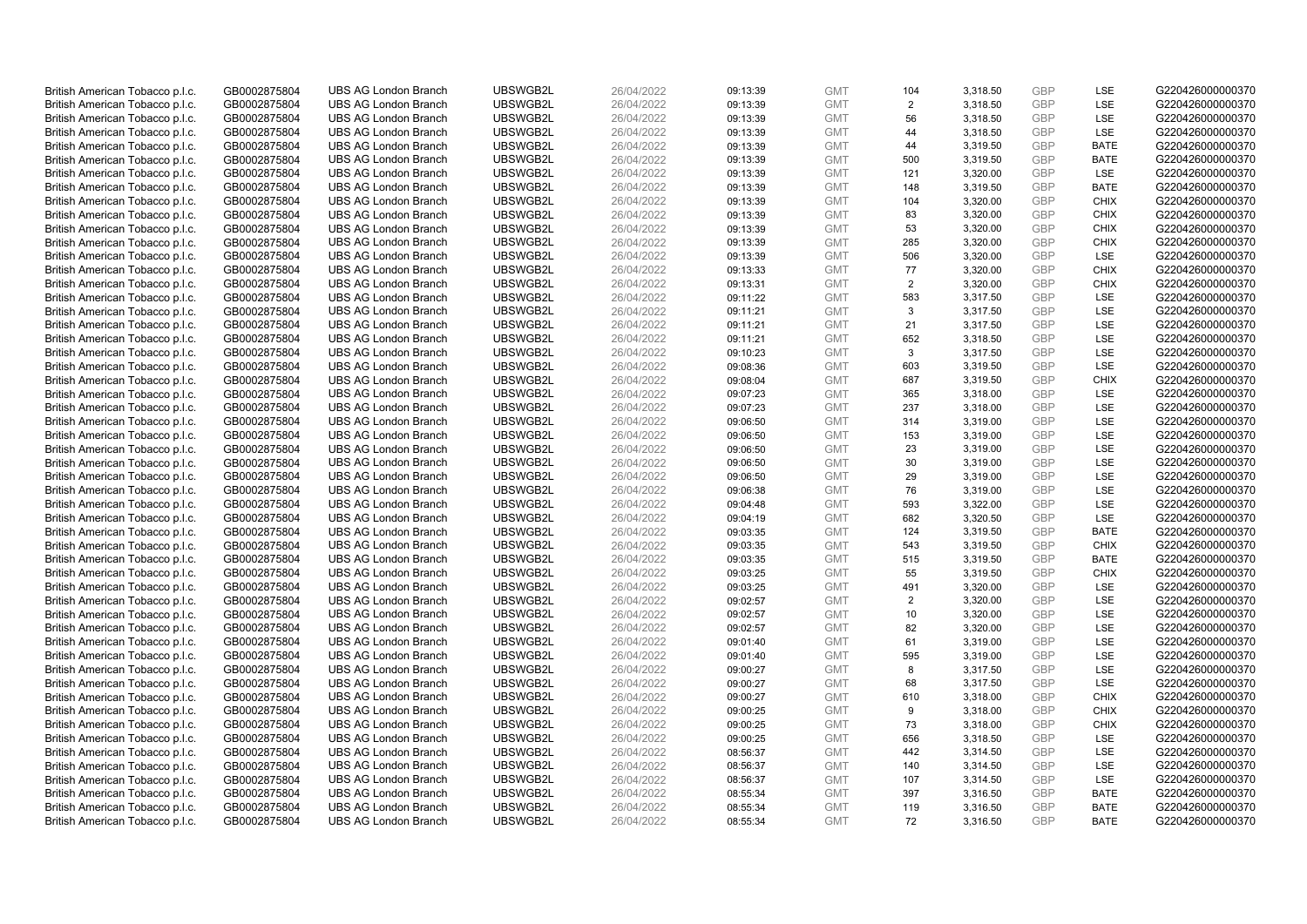| British American Tobacco p.l.c. | GB0002875804 | <b>UBS AG London Branch</b> | UBSWGB2L | 26/04/2022 | 08:55:34 | <b>GMT</b> | 644                     | 3,317.00 | <b>GBP</b>               | LSE         | G220426000000370 |
|---------------------------------|--------------|-----------------------------|----------|------------|----------|------------|-------------------------|----------|--------------------------|-------------|------------------|
| British American Tobacco p.l.c. | GB0002875804 | <b>UBS AG London Branch</b> | UBSWGB2L | 26/04/2022 | 08:53:34 | <b>GMT</b> | 613                     | 3,315.50 | <b>GBP</b>               | LSE         | G220426000000370 |
| British American Tobacco p.l.c. | GB0002875804 | <b>UBS AG London Branch</b> | UBSWGB2L | 26/04/2022 | 08:52:47 | <b>GMT</b> | 139                     | 3,318.50 | <b>GBP</b>               | <b>CHIX</b> | G220426000000370 |
| British American Tobacco p.l.c. | GB0002875804 | <b>UBS AG London Branch</b> | UBSWGB2L | 26/04/2022 | 08:52:47 | <b>GMT</b> | 480                     | 3,318.50 | <b>GBP</b>               | <b>CHIX</b> | G220426000000370 |
|                                 |              |                             |          |            |          |            | 660                     |          | <b>GBP</b>               | LSE         |                  |
| British American Tobacco p.l.c. | GB0002875804 | <b>UBS AG London Branch</b> | UBSWGB2L | 26/04/2022 | 08:51:59 | <b>GMT</b> |                         | 3,319.00 |                          |             | G220426000000370 |
| British American Tobacco p.l.c. | GB0002875804 | <b>UBS AG London Branch</b> | UBSWGB2L | 26/04/2022 | 08:50:56 | <b>GMT</b> | 47                      | 3,320.50 | <b>GBP</b>               | LSE         | G220426000000370 |
| British American Tobacco p.l.c. | GB0002875804 | <b>UBS AG London Branch</b> | UBSWGB2L | 26/04/2022 | 08:50:56 | <b>GMT</b> | 549                     | 3,320.50 | <b>GBP</b>               | LSE         | G220426000000370 |
| British American Tobacco p.l.c. | GB0002875804 | <b>UBS AG London Branch</b> | UBSWGB2L | 26/04/2022 | 08:50:56 | <b>GMT</b> | $\overline{2}$          | 3,320.50 | <b>GBP</b>               | LSE         | G220426000000370 |
| British American Tobacco p.l.c. | GB0002875804 | <b>UBS AG London Branch</b> | UBSWGB2L | 26/04/2022 | 08:50:21 | <b>GMT</b> | 421                     | 3,321.00 | <b>GBP</b>               | LSE         | G220426000000370 |
| British American Tobacco p.l.c. | GB0002875804 | <b>UBS AG London Branch</b> | UBSWGB2L | 26/04/2022 | 08:50:21 | <b>GMT</b> | 76                      | 3,321.00 | <b>GBP</b>               | LSE         | G220426000000370 |
| British American Tobacco p.l.c. | GB0002875804 | <b>UBS AG London Branch</b> | UBSWGB2L | 26/04/2022 | 08:50:20 | <b>GMT</b> | 77                      | 3,321.00 | <b>GBP</b>               | LSE         | G220426000000370 |
| British American Tobacco p.l.c. | GB0002875804 | <b>UBS AG London Branch</b> | UBSWGB2L | 26/04/2022 | 08:50:20 | <b>GMT</b> | 25                      | 3,321.00 | <b>GBP</b>               | LSE         | G220426000000370 |
| British American Tobacco p.l.c. | GB0002875804 | <b>UBS AG London Branch</b> | UBSWGB2L | 26/04/2022 | 08:50:20 | <b>GMT</b> | 25                      | 3,321.00 | <b>GBP</b>               | LSE         | G220426000000370 |
| British American Tobacco p.l.c. | GB0002875804 | <b>UBS AG London Branch</b> | UBSWGB2L | 26/04/2022 | 08:49:59 | <b>GMT</b> | 26                      | 3,321.00 | <b>GBP</b>               | LSE         | G220426000000370 |
| British American Tobacco p.l.c. | GB0002875804 | <b>UBS AG London Branch</b> | UBSWGB2L | 26/04/2022 | 08:49:50 | <b>GMT</b> | 26                      | 3,321.00 | GBP                      | LSE         | G220426000000370 |
| British American Tobacco p.l.c. | GB0002875804 | <b>UBS AG London Branch</b> | UBSWGB2L | 26/04/2022 | 08:49:50 | <b>GMT</b> | 25                      | 3,321.00 | <b>GBP</b>               | LSE         | G220426000000370 |
| British American Tobacco p.l.c. | GB0002875804 | <b>UBS AG London Branch</b> | UBSWGB2L | 26/04/2022 | 08:48:53 | <b>GMT</b> | 647                     | 3,319.50 | <b>GBP</b>               | LSE         | G220426000000370 |
| British American Tobacco p.l.c. | GB0002875804 | <b>UBS AG London Branch</b> | UBSWGB2L | 26/04/2022 | 08:47:07 | <b>GMT</b> | 706                     | 3,317.00 | <b>GBP</b>               | <b>CHIX</b> | G220426000000370 |
| British American Tobacco p.l.c. | GB0002875804 | <b>UBS AG London Branch</b> | UBSWGB2L | 26/04/2022 | 08:46:01 | <b>GMT</b> | 580                     | 3,318.00 | <b>GBP</b>               | <b>LSE</b>  | G220426000000370 |
| British American Tobacco p.l.c. | GB0002875804 | <b>UBS AG London Branch</b> | UBSWGB2L | 26/04/2022 | 08:46:01 | <b>GMT</b> | 519                     | 3,318.00 | <b>GBP</b>               | <b>BATE</b> | G220426000000370 |
| British American Tobacco p.l.c. | GB0002875804 | <b>UBS AG London Branch</b> | UBSWGB2L | 26/04/2022 | 08:46:01 | <b>GMT</b> | 67                      | 3,318.00 | <b>GBP</b>               | <b>BATE</b> | G220426000000370 |
| British American Tobacco p.l.c. | GB0002875804 | <b>UBS AG London Branch</b> | UBSWGB2L | 26/04/2022 | 08:45:37 | <b>GMT</b> | 545                     | 3,318.50 | <b>GBP</b>               | LSE         | G220426000000370 |
| British American Tobacco p.l.c. | GB0002875804 | <b>UBS AG London Branch</b> | UBSWGB2L | 26/04/2022 | 08:45:37 | <b>GMT</b> | 30                      | 3,318.50 | <b>GBP</b>               | LSE         | G220426000000370 |
| British American Tobacco p.l.c. | GB0002875804 | <b>UBS AG London Branch</b> | UBSWGB2L | 26/04/2022 | 08:45:37 | <b>GMT</b> | 98                      | 3,318.50 | <b>GBP</b>               | LSE         | G220426000000370 |
| British American Tobacco p.l.c. | GB0002875804 | <b>UBS AG London Branch</b> | UBSWGB2L | 26/04/2022 | 08:44:32 | <b>GMT</b> | 653                     | 3,316.50 | <b>GBP</b>               | LSE         | G220426000000370 |
| British American Tobacco p.l.c. | GB0002875804 | <b>UBS AG London Branch</b> | UBSWGB2L | 26/04/2022 | 08:43:16 | <b>GMT</b> | 601                     | 3,320.00 | <b>GBP</b>               | LSE         | G220426000000370 |
| British American Tobacco p.l.c. | GB0002875804 | <b>UBS AG London Branch</b> | UBSWGB2L | 26/04/2022 | 08:43:14 | <b>GMT</b> | 553                     | 3,320.50 | <b>GBP</b>               | <b>CHIX</b> | G220426000000370 |
| British American Tobacco p.l.c. | GB0002875804 | <b>UBS AG London Branch</b> | UBSWGB2L | 26/04/2022 | 08:43:05 | <b>GMT</b> | 13                      | 3,320.50 | <b>GBP</b>               | <b>CHIX</b> | G220426000000370 |
| British American Tobacco p.l.c. | GB0002875804 | <b>UBS AG London Branch</b> | UBSWGB2L | 26/04/2022 | 08:42:54 | <b>GMT</b> | $\overline{2}$          | 3,320.50 | <b>GBP</b>               | <b>CHIX</b> | G220426000000370 |
| British American Tobacco p.l.c. | GB0002875804 | <b>UBS AG London Branch</b> | UBSWGB2L | 26/04/2022 | 08:42:54 | <b>GMT</b> | $\overline{4}$          | 3,320.50 | <b>GBP</b>               | <b>CHIX</b> | G220426000000370 |
| British American Tobacco p.l.c. | GB0002875804 | <b>UBS AG London Branch</b> | UBSWGB2L | 26/04/2022 | 08:42:54 | <b>GMT</b> | 6                       | 3,320.50 | <b>GBP</b>               | <b>CHIX</b> | G220426000000370 |
| British American Tobacco p.l.c. | GB0002875804 | <b>UBS AG London Branch</b> | UBSWGB2L | 26/04/2022 | 08:42:54 | <b>GMT</b> | 46                      | 3,320.50 | <b>GBP</b>               | <b>CHIX</b> | G220426000000370 |
| British American Tobacco p.l.c. | GB0002875804 | <b>UBS AG London Branch</b> | UBSWGB2L | 26/04/2022 | 08:41:55 | <b>GMT</b> | 194                     | 3,320.50 | <b>GBP</b>               | LSE         | G220426000000370 |
| British American Tobacco p.l.c. | GB0002875804 | <b>UBS AG London Branch</b> | UBSWGB2L | 26/04/2022 | 08:41:55 | <b>GMT</b> | 473                     | 3,320.50 | <b>GBP</b>               | LSE         | G220426000000370 |
| British American Tobacco p.l.c. | GB0002875804 | <b>UBS AG London Branch</b> | UBSWGB2L | 26/04/2022 | 08:41:28 | <b>GMT</b> | 644                     | 3,321.50 | <b>GBP</b>               | LSE         | G220426000000370 |
| British American Tobacco p.l.c. | GB0002875804 | <b>UBS AG London Branch</b> | UBSWGB2L | 26/04/2022 | 08:40:00 | <b>GMT</b> | 600                     | 3,321.50 | <b>GBP</b>               | LSE         | G220426000000370 |
| British American Tobacco p.l.c. | GB0002875804 | <b>UBS AG London Branch</b> | UBSWGB2L | 26/04/2022 | 08:40:00 | <b>GMT</b> | 11                      | 3,321.50 | <b>GBP</b>               | LSE         | G220426000000370 |
| British American Tobacco p.l.c. | GB0002875804 | <b>UBS AG London Branch</b> | UBSWGB2L | 26/04/2022 | 08:38:17 | <b>GMT</b> | 598                     | 3,323.50 | <b>GBP</b>               | LSE         | G220426000000370 |
| British American Tobacco p.l.c. | GB0002875804 | <b>UBS AG London Branch</b> | UBSWGB2L | 26/04/2022 | 08:37:49 | <b>GMT</b> | 331                     | 3,322.50 | <b>GBP</b>               | <b>CHIX</b> | G220426000000370 |
| British American Tobacco p.l.c. | GB0002875804 | <b>UBS AG London Branch</b> | UBSWGB2L | 26/04/2022 | 08:37:49 | <b>GMT</b> | 174                     | 3,322.50 | <b>GBP</b>               | <b>CHIX</b> | G220426000000370 |
| British American Tobacco p.l.c. |              | <b>UBS AG London Branch</b> | UBSWGB2L | 26/04/2022 |          | <b>GMT</b> | 10                      | 3,322.50 | <b>GBP</b>               | <b>CHIX</b> | G220426000000370 |
|                                 | GB0002875804 |                             |          |            | 08:37:47 |            | 78                      |          |                          | <b>CHIX</b> |                  |
| British American Tobacco p.l.c. | GB0002875804 | <b>UBS AG London Branch</b> | UBSWGB2L | 26/04/2022 | 08:37:47 | <b>GMT</b> |                         | 3,322.50 | <b>GBP</b><br><b>GBP</b> |             | G220426000000370 |
| British American Tobacco p.l.c. | GB0002875804 | <b>UBS AG London Branch</b> | UBSWGB2L | 26/04/2022 | 08:37:47 | <b>GMT</b> | 11                      | 3,322.50 |                          | <b>CHIX</b> | G220426000000370 |
| British American Tobacco p.l.c. | GB0002875804 | <b>UBS AG London Branch</b> | UBSWGB2L | 26/04/2022 | 08:37:47 | <b>GMT</b> | 699                     | 3,323.00 | <b>GBP</b>               | LSE         | G220426000000370 |
| British American Tobacco p.l.c. | GB0002875804 | <b>UBS AG London Branch</b> | UBSWGB2L | 26/04/2022 | 08:36:19 | <b>GMT</b> | 594                     | 3,322.50 | <b>GBP</b>               | <b>BATE</b> | G220426000000370 |
| British American Tobacco p.l.c. | GB0002875804 | <b>UBS AG London Branch</b> | UBSWGB2L | 26/04/2022 | 08:36:19 | <b>GMT</b> | 10                      | 3,322.50 | <b>GBP</b>               | <b>BATE</b> | G220426000000370 |
| British American Tobacco p.l.c. | GB0002875804 | <b>UBS AG London Branch</b> | UBSWGB2L | 26/04/2022 | 08:36:19 | <b>GMT</b> | 12                      | 3,322.50 | <b>GBP</b>               | <b>BATE</b> | G220426000000370 |
| British American Tobacco p.l.c. | GB0002875804 | <b>UBS AG London Branch</b> | UBSWGB2L | 26/04/2022 | 08:36:19 | <b>GMT</b> | 23                      | 3,322.50 | <b>GBP</b>               | <b>BATE</b> | G220426000000370 |
| British American Tobacco p.l.c. | GB0002875804 | <b>UBS AG London Branch</b> | UBSWGB2L | 26/04/2022 | 08:36:19 | <b>GMT</b> | 48                      | 3,322.50 | <b>GBP</b>               | <b>BATE</b> | G220426000000370 |
| British American Tobacco p.l.c. | GB0002875804 | <b>UBS AG London Branch</b> | UBSWGB2L | 26/04/2022 | 08:35:44 | <b>GMT</b> | 572                     | 3,323.50 | <b>GBP</b>               | LSE         | G220426000000370 |
| British American Tobacco p.l.c. | GB0002875804 | <b>UBS AG London Branch</b> | UBSWGB2L | 26/04/2022 | 08:35:44 | <b>GMT</b> | 83                      | 3,323.50 | <b>GBP</b>               | LSE         | G220426000000370 |
| British American Tobacco p.l.c. | GB0002875804 | <b>UBS AG London Branch</b> | UBSWGB2L | 26/04/2022 | 08:35:20 | <b>GMT</b> | $\overline{2}$          | 3,322.00 | <b>GBP</b>               | LSE         | G220426000000370 |
| British American Tobacco p.l.c. | GB0002875804 | <b>UBS AG London Branch</b> | UBSWGB2L | 26/04/2022 | 08:35:20 | <b>GMT</b> | $\overline{\mathbf{A}}$ | 3,322.00 | <b>GBP</b>               | LSE         | G220426000000370 |
| British American Tobacco p.l.c. | GB0002875804 | <b>UBS AG London Branch</b> | UBSWGB2L | 26/04/2022 | 08:34:53 | <b>GMT</b> | 466                     | 3,321.50 | GBP                      | LSE         | G220426000000370 |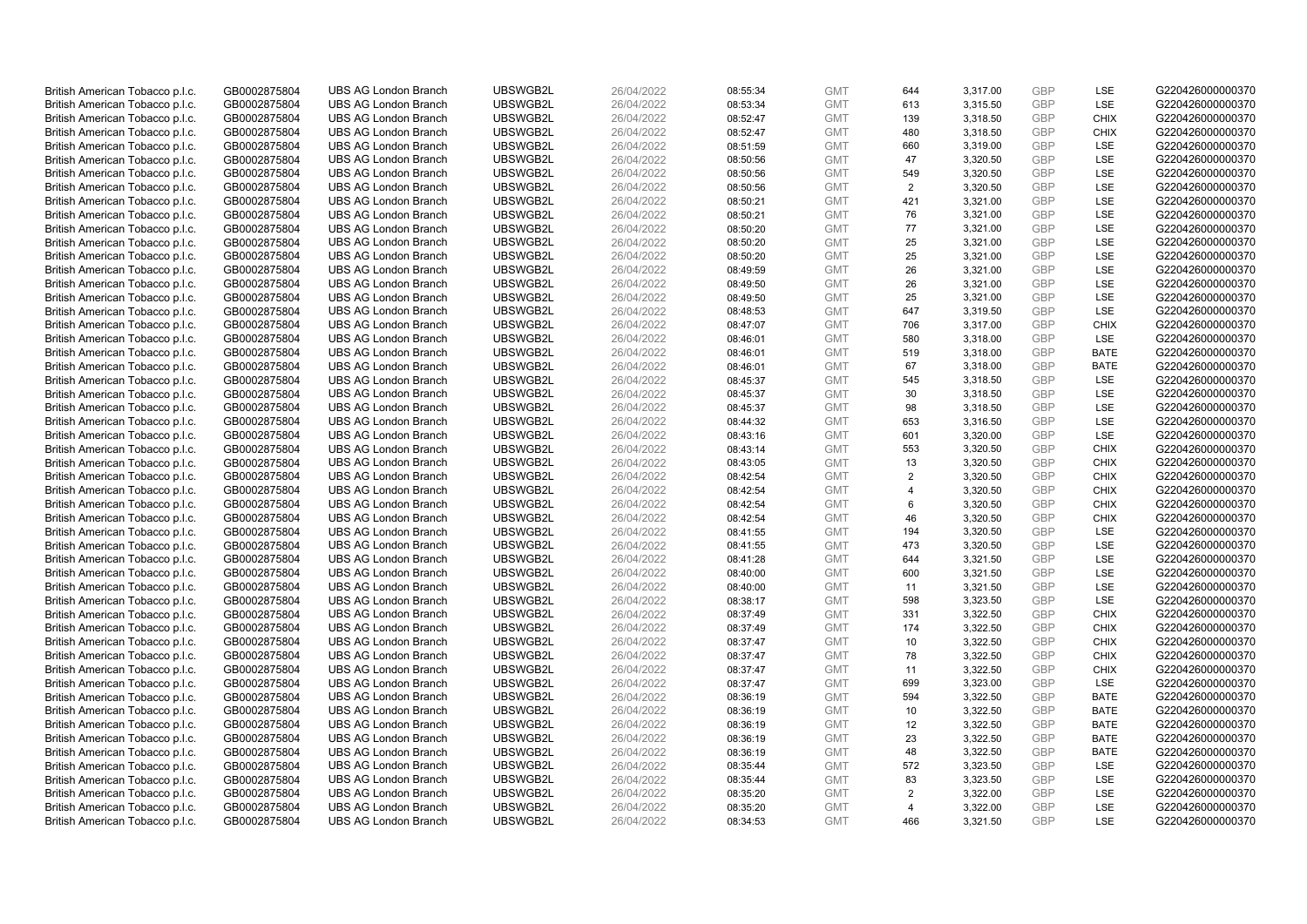| British American Tobacco p.l.c. | GB0002875804 | <b>UBS AG London Branch</b> | UBSWGB2L | 26/04/2022 | 08:34:38 | <b>GMT</b> | 9                       | 3,321.50 | <b>GBP</b> | LSE         | G220426000000370 |
|---------------------------------|--------------|-----------------------------|----------|------------|----------|------------|-------------------------|----------|------------|-------------|------------------|
| British American Tobacco p.l.c. | GB0002875804 | <b>UBS AG London Branch</b> | UBSWGB2L | 26/04/2022 | 08:34:38 | <b>GMT</b> | 76                      | 3,321.50 | GBP        | LSE         | G220426000000370 |
| British American Tobacco p.l.c. | GB0002875804 | <b>UBS AG London Branch</b> | UBSWGB2L | 26/04/2022 | 08:34:31 | <b>GMT</b> | 6                       | 3,321.50 | <b>GBP</b> | LSE         | G220426000000370 |
| British American Tobacco p.l.c. | GB0002875804 | <b>UBS AG London Branch</b> | UBSWGB2L | 26/04/2022 | 08:34:31 | <b>GMT</b> | 54                      | 3,321.50 | <b>GBP</b> | LSE         | G220426000000370 |
| British American Tobacco p.l.c. | GB0002875804 | <b>UBS AG London Branch</b> | UBSWGB2L | 26/04/2022 | 08:33:50 | <b>GMT</b> | 693                     | 3,319.00 | <b>GBP</b> | LSE         | G220426000000370 |
|                                 |              |                             |          |            |          |            |                         |          |            |             |                  |
| British American Tobacco p.l.c. | GB0002875804 | <b>UBS AG London Branch</b> | UBSWGB2L | 26/04/2022 | 08:33:50 | <b>GMT</b> | 464                     | 3,319.50 | <b>GBP</b> | <b>CHIX</b> | G220426000000370 |
| British American Tobacco p.l.c. | GB0002875804 | <b>UBS AG London Branch</b> | UBSWGB2L | 26/04/2022 | 08:33:50 | <b>GMT</b> | 651                     | 3,319.50 | <b>GBP</b> | LSE         | G220426000000370 |
| British American Tobacco p.l.c. | GB0002875804 | <b>UBS AG London Branch</b> | UBSWGB2L | 26/04/2022 | 08:33:50 | <b>GMT</b> | 158                     | 3,319.50 | <b>GBP</b> | <b>CHIX</b> | G220426000000370 |
| British American Tobacco p.l.c. | GB0002875804 | <b>UBS AG London Branch</b> | UBSWGB2L | 26/04/2022 | 08:33:12 | <b>GMT</b> | 6                       | 3,319.00 | <b>GBP</b> | LSE         | G220426000000370 |
| British American Tobacco p.l.c. | GB0002875804 | <b>UBS AG London Branch</b> | UBSWGB2L | 26/04/2022 | 08:33:12 | <b>GMT</b> | 9                       | 3,319.00 | <b>GBP</b> | LSE         | G220426000000370 |
| British American Tobacco p.l.c. | GB0002875804 | <b>UBS AG London Branch</b> | UBSWGB2L | 26/04/2022 | 08:32:23 | <b>GMT</b> | 11                      | 3,317.50 | <b>GBP</b> | <b>CHIX</b> | G220426000000370 |
| British American Tobacco p.l.c. | GB0002875804 | <b>UBS AG London Branch</b> | UBSWGB2L | 26/04/2022 | 08:32:20 | <b>GMT</b> | $\overline{2}$          | 3,317.50 | <b>GBP</b> | <b>CHIX</b> | G220426000000370 |
| British American Tobacco p.l.c. | GB0002875804 | <b>UBS AG London Branch</b> | UBSWGB2L | 26/04/2022 | 08:32:20 | <b>GMT</b> | 17                      | 3,317.50 | <b>GBP</b> | <b>CHIX</b> | G220426000000370 |
| British American Tobacco p.l.c. | GB0002875804 | <b>UBS AG London Branch</b> | UBSWGB2L | 26/04/2022 | 08:32:20 | <b>GMT</b> | 49                      | 3,317.50 | <b>GBP</b> | <b>CHIX</b> | G220426000000370 |
| British American Tobacco p.l.c. | GB0002875804 | <b>UBS AG London Branch</b> | UBSWGB2L | 26/04/2022 | 08:31:39 | <b>GMT</b> | 630                     | 3,316.00 | <b>GBP</b> | LSE         | G220426000000370 |
| British American Tobacco p.l.c. | GB0002875804 | <b>UBS AG London Branch</b> | UBSWGB2L | 26/04/2022 | 08:29:42 | <b>GMT</b> | 214                     | 3,311.50 | <b>GBP</b> | <b>CHIX</b> | G220426000000370 |
| British American Tobacco p.l.c. | GB0002875804 | <b>UBS AG London Branch</b> | UBSWGB2L | 26/04/2022 | 08:29:42 | <b>GMT</b> | 35                      | 3,311.50 | <b>GBP</b> | <b>CHIX</b> | G220426000000370 |
| British American Tobacco p.l.c. | GB0002875804 | <b>UBS AG London Branch</b> | UBSWGB2L | 26/04/2022 | 08:29:42 | <b>GMT</b> | 109                     | 3,311.50 | <b>GBP</b> | <b>CHIX</b> | G220426000000370 |
| British American Tobacco p.l.c. | GB0002875804 | <b>UBS AG London Branch</b> | UBSWGB2L | 26/04/2022 | 08:29:42 | <b>GMT</b> | 265                     | 3,311.50 | <b>GBP</b> | <b>CHIX</b> | G220426000000370 |
| British American Tobacco p.l.c. | GB0002875804 | <b>UBS AG London Branch</b> | UBSWGB2L | 26/04/2022 | 08:29:42 | <b>GMT</b> | 640                     | 3,312.00 | <b>GBP</b> | LSE         | G220426000000370 |
| British American Tobacco p.l.c. | GB0002875804 | <b>UBS AG London Branch</b> | UBSWGB2L | 26/04/2022 | 08:29:42 | <b>GMT</b> | 527                     | 3,312.00 | <b>GBP</b> | <b>BATE</b> | G220426000000370 |
| British American Tobacco p.l.c. | GB0002875804 | <b>UBS AG London Branch</b> | UBSWGB2L | 26/04/2022 | 08:29:42 | <b>GMT</b> | 24                      | 3,312.00 | <b>GBP</b> | <b>BATE</b> | G220426000000370 |
| British American Tobacco p.l.c. | GB0002875804 | <b>UBS AG London Branch</b> | UBSWGB2L | 26/04/2022 | 08:29:42 | <b>GMT</b> | 110                     | 3,312.00 | <b>GBP</b> | <b>BATE</b> | G220426000000370 |
| British American Tobacco p.l.c. | GB0002875804 | <b>UBS AG London Branch</b> | UBSWGB2L | 26/04/2022 | 08:27:19 | <b>GMT</b> | 654                     | 3,312.50 | <b>GBP</b> | LSE         | G220426000000370 |
| British American Tobacco p.l.c. | GB0002875804 | <b>UBS AG London Branch</b> | UBSWGB2L | 26/04/2022 | 08:27:19 | <b>GMT</b> | 225                     | 3,313.00 | <b>GBP</b> | LSE         | G220426000000370 |
| British American Tobacco p.l.c. | GB0002875804 | <b>UBS AG London Branch</b> | UBSWGB2L | 26/04/2022 | 08:27:19 | <b>GMT</b> | 402                     | 3,313.00 | <b>GBP</b> | LSE         | G220426000000370 |
| British American Tobacco p.l.c. | GB0002875804 | <b>UBS AG London Branch</b> | UBSWGB2L | 26/04/2022 | 08:26:01 | <b>GMT</b> | 543                     | 3,315.50 | <b>GBP</b> | LSE         | G220426000000370 |
| British American Tobacco p.l.c. | GB0002875804 | <b>UBS AG London Branch</b> | UBSWGB2L | 26/04/2022 | 08:26:01 | <b>GMT</b> | 76                      | 3,315.50 | <b>GBP</b> | LSE         | G220426000000370 |
| British American Tobacco p.l.c. | GB0002875804 | <b>UBS AG London Branch</b> | UBSWGB2L | 26/04/2022 | 08:25:03 | <b>GMT</b> | 466                     | 3,318.00 | <b>GBP</b> | <b>CHIX</b> | G220426000000370 |
| British American Tobacco p.l.c. | GB0002875804 | <b>UBS AG London Branch</b> | UBSWGB2L | 26/04/2022 | 08:25:03 | <b>GMT</b> | 692                     | 3,318.00 | <b>GBP</b> | LSE         | G220426000000370 |
| British American Tobacco p.l.c. | GB0002875804 | <b>UBS AG London Branch</b> | UBSWGB2L | 26/04/2022 | 08:24:59 | <b>GMT</b> | 14                      | 3,318.00 | <b>GBP</b> | <b>CHIX</b> | G220426000000370 |
| British American Tobacco p.l.c. | GB0002875804 | <b>UBS AG London Branch</b> | UBSWGB2L | 26/04/2022 | 08:24:59 | <b>GMT</b> | 95                      | 3,318.00 | <b>GBP</b> | <b>CHIX</b> | G220426000000370 |
| British American Tobacco p.l.c. | GB0002875804 | <b>UBS AG London Branch</b> | UBSWGB2L | 26/04/2022 | 08:24:59 | <b>GMT</b> | 28                      | 3,318.00 | <b>GBP</b> | <b>CHIX</b> | G220426000000370 |
| British American Tobacco p.l.c. | GB0002875804 | <b>UBS AG London Branch</b> | UBSWGB2L | 26/04/2022 | 08:24:59 | <b>GMT</b> | 693                     | 3,318.50 | <b>GBP</b> | LSE         | G220426000000370 |
| British American Tobacco p.l.c. | GB0002875804 | <b>UBS AG London Branch</b> | UBSWGB2L | 26/04/2022 | 08:24:22 | <b>GMT</b> | 31                      | 3,317.00 | <b>GBP</b> | <b>CHIX</b> | G220426000000370 |
| British American Tobacco p.l.c. | GB0002875804 | <b>UBS AG London Branch</b> | UBSWGB2L | 26/04/2022 | 08:24:22 | <b>GMT</b> | 90                      | 3,317.00 | <b>GBP</b> | <b>CHIX</b> | G220426000000370 |
| British American Tobacco p.l.c. | GB0002875804 | <b>UBS AG London Branch</b> | UBSWGB2L | 26/04/2022 | 08:24:22 | <b>GMT</b> | 591                     | 3,317.50 | <b>GBP</b> | LSE         | G220426000000370 |
| British American Tobacco p.l.c. | GB0002875804 | <b>UBS AG London Branch</b> | UBSWGB2L | 26/04/2022 | 08:24:01 | <b>GMT</b> | 106                     | 3,316.50 | <b>GBP</b> | LSE         | G220426000000370 |
| British American Tobacco p.l.c. | GB0002875804 | <b>UBS AG London Branch</b> | UBSWGB2L | 26/04/2022 | 08:24:01 | <b>GMT</b> | 107                     | 3,316.50 | <b>GBP</b> | LSE         | G220426000000370 |
| British American Tobacco p.l.c. | GB0002875804 | <b>UBS AG London Branch</b> | UBSWGB2L | 26/04/2022 | 08:24:01 | <b>GMT</b> | 659                     | 3,316.50 | <b>GBP</b> | LSE         | G220426000000370 |
| British American Tobacco p.l.c. | GB0002875804 | <b>UBS AG London Branch</b> | UBSWGB2L | 26/04/2022 | 08:22:19 | <b>GMT</b> | 343                     | 3,312.00 | <b>GBP</b> | LSE         | G220426000000370 |
| British American Tobacco p.l.c. |              | <b>UBS AG London Branch</b> | UBSWGB2L | 26/04/2022 | 08:22:19 | <b>GMT</b> | 309                     | 3,312.00 | <b>GBP</b> | LSE         | G220426000000370 |
|                                 | GB0002875804 |                             | UBSWGB2L | 26/04/2022 | 08:21:10 | <b>GMT</b> |                         |          | <b>GBP</b> | LSE         | G220426000000370 |
| British American Tobacco p.l.c. | GB0002875804 | <b>UBS AG London Branch</b> |          |            |          |            | 653                     | 3,310.00 |            | <b>CHIX</b> |                  |
| British American Tobacco p.l.c. | GB0002875804 | <b>UBS AG London Branch</b> | UBSWGB2L | 26/04/2022 | 08:21:10 | <b>GMT</b> | 197                     | 3,310.00 | <b>GBP</b> |             | G220426000000370 |
| British American Tobacco p.l.c. | GB0002875804 | <b>UBS AG London Branch</b> | UBSWGB2L | 26/04/2022 | 08:21:10 | <b>GMT</b> | 646                     | 3,310.00 | <b>GBP</b> | <b>BATE</b> | G220426000000370 |
| British American Tobacco p.l.c. | GB0002875804 | <b>UBS AG London Branch</b> | UBSWGB2L | 26/04/2022 | 08:20:49 | <b>GMT</b> | 2                       | 3,310.00 | <b>GBP</b> | <b>CHIX</b> | G220426000000370 |
| British American Tobacco p.l.c. | GB0002875804 | <b>UBS AG London Branch</b> | UBSWGB2L | 26/04/2022 | 08:20:49 | <b>GMT</b> | 55                      | 3,310.00 | <b>GBP</b> | <b>CHIX</b> | G220426000000370 |
| British American Tobacco p.l.c. | GB0002875804 | <b>UBS AG London Branch</b> | UBSWGB2L | 26/04/2022 | 08:20:36 | <b>GMT</b> | $\overline{4}$          | 3,310.00 | <b>GBP</b> | <b>CHIX</b> | G220426000000370 |
| British American Tobacco p.l.c. | GB0002875804 | <b>UBS AG London Branch</b> | UBSWGB2L | 26/04/2022 | 08:20:36 | <b>GMT</b> | 32                      | 3,310.00 | <b>GBP</b> | <b>CHIX</b> | G220426000000370 |
| British American Tobacco p.l.c. | GB0002875804 | <b>UBS AG London Branch</b> | UBSWGB2L | 26/04/2022 | 08:20:36 | <b>GMT</b> | 283                     | 3,310.00 | <b>GBP</b> | <b>CHIX</b> | G220426000000370 |
| British American Tobacco p.l.c. | GB0002875804 | <b>UBS AG London Branch</b> | UBSWGB2L | 26/04/2022 | 08:20:36 | <b>GMT</b> | 26                      | 3,310.00 | <b>GBP</b> | <b>CHIX</b> | G220426000000370 |
| British American Tobacco p.l.c. | GB0002875804 | <b>UBS AG London Branch</b> | UBSWGB2L | 26/04/2022 | 08:20:15 | <b>GMT</b> | 3                       | 3,309.50 | <b>GBP</b> | <b>CHIX</b> | G220426000000370 |
| British American Tobacco p.l.c. | GB0002875804 | <b>UBS AG London Branch</b> | UBSWGB2L | 26/04/2022 | 08:20:15 | <b>GMT</b> | 28                      | 3,309.50 | <b>GBP</b> | <b>CHIX</b> | G220426000000370 |
| British American Tobacco p.l.c. | GB0002875804 | <b>UBS AG London Branch</b> | UBSWGB2L | 26/04/2022 | 08:20:14 | <b>GMT</b> | $\overline{\mathbf{A}}$ | 3.309.50 | GBP        | <b>CHIX</b> | G220426000000370 |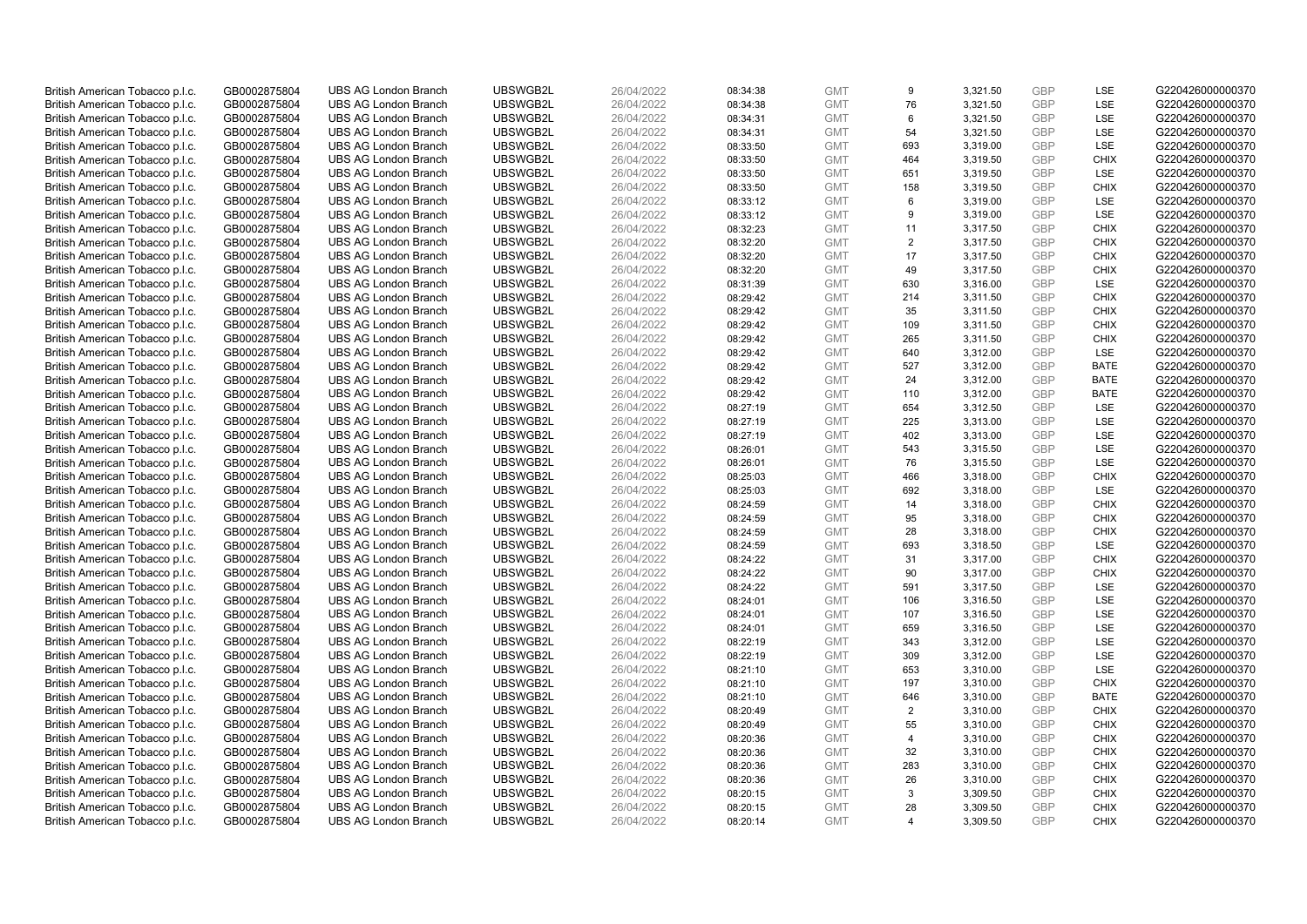| British American Tobacco p.l.c. | GB0002875804                 | <b>UBS AG London Branch</b> | UBSWGB2L             | 26/04/2022               | 08:20:14             | <b>GMT</b>               | 24             | 3,309.50             | <b>GBP</b> | <b>CHIX</b>                | G220426000000370 |
|---------------------------------|------------------------------|-----------------------------|----------------------|--------------------------|----------------------|--------------------------|----------------|----------------------|------------|----------------------------|------------------|
| British American Tobacco p.l.c. | GB0002875804                 | <b>UBS AG London Branch</b> | UBSWGB2L             | 26/04/2022               | 08:20:14             | <b>GMT</b>               | 256            | 3,309.50             | GBP        | <b>LSE</b>                 | G220426000000370 |
| British American Tobacco p.l.c. | GB0002875804                 | <b>UBS AG London Branch</b> | UBSWGB2L             | 26/04/2022               | 08:20:13             | <b>GMT</b>               | 356            | 3,309.50             | GBP        | LSE                        | G220426000000370 |
| British American Tobacco p.l.c. | GB0002875804                 | <b>UBS AG London Branch</b> | UBSWGB2L             | 26/04/2022               | 08:18:45             | <b>GMT</b>               | 598            | 3,308.00             | GBP        | LSE                        | G220426000000370 |
| British American Tobacco p.l.c. | GB0002875804                 | <b>UBS AG London Branch</b> | UBSWGB2L             | 26/04/2022               | 08:17:24             | <b>GMT</b>               | 658            | 3,306.50             | <b>GBP</b> | LSE                        | G220426000000370 |
| British American Tobacco p.l.c. | GB0002875804                 | <b>UBS AG London Branch</b> | UBSWGB2L             | 26/04/2022               | 08:16:06             | <b>GMT</b>               | 313            | 3,309.00             | <b>GBP</b> | LSE                        | G220426000000370 |
| British American Tobacco p.l.c. | GB0002875804                 | <b>UBS AG London Branch</b> | UBSWGB2L             | 26/04/2022               | 08:16:06             | <b>GMT</b>               | 260            | 3,309.00             | GBP        | LSE                        | G220426000000370 |
| British American Tobacco p.l.c. | GB0002875804                 | <b>UBS AG London Branch</b> | UBSWGB2L             | 26/04/2022               | 08:16:06             | <b>GMT</b>               | 20             | 3,309.00             | GBP        | LSE                        | G220426000000370 |
| British American Tobacco p.l.c. | GB0002875804                 | <b>UBS AG London Branch</b> | UBSWGB2L             | 26/04/2022               | 08:16:06             | <b>GMT</b>               | 147            | 3,311.00             | GBP        | <b>CHIX</b>                | G220426000000370 |
| British American Tobacco p.l.c. | GB0002875804                 | <b>UBS AG London Branch</b> | UBSWGB2L             | 26/04/2022               | 08:16:06             | <b>GMT</b>               | 359            | 3,311.00             | <b>GBP</b> | <b>CHIX</b>                | G220426000000370 |
| British American Tobacco p.l.c. | GB0002875804                 | <b>UBS AG London Branch</b> | UBSWGB2L             | 26/04/2022               | 08:16:06             | <b>GMT</b>               | 585            | 3.311.00             | GBP        | <b>LSE</b>                 | G220426000000370 |
| British American Tobacco p.l.c. | GB0002875804                 | <b>UBS AG London Branch</b> | UBSWGB2L             | 26/04/2022               | 08:16:06             | <b>GMT</b>               | 148            | 3,311.00             | <b>GBP</b> | <b>CHIX</b>                | G220426000000370 |
| British American Tobacco p.l.c. | GB0002875804                 | <b>UBS AG London Branch</b> | UBSWGB2L             | 26/04/2022               | 08:15:02             | <b>GMT</b>               | 539            | 3,313.00             | GBP        | <b>LSE</b>                 | G220426000000370 |
| British American Tobacco p.l.c. | GB0002875804                 | <b>UBS AG London Branch</b> | UBSWGB2L             | 26/04/2022               | 08:15:02             | <b>GMT</b>               | 147            | 3,313.00             | <b>GBP</b> | <b>LSE</b>                 | G220426000000370 |
| British American Tobacco p.l.c. | GB0002875804                 | <b>UBS AG London Branch</b> | UBSWGB2L             | 26/04/2022               | 08:15:02             | <b>GMT</b>               | $\overline{1}$ | 3,313.00             | <b>GBP</b> | <b>LSE</b>                 | G220426000000370 |
| British American Tobacco p.l.c. | GB0002875804                 | <b>UBS AG London Branch</b> | UBSWGB2L             | 26/04/2022               | 08:14:36             | <b>GMT</b>               | 230            | 3,313.50             | GBP        | <b>CHIX</b>                | G220426000000370 |
| British American Tobacco p.l.c. | GB0002875804                 | <b>UBS AG London Branch</b> | UBSWGB2L             | 26/04/2022               | 08:14:36             | <b>GMT</b>               | 491            | 3,313.50             | GBP        | <b>BATE</b>                | G220426000000370 |
| British American Tobacco p.l.c. | GB0002875804                 | <b>UBS AG London Branch</b> | UBSWGB2L             | 26/04/2022               | 08:14:36             | <b>GMT</b>               | 216            | 3,313.50             | GBP        | <b>CHIX</b>                | G220426000000370 |
| British American Tobacco p.l.c. | GB0002875804                 | <b>UBS AG London Branch</b> | UBSWGB2L             | 26/04/2022               | 08:14:36             | <b>GMT</b>               | 40             | 3,313.50             | <b>GBP</b> | <b>BATE</b>                | G220426000000370 |
| British American Tobacco p.l.c. | GB0002875804                 | <b>UBS AG London Branch</b> | UBSWGB2L             | 26/04/2022               | 08:14:36             | <b>GMT</b>               | 95             | 3,313.50             | <b>GBP</b> | <b>CHIX</b>                | G220426000000370 |
| British American Tobacco p.l.c. | GB0002875804                 | <b>UBS AG London Branch</b> | UBSWGB2L             | 26/04/2022               | 08:14:36             | <b>GMT</b>               | 69             | 3,313.50             | GBP        | <b>BATE</b>                | G220426000000370 |
| British American Tobacco p.l.c. | GB0002875804                 | <b>UBS AG London Branch</b> | UBSWGB2L             | 26/04/2022               | 08:14:36             | <b>GMT</b>               | 80             | 3,313.50             | GBP        | <b>CHIX</b>                | G220426000000370 |
| British American Tobacco p.l.c. | GB0002875804                 | <b>UBS AG London Branch</b> | UBSWGB2L             | 26/04/2022               | 08:14:36             | <b>GMT</b>               | $\overline{2}$ | 3,313.50             | GBP        | <b>CHIX</b>                | G220426000000370 |
| British American Tobacco p.l.c. | GB0002875804                 | <b>UBS AG London Branch</b> | UBSWGB2L             | 26/04/2022               | 08:14:36             | <b>GMT</b>               | 16             | 3,313.50             | GBP        | <b>CHIX</b>                | G220426000000370 |
| British American Tobacco p.l.c. | GB0002875804                 | <b>UBS AG London Branch</b> | UBSWGB2L             | 26/04/2022               | 08:14:36             | <b>GMT</b>               | 687            | 3,314.00             | <b>GBP</b> | LSE                        | G220426000000370 |
| British American Tobacco p.l.c. | GB0002875804                 | <b>UBS AG London Branch</b> | UBSWGB2L             | 26/04/2022               | 08:12:25             | <b>GMT</b>               | 113            | 3,310.50             | <b>GBP</b> | <b>LSE</b>                 | G220426000000370 |
| British American Tobacco p.l.c. | GB0002875804                 | <b>UBS AG London Branch</b> | UBSWGB2L             | 26/04/2022               | 08:11:58             | <b>GMT</b>               | 547            | 3,310.50             | <b>GBP</b> | <b>LSE</b>                 | G220426000000370 |
| British American Tobacco p.l.c. | GB0002875804                 | <b>UBS AG London Branch</b> | UBSWGB2L             | 26/04/2022               | 08:11:39             | <b>GMT</b>               | 669            | 3,309.00             | GBP        | <b>LSE</b>                 | G220426000000370 |
| British American Tobacco p.l.c. | GB0002875804                 | <b>UBS AG London Branch</b> | UBSWGB2L             | 26/04/2022               | 08:11:01             | <b>GMT</b>               | 653            | 3,312.00             | <b>GBP</b> | LSE                        | G220426000000370 |
| British American Tobacco p.l.c. | GB0002875804                 | <b>UBS AG London Branch</b> | UBSWGB2L             | 26/04/2022               | 08:11:01             | <b>GMT</b>               | 45             | 3,312.00             | <b>GBP</b> | LSE                        | G220426000000370 |
| British American Tobacco p.l.c. | GB0002875804                 | <b>UBS AG London Branch</b> | UBSWGB2L             | 26/04/2022               | 08:11:01             | <b>GMT</b>               | 611            | 3,312.00             | <b>GBP</b> | LSE                        | G220426000000370 |
| British American Tobacco p.l.c. | GB0002875804                 | <b>UBS AG London Branch</b> | UBSWGB2L             | 26/04/2022               | 08:11:01             | <b>GMT</b>               | 754            | 3,312.00             | <b>GBP</b> | <b>LSE</b>                 | G220426000000370 |
| British American Tobacco p.l.c. | GB0002875804                 | <b>UBS AG London Branch</b> | UBSWGB2L             | 26/04/2022               | 08:10:38             | <b>GMT</b>               | 542            | 3,312.00             | <b>GBP</b> | LSE                        | G220426000000370 |
| British American Tobacco p.l.c. | GB0002875804                 | <b>UBS AG London Branch</b> | UBSWGB2L             | 26/04/2022               | 08:10:38             | <b>GMT</b>               | 309            | 3,312.00             | GBP        | <b>BATE</b>                | G220426000000370 |
| British American Tobacco p.l.c. | GB0002875804                 | <b>UBS AG London Branch</b> | UBSWGB2L             | 26/04/2022               | 08:10:38             | <b>GMT</b>               | 125            | 3,312.00             | GBP        | LSE                        | G220426000000370 |
| British American Tobacco p.l.c. | GB0002875804                 | <b>UBS AG London Branch</b> | UBSWGB2L             | 26/04/2022               | 08:10:38             | <b>GMT</b>               | 254            | 3,312.00             | GBP        | <b>BATE</b>                | G220426000000370 |
| British American Tobacco p.l.c. | GB0002875804                 | <b>UBS AG London Branch</b> | UBSWGB2L             | 26/04/2022               | 08:10:11             | <b>GMT</b>               | 572            | 3,312.50             | GBP        | <b>LSE</b>                 | G220426000000370 |
| British American Tobacco p.l.c. | GB0002875804                 | <b>UBS AG London Branch</b> | UBSWGB2L             | 26/04/2022               | 08:09:59             | <b>GMT</b>               | $\overline{4}$ | 3,312.00             | <b>GBP</b> | <b>CHIX</b>                | G220426000000370 |
| British American Tobacco p.l.c. | GB0002875804                 | <b>UBS AG London Branch</b> | UBSWGB2L             | 26/04/2022               | 08:09:59             | <b>GMT</b>               | 47             | 3,312.00             | <b>GBP</b> | <b>CHIX</b>                | G220426000000370 |
| British American Tobacco p.l.c. | GB0002875804                 | <b>UBS AG London Branch</b> | UBSWGB2L             | 26/04/2022               | 08:09:59             | <b>GMT</b>               | $\overline{4}$ | 3,312.00             | <b>GBP</b> | <b>CHIX</b>                | G220426000000370 |
| British American Tobacco p.l.c. | GB0002875804                 | <b>UBS AG London Branch</b> | UBSWGB2L             | 26/04/2022               | 08:09:59             | <b>GMT</b>               | 132            | 3,312.00             | GBP        | <b>CHIX</b>                | G220426000000370 |
| British American Tobacco p.l.c. | GB0002875804                 | <b>UBS AG London Branch</b> | UBSWGB2L             | 26/04/2022               | 08:09:56             | <b>GMT</b>               | 17             | 3,312.00             | <b>GBP</b> | <b>CHIX</b>                | G220426000000370 |
| British American Tobacco p.l.c. | GB0002875804                 | <b>UBS AG London Branch</b> | UBSWGB2L             | 26/04/2022               | 08:09:56             | <b>GMT</b>               | $\overline{7}$ | 3,312.00             | GBP        | <b>BATE</b>                | G220426000000370 |
| British American Tobacco p.l.c. | GB0002875804                 | <b>UBS AG London Branch</b> | UBSWGB2L             | 26/04/2022               | 08:09:56             | <b>GMT</b>               | 48             | 3,312.00             | GBP        | <b>BATE</b>                | G220426000000370 |
| British American Tobacco p.l.c. | GB0002875804                 | <b>UBS AG London Branch</b> | UBSWGB2L             | 26/04/2022               | 08:09:56             | <b>GMT</b>               | 78             | 3,312.00             | <b>GBP</b> | <b>CHIX</b>                | G220426000000370 |
| British American Tobacco p.l.c. | GB0002875804                 | <b>UBS AG London Branch</b> | UBSWGB2L             | 26/04/2022               | 08:09:56             | <b>GMT</b>               | 13             | 3,312.00             | <b>GBP</b> | <b>CHIX</b>                | G220426000000370 |
| British American Tobacco p.l.c. | GB0002875804                 | <b>UBS AG London Branch</b> | UBSWGB2L             | 26/04/2022               | 08:09:56             | <b>GMT</b>               | 405            | 3,312.00             | <b>GBP</b> | <b>CHIX</b>                | G220426000000370 |
| British American Tobacco p.l.c. | GB0002875804                 | <b>UBS AG London Branch</b> | UBSWGB2L             | 26/04/2022               | 08:07:45             | <b>GMT</b>               | 564            | 3,310.00             | GBP        | LSE                        | G220426000000370 |
| British American Tobacco p.l.c. | GB0002875804                 | <b>UBS AG London Branch</b> | UBSWGB2L             | 26/04/2022               | 08:06:51             | <b>GMT</b>               | 691            | 3,311.50             | <b>GBP</b> | LSE                        | G220426000000370 |
| British American Tobacco p.l.c. | GB0002875804                 | <b>UBS AG London Branch</b> | UBSWGB2L             | 26/04/2022               | 08:06:51             | <b>GMT</b>               | 67             | 3,311.50             | GBP        | <b>CHIX</b>                | G220426000000370 |
| British American Tobacco p.l.c. |                              | <b>UBS AG London Branch</b> | UBSWGB2L             | 26/04/2022               |                      | <b>GMT</b>               | 565            | 3,311.50             | GBP        | <b>CHIX</b>                | G220426000000370 |
| British American Tobacco p.l.c. | GB0002875804                 | <b>UBS AG London Branch</b> | UBSWGB2L             | 26/04/2022               | 08:06:51<br>08:06:31 | <b>GMT</b>               | 2              | 3,311.50             | <b>GBP</b> | <b>CHIX</b>                | G220426000000370 |
|                                 | GB0002875804                 |                             |                      |                          |                      |                          |                |                      | GBP        |                            |                  |
| British American Tobacco p.l.c. | GB0002875804<br>GB0002875804 | <b>UBS AG London Branch</b> | UBSWGB2L<br>UBSWGB2L | 26/04/2022<br>26/04/2022 | 08:06:30             | <b>GMT</b><br><b>GMT</b> | 8<br>558       | 3,311.50<br>3.315.00 | GBP        | <b>CHIX</b><br><b>BATE</b> | G220426000000370 |
| British American Tobacco p.l.c. |                              | <b>UBS AG London Branch</b> |                      |                          | 08:05:38             |                          |                |                      |            |                            | G220426000000370 |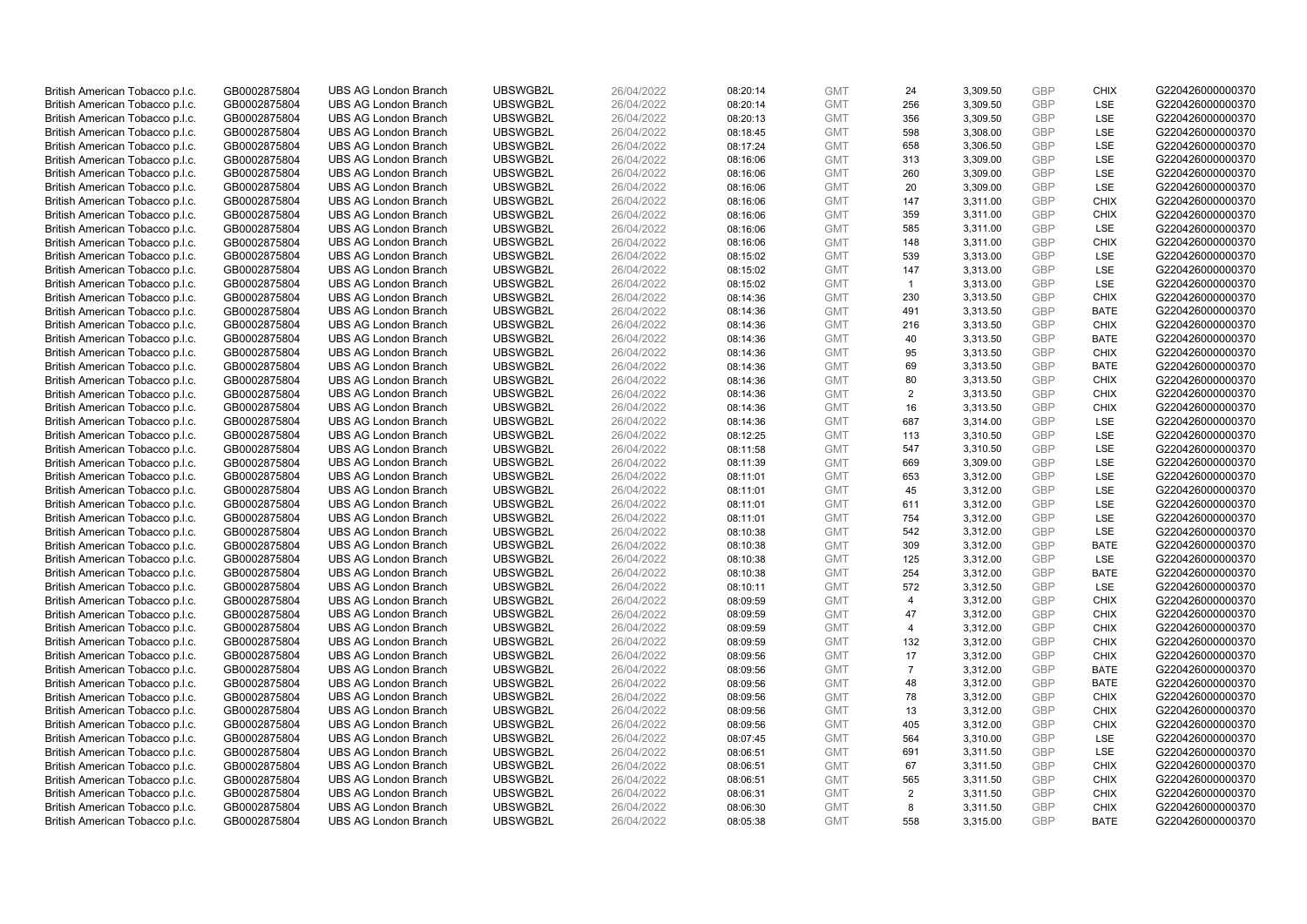| British American Tobacco p.l.c. | GB0002875804 | <b>UBS AG London Branch</b> | UBSWGB2L | 26/04/2022 | 08:05:36 | <b>GMT</b> | 10             | 3,315.00 | <b>GBP</b> | <b>BATE</b> | G220426000000370 |
|---------------------------------|--------------|-----------------------------|----------|------------|----------|------------|----------------|----------|------------|-------------|------------------|
| British American Tobacco p.l.c. | GB0002875804 | <b>UBS AG London Branch</b> | UBSWGB2L | 26/04/2022 | 08:05:36 | <b>GMT</b> | 17             | 3,315.00 | GBP        | <b>BATE</b> | G220426000000370 |
| British American Tobacco p.l.c. | GB0002875804 | <b>UBS AG London Branch</b> | UBSWGB2L | 26/04/2022 | 08:05:36 | <b>GMT</b> | 73             | 3,315.00 | GBP        | <b>BATE</b> | G220426000000370 |
| British American Tobacco p.l.c. | GB0002875804 | <b>UBS AG London Branch</b> | UBSWGB2L | 26/04/2022 | 08:05:36 | <b>GMT</b> | 431            | 3,316.00 | GBP        | <b>LSE</b>  | G220426000000370 |
| British American Tobacco p.l.c. | GB0002875804 | <b>UBS AG London Branch</b> | UBSWGB2L | 26/04/2022 | 08:05:36 | <b>GMT</b> | 159            | 3,316.00 | <b>GBP</b> | LSE         | G220426000000370 |
| British American Tobacco p.l.c. | GB0002875804 | <b>UBS AG London Branch</b> | UBSWGB2L | 26/04/2022 | 08:05:08 | <b>GMT</b> | 641            | 3,315.00 | <b>GBP</b> | <b>LSE</b>  | G220426000000370 |
| British American Tobacco p.l.c. | GB0002875804 | <b>UBS AG London Branch</b> | UBSWGB2L | 26/04/2022 | 08:05:08 | <b>GMT</b> | 612            | 3,315.50 | GBP        | LSE         | G220426000000370 |
| British American Tobacco p.l.c. | GB0002875804 | <b>UBS AG London Branch</b> | UBSWGB2L | 26/04/2022 | 08:05:00 | <b>GMT</b> | 150            | 3,315.50 | GBP        | <b>BATE</b> | G220426000000370 |
| British American Tobacco p.l.c. | GB0002875804 | <b>UBS AG London Branch</b> | UBSWGB2L | 26/04/2022 | 08:05:00 | <b>GMT</b> | 554            | 3,315.50 | GBP        | <b>BATE</b> | G220426000000370 |
| British American Tobacco p.l.c. | GB0002875804 | <b>UBS AG London Branch</b> | UBSWGB2L | 26/04/2022 | 08:04:50 | <b>GMT</b> | 422            | 3,316.50 | <b>GBP</b> | <b>LSE</b>  | G220426000000370 |
| British American Tobacco p.l.c. | GB0002875804 | <b>UBS AG London Branch</b> | UBSWGB2L | 26/04/2022 | 08:04:50 | <b>GMT</b> | 106            | 3,316.50 | GBP        | LSE         | G220426000000370 |
| British American Tobacco p.l.c. | GB0002875804 | <b>UBS AG London Branch</b> | UBSWGB2L | 26/04/2022 | 08:04:50 | <b>GMT</b> | 88             | 3,316.50 | <b>GBP</b> | LSE         | G220426000000370 |
| British American Tobacco p.l.c. | GB0002875804 | <b>UBS AG London Branch</b> | UBSWGB2L | 26/04/2022 | 08:04:50 | <b>GMT</b> | 679            | 3,316.00 | GBP        | LSE         | G220426000000370 |
| British American Tobacco p.l.c. | GB0002875804 | <b>UBS AG London Branch</b> | UBSWGB2L | 26/04/2022 | 08:04:50 | <b>GMT</b> | 571            | 3,316.00 | <b>GBP</b> | <b>CHIX</b> | G220426000000370 |
| British American Tobacco p.l.c. | GB0002875804 | <b>UBS AG London Branch</b> | UBSWGB2L | 26/04/2022 | 08:04:50 | <b>GMT</b> | 692            | 3,316.50 | GBP        | <b>LSE</b>  | G220426000000370 |
| British American Tobacco p.l.c. | GB0002875804 | <b>UBS AG London Branch</b> | UBSWGB2L | 26/04/2022 | 08:03:21 | <b>GMT</b> | 665            | 3,311.50 | <b>GBP</b> | LSE         | G220426000000370 |
| British American Tobacco p.l.c. | GB0002875804 | <b>UBS AG London Branch</b> | UBSWGB2L | 26/04/2022 | 08:03:08 | <b>GMT</b> | 682            | 3,310.00 | <b>GBP</b> | LSE         | G220426000000370 |
| British American Tobacco p.l.c. | GB0002875804 | <b>UBS AG London Branch</b> | UBSWGB2L | 26/04/2022 | 08:03:00 | <b>GMT</b> | 312            | 3,311.00 | <b>GBP</b> | LSE         | G220426000000370 |
| British American Tobacco p.l.c. | GB0002875804 | <b>UBS AG London Branch</b> | UBSWGB2L | 26/04/2022 | 08:03:00 | <b>GMT</b> | 214            | 3,311.00 | GBP        | <b>LSE</b>  | G220426000000370 |
| British American Tobacco p.l.c. | GB0002875804 | <b>UBS AG London Branch</b> | UBSWGB2L | 26/04/2022 | 08:02:58 | <b>GMT</b> | 2              | 3,311.00 | <b>GBP</b> | LSE         | G220426000000370 |
| British American Tobacco p.l.c. | GB0002875804 | <b>UBS AG London Branch</b> | UBSWGB2L | 26/04/2022 | 08:02:58 | <b>GMT</b> | 50             | 3,311.00 | GBP        | LSE         | G220426000000370 |
| British American Tobacco p.l.c. | GB0002875804 | <b>UBS AG London Branch</b> | UBSWGB2L | 26/04/2022 | 08:02:58 | <b>GMT</b> | 318            | 3,311.50 | GBP        | <b>CHIX</b> | G220426000000370 |
| British American Tobacco p.l.c. | GB0002875804 | <b>UBS AG London Branch</b> | UBSWGB2L | 26/04/2022 | 08:02:58 | <b>GMT</b> | 125            | 3,311.50 | <b>GBP</b> | <b>CHIX</b> | G220426000000370 |
| British American Tobacco p.l.c. | GB0002875804 | <b>UBS AG London Branch</b> | UBSWGB2L | 26/04/2022 | 08:02:55 | <b>GMT</b> | $\overline{2}$ | 3,311.50 | GBP        | <b>CHIX</b> | G220426000000370 |
| British American Tobacco p.l.c. | GB0002875804 | <b>UBS AG London Branch</b> | UBSWGB2L | 26/04/2022 | 08:02:55 | <b>GMT</b> | 17             | 3,311.50 | <b>GBP</b> | <b>CHIX</b> | G220426000000370 |
| British American Tobacco p.l.c. | GB0002875804 | <b>UBS AG London Branch</b> | UBSWGB2L | 26/04/2022 | 08:02:55 | <b>GMT</b> | 149            | 3,311.50 | <b>GBP</b> | <b>CHIX</b> | G220426000000370 |
| British American Tobacco p.l.c. | GB0002875804 | <b>UBS AG London Branch</b> | UBSWGB2L | 26/04/2022 | 08:02:55 | <b>GMT</b> | 3              | 3,311.50 | <b>GBP</b> | <b>CHIX</b> | G220426000000370 |
| British American Tobacco p.l.c. | GB0002875804 | <b>UBS AG London Branch</b> | UBSWGB2L | 26/04/2022 | 08:02:55 | <b>GMT</b> | 15             | 3,311.50 | GBP        | <b>CHIX</b> | G220426000000370 |
| British American Tobacco p.l.c. | GB0002875804 | <b>UBS AG London Branch</b> | UBSWGB2L | 26/04/2022 | 08:02:55 | <b>GMT</b> | 8              | 3,311.50 | <b>GBP</b> | <b>CHIX</b> | G220426000000370 |
| British American Tobacco p.l.c. | GB0002875804 | <b>UBS AG London Branch</b> | UBSWGB2L | 26/04/2022 | 08:02:54 | <b>GMT</b> | 5              | 3,311.50 | GBP        | <b>CHIX</b> | G220426000000370 |
| British American Tobacco p.l.c. | GB0002875804 | <b>UBS AG London Branch</b> | UBSWGB2L | 26/04/2022 | 08:02:54 | <b>GMT</b> | 45             | 3,311.50 | GBP        | <b>CHIX</b> | G220426000000370 |
| British American Tobacco p.l.c. | GB0002875804 | <b>UBS AG London Branch</b> | UBSWGB2L | 26/04/2022 | 08:02:54 | <b>GMT</b> | 23             | 3,311.50 | <b>GBP</b> | <b>CHIX</b> | G220426000000370 |
| British American Tobacco p.l.c. | GB0002875804 | <b>UBS AG London Branch</b> | UBSWGB2L | 26/04/2022 | 08:02:27 | <b>GMT</b> | 14             | 3,308.00 | <b>GBP</b> | <b>CHIX</b> | G220426000000370 |
| British American Tobacco p.l.c. | GB0002875804 | <b>UBS AG London Branch</b> | UBSWGB2L | 26/04/2022 | 08:02:26 | <b>GMT</b> | 562            | 3,309.50 | GBP        | LSE         | G220426000000370 |
| British American Tobacco p.l.c. | GB0002875804 | <b>UBS AG London Branch</b> | UBSWGB2L | 26/04/2022 | 08:02:26 | <b>GMT</b> | 60             | 3,309.50 | GBP        | LSE         | G220426000000370 |
| British American Tobacco p.l.c. | GB0002875804 | <b>UBS AG London Branch</b> | UBSWGB2L | 26/04/2022 | 08:01:36 | <b>GMT</b> | 96             | 3,307.50 | GBP        | <b>CHIX</b> | G220426000000370 |
| British American Tobacco p.l.c. | GB0002875804 | <b>UBS AG London Branch</b> | UBSWGB2L | 26/04/2022 | 08:01:36 | <b>GMT</b> | 583            | 3,308.00 | GBP        | <b>LSE</b>  | G220426000000370 |
| British American Tobacco p.l.c. | GB0002875804 | <b>UBS AG London Branch</b> | UBSWGB2L | 26/04/2022 | 08:01:35 | <b>GMT</b> | 67             | 3,308.00 | <b>GBP</b> | LSE         | G220426000000370 |
| British American Tobacco p.l.c. | GB0002875804 | <b>UBS AG London Branch</b> | UBSWGB2L | 26/04/2022 | 08:01:35 | <b>GMT</b> | 562            | 3,308.00 | <b>GBP</b> | LSE         | G220426000000370 |
| British American Tobacco p.l.c. | GB0002875804 | <b>UBS AG London Branch</b> | UBSWGB2L | 26/04/2022 | 08:01:11 | <b>GMT</b> | 550            | 3,307.50 | <b>GBP</b> | <b>CHIX</b> | G220426000000370 |
| British American Tobacco p.l.c. |              | <b>UBS AG London Branch</b> | UBSWGB2L | 26/04/2022 |          | <b>GMT</b> | 37             | 3,307.50 | GBP        | <b>CHIX</b> | G220426000000370 |
|                                 | GB0002875804 |                             |          |            | 08:01:11 |            | 648            |          | <b>GBP</b> | <b>LSE</b>  | G220426000000370 |
| British American Tobacco p.l.c. | GB0002875804 | <b>UBS AG London Branch</b> | UBSWGB2L | 26/04/2022 | 08:01:00 | <b>GMT</b> |                | 3,308.00 | <b>GBP</b> |             |                  |
| British American Tobacco p.l.c. | GB0002875804 | <b>UBS AG London Branch</b> | UBSWGB2L | 26/04/2022 | 08:00:48 | <b>GMT</b> | 697            | 3,310.50 |            | LSE         | G220426000000370 |
| British American Tobacco p.l.c. | GB0002875804 | <b>UBS AG London Branch</b> | UBSWGB2L | 26/04/2022 | 08:00:48 | <b>GMT</b> | 605            | 3,310.50 | <b>GBP</b> | <b>LSE</b>  | G220426000000370 |
| British American Tobacco p.l.c. | GB0002875804 | <b>UBS AG London Branch</b> | UBSWGB2L | 26/04/2022 | 08:00:03 | <b>GMT</b> | 597            | 3,313.50 | <b>GBP</b> | <b>LSE</b>  | G220426000000370 |
| British American Tobacco p.l.c. | GB0002875804 | <b>UBS AG London Branch</b> | UBSWGB2L | 26/04/2022 | 08:00:03 | <b>GMT</b> | 707            | 3,314.00 | <b>GBP</b> | LSE         | G220426000000370 |
| British American Tobacco p.l.c. | GB0002875804 | <b>UBS AG London Branch</b> | UBSWGB2L | 27/04/2022 | 16:22:07 | <b>GMT</b> | 441            | 3,329.00 | <b>GBP</b> | LSE         | G220427000000484 |
| British American Tobacco p.l.c. | GB0002875804 | <b>UBS AG London Branch</b> | UBSWGB2L | 27/04/2022 | 16:21:28 | <b>GMT</b> | 423            | 3,329.00 | <b>GBP</b> | LSE         | G220427000000484 |
| British American Tobacco p.l.c. | GB0002875804 | <b>UBS AG London Branch</b> | UBSWGB2L | 27/04/2022 | 16:21:28 | <b>GMT</b> | 238            | 3,329.00 | <b>GBP</b> | LSE         | G220427000000484 |
| British American Tobacco p.l.c. | GB0002875804 | <b>UBS AG London Branch</b> | UBSWGB2L | 27/04/2022 | 16:21:03 | <b>GMT</b> | 687            | 3,328.50 | <b>GBP</b> | <b>LSE</b>  | G220427000000484 |
| British American Tobacco p.l.c. | GB0002875804 | <b>UBS AG London Branch</b> | UBSWGB2L | 27/04/2022 | 16:21:03 | <b>GMT</b> | $\overline{1}$ | 3,329.00 | <b>GBP</b> | <b>CHIX</b> | G220427000000484 |
| British American Tobacco p.l.c. | GB0002875804 | <b>UBS AG London Branch</b> | UBSWGB2L | 27/04/2022 | 16:21:03 | <b>GMT</b> | 52             | 3,329.00 | <b>GBP</b> | <b>CHIX</b> | G220427000000484 |
| British American Tobacco p.l.c. | GB0002875804 | <b>UBS AG London Branch</b> | UBSWGB2L | 27/04/2022 | 16:20:51 | <b>GMT</b> | 213            | 3,329.50 | GBP        | <b>CHIX</b> | G220427000000484 |
| British American Tobacco p.l.c. | GB0002875804 | <b>UBS AG London Branch</b> | UBSWGB2L | 27/04/2022 | 16:20:47 | <b>GMT</b> | 164            | 3.329.50 | GBP        | <b>CHIX</b> | G220427000000484 |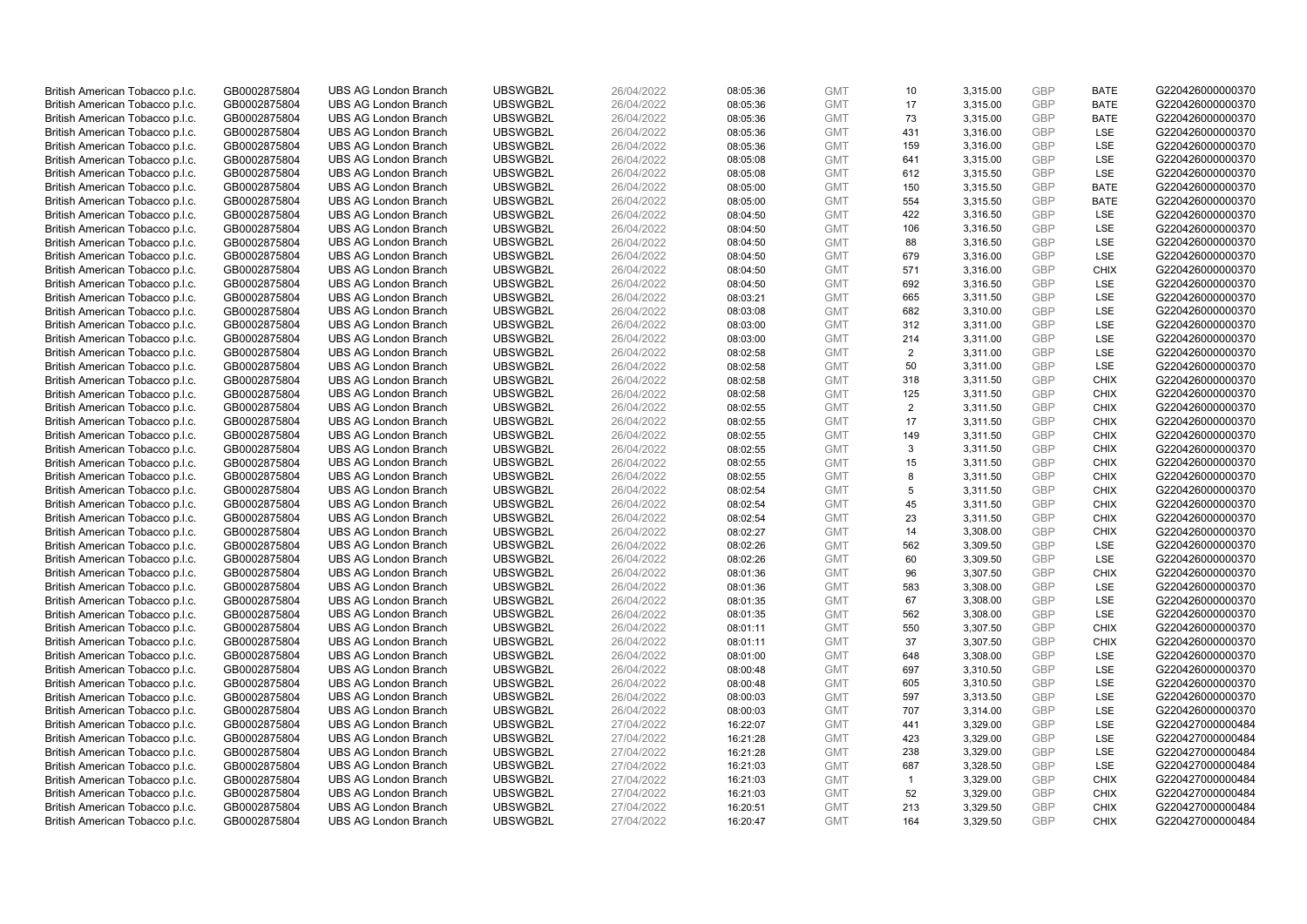| British American Tobacco p.l.c. | GB0002875804 | <b>UBS AG London Branch</b> | UBSWGB2L | 27/04/2022 | 16:20:42 | <b>GMT</b> | 183 | 3,330.00  | <b>GBP</b>               | <b>CHIX</b> | G220427000000484 |
|---------------------------------|--------------|-----------------------------|----------|------------|----------|------------|-----|-----------|--------------------------|-------------|------------------|
| British American Tobacco p.l.c. | GB0002875804 | <b>UBS AG London Branch</b> | UBSWGB2L | 27/04/2022 | 16:20:42 | <b>GMT</b> | 602 | 3,330.00  | <b>GBP</b>               | LSE         | G220427000000484 |
| British American Tobacco p.l.c. | GB0002875804 | <b>UBS AG London Branch</b> | UBSWGB2L | 27/04/2022 | 16:20:42 | <b>GMT</b> | 177 | 3,330.00  | <b>GBP</b>               | <b>CHIX</b> | G220427000000484 |
|                                 |              |                             | UBSWGB2L | 27/04/2022 |          |            |     |           | <b>GBP</b>               |             |                  |
| British American Tobacco p.l.c. | GB0002875804 | <b>UBS AG London Branch</b> |          |            | 16:20:33 | <b>GMT</b> | 250 | 3,330.00  |                          | LSE         | G220427000000484 |
| British American Tobacco p.l.c. | GB0002875804 | <b>UBS AG London Branch</b> | UBSWGB2L | 27/04/2022 | 16:20:33 | <b>GMT</b> | 93  | 3,330.00  | <b>GBP</b>               | LSE         | G220427000000484 |
| British American Tobacco p.l.c. | GB0002875804 | <b>UBS AG London Branch</b> | UBSWGB2L | 27/04/2022 | 16:20:33 | <b>GMT</b> | 81  | 3,330.00  | <b>GBP</b>               | LSE         | G220427000000484 |
| British American Tobacco p.l.c. | GB0002875804 | <b>UBS AG London Branch</b> | UBSWGB2L | 27/04/2022 | 16:20:33 | <b>GMT</b> | 358 | 3,330.00  | <b>GBP</b>               | <b>BATE</b> | G220427000000484 |
| British American Tobacco p.l.c. | GB0002875804 | <b>UBS AG London Branch</b> | UBSWGB2L | 27/04/2022 | 16:20:12 | <b>GMT</b> | 663 | 3,332.00  | <b>GBP</b>               | LSE         | G220427000000484 |
| British American Tobacco p.l.c. | GB0002875804 | <b>UBS AG London Branch</b> | UBSWGB2L | 27/04/2022 | 16:20:00 | <b>GMT</b> | 669 | 3,333.00  | <b>GBP</b>               | LSE         | G220427000000484 |
| British American Tobacco p.l.c. | GB0002875804 | <b>UBS AG London Branch</b> | UBSWGB2L | 27/04/2022 | 16:20:00 | <b>GMT</b> | 579 | 3,333.00  | <b>GBP</b>               | <b>CHIX</b> | G220427000000484 |
| British American Tobacco p.l.c. | GB0002875804 | <b>UBS AG London Branch</b> | UBSWGB2L | 27/04/2022 | 16:19:51 | <b>GMT</b> | 74  | 3,333.00  | <b>GBP</b>               | <b>CHIX</b> | G220427000000484 |
| British American Tobacco p.l.c. | GB0002875804 | <b>UBS AG London Branch</b> | UBSWGB2L | 27/04/2022 | 16:19:44 | <b>GMT</b> | 586 | 3,333.50  | <b>GBP</b>               | LSE         | G220427000000484 |
| British American Tobacco p.l.c. | GB0002875804 | <b>UBS AG London Branch</b> | UBSWGB2L | 27/04/2022 | 16:19:14 | <b>GMT</b> | 69  | 3,331.50  | <b>GBP</b>               | LSE         | G220427000000484 |
| British American Tobacco p.l.c. | GB0002875804 | <b>UBS AG London Branch</b> | UBSWGB2L | 27/04/2022 | 16:19:14 | <b>GMT</b> | 250 | 3,331.50  | <b>GBP</b>               | LSE         | G220427000000484 |
| British American Tobacco p.l.c. | GB0002875804 | <b>UBS AG London Branch</b> | UBSWGB2L | 27/04/2022 | 16:19:14 | <b>GMT</b> | 260 | 3,331.50  | <b>GBP</b>               | LSE         | G220427000000484 |
| British American Tobacco p.l.c. | GB0002875804 | <b>UBS AG London Branch</b> | UBSWGB2L | 27/04/2022 | 16:18:53 | <b>GMT</b> | 151 | 3,329.50  | <b>GBP</b>               | <b>BATE</b> | G220427000000484 |
| British American Tobacco p.l.c. | GB0002875804 | <b>UBS AG London Branch</b> | UBSWGB2L | 27/04/2022 | 16:18:53 | <b>GMT</b> | 433 | 3,329.50  | <b>GBP</b>               | <b>BATE</b> | G220427000000484 |
| British American Tobacco p.l.c. | GB0002875804 | <b>UBS AG London Branch</b> | UBSWGB2L | 27/04/2022 | 16:18:42 | <b>GMT</b> | 610 | 3,330.00  | <b>GBP</b>               | LSE         | G220427000000484 |
| British American Tobacco p.l.c. | GB0002875804 | <b>UBS AG London Branch</b> | UBSWGB2L | 27/04/2022 | 16:18:42 | <b>GMT</b> | 11  | 3,330.00  | <b>GBP</b>               | <b>LSE</b>  | G220427000000484 |
| British American Tobacco p.l.c. | GB0002875804 | <b>UBS AG London Branch</b> | UBSWGB2L | 27/04/2022 | 16:18:26 | <b>GMT</b> | 636 | 3,329.50  | <b>GBP</b>               | LSE         | G220427000000484 |
| British American Tobacco p.l.c. | GB0002875804 | <b>UBS AG London Branch</b> | UBSWGB2L | 27/04/2022 | 16:18:06 | <b>GMT</b> | 82  | 3,329.50  | <b>GBP</b>               | LSE         | G220427000000484 |
| British American Tobacco p.l.c. | GB0002875804 | <b>UBS AG London Branch</b> | UBSWGB2L | 27/04/2022 | 16:18:06 | <b>GMT</b> | 250 | 3,329.50  | <b>GBP</b>               | LSE         | G220427000000484 |
| British American Tobacco p.l.c. | GB0002875804 | <b>UBS AG London Branch</b> | UBSWGB2L | 27/04/2022 | 16:18:02 | <b>GMT</b> | 143 | 3,329.00  | <b>GBP</b>               | LSE         | G220427000000484 |
| British American Tobacco p.l.c. | GB0002875804 | <b>UBS AG London Branch</b> | UBSWGB2L | 27/04/2022 | 16:17:03 | <b>GMT</b> | 207 | 3,326.00  | <b>GBP</b>               | LSE         | G220427000000484 |
| British American Tobacco p.l.c. | GB0002875804 | <b>UBS AG London Branch</b> | UBSWGB2L | 27/04/2022 | 16:16:41 | <b>GMT</b> | 709 | 3,328.00  | <b>GBP</b>               | <b>CHIX</b> | G220427000000484 |
| British American Tobacco p.l.c. | GB0002875804 | <b>UBS AG London Branch</b> | UBSWGB2L | 27/04/2022 | 16:16:37 | <b>GMT</b> | 565 | 3,328.50  | <b>GBP</b>               | LSE         | G220427000000484 |
| British American Tobacco p.l.c. | GB0002875804 | <b>UBS AG London Branch</b> | UBSWGB2L | 27/04/2022 | 16:16:27 | <b>GMT</b> | 588 | 3,328.50  | <b>GBP</b>               | LSE         | G220427000000484 |
| British American Tobacco p.l.c. | GB0002875804 | <b>UBS AG London Branch</b> | UBSWGB2L | 27/04/2022 | 16:16:08 | <b>GMT</b> | 69  | 3,327.00  | <b>GBP</b>               | LSE         | G220427000000484 |
| British American Tobacco p.l.c. | GB0002875804 | <b>UBS AG London Branch</b> | UBSWGB2L | 27/04/2022 | 16:16:08 | <b>GMT</b> | 600 | 3,327.00  | <b>GBP</b>               | LSE         | G220427000000484 |
| British American Tobacco p.l.c. | GB0002875804 | <b>UBS AG London Branch</b> | UBSWGB2L | 27/04/2022 | 16:16:08 | <b>GMT</b> | 34  | 3,327.00  | <b>GBP</b>               | LSE         | G220427000000484 |
| British American Tobacco p.l.c. | GB0002875804 | <b>UBS AG London Branch</b> | UBSWGB2L | 27/04/2022 | 16:15:38 | <b>GMT</b> | 219 | 3,326.50  | <b>GBP</b>               | LSE         | G220427000000484 |
| British American Tobacco p.l.c. | GB0002875804 | <b>UBS AG London Branch</b> | UBSWGB2L | 27/04/2022 | 16:14:39 | <b>GMT</b> | 596 | 3,323.00  | <b>GBP</b>               | LSE         | G220427000000484 |
| British American Tobacco p.l.c. | GB0002875804 | <b>UBS AG London Branch</b> | UBSWGB2L | 27/04/2022 | 16:14:30 | <b>GMT</b> | 673 | 3,324.00  | <b>GBP</b>               | <b>CHIX</b> | G220427000000484 |
| British American Tobacco p.l.c. | GB0002875804 | <b>UBS AG London Branch</b> | UBSWGB2L | 27/04/2022 | 16:14:30 | <b>GMT</b> | 648 | 3,324.00  | <b>GBP</b>               | <b>BATE</b> | G220427000000484 |
| British American Tobacco p.l.c. | GB0002875804 | <b>UBS AG London Branch</b> | UBSWGB2L | 27/04/2022 | 16:14:17 | <b>GMT</b> | 664 | 3,324.50  | <b>GBP</b>               | LSE         | G220427000000484 |
| British American Tobacco p.l.c. | GB0002875804 | <b>UBS AG London Branch</b> | UBSWGB2L | 27/04/2022 | 16:13:24 | <b>GMT</b> | 100 | 3,324.50  | <b>GBP</b>               | <b>CHIX</b> | G220427000000484 |
| British American Tobacco p.l.c. | GB0002875804 | <b>UBS AG London Branch</b> | UBSWGB2L | 27/04/2022 | 16:13:24 | <b>GMT</b> | 100 | 3,324.50  | <b>GBP</b>               | <b>CHIX</b> | G220427000000484 |
| British American Tobacco p.l.c. | GB0002875804 | <b>UBS AG London Branch</b> | UBSWGB2L | 27/04/2022 | 16:13:24 | <b>GMT</b> | 668 | 3,324.50  | <b>GBP</b>               | LSE         | G220427000000484 |
|                                 |              | <b>UBS AG London Branch</b> | UBSWGB2L |            |          | <b>GMT</b> | 341 |           | <b>GBP</b>               | LSE         | G220427000000484 |
| British American Tobacco p.l.c. | GB0002875804 |                             |          | 27/04/2022 | 16:12:25 |            |     | 3,323.50  |                          |             |                  |
| British American Tobacco p.l.c. | GB0002875804 | <b>UBS AG London Branch</b> | UBSWGB2L | 27/04/2022 | 16:12:25 | <b>GMT</b> | 330 | 3,323.50  | <b>GBP</b><br><b>GBP</b> | LSE<br>LSE  | G220427000000484 |
| British American Tobacco p.l.c. | GB0002875804 | <b>UBS AG London Branch</b> | UBSWGB2L | 27/04/2022 | 16:11:49 | <b>GMT</b> | 51  | 3,324.00  |                          |             | G220427000000484 |
| British American Tobacco p.l.c. | GB0002875804 | <b>UBS AG London Branch</b> | UBSWGB2L | 27/04/2022 | 16:11:49 | <b>GMT</b> | 214 | 3,324.00  | <b>GBP</b>               | LSE         | G220427000000484 |
| British American Tobacco p.l.c. | GB0002875804 | <b>UBS AG London Branch</b> | UBSWGB2L | 27/04/2022 | 16:11:49 | <b>GMT</b> | 351 | 3324.0000 | <b>GBP</b>               | LSE         | G220427000000484 |
| British American Tobacco p.l.c. | GB0002875804 | <b>UBS AG London Branch</b> | UBSWGB2L | 27/04/2022 | 16:11:49 | <b>GMT</b> | 38  | 3324.0000 | <b>GBP</b>               | <b>CHIX</b> | G220427000000484 |
| British American Tobacco p.l.c. | GB0002875804 | <b>UBS AG London Branch</b> | UBSWGB2L | 27/04/2022 | 16:11:49 | <b>GMT</b> | 252 | 3324.0000 | <b>GBP</b>               | <b>CHIX</b> | G220427000000484 |
| British American Tobacco p.l.c. | GB0002875804 | <b>UBS AG London Branch</b> | UBSWGB2L | 27/04/2022 | 16:11:49 | <b>GMT</b> | 411 | 3324.0000 | <b>GBP</b>               | <b>CHIX</b> | G220427000000484 |
| British American Tobacco p.l.c. | GB0002875804 | <b>UBS AG London Branch</b> | UBSWGB2L | 27/04/2022 | 16:11:49 | <b>GMT</b> | 590 | 3324.0000 | <b>GBP</b>               | LSE         | G220427000000484 |
| British American Tobacco p.l.c. | GB0002875804 | <b>UBS AG London Branch</b> | UBSWGB2L | 27/04/2022 | 16:11:34 | <b>GMT</b> | 230 | 3324.5000 | <b>GBP</b>               | LSE         | G220427000000484 |
| British American Tobacco p.l.c. | GB0002875804 | <b>UBS AG London Branch</b> | UBSWGB2L | 27/04/2022 | 16:11:34 | <b>GMT</b> | 250 | 3324.5000 | <b>GBP</b>               | LSE         | G220427000000484 |
| British American Tobacco p.l.c. | GB0002875804 | <b>UBS AG London Branch</b> | UBSWGB2L | 27/04/2022 | 16:10:38 | <b>GMT</b> | 385 | 3324.5000 | <b>GBP</b>               | LSE         | G220427000000484 |
| British American Tobacco p.l.c. | GB0002875804 | <b>UBS AG London Branch</b> | UBSWGB2L | 27/04/2022 | 16:10:38 | <b>GMT</b> | 250 | 3324.5000 | <b>GBP</b>               | LSE         | G220427000000484 |
| British American Tobacco p.l.c. | GB0002875804 | <b>UBS AG London Branch</b> | UBSWGB2L | 27/04/2022 | 16:09:39 | <b>GMT</b> | 269 | 3324.5000 | <b>GBP</b>               | LSE         | G220427000000484 |
| British American Tobacco p.l.c. | GB0002875804 | <b>UBS AG London Branch</b> | UBSWGB2L | 27/04/2022 | 16:09:39 | <b>GMT</b> | 95  | 3324.5000 | <b>GBP</b>               | <b>BATE</b> | G220427000000484 |
| British American Tobacco p.l.c. | GB0002875804 | <b>UBS AG London Branch</b> | UBSWGB2L | 27/04/2022 | 16:09:39 | <b>GMT</b> | 110 | 3324.5000 | GBP                      | <b>BATE</b> | G220427000000484 |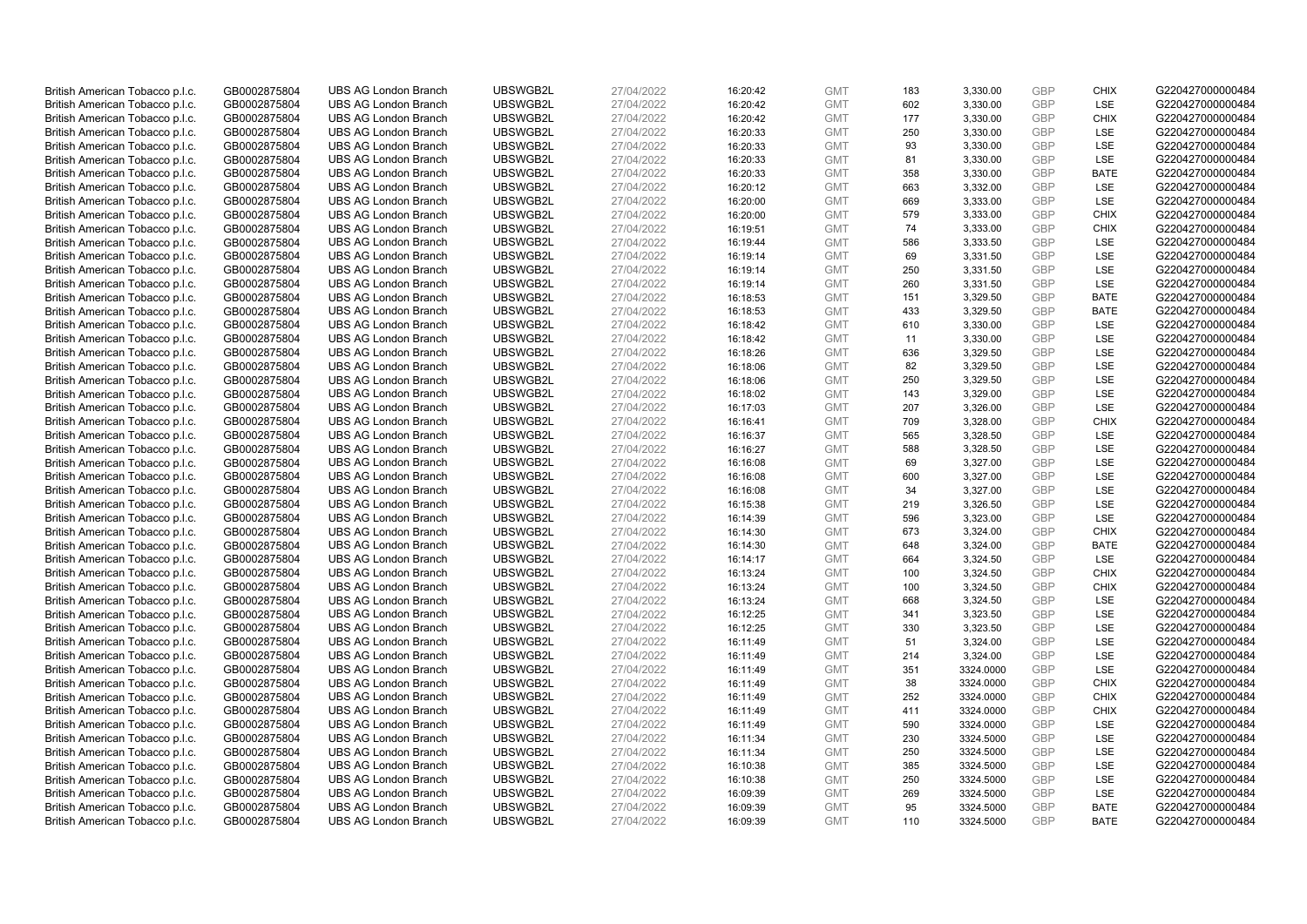| British American Tobacco p.l.c.                                    | GB0002875804                 | <b>UBS AG London Branch</b>                                | UBSWGB2L             | 27/04/2022               | 16:09:39             | <b>GMT</b>               | 419       | 3324.5000              | <b>GBP</b>        | <b>BATE</b>         | G220427000000484                     |
|--------------------------------------------------------------------|------------------------------|------------------------------------------------------------|----------------------|--------------------------|----------------------|--------------------------|-----------|------------------------|-------------------|---------------------|--------------------------------------|
| British American Tobacco p.l.c.                                    | GB0002875804                 | <b>UBS AG London Branch</b>                                | UBSWGB2L             | 27/04/2022               | 16:09:39             | <b>GMT</b>               | 400       | 3324.5000              | GBP               | LSE                 | G220427000000484                     |
| British American Tobacco p.l.c.                                    | GB0002875804                 | <b>UBS AG London Branch</b>                                | UBSWGB2L             | 27/04/2022               | 16:09:36             | <b>GMT</b>               | 525       | 3325.0000              | <b>GBP</b>        | LSE                 | G220427000000484                     |
| British American Tobacco p.l.c.                                    | GB0002875804                 | <b>UBS AG London Branch</b>                                | UBSWGB2L             | 27/04/2022               | 16:08:29             | <b>GMT</b>               | 73        | 3323.5000              | GBP               | <b>LSE</b>          | G220427000000484                     |
| British American Tobacco p.l.c.                                    | GB0002875804                 | <b>UBS AG London Branch</b>                                | UBSWGB2L             | 27/04/2022               | 16:08:29             | <b>GMT</b>               | 416       | 3323.5000              | <b>GBP</b>        | LSE                 | G220427000000484                     |
| British American Tobacco p.l.c.                                    | GB0002875804                 | <b>UBS AG London Branch</b>                                | UBSWGB2L             | 27/04/2022               | 16:08:29             | <b>GMT</b>               | 185       | 3323.5000              | GBP               | <b>LSE</b>          | G220427000000484                     |
| British American Tobacco p.l.c.                                    | GB0002875804                 | <b>UBS AG London Branch</b>                                | UBSWGB2L             | 27/04/2022               | 16:08:28             | <b>GMT</b>               | 665       | 3323.5000              | <b>GBP</b>        | <b>CHIX</b>         | G220427000000484                     |
| British American Tobacco p.l.c.                                    | GB0002875804                 | <b>UBS AG London Branch</b>                                | UBSWGB2L             | 27/04/2022               | 16:08:28             | <b>GMT</b>               | 601       | 3323.5000              | GBP               | LSE                 | G220427000000484                     |
| British American Tobacco p.l.c.                                    | GB0002875804                 | <b>UBS AG London Branch</b>                                | UBSWGB2L             | 27/04/2022               | 16:08:28             | <b>GMT</b>               | 200       | 3324.0000              | <b>GBP</b>        | <b>CHIX</b>         | G220427000000484                     |
| British American Tobacco p.l.c.                                    | GB0002875804                 | <b>UBS AG London Branch</b>                                | UBSWGB2L             | 27/04/2022               | 16:08:28             | <b>GMT</b>               | 229       | 3324.0000              | GBP               | <b>CHIX</b>         | G220427000000484                     |
| British American Tobacco p.l.c.                                    | GB0002875804                 | <b>UBS AG London Branch</b>                                | UBSWGB2L             | 27/04/2022               | 16:08:15             | <b>GMT</b>               | 572       | 3324.0000              | <b>GBP</b>        | LSE                 | G220427000000484                     |
| British American Tobacco p.l.c.                                    | GB0002875804                 | <b>UBS AG London Branch</b>                                | UBSWGB2L             | 27/04/2022               | 16:06:40             | <b>GMT</b>               | 638       | 3323.5000              | <b>GBP</b>        | LSE                 | G220427000000484                     |
| British American Tobacco p.l.c.                                    | GB0002875804                 | <b>UBS AG London Branch</b>                                | UBSWGB2L             | 27/04/2022               | 16:06:29             | <b>GMT</b>               | 303       | 3324.0000              | GBP               | LSE                 | G220427000000484                     |
| British American Tobacco p.l.c.                                    | GB0002875804                 | <b>UBS AG London Branch</b>                                | UBSWGB2L             | 27/04/2022               | 16:06:29             | <b>GMT</b>               | 720       | 3324.0000              | <b>GBP</b>        | LSE                 | G220427000000484                     |
| British American Tobacco p.l.c.                                    | GB0002875804                 | <b>UBS AG London Branch</b>                                | UBSWGB2L             | 27/04/2022               | 16:05:17             | <b>GMT</b>               | 247       | 3323.5000              | GBP               | <b>BATE</b>         | G220427000000484                     |
| British American Tobacco p.l.c.                                    | GB0002875804                 | <b>UBS AG London Branch</b>                                | UBSWGB2L             | 27/04/2022               | 16:05:17             | <b>GMT</b>               | 161       | 3323.5000              | <b>GBP</b>        | <b>BATE</b>         | G220427000000484                     |
| British American Tobacco p.l.c.                                    | GB0002875804                 | <b>UBS AG London Branch</b>                                | UBSWGB2L             | 27/04/2022               | 16:05:16             | <b>GMT</b>               | 13        | 3323.5000              | GBP               | <b>BATE</b>         | G220427000000484                     |
| British American Tobacco p.l.c.                                    | GB0002875804                 | <b>UBS AG London Branch</b>                                | UBSWGB2L             | 27/04/2022               | 16:05:16             | <b>GMT</b>               | 67        | 3323.5000              | <b>GBP</b>        | <b>BATE</b>         | G220427000000484                     |
| British American Tobacco p.l.c.                                    | GB0002875804                 | <b>UBS AG London Branch</b>                                | UBSWGB2L             | 27/04/2022               | 16:05:16             | <b>GMT</b>               | 100       | 3323.5000              | <b>GBP</b>        | <b>CHIX</b>         | G220427000000484                     |
| British American Tobacco p.l.c.                                    | GB0002875804                 | <b>UBS AG London Branch</b>                                | UBSWGB2L             | 27/04/2022               | 16:05:16             | <b>GMT</b>               | 184       | 3323.5000              | <b>GBP</b>        | <b>BATE</b>         | G220427000000484                     |
| British American Tobacco p.l.c.                                    | GB0002875804                 | <b>UBS AG London Branch</b>                                | UBSWGB2L             | 27/04/2022               | 16:05:16             | <b>GMT</b>               | 575       | 3323.5000              | GBP               | <b>CHIX</b>         | G220427000000484                     |
| British American Tobacco p.l.c.                                    | GB0002875804                 | <b>UBS AG London Branch</b>                                | UBSWGB2L             | 27/04/2022               | 16:05:16             | <b>GMT</b>               | 651       | 3323.5000              | <b>GBP</b>        | <b>LSE</b>          | G220427000000484                     |
| British American Tobacco p.l.c.                                    | GB0002875804                 | <b>UBS AG London Branch</b>                                | UBSWGB2L             | 27/04/2022               | 16:04:42             | <b>GMT</b>               | 92        | 3324.0000              | <b>GBP</b>        | <b>LSE</b>          | G220427000000484                     |
| British American Tobacco p.l.c.                                    | GB0002875804                 | <b>UBS AG London Branch</b>                                | UBSWGB2L             | 27/04/2022               | 16:04:42             | <b>GMT</b>               | 250       | 3324.0000              | <b>GBP</b>        | LSE                 | G220427000000484                     |
| British American Tobacco p.l.c.                                    | GB0002875804                 | <b>UBS AG London Branch</b>                                | UBSWGB2L             | 27/04/2022               | 16:04:42             | <b>GMT</b>               | 146       | 3324.0000              | <b>GBP</b>        | LSE                 | G220427000000484                     |
| British American Tobacco p.l.c.                                    | GB0002875804                 | <b>UBS AG London Branch</b>                                | UBSWGB2L             | 27/04/2022               | 16:04:42             | <b>GMT</b>               | 148       | 3324.0000              | <b>GBP</b>        | LSE                 | G220427000000484                     |
| British American Tobacco p.l.c.                                    | GB0002875804                 | <b>UBS AG London Branch</b>                                | UBSWGB2L             | 27/04/2022               | 16:04:29             | <b>GMT</b>               | 25        | 3323.0000              | <b>GBP</b>        | LSE                 | G220427000000484                     |
| British American Tobacco p.l.c.                                    | GB0002875804                 | <b>UBS AG London Branch</b>                                | UBSWGB2L             | 27/04/2022               | 16:04:09             | <b>GMT</b>               | 10        | 3323.5000              | GBP               | LSE                 | G220427000000484                     |
| British American Tobacco p.l.c.                                    | GB0002875804                 | <b>UBS AG London Branch</b>                                | UBSWGB2L             | 27/04/2022               | 16:04:09             | <b>GMT</b>               | 589       | 3323.5000              | <b>GBP</b>        | LSE                 | G220427000000484                     |
| British American Tobacco p.l.c.                                    | GB0002875804                 | <b>UBS AG London Branch</b>                                | UBSWGB2L             | 27/04/2022               | 16:03:21             | <b>GMT</b>               | 372       | 3324.0000              | <b>GBP</b>        | LSE                 | G220427000000484                     |
| British American Tobacco p.l.c.                                    | GB0002875804                 | <b>UBS AG London Branch</b>                                | UBSWGB2L             | 27/04/2022               | 16:03:21             | <b>GMT</b>               | 229       | 3324.0000              | <b>GBP</b>        | LSE                 | G220427000000484                     |
| British American Tobacco p.l.c.                                    | GB0002875804                 | <b>UBS AG London Branch</b>                                | UBSWGB2L             | 27/04/2022               | 16:02:58             | <b>GMT</b>               | 280       | 3325.0000              | GBP               | LSE                 | G220427000000484                     |
| British American Tobacco p.l.c.                                    | GB0002875804                 | <b>UBS AG London Branch</b>                                | UBSWGB2L             | 27/04/2022               | 16:02:58             | <b>GMT</b>               | 424       | 3325.0000              | <b>GBP</b>        | LSE                 | G220427000000484                     |
| British American Tobacco p.l.c.                                    | GB0002875804                 | <b>UBS AG London Branch</b>                                | UBSWGB2L             | 27/04/2022               | 16:02:40             | <b>GMT</b>               | 699       | 3325.5000              | <b>GBP</b>        | LSE                 | G220427000000484                     |
| British American Tobacco p.l.c.                                    | GB0002875804                 | <b>UBS AG London Branch</b>                                | UBSWGB2L             | 27/04/2022               | 16:02:40             | <b>GMT</b>               | 451       | 3325.5000              | <b>GBP</b>        | <b>CHIX</b>         | G220427000000484                     |
| British American Tobacco p.l.c.                                    | GB0002875804                 | <b>UBS AG London Branch</b>                                | UBSWGB2L             | 27/04/2022               | 16:02:40             | <b>GMT</b>               | 199       | 3325.5000              | <b>GBP</b>        | <b>CHIX</b>         | G220427000000484                     |
| British American Tobacco p.l.c.                                    | GB0002875804                 | <b>UBS AG London Branch</b>                                | UBSWGB2L             | 27/04/2022               | 16:01:56             | <b>GMT</b>               | 599       | 3324.5000              | <b>GBP</b>        | <b>BATE</b>         | G220427000000484                     |
| British American Tobacco p.l.c.                                    | GB0002875804                 | <b>UBS AG London Branch</b>                                | UBSWGB2L             | 27/04/2022               | 16:01:56             | <b>GMT</b>               | 660       | 3324.5000              | <b>GBP</b>        | LSE                 | G220427000000484                     |
| British American Tobacco p.l.c.                                    | GB0002875804                 | <b>UBS AG London Branch</b>                                | UBSWGB2L             | 27/04/2022               | 16:01:49             | <b>GMT</b>               | 24        | 3324.5000              | GBP               | <b>BATE</b>         | G220427000000484                     |
| British American Tobacco p.l.c.                                    | GB0002875804                 | <b>UBS AG London Branch</b>                                | UBSWGB2L             | 27/04/2022               | 16:01:48             | <b>GMT</b>               | 333<br>98 | 3325.0000              | <b>GBP</b><br>GBP | <b>CHIX</b><br>CHIX | G220427000000484                     |
| British American Tobacco p.l.c.                                    | GB0002875804                 | <b>UBS AG London Branch</b><br><b>UBS AG London Branch</b> | UBSWGB2L<br>UBSWGB2L | 27/04/2022               | 16:01:47             | <b>GMT</b><br><b>GMT</b> | 570       | 3325.0000<br>3325.0000 | GBP               | <b>LSE</b>          | G220427000000484<br>G220427000000484 |
| British American Tobacco p.l.c.                                    | GB0002875804<br>GB0002875804 | <b>UBS AG London Branch</b>                                | UBSWGB2L             | 27/04/2022<br>27/04/2022 | 16:01:42<br>16:01:42 | <b>GMT</b>               | 182       |                        | GBP               | <b>CHIX</b>         | G220427000000484                     |
| British American Tobacco p.l.c.<br>British American Tobacco p.l.c. | GB0002875804                 | <b>UBS AG London Branch</b>                                | UBSWGB2L             | 27/04/2022               | 16:01:28             | <b>GMT</b>               | 350       | 3325.0000<br>3325.0000 | GBP               | <b>LSE</b>          | G220427000000484                     |
| British American Tobacco p.l.c.                                    | GB0002875804                 | <b>UBS AG London Branch</b>                                | UBSWGB2L             | 27/04/2022               | 16:01:28             | <b>GMT</b>               | 253       | 3325.0000              | <b>GBP</b>        | <b>LSE</b>          | G220427000000484                     |
| British American Tobacco p.l.c.                                    | GB0002875804                 | <b>UBS AG London Branch</b>                                | UBSWGB2L             | 27/04/2022               | 16:00:58             | <b>GMT</b>               | 244       | 3325.0000              | GBP               | LSE                 | G220427000000484                     |
| British American Tobacco p.l.c.                                    | GB0002875804                 | <b>UBS AG London Branch</b>                                | UBSWGB2L             | 27/04/2022               | 16:00:58             | <b>GMT</b>               | 146       | 3325.0000              | <b>GBP</b>        | LSE                 | G220427000000484                     |
| British American Tobacco p.l.c.                                    | GB0002875804                 | <b>UBS AG London Branch</b>                                | UBSWGB2L             | 27/04/2022               | 16:00:58             | <b>GMT</b>               | 148       | 3325.0000              | GBP               | LSE                 | G220427000000484                     |
| British American Tobacco p.l.c.                                    | GB0002875804                 | <b>UBS AG London Branch</b>                                | UBSWGB2L             | 27/04/2022               | 16:00:40             | <b>GMT</b>               | 255       | 3324.5000              | <b>GBP</b>        | LSE                 | G220427000000484                     |
| British American Tobacco p.l.c.                                    | GB0002875804                 | <b>UBS AG London Branch</b>                                | UBSWGB2L             | 27/04/2022               | 16:00:40             | <b>GMT</b>               | 255       | 3324.5000              | GBP               | <b>LSE</b>          | G220427000000484                     |
| British American Tobacco p.l.c.                                    | GB0002875804                 | <b>UBS AG London Branch</b>                                | UBSWGB2L             | 27/04/2022               | 15:59:42             | <b>GMT</b>               | 588       | 3324.0000              | <b>GBP</b>        | LSE                 | G220427000000484                     |
| British American Tobacco p.l.c.                                    | GB0002875804                 | <b>UBS AG London Branch</b>                                | UBSWGB2L             | 27/04/2022               | 15:58:51             | <b>GMT</b>               | 654       | 3323.0000              | GBP               | LSE                 | G220427000000484                     |
| British American Tobacco p.l.c.                                    | GB0002875804                 | <b>UBS AG London Branch</b>                                | UBSWGB2L             | 27/04/2022               | 15:58:50             | <b>GMT</b>               | 628       | 3323.5000              | <b>GBP</b>        | LSE                 | G220427000000484                     |
| British American Tobacco p.l.c.                                    | GB0002875804                 | <b>UBS AG London Branch</b>                                | UBSWGB2L             | 27/04/2022               | 15:58:50             | <b>GMT</b>               | 642       | 3323.5000              | GBP               | CHIX                | G220427000000484                     |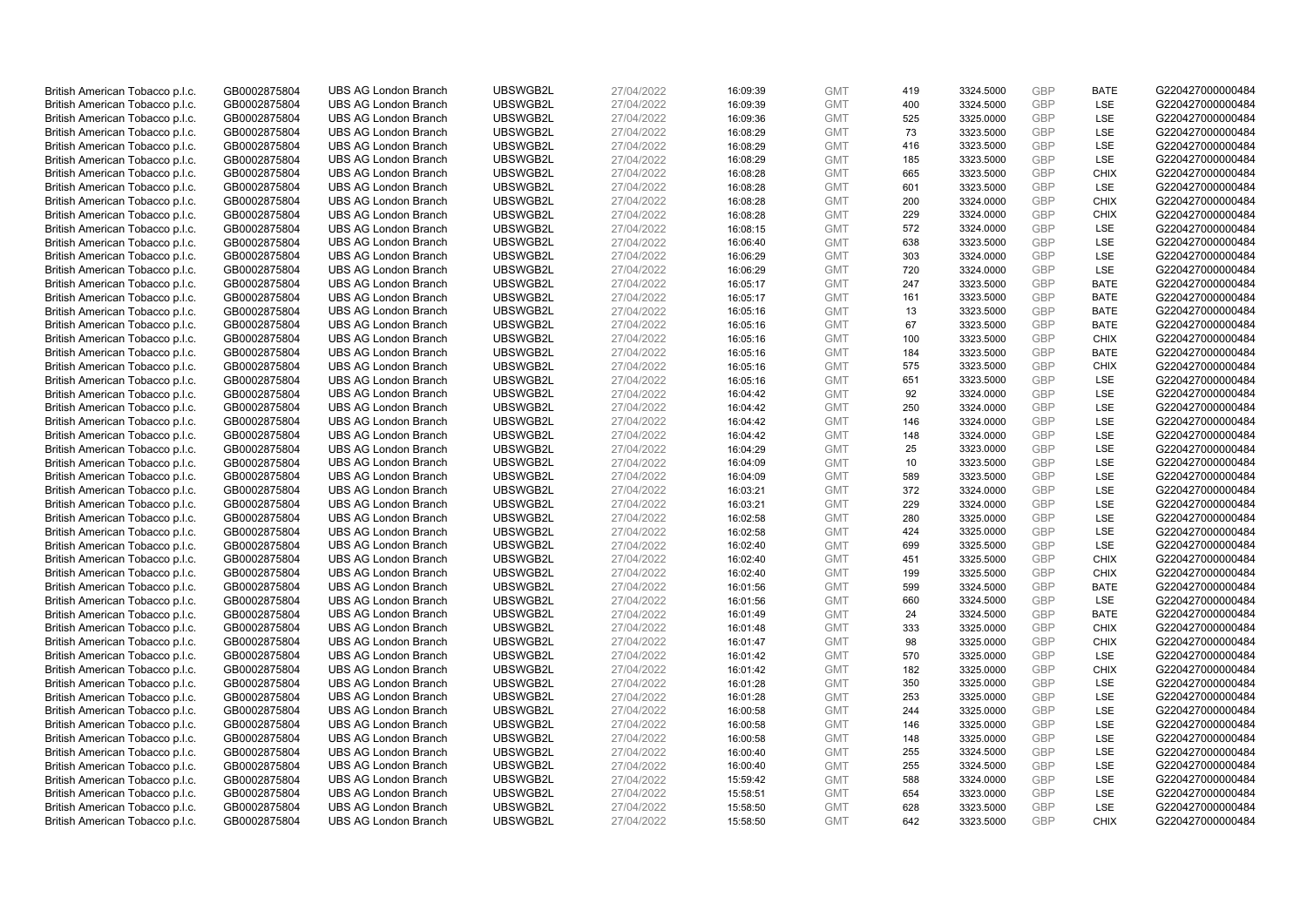| British American Tobacco p.l.c. | GB0002875804 | <b>UBS AG London Branch</b>                                | UBSWGB2L             | 27/04/2022               | 15:57:58 | <b>GMT</b> | 654            | 3324.0000              | <b>GBP</b>        | LSE         | G220427000000484                     |
|---------------------------------|--------------|------------------------------------------------------------|----------------------|--------------------------|----------|------------|----------------|------------------------|-------------------|-------------|--------------------------------------|
| British American Tobacco p.l.c. | GB0002875804 | <b>UBS AG London Branch</b>                                | UBSWGB2L             | 27/04/2022               | 15:57:56 | <b>GMT</b> | 250            | 3324.5000              | GBP               | <b>LSE</b>  | G220427000000484                     |
| British American Tobacco p.l.c. | GB0002875804 | <b>UBS AG London Branch</b>                                | UBSWGB2L             | 27/04/2022               | 15:57:56 | <b>GMT</b> | 148            | 3324.5000              | <b>GBP</b>        | LSE         | G220427000000484                     |
|                                 |              |                                                            | UBSWGB2L             | 27/04/2022               |          |            |                |                        | <b>GBP</b>        | LSE         | G220427000000484                     |
| British American Tobacco p.l.c. | GB0002875804 | <b>UBS AG London Branch</b>                                |                      |                          | 15:57:56 | <b>GMT</b> | 146            | 3324.5000              |                   |             |                                      |
| British American Tobacco p.l.c. | GB0002875804 | <b>UBS AG London Branch</b>                                | UBSWGB2L             | 27/04/2022               | 15:57:04 | <b>GMT</b> | 667            | 3325.0000              | <b>GBP</b>        | LSE         | G220427000000484                     |
| British American Tobacco p.l.c. | GB0002875804 | <b>UBS AG London Branch</b>                                | UBSWGB2L             | 27/04/2022               | 15:56:55 | <b>GMT</b> | 654            | 3325.5000              | <b>GBP</b>        | <b>LSE</b>  | G220427000000484                     |
| British American Tobacco p.l.c. | GB0002875804 | <b>UBS AG London Branch</b>                                | UBSWGB2L             | 27/04/2022               | 15:56:55 | <b>GMT</b> | 623            | 3325.5000              | <b>GBP</b>        | <b>BATE</b> | G220427000000484                     |
| British American Tobacco p.l.c. | GB0002875804 | <b>UBS AG London Branch</b>                                | UBSWGB2L             | 27/04/2022               | 15:56:55 | <b>GMT</b> | 634            | 3325.5000              | <b>GBP</b>        | <b>CHIX</b> | G220427000000484                     |
| British American Tobacco p.l.c. | GB0002875804 | <b>UBS AG London Branch</b>                                | UBSWGB2L             | 27/04/2022               | 15:56:42 | <b>GMT</b> | 249            | 3326.0000              | <b>GBP</b>        | LSE         | G220427000000484                     |
| British American Tobacco p.l.c. | GB0002875804 | <b>UBS AG London Branch</b>                                | UBSWGB2L             | 27/04/2022               | 15:56:42 | <b>GMT</b> | 249            | 3326.0000              | <b>GBP</b>        | LSE         | G220427000000484                     |
| British American Tobacco p.l.c. | GB0002875804 | <b>UBS AG London Branch</b>                                | UBSWGB2L             | 27/04/2022               | 15:56:13 | <b>GMT</b> | 230            | 3325.5000              | <b>GBP</b>        | <b>LSE</b>  | G220427000000484                     |
| British American Tobacco p.l.c. | GB0002875804 | <b>UBS AG London Branch</b>                                | UBSWGB2L             | 27/04/2022               | 15:56:06 | <b>GMT</b> | 206            | 3325.5000              | <b>GBP</b>        | LSE         | G220427000000484                     |
| British American Tobacco p.l.c. | GB0002875804 | <b>UBS AG London Branch</b>                                | UBSWGB2L             | 27/04/2022               | 15:55:48 | <b>GMT</b> | 207            | 3325.0000              | <b>GBP</b>        | LSE         | G220427000000484                     |
| British American Tobacco p.l.c. | GB0002875804 | <b>UBS AG London Branch</b>                                | UBSWGB2L             | 27/04/2022               | 15:55:48 | <b>GMT</b> | 250            | 3325.0000              | <b>GBP</b>        | LSE         | G220427000000484                     |
| British American Tobacco p.l.c. | GB0002875804 | <b>UBS AG London Branch</b>                                | UBSWGB2L             | 27/04/2022               | 15:55:01 | <b>GMT</b> | 684            | 3323.0000              | GBP               | LSE         | G220427000000484                     |
| British American Tobacco p.l.c. | GB0002875804 | <b>UBS AG London Branch</b>                                | UBSWGB2L             | 27/04/2022               | 15:54:47 | <b>GMT</b> | 337            | 3323.0000              | <b>GBP</b>        | <b>CHIX</b> | G220427000000484                     |
| British American Tobacco p.l.c. | GB0002875804 | <b>UBS AG London Branch</b>                                | UBSWGB2L             | 27/04/2022               | 15:54:47 | <b>GMT</b> | 129            | 3323.0000              | GBP               | <b>CHIX</b> | G220427000000484                     |
| British American Tobacco p.l.c. | GB0002875804 | <b>UBS AG London Branch</b>                                | UBSWGB2L             | 27/04/2022               | 15:54:47 | <b>GMT</b> | 134            | 3323.0000              | GBP               | <b>CHIX</b> | G220427000000484                     |
| British American Tobacco p.l.c. | GB0002875804 | <b>UBS AG London Branch</b>                                | UBSWGB2L             | 27/04/2022               | 15:54:00 | <b>GMT</b> | 666            | 3323.5000              | <b>GBP</b>        | <b>LSE</b>  | G220427000000484                     |
| British American Tobacco p.l.c. | GB0002875804 | <b>UBS AG London Branch</b>                                | UBSWGB2L             | 27/04/2022               | 15:53:26 | <b>GMT</b> | 10             | 3325.5000              | <b>GBP</b>        | LSE         | G220427000000484                     |
| British American Tobacco p.l.c. | GB0002875804 | <b>UBS AG London Branch</b>                                | UBSWGB2L             | 27/04/2022               | 15:53:26 | <b>GMT</b> | 286            | 3325.5000              | <b>GBP</b>        | LSE         | G220427000000484                     |
| British American Tobacco p.l.c. | GB0002875804 | <b>UBS AG London Branch</b>                                | UBSWGB2L             | 27/04/2022               | 15:53:26 | <b>GMT</b> | $\overline{4}$ | 3325.5000              | GBP               | LSE         | G220427000000484                     |
| British American Tobacco p.l.c. | GB0002875804 | <b>UBS AG London Branch</b>                                | UBSWGB2L             | 27/04/2022               | 15:53:26 | <b>GMT</b> | 75             | 3325.5000              | <b>GBP</b>        | LSE         | G220427000000484                     |
| British American Tobacco p.l.c. | GB0002875804 | <b>UBS AG London Branch</b>                                | UBSWGB2L             | 27/04/2022               | 15:53:26 | <b>GMT</b> | 27             | 3325.5000              | <b>GBP</b>        | <b>LSE</b>  | G220427000000484                     |
| British American Tobacco p.l.c. | GB0002875804 | <b>UBS AG London Branch</b>                                | UBSWGB2L             | 27/04/2022               | 15:53:26 | <b>GMT</b> | 171            | 3325.5000              | <b>GBP</b>        | LSE         | G220427000000484                     |
| British American Tobacco p.l.c. | GB0002875804 | <b>UBS AG London Branch</b>                                | UBSWGB2L             | 27/04/2022               | 15:53:26 | <b>GMT</b> | 14             | 3325.5000              | GBP               | LSE         | G220427000000484                     |
| British American Tobacco p.l.c. | GB0002875804 | <b>UBS AG London Branch</b>                                | UBSWGB2L             | 27/04/2022               | 15:53:26 | <b>GMT</b> | 89             | 3325.5000              | <b>GBP</b>        | LSE         | G220427000000484                     |
| British American Tobacco p.l.c. | GB0002875804 | <b>UBS AG London Branch</b>                                | UBSWGB2L             | 27/04/2022               | 15:52:51 | <b>GMT</b> | 29             | 3326.5000              | GBP               | LSE         | G220427000000484                     |
| British American Tobacco p.l.c. | GB0002875804 | <b>UBS AG London Branch</b>                                | UBSWGB2L             | 27/04/2022               | 15:52:51 | <b>GMT</b> | 145            | 3326.5000              | <b>GBP</b>        | LSE         | G220427000000484                     |
| British American Tobacco p.l.c. | GB0002875804 | <b>UBS AG London Branch</b>                                | UBSWGB2L             | 27/04/2022               | 15:52:51 | <b>GMT</b> | 411            | 3326.5000              | GBP               | LSE         | G220427000000484                     |
| British American Tobacco p.l.c. | GB0002875804 | <b>UBS AG London Branch</b>                                | UBSWGB2L             | 27/04/2022               | 15:51:55 | <b>GMT</b> | 250            | 3326.5000              | <b>GBP</b>        | <b>LSE</b>  | G220427000000484                     |
| British American Tobacco p.l.c. | GB0002875804 | <b>UBS AG London Branch</b>                                | UBSWGB2L             | 27/04/2022               | 15:51:55 | <b>GMT</b> | 73             | 3326.5000              | <b>GBP</b>        | <b>LSE</b>  | G220427000000484                     |
| British American Tobacco p.l.c. | GB0002875804 | <b>UBS AG London Branch</b>                                | UBSWGB2L             | 27/04/2022               | 15:51:55 | <b>GMT</b> | 366            | 3326.5000              | <b>GBP</b>        | LSE         | G220427000000484                     |
| British American Tobacco p.l.c. | GB0002875804 | <b>UBS AG London Branch</b>                                | UBSWGB2L             | 27/04/2022               | 15:51:55 | <b>GMT</b> | 681            | 3326.5000              | <b>GBP</b>        | <b>CHIX</b> | G220427000000484                     |
| British American Tobacco p.l.c. | GB0002875804 | <b>UBS AG London Branch</b>                                | UBSWGB2L             | 27/04/2022               | 15:51:55 | <b>GMT</b> | 294            | 3326.5000              | <b>GBP</b>        | <b>BATE</b> | G220427000000484                     |
| British American Tobacco p.l.c. | GB0002875804 | <b>UBS AG London Branch</b>                                | UBSWGB2L             | 27/04/2022               | 15:51:55 | <b>GMT</b> | 366            | 3326.5000              | <b>GBP</b>        | <b>BATE</b> | G220427000000484                     |
| British American Tobacco p.l.c. | GB0002875804 | <b>UBS AG London Branch</b>                                | UBSWGB2L             | 27/04/2022               | 15:51:32 | <b>GMT</b> | 588            | 3327.0000              | <b>GBP</b>        | <b>LSE</b>  | G220427000000484                     |
| British American Tobacco p.l.c. |              | <b>UBS AG London Branch</b>                                | UBSWGB2L             | 27/04/2022               | 15:50:47 | <b>GMT</b> | 634            | 3326.5000              | <b>GBP</b>        | LSE         | G220427000000484                     |
|                                 | GB0002875804 | <b>UBS AG London Branch</b>                                | UBSWGB2L             |                          |          | <b>GMT</b> | 24             | 3326.5000              | GBP               | LSE         | G220427000000484                     |
| British American Tobacco p.l.c. | GB0002875804 |                                                            |                      | 27/04/2022               | 15:50:44 |            |                |                        |                   |             |                                      |
| British American Tobacco p.l.c. | GB0002875804 | <b>UBS AG London Branch</b><br><b>UBS AG London Branch</b> | UBSWGB2L<br>UBSWGB2L | 27/04/2022<br>27/04/2022 | 15:50:02 | <b>GMT</b> | 568<br>85      | 3326.0000<br>3326.0000 | <b>GBP</b><br>GBP | LSE<br>LSE  | G220427000000484<br>G220427000000484 |
| British American Tobacco p.l.c. | GB0002875804 |                                                            |                      |                          | 15:48:54 | <b>GMT</b> |                |                        |                   |             |                                      |
| British American Tobacco p.l.c. | GB0002875804 | <b>UBS AG London Branch</b>                                | UBSWGB2L             | 27/04/2022               | 15:48:54 | <b>GMT</b> | 251            | 3326.0000              | <b>GBP</b>        | LSE         | G220427000000484                     |
| British American Tobacco p.l.c. | GB0002875804 | <b>UBS AG London Branch</b>                                | UBSWGB2L             | 27/04/2022               | 15:48:54 | <b>GMT</b> | 250            | 3326.0000              | GBP               | LSE         | G220427000000484                     |
| British American Tobacco p.l.c. | GB0002875804 | <b>UBS AG London Branch</b>                                | UBSWGB2L             | 27/04/2022               | 15:48:54 | <b>GMT</b> | 483            | 3326.0000              | <b>GBP</b>        | LSE         | G220427000000484                     |
| British American Tobacco p.l.c. | GB0002875804 | <b>UBS AG London Branch</b>                                | UBSWGB2L             | 27/04/2022               | 15:48:54 | <b>GMT</b> | 146            | 3326.0000              | GBP               | LSE         | G220427000000484                     |
| British American Tobacco p.l.c. | GB0002875804 | <b>UBS AG London Branch</b>                                | UBSWGB2L             | 27/04/2022               | 15:48:54 | <b>GMT</b> | 661            | 3326.0000              | <b>GBP</b>        | <b>CHIX</b> | G220427000000484                     |
| British American Tobacco p.l.c. | GB0002875804 | <b>UBS AG London Branch</b>                                | UBSWGB2L             | 27/04/2022               | 15:47:47 | <b>GMT</b> | 652            | 3325.5000              | GBP               | LSE         | G220427000000484                     |
| British American Tobacco p.l.c. | GB0002875804 | <b>UBS AG London Branch</b>                                | UBSWGB2L             | 27/04/2022               | 15:47:03 | <b>GMT</b> | 48             | 3326.0000              | GBP               | LSE         | G220427000000484                     |
| British American Tobacco p.l.c. | GB0002875804 | <b>UBS AG London Branch</b>                                | UBSWGB2L             | 27/04/2022               | 15:47:02 | <b>GMT</b> | 600            | 3326.0000              | GBP               | LSE         | G220427000000484                     |
| British American Tobacco p.l.c. | GB0002875804 | <b>UBS AG London Branch</b>                                | UBSWGB2L             | 27/04/2022               | 15:46:50 | <b>GMT</b> | 91             | 3326.5000              | <b>GBP</b>        | <b>BATE</b> | G220427000000484                     |
| British American Tobacco p.l.c. | GB0002875804 | <b>UBS AG London Branch</b>                                | UBSWGB2L             | 27/04/2022               | 15:46:50 | <b>GMT</b> | 494            | 3326.5000              | <b>GBP</b>        | <b>BATE</b> | G220427000000484                     |
| British American Tobacco p.l.c. | GB0002875804 | <b>UBS AG London Branch</b>                                | UBSWGB2L             | 27/04/2022               | 15:46:50 | <b>GMT</b> | 18             | 3326.5000              | <b>GBP</b>        | <b>BATE</b> | G220427000000484                     |
| British American Tobacco p.l.c. | GB0002875804 | <b>UBS AG London Branch</b>                                | UBSWGB2L             | 27/04/2022               | 15:46:50 | <b>GMT</b> | 699            | 3326.5000              | <b>GBP</b>        | <b>LSE</b>  | G220427000000484                     |
| British American Tobacco p.l.c. | GB0002875804 | <b>UBS AG London Branch</b>                                | UBSWGB2L             | 27/04/2022               | 15:46:50 | <b>GMT</b> | 38             | 3326.5000              | GBP               | <b>BATE</b> | G220427000000484                     |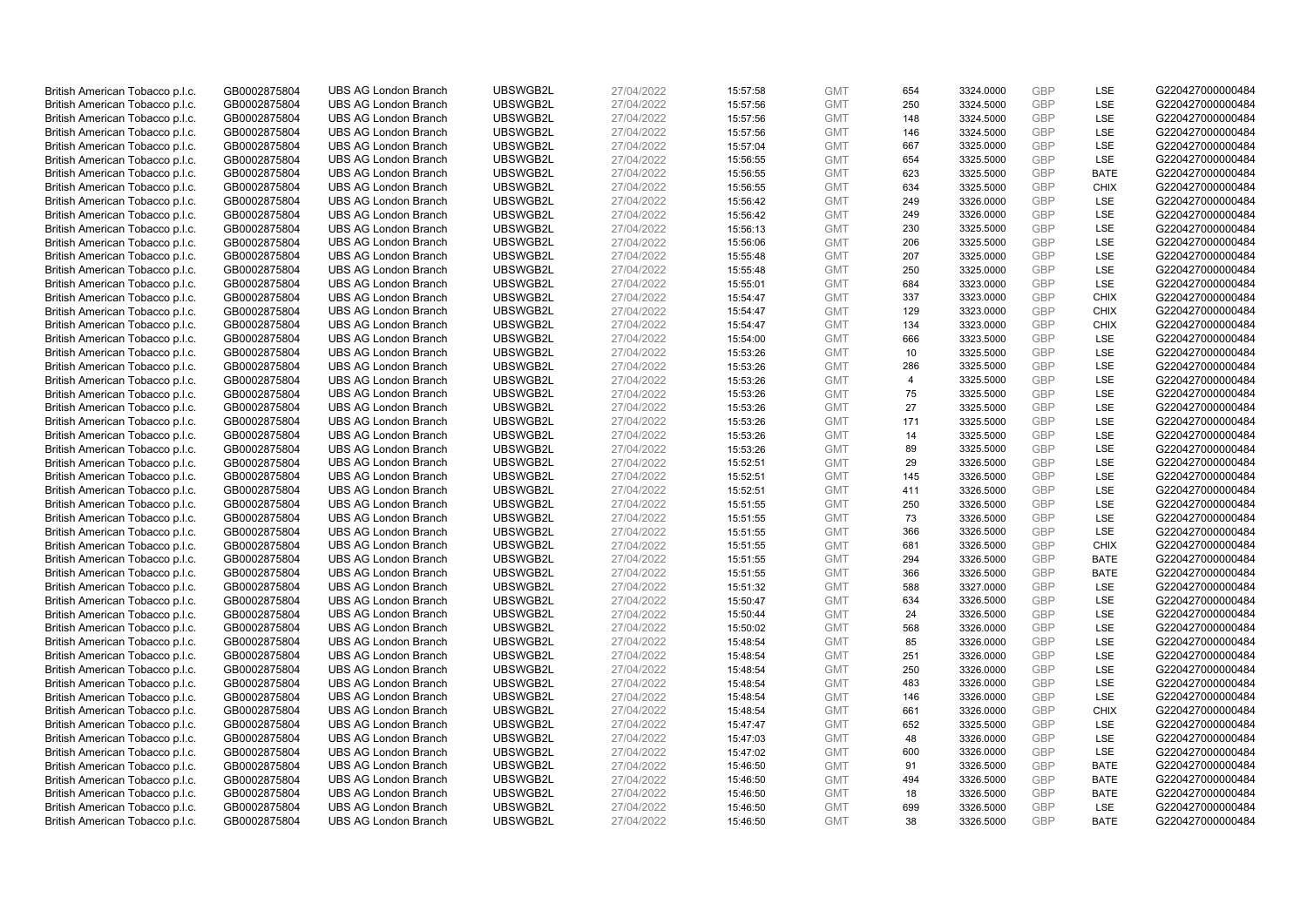| British American Tobacco p.l.c. | GB0002875804 | <b>UBS AG London Branch</b> | UBSWGB2L | 27/04/2022 | 15:46:50 | <b>GMT</b> | 92             | 3326.5000              | <b>GBP</b> | <b>CHIX</b> | G220427000000484 |
|---------------------------------|--------------|-----------------------------|----------|------------|----------|------------|----------------|------------------------|------------|-------------|------------------|
|                                 |              |                             |          |            |          |            | 27             |                        | <b>GBP</b> | <b>CHIX</b> |                  |
| British American Tobacco p.l.c. | GB0002875804 | <b>UBS AG London Branch</b> | UBSWGB2L | 27/04/2022 | 15:46:50 | <b>GMT</b> |                | 3326.5000              |            |             | G220427000000484 |
| British American Tobacco p.l.c. | GB0002875804 | <b>UBS AG London Branch</b> | UBSWGB2L | 27/04/2022 | 15:46:50 | <b>GMT</b> | 132            | 3326.5000              | <b>GBP</b> | <b>CHIX</b> | G220427000000484 |
| British American Tobacco p.l.c. | GB0002875804 | <b>UBS AG London Branch</b> | UBSWGB2L | 27/04/2022 | 15:46:50 | <b>GMT</b> | 122            | 3326.5000              | <b>GBP</b> | <b>CHIX</b> | G220427000000484 |
| British American Tobacco p.l.c. | GB0002875804 | <b>UBS AG London Branch</b> | UBSWGB2L | 27/04/2022 | 15:46:50 | <b>GMT</b> | 268            | 3326.5000              | <b>GBP</b> | <b>CHIX</b> | G220427000000484 |
| British American Tobacco p.l.c. | GB0002875804 | <b>UBS AG London Branch</b> | UBSWGB2L | 27/04/2022 | 15:46:34 | <b>GMT</b> | 620            | 3327.0000              | <b>GBP</b> | LSE         | G220427000000484 |
| British American Tobacco p.l.c. | GB0002875804 | <b>UBS AG London Branch</b> | UBSWGB2L | 27/04/2022 | 15:46:13 | <b>GMT</b> | 79             | 3325.5000              | <b>GBP</b> | <b>BATE</b> | G220427000000484 |
| British American Tobacco p.l.c. | GB0002875804 | <b>UBS AG London Branch</b> | UBSWGB2L | 27/04/2022 | 15:46:13 | <b>GMT</b> | 21             | 3325.5000              | <b>GBP</b> | <b>BATE</b> | G220427000000484 |
| British American Tobacco p.l.c. | GB0002875804 | <b>UBS AG London Branch</b> | UBSWGB2L | 27/04/2022 | 15:45:06 | <b>GMT</b> | 564            | 3324.5000              | <b>GBP</b> | LSE         | G220427000000484 |
| British American Tobacco p.l.c. | GB0002875804 | <b>UBS AG London Branch</b> | UBSWGB2L | 27/04/2022 | 15:44:06 | <b>GMT</b> | 645            | 3325.5000              | <b>GBP</b> | <b>CHIX</b> | G220427000000484 |
| British American Tobacco p.l.c. | GB0002875804 | <b>UBS AG London Branch</b> | UBSWGB2L | 27/04/2022 | 15:43:53 | <b>GMT</b> | 11             | 3326.0000              | <b>GBP</b> | LSE         | G220427000000484 |
| British American Tobacco p.l.c. | GB0002875804 | <b>UBS AG London Branch</b> | UBSWGB2L | 27/04/2022 | 15:43:53 | <b>GMT</b> | 682            | 3326.0000              | <b>GBP</b> | LSE         | G220427000000484 |
| British American Tobacco p.l.c. | GB0002875804 | <b>UBS AG London Branch</b> | UBSWGB2L | 27/04/2022 | 15:43:21 | <b>GMT</b> | 386            | 3325.5000              | <b>GBP</b> | LSE         | G220427000000484 |
| British American Tobacco p.l.c. | GB0002875804 | <b>UBS AG London Branch</b> | UBSWGB2L | 27/04/2022 | 15:43:21 | <b>GMT</b> | 231            | 3325.5000              | <b>GBP</b> | LSE         | G220427000000484 |
| British American Tobacco p.l.c. | GB0002875804 | <b>UBS AG London Branch</b> | UBSWGB2L | 27/04/2022 | 15:43:08 | <b>GMT</b> | 445            | 3326.5000              | <b>GBP</b> | LSE         | G220427000000484 |
| British American Tobacco p.l.c. | GB0002875804 | <b>UBS AG London Branch</b> | UBSWGB2L | 27/04/2022 | 15:43:08 | <b>GMT</b> | 142            | 3326.5000              | <b>GBP</b> | LSE         | G220427000000484 |
| British American Tobacco p.l.c. | GB0002875804 | <b>UBS AG London Branch</b> | UBSWGB2L | 27/04/2022 | 15:43:01 | <b>GMT</b> | 593            | 3327.0000              | <b>GBP</b> | <b>CHIX</b> | G220427000000484 |
| British American Tobacco p.l.c. | GB0002875804 | <b>UBS AG London Branch</b> | UBSWGB2L | 27/04/2022 | 15:43:01 | <b>GMT</b> | 21             | 3327.0000              | <b>GBP</b> | <b>CHIX</b> | G220427000000484 |
|                                 |              | <b>UBS AG London Branch</b> | UBSWGB2L |            |          |            |                |                        |            | <b>LSE</b>  |                  |
| British American Tobacco p.l.c. | GB0002875804 |                             |          | 27/04/2022 | 15:43:01 | <b>GMT</b> | 650            | 3327.0000              | <b>GBP</b> |             | G220427000000484 |
| British American Tobacco p.l.c. | GB0002875804 | <b>UBS AG London Branch</b> | UBSWGB2L | 27/04/2022 | 15:42:36 | <b>GMT</b> | 829            | 3327.0000              | <b>GBP</b> | LSE         | G220427000000484 |
| British American Tobacco p.l.c. | GB0002875804 | <b>UBS AG London Branch</b> | UBSWGB2L | 27/04/2022 | 15:40:40 | <b>GMT</b> | 691            | 3325.0000              | <b>GBP</b> | LSE         | G220427000000484 |
| British American Tobacco p.l.c. | GB0002875804 | <b>UBS AG London Branch</b> | UBSWGB2L | 27/04/2022 | 15:40:40 | <b>GMT</b> | 567            | 3325.0000              | <b>GBP</b> | LSE         | G220427000000484 |
| British American Tobacco p.l.c. | GB0002875804 | <b>UBS AG London Branch</b> | UBSWGB2L | 27/04/2022 | 15:40:40 | <b>GMT</b> | 657            | 3325.0000              | <b>GBP</b> | <b>BATE</b> | G220427000000484 |
| British American Tobacco p.l.c. | GB0002875804 | <b>UBS AG London Branch</b> | UBSWGB2L | 27/04/2022 | 15:39:55 | <b>GMT</b> | 338            | 3323.0000              | <b>GBP</b> | LSE         | G220427000000484 |
| British American Tobacco p.l.c. | GB0002875804 | <b>UBS AG London Branch</b> | UBSWGB2L | 27/04/2022 | 15:39:55 | <b>GMT</b> | 300            | 3323.0000              | <b>GBP</b> | LSE         | G220427000000484 |
| British American Tobacco p.l.c. | GB0002875804 | <b>UBS AG London Branch</b> | UBSWGB2L | 27/04/2022 | 15:39:10 | <b>GMT</b> | 619            | 3321.0000              | <b>GBP</b> | <b>CHIX</b> | G220427000000484 |
| British American Tobacco p.l.c. | GB0002875804 | <b>UBS AG London Branch</b> | UBSWGB2L | 27/04/2022 | 15:39:10 | <b>GMT</b> | 637            | 3321.5000              | <b>GBP</b> | LSE         | G220427000000484 |
| British American Tobacco p.l.c. | GB0002875804 | <b>UBS AG London Branch</b> | UBSWGB2L | 27/04/2022 | 15:38:20 | <b>GMT</b> | 623            | 3320.5000              | <b>GBP</b> | LSE         | G220427000000484 |
| British American Tobacco p.l.c. | GB0002875804 | <b>UBS AG London Branch</b> | UBSWGB2L | 27/04/2022 | 15:37:27 | <b>GMT</b> | 296            | 3319.0000              | <b>GBP</b> | LSE         | G220427000000484 |
| British American Tobacco p.l.c. | GB0002875804 | <b>UBS AG London Branch</b> | UBSWGB2L | 27/04/2022 | 15:37:27 | <b>GMT</b> | 126            | 3319.0000              | <b>GBP</b> | LSE         | G220427000000484 |
| British American Tobacco p.l.c. | GB0002875804 | <b>UBS AG London Branch</b> | UBSWGB2L | 27/04/2022 | 15:37:27 | <b>GMT</b> | 148            | 3319.0000              | <b>GBP</b> | LSE         | G220427000000484 |
| British American Tobacco p.l.c. | GB0002875804 | <b>UBS AG London Branch</b> | UBSWGB2L | 27/04/2022 | 15:37:27 | <b>GMT</b> | 58             | 3319.0000              | <b>GBP</b> | <b>CHIX</b> | G220427000000484 |
| British American Tobacco p.l.c. | GB0002875804 | <b>UBS AG London Branch</b> | UBSWGB2L | 27/04/2022 | 15:37:27 | <b>GMT</b> | 367            | 3319.0000              | <b>GBP</b> | LSE         | G220427000000484 |
| British American Tobacco p.l.c. | GB0002875804 | <b>UBS AG London Branch</b> | UBSWGB2L | 27/04/2022 | 15:37:27 | <b>GMT</b> | 295            | 3319.0000              | <b>GBP</b> | LSE         | G220427000000484 |
| British American Tobacco p.l.c. | GB0002875804 | <b>UBS AG London Branch</b> | UBSWGB2L | 27/04/2022 | 15:37:27 | <b>GMT</b> | 566            | 3319.0000              | <b>GBP</b> | <b>CHIX</b> | G220427000000484 |
| British American Tobacco p.l.c. | GB0002875804 | <b>UBS AG London Branch</b> | UBSWGB2L | 27/04/2022 | 15:36:11 | <b>GMT</b> | 632            | 3317.5000              | <b>GBP</b> | LSE         | G220427000000484 |
| British American Tobacco p.l.c. | GB0002875804 | <b>UBS AG London Branch</b> | UBSWGB2L | 27/04/2022 | 15:36:11 | <b>GMT</b> | 10             | 3317.5000              | <b>GBP</b> | LSE         | G220427000000484 |
| British American Tobacco p.l.c. | GB0002875804 | <b>UBS AG London Branch</b> | UBSWGB2L | 27/04/2022 | 15:36:03 | <b>GMT</b> | 100            | 3318.0000              | <b>GBP</b> | LSE         | G220427000000484 |
| British American Tobacco p.l.c. | GB0002875804 | <b>UBS AG London Branch</b> | UBSWGB2L | 27/04/2022 | 15:36:03 | <b>GMT</b> | 573            | 3318.0000              | <b>GBP</b> | LSE         | G220427000000484 |
| British American Tobacco p.l.c. | GB0002875804 | <b>UBS AG London Branch</b> | UBSWGB2L | 27/04/2022 | 15:35:35 | <b>GMT</b> | 50             | 3317.0000              | <b>GBP</b> | LSE         | G220427000000484 |
| British American Tobacco p.l.c. | GB0002875804 | <b>UBS AG London Branch</b> | UBSWGB2L | 27/04/2022 | 15:35:11 | <b>GMT</b> | 564            | 3318.0000              | <b>GBP</b> | LSE         | G220427000000484 |
| British American Tobacco p.l.c. | GB0002875804 | <b>UBS AG London Branch</b> | UBSWGB2L | 27/04/2022 | 15:35:11 | <b>GMT</b> | 19             | 3318.0000              | <b>GBP</b> | LSE         | G220427000000484 |
| British American Tobacco p.l.c. | GB0002875804 | <b>UBS AG London Branch</b> | UBSWGB2L | 27/04/2022 | 15:35:11 | <b>GMT</b> | 588            | 3318.0000              | <b>GBP</b> | LSE         | G220427000000484 |
| British American Tobacco p.l.c. | GB0002875804 | <b>UBS AG London Branch</b> | UBSWGB2L | 27/04/2022 | 15:35:11 | <b>GMT</b> | 693            | 3318.0000              | <b>GBP</b> | <b>BATE</b> | G220427000000484 |
| British American Tobacco p.l.c. | GB0002875804 | <b>UBS AG London Branch</b> | UBSWGB2L | 27/04/2022 | 15:35:11 | <b>GMT</b> | 701            | 3318.0000              | <b>GBP</b> | <b>CHIX</b> | G220427000000484 |
|                                 |              | <b>UBS AG London Branch</b> | UBSWGB2L | 27/04/2022 |          | <b>GMT</b> |                |                        | <b>GBP</b> | LSE         | G220427000000484 |
| British American Tobacco p.l.c. | GB0002875804 |                             |          |            | 15:34:47 | <b>GMT</b> | 61<br>400      | 3317.0000<br>3317.0000 | <b>GBP</b> | LSE         |                  |
| British American Tobacco p.l.c. | GB0002875804 | <b>UBS AG London Branch</b> | UBSWGB2L | 27/04/2022 | 15:34:47 |            |                |                        |            |             | G220427000000484 |
| British American Tobacco p.l.c. | GB0002875804 | <b>UBS AG London Branch</b> | UBSWGB2L | 27/04/2022 | 15:34:47 | <b>GMT</b> | 110            | 3317.0000              | <b>GBP</b> | LSE         | G220427000000484 |
| British American Tobacco p.l.c. | GB0002875804 | <b>UBS AG London Branch</b> | UBSWGB2L | 27/04/2022 | 15:34:47 | <b>GMT</b> | 234            | 3317.0000              | <b>GBP</b> | LSE         | G220427000000484 |
| British American Tobacco p.l.c. | GB0002875804 | <b>UBS AG London Branch</b> | UBSWGB2L | 27/04/2022 | 15:34:47 | <b>GMT</b> | 89             | 3317.0000              | <b>GBP</b> | <b>BATE</b> | G220427000000484 |
| British American Tobacco p.l.c. | GB0002875804 | <b>UBS AG London Branch</b> | UBSWGB2L | 27/04/2022 | 15:34:16 | <b>GMT</b> | 59             | 3316.5000              | <b>GBP</b> | LSE         | G220427000000484 |
| British American Tobacco p.l.c. | GB0002875804 | <b>UBS AG London Branch</b> | UBSWGB2L | 27/04/2022 | 15:34:16 | <b>GMT</b> | $\overline{7}$ | 3316.5000              | <b>GBP</b> | LSE         | G220427000000484 |
| British American Tobacco p.l.c. | GB0002875804 | <b>UBS AG London Branch</b> | UBSWGB2L | 27/04/2022 | 15:34:16 | <b>GMT</b> | 228            | 3316.5000              | <b>GBP</b> | LSE         | G220427000000484 |
| British American Tobacco p.l.c. | GB0002875804 | <b>UBS AG London Branch</b> | UBSWGB2L | 27/04/2022 | 15:34:16 | <b>GMT</b> | 148            | 3316.5000              | GBP        | LSE         | G220427000000484 |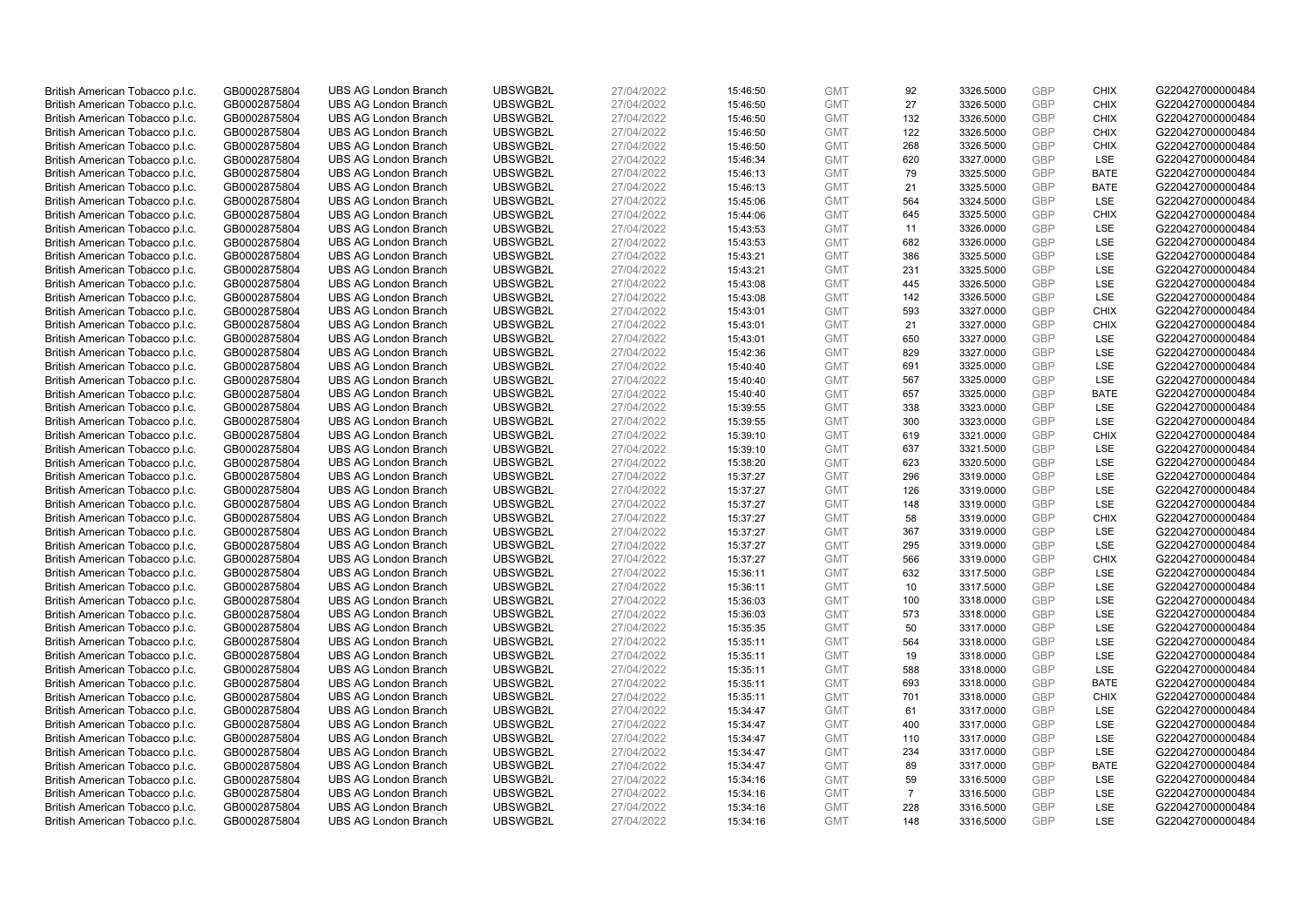| British American Tobacco p.l.c. | GB0002875804 | <b>UBS AG London Branch</b> | UBSWGB2L | 27/04/2022 | 15:33:21             | <b>GMT</b>               | 624            | 3315.0000              | <b>GBP</b> | LSE         | G220427000000484 |
|---------------------------------|--------------|-----------------------------|----------|------------|----------------------|--------------------------|----------------|------------------------|------------|-------------|------------------|
| British American Tobacco p.l.c. | GB0002875804 | <b>UBS AG London Branch</b> | UBSWGB2L | 27/04/2022 | 15:32:20             | <b>GMT</b>               | 696            | 3315.5000              | GBP        | LSE         | G220427000000484 |
| British American Tobacco p.l.c. | GB0002875804 | <b>UBS AG London Branch</b> | UBSWGB2L | 27/04/2022 | 15:32:13             | <b>GMT</b>               | 686            | 3316.0000              | <b>GBP</b> | LSE         | G220427000000484 |
|                                 |              |                             | UBSWGB2L | 27/04/2022 |                      |                          |                |                        | <b>GBP</b> | LSE         | G220427000000484 |
| British American Tobacco p.l.c. | GB0002875804 | <b>UBS AG London Branch</b> |          |            | 15:31:50             | <b>GMT</b>               | 633            | 3316.5000              |            | <b>CHIX</b> |                  |
| British American Tobacco p.l.c. | GB0002875804 | <b>UBS AG London Branch</b> | UBSWGB2L | 27/04/2022 | 15:31:09             | <b>GMT</b>               | 461            | 3315.5000              | <b>GBP</b> |             | G220427000000484 |
| British American Tobacco p.l.c. | GB0002875804 | <b>UBS AG London Branch</b> | UBSWGB2L | 27/04/2022 | 15:31:09             | <b>GMT</b>               | 40             | 3315.5000              | <b>GBP</b> | <b>CHIX</b> | G220427000000484 |
| British American Tobacco p.l.c. | GB0002875804 | <b>UBS AG London Branch</b> | UBSWGB2L | 27/04/2022 | 15:31:09             | <b>GMT</b>               | 46             | 3315.5000              | <b>GBP</b> | <b>CHIX</b> | G220427000000484 |
| British American Tobacco p.l.c. | GB0002875804 | <b>UBS AG London Branch</b> | UBSWGB2L | 27/04/2022 | 15:31:09             | <b>GMT</b>               | 145            | 3315.5000              | <b>GBP</b> | <b>CHIX</b> | G220427000000484 |
| British American Tobacco p.l.c. | GB0002875804 | <b>UBS AG London Branch</b> | UBSWGB2L | 27/04/2022 | 15:30:30             | <b>GMT</b>               | 149            | 3316.0000              | GBP        | LSE         | G220427000000484 |
| British American Tobacco p.l.c. | GB0002875804 | <b>UBS AG London Branch</b> | UBSWGB2L | 27/04/2022 | 15:30:30             | <b>GMT</b>               | 250            | 3316.0000              | <b>GBP</b> | LSE         | G220427000000484 |
| British American Tobacco p.l.c. | GB0002875804 | <b>UBS AG London Branch</b> | UBSWGB2L | 27/04/2022 | 15:30:30             | <b>GMT</b>               | 564            | 3316.0000              | <b>GBP</b> | <b>LSE</b>  | G220427000000484 |
| British American Tobacco p.l.c. | GB0002875804 | <b>UBS AG London Branch</b> | UBSWGB2L | 27/04/2022 | 15:29:28             | <b>GMT</b>               | 692            | 3317.0000              | <b>GBP</b> | LSE         | G220427000000484 |
| British American Tobacco p.l.c. | GB0002875804 | <b>UBS AG London Branch</b> | UBSWGB2L | 27/04/2022 | 15:29:26             | <b>GMT</b>               | 482            | 3317.5000              | <b>GBP</b> | <b>BATE</b> | G220427000000484 |
| British American Tobacco p.l.c. | GB0002875804 | <b>UBS AG London Branch</b> | UBSWGB2L | 27/04/2022 | 15:29:25             | <b>GMT</b>               | 120            | 3317.5000              | <b>GBP</b> | <b>BATE</b> | G220427000000484 |
| British American Tobacco p.l.c. | GB0002875804 | <b>UBS AG London Branch</b> | UBSWGB2L | 27/04/2022 | 15:29:25             | <b>GMT</b>               | 9              | 3317.5000              | <b>GBP</b> | <b>BATE</b> | G220427000000484 |
| British American Tobacco p.l.c. | GB0002875804 | <b>UBS AG London Branch</b> | UBSWGB2L | 27/04/2022 | 15:29:10             | <b>GMT</b>               | 629            | 3318.5000              | <b>GBP</b> | LSE         | G220427000000484 |
| British American Tobacco p.l.c. | GB0002875804 | <b>UBS AG London Branch</b> | UBSWGB2L | 27/04/2022 | 15:29:10             | <b>GMT</b>               | 10             | 3318.5000              | GBP        | LSE         | G220427000000484 |
| British American Tobacco p.l.c. | GB0002875804 | <b>UBS AG London Branch</b> | UBSWGB2L | 27/04/2022 | 15:29:02             | <b>GMT</b>               | 372            | 3319.0000              | <b>GBP</b> | <b>CHIX</b> | G220427000000484 |
| British American Tobacco p.l.c. | GB0002875804 | <b>UBS AG London Branch</b> | UBSWGB2L | 27/04/2022 | 15:29:02             | <b>GMT</b>               | 13             | 3319.0000              | <b>GBP</b> | <b>CHIX</b> | G220427000000484 |
| British American Tobacco p.l.c. | GB0002875804 | <b>UBS AG London Branch</b> | UBSWGB2L | 27/04/2022 | 15:29:02             | <b>GMT</b>               | 272            | 3319.0000              | <b>GBP</b> | <b>CHIX</b> | G220427000000484 |
| British American Tobacco p.l.c. | GB0002875804 | <b>UBS AG London Branch</b> | UBSWGB2L | 27/04/2022 | 15:27:55             | <b>GMT</b>               | 682            | 3316.5000              | <b>GBP</b> | LSE         | G220427000000484 |
| British American Tobacco p.l.c. | GB0002875804 | <b>UBS AG London Branch</b> | UBSWGB2L | 27/04/2022 | 15:27:54             | <b>GMT</b>               | 700            | 3317.0000              | GBP        | LSE         | G220427000000484 |
| British American Tobacco p.l.c. | GB0002875804 | <b>UBS AG London Branch</b> | UBSWGB2L | 27/04/2022 | 15:26:45             | <b>GMT</b>               | 580            | 3316.0000              | <b>GBP</b> | LSE         | G220427000000484 |
| British American Tobacco p.l.c. | GB0002875804 | <b>UBS AG London Branch</b> | UBSWGB2L | 27/04/2022 | 15:26:00             | <b>GMT</b>               | 656            | 3315.5000              | GBP        | <b>LSE</b>  | G220427000000484 |
| British American Tobacco p.l.c. | GB0002875804 | <b>UBS AG London Branch</b> | UBSWGB2L | 27/04/2022 | 15:25:57             | <b>GMT</b>               | 559            | 3316.0000              | <b>GBP</b> | <b>CHIX</b> | G220427000000484 |
| British American Tobacco p.l.c. | GB0002875804 | <b>UBS AG London Branch</b> | UBSWGB2L | 27/04/2022 | 15:25:57             | <b>GMT</b>               | 15             | 3316.0000              | GBP        | <b>CHIX</b> | G220427000000484 |
| British American Tobacco p.l.c. | GB0002875804 | <b>UBS AG London Branch</b> | UBSWGB2L | 27/04/2022 | 15:25:37             | <b>GMT</b>               | 624            | 3316.5000              | <b>GBP</b> | <b>LSE</b>  | G220427000000484 |
| British American Tobacco p.l.c. | GB0002875804 | <b>UBS AG London Branch</b> | UBSWGB2L | 27/04/2022 | 15:24:50             | <b>GMT</b>               | 668            | 3316.0000              | GBP        | LSE         | G220427000000484 |
| British American Tobacco p.l.c. | GB0002875804 | <b>UBS AG London Branch</b> | UBSWGB2L | 27/04/2022 | 15:24:22             | <b>GMT</b>               | 572            | 3316.5000              | <b>GBP</b> | <b>BATE</b> | G220427000000484 |
| British American Tobacco p.l.c. | GB0002875804 | <b>UBS AG London Branch</b> | UBSWGB2L | 27/04/2022 | 15:23:57             | <b>GMT</b>               | 578            | 3318.0000              | GBP        | LSE         | G220427000000484 |
| British American Tobacco p.l.c. | GB0002875804 | <b>UBS AG London Branch</b> | UBSWGB2L | 27/04/2022 | 15:23:57             | <b>GMT</b>               | 572            | 3318.0000              | <b>GBP</b> | <b>LSE</b>  | G220427000000484 |
| British American Tobacco p.l.c. | GB0002875804 | <b>UBS AG London Branch</b> | UBSWGB2L | 27/04/2022 | 15:23:33             | <b>GMT</b>               | 802            | 3318.0000              | GBP        | <b>LSE</b>  | G220427000000484 |
| British American Tobacco p.l.c. | GB0002875804 | <b>UBS AG London Branch</b> | UBSWGB2L | 27/04/2022 | 15:23:33             | <b>GMT</b>               | $\overline{4}$ | 3318.0000              | <b>GBP</b> | LSE         | G220427000000484 |
| British American Tobacco p.l.c. | GB0002875804 | <b>UBS AG London Branch</b> | UBSWGB2L | 27/04/2022 | 15:23:33             | <b>GMT</b>               | 614            | 3318.0000              | <b>GBP</b> | LSE         | G220427000000484 |
| British American Tobacco p.l.c. | GB0002875804 | <b>UBS AG London Branch</b> | UBSWGB2L | 27/04/2022 | 15:23:33             | <b>GMT</b>               | 624            | 3318.0000              | GBP        | <b>CHIX</b> | G220427000000484 |
| British American Tobacco p.l.c. | GB0002875804 | <b>UBS AG London Branch</b> | UBSWGB2L | 27/04/2022 | 15:22:30             | <b>GMT</b>               | 602            | 3316.5000              | <b>GBP</b> | LSE         | G220427000000484 |
| British American Tobacco p.l.c. | GB0002875804 | <b>UBS AG London Branch</b> | UBSWGB2L | 27/04/2022 | 15:21:24             | <b>GMT</b>               | 663            | 3317.0000              | <b>GBP</b> | <b>LSE</b>  | G220427000000484 |
| British American Tobacco p.l.c. | GB0002875804 | <b>UBS AG London Branch</b> | UBSWGB2L | 27/04/2022 | 15:21:24             | <b>GMT</b>               | 595            | 3317.0000              | <b>GBP</b> | <b>CHIX</b> | G220427000000484 |
| British American Tobacco p.l.c. | GB0002875804 | <b>UBS AG London Branch</b> | UBSWGB2L | 27/04/2022 | 15:20:36             | <b>GMT</b>               | 582            | 3317.5000              | GBP        | LSE         | G220427000000484 |
| British American Tobacco p.l.c. | GB0002875804 | <b>UBS AG London Branch</b> | UBSWGB2L | 27/04/2022 | 15:20:36             | <b>GMT</b>               | 12             | 3317.5000              | <b>GBP</b> | <b>LSE</b>  | G220427000000484 |
| British American Tobacco p.l.c. | GB0002875804 | <b>UBS AG London Branch</b> | UBSWGB2L | 27/04/2022 | 15:19:58             | <b>GMT</b>               | 204            | 3319.5000              | GBP        | LSE         | G220427000000484 |
| British American Tobacco p.l.c. | GB0002875804 | <b>UBS AG London Branch</b> | UBSWGB2L | 27/04/2022 | 15:19:58             | <b>GMT</b>               | 455            | 3319.5000              | <b>GBP</b> | LSE         | G220427000000484 |
| British American Tobacco p.l.c. | GB0002875804 | <b>UBS AG London Branch</b> | UBSWGB2L | 27/04/2022 | 15:19:58             | <b>GMT</b>               | 255            | 3320.5000              | <b>GBP</b> | <b>BATE</b> | G220427000000484 |
| British American Tobacco p.l.c. | GB0002875804 | <b>UBS AG London Branch</b> | UBSWGB2L | 27/04/2022 | 15:19:58             | <b>GMT</b>               | 333            | 3320.5000              | <b>GBP</b> | <b>BATE</b> | G220427000000484 |
| British American Tobacco p.l.c. | GB0002875804 | <b>UBS AG London Branch</b> | UBSWGB2L | 27/04/2022 | 15:19:56             | <b>GMT</b>               | 2              | 3320.5000              | <b>GBP</b> | <b>BATE</b> | G220427000000484 |
| British American Tobacco p.l.c. | GB0002875804 | <b>UBS AG London Branch</b> | UBSWGB2L | 27/04/2022 | 15:19:55             | <b>GMT</b>               | 24             | 3320.5000              | <b>GBP</b> | <b>BATE</b> | G220427000000484 |
| British American Tobacco p.l.c. | GB0002875804 | <b>UBS AG London Branch</b> | UBSWGB2L | 27/04/2022 | 15:19:37             | <b>GMT</b>               | 629            | 3321.5000              | <b>GBP</b> | LSE         | G220427000000484 |
| British American Tobacco p.l.c. | GB0002875804 | <b>UBS AG London Branch</b> | UBSWGB2L | 27/04/2022 | 15:19:08             | <b>GMT</b>               | 600            | 3321.5000              | <b>GBP</b> | <b>CHIX</b> | G220427000000484 |
| British American Tobacco p.l.c. | GB0002875804 | <b>UBS AG London Branch</b> | UBSWGB2L | 27/04/2022 | 15:19:08             | <b>GMT</b>               | 63             | 3321.5000              | <b>GBP</b> | <b>CHIX</b> | G220427000000484 |
| British American Tobacco p.l.c. | GB0002875804 | <b>UBS AG London Branch</b> | UBSWGB2L | 27/04/2022 | 15:18:39             | <b>GMT</b>               | 342            | 3322.0000              | <b>GBP</b> | <b>LSE</b>  | G220427000000484 |
| British American Tobacco p.l.c. |              | <b>UBS AG London Branch</b> | UBSWGB2L | 27/04/2022 |                      | <b>GMT</b>               | 100            | 3322.0000              | <b>GBP</b> | LSE         | G220427000000484 |
| British American Tobacco p.l.c. | GB0002875804 | <b>UBS AG London Branch</b> | UBSWGB2L | 27/04/2022 | 15:18:39<br>15:18:38 | <b>GMT</b>               | 100            | 3322.0000              | <b>GBP</b> | LSE         | G220427000000484 |
|                                 | GB0002875804 |                             |          |            |                      |                          |                |                        | <b>GBP</b> | LSE         | G220427000000484 |
| British American Tobacco p.l.c. | GB0002875804 | <b>UBS AG London Branch</b> | UBSWGB2L | 27/04/2022 | 15:18:38             | <b>GMT</b><br><b>GMT</b> | 100<br>618     | 3322.0000<br>3322.5000 | GBP        | <b>LSE</b>  |                  |
| British American Tobacco p.l.c. | GB0002875804 | <b>UBS AG London Branch</b> | UBSWGB2L | 27/04/2022 | 15:18:36             |                          |                |                        |            |             | G220427000000484 |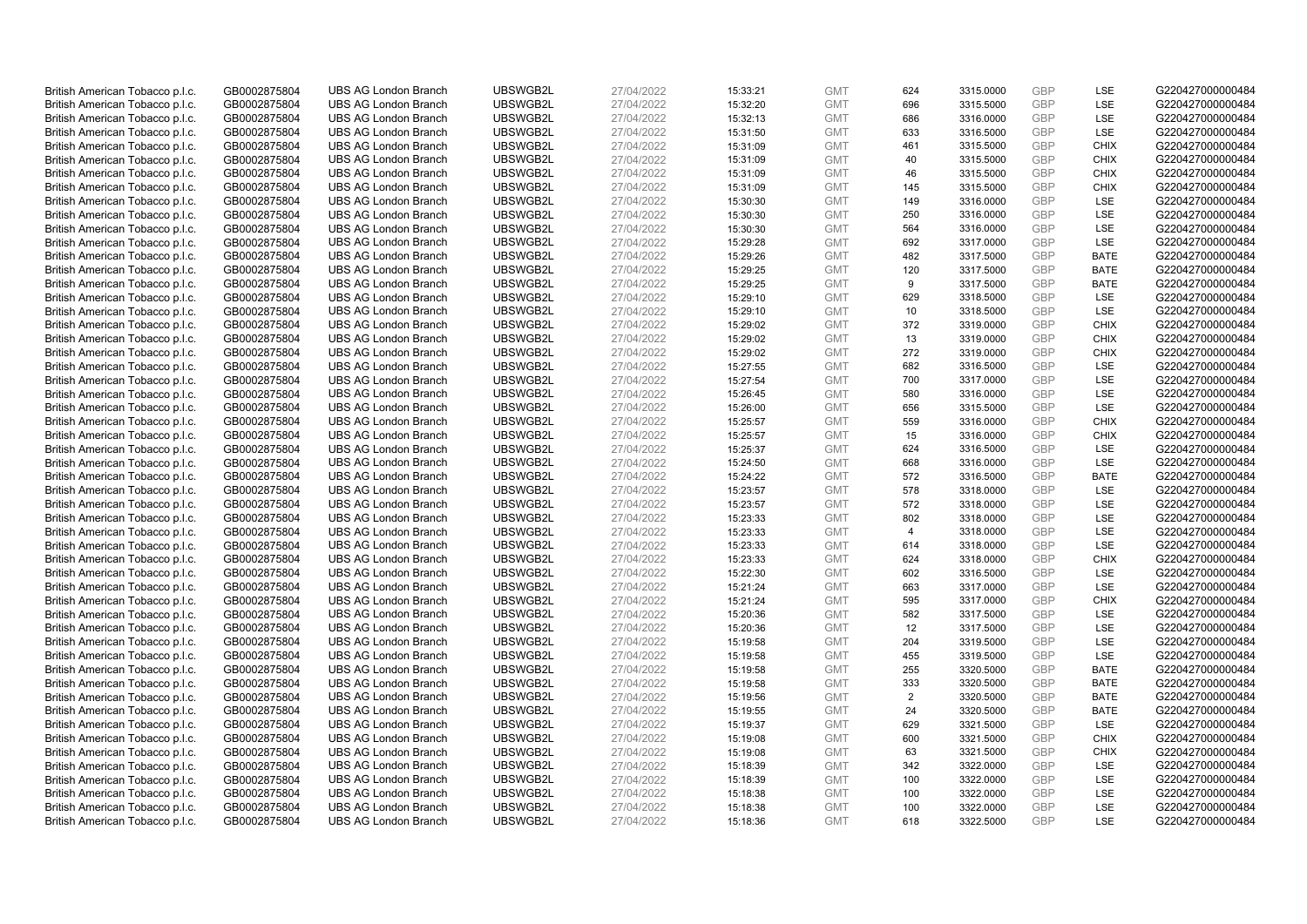| British American Tobacco p.l.c. | GB0002875804 | <b>UBS AG London Branch</b> | UBSWGB2L | 27/04/2022 | 15:18:28 | <b>GMT</b> | 11             | 3322.5000 | <b>GBP</b>               | LSE         | G220427000000484 |
|---------------------------------|--------------|-----------------------------|----------|------------|----------|------------|----------------|-----------|--------------------------|-------------|------------------|
|                                 |              |                             |          |            |          |            | 100            |           | GBP                      | LSE         |                  |
| British American Tobacco p.l.c. | GB0002875804 | <b>UBS AG London Branch</b> | UBSWGB2L | 27/04/2022 | 15:17:56 | <b>GMT</b> |                | 3319.0000 |                          |             | G220427000000484 |
| British American Tobacco p.l.c. | GB0002875804 | <b>UBS AG London Branch</b> | UBSWGB2L | 27/04/2022 | 15:17:56 | <b>GMT</b> | 100            | 3319.0000 | <b>GBP</b>               | LSE         | G220427000000484 |
| British American Tobacco p.l.c. | GB0002875804 | <b>UBS AG London Branch</b> | UBSWGB2L | 27/04/2022 | 15:17:35 | <b>GMT</b> | 589            | 3322.5000 | <b>GBP</b>               | LSE         | G220427000000484 |
| British American Tobacco p.l.c. | GB0002875804 | <b>UBS AG London Branch</b> | UBSWGB2L | 27/04/2022 | 15:16:59 | <b>GMT</b> | 106            | 3325.0000 | <b>GBP</b>               | LSE         | G220427000000484 |
| British American Tobacco p.l.c. | GB0002875804 | <b>UBS AG London Branch</b> | UBSWGB2L | 27/04/2022 | 15:16:59 | <b>GMT</b> | 250            | 3325.0000 | <b>GBP</b>               | LSE         | G220427000000484 |
| British American Tobacco p.l.c. | GB0002875804 | <b>UBS AG London Branch</b> | UBSWGB2L | 27/04/2022 | 15:16:59 | <b>GMT</b> | 118            | 3325.0000 | <b>GBP</b>               | LSE         | G220427000000484 |
| British American Tobacco p.l.c. | GB0002875804 | <b>UBS AG London Branch</b> | UBSWGB2L | 27/04/2022 | 15:16:59 | <b>GMT</b> | 117            | 3325.0000 | <b>GBP</b>               | LSE         | G220427000000484 |
| British American Tobacco p.l.c. | GB0002875804 | <b>UBS AG London Branch</b> | UBSWGB2L | 27/04/2022 | 15:16:59 | <b>GMT</b> | 667            | 3325.0000 | <b>GBP</b>               | LSE         | G220427000000484 |
| British American Tobacco p.l.c. | GB0002875804 | <b>UBS AG London Branch</b> | UBSWGB2L | 27/04/2022 | 15:16:59 | <b>GMT</b> | 579            | 3325.0000 | <b>GBP</b>               | <b>CHIX</b> | G220427000000484 |
| British American Tobacco p.l.c. | GB0002875804 | <b>UBS AG London Branch</b> | UBSWGB2L | 27/04/2022 | 15:16:36 | <b>GMT</b> | 654            | 3325.0000 | <b>GBP</b>               | LSE         | G220427000000484 |
| British American Tobacco p.l.c. | GB0002875804 | <b>UBS AG London Branch</b> | UBSWGB2L | 27/04/2022 | 15:15:27 | <b>GMT</b> | 235            | 3326.0000 | <b>GBP</b>               | <b>BATE</b> | G220427000000484 |
| British American Tobacco p.l.c. | GB0002875804 | <b>UBS AG London Branch</b> | UBSWGB2L | 27/04/2022 | 15:15:27 | <b>GMT</b> | 184            | 3326.0000 | <b>GBP</b>               | <b>BATE</b> | G220427000000484 |
| British American Tobacco p.l.c. | GB0002875804 | <b>UBS AG London Branch</b> | UBSWGB2L | 27/04/2022 | 15:15:23 | <b>GMT</b> | 118            | 3326.5000 | <b>GBP</b>               | LSE         | G220427000000484 |
| British American Tobacco p.l.c. | GB0002875804 | <b>UBS AG London Branch</b> | UBSWGB2L | 27/04/2022 | 15:15:23 | <b>GMT</b> | 117            | 3326.5000 | <b>GBP</b>               | LSE         | G220427000000484 |
| British American Tobacco p.l.c. | GB0002875804 | <b>UBS AG London Branch</b> | UBSWGB2L | 27/04/2022 | 15:15:23 | <b>GMT</b> | 401            | 3326.5000 | <b>GBP</b>               | LSE         | G220427000000484 |
| British American Tobacco p.l.c. | GB0002875804 | <b>UBS AG London Branch</b> | UBSWGB2L | 27/04/2022 | 15:15:23 | <b>GMT</b> | 699            | 3326.0000 | <b>GBP</b>               | LSE         | G220427000000484 |
| British American Tobacco p.l.c. | GB0002875804 | <b>UBS AG London Branch</b> | UBSWGB2L | 27/04/2022 | 15:15:10 | <b>GMT</b> | 175            | 3326.0000 | <b>GBP</b>               | <b>BATE</b> | G220427000000484 |
|                                 |              | <b>UBS AG London Branch</b> | UBSWGB2L |            |          |            | 30             |           |                          | <b>BATE</b> |                  |
| British American Tobacco p.l.c. | GB0002875804 |                             |          | 27/04/2022 | 15:15:10 | <b>GMT</b> |                | 3326.0000 | <b>GBP</b><br><b>GBP</b> |             | G220427000000484 |
| British American Tobacco p.l.c. | GB0002875804 | <b>UBS AG London Branch</b> | UBSWGB2L | 27/04/2022 | 15:14:22 | <b>GMT</b> | 328            | 3327.5000 |                          | LSE         | G220427000000484 |
| British American Tobacco p.l.c. | GB0002875804 | <b>UBS AG London Branch</b> | UBSWGB2L | 27/04/2022 | 15:14:22 | <b>GMT</b> | 318            | 3327.5000 | <b>GBP</b>               | LSE         | G220427000000484 |
| British American Tobacco p.l.c. | GB0002875804 | <b>UBS AG London Branch</b> | UBSWGB2L | 27/04/2022 | 15:14:05 | <b>GMT</b> | 302            | 3327.5000 | <b>GBP</b>               | <b>CHIX</b> | G220427000000484 |
| British American Tobacco p.l.c. | GB0002875804 | <b>UBS AG London Branch</b> | UBSWGB2L | 27/04/2022 | 15:14:05 | <b>GMT</b> | 120            | 3327.5000 | <b>GBP</b>               | <b>CHIX</b> | G220427000000484 |
| British American Tobacco p.l.c. | GB0002875804 | <b>UBS AG London Branch</b> | UBSWGB2L | 27/04/2022 | 15:14:05 | <b>GMT</b> | 54             | 3327.5000 | <b>GBP</b>               | <b>CHIX</b> | G220427000000484 |
| British American Tobacco p.l.c. | GB0002875804 | <b>UBS AG London Branch</b> | UBSWGB2L | 27/04/2022 | 15:14:05 | <b>GMT</b> | 100            | 3327.5000 | <b>GBP</b>               | <b>CHIX</b> | G220427000000484 |
| British American Tobacco p.l.c. | GB0002875804 | <b>UBS AG London Branch</b> | UBSWGB2L | 27/04/2022 | 15:14:05 | <b>GMT</b> | 670            | 3327.5000 | <b>GBP</b>               | LSE         | G220427000000484 |
| British American Tobacco p.l.c. | GB0002875804 | <b>UBS AG London Branch</b> | UBSWGB2L | 27/04/2022 | 15:13:49 | <b>GMT</b> | 189            | 3328.0000 | <b>GBP</b>               | LSE         | G220427000000484 |
| British American Tobacco p.l.c. | GB0002875804 | <b>UBS AG London Branch</b> | UBSWGB2L | 27/04/2022 | 15:13:49 | <b>GMT</b> | 117            | 3328.0000 | <b>GBP</b>               | LSE         | G220427000000484 |
| British American Tobacco p.l.c. | GB0002875804 | <b>UBS AG London Branch</b> | UBSWGB2L | 27/04/2022 | 15:13:49 | <b>GMT</b> | 118            | 3328.0000 | <b>GBP</b>               | LSE         | G220427000000484 |
| British American Tobacco p.l.c. | GB0002875804 | <b>UBS AG London Branch</b> | UBSWGB2L | 27/04/2022 | 15:13:49 | <b>GMT</b> | 250            | 3328.0000 | <b>GBP</b>               | LSE         | G220427000000484 |
| British American Tobacco p.l.c. | GB0002875804 | <b>UBS AG London Branch</b> | UBSWGB2L | 27/04/2022 | 15:13:03 | <b>GMT</b> | 607            | 3328.5000 | GBP                      | LSE         | G220427000000484 |
| British American Tobacco p.l.c. | GB0002875804 | <b>UBS AG London Branch</b> | UBSWGB2L | 27/04/2022 | 15:12:21 | <b>GMT</b> | 296            | 3328.0000 | <b>GBP</b>               | LSE         | G220427000000484 |
| British American Tobacco p.l.c. | GB0002875804 | <b>UBS AG London Branch</b> | UBSWGB2L | 27/04/2022 | 15:12:21 | <b>GMT</b> | 361            | 3328.0000 | <b>GBP</b>               | LSE         | G220427000000484 |
| British American Tobacco p.l.c. | GB0002875804 | <b>UBS AG London Branch</b> | UBSWGB2L | 27/04/2022 | 15:12:02 | <b>GMT</b> | $\overline{2}$ | 3329.5000 | <b>GBP</b>               | LSE         | G220427000000484 |
| British American Tobacco p.l.c. | GB0002875804 | <b>UBS AG London Branch</b> | UBSWGB2L | 27/04/2022 | 15:12:02 | <b>GMT</b> | 351            | 3329.5000 | <b>GBP</b>               | LSE         | G220427000000484 |
| British American Tobacco p.l.c. | GB0002875804 | <b>UBS AG London Branch</b> | UBSWGB2L | 27/04/2022 | 15:12:02 | <b>GMT</b> | 250            | 3329.5000 | <b>GBP</b>               | LSE         | G220427000000484 |
| British American Tobacco p.l.c. | GB0002875804 | <b>UBS AG London Branch</b> | UBSWGB2L | 27/04/2022 | 15:12:02 | <b>GMT</b> | 625            | 3329.5000 | <b>GBP</b>               | <b>CHIX</b> | G220427000000484 |
| British American Tobacco p.l.c. | GB0002875804 | <b>UBS AG London Branch</b> | UBSWGB2L | 27/04/2022 | 15:12:02 | <b>GMT</b> | 565            | 3330.0000 | <b>GBP</b>               | LSE         | G220427000000484 |
| British American Tobacco p.l.c. | GB0002875804 | <b>UBS AG London Branch</b> | UBSWGB2L | 27/04/2022 | 15:10:35 | <b>GMT</b> | 475            | 3329.5000 | <b>GBP</b>               | LSE         | G220427000000484 |
| British American Tobacco p.l.c. | GB0002875804 | <b>UBS AG London Branch</b> | UBSWGB2L | 27/04/2022 | 15:10:35 | <b>GMT</b> | 217            | 3329.5000 | <b>GBP</b>               | LSE         | G220427000000484 |
| British American Tobacco p.l.c. | GB0002875804 | <b>UBS AG London Branch</b> | UBSWGB2L | 27/04/2022 | 15:10:35 | <b>GMT</b> | 651            | 3329.5000 | <b>GBP</b>               | LSE         | G220427000000484 |
| British American Tobacco p.l.c. | GB0002875804 | <b>UBS AG London Branch</b> | UBSWGB2L | 27/04/2022 | 15:10:35 | <b>GMT</b> | 111            | 3329.5000 | <b>GBP</b>               | <b>CHIX</b> | G220427000000484 |
| British American Tobacco p.l.c. | GB0002875804 | <b>UBS AG London Branch</b> | UBSWGB2L | 27/04/2022 | 15:10:35 | <b>GMT</b> | 371            | 3329.5000 | <b>GBP</b>               | <b>CHIX</b> | G220427000000484 |
| British American Tobacco p.l.c. | GB0002875804 | <b>UBS AG London Branch</b> | UBSWGB2L | 27/04/2022 | 15:10:35 | <b>GMT</b> | 191            | 3329.5000 | <b>GBP</b>               | <b>BATE</b> | G220427000000484 |
| British American Tobacco p.l.c. | GB0002875804 | <b>UBS AG London Branch</b> | UBSWGB2L | 27/04/2022 | 15:10:35 | <b>GMT</b> | 418            | 3329.5000 | <b>GBP</b>               | <b>BATE</b> | G220427000000484 |
| British American Tobacco p.l.c. | GB0002875804 | <b>UBS AG London Branch</b> | UBSWGB2L | 27/04/2022 | 15:10:35 | <b>GMT</b> | 65             | 3329.5000 | <b>GBP</b>               | <b>BATE</b> | G220427000000484 |
| British American Tobacco p.l.c. | GB0002875804 | <b>UBS AG London Branch</b> | UBSWGB2L | 27/04/2022 | 15:10:35 | <b>GMT</b> | 44             | 3329.5000 | <b>GBP</b>               | <b>CHIX</b> | G220427000000484 |
| British American Tobacco p.l.c. | GB0002875804 | <b>UBS AG London Branch</b> | UBSWGB2L | 27/04/2022 | 15:10:35 | <b>GMT</b> | 33             | 3329.5000 | <b>GBP</b>               | <b>CHIX</b> | G220427000000484 |
|                                 |              |                             |          |            |          | <b>GMT</b> |                |           | <b>GBP</b>               |             |                  |
| British American Tobacco p.l.c. | GB0002875804 | <b>UBS AG London Branch</b> | UBSWGB2L | 27/04/2022 | 15:10:35 |            | 32             | 3329.5000 | <b>GBP</b>               | <b>CHIX</b> | G220427000000484 |
| British American Tobacco p.l.c. | GB0002875804 | <b>UBS AG London Branch</b> | UBSWGB2L | 27/04/2022 | 15:10:00 | <b>GMT</b> | 671            | 3328.5000 |                          | LSE         | G220427000000484 |
| British American Tobacco p.l.c. | GB0002875804 | <b>UBS AG London Branch</b> | UBSWGB2L | 27/04/2022 | 15:08:58 | <b>GMT</b> | 678            | 3327.5000 | <b>GBP</b>               | LSE         | G220427000000484 |
| British American Tobacco p.l.c. | GB0002875804 | <b>UBS AG London Branch</b> | UBSWGB2L | 27/04/2022 | 15:08:52 | <b>GMT</b> | 653            | 3328.0000 | <b>GBP</b>               | LSE         | G220427000000484 |
| British American Tobacco p.l.c. | GB0002875804 | <b>UBS AG London Branch</b> | UBSWGB2L | 27/04/2022 | 15:08:51 | <b>GMT</b> | 660            | 3329.0000 | <b>GBP</b>               | LSE         | G220427000000484 |
| British American Tobacco p.l.c. | GB0002875804 | <b>UBS AG London Branch</b> | UBSWGB2L | 27/04/2022 | 15:07:51 | <b>GMT</b> | 118            | 3326.5000 | GBP                      | LSE         | G220427000000484 |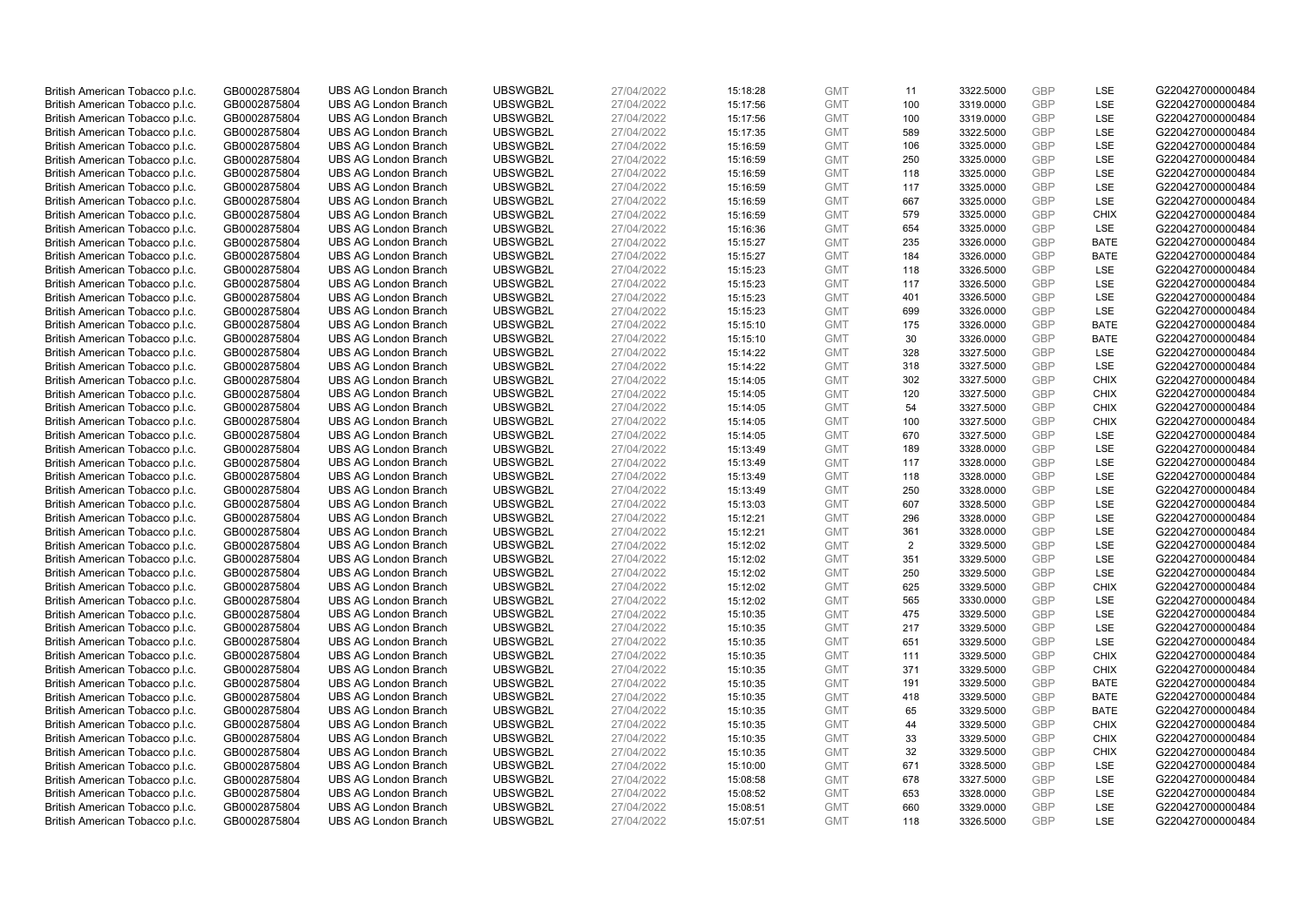| British American Tobacco p.l.c.                                    | GB0002875804                 | <b>UBS AG London Branch</b>                                | UBSWGB2L             | 27/04/2022               | 15:07:51             | <b>GMT</b>               | 593        | 3326.5000              | <b>GBP</b>               | LSE         | G220427000000484                     |
|--------------------------------------------------------------------|------------------------------|------------------------------------------------------------|----------------------|--------------------------|----------------------|--------------------------|------------|------------------------|--------------------------|-------------|--------------------------------------|
| British American Tobacco p.l.c.                                    | GB0002875804                 | <b>UBS AG London Branch</b>                                | UBSWGB2L             | 27/04/2022               | 15:07:16             | <b>GMT</b>               | 536        | 3327.0000              | <b>GBP</b>               | <b>CHIX</b> | G220427000000484                     |
| British American Tobacco p.l.c.                                    | GB0002875804                 | <b>UBS AG London Branch</b>                                | UBSWGB2L             | 27/04/2022               | 15:07:16             | <b>GMT</b>               | 84         | 3327.0000              | <b>GBP</b>               | <b>CHIX</b> | G220427000000484                     |
| British American Tobacco p.l.c.                                    | GB0002875804                 | <b>UBS AG London Branch</b>                                | UBSWGB2L             | 27/04/2022               | 15:06:56             | <b>GMT</b>               | 339        | 3327.5000              | <b>GBP</b>               | LSE         | G220427000000484                     |
| British American Tobacco p.l.c.                                    | GB0002875804                 | <b>UBS AG London Branch</b>                                | UBSWGB2L             | 27/04/2022               | 15:06:56             | <b>GMT</b>               | 360        | 3327.5000              | <b>GBP</b>               | LSE         | G220427000000484                     |
| British American Tobacco p.l.c.                                    | GB0002875804                 | <b>UBS AG London Branch</b>                                | UBSWGB2L             | 27/04/2022               | 15:06:36             | <b>GMT</b>               | 530        | 3328.0000              | GBP                      | LSE         | G220427000000484                     |
| British American Tobacco p.l.c.                                    | GB0002875804                 | <b>UBS AG London Branch</b>                                | UBSWGB2L             | 27/04/2022               | 15:06:32             | <b>GMT</b>               | 344        | 3328.0000              | <b>GBP</b>               | LSE         | G220427000000484                     |
| British American Tobacco p.l.c.                                    | GB0002875804                 | <b>UBS AG London Branch</b>                                | UBSWGB2L             | 27/04/2022               | 15:06:32             | <b>GMT</b>               | 75         | 3328.0000              | <b>GBP</b>               | LSE         | G220427000000484                     |
| British American Tobacco p.l.c.                                    | GB0002875804                 | <b>UBS AG London Branch</b>                                | UBSWGB2L             | 27/04/2022               | 15:06:32             | <b>GMT</b>               | 143        | 3328.0000              | <b>GBP</b>               | LSE         | G220427000000484                     |
| British American Tobacco p.l.c.                                    | GB0002875804                 | <b>UBS AG London Branch</b>                                | UBSWGB2L             | 27/04/2022               | 15:06:32             | <b>GMT</b>               | 15         | 3328.0000              | <b>GBP</b>               | <b>LSE</b>  | G220427000000484                     |
| British American Tobacco p.l.c.                                    | GB0002875804                 | <b>UBS AG London Branch</b>                                | UBSWGB2L             | 27/04/2022               | 15:05:50             | <b>GMT</b>               | 678        | 3328.0000              | <b>GBP</b>               | LSE         | G220427000000484                     |
| British American Tobacco p.l.c.                                    | GB0002875804                 | <b>UBS AG London Branch</b>                                | UBSWGB2L             | 27/04/2022               | 15:05:17             | <b>GMT</b>               | 586        | 3327.5000              | <b>GBP</b>               | <b>CHIX</b> | G220427000000484                     |
| British American Tobacco p.l.c.                                    | GB0002875804                 | <b>UBS AG London Branch</b>                                | UBSWGB2L             | 27/04/2022               | 15:05:14             | <b>GMT</b>               | 260        | 3328.5000              | <b>GBP</b>               | LSE         | G220427000000484                     |
| British American Tobacco p.l.c.                                    | GB0002875804                 | <b>UBS AG London Branch</b>                                | UBSWGB2L             | 27/04/2022               | 15:05:14             | <b>GMT</b>               | 350        | 3328.5000              | <b>GBP</b>               | LSE         | G220427000000484                     |
| British American Tobacco p.l.c.                                    | GB0002875804                 | <b>UBS AG London Branch</b>                                | UBSWGB2L             | 27/04/2022               | 15:04:44             | <b>GMT</b>               | 68         | 3327.0000              | <b>GBP</b>               | <b>BATE</b> | G220427000000484                     |
| British American Tobacco p.l.c.                                    | GB0002875804                 | <b>UBS AG London Branch</b>                                | UBSWGB2L             | 27/04/2022               | 15:04:44             | <b>GMT</b>               | 600        | 3327.0000              | <b>GBP</b>               | <b>BATE</b> | G220427000000484                     |
| British American Tobacco p.l.c.                                    | GB0002875804                 | <b>UBS AG London Branch</b>                                | UBSWGB2L             | 27/04/2022               | 15:04:34             | <b>GMT</b>               | 308        | 3327.5000              | <b>GBP</b>               | LSE         | G220427000000484                     |
| British American Tobacco p.l.c.                                    | GB0002875804                 | <b>UBS AG London Branch</b>                                | UBSWGB2L             | 27/04/2022               | 15:04:34             | <b>GMT</b>               | 171        | 3327.5000              | <b>GBP</b>               | LSE         | G220427000000484                     |
| British American Tobacco p.l.c.                                    | GB0002875804                 | <b>UBS AG London Branch</b>                                | UBSWGB2L             | 27/04/2022               | 15:04:34             | <b>GMT</b>               | 134        | 3327.5000              | <b>GBP</b>               | LSE         | G220427000000484                     |
| British American Tobacco p.l.c.                                    | GB0002875804                 | <b>UBS AG London Branch</b>                                | UBSWGB2L             | 27/04/2022               | 15:04:10             | <b>GMT</b>               | 464        | 3327.5000              | <b>GBP</b>               | LSE         | G220427000000484                     |
| British American Tobacco p.l.c.                                    | GB0002875804                 | <b>UBS AG London Branch</b>                                | UBSWGB2L             | 27/04/2022               | 15:04:10             | <b>GMT</b>               | 118        | 3327.5000              | <b>GBP</b>               | LSE         | G220427000000484                     |
| British American Tobacco p.l.c.                                    | GB0002875804                 | <b>UBS AG London Branch</b>                                | UBSWGB2L             | 27/04/2022               | 15:04:10             | <b>GMT</b>               | 645        | 3327.5000              | <b>GBP</b>               | LSE         | G220427000000484                     |
| British American Tobacco p.l.c.                                    | GB0002875804                 | <b>UBS AG London Branch</b>                                | UBSWGB2L             | 27/04/2022               | 15:03:24             | <b>GMT</b>               | 368        | 3326.0000              | <b>GBP</b>               | LSE         | G220427000000484                     |
| British American Tobacco p.l.c.                                    | GB0002875804                 | <b>UBS AG London Branch</b>                                | UBSWGB2L             | 27/04/2022               | 15:03:24             | <b>GMT</b>               | 199        | 3326.0000              | <b>GBP</b>               | LSE         | G220427000000484                     |
| British American Tobacco p.l.c.                                    | GB0002875804                 | <b>UBS AG London Branch</b>                                | UBSWGB2L             | 27/04/2022               | 15:03:01             | <b>GMT</b>               | 695        | 3328.0000              | <b>GBP</b>               | LSE         | G220427000000484                     |
| British American Tobacco p.l.c.                                    | GB0002875804                 | <b>UBS AG London Branch</b>                                | UBSWGB2L             | 27/04/2022               | 15:03:01             | <b>GMT</b>               | 671        | 3328.0000              | <b>GBP</b>               | <b>CHIX</b> | G220427000000484                     |
| British American Tobacco p.l.c.                                    | GB0002875804                 | <b>UBS AG London Branch</b>                                | UBSWGB2L             | 27/04/2022               | 15:02:58             | <b>GMT</b>               | 212        | 3328.5000              | <b>GBP</b>               | LSE         | G220427000000484                     |
| British American Tobacco p.l.c.                                    | GB0002875804                 | <b>UBS AG London Branch</b>                                | UBSWGB2L             | 27/04/2022               | 15:02:58             | <b>GMT</b>               | 45         | 3328.5000              | <b>GBP</b>               | LSE         | G220427000000484                     |
| British American Tobacco p.l.c.                                    | GB0002875804                 | <b>UBS AG London Branch</b>                                | UBSWGB2L             | 27/04/2022               | 15:02:58             | <b>GMT</b>               | 135        | 3328.5000              | <b>GBP</b>               | LSE         | G220427000000484                     |
| British American Tobacco p.l.c.                                    | GB0002875804                 | <b>UBS AG London Branch</b>                                | UBSWGB2L             | 27/04/2022               | 15:02:58             | <b>GMT</b>               | 54         | 3328.5000              | <b>GBP</b>               | LSE         | G220427000000484                     |
| British American Tobacco p.l.c.                                    | GB0002875804                 | <b>UBS AG London Branch</b>                                | UBSWGB2L             | 27/04/2022               | 15:02:58             | <b>GMT</b>               | 207        | 3328.5000              | <b>GBP</b>               | LSE         | G220427000000484                     |
| British American Tobacco p.l.c.                                    | GB0002875804                 | <b>UBS AG London Branch</b>                                | UBSWGB2L             | 27/04/2022               | 15:01:56             | <b>GMT</b>               | 232        | 3330.0000              | <b>GBP</b>               | LSE         | G220427000000484                     |
| British American Tobacco p.l.c.                                    | GB0002875804                 | <b>UBS AG London Branch</b>                                | UBSWGB2L             | 27/04/2022               | 15:01:56             | <b>GMT</b>               | 387        | 3330.0000              | <b>GBP</b>               | LSE         | G220427000000484                     |
| British American Tobacco p.l.c.                                    | GB0002875804                 | <b>UBS AG London Branch</b>                                | UBSWGB2L             | 27/04/2022               | 15:01:49             | <b>GMT</b>               | 655        | 3331.0000              | <b>GBP</b>               | LSE         | G220427000000484                     |
| British American Tobacco p.l.c.                                    | GB0002875804                 | <b>UBS AG London Branch</b>                                | UBSWGB2L             | 27/04/2022               | 15:01:23             | <b>GMT</b>               | 15         | 3330.5000              | <b>GBP</b>               | <b>BATE</b> | G220427000000484                     |
| British American Tobacco p.l.c.                                    | GB0002875804                 | <b>UBS AG London Branch</b>                                | UBSWGB2L             | 27/04/2022               | 15:01:23             | <b>GMT</b>               | 254        | 3330.5000              | <b>GBP</b>               | <b>BATE</b> | G220427000000484                     |
| British American Tobacco p.l.c.                                    | GB0002875804                 | <b>UBS AG London Branch</b>                                | UBSWGB2L             | 27/04/2022               | 15:01:23             | <b>GMT</b>               | 21         | 3330.5000              | <b>GBP</b>               | <b>BATE</b> | G220427000000484                     |
| British American Tobacco p.l.c.                                    | GB0002875804                 | <b>UBS AG London Branch</b>                                | UBSWGB2L             | 27/04/2022               | 15:01:23             | <b>GMT</b>               | 183        | 3330.5000              | <b>GBP</b>               | <b>BATE</b> | G220427000000484                     |
| British American Tobacco p.l.c.                                    | GB0002875804                 | <b>UBS AG London Branch</b>                                | UBSWGB2L             | 27/04/2022               | 15:01:23             | <b>GMT</b>               | 222        | 3330.5000              | <b>GBP</b>               | <b>BATE</b> | G220427000000484                     |
| British American Tobacco p.l.c.                                    | GB0002875804                 | <b>UBS AG London Branch</b>                                | UBSWGB2L             | 27/04/2022               | 15:01:16             | <b>GMT</b>               | 192        | 3331.5000              | <b>GBP</b>               | <b>CHIX</b> | G220427000000484                     |
| British American Tobacco p.l.c.                                    | GB0002875804                 | <b>UBS AG London Branch</b>                                | UBSWGB2L             | 27/04/2022               | 15:01:16             | <b>GMT</b>               | 128        | 3331.5000              | <b>GBP</b>               | <b>CHIX</b> | G220427000000484                     |
| British American Tobacco p.l.c.                                    | GB0002875804                 | <b>UBS AG London Branch</b>                                | UBSWGB2L             | 27/04/2022               | 15:01:16             | <b>GMT</b>               | 300        | 3331.5000              | <b>GBP</b>               | <b>CHIX</b> | G220427000000484                     |
| British American Tobacco p.l.c.                                    | GB0002875804                 | <b>UBS AG London Branch</b>                                | UBSWGB2L             | 27/04/2022               | 15:01:16             | <b>GMT</b>               | 46         | 3331.0000              | <b>GBP</b>               | LSE         | G220427000000484                     |
| British American Tobacco p.l.c.                                    | GB0002875804                 | <b>UBS AG London Branch</b>                                | UBSWGB2L             | 27/04/2022               | 15:01:16             | <b>GMT</b>               | 600        | 3331.0000              | <b>GBP</b>               | LSE         | G220427000000484                     |
| British American Tobacco p.l.c.                                    | GB0002875804                 | <b>UBS AG London Branch</b>                                | UBSWGB2L             | 27/04/2022               | 15:01:16             | <b>GMT</b>               | 646        | 3331.0000              | <b>GBP</b>               | <b>LSE</b>  | G220427000000484                     |
| British American Tobacco p.l.c.                                    | GB0002875804                 | <b>UBS AG London Branch</b>                                | UBSWGB2L             | 27/04/2022               | 15:00:26             | <b>GMT</b>               | 20         | 3330.5000              | <b>GBP</b>               | LSE         | G220427000000484                     |
| British American Tobacco p.l.c.                                    | GB0002875804                 | <b>UBS AG London Branch</b>                                | UBSWGB2L             | 27/04/2022               | 15:00:26             | <b>GMT</b>               | 250        | 3330.5000              | <b>GBP</b>               | LSE         | G220427000000484                     |
| British American Tobacco p.l.c.                                    | GB0002875804                 | <b>UBS AG London Branch</b>                                | UBSWGB2L             | 27/04/2022               | 15:00:26             | <b>GMT</b>               | 369        | 3330.5000              | <b>GBP</b>               | LSE         | G220427000000484                     |
| British American Tobacco p.l.c.                                    | GB0002875804                 | <b>UBS AG London Branch</b>                                | UBSWGB2L             | 27/04/2022               | 15:00:26             | <b>GMT</b><br><b>GMT</b> | 54         | 3330.5000              | <b>GBP</b><br><b>GBP</b> | LSE<br>LSE  | G220427000000484                     |
| British American Tobacco p.l.c.                                    | GB0002875804                 | <b>UBS AG London Branch</b>                                | UBSWGB2L<br>UBSWGB2L | 27/04/2022               | 15:00:19             |                          | 688<br>624 | 3331.0000<br>3331.0000 | <b>GBP</b>               | LSE         | G220427000000484                     |
| British American Tobacco p.l.c.<br>British American Tobacco p.l.c. | GB0002875804<br>GB0002875804 | <b>UBS AG London Branch</b><br><b>UBS AG London Branch</b> | UBSWGB2L             | 27/04/2022<br>27/04/2022 | 15:00:04<br>14:59:43 | <b>GMT</b><br><b>GMT</b> | 10         | 3331.0000              | <b>GBP</b>               | LSE         | G220427000000484<br>G220427000000484 |
| British American Tobacco p.l.c.                                    | GB0002875804                 | <b>UBS AG London Branch</b>                                | UBSWGB2L             | 27/04/2022               | 14:59:36             | <b>GMT</b>               | 353        | 3331.5000              | <b>GBP</b>               | LSE         | G220427000000484                     |
| British American Tobacco p.l.c.                                    | GB0002875804                 | <b>UBS AG London Branch</b>                                | UBSWGB2L             | 27/04/2022               | 14:59:36             | <b>GMT</b>               | 217        | 3331.5000              | GBP                      | LSE         | G220427000000484                     |
|                                                                    |                              |                                                            |                      |                          |                      |                          |            |                        |                          |             |                                      |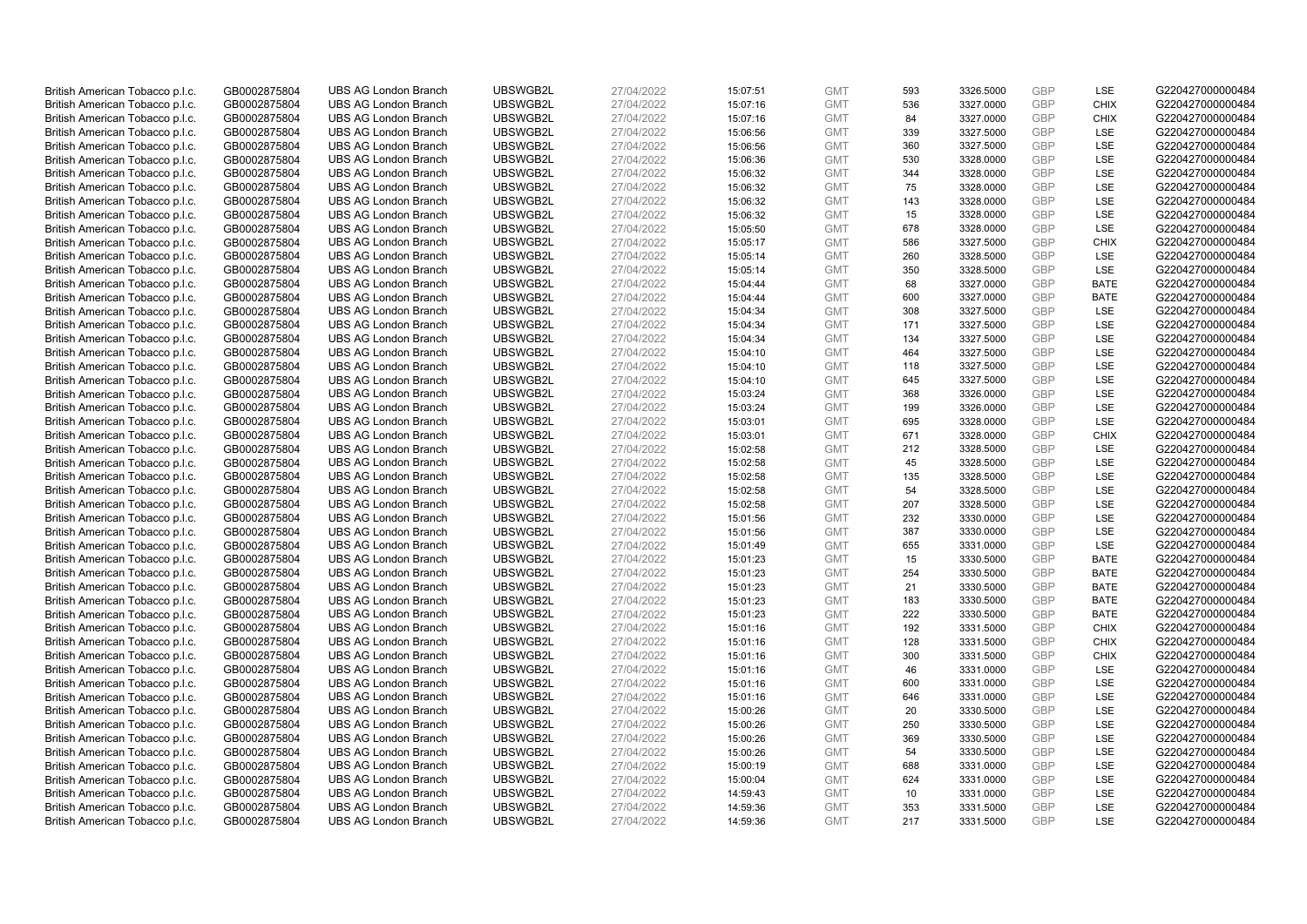| British American Tobacco p.l.c. | GB0002875804                 | <b>UBS AG London Branch</b> | UBSWGB2L             | 27/04/2022               | 14:59:36 | <b>GMT</b>               | 600        | 3331.5000              | <b>GBP</b> | <b>CHIX</b>               | G220427000000484 |
|---------------------------------|------------------------------|-----------------------------|----------------------|--------------------------|----------|--------------------------|------------|------------------------|------------|---------------------------|------------------|
| British American Tobacco p.l.c. | GB0002875804                 | <b>UBS AG London Branch</b> | UBSWGB2L             | 27/04/2022               | 14:59:32 | <b>GMT</b>               | 50         | 3332.0000              | GBP        | LSE                       | G220427000000484 |
| British American Tobacco p.l.c. | GB0002875804                 | <b>UBS AG London Branch</b> | UBSWGB2L             | 27/04/2022               | 14:59:32 | <b>GMT</b>               | 250        | 3332.0000              | <b>GBP</b> | <b>LSE</b>                | G220427000000484 |
| British American Tobacco p.l.c. | GB0002875804                 | <b>UBS AG London Branch</b> | UBSWGB2L             | 27/04/2022               | 14:59:32 | <b>GMT</b>               | 255        | 3332.0000              | GBP        | LSE                       | G220427000000484 |
| British American Tobacco p.l.c. | GB0002875804                 | <b>UBS AG London Branch</b> | UBSWGB2L             | 27/04/2022               | 14:59:26 | <b>GMT</b>               | 11         | 3331.5000              | <b>GBP</b> | <b>LSE</b>                | G220427000000484 |
| British American Tobacco p.l.c. | GB0002875804                 | <b>UBS AG London Branch</b> | UBSWGB2L             | 27/04/2022               | 14:57:59 | <b>GMT</b>               | 386        | 3331.0000              | GBP        | LSE                       | G220427000000484 |
| British American Tobacco p.l.c. | GB0002875804                 | <b>UBS AG London Branch</b> | UBSWGB2L             | 27/04/2022               | 14:57:59 | <b>GMT</b>               | 165        | 3331.0000              | <b>GBP</b> | LSE                       | G220427000000484 |
| British American Tobacco p.l.c. | GB0002875804                 | <b>UBS AG London Branch</b> | UBSWGB2L             | 27/04/2022               | 14:57:59 | <b>GMT</b>               | 112        | 3331.0000              | <b>GBP</b> | LSE                       | G220427000000484 |
| British American Tobacco p.l.c. | GB0002875804                 | <b>UBS AG London Branch</b> | UBSWGB2L             | 27/04/2022               | 14:57:30 | <b>GMT</b>               | 620        | 3332.0000              | <b>GBP</b> | <b>CHIX</b>               | G220427000000484 |
| British American Tobacco p.l.c. | GB0002875804                 | <b>UBS AG London Branch</b> | UBSWGB2L             | 27/04/2022               | 14:57:29 | <b>GMT</b>               | 592        | 3333.5000              | GBP        | <b>LSE</b>                | G220427000000484 |
| British American Tobacco p.l.c. | GB0002875804                 | <b>UBS AG London Branch</b> | UBSWGB2L             | 27/04/2022               | 14:57:24 | <b>GMT</b>               | 515        | 3334.0000              | <b>GBP</b> | LSE                       | G220427000000484 |
| British American Tobacco p.l.c. | GB0002875804                 | <b>UBS AG London Branch</b> | UBSWGB2L             | 27/04/2022               | 14:57:24 | <b>GMT</b>               | 113        | 3334.0000              | <b>GBP</b> | LSE                       | G220427000000484 |
| British American Tobacco p.l.c. | GB0002875804                 | <b>UBS AG London Branch</b> | UBSWGB2L             | 27/04/2022               | 14:57:24 | <b>GMT</b>               | 10         | 3334.0000              | <b>GBP</b> | LSE                       | G220427000000484 |
| British American Tobacco p.l.c. | GB0002875804                 | <b>UBS AG London Branch</b> | UBSWGB2L             | 27/04/2022               | 14:57:24 | <b>GMT</b>               | 281        | 3334.0000              | <b>GBP</b> | <b>BATE</b>               | G220427000000484 |
| British American Tobacco p.l.c. | GB0002875804                 | <b>UBS AG London Branch</b> | UBSWGB2L             | 27/04/2022               | 14:57:24 | <b>GMT</b>               | 206        | 3334.0000              | GBP        | <b>CHIX</b>               | G220427000000484 |
| British American Tobacco p.l.c. | GB0002875804                 | <b>UBS AG London Branch</b> | UBSWGB2L             | 27/04/2022               | 14:57:24 | <b>GMT</b>               | 52         | 3334.0000              | <b>GBP</b> | <b>BATE</b>               | G220427000000484 |
| British American Tobacco p.l.c. | GB0002875804                 | <b>UBS AG London Branch</b> | UBSWGB2L             | 27/04/2022               | 14:57:24 | <b>GMT</b>               | 64         | 3334.0000              | GBP        | <b>BATE</b>               | G220427000000484 |
| British American Tobacco p.l.c. | GB0002875804                 | <b>UBS AG London Branch</b> | UBSWGB2L             | 27/04/2022               | 14:57:24 | <b>GMT</b>               | 56         | 3334.0000              | GBP        | <b>CHIX</b>               | G220427000000484 |
| British American Tobacco p.l.c. | GB0002875804                 | <b>UBS AG London Branch</b> | UBSWGB2L             | 27/04/2022               | 14:57:24 | <b>GMT</b>               | 63         | 3334.0000              | GBP        | <b>BATE</b>               | G220427000000484 |
| British American Tobacco p.l.c. | GB0002875804                 | <b>UBS AG London Branch</b> | UBSWGB2L             | 27/04/2022               | 14:57:06 | <b>GMT</b>               | 159        | 3334.0000              | <b>GBP</b> | <b>CHIX</b>               | G220427000000484 |
| British American Tobacco p.l.c. | GB0002875804                 | <b>UBS AG London Branch</b> | UBSWGB2L             | 27/04/2022               | 14:57:03 | <b>GMT</b>               | 131        | 3334.0000              | GBP        | <b>BATE</b>               | G220427000000484 |
| British American Tobacco p.l.c. | GB0002875804                 | <b>UBS AG London Branch</b> | UBSWGB2L             | 27/04/2022               | 14:57:03 | <b>GMT</b>               | 149        | 3334.0000              | GBP        | <b>CHIX</b>               | G220427000000484 |
| British American Tobacco p.l.c. | GB0002875804                 | <b>UBS AG London Branch</b> | UBSWGB2L             | 27/04/2022               | 14:56:55 | <b>GMT</b>               | 11         | 3334.0000              | GBP        | <b>CHIX</b>               | G220427000000484 |
| British American Tobacco p.l.c. | GB0002875804                 | <b>UBS AG London Branch</b> | UBSWGB2L             | 27/04/2022               | 14:56:55 | <b>GMT</b>               | 582        | 3334.0000              | <b>GBP</b> | LSE                       | G220427000000484 |
| British American Tobacco p.l.c. | GB0002875804                 | <b>UBS AG London Branch</b> | UBSWGB2L             | 27/04/2022               | 14:56:09 | <b>GMT</b>               | 252        | 3332.5000              | <b>GBP</b> | <b>LSE</b>                | G220427000000484 |
| British American Tobacco p.l.c. | GB0002875804                 | <b>UBS AG London Branch</b> | UBSWGB2L             | 27/04/2022               | 14:55:51 | <b>GMT</b>               | 529        | 3332.0000              | <b>GBP</b> | LSE                       | G220427000000484 |
| British American Tobacco p.l.c. | GB0002875804                 | <b>UBS AG London Branch</b> | UBSWGB2L             | 27/04/2022               | 14:55:51 | <b>GMT</b>               | 118        | 3332.0000              | <b>GBP</b> | LSE                       | G220427000000484 |
| British American Tobacco p.l.c. | GB0002875804                 | <b>UBS AG London Branch</b> | UBSWGB2L             | 27/04/2022               | 14:55:51 | <b>GMT</b>               | 643        | 3332.0000              | <b>GBP</b> | LSE                       | G220427000000484 |
| British American Tobacco p.l.c. | GB0002875804                 | <b>UBS AG London Branch</b> | UBSWGB2L             | 27/04/2022               | 14:55:08 | <b>GMT</b>               | 284        | 3331.0000              | GBP        | LSE                       | G220427000000484 |
| British American Tobacco p.l.c. | GB0002875804                 | <b>UBS AG London Branch</b> | UBSWGB2L             | 27/04/2022               | 14:55:08 | <b>GMT</b>               | 497        | 3331.0000              | GBP        | LSE                       | G220427000000484 |
| British American Tobacco p.l.c. | GB0002875804                 | <b>UBS AG London Branch</b> | UBSWGB2L             | 27/04/2022               | 14:55:08 | <b>GMT</b>               | 196        | 3331.0000              | <b>GBP</b> | <b>BATE</b>               | G220427000000484 |
| British American Tobacco p.l.c. | GB0002875804                 | <b>UBS AG London Branch</b> | UBSWGB2L             | 27/04/2022               | 14:55:08 | <b>GMT</b>               | 500        | 3331.0000              | <b>GBP</b> | <b>BATE</b>               | G220427000000484 |
| British American Tobacco p.l.c. | GB0002875804                 | <b>UBS AG London Branch</b> | UBSWGB2L             | 27/04/2022               | 14:55:04 | <b>GMT</b>               | 703        | 3331.5000              | GBP        | <b>LSE</b>                | G220427000000484 |
| British American Tobacco p.l.c. | GB0002875804                 | <b>UBS AG London Branch</b> | UBSWGB2L             | 27/04/2022               | 14:55:04 | <b>GMT</b>               | 674        | 3331.5000              | <b>GBP</b> | <b>CHIX</b>               | G220427000000484 |
| British American Tobacco p.l.c. | GB0002875804                 | <b>UBS AG London Branch</b> | UBSWGB2L             | 27/04/2022               | 14:54:46 | <b>GMT</b>               | 122        | 3331.5000              | <b>GBP</b> | LSE                       | G220427000000484 |
| British American Tobacco p.l.c. | GB0002875804                 | <b>UBS AG London Branch</b> | UBSWGB2L             | 27/04/2022               | 14:54:46 | <b>GMT</b>               | 188        | 3331.5000              | <b>GBP</b> | <b>LSE</b>                | G220427000000484 |
| British American Tobacco p.l.c. | GB0002875804                 | <b>UBS AG London Branch</b> | UBSWGB2L             | 27/04/2022               | 14:54:46 | <b>GMT</b>               | 192        | 3331.5000              | GBP        | LSE                       | G220427000000484 |
| British American Tobacco p.l.c. | GB0002875804                 | <b>UBS AG London Branch</b> | UBSWGB2L             | 27/04/2022               | 14:53:33 | <b>GMT</b>               | 62         | 3329.5000              | <b>GBP</b> | LSE                       | G220427000000484 |
| British American Tobacco p.l.c. | GB0002875804                 | <b>UBS AG London Branch</b> | UBSWGB2L             | 27/04/2022               | 14:52:58 | <b>GMT</b>               | 648        | 3328.5000              | <b>GBP</b> | LSE                       | G220427000000484 |
| British American Tobacco p.l.c. | GB0002875804                 | <b>UBS AG London Branch</b> | UBSWGB2L             | 27/04/2022               | 14:52:41 | <b>GMT</b>               | 162        | 3328.0000              | <b>GBP</b> | LSE                       | G220427000000484 |
| British American Tobacco p.l.c. | GB0002875804                 | <b>UBS AG London Branch</b> | UBSWGB2L             | 27/04/2022               | 14:52:06 | <b>GMT</b>               | 235        | 3330.0000              | GBP        | LSE                       | G220427000000484 |
| British American Tobacco p.l.c. | GB0002875804                 | <b>UBS AG London Branch</b> | UBSWGB2L             | 27/04/2022               | 14:52:06 | <b>GMT</b>               | 458        | 3330.0000              | GBP        | LSE                       | G220427000000484 |
| British American Tobacco p.l.c. | GB0002875804                 | <b>UBS AG London Branch</b> | UBSWGB2L             | 27/04/2022               | 14:51:32 | <b>GMT</b>               | 610        | 3331.5000              | <b>GBP</b> | <b>LSE</b>                | G220427000000484 |
| British American Tobacco p.l.c. | GB0002875804                 | <b>UBS AG London Branch</b> | UBSWGB2L             | 27/04/2022               | 14:51:32 | <b>GMT</b>               | 144        | 3331.5000              | GBP        | <b>CHIX</b>               | G220427000000484 |
| British American Tobacco p.l.c. | GB0002875804                 | <b>UBS AG London Branch</b> | UBSWGB2L             | 27/04/2022               | 14:51:32 | <b>GMT</b>               | 551        | 3331.5000              | <b>GBP</b> | <b>CHIX</b>               | G220427000000484 |
| British American Tobacco p.l.c. | GB0002875804                 | <b>UBS AG London Branch</b> | UBSWGB2L             | 27/04/2022               | 14:51:27 | <b>GMT</b>               | 239        | 3332.0000              | <b>GBP</b> | LSE                       | G220427000000484 |
| British American Tobacco p.l.c. | GB0002875804                 | <b>UBS AG London Branch</b> | UBSWGB2L             | 27/04/2022               | 14:51:27 | <b>GMT</b>               | 400        | 3332.0000              | <b>GBP</b> | LSE                       | G220427000000484 |
| British American Tobacco p.l.c. | GB0002875804                 | <b>UBS AG London Branch</b> | UBSWGB2L             | 27/04/2022               | 14:51:27 | <b>GMT</b>               | 601        | 3332.0000              | <b>GBP</b> | <b>CHIX</b>               | G220427000000484 |
| British American Tobacco p.l.c. | GB0002875804                 | <b>UBS AG London Branch</b> | UBSWGB2L             | 27/04/2022               | 14:51:27 | <b>GMT</b>               | 651        | 3332.5000              | <b>GBP</b> | LSE                       | G220427000000484 |
| British American Tobacco p.l.c. | GB0002875804                 | <b>UBS AG London Branch</b> | UBSWGB2L             | 27/04/2022               | 14:50:02 | <b>GMT</b>               | 569        | 3333.0000              | GBP        | LSE                       | G220427000000484 |
| British American Tobacco p.l.c. | GB0002875804                 | <b>UBS AG London Branch</b> | UBSWGB2L             | 27/04/2022               | 14:50:02 | <b>GMT</b>               | 777        | 3333.5000              | <b>GBP</b> | LSE                       | G220427000000484 |
| British American Tobacco p.l.c. | GB0002875804                 | <b>UBS AG London Branch</b> | UBSWGB2L             | 27/04/2022               | 14:50:02 | <b>GMT</b>               | 812        | 3333.5000              | GBP        | <b>CHIX</b>               | G220427000000484 |
| British American Tobacco p.l.c. | GB0002875804<br>GB0002875804 | <b>UBS AG London Branch</b> | UBSWGB2L<br>UBSWGB2L | 27/04/2022<br>27/04/2022 | 14:50:02 | <b>GMT</b><br><b>GMT</b> | 497<br>539 | 3333.5000<br>3334.0000 | GBP<br>GBP | <b>BATE</b><br><b>LSE</b> | G220427000000484 |
| British American Tobacco p.l.c. |                              | <b>UBS AG London Branch</b> |                      |                          | 14:50:01 |                          |            |                        |            |                           | G220427000000484 |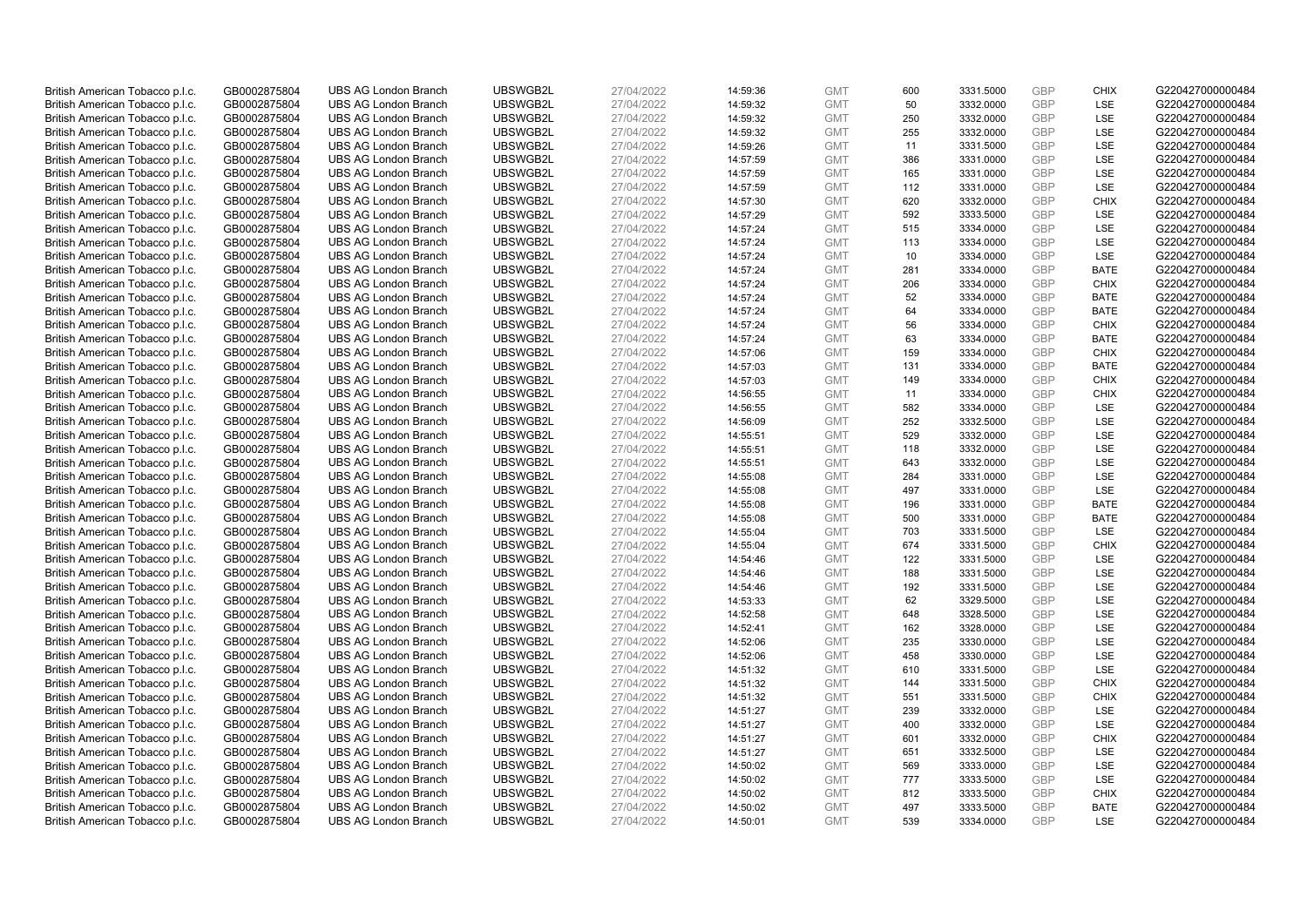| British American Tobacco p.l.c.                                    | GB0002875804                 | <b>UBS AG London Branch</b> | UBSWGB2L | 27/04/2022 | 14:50:01 | <b>GMT</b> | 518        | 3334.0000 | <b>GBP</b> | LSE         | G220427000000484 |
|--------------------------------------------------------------------|------------------------------|-----------------------------|----------|------------|----------|------------|------------|-----------|------------|-------------|------------------|
| British American Tobacco p.l.c.                                    | GB0002875804                 | <b>UBS AG London Branch</b> | UBSWGB2L | 27/04/2022 | 14:50:01 | <b>GMT</b> | 99         | 3333.5000 | GBP        | <b>BATE</b> | G220427000000484 |
| British American Tobacco p.l.c.                                    | GB0002875804                 | <b>UBS AG London Branch</b> | UBSWGB2L | 27/04/2022 | 14:50:01 | <b>GMT</b> | 405        | 3334.0000 | <b>GBP</b> | LSE         | G220427000000484 |
|                                                                    |                              |                             | UBSWGB2L | 27/04/2022 |          |            |            |           | <b>GBP</b> |             | G220427000000484 |
| British American Tobacco p.l.c.                                    | GB0002875804                 | <b>UBS AG London Branch</b> |          |            | 14:50:01 | <b>GMT</b> | 200<br>637 | 3334.0000 | <b>GBP</b> | LSE<br>LSE  |                  |
| British American Tobacco p.l.c.                                    | GB0002875804                 | <b>UBS AG London Branch</b> | UBSWGB2L | 27/04/2022 | 14:49:22 | <b>GMT</b> |            | 3333.0000 |            |             | G220427000000484 |
| British American Tobacco p.l.c.                                    | GB0002875804                 | <b>UBS AG London Branch</b> | UBSWGB2L | 27/04/2022 | 14:48:37 | <b>GMT</b> | 640        | 3329.0000 | <b>GBP</b> | <b>LSE</b>  | G220427000000484 |
| British American Tobacco p.l.c.                                    | GB0002875804                 | <b>UBS AG London Branch</b> | UBSWGB2L | 27/04/2022 | 14:46:58 | <b>GMT</b> | 571        | 3323.0000 | <b>GBP</b> | LSE         | G220427000000484 |
| British American Tobacco p.l.c.                                    | GB0002875804                 | <b>UBS AG London Branch</b> | UBSWGB2L | 27/04/2022 | 14:46:58 | <b>GMT</b> | 11         | 3323.0000 | <b>GBP</b> | LSE         | G220427000000484 |
| British American Tobacco p.l.c.                                    | GB0002875804                 | <b>UBS AG London Branch</b> | UBSWGB2L | 27/04/2022 | 14:46:27 | <b>GMT</b> | 586        | 3323.0000 | GBP        | LSE         | G220427000000484 |
| British American Tobacco p.l.c.                                    | GB0002875804                 | <b>UBS AG London Branch</b> | UBSWGB2L | 27/04/2022 | 14:46:11 | <b>GMT</b> | 607        | 3323.5000 | <b>GBP</b> | LSE         | G220427000000484 |
| British American Tobacco p.l.c.                                    | GB0002875804                 | <b>UBS AG London Branch</b> | UBSWGB2L | 27/04/2022 | 14:46:11 | <b>GMT</b> | 476        | 3323.5000 | <b>GBP</b> | <b>CHIX</b> | G220427000000484 |
| British American Tobacco p.l.c.                                    | GB0002875804                 | <b>UBS AG London Branch</b> | UBSWGB2L | 27/04/2022 | 14:45:48 | <b>GMT</b> | 218        | 3323.5000 | <b>GBP</b> | <b>CHIX</b> | G220427000000484 |
| British American Tobacco p.l.c.                                    | GB0002875804                 | <b>UBS AG London Branch</b> | UBSWGB2L | 27/04/2022 | 14:45:48 | <b>GMT</b> | 566        | 3324.0000 | <b>GBP</b> | <b>BATE</b> | G220427000000484 |
| British American Tobacco p.l.c.                                    | GB0002875804                 | <b>UBS AG London Branch</b> | UBSWGB2L | 27/04/2022 | 14:45:39 | <b>GMT</b> | 64         | 3324.0000 | <b>GBP</b> | <b>BATE</b> | G220427000000484 |
| British American Tobacco p.l.c.                                    | GB0002875804                 | <b>UBS AG London Branch</b> | UBSWGB2L | 27/04/2022 | 14:45:39 | <b>GMT</b> | 13         | 3324.0000 | GBP        | <b>BATE</b> | G220427000000484 |
| British American Tobacco p.l.c.                                    | GB0002875804                 | <b>UBS AG London Branch</b> | UBSWGB2L | 27/04/2022 | 14:45:39 | <b>GMT</b> | 637        | 3324.0000 | <b>GBP</b> | LSE         | G220427000000484 |
| British American Tobacco p.l.c.                                    | GB0002875804                 | <b>UBS AG London Branch</b> | UBSWGB2L | 27/04/2022 | 14:45:06 | <b>GMT</b> | 677        | 3323.5000 | GBP        | LSE         | G220427000000484 |
| British American Tobacco p.l.c.                                    | GB0002875804                 | <b>UBS AG London Branch</b> | UBSWGB2L | 27/04/2022 | 14:45:06 | <b>GMT</b> | 694        | 3323.5000 | <b>GBP</b> | LSE         | G220427000000484 |
| British American Tobacco p.l.c.                                    | GB0002875804                 | <b>UBS AG London Branch</b> | UBSWGB2L | 27/04/2022 | 14:45:06 | <b>GMT</b> | 672        | 3323.5000 | <b>GBP</b> | <b>CHIX</b> | G220427000000484 |
| British American Tobacco p.l.c.                                    | GB0002875804                 | <b>UBS AG London Branch</b> | UBSWGB2L | 27/04/2022 | 14:45:06 | <b>GMT</b> | 732        | 3323.5000 | <b>GBP</b> | LSE         | G220427000000484 |
| British American Tobacco p.l.c.                                    | GB0002875804                 | <b>UBS AG London Branch</b> | UBSWGB2L | 27/04/2022 | 14:45:00 | <b>GMT</b> | 828        | 3324.0000 | <b>GBP</b> | LSE         | G220427000000484 |
| British American Tobacco p.l.c.                                    | GB0002875804                 | <b>UBS AG London Branch</b> | UBSWGB2L | 27/04/2022 | 14:44:59 | <b>GMT</b> | 32         | 3324.5000 | GBP        | LSE         | G220427000000484 |
| British American Tobacco p.l.c.                                    | GB0002875804                 | <b>UBS AG London Branch</b> | UBSWGB2L | 27/04/2022 | 14:44:27 | <b>GMT</b> | 222        | 3322.0000 | <b>GBP</b> | LSE         | G220427000000484 |
| British American Tobacco p.l.c.                                    | GB0002875804                 | <b>UBS AG London Branch</b> | UBSWGB2L | 27/04/2022 | 14:44:27 | <b>GMT</b> | 78         | 3322.0000 | <b>GBP</b> | <b>LSE</b>  | G220427000000484 |
| British American Tobacco p.l.c.                                    | GB0002875804                 | <b>UBS AG London Branch</b> | UBSWGB2L | 27/04/2022 | 14:44:27 | <b>GMT</b> | 332        | 3322.0000 | <b>GBP</b> | LSE         | G220427000000484 |
| British American Tobacco p.l.c.                                    | GB0002875804                 | <b>UBS AG London Branch</b> | UBSWGB2L | 27/04/2022 | 14:44:27 | <b>GMT</b> | 13         | 3322.0000 | GBP        | LSE         | G220427000000484 |
| British American Tobacco p.l.c.                                    | GB0002875804                 | <b>UBS AG London Branch</b> | UBSWGB2L | 27/04/2022 | 14:43:55 | <b>GMT</b> | 619        | 3319.0000 | <b>GBP</b> | LSE         | G220427000000484 |
| British American Tobacco p.l.c.                                    | GB0002875804                 | <b>UBS AG London Branch</b> | UBSWGB2L | 27/04/2022 | 14:43:55 | <b>GMT</b> | 26         | 3319.0000 | GBP        | LSE         | G220427000000484 |
| British American Tobacco p.l.c.                                    | GB0002875804                 | <b>UBS AG London Branch</b> | UBSWGB2L | 27/04/2022 | 14:43:55 | <b>GMT</b> | 370        | 3319.0000 | <b>GBP</b> | LSE         | G220427000000484 |
| British American Tobacco p.l.c.                                    | GB0002875804                 | <b>UBS AG London Branch</b> | UBSWGB2L | 27/04/2022 | 14:43:55 | <b>GMT</b> | 30         | 3319.0000 | GBP        | LSE         | G220427000000484 |
| British American Tobacco p.l.c.                                    | GB0002875804                 | <b>UBS AG London Branch</b> | UBSWGB2L | 27/04/2022 | 14:43:53 | <b>GMT</b> | 93         | 3319.0000 | <b>GBP</b> | <b>LSE</b>  | G220427000000484 |
| British American Tobacco p.l.c.                                    | GB0002875804                 | <b>UBS AG London Branch</b> | UBSWGB2L | 27/04/2022 | 14:43:53 | <b>GMT</b> | 62         | 3319.0000 | <b>GBP</b> | <b>LSE</b>  | G220427000000484 |
| British American Tobacco p.l.c.                                    | GB0002875804                 | <b>UBS AG London Branch</b> | UBSWGB2L | 27/04/2022 | 14:43:53 | <b>GMT</b> | 100        | 3319.0000 | <b>GBP</b> | LSE         | G220427000000484 |
| British American Tobacco p.l.c.                                    | GB0002875804                 | <b>UBS AG London Branch</b> | UBSWGB2L | 27/04/2022 | 14:43:25 | <b>GMT</b> | 324        | 3314.0000 | <b>GBP</b> | <b>BATE</b> | G220427000000484 |
| British American Tobacco p.l.c.                                    | GB0002875804                 | <b>UBS AG London Branch</b> | UBSWGB2L | 27/04/2022 | 14:43:22 | <b>GMT</b> | 181        | 3314.0000 | <b>GBP</b> | <b>BATE</b> | G220427000000484 |
| British American Tobacco p.l.c.                                    | GB0002875804                 | <b>UBS AG London Branch</b> | UBSWGB2L | 27/04/2022 | 14:43:20 | <b>GMT</b> | 9          | 3314.0000 | <b>GBP</b> | <b>BATE</b> | G220427000000484 |
| British American Tobacco p.l.c.                                    | GB0002875804                 | <b>UBS AG London Branch</b> | UBSWGB2L | 27/04/2022 | 14:43:20 | <b>GMT</b> | 118        | 3314.0000 | <b>GBP</b> | <b>BATE</b> | G220427000000484 |
| British American Tobacco p.l.c.                                    | GB0002875804                 | <b>UBS AG London Branch</b> | UBSWGB2L | 27/04/2022 | 14:43:18 | <b>GMT</b> | 289        | 3314.5000 | <b>GBP</b> | LSE         | G220427000000484 |
| British American Tobacco p.l.c.                                    | GB0002875804                 | <b>UBS AG London Branch</b> | UBSWGB2L | 27/04/2022 | 14:43:18 | <b>GMT</b> | 318        | 3314.5000 | GBP        | LSE         | G220427000000484 |
| British American Tobacco p.l.c.                                    | GB0002875804                 | <b>UBS AG London Branch</b> | UBSWGB2L | 27/04/2022 | 14:42:24 | <b>GMT</b> | 300        | 3311.5000 | <b>GBP</b> | LSE         | G220427000000484 |
| British American Tobacco p.l.c.                                    | GB0002875804                 | <b>UBS AG London Branch</b> | UBSWGB2L | 27/04/2022 | 14:42:24 | <b>GMT</b> | 622        | 3311.5000 | GBP        | <b>CHIX</b> | G220427000000484 |
| British American Tobacco p.l.c.                                    | GB0002875804                 | <b>UBS AG London Branch</b> | UBSWGB2L | 27/04/2022 | 14:42:24 | <b>GMT</b> | 394        | 3311.5000 | <b>GBP</b> | <b>LSE</b>  | G220427000000484 |
| British American Tobacco p.l.c.                                    | GB0002875804                 | <b>UBS AG London Branch</b> | UBSWGB2L | 27/04/2022 | 14:42:08 | <b>GMT</b> | 515        | 3311.5000 | GBP        | LSE         | G220427000000484 |
| British American Tobacco p.l.c.                                    | GB0002875804                 | <b>UBS AG London Branch</b> | UBSWGB2L | 27/04/2022 | 14:42:03 | <b>GMT</b> | 100        | 3311.5000 | <b>GBP</b> | <b>LSE</b>  | G220427000000484 |
| British American Tobacco p.l.c.                                    | GB0002875804                 | <b>UBS AG London Branch</b> | UBSWGB2L | 27/04/2022 | 14:41:34 | <b>GMT</b> | 704        | 3309.5000 | GBP        | LSE         | G220427000000484 |
|                                                                    |                              | <b>UBS AG London Branch</b> | UBSWGB2L | 27/04/2022 | 14:40:46 | <b>GMT</b> | 545        | 3309.5000 | <b>GBP</b> | LSE         | G220427000000484 |
| British American Tobacco p.l.c.<br>British American Tobacco p.l.c. | GB0002875804<br>GB0002875804 | <b>UBS AG London Branch</b> | UBSWGB2L | 27/04/2022 | 14:40:46 | <b>GMT</b> | 100        | 3309.5000 | <b>GBP</b> | LSE         | G220427000000484 |
|                                                                    |                              | <b>UBS AG London Branch</b> | UBSWGB2L |            |          | <b>GMT</b> | 631        | 3310.0000 | GBP        | <b>CHIX</b> | G220427000000484 |
| British American Tobacco p.l.c.                                    | GB0002875804                 |                             |          | 27/04/2022 | 14:40:32 |            |            |           |            |             |                  |
| British American Tobacco p.l.c.                                    | GB0002875804                 | <b>UBS AG London Branch</b> | UBSWGB2L | 27/04/2022 | 14:40:32 | <b>GMT</b> | 585        | 3310.5000 | <b>GBP</b> | LSE         | G220427000000484 |
| British American Tobacco p.l.c.                                    | GB0002875804                 | <b>UBS AG London Branch</b> | UBSWGB2L | 27/04/2022 | 14:40:32 | <b>GMT</b> | 224        | 3310.5000 | GBP        | <b>LSE</b>  | G220427000000484 |
| British American Tobacco p.l.c.                                    | GB0002875804                 | <b>UBS AG London Branch</b> | UBSWGB2L | 27/04/2022 | 14:40:32 | <b>GMT</b> | 100        | 3310.5000 | <b>GBP</b> | LSE         | G220427000000484 |
| British American Tobacco p.l.c.                                    | GB0002875804                 | <b>UBS AG London Branch</b> | UBSWGB2L | 27/04/2022 | 14:40:31 | <b>GMT</b> | 300        | 3310.5000 | GBP        | LSE         | G220427000000484 |
| British American Tobacco p.l.c.                                    | GB0002875804                 | <b>UBS AG London Branch</b> | UBSWGB2L | 27/04/2022 | 14:40:10 | <b>GMT</b> | 363        | 3310.0000 | <b>GBP</b> | LSE         | G220427000000484 |
| British American Tobacco p.l.c.                                    | GB0002875804                 | <b>UBS AG London Branch</b> | UBSWGB2L | 27/04/2022 | 14:40:10 | <b>GMT</b> | 147        | 3310.0000 | GBP        | <b>LSE</b>  | G220427000000484 |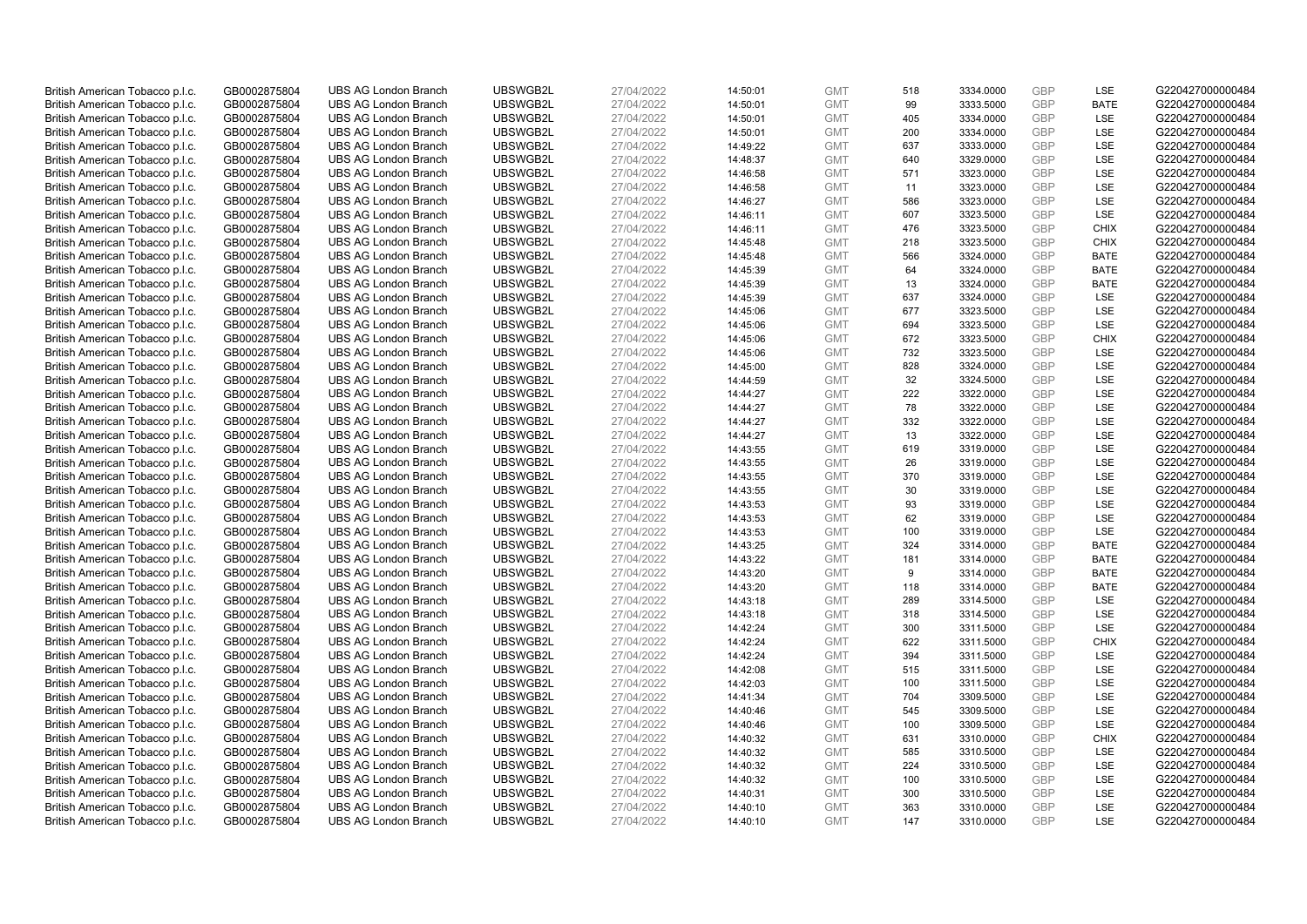| British American Tobacco p.l.c.                                    | GB0002875804                 | <b>UBS AG London Branch</b>                                | UBSWGB2L             | 27/04/2022               | 14:40:10             | <b>GMT</b>               | 68       | 3310.0000              | <b>GBP</b>               | <b>LSE</b>         | G220427000000484                     |
|--------------------------------------------------------------------|------------------------------|------------------------------------------------------------|----------------------|--------------------------|----------------------|--------------------------|----------|------------------------|--------------------------|--------------------|--------------------------------------|
| British American Tobacco p.l.c.                                    | GB0002875804                 | <b>UBS AG London Branch</b>                                | UBSWGB2L             | 27/04/2022               | 14:39:45             | <b>GMT</b>               | 72       | 3308.5000              | <b>GBP</b>               | LSE                | G220427000000484                     |
| British American Tobacco p.l.c.                                    | GB0002875804                 | <b>UBS AG London Branch</b>                                | UBSWGB2L             | 27/04/2022               | 14:39:45             | <b>GMT</b>               | 504      | 3308.5000              | <b>GBP</b>               | LSE                | G220427000000484                     |
| British American Tobacco p.l.c.                                    | GB0002875804                 | <b>UBS AG London Branch</b>                                | UBSWGB2L             | 27/04/2022               | 14:39:00             | <b>GMT</b>               | 126      | 3310.0000              | <b>GBP</b>               | <b>CHIX</b>        | G220427000000484                     |
| British American Tobacco p.l.c.                                    | GB0002875804                 | <b>UBS AG London Branch</b>                                | UBSWGB2L             | 27/04/2022               | 14:39:00             | <b>GMT</b>               | 474      | 3310.0000              | <b>GBP</b>               | <b>BATE</b>        | G220427000000484                     |
| British American Tobacco p.l.c.                                    | GB0002875804                 | <b>UBS AG London Branch</b>                                | UBSWGB2L             | 27/04/2022               | 14:39:00             | <b>GMT</b>               | 316      | 3310.0000              | <b>GBP</b>               | <b>CHIX</b>        | G220427000000484                     |
| British American Tobacco p.l.c.                                    | GB0002875804                 | <b>UBS AG London Branch</b>                                | UBSWGB2L             | 27/04/2022               | 14:39:00             | <b>GMT</b>               | 160      | 3310.0000              | <b>GBP</b>               | <b>CHIX</b>        | G220427000000484                     |
| British American Tobacco p.l.c.                                    | GB0002875804                 | <b>UBS AG London Branch</b>                                | UBSWGB2L             | 27/04/2022               | 14:38:57             | <b>GMT</b>               | 98       | 3310.0000              | <b>GBP</b>               | <b>BATE</b>        | G220427000000484                     |
| British American Tobacco p.l.c.                                    | GB0002875804                 | <b>UBS AG London Branch</b>                                | UBSWGB2L             | 27/04/2022               | 14:38:57             | <b>GMT</b>               | 29       | 3310.0000              | <b>GBP</b>               | <b>BATE</b>        | G220427000000484                     |
| British American Tobacco p.l.c.                                    | GB0002875804                 | <b>UBS AG London Branch</b>                                | UBSWGB2L             | 27/04/2022               | 14:38:57             | <b>GMT</b>               | 23       | 3310.0000              | <b>GBP</b>               | <b>BATE</b>        | G220427000000484                     |
| British American Tobacco p.l.c.                                    | GB0002875804                 | <b>UBS AG London Branch</b>                                | UBSWGB2L             | 27/04/2022               | 14:38:53             | <b>GMT</b>               | 654      | 3311.0000              | <b>GBP</b>               | LSE                | G220427000000484                     |
| British American Tobacco p.l.c.                                    | GB0002875804                 | <b>UBS AG London Branch</b>                                | UBSWGB2L             | 27/04/2022               | 14:38:53             | <b>GMT</b>               | 599      | 3311.0000              | <b>GBP</b>               | LSE                | G220427000000484                     |
| British American Tobacco p.l.c.                                    | GB0002875804                 | <b>UBS AG London Branch</b>                                | UBSWGB2L             | 27/04/2022               | 14:38:48             | <b>GMT</b>               | 606      | 3311.5000              | <b>GBP</b>               | LSE                | G220427000000484                     |
| British American Tobacco p.l.c.                                    | GB0002875804                 | <b>UBS AG London Branch</b>                                | UBSWGB2L             | 27/04/2022               | 14:38:00             | <b>GMT</b>               | 681      | 3309.5000              | <b>GBP</b>               | LSE                | G220427000000484                     |
| British American Tobacco p.l.c.                                    | GB0002875804                 | <b>UBS AG London Branch</b>                                | UBSWGB2L             | 27/04/2022               | 14:38:00             | <b>GMT</b>               | 661      | 3309.5000              | <b>GBP</b>               | LSE                | G220427000000484                     |
| British American Tobacco p.l.c.                                    | GB0002875804                 | <b>UBS AG London Branch</b>                                | UBSWGB2L             | 27/04/2022               | 14:38:00             | <b>GMT</b>               | 210      | 3309.5000              | <b>GBP</b>               | <b>CHIX</b>        | G220427000000484                     |
| British American Tobacco p.l.c.                                    | GB0002875804                 | <b>UBS AG London Branch</b>                                | UBSWGB2L             | 27/04/2022               | 14:38:00             | <b>GMT</b>               | 412      | 3309.5000              | <b>GBP</b>               | <b>CHIX</b>        | G220427000000484                     |
| British American Tobacco p.l.c.                                    | GB0002875804                 | <b>UBS AG London Branch</b>                                | UBSWGB2L             | 27/04/2022               | 14:37:31             | <b>GMT</b>               | 251      | 3309.5000              | <b>GBP</b>               | LSE                | G220427000000484                     |
| British American Tobacco p.l.c.                                    | GB0002875804                 | <b>UBS AG London Branch</b>                                | UBSWGB2L             | 27/04/2022               | 14:37:31             | <b>GMT</b>               | 350      | 3309.5000              | <b>GBP</b>               | LSE                | G220427000000484                     |
| British American Tobacco p.l.c.                                    | GB0002875804                 | <b>UBS AG London Branch</b>                                | UBSWGB2L             | 27/04/2022               | 14:37:06             | <b>GMT</b>               | 590      | 3308.5000              | <b>GBP</b>               | LSE                | G220427000000484                     |
| British American Tobacco p.l.c.                                    | GB0002875804                 | <b>UBS AG London Branch</b>                                | UBSWGB2L             | 27/04/2022               | 14:36:32             | <b>GMT</b>               | 45       | 3307.0000              | <b>GBP</b>               | <b>BATE</b>        | G220427000000484                     |
| British American Tobacco p.l.c.                                    | GB0002875804                 | <b>UBS AG London Branch</b>                                | UBSWGB2L             | 27/04/2022               | 14:36:30             | <b>GMT</b>               | 599      | 3307.5000              | <b>GBP</b>               | LSE                | G220427000000484                     |
| British American Tobacco p.l.c.                                    | GB0002875804                 | <b>UBS AG London Branch</b>                                | UBSWGB2L             | 27/04/2022               | 14:36:30             | <b>GMT</b>               | 244      | 3307.5000              | <b>GBP</b>               | <b>CHIX</b>        | G220427000000484                     |
| British American Tobacco p.l.c.                                    | GB0002875804                 | <b>UBS AG London Branch</b>                                | UBSWGB2L             | 27/04/2022               | 14:36:30             | <b>GMT</b>               | 367      | 3307.5000              | <b>GBP</b>               | <b>CHIX</b>        | G220427000000484                     |
| British American Tobacco p.l.c.                                    | GB0002875804                 | <b>UBS AG London Branch</b>                                | UBSWGB2L             | 27/04/2022               | 14:36:10             | <b>GMT</b>               | 33       | 3307.0000              | <b>GBP</b>               | <b>BATE</b>        | G220427000000484                     |
| British American Tobacco p.l.c.                                    | GB0002875804                 | <b>UBS AG London Branch</b>                                | UBSWGB2L             | 27/04/2022               | 14:36:10             | <b>GMT</b>               | 14       | 3307.0000              | <b>GBP</b>               | <b>BATE</b>        | G220427000000484                     |
| British American Tobacco p.l.c.                                    | GB0002875804                 | <b>UBS AG London Branch</b>                                | UBSWGB2L             | 27/04/2022               | 14:36:10             | <b>GMT</b>               | 300      | 3307.0000              | <b>GBP</b>               | <b>BATE</b>        | G220427000000484                     |
| British American Tobacco p.l.c.                                    | GB0002875804                 | <b>UBS AG London Branch</b>                                | UBSWGB2L             | 27/04/2022               | 14:36:10             | <b>GMT</b>               | 52       | 3307.0000              | <b>GBP</b>               | <b>BATE</b>        | G220427000000484                     |
| British American Tobacco p.l.c.                                    | GB0002875804                 | <b>UBS AG London Branch</b>                                | UBSWGB2L             | 27/04/2022               | 14:36:10             | <b>GMT</b>               | 157      | 3307.0000              | <b>GBP</b>               | <b>BATE</b>        | G220427000000484                     |
| British American Tobacco p.l.c.                                    | GB0002875804                 | <b>UBS AG London Branch</b>                                | UBSWGB2L             | 27/04/2022               | 14:36:10             | <b>GMT</b>               | 29       | 3307.0000              | <b>GBP</b>               | <b>BATE</b>        | G220427000000484                     |
| British American Tobacco p.l.c.                                    | GB0002875804                 | <b>UBS AG London Branch</b>                                | UBSWGB2L             | 27/04/2022               | 14:36:10             | <b>GMT</b>               | 73       | 3307.0000              | <b>GBP</b>               | <b>BATE</b>        | G220427000000484                     |
| British American Tobacco p.l.c.                                    | GB0002875804                 | <b>UBS AG London Branch</b>                                | UBSWGB2L             | 27/04/2022               | 14:36:10             | <b>GMT</b>               | 527      | 3308.0000              | <b>GBP</b>               | LSE                | G220427000000484                     |
| British American Tobacco p.l.c.                                    | GB0002875804                 | <b>UBS AG London Branch</b>                                | UBSWGB2L             | 27/04/2022               | 14:36:10             | <b>GMT</b>               | 100      | 3308.0000              | <b>GBP</b>               | LSE                | G220427000000484                     |
| British American Tobacco p.l.c.                                    | GB0002875804                 | <b>UBS AG London Branch</b>                                | UBSWGB2L             | 27/04/2022               | 14:36:08             | <b>GMT</b>               | 728      | 3308.5000              | <b>GBP</b>               | LSE                | G220427000000484                     |
| British American Tobacco p.l.c.                                    | GB0002875804                 | <b>UBS AG London Branch</b>                                | UBSWGB2L             | 27/04/2022               | 14:36:08             | <b>GMT</b>               | 586      | 3309.0000              | <b>GBP</b>               | LSE                | G220427000000484                     |
| British American Tobacco p.l.c.                                    | GB0002875804                 | <b>UBS AG London Branch</b>                                | UBSWGB2L             | 27/04/2022               | 14:35:14             | <b>GMT</b>               | 265      | 3309.5000              | <b>GBP</b>               | LSE                | G220427000000484                     |
| British American Tobacco p.l.c.                                    | GB0002875804                 | <b>UBS AG London Branch</b>                                | UBSWGB2L             | 27/04/2022               | 14:35:14             | <b>GMT</b>               | 300      | 3309.5000              | <b>GBP</b>               | LSE                | G220427000000484                     |
| British American Tobacco p.l.c.                                    | GB0002875804                 | <b>UBS AG London Branch</b>                                | UBSWGB2L             | 27/04/2022               | 14:35:14             | <b>GMT</b>               | 100      | 3309.5000              | <b>GBP</b>               | LSE                | G220427000000484                     |
| British American Tobacco p.l.c.                                    | GB0002875804                 | <b>UBS AG London Branch</b>                                | UBSWGB2L             | 27/04/2022               | 14:35:06             | <b>GMT</b>               | 682      | 3310.5000              | <b>GBP</b>               | <b>CHIX</b>        | G220427000000484                     |
| British American Tobacco p.l.c.                                    | GB0002875804                 | <b>UBS AG London Branch</b>                                | UBSWGB2L             | 27/04/2022               | 14:35:04             | <b>GMT</b>               | 612      | 3312.0000              | <b>GBP</b>               | LSE                | G220427000000484                     |
| British American Tobacco p.l.c.                                    | GB0002875804                 | <b>UBS AG London Branch</b>                                | UBSWGB2L             | 27/04/2022               | 14:35:04             | <b>GMT</b>               | 701      | 3312.5000              | GBP                      | LSE                | G220427000000484                     |
| British American Tobacco p.l.c.                                    | GB0002875804                 | <b>UBS AG London Branch</b>                                | UBSWGB2L             | 27/04/2022               | 14:34:37             | <b>GMT</b>               | 568      | 3309.5000              | <b>GBP</b>               | LSE                | G220427000000484                     |
| British American Tobacco p.l.c.                                    | GB0002875804                 | <b>UBS AG London Branch</b>                                | UBSWGB2L             | 27/04/2022               | 14:34:07             | <b>GMT</b>               | 586      | 3310.5000              | <b>GBP</b>               | LSE                | G220427000000484                     |
| British American Tobacco p.l.c.                                    | GB0002875804                 | <b>UBS AG London Branch</b>                                | UBSWGB2L             | 27/04/2022               | 14:33:55             | <b>GMT</b>               | 641      | 3313.5000              | GBP                      | LSE                | G220427000000484                     |
| British American Tobacco p.l.c.                                    | GB0002875804                 | <b>UBS AG London Branch</b>                                | UBSWGB2L             | 27/04/2022               | 14:33:51             | <b>GMT</b>               | 10       | 3313.5000              | <b>GBP</b>               | <b>LSE</b>         | G220427000000484                     |
| British American Tobacco p.l.c.                                    | GB0002875804                 | <b>UBS AG London Branch</b>                                | UBSWGB2L             | 27/04/2022               | 14:33:51             | <b>GMT</b>               | 364      | 3314.0000              | <b>GBP</b>               | <b>CHIX</b>        | G220427000000484                     |
| British American Tobacco p.l.c.                                    | GB0002875804                 | <b>UBS AG London Branch</b>                                | UBSWGB2L             | 27/04/2022               | 14:33:51             | <b>GMT</b>               | 477      | 3314.0000              | <b>GBP</b>               | <b>BATE</b>        | G220427000000484                     |
| British American Tobacco p.l.c.                                    | GB0002875804                 | <b>UBS AG London Branch</b>                                | UBSWGB2L             | 27/04/2022               | 14:33:51             | <b>GMT</b>               | 61       | 3314.0000              | <b>GBP</b>               | <b>BATE</b>        | G220427000000484                     |
| British American Tobacco p.l.c.                                    | GB0002875804                 | <b>UBS AG London Branch</b>                                | UBSWGB2L             | 27/04/2022               | 14:33:51             | <b>GMT</b>               | 309      | 3314.0000              | <b>GBP</b>               | <b>CHIX</b>        | G220427000000484                     |
| British American Tobacco p.l.c.                                    | GB0002875804                 | <b>UBS AG London Branch</b>                                | UBSWGB2L             | 27/04/2022               | 14:33:51             | <b>GMT</b>               | 57       | 3314.0000              | <b>GBP</b>               | <b>BATE</b>        | G220427000000484                     |
| British American Tobacco p.l.c.                                    | GB0002875804                 | <b>UBS AG London Branch</b>                                | UBSWGB2L<br>UBSWGB2L | 27/04/2022               | 14:33:51             | <b>GMT</b>               | 31<br>10 | 3314.0000              | <b>GBP</b>               | <b>CHIX</b><br>LSE | G220427000000484<br>G220427000000484 |
| British American Tobacco p.l.c.                                    | GB0002875804<br>GB0002875804 | <b>UBS AG London Branch</b><br><b>UBS AG London Branch</b> | UBSWGB2L             | 27/04/2022<br>27/04/2022 | 14:33:47             | <b>GMT</b><br><b>GMT</b> | 689      | 3315.0000              | <b>GBP</b><br><b>GBP</b> | LSE                | G220427000000484                     |
| British American Tobacco p.l.c.<br>British American Tobacco p.l.c. | GB0002875804                 | <b>UBS AG London Branch</b>                                | UBSWGB2L             | 27/04/2022               | 14:33:47<br>14:33:18 | <b>GMT</b>               | 662      | 3315.0000<br>3312.5000 | GBP                      | LSE                | G220427000000484                     |
|                                                                    |                              |                                                            |                      |                          |                      |                          |          |                        |                          |                    |                                      |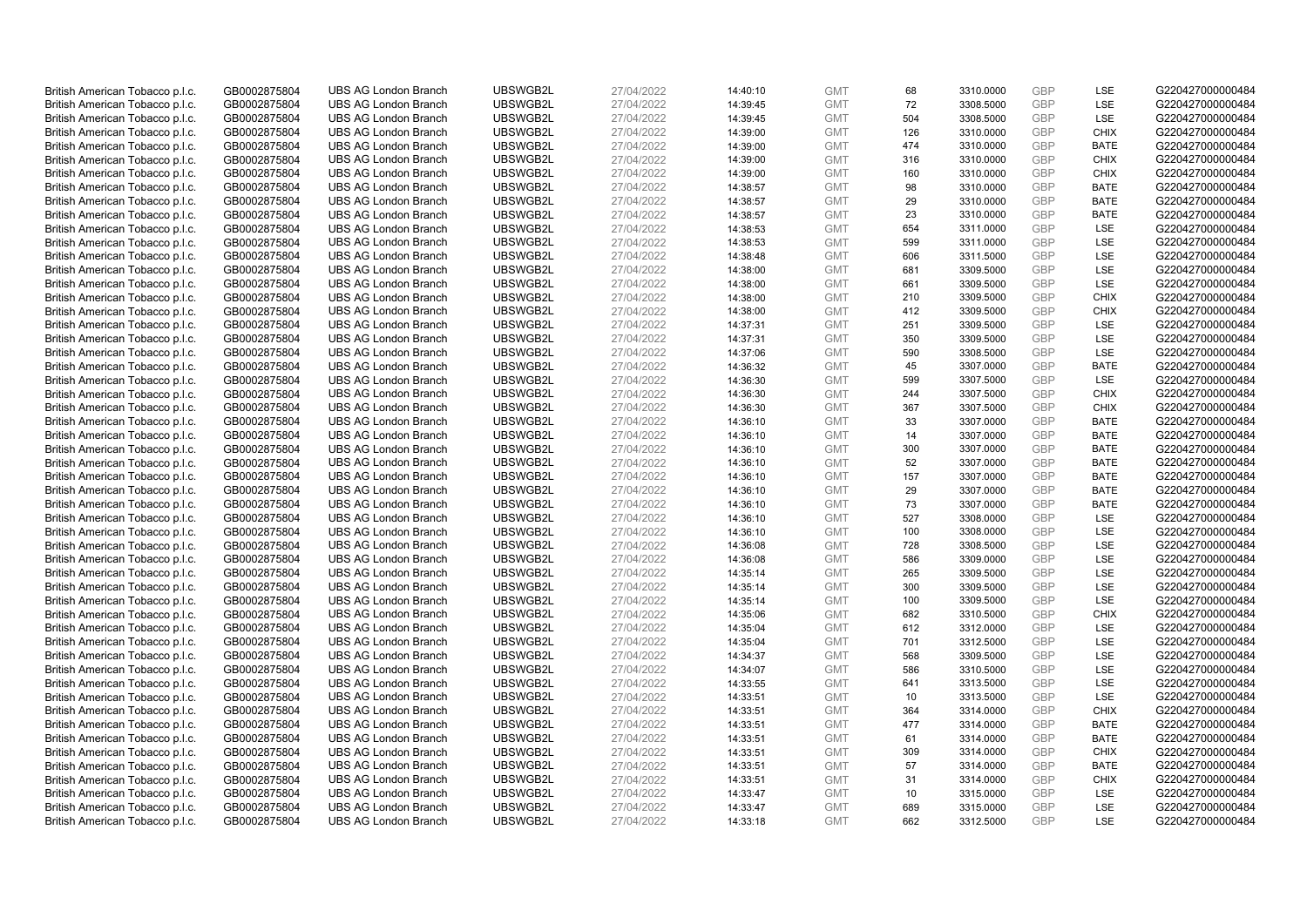| British American Tobacco p.l.c. | GB0002875804 | <b>UBS AG London Branch</b> | UBSWGB2L | 27/04/2022 | 14:33:01 | <b>GMT</b> | 681          | 3316.5000 | <b>GBP</b> | LSE         | G220427000000484 |
|---------------------------------|--------------|-----------------------------|----------|------------|----------|------------|--------------|-----------|------------|-------------|------------------|
| British American Tobacco p.l.c. | GB0002875804 | <b>UBS AG London Branch</b> | UBSWGB2L | 27/04/2022 | 14:33:01 | <b>GMT</b> | 10           | 3316.5000 | <b>GBP</b> | LSE         | G220427000000484 |
| British American Tobacco p.l.c. | GB0002875804 | <b>UBS AG London Branch</b> | UBSWGB2L | 27/04/2022 | 14:32:59 | <b>GMT</b> | 10           | 3317.5000 | <b>GBP</b> | LSE         | G220427000000484 |
| British American Tobacco p.l.c. | GB0002875804 | <b>UBS AG London Branch</b> | UBSWGB2L | 27/04/2022 | 14:32:59 | <b>GMT</b> | 342          | 3317.5000 | <b>GBP</b> | <b>LSE</b>  | G220427000000484 |
| British American Tobacco p.l.c. | GB0002875804 | <b>UBS AG London Branch</b> | UBSWGB2L | 27/04/2022 | 14:32:59 | <b>GMT</b> | 157          | 3317.5000 | <b>GBP</b> | LSE         | G220427000000484 |
| British American Tobacco p.l.c. | GB0002875804 | <b>UBS AG London Branch</b> | UBSWGB2L | 27/04/2022 | 14:32:59 | <b>GMT</b> | 120          | 3317.5000 | GBP        | <b>LSE</b>  | G220427000000484 |
| British American Tobacco p.l.c. | GB0002875804 | <b>UBS AG London Branch</b> | UBSWGB2L | 27/04/2022 | 14:32:59 | <b>GMT</b> | 673          | 3318.5000 | <b>GBP</b> | <b>CHIX</b> | G220427000000484 |
| British American Tobacco p.l.c. | GB0002875804 | <b>UBS AG London Branch</b> | UBSWGB2L | 27/04/2022 | 14:32:59 | <b>GMT</b> | 684          | 3318.5000 | GBP        | LSE         | G220427000000484 |
| British American Tobacco p.l.c. | GB0002875804 | <b>UBS AG London Branch</b> | UBSWGB2L | 27/04/2022 | 14:32:29 | <b>GMT</b> | 654          | 3319.5000 | <b>GBP</b> | LSE         | G220427000000484 |
| British American Tobacco p.l.c. | GB0002875804 | <b>UBS AG London Branch</b> | UBSWGB2L | 27/04/2022 | 14:32:07 | <b>GMT</b> | 700          | 3321.0000 | <b>GBP</b> | <b>LSE</b>  | G220427000000484 |
| British American Tobacco p.l.c. | GB0002875804 | <b>UBS AG London Branch</b> | UBSWGB2L | 27/04/2022 | 14:32:07 | <b>GMT</b> | 15           | 3321.0000 | <b>GBP</b> | <b>BATE</b> | G220427000000484 |
| British American Tobacco p.l.c. | GB0002875804 | <b>UBS AG London Branch</b> | UBSWGB2L | 27/04/2022 | 14:32:07 | <b>GMT</b> | 600          | 3321.0000 | <b>GBP</b> | <b>BATE</b> | G220427000000484 |
| British American Tobacco p.l.c. | GB0002875804 | <b>UBS AG London Branch</b> | UBSWGB2L | 27/04/2022 | 14:32:07 | <b>GMT</b> | 667          | 3321.0000 | GBP        | <b>CHIX</b> | G220427000000484 |
| British American Tobacco p.l.c. | GB0002875804 | <b>UBS AG London Branch</b> | UBSWGB2L | 27/04/2022 | 14:32:07 | <b>GMT</b> | 36           | 3321.0000 | <b>GBP</b> | <b>BATE</b> | G220427000000484 |
| British American Tobacco p.l.c. | GB0002875804 | <b>UBS AG London Branch</b> | UBSWGB2L | 27/04/2022 | 14:32:07 | <b>GMT</b> | 24           | 3321.0000 | <b>GBP</b> | <b>BATE</b> | G220427000000484 |
| British American Tobacco p.l.c. | GB0002875804 | <b>UBS AG London Branch</b> | UBSWGB2L | 27/04/2022 | 14:32:01 | <b>GMT</b> | 643          | 3321.5000 | <b>GBP</b> | LSE         | G220427000000484 |
| British American Tobacco p.l.c. | GB0002875804 | <b>UBS AG London Branch</b> | UBSWGB2L | 27/04/2022 | 14:32:01 | <b>GMT</b> | 11           | 3321.5000 | GBP        | LSE         | G220427000000484 |
| British American Tobacco p.l.c. | GB0002875804 | <b>UBS AG London Branch</b> | UBSWGB2L | 27/04/2022 | 14:31:30 | <b>GMT</b> | 95           | 3321.0000 | <b>GBP</b> | LSE         | G220427000000484 |
| British American Tobacco p.l.c. | GB0002875804 | <b>UBS AG London Branch</b> | UBSWGB2L | 27/04/2022 | 14:31:29 | <b>GMT</b> | 227          | 3321.0000 | GBP        | LSE         | G220427000000484 |
| British American Tobacco p.l.c. | GB0002875804 | <b>UBS AG London Branch</b> | UBSWGB2L | 27/04/2022 | 14:31:29 | <b>GMT</b> | 200          | 3321.0000 | <b>GBP</b> | LSE         | G220427000000484 |
| British American Tobacco p.l.c. | GB0002875804 | <b>UBS AG London Branch</b> | UBSWGB2L | 27/04/2022 | 14:31:29 | <b>GMT</b> | 50           | 3321.0000 | GBP        | LSE         | G220427000000484 |
| British American Tobacco p.l.c. | GB0002875804 | <b>UBS AG London Branch</b> | UBSWGB2L | 27/04/2022 | 14:31:07 | <b>GMT</b> | $\mathbf{1}$ | 3323.5000 | <b>GBP</b> | <b>LSE</b>  | G220427000000484 |
| British American Tobacco p.l.c. | GB0002875804 | <b>UBS AG London Branch</b> | UBSWGB2L | 27/04/2022 | 14:31:07 | <b>GMT</b> | 604          | 3323.5000 | <b>GBP</b> | LSE         | G220427000000484 |
| British American Tobacco p.l.c. | GB0002875804 | <b>UBS AG London Branch</b> | UBSWGB2L | 27/04/2022 | 14:31:02 | <b>GMT</b> | 235          | 3325.0000 | <b>GBP</b> | LSE         | G220427000000484 |
| British American Tobacco p.l.c. | GB0002875804 | <b>UBS AG London Branch</b> | UBSWGB2L | 27/04/2022 | 14:31:02 | <b>GMT</b> | 32           | 3325.0000 | <b>GBP</b> | LSE         | G220427000000484 |
| British American Tobacco p.l.c. | GB0002875804 | <b>UBS AG London Branch</b> | UBSWGB2L | 27/04/2022 | 14:31:01 | <b>GMT</b> | 100          | 3325.0000 | <b>GBP</b> | LSE         | G220427000000484 |
| British American Tobacco p.l.c. | GB0002875804 | <b>UBS AG London Branch</b> | UBSWGB2L | 27/04/2022 | 14:30:54 | <b>GMT</b> | 197          | 3325.0000 | <b>GBP</b> | LSE         | G220427000000484 |
| British American Tobacco p.l.c. | GB0002875804 | <b>UBS AG London Branch</b> | UBSWGB2L | 27/04/2022 | 14:30:53 | <b>GMT</b> | 628          | 3325.5000 | <b>GBP</b> | LSE         | G220427000000484 |
| British American Tobacco p.l.c. | GB0002875804 | <b>UBS AG London Branch</b> | UBSWGB2L | 27/04/2022 | 14:30:53 | <b>GMT</b> | 11           | 3325.5000 | <b>GBP</b> | LSE         | G220427000000484 |
| British American Tobacco p.l.c. | GB0002875804 | <b>UBS AG London Branch</b> | UBSWGB2L | 27/04/2022 | 14:30:31 | <b>GMT</b> | 63           | 3325.5000 | <b>GBP</b> | <b>CHIX</b> | G220427000000484 |
| British American Tobacco p.l.c. | GB0002875804 | <b>UBS AG London Branch</b> | UBSWGB2L | 27/04/2022 | 14:30:31 | <b>GMT</b> | 284          | 3325.5000 | <b>GBP</b> | <b>CHIX</b> | G220427000000484 |
| British American Tobacco p.l.c. | GB0002875804 | <b>UBS AG London Branch</b> | UBSWGB2L | 27/04/2022 | 14:30:31 | <b>GMT</b> | 91           | 3325.5000 | <b>GBP</b> | <b>CHIX</b> | G220427000000484 |
| British American Tobacco p.l.c. | GB0002875804 | <b>UBS AG London Branch</b> | UBSWGB2L | 27/04/2022 | 14:30:31 | <b>GMT</b> | 217          | 3325.5000 | <b>GBP</b> | CHIX        | G220427000000484 |
| British American Tobacco p.l.c. | GB0002875804 | <b>UBS AG London Branch</b> | UBSWGB2L | 27/04/2022 | 14:30:27 | <b>GMT</b> | 696          | 3327.0000 | <b>GBP</b> | LSE         | G220427000000484 |
| British American Tobacco p.l.c. | GB0002875804 | <b>UBS AG London Branch</b> | UBSWGB2L | 27/04/2022 | 14:30:23 | <b>GMT</b> | 284          | 3327.5000 | <b>GBP</b> | LSE         | G220427000000484 |
| British American Tobacco p.l.c. | GB0002875804 | <b>UBS AG London Branch</b> | UBSWGB2L | 27/04/2022 | 14:30:23 | <b>GMT</b> | 299          | 3327.5000 | <b>GBP</b> | LSE         | G220427000000484 |
| British American Tobacco p.l.c. | GB0002875804 | <b>UBS AG London Branch</b> | UBSWGB2L | 27/04/2022 | 14:30:23 | <b>GMT</b> | 33           | 3327.5000 | <b>GBP</b> | <b>LSE</b>  | G220427000000484 |
| British American Tobacco p.l.c. | GB0002875804 | <b>UBS AG London Branch</b> | UBSWGB2L | 27/04/2022 | 14:29:59 | <b>GMT</b> | 182          | 3328.5000 | <b>GBP</b> | <b>BATE</b> | G220427000000484 |
| British American Tobacco p.l.c. | GB0002875804 | <b>UBS AG London Branch</b> | UBSWGB2L | 27/04/2022 | 14:29:59 | <b>GMT</b> | 128          | 3328.5000 | <b>GBP</b> | <b>BATE</b> | G220427000000484 |
| British American Tobacco p.l.c. | GB0002875804 | <b>UBS AG London Branch</b> | UBSWGB2L | 27/04/2022 | 14:29:59 | <b>GMT</b> | 227          | 3328.5000 | <b>GBP</b> | <b>BATE</b> | G220427000000484 |
| British American Tobacco p.l.c. | GB0002875804 | <b>UBS AG London Branch</b> | UBSWGB2L | 27/04/2022 | 14:29:59 | <b>GMT</b> | 84           | 3328.5000 | GBP        | <b>BATE</b> | G220427000000484 |
| British American Tobacco p.l.c. | GB0002875804 | <b>UBS AG London Branch</b> | UBSWGB2L | 27/04/2022 | 14:29:59 | <b>GMT</b> | 702          | 3329.5000 | <b>GBP</b> | LSE         | G220427000000484 |
| British American Tobacco p.l.c. | GB0002875804 | <b>UBS AG London Branch</b> | UBSWGB2L | 27/04/2022 | 14:29:59 | <b>GMT</b> | 577          | 3329.5000 | GBP        | <b>CHIX</b> | G220427000000484 |
| British American Tobacco p.l.c. | GB0002875804 | <b>UBS AG London Branch</b> | UBSWGB2L | 27/04/2022 | 14:29:57 | <b>GMT</b> | 89           | 3329.5000 | <b>GBP</b> | <b>LSE</b>  | G220427000000484 |
| British American Tobacco p.l.c. | GB0002875804 | <b>UBS AG London Branch</b> | UBSWGB2L | 27/04/2022 | 14:29:57 | <b>GMT</b> | 400          | 3329.5000 | <b>GBP</b> | <b>LSE</b>  | G220427000000484 |
| British American Tobacco p.l.c. | GB0002875804 | <b>UBS AG London Branch</b> | UBSWGB2L | 27/04/2022 | 14:29:57 | <b>GMT</b> | 192          | 3329.5000 | <b>GBP</b> | LSE         | G220427000000484 |
| British American Tobacco p.l.c. | GB0002875804 | <b>UBS AG London Branch</b> | UBSWGB2L | 27/04/2022 | 14:29:54 | <b>GMT</b> | 634          | 3330.0000 | <b>GBP</b> | LSE         | G220427000000484 |
| British American Tobacco p.l.c. | GB0002875804 | <b>UBS AG London Branch</b> | UBSWGB2L | 27/04/2022 | 14:28:58 | <b>GMT</b> | 387          | 3329.0000 | <b>GBP</b> | LSE         | G220427000000484 |
| British American Tobacco p.l.c. | GB0002875804 | <b>UBS AG London Branch</b> | UBSWGB2L | 27/04/2022 | 14:28:58 | <b>GMT</b> | 100          | 3329.0000 | <b>GBP</b> | LSE         | G220427000000484 |
| British American Tobacco p.l.c. | GB0002875804 | <b>UBS AG London Branch</b> | UBSWGB2L | 27/04/2022 | 14:28:58 | <b>GMT</b> | 100          | 3329.0000 | <b>GBP</b> | <b>LSE</b>  | G220427000000484 |
| British American Tobacco p.l.c. | GB0002875804 | <b>UBS AG London Branch</b> | UBSWGB2L | 27/04/2022 | 14:28:52 | <b>GMT</b> | 17           | 3329.0000 | <b>GBP</b> | LSE         | G220427000000484 |
| British American Tobacco p.l.c. | GB0002875804 | <b>UBS AG London Branch</b> | UBSWGB2L | 27/04/2022 | 14:28:52 | <b>GMT</b> | 100          | 3329.0000 | GBP        | LSE         | G220427000000484 |
| British American Tobacco p.l.c. | GB0002875804 | <b>UBS AG London Branch</b> | UBSWGB2L | 27/04/2022 | 14:28:17 | <b>GMT</b> | 687          | 3330.0000 | <b>GBP</b> | LSE         | G220427000000484 |
| British American Tobacco p.l.c. | GB0002875804 | <b>UBS AG London Branch</b> | UBSWGB2L | 27/04/2022 | 14:28:16 | <b>GMT</b> | 671          | 3331.0000 | GBP        | <b>LSE</b>  | G220427000000484 |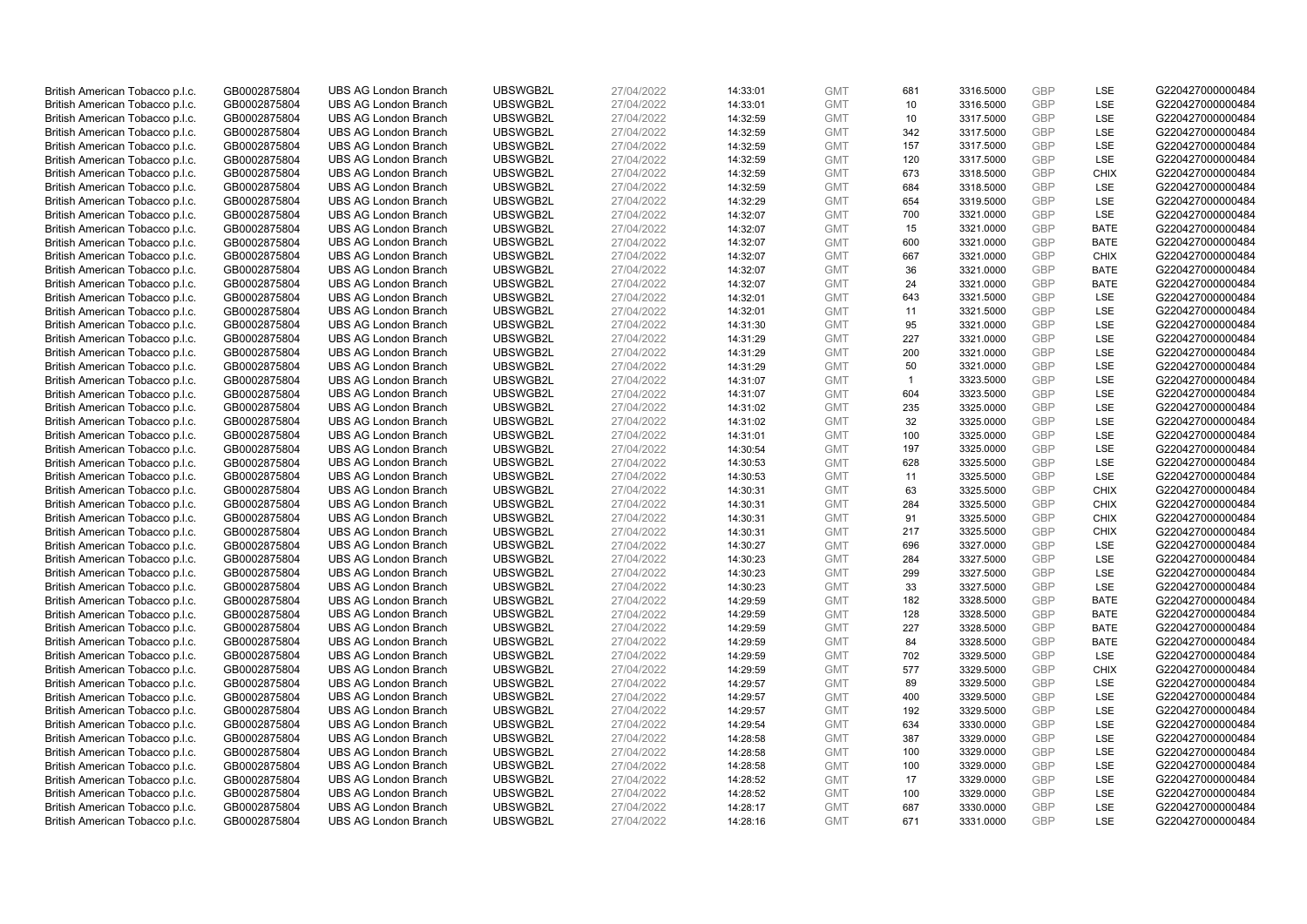| British American Tobacco p.l.c. | GB0002875804                 | <b>UBS AG London Branch</b> | UBSWGB2L             | 27/04/2022               | 14:28:16 | <b>GMT</b>               | 583            | 3331.0000              | <b>GBP</b> | <b>CHIX</b>              | G220427000000484 |
|---------------------------------|------------------------------|-----------------------------|----------------------|--------------------------|----------|--------------------------|----------------|------------------------|------------|--------------------------|------------------|
| British American Tobacco p.l.c. | GB0002875804                 | <b>UBS AG London Branch</b> | UBSWGB2L             | 27/04/2022               | 14:26:37 | <b>GMT</b>               | 12             | 3331.5000              | GBP        | <b>BATE</b>              | G220427000000484 |
| British American Tobacco p.l.c. | GB0002875804                 | <b>UBS AG London Branch</b> | UBSWGB2L             | 27/04/2022               | 14:26:37 | <b>GMT</b>               | 49             | 3331.5000              | <b>GBP</b> | <b>BATE</b>              | G220427000000484 |
| British American Tobacco p.l.c. | GB0002875804                 | <b>UBS AG London Branch</b> | UBSWGB2L             | 27/04/2022               | 14:26:37 | <b>GMT</b>               | 166            | 3331.5000              | GBP        | <b>BATE</b>              | G220427000000484 |
| British American Tobacco p.l.c. | GB0002875804                 | <b>UBS AG London Branch</b> | UBSWGB2L             | 27/04/2022               | 14:26:37 | <b>GMT</b>               | 51             | 3331.5000              | <b>GBP</b> | <b>BATE</b>              | G220427000000484 |
| British American Tobacco p.l.c. | GB0002875804                 | <b>UBS AG London Branch</b> | UBSWGB2L             | 27/04/2022               | 14:26:37 | <b>GMT</b>               | 14             | 3331.5000              | GBP        | <b>LSE</b>               | G220427000000484 |
| British American Tobacco p.l.c. | GB0002875804                 | <b>UBS AG London Branch</b> | UBSWGB2L             | 27/04/2022               | 14:26:37 | <b>GMT</b>               | 65             | 3331.5000              | <b>GBP</b> | LSE                      | G220427000000484 |
| British American Tobacco p.l.c. | GB0002875804                 | <b>UBS AG London Branch</b> | UBSWGB2L             | 27/04/2022               | 14:26:37 | <b>GMT</b>               | 544            | 3331.5000              | <b>GBP</b> | LSE                      | G220427000000484 |
| British American Tobacco p.l.c. | GB0002875804                 | <b>UBS AG London Branch</b> | UBSWGB2L             | 27/04/2022               | 14:26:37 | <b>GMT</b>               | 21             | 3331.5000              | <b>GBP</b> | <b>BATE</b>              | G220427000000484 |
| British American Tobacco p.l.c. | GB0002875804                 | <b>UBS AG London Branch</b> | UBSWGB2L             | 27/04/2022               | 14:26:37 | <b>GMT</b>               | 35             | 3331.5000              | GBP        | <b>BATE</b>              | G220427000000484 |
| British American Tobacco p.l.c. | GB0002875804                 | <b>UBS AG London Branch</b> | UBSWGB2L             | 27/04/2022               | 14:26:37 | <b>GMT</b>               | 10             | 3331.5000              | <b>GBP</b> | LSE                      | G220427000000484 |
| British American Tobacco p.l.c. | GB0002875804                 | <b>UBS AG London Branch</b> | UBSWGB2L             | 27/04/2022               | 14:26:31 | <b>GMT</b>               | 117            | 3332.0000              | <b>GBP</b> | LSE                      | G220427000000484 |
| British American Tobacco p.l.c. | GB0002875804                 | <b>UBS AG London Branch</b> | UBSWGB2L             | 27/04/2022               | 14:26:31 | <b>GMT</b>               | 495            | 3332.0000              | <b>GBP</b> | LSE                      | G220427000000484 |
| British American Tobacco p.l.c. | GB0002875804                 | <b>UBS AG London Branch</b> | UBSWGB2L             | 27/04/2022               | 14:26:31 | <b>GMT</b>               | 28             | 3332.0000              | <b>GBP</b> | <b>LSE</b>               | G220427000000484 |
| British American Tobacco p.l.c. | GB0002875804                 | <b>UBS AG London Branch</b> | UBSWGB2L             | 27/04/2022               | 14:26:06 | <b>GMT</b>               | 568            | 3331.5000              | GBP        | LSE                      | G220427000000484 |
| British American Tobacco p.l.c. | GB0002875804                 | <b>UBS AG London Branch</b> | UBSWGB2L             | 27/04/2022               | 14:26:06 | <b>GMT</b>               | 571            | 3331.5000              | <b>GBP</b> | <b>CHIX</b>              | G220427000000484 |
| British American Tobacco p.l.c. | GB0002875804                 | <b>UBS AG London Branch</b> | UBSWGB2L             | 27/04/2022               | 14:26:06 | <b>GMT</b>               | 187            | 3331.5000              | GBP        | <b>BATE</b>              | G220427000000484 |
| British American Tobacco p.l.c. | GB0002875804                 | <b>UBS AG London Branch</b> | UBSWGB2L             | 27/04/2022               | 14:26:06 | <b>GMT</b>               | 10             | 3331.5000              | GBP        | <b>BATE</b>              | G220427000000484 |
| British American Tobacco p.l.c. | GB0002875804                 | <b>UBS AG London Branch</b> | UBSWGB2L             | 27/04/2022               | 14:26:06 | <b>GMT</b>               | $\overline{7}$ | 3331.5000              | GBP        | <b>BATE</b>              | G220427000000484 |
| British American Tobacco p.l.c. | GB0002875804                 | <b>UBS AG London Branch</b> | UBSWGB2L             | 27/04/2022               | 14:26:06 | <b>GMT</b>               | 43             | 3331.5000              | <b>GBP</b> | <b>BATE</b>              | G220427000000484 |
| British American Tobacco p.l.c. | GB0002875804                 | <b>UBS AG London Branch</b> | UBSWGB2L             | 27/04/2022               | 14:26:06 | <b>GMT</b>               | 566            | 3331.5000              | GBP        | LSE                      | G220427000000484 |
| British American Tobacco p.l.c. | GB0002875804                 | <b>UBS AG London Branch</b> | UBSWGB2L             | 27/04/2022               | 14:26:06 | <b>GMT</b>               | 74             | 3331.5000              | GBP        | <b>BATE</b>              | G220427000000484 |
| British American Tobacco p.l.c. | GB0002875804                 | <b>UBS AG London Branch</b> | UBSWGB2L             | 27/04/2022               | 14:24:55 | <b>GMT</b>               | 527            | 3330.5000              | GBP        | LSE                      | G220427000000484 |
| British American Tobacco p.l.c. | GB0002875804                 | <b>UBS AG London Branch</b> | UBSWGB2L             | 27/04/2022               | 14:24:55 | <b>GMT</b>               | 50             | 3330.5000              | <b>GBP</b> | LSE                      | G220427000000484 |
| British American Tobacco p.l.c. | GB0002875804                 | <b>UBS AG London Branch</b> | UBSWGB2L             | 27/04/2022               | 14:24:55 | <b>GMT</b>               | 703            | 3330.5000              | <b>GBP</b> | <b>CHIX</b>              | G220427000000484 |
| British American Tobacco p.l.c. | GB0002875804                 | <b>UBS AG London Branch</b> | UBSWGB2L             | 27/04/2022               | 14:21:11 | <b>GMT</b>               | 594            | 3331.5000              | GBP        | LSE                      | G220427000000484 |
| British American Tobacco p.l.c. | GB0002875804                 | <b>UBS AG London Branch</b> | UBSWGB2L             | 27/04/2022               | 14:20:18 | <b>GMT</b>               | 593            | 3333.0000              | <b>GBP</b> | LSE                      | G220427000000484 |
| British American Tobacco p.l.c. | GB0002875804                 | <b>UBS AG London Branch</b> | UBSWGB2L             | 27/04/2022               | 14:20:03 | <b>GMT</b>               | 663            | 3333.0000              | <b>GBP</b> | LSE                      | G220427000000484 |
| British American Tobacco p.l.c. | GB0002875804                 | <b>UBS AG London Branch</b> | UBSWGB2L             | 27/04/2022               | 14:19:41 | <b>GMT</b>               | 59             | 3333.0000              | GBP        | <b>BATE</b>              | G220427000000484 |
| British American Tobacco p.l.c. | GB0002875804                 | <b>UBS AG London Branch</b> | UBSWGB2L             | 27/04/2022               | 14:19:41 | <b>GMT</b>               | 497            | 3333.0000              | GBP        | <b>BATE</b>              | G220427000000484 |
| British American Tobacco p.l.c. | GB0002875804                 | <b>UBS AG London Branch</b> | UBSWGB2L             | 27/04/2022               | 14:19:41 | <b>GMT</b>               | 22             | 3333.0000              | <b>GBP</b> | <b>BATE</b>              | G220427000000484 |
| British American Tobacco p.l.c. | GB0002875804                 | <b>UBS AG London Branch</b> | UBSWGB2L             | 27/04/2022               | 14:19:41 | <b>GMT</b>               | 653            | 3333.5000              | <b>GBP</b> | <b>LSE</b>               | G220427000000484 |
| British American Tobacco p.l.c. | GB0002875804                 | <b>UBS AG London Branch</b> | UBSWGB2L             | 27/04/2022               | 14:19:41 | <b>GMT</b>               | 573            | 3333.5000              | <b>GBP</b> | <b>LSE</b>               | G220427000000484 |
| British American Tobacco p.l.c. | GB0002875804                 | <b>UBS AG London Branch</b> | UBSWGB2L             | 27/04/2022               | 14:19:41 | <b>GMT</b>               | 639            | 3333.5000              | <b>GBP</b> | <b>CHIX</b>              | G220427000000484 |
| British American Tobacco p.l.c. | GB0002875804                 | <b>UBS AG London Branch</b> | UBSWGB2L             | 27/04/2022               | 14:16:59 | <b>GMT</b>               | 682            | 3326.0000              | <b>GBP</b> | LSE                      | G220427000000484 |
| British American Tobacco p.l.c. | GB0002875804                 | <b>UBS AG London Branch</b> | UBSWGB2L             | 27/04/2022               | 14:15:36 | <b>GMT</b>               | 32             | 3328.0000              | <b>GBP</b> | <b>LSE</b>               | G220427000000484 |
| British American Tobacco p.l.c. | GB0002875804                 | <b>UBS AG London Branch</b> | UBSWGB2L             | 27/04/2022               | 14:15:36 | <b>GMT</b>               | 298            | 3328.0000              | <b>GBP</b> | LSE                      | G220427000000484 |
| British American Tobacco p.l.c. | GB0002875804                 | <b>UBS AG London Branch</b> | UBSWGB2L             | 27/04/2022               | 14:15:36 | <b>GMT</b>               | 350            | 3328.0000              | <b>GBP</b> | LSE                      | G220427000000484 |
| British American Tobacco p.l.c. | GB0002875804                 | <b>UBS AG London Branch</b> | UBSWGB2L             | 27/04/2022               | 14:13:51 | <b>GMT</b>               | 175            | 3329.5000              | <b>GBP</b> | LSE                      | G220427000000484 |
| British American Tobacco p.l.c. | GB0002875804                 | <b>UBS AG London Branch</b> | UBSWGB2L             | 27/04/2022               | 14:13:51 | <b>GMT</b>               | 250            | 3329.5000              | <b>GBP</b> | LSE                      | G220427000000484 |
| British American Tobacco p.l.c. | GB0002875804                 | <b>UBS AG London Branch</b> | UBSWGB2L             | 27/04/2022               | 14:13:51 | <b>GMT</b>               | 107            | 3329.5000              | <b>GBP</b> | LSE                      | G220427000000484 |
| British American Tobacco p.l.c. | GB0002875804                 | <b>UBS AG London Branch</b> | UBSWGB2L             | 27/04/2022               | 14:13:51 | <b>GMT</b>               | 107            | 3329.5000              | <b>GBP</b> | LSE                      | G220427000000484 |
| British American Tobacco p.l.c. | GB0002875804                 | <b>UBS AG London Branch</b> | UBSWGB2L             | 27/04/2022               | 14:13:51 | <b>GMT</b>               | 459            | 3329.5000              | <b>GBP</b> | <b>LSE</b>               | G220427000000484 |
| British American Tobacco p.l.c. | GB0002875804                 | <b>UBS AG London Branch</b> | UBSWGB2L             | 27/04/2022               | 14:13:51 | <b>GMT</b>               | 589            | 3329.5000              | GBP        | <b>CHIX</b>              | G220427000000484 |
| British American Tobacco p.l.c. | GB0002875804                 | <b>UBS AG London Branch</b> | UBSWGB2L             | 27/04/2022               | 14:13:45 | <b>GMT</b>               | 200            | 3329.5000              | <b>GBP</b> | <b>LSE</b>               | G220427000000484 |
| British American Tobacco p.l.c. | GB0002875804                 | <b>UBS AG London Branch</b> | UBSWGB2L             | 27/04/2022               | 14:09:51 | <b>GMT</b>               | 698            | 3328.5000              | <b>GBP</b> | LSE                      | G220427000000484 |
| British American Tobacco p.l.c. | GB0002875804                 | <b>UBS AG London Branch</b> | UBSWGB2L             | 27/04/2022               | 14:08:56 | <b>GMT</b>               | 467            | 3329.0000              | <b>GBP</b> | <b>BATE</b>              | G220427000000484 |
| British American Tobacco p.l.c. | GB0002875804                 | <b>UBS AG London Branch</b> | UBSWGB2L             | 27/04/2022               | 14:08:56 | <b>GMT</b>               | 620            | 3329.0000              | <b>GBP</b> | LSE                      | G220427000000484 |
| British American Tobacco p.l.c. | GB0002875804                 | <b>UBS AG London Branch</b> | UBSWGB2L             | 27/04/2022               | 14:07:42 | <b>GMT</b>               | 125            | 3329.0000              | <b>GBP</b> | <b>BATE</b>              | G220427000000484 |
| British American Tobacco p.l.c. | GB0002875804                 | <b>UBS AG London Branch</b> | UBSWGB2L             | 27/04/2022               | 14:07:42 | <b>GMT</b>               | 74             | 3329.0000              | <b>GBP</b> | <b>BATE</b>              | G220427000000484 |
| British American Tobacco p.l.c. | GB0002875804                 | <b>UBS AG London Branch</b> | UBSWGB2L             | 27/04/2022               | 14:07:42 | <b>GMT</b>               | 665            | 3329.5000              | <b>GBP</b> | LSE                      | G220427000000484 |
| British American Tobacco p.l.c. | GB0002875804                 | <b>UBS AG London Branch</b> | UBSWGB2L             | 27/04/2022               | 14:07:42 | <b>GMT</b>               | 608            | 3329.5000              | <b>GBP</b> | <b>CHIX</b>              | G220427000000484 |
| British American Tobacco p.l.c. | GB0002875804<br>GB0002875804 | <b>UBS AG London Branch</b> | UBSWGB2L<br>UBSWGB2L | 27/04/2022<br>27/04/2022 | 14:05:54 | <b>GMT</b><br><b>GMT</b> | 579<br>597     | 3331.5000<br>3331.5000 | GBP<br>GBP | <b>LSE</b><br><b>LSE</b> | G220427000000484 |
| British American Tobacco p.l.c. |                              | <b>UBS AG London Branch</b> |                      |                          | 14:04:53 |                          |                |                        |            |                          | G220427000000484 |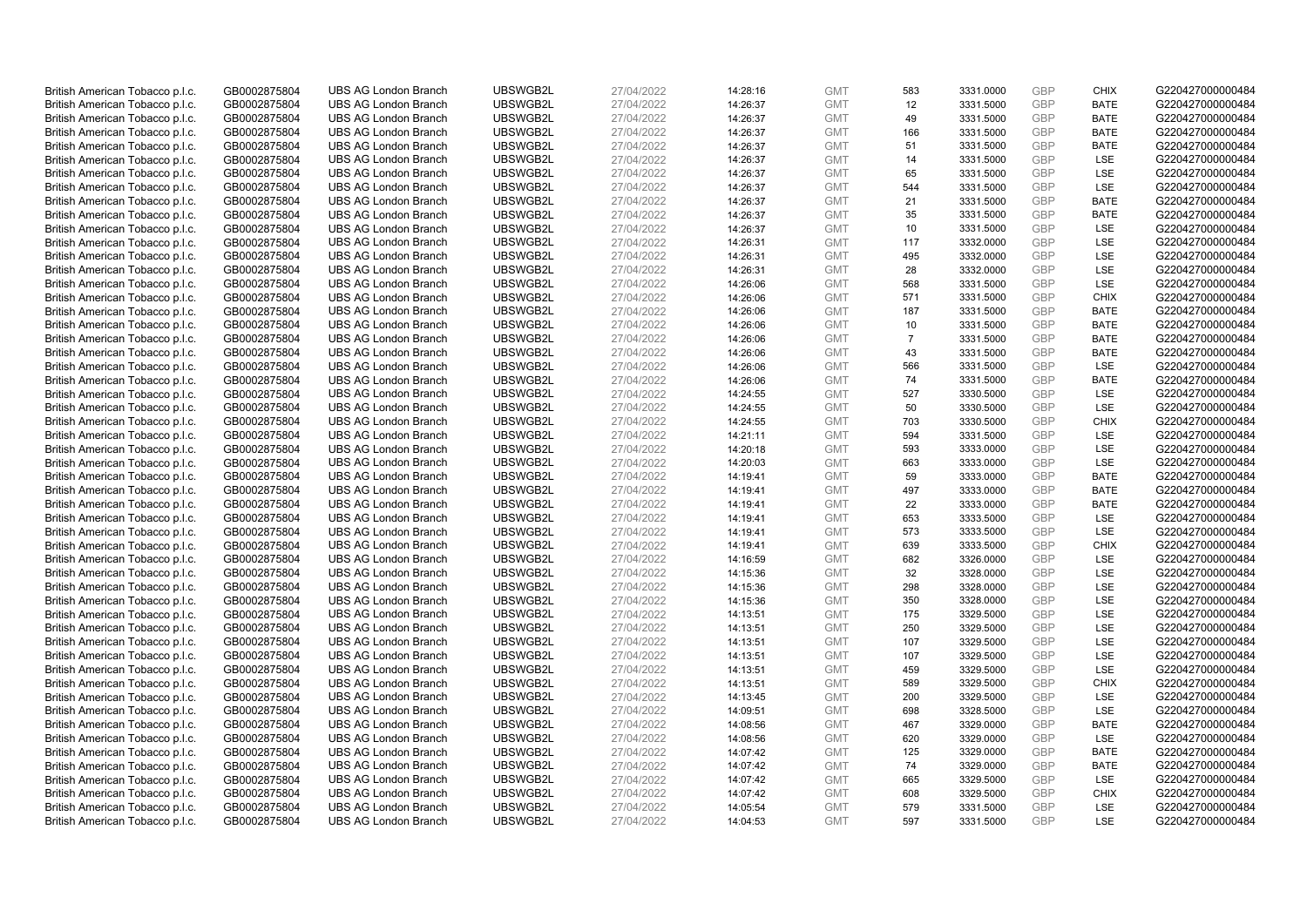| British American Tobacco p.l.c. | GB0002875804 | <b>UBS AG London Branch</b> | UBSWGB2L | 27/04/2022 |          | <b>GMT</b> | 200 | 3330.0000 | <b>GBP</b> | LSE         | G220427000000484 |
|---------------------------------|--------------|-----------------------------|----------|------------|----------|------------|-----|-----------|------------|-------------|------------------|
|                                 |              |                             |          |            | 14:03:31 |            | 107 |           | GBP        | LSE         |                  |
| British American Tobacco p.l.c. | GB0002875804 | <b>UBS AG London Branch</b> | UBSWGB2L | 27/04/2022 | 14:03:31 | <b>GMT</b> |     | 3330.0000 |            |             | G220427000000484 |
| British American Tobacco p.l.c. | GB0002875804 | <b>UBS AG London Branch</b> | UBSWGB2L | 27/04/2022 | 14:03:31 | <b>GMT</b> | 107 | 3330.0000 | <b>GBP</b> | LSE         | G220427000000484 |
| British American Tobacco p.l.c. | GB0002875804 | <b>UBS AG London Branch</b> | UBSWGB2L | 27/04/2022 | 14:03:31 | <b>GMT</b> | 265 | 3330.0000 | <b>GBP</b> | LSE         | G220427000000484 |
| British American Tobacco p.l.c. | GB0002875804 | <b>UBS AG London Branch</b> | UBSWGB2L | 27/04/2022 | 14:03:31 | <b>GMT</b> | 643 | 3330.0000 | <b>GBP</b> | LSE         | G220427000000484 |
| British American Tobacco p.l.c. | GB0002875804 | <b>UBS AG London Branch</b> | UBSWGB2L | 27/04/2022 | 14:03:31 | <b>GMT</b> | 578 | 3330.0000 | <b>GBP</b> | <b>CHIX</b> | G220427000000484 |
| British American Tobacco p.l.c. | GB0002875804 | <b>UBS AG London Branch</b> | UBSWGB2L | 27/04/2022 | 13:58:23 | <b>GMT</b> | 118 | 3328.0000 | <b>GBP</b> | LSE         | G220427000000484 |
| British American Tobacco p.l.c. | GB0002875804 | <b>UBS AG London Branch</b> | UBSWGB2L | 27/04/2022 | 13:58:23 | <b>GMT</b> | 120 | 3328.0000 | <b>GBP</b> | LSE         | G220427000000484 |
| British American Tobacco p.l.c. | GB0002875804 | <b>UBS AG London Branch</b> | UBSWGB2L | 27/04/2022 | 13:58:23 | <b>GMT</b> | 250 | 3328.0000 | <b>GBP</b> | LSE         | G220427000000484 |
| British American Tobacco p.l.c. | GB0002875804 | <b>UBS AG London Branch</b> | UBSWGB2L | 27/04/2022 | 13:58:23 | <b>GMT</b> | 107 | 3328.0000 | <b>GBP</b> | LSE         | G220427000000484 |
| British American Tobacco p.l.c. | GB0002875804 | <b>UBS AG London Branch</b> | UBSWGB2L | 27/04/2022 | 13:58:23 | <b>GMT</b> | 107 | 3328.0000 | <b>GBP</b> | LSE         | G220427000000484 |
| British American Tobacco p.l.c. | GB0002875804 | <b>UBS AG London Branch</b> | UBSWGB2L | 27/04/2022 | 13:58:23 | <b>GMT</b> | 598 | 3328.0000 | <b>GBP</b> | LSE         | G220427000000484 |
| British American Tobacco p.l.c. | GB0002875804 | <b>UBS AG London Branch</b> | UBSWGB2L | 27/04/2022 | 13:58:23 | <b>GMT</b> | 668 | 3328.0000 | <b>GBP</b> | <b>CHIX</b> | G220427000000484 |
| British American Tobacco p.l.c. | GB0002875804 | <b>UBS AG London Branch</b> | UBSWGB2L | 27/04/2022 | 13:58:23 | <b>GMT</b> | 424 | 3328.0000 | <b>GBP</b> | <b>BATE</b> | G220427000000484 |
| British American Tobacco p.l.c. | GB0002875804 | <b>UBS AG London Branch</b> | UBSWGB2L | 27/04/2022 | 13:58:01 | <b>GMT</b> | 182 | 3328.0000 | <b>GBP</b> | <b>BATE</b> | G220427000000484 |
| British American Tobacco p.l.c. | GB0002875804 | <b>UBS AG London Branch</b> | UBSWGB2L | 27/04/2022 | 13:58:01 | <b>GMT</b> | 76  | 3328.0000 | <b>GBP</b> | <b>BATE</b> | G220427000000484 |
| British American Tobacco p.l.c. | GB0002875804 | <b>UBS AG London Branch</b> | UBSWGB2L | 27/04/2022 | 13:54:51 | <b>GMT</b> | 568 | 3327.5000 | <b>GBP</b> | LSE         | G220427000000484 |
| British American Tobacco p.l.c. | GB0002875804 | <b>UBS AG London Branch</b> | UBSWGB2L | 27/04/2022 | 13:52:55 | <b>GMT</b> | 615 | 3327.5000 | GBP        | LSE         | G220427000000484 |
| British American Tobacco p.l.c. | GB0002875804 | <b>UBS AG London Branch</b> | UBSWGB2L | 27/04/2022 | 13:52:28 | <b>GMT</b> | 71  | 3329.0000 | <b>GBP</b> | <b>CHIX</b> | G220427000000484 |
| British American Tobacco p.l.c. | GB0002875804 | <b>UBS AG London Branch</b> | UBSWGB2L | 27/04/2022 | 13:52:26 | <b>GMT</b> | 606 | 3329.0000 | <b>GBP</b> | LSE         | G220427000000484 |
| British American Tobacco p.l.c. | GB0002875804 | <b>UBS AG London Branch</b> | UBSWGB2L | 27/04/2022 | 13:52:26 | <b>GMT</b> | 17  | 3329.0000 | <b>GBP</b> | <b>CHIX</b> | G220427000000484 |
| British American Tobacco p.l.c. | GB0002875804 | <b>UBS AG London Branch</b> | UBSWGB2L | 27/04/2022 | 13:52:26 | <b>GMT</b> | 36  | 3329.0000 | <b>GBP</b> | <b>CHIX</b> | G220427000000484 |
| British American Tobacco p.l.c. | GB0002875804 | <b>UBS AG London Branch</b> | UBSWGB2L | 27/04/2022 | 13:52:26 | <b>GMT</b> | 470 | 3329.0000 | <b>GBP</b> | <b>CHIX</b> | G220427000000484 |
| British American Tobacco p.l.c. | GB0002875804 | <b>UBS AG London Branch</b> | UBSWGB2L | 27/04/2022 | 13:49:07 | <b>GMT</b> | 695 | 3330.0000 | <b>GBP</b> | LSE         | G220427000000484 |
| British American Tobacco p.l.c. | GB0002875804 | <b>UBS AG London Branch</b> | UBSWGB2L | 27/04/2022 | 13:48:39 | <b>GMT</b> | 654 | 3330.5000 | <b>GBP</b> | LSE         | G220427000000484 |
| British American Tobacco p.l.c. | GB0002875804 | <b>UBS AG London Branch</b> | UBSWGB2L | 27/04/2022 | 13:48:39 | <b>GMT</b> | 627 | 3330.5000 | <b>GBP</b> | <b>BATE</b> | G220427000000484 |
| British American Tobacco p.l.c. | GB0002875804 | <b>UBS AG London Branch</b> | UBSWGB2L | 27/04/2022 | 13:48:39 | <b>GMT</b> | 645 | 3330.5000 | <b>GBP</b> | <b>CHIX</b> | G220427000000484 |
| British American Tobacco p.l.c. | GB0002875804 | <b>UBS AG London Branch</b> | UBSWGB2L | 27/04/2022 | 13:47:15 | <b>GMT</b> | 651 | 3329.5000 | <b>GBP</b> | LSE         | G220427000000484 |
| British American Tobacco p.l.c. | GB0002875804 | <b>UBS AG London Branch</b> | UBSWGB2L | 27/04/2022 | 13:44:01 | <b>GMT</b> | 627 | 3330.0000 | <b>GBP</b> | LSE         | G220427000000484 |
| British American Tobacco p.l.c. | GB0002875804 | <b>UBS AG London Branch</b> | UBSWGB2L | 27/04/2022 | 13:41:54 | <b>GMT</b> | 588 | 3328.5000 | <b>GBP</b> | <b>CHIX</b> | G220427000000484 |
| British American Tobacco p.l.c. | GB0002875804 | <b>UBS AG London Branch</b> | UBSWGB2L | 27/04/2022 | 13:41:54 | <b>GMT</b> | 649 | 3328.5000 | GBP        | LSE         | G220427000000484 |
| British American Tobacco p.l.c. | GB0002875804 | <b>UBS AG London Branch</b> | UBSWGB2L | 27/04/2022 | 13:41:43 | <b>GMT</b> | 638 | 3329.0000 | <b>GBP</b> | LSE         | G220427000000484 |
| British American Tobacco p.l.c. | GB0002875804 | <b>UBS AG London Branch</b> | UBSWGB2L | 27/04/2022 | 13:41:43 | <b>GMT</b> | 13  | 3329.0000 | <b>GBP</b> | LSE         | G220427000000484 |
| British American Tobacco p.l.c. | GB0002875804 | <b>UBS AG London Branch</b> | UBSWGB2L | 27/04/2022 | 13:38:22 | <b>GMT</b> | 639 | 3326.0000 | <b>GBP</b> | LSE         | G220427000000484 |
| British American Tobacco p.l.c. | GB0002875804 | <b>UBS AG London Branch</b> | UBSWGB2L | 27/04/2022 | 13:38:10 | <b>GMT</b> | 696 | 3326.5000 | <b>GBP</b> | LSE         | G220427000000484 |
| British American Tobacco p.l.c. | GB0002875804 | <b>UBS AG London Branch</b> | UBSWGB2L | 27/04/2022 | 13:35:56 | <b>GMT</b> | 573 | 3324.5000 | <b>GBP</b> | <b>BATE</b> | G220427000000484 |
| British American Tobacco p.l.c. | GB0002875804 | <b>UBS AG London Branch</b> | UBSWGB2L | 27/04/2022 | 13:35:56 | <b>GMT</b> | 665 | 3324.5000 | <b>GBP</b> | <b>CHIX</b> | G220427000000484 |
| British American Tobacco p.l.c. | GB0002875804 | <b>UBS AG London Branch</b> | UBSWGB2L | 27/04/2022 | 13:35:56 | <b>GMT</b> | 673 | 3324.5000 | <b>GBP</b> | LSE         | G220427000000484 |
| British American Tobacco p.l.c. | GB0002875804 | <b>UBS AG London Branch</b> | UBSWGB2L | 27/04/2022 | 13:34:11 | <b>GMT</b> | 569 | 3324.5000 | <b>GBP</b> | LSE         | G220427000000484 |
| British American Tobacco p.l.c. | GB0002875804 | <b>UBS AG London Branch</b> | UBSWGB2L | 27/04/2022 | 13:33:30 | <b>GMT</b> | 567 | 3325.5000 | <b>GBP</b> | LSE         | G220427000000484 |
| British American Tobacco p.l.c. | GB0002875804 | <b>UBS AG London Branch</b> | UBSWGB2L | 27/04/2022 | 13:33:30 | <b>GMT</b> | 183 | 3325.5000 | <b>GBP</b> | LSE         | G220427000000484 |
| British American Tobacco p.l.c. | GB0002875804 | <b>UBS AG London Branch</b> | UBSWGB2L | 27/04/2022 | 13:33:30 | <b>GMT</b> | 864 | 3325.5000 | <b>GBP</b> | LSE         | G220427000000484 |
| British American Tobacco p.l.c. | GB0002875804 | <b>UBS AG London Branch</b> | UBSWGB2L | 27/04/2022 | 13:33:30 | <b>GMT</b> | 633 | 3325.5000 | <b>GBP</b> | <b>BATE</b> | G220427000000484 |
| British American Tobacco p.l.c. |              | <b>UBS AG London Branch</b> | UBSWGB2L | 27/04/2022 |          | <b>GMT</b> | 620 | 3325.5000 | <b>GBP</b> | <b>CHIX</b> | G220427000000484 |
|                                 | GB0002875804 |                             | UBSWGB2L |            | 13:33:30 |            | 265 |           | <b>GBP</b> | <b>LSE</b>  | G220427000000484 |
| British American Tobacco p.l.c. | GB0002875804 | <b>UBS AG London Branch</b> |          | 27/04/2022 | 13:30:40 | <b>GMT</b> |     | 3320.0000 |            |             |                  |
| British American Tobacco p.l.c. | GB0002875804 | <b>UBS AG London Branch</b> | UBSWGB2L | 27/04/2022 | 13:30:40 | <b>GMT</b> | 318 | 3320.0000 | <b>GBP</b> | LSE         | G220427000000484 |
| British American Tobacco p.l.c. | GB0002875804 | <b>UBS AG London Branch</b> | UBSWGB2L | 27/04/2022 | 13:30:25 | <b>GMT</b> | 629 | 3320.5000 | <b>GBP</b> | LSE         | G220427000000484 |
| British American Tobacco p.l.c. | GB0002875804 | <b>UBS AG London Branch</b> | UBSWGB2L | 27/04/2022 | 13:27:32 | <b>GMT</b> | 642 | 3319.0000 | <b>GBP</b> | <b>CHIX</b> | G220427000000484 |
| British American Tobacco p.l.c. | GB0002875804 | <b>UBS AG London Branch</b> | UBSWGB2L | 27/04/2022 | 13:27:32 | <b>GMT</b> | 615 | 3319.5000 | <b>GBP</b> | LSE         | G220427000000484 |
| British American Tobacco p.l.c. | GB0002875804 | <b>UBS AG London Branch</b> | UBSWGB2L | 27/04/2022 | 13:26:43 | <b>GMT</b> | 610 | 3317.5000 | <b>GBP</b> | LSE         | G220427000000484 |
| British American Tobacco p.l.c. | GB0002875804 | <b>UBS AG London Branch</b> | UBSWGB2L | 27/04/2022 | 13:26:43 | <b>GMT</b> | 10  | 3317.5000 | <b>GBP</b> | LSE         | G220427000000484 |
| British American Tobacco p.l.c. | GB0002875804 | <b>UBS AG London Branch</b> | UBSWGB2L | 27/04/2022 | 13:23:05 | <b>GMT</b> | 654 | 3318.0000 | <b>GBP</b> | LSE         | G220427000000484 |
| British American Tobacco p.l.c. | GB0002875804 | <b>UBS AG London Branch</b> | UBSWGB2L | 27/04/2022 | 13:20:56 | <b>GMT</b> | 650 | 3319.0000 | <b>GBP</b> | LSE         | G220427000000484 |
| British American Tobacco p.l.c. | GB0002875804 | <b>UBS AG London Branch</b> | UBSWGB2L | 27/04/2022 | 13:20:35 | <b>GMT</b> | 74  | 3319.5000 | GBP        | <b>CHIX</b> | G220427000000484 |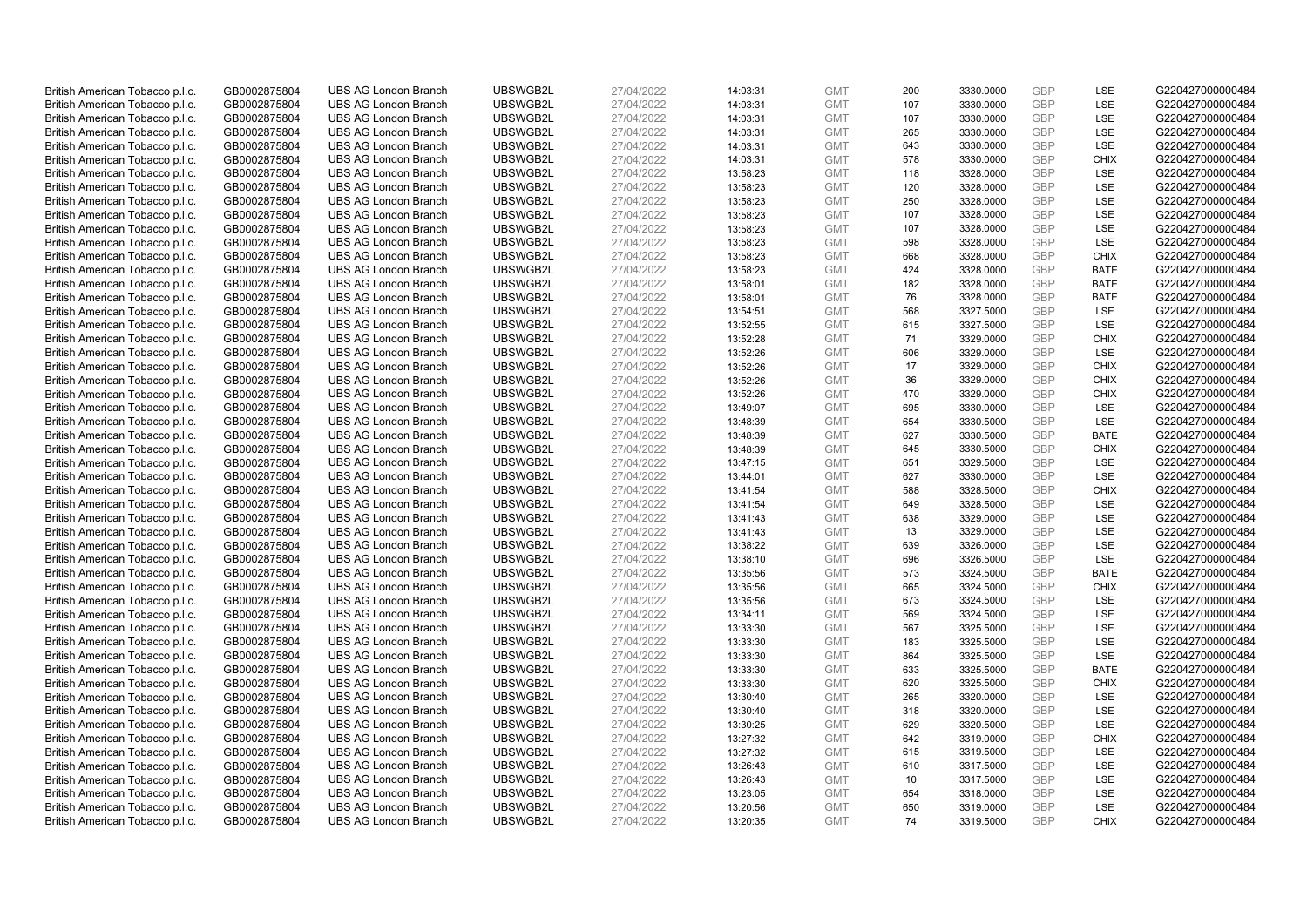| British American Tobacco p.l.c. | GB0002875804 | <b>UBS AG London Branch</b> | UBSWGB2L | 27/04/2022 | 13:20:35 | <b>GMT</b> | 531            | 3319.5000 | <b>GBP</b>               | <b>CHIX</b> | G220427000000484 |
|---------------------------------|--------------|-----------------------------|----------|------------|----------|------------|----------------|-----------|--------------------------|-------------|------------------|
|                                 | GB0002875804 | <b>UBS AG London Branch</b> | UBSWGB2L | 27/04/2022 |          | <b>GMT</b> | 19             | 3319.0000 | GBP                      | LSE         | G220427000000484 |
| British American Tobacco p.l.c. |              |                             | UBSWGB2L |            | 13:19:52 |            |                |           | <b>GBP</b>               | LSE         |                  |
| British American Tobacco p.l.c. | GB0002875804 | <b>UBS AG London Branch</b> |          | 27/04/2022 | 13:19:52 | <b>GMT</b> | 520            | 3319.0000 |                          |             | G220427000000484 |
| British American Tobacco p.l.c. | GB0002875804 | <b>UBS AG London Branch</b> | UBSWGB2L | 27/04/2022 | 13:19:01 | <b>GMT</b> | 50             | 3319.0000 | <b>GBP</b>               | LSE         | G220427000000484 |
| British American Tobacco p.l.c. | GB0002875804 | <b>UBS AG London Branch</b> | UBSWGB2L | 27/04/2022 | 13:15:40 | <b>GMT</b> | 664            | 3320.5000 | <b>GBP</b>               | LSE         | G220427000000484 |
| British American Tobacco p.l.c. | GB0002875804 | <b>UBS AG London Branch</b> | UBSWGB2L | 27/04/2022 | 13:14:40 | <b>GMT</b> | 528            | 3319.0000 | <b>GBP</b>               | LSE         | G220427000000484 |
| British American Tobacco p.l.c. | GB0002875804 | <b>UBS AG London Branch</b> | UBSWGB2L | 27/04/2022 | 13:14:40 | <b>GMT</b> | 140            | 3319.0000 | <b>GBP</b>               | LSE         | G220427000000484 |
| British American Tobacco p.l.c. | GB0002875804 | <b>UBS AG London Branch</b> | UBSWGB2L | 27/04/2022 | 13:14:40 | <b>GMT</b> | 627            | 3319.5000 | <b>GBP</b>               | <b>CHIX</b> | G220427000000484 |
| British American Tobacco p.l.c. | GB0002875804 | <b>UBS AG London Branch</b> | UBSWGB2L | 27/04/2022 | 13:11:05 | <b>GMT</b> | 485            | 3319.5000 | <b>GBP</b>               | <b>BATE</b> | G220427000000484 |
| British American Tobacco p.l.c. | GB0002875804 | <b>UBS AG London Branch</b> | UBSWGB2L | 27/04/2022 | 13:11:05 | <b>GMT</b> | 107            | 3319.5000 | <b>GBP</b>               | <b>BATE</b> | G220427000000484 |
| British American Tobacco p.l.c. | GB0002875804 | <b>UBS AG London Branch</b> | UBSWGB2L | 27/04/2022 | 13:11:05 | <b>GMT</b> | 11             | 3319.5000 | <b>GBP</b>               | <b>BATE</b> | G220427000000484 |
| British American Tobacco p.l.c. | GB0002875804 | <b>UBS AG London Branch</b> | UBSWGB2L | 27/04/2022 | 13:11:05 | <b>GMT</b> | 26             | 3319.5000 | <b>GBP</b>               | <b>BATE</b> | G220427000000484 |
| British American Tobacco p.l.c. | GB0002875804 | <b>UBS AG London Branch</b> | UBSWGB2L | 27/04/2022 | 13:11:05 | <b>GMT</b> | 19             | 3319.5000 | <b>GBP</b>               | <b>BATE</b> | G220427000000484 |
| British American Tobacco p.l.c. | GB0002875804 | <b>UBS AG London Branch</b> | UBSWGB2L | 27/04/2022 | 13:11:05 | <b>GMT</b> | $\overline{7}$ | 3319.5000 | <b>GBP</b>               | <b>BATE</b> | G220427000000484 |
| British American Tobacco p.l.c. | GB0002875804 | <b>UBS AG London Branch</b> | UBSWGB2L | 27/04/2022 | 13:11:05 | <b>GMT</b> | 611            | 3320.0000 | <b>GBP</b>               | LSE         | G220427000000484 |
| British American Tobacco p.l.c. | GB0002875804 | <b>UBS AG London Branch</b> | UBSWGB2L | 27/04/2022 | 13:07:02 | <b>GMT</b> | 228            | 3318.0000 | <b>GBP</b>               | LSE         | G220427000000484 |
| British American Tobacco p.l.c. | GB0002875804 | <b>UBS AG London Branch</b> | UBSWGB2L | 27/04/2022 | 13:07:02 | <b>GMT</b> | 343            | 3318.0000 | <b>GBP</b>               | LSE         | G220427000000484 |
| British American Tobacco p.l.c. | GB0002875804 | <b>UBS AG London Branch</b> | UBSWGB2L | 27/04/2022 | 13:06:28 | <b>GMT</b> | 184            | 3319.0000 | <b>GBP</b>               | LSE         | G220427000000484 |
| British American Tobacco p.l.c. | GB0002875804 | <b>UBS AG London Branch</b> | UBSWGB2L | 27/04/2022 | 13:06:28 | <b>GMT</b> | 379            | 3319.0000 | <b>GBP</b>               | <b>LSE</b>  | G220427000000484 |
| British American Tobacco p.l.c. | GB0002875804 | <b>UBS AG London Branch</b> | UBSWGB2L | 27/04/2022 | 13:06:28 | <b>GMT</b> | 603            | 3319.0000 | <b>GBP</b>               | <b>CHIX</b> | G220427000000484 |
| British American Tobacco p.l.c. | GB0002875804 | <b>UBS AG London Branch</b> | UBSWGB2L | 27/04/2022 | 13:06:23 | <b>GMT</b> | 11             | 3319.0000 | <b>GBP</b>               | LSE         | G220427000000484 |
| British American Tobacco p.l.c. | GB0002875804 | <b>UBS AG London Branch</b> | UBSWGB2L | 27/04/2022 | 13:03:18 | <b>GMT</b> | 657            | 3320.0000 | <b>GBP</b>               | LSE         | G220427000000484 |
| British American Tobacco p.l.c. | GB0002875804 | <b>UBS AG London Branch</b> | UBSWGB2L | 27/04/2022 | 13:03:09 | <b>GMT</b> | 27             | 3320.0000 | <b>GBP</b>               | LSE         | G220427000000484 |
| British American Tobacco p.l.c. | GB0002875804 | <b>UBS AG London Branch</b> | UBSWGB2L | 27/04/2022 | 13:01:09 | <b>GMT</b> | 604            | 3318.5000 | <b>GBP</b>               | LSE         | G220427000000484 |
| British American Tobacco p.l.c. | GB0002875804 | <b>UBS AG London Branch</b> | UBSWGB2L | 27/04/2022 | 12:58:15 | <b>GMT</b> | $\mathbf{1}$   | 3319.0000 | <b>GBP</b>               | LSE         | G220427000000484 |
| British American Tobacco p.l.c. | GB0002875804 | <b>UBS AG London Branch</b> | UBSWGB2L | 27/04/2022 | 12:58:15 | <b>GMT</b> | 592            | 3319.0000 | <b>GBP</b>               | <b>CHIX</b> | G220427000000484 |
| British American Tobacco p.l.c. | GB0002875804 | <b>UBS AG London Branch</b> | UBSWGB2L | 27/04/2022 | 12:58:15 | <b>GMT</b> | 674            | 3319.0000 | <b>GBP</b>               | LSE         | G220427000000484 |
| British American Tobacco p.l.c. | GB0002875804 | <b>UBS AG London Branch</b> | UBSWGB2L | 27/04/2022 | 12:57:16 | <b>GMT</b> | 24             | 3319.0000 | <b>GBP</b>               | LSE         | G220427000000484 |
| British American Tobacco p.l.c. | GB0002875804 | <b>UBS AG London Branch</b> | UBSWGB2L | 27/04/2022 | 12:57:16 | <b>GMT</b> | 139            | 3319.0000 | <b>GBP</b>               | LSE         | G220427000000484 |
| British American Tobacco p.l.c. | GB0002875804 | <b>UBS AG London Branch</b> | UBSWGB2L | 27/04/2022 | 12:57:16 | <b>GMT</b> | 677            | 3319.0000 | <b>GBP</b>               | LSE         | G220427000000484 |
| British American Tobacco p.l.c. | GB0002875804 | <b>UBS AG London Branch</b> | UBSWGB2L | 27/04/2022 | 12:57:16 | <b>GMT</b> | 541            | 3319.0000 | <b>GBP</b>               | <b>BATE</b> | G220427000000484 |
| British American Tobacco p.l.c. | GB0002875804 | <b>UBS AG London Branch</b> | UBSWGB2L | 27/04/2022 | 12:57:16 | <b>GMT</b> | 135            | 3319.0000 | <b>GBP</b>               | <b>BATE</b> | G220427000000484 |
| British American Tobacco p.l.c. | GB0002875804 | <b>UBS AG London Branch</b> | UBSWGB2L | 27/04/2022 | 12:52:45 | <b>GMT</b> | 654            | 3319.0000 | <b>GBP</b>               | LSE         | G220427000000484 |
| British American Tobacco p.l.c. | GB0002875804 | <b>UBS AG London Branch</b> | UBSWGB2L | 27/04/2022 | 12:51:30 | <b>GMT</b> | 691            | 3318.5000 | <b>GBP</b>               | <b>CHIX</b> | G220427000000484 |
| British American Tobacco p.l.c. | GB0002875804 | <b>UBS AG London Branch</b> | UBSWGB2L | 27/04/2022 | 12:50:12 | <b>GMT</b> | 611            | 3318.5000 | <b>GBP</b>               | LSE         | G220427000000484 |
| British American Tobacco p.l.c. | GB0002875804 | <b>UBS AG London Branch</b> | UBSWGB2L | 27/04/2022 | 12:47:15 | <b>GMT</b> | 584            | 3319.0000 | <b>GBP</b>               | LSE         | G220427000000484 |
| British American Tobacco p.l.c. | GB0002875804 | <b>UBS AG London Branch</b> | UBSWGB2L | 27/04/2022 | 12:44:40 | <b>GMT</b> | 666            | 3321.5000 | <b>GBP</b>               | LSE         | G220427000000484 |
| British American Tobacco p.l.c. | GB0002875804 | <b>UBS AG London Branch</b> | UBSWGB2L | 27/04/2022 | 12:43:21 | <b>GMT</b> | 701            | 3320.0000 | <b>GBP</b>               | <b>CHIX</b> | G220427000000484 |
|                                 |              | <b>UBS AG London Branch</b> | UBSWGB2L |            |          | <b>GMT</b> | 333            | 3320.5000 | <b>GBP</b>               | LSE         | G220427000000484 |
| British American Tobacco p.l.c. | GB0002875804 |                             |          | 27/04/2022 | 12:43:09 |            |                |           |                          |             |                  |
| British American Tobacco p.l.c. | GB0002875804 | <b>UBS AG London Branch</b> | UBSWGB2L | 27/04/2022 | 12:43:09 | <b>GMT</b> | 299            | 3320.5000 | <b>GBP</b><br><b>GBP</b> | LSE<br>LSE  | G220427000000484 |
| British American Tobacco p.l.c. | GB0002875804 | <b>UBS AG London Branch</b> | UBSWGB2L | 27/04/2022 | 12:39:55 | <b>GMT</b> | 188            | 3321.0000 |                          |             | G220427000000484 |
| British American Tobacco p.l.c. | GB0002875804 | <b>UBS AG London Branch</b> | UBSWGB2L | 27/04/2022 | 12:39:55 | <b>GMT</b> | 35             | 3321.0000 | <b>GBP</b>               | LSE         | G220427000000484 |
| British American Tobacco p.l.c. | GB0002875804 | <b>UBS AG London Branch</b> | UBSWGB2L | 27/04/2022 | 12:39:55 | <b>GMT</b> | 389            | 3321.0000 | <b>GBP</b>               | LSE         | G220427000000484 |
| British American Tobacco p.l.c. | GB0002875804 | <b>UBS AG London Branch</b> | UBSWGB2L | 27/04/2022 | 12:39:55 | <b>GMT</b> | 662            | 3322.0000 | <b>GBP</b>               | <b>BATE</b> | G220427000000484 |
| British American Tobacco p.l.c. | GB0002875804 | <b>UBS AG London Branch</b> | UBSWGB2L | 27/04/2022 | 12:39:04 | <b>GMT</b> | 598            | 3323.0000 | <b>GBP</b>               | LSE         | G220427000000484 |
| British American Tobacco p.l.c. | GB0002875804 | <b>UBS AG London Branch</b> | UBSWGB2L | 27/04/2022 | 12:36:15 | <b>GMT</b> | 580            | 3322.5000 | <b>GBP</b>               | <b>CHIX</b> | G220427000000484 |
| British American Tobacco p.l.c. | GB0002875804 | <b>UBS AG London Branch</b> | UBSWGB2L | 27/04/2022 | 12:35:48 | <b>GMT</b> | 622            | 3322.0000 | <b>GBP</b>               | LSE         | G220427000000484 |
| British American Tobacco p.l.c. | GB0002875804 | <b>UBS AG London Branch</b> | UBSWGB2L | 27/04/2022 | 12:33:00 | <b>GMT</b> | 675            | 3321.5000 | <b>GBP</b>               | LSE         | G220427000000484 |
| British American Tobacco p.l.c. | GB0002875804 | <b>UBS AG London Branch</b> | UBSWGB2L | 27/04/2022 | 12:30:27 | <b>GMT</b> | 564            | 3322.0000 | <b>GBP</b>               | LSE         | G220427000000484 |
| British American Tobacco p.l.c. | GB0002875804 | <b>UBS AG London Branch</b> | UBSWGB2L | 27/04/2022 | 12:29:59 | <b>GMT</b> | 20             | 3322.5000 | <b>GBP</b>               | <b>CHIX</b> | G220427000000484 |
| British American Tobacco p.l.c. | GB0002875804 | <b>UBS AG London Branch</b> | UBSWGB2L | 27/04/2022 | 12:29:59 | <b>GMT</b> | 600            | 3322.5000 | <b>GBP</b>               | <b>CHIX</b> | G220427000000484 |
| British American Tobacco p.l.c. | GB0002875804 | <b>UBS AG London Branch</b> | UBSWGB2L | 27/04/2022 | 12:29:06 | <b>GMT</b> | 72             | 3322.0000 | <b>GBP</b>               | <b>CHIX</b> | G220427000000484 |
| British American Tobacco p.l.c. | GB0002875804 | <b>UBS AG London Branch</b> | UBSWGB2L | 27/04/2022 | 12:28:52 | <b>GMT</b> | 692            | 3322.5000 | <b>GBP</b>               | <b>LSE</b>  | G220427000000484 |
| British American Tobacco p.l.c. | GB0002875804 | <b>UBS AG London Branch</b> | UBSWGB2L | 27/04/2022 | 12:28:52 | <b>GMT</b> | 589            | 3322.5000 | GBP                      | <b>BATE</b> | G220427000000484 |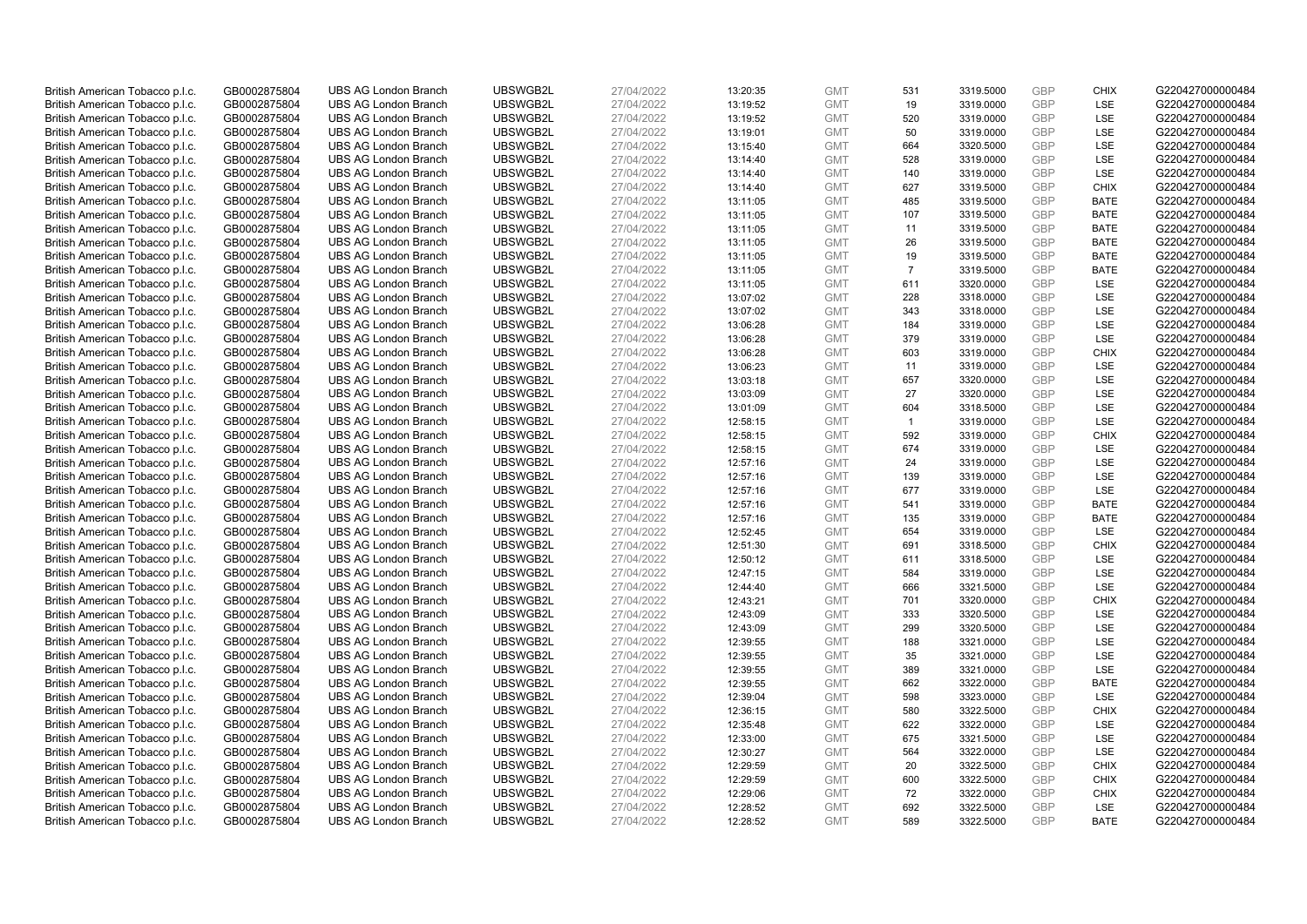| British American Tobacco p.l.c. | GB0002875804 | <b>UBS AG London Branch</b> | UBSWGB2L | 27/04/2022 | 12:24:32 | <b>GMT</b> | 250 | 3318.5000 | GBP        | LSE         | G220427000000484 |
|---------------------------------|--------------|-----------------------------|----------|------------|----------|------------|-----|-----------|------------|-------------|------------------|
| British American Tobacco p.l.c. | GB0002875804 | <b>UBS AG London Branch</b> | UBSWGB2L | 27/04/2022 | 12:24:32 | <b>GMT</b> | 120 | 3318.5000 | GBP        | LSE         | G220427000000484 |
| British American Tobacco p.l.c. | GB0002875804 | <b>UBS AG London Branch</b> | UBSWGB2L | 27/04/2022 | 12:24:32 | <b>GMT</b> | 305 | 3318.5000 | <b>GBP</b> | LSE         | G220427000000484 |
| British American Tobacco p.l.c. | GB0002875804 | <b>UBS AG London Branch</b> | UBSWGB2L | 27/04/2022 | 12:23:32 | <b>GMT</b> | 378 | 3322.5000 | GBP        | <b>LSE</b>  | G220427000000484 |
| British American Tobacco p.l.c. | GB0002875804 | <b>UBS AG London Branch</b> | UBSWGB2L | 27/04/2022 | 12:23:32 | <b>GMT</b> | 231 | 3322.5000 | <b>GBP</b> | <b>LSE</b>  | G220427000000484 |
| British American Tobacco p.l.c. | GB0002875804 | <b>UBS AG London Branch</b> | UBSWGB2L | 27/04/2022 | 12:22:05 | <b>GMT</b> | 667 | 3321.5000 | GBP        | LSE         | G220427000000484 |
| British American Tobacco p.l.c. | GB0002875804 | <b>UBS AG London Branch</b> | UBSWGB2L | 27/04/2022 | 12:19:11 | <b>GMT</b> | 700 | 3320.5000 | <b>GBP</b> | LSE         | G220427000000484 |
| British American Tobacco p.l.c. | GB0002875804 | <b>UBS AG London Branch</b> | UBSWGB2L | 27/04/2022 | 12:18:47 | <b>GMT</b> | 668 | 3321.0000 | <b>GBP</b> | <b>CHIX</b> | G220427000000484 |
| British American Tobacco p.l.c. | GB0002875804 | <b>UBS AG London Branch</b> | UBSWGB2L | 27/04/2022 | 12:16:57 | <b>GMT</b> | 82  | 3319.5000 | <b>GBP</b> | <b>LSE</b>  | G220427000000484 |
| British American Tobacco p.l.c. | GB0002875804 | <b>UBS AG London Branch</b> | UBSWGB2L | 27/04/2022 | 12:16:57 | <b>GMT</b> | 250 | 3319.5000 | <b>GBP</b> | <b>LSE</b>  | G220427000000484 |
| British American Tobacco p.l.c. | GB0002875804 | <b>UBS AG London Branch</b> | UBSWGB2L | 27/04/2022 | 12:16:57 | <b>GMT</b> | 139 | 3319.5000 | <b>GBP</b> | LSE         | G220427000000484 |
| British American Tobacco p.l.c. | GB0002875804 | <b>UBS AG London Branch</b> | UBSWGB2L | 27/04/2022 | 12:16:57 | <b>GMT</b> | 140 | 3319.5000 | GBP        | LSE         | G220427000000484 |
| British American Tobacco p.l.c. | GB0002875804 | <b>UBS AG London Branch</b> | UBSWGB2L | 27/04/2022 | 12:16:57 | <b>GMT</b> | 700 | 3319.5000 | <b>GBP</b> | LSE         | G220427000000484 |
| British American Tobacco p.l.c. | GB0002875804 | <b>UBS AG London Branch</b> | UBSWGB2L | 27/04/2022 | 12:16:57 | <b>GMT</b> | 679 | 3319.5000 | <b>GBP</b> | <b>BATE</b> | G220427000000484 |
| British American Tobacco p.l.c. | GB0002875804 | <b>UBS AG London Branch</b> | UBSWGB2L | 27/04/2022 | 12:16:57 | <b>GMT</b> | 575 | 3319.5000 | GBP        | <b>CHIX</b> | G220427000000484 |
| British American Tobacco p.l.c. | GB0002875804 | <b>UBS AG London Branch</b> | UBSWGB2L | 27/04/2022 | 12:14:52 | <b>GMT</b> | 684 | 3319.5000 | GBP        | LSE         | G220427000000484 |
| British American Tobacco p.l.c. | GB0002875804 | <b>UBS AG London Branch</b> | UBSWGB2L | 27/04/2022 | 12:14:52 | <b>GMT</b> | 31  | 3319.5000 | <b>GBP</b> | LSE         | G220427000000484 |
| British American Tobacco p.l.c. | GB0002875804 | <b>UBS AG London Branch</b> | UBSWGB2L | 27/04/2022 | 12:10:59 | <b>GMT</b> | 5   | 3318.5000 | <b>GBP</b> | <b>BATE</b> | G220427000000484 |
| British American Tobacco p.l.c. | GB0002875804 | <b>UBS AG London Branch</b> | UBSWGB2L | 27/04/2022 | 12:08:02 | <b>GMT</b> | 140 | 3320.0000 | <b>GBP</b> | <b>LSE</b>  | G220427000000484 |
| British American Tobacco p.l.c. | GB0002875804 | <b>UBS AG London Branch</b> | UBSWGB2L | 27/04/2022 | 12:08:02 | <b>GMT</b> | 139 | 3320.0000 | GBP        | LSE         | G220427000000484 |
| British American Tobacco p.l.c. | GB0002875804 | <b>UBS AG London Branch</b> | UBSWGB2L | 27/04/2022 | 12:08:02 | <b>GMT</b> | 343 | 3320.0000 | <b>GBP</b> | LSE         | G220427000000484 |
| British American Tobacco p.l.c. | GB0002875804 | <b>UBS AG London Branch</b> | UBSWGB2L | 27/04/2022 | 12:07:35 | <b>GMT</b> | 587 | 3320.5000 | <b>GBP</b> | LSE         | G220427000000484 |
| British American Tobacco p.l.c. | GB0002875804 | <b>UBS AG London Branch</b> | UBSWGB2L | 27/04/2022 | 12:04:58 | <b>GMT</b> | 254 | 3318.5000 | <b>GBP</b> | <b>LSE</b>  | G220427000000484 |
| British American Tobacco p.l.c. | GB0002875804 | <b>UBS AG London Branch</b> | UBSWGB2L | 27/04/2022 | 12:04:58 | <b>GMT</b> | 321 | 3318.5000 | GBP        | LSE         | G220427000000484 |
| British American Tobacco p.l.c. | GB0002875804 | <b>UBS AG London Branch</b> | UBSWGB2L | 27/04/2022 | 12:04:58 | <b>GMT</b> | 672 | 3319.0000 | <b>GBP</b> | <b>CHIX</b> | G220427000000484 |
| British American Tobacco p.l.c. | GB0002875804 | <b>UBS AG London Branch</b> | UBSWGB2L | 27/04/2022 | 12:02:30 | <b>GMT</b> | 674 | 3320.0000 | <b>GBP</b> | LSE         | G220427000000484 |
| British American Tobacco p.l.c. | GB0002875804 | <b>UBS AG London Branch</b> | UBSWGB2L | 27/04/2022 | 12:00:29 | <b>GMT</b> | 111 | 3320.5000 | GBP        | <b>LSE</b>  | G220427000000484 |
| British American Tobacco p.l.c. | GB0002875804 | <b>UBS AG London Branch</b> | UBSWGB2L | 27/04/2022 | 12:00:29 | <b>GMT</b> | 111 | 3320.5000 | <b>GBP</b> | LSE         | G220427000000484 |
| British American Tobacco p.l.c. | GB0002875804 | <b>UBS AG London Branch</b> | UBSWGB2L | 27/04/2022 | 12:00:29 | <b>GMT</b> | 285 | 3320.5000 | <b>GBP</b> | LSE         | G220427000000484 |
| British American Tobacco p.l.c. | GB0002875804 | <b>UBS AG London Branch</b> | UBSWGB2L | 27/04/2022 | 12:00:29 | <b>GMT</b> | 124 | 3320.5000 | <b>GBP</b> | LSE         | G220427000000484 |
| British American Tobacco p.l.c. | GB0002875804 | <b>UBS AG London Branch</b> | UBSWGB2L | 27/04/2022 | 11:59:11 | <b>GMT</b> | 592 | 3321.0000 | GBP        | <b>LSE</b>  | G220427000000484 |
| British American Tobacco p.l.c. | GB0002875804 | <b>UBS AG London Branch</b> | UBSWGB2L | 27/04/2022 | 11:59:11 | <b>GMT</b> | 100 | 3321.0000 | GBP        | <b>LSE</b>  | G220427000000484 |
| British American Tobacco p.l.c. | GB0002875804 | <b>UBS AG London Branch</b> | UBSWGB2L | 27/04/2022 | 11:59:11 | <b>GMT</b> | 631 | 3321.0000 | <b>GBP</b> | <b>CHIX</b> | G220427000000484 |
| British American Tobacco p.l.c. | GB0002875804 | <b>UBS AG London Branch</b> | UBSWGB2L | 27/04/2022 | 11:58:52 | <b>GMT</b> | 146 | 3323.0000 | <b>GBP</b> | <b>LSE</b>  | G220427000000484 |
| British American Tobacco p.l.c. | GB0002875804 | <b>UBS AG London Branch</b> | UBSWGB2L | 27/04/2022 | 11:58:52 | <b>GMT</b> | 430 | 3323.0000 | GBP        | LSE         | G220427000000484 |
| British American Tobacco p.l.c. | GB0002875804 | <b>UBS AG London Branch</b> | UBSWGB2L | 27/04/2022 | 11:58:52 | <b>GMT</b> | 548 | 3323.0000 | <b>GBP</b> | <b>BATE</b> | G220427000000484 |
| British American Tobacco p.l.c. | GB0002875804 | <b>UBS AG London Branch</b> | UBSWGB2L | 27/04/2022 | 11:58:52 | <b>GMT</b> | 96  | 3323.0000 | GBP        | <b>BATE</b> | G220427000000484 |
| British American Tobacco p.l.c. | GB0002875804 | <b>UBS AG London Branch</b> | UBSWGB2L | 27/04/2022 | 11:56:12 | <b>GMT</b> | 691 | 3324.5000 | GBP        | LSE         | G220427000000484 |
| British American Tobacco p.l.c. | GB0002875804 | <b>UBS AG London Branch</b> | UBSWGB2L | 27/04/2022 | 11:53:34 | <b>GMT</b> | 680 | 3324.5000 | <b>GBP</b> | LSE         | G220427000000484 |
| British American Tobacco p.l.c. | GB0002875804 | <b>UBS AG London Branch</b> | UBSWGB2L | 27/04/2022 | 11:53:34 | <b>GMT</b> | 570 | 3324.5000 | <b>GBP</b> | <b>CHIX</b> | G220427000000484 |
| British American Tobacco p.l.c. | GB0002875804 | <b>UBS AG London Branch</b> | UBSWGB2L | 27/04/2022 | 11:51:20 | <b>GMT</b> | 254 | 3326.0000 | <b>GBP</b> | <b>LSE</b>  | G220427000000484 |
| British American Tobacco p.l.c. | GB0002875804 | <b>UBS AG London Branch</b> | UBSWGB2L | 27/04/2022 | 11:51:20 | <b>GMT</b> | 442 | 3326.0000 | GBP        | LSE         | G220427000000484 |
| British American Tobacco p.l.c. | GB0002875804 | <b>UBS AG London Branch</b> | UBSWGB2L | 27/04/2022 | 11:49:06 | <b>GMT</b> | 615 | 3325.0000 | <b>GBP</b> | <b>LSE</b>  | G220427000000484 |
| British American Tobacco p.l.c. | GB0002875804 | <b>UBS AG London Branch</b> | UBSWGB2L | 27/04/2022 | 11:47:06 | <b>GMT</b> | 667 | 3326.5000 | <b>GBP</b> | LSE         | G220427000000484 |
| British American Tobacco p.l.c. | GB0002875804 | <b>UBS AG London Branch</b> | UBSWGB2L | 27/04/2022 | 11:46:04 | <b>GMT</b> | 577 | 3325.5000 | <b>GBP</b> | <b>LSE</b>  | G220427000000484 |
| British American Tobacco p.l.c. | GB0002875804 | <b>UBS AG London Branch</b> | UBSWGB2L | 27/04/2022 | 11:46:04 | <b>GMT</b> | 634 | 3325.5000 | <b>GBP</b> | <b>CHIX</b> | G220427000000484 |
| British American Tobacco p.l.c. | GB0002875804 | <b>UBS AG London Branch</b> | UBSWGB2L | 27/04/2022 | 11:46:04 | <b>GMT</b> | 329 | 3325.5000 | <b>GBP</b> | <b>LSE</b>  | G220427000000484 |
| British American Tobacco p.l.c. | GB0002875804 | <b>UBS AG London Branch</b> | UBSWGB2L | 27/04/2022 | 11:46:02 | <b>GMT</b> | 338 | 3325.5000 | <b>GBP</b> | LSE         | G220427000000484 |
| British American Tobacco p.l.c. | GB0002875804 | <b>UBS AG London Branch</b> | UBSWGB2L | 27/04/2022 | 11:45:01 | <b>GMT</b> | 250 | 3321.5000 | GBP        | <b>LSE</b>  | G220427000000484 |
| British American Tobacco p.l.c. | GB0002875804 | <b>UBS AG London Branch</b> | UBSWGB2L | 27/04/2022 | 11:43:20 | <b>GMT</b> | 157 | 3323.5000 | <b>GBP</b> | <b>LSE</b>  | G220427000000484 |
| British American Tobacco p.l.c. | GB0002875804 | <b>UBS AG London Branch</b> | UBSWGB2L | 27/04/2022 | 11:43:20 | <b>GMT</b> | 250 | 3323.5000 | GBP        | <b>LSE</b>  | G220427000000484 |
| British American Tobacco p.l.c. | GB0002875804 | <b>UBS AG London Branch</b> | UBSWGB2L | 27/04/2022 | 11:43:20 | <b>GMT</b> | 111 | 3323.5000 | <b>GBP</b> | LSE         | G220427000000484 |
| British American Tobacco p.l.c. | GB0002875804 | <b>UBS AG London Branch</b> | UBSWGB2L | 27/04/2022 | 11:43:20 | <b>GMT</b> | 111 | 3323.5000 | GBP        | LSE         | G220427000000484 |
| British American Tobacco p.l.c. | GB0002875804 | <b>UBS AG London Branch</b> | UBSWGB2L | 27/04/2022 | 11:43:20 | <b>GMT</b> | 644 | 3323.5000 | GBP        | <b>BATE</b> | G220427000000484 |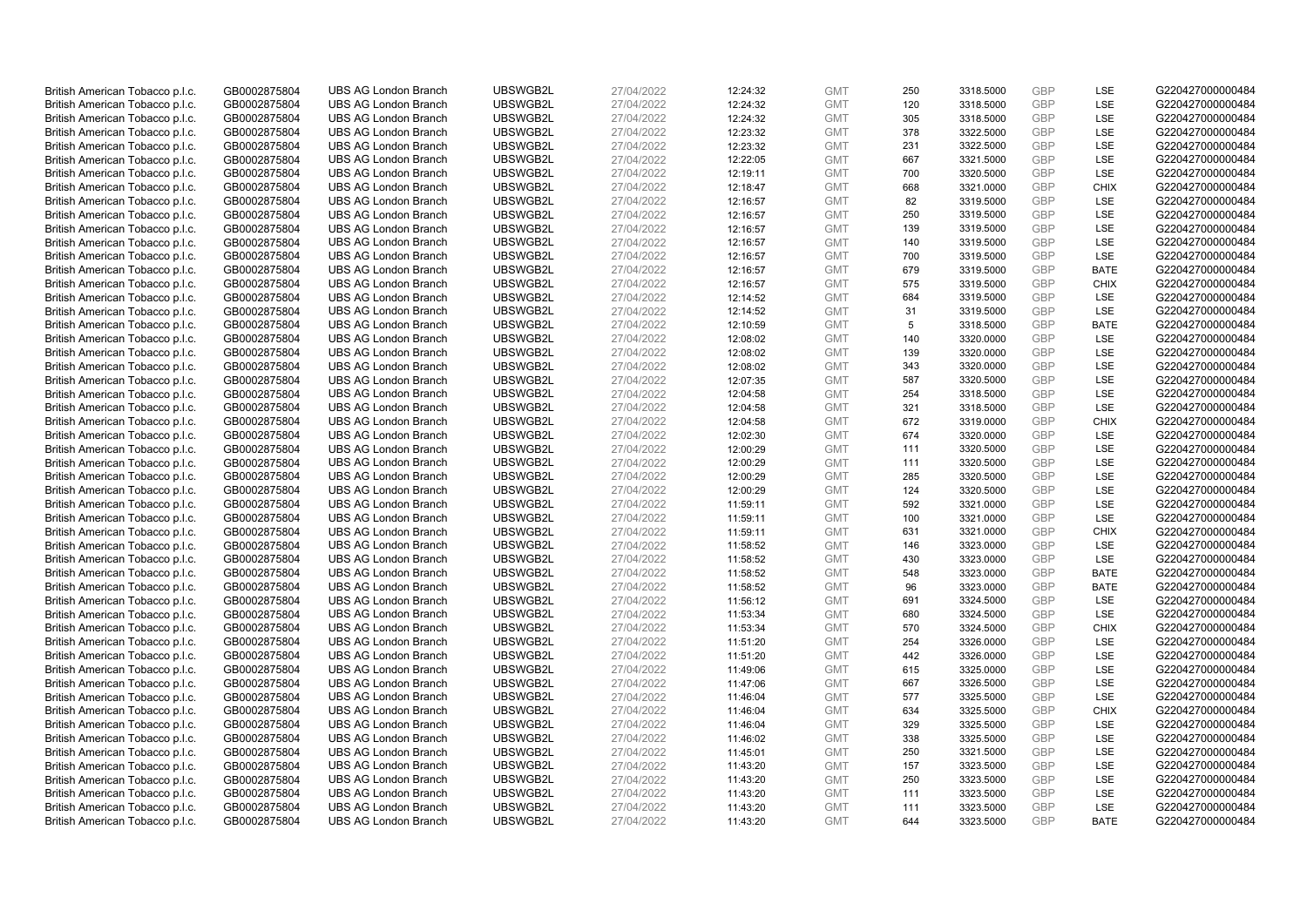| British American Tobacco p.l.c. | GB0002875804 | <b>UBS AG London Branch</b> | UBSWGB2L | 27/04/2022 | 11:42:02 | <b>GMT</b>               | 524        | 3323.0000 | <b>GBP</b> | LSE                        | G220427000000484                     |
|---------------------------------|--------------|-----------------------------|----------|------------|----------|--------------------------|------------|-----------|------------|----------------------------|--------------------------------------|
| British American Tobacco p.l.c. | GB0002875804 | <b>UBS AG London Branch</b> | UBSWGB2L | 27/04/2022 | 11:42:02 | <b>GMT</b>               | 103        | 3323.0000 | GBP        | LSE                        | G220427000000484                     |
| British American Tobacco p.l.c. | GB0002875804 | <b>UBS AG London Branch</b> | UBSWGB2L | 27/04/2022 | 11:39:25 | <b>GMT</b>               | 663        | 3322.5000 | <b>GBP</b> | LSE                        | G220427000000484                     |
|                                 |              |                             | UBSWGB2L | 27/04/2022 |          |                          |            |           | <b>GBP</b> |                            | G220427000000484                     |
| British American Tobacco p.l.c. | GB0002875804 | <b>UBS AG London Branch</b> |          |            | 11:39:11 | <b>GMT</b>               | 419        | 3322.5000 |            | <b>CHIX</b>                |                                      |
| British American Tobacco p.l.c. | GB0002875804 | <b>UBS AG London Branch</b> | UBSWGB2L | 27/04/2022 | 11:39:11 | <b>GMT</b>               | 31         | 3322.5000 | <b>GBP</b> | <b>CHIX</b>                | G220427000000484                     |
| British American Tobacco p.l.c. | GB0002875804 | <b>UBS AG London Branch</b> | UBSWGB2L | 27/04/2022 | 11:39:11 | <b>GMT</b>               | 83         | 3322.5000 | <b>GBP</b> | <b>CHIX</b>                | G220427000000484                     |
| British American Tobacco p.l.c. | GB0002875804 | <b>UBS AG London Branch</b> | UBSWGB2L | 27/04/2022 | 11:39:08 | <b>GMT</b>               | 43         | 3322.5000 | <b>GBP</b> | <b>CHIX</b>                | G220427000000484                     |
| British American Tobacco p.l.c. | GB0002875804 | <b>UBS AG London Branch</b> | UBSWGB2L | 27/04/2022 | 11:36:45 | <b>GMT</b>               | 700        | 3320.5000 | <b>GBP</b> | LSE                        | G220427000000484                     |
| British American Tobacco p.l.c. | GB0002875804 | <b>UBS AG London Branch</b> | UBSWGB2L | 27/04/2022 | 11:34:10 | <b>GMT</b>               | 362        | 3319.0000 | GBP        | LSE                        | G220427000000484                     |
| British American Tobacco p.l.c. | GB0002875804 | <b>UBS AG London Branch</b> | UBSWGB2L | 27/04/2022 | 11:34:10 | <b>GMT</b>               | 233        | 3319.0000 | <b>GBP</b> | LSE                        | G220427000000484                     |
| British American Tobacco p.l.c. | GB0002875804 | <b>UBS AG London Branch</b> | UBSWGB2L | 27/04/2022 | 11:33:15 | <b>GMT</b>               | 678        | 3320.0000 | <b>GBP</b> | <b>LSE</b>                 | G220427000000484                     |
| British American Tobacco p.l.c. | GB0002875804 | <b>UBS AG London Branch</b> | UBSWGB2L | 27/04/2022 | 11:32:35 | <b>GMT</b>               | 659        | 3320.5000 | <b>GBP</b> | <b>CHIX</b>                | G220427000000484                     |
| British American Tobacco p.l.c. | GB0002875804 | <b>UBS AG London Branch</b> | UBSWGB2L | 27/04/2022 | 11:32:18 | <b>GMT</b>               | 412        | 3320.0000 | <b>GBP</b> | LSE                        | G220427000000484                     |
| British American Tobacco p.l.c. | GB0002875804 | <b>UBS AG London Branch</b> | UBSWGB2L | 27/04/2022 | 11:32:18 | <b>GMT</b>               | 221        | 3320.0000 | <b>GBP</b> | LSE                        | G220427000000484                     |
| British American Tobacco p.l.c. | GB0002875804 | <b>UBS AG London Branch</b> | UBSWGB2L | 27/04/2022 | 11:28:10 | <b>GMT</b>               | 586        | 3318.0000 | GBP        | LSE                        | G220427000000484                     |
| British American Tobacco p.l.c. | GB0002875804 | <b>UBS AG London Branch</b> | UBSWGB2L | 27/04/2022 | 11:26:22 | <b>GMT</b>               | 670        | 3319.5000 | GBP        | LSE                        | G220427000000484                     |
| British American Tobacco p.l.c. | GB0002875804 | <b>UBS AG London Branch</b> | UBSWGB2L | 27/04/2022 | 11:25:18 | <b>GMT</b>               | 184        | 3319.0000 | GBP        | <b>BATE</b>                | G220427000000484                     |
| British American Tobacco p.l.c. | GB0002875804 | <b>UBS AG London Branch</b> | UBSWGB2L | 27/04/2022 | 11:25:18 | <b>GMT</b>               | 518        | 3319.0000 | GBP        | <b>BATE</b>                | G220427000000484                     |
| British American Tobacco p.l.c. | GB0002875804 | <b>UBS AG London Branch</b> | UBSWGB2L | 27/04/2022 | 11:25:10 | <b>GMT</b>               | 586        | 3319.5000 | <b>GBP</b> | <b>LSE</b>                 | G220427000000484                     |
| British American Tobacco p.l.c. | GB0002875804 | <b>UBS AG London Branch</b> | UBSWGB2L | 27/04/2022 | 11:25:10 | <b>GMT</b>               | 654        | 3319.5000 | <b>GBP</b> | <b>CHIX</b>                | G220427000000484                     |
| British American Tobacco p.l.c. | GB0002875804 | <b>UBS AG London Branch</b> | UBSWGB2L | 27/04/2022 | 11:21:58 | <b>GMT</b>               | 582        | 3319.0000 | <b>GBP</b> | LSE                        | G220427000000484                     |
| British American Tobacco p.l.c. | GB0002875804 | <b>UBS AG London Branch</b> | UBSWGB2L | 27/04/2022 | 11:20:28 | <b>GMT</b>               | 566        | 3319.5000 | GBP        | LSE                        | G220427000000484                     |
| British American Tobacco p.l.c. | GB0002875804 | <b>UBS AG London Branch</b> | UBSWGB2L | 27/04/2022 | 11:18:39 | <b>GMT</b>               | 701        | 3320.0000 | <b>GBP</b> | LSE                        | G220427000000484                     |
| British American Tobacco p.l.c. | GB0002875804 | <b>UBS AG London Branch</b> | UBSWGB2L | 27/04/2022 | 11:17:07 | <b>GMT</b>               | 166        | 3321.0000 | GBP        | CHIX                       | G220427000000484                     |
| British American Tobacco p.l.c. | GB0002875804 | <b>UBS AG London Branch</b> | UBSWGB2L | 27/04/2022 | 11:17:07 | <b>GMT</b>               | 439        | 3321.0000 | <b>GBP</b> | <b>CHIX</b>                | G220427000000484                     |
| British American Tobacco p.l.c. | GB0002875804 | <b>UBS AG London Branch</b> | UBSWGB2L | 27/04/2022 | 11:17:07 | <b>GMT</b>               | 146        | 3321.0000 | GBP        | LSE                        | G220427000000484                     |
| British American Tobacco p.l.c. | GB0002875804 | <b>UBS AG London Branch</b> | UBSWGB2L | 27/04/2022 | 11:17:07 | <b>GMT</b>               | 526        | 3321.0000 | <b>GBP</b> | LSE                        | G220427000000484                     |
| British American Tobacco p.l.c. | GB0002875804 | <b>UBS AG London Branch</b> | UBSWGB2L | 27/04/2022 | 11:14:13 | <b>GMT</b>               | 126        | 3322.0000 | GBP        | <b>BATE</b>                | G220427000000484                     |
| British American Tobacco p.l.c. | GB0002875804 | <b>UBS AG London Branch</b> | UBSWGB2L | 27/04/2022 | 11:14:13 | <b>GMT</b>               | 238        | 3322.0000 | <b>GBP</b> | <b>BATE</b>                | G220427000000484                     |
| British American Tobacco p.l.c. | GB0002875804 | <b>UBS AG London Branch</b> | UBSWGB2L | 27/04/2022 | 11:14:13 | <b>GMT</b>               | 298        | 3322.0000 | GBP        | <b>BATE</b>                | G220427000000484                     |
| British American Tobacco p.l.c. | GB0002875804 | <b>UBS AG London Branch</b> | UBSWGB2L | 27/04/2022 | 11:14:13 | <b>GMT</b>               | 706        | 3322.0000 | GBP        | <b>CHIX</b>                | G220427000000484                     |
| British American Tobacco p.l.c. | GB0002875804 | <b>UBS AG London Branch</b> | UBSWGB2L | 27/04/2022 | 11:14:13 | <b>GMT</b>               | 184        | 3322.0000 | GBP        | <b>LSE</b>                 | G220427000000484                     |
| British American Tobacco p.l.c. | GB0002875804 | <b>UBS AG London Branch</b> | UBSWGB2L | 27/04/2022 | 11:14:03 | <b>GMT</b>               | 426        | 3322.0000 | <b>GBP</b> | LSE                        | G220427000000484                     |
| British American Tobacco p.l.c. | GB0002875804 | <b>UBS AG London Branch</b> | UBSWGB2L | 27/04/2022 | 11:13:00 | <b>GMT</b>               | 693        | 3320.0000 | <b>GBP</b> | LSE                        | G220427000000484                     |
| British American Tobacco p.l.c. | GB0002875804 | <b>UBS AG London Branch</b> | UBSWGB2L | 27/04/2022 | 11:09:40 | <b>GMT</b>               | 600        | 3316.5000 | GBP        | LSE                        | G220427000000484                     |
| British American Tobacco p.l.c. | GB0002875804 | <b>UBS AG London Branch</b> | UBSWGB2L | 27/04/2022 | 11:07:32 | <b>GMT</b>               | 565        | 3315.0000 | <b>GBP</b> | LSE                        | G220427000000484                     |
| British American Tobacco p.l.c. | GB0002875804 | <b>UBS AG London Branch</b> | UBSWGB2L | 27/04/2022 | 11:05:58 | <b>GMT</b>               | 664        | 3318.5000 | GBP        | <b>LSE</b>                 | G220427000000484                     |
| British American Tobacco p.l.c. | GB0002875804 | <b>UBS AG London Branch</b> | UBSWGB2L | 27/04/2022 | 11:03:54 | <b>GMT</b>               | 273        | 3318.5000 | <b>GBP</b> | <b>CHIX</b>                | G220427000000484                     |
| British American Tobacco p.l.c. | GB0002875804 | <b>UBS AG London Branch</b> | UBSWGB2L | 27/04/2022 | 11:03:54 | <b>GMT</b>               | 645        | 3318.5000 | GBP        | LSE                        | G220427000000484                     |
| British American Tobacco p.l.c. | GB0002875804 | <b>UBS AG London Branch</b> | UBSWGB2L | 27/04/2022 | 11:03:54 | <b>GMT</b>               | 343        | 3318.5000 | <b>GBP</b> | <b>CHIX</b>                | G220427000000484                     |
| British American Tobacco p.l.c. | GB0002875804 | <b>UBS AG London Branch</b> | UBSWGB2L | 27/04/2022 | 11:02:30 | <b>GMT</b>               | 568        | 3317.0000 | GBP        | LSE                        | G220427000000484                     |
| British American Tobacco p.l.c. | GB0002875804 | <b>UBS AG London Branch</b> | UBSWGB2L | 27/04/2022 | 11:00:28 | <b>GMT</b>               | 686        | 3318.5000 | <b>GBP</b> | LSE                        | G220427000000484                     |
| British American Tobacco p.l.c. | GB0002875804 | <b>UBS AG London Branch</b> | UBSWGB2L | 27/04/2022 | 11:00:28 | <b>GMT</b>               | 597        | 3318.5000 | GBP        | LSE                        | G220427000000484                     |
| British American Tobacco p.l.c. | GB0002875804 | <b>UBS AG London Branch</b> | UBSWGB2L | 27/04/2022 | 11:00:28 | <b>GMT</b>               | 36         | 3318.5000 | <b>GBP</b> | <b>LSE</b>                 | G220427000000484                     |
| British American Tobacco p.l.c. | GB0002875804 | <b>UBS AG London Branch</b> | UBSWGB2L | 27/04/2022 | 10:59:11 | <b>GMT</b>               | 185        | 3312.0000 | GBP        | LSE                        | G220427000000484                     |
| British American Tobacco p.l.c. | GB0002875804 | <b>UBS AG London Branch</b> | UBSWGB2L | 27/04/2022 | 10:59:11 | <b>GMT</b>               | 441        | 3312.0000 | <b>GBP</b> | LSE                        | G220427000000484                     |
| British American Tobacco p.l.c. | GB0002875804 | <b>UBS AG London Branch</b> | UBSWGB2L | 27/04/2022 | 10:59:11 | <b>GMT</b>               | 594        | 3312.5000 | <b>GBP</b> | LSE                        | G220427000000484                     |
| British American Tobacco p.l.c. | GB0002875804 | <b>UBS AG London Branch</b> | UBSWGB2L | 27/04/2022 | 10:59:11 | <b>GMT</b>               | 602        | 3312.5000 | GBP        | <b>CHIX</b>                | G220427000000484                     |
| British American Tobacco p.l.c. | GB0002875804 | <b>UBS AG London Branch</b> | UBSWGB2L | 27/04/2022 | 10:59:11 | <b>GMT</b>               | 603        | 3312.5000 | GBP        | <b>BATE</b>                | G220427000000484                     |
| British American Tobacco p.l.c. | GB0002875804 | <b>UBS AG London Branch</b> | UBSWGB2L | 27/04/2022 | 10:53:07 | <b>GMT</b>               | 425        | 3311.5000 | <b>GBP</b> | LSE                        | G220427000000484                     |
|                                 |              | <b>UBS AG London Branch</b> | UBSWGB2L |            |          |                          | 250        | 3311.5000 | <b>GBP</b> | LSE                        |                                      |
| British American Tobacco p.l.c. | GB0002875804 | <b>UBS AG London Branch</b> | UBSWGB2L | 27/04/2022 | 10:53:07 | <b>GMT</b>               | 567        |           | <b>GBP</b> | LSE                        | G220427000000484<br>G220427000000484 |
| British American Tobacco p.l.c. | GB0002875804 |                             |          | 27/04/2022 | 10:53:07 | <b>GMT</b>               |            | 3311.5000 | <b>GBP</b> |                            | G220427000000484                     |
| British American Tobacco p.l.c. | GB0002875804 | <b>UBS AG London Branch</b> | UBSWGB2L | 27/04/2022 | 10:49:07 | <b>GMT</b><br><b>GMT</b> | 516<br>187 | 3311.0000 | GBP        | <b>CHIX</b><br><b>CHIX</b> |                                      |
| British American Tobacco p.l.c. | GB0002875804 | <b>UBS AG London Branch</b> | UBSWGB2L | 27/04/2022 | 10:49:07 |                          |            | 3311.0000 |            |                            | G220427000000484                     |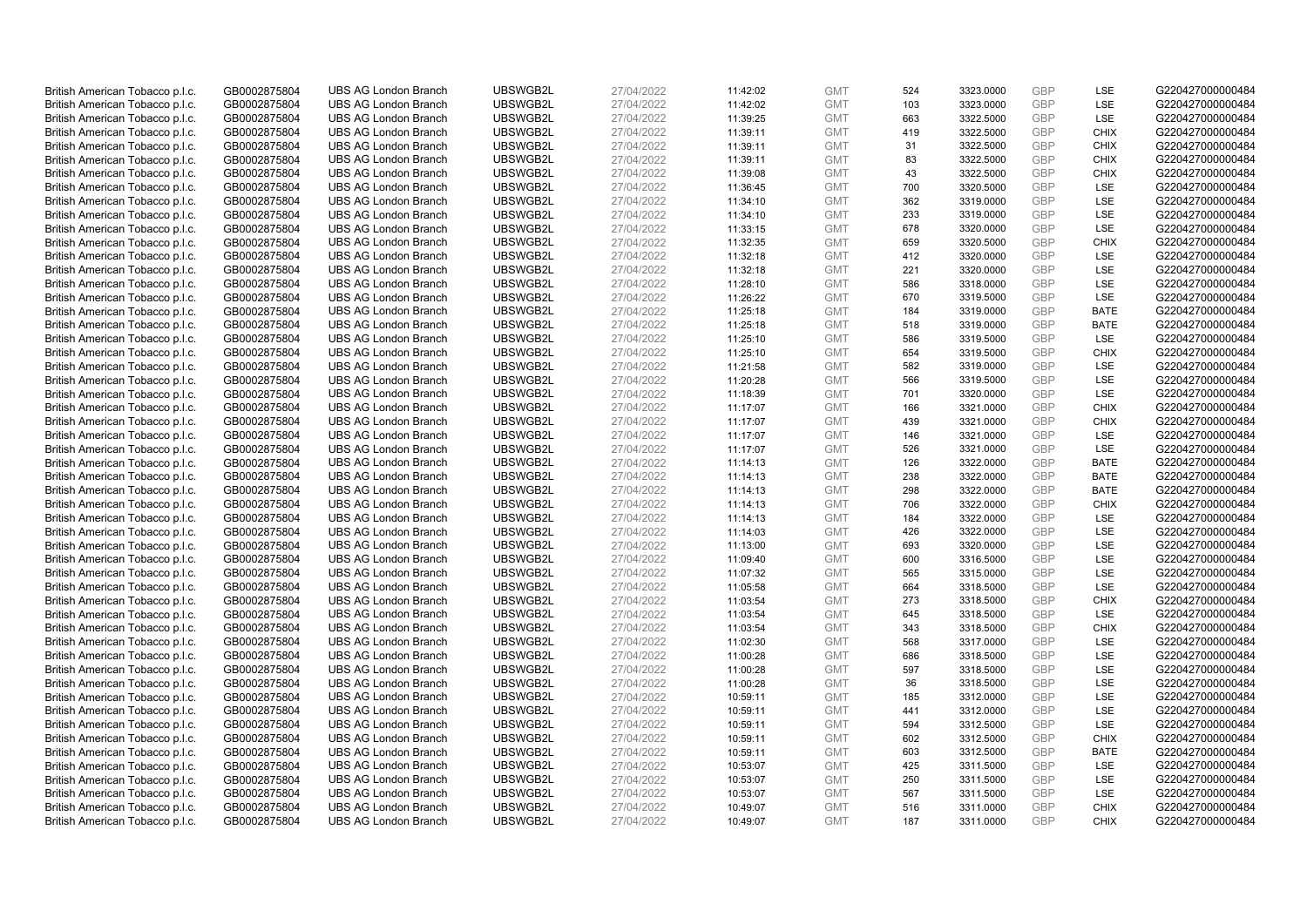| British American Tobacco p.l.c. | GB0002875804 | <b>UBS AG London Branch</b> | UBSWGB2L | 27/04/2022 | 10:48:36 | <b>GMT</b> | 222 | 3312.0000 | <b>GBP</b> | LSE         | G220427000000484 |
|---------------------------------|--------------|-----------------------------|----------|------------|----------|------------|-----|-----------|------------|-------------|------------------|
|                                 |              |                             |          |            |          |            |     |           | GBP        | LSE         |                  |
| British American Tobacco p.l.c. | GB0002875804 | <b>UBS AG London Branch</b> | UBSWGB2L | 27/04/2022 | 10:48:36 | <b>GMT</b> | 458 | 3312.0000 |            |             | G220427000000484 |
| British American Tobacco p.l.c. | GB0002875804 | <b>UBS AG London Branch</b> | UBSWGB2L | 27/04/2022 | 10:47:20 | <b>GMT</b> | 344 | 3314.5000 | <b>GBP</b> | LSE         | G220427000000484 |
| British American Tobacco p.l.c. | GB0002875804 | <b>UBS AG London Branch</b> | UBSWGB2L | 27/04/2022 | 10:47:20 | <b>GMT</b> | 221 | 3314.5000 | <b>GBP</b> | LSE         | G220427000000484 |
| British American Tobacco p.l.c. | GB0002875804 | <b>UBS AG London Branch</b> | UBSWGB2L | 27/04/2022 | 10:46:54 | <b>GMT</b> | 600 | 3314.0000 | <b>GBP</b> | <b>BATE</b> | G220427000000484 |
| British American Tobacco p.l.c. | GB0002875804 | <b>UBS AG London Branch</b> | UBSWGB2L | 27/04/2022 | 10:43:48 | <b>GMT</b> | 110 | 3311.5000 | <b>GBP</b> | LSE         | G220427000000484 |
| British American Tobacco p.l.c. | GB0002875804 | <b>UBS AG London Branch</b> | UBSWGB2L | 27/04/2022 | 10:43:48 | <b>GMT</b> | 553 | 3311.5000 | <b>GBP</b> | LSE         | G220427000000484 |
| British American Tobacco p.l.c. | GB0002875804 | <b>UBS AG London Branch</b> | UBSWGB2L | 27/04/2022 | 10:43:12 | <b>GMT</b> | 692 | 3312.5000 | <b>GBP</b> | LSE         | G220427000000484 |
| British American Tobacco p.l.c. | GB0002875804 | <b>UBS AG London Branch</b> | UBSWGB2L | 27/04/2022 | 10:42:21 | <b>GMT</b> | 250 | 3313.0000 | <b>GBP</b> | LSE         | G220427000000484 |
| British American Tobacco p.l.c. | GB0002875804 | <b>UBS AG London Branch</b> | UBSWGB2L | 27/04/2022 | 10:42:21 | <b>GMT</b> | 118 | 3313.0000 | <b>GBP</b> | LSE         | G220427000000484 |
| British American Tobacco p.l.c. | GB0002875804 | <b>UBS AG London Branch</b> | UBSWGB2L | 27/04/2022 | 10:42:21 | <b>GMT</b> | 659 | 3312.5000 | <b>GBP</b> | <b>CHIX</b> | G220427000000484 |
| British American Tobacco p.l.c. | GB0002875804 | <b>UBS AG London Branch</b> | UBSWGB2L | 27/04/2022 | 10:40:32 | <b>GMT</b> | 676 | 3310.0000 | <b>GBP</b> | LSE         | G220427000000484 |
| British American Tobacco p.l.c. | GB0002875804 | <b>UBS AG London Branch</b> | UBSWGB2L | 27/04/2022 | 10:37:32 | <b>GMT</b> | 599 | 3308.5000 | <b>GBP</b> | LSE         | G220427000000484 |
| British American Tobacco p.l.c. | GB0002875804 | <b>UBS AG London Branch</b> | UBSWGB2L | 27/04/2022 | 10:37:00 | <b>GMT</b> | 16  | 3309.0000 | <b>GBP</b> | LSE         | G220427000000484 |
| British American Tobacco p.l.c. | GB0002875804 | <b>UBS AG London Branch</b> | UBSWGB2L | 27/04/2022 | 10:37:00 | <b>GMT</b> | 115 | 3309.0000 | <b>GBP</b> | LSE         | G220427000000484 |
| British American Tobacco p.l.c. | GB0002875804 | <b>UBS AG London Branch</b> | UBSWGB2L | 27/04/2022 | 10:37:00 | <b>GMT</b> | 520 | 3309.0000 | <b>GBP</b> | LSE         | G220427000000484 |
|                                 | GB0002875804 | <b>UBS AG London Branch</b> | UBSWGB2L | 27/04/2022 | 10:36:21 | <b>GMT</b> | 600 | 3309.0000 | <b>GBP</b> | <b>CHIX</b> | G220427000000484 |
| British American Tobacco p.l.c. |              |                             |          |            |          |            |     |           | <b>GBP</b> | LSE         |                  |
| British American Tobacco p.l.c. | GB0002875804 | <b>UBS AG London Branch</b> | UBSWGB2L | 27/04/2022 | 10:36:21 | <b>GMT</b> | 701 | 3309.0000 |            |             | G220427000000484 |
| British American Tobacco p.l.c. | GB0002875804 | <b>UBS AG London Branch</b> | UBSWGB2L | 27/04/2022 | 10:31:37 | <b>GMT</b> | 567 | 3310.0000 | <b>GBP</b> | <b>LSE</b>  | G220427000000484 |
| British American Tobacco p.l.c. | GB0002875804 | <b>UBS AG London Branch</b> | UBSWGB2L | 27/04/2022 | 10:30:06 | <b>GMT</b> | 600 | 3308.5000 | <b>GBP</b> | <b>BATE</b> | G220427000000484 |
| British American Tobacco p.l.c. | GB0002875804 | <b>UBS AG London Branch</b> | UBSWGB2L | 27/04/2022 | 10:30:06 | <b>GMT</b> | 697 | 3308.5000 | <b>GBP</b> | LSE         | G220427000000484 |
| British American Tobacco p.l.c. | GB0002875804 | <b>UBS AG London Branch</b> | UBSWGB2L | 27/04/2022 | 10:30:06 | <b>GMT</b> | 107 | 3308.5000 | <b>GBP</b> | <b>BATE</b> | G220427000000484 |
| British American Tobacco p.l.c. | GB0002875804 | <b>UBS AG London Branch</b> | UBSWGB2L | 27/04/2022 | 10:30:06 | <b>GMT</b> | 634 | 3308.5000 | <b>GBP</b> | <b>CHIX</b> | G220427000000484 |
| British American Tobacco p.l.c. | GB0002875804 | <b>UBS AG London Branch</b> | UBSWGB2L | 27/04/2022 | 10:27:46 | <b>GMT</b> | 593 | 3305.0000 | <b>GBP</b> | LSE         | G220427000000484 |
| British American Tobacco p.l.c. | GB0002875804 | <b>UBS AG London Branch</b> | UBSWGB2L | 27/04/2022 | 10:26:03 | <b>GMT</b> | 212 | 3305.5000 | <b>GBP</b> | LSE         | G220427000000484 |
| British American Tobacco p.l.c. | GB0002875804 | <b>UBS AG London Branch</b> | UBSWGB2L | 27/04/2022 | 10:26:03 | <b>GMT</b> | 355 | 3305.5000 | <b>GBP</b> | LSE         | G220427000000484 |
| British American Tobacco p.l.c. | GB0002875804 | <b>UBS AG London Branch</b> | UBSWGB2L | 27/04/2022 | 10:26:03 | <b>GMT</b> | 119 | 3306.0000 | <b>GBP</b> | LSE         | G220427000000484 |
| British American Tobacco p.l.c. | GB0002875804 | <b>UBS AG London Branch</b> | UBSWGB2L | 27/04/2022 | 10:26:03 | <b>GMT</b> | 68  | 3306.0000 | <b>GBP</b> | LSE         | G220427000000484 |
| British American Tobacco p.l.c. | GB0002875804 | <b>UBS AG London Branch</b> | UBSWGB2L | 27/04/2022 | 10:26:03 | <b>GMT</b> | 250 | 3306.0000 | <b>GBP</b> | LSE         | G220427000000484 |
| British American Tobacco p.l.c. | GB0002875804 | <b>UBS AG London Branch</b> | UBSWGB2L | 27/04/2022 | 10:26:03 | <b>GMT</b> | 118 | 3306.0000 | <b>GBP</b> | LSE         | G220427000000484 |
| British American Tobacco p.l.c. | GB0002875804 | <b>UBS AG London Branch</b> | UBSWGB2L | 27/04/2022 | 10:23:37 | <b>GMT</b> | 572 | 3306.5000 | GBP        | LSE         | G220427000000484 |
| British American Tobacco p.l.c. | GB0002875804 | <b>UBS AG London Branch</b> | UBSWGB2L | 27/04/2022 | 10:21:14 | <b>GMT</b> | 647 | 3306.5000 | <b>GBP</b> | LSE         | G220427000000484 |
| British American Tobacco p.l.c. | GB0002875804 | <b>UBS AG London Branch</b> | UBSWGB2L | 27/04/2022 | 10:21:14 | <b>GMT</b> | 639 | 3306.5000 | <b>GBP</b> | <b>CHIX</b> | G220427000000484 |
| British American Tobacco p.l.c. | GB0002875804 | <b>UBS AG London Branch</b> | UBSWGB2L | 27/04/2022 | 10:19:25 | <b>GMT</b> | 76  | 3307.0000 | <b>GBP</b> | LSE         | G220427000000484 |
| British American Tobacco p.l.c. | GB0002875804 | <b>UBS AG London Branch</b> | UBSWGB2L | 27/04/2022 | 10:19:25 | <b>GMT</b> | 200 | 3307.0000 | <b>GBP</b> | LSE         | G220427000000484 |
| British American Tobacco p.l.c. | GB0002875804 | <b>UBS AG London Branch</b> | UBSWGB2L | 27/04/2022 | 10:19:25 | <b>GMT</b> | 119 | 3307.0000 | <b>GBP</b> | LSE         | G220427000000484 |
| British American Tobacco p.l.c. | GB0002875804 | <b>UBS AG London Branch</b> | UBSWGB2L | 27/04/2022 | 10:19:25 | <b>GMT</b> | 250 | 3307.0000 | <b>GBP</b> | LSE         | G220427000000484 |
| British American Tobacco p.l.c. | GB0002875804 | <b>UBS AG London Branch</b> | UBSWGB2L | 27/04/2022 | 10:19:25 | <b>GMT</b> | 509 | 3307.0000 | <b>GBP</b> | LSE         | G220427000000484 |
| British American Tobacco p.l.c. | GB0002875804 | <b>UBS AG London Branch</b> | UBSWGB2L | 27/04/2022 | 10:19:25 | <b>GMT</b> | 185 | 3307.0000 | <b>GBP</b> | LSE         | G220427000000484 |
| British American Tobacco p.l.c. | GB0002875804 | <b>UBS AG London Branch</b> | UBSWGB2L | 27/04/2022 | 10:19:25 | <b>GMT</b> | 570 | 3307.0000 | <b>GBP</b> | <b>BATE</b> | G220427000000484 |
| British American Tobacco p.l.c. | GB0002875804 | <b>UBS AG London Branch</b> | UBSWGB2L | 27/04/2022 | 10:19:25 | <b>GMT</b> | 582 | 3307.0000 | <b>GBP</b> | LSE         | G220427000000484 |
| British American Tobacco p.l.c. | GB0002875804 | <b>UBS AG London Branch</b> | UBSWGB2L | 27/04/2022 | 10:14:58 | <b>GMT</b> | 179 | 3302.5000 | <b>GBP</b> | LSE         | G220427000000484 |
| British American Tobacco p.l.c. | GB0002875804 | <b>UBS AG London Branch</b> | UBSWGB2L | 27/04/2022 | 10:14:58 | <b>GMT</b> | 486 | 3302.5000 | <b>GBP</b> | LSE         | G220427000000484 |
| British American Tobacco p.l.c. | GB0002875804 | <b>UBS AG London Branch</b> | UBSWGB2L | 27/04/2022 | 10:14:58 | <b>GMT</b> | 632 | 3302.5000 | GBP        | <b>CHIX</b> | G220427000000484 |
| British American Tobacco p.l.c. | GB0002875804 | <b>UBS AG London Branch</b> | UBSWGB2L | 27/04/2022 | 10:13:26 | <b>GMT</b> | 696 | 3302.5000 | <b>GBP</b> | LSE         | G220427000000484 |
|                                 |              |                             |          |            |          |            |     |           |            |             |                  |
| British American Tobacco p.l.c. | GB0002875804 | <b>UBS AG London Branch</b> | UBSWGB2L | 27/04/2022 | 10:11:49 | <b>GMT</b> | 580 | 3303.5000 | <b>GBP</b> | LSE         | G220427000000484 |
| British American Tobacco p.l.c. | GB0002875804 | <b>UBS AG London Branch</b> | UBSWGB2L | 27/04/2022 | 10:11:27 | <b>GMT</b> | 650 | 3304.0000 | <b>GBP</b> | <b>CHIX</b> | G220427000000484 |
| British American Tobacco p.l.c. | GB0002875804 | <b>UBS AG London Branch</b> | UBSWGB2L | 27/04/2022 | 10:08:50 | <b>GMT</b> | 700 | 3303.5000 | <b>GBP</b> | LSE         | G220427000000484 |
| British American Tobacco p.l.c. | GB0002875804 | <b>UBS AG London Branch</b> | UBSWGB2L | 27/04/2022 | 10:08:50 | <b>GMT</b> | 111 | 3303.5000 | <b>GBP</b> | <b>BATE</b> | G220427000000484 |
| British American Tobacco p.l.c. | GB0002875804 | <b>UBS AG London Branch</b> | UBSWGB2L | 27/04/2022 | 10:08:50 | <b>GMT</b> | 487 | 3303.5000 | <b>GBP</b> | <b>BATE</b> | G220427000000484 |
| British American Tobacco p.l.c. | GB0002875804 | <b>UBS AG London Branch</b> | UBSWGB2L | 27/04/2022 | 10:05:48 | <b>GMT</b> | 694 | 3304.0000 | <b>GBP</b> | LSE         | G220427000000484 |
| British American Tobacco p.l.c. | GB0002875804 | <b>UBS AG London Branch</b> | UBSWGB2L | 27/04/2022 | 10:05:43 | <b>GMT</b> | 596 | 3304.5000 | <b>GBP</b> | <b>CHIX</b> | G220427000000484 |
| British American Tobacco p.l.c. | GB0002875804 | <b>UBS AG London Branch</b> | UBSWGB2L | 27/04/2022 | 10:05:43 | <b>GMT</b> | 575 | 3304.5000 | <b>GBP</b> | LSE         | G220427000000484 |
| British American Tobacco p.l.c. | GB0002875804 | <b>UBS AG London Branch</b> | UBSWGB2L | 27/04/2022 | 10:01:31 | <b>GMT</b> | 127 | 3301.5000 | GBP        | LSE         | G220427000000484 |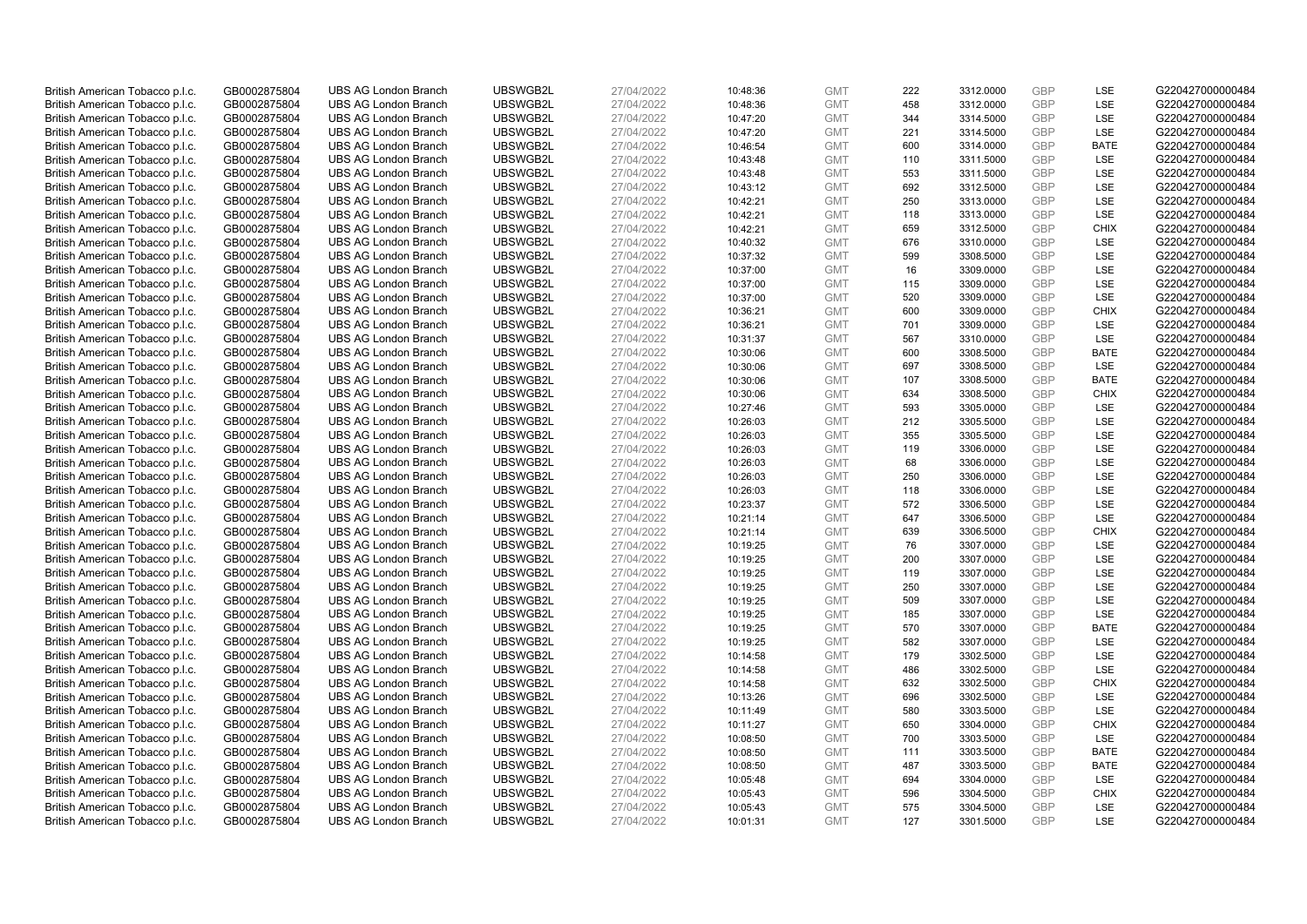| British American Tobacco p.l.c. | GB0002875804 | <b>UBS AG London Branch</b> | UBSWGB2L | 27/04/2022 | 10:01:31 | <b>GMT</b> | 126 | 3301.5000 | <b>GBP</b> | LSE         | G220427000000484 |
|---------------------------------|--------------|-----------------------------|----------|------------|----------|------------|-----|-----------|------------|-------------|------------------|
|                                 |              |                             |          |            |          |            | 250 |           | GBP        | LSE         |                  |
| British American Tobacco p.l.c. | GB0002875804 | <b>UBS AG London Branch</b> | UBSWGB2L | 27/04/2022 | 10:01:31 | <b>GMT</b> |     | 3301.5000 |            |             | G220427000000484 |
| British American Tobacco p.l.c. | GB0002875804 | <b>UBS AG London Branch</b> | UBSWGB2L | 27/04/2022 | 10:01:31 | <b>GMT</b> | 174 | 3301.5000 | <b>GBP</b> | LSE         | G220427000000484 |
| British American Tobacco p.l.c. | GB0002875804 | <b>UBS AG London Branch</b> | UBSWGB2L | 27/04/2022 | 10:01:31 | <b>GMT</b> | 644 | 3301.5000 | <b>GBP</b> | LSE         | G220427000000484 |
| British American Tobacco p.l.c. | GB0002875804 | <b>UBS AG London Branch</b> | UBSWGB2L | 27/04/2022 | 09:59:18 | <b>GMT</b> | 19  | 3299.5000 | <b>GBP</b> | LSE         | G220427000000484 |
| British American Tobacco p.l.c. | GB0002875804 | <b>UBS AG London Branch</b> | UBSWGB2L | 27/04/2022 | 09:59:18 | <b>GMT</b> | 671 | 3299.5000 | <b>GBP</b> | LSE         | G220427000000484 |
| British American Tobacco p.l.c. | GB0002875804 | <b>UBS AG London Branch</b> | UBSWGB2L | 27/04/2022 | 09:58:29 | <b>GMT</b> | 665 | 3299.0000 | <b>GBP</b> | LSE         | G220427000000484 |
| British American Tobacco p.l.c. | GB0002875804 | <b>UBS AG London Branch</b> | UBSWGB2L | 27/04/2022 | 09:56:25 | <b>GMT</b> | 676 | 3297.0000 | <b>GBP</b> | <b>CHIX</b> | G220427000000484 |
| British American Tobacco p.l.c. | GB0002875804 | <b>UBS AG London Branch</b> | UBSWGB2L | 27/04/2022 | 09:55:54 | <b>GMT</b> | 636 | 3298.0000 | <b>GBP</b> | LSE         | G220427000000484 |
| British American Tobacco p.l.c. | GB0002875804 | <b>UBS AG London Branch</b> | UBSWGB2L | 27/04/2022 | 09:55:54 | <b>GMT</b> | 630 | 3298.0000 | <b>GBP</b> | <b>BATE</b> | G220427000000484 |
| British American Tobacco p.l.c. | GB0002875804 | <b>UBS AG London Branch</b> | UBSWGB2L | 27/04/2022 | 09:55:45 | <b>GMT</b> | 269 | 3298.5000 | <b>GBP</b> | LSE         | G220427000000484 |
| British American Tobacco p.l.c. | GB0002875804 | <b>UBS AG London Branch</b> | UBSWGB2L | 27/04/2022 | 09:55:45 | <b>GMT</b> | 405 | 3298.5000 | <b>GBP</b> | LSE         | G220427000000484 |
| British American Tobacco p.l.c. | GB0002875804 | <b>UBS AG London Branch</b> | UBSWGB2L | 27/04/2022 | 09:54:53 | <b>GMT</b> | 126 | 3297.0000 | <b>GBP</b> | LSE         | G220427000000484 |
| British American Tobacco p.l.c. | GB0002875804 | <b>UBS AG London Branch</b> | UBSWGB2L | 27/04/2022 | 09:54:53 | <b>GMT</b> | 127 | 3297.0000 | <b>GBP</b> | LSE         | G220427000000484 |
| British American Tobacco p.l.c. | GB0002875804 | <b>UBS AG London Branch</b> | UBSWGB2L | 27/04/2022 | 09:54:53 | <b>GMT</b> | 97  | 3297.0000 | <b>GBP</b> | LSE         | G220427000000484 |
| British American Tobacco p.l.c. | GB0002875804 | <b>UBS AG London Branch</b> | UBSWGB2L | 27/04/2022 | 09:52:18 | <b>GMT</b> | 72  | 3294.0000 | <b>GBP</b> | <b>CHIX</b> | G220427000000484 |
| British American Tobacco p.l.c. | GB0002875804 | <b>UBS AG London Branch</b> | UBSWGB2L | 27/04/2022 | 09:52:18 | <b>GMT</b> | 518 | 3294.0000 | <b>GBP</b> | <b>CHIX</b> | G220427000000484 |
| British American Tobacco p.l.c. | GB0002875804 | <b>UBS AG London Branch</b> | UBSWGB2L | 27/04/2022 | 09:51:33 | <b>GMT</b> | 682 | 3294.5000 | <b>GBP</b> | LSE         | G220427000000484 |
|                                 |              | <b>UBS AG London Branch</b> | UBSWGB2L |            |          |            | 614 |           |            | <b>LSE</b>  |                  |
| British American Tobacco p.l.c. | GB0002875804 |                             |          | 27/04/2022 | 09:48:07 | <b>GMT</b> |     | 3296.0000 | <b>GBP</b> |             | G220427000000484 |
| British American Tobacco p.l.c. | GB0002875804 | <b>UBS AG London Branch</b> | UBSWGB2L | 27/04/2022 | 09:48:01 | <b>GMT</b> | 536 | 3298.0000 | <b>GBP</b> | <b>CHIX</b> | G220427000000484 |
| British American Tobacco p.l.c. | GB0002875804 | <b>UBS AG London Branch</b> | UBSWGB2L | 27/04/2022 | 09:48:01 | <b>GMT</b> | 116 | 3298.0000 | <b>GBP</b> | <b>CHIX</b> | G220427000000484 |
| British American Tobacco p.l.c. | GB0002875804 | <b>UBS AG London Branch</b> | UBSWGB2L | 27/04/2022 | 09:48:01 | <b>GMT</b> | 627 | 3298.5000 | <b>GBP</b> | LSE         | G220427000000484 |
| British American Tobacco p.l.c. | GB0002875804 | <b>UBS AG London Branch</b> | UBSWGB2L | 27/04/2022 | 09:46:43 | <b>GMT</b> | 430 | 3296.5000 | <b>GBP</b> | LSE         | G220427000000484 |
| British American Tobacco p.l.c. | GB0002875804 | <b>UBS AG London Branch</b> | UBSWGB2L | 27/04/2022 | 09:46:43 | <b>GMT</b> | 179 | 3296.5000 | <b>GBP</b> | LSE         | G220427000000484 |
| British American Tobacco p.l.c. | GB0002875804 | <b>UBS AG London Branch</b> | UBSWGB2L | 27/04/2022 | 09:45:07 | <b>GMT</b> | 621 | 3295.0000 | <b>GBP</b> | LSE         | G220427000000484 |
| British American Tobacco p.l.c. | GB0002875804 | <b>UBS AG London Branch</b> | UBSWGB2L | 27/04/2022 | 09:41:43 | <b>GMT</b> | 645 | 3290.5000 | <b>GBP</b> | LSE         | G220427000000484 |
| British American Tobacco p.l.c. | GB0002875804 | <b>UBS AG London Branch</b> | UBSWGB2L | 27/04/2022 | 09:40:18 | <b>GMT</b> | 166 | 3291.5000 | <b>GBP</b> | <b>BATE</b> | G220427000000484 |
| British American Tobacco p.l.c. | GB0002875804 | <b>UBS AG London Branch</b> | UBSWGB2L | 27/04/2022 | 09:40:18 | <b>GMT</b> | 528 | 3291.5000 | <b>GBP</b> | <b>BATE</b> | G220427000000484 |
| British American Tobacco p.l.c. | GB0002875804 | <b>UBS AG London Branch</b> | UBSWGB2L | 27/04/2022 | 09:38:13 | <b>GMT</b> | 697 | 3290.5000 | <b>GBP</b> | LSE         | G220427000000484 |
| British American Tobacco p.l.c. | GB0002875804 | <b>UBS AG London Branch</b> | UBSWGB2L | 27/04/2022 | 09:37:03 | <b>GMT</b> | 73  | 3292.0000 | <b>GBP</b> | <b>CHIX</b> | G220427000000484 |
| British American Tobacco p.l.c. | GB0002875804 | <b>UBS AG London Branch</b> | UBSWGB2L | 27/04/2022 | 09:37:03 | <b>GMT</b> | 622 | 3291.5000 | GBP        | LSE         | G220427000000484 |
| British American Tobacco p.l.c. | GB0002875804 | <b>UBS AG London Branch</b> | UBSWGB2L | 27/04/2022 | 09:37:03 | <b>GMT</b> | 56  | 3291.5000 | <b>GBP</b> | LSE         | G220427000000484 |
| British American Tobacco p.l.c. | GB0002875804 | <b>UBS AG London Branch</b> | UBSWGB2L | 27/04/2022 | 09:37:03 | <b>GMT</b> | 543 | 3292.0000 | <b>GBP</b> | <b>CHIX</b> | G220427000000484 |
| British American Tobacco p.l.c. | GB0002875804 | <b>UBS AG London Branch</b> | UBSWGB2L | 27/04/2022 | 09:34:48 | <b>GMT</b> | 698 | 3291.5000 | <b>GBP</b> | LSE         | G220427000000484 |
| British American Tobacco p.l.c. | GB0002875804 | <b>UBS AG London Branch</b> | UBSWGB2L | 27/04/2022 | 09:33:36 | <b>GMT</b> | 695 | 3293.5000 | <b>GBP</b> | LSE         | G220427000000484 |
| British American Tobacco p.l.c. | GB0002875804 | <b>UBS AG London Branch</b> | UBSWGB2L | 27/04/2022 | 09:31:54 | <b>GMT</b> | 690 | 3293.0000 | <b>GBP</b> | LSE         | G220427000000484 |
| British American Tobacco p.l.c. | GB0002875804 | <b>UBS AG London Branch</b> | UBSWGB2L | 27/04/2022 | 09:31:54 | <b>GMT</b> | 618 | 3293.5000 | <b>GBP</b> | <b>CHIX</b> | G220427000000484 |
| British American Tobacco p.l.c. | GB0002875804 | <b>UBS AG London Branch</b> | UBSWGB2L | 27/04/2022 | 09:30:14 | <b>GMT</b> | 126 | 3289.5000 | <b>GBP</b> | LSE         | G220427000000484 |
| British American Tobacco p.l.c. | GB0002875804 | <b>UBS AG London Branch</b> | UBSWGB2L | 27/04/2022 | 09:30:14 | <b>GMT</b> | 250 | 3289.5000 | <b>GBP</b> | LSE         | G220427000000484 |
| British American Tobacco p.l.c. | GB0002875804 | <b>UBS AG London Branch</b> | UBSWGB2L | 27/04/2022 | 09:30:14 | <b>GMT</b> | 127 | 3289.5000 | <b>GBP</b> | LSE         | G220427000000484 |
| British American Tobacco p.l.c. | GB0002875804 | <b>UBS AG London Branch</b> | UBSWGB2L | 27/04/2022 | 09:30:14 | <b>GMT</b> | 263 | 3289.5000 | <b>GBP</b> | LSE         | G220427000000484 |
| British American Tobacco p.l.c. | GB0002875804 | <b>UBS AG London Branch</b> | UBSWGB2L | 27/04/2022 | 09:30:14 | <b>GMT</b> | 338 | 3289.5000 | <b>GBP</b> | LSE         | G220427000000484 |
| British American Tobacco p.l.c. | GB0002875804 | <b>UBS AG London Branch</b> | UBSWGB2L | 27/04/2022 | 09:28:54 | <b>GMT</b> | 378 | 3289.5000 | <b>GBP</b> | LSE         | G220427000000484 |
| British American Tobacco p.l.c. | GB0002875804 | <b>UBS AG London Branch</b> | UBSWGB2L | 27/04/2022 | 09:28:54 | <b>GMT</b> | 256 | 3289.5000 | <b>GBP</b> | LSE         | G220427000000484 |
| British American Tobacco p.l.c. | GB0002875804 | <b>UBS AG London Branch</b> | UBSWGB2L | 27/04/2022 | 09:27:49 | <b>GMT</b> | 523 | 3289.5000 | <b>GBP</b> | <b>BATE</b> | G220427000000484 |
| British American Tobacco p.l.c. | GB0002875804 | <b>UBS AG London Branch</b> | UBSWGB2L | 27/04/2022 | 09:27:49 | <b>GMT</b> | 110 | 3289.5000 | <b>GBP</b> | <b>BATE</b> | G220427000000484 |
| British American Tobacco p.l.c. | GB0002875804 | <b>UBS AG London Branch</b> | UBSWGB2L | 27/04/2022 | 09:27:30 | <b>GMT</b> | 568 | 3288.5000 | <b>GBP</b> | LSE         | G220427000000484 |
| British American Tobacco p.l.c. | GB0002875804 | <b>UBS AG London Branch</b> | UBSWGB2L | 27/04/2022 | 09:27:02 | <b>GMT</b> | 632 | 3287.5000 | <b>GBP</b> | LSE         | G220427000000484 |
|                                 |              |                             |          |            |          | <b>GMT</b> |     |           | <b>GBP</b> |             |                  |
| British American Tobacco p.l.c. | GB0002875804 | <b>UBS AG London Branch</b> | UBSWGB2L | 27/04/2022 | 09:24:37 |            | 704 | 3285.5000 | <b>GBP</b> | <b>CHIX</b> | G220427000000484 |
| British American Tobacco p.l.c. | GB0002875804 | <b>UBS AG London Branch</b> | UBSWGB2L | 27/04/2022 | 09:23:43 | <b>GMT</b> | 691 | 3285.0000 |            | LSE         | G220427000000484 |
| British American Tobacco p.l.c. | GB0002875804 | <b>UBS AG London Branch</b> | UBSWGB2L | 27/04/2022 | 09:20:47 | <b>GMT</b> | 337 | 3283.0000 | <b>GBP</b> | LSE         | G220427000000484 |
| British American Tobacco p.l.c. | GB0002875804 | <b>UBS AG London Branch</b> | UBSWGB2L | 27/04/2022 | 09:20:47 | <b>GMT</b> | 250 | 3283.0000 | <b>GBP</b> | LSE         | G220427000000484 |
| British American Tobacco p.l.c. | GB0002875804 | <b>UBS AG London Branch</b> | UBSWGB2L | 27/04/2022 | 09:20:05 | <b>GMT</b> | 668 | 3285.5000 | <b>GBP</b> | LSE         | G220427000000484 |
| British American Tobacco p.l.c. | GB0002875804 | <b>UBS AG London Branch</b> | UBSWGB2L | 27/04/2022 | 09:20:05 | <b>GMT</b> | 56  | 3286.0000 | GBP        | <b>BATE</b> | G220427000000484 |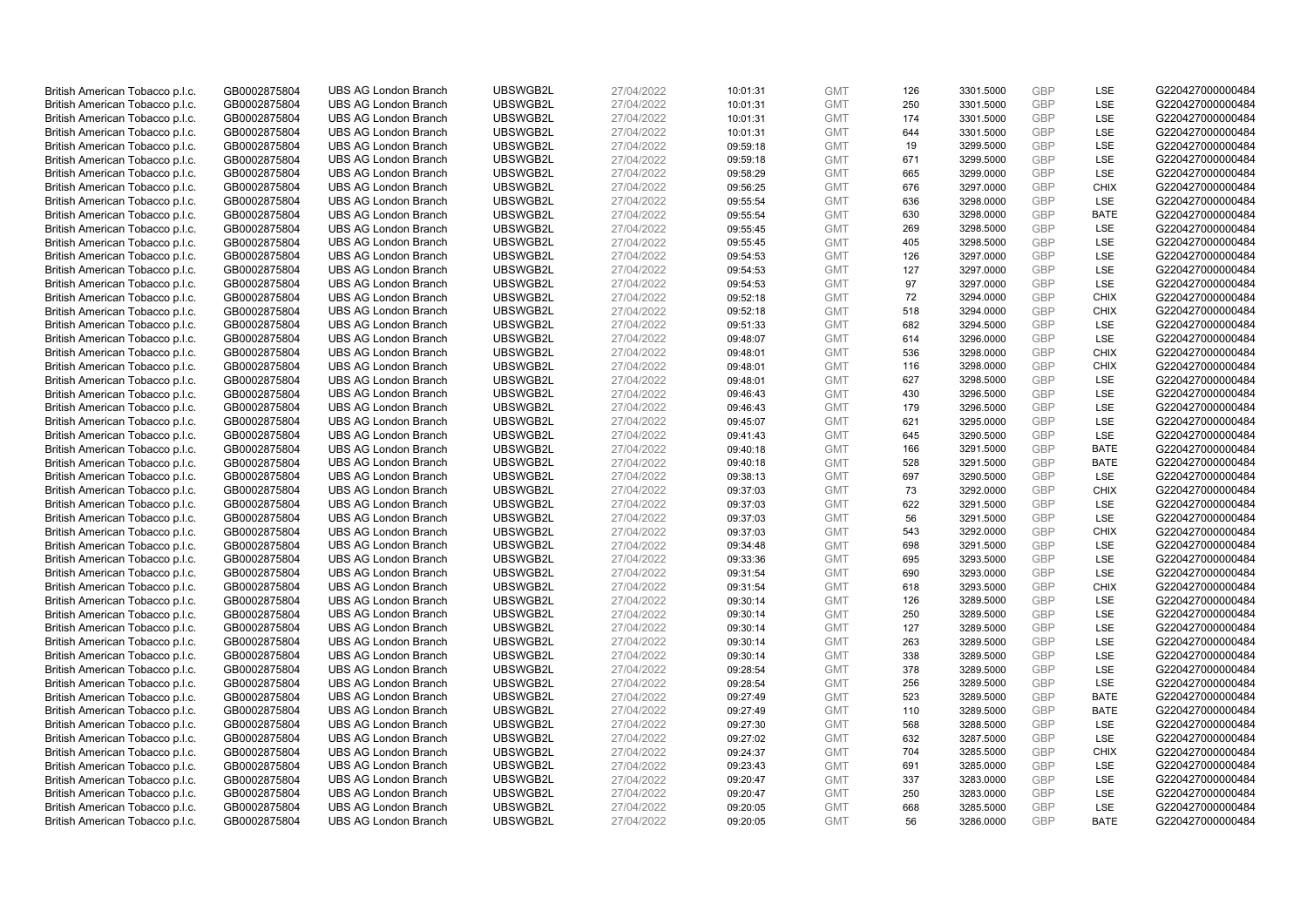| British American Tobacco p.l.c.                                    | GB0002875804                 | <b>UBS AG London Branch</b>                                | UBSWGB2L             | 27/04/2022               | 09:20:05             | <b>GMT</b>               | 594        | 3286.0000              | <b>GBP</b>               | <b>CHIX</b>        | G220427000000484                     |
|--------------------------------------------------------------------|------------------------------|------------------------------------------------------------|----------------------|--------------------------|----------------------|--------------------------|------------|------------------------|--------------------------|--------------------|--------------------------------------|
| British American Tobacco p.l.c.                                    | GB0002875804                 | <b>UBS AG London Branch</b>                                | UBSWGB2L             | 27/04/2022               | 09:20:05             | <b>GMT</b>               | 600        | 3286.0000              | <b>GBP</b>               | <b>BATE</b>        | G220427000000484                     |
| British American Tobacco p.l.c.                                    | GB0002875804                 | <b>UBS AG London Branch</b>                                | UBSWGB2L             | 27/04/2022               | 09:19:11             | <b>GMT</b>               | 623        | 3284.5000              | <b>GBP</b>               | LSE                | G220427000000484                     |
| British American Tobacco p.l.c.                                    | GB0002875804                 | <b>UBS AG London Branch</b>                                | UBSWGB2L             | 27/04/2022               | 09:19:11             | <b>GMT</b>               | 465        | 3284.5000              | <b>GBP</b>               | LSE                | G220427000000484                     |
| British American Tobacco p.l.c.                                    | GB0002875804                 | <b>UBS AG London Branch</b>                                | UBSWGB2L             | 27/04/2022               | 09:19:11             | <b>GMT</b>               | 253        | 3284.5000              | <b>GBP</b>               | LSE                | G220427000000484                     |
| British American Tobacco p.l.c.                                    | GB0002875804                 | <b>UBS AG London Branch</b>                                | UBSWGB2L             | 27/04/2022               | 09:19:11             | <b>GMT</b>               | 250        | 3284.5000              | GBP                      | LSE                | G220427000000484                     |
| British American Tobacco p.l.c.                                    | GB0002875804                 | <b>UBS AG London Branch</b>                                | UBSWGB2L             | 27/04/2022               | 09:19:11             | <b>GMT</b>               | 1002       | 3284.5000              | <b>GBP</b>               | LSE                | G220427000000484                     |
| British American Tobacco p.l.c.                                    | GB0002875804                 | <b>UBS AG London Branch</b>                                | UBSWGB2L             | 27/04/2022               | 09:19:11             | <b>GMT</b>               | 117        | 3284.5000              | <b>GBP</b>               | LSE                | G220427000000484                     |
| British American Tobacco p.l.c.                                    | GB0002875804                 | <b>UBS AG London Branch</b>                                | UBSWGB2L             | 27/04/2022               | 09:16:46             | <b>GMT</b>               | 200        | 3279.0000              | <b>GBP</b>               | LSE                | G220427000000484                     |
| British American Tobacco p.l.c.                                    | GB0002875804                 | <b>UBS AG London Branch</b>                                | UBSWGB2L             | 27/04/2022               | 09:15:03             | <b>GMT</b>               | 660        | 3278.0000              | <b>GBP</b>               | <b>CHIX</b>        | G220427000000484                     |
| British American Tobacco p.l.c.                                    | GB0002875804                 | <b>UBS AG London Branch</b>                                | UBSWGB2L             | 27/04/2022               | 09:12:10             | <b>GMT</b>               | 627        | 3273.5000              | <b>GBP</b>               | LSE                | G220427000000484                     |
| British American Tobacco p.l.c.                                    | GB0002875804                 | <b>UBS AG London Branch</b>                                | UBSWGB2L             | 27/04/2022               | 09:11:30             | <b>GMT</b>               | 671        | 3274.0000              | <b>GBP</b>               | LSE                | G220427000000484                     |
| British American Tobacco p.l.c.                                    | GB0002875804                 | <b>UBS AG London Branch</b>                                | UBSWGB2L             | 27/04/2022               | 09:11:30             | <b>GMT</b>               | 494        | 3274.0000              | <b>GBP</b>               | <b>CHIX</b>        | G220427000000484                     |
| British American Tobacco p.l.c.                                    | GB0002875804                 | <b>UBS AG London Branch</b>                                | UBSWGB2L             | 27/04/2022               | 09:11:30             | <b>GMT</b>               | 202        | 3274.0000              | <b>GBP</b>               | <b>CHIX</b>        | G220427000000484                     |
| British American Tobacco p.l.c.                                    | GB0002875804                 | <b>UBS AG London Branch</b>                                | UBSWGB2L             | 27/04/2022               | 09:09:01             | <b>GMT</b>               | 380        | 3272.5000              | <b>GBP</b>               | LSE                | G220427000000484                     |
| British American Tobacco p.l.c.                                    | GB0002875804                 | <b>UBS AG London Branch</b>                                | UBSWGB2L             | 27/04/2022               | 09:09:01             | <b>GMT</b>               | 107        | 3272.5000              | <b>GBP</b>               | LSE                | G220427000000484                     |
| British American Tobacco p.l.c.                                    | GB0002875804                 | <b>UBS AG London Branch</b>                                | UBSWGB2L             | 27/04/2022               | 09:09:01             | <b>GMT</b>               | 107        | 3272.5000              | <b>GBP</b>               | LSE                | G220427000000484                     |
| British American Tobacco p.l.c.                                    | GB0002875804                 | <b>UBS AG London Branch</b>                                | UBSWGB2L             | 27/04/2022               | 09:06:46             | <b>GMT</b>               | 295        | 3272.0000              | <b>GBP</b>               | LSE                | G220427000000484                     |
| British American Tobacco p.l.c.                                    | GB0002875804                 | <b>UBS AG London Branch</b>                                | UBSWGB2L             | 27/04/2022               | 09:06:46             | <b>GMT</b>               | 392        | 3272.0000              | <b>GBP</b>               | LSE                | G220427000000484                     |
| British American Tobacco p.l.c.                                    | GB0002875804                 | <b>UBS AG London Branch</b>                                | UBSWGB2L             | 27/04/2022               | 09:06:39             | <b>GMT</b>               | 574        | 3272.5000              | <b>GBP</b>               | <b>BATE</b>        | G220427000000484                     |
| British American Tobacco p.l.c.                                    | GB0002875804                 | <b>UBS AG London Branch</b>                                | UBSWGB2L             | 27/04/2022               | 09:06:39             | <b>GMT</b>               | 632        | 3272.5000              | <b>GBP</b>               | LSE                | G220427000000484                     |
| British American Tobacco p.l.c.                                    | GB0002875804                 | <b>UBS AG London Branch</b>                                | UBSWGB2L             | 27/04/2022               | 09:05:24             | <b>GMT</b>               | 614        | 3275.5000              | <b>GBP</b>               | LSE                | G220427000000484                     |
| British American Tobacco p.l.c.                                    | GB0002875804                 | <b>UBS AG London Branch</b>                                | UBSWGB2L             | 27/04/2022               | 09:04:08             | <b>GMT</b>               | 596        | 3273.5000              | <b>GBP</b>               | <b>CHIX</b>        | G220427000000484                     |
| British American Tobacco p.l.c.                                    | GB0002875804                 | <b>UBS AG London Branch</b>                                | UBSWGB2L             | 27/04/2022               | 09:02:31             | <b>GMT</b>               | 350        | 3274.5000              | <b>GBP</b>               | LSE                | G220427000000484                     |
| British American Tobacco p.l.c.                                    | GB0002875804                 | <b>UBS AG London Branch</b>                                | UBSWGB2L             | 27/04/2022               | 09:02:31             | <b>GMT</b>               | 250        | 3274.5000              | <b>GBP</b>               | LSE                | G220427000000484                     |
| British American Tobacco p.l.c.                                    | GB0002875804                 | <b>UBS AG London Branch</b>                                | UBSWGB2L             | 27/04/2022               | 09:02:31             | <b>GMT</b>               | 648        | 3274.0000              | <b>GBP</b>               | LSE                | G220427000000484                     |
| British American Tobacco p.l.c.                                    | GB0002875804                 | <b>UBS AG London Branch</b>                                | UBSWGB2L             | 27/04/2022               | 09:00:45             | <b>GMT</b>               | 417        | 3272.0000              | <b>GBP</b>               | <b>CHIX</b>        | G220427000000484                     |
| British American Tobacco p.l.c.                                    | GB0002875804                 | <b>UBS AG London Branch</b>                                | UBSWGB2L             | 27/04/2022               | 09:00:40             | <b>GMT</b>               | 611        | 3272.5000              | <b>GBP</b>               | LSE                | G220427000000484                     |
| British American Tobacco p.l.c.                                    | GB0002875804                 | <b>UBS AG London Branch</b>                                | UBSWGB2L             | 27/04/2022               | 09:00:11             | <b>GMT</b>               | 229        | 3272.0000              | <b>GBP</b>               | <b>CHIX</b>        | G220427000000484                     |
| British American Tobacco p.l.c.                                    | GB0002875804                 | <b>UBS AG London Branch</b>                                | UBSWGB2L             | 27/04/2022               | 09:00:10             | <b>GMT</b>               | 616        | 3272.5000              | <b>GBP</b>               | LSE                | G220427000000484                     |
| British American Tobacco p.l.c.                                    | GB0002875804                 | <b>UBS AG London Branch</b>                                | UBSWGB2L             | 27/04/2022               | 09:00:10             | <b>GMT</b>               | 70         | 3272.5000              | <b>GBP</b>               | LSE                | G220427000000484                     |
| British American Tobacco p.l.c.                                    | GB0002875804                 | <b>UBS AG London Branch</b>                                | UBSWGB2L             | 27/04/2022               | 08:58:02             | <b>GMT</b>               | 692        | 3270.0000              | <b>GBP</b>               | <b>BATE</b>        | G220427000000484                     |
| British American Tobacco p.l.c.                                    | GB0002875804                 | <b>UBS AG London Branch</b>                                | UBSWGB2L             | 27/04/2022               | 08:58:00             | <b>GMT</b>               | 584        | 3270.5000              | <b>GBP</b>               | LSE                | G220427000000484                     |
| British American Tobacco p.l.c.                                    | GB0002875804                 | <b>UBS AG London Branch</b>                                | UBSWGB2L             | 27/04/2022               | 08:56:28             | <b>GMT</b>               | 311        | 3268.5000              | <b>GBP</b>               | LSE                | G220427000000484                     |
| British American Tobacco p.l.c.                                    | GB0002875804                 | <b>UBS AG London Branch</b>                                | UBSWGB2L             | 27/04/2022               | 08:56:28             | <b>GMT</b>               | 332        | 3268.5000              | <b>GBP</b>               | LSE                | G220427000000484                     |
| British American Tobacco p.l.c.                                    | GB0002875804                 | <b>UBS AG London Branch</b>                                | UBSWGB2L             | 27/04/2022               | 08:54:51             | <b>GMT</b>               | 646        | 3270.0000              | <b>GBP</b>               | LSE                | G220427000000484                     |
| British American Tobacco p.l.c.                                    | GB0002875804                 | <b>UBS AG London Branch</b>                                | UBSWGB2L             | 27/04/2022               | 08:53:54             | <b>GMT</b>               | 592        | 3268.5000              | <b>GBP</b>               | <b>CHIX</b>        | G220427000000484                     |
| British American Tobacco p.l.c.                                    | GB0002875804                 | <b>UBS AG London Branch</b>                                | UBSWGB2L             | 27/04/2022               | 08:53:54             | <b>GMT</b>               | 37         | 3268.5000              | <b>GBP</b>               | <b>CHIX</b>        | G220427000000484                     |
| British American Tobacco p.l.c.                                    | GB0002875804                 | <b>UBS AG London Branch</b>                                | UBSWGB2L             | 27/04/2022               | 08:53:49             | <b>GMT</b>               | 82         | 3268.5000              | <b>GBP</b>               | <b>CHIX</b>        | G220427000000484                     |
| British American Tobacco p.l.c.                                    | GB0002875804                 | <b>UBS AG London Branch</b>                                | UBSWGB2L             | 27/04/2022               | 08:53:40             | <b>GMT</b>               | 587        | 3269.5000              | <b>GBP</b>               | LSE                | G220427000000484                     |
| British American Tobacco p.l.c.                                    | GB0002875804                 | <b>UBS AG London Branch</b>                                | UBSWGB2L             | 27/04/2022               | 08:52:42             | <b>GMT</b>               | 649        | 3265.0000              | <b>GBP</b>               | LSE                | G220427000000484                     |
| British American Tobacco p.l.c.                                    | GB0002875804                 | <b>UBS AG London Branch</b>                                | UBSWGB2L             | 27/04/2022               | 08:50:34             | <b>GMT</b>               | 615        | 3268.0000              | <b>GBP</b>               | LSE                | G220427000000484                     |
| British American Tobacco p.l.c.                                    | GB0002875804                 | <b>UBS AG London Branch</b>                                | UBSWGB2L             | 27/04/2022               | 08:49:09             | <b>GMT</b>               | 167        | 3269.0000              | <b>GBP</b>               | <b>CHIX</b>        | G220427000000484                     |
| British American Tobacco p.l.c.                                    | GB0002875804                 | <b>UBS AG London Branch</b>                                | UBSWGB2L             | 27/04/2022               | 08:49:09             | <b>GMT</b>               | 451        | 3269.0000              | <b>GBP</b>               | <b>CHIX</b>        | G220427000000484                     |
| British American Tobacco p.l.c.                                    | GB0002875804                 | <b>UBS AG London Branch</b>                                | UBSWGB2L             | 27/04/2022               | 08:48:46             | <b>GMT</b>               | 658        | 3269.5000              | <b>GBP</b>               | <b>LSE</b>         | G220427000000484                     |
| British American Tobacco p.l.c.                                    | GB0002875804                 | <b>UBS AG London Branch</b>                                | UBSWGB2L             | 27/04/2022               | 08:47:02             | <b>GMT</b>               | 575        | 3268.5000              | <b>GBP</b>               | <b>BATE</b>        | G220427000000484                     |
| British American Tobacco p.l.c.                                    | GB0002875804                 | <b>UBS AG London Branch</b>                                | UBSWGB2L             | 27/04/2022               | 08:47:02             | <b>GMT</b>               | 684        | 3269.0000              | <b>GBP</b>               | LSE                | G220427000000484                     |
| British American Tobacco p.l.c.                                    | GB0002875804                 | <b>UBS AG London Branch</b>                                | UBSWGB2L             | 27/04/2022               | 08:46:17             | <b>GMT</b>               | 273        | 3269.5000              | <b>GBP</b>               | LSE                | G220427000000484                     |
| British American Tobacco p.l.c.                                    | GB0002875804                 | <b>UBS AG London Branch</b>                                | UBSWGB2L             | 27/04/2022               | 08:46:17             | <b>GMT</b>               | 297        | 3269.5000              | <b>GBP</b>               | LSE                | G220427000000484                     |
| British American Tobacco p.l.c.                                    | GB0002875804                 | <b>UBS AG London Branch</b>                                | UBSWGB2L             | 27/04/2022               | 08:45:27             | <b>GMT</b>               | 647        | 3270.0000              | <b>GBP</b>               | LSE                | G220427000000484                     |
| British American Tobacco p.l.c.                                    | GB0002875804                 | <b>UBS AG London Branch</b>                                | UBSWGB2L<br>UBSWGB2L | 27/04/2022               | 08:44:13             | <b>GMT</b>               | 573<br>107 | 3269.5000              | <b>GBP</b>               | <b>CHIX</b><br>LSE | G220427000000484<br>G220427000000484 |
| British American Tobacco p.l.c.                                    | GB0002875804<br>GB0002875804 | <b>UBS AG London Branch</b><br><b>UBS AG London Branch</b> | UBSWGB2L             | 27/04/2022<br>27/04/2022 | 08:44:13             | <b>GMT</b><br><b>GMT</b> | 107        | 3270.0000              | <b>GBP</b><br><b>GBP</b> | LSE                | G220427000000484                     |
| British American Tobacco p.l.c.<br>British American Tobacco p.l.c. | GB0002875804                 | <b>UBS AG London Branch</b>                                | UBSWGB2L             | 27/04/2022               | 08:44:13<br>08:43:39 | <b>GMT</b>               | 649        | 3270.0000<br>3270.0000 | GBP                      | LSE                | G220427000000484                     |
|                                                                    |                              |                                                            |                      |                          |                      |                          |            |                        |                          |                    |                                      |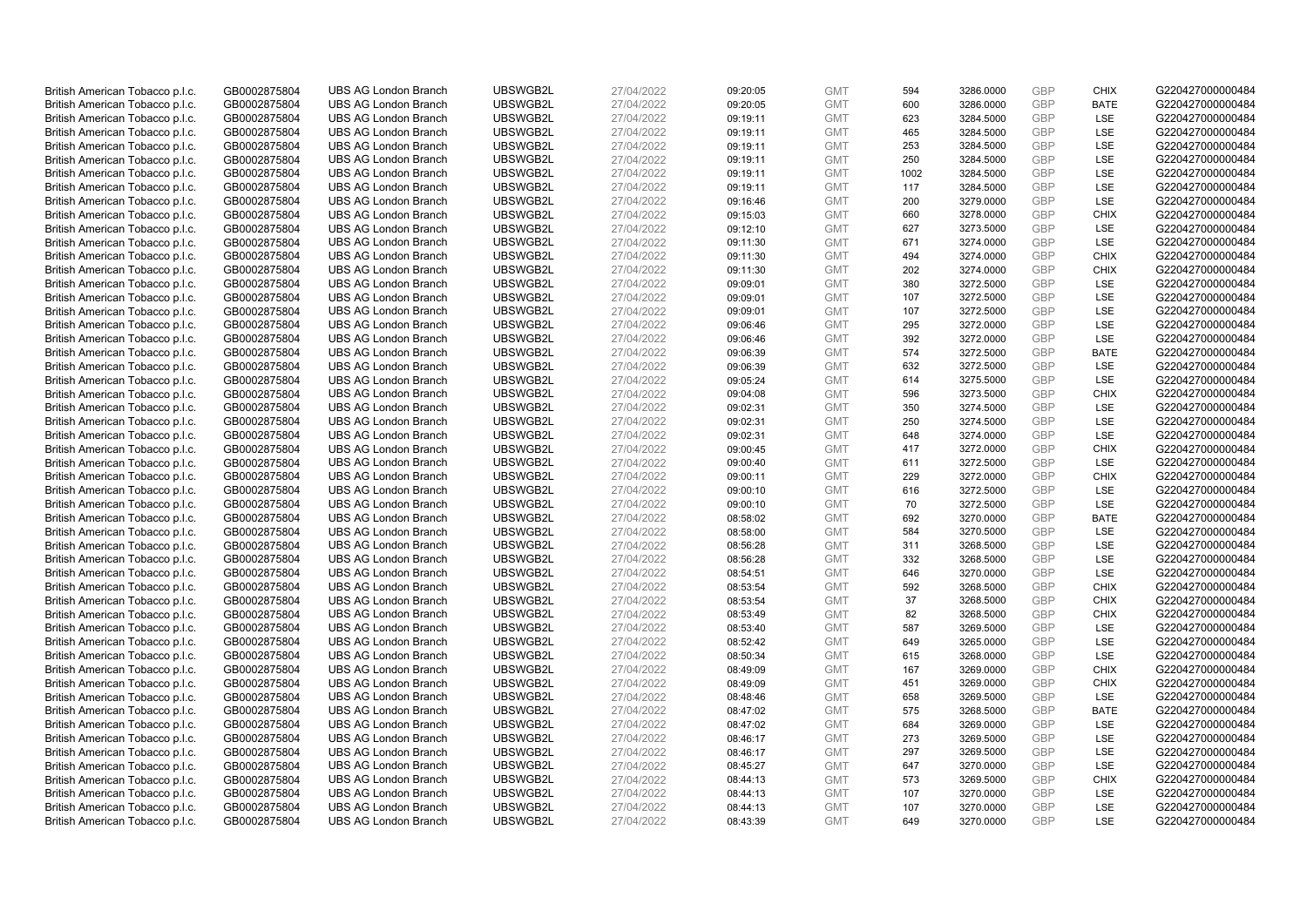| British American Tobacco p.l.c.                                    | GB0002875804 | <b>UBS AG London Branch</b>                                | UBSWGB2L             | 27/04/2022               | 08:41:54 | <b>GMT</b>               | 578                   | 3269.5000              | <b>GBP</b>               | LSE                        | G220427000000484                     |
|--------------------------------------------------------------------|--------------|------------------------------------------------------------|----------------------|--------------------------|----------|--------------------------|-----------------------|------------------------|--------------------------|----------------------------|--------------------------------------|
| British American Tobacco p.l.c.                                    | GB0002875804 | <b>UBS AG London Branch</b>                                | UBSWGB2L             | 27/04/2022               | 08:41:47 | <b>GMT</b>               | 25                    | 3269.5000              | GBP                      | LSE                        | G220427000000484                     |
| British American Tobacco p.l.c.                                    | GB0002875804 | <b>UBS AG London Branch</b>                                | UBSWGB2L             | 27/04/2022               | 08:40:20 | <b>GMT</b>               | 577                   | 3269.0000              | GBP                      | LSE                        | G220427000000484                     |
| British American Tobacco p.l.c.                                    | GB0002875804 | <b>UBS AG London Branch</b>                                | UBSWGB2L             | 27/04/2022               | 08:39:00 | <b>GMT</b>               | 9                     | 3267.0000              | GBP                      | <b>BATE</b>                | G220427000000484                     |
| British American Tobacco p.l.c.                                    | GB0002875804 | <b>UBS AG London Branch</b>                                | UBSWGB2L             | 27/04/2022               | 08:39:00 | <b>GMT</b>               | 19                    | 3267.0000              | GBP                      | <b>BATE</b>                | G220427000000484                     |
| British American Tobacco p.l.c.                                    | GB0002875804 | <b>UBS AG London Branch</b>                                | UBSWGB2L             | 27/04/2022               | 08:39:00 | <b>GMT</b>               | 15                    | 3267.0000              | <b>GBP</b>               | <b>BATE</b>                | G220427000000484                     |
| British American Tobacco p.l.c.                                    | GB0002875804 | <b>UBS AG London Branch</b>                                | UBSWGB2L             | 27/04/2022               | 08:39:00 | <b>GMT</b>               | 109                   | 3267.0000              | GBP                      | <b>BATE</b>                | G220427000000484                     |
| British American Tobacco p.l.c.                                    | GB0002875804 | <b>UBS AG London Branch</b>                                | UBSWGB2L             | 27/04/2022               | 08:39:00 | <b>GMT</b>               | 33                    | 3267.0000              | <b>GBP</b>               | <b>BATE</b>                | G220427000000484                     |
| British American Tobacco p.l.c.                                    | GB0002875804 | <b>UBS AG London Branch</b>                                | UBSWGB2L             | 27/04/2022               | 08:39:00 | <b>GMT</b>               | 142                   | 3267.0000              | GBP                      | <b>BATE</b>                | G220427000000484                     |
| British American Tobacco p.l.c.                                    | GB0002875804 | <b>UBS AG London Branch</b>                                | UBSWGB2L             | 27/04/2022               | 08:39:00 | <b>GMT</b>               | 265                   | 3267.0000              | <b>GBP</b>               | <b>BATE</b>                | G220427000000484                     |
| British American Tobacco p.l.c.                                    | GB0002875804 | <b>UBS AG London Branch</b>                                | UBSWGB2L             | 27/04/2022               | 08:39:00 | <b>GMT</b>               | 656                   | 3267.5000              | GBP                      | <b>CHIX</b>                | G220427000000484                     |
| British American Tobacco p.l.c.                                    | GB0002875804 | <b>UBS AG London Branch</b>                                | UBSWGB2L             | 27/04/2022               | 08:38:59 | <b>GMT</b>               | 695                   | 3267.5000              | <b>GBP</b>               | LSE                        | G220427000000484                     |
| British American Tobacco p.l.c.                                    | GB0002875804 | <b>UBS AG London Branch</b>                                | UBSWGB2L             | 27/04/2022               | 08:37:59 | <b>GMT</b>               | 607                   | 3266.5000              | <b>GBP</b>               | LSE                        | G220427000000484                     |
| British American Tobacco p.l.c.                                    | GB0002875804 | <b>UBS AG London Branch</b>                                | UBSWGB2L             | 27/04/2022               | 08:36:59 | <b>GMT</b>               | 620                   | 3266.5000              | <b>GBP</b>               | LSE                        | G220427000000484                     |
| British American Tobacco p.l.c.                                    | GB0002875804 | <b>UBS AG London Branch</b>                                | UBSWGB2L             | 27/04/2022               | 08:35:11 | <b>GMT</b>               | 686                   | 3269.0000              | <b>GBP</b>               | <b>LSE</b>                 | G220427000000484                     |
| British American Tobacco p.l.c.                                    | GB0002875804 | <b>UBS AG London Branch</b>                                | UBSWGB2L             | 27/04/2022               | 08:35:11 | <b>GMT</b>               | 182                   | 3269.0000              | GBP                      | <b>CHIX</b>                | G220427000000484                     |
| British American Tobacco p.l.c.                                    | GB0002875804 | <b>UBS AG London Branch</b>                                | UBSWGB2L             | 27/04/2022               | 08:35:11 | <b>GMT</b>               | 518                   | 3269.0000              | GBP                      | <b>CHIX</b>                | G220427000000484                     |
| British American Tobacco p.l.c.                                    | GB0002875804 | <b>UBS AG London Branch</b>                                | UBSWGB2L             | 27/04/2022               | 08:33:50 | <b>GMT</b>               | 41                    | 3268.5000              | <b>GBP</b>               | LSE                        | G220427000000484                     |
| British American Tobacco p.l.c.                                    | GB0002875804 | <b>UBS AG London Branch</b>                                | UBSWGB2L             | 27/04/2022               | 08:33:50 | <b>GMT</b>               | 103                   | 3268.5000              | <b>GBP</b>               | <b>LSE</b>                 | G220427000000484                     |
| British American Tobacco p.l.c.                                    | GB0002875804 | <b>UBS AG London Branch</b>                                | UBSWGB2L             | 27/04/2022               | 08:33:50 | <b>GMT</b>               | 107                   | 3268.5000              | GBP                      | LSE                        | G220427000000484                     |
| British American Tobacco p.l.c.                                    | GB0002875804 | <b>UBS AG London Branch</b>                                | UBSWGB2L             | 27/04/2022               | 08:33:50 | <b>GMT</b>               | 107                   | 3268.5000              | <b>GBP</b>               | LSE                        | G220427000000484                     |
| British American Tobacco p.l.c.                                    | GB0002875804 | <b>UBS AG London Branch</b>                                | UBSWGB2L             | 27/04/2022               | 08:33:50 | <b>GMT</b>               | 250                   | 3268.5000              | <b>GBP</b>               | LSE                        | G220427000000484                     |
| British American Tobacco p.l.c.                                    | GB0002875804 | <b>UBS AG London Branch</b>                                | UBSWGB2L             | 27/04/2022               | 08:33:50 | <b>GMT</b>               | 580                   | 3268.5000              | <b>GBP</b>               | LSE                        | G220427000000484                     |
| British American Tobacco p.l.c.                                    | GB0002875804 | <b>UBS AG London Branch</b>                                | UBSWGB2L             | 27/04/2022               | 08:32:31 | <b>GMT</b>               | 68                    | 3268.0000              | GBP                      | LSE                        | G220427000000484                     |
| British American Tobacco p.l.c.                                    | GB0002875804 | <b>UBS AG London Branch</b>                                | UBSWGB2L             | 27/04/2022               | 08:32:31 | <b>GMT</b>               | 597                   | 3268.0000              | <b>GBP</b>               | LSE                        | G220427000000484                     |
| British American Tobacco p.l.c.                                    | GB0002875804 | <b>UBS AG London Branch</b>                                | UBSWGB2L             | 27/04/2022               | 08:31:38 | <b>GMT</b>               | 308                   | 3266.0000              | GBP                      | <b>CHIX</b>                | G220427000000484                     |
| British American Tobacco p.l.c.                                    | GB0002875804 | <b>UBS AG London Branch</b>                                | UBSWGB2L             | 27/04/2022               | 08:31:38 | <b>GMT</b>               | 72                    | 3266.0000              | <b>GBP</b>               | <b>CHIX</b>                | G220427000000484                     |
| British American Tobacco p.l.c.                                    | GB0002875804 | <b>UBS AG London Branch</b>                                | UBSWGB2L             | 27/04/2022               | 08:31:38 | <b>GMT</b>               | 686                   | 3266.0000              | <b>GBP</b>               | <b>LSE</b>                 | G220427000000484                     |
| British American Tobacco p.l.c.                                    | GB0002875804 | <b>UBS AG London Branch</b>                                | UBSWGB2L             | 27/04/2022               | 08:31:38 | <b>GMT</b>               | 269                   | 3266.0000              | GBP                      | <b>BATE</b>                | G220427000000484                     |
| British American Tobacco p.l.c.                                    | GB0002875804 | <b>UBS AG London Branch</b>                                | UBSWGB2L             | 27/04/2022               | 08:31:38 | <b>GMT</b>               | 374                   | 3266.0000              | GBP                      | <b>BATE</b>                | G220427000000484                     |
| British American Tobacco p.l.c.                                    | GB0002875804 | <b>UBS AG London Branch</b>                                | UBSWGB2L             | 27/04/2022               | 08:30:00 | <b>GMT</b>               | 646                   | 3264.5000              | GBP                      | LSE                        | G220427000000484                     |
| British American Tobacco p.l.c.                                    | GB0002875804 | <b>UBS AG London Branch</b>                                | UBSWGB2L             | 27/04/2022               | 08:28:30 | <b>GMT</b>               | 695                   | 3263.5000              | GBP                      | <b>LSE</b>                 | G220427000000484                     |
| British American Tobacco p.l.c.                                    | GB0002875804 | <b>UBS AG London Branch</b>                                | UBSWGB2L             | 27/04/2022               | 08:27:41 | <b>GMT</b>               | 581                   | 3269.0000              | GBP                      | LSE                        | G220427000000484                     |
| British American Tobacco p.l.c.                                    | GB0002875804 | <b>UBS AG London Branch</b>                                | UBSWGB2L             | 27/04/2022               | 08:27:41 | <b>GMT</b>               | 435                   | 3269.5000              | GBP                      | <b>CHIX</b>                | G220427000000484                     |
| British American Tobacco p.l.c.                                    | GB0002875804 | <b>UBS AG London Branch</b>                                | UBSWGB2L             | 27/04/2022               | 08:27:41 | <b>GMT</b>               | 131                   | 3269.5000              | GBP                      | <b>CHIX</b>                | G220427000000484                     |
| British American Tobacco p.l.c.                                    | GB0002875804 | <b>UBS AG London Branch</b>                                | UBSWGB2L             | 27/04/2022               | 08:27:41 | <b>GMT</b>               | 39                    | 3269.5000              | <b>GBP</b>               | <b>CHIX</b>                | G220427000000484                     |
| British American Tobacco p.l.c.                                    | GB0002875804 | <b>UBS AG London Branch</b>                                | UBSWGB2L             | 27/04/2022               | 08:26:32 | <b>GMT</b>               | 623                   | 3269.5000              | GBP                      | <b>LSE</b>                 | G220427000000484                     |
| British American Tobacco p.l.c.                                    | GB0002875804 | <b>UBS AG London Branch</b>                                | UBSWGB2L             | 27/04/2022               | 08:25:47 | <b>GMT</b>               | 588                   | 3268.0000              | <b>GBP</b>               | LSE                        | G220427000000484                     |
| British American Tobacco p.l.c.                                    | GB0002875804 | <b>UBS AG London Branch</b>                                | UBSWGB2L             | 27/04/2022               | 08:25:02 | <b>GMT</b>               | 679                   | 3271.5000              | GBP                      | <b>CHIX</b>                | G220427000000484                     |
| British American Tobacco p.l.c.                                    | GB0002875804 | <b>UBS AG London Branch</b>                                | UBSWGB2L             | 27/04/2022               | 08:25:00 | <b>GMT</b>               | 564                   | 3273.0000              | <b>GBP</b>               | <b>LSE</b>                 | G220427000000484                     |
| British American Tobacco p.l.c.                                    | GB0002875804 | <b>UBS AG London Branch</b>                                | UBSWGB2L             | 27/04/2022               | 08:24:47 | <b>GMT</b>               | 596                   | 3272.5000              | <b>GBP</b>               | LSE                        | G220427000000484                     |
| British American Tobacco p.l.c.                                    | GB0002875804 | <b>UBS AG London Branch</b>                                | UBSWGB2L             | 27/04/2022               | 08:24:45 | <b>GMT</b>               | 618                   | 3273.0000              | GBP                      | LSE                        | G220427000000484                     |
| British American Tobacco p.l.c.                                    | GB0002875804 | <b>UBS AG London Branch</b>                                | UBSWGB2L             | 27/04/2022               | 08:24:10 | <b>GMT</b>               | 96                    | 3271.5000              | GBP                      | <b>CHIX</b>                | G220427000000484                     |
| British American Tobacco p.l.c.                                    | GB0002875804 | <b>UBS AG London Branch</b>                                | UBSWGB2L             | 27/04/2022               | 08:24:09 | <b>GMT</b>               | 77                    | 3271.5000              | GBP                      | <b>CHIX</b>                | G220427000000484                     |
| British American Tobacco p.l.c.                                    | GB0002875804 | <b>UBS AG London Branch</b>                                | UBSWGB2L             | 27/04/2022               | 08:24:02 | <b>GMT</b>               | 194                   | 3271.5000              | GBP                      | <b>LSE</b>                 | G220427000000484                     |
| British American Tobacco p.l.c.                                    | GB0002875804 | <b>UBS AG London Branch</b>                                | UBSWGB2L             | 27/04/2022               | 08:24:02 | <b>GMT</b>               | 224                   | 3271.5000              | <b>GBP</b>               | LSE                        | G220427000000484                     |
| British American Tobacco p.l.c.                                    | GB0002875804 | <b>UBS AG London Branch</b>                                | UBSWGB2L             | 27/04/2022               | 08:24:02 | <b>GMT</b>               | 10                    | 3271.5000              | <b>GBP</b>               | <b>CHIX</b>                | G220427000000484                     |
| British American Tobacco p.l.c.                                    | GB0002875804 | <b>UBS AG London Branch</b>                                | UBSWGB2L             | 27/04/2022               | 08:22:28 | <b>GMT</b>               | 256                   | 3270.0000              | <b>GBP</b>               | LSE                        | G220427000000484                     |
|                                                                    |              |                                                            |                      |                          |          | <b>GMT</b>               |                       |                        | GBP                      |                            |                                      |
| British American Tobacco p.l.c.<br>British American Tobacco p.l.c. | GB0002875804 | <b>UBS AG London Branch</b><br><b>UBS AG London Branch</b> | UBSWGB2L<br>UBSWGB2L | 27/04/2022<br>27/04/2022 | 08:21:03 | <b>GMT</b>               | 287                   | 3274.0000              | <b>GBP</b>               | LSE<br>LSE                 | G220427000000484<br>G220427000000484 |
|                                                                    | GB0002875804 |                                                            |                      |                          | 08:21:03 |                          | 107                   | 3274.0000              |                          |                            |                                      |
| British American Tobacco p.l.c.                                    | GB0002875804 | <b>UBS AG London Branch</b><br><b>UBS AG London Branch</b> | UBSWGB2L<br>UBSWGB2L | 27/04/2022               | 08:21:03 | <b>GMT</b><br><b>GMT</b> | 250<br>412            | 3274.0000              | <b>GBP</b><br><b>GBP</b> | LSE<br><b>BATE</b>         | G220427000000484<br>G220427000000484 |
| British American Tobacco p.l.c.                                    | GB0002875804 |                                                            |                      | 27/04/2022               | 08:20:58 |                          |                       | 3275.0000              | GBP                      |                            | G220427000000484                     |
| British American Tobacco p.l.c.                                    | GB0002875804 | <b>UBS AG London Branch</b>                                | UBSWGB2L             | 27/04/2022               | 08:20:56 | <b>GMT</b><br><b>GMT</b> | 246<br>$\overline{1}$ | 3275.0000<br>3275.0000 | GBP                      | <b>BATE</b><br><b>BATE</b> |                                      |
| British American Tobacco p.l.c.                                    | GB0002875804 | <b>UBS AG London Branch</b>                                | UBSWGB2L             | 27/04/2022               | 08:20:55 |                          |                       |                        |                          |                            | G220427000000484                     |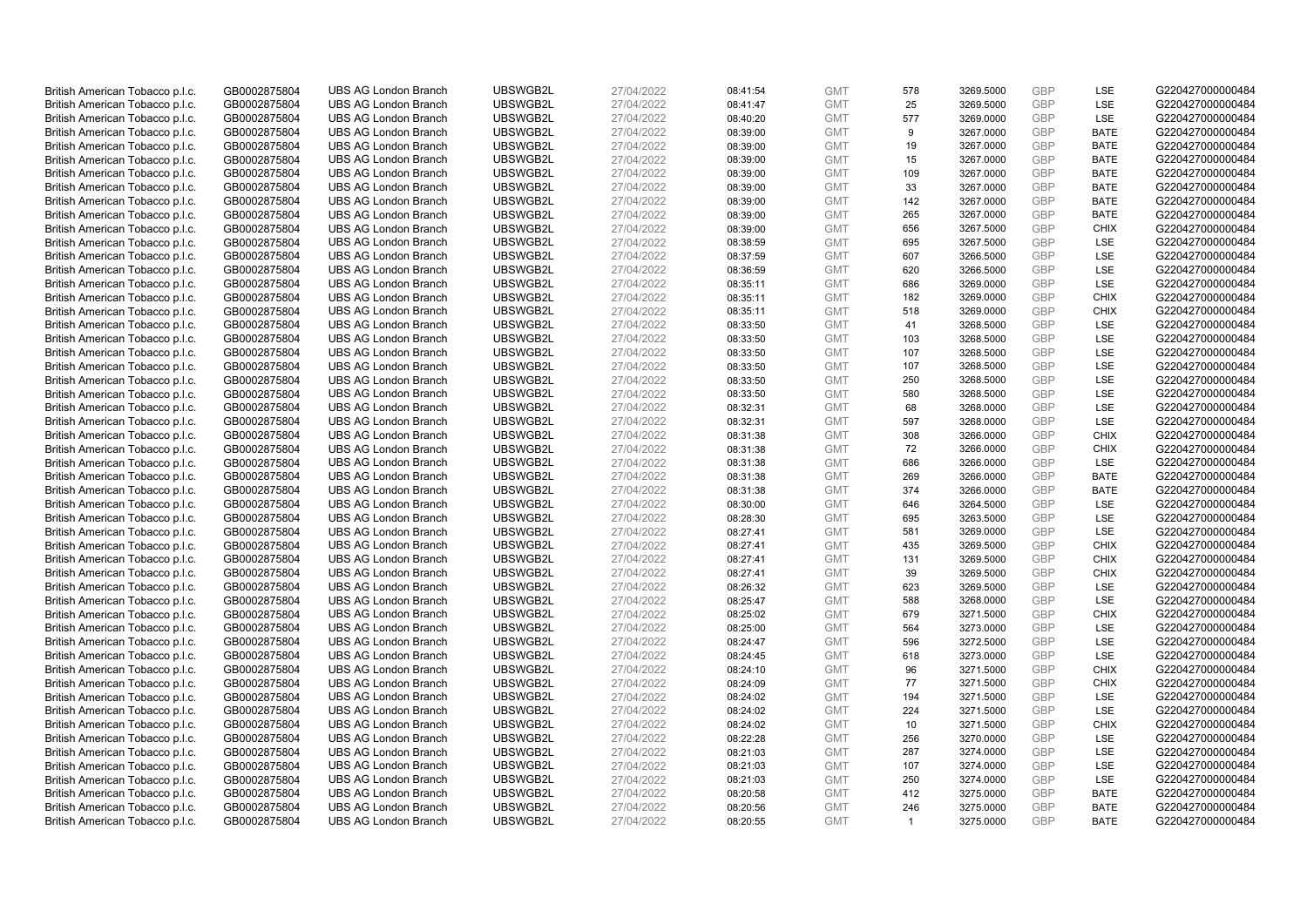| British American Tobacco p.l.c.                                    | GB0002875804                 | <b>UBS AG London Branch</b>                                | UBSWGB2L             | 27/04/2022               | 08:20:55             | <b>GMT</b>               | 569       | 3275.0000              | <b>GBP</b>               | <b>LSE</b>  | G220427000000484                     |
|--------------------------------------------------------------------|------------------------------|------------------------------------------------------------|----------------------|--------------------------|----------------------|--------------------------|-----------|------------------------|--------------------------|-------------|--------------------------------------|
| British American Tobacco p.l.c.                                    | GB0002875804                 | <b>UBS AG London Branch</b>                                | UBSWGB2L             | 27/04/2022               | 08:20:52             | <b>GMT</b>               | 593       | 3276.0000              | <b>GBP</b>               | LSE         | G220427000000484                     |
| British American Tobacco p.l.c.                                    | GB0002875804                 | <b>UBS AG London Branch</b>                                | UBSWGB2L             | 27/04/2022               | 08:20:43             | <b>GMT</b>               | 452       | 3276.5000              | <b>GBP</b>               | LSE         | G220427000000484                     |
| British American Tobacco p.l.c.                                    | GB0002875804                 | <b>UBS AG London Branch</b>                                | UBSWGB2L             | 27/04/2022               | 08:20:43             | <b>GMT</b>               | 197       | 3276.5000              | <b>GBP</b>               | LSE         | G220427000000484                     |
| British American Tobacco p.l.c.                                    | GB0002875804                 | <b>UBS AG London Branch</b>                                | UBSWGB2L             | 27/04/2022               | 08:19:09             | <b>GMT</b>               | 106       | 3278.0000              | <b>GBP</b>               | LSE         | G220427000000484                     |
| British American Tobacco p.l.c.                                    | GB0002875804                 | <b>UBS AG London Branch</b>                                | UBSWGB2L             | 27/04/2022               | 08:19:09             | <b>GMT</b>               | 563       | 3278.0000              | <b>GBP</b>               | LSE         | G220427000000484                     |
| British American Tobacco p.l.c.                                    | GB0002875804                 | <b>UBS AG London Branch</b>                                | UBSWGB2L             | 27/04/2022               | 08:18:17             | <b>GMT</b>               | 629       | 3280.0000              | <b>GBP</b>               | <b>CHIX</b> | G220427000000484                     |
| British American Tobacco p.l.c.                                    | GB0002875804                 | <b>UBS AG London Branch</b>                                | UBSWGB2L             | 27/04/2022               | 08:17:13             | <b>GMT</b>               | 181       | 3284.0000              | <b>GBP</b>               | LSE         | G220427000000484                     |
| British American Tobacco p.l.c.                                    | GB0002875804                 | <b>UBS AG London Branch</b>                                | UBSWGB2L             | 27/04/2022               | 08:17:13             | <b>GMT</b>               | 500       | 3284.0000              | <b>GBP</b>               | LSE         | G220427000000484                     |
| British American Tobacco p.l.c.                                    | GB0002875804                 | <b>UBS AG London Branch</b>                                | UBSWGB2L             | 27/04/2022               | 08:17:13             | <b>GMT</b>               | 676       | 3284.5000              | <b>GBP</b>               | <b>LSE</b>  | G220427000000484                     |
| British American Tobacco p.l.c.                                    | GB0002875804                 | <b>UBS AG London Branch</b>                                | UBSWGB2L             | 27/04/2022               | 08:16:25             | <b>GMT</b>               | 240       | 3283.0000              | <b>GBP</b>               | LSE         | G220427000000484                     |
| British American Tobacco p.l.c.                                    | GB0002875804                 | <b>UBS AG London Branch</b>                                | UBSWGB2L             | 27/04/2022               | 08:16:19             | <b>GMT</b>               | 626       | 3284.5000              | <b>GBP</b>               | LSE         | G220427000000484                     |
| British American Tobacco p.l.c.                                    | GB0002875804                 | <b>UBS AG London Branch</b>                                | UBSWGB2L             | 27/04/2022               | 08:16:16             | <b>GMT</b>               | 621       | 3285.5000              | <b>GBP</b>               | LSE         | G220427000000484                     |
| British American Tobacco p.l.c.                                    | GB0002875804                 | <b>UBS AG London Branch</b>                                | UBSWGB2L             | 27/04/2022               | 08:15:35             | <b>GMT</b>               | 659       | 3281.5000              | <b>GBP</b>               | <b>CHIX</b> | G220427000000484                     |
| British American Tobacco p.l.c.                                    | GB0002875804                 | <b>UBS AG London Branch</b>                                | UBSWGB2L             | 27/04/2022               | 08:14:07             | <b>GMT</b>               | 661       | 3279.0000              | <b>GBP</b>               | <b>BATE</b> | G220427000000484                     |
| British American Tobacco p.l.c.                                    | GB0002875804                 | <b>UBS AG London Branch</b>                                | UBSWGB2L             | 27/04/2022               | 08:14:04             | <b>GMT</b>               | 564       | 3280.0000              | <b>GBP</b>               | LSE         | G220427000000484                     |
| British American Tobacco p.l.c.                                    | GB0002875804                 | <b>UBS AG London Branch</b>                                | UBSWGB2L             | 27/04/2022               | 08:14:04             | <b>GMT</b>               | 107       | 3280.0000              | <b>GBP</b>               | LSE         | G220427000000484                     |
| British American Tobacco p.l.c.                                    | GB0002875804                 | <b>UBS AG London Branch</b>                                | UBSWGB2L             | 27/04/2022               | 08:13:26             | <b>GMT</b>               | 700       | 3278.0000              | <b>GBP</b>               | LSE         | G220427000000484                     |
| British American Tobacco p.l.c.                                    | GB0002875804                 | <b>UBS AG London Branch</b>                                | UBSWGB2L             | 27/04/2022               | 08:13:15             | <b>GMT</b>               | 1010      | 3278.0000              | <b>GBP</b>               | LSE         | G220427000000484                     |
| British American Tobacco p.l.c.                                    | GB0002875804                 | <b>UBS AG London Branch</b>                                | UBSWGB2L             | 27/04/2022               | 08:13:15             | <b>GMT</b>               | 648       | 3278.0000              | <b>GBP</b>               | <b>CHIX</b> | G220427000000484                     |
| British American Tobacco p.l.c.                                    | GB0002875804                 | <b>UBS AG London Branch</b>                                | UBSWGB2L             | 27/04/2022               | 08:13:08             | <b>GMT</b>               | 540       | 3278.5000              | <b>GBP</b>               | LSE         | G220427000000484                     |
| British American Tobacco p.l.c.                                    | GB0002875804                 | <b>UBS AG London Branch</b>                                | UBSWGB2L             | 27/04/2022               | 08:13:08             | <b>GMT</b>               | 77        | 3278.5000              | <b>GBP</b>               | LSE         | G220427000000484                     |
| British American Tobacco p.l.c.                                    | GB0002875804                 | <b>UBS AG London Branch</b>                                | UBSWGB2L             | 27/04/2022               | 08:11:05             | <b>GMT</b>               | 22        | 3272.5000              | <b>GBP</b>               | <b>LSE</b>  | G220427000000484                     |
| British American Tobacco p.l.c.                                    | GB0002875804                 | <b>UBS AG London Branch</b>                                | UBSWGB2L             | 27/04/2022               | 08:10:56             | <b>GMT</b>               | 8         | 3273.0000              | <b>GBP</b>               | LSE         | G220427000000484                     |
| British American Tobacco p.l.c.                                    | GB0002875804                 | <b>UBS AG London Branch</b>                                | UBSWGB2L             | 27/04/2022               | 08:10:56             | <b>GMT</b>               | 161       | 3273.0000              | <b>GBP</b>               | LSE         | G220427000000484                     |
| British American Tobacco p.l.c.                                    | GB0002875804                 | <b>UBS AG London Branch</b>                                | UBSWGB2L             | 27/04/2022               | 08:10:00             | <b>GMT</b>               | 445       | 3274.0000              | <b>GBP</b>               | LSE         | G220427000000484                     |
| British American Tobacco p.l.c.                                    | GB0002875804                 | <b>UBS AG London Branch</b>                                | UBSWGB2L             | 27/04/2022               | 08:09:48             | <b>GMT</b>               | 210       | 3274.0000              | <b>GBP</b>               | LSE         | G220427000000484                     |
| British American Tobacco p.l.c.                                    | GB0002875804                 | <b>UBS AG London Branch</b>                                | UBSWGB2L             | 27/04/2022               | 08:09:33             | <b>GMT</b>               | 589       | 3275.0000              | <b>GBP</b>               | LSE         | G220427000000484                     |
| British American Tobacco p.l.c.                                    | GB0002875804                 | <b>UBS AG London Branch</b>                                | UBSWGB2L             | 27/04/2022               | 08:09:33             | <b>GMT</b>               | 651       | 3275.0000              | <b>GBP</b>               | <b>CHIX</b> | G220427000000484                     |
| British American Tobacco p.l.c.                                    | GB0002875804                 | <b>UBS AG London Branch</b>                                | UBSWGB2L             | 27/04/2022               | 08:09:33             | <b>GMT</b>               | 580       | 3275.0000              | <b>GBP</b>               | <b>BATE</b> | G220427000000484                     |
| British American Tobacco p.l.c.                                    | GB0002875804                 | <b>UBS AG London Branch</b>                                | UBSWGB2L             | 27/04/2022               | 08:07:05             | <b>GMT</b>               | 699       | 3280.0000              | <b>GBP</b>               | LSE         | G220427000000484                     |
| British American Tobacco p.l.c.                                    | GB0002875804                 | <b>UBS AG London Branch</b>                                | UBSWGB2L             | 27/04/2022               | 08:06:53             | <b>GMT</b>               | 637       | 3281.5000              | <b>GBP</b>               | LSE         | G220427000000484                     |
| British American Tobacco p.l.c.                                    | GB0002875804                 | <b>UBS AG London Branch</b>                                | UBSWGB2L             | 27/04/2022               | 08:06:25             | <b>GMT</b>               | 614       | 3282.5000              | <b>GBP</b>               | LSE         | G220427000000484                     |
| British American Tobacco p.l.c.                                    | GB0002875804                 | <b>UBS AG London Branch</b>                                | UBSWGB2L             | 27/04/2022               | 08:06:25             | <b>GMT</b>               | 663       | 3282.5000              | <b>GBP</b>               | <b>CHIX</b> | G220427000000484                     |
| British American Tobacco p.l.c.                                    | GB0002875804                 | <b>UBS AG London Branch</b>                                | UBSWGB2L             | 27/04/2022               | 08:05:30             | <b>GMT</b>               | 673       | 3287.0000              | <b>GBP</b>               | LSE         | G220427000000484                     |
| British American Tobacco p.l.c.                                    | GB0002875804                 | <b>UBS AG London Branch</b>                                | UBSWGB2L             | 27/04/2022               | 08:04:55             | <b>GMT</b>               | 569       | 3288.5000              | <b>GBP</b>               | LSE         | G220427000000484                     |
| British American Tobacco p.l.c.                                    | GB0002875804                 | <b>UBS AG London Branch</b>                                | UBSWGB2L             | 27/04/2022               | 08:04:29             | <b>GMT</b>               | 53        | 3289.0000              | <b>GBP</b>               | <b>BATE</b> | G220427000000484                     |
| British American Tobacco p.l.c.                                    | GB0002875804                 | <b>UBS AG London Branch</b>                                | UBSWGB2L             | 27/04/2022               | 08:04:29             | <b>GMT</b>               | 10        | 3289.0000              | <b>GBP</b>               | <b>BATE</b> | G220427000000484                     |
| British American Tobacco p.l.c.                                    | GB0002875804                 | <b>UBS AG London Branch</b>                                | UBSWGB2L             | 27/04/2022               | 08:04:29             | <b>GMT</b>               | 30        | 3289.0000              | <b>GBP</b>               | <b>BATE</b> | G220427000000484                     |
| British American Tobacco p.l.c.                                    | GB0002875804                 | <b>UBS AG London Branch</b>                                | UBSWGB2L             | 27/04/2022               | 08:04:29             | <b>GMT</b>               | 53        | 3289.0000              | <b>GBP</b>               | <b>BATE</b> | G220427000000484                     |
| British American Tobacco p.l.c.                                    | GB0002875804                 | <b>UBS AG London Branch</b>                                | UBSWGB2L             | 27/04/2022               | 08:04:29             | <b>GMT</b>               | 107       | 3289.0000              | <b>GBP</b>               | <b>BATE</b> | G220427000000484                     |
| British American Tobacco p.l.c.                                    | GB0002875804                 | <b>UBS AG London Branch</b>                                | UBSWGB2L             | 27/04/2022               | 08:04:25             | <b>GMT</b>               | 85        | 3289.0000              | <b>GBP</b>               | <b>BATE</b> | G220427000000484                     |
| British American Tobacco p.l.c.                                    | GB0002875804                 | <b>UBS AG London Branch</b>                                | UBSWGB2L             | 27/04/2022               | 08:04:20             | <b>GMT</b>               | 127       | 3289.0000              | <b>GBP</b>               | <b>BATE</b> | G220427000000484                     |
| British American Tobacco p.l.c.                                    | GB0002875804                 | <b>UBS AG London Branch</b>                                | UBSWGB2L             | 27/04/2022               | 08:04:09             | <b>GMT</b>               | 125       | 3289.0000              | <b>GBP</b>               | <b>BATE</b> | G220427000000484                     |
| British American Tobacco p.l.c.                                    | GB0002875804                 | <b>UBS AG London Branch</b>                                | UBSWGB2L             | 27/04/2022               | 08:04:09             | <b>GMT</b>               | 278       | 3289.5000              | <b>GBP</b>               | <b>CHIX</b> | G220427000000484                     |
| British American Tobacco p.l.c.                                    | GB0002875804                 | <b>UBS AG London Branch</b>                                | UBSWGB2L             | 27/04/2022               | 08:04:09             | <b>GMT</b>               | 374       | 3289.5000              | <b>GBP</b>               | <b>CHIX</b> | G220427000000484                     |
| British American Tobacco p.l.c.                                    | GB0002875804                 | <b>UBS AG London Branch</b>                                | UBSWGB2L             | 27/04/2022               | 08:03:57             | <b>GMT</b>               | 647       | 3290.5000              | <b>GBP</b>               | LSE         | G220427000000484                     |
| British American Tobacco p.l.c.                                    | GB0002875804                 | <b>UBS AG London Branch</b>                                | UBSWGB2L             | 27/04/2022               | 08:03:28             | <b>GMT</b>               | 685       | 3288.0000              | <b>GBP</b>               | LSE         | G220427000000484                     |
| British American Tobacco p.l.c.                                    | GB0002875804                 | <b>UBS AG London Branch</b>                                | UBSWGB2L             | 27/04/2022               | 08:02:32             | <b>GMT</b>               | 50        | 3290.0000              | <b>GBP</b>               | LSE         | G220427000000484                     |
| British American Tobacco p.l.c.                                    | GB0002875804                 | <b>UBS AG London Branch</b>                                | UBSWGB2L             | 27/04/2022               | 08:02:32             | <b>GMT</b>               | 533       | 3290.0000              | <b>GBP</b>               | <b>LSE</b>  | G220427000000484                     |
| British American Tobacco p.l.c.                                    | GB0002875804                 | <b>UBS AG London Branch</b>                                | UBSWGB2L<br>UBSWGB2L | 27/04/2022               | 08:02:20             | <b>GMT</b>               | 559<br>87 | 3288.5000              | <b>GBP</b>               | LSE<br>LSE  | G220427000000484<br>G220427000000484 |
| British American Tobacco p.l.c.                                    | GB0002875804<br>GB0002875804 | <b>UBS AG London Branch</b><br><b>UBS AG London Branch</b> | UBSWGB2L             | 27/04/2022<br>27/04/2022 | 08:02:20             | <b>GMT</b><br><b>GMT</b> |           | 3288.5000              | <b>GBP</b><br><b>GBP</b> | LSE         | G220427000000484                     |
| British American Tobacco p.l.c.<br>British American Tobacco p.l.c. | GB0002875804                 | <b>UBS AG London Branch</b>                                | UBSWGB2L             | 27/04/2022               | 08:02:17<br>08:02:17 | <b>GMT</b>               | 12<br>713 | 3290.0000<br>3290.0000 | GBP                      | <b>LSE</b>  | G220427000000484                     |
|                                                                    |                              |                                                            |                      |                          |                      |                          |           |                        |                          |             |                                      |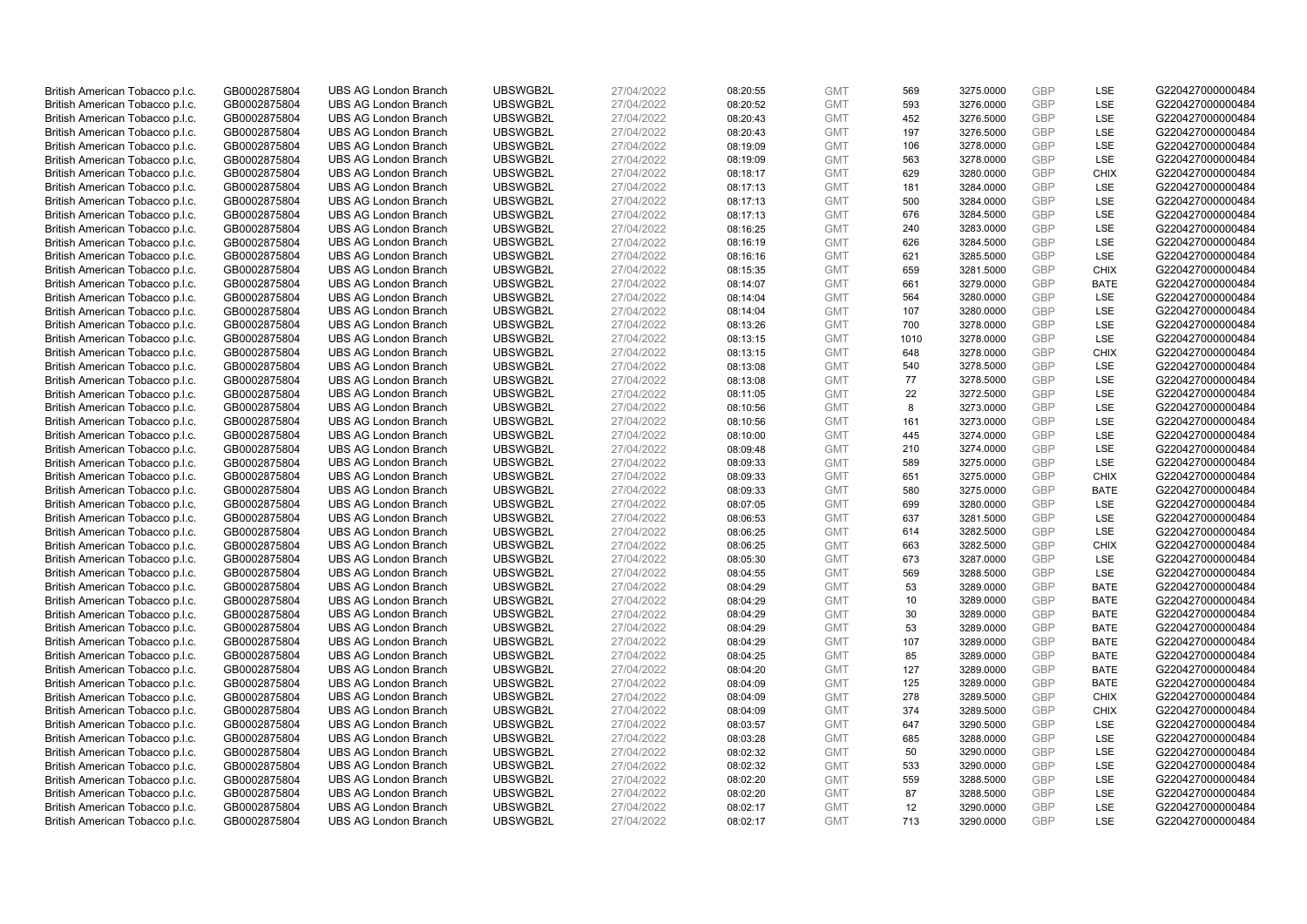| British American Tobacco p.l.c. | GB0002875804 | <b>UBS AG London Branch</b> | UBSWGB2L | 27/04/2022 | 08:02:17 | <b>GMT</b> | 12           | 3290.0000 | <b>GBP</b>               | LSE                        | G220427000000484 |
|---------------------------------|--------------|-----------------------------|----------|------------|----------|------------|--------------|-----------|--------------------------|----------------------------|------------------|
| British American Tobacco p.l.c. | GB0002875804 | <b>UBS AG London Branch</b> | UBSWGB2L | 27/04/2022 | 08:02:11 | <b>GMT</b> | 512          | 3291.0000 | <b>GBP</b>               | <b>CHIX</b>                | G220427000000484 |
| British American Tobacco p.l.c. | GB0002875804 | <b>UBS AG London Branch</b> | UBSWGB2L | 27/04/2022 | 08:02:10 | <b>GMT</b> | 39           | 3291.0000 | <b>GBP</b>               | <b>CHIX</b>                | G220427000000484 |
|                                 |              |                             | UBSWGB2L | 27/04/2022 |          |            |              |           | <b>GBP</b>               |                            |                  |
| British American Tobacco p.l.c. | GB0002875804 | <b>UBS AG London Branch</b> |          |            | 08:02:10 | <b>GMT</b> | 31           | 3291.0000 |                          | <b>CHIX</b>                | G220427000000484 |
| British American Tobacco p.l.c. | GB0002875804 | <b>UBS AG London Branch</b> | UBSWGB2L | 27/04/2022 | 08:02:04 | <b>GMT</b> | 102          | 3291.0000 | <b>GBP</b>               | <b>CHIX</b>                | G220427000000484 |
| British American Tobacco p.l.c. | GB0002875804 | <b>UBS AG London Branch</b> | UBSWGB2L | 27/04/2022 | 08:02:04 | <b>GMT</b> | 140          | 3291.0000 | <b>GBP</b>               | <b>CHIX</b>                | G220427000000484 |
| British American Tobacco p.l.c. | GB0002875804 | <b>UBS AG London Branch</b> | UBSWGB2L | 27/04/2022 | 08:02:02 | <b>GMT</b> | 605          | 3291.0000 | <b>GBP</b>               | <b>BATE</b>                | G220427000000484 |
| British American Tobacco p.l.c. | GB0002875804 | <b>UBS AG London Branch</b> | UBSWGB2L | 27/04/2022 | 08:02:02 | <b>GMT</b> | 450          | 3291.0000 | <b>GBP</b>               | <b>CHIX</b>                | G220427000000484 |
| British American Tobacco p.l.c. | GB0002875804 | <b>UBS AG London Branch</b> | UBSWGB2L | 27/04/2022 | 08:02:02 | <b>GMT</b> | 111          | 3291.0000 | <b>GBP</b>               | LSE                        | G220427000000484 |
| British American Tobacco p.l.c. | GB0002875804 | <b>UBS AG London Branch</b> | UBSWGB2L | 27/04/2022 | 08:02:02 | <b>GMT</b> | 208          | 3291.0000 | <b>GBP</b>               | LSE                        | G220427000000484 |
| British American Tobacco p.l.c. | GB0002875804 | <b>UBS AG London Branch</b> | UBSWGB2L | 27/04/2022 | 08:02:02 | <b>GMT</b> | 590          | 3291.0000 | <b>GBP</b>               | LSE                        | G220427000000484 |
| British American Tobacco p.l.c. | GB0002875804 | <b>UBS AG London Branch</b> | UBSWGB2L | 27/04/2022 | 08:02:02 | <b>GMT</b> | 118          | 3291.0000 | <b>GBP</b>               | <b>CHIX</b>                | G220427000000484 |
| British American Tobacco p.l.c. | GB0002875804 | <b>UBS AG London Branch</b> | UBSWGB2L | 27/04/2022 | 08:01:40 | <b>GMT</b> | 195          | 3289.5000 | <b>GBP</b>               | <b>LSE</b>                 | G220427000000484 |
| British American Tobacco p.l.c. | GB0002875804 | <b>UBS AG London Branch</b> | UBSWGB2L | 27/04/2022 | 08:01:40 | <b>GMT</b> | 705          | 3290.0000 | <b>GBP</b>               | LSE                        | G220427000000484 |
| British American Tobacco p.l.c. | GB0002875804 | <b>UBS AG London Branch</b> | UBSWGB2L | 27/04/2022 | 08:01:31 | <b>GMT</b> | 678          | 3290.0000 | <b>GBP</b>               | <b>LSE</b>                 | G220427000000484 |
| British American Tobacco p.l.c. | GB0002875804 | <b>UBS AG London Branch</b> | UBSWGB2L | 27/04/2022 | 08:01:18 | <b>GMT</b> | 455          | 3286.5000 | <b>GBP</b>               | LSE                        | G220427000000484 |
| British American Tobacco p.l.c. | GB0002875804 | <b>UBS AG London Branch</b> | UBSWGB2L | 27/04/2022 | 08:01:00 | <b>GMT</b> | 666          | 3286.5000 | <b>GBP</b>               | LSE                        | G220427000000484 |
| British American Tobacco p.l.c. | GB0002875804 | <b>UBS AG London Branch</b> | UBSWGB2L | 27/04/2022 | 08:00:27 | <b>GMT</b> | 597          | 3287.5000 | GBP                      | LSE                        | G220427000000484 |
| British American Tobacco p.l.c. | GB0002875804 | <b>UBS AG London Branch</b> | UBSWGB2L | 27/04/2022 | 08:00:26 | <b>GMT</b> | 614          | 3289.0000 | <b>GBP</b>               | <b>LSE</b>                 | G220427000000484 |
| British American Tobacco p.l.c. | GB0002875804 | <b>UBS AG London Branch</b> | UBSWGB2L | 27/04/2022 | 08:00:26 | <b>GMT</b> | 98           | 3292.5000 | <b>GBP</b>               | LSE                        | G220427000000484 |
| British American Tobacco p.l.c. | GB0002875804 | <b>UBS AG London Branch</b> | UBSWGB2L | 27/04/2022 | 08:00:26 | <b>GMT</b> | 600          | 3292.5000 | <b>GBP</b>               | LSE                        | G220427000000484 |
| British American Tobacco p.l.c. | GB0002875804 | <b>UBS AG London Branch</b> | UBSWGB2L | 28/04/2022 | 16:22:06 | <b>GMT</b> | 590          | 3,325.50  | <b>GBP</b>               | LSE                        | G220428000000420 |
| British American Tobacco p.l.c. | GB0002875804 | <b>UBS AG London Branch</b> | UBSWGB2L | 28/04/2022 | 16:22:06 | <b>GMT</b> | 85           | 3,325.50  | <b>GBP</b>               | LSE                        | G220428000000420 |
| British American Tobacco p.l.c. | GB0002875804 | <b>UBS AG London Branch</b> | UBSWGB2L | 28/04/2022 | 16:22:03 | <b>GMT</b> | 35           | 3,325.50  | <b>GBP</b>               | <b>LSE</b>                 | G220428000000420 |
| British American Tobacco p.l.c. | GB0002875804 | <b>UBS AG London Branch</b> | UBSWGB2L | 28/04/2022 | 16:21:53 | <b>GMT</b> | 98           | 3,325.00  | <b>GBP</b>               | LSE                        | G220428000000420 |
| British American Tobacco p.l.c. | GB0002875804 | <b>UBS AG London Branch</b> | UBSWGB2L | 28/04/2022 | 16:21:15 | <b>GMT</b> | 559          | 3,323.50  | <b>GBP</b>               | LSE                        | G220428000000420 |
| British American Tobacco p.l.c. | GB0002875804 | <b>UBS AG London Branch</b> | UBSWGB2L | 28/04/2022 | 16:21:15 | <b>GMT</b> | 28           | 3,323.50  | <b>GBP</b>               | LSE                        | G220428000000420 |
| British American Tobacco p.l.c. | GB0002875804 | <b>UBS AG London Branch</b> | UBSWGB2L | 28/04/2022 | 16:20:57 | <b>GMT</b> | 570          | 3,324.50  | <b>GBP</b>               | <b>CHIX</b>                | G220428000000420 |
| British American Tobacco p.l.c. | GB0002875804 | <b>UBS AG London Branch</b> | UBSWGB2L | 28/04/2022 | 16:20:57 | <b>GMT</b> | 127          | 3,324.50  | <b>GBP</b>               | <b>CHIX</b>                | G220428000000420 |
| British American Tobacco p.l.c. | GB0002875804 | <b>UBS AG London Branch</b> | UBSWGB2L | 28/04/2022 | 16:20:57 | <b>GMT</b> | 775          | 3,324.50  | <b>GBP</b>               | LSE                        | G220428000000420 |
| British American Tobacco p.l.c. | GB0002875804 | <b>UBS AG London Branch</b> | UBSWGB2L | 28/04/2022 | 16:20:35 | <b>GMT</b> | 373          | 3,323.50  | <b>GBP</b>               | <b>BATE</b>                | G220428000000420 |
| British American Tobacco p.l.c. | GB0002875804 | <b>UBS AG London Branch</b> | UBSWGB2L | 28/04/2022 | 16:20:35 | <b>GMT</b> | 78           | 3,323.50  | <b>GBP</b>               | <b>BATE</b>                | G220428000000420 |
| British American Tobacco p.l.c. | GB0002875804 | <b>UBS AG London Branch</b> | UBSWGB2L | 28/04/2022 | 16:20:35 | <b>GMT</b> | 181          | 3,323.50  | <b>GBP</b>               | <b>BATE</b>                | G220428000000420 |
| British American Tobacco p.l.c. | GB0002875804 | <b>UBS AG London Branch</b> | UBSWGB2L | 28/04/2022 | 16:20:34 | <b>GMT</b> | 677          | 3,324.00  | <b>GBP</b>               | LSE                        | G220428000000420 |
| British American Tobacco p.l.c. | GB0002875804 | <b>UBS AG London Branch</b> | UBSWGB2L | 28/04/2022 | 16:20:13 | <b>GMT</b> | 22           | 3,323.00  | <b>GBP</b>               | <b>CHIX</b>                | G220428000000420 |
| British American Tobacco p.l.c. | GB0002875804 | <b>UBS AG London Branch</b> | UBSWGB2L | 28/04/2022 | 16:20:13 | <b>GMT</b> | $\mathbf{1}$ | 3,323.00  | <b>GBP</b>               | <b>CHIX</b>                | G220428000000420 |
| British American Tobacco p.l.c. | GB0002875804 | <b>UBS AG London Branch</b> | UBSWGB2L | 28/04/2022 | 16:20:12 | <b>GMT</b> | 408          | 3,323.00  | <b>GBP</b>               | <b>CHIX</b>                | G220428000000420 |
| British American Tobacco p.l.c. | GB0002875804 | <b>UBS AG London Branch</b> | UBSWGB2L | 28/04/2022 | 16:20:12 | <b>GMT</b> | 139          | 3,323.00  | <b>GBP</b>               | <b>CHIX</b>                | G220428000000420 |
|                                 |              | <b>UBS AG London Branch</b> | UBSWGB2L | 28/04/2022 |          | <b>GMT</b> | 11           |           | <b>GBP</b>               | <b>CHIX</b>                | G220428000000420 |
| British American Tobacco p.l.c. | GB0002875804 |                             |          |            | 16:20:09 |            |              | 3,323.00  |                          |                            |                  |
| British American Tobacco p.l.c. | GB0002875804 | <b>UBS AG London Branch</b> | UBSWGB2L | 28/04/2022 | 16:20:00 | <b>GMT</b> | 20           | 3,323.00  | <b>GBP</b><br><b>GBP</b> | <b>CHIX</b><br><b>CHIX</b> | G220428000000420 |
| British American Tobacco p.l.c. | GB0002875804 | <b>UBS AG London Branch</b> | UBSWGB2L | 28/04/2022 | 16:20:00 | <b>GMT</b> | 28           | 3,323.00  |                          |                            | G220428000000420 |
| British American Tobacco p.l.c. | GB0002875804 | <b>UBS AG London Branch</b> | UBSWGB2L | 28/04/2022 | 16:20:00 | <b>GMT</b> | 54           | 3,323.00  | <b>GBP</b>               | <b>CHIX</b>                | G220428000000420 |
| British American Tobacco p.l.c. | GB0002875804 | <b>UBS AG London Branch</b> | UBSWGB2L | 28/04/2022 | 16:19:59 | <b>GMT</b> | 37           | 3,323.00  | <b>GBP</b>               | LSE                        | G220428000000420 |
| British American Tobacco p.l.c. | GB0002875804 | <b>UBS AG London Branch</b> | UBSWGB2L | 28/04/2022 | 16:19:59 | <b>GMT</b> | 580          | 3,323.00  | <b>GBP</b>               | LSE                        | G220428000000420 |
| British American Tobacco p.l.c. | GB0002875804 | <b>UBS AG London Branch</b> | UBSWGB2L | 28/04/2022 | 16:19:35 | <b>GMT</b> | 562          | 3,322.50  | <b>GBP</b>               | LSE                        | G220428000000420 |
| British American Tobacco p.l.c. | GB0002875804 | <b>UBS AG London Branch</b> | UBSWGB2L | 28/04/2022 | 16:19:35 | <b>GMT</b> | 11           | 3,322.50  | <b>GBP</b>               | LSE                        | G220428000000420 |
| British American Tobacco p.l.c. | GB0002875804 | <b>UBS AG London Branch</b> | UBSWGB2L | 28/04/2022 | 16:18:54 | <b>GMT</b> | 83           | 3,320.00  | <b>GBP</b>               | LSE                        | G220428000000420 |
| British American Tobacco p.l.c. | GB0002875804 | <b>UBS AG London Branch</b> | UBSWGB2L | 28/04/2022 | 16:18:54 | <b>GMT</b> | 484          | 3,320.00  | <b>GBP</b>               | LSE                        | G220428000000420 |
| British American Tobacco p.l.c. | GB0002875804 | <b>UBS AG London Branch</b> | UBSWGB2L | 28/04/2022 | 16:18:54 | <b>GMT</b> | 72           | 3,320.00  | <b>GBP</b>               | LSE                        | G220428000000420 |
| British American Tobacco p.l.c. | GB0002875804 | <b>UBS AG London Branch</b> | UBSWGB2L | 28/04/2022 | 16:18:51 | <b>GMT</b> | 41           | 3,320.50  | <b>GBP</b>               | LSE                        | G220428000000420 |
| British American Tobacco p.l.c. | GB0002875804 | <b>UBS AG London Branch</b> | UBSWGB2L | 28/04/2022 | 16:18:51 | <b>GMT</b> | 241          | 3,320.50  | <b>GBP</b>               | LSE                        | G220428000000420 |
| British American Tobacco p.l.c. | GB0002875804 | <b>UBS AG London Branch</b> | UBSWGB2L | 28/04/2022 | 16:18:05 | <b>GMT</b> | 189          | 3,320.00  | <b>GBP</b>               | LSE                        | G220428000000420 |
| British American Tobacco p.l.c. | GB0002875804 | <b>UBS AG London Branch</b> | UBSWGB2L | 28/04/2022 | 16:18:05 | <b>GMT</b> | 478          | 3,320.00  | <b>GBP</b>               | LSE                        | G220428000000420 |
| British American Tobacco p.l.c. | GB0002875804 | <b>UBS AG London Branch</b> | UBSWGB2L | 28/04/2022 | 16:17:58 | <b>GMT</b> | 184          | 3.319.00  | GBP                      | <b>BATE</b>                | G220428000000420 |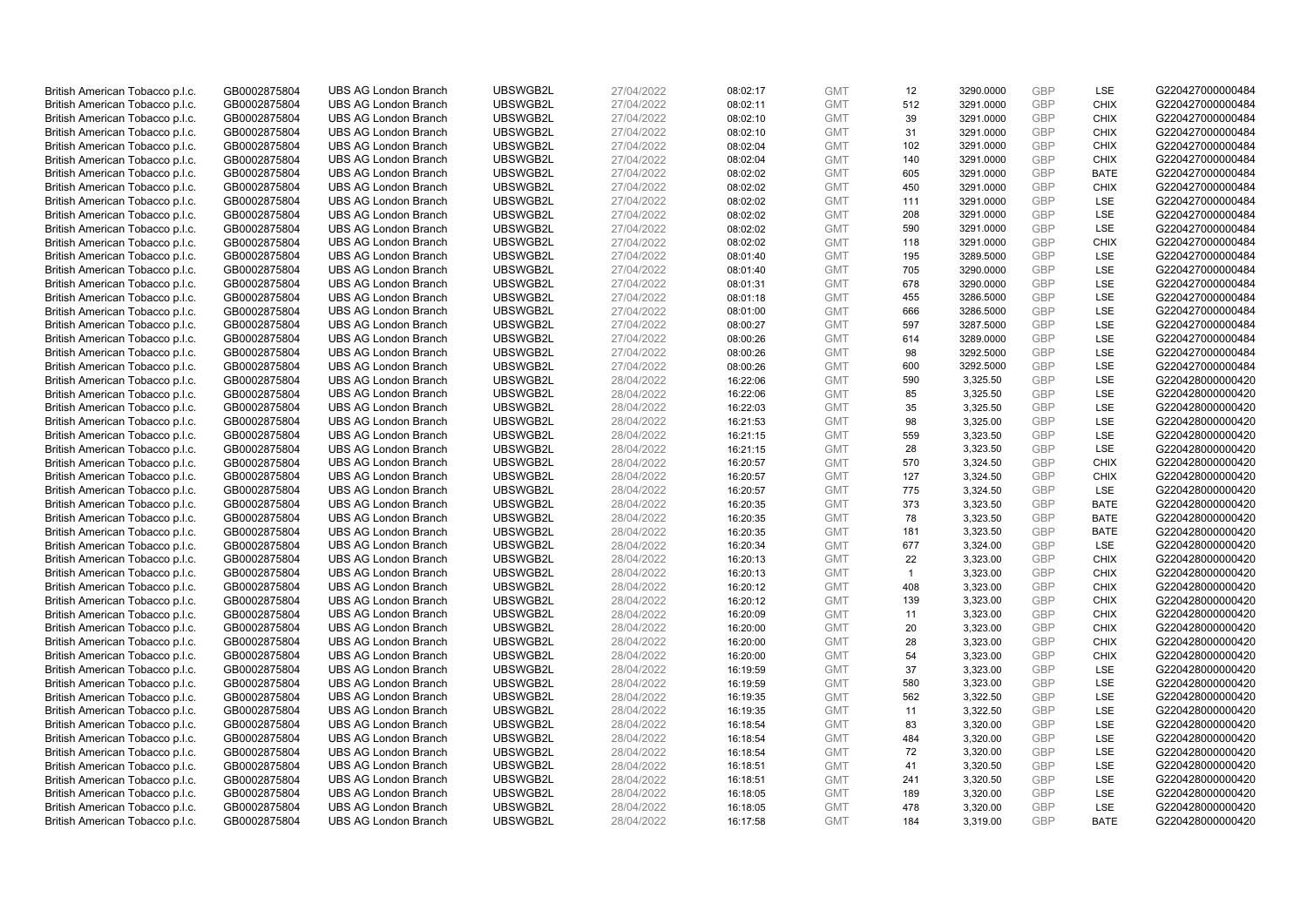| British American Tobacco p.l.c. | GB0002875804 | <b>UBS AG London Branch</b> | UBSWGB2L | 28/04/2022 | 16:17:39 | <b>GMT</b> | 87              | 3,319.00  | <b>GBP</b> | <b>BATE</b> | G220428000000420 |
|---------------------------------|--------------|-----------------------------|----------|------------|----------|------------|-----------------|-----------|------------|-------------|------------------|
| British American Tobacco p.l.c. | GB0002875804 | <b>UBS AG London Branch</b> | UBSWGB2L | 28/04/2022 | 16:17:39 | <b>GMT</b> | 21              | 3,319.00  | GBP        | <b>BATE</b> | G220428000000420 |
| British American Tobacco p.l.c. | GB0002875804 | <b>UBS AG London Branch</b> | UBSWGB2L | 28/04/2022 | 16:17:39 | <b>GMT</b> | 9               | 3,319.00  | GBP        | <b>BATE</b> | G220428000000420 |
| British American Tobacco p.l.c. | GB0002875804 | <b>UBS AG London Branch</b> | UBSWGB2L | 28/04/2022 | 16:17:39 | <b>GMT</b> | 44              | 3,319.00  | GBP        | <b>BATE</b> | G220428000000420 |
| British American Tobacco p.l.c. | GB0002875804 | <b>UBS AG London Branch</b> | UBSWGB2L | 28/04/2022 | 16:17:39 | <b>GMT</b> | 13              | 3,319.00  | <b>GBP</b> | <b>BATE</b> | G220428000000420 |
| British American Tobacco p.l.c. | GB0002875804 | <b>UBS AG London Branch</b> | UBSWGB2L | 28/04/2022 | 16:17:39 | <b>GMT</b> | 136             | 3,319.00  | <b>GBP</b> | <b>BATE</b> | G220428000000420 |
| British American Tobacco p.l.c. | GB0002875804 | <b>UBS AG London Branch</b> | UBSWGB2L | 28/04/2022 | 16:17:39 | <b>GMT</b> | 483             | 3,319.50  | GBP        | LSE         | G220428000000420 |
| British American Tobacco p.l.c. | GB0002875804 | <b>UBS AG London Branch</b> | UBSWGB2L | 28/04/2022 | 16:17:39 | <b>GMT</b> | 108             | 3,319.50  | GBP        | LSE         | G220428000000420 |
| British American Tobacco p.l.c. | GB0002875804 | <b>UBS AG London Branch</b> | UBSWGB2L | 28/04/2022 | 16:17:08 | <b>GMT</b> | 76              | 3,319.00  | GBP        | <b>BATE</b> | G220428000000420 |
| British American Tobacco p.l.c. | GB0002875804 | <b>UBS AG London Branch</b> | UBSWGB2L | 28/04/2022 | 16:16:57 | <b>GMT</b> | 10              | 3,319.00  | <b>GBP</b> | <b>BATE</b> | G220428000000420 |
| British American Tobacco p.l.c. | GB0002875804 | <b>UBS AG London Branch</b> | UBSWGB2L | 28/04/2022 | 16:16:57 | <b>GMT</b> | 29              | 3,319.50  | GBP        | <b>LSE</b>  | G220428000000420 |
| British American Tobacco p.l.c. | GB0002875804 | <b>UBS AG London Branch</b> | UBSWGB2L | 28/04/2022 | 16:16:57 | <b>GMT</b> | 597             | 3,319.50  | <b>GBP</b> | LSE         | G220428000000420 |
| British American Tobacco p.l.c. | GB0002875804 | <b>UBS AG London Branch</b> | UBSWGB2L | 28/04/2022 | 16:16:42 | <b>GMT</b> | 691             | 3,319.00  | <b>GBP</b> | <b>CHIX</b> | G220428000000420 |
| British American Tobacco p.l.c. | GB0002875804 | <b>UBS AG London Branch</b> | UBSWGB2L | 28/04/2022 | 16:16:15 | <b>GMT</b> | 47              | 3,320.00  | <b>GBP</b> | <b>LSE</b>  | G220428000000420 |
| British American Tobacco p.l.c. | GB0002875804 | <b>UBS AG London Branch</b> | UBSWGB2L | 28/04/2022 | 16:16:15 | <b>GMT</b> | 548             | 3,320.00  | GBP        | <b>LSE</b>  | G220428000000420 |
| British American Tobacco p.l.c. | GB0002875804 | <b>UBS AG London Branch</b> | UBSWGB2L | 28/04/2022 | 16:15:45 | <b>GMT</b> | 241             | 3,321.00  | <b>GBP</b> | LSE         | G220428000000420 |
| British American Tobacco p.l.c. | GB0002875804 | <b>UBS AG London Branch</b> | UBSWGB2L | 28/04/2022 | 16:15:45 | <b>GMT</b> | 100             | 3,321.00  | <b>GBP</b> | LSE         | G220428000000420 |
| British American Tobacco p.l.c. | GB0002875804 | <b>UBS AG London Branch</b> | UBSWGB2L | 28/04/2022 | 16:15:45 | <b>GMT</b> | 142             | 3321.0000 | <b>GBP</b> | LSE         | G220428000000420 |
| British American Tobacco p.l.c. | GB0002875804 | <b>UBS AG London Branch</b> | UBSWGB2L | 28/04/2022 | 16:15:45 | <b>GMT</b> | 156             | 3321.0000 | GBP        | <b>LSE</b>  | G220428000000420 |
| British American Tobacco p.l.c. | GB0002875804 | <b>UBS AG London Branch</b> | UBSWGB2L | 28/04/2022 | 16:15:23 | <b>GMT</b> | 241             | 3321.0000 | <b>GBP</b> | LSE         | G220428000000420 |
| British American Tobacco p.l.c. | GB0002875804 | <b>UBS AG London Branch</b> | UBSWGB2L | 28/04/2022 | 16:15:23 | <b>GMT</b> | 64              | 3321.0000 | <b>GBP</b> | LSE         | G220428000000420 |
| British American Tobacco p.l.c. | GB0002875804 | <b>UBS AG London Branch</b> | UBSWGB2L | 28/04/2022 | 16:14:47 | <b>GMT</b> | 659             | 3322.0000 | GBP        | LSE         | G220428000000420 |
| British American Tobacco p.l.c. | GB0002875804 | <b>UBS AG London Branch</b> | UBSWGB2L | 28/04/2022 | 16:14:41 | <b>GMT</b> | 487             | 3322.5000 | <b>GBP</b> | <b>CHIX</b> | G220428000000420 |
| British American Tobacco p.l.c. | GB0002875804 | <b>UBS AG London Branch</b> | UBSWGB2L | 28/04/2022 | 16:14:41 | <b>GMT</b> | 67              | 3322.5000 | GBP        | <b>CHIX</b> | G220428000000420 |
| British American Tobacco p.l.c. | GB0002875804 | <b>UBS AG London Branch</b> | UBSWGB2L | 28/04/2022 | 16:14:41 | <b>GMT</b> | 47              | 3322.5000 | <b>GBP</b> | <b>CHIX</b> | G220428000000420 |
| British American Tobacco p.l.c. | GB0002875804 | <b>UBS AG London Branch</b> | UBSWGB2L | 28/04/2022 | 16:14:11 | <b>GMT</b> | 452             | 3323.0000 | <b>GBP</b> | <b>LSE</b>  | G220428000000420 |
| British American Tobacco p.l.c. | GB0002875804 | <b>UBS AG London Branch</b> | UBSWGB2L | 28/04/2022 | 16:14:11 | <b>GMT</b> | 129             | 3323.0000 | GBP        | <b>LSE</b>  | G220428000000420 |
| British American Tobacco p.l.c. | GB0002875804 | <b>UBS AG London Branch</b> | UBSWGB2L | 28/04/2022 | 16:13:43 | <b>GMT</b> | 662             | 3325.0000 | <b>GBP</b> | <b>LSE</b>  | G220428000000420 |
| British American Tobacco p.l.c. | GB0002875804 | <b>UBS AG London Branch</b> | UBSWGB2L | 28/04/2022 | 16:13:27 | <b>GMT</b> | 133             | 3325.0000 | GBP        | LSE         | G220428000000420 |
| British American Tobacco p.l.c. | GB0002875804 | <b>UBS AG London Branch</b> | UBSWGB2L | 28/04/2022 | 16:12:45 | <b>GMT</b> | 599             | 3324.5000 | GBP        | <b>BATE</b> | G220428000000420 |
| British American Tobacco p.l.c. | GB0002875804 | <b>UBS AG London Branch</b> | UBSWGB2L | 28/04/2022 | 16:12:40 | <b>GMT</b> | 203             | 3325.0000 | GBP        | LSE         | G220428000000420 |
| British American Tobacco p.l.c. | GB0002875804 | <b>UBS AG London Branch</b> | UBSWGB2L | 28/04/2022 | 16:12:40 | <b>GMT</b> | 250             | 3325.0000 | GBP        | <b>LSE</b>  | G220428000000420 |
| British American Tobacco p.l.c. | GB0002875804 | <b>UBS AG London Branch</b> | UBSWGB2L | 28/04/2022 | 16:12:40 | <b>GMT</b> | 241             | 3325.0000 | GBP        | LSE         | G220428000000420 |
| British American Tobacco p.l.c. | GB0002875804 | <b>UBS AG London Branch</b> | UBSWGB2L | 28/04/2022 | 16:12:03 | <b>GMT</b> | 233             | 3325.5000 | GBP        | <b>CHIX</b> | G220428000000420 |
| British American Tobacco p.l.c. | GB0002875804 | <b>UBS AG London Branch</b> | UBSWGB2L | 28/04/2022 | 16:12:03 | <b>GMT</b> | 83              | 3325.5000 | GBP        | <b>CHIX</b> | G220428000000420 |
| British American Tobacco p.l.c. | GB0002875804 | <b>UBS AG London Branch</b> | UBSWGB2L | 28/04/2022 | 16:12:02 | <b>GMT</b> | 59              | 3325.5000 | <b>GBP</b> | <b>CHIX</b> | G220428000000420 |
| British American Tobacco p.l.c. | GB0002875804 | <b>UBS AG London Branch</b> | UBSWGB2L | 28/04/2022 | 16:12:02 | <b>GMT</b> | 300             | 3325.5000 | GBP        | <b>CHIX</b> | G220428000000420 |
| British American Tobacco p.l.c. | GB0002875804 | <b>UBS AG London Branch</b> | UBSWGB2L | 28/04/2022 | 16:12:02 | <b>GMT</b> | 5               | 3325.5000 | <b>GBP</b> | <b>CHIX</b> | G220428000000420 |
| British American Tobacco p.l.c. | GB0002875804 | <b>UBS AG London Branch</b> | UBSWGB2L | 28/04/2022 | 16:12:01 | <b>GMT</b> | 472             | 3326.0000 | GBP        | LSE         | G220428000000420 |
| British American Tobacco p.l.c. | GB0002875804 | <b>UBS AG London Branch</b> | UBSWGB2L | 28/04/2022 | 16:12:01 | <b>GMT</b> | 148             | 3326.0000 | GBP        | <b>LSE</b>  | G220428000000420 |
| British American Tobacco p.l.c. | GB0002875804 | <b>UBS AG London Branch</b> | UBSWGB2L | 28/04/2022 | 16:12:01 | <b>GMT</b> | 10              | 3326.0000 | <b>GBP</b> | <b>LSE</b>  | G220428000000420 |
| British American Tobacco p.l.c. | GB0002875804 | <b>UBS AG London Branch</b> | UBSWGB2L | 28/04/2022 | 16:11:31 | <b>GMT</b> | 406             | 3326.0000 | GBP        | LSE         | G220428000000420 |
| British American Tobacco p.l.c. | GB0002875804 | <b>UBS AG London Branch</b> | UBSWGB2L | 28/04/2022 | 16:10:59 | <b>GMT</b> | 639             | 3326.5000 | <b>GBP</b> | LSE         | G220428000000420 |
| British American Tobacco p.l.c. | GB0002875804 | <b>UBS AG London Branch</b> | UBSWGB2L | 28/04/2022 | 16:10:43 | <b>GMT</b> | 222             | 3327.5000 | GBP        | LSE         | G220428000000420 |
| British American Tobacco p.l.c. | GB0002875804 | <b>UBS AG London Branch</b> | UBSWGB2L | 28/04/2022 | 16:10:43 | <b>GMT</b> | 8               | 3327.5000 | <b>GBP</b> | <b>LSE</b>  | G220428000000420 |
| British American Tobacco p.l.c. | GB0002875804 | <b>UBS AG London Branch</b> | UBSWGB2L | 28/04/2022 | 16:10:43 | <b>GMT</b> | 138             | 3327.5000 | <b>GBP</b> | LSE         | G220428000000420 |
| British American Tobacco p.l.c. | GB0002875804 | <b>UBS AG London Branch</b> | UBSWGB2L | 28/04/2022 | 16:10:43 | <b>GMT</b> | 281             | 3327.5000 | <b>GBP</b> | LSE         | G220428000000420 |
| British American Tobacco p.l.c. | GB0002875804 | <b>UBS AG London Branch</b> | UBSWGB2L | 28/04/2022 | 16:10:43 | <b>GMT</b> | 138             | 3327.0000 | <b>GBP</b> | LSE         | G220428000000420 |
| British American Tobacco p.l.c. | GB0002875804 | <b>UBS AG London Branch</b> | UBSWGB2L | 28/04/2022 | 16:10:39 | <b>GMT</b> | 83              | 3326.5000 | <b>GBP</b> | LSE         | G220428000000420 |
| British American Tobacco p.l.c. | GB0002875804 | <b>UBS AG London Branch</b> | UBSWGB2L | 28/04/2022 | 16:10:39 | <b>GMT</b> | 83              | 3326.5000 | <b>GBP</b> | LSE         | G220428000000420 |
| British American Tobacco p.l.c. | GB0002875804 | <b>UBS AG London Branch</b> | UBSWGB2L | 28/04/2022 | 16:10:39 | <b>GMT</b> | 83              | 3326.5000 | GBP        | LSE         | G220428000000420 |
| British American Tobacco p.l.c. | GB0002875804 | <b>UBS AG London Branch</b> | UBSWGB2L | 28/04/2022 | 16:10:03 | <b>GMT</b> | 11              | 3326.5000 | <b>GBP</b> | LSE         | G220428000000420 |
| British American Tobacco p.l.c. | GB0002875804 | <b>UBS AG London Branch</b> | UBSWGB2L | 28/04/2022 | 16:10:03 | <b>GMT</b> | 21              | 3326.5000 | GBP        | LSE         | G220428000000420 |
| British American Tobacco p.l.c. | GB0002875804 | <b>UBS AG London Branch</b> | UBSWGB2L | 28/04/2022 | 16:09:42 | <b>GMT</b> | 10 <sup>1</sup> | 3326.0000 | GBP        | <b>LSE</b>  | G220428000000420 |
|                                 |              |                             |          |            |          |            |                 |           |            |             |                  |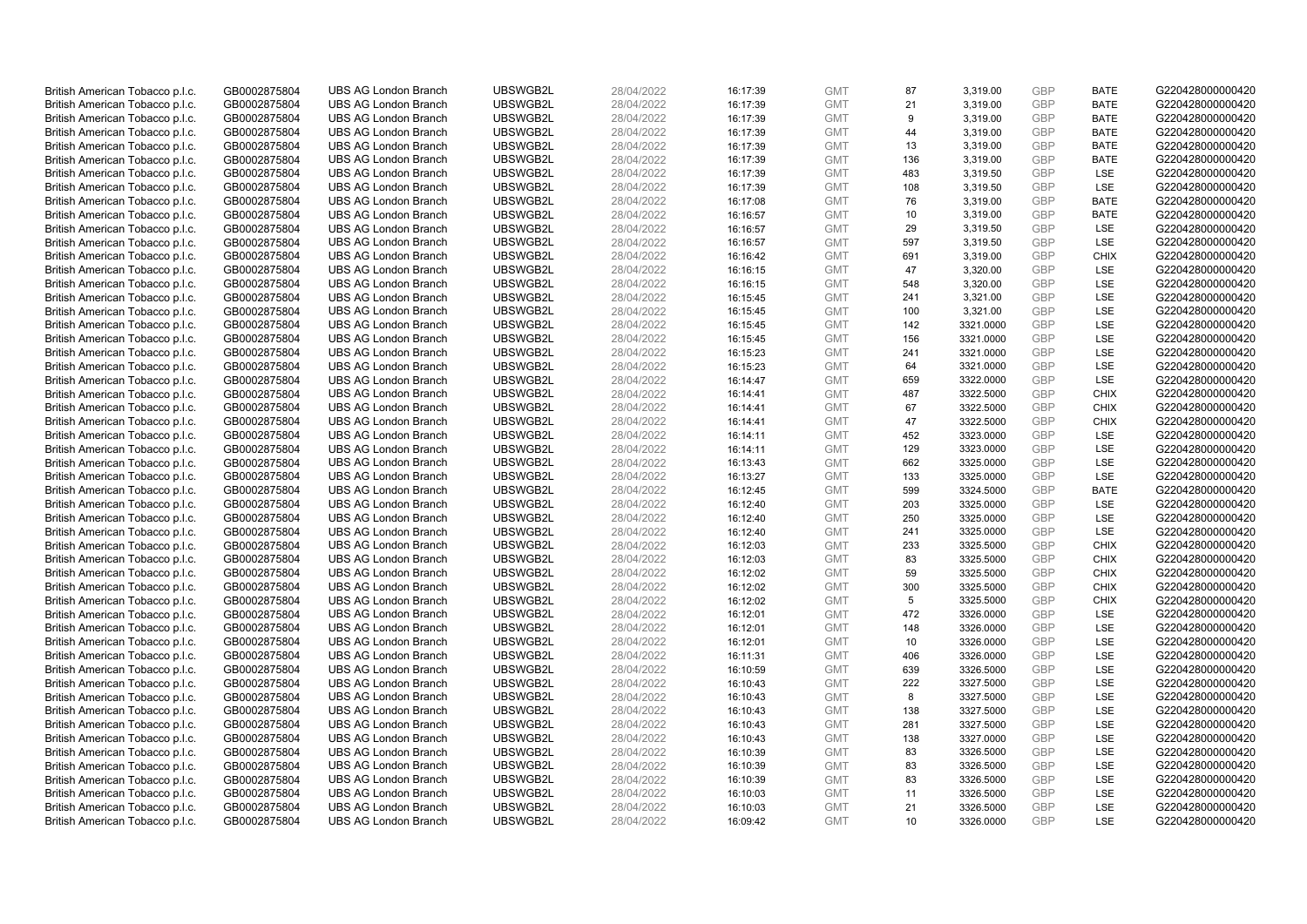| British American Tobacco p.l.c. | GB0002875804 | <b>UBS AG London Branch</b> | UBSWGB2L | 28/04/2022 | 16:09:36 | <b>GMT</b> | 57  | 3326.5000 | <b>GBP</b> | LSE         | G220428000000420 |
|---------------------------------|--------------|-----------------------------|----------|------------|----------|------------|-----|-----------|------------|-------------|------------------|
| British American Tobacco p.l.c. | GB0002875804 | <b>UBS AG London Branch</b> | UBSWGB2L | 28/04/2022 | 16:09:35 | <b>GMT</b> | 57  | 3326.5000 | <b>GBP</b> | LSE         | G220428000000420 |
| British American Tobacco p.l.c. | GB0002875804 | <b>UBS AG London Branch</b> | UBSWGB2L | 28/04/2022 | 16:09:35 | <b>GMT</b> | 104 | 3326.5000 | <b>GBP</b> | LSE         | G220428000000420 |
| British American Tobacco p.l.c. | GB0002875804 | <b>UBS AG London Branch</b> | UBSWGB2L | 28/04/2022 | 16:09:26 | <b>GMT</b> | 146 | 3326.0000 | <b>GBP</b> | LSE         | G220428000000420 |
| British American Tobacco p.l.c. | GB0002875804 | <b>UBS AG London Branch</b> | UBSWGB2L | 28/04/2022 | 16:09:09 | <b>GMT</b> | 374 | 3327.0000 | <b>GBP</b> | <b>BATE</b> | G220428000000420 |
| British American Tobacco p.l.c. | GB0002875804 | <b>UBS AG London Branch</b> | UBSWGB2L | 28/04/2022 | 16:09:08 | <b>GMT</b> | 162 | 3327.0000 | <b>GBP</b> | <b>BATE</b> | G220428000000420 |
| British American Tobacco p.l.c. | GB0002875804 | <b>UBS AG London Branch</b> | UBSWGB2L | 28/04/2022 | 16:09:08 | <b>GMT</b> | 49  | 3327.0000 | <b>GBP</b> | <b>BATE</b> | G220428000000420 |
| British American Tobacco p.l.c. | GB0002875804 | <b>UBS AG London Branch</b> | UBSWGB2L | 28/04/2022 | 16:09:05 | <b>GMT</b> | 514 | 3327.5000 | <b>GBP</b> | <b>CHIX</b> | G220428000000420 |
| British American Tobacco p.l.c. | GB0002875804 | <b>UBS AG London Branch</b> | UBSWGB2L | 28/04/2022 | 16:09:04 | <b>GMT</b> | 10  | 3327.5000 | <b>GBP</b> | <b>CHIX</b> | G220428000000420 |
| British American Tobacco p.l.c. | GB0002875804 | <b>UBS AG London Branch</b> | UBSWGB2L | 28/04/2022 | 16:09:04 | <b>GMT</b> | 152 | 3327.5000 | <b>GBP</b> | <b>CHIX</b> | G220428000000420 |
| British American Tobacco p.l.c. | GB0002875804 | <b>UBS AG London Branch</b> | UBSWGB2L | 28/04/2022 | 16:09:04 | <b>GMT</b> | 27  | 3327.5000 | <b>GBP</b> | <b>CHIX</b> | G220428000000420 |
| British American Tobacco p.l.c. | GB0002875804 | <b>UBS AG London Branch</b> | UBSWGB2L | 28/04/2022 | 16:08:57 | <b>GMT</b> | 632 | 3328.0000 | <b>GBP</b> | LSE         | G220428000000420 |
| British American Tobacco p.l.c. | GB0002875804 | <b>UBS AG London Branch</b> | UBSWGB2L | 28/04/2022 | 16:08:56 | <b>GMT</b> | 83  | 3327.5000 | <b>GBP</b> | LSE         | G220428000000420 |
| British American Tobacco p.l.c. | GB0002875804 | <b>UBS AG London Branch</b> | UBSWGB2L | 28/04/2022 | 16:08:37 | <b>GMT</b> | 241 | 3328.0000 | <b>GBP</b> | LSE         | G220428000000420 |
| British American Tobacco p.l.c. | GB0002875804 | <b>UBS AG London Branch</b> | UBSWGB2L | 28/04/2022 | 16:08:37 | <b>GMT</b> | 66  | 3328.0000 | <b>GBP</b> | LSE         | G220428000000420 |
| British American Tobacco p.l.c. | GB0002875804 | <b>UBS AG London Branch</b> | UBSWGB2L | 28/04/2022 | 16:08:19 | <b>GMT</b> | 57  | 3327.5000 | <b>GBP</b> | LSE         | G220428000000420 |
| British American Tobacco p.l.c. | GB0002875804 | <b>UBS AG London Branch</b> | UBSWGB2L | 28/04/2022 | 16:08:17 | <b>GMT</b> | 260 | 3327.5000 | <b>GBP</b> | <b>LSE</b>  | G220428000000420 |
| British American Tobacco p.l.c. | GB0002875804 | <b>UBS AG London Branch</b> | UBSWGB2L | 28/04/2022 | 16:07:51 | <b>GMT</b> | 250 | 3326.5000 | GBP        | LSE         | G220428000000420 |
| British American Tobacco p.l.c. | GB0002875804 | <b>UBS AG London Branch</b> | UBSWGB2L | 28/04/2022 | 16:07:51 | <b>GMT</b> | 241 | 3326.5000 | <b>GBP</b> | <b>LSE</b>  | G220428000000420 |
| British American Tobacco p.l.c. | GB0002875804 | <b>UBS AG London Branch</b> | UBSWGB2L | 28/04/2022 | 16:07:45 | <b>GMT</b> | 16  | 3326.0000 | <b>GBP</b> | LSE         | G220428000000420 |
| British American Tobacco p.l.c. | GB0002875804 | <b>UBS AG London Branch</b> | UBSWGB2L | 28/04/2022 | 16:07:20 | <b>GMT</b> | 241 | 3325.5000 | <b>GBP</b> | LSE         | G220428000000420 |
| British American Tobacco p.l.c. | GB0002875804 | <b>UBS AG London Branch</b> | UBSWGB2L | 28/04/2022 | 16:06:51 | <b>GMT</b> | 576 | 3327.5000 | GBP        | <b>LSE</b>  | G220428000000420 |
| British American Tobacco p.l.c. | GB0002875804 | <b>UBS AG London Branch</b> | UBSWGB2L | 28/04/2022 | 16:06:47 | <b>GMT</b> | 591 | 3328.5000 | <b>GBP</b> | LSE         | G220428000000420 |
| British American Tobacco p.l.c. | GB0002875804 | <b>UBS AG London Branch</b> | UBSWGB2L | 28/04/2022 | 16:06:47 | <b>GMT</b> | 78  | 3328.5000 | <b>GBP</b> | <b>CHIX</b> | G220428000000420 |
| British American Tobacco p.l.c. | GB0002875804 | <b>UBS AG London Branch</b> | UBSWGB2L | 28/04/2022 | 16:06:47 | <b>GMT</b> | 581 | 3328.5000 | <b>GBP</b> | <b>CHIX</b> | G220428000000420 |
| British American Tobacco p.l.c. | GB0002875804 | <b>UBS AG London Branch</b> | UBSWGB2L | 28/04/2022 | 16:05:59 | <b>GMT</b> | 250 | 3326.0000 | <b>GBP</b> | LSE         | G220428000000420 |
| British American Tobacco p.l.c. | GB0002875804 | <b>UBS AG London Branch</b> | UBSWGB2L | 28/04/2022 | 16:05:59 | <b>GMT</b> | 241 | 3326.0000 | <b>GBP</b> | LSE         | G220428000000420 |
| British American Tobacco p.l.c. | GB0002875804 | <b>UBS AG London Branch</b> | UBSWGB2L | 28/04/2022 | 16:05:44 | <b>GMT</b> | 108 | 3325.5000 | <b>GBP</b> | LSE         | G220428000000420 |
| British American Tobacco p.l.c. | GB0002875804 | <b>UBS AG London Branch</b> | UBSWGB2L | 28/04/2022 | 16:05:44 | <b>GMT</b> | 140 | 3325.5000 | GBP        | LSE         | G220428000000420 |
| British American Tobacco p.l.c. | GB0002875804 | <b>UBS AG London Branch</b> | UBSWGB2L | 28/04/2022 | 16:05:44 | <b>GMT</b> | 29  | 3325.5000 | <b>GBP</b> | LSE         | G220428000000420 |
| British American Tobacco p.l.c. | GB0002875804 | <b>UBS AG London Branch</b> | UBSWGB2L | 28/04/2022 | 16:05:40 | <b>GMT</b> | 207 | 3325.0000 | <b>GBP</b> | LSE         | G220428000000420 |
| British American Tobacco p.l.c. | GB0002875804 | <b>UBS AG London Branch</b> | UBSWGB2L | 28/04/2022 | 16:05:02 | <b>GMT</b> | 238 | 3325.5000 | <b>GBP</b> | <b>LSE</b>  | G220428000000420 |
| British American Tobacco p.l.c. | GB0002875804 | <b>UBS AG London Branch</b> | UBSWGB2L | 28/04/2022 | 16:05:02 | <b>GMT</b> | 420 | 3325.5000 | GBP        | <b>LSE</b>  | G220428000000420 |
| British American Tobacco p.l.c. | GB0002875804 | <b>UBS AG London Branch</b> | UBSWGB2L | 28/04/2022 | 16:04:19 | <b>GMT</b> | 245 | 3328.0000 | <b>GBP</b> | <b>CHIX</b> | G220428000000420 |
| British American Tobacco p.l.c. | GB0002875804 | <b>UBS AG London Branch</b> | UBSWGB2L | 28/04/2022 | 16:04:19 | <b>GMT</b> | 671 | 3328.0000 | <b>GBP</b> | LSE         | G220428000000420 |
| British American Tobacco p.l.c. | GB0002875804 | <b>UBS AG London Branch</b> | UBSWGB2L | 28/04/2022 | 16:04:10 | <b>GMT</b> | 416 | 3328.0000 | <b>GBP</b> | <b>CHIX</b> | G220428000000420 |
| British American Tobacco p.l.c. | GB0002875804 | <b>UBS AG London Branch</b> | UBSWGB2L | 28/04/2022 | 16:04:10 | <b>GMT</b> | 17  | 3328.0000 | GBP        | <b>CHIX</b> | G220428000000420 |
| British American Tobacco p.l.c. | GB0002875804 | <b>UBS AG London Branch</b> | UBSWGB2L | 28/04/2022 | 16:03:42 | <b>GMT</b> | 41  | 3329.0000 | <b>GBP</b> | LSE         | G220428000000420 |
| British American Tobacco p.l.c. | GB0002875804 | <b>UBS AG London Branch</b> | UBSWGB2L | 28/04/2022 | 16:03:42 | <b>GMT</b> | 299 | 3329.0000 | GBP        | LSE         | G220428000000420 |
| British American Tobacco p.l.c. | GB0002875804 | <b>UBS AG London Branch</b> | UBSWGB2L | 28/04/2022 | 16:03:42 | <b>GMT</b> | 241 | 3329.0000 | <b>GBP</b> | LSE         | G220428000000420 |
| British American Tobacco p.l.c. | GB0002875804 | <b>UBS AG London Branch</b> | UBSWGB2L | 28/04/2022 | 16:03:42 | <b>GMT</b> | 452 | 3329.0000 | <b>GBP</b> | <b>BATE</b> | G220428000000420 |
| British American Tobacco p.l.c. | GB0002875804 | <b>UBS AG London Branch</b> | UBSWGB2L | 28/04/2022 | 16:03:39 | <b>GMT</b> | 234 | 3329.0000 | GBP        | <b>BATE</b> | G220428000000420 |
| British American Tobacco p.l.c. | GB0002875804 | <b>UBS AG London Branch</b> | UBSWGB2L | 28/04/2022 | 16:03:39 | <b>GMT</b> | 20  | 3329.0000 | <b>GBP</b> | <b>BATE</b> | G220428000000420 |
| British American Tobacco p.l.c. | GB0002875804 | <b>UBS AG London Branch</b> | UBSWGB2L | 28/04/2022 | 16:03:37 | <b>GMT</b> | 678 | 3329.5000 | <b>GBP</b> | LSE         | G220428000000420 |
| British American Tobacco p.l.c. | GB0002875804 | <b>UBS AG London Branch</b> | UBSWGB2L | 28/04/2022 | 16:02:51 | <b>GMT</b> | 562 | 3329.0000 | GBP        | <b>LSE</b>  | G220428000000420 |
| British American Tobacco p.l.c. | GB0002875804 | <b>UBS AG London Branch</b> | UBSWGB2L | 28/04/2022 | 16:02:51 | <b>GMT</b> | 24  | 3329.0000 | <b>GBP</b> | LSE         | G220428000000420 |
| British American Tobacco p.l.c. | GB0002875804 | <b>UBS AG London Branch</b> | UBSWGB2L | 28/04/2022 | 16:02:45 | <b>GMT</b> | 778 | 3330.5000 | <b>GBP</b> | <b>LSE</b>  | G220428000000420 |
| British American Tobacco p.l.c. | GB0002875804 | <b>UBS AG London Branch</b> | UBSWGB2L | 28/04/2022 | 16:02:44 | <b>GMT</b> | 11  | 3329.0000 | <b>GBP</b> | LSE         | G220428000000420 |
| British American Tobacco p.l.c. | GB0002875804 | <b>UBS AG London Branch</b> | UBSWGB2L | 28/04/2022 | 16:02:26 | <b>GMT</b> | 10  | 3328.5000 | <b>GBP</b> | LSE         | G220428000000420 |
| British American Tobacco p.l.c. | GB0002875804 | <b>UBS AG London Branch</b> | UBSWGB2L | 28/04/2022 | 16:02:25 | <b>GMT</b> | 83  | 3328.5000 | <b>GBP</b> | LSE         | G220428000000420 |
| British American Tobacco p.l.c. | GB0002875804 | <b>UBS AG London Branch</b> | UBSWGB2L | 28/04/2022 | 16:02:21 | <b>GMT</b> | 20  | 3327.0000 | <b>GBP</b> | LSE         | G220428000000420 |
| British American Tobacco p.l.c. | GB0002875804 | <b>UBS AG London Branch</b> | UBSWGB2L | 28/04/2022 | 16:01:31 | <b>GMT</b> | 16  | 3325.0000 | <b>GBP</b> | <b>CHIX</b> | G220428000000420 |
| British American Tobacco p.l.c. | GB0002875804 | <b>UBS AG London Branch</b> | UBSWGB2L | 28/04/2022 | 16:01:31 | <b>GMT</b> | 274 | 3325.0000 | GBP        | <b>CHIX</b> | G220428000000420 |
| British American Tobacco p.l.c. | GB0002875804 | <b>UBS AG London Branch</b> | UBSWGB2L | 28/04/2022 | 16:01:31 | <b>GMT</b> | 373 | 3325.0000 | GBP        | <b>CHIX</b> | G220428000000420 |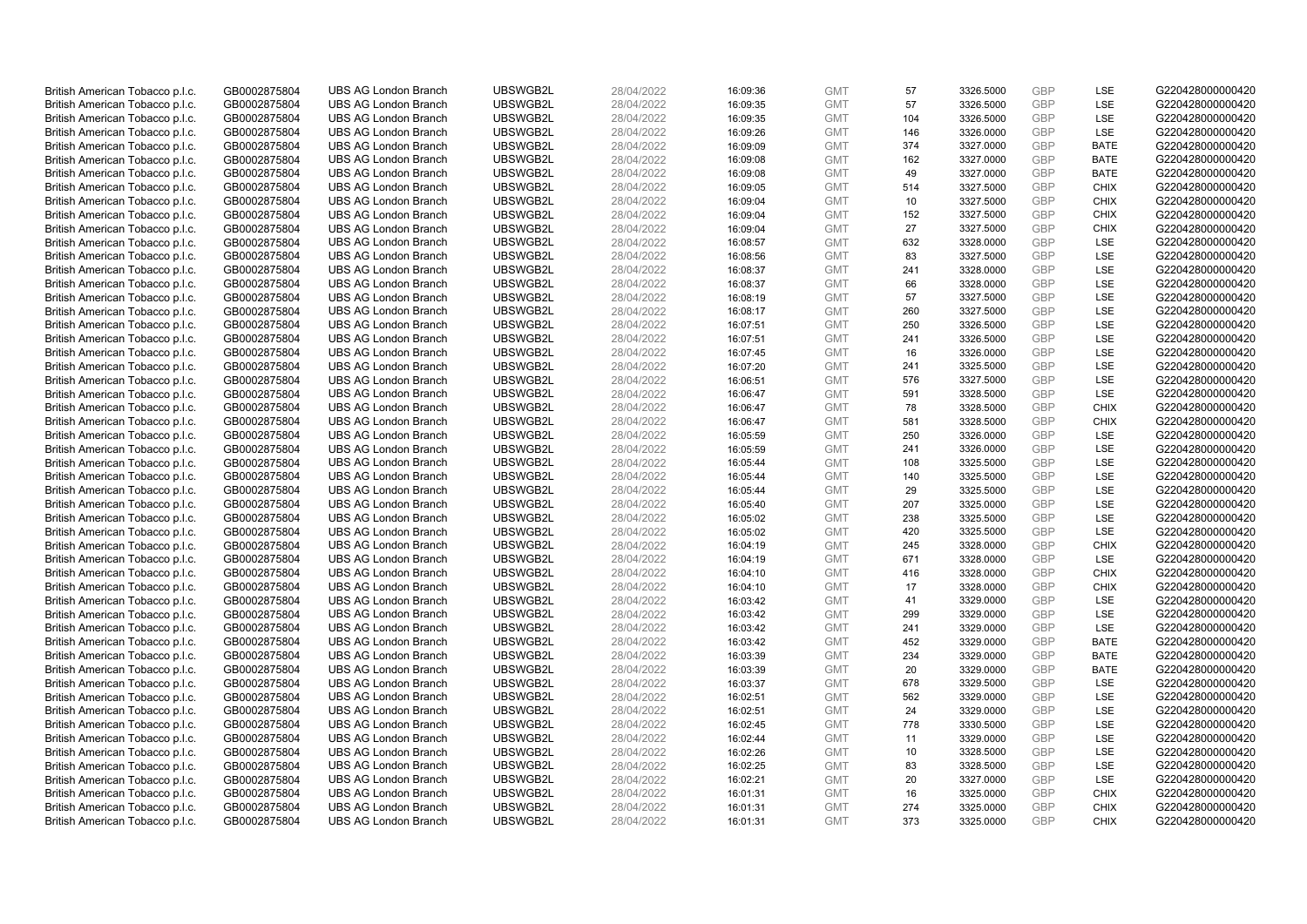| British American Tobacco p.l.c. | GB0002875804 | <b>UBS AG London Branch</b> | UBSWGB2L | 28/04/2022 | 16:00:51 | <b>GMT</b> | 119 | 3327.0000 | <b>GBP</b> | LSE         | G220428000000420 |
|---------------------------------|--------------|-----------------------------|----------|------------|----------|------------|-----|-----------|------------|-------------|------------------|
| British American Tobacco p.l.c. | GB0002875804 | <b>UBS AG London Branch</b> | UBSWGB2L | 28/04/2022 | 16:00:51 | <b>GMT</b> | 241 | 3327.0000 | GBP        | LSE         | G220428000000420 |
| British American Tobacco p.l.c. | GB0002875804 | <b>UBS AG London Branch</b> | UBSWGB2L | 28/04/2022 | 16:00:51 | <b>GMT</b> | 302 | 3327.0000 | GBP        | LSE         | G220428000000420 |
| British American Tobacco p.l.c. | GB0002875804 | <b>UBS AG London Branch</b> | UBSWGB2L | 28/04/2022 | 16:00:51 | <b>GMT</b> | 9   | 3327.0000 | GBP        | LSE         | G220428000000420 |
| British American Tobacco p.l.c. | GB0002875804 | <b>UBS AG London Branch</b> | UBSWGB2L | 28/04/2022 | 16:00:51 | <b>GMT</b> | 89  | 3327.5000 | <b>GBP</b> | LSE         | G220428000000420 |
| British American Tobacco p.l.c. | GB0002875804 | <b>UBS AG London Branch</b> | UBSWGB2L | 28/04/2022 | 16:00:51 | <b>GMT</b> | 699 | 3327.0000 | <b>GBP</b> | LSE         | G220428000000420 |
| British American Tobacco p.l.c. | GB0002875804 | <b>UBS AG London Branch</b> | UBSWGB2L | 28/04/2022 | 15:59:54 | <b>GMT</b> | 250 | 3326.5000 | GBP        | LSE         | G220428000000420 |
| British American Tobacco p.l.c. | GB0002875804 | <b>UBS AG London Branch</b> | UBSWGB2L | 28/04/2022 | 15:59:54 | <b>GMT</b> | 9   | 3326.5000 | <b>GBP</b> | <b>LSE</b>  | G220428000000420 |
| British American Tobacco p.l.c. | GB0002875804 | <b>UBS AG London Branch</b> | UBSWGB2L | 28/04/2022 | 15:59:54 | <b>GMT</b> | 241 | 3326.5000 | GBP        | <b>LSE</b>  | G220428000000420 |
| British American Tobacco p.l.c. | GB0002875804 | <b>UBS AG London Branch</b> | UBSWGB2L | 28/04/2022 | 15:59:30 | <b>GMT</b> | 574 | 3328.5000 | <b>GBP</b> | <b>BATE</b> | G220428000000420 |
| British American Tobacco p.l.c. | GB0002875804 | <b>UBS AG London Branch</b> | UBSWGB2L | 28/04/2022 | 15:59:30 | <b>GMT</b> | 128 | 3328.5000 | GBP        | <b>LSE</b>  | G220428000000420 |
| British American Tobacco p.l.c. | GB0002875804 | <b>UBS AG London Branch</b> | UBSWGB2L | 28/04/2022 | 15:59:30 | <b>GMT</b> | 119 | 3328.5000 | <b>GBP</b> | LSE         | G220428000000420 |
| British American Tobacco p.l.c. | GB0002875804 | <b>UBS AG London Branch</b> | UBSWGB2L | 28/04/2022 | 15:59:30 | <b>GMT</b> | 332 | 3328.5000 | <b>GBP</b> | LSE         | G220428000000420 |
| British American Tobacco p.l.c. | GB0002875804 | <b>UBS AG London Branch</b> | UBSWGB2L | 28/04/2022 | 15:59:30 | <b>GMT</b> | 49  | 3328.5000 | <b>GBP</b> | LSE         | G220428000000420 |
| British American Tobacco p.l.c. | GB0002875804 | <b>UBS AG London Branch</b> | UBSWGB2L | 28/04/2022 | 15:59:17 | <b>GMT</b> | 707 | 3329.0000 | <b>GBP</b> | <b>CHIX</b> | G220428000000420 |
| British American Tobacco p.l.c. | GB0002875804 | <b>UBS AG London Branch</b> | UBSWGB2L | 28/04/2022 | 15:59:13 | <b>GMT</b> | 648 | 3329.0000 | GBP        | LSE         | G220428000000420 |
| British American Tobacco p.l.c. | GB0002875804 | <b>UBS AG London Branch</b> | UBSWGB2L | 28/04/2022 | 15:58:17 | <b>GMT</b> | 260 | 3329.0000 | <b>GBP</b> | LSE         | G220428000000420 |
| British American Tobacco p.l.c. | GB0002875804 | <b>UBS AG London Branch</b> | UBSWGB2L | 28/04/2022 | 15:58:17 | <b>GMT</b> | 416 | 3329.0000 | <b>GBP</b> | LSE         | G220428000000420 |
| British American Tobacco p.l.c. | GB0002875804 | <b>UBS AG London Branch</b> | UBSWGB2L | 28/04/2022 | 15:58:04 | <b>GMT</b> | 500 | 3329.0000 | GBP        | <b>LSE</b>  | G220428000000420 |
| British American Tobacco p.l.c. | GB0002875804 | <b>UBS AG London Branch</b> | UBSWGB2L | 28/04/2022 | 15:57:35 | <b>GMT</b> | 241 | 3328.5000 | GBP        | LSE         | G220428000000420 |
| British American Tobacco p.l.c. | GB0002875804 | <b>UBS AG London Branch</b> | UBSWGB2L | 28/04/2022 | 15:57:35 | <b>GMT</b> | 142 | 3328.5000 | <b>GBP</b> | LSE         | G220428000000420 |
| British American Tobacco p.l.c. | GB0002875804 | <b>UBS AG London Branch</b> | UBSWGB2L | 28/04/2022 | 15:57:30 | <b>GMT</b> | 697 | 3329.5000 | <b>GBP</b> | LSE         | G220428000000420 |
| British American Tobacco p.l.c. | GB0002875804 | <b>UBS AG London Branch</b> | UBSWGB2L | 28/04/2022 | 15:57:30 | <b>GMT</b> | 645 | 3329.5000 | <b>GBP</b> | <b>CHIX</b> | G220428000000420 |
| British American Tobacco p.l.c. | GB0002875804 | <b>UBS AG London Branch</b> | UBSWGB2L | 28/04/2022 | 15:57:05 | <b>GMT</b> | 77  | 3330.0000 | GBP        | <b>LSE</b>  | G220428000000420 |
| British American Tobacco p.l.c. | GB0002875804 | <b>UBS AG London Branch</b> | UBSWGB2L | 28/04/2022 | 15:57:01 | <b>GMT</b> | 492 | 3330.0000 | <b>GBP</b> | LSE         | G220428000000420 |
| British American Tobacco p.l.c. | GB0002875804 | <b>UBS AG London Branch</b> | UBSWGB2L | 28/04/2022 | 15:57:00 | <b>GMT</b> | 270 | 3330.0000 | <b>GBP</b> | LSE         | G220428000000420 |
| British American Tobacco p.l.c. | GB0002875804 | <b>UBS AG London Branch</b> | UBSWGB2L | 28/04/2022 | 15:56:42 | <b>GMT</b> | 10  | 3328.5000 | GBP        | LSE         | G220428000000420 |
| British American Tobacco p.l.c. | GB0002875804 | <b>UBS AG London Branch</b> | UBSWGB2L | 28/04/2022 | 15:56:34 | <b>GMT</b> | 83  | 3327.5000 | <b>GBP</b> | <b>LSE</b>  | G220428000000420 |
| British American Tobacco p.l.c. | GB0002875804 | <b>UBS AG London Branch</b> | UBSWGB2L | 28/04/2022 | 15:56:34 | <b>GMT</b> | 83  | 3327.5000 | GBP        | LSE         | G220428000000420 |
| British American Tobacco p.l.c. | GB0002875804 | <b>UBS AG London Branch</b> | UBSWGB2L | 28/04/2022 | 15:56:33 | <b>GMT</b> | 83  | 3327.5000 | <b>GBP</b> | LSE         | G220428000000420 |
| British American Tobacco p.l.c. | GB0002875804 | <b>UBS AG London Branch</b> | UBSWGB2L | 28/04/2022 | 15:56:33 | <b>GMT</b> | 11  | 3327.5000 | GBP        | LSE         | G220428000000420 |
| British American Tobacco p.l.c. | GB0002875804 | <b>UBS AG London Branch</b> | UBSWGB2L | 28/04/2022 | 15:56:33 | <b>GMT</b> | 83  | 3327.5000 | <b>GBP</b> | <b>LSE</b>  | G220428000000420 |
| British American Tobacco p.l.c. | GB0002875804 | <b>UBS AG London Branch</b> | UBSWGB2L | 28/04/2022 | 15:56:33 | <b>GMT</b> | 83  | 3327.5000 | <b>GBP</b> | LSE         | G220428000000420 |
| British American Tobacco p.l.c. | GB0002875804 | <b>UBS AG London Branch</b> | UBSWGB2L | 28/04/2022 | 15:56:33 | <b>GMT</b> | 83  | 3327.5000 | GBP        | LSE         | G220428000000420 |
| British American Tobacco p.l.c. | GB0002875804 | <b>UBS AG London Branch</b> | UBSWGB2L | 28/04/2022 | 15:56:15 | <b>GMT</b> | 101 | 3327.5000 | GBP        | LSE         | G220428000000420 |
| British American Tobacco p.l.c. | GB0002875804 | <b>UBS AG London Branch</b> | UBSWGB2L | 28/04/2022 | 15:55:36 | <b>GMT</b> | 262 | 3327.5000 | <b>GBP</b> | <b>BATE</b> | G220428000000420 |
| British American Tobacco p.l.c. | GB0002875804 | <b>UBS AG London Branch</b> | UBSWGB2L | 28/04/2022 | 15:55:36 | <b>GMT</b> | 240 | 3327.5000 | GBP        | <b>BATE</b> | G220428000000420 |
| British American Tobacco p.l.c. | GB0002875804 | <b>UBS AG London Branch</b> | UBSWGB2L | 28/04/2022 | 15:55:36 | <b>GMT</b> | 202 | 3327.5000 | <b>GBP</b> | <b>BATE</b> | G220428000000420 |
| British American Tobacco p.l.c. | GB0002875804 | <b>UBS AG London Branch</b> | UBSWGB2L | 28/04/2022 | 15:55:36 | <b>GMT</b> | 594 | 3327.5000 | <b>GBP</b> | <b>CHIX</b> | G220428000000420 |
| British American Tobacco p.l.c. | GB0002875804 | <b>UBS AG London Branch</b> | UBSWGB2L | 28/04/2022 | 15:55:20 | <b>GMT</b> | 693 | 3328.0000 | GBP        | <b>LSE</b>  | G220428000000420 |
| British American Tobacco p.l.c. | GB0002875804 | <b>UBS AG London Branch</b> | UBSWGB2L | 28/04/2022 | 15:55:18 | <b>GMT</b> | 43  | 3328.0000 | <b>GBP</b> | <b>LSE</b>  | G220428000000420 |
| British American Tobacco p.l.c. | GB0002875804 | <b>UBS AG London Branch</b> | UBSWGB2L | 28/04/2022 | 15:55:05 | <b>GMT</b> | 617 | 3328.0000 | GBP        | LSE         | G220428000000420 |
| British American Tobacco p.l.c. | GB0002875804 | <b>UBS AG London Branch</b> | UBSWGB2L | 28/04/2022 | 15:54:05 | <b>GMT</b> | 701 | 3328.5000 | <b>GBP</b> | LSE         | G220428000000420 |
| British American Tobacco p.l.c. | GB0002875804 | <b>UBS AG London Branch</b> | UBSWGB2L | 28/04/2022 | 15:53:33 | <b>GMT</b> | 184 | 3330.0000 | GBP        | LSE         | G220428000000420 |
| British American Tobacco p.l.c. | GB0002875804 | <b>UBS AG London Branch</b> | UBSWGB2L | 28/04/2022 | 15:53:33 | <b>GMT</b> | 478 | 3330.0000 | GBP        | <b>LSE</b>  | G220428000000420 |
| British American Tobacco p.l.c. | GB0002875804 | <b>UBS AG London Branch</b> | UBSWGB2L | 28/04/2022 | 15:53:06 | <b>GMT</b> | 241 | 3328.5000 | <b>GBP</b> | LSE         | G220428000000420 |
| British American Tobacco p.l.c. | GB0002875804 | <b>UBS AG London Branch</b> | UBSWGB2L | 28/04/2022 | 15:52:14 | <b>GMT</b> | 624 | 3326.5000 | <b>GBP</b> | LSE         | G220428000000420 |
| British American Tobacco p.l.c. | GB0002875804 | <b>UBS AG London Branch</b> | UBSWGB2L | 28/04/2022 | 15:51:59 | <b>GMT</b> | 315 | 3329.0000 | GBP        | <b>CHIX</b> | G220428000000420 |
| British American Tobacco p.l.c. | GB0002875804 | <b>UBS AG London Branch</b> | UBSWGB2L | 28/04/2022 | 15:51:59 | <b>GMT</b> | 390 | 3329.0000 | GBP        | <b>CHIX</b> | G220428000000420 |
| British American Tobacco p.l.c. | GB0002875804 | <b>UBS AG London Branch</b> | UBSWGB2L | 28/04/2022 | 15:51:53 | <b>GMT</b> | 541 | 3329.5000 | GBP        | <b>LSE</b>  | G220428000000420 |
| British American Tobacco p.l.c. | GB0002875804 | <b>UBS AG London Branch</b> | UBSWGB2L | 28/04/2022 | 15:51:51 | <b>GMT</b> | 24  | 3329.5000 | <b>GBP</b> | LSE         | G220428000000420 |
| British American Tobacco p.l.c. | GB0002875804 | <b>UBS AG London Branch</b> | UBSWGB2L | 28/04/2022 | 15:51:29 | <b>GMT</b> | 572 | 3330.0000 | <b>GBP</b> | LSE         | G220428000000420 |
| British American Tobacco p.l.c. | GB0002875804 | <b>UBS AG London Branch</b> | UBSWGB2L | 28/04/2022 | 15:51:25 | <b>GMT</b> | 32  | 3328.5000 | GBP        | LSE         | G220428000000420 |
| British American Tobacco p.l.c. | GB0002875804 | <b>UBS AG London Branch</b> | UBSWGB2L | 28/04/2022 | 15:50:20 | <b>GMT</b> | 694 | 3328.5000 | GBP        | <b>LSE</b>  | G220428000000420 |
|                                 |              |                             |          |            |          |            |     |           |            |             |                  |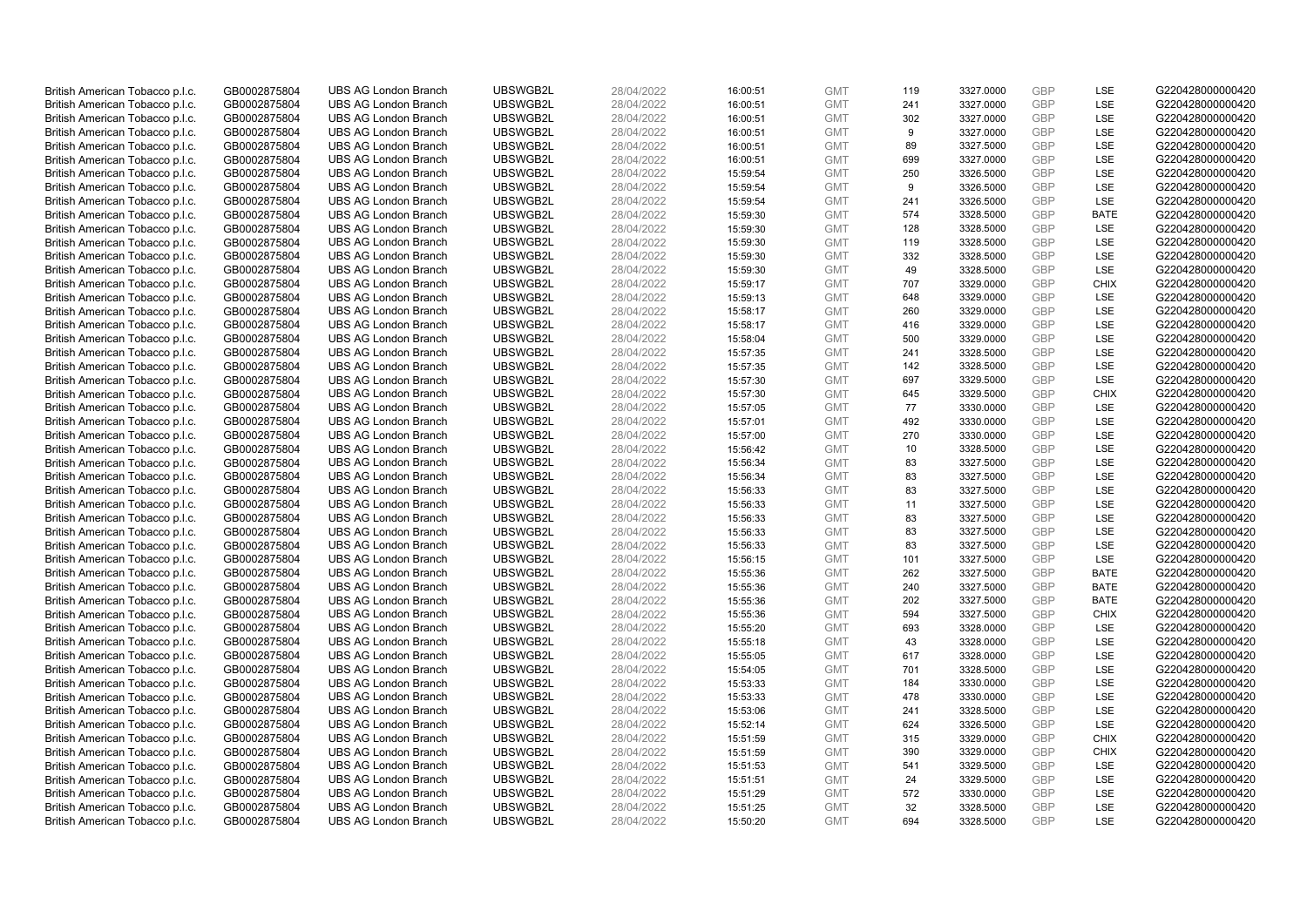| British American Tobacco p.l.c. | GB0002875804 | <b>UBS AG London Branch</b> | UBSWGB2L | 28/04/2022 | 15:49:51 | <b>GMT</b> | 687 | 3330.0000 | <b>GBP</b> | <b>BATE</b> | G220428000000420 |
|---------------------------------|--------------|-----------------------------|----------|------------|----------|------------|-----|-----------|------------|-------------|------------------|
| British American Tobacco p.l.c. | GB0002875804 | <b>UBS AG London Branch</b> | UBSWGB2L | 28/04/2022 | 15:49:51 | <b>GMT</b> | 20  | 3330.0000 | GBP        | <b>BATE</b> | G220428000000420 |
| British American Tobacco p.l.c. | GB0002875804 | <b>UBS AG London Branch</b> | UBSWGB2L | 28/04/2022 | 15:49:42 | <b>GMT</b> | 139 | 3330.5000 | <b>GBP</b> | <b>CHIX</b> | G220428000000420 |
| British American Tobacco p.l.c. | GB0002875804 | <b>UBS AG London Branch</b> | UBSWGB2L | 28/04/2022 | 15:49:42 | <b>GMT</b> | 32  | 3330.5000 | GBP        | <b>CHIX</b> | G220428000000420 |
| British American Tobacco p.l.c. | GB0002875804 | <b>UBS AG London Branch</b> | UBSWGB2L | 28/04/2022 | 15:49:42 | <b>GMT</b> | 41  | 3330.5000 | <b>GBP</b> | <b>CHIX</b> | G220428000000420 |
| British American Tobacco p.l.c. | GB0002875804 | <b>UBS AG London Branch</b> | UBSWGB2L | 28/04/2022 | 15:49:42 | <b>GMT</b> | 27  | 3330.5000 | GBP        | <b>CHIX</b> | G220428000000420 |
| British American Tobacco p.l.c. | GB0002875804 | <b>UBS AG London Branch</b> | UBSWGB2L | 28/04/2022 | 15:49:42 | <b>GMT</b> | 424 | 3330.5000 | <b>GBP</b> | <b>CHIX</b> | G220428000000420 |
| British American Tobacco p.l.c. | GB0002875804 | <b>UBS AG London Branch</b> | UBSWGB2L | 28/04/2022 | 15:49:28 | <b>GMT</b> | 662 | 3330.0000 | <b>GBP</b> | LSE         | G220428000000420 |
| British American Tobacco p.l.c. | GB0002875804 | <b>UBS AG London Branch</b> | UBSWGB2L | 28/04/2022 | 15:48:57 | <b>GMT</b> | 588 | 3331.0000 | <b>GBP</b> | <b>LSE</b>  | G220428000000420 |
| British American Tobacco p.l.c. | GB0002875804 | <b>UBS AG London Branch</b> | UBSWGB2L | 28/04/2022 | 15:48:31 | <b>GMT</b> | 663 | 3330.0000 | GBP        | <b>LSE</b>  | G220428000000420 |
| British American Tobacco p.l.c. | GB0002875804 | <b>UBS AG London Branch</b> | UBSWGB2L | 28/04/2022 | 15:48:16 | <b>GMT</b> | 8   | 3330.5000 | <b>GBP</b> | LSE         | G220428000000420 |
| British American Tobacco p.l.c. | GB0002875804 | <b>UBS AG London Branch</b> | UBSWGB2L | 28/04/2022 | 15:47:19 | <b>GMT</b> | 344 | 3327.0000 | <b>GBP</b> | LSE         | G220428000000420 |
| British American Tobacco p.l.c. | GB0002875804 | <b>UBS AG London Branch</b> | UBSWGB2L | 28/04/2022 | 15:47:19 | <b>GMT</b> | 262 | 3327.0000 | <b>GBP</b> | LSE         | G220428000000420 |
| British American Tobacco p.l.c. | GB0002875804 | <b>UBS AG London Branch</b> | UBSWGB2L | 28/04/2022 | 15:46:47 | <b>GMT</b> | 591 | 3327.0000 | <b>GBP</b> | <b>CHIX</b> | G220428000000420 |
| British American Tobacco p.l.c. | GB0002875804 | <b>UBS AG London Branch</b> | UBSWGB2L | 28/04/2022 | 15:46:41 | <b>GMT</b> | 650 | 3327.5000 | GBP        | LSE         | G220428000000420 |
| British American Tobacco p.l.c. | GB0002875804 | <b>UBS AG London Branch</b> | UBSWGB2L | 28/04/2022 | 15:46:04 | <b>GMT</b> | 12  | 3327.0000 | <b>GBP</b> | LSE         | G220428000000420 |
| British American Tobacco p.l.c. | GB0002875804 | <b>UBS AG London Branch</b> | UBSWGB2L | 28/04/2022 | 15:46:04 | <b>GMT</b> | 171 | 3327.0000 | <b>GBP</b> | <b>LSE</b>  | G220428000000420 |
| British American Tobacco p.l.c. | GB0002875804 | <b>UBS AG London Branch</b> | UBSWGB2L | 28/04/2022 | 15:46:04 | <b>GMT</b> | 480 | 3327.0000 | GBP        | LSE         | G220428000000420 |
| British American Tobacco p.l.c. | GB0002875804 | <b>UBS AG London Branch</b> | UBSWGB2L | 28/04/2022 | 15:45:19 | <b>GMT</b> | 620 | 3327.0000 | GBP        | <b>LSE</b>  | G220428000000420 |
| British American Tobacco p.l.c. | GB0002875804 | <b>UBS AG London Branch</b> | UBSWGB2L | 28/04/2022 | 15:45:19 | <b>GMT</b> | 272 | 3327.0000 | <b>GBP</b> | <b>BATE</b> | G220428000000420 |
| British American Tobacco p.l.c. | GB0002875804 | <b>UBS AG London Branch</b> | UBSWGB2L | 28/04/2022 | 15:45:05 | <b>GMT</b> | 82  | 3327.5000 | <b>GBP</b> | LSE         | G220428000000420 |
| British American Tobacco p.l.c. | GB0002875804 | <b>UBS AG London Branch</b> | UBSWGB2L | 28/04/2022 | 15:45:05 | <b>GMT</b> | 241 | 3327.5000 | GBP        | <b>LSE</b>  | G220428000000420 |
| British American Tobacco p.l.c. | GB0002875804 | <b>UBS AG London Branch</b> | UBSWGB2L | 28/04/2022 | 15:45:05 | <b>GMT</b> | 250 | 3327.5000 | <b>GBP</b> | LSE         | G220428000000420 |
| British American Tobacco p.l.c. | GB0002875804 | <b>UBS AG London Branch</b> | UBSWGB2L | 28/04/2022 | 15:45:05 | <b>GMT</b> | 71  | 3327.0000 | <b>GBP</b> | <b>BATE</b> | G220428000000420 |
| British American Tobacco p.l.c. | GB0002875804 | <b>UBS AG London Branch</b> | UBSWGB2L | 28/04/2022 | 15:45:05 | <b>GMT</b> | 34  | 3327.0000 | <b>GBP</b> | <b>BATE</b> | G220428000000420 |
| British American Tobacco p.l.c. | GB0002875804 | <b>UBS AG London Branch</b> | UBSWGB2L | 28/04/2022 | 15:45:03 | <b>GMT</b> | 241 | 3327.5000 | GBP        | LSE         | G220428000000420 |
| British American Tobacco p.l.c. | GB0002875804 | <b>UBS AG London Branch</b> | UBSWGB2L | 28/04/2022 | 15:45:03 | <b>GMT</b> | 243 | 3327.0000 | <b>GBP</b> | <b>BATE</b> | G220428000000420 |
| British American Tobacco p.l.c. | GB0002875804 | <b>UBS AG London Branch</b> | UBSWGB2L | 28/04/2022 | 15:44:42 | <b>GMT</b> | 709 | 3327.5000 | <b>GBP</b> | <b>CHIX</b> | G220428000000420 |
| British American Tobacco p.l.c. | GB0002875804 | <b>UBS AG London Branch</b> | UBSWGB2L | 28/04/2022 | 15:44:14 | <b>GMT</b> | 437 | 3327.5000 | GBP        | LSE         | G220428000000420 |
| British American Tobacco p.l.c. | GB0002875804 | <b>UBS AG London Branch</b> | UBSWGB2L | 28/04/2022 | 15:43:55 | <b>GMT</b> | 250 | 3326.5000 | <b>GBP</b> | LSE         | G220428000000420 |
| British American Tobacco p.l.c. | GB0002875804 | <b>UBS AG London Branch</b> | UBSWGB2L | 28/04/2022 | 15:43:17 | <b>GMT</b> | 70  | 3324.5000 | <b>GBP</b> | LSE         | G220428000000420 |
| British American Tobacco p.l.c. | GB0002875804 | <b>UBS AG London Branch</b> | UBSWGB2L | 28/04/2022 | 15:43:17 | <b>GMT</b> | 543 | 3324.5000 | <b>GBP</b> | <b>LSE</b>  | G220428000000420 |
| British American Tobacco p.l.c. | GB0002875804 | <b>UBS AG London Branch</b> | UBSWGB2L | 28/04/2022 | 15:42:51 | <b>GMT</b> | 250 | 3323.5000 | GBP        | LSE         | G220428000000420 |
| British American Tobacco p.l.c. | GB0002875804 | <b>UBS AG London Branch</b> | UBSWGB2L | 28/04/2022 | 15:42:51 | <b>GMT</b> | 241 | 3323.5000 | <b>GBP</b> | LSE         | G220428000000420 |
| British American Tobacco p.l.c. | GB0002875804 | <b>UBS AG London Branch</b> | UBSWGB2L | 28/04/2022 | 15:41:56 | <b>GMT</b> | 578 | 3321.5000 | <b>GBP</b> | LSE         | G220428000000420 |
| British American Tobacco p.l.c. | GB0002875804 | <b>UBS AG London Branch</b> | UBSWGB2L | 28/04/2022 | 15:41:56 | <b>GMT</b> | 14  | 3321.5000 | <b>GBP</b> | <b>LSE</b>  | G220428000000420 |
| British American Tobacco p.l.c. | GB0002875804 | <b>UBS AG London Branch</b> | UBSWGB2L | 28/04/2022 | 15:41:54 | <b>GMT</b> | 661 | 3321.0000 | GBP        | <b>CHIX</b> | G220428000000420 |
| British American Tobacco p.l.c. | GB0002875804 | <b>UBS AG London Branch</b> | UBSWGB2L | 28/04/2022 | 15:41:20 | <b>GMT</b> | 573 | 3321.0000 | <b>GBP</b> | <b>LSE</b>  | G220428000000420 |
| British American Tobacco p.l.c. | GB0002875804 | <b>UBS AG London Branch</b> | UBSWGB2L | 28/04/2022 | 15:41:20 | <b>GMT</b> | 72  | 3321.0000 | <b>GBP</b> | LSE         | G220428000000420 |
| British American Tobacco p.l.c. | GB0002875804 | <b>UBS AG London Branch</b> | UBSWGB2L | 28/04/2022 | 15:40:33 | <b>GMT</b> | 645 | 3317.5000 | GBP        | LSE         | G220428000000420 |
| British American Tobacco p.l.c. | GB0002875804 | <b>UBS AG London Branch</b> | UBSWGB2L | 28/04/2022 | 15:40:15 | <b>GMT</b> | 660 | 3319.0000 | <b>GBP</b> | LSE         | G220428000000420 |
| British American Tobacco p.l.c. | GB0002875804 | <b>UBS AG London Branch</b> | UBSWGB2L | 28/04/2022 | 15:40:07 | <b>GMT</b> | 112 | 3319.5000 | GBP        | <b>BATE</b> | G220428000000420 |
| British American Tobacco p.l.c. | GB0002875804 | <b>UBS AG London Branch</b> | UBSWGB2L | 28/04/2022 | 15:40:07 | <b>GMT</b> | 38  | 3319.5000 | <b>GBP</b> | <b>BATE</b> | G220428000000420 |
| British American Tobacco p.l.c. | GB0002875804 | <b>UBS AG London Branch</b> | UBSWGB2L | 28/04/2022 | 15:40:07 | <b>GMT</b> | 448 | 3319.5000 | <b>GBP</b> | <b>BATE</b> | G220428000000420 |
| British American Tobacco p.l.c. | GB0002875804 | <b>UBS AG London Branch</b> | UBSWGB2L | 28/04/2022 | 15:39:32 | <b>GMT</b> | 241 | 3320.5000 | GBP        | <b>LSE</b>  | G220428000000420 |
| British American Tobacco p.l.c. | GB0002875804 | <b>UBS AG London Branch</b> | UBSWGB2L | 28/04/2022 | 15:39:32 | <b>GMT</b> | 119 | 3320.5000 | <b>GBP</b> | LSE         | G220428000000420 |
| British American Tobacco p.l.c. | GB0002875804 | <b>UBS AG London Branch</b> | UBSWGB2L | 28/04/2022 | 15:39:19 | <b>GMT</b> | 241 | 3320.5000 | GBP        | LSE         | G220428000000420 |
| British American Tobacco p.l.c. | GB0002875804 | <b>UBS AG London Branch</b> | UBSWGB2L | 28/04/2022 | 15:39:19 | <b>GMT</b> | 60  | 3320.5000 | <b>GBP</b> | LSE         | G220428000000420 |
| British American Tobacco p.l.c. | GB0002875804 | <b>UBS AG London Branch</b> | UBSWGB2L | 28/04/2022 | 15:39:19 | <b>GMT</b> | 107 | 3320.5000 | <b>GBP</b> | LSE         | G220428000000420 |
| British American Tobacco p.l.c. | GB0002875804 | <b>UBS AG London Branch</b> | UBSWGB2L | 28/04/2022 | 15:39:19 | <b>GMT</b> | 70  | 3320.5000 | <b>GBP</b> | LSE         | G220428000000420 |
| British American Tobacco p.l.c. | GB0002875804 | <b>UBS AG London Branch</b> | UBSWGB2L | 28/04/2022 | 15:39:15 | <b>GMT</b> | 241 | 3320.0000 | GBP        | LSE         | G220428000000420 |
| British American Tobacco p.l.c. | GB0002875804 | <b>UBS AG London Branch</b> | UBSWGB2L | 28/04/2022 | 15:38:27 | <b>GMT</b> | 630 | 3320.5000 | <b>GBP</b> | LSE         | G220428000000420 |
| British American Tobacco p.l.c. | GB0002875804 | <b>UBS AG London Branch</b> | UBSWGB2L | 28/04/2022 | 15:38:27 | <b>GMT</b> | 702 | 3320.5000 | GBP        | <b>CHIX</b> | G220428000000420 |
| British American Tobacco p.l.c. | GB0002875804 | <b>UBS AG London Branch</b> | UBSWGB2L | 28/04/2022 | 15:37:55 | <b>GMT</b> | 60  | 3321.0000 | GBP        | <b>LSE</b>  | G220428000000420 |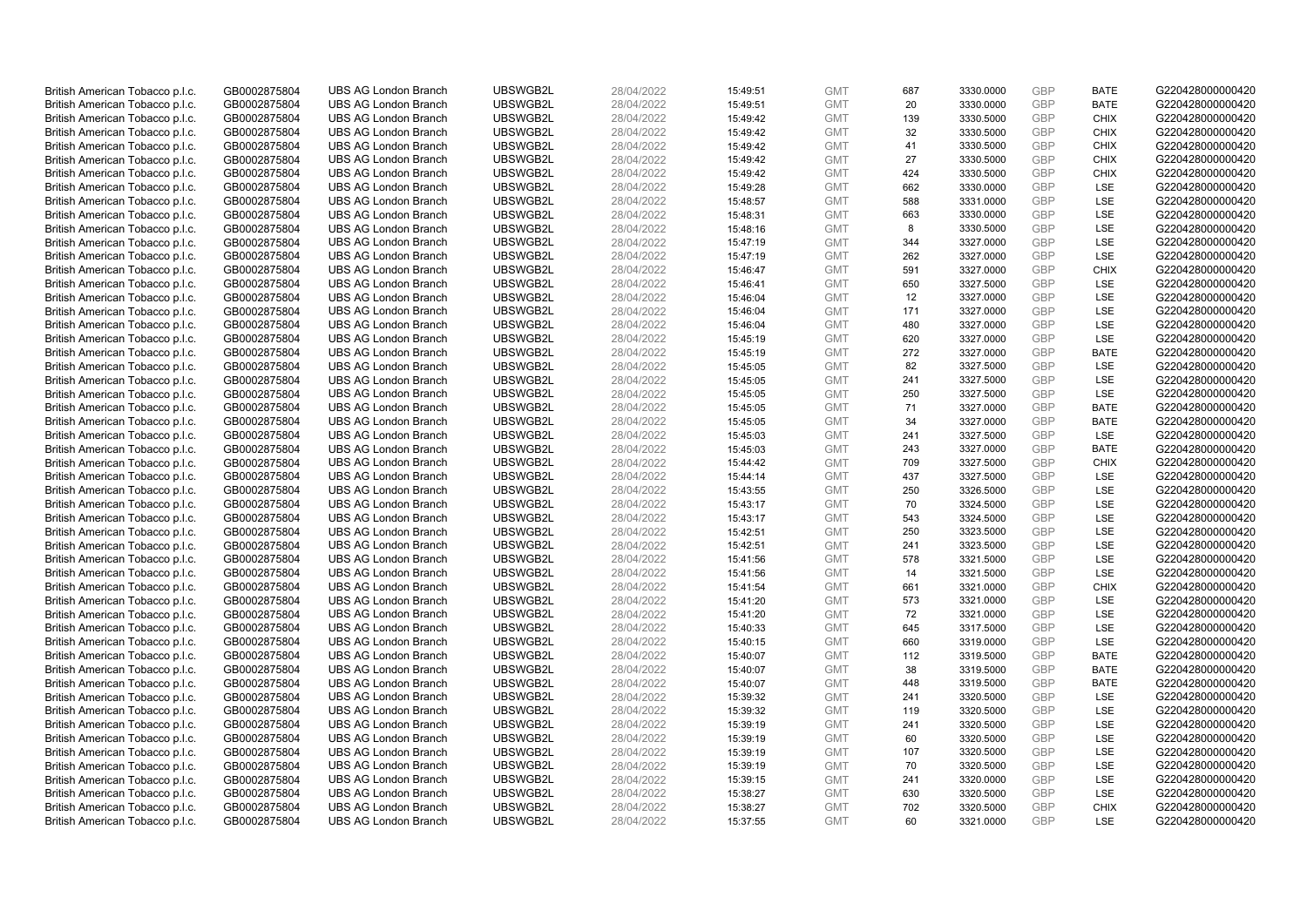| British American Tobacco p.l.c. | GB0002875804 | <b>UBS AG London Branch</b> | UBSWGB2L | 28/04/2022 | 15:37:55 | <b>GMT</b> | 209 | 3321.0000 | GBP        | LSE         | G220428000000420 |
|---------------------------------|--------------|-----------------------------|----------|------------|----------|------------|-----|-----------|------------|-------------|------------------|
| British American Tobacco p.l.c. | GB0002875804 | <b>UBS AG London Branch</b> | UBSWGB2L | 28/04/2022 | 15:37:55 | <b>GMT</b> | 101 | 3321.0000 | GBP        | LSE         | G220428000000420 |
| British American Tobacco p.l.c. | GB0002875804 | <b>UBS AG London Branch</b> | UBSWGB2L | 28/04/2022 | 15:36:52 | <b>GMT</b> | 571 | 3321.0000 | GBP        | LSE         | G220428000000420 |
| British American Tobacco p.l.c. | GB0002875804 | <b>UBS AG London Branch</b> | UBSWGB2L | 28/04/2022 | 15:36:49 | <b>GMT</b> | 83  | 3321.0000 | GBP        | LSE         | G220428000000420 |
| British American Tobacco p.l.c. | GB0002875804 | <b>UBS AG London Branch</b> | UBSWGB2L | 28/04/2022 | 15:36:49 | <b>GMT</b> | 24  | 3321.0000 | <b>GBP</b> | LSE         | G220428000000420 |
| British American Tobacco p.l.c. | GB0002875804 | <b>UBS AG London Branch</b> | UBSWGB2L | 28/04/2022 | 15:36:47 | <b>GMT</b> | 11  | 3321.5000 | <b>GBP</b> | LSE         | G220428000000420 |
| British American Tobacco p.l.c. | GB0002875804 | <b>UBS AG London Branch</b> | UBSWGB2L | 28/04/2022 | 15:36:47 | <b>GMT</b> | 465 | 3321.5000 | GBP        | <b>CHIX</b> | G220428000000420 |
| British American Tobacco p.l.c. | GB0002875804 | <b>UBS AG London Branch</b> | UBSWGB2L | 28/04/2022 | 15:36:47 | <b>GMT</b> | 156 | 3321.5000 | <b>GBP</b> | <b>CHIX</b> | G220428000000420 |
| British American Tobacco p.l.c. | GB0002875804 | <b>UBS AG London Branch</b> | UBSWGB2L | 28/04/2022 | 15:36:44 | <b>GMT</b> | 689 | 3322.0000 | GBP        | LSE         | G220428000000420 |
| British American Tobacco p.l.c. | GB0002875804 | <b>UBS AG London Branch</b> | UBSWGB2L | 28/04/2022 | 15:35:51 | <b>GMT</b> | 451 | 3321.5000 | <b>GBP</b> | <b>BATE</b> | G220428000000420 |
| British American Tobacco p.l.c. | GB0002875804 | <b>UBS AG London Branch</b> | UBSWGB2L | 28/04/2022 | 15:35:51 | <b>GMT</b> | 14  | 3321.5000 | GBP        | <b>BATE</b> | G220428000000420 |
| British American Tobacco p.l.c. | GB0002875804 | <b>UBS AG London Branch</b> | UBSWGB2L | 28/04/2022 | 15:35:51 | <b>GMT</b> | 47  | 3321.5000 | <b>GBP</b> | <b>BATE</b> | G220428000000420 |
| British American Tobacco p.l.c. | GB0002875804 | <b>UBS AG London Branch</b> | UBSWGB2L | 28/04/2022 | 15:35:50 | <b>GMT</b> | 47  | 3321.5000 | <b>GBP</b> | <b>BATE</b> | G220428000000420 |
| British American Tobacco p.l.c. | GB0002875804 | <b>UBS AG London Branch</b> | UBSWGB2L | 28/04/2022 | 15:35:50 | <b>GMT</b> | 14  | 3321.5000 | <b>GBP</b> | <b>BATE</b> | G220428000000420 |
| British American Tobacco p.l.c. | GB0002875804 | <b>UBS AG London Branch</b> | UBSWGB2L | 28/04/2022 | 15:35:50 | <b>GMT</b> | 80  | 3321.5000 | <b>GBP</b> | <b>BATE</b> | G220428000000420 |
| British American Tobacco p.l.c. | GB0002875804 | <b>UBS AG London Branch</b> | UBSWGB2L | 28/04/2022 | 15:35:50 | <b>GMT</b> | 36  | 3321.5000 | GBP        | <b>BATE</b> | G220428000000420 |
| British American Tobacco p.l.c. | GB0002875804 | <b>UBS AG London Branch</b> | UBSWGB2L | 28/04/2022 | 15:35:50 | <b>GMT</b> | 621 | 3322.0000 | <b>GBP</b> | LSE         | G220428000000420 |
| British American Tobacco p.l.c. | GB0002875804 | <b>UBS AG London Branch</b> | UBSWGB2L | 28/04/2022 | 15:34:52 | <b>GMT</b> | 116 | 3320.0000 | <b>GBP</b> | LSE         | G220428000000420 |
| British American Tobacco p.l.c. | GB0002875804 | <b>UBS AG London Branch</b> | UBSWGB2L | 28/04/2022 | 15:34:52 | <b>GMT</b> | 14  | 3320.0000 | GBP        | <b>LSE</b>  | G220428000000420 |
| British American Tobacco p.l.c. | GB0002875804 | <b>UBS AG London Branch</b> | UBSWGB2L | 28/04/2022 | 15:34:52 | <b>GMT</b> | 16  | 3320.0000 | GBP        | LSE         | G220428000000420 |
| British American Tobacco p.l.c. | GB0002875804 | <b>UBS AG London Branch</b> | UBSWGB2L | 28/04/2022 | 15:34:52 | <b>GMT</b> | 14  | 3320.0000 | <b>GBP</b> | <b>LSE</b>  | G220428000000420 |
| British American Tobacco p.l.c. | GB0002875804 | <b>UBS AG London Branch</b> | UBSWGB2L | 28/04/2022 | 15:34:52 | <b>GMT</b> | 448 | 3320.0000 | <b>GBP</b> | LSE         | G220428000000420 |
| British American Tobacco p.l.c. | GB0002875804 | <b>UBS AG London Branch</b> | UBSWGB2L | 28/04/2022 | 15:34:24 | <b>GMT</b> | 609 | 3318.5000 | <b>GBP</b> | LSE         | G220428000000420 |
| British American Tobacco p.l.c. | GB0002875804 | <b>UBS AG London Branch</b> | UBSWGB2L | 28/04/2022 | 15:33:39 | <b>GMT</b> | 122 | 3319.5000 | GBP        | LSE         | G220428000000420 |
| British American Tobacco p.l.c. | GB0002875804 | <b>UBS AG London Branch</b> | UBSWGB2L | 28/04/2022 | 15:33:39 | <b>GMT</b> | 580 | 3319.5000 | <b>GBP</b> | LSE         | G220428000000420 |
| British American Tobacco p.l.c. | GB0002875804 | <b>UBS AG London Branch</b> | UBSWGB2L | 28/04/2022 | 15:33:00 | <b>GMT</b> | 344 | 3318.5000 | GBP        | <b>CHIX</b> | G220428000000420 |
| British American Tobacco p.l.c. | GB0002875804 | <b>UBS AG London Branch</b> | UBSWGB2L | 28/04/2022 | 15:33:00 | <b>GMT</b> | 47  | 3318.5000 | <b>GBP</b> | <b>CHIX</b> | G220428000000420 |
| British American Tobacco p.l.c. | GB0002875804 | <b>UBS AG London Branch</b> | UBSWGB2L | 28/04/2022 | 15:33:00 | <b>GMT</b> | 236 | 3318.5000 | <b>GBP</b> | <b>CHIX</b> | G220428000000420 |
| British American Tobacco p.l.c. | GB0002875804 | <b>UBS AG London Branch</b> | UBSWGB2L | 28/04/2022 | 15:33:00 | <b>GMT</b> | 231 | 3318.5000 | GBP        | <b>LSE</b>  | G220428000000420 |
| British American Tobacco p.l.c. | GB0002875804 | <b>UBS AG London Branch</b> | UBSWGB2L | 28/04/2022 | 15:33:00 | <b>GMT</b> | 436 | 3318.5000 | <b>GBP</b> | LSE         | G220428000000420 |
| British American Tobacco p.l.c. | GB0002875804 | <b>UBS AG London Branch</b> | UBSWGB2L | 28/04/2022 | 15:32:53 | <b>GMT</b> | 585 | 3319.5000 | <b>GBP</b> | LSE         | G220428000000420 |
| British American Tobacco p.l.c. | GB0002875804 | <b>UBS AG London Branch</b> | UBSWGB2L | 28/04/2022 | 15:32:04 | <b>GMT</b> | 295 | 3319.0000 | <b>GBP</b> | <b>LSE</b>  | G220428000000420 |
| British American Tobacco p.l.c. | GB0002875804 | <b>UBS AG London Branch</b> | UBSWGB2L | 28/04/2022 | 15:31:33 | <b>GMT</b> | 576 | 3317.0000 | <b>GBP</b> | LSE         | G220428000000420 |
| British American Tobacco p.l.c. | GB0002875804 | <b>UBS AG London Branch</b> | UBSWGB2L | 28/04/2022 | 15:31:23 | <b>GMT</b> | 193 | 3317.5000 | GBP        | LSE         | G220428000000420 |
| British American Tobacco p.l.c. | GB0002875804 | <b>UBS AG London Branch</b> | UBSWGB2L | 28/04/2022 | 15:30:54 | <b>GMT</b> | 193 | 3319.5000 | <b>GBP</b> | LSE         | G220428000000420 |
| British American Tobacco p.l.c. | GB0002875804 | <b>UBS AG London Branch</b> | UBSWGB2L | 28/04/2022 | 15:30:20 | <b>GMT</b> | 193 | 3319.5000 | <b>GBP</b> | LSE         | G220428000000420 |
| British American Tobacco p.l.c. | GB0002875804 | <b>UBS AG London Branch</b> | UBSWGB2L | 28/04/2022 | 15:30:20 | <b>GMT</b> | 250 | 3319.5000 | GBP        | LSE         | G220428000000420 |
| British American Tobacco p.l.c. | GB0002875804 | <b>UBS AG London Branch</b> | UBSWGB2L | 28/04/2022 | 15:30:12 | <b>GMT</b> | 143 | 3319.5000 | <b>GBP</b> | <b>BATE</b> | G220428000000420 |
| British American Tobacco p.l.c. | GB0002875804 | <b>UBS AG London Branch</b> | UBSWGB2L | 28/04/2022 | 15:30:12 | <b>GMT</b> | 362 | 3319.5000 | GBP        | <b>BATE</b> | G220428000000420 |
| British American Tobacco p.l.c. | GB0002875804 | <b>UBS AG London Branch</b> | UBSWGB2L | 28/04/2022 | 15:30:12 | <b>GMT</b> | 82  | 3319.5000 | GBP        | <b>BATE</b> | G220428000000420 |
| British American Tobacco p.l.c. | GB0002875804 | <b>UBS AG London Branch</b> | UBSWGB2L | 28/04/2022 | 15:30:08 | <b>GMT</b> | 613 | 3320.0000 | <b>GBP</b> | <b>CHIX</b> | G220428000000420 |
| British American Tobacco p.l.c. | GB0002875804 | <b>UBS AG London Branch</b> | UBSWGB2L | 28/04/2022 | 15:30:06 | <b>GMT</b> | 697 | 3320.5000 | <b>GBP</b> | <b>LSE</b>  | G220428000000420 |
| British American Tobacco p.l.c. | GB0002875804 | <b>UBS AG London Branch</b> | UBSWGB2L | 28/04/2022 | 15:29:03 | <b>GMT</b> | 597 | 3319.5000 | <b>GBP</b> | LSE         | G220428000000420 |
| British American Tobacco p.l.c. | GB0002875804 | <b>UBS AG London Branch</b> | UBSWGB2L | 28/04/2022 | 15:28:39 | <b>GMT</b> | 682 | 3322.5000 | GBP        | LSE         | G220428000000420 |
| British American Tobacco p.l.c. | GB0002875804 | <b>UBS AG London Branch</b> | UBSWGB2L | 28/04/2022 | 15:27:30 | <b>GMT</b> | 200 | 3323.5000 | <b>GBP</b> | <b>LSE</b>  | G220428000000420 |
| British American Tobacco p.l.c. | GB0002875804 | <b>UBS AG London Branch</b> | UBSWGB2L | 28/04/2022 | 15:27:30 | <b>GMT</b> | 475 | 3323.5000 | <b>GBP</b> | LSE         | G220428000000420 |
| British American Tobacco p.l.c. | GB0002875804 | <b>UBS AG London Branch</b> | UBSWGB2L | 28/04/2022 | 15:27:02 | <b>GMT</b> | 250 | 3325.0000 | <b>GBP</b> | LSE         | G220428000000420 |
| British American Tobacco p.l.c. | GB0002875804 | <b>UBS AG London Branch</b> | UBSWGB2L | 28/04/2022 | 15:27:02 | <b>GMT</b> | 180 | 3325.0000 | <b>GBP</b> | LSE         | G220428000000420 |
| British American Tobacco p.l.c. | GB0002875804 | <b>UBS AG London Branch</b> | UBSWGB2L | 28/04/2022 | 15:27:02 | <b>GMT</b> | 193 | 3325.0000 | GBP        | LSE         | G220428000000420 |
| British American Tobacco p.l.c. | GB0002875804 | <b>UBS AG London Branch</b> | UBSWGB2L | 28/04/2022 | 15:27:02 | <b>GMT</b> | 709 | 3325.0000 | GBP        | <b>CHIX</b> | G220428000000420 |
| British American Tobacco p.l.c. | GB0002875804 | <b>UBS AG London Branch</b> | UBSWGB2L | 28/04/2022 | 15:26:52 | <b>GMT</b> | 193 | 3325.5000 | GBP        | LSE         | G220428000000420 |
| British American Tobacco p.l.c. | GB0002875804 | <b>UBS AG London Branch</b> | UBSWGB2L | 28/04/2022 | 15:26:52 | <b>GMT</b> | 28  | 3325.5000 | <b>GBP</b> | LSE         | G220428000000420 |
| British American Tobacco p.l.c. | GB0002875804 | <b>UBS AG London Branch</b> | UBSWGB2L | 28/04/2022 | 15:26:20 | <b>GMT</b> | 605 | 3325.0000 | GBP        | LSE         | G220428000000420 |
| British American Tobacco p.l.c. | GB0002875804 | <b>UBS AG London Branch</b> | UBSWGB2L | 28/04/2022 | 15:25:17 | <b>GMT</b> | 685 | 3326.5000 | GBP        | <b>LSE</b>  | G220428000000420 |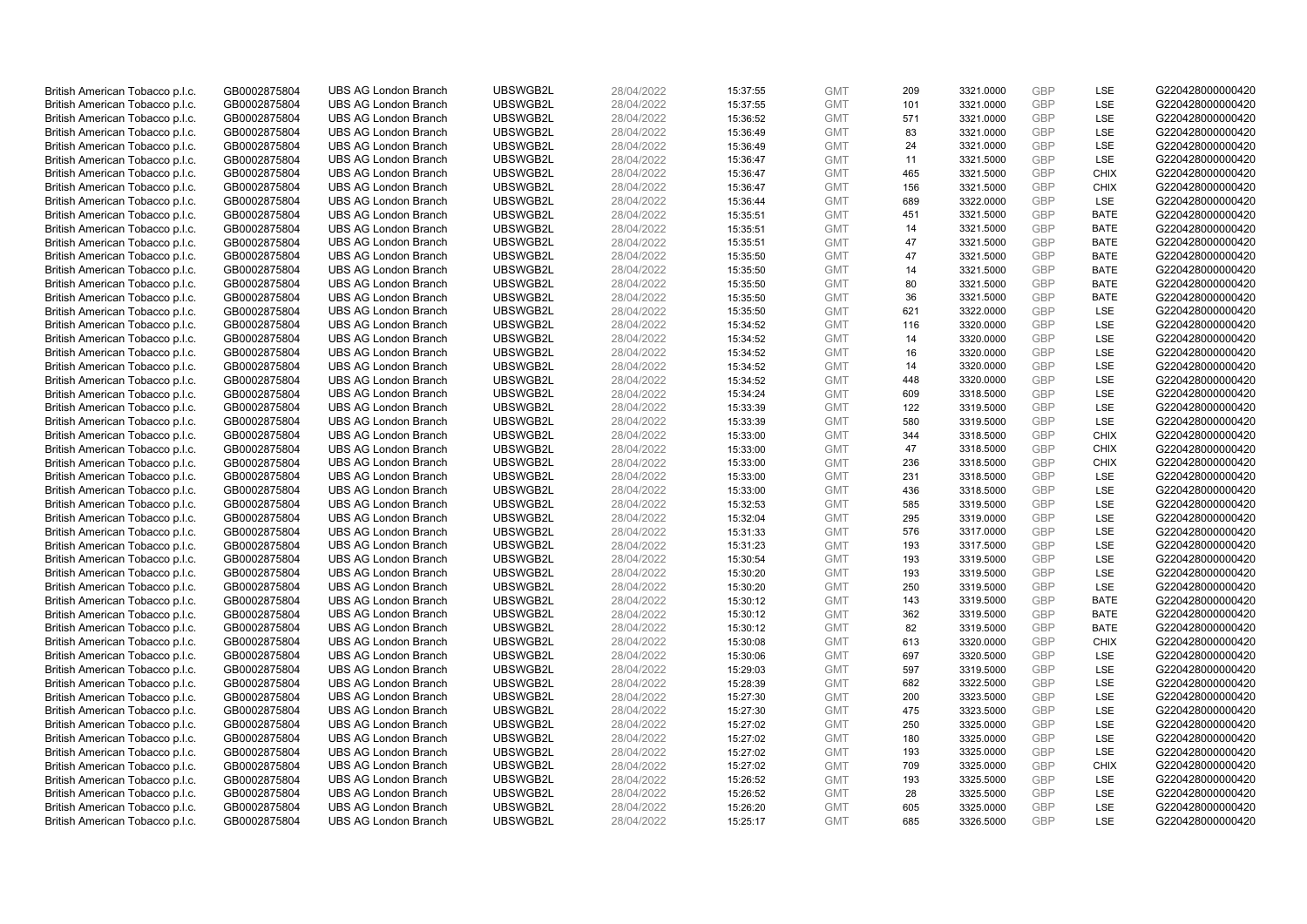| British American Tobacco p.l.c. | GB0002875804 | <b>UBS AG London Branch</b> | UBSWGB2L | 28/04/2022 | 15:25:17 | <b>GMT</b> | 600 | 3326.5000 | <b>GBP</b> | <b>CHIX</b> | G220428000000420 |
|---------------------------------|--------------|-----------------------------|----------|------------|----------|------------|-----|-----------|------------|-------------|------------------|
| British American Tobacco p.l.c. | GB0002875804 | <b>UBS AG London Branch</b> | UBSWGB2L | 28/04/2022 | 15:25:04 | <b>GMT</b> | 633 | 3327.5000 | GBP        | <b>LSE</b>  | G220428000000420 |
| British American Tobacco p.l.c. | GB0002875804 | <b>UBS AG London Branch</b> | UBSWGB2L | 28/04/2022 | 15:24:07 | <b>GMT</b> | 47  | 3325.5000 | <b>GBP</b> | LSE         | G220428000000420 |
| British American Tobacco p.l.c. | GB0002875804 | <b>UBS AG London Branch</b> | UBSWGB2L | 28/04/2022 | 15:24:07 | <b>GMT</b> | 553 | 3325.5000 | GBP        | LSE         | G220428000000420 |
| British American Tobacco p.l.c. | GB0002875804 | <b>UBS AG London Branch</b> | UBSWGB2L | 28/04/2022 | 15:23:43 | <b>GMT</b> | 366 | 3324.5000 | GBP        | <b>BATE</b> | G220428000000420 |
| British American Tobacco p.l.c. | GB0002875804 | <b>UBS AG London Branch</b> | UBSWGB2L | 28/04/2022 | 15:23:43 | <b>GMT</b> | 235 | 3324.5000 | <b>GBP</b> | <b>BATE</b> | G220428000000420 |
| British American Tobacco p.l.c. | GB0002875804 | <b>UBS AG London Branch</b> | UBSWGB2L | 28/04/2022 | 15:23:43 | <b>GMT</b> | 86  | 3324.5000 | <b>GBP</b> | <b>BATE</b> | G220428000000420 |
| British American Tobacco p.l.c. | GB0002875804 | <b>UBS AG London Branch</b> | UBSWGB2L | 28/04/2022 | 15:23:16 | <b>GMT</b> | 11  | 3325.0000 | <b>GBP</b> | <b>LSE</b>  | G220428000000420 |
| British American Tobacco p.l.c. | GB0002875804 | <b>UBS AG London Branch</b> | UBSWGB2L | 28/04/2022 | 15:23:16 | <b>GMT</b> | 526 | 3325.0000 | <b>GBP</b> | LSE         | G220428000000420 |
| British American Tobacco p.l.c. | GB0002875804 | <b>UBS AG London Branch</b> | UBSWGB2L | 28/04/2022 | 15:23:14 | <b>GMT</b> | 83  | 3325.0000 | <b>GBP</b> | <b>LSE</b>  | G220428000000420 |
| British American Tobacco p.l.c. | GB0002875804 | <b>UBS AG London Branch</b> | UBSWGB2L | 28/04/2022 | 15:23:14 | <b>GMT</b> | 83  | 3325.0000 | <b>GBP</b> | LSE         | G220428000000420 |
| British American Tobacco p.l.c. | GB0002875804 | <b>UBS AG London Branch</b> | UBSWGB2L | 28/04/2022 | 15:22:32 | <b>GMT</b> | 668 | 3324.5000 | <b>GBP</b> | LSE         | G220428000000420 |
| British American Tobacco p.l.c. | GB0002875804 | <b>UBS AG London Branch</b> | UBSWGB2L | 28/04/2022 | 15:21:57 | <b>GMT</b> | 628 | 3325.0000 | <b>GBP</b> | LSE         | G220428000000420 |
| British American Tobacco p.l.c. | GB0002875804 | <b>UBS AG London Branch</b> | UBSWGB2L | 28/04/2022 | 15:21:57 | <b>GMT</b> | 712 | 3325.0000 | <b>GBP</b> | <b>CHIX</b> | G220428000000420 |
| British American Tobacco p.l.c. | GB0002875804 | <b>UBS AG London Branch</b> | UBSWGB2L | 28/04/2022 | 15:21:39 | <b>GMT</b> | 10  | 3326.0000 | <b>GBP</b> | <b>LSE</b>  | G220428000000420 |
| British American Tobacco p.l.c. | GB0002875804 | <b>UBS AG London Branch</b> | UBSWGB2L | 28/04/2022 | 15:21:39 | <b>GMT</b> | 611 | 3326.0000 | <b>GBP</b> | LSE         | G220428000000420 |
| British American Tobacco p.l.c. | GB0002875804 | <b>UBS AG London Branch</b> | UBSWGB2L | 28/04/2022 | 15:20:52 | <b>GMT</b> | 685 | 3325.5000 | <b>GBP</b> | LSE         | G220428000000420 |
| British American Tobacco p.l.c. | GB0002875804 | <b>UBS AG London Branch</b> | UBSWGB2L | 28/04/2022 | 15:19:54 | <b>GMT</b> | 633 | 3324.0000 | GBP        | LSE         | G220428000000420 |
| British American Tobacco p.l.c. | GB0002875804 | <b>UBS AG London Branch</b> | UBSWGB2L | 28/04/2022 | 15:19:25 | <b>GMT</b> | 633 | 3324.5000 | <b>GBP</b> | <b>BATE</b> | G220428000000420 |
| British American Tobacco p.l.c. | GB0002875804 | <b>UBS AG London Branch</b> | UBSWGB2L | 28/04/2022 | 15:19:25 | <b>GMT</b> | 13  | 3324.5000 | GBP        | <b>BATE</b> | G220428000000420 |
| British American Tobacco p.l.c. | GB0002875804 | <b>UBS AG London Branch</b> | UBSWGB2L | 28/04/2022 | 15:19:25 | <b>GMT</b> | 671 | 3325.0000 | <b>GBP</b> | LSE         | G220428000000420 |
| British American Tobacco p.l.c. | GB0002875804 | <b>UBS AG London Branch</b> | UBSWGB2L | 28/04/2022 | 15:19:25 | <b>GMT</b> | 674 | 3325.0000 | <b>GBP</b> | <b>CHIX</b> | G220428000000420 |
| British American Tobacco p.l.c. | GB0002875804 | <b>UBS AG London Branch</b> | UBSWGB2L | 28/04/2022 | 15:19:03 | <b>GMT</b> | 10  | 3325.0000 | <b>GBP</b> | <b>LSE</b>  | G220428000000420 |
| British American Tobacco p.l.c. | GB0002875804 | <b>UBS AG London Branch</b> | UBSWGB2L | 28/04/2022 | 15:19:03 | <b>GMT</b> | 610 | 3325.0000 | <b>GBP</b> | LSE         | G220428000000420 |
| British American Tobacco p.l.c. | GB0002875804 | <b>UBS AG London Branch</b> | UBSWGB2L | 28/04/2022 | 15:18:15 | <b>GMT</b> | 800 | 3323.0000 | <b>GBP</b> | LSE         | G220428000000420 |
| British American Tobacco p.l.c. | GB0002875804 | <b>UBS AG London Branch</b> | UBSWGB2L | 28/04/2022 | 15:17:07 | <b>GMT</b> | 154 | 3326.5000 | <b>GBP</b> | LSE         | G220428000000420 |
| British American Tobacco p.l.c. | GB0002875804 | <b>UBS AG London Branch</b> | UBSWGB2L | 28/04/2022 | 15:17:07 | <b>GMT</b> | 250 | 3326.5000 | GBP        | LSE         | G220428000000420 |
| British American Tobacco p.l.c. | GB0002875804 | <b>UBS AG London Branch</b> | UBSWGB2L | 28/04/2022 | 15:16:38 | <b>GMT</b> | 650 | 3329.0000 | <b>GBP</b> | <b>LSE</b>  | G220428000000420 |
| British American Tobacco p.l.c. | GB0002875804 | <b>UBS AG London Branch</b> | UBSWGB2L | 28/04/2022 | 15:16:07 | <b>GMT</b> | 649 | 3327.5000 | GBP        | LSE         | G220428000000420 |
| British American Tobacco p.l.c. | GB0002875804 | <b>UBS AG London Branch</b> | UBSWGB2L | 28/04/2022 | 15:16:07 | <b>GMT</b> | 629 | 3327.5000 | <b>GBP</b> | <b>CHIX</b> | G220428000000420 |
| British American Tobacco p.l.c. | GB0002875804 | <b>UBS AG London Branch</b> | UBSWGB2L | 28/04/2022 | 15:16:07 | <b>GMT</b> | 42  | 3327.5000 | GBP        | <b>CHIX</b> | G220428000000420 |
| British American Tobacco p.l.c. | GB0002875804 | <b>UBS AG London Branch</b> | UBSWGB2L | 28/04/2022 | 15:16:07 | <b>GMT</b> | 19  | 3327.5000 | <b>GBP</b> | <b>CHIX</b> | G220428000000420 |
| British American Tobacco p.l.c. | GB0002875804 | <b>UBS AG London Branch</b> | UBSWGB2L | 28/04/2022 | 15:15:42 | <b>GMT</b> | 293 | 3327.0000 | GBP        | <b>BATE</b> | G220428000000420 |
| British American Tobacco p.l.c. | GB0002875804 | <b>UBS AG London Branch</b> | UBSWGB2L | 28/04/2022 | 15:15:42 | <b>GMT</b> | 306 | 3327.0000 | GBP        | <b>BATE</b> | G220428000000420 |
| British American Tobacco p.l.c. | GB0002875804 | <b>UBS AG London Branch</b> | UBSWGB2L | 28/04/2022 | 15:15:22 | <b>GMT</b> | 583 | 3327.0000 | <b>GBP</b> | LSE         | G220428000000420 |
| British American Tobacco p.l.c. | GB0002875804 | <b>UBS AG London Branch</b> | UBSWGB2L | 28/04/2022 | 15:15:22 | <b>GMT</b> | 10  | 3327.0000 | <b>GBP</b> | LSE         | G220428000000420 |
| British American Tobacco p.l.c. | GB0002875804 | <b>UBS AG London Branch</b> | UBSWGB2L | 28/04/2022 | 15:15:05 | <b>GMT</b> | 82  | 3325.0000 | GBP        | LSE         | G220428000000420 |
| British American Tobacco p.l.c. | GB0002875804 | <b>UBS AG London Branch</b> | UBSWGB2L | 28/04/2022 | 15:15:05 | <b>GMT</b> | 181 | 3325.0000 | <b>GBP</b> | LSE         | G220428000000420 |
| British American Tobacco p.l.c. | GB0002875804 | <b>UBS AG London Branch</b> | UBSWGB2L | 28/04/2022 | 15:14:14 | <b>GMT</b> | 650 | 3323.5000 | GBP        | <b>LSE</b>  | G220428000000420 |
| British American Tobacco p.l.c. | GB0002875804 | <b>UBS AG London Branch</b> | UBSWGB2L | 28/04/2022 | 15:14:14 | <b>GMT</b> | 686 | 3323.5000 | GBP        | <b>CHIX</b> | G220428000000420 |
| British American Tobacco p.l.c. | GB0002875804 | <b>UBS AG London Branch</b> | UBSWGB2L | 28/04/2022 | 15:13:54 | <b>GMT</b> | 90  | 3322.0000 | <b>GBP</b> | <b>LSE</b>  | G220428000000420 |
| British American Tobacco p.l.c. | GB0002875804 | <b>UBS AG London Branch</b> | UBSWGB2L | 28/04/2022 | 15:13:54 | <b>GMT</b> | 250 | 3322.0000 | GBP        | LSE         | G220428000000420 |
| British American Tobacco p.l.c. | GB0002875804 | <b>UBS AG London Branch</b> | UBSWGB2L | 28/04/2022 | 15:13:54 | <b>GMT</b> | 154 | 3322.0000 | <b>GBP</b> | LSE         | G220428000000420 |
| British American Tobacco p.l.c. | GB0002875804 | <b>UBS AG London Branch</b> | UBSWGB2L | 28/04/2022 | 15:13:27 | <b>GMT</b> | 586 | 3321.0000 | GBP        | LSE         | G220428000000420 |
| British American Tobacco p.l.c. | GB0002875804 | <b>UBS AG London Branch</b> | UBSWGB2L | 28/04/2022 | 15:12:42 | <b>GMT</b> | 700 | 3320.0000 | GBP        | <b>LSE</b>  | G220428000000420 |
| British American Tobacco p.l.c. | GB0002875804 | <b>UBS AG London Branch</b> | UBSWGB2L | 28/04/2022 | 15:12:00 | <b>GMT</b> | 104 | 3321.0000 | <b>GBP</b> | LSE         | G220428000000420 |
| British American Tobacco p.l.c. | GB0002875804 | <b>UBS AG London Branch</b> | UBSWGB2L | 28/04/2022 | 15:12:00 | <b>GMT</b> | 483 | 3321.0000 | <b>GBP</b> | LSE         | G220428000000420 |
| British American Tobacco p.l.c. | GB0002875804 | <b>UBS AG London Branch</b> | UBSWGB2L | 28/04/2022 | 15:11:36 | <b>GMT</b> | 107 | 3322.5000 | <b>GBP</b> | LSE         | G220428000000420 |
| British American Tobacco p.l.c. | GB0002875804 | <b>UBS AG London Branch</b> | UBSWGB2L | 28/04/2022 | 15:11:36 | <b>GMT</b> | 396 | 3322.5000 | GBP        | LSE         | G220428000000420 |
| British American Tobacco p.l.c. | GB0002875804 | <b>UBS AG London Branch</b> | UBSWGB2L | 28/04/2022 | 15:11:36 | <b>GMT</b> | 34  | 3322.5000 | <b>GBP</b> | LSE         | G220428000000420 |
| British American Tobacco p.l.c. | GB0002875804 | <b>UBS AG London Branch</b> | UBSWGB2L | 28/04/2022 | 15:11:36 | <b>GMT</b> | 107 | 3322.5000 | GBP        | LSE         | G220428000000420 |
| British American Tobacco p.l.c. | GB0002875804 | <b>UBS AG London Branch</b> | UBSWGB2L | 28/04/2022 | 15:11:09 | <b>GMT</b> | 493 | 3321.5000 | <b>GBP</b> | <b>CHIX</b> | G220428000000420 |
| British American Tobacco p.l.c. | GB0002875804 | <b>UBS AG London Branch</b> | UBSWGB2L | 28/04/2022 | 15:11:07 | <b>GMT</b> | 169 | 3321.5000 | GBP        | <b>CHIX</b> | G220428000000420 |
| British American Tobacco p.l.c. | GB0002875804 | <b>UBS AG London Branch</b> | UBSWGB2L | 28/04/2022 | 15:10:43 | <b>GMT</b> | 659 | 3322.5000 | GBP        | <b>LSE</b>  | G220428000000420 |
|                                 |              |                             |          |            |          |            |     |           |            |             |                  |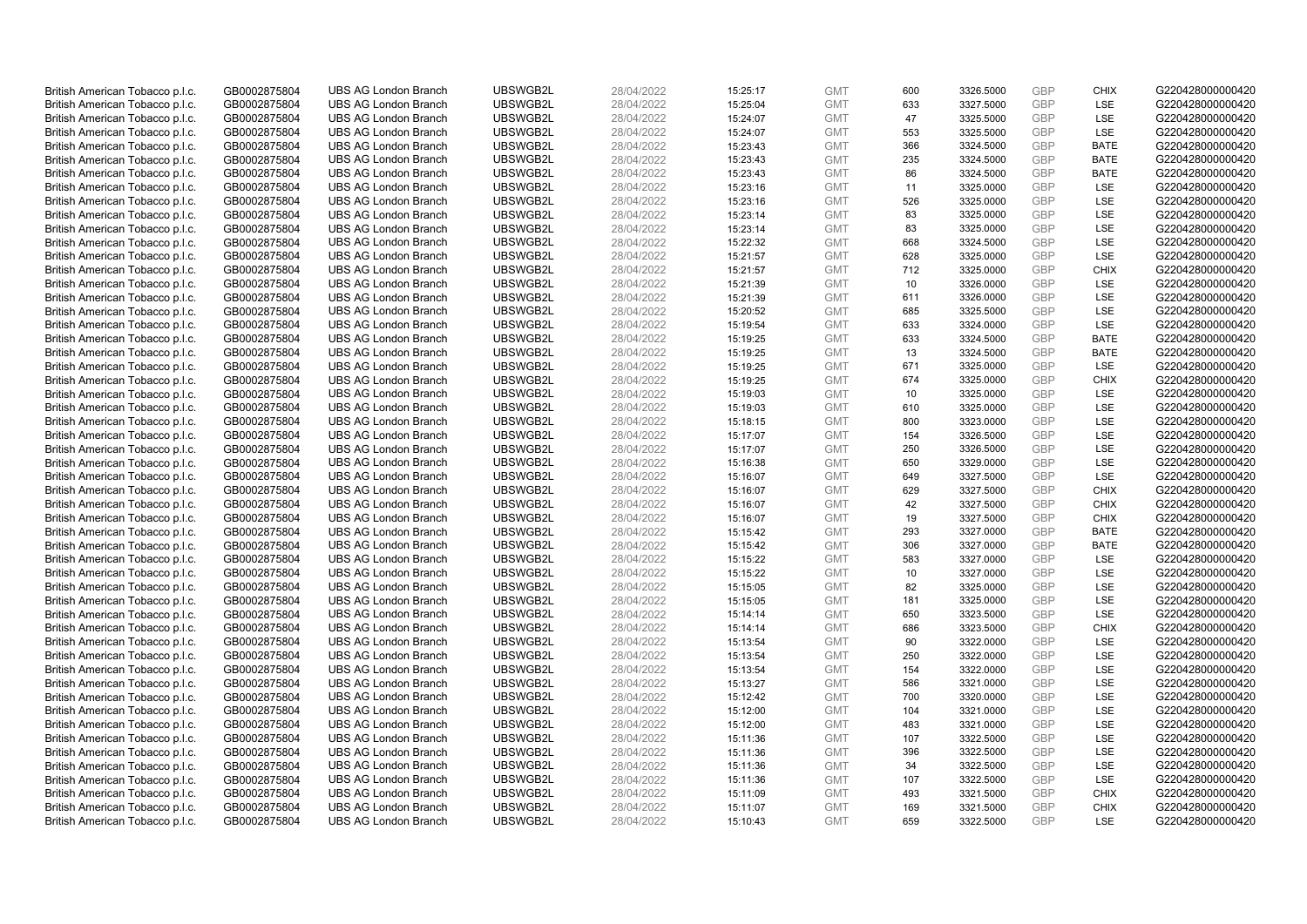| British American Tobacco p.l.c. | GB0002875804 | <b>UBS AG London Branch</b>                                | UBSWGB2L             | 28/04/2022 | 15:10:43             | <b>GMT</b>               | 39         | 3322.5000              | <b>GBP</b> | LSE         | G220428000000420                     |
|---------------------------------|--------------|------------------------------------------------------------|----------------------|------------|----------------------|--------------------------|------------|------------------------|------------|-------------|--------------------------------------|
| British American Tobacco p.l.c. | GB0002875804 | <b>UBS AG London Branch</b>                                | UBSWGB2L             | 28/04/2022 | 15:09:52             | <b>GMT</b>               | 364        | 3320.0000              | <b>GBP</b> | <b>BATE</b> | G220428000000420                     |
| British American Tobacco p.l.c. | GB0002875804 | <b>UBS AG London Branch</b>                                | UBSWGB2L             | 28/04/2022 | 15:09:52             | <b>GMT</b>               | 297        | 3320.0000              | GBP        | <b>BATE</b> | G220428000000420                     |
| British American Tobacco p.l.c. | GB0002875804 | <b>UBS AG London Branch</b>                                | UBSWGB2L             | 28/04/2022 | 15:09:52             | <b>GMT</b>               | 650        | 3321.5000              | GBP        | <b>LSE</b>  | G220428000000420                     |
| British American Tobacco p.l.c. | GB0002875804 | <b>UBS AG London Branch</b>                                | UBSWGB2L             | 28/04/2022 | 15:09:52             | <b>GMT</b>               | 10         | 3321.5000              | <b>GBP</b> | LSE         | G220428000000420                     |
| British American Tobacco p.l.c. | GB0002875804 | <b>UBS AG London Branch</b>                                | UBSWGB2L             | 28/04/2022 | 15:09:51             | <b>GMT</b>               | 290        | 3322.0000              | <b>GBP</b> | LSE         | G220428000000420                     |
| British American Tobacco p.l.c. | GB0002875804 | <b>UBS AG London Branch</b>                                | UBSWGB2L             | 28/04/2022 | 15:09:51             | <b>GMT</b>               | 427        | 3322.0000              | GBP        | LSE         | G220428000000420                     |
| British American Tobacco p.l.c. | GB0002875804 | <b>UBS AG London Branch</b>                                | UBSWGB2L             | 28/04/2022 | 15:09:51             | <b>GMT</b>               | 216        | 3322.0000              | <b>GBP</b> | <b>LSE</b>  | G220428000000420                     |
| British American Tobacco p.l.c. | GB0002875804 | <b>UBS AG London Branch</b>                                | UBSWGB2L             | 28/04/2022 | 15:08:45             | <b>GMT</b>               | 699        | 3315.5000              | <b>GBP</b> | LSE         | G220428000000420                     |
| British American Tobacco p.l.c. | GB0002875804 | <b>UBS AG London Branch</b>                                | UBSWGB2L             | 28/04/2022 | 15:08:03             | <b>GMT</b>               | 154        | 3317.5000              | <b>GBP</b> | <b>LSE</b>  | G220428000000420                     |
| British American Tobacco p.l.c. | GB0002875804 | <b>UBS AG London Branch</b>                                | UBSWGB2L             | 28/04/2022 | 15:08:03             | <b>GMT</b>               | 250        | 3317.5000              | GBP        | LSE         | G220428000000420                     |
| British American Tobacco p.l.c. | GB0002875804 | <b>UBS AG London Branch</b>                                | UBSWGB2L             | 28/04/2022 | 15:07:33             | <b>GMT</b>               | 250        | 3318.5000              | <b>GBP</b> | LSE         | G220428000000420                     |
| British American Tobacco p.l.c. | GB0002875804 | <b>UBS AG London Branch</b>                                | UBSWGB2L             | 28/04/2022 | 15:07:33             | <b>GMT</b>               | 154        | 3318.5000              | <b>GBP</b> | LSE         | G220428000000420                     |
| British American Tobacco p.l.c. | GB0002875804 | <b>UBS AG London Branch</b>                                | UBSWGB2L             | 28/04/2022 | 15:07:33             | <b>GMT</b>               | 94         | 3318.5000              | <b>GBP</b> | LSE         | G220428000000420                     |
| British American Tobacco p.l.c. | GB0002875804 | <b>UBS AG London Branch</b>                                | UBSWGB2L             | 28/04/2022 | 15:07:19             | <b>GMT</b>               | 455        | 3319.0000              | <b>GBP</b> | <b>CHIX</b> | G220428000000420                     |
| British American Tobacco p.l.c. | GB0002875804 | <b>UBS AG London Branch</b>                                | UBSWGB2L             | 28/04/2022 | 15:07:19             | <b>GMT</b>               | 220        | 3319.0000              | GBP        | <b>CHIX</b> | G220428000000420                     |
| British American Tobacco p.l.c. | GB0002875804 | <b>UBS AG London Branch</b>                                | UBSWGB2L             | 28/04/2022 | 15:07:14             | <b>GMT</b>               | 250        | 3320.5000              | GBP        | <b>LSE</b>  | G220428000000420                     |
| British American Tobacco p.l.c. | GB0002875804 | <b>UBS AG London Branch</b>                                | UBSWGB2L             | 28/04/2022 | 15:07:09             | <b>GMT</b>               | 695        | 3321.0000              | <b>GBP</b> | LSE         | G220428000000420                     |
| British American Tobacco p.l.c. | GB0002875804 | <b>UBS AG London Branch</b>                                | UBSWGB2L             | 28/04/2022 | 15:05:52             | <b>GMT</b>               | 695        | 3321.0000              | <b>GBP</b> | <b>LSE</b>  | G220428000000420                     |
| British American Tobacco p.l.c. | GB0002875804 | <b>UBS AG London Branch</b>                                | UBSWGB2L             | 28/04/2022 | 15:05:28             | <b>GMT</b>               | 189        | 3320.0000              | GBP        | <b>CHIX</b> | G220428000000420                     |
| British American Tobacco p.l.c. | GB0002875804 | <b>UBS AG London Branch</b>                                | UBSWGB2L             | 28/04/2022 | 15:05:28             | <b>GMT</b>               | 43         | 3320.0000              | <b>GBP</b> | <b>CHIX</b> | G220428000000420                     |
| British American Tobacco p.l.c. | GB0002875804 | <b>UBS AG London Branch</b>                                | UBSWGB2L             | 28/04/2022 | 15:05:28             | <b>GMT</b>               | 300        | 3320.0000              | GBP        | <b>CHIX</b> | G220428000000420                     |
| British American Tobacco p.l.c. | GB0002875804 | <b>UBS AG London Branch</b>                                | UBSWGB2L             | 28/04/2022 | 15:05:28             | <b>GMT</b>               | 60         | 3320.0000              | <b>GBP</b> | <b>CHIX</b> | G220428000000420                     |
| British American Tobacco p.l.c. | GB0002875804 | <b>UBS AG London Branch</b>                                | UBSWGB2L             | 28/04/2022 | 15:05:20             | <b>GMT</b>               | 566        | 3321.0000              | GBP        | <b>LSE</b>  | G220428000000420                     |
| British American Tobacco p.l.c. | GB0002875804 | <b>UBS AG London Branch</b>                                | UBSWGB2L             | 28/04/2022 | 15:05:06             | <b>GMT</b>               | 648        | 3320.0000              | <b>GBP</b> | LSE         | G220428000000420                     |
| British American Tobacco p.l.c. | GB0002875804 | <b>UBS AG London Branch</b>                                | UBSWGB2L             | 28/04/2022 | 15:04:34             | <b>GMT</b>               | 592        | 3322.5000              | GBP        | <b>BATE</b> | G220428000000420                     |
| British American Tobacco p.l.c. | GB0002875804 | <b>UBS AG London Branch</b>                                | UBSWGB2L             | 28/04/2022 | 15:04:26             | <b>GMT</b>               | 221        | 3324.0000              | <b>GBP</b> | <b>LSE</b>  | G220428000000420                     |
| British American Tobacco p.l.c. | GB0002875804 | <b>UBS AG London Branch</b>                                | UBSWGB2L             | 28/04/2022 | 15:04:26             | <b>GMT</b>               | 418        | 3324.0000              | <b>GBP</b> | <b>LSE</b>  | G220428000000420                     |
| British American Tobacco p.l.c. | GB0002875804 | <b>UBS AG London Branch</b>                                | UBSWGB2L             | 28/04/2022 | 15:03:57             | <b>GMT</b>               | 33         | 3325.5000              | GBP        | <b>CHIX</b> | G220428000000420                     |
| British American Tobacco p.l.c. | GB0002875804 | <b>UBS AG London Branch</b>                                | UBSWGB2L             | 28/04/2022 | 15:03:56             | <b>GMT</b>               | 599        | 3325.5000              | GBP        | LSE         | G220428000000420                     |
| British American Tobacco p.l.c. | GB0002875804 | <b>UBS AG London Branch</b>                                | UBSWGB2L             | 28/04/2022 | 15:03:55             | <b>GMT</b>               | 14         | 3325.5000              | GBP        | LSE         | G220428000000420                     |
| British American Tobacco p.l.c. | GB0002875804 | <b>UBS AG London Branch</b>                                | UBSWGB2L             | 28/04/2022 | 15:03:20             | <b>GMT</b>               | 100        | 3325.5000              | GBP        | <b>CHIX</b> | G220428000000420                     |
| British American Tobacco p.l.c. | GB0002875804 | <b>UBS AG London Branch</b>                                | UBSWGB2L             | 28/04/2022 | 15:03:18             | <b>GMT</b>               | 33         | 3325.5000              | GBP        | <b>CHIX</b> | G220428000000420                     |
| British American Tobacco p.l.c. | GB0002875804 | <b>UBS AG London Branch</b>                                | UBSWGB2L             | 28/04/2022 | 15:03:18             | <b>GMT</b>               | 16         | 3325.5000              | GBP        | <b>CHIX</b> | G220428000000420                     |
| British American Tobacco p.l.c. | GB0002875804 | <b>UBS AG London Branch</b>                                | UBSWGB2L             | 28/04/2022 | 15:03:18             | <b>GMT</b>               | 445        | 3325.5000              | GBP        | <b>CHIX</b> | G220428000000420                     |
| British American Tobacco p.l.c. | GB0002875804 | <b>UBS AG London Branch</b>                                | UBSWGB2L             | 28/04/2022 | 15:03:15             | <b>GMT</b>               | 588        | 3326.0000              | <b>GBP</b> | LSE         | G220428000000420                     |
| British American Tobacco p.l.c. | GB0002875804 | <b>UBS AG London Branch</b>                                | UBSWGB2L             | 28/04/2022 | 15:03:08             | <b>GMT</b>               | 104        | 3326.5000              | GBP        | LSE         | G220428000000420                     |
| British American Tobacco p.l.c. | GB0002875804 | <b>UBS AG London Branch</b>                                | UBSWGB2L             | 28/04/2022 | 15:03:08             | <b>GMT</b>               | 337        | 3326.5000              | <b>GBP</b> | LSE         | G220428000000420                     |
| British American Tobacco p.l.c. | GB0002875804 | <b>UBS AG London Branch</b>                                | UBSWGB2L             | 28/04/2022 | 15:02:20             | <b>GMT</b>               | 593        | 3325.5000              | <b>GBP</b> | <b>LSE</b>  | G220428000000420                     |
| British American Tobacco p.l.c. | GB0002875804 | <b>UBS AG London Branch</b>                                | UBSWGB2L             | 28/04/2022 | 15:01:54             | <b>GMT</b>               | 637        | 3326.0000              | GBP        | <b>LSE</b>  | G220428000000420                     |
| British American Tobacco p.l.c. | GB0002875804 | <b>UBS AG London Branch</b>                                | UBSWGB2L             | 28/04/2022 | 15:01:37             | <b>GMT</b>               | 154        | 3326.0000              | <b>GBP</b> | <b>LSE</b>  | G220428000000420                     |
| British American Tobacco p.l.c. | GB0002875804 | <b>UBS AG London Branch</b>                                | UBSWGB2L             | 28/04/2022 | 15:01:37             | <b>GMT</b>               | 106        | 3326.0000              | <b>GBP</b> | LSE         | G220428000000420                     |
| British American Tobacco p.l.c. | GB0002875804 | <b>UBS AG London Branch</b>                                | UBSWGB2L             | 28/04/2022 | 15:01:33             | <b>GMT</b>               | 613        | 3326.5000              | <b>GBP</b> | <b>CHIX</b> | G220428000000420                     |
| British American Tobacco p.l.c. | GB0002875804 | <b>UBS AG London Branch</b>                                | UBSWGB2L             | 28/04/2022 | 15:01:31             | <b>GMT</b>               | 154        | 3327.0000              | GBP        | <b>LSE</b>  | G220428000000420                     |
| British American Tobacco p.l.c. | GB0002875804 | <b>UBS AG London Branch</b>                                | UBSWGB2L             | 28/04/2022 | 15:01:18             | <b>GMT</b>               | 359        | 3326.5000              | GBP        | <b>LSE</b>  | G220428000000420                     |
| British American Tobacco p.l.c. | GB0002875804 | <b>UBS AG London Branch</b>                                | UBSWGB2L             | 28/04/2022 | 15:00:53             | <b>GMT</b>               | 227        | 3326.0000              | GBP        | <b>BATE</b> | G220428000000420                     |
| British American Tobacco p.l.c. | GB0002875804 | <b>UBS AG London Branch</b>                                | UBSWGB2L             | 28/04/2022 | 15:00:53             | <b>GMT</b>               | 214        | 3326.0000              | GBP        | <b>BATE</b> | G220428000000420                     |
| British American Tobacco p.l.c. | GB0002875804 | <b>UBS AG London Branch</b>                                | UBSWGB2L             | 28/04/2022 | 15:00:53             | <b>GMT</b>               | 11         | 3326.0000              | GBP        | <b>BATE</b> | G220428000000420                     |
| British American Tobacco p.l.c. | GB0002875804 | <b>UBS AG London Branch</b>                                | UBSWGB2L             | 28/04/2022 |                      | <b>GMT</b>               | 254        | 3326.0000              | GBP        | <b>BATE</b> | G220428000000420                     |
| British American Tobacco p.l.c. | GB0002875804 | <b>UBS AG London Branch</b>                                | UBSWGB2L             | 28/04/2022 | 15:00:53<br>15:00:53 | <b>GMT</b>               | 684        | 3326.5000              | <b>GBP</b> | LSE         | G220428000000420                     |
|                                 |              |                                                            |                      |            |                      |                          |            | 3327.0000              | GBP        | LSE         |                                      |
| British American Tobacco p.l.c. | GB0002875804 | <b>UBS AG London Branch</b><br><b>UBS AG London Branch</b> | UBSWGB2L<br>UBSWGB2L | 28/04/2022 | 15:00:53             | <b>GMT</b><br><b>GMT</b> | 491<br>84  |                        | <b>GBP</b> | LSE         | G220428000000420<br>G220428000000420 |
| British American Tobacco p.l.c. | GB0002875804 |                                                            |                      | 28/04/2022 | 15:00:52             |                          |            | 3327.0000              | GBP        | LSE         |                                      |
| British American Tobacco p.l.c. | GB0002875804 | <b>UBS AG London Branch</b>                                | UBSWGB2L             | 28/04/2022 | 15:00:00             | <b>GMT</b><br><b>GMT</b> | 653<br>576 | 3327.0000<br>3327.0000 | GBP        | <b>CHIX</b> | G220428000000420                     |
| British American Tobacco p.l.c. | GB0002875804 | <b>UBS AG London Branch</b>                                | UBSWGB2L             | 28/04/2022 | 15:00:00             |                          |            |                        |            |             | G220428000000420                     |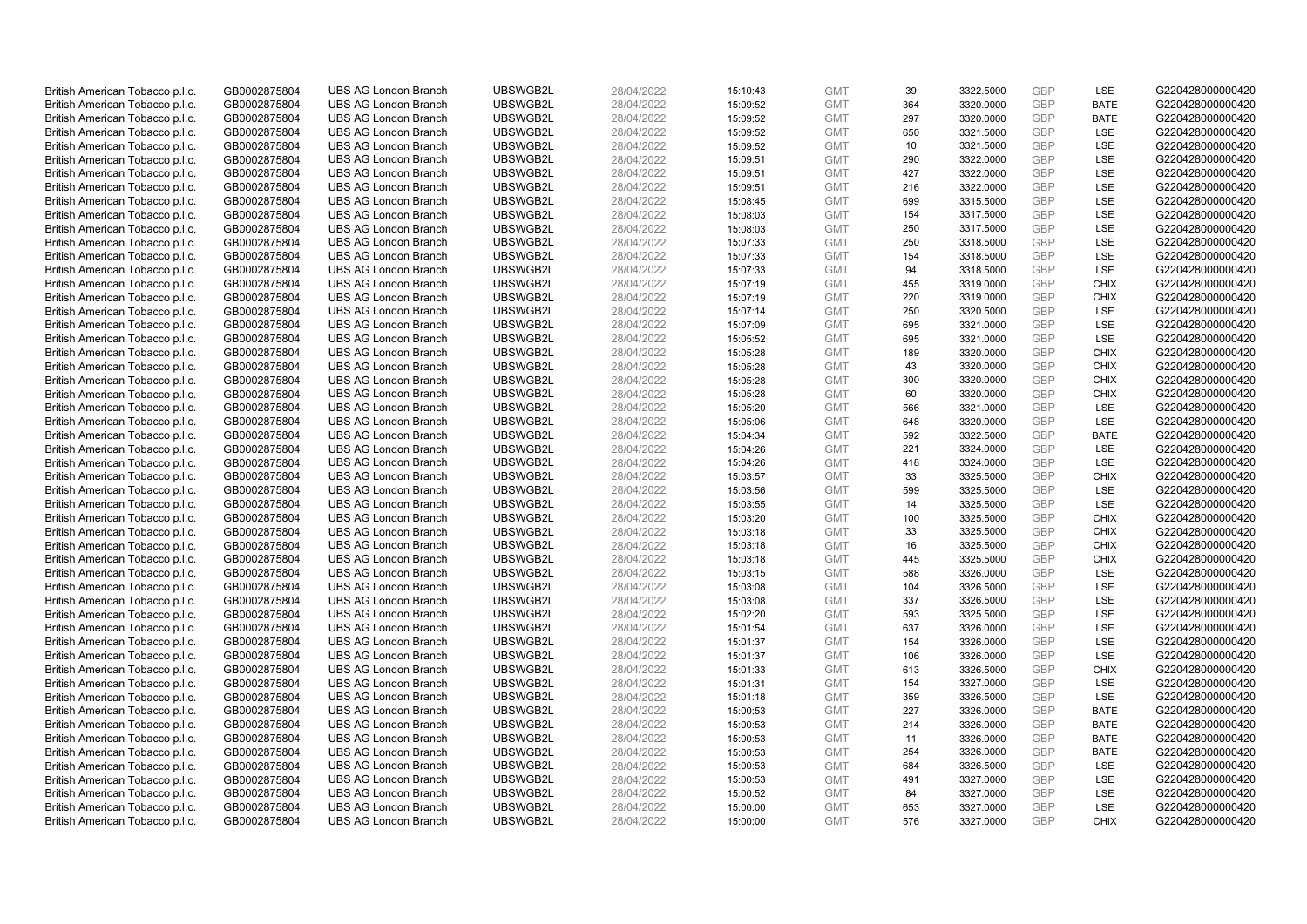| British American Tobacco p.l.c. | GB0002875804 | <b>UBS AG London Branch</b> | UBSWGB2L | 28/04/2022 | 14:59:40 | <b>GMT</b> | 608            | 3327.0000 | <b>GBP</b> | LSE         | G220428000000420 |
|---------------------------------|--------------|-----------------------------|----------|------------|----------|------------|----------------|-----------|------------|-------------|------------------|
| British American Tobacco p.l.c. | GB0002875804 | <b>UBS AG London Branch</b> | UBSWGB2L | 28/04/2022 | 14:59:38 | <b>GMT</b> | 84             | 3326.5000 | GBP        | LSE         | G220428000000420 |
| British American Tobacco p.l.c. | GB0002875804 | <b>UBS AG London Branch</b> | UBSWGB2L | 28/04/2022 | 14:59:32 | <b>GMT</b> | 10             | 3326.5000 | GBP        | LSE         | G220428000000420 |
| British American Tobacco p.l.c. | GB0002875804 | <b>UBS AG London Branch</b> | UBSWGB2L | 28/04/2022 | 14:59:14 | <b>GMT</b> | 580            | 3324.5000 | GBP        | LSE         | G220428000000420 |
| British American Tobacco p.l.c. | GB0002875804 | <b>UBS AG London Branch</b> | UBSWGB2L | 28/04/2022 | 14:58:41 | <b>GMT</b> | 119            | 3322.5000 | <b>GBP</b> | LSE         | G220428000000420 |
| British American Tobacco p.l.c. | GB0002875804 | <b>UBS AG London Branch</b> | UBSWGB2L | 28/04/2022 | 14:58:41 | <b>GMT</b> | 250            | 3322.5000 | GBP        | LSE         | G220428000000420 |
| British American Tobacco p.l.c. | GB0002875804 | <b>UBS AG London Branch</b> | UBSWGB2L | 28/04/2022 | 14:58:41 | <b>GMT</b> | 154            | 3322.5000 | GBP        | LSE         | G220428000000420 |
| British American Tobacco p.l.c. | GB0002875804 | <b>UBS AG London Branch</b> | UBSWGB2L | 28/04/2022 | 14:57:56 | <b>GMT</b> | 585            | 3323.0000 | <b>GBP</b> | <b>LSE</b>  | G220428000000420 |
| British American Tobacco p.l.c. | GB0002875804 | <b>UBS AG London Branch</b> | UBSWGB2L | 28/04/2022 | 14:57:51 | <b>GMT</b> | 10             | 3323.0000 | GBP        | LSE         | G220428000000420 |
| British American Tobacco p.l.c. | GB0002875804 | <b>UBS AG London Branch</b> | UBSWGB2L | 28/04/2022 | 14:57:15 | <b>GMT</b> | 184            | 3327.0000 | <b>GBP</b> | <b>BATE</b> | G220428000000420 |
| British American Tobacco p.l.c. | GB0002875804 | <b>UBS AG London Branch</b> | UBSWGB2L | 28/04/2022 | 14:57:15 | <b>GMT</b> | 25             | 3327.0000 | GBP        | <b>BATE</b> | G220428000000420 |
| British American Tobacco p.l.c. | GB0002875804 | <b>UBS AG London Branch</b> | UBSWGB2L | 28/04/2022 | 14:57:15 | <b>GMT</b> | 671            | 3327.0000 | <b>GBP</b> | <b>CHIX</b> | G220428000000420 |
| British American Tobacco p.l.c. | GB0002875804 | <b>UBS AG London Branch</b> | UBSWGB2L | 28/04/2022 | 14:57:15 | <b>GMT</b> | 189            | 3327.0000 | <b>GBP</b> | <b>BATE</b> | G220428000000420 |
| British American Tobacco p.l.c. | GB0002875804 | <b>UBS AG London Branch</b> | UBSWGB2L | 28/04/2022 | 14:57:15 | <b>GMT</b> | 226            | 3327.0000 | <b>GBP</b> | <b>BATE</b> | G220428000000420 |
| British American Tobacco p.l.c. | GB0002875804 | <b>UBS AG London Branch</b> | UBSWGB2L | 28/04/2022 | 14:57:15 | <b>GMT</b> | 702            | 3327.5000 | <b>GBP</b> | <b>LSE</b>  | G220428000000420 |
| British American Tobacco p.l.c. | GB0002875804 | <b>UBS AG London Branch</b> | UBSWGB2L | 28/04/2022 | 14:57:07 | <b>GMT</b> | 581            | 3328.0000 | GBP        | LSE         | G220428000000420 |
| British American Tobacco p.l.c. | GB0002875804 | <b>UBS AG London Branch</b> | UBSWGB2L | 28/04/2022 | 14:56:33 | <b>GMT</b> | 154            | 3328.5000 | <b>GBP</b> | LSE         | G220428000000420 |
| British American Tobacco p.l.c. | GB0002875804 | <b>UBS AG London Branch</b> | UBSWGB2L | 28/04/2022 | 14:56:33 | <b>GMT</b> | 250            | 3328.5000 | <b>GBP</b> | LSE         | G220428000000420 |
| British American Tobacco p.l.c. | GB0002875804 | <b>UBS AG London Branch</b> | UBSWGB2L | 28/04/2022 | 14:55:51 | <b>GMT</b> | 663            | 3329.0000 | <b>GBP</b> | <b>LSE</b>  | G220428000000420 |
| British American Tobacco p.l.c. | GB0002875804 | <b>UBS AG London Branch</b> | UBSWGB2L | 28/04/2022 | 14:55:16 | <b>GMT</b> | 272            | 3328.5000 | GBP        | <b>CHIX</b> | G220428000000420 |
| British American Tobacco p.l.c. | GB0002875804 | <b>UBS AG London Branch</b> | UBSWGB2L | 28/04/2022 | 14:55:16 | <b>GMT</b> | 301            | 3328.5000 | <b>GBP</b> | <b>CHIX</b> | G220428000000420 |
| British American Tobacco p.l.c. | GB0002875804 | <b>UBS AG London Branch</b> | UBSWGB2L | 28/04/2022 | 14:55:15 | <b>GMT</b> | 30             | 3328.5000 | GBP        | LSE         | G220428000000420 |
| British American Tobacco p.l.c. | GB0002875804 | <b>UBS AG London Branch</b> | UBSWGB2L | 28/04/2022 | 14:55:15 | <b>GMT</b> | 603            | 3328.5000 | <b>GBP</b> | LSE         | G220428000000420 |
| British American Tobacco p.l.c. | GB0002875804 | <b>UBS AG London Branch</b> | UBSWGB2L | 28/04/2022 | 14:55:15 | <b>GMT</b> | 71             | 3328.5000 | GBP        | <b>CHIX</b> | G220428000000420 |
| British American Tobacco p.l.c. | GB0002875804 | <b>UBS AG London Branch</b> | UBSWGB2L | 28/04/2022 | 14:55:15 | <b>GMT</b> | 30             | 3328.5000 | <b>GBP</b> | LSE         | G220428000000420 |
| British American Tobacco p.l.c. | GB0002875804 | <b>UBS AG London Branch</b> | UBSWGB2L | 28/04/2022 | 14:55:13 | <b>GMT</b> | 268            | 3329.5000 | <b>GBP</b> | LSE         | G220428000000420 |
| British American Tobacco p.l.c. | GB0002875804 | <b>UBS AG London Branch</b> | UBSWGB2L | 28/04/2022 | 14:55:13 | <b>GMT</b> | 350            | 3329.5000 | GBP        | <b>LSE</b>  | G220428000000420 |
| British American Tobacco p.l.c. | GB0002875804 | <b>UBS AG London Branch</b> | UBSWGB2L | 28/04/2022 | 14:54:50 | <b>GMT</b> | 250            | 3329.5000 | <b>GBP</b> | <b>LSE</b>  | G220428000000420 |
| British American Tobacco p.l.c. | GB0002875804 | <b>UBS AG London Branch</b> | UBSWGB2L | 28/04/2022 | 14:54:50 | <b>GMT</b> | 154            | 3329.5000 | GBP        | LSE         | G220428000000420 |
| British American Tobacco p.l.c. | GB0002875804 | <b>UBS AG London Branch</b> | UBSWGB2L | 28/04/2022 | 14:54:49 | <b>GMT</b> | 16             | 3329.5000 | <b>GBP</b> | LSE         | G220428000000420 |
| British American Tobacco p.l.c. | GB0002875804 | <b>UBS AG London Branch</b> | UBSWGB2L | 28/04/2022 | 14:54:46 | <b>GMT</b> | 149            | 3328.5000 | GBP        | LSE         | G220428000000420 |
| British American Tobacco p.l.c. | GB0002875804 | <b>UBS AG London Branch</b> | UBSWGB2L | 28/04/2022 | 14:53:38 | <b>GMT</b> | 24             | 3328.0000 | GBP        | <b>BATE</b> | G220428000000420 |
| British American Tobacco p.l.c. | GB0002875804 | <b>UBS AG London Branch</b> | UBSWGB2L | 28/04/2022 | 14:53:38 | <b>GMT</b> | $\overline{7}$ | 3328.0000 | GBP        | <b>BATE</b> | G220428000000420 |
| British American Tobacco p.l.c. | GB0002875804 | <b>UBS AG London Branch</b> | UBSWGB2L | 28/04/2022 | 14:53:38 | <b>GMT</b> | 17             | 3328.0000 | GBP        | <b>BATE</b> | G220428000000420 |
| British American Tobacco p.l.c. | GB0002875804 | <b>UBS AG London Branch</b> | UBSWGB2L | 28/04/2022 | 14:53:38 | <b>GMT</b> | 32             | 3328.0000 | GBP        | <b>BATE</b> | G220428000000420 |
| British American Tobacco p.l.c. | GB0002875804 | <b>UBS AG London Branch</b> | UBSWGB2L | 28/04/2022 | 14:53:38 | <b>GMT</b> | 68             | 3328.0000 | <b>GBP</b> | <b>BATE</b> | G220428000000420 |
| British American Tobacco p.l.c. | GB0002875804 | <b>UBS AG London Branch</b> | UBSWGB2L | 28/04/2022 | 14:53:38 | <b>GMT</b> | 408            | 3328.0000 | GBP        | <b>BATE</b> | G220428000000420 |
| British American Tobacco p.l.c. | GB0002875804 | <b>UBS AG London Branch</b> | UBSWGB2L | 28/04/2022 | 14:53:38 | <b>GMT</b> | 587            | 3328.0000 | <b>GBP</b> | LSE         | G220428000000420 |
| British American Tobacco p.l.c. | GB0002875804 | <b>UBS AG London Branch</b> | UBSWGB2L | 28/04/2022 | 14:53:38 | <b>GMT</b> | 54             | 3328.0000 | GBP        | <b>BATE</b> | G220428000000420 |
| British American Tobacco p.l.c. | GB0002875804 | <b>UBS AG London Branch</b> | UBSWGB2L | 28/04/2022 | 14:53:34 | <b>GMT</b> | 614            | 3328.5000 | GBP        | <b>LSE</b>  | G220428000000420 |
| British American Tobacco p.l.c. | GB0002875804 | <b>UBS AG London Branch</b> | UBSWGB2L | 28/04/2022 | 14:53:34 | <b>GMT</b> | 531            | 3328.5000 | <b>GBP</b> | <b>CHIX</b> | G220428000000420 |
| British American Tobacco p.l.c. | GB0002875804 | <b>UBS AG London Branch</b> | UBSWGB2L | 28/04/2022 | 14:53:34 | <b>GMT</b> | 46             | 3328.5000 | GBP        | <b>CHIX</b> | G220428000000420 |
| British American Tobacco p.l.c. | GB0002875804 | <b>UBS AG London Branch</b> | UBSWGB2L | 28/04/2022 | 14:52:45 | <b>GMT</b> | 31             | 3325.0000 | GBP        | <b>BATE</b> | G220428000000420 |
| British American Tobacco p.l.c. | GB0002875804 | <b>UBS AG London Branch</b> | UBSWGB2L | 28/04/2022 | 14:52:44 | <b>GMT</b> | 661            | 3325.5000 | GBP        | <b>LSE</b>  | G220428000000420 |
| British American Tobacco p.l.c. | GB0002875804 | <b>UBS AG London Branch</b> | UBSWGB2L | 28/04/2022 | 14:52:06 | <b>GMT</b> | 626            | 3325.5000 | <b>GBP</b> | <b>LSE</b>  | G220428000000420 |
| British American Tobacco p.l.c. | GB0002875804 | <b>UBS AG London Branch</b> | UBSWGB2L | 28/04/2022 | 14:51:46 | <b>GMT</b> | 324            | 3327.5000 | <b>GBP</b> | LSE         | G220428000000420 |
| British American Tobacco p.l.c. | GB0002875804 | <b>UBS AG London Branch</b> | UBSWGB2L | 28/04/2022 | 14:51:46 | <b>GMT</b> | 165            | 3327.5000 | <b>GBP</b> | LSE         | G220428000000420 |
| British American Tobacco p.l.c. | GB0002875804 | <b>UBS AG London Branch</b> | UBSWGB2L | 28/04/2022 | 14:51:41 | <b>GMT</b> | 84             | 3327.5000 | <b>GBP</b> | LSE         | G220428000000420 |
| British American Tobacco p.l.c. | GB0002875804 | <b>UBS AG London Branch</b> | UBSWGB2L | 28/04/2022 | 14:51:35 | <b>GMT</b> | 250            | 3328.5000 | GBP        | LSE         | G220428000000420 |
| British American Tobacco p.l.c. | GB0002875804 | <b>UBS AG London Branch</b> | UBSWGB2L | 28/04/2022 | 14:50:59 | <b>GMT</b> | 398            | 3328.5000 | GBP        | <b>CHIX</b> | G220428000000420 |
| British American Tobacco p.l.c. | GB0002875804 | <b>UBS AG London Branch</b> | UBSWGB2L | 28/04/2022 | 14:50:59 | <b>GMT</b> | 292            | 3328.5000 | GBP        | <b>CHIX</b> | G220428000000420 |
| British American Tobacco p.l.c. | GB0002875804 | <b>UBS AG London Branch</b> | UBSWGB2L | 28/04/2022 | 14:50:58 | <b>GMT</b> | 570            | 3329.5000 | <b>GBP</b> | LSE         | G220428000000420 |
| British American Tobacco p.l.c. | GB0002875804 | <b>UBS AG London Branch</b> | UBSWGB2L | 28/04/2022 | 14:50:16 | <b>GMT</b> | 625            | 3327.0000 | GBP        | LSE         | G220428000000420 |
| British American Tobacco p.l.c. | GB0002875804 | <b>UBS AG London Branch</b> | UBSWGB2L | 28/04/2022 | 14:49:42 | <b>GMT</b> | 692            | 3325.5000 | GBP        | <b>LSE</b>  | G220428000000420 |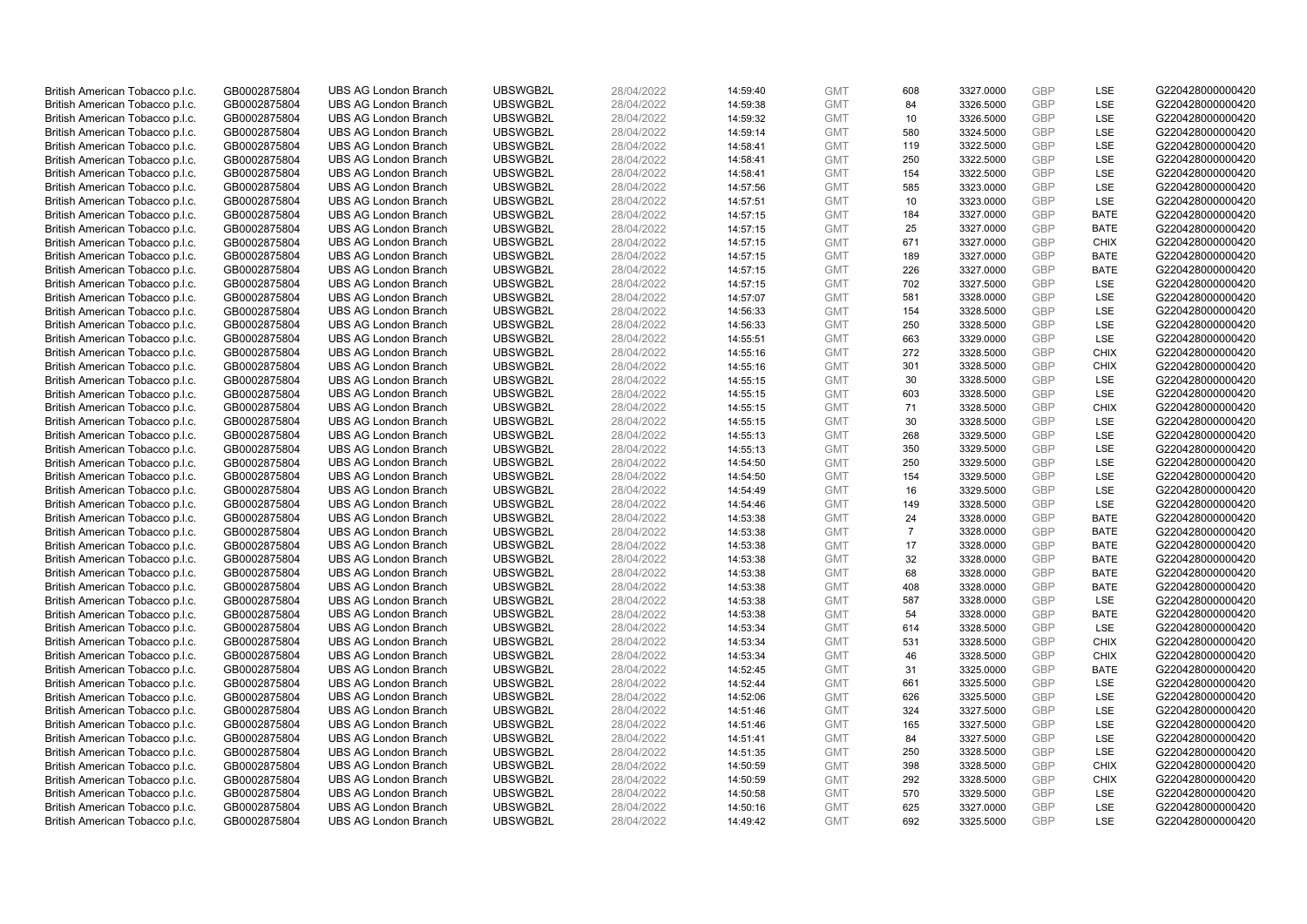| British American Tobacco p.l.c. | GB0002875804 | <b>UBS AG London Branch</b> | UBSWGB2L             | 28/04/2022 | 14:49:19 | <b>GMT</b> | 539            | 3329.5000 | <b>GBP</b> | LSE         | G220428000000420 |
|---------------------------------|--------------|-----------------------------|----------------------|------------|----------|------------|----------------|-----------|------------|-------------|------------------|
| British American Tobacco p.l.c. | GB0002875804 | <b>UBS AG London Branch</b> | UBSWGB2L             | 28/04/2022 | 14:49:19 | <b>GMT</b> | 48             | 3329.5000 | GBP        | LSE         | G220428000000420 |
| British American Tobacco p.l.c. | GB0002875804 | <b>UBS AG London Branch</b> | UBSWGB2L             | 28/04/2022 | 14:49:12 | <b>GMT</b> | 119            | 3330.0000 | GBP        | LSE         | G220428000000420 |
| British American Tobacco p.l.c. | GB0002875804 | <b>UBS AG London Branch</b> | UBSWGB2L             | 28/04/2022 | 14:48:53 | <b>GMT</b> | 119            | 3336.5000 | GBP        | LSE         | G220428000000420 |
| British American Tobacco p.l.c. | GB0002875804 | <b>UBS AG London Branch</b> | UBSWGB2L             | 28/04/2022 | 14:48:53 | <b>GMT</b> | 154            | 3336.5000 | <b>GBP</b> | LSE         | G220428000000420 |
| British American Tobacco p.l.c. | GB0002875804 | <b>UBS AG London Branch</b> | UBSWGB2L             | 28/04/2022 | 14:48:53 | <b>GMT</b> | 250            | 3336.5000 | <b>GBP</b> | LSE         | G220428000000420 |
| British American Tobacco p.l.c. | GB0002875804 | <b>UBS AG London Branch</b> | UBSWGB2L             | 28/04/2022 | 14:48:29 | <b>GMT</b> | 192            | 3336.5000 | GBP        | <b>BATE</b> | G220428000000420 |
| British American Tobacco p.l.c. | GB0002875804 | <b>UBS AG London Branch</b> | UBSWGB2L             | 28/04/2022 | 14:48:29 | <b>GMT</b> | 321            | 3336.5000 | <b>GBP</b> | <b>BATE</b> | G220428000000420 |
| British American Tobacco p.l.c. | GB0002875804 | <b>UBS AG London Branch</b> | UBSWGB2L             | 28/04/2022 | 14:48:29 | <b>GMT</b> | 33             | 3336.5000 | GBP        | <b>BATE</b> | G220428000000420 |
| British American Tobacco p.l.c. | GB0002875804 | <b>UBS AG London Branch</b> | UBSWGB2L             | 28/04/2022 | 14:48:29 | <b>GMT</b> | 541            | 3336.5000 | <b>GBP</b> | <b>CHIX</b> | G220428000000420 |
| British American Tobacco p.l.c. | GB0002875804 | <b>UBS AG London Branch</b> | UBSWGB2L             | 28/04/2022 | 14:48:29 | <b>GMT</b> | 73             | 3336.5000 | GBP        | <b>BATE</b> | G220428000000420 |
| British American Tobacco p.l.c. | GB0002875804 | <b>UBS AG London Branch</b> | UBSWGB2L             | 28/04/2022 | 14:48:29 | <b>GMT</b> | 126            | 3336.5000 | <b>GBP</b> | <b>CHIX</b> | G220428000000420 |
| British American Tobacco p.l.c. | GB0002875804 | <b>UBS AG London Branch</b> | UBSWGB2L             | 28/04/2022 | 14:48:29 | <b>GMT</b> | 13             | 3336.5000 | <b>GBP</b> | <b>BATE</b> | G220428000000420 |
| British American Tobacco p.l.c. | GB0002875804 | <b>UBS AG London Branch</b> | UBSWGB2L             | 28/04/2022 | 14:48:29 | <b>GMT</b> | 647            | 3337.0000 | <b>GBP</b> | <b>LSE</b>  | G220428000000420 |
| British American Tobacco p.l.c. | GB0002875804 | <b>UBS AG London Branch</b> | UBSWGB2L             | 28/04/2022 | 14:48:25 | <b>GMT</b> | 626            | 3338.0000 | <b>GBP</b> | <b>LSE</b>  | G220428000000420 |
| British American Tobacco p.l.c. | GB0002875804 | <b>UBS AG London Branch</b> | UBSWGB2L             | 28/04/2022 | 14:47:43 | <b>GMT</b> | 144            | 3334.0000 | GBP        | <b>CHIX</b> | G220428000000420 |
| British American Tobacco p.l.c. | GB0002875804 | <b>UBS AG London Branch</b> | UBSWGB2L             | 28/04/2022 | 14:47:43 | <b>GMT</b> | 505            | 3334.0000 | GBP        | <b>CHIX</b> | G220428000000420 |
| British American Tobacco p.l.c. | GB0002875804 | <b>UBS AG London Branch</b> | UBSWGB2L             | 28/04/2022 | 14:47:42 | <b>GMT</b> | 613            | 3334.5000 | <b>GBP</b> | LSE         | G220428000000420 |
| British American Tobacco p.l.c. | GB0002875804 | <b>UBS AG London Branch</b> | UBSWGB2L             | 28/04/2022 | 14:47:07 | <b>GMT</b> | 628            | 3333.5000 | GBP        | <b>LSE</b>  | G220428000000420 |
| British American Tobacco p.l.c. | GB0002875804 | <b>UBS AG London Branch</b> | UBSWGB2L             | 28/04/2022 | 14:47:06 | <b>GMT</b> | 636            | 3334.0000 | GBP        | LSE         | G220428000000420 |
| British American Tobacco p.l.c. | GB0002875804 | <b>UBS AG London Branch</b> | UBSWGB2L             | 28/04/2022 | 14:46:26 | <b>GMT</b> | 795            | 3330.5000 | <b>GBP</b> | LSE         | G220428000000420 |
| British American Tobacco p.l.c. | GB0002875804 | <b>UBS AG London Branch</b> | UBSWGB2L             | 28/04/2022 | 14:46:26 | <b>GMT</b> | 630            | 3330.0000 | GBP        | <b>BATE</b> | G220428000000420 |
| British American Tobacco p.l.c. | GB0002875804 | <b>UBS AG London Branch</b> | UBSWGB2L             | 28/04/2022 | 14:46:20 | <b>GMT</b> | 250            | 3331.5000 | <b>GBP</b> | LSE         | G220428000000420 |
| British American Tobacco p.l.c. | GB0002875804 | <b>UBS AG London Branch</b> | UBSWGB2L             | 28/04/2022 | 14:46:11 | <b>GMT</b> | 12             | 3330.0000 | GBP        | LSE         | G220428000000420 |
| British American Tobacco p.l.c. | GB0002875804 | <b>UBS AG London Branch</b> | UBSWGB2L             | 28/04/2022 | 14:45:45 | <b>GMT</b> | 662            | 3328.5000 | <b>GBP</b> | <b>CHIX</b> | G220428000000420 |
| British American Tobacco p.l.c. | GB0002875804 | <b>UBS AG London Branch</b> | UBSWGB2L             | 28/04/2022 | 14:45:34 | <b>GMT</b> | 692            | 3329.0000 | <b>GBP</b> | <b>LSE</b>  | G220428000000420 |
| British American Tobacco p.l.c. | GB0002875804 | <b>UBS AG London Branch</b> | UBSWGB2L             | 28/04/2022 | 14:45:13 | <b>GMT</b> | 683            | 3325.5000 | GBP        | <b>LSE</b>  | G220428000000420 |
| British American Tobacco p.l.c. | GB0002875804 | <b>UBS AG London Branch</b> | UBSWGB2L             | 28/04/2022 | 14:45:13 | <b>GMT</b> | 593            | 3326.0000 | <b>GBP</b> | <b>LSE</b>  | G220428000000420 |
| British American Tobacco p.l.c. | GB0002875804 | <b>UBS AG London Branch</b> | UBSWGB2L             | 28/04/2022 | 14:44:36 | <b>GMT</b> | 134            | 3320.5000 | GBP        | <b>CHIX</b> | G220428000000420 |
| British American Tobacco p.l.c. | GB0002875804 | <b>UBS AG London Branch</b> | UBSWGB2L             | 28/04/2022 | 14:44:15 | <b>GMT</b> | 494            | 3321.5000 | GBP        | LSE         | G220428000000420 |
| British American Tobacco p.l.c. | GB0002875804 | <b>UBS AG London Branch</b> | UBSWGB2L             | 28/04/2022 | 14:44:15 | <b>GMT</b> | 84             | 3321.5000 | GBP        | LSE         | G220428000000420 |
| British American Tobacco p.l.c. | GB0002875804 | <b>UBS AG London Branch</b> | UBSWGB2L             | 28/04/2022 | 14:44:15 | <b>GMT</b> | 23             | 3321.5000 | <b>GBP</b> | <b>LSE</b>  | G220428000000420 |
| British American Tobacco p.l.c. | GB0002875804 | <b>UBS AG London Branch</b> | UBSWGB2L             | 28/04/2022 | 14:43:39 | <b>GMT</b> | 692            | 3323.5000 | <b>GBP</b> | LSE         | G220428000000420 |
| British American Tobacco p.l.c. | GB0002875804 | <b>UBS AG London Branch</b> | UBSWGB2L             | 28/04/2022 | 14:43:39 | <b>GMT</b> | 263            | 3324.0000 | GBP        | LSE         | G220428000000420 |
| British American Tobacco p.l.c. | GB0002875804 | <b>UBS AG London Branch</b> | UBSWGB2L             | 28/04/2022 | 14:43:39 | <b>GMT</b> | 84             | 3324.0000 | <b>GBP</b> | LSE         | G220428000000420 |
| British American Tobacco p.l.c. | GB0002875804 | <b>UBS AG London Branch</b> | UBSWGB2L             | 28/04/2022 | 14:43:39 | <b>GMT</b> | 279            | 3324.0000 | <b>GBP</b> | LSE         | G220428000000420 |
| British American Tobacco p.l.c. | GB0002875804 | <b>UBS AG London Branch</b> | UBSWGB2L             | 28/04/2022 | 14:43:20 | <b>GMT</b> | 648            | 3324.5000 | GBP        | <b>CHIX</b> | G220428000000420 |
| British American Tobacco p.l.c. | GB0002875804 | <b>UBS AG London Branch</b> | UBSWGB2L             | 28/04/2022 | 14:42:59 | <b>GMT</b> | 65             | 3325.5000 | <b>GBP</b> | LSE         | G220428000000420 |
| British American Tobacco p.l.c. | GB0002875804 | <b>UBS AG London Branch</b> | UBSWGB2L             | 28/04/2022 | 14:42:59 | <b>GMT</b> | 561            | 3325.5000 | <b>GBP</b> | LSE         | G220428000000420 |
| British American Tobacco p.l.c. | GB0002875804 | <b>UBS AG London Branch</b> | UBSWGB2L             | 28/04/2022 | 14:42:59 | <b>GMT</b> | 65             | 3325.5000 | GBP        | <b>LSE</b>  | G220428000000420 |
| British American Tobacco p.l.c. | GB0002875804 | <b>UBS AG London Branch</b> | UBSWGB2L             | 28/04/2022 | 14:42:58 | <b>GMT</b> | 27             | 3326.0000 | <b>GBP</b> | <b>LSE</b>  | G220428000000420 |
| British American Tobacco p.l.c. | GB0002875804 | <b>UBS AG London Branch</b> | UBSWGB2L             | 28/04/2022 | 14:42:58 | <b>GMT</b> | 358            | 3326.0000 | GBP        | LSE         | G220428000000420 |
| British American Tobacco p.l.c. | GB0002875804 | <b>UBS AG London Branch</b> | UBSWGB2L             | 28/04/2022 | 14:42:58 | <b>GMT</b> | 286            | 3326.0000 | <b>GBP</b> | LSE         | G220428000000420 |
| British American Tobacco p.l.c. | GB0002875804 | <b>UBS AG London Branch</b> | UBSWGB2L             | 28/04/2022 | 14:42:58 | <b>GMT</b> | 28             | 3326.0000 | GBP        | LSE         | G220428000000420 |
| British American Tobacco p.l.c. | GB0002875804 | <b>UBS AG London Branch</b> | UBSWGB2L             | 28/04/2022 | 14:41:58 | <b>GMT</b> | 75             | 3321.5000 | GBP        | <b>BATE</b> | G220428000000420 |
|                                 |              | <b>UBS AG London Branch</b> | UBSWGB2L             | 28/04/2022 | 14:41:58 | <b>GMT</b> | 14             | 3321.5000 | GBP        | <b>BATE</b> | G220428000000420 |
| British American Tobacco p.l.c. | GB0002875804 |                             |                      |            |          |            | 45             |           |            |             |                  |
| British American Tobacco p.l.c. | GB0002875804 | <b>UBS AG London Branch</b> | UBSWGB2L<br>UBSWGB2L | 28/04/2022 | 14:41:58 | <b>GMT</b> | 28             | 3321.5000 | GBP<br>GBP | <b>BATE</b> | G220428000000420 |
| British American Tobacco p.l.c. | GB0002875804 | <b>UBS AG London Branch</b> |                      | 28/04/2022 | 14:41:58 | <b>GMT</b> |                | 3321.5000 |            | <b>BATE</b> | G220428000000420 |
| British American Tobacco p.l.c. | GB0002875804 | <b>UBS AG London Branch</b> | UBSWGB2L             | 28/04/2022 | 14:41:58 | <b>GMT</b> | 268            | 3321.5000 | GBP        | <b>BATE</b> | G220428000000420 |
| British American Tobacco p.l.c. | GB0002875804 | <b>UBS AG London Branch</b> | UBSWGB2L             | 28/04/2022 | 14:41:58 | <b>GMT</b> | 224            | 3321.5000 | GBP        | <b>BATE</b> | G220428000000420 |
| British American Tobacco p.l.c. | GB0002875804 | <b>UBS AG London Branch</b> | UBSWGB2L             | 28/04/2022 | 14:41:58 | <b>GMT</b> | $\overline{7}$ | 3321.5000 | GBP        | <b>BATE</b> | G220428000000420 |
| British American Tobacco p.l.c. | GB0002875804 | <b>UBS AG London Branch</b> | UBSWGB2L             | 28/04/2022 | 14:41:58 | <b>GMT</b> | 14             | 3321.5000 | <b>GBP</b> | <b>BATE</b> | G220428000000420 |
| British American Tobacco p.l.c. | GB0002875804 | <b>UBS AG London Branch</b> | UBSWGB2L             | 28/04/2022 | 14:41:44 | <b>GMT</b> | 139            | 3322.5000 | GBP        | LSE         | G220428000000420 |
| British American Tobacco p.l.c. | GB0002875804 | <b>UBS AG London Branch</b> | UBSWGB2L             | 28/04/2022 | 14:41:44 | <b>GMT</b> | 217            | 3322.5000 | GBP        | <b>LSE</b>  | G220428000000420 |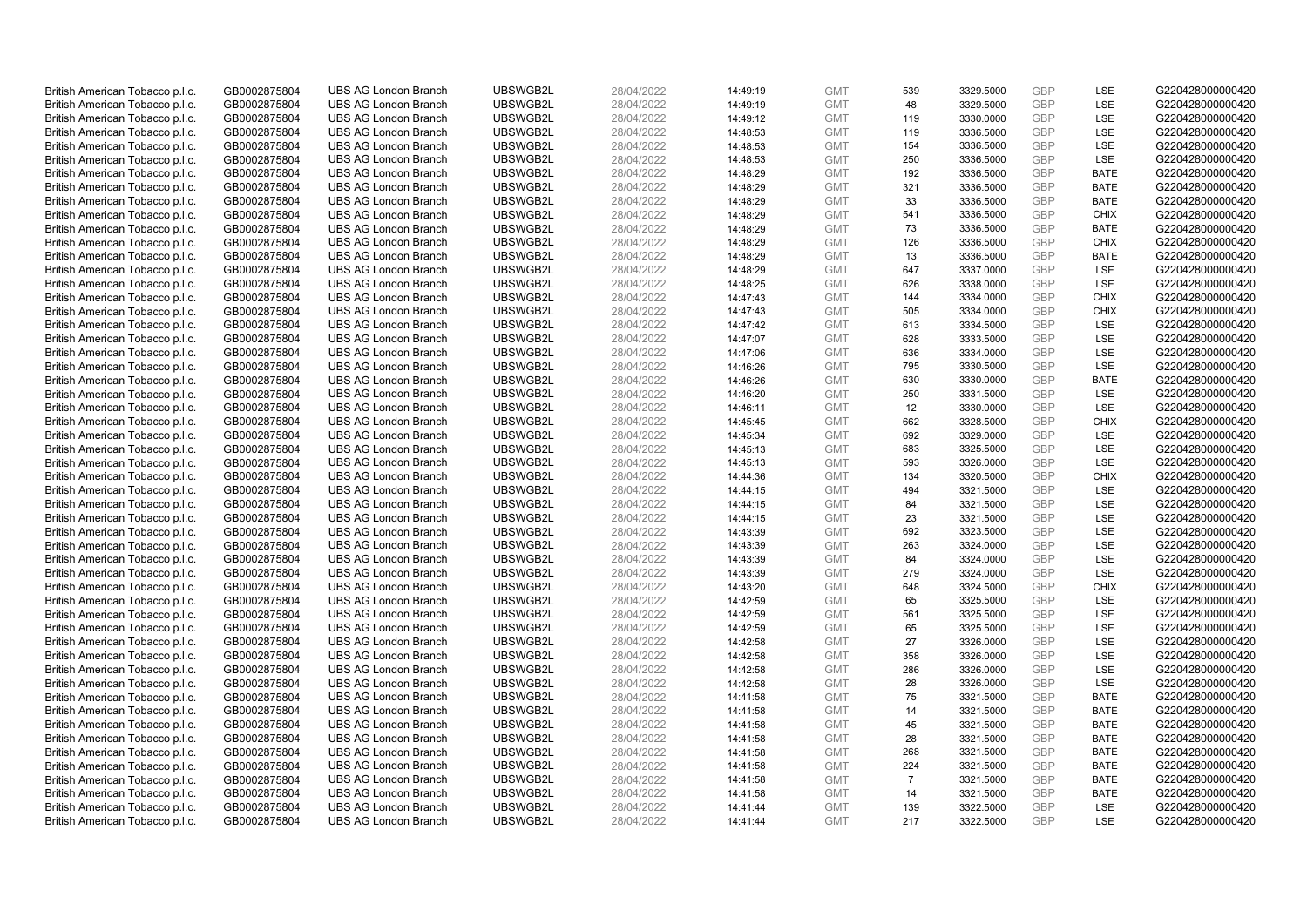| British American Tobacco p.l.c. | GB0002875804 | <b>UBS AG London Branch</b> | UBSWGB2L | 28/04/2022 | 14:41:44 | <b>GMT</b> | 299 | 3322.5000 | GBP        | LSE         | G220428000000420 |
|---------------------------------|--------------|-----------------------------|----------|------------|----------|------------|-----|-----------|------------|-------------|------------------|
| British American Tobacco p.l.c. | GB0002875804 | <b>UBS AG London Branch</b> | UBSWGB2L | 28/04/2022 | 14:41:23 | <b>GMT</b> | 569 | 3319.0000 | GBP        | LSE         | G220428000000420 |
| British American Tobacco p.l.c. | GB0002875804 | <b>UBS AG London Branch</b> | UBSWGB2L | 28/04/2022 | 14:41:23 | <b>GMT</b> | 16  | 3319.0000 | GBP        | LSE         | G220428000000420 |
| British American Tobacco p.l.c. | GB0002875804 | <b>UBS AG London Branch</b> | UBSWGB2L | 28/04/2022 | 14:41:23 | <b>GMT</b> | 685 | 3319.0000 | GBP        | <b>CHIX</b> | G220428000000420 |
| British American Tobacco p.l.c. | GB0002875804 | <b>UBS AG London Branch</b> | UBSWGB2L | 28/04/2022 | 14:41:19 | <b>GMT</b> | 587 | 3319.0000 | <b>GBP</b> | LSE         | G220428000000420 |
| British American Tobacco p.l.c. | GB0002875804 | <b>UBS AG London Branch</b> | UBSWGB2L | 28/04/2022 | 14:41:19 | <b>GMT</b> | 12  | 3319.0000 | <b>GBP</b> | LSE         | G220428000000420 |
| British American Tobacco p.l.c. | GB0002875804 | <b>UBS AG London Branch</b> | UBSWGB2L | 28/04/2022 | 14:41:19 | <b>GMT</b> | 62  | 3319.0000 | GBP        | LSE         | G220428000000420 |
| British American Tobacco p.l.c. | GB0002875804 | <b>UBS AG London Branch</b> | UBSWGB2L | 28/04/2022 | 14:40:59 | <b>GMT</b> | 250 | 3318.0000 | <b>GBP</b> | LSE         | G220428000000420 |
| British American Tobacco p.l.c. | GB0002875804 | <b>UBS AG London Branch</b> | UBSWGB2L | 28/04/2022 | 14:40:49 | <b>GMT</b> | 17  | 3316.0000 | GBP        | <b>CHIX</b> | G220428000000420 |
| British American Tobacco p.l.c. | GB0002875804 | <b>UBS AG London Branch</b> | UBSWGB2L | 28/04/2022 | 14:40:18 | <b>GMT</b> | 379 | 3316.5000 | <b>GBP</b> | <b>LSE</b>  | G220428000000420 |
| British American Tobacco p.l.c. | GB0002875804 | <b>UBS AG London Branch</b> | UBSWGB2L | 28/04/2022 | 14:40:18 | <b>GMT</b> | 321 | 3316.5000 | GBP        | LSE         | G220428000000420 |
| British American Tobacco p.l.c. | GB0002875804 | <b>UBS AG London Branch</b> | UBSWGB2L | 28/04/2022 | 14:40:06 | <b>GMT</b> | 53  | 3316.0000 | <b>GBP</b> | LSE         | G220428000000420 |
| British American Tobacco p.l.c. | GB0002875804 | <b>UBS AG London Branch</b> | UBSWGB2L | 28/04/2022 | 14:40:06 | <b>GMT</b> | 511 | 3316.0000 | <b>GBP</b> | LSE         | G220428000000420 |
| British American Tobacco p.l.c. | GB0002875804 | <b>UBS AG London Branch</b> | UBSWGB2L | 28/04/2022 | 14:39:44 | <b>GMT</b> | 18  | 3317.5000 | <b>GBP</b> | <b>CHIX</b> | G220428000000420 |
| British American Tobacco p.l.c. | GB0002875804 | <b>UBS AG London Branch</b> | UBSWGB2L | 28/04/2022 | 14:39:44 | <b>GMT</b> | 683 | 3317.5000 | <b>GBP</b> | <b>CHIX</b> | G220428000000420 |
| British American Tobacco p.l.c. | GB0002875804 | <b>UBS AG London Branch</b> | UBSWGB2L | 28/04/2022 | 14:39:38 | <b>GMT</b> | 586 | 3318.5000 | GBP        | <b>LSE</b>  | G220428000000420 |
| British American Tobacco p.l.c. | GB0002875804 | <b>UBS AG London Branch</b> | UBSWGB2L | 28/04/2022 | 14:39:38 | <b>GMT</b> | 297 | 3319.0000 | <b>GBP</b> | LSE         | G220428000000420 |
| British American Tobacco p.l.c. | GB0002875804 | <b>UBS AG London Branch</b> | UBSWGB2L | 28/04/2022 | 14:39:38 | <b>GMT</b> | 306 | 3319.0000 | <b>GBP</b> | LSE         | G220428000000420 |
| British American Tobacco p.l.c. | GB0002875804 | <b>UBS AG London Branch</b> | UBSWGB2L | 28/04/2022 | 14:39:15 | <b>GMT</b> | 669 | 3316.5000 | GBP        | <b>LSE</b>  | G220428000000420 |
| British American Tobacco p.l.c. | GB0002875804 | <b>UBS AG London Branch</b> | UBSWGB2L | 28/04/2022 | 14:39:15 | <b>GMT</b> | 32  | 3316.5000 | <b>GBP</b> | LSE         | G220428000000420 |
| British American Tobacco p.l.c. | GB0002875804 | <b>UBS AG London Branch</b> | UBSWGB2L | 28/04/2022 | 14:38:58 | <b>GMT</b> | 2   | 3314.5000 | <b>GBP</b> | <b>BATE</b> | G220428000000420 |
| British American Tobacco p.l.c. | GB0002875804 | <b>UBS AG London Branch</b> | UBSWGB2L | 28/04/2022 | 14:38:58 | <b>GMT</b> | 36  | 3314.5000 | GBP        | <b>BATE</b> | G220428000000420 |
| British American Tobacco p.l.c. | GB0002875804 | <b>UBS AG London Branch</b> | UBSWGB2L | 28/04/2022 | 14:38:58 | <b>GMT</b> | 84  | 3314.5000 | <b>GBP</b> | <b>BATE</b> | G220428000000420 |
| British American Tobacco p.l.c. | GB0002875804 | <b>UBS AG London Branch</b> | UBSWGB2L | 28/04/2022 | 14:38:58 | <b>GMT</b> | 367 | 3314.5000 | GBP        | <b>BATE</b> | G220428000000420 |
| British American Tobacco p.l.c. | GB0002875804 | <b>UBS AG London Branch</b> | UBSWGB2L | 28/04/2022 | 14:38:58 | <b>GMT</b> | 112 | 3314.5000 | <b>GBP</b> | <b>BATE</b> | G220428000000420 |
| British American Tobacco p.l.c. | GB0002875804 | <b>UBS AG London Branch</b> | UBSWGB2L | 28/04/2022 | 14:38:30 | <b>GMT</b> | 19  | 3316.5000 | <b>GBP</b> | LSE         | G220428000000420 |
| British American Tobacco p.l.c. | GB0002875804 | <b>UBS AG London Branch</b> | UBSWGB2L | 28/04/2022 | 14:38:30 | <b>GMT</b> | 358 | 3316.5000 | GBP        | <b>LSE</b>  | G220428000000420 |
| British American Tobacco p.l.c. | GB0002875804 | <b>UBS AG London Branch</b> | UBSWGB2L | 28/04/2022 | 14:38:30 | <b>GMT</b> | 192 | 3316.5000 | <b>GBP</b> | <b>LSE</b>  | G220428000000420 |
| British American Tobacco p.l.c. | GB0002875804 | <b>UBS AG London Branch</b> | UBSWGB2L | 28/04/2022 | 14:38:30 | <b>GMT</b> | 28  | 3316.5000 | GBP        | LSE         | G220428000000420 |
| British American Tobacco p.l.c. | GB0002875804 | <b>UBS AG London Branch</b> | UBSWGB2L | 28/04/2022 | 14:38:25 | <b>GMT</b> | 84  | 3316.5000 | <b>GBP</b> | LSE         | G220428000000420 |
| British American Tobacco p.l.c. | GB0002875804 | <b>UBS AG London Branch</b> | UBSWGB2L | 28/04/2022 | 14:38:12 | <b>GMT</b> | 76  | 3316.0000 | GBP        | <b>CHIX</b> | G220428000000420 |
| British American Tobacco p.l.c. | GB0002875804 | <b>UBS AG London Branch</b> | UBSWGB2L | 28/04/2022 | 14:38:12 | <b>GMT</b> | 546 | 3316.0000 | GBP        | <b>CHIX</b> | G220428000000420 |
| British American Tobacco p.l.c. | GB0002875804 | <b>UBS AG London Branch</b> | UBSWGB2L | 28/04/2022 | 14:38:06 | <b>GMT</b> | 110 | 3318.0000 | <b>GBP</b> | LSE         | G220428000000420 |
| British American Tobacco p.l.c. | GB0002875804 | <b>UBS AG London Branch</b> | UBSWGB2L | 28/04/2022 | 14:38:06 | <b>GMT</b> | 457 | 3318.0000 | GBP        | LSE         | G220428000000420 |
| British American Tobacco p.l.c. | GB0002875804 | <b>UBS AG London Branch</b> | UBSWGB2L | 28/04/2022 | 14:38:06 | <b>GMT</b> | 562 | 3318.0000 | <b>GBP</b> | LSE         | G220428000000420 |
| British American Tobacco p.l.c. | GB0002875804 | <b>UBS AG London Branch</b> | UBSWGB2L | 28/04/2022 | 14:38:06 | <b>GMT</b> | 53  | 3318.0000 | <b>GBP</b> | LSE         | G220428000000420 |
| British American Tobacco p.l.c. | GB0002875804 | <b>UBS AG London Branch</b> | UBSWGB2L | 28/04/2022 | 14:38:05 | <b>GMT</b> | 11  | 3317.5000 | GBP        | LSE         | G220428000000420 |
| British American Tobacco p.l.c. | GB0002875804 | <b>UBS AG London Branch</b> | UBSWGB2L | 28/04/2022 | 14:37:50 | <b>GMT</b> | 571 | 3315.0000 | <b>GBP</b> | LSE         | G220428000000420 |
| British American Tobacco p.l.c. | GB0002875804 | <b>UBS AG London Branch</b> | UBSWGB2L | 28/04/2022 | 14:37:50 | <b>GMT</b> | 22  | 3315.0000 | <b>GBP</b> | <b>LSE</b>  | G220428000000420 |
| British American Tobacco p.l.c. | GB0002875804 | <b>UBS AG London Branch</b> | UBSWGB2L | 28/04/2022 | 14:36:54 | <b>GMT</b> | 690 | 3309.5000 | GBP        | <b>LSE</b>  | G220428000000420 |
| British American Tobacco p.l.c. | GB0002875804 | <b>UBS AG London Branch</b> | UBSWGB2L | 28/04/2022 | 14:36:54 | <b>GMT</b> | 103 | 3309.5000 | <b>GBP</b> | <b>LSE</b>  | G220428000000420 |
| British American Tobacco p.l.c. | GB0002875804 | <b>UBS AG London Branch</b> | UBSWGB2L | 28/04/2022 | 14:36:54 | <b>GMT</b> | 658 | 3309.5000 | GBP        | LSE         | G220428000000420 |
|                                 |              |                             | UBSWGB2L | 28/04/2022 |          | <b>GMT</b> | 668 |           | <b>GBP</b> | LSE         | G220428000000420 |
| British American Tobacco p.l.c. | GB0002875804 | <b>UBS AG London Branch</b> |          |            | 14:36:54 |            |     | 3309.5000 | GBP        | <b>CHIX</b> |                  |
| British American Tobacco p.l.c. | GB0002875804 | <b>UBS AG London Branch</b> | UBSWGB2L | 28/04/2022 | 14:36:01 | <b>GMT</b> | 403 | 3307.0000 |            |             | G220428000000420 |
| British American Tobacco p.l.c. | GB0002875804 | <b>UBS AG London Branch</b> | UBSWGB2L | 28/04/2022 | 14:36:01 | <b>GMT</b> | 230 | 3307.0000 | GBP        | <b>CHIX</b> | G220428000000420 |
| British American Tobacco p.l.c. | GB0002875804 | <b>UBS AG London Branch</b> | UBSWGB2L | 28/04/2022 | 14:35:43 | <b>GMT</b> | 650 | 3308.0000 | <b>GBP</b> | LSE         | G220428000000420 |
| British American Tobacco p.l.c. | GB0002875804 | <b>UBS AG London Branch</b> | UBSWGB2L | 28/04/2022 | 14:35:42 | <b>GMT</b> | 703 | 3308.5000 | <b>GBP</b> | <b>BATE</b> | G220428000000420 |
| British American Tobacco p.l.c. | GB0002875804 | <b>UBS AG London Branch</b> | UBSWGB2L | 28/04/2022 | 14:35:26 | <b>GMT</b> | 257 | 3310.0000 | <b>GBP</b> | LSE         | G220428000000420 |
| British American Tobacco p.l.c. | GB0002875804 | <b>UBS AG London Branch</b> | UBSWGB2L | 28/04/2022 | 14:35:26 | <b>GMT</b> | 381 | 3310.0000 | GBP        | LSE         | G220428000000420 |
| British American Tobacco p.l.c. | GB0002875804 | <b>UBS AG London Branch</b> | UBSWGB2L | 28/04/2022 | 14:35:04 | <b>GMT</b> | 678 | 3310.0000 | GBP        | LSE         | G220428000000420 |
| British American Tobacco p.l.c. | GB0002875804 | <b>UBS AG London Branch</b> | UBSWGB2L | 28/04/2022 | 14:34:42 | <b>GMT</b> | 706 | 3311.0000 | GBP        | <b>CHIX</b> | G220428000000420 |
| British American Tobacco p.l.c. | GB0002875804 | <b>UBS AG London Branch</b> | UBSWGB2L | 28/04/2022 | 14:34:41 | <b>GMT</b> | 650 | 3311.5000 | <b>GBP</b> | LSE         | G220428000000420 |
| British American Tobacco p.l.c. | GB0002875804 | <b>UBS AG London Branch</b> | UBSWGB2L | 28/04/2022 | 14:34:39 | <b>GMT</b> | 575 | 3312.0000 | GBP        | LSE         | G220428000000420 |
| British American Tobacco p.l.c. | GB0002875804 | <b>UBS AG London Branch</b> | UBSWGB2L | 28/04/2022 | 14:34:39 | <b>GMT</b> | 19  | 3312.0000 | GBP        | <b>LSE</b>  | G220428000000420 |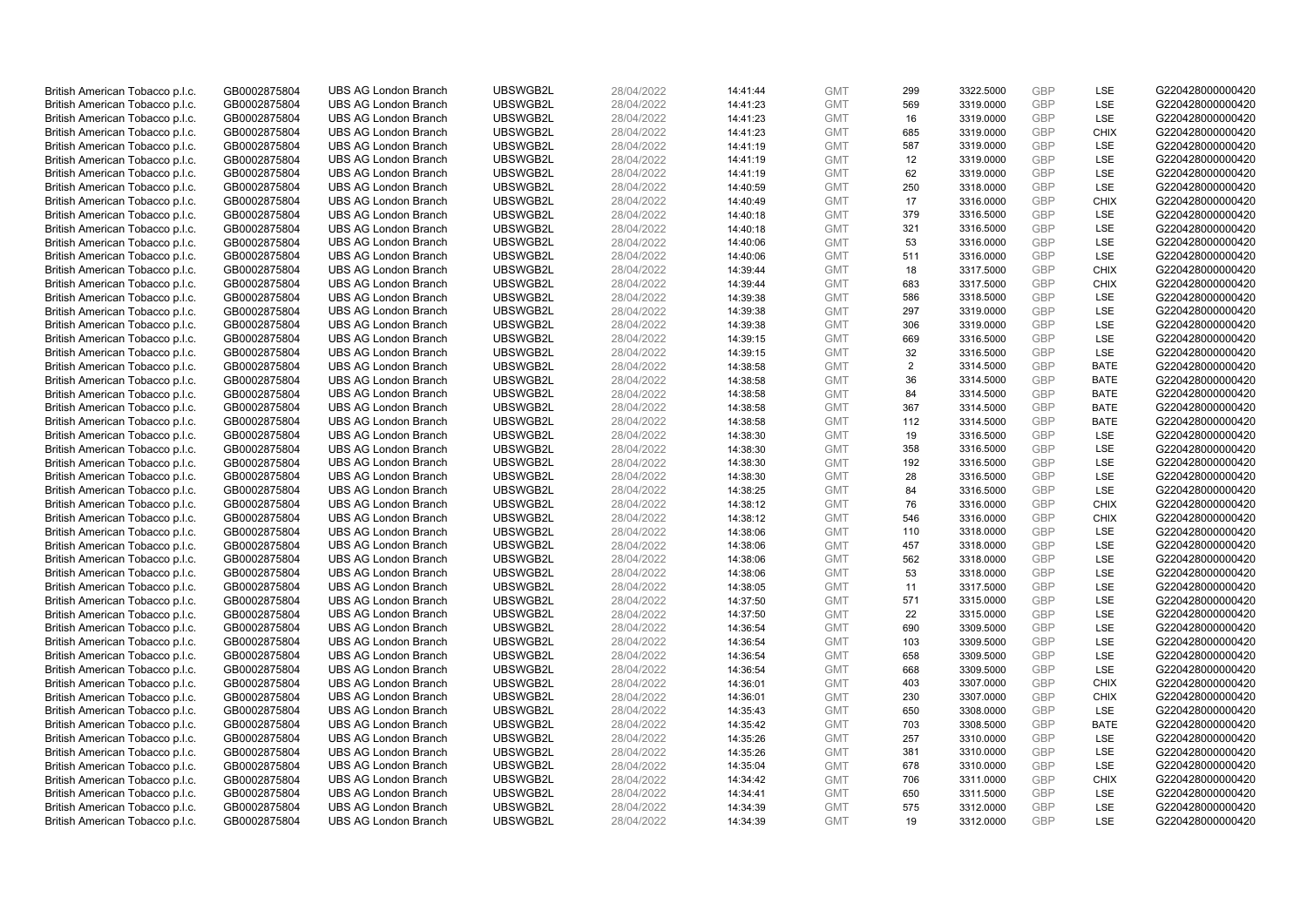| British American Tobacco p.l.c. | GB0002875804 | <b>UBS AG London Branch</b> | UBSWGB2L | 28/04/2022 | 14:34:39 | <b>GMT</b> | 663 | 3312.5000 | <b>GBP</b> | LSE         | G220428000000420 |
|---------------------------------|--------------|-----------------------------|----------|------------|----------|------------|-----|-----------|------------|-------------|------------------|
| British American Tobacco p.l.c. | GB0002875804 | <b>UBS AG London Branch</b> | UBSWGB2L | 28/04/2022 | 14:34:08 | <b>GMT</b> | 114 | 3310.5000 | <b>GBP</b> | LSE         | G220428000000420 |
| British American Tobacco p.l.c. | GB0002875804 | <b>UBS AG London Branch</b> | UBSWGB2L | 28/04/2022 | 14:34:00 | <b>GMT</b> | 104 | 3310.0000 | GBP        | <b>BATE</b> | G220428000000420 |
| British American Tobacco p.l.c. | GB0002875804 | <b>UBS AG London Branch</b> | UBSWGB2L | 28/04/2022 | 14:34:00 | <b>GMT</b> | 126 | 3310.0000 | GBP        | <b>BATE</b> | G220428000000420 |
| British American Tobacco p.l.c. | GB0002875804 | <b>UBS AG London Branch</b> | UBSWGB2L | 28/04/2022 | 14:34:00 | <b>GMT</b> | 275 | 3310.0000 | GBP        | <b>BATE</b> | G220428000000420 |
| British American Tobacco p.l.c. | GB0002875804 | <b>UBS AG London Branch</b> | UBSWGB2L | 28/04/2022 | 14:34:00 | <b>GMT</b> | 156 | 3310.0000 | <b>GBP</b> | <b>BATE</b> | G220428000000420 |
| British American Tobacco p.l.c. | GB0002875804 | <b>UBS AG London Branch</b> | UBSWGB2L | 28/04/2022 | 14:34:00 | <b>GMT</b> | 608 | 3310.5000 | GBP        | LSE         | G220428000000420 |
| British American Tobacco p.l.c. | GB0002875804 | <b>UBS AG London Branch</b> | UBSWGB2L | 28/04/2022 | 14:33:38 | <b>GMT</b> | 50  | 3310.5000 | <b>GBP</b> | LSE         | G220428000000420 |
| British American Tobacco p.l.c. | GB0002875804 | <b>UBS AG London Branch</b> | UBSWGB2L | 28/04/2022 | 14:33:38 | <b>GMT</b> | 551 | 3310.5000 | <b>GBP</b> | <b>LSE</b>  | G220428000000420 |
| British American Tobacco p.l.c. | GB0002875804 | <b>UBS AG London Branch</b> | UBSWGB2L | 28/04/2022 | 14:33:37 | <b>GMT</b> | 649 | 3311.0000 | <b>GBP</b> | <b>CHIX</b> | G220428000000420 |
| British American Tobacco p.l.c. | GB0002875804 | <b>UBS AG London Branch</b> | UBSWGB2L | 28/04/2022 | 14:33:36 | <b>GMT</b> | 706 | 3311.5000 | GBP        | LSE         | G220428000000420 |
| British American Tobacco p.l.c. | GB0002875804 | <b>UBS AG London Branch</b> | UBSWGB2L | 28/04/2022 | 14:33:31 | <b>GMT</b> | 640 | 3312.5000 | <b>GBP</b> | LSE         | G220428000000420 |
| British American Tobacco p.l.c. | GB0002875804 | <b>UBS AG London Branch</b> | UBSWGB2L | 28/04/2022 | 14:32:50 | <b>GMT</b> | 638 | 3309.0000 | <b>GBP</b> | <b>BATE</b> | G220428000000420 |
| British American Tobacco p.l.c. | GB0002875804 | <b>UBS AG London Branch</b> | UBSWGB2L | 28/04/2022 | 14:32:50 | <b>GMT</b> | 680 | 3309.0000 | <b>GBP</b> | <b>CHIX</b> | G220428000000420 |
| British American Tobacco p.l.c. | GB0002875804 | <b>UBS AG London Branch</b> | UBSWGB2L | 28/04/2022 | 14:32:49 | <b>GMT</b> | 668 | 3310.0000 | <b>GBP</b> | <b>LSE</b>  | G220428000000420 |
| British American Tobacco p.l.c. | GB0002875804 | <b>UBS AG London Branch</b> | UBSWGB2L | 28/04/2022 | 14:32:34 | <b>GMT</b> | 277 | 3310.0000 | GBP        | LSE         | G220428000000420 |
| British American Tobacco p.l.c. | GB0002875804 | <b>UBS AG London Branch</b> | UBSWGB2L | 28/04/2022 | 14:32:34 | <b>GMT</b> | 250 | 3310.0000 | <b>GBP</b> | LSE         | G220428000000420 |
| British American Tobacco p.l.c. | GB0002875804 | <b>UBS AG London Branch</b> | UBSWGB2L | 28/04/2022 | 14:32:34 | <b>GMT</b> | 119 | 3310.0000 | <b>GBP</b> | LSE         | G220428000000420 |
| British American Tobacco p.l.c. | GB0002875804 | <b>UBS AG London Branch</b> | UBSWGB2L | 28/04/2022 | 14:32:34 | <b>GMT</b> | 680 | 3310.0000 | GBP        | <b>LSE</b>  | G220428000000420 |
| British American Tobacco p.l.c. | GB0002875804 | <b>UBS AG London Branch</b> | UBSWGB2L | 28/04/2022 | 14:32:34 | <b>GMT</b> | 10  | 3311.0000 | GBP        | LSE         | G220428000000420 |
| British American Tobacco p.l.c. | GB0002875804 | <b>UBS AG London Branch</b> | UBSWGB2L | 28/04/2022 | 14:32:34 | <b>GMT</b> | 571 | 3311.0000 | GBP        | <b>LSE</b>  | G220428000000420 |
| British American Tobacco p.l.c. | GB0002875804 | <b>UBS AG London Branch</b> | UBSWGB2L | 28/04/2022 | 14:31:51 | <b>GMT</b> | 654 | 3304.0000 | <b>GBP</b> | LSE         | G220428000000420 |
| British American Tobacco p.l.c. | GB0002875804 | <b>UBS AG London Branch</b> | UBSWGB2L | 28/04/2022 | 14:31:30 | <b>GMT</b> | 345 | 3305.5000 | <b>GBP</b> | LSE         | G220428000000420 |
| British American Tobacco p.l.c. | GB0002875804 | <b>UBS AG London Branch</b> | UBSWGB2L | 28/04/2022 | 14:31:30 | <b>GMT</b> | 250 | 3305.5000 | GBP        | LSE         | G220428000000420 |
| British American Tobacco p.l.c. | GB0002875804 | <b>UBS AG London Branch</b> | UBSWGB2L | 28/04/2022 | 14:31:14 | <b>GMT</b> | 587 | 3305.0000 | <b>GBP</b> | LSE         | G220428000000420 |
| British American Tobacco p.l.c. | GB0002875804 | <b>UBS AG London Branch</b> | UBSWGB2L | 28/04/2022 | 14:31:05 | <b>GMT</b> | 78  | 3304.0000 | GBP        | <b>CHIX</b> | G220428000000420 |
| British American Tobacco p.l.c. | GB0002875804 | <b>UBS AG London Branch</b> | UBSWGB2L | 28/04/2022 | 14:31:05 | <b>GMT</b> | 257 | 3304.0000 | <b>GBP</b> | <b>CHIX</b> | G220428000000420 |
| British American Tobacco p.l.c. | GB0002875804 | <b>UBS AG London Branch</b> | UBSWGB2L | 28/04/2022 | 14:31:05 | <b>GMT</b> | 322 | 3304.0000 | <b>GBP</b> | <b>CHIX</b> | G220428000000420 |
| British American Tobacco p.l.c. | GB0002875804 | <b>UBS AG London Branch</b> | UBSWGB2L | 28/04/2022 | 14:31:02 | <b>GMT</b> | 585 | 3305.0000 | GBP        | <b>LSE</b>  | G220428000000420 |
| British American Tobacco p.l.c. | GB0002875804 | <b>UBS AG London Branch</b> | UBSWGB2L | 28/04/2022 | 14:30:54 | <b>GMT</b> | 701 | 3306.5000 | <b>GBP</b> | LSE         | G220428000000420 |
| British American Tobacco p.l.c. | GB0002875804 | <b>UBS AG London Branch</b> | UBSWGB2L | 28/04/2022 | 14:30:38 | <b>GMT</b> | 607 | 3307.5000 | GBP        | LSE         | G220428000000420 |
| British American Tobacco p.l.c. | GB0002875804 | <b>UBS AG London Branch</b> | UBSWGB2L | 28/04/2022 | 14:30:12 | <b>GMT</b> | 649 | 3306.0000 | GBP        | <b>LSE</b>  | G220428000000420 |
| British American Tobacco p.l.c. | GB0002875804 | <b>UBS AG London Branch</b> | UBSWGB2L | 28/04/2022 | 14:30:03 | <b>GMT</b> | 571 | 3304.0000 | GBP        | <b>CHIX</b> | G220428000000420 |
| British American Tobacco p.l.c. | GB0002875804 | <b>UBS AG London Branch</b> | UBSWGB2L | 28/04/2022 | 14:30:00 | <b>GMT</b> | 576 | 3306.5000 | GBP        | LSE         | G220428000000420 |
| British American Tobacco p.l.c. | GB0002875804 | <b>UBS AG London Branch</b> | UBSWGB2L | 28/04/2022 | 14:30:00 | <b>GMT</b> | 674 | 3306.5000 | GBP        | <b>BATE</b> | G220428000000420 |
| British American Tobacco p.l.c. | GB0002875804 | <b>UBS AG London Branch</b> | UBSWGB2L | 28/04/2022 | 14:30:00 | <b>GMT</b> | 675 | 3306.5000 | <b>GBP</b> | <b>CHIX</b> | G220428000000420 |
| British American Tobacco p.l.c. | GB0002875804 | <b>UBS AG London Branch</b> | UBSWGB2L | 28/04/2022 | 14:30:00 | <b>GMT</b> | 588 | 3307.0000 | GBP        | <b>LSE</b>  | G220428000000420 |
| British American Tobacco p.l.c. | GB0002875804 | <b>UBS AG London Branch</b> | UBSWGB2L | 28/04/2022 | 14:30:00 | <b>GMT</b> | 651 | 3307.5000 | <b>GBP</b> | LSE         | G220428000000420 |
| British American Tobacco p.l.c. | GB0002875804 | <b>UBS AG London Branch</b> | UBSWGB2L | 28/04/2022 | 14:29:07 | <b>GMT</b> | 250 | 3304.5000 | <b>GBP</b> | LSE         | G220428000000420 |
| British American Tobacco p.l.c. | GB0002875804 | <b>UBS AG London Branch</b> | UBSWGB2L | 28/04/2022 | 14:29:07 | <b>GMT</b> | 450 | 3304.5000 | GBP        | LSE         | G220428000000420 |
| British American Tobacco p.l.c. | GB0002875804 | <b>UBS AG London Branch</b> | UBSWGB2L | 28/04/2022 | 14:28:48 | <b>GMT</b> | 606 | 3303.5000 | <b>GBP</b> | <b>LSE</b>  | G220428000000420 |
| British American Tobacco p.l.c. | GB0002875804 | <b>UBS AG London Branch</b> | UBSWGB2L | 28/04/2022 | 14:28:48 | <b>GMT</b> | 84  | 3303.5000 | GBP        | LSE         | G220428000000420 |
| British American Tobacco p.l.c. | GB0002875804 | <b>UBS AG London Branch</b> | UBSWGB2L | 28/04/2022 | 14:27:26 | <b>GMT</b> | 495 | 3298.0000 | GBP        | <b>CHIX</b> | G220428000000420 |
| British American Tobacco p.l.c. | GB0002875804 | <b>UBS AG London Branch</b> | UBSWGB2L | 28/04/2022 | 14:27:26 | <b>GMT</b> | 467 | 3298.0000 | GBP        | <b>BATE</b> | G220428000000420 |
| British American Tobacco p.l.c. | GB0002875804 | <b>UBS AG London Branch</b> | UBSWGB2L | 28/04/2022 | 14:27:26 | <b>GMT</b> | 132 | 3298.0000 | GBP        | <b>BATE</b> | G220428000000420 |
| British American Tobacco p.l.c. | GB0002875804 | <b>UBS AG London Branch</b> | UBSWGB2L | 28/04/2022 | 14:27:26 | <b>GMT</b> | 66  | 3298.0000 | <b>GBP</b> | <b>CHIX</b> | G220428000000420 |
| British American Tobacco p.l.c. | GB0002875804 | <b>UBS AG London Branch</b> | UBSWGB2L | 28/04/2022 | 14:27:26 | <b>GMT</b> | 66  | 3298.0000 | GBP        | <b>CHIX</b> | G220428000000420 |
| British American Tobacco p.l.c. | GB0002875804 | <b>UBS AG London Branch</b> | UBSWGB2L | 28/04/2022 | 14:27:25 | <b>GMT</b> | 15  | 3298.0000 | GBP        | <b>BATE</b> | G220428000000420 |
| British American Tobacco p.l.c. | GB0002875804 | <b>UBS AG London Branch</b> | UBSWGB2L | 28/04/2022 | 14:27:25 | <b>GMT</b> | 57  | 3298.0000 | GBP        | <b>BATE</b> | G220428000000420 |
| British American Tobacco p.l.c. | GB0002875804 | <b>UBS AG London Branch</b> | UBSWGB2L | 28/04/2022 | 14:27:25 | <b>GMT</b> | 8   | 3298.0000 | GBP        | <b>BATE</b> | G220428000000420 |
| British American Tobacco p.l.c. | GB0002875804 | <b>UBS AG London Branch</b> | UBSWGB2L | 28/04/2022 | 14:27:19 | <b>GMT</b> | 623 | 3298.5000 | GBP        | LSE         | G220428000000420 |
| British American Tobacco p.l.c. | GB0002875804 | <b>UBS AG London Branch</b> | UBSWGB2L | 28/04/2022 | 14:27:19 | <b>GMT</b> | 587 | 3299.5000 | <b>GBP</b> | LSE         | G220428000000420 |
| British American Tobacco p.l.c. | GB0002875804 | <b>UBS AG London Branch</b> | UBSWGB2L | 28/04/2022 | 14:25:53 | <b>GMT</b> | 594 | 3296.5000 | GBP        | LSE         | G220428000000420 |
| British American Tobacco p.l.c. | GB0002875804 | <b>UBS AG London Branch</b> | UBSWGB2L | 28/04/2022 | 14:25:49 | <b>GMT</b> | 628 | 3297.5000 | GBP        | <b>LSE</b>  | G220428000000420 |
|                                 |              |                             |          |            |          |            |     |           |            |             |                  |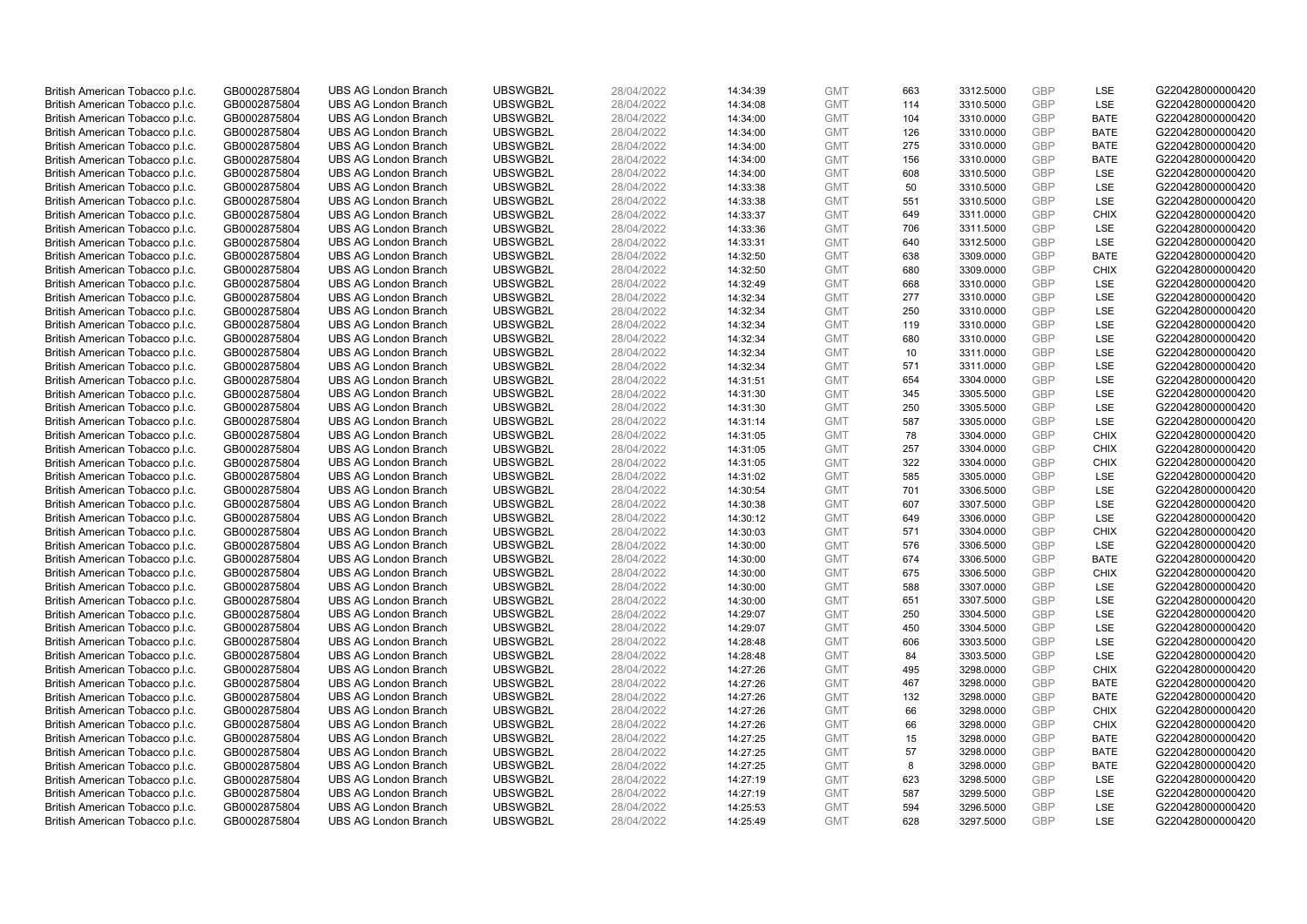| British American Tobacco p.l.c. | GB0002875804 | <b>UBS AG London Branch</b> | UBSWGB2L             | 28/04/2022 | 14:25:49 | <b>GMT</b> | 584 | 3297.5000              | <b>GBP</b> | LSE         | G220428000000420 |
|---------------------------------|--------------|-----------------------------|----------------------|------------|----------|------------|-----|------------------------|------------|-------------|------------------|
| British American Tobacco p.l.c. | GB0002875804 | <b>UBS AG London Branch</b> | UBSWGB2L             | 28/04/2022 | 14:25:46 | <b>GMT</b> | 146 | 3296.5000              | <b>GBP</b> | LSE         | G220428000000420 |
| British American Tobacco p.l.c. | GB0002875804 | <b>UBS AG London Branch</b> | UBSWGB2L             | 28/04/2022 | 14:22:46 | <b>GMT</b> | 568 | 3286.5000              | GBP        | LSE         | G220428000000420 |
| British American Tobacco p.l.c. | GB0002875804 | <b>UBS AG London Branch</b> | UBSWGB2L             | 28/04/2022 | 14:22:46 | <b>GMT</b> | 218 | 3286.5000              | GBP        | <b>CHIX</b> | G220428000000420 |
| British American Tobacco p.l.c. | GB0002875804 | <b>UBS AG London Branch</b> | UBSWGB2L             | 28/04/2022 | 14:22:36 | <b>GMT</b> | 373 | 3286.5000              | <b>GBP</b> | <b>CHIX</b> | G220428000000420 |
| British American Tobacco p.l.c. | GB0002875804 | <b>UBS AG London Branch</b> | UBSWGB2L             | 28/04/2022 | 14:22:36 | <b>GMT</b> | 51  | 3286.5000              | <b>GBP</b> | <b>CHIX</b> | G220428000000420 |
| British American Tobacco p.l.c. | GB0002875804 | <b>UBS AG London Branch</b> | UBSWGB2L             | 28/04/2022 | 14:22:35 | <b>GMT</b> | 68  | 3286.5000              | GBP        | LSE         | G220428000000420 |
| British American Tobacco p.l.c. | GB0002875804 | <b>UBS AG London Branch</b> | UBSWGB2L             | 28/04/2022 | 14:22:35 | <b>GMT</b> | 6   | 3287.0000              | <b>GBP</b> | LSE         | G220428000000420 |
| British American Tobacco p.l.c. | GB0002875804 | <b>UBS AG London Branch</b> | UBSWGB2L             | 28/04/2022 | 14:22:35 | <b>GMT</b> | 6   | 3287.0000              | <b>GBP</b> | LSE         | G220428000000420 |
| British American Tobacco p.l.c. | GB0002875804 | <b>UBS AG London Branch</b> | UBSWGB2L             | 28/04/2022 | 14:21:25 | <b>GMT</b> | 612 | 3288.5000              | <b>GBP</b> | <b>LSE</b>  | G220428000000420 |
| British American Tobacco p.l.c. | GB0002875804 | <b>UBS AG London Branch</b> | UBSWGB2L             | 28/04/2022 | 14:20:19 | <b>GMT</b> | 46  | 3289.5000              | GBP        | LSE         | G220428000000420 |
| British American Tobacco p.l.c. | GB0002875804 | <b>UBS AG London Branch</b> | UBSWGB2L             | 28/04/2022 | 14:20:19 | <b>GMT</b> | 274 | 3289.5000              | <b>GBP</b> | LSE         | G220428000000420 |
| British American Tobacco p.l.c. | GB0002875804 | <b>UBS AG London Branch</b> | UBSWGB2L             | 28/04/2022 | 14:19:55 | <b>GMT</b> | 123 | 3290.5000              | <b>GBP</b> | LSE         | G220428000000420 |
| British American Tobacco p.l.c. | GB0002875804 | <b>UBS AG London Branch</b> | UBSWGB2L             | 28/04/2022 | 14:19:55 | <b>GMT</b> | 109 | 3290.5000              | <b>GBP</b> | LSE         | G220428000000420 |
| British American Tobacco p.l.c. | GB0002875804 | <b>UBS AG London Branch</b> | UBSWGB2L             | 28/04/2022 | 14:19:55 | <b>GMT</b> | 250 | 3290.5000              | <b>GBP</b> | <b>LSE</b>  | G220428000000420 |
| British American Tobacco p.l.c. | GB0002875804 | <b>UBS AG London Branch</b> | UBSWGB2L             | 28/04/2022 | 14:19:17 | <b>GMT</b> | 616 | 3291.5000              | GBP        | <b>CHIX</b> | G220428000000420 |
| British American Tobacco p.l.c. | GB0002875804 | <b>UBS AG London Branch</b> | UBSWGB2L             | 28/04/2022 | 14:18:31 | <b>GMT</b> | 251 | 3290.5000              | GBP        | <b>LSE</b>  | G220428000000420 |
| British American Tobacco p.l.c. | GB0002875804 | <b>UBS AG London Branch</b> | UBSWGB2L             | 28/04/2022 | 14:18:31 | <b>GMT</b> | 109 | 3290.5000              | <b>GBP</b> | LSE         | G220428000000420 |
| British American Tobacco p.l.c. | GB0002875804 | <b>UBS AG London Branch</b> | UBSWGB2L             | 28/04/2022 | 14:18:31 | <b>GMT</b> | 330 | 3290.5000              | GBP        | <b>LSE</b>  | G220428000000420 |
| British American Tobacco p.l.c. | GB0002875804 | <b>UBS AG London Branch</b> | UBSWGB2L             | 28/04/2022 | 14:16:45 | <b>GMT</b> | 694 | 3289.0000              | GBP        | LSE         | G220428000000420 |
| British American Tobacco p.l.c. | GB0002875804 | <b>UBS AG London Branch</b> | UBSWGB2L             | 28/04/2022 | 14:16:06 | <b>GMT</b> | 571 | 3287.5000              | <b>GBP</b> | <b>BATE</b> | G220428000000420 |
| British American Tobacco p.l.c. | GB0002875804 | <b>UBS AG London Branch</b> | UBSWGB2L             | 28/04/2022 | 14:16:06 | <b>GMT</b> | 661 | 3287.5000              | <b>GBP</b> | LSE         | G220428000000420 |
| British American Tobacco p.l.c. | GB0002875804 | <b>UBS AG London Branch</b> | UBSWGB2L             | 28/04/2022 | 14:15:02 | <b>GMT</b> | 402 | 3287.0000              | <b>GBP</b> | LSE         | G220428000000420 |
| British American Tobacco p.l.c. | GB0002875804 | <b>UBS AG London Branch</b> | UBSWGB2L             | 28/04/2022 | 14:15:00 | <b>GMT</b> | 194 | 3287.0000              | GBP        | LSE         | G220428000000420 |
| British American Tobacco p.l.c. | GB0002875804 | <b>UBS AG London Branch</b> | UBSWGB2L             | 28/04/2022 | 14:13:21 | <b>GMT</b> | 388 | 3288.0000              | <b>GBP</b> | <b>CHIX</b> | G220428000000420 |
| British American Tobacco p.l.c. | GB0002875804 | <b>UBS AG London Branch</b> | UBSWGB2L             | 28/04/2022 | 14:13:21 | <b>GMT</b> | 257 | 3288.0000              | GBP        | <b>CHIX</b> | G220428000000420 |
| British American Tobacco p.l.c. | GB0002875804 | <b>UBS AG London Branch</b> | UBSWGB2L             | 28/04/2022 | 14:13:19 | <b>GMT</b> | 55  | 3288.5000              | <b>GBP</b> | <b>LSE</b>  | G220428000000420 |
| British American Tobacco p.l.c. | GB0002875804 | <b>UBS AG London Branch</b> | UBSWGB2L             | 28/04/2022 | 14:13:19 | <b>GMT</b> | 467 | 3288.5000              | <b>GBP</b> | <b>LSE</b>  | G220428000000420 |
| British American Tobacco p.l.c. | GB0002875804 | <b>UBS AG London Branch</b> | UBSWGB2L             | 28/04/2022 | 14:13:19 | <b>GMT</b> | 155 | 3288.5000              | GBP        | LSE         | G220428000000420 |
| British American Tobacco p.l.c. | GB0002875804 | <b>UBS AG London Branch</b> | UBSWGB2L             | 28/04/2022 | 14:10:52 | <b>GMT</b> | 601 | 3286.5000              | <b>GBP</b> | LSE         | G220428000000420 |
| British American Tobacco p.l.c. | GB0002875804 | <b>UBS AG London Branch</b> | UBSWGB2L             | 28/04/2022 | 14:10:34 | <b>GMT</b> | 663 | 3285.0000              | <b>GBP</b> | LSE         | G220428000000420 |
| British American Tobacco p.l.c. | GB0002875804 | <b>UBS AG London Branch</b> | UBSWGB2L             | 28/04/2022 | 14:08:07 | <b>GMT</b> | 566 | 3280.5000              | <b>GBP</b> | <b>LSE</b>  | G220428000000420 |
| British American Tobacco p.l.c. | GB0002875804 | <b>UBS AG London Branch</b> | UBSWGB2L             | 28/04/2022 | 14:07:55 | <b>GMT</b> | 124 | 3280.5000              | GBP        | LSE         | G220428000000420 |
| British American Tobacco p.l.c. | GB0002875804 | <b>UBS AG London Branch</b> | UBSWGB2L             | 28/04/2022 | 14:07:55 | <b>GMT</b> | 139 | 3280.5000              | GBP        | LSE         | G220428000000420 |
| British American Tobacco p.l.c. | GB0002875804 | <b>UBS AG London Branch</b> | UBSWGB2L             | 28/04/2022 | 14:07:08 | <b>GMT</b> | 592 | 3279.0000              | GBP        | <b>CHIX</b> | G220428000000420 |
| British American Tobacco p.l.c. | GB0002875804 | <b>UBS AG London Branch</b> | UBSWGB2L             | 28/04/2022 | 14:06:12 | <b>GMT</b> | 603 | 3280.5000              | <b>GBP</b> | <b>BATE</b> | G220428000000420 |
| British American Tobacco p.l.c. | GB0002875804 | <b>UBS AG London Branch</b> | UBSWGB2L             | 28/04/2022 | 14:06:07 | <b>GMT</b> | 682 | 3281.5000              | GBP        | <b>LSE</b>  | G220428000000420 |
| British American Tobacco p.l.c. | GB0002875804 | <b>UBS AG London Branch</b> | UBSWGB2L             | 28/04/2022 | 14:04:01 | <b>GMT</b> | 617 | 3274.5000              | <b>GBP</b> | LSE         | G220428000000420 |
| British American Tobacco p.l.c. | GB0002875804 | <b>UBS AG London Branch</b> | UBSWGB2L             | 28/04/2022 | 14:03:01 | <b>GMT</b> | 345 | 3269.0000              | <b>GBP</b> | LSE         | G220428000000420 |
| British American Tobacco p.l.c. | GB0002875804 | <b>UBS AG London Branch</b> | UBSWGB2L             | 28/04/2022 | 14:02:44 | <b>GMT</b> | 343 | 3269.0000              | GBP        | LSE         | G220428000000420 |
| British American Tobacco p.l.c. | GB0002875804 | <b>UBS AG London Branch</b> | UBSWGB2L             | 28/04/2022 | 14:01:25 | <b>GMT</b> | 609 | 3274.0000              | <b>GBP</b> | <b>LSE</b>  | G220428000000420 |
| British American Tobacco p.l.c. | GB0002875804 | <b>UBS AG London Branch</b> | UBSWGB2L             | 28/04/2022 | 14:01:23 | <b>GMT</b> | 591 | 3276.0000              | GBP        | <b>CHIX</b> | G220428000000420 |
| British American Tobacco p.l.c. | GB0002875804 | <b>UBS AG London Branch</b> | UBSWGB2L             | 28/04/2022 | 14:00:26 | <b>GMT</b> | 552 | 3278.5000              | GBP        | LSE         | G220428000000420 |
| British American Tobacco p.l.c. | GB0002875804 | <b>UBS AG London Branch</b> | UBSWGB2L             | 28/04/2022 | 14:00:16 | <b>GMT</b> | 69  | 3278.5000              | GBP        | <b>LSE</b>  | G220428000000420 |
| British American Tobacco p.l.c. | GB0002875804 | <b>UBS AG London Branch</b> | UBSWGB2L             | 28/04/2022 | 13:59:31 | <b>GMT</b> | 683 | 3284.0000              | GBP        | <b>LSE</b>  | G220428000000420 |
|                                 |              | <b>UBS AG London Branch</b> | UBSWGB2L             | 28/04/2022 |          | <b>GMT</b> | 250 |                        | <b>GBP</b> | LSE         | G220428000000420 |
| British American Tobacco p.l.c. | GB0002875804 |                             |                      |            | 13:59:04 | <b>GMT</b> | 200 | 3285.0000<br>3285.0000 | <b>GBP</b> | LSE         |                  |
| British American Tobacco p.l.c. | GB0002875804 | <b>UBS AG London Branch</b> | UBSWGB2L<br>UBSWGB2L | 28/04/2022 | 13:59:04 |            |     |                        | <b>GBP</b> | LSE         | G220428000000420 |
| British American Tobacco p.l.c. | GB0002875804 | <b>UBS AG London Branch</b> |                      | 28/04/2022 | 13:59:04 | <b>GMT</b> | 3   | 3284.5000              | GBP        |             | G220428000000420 |
| British American Tobacco p.l.c. | GB0002875804 | <b>UBS AG London Branch</b> | UBSWGB2L             | 28/04/2022 | 13:55:51 | <b>GMT</b> | 178 | 3286.5000              |            | <b>CHIX</b> | G220428000000420 |
| British American Tobacco p.l.c. | GB0002875804 | <b>UBS AG London Branch</b> | UBSWGB2L             | 28/04/2022 | 13:55:51 | <b>GMT</b> | 307 | 3286.5000              | GBP        | <b>CHIX</b> | G220428000000420 |
| British American Tobacco p.l.c. | GB0002875804 | <b>UBS AG London Branch</b> | UBSWGB2L             | 28/04/2022 | 13:55:51 | <b>GMT</b> | 133 | 3286.5000              | <b>GBP</b> | <b>CHIX</b> | G220428000000420 |
| British American Tobacco p.l.c. | GB0002875804 | <b>UBS AG London Branch</b> | UBSWGB2L             | 28/04/2022 | 13:55:51 | <b>GMT</b> | 58  | 3286.5000              | <b>GBP</b> | <b>CHIX</b> | G220428000000420 |
| British American Tobacco p.l.c. | GB0002875804 | <b>UBS AG London Branch</b> | UBSWGB2L             | 28/04/2022 | 13:55:50 | <b>GMT</b> | 690 | 3287.0000              | GBP        | <b>LSE</b>  | G220428000000420 |
| British American Tobacco p.l.c. | GB0002875804 | <b>UBS AG London Branch</b> | UBSWGB2L             | 28/04/2022 | 13:55:08 | <b>GMT</b> | 600 | 3289.0000              | GBP        | <b>LSE</b>  | G220428000000420 |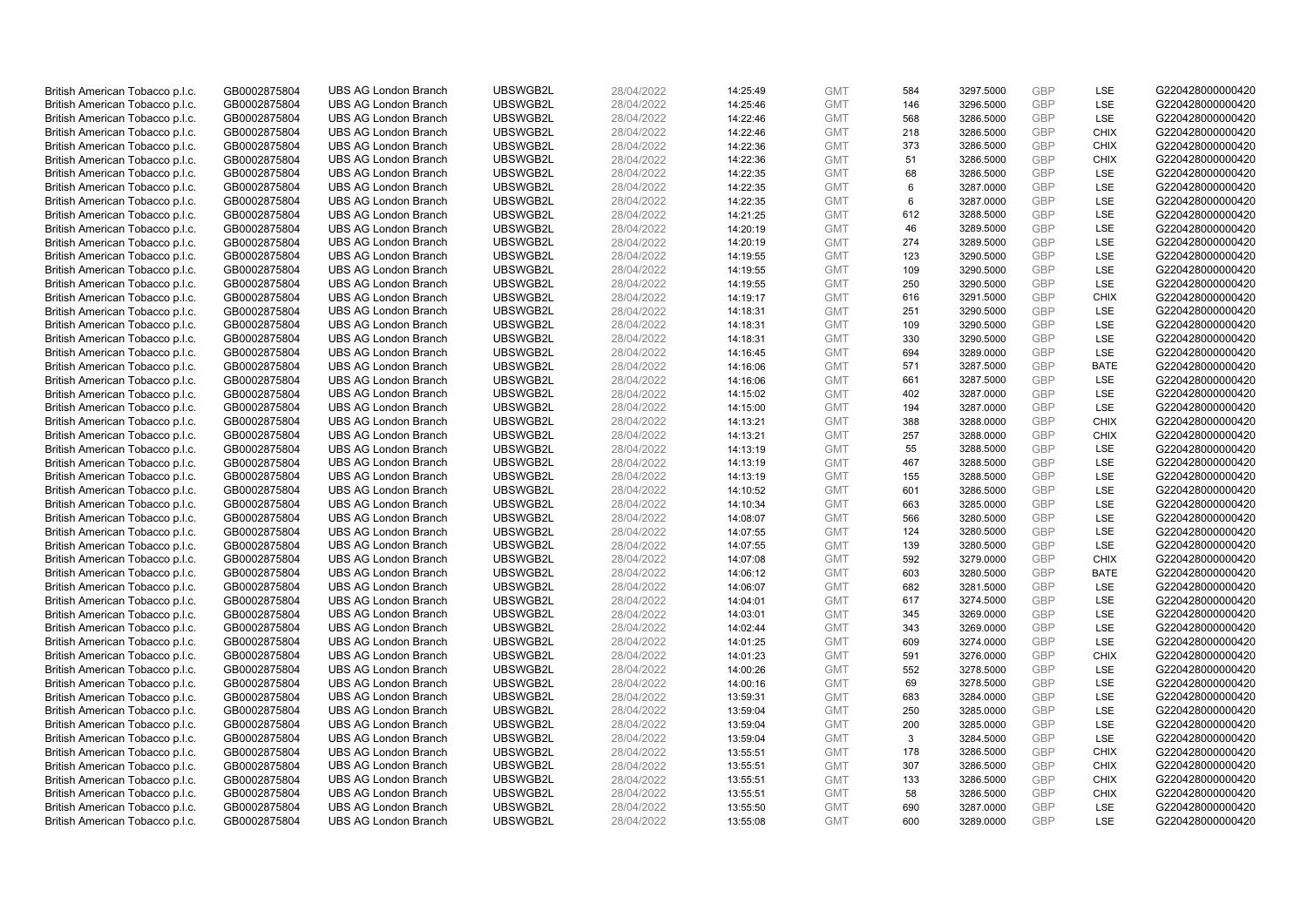| British American Tobacco p.l.c. | GB0002875804 | <b>UBS AG London Branch</b> | UBSWGB2L | 28/04/2022 | 13:55:08 | <b>GMT</b> | 37             | 3289.0000 | <b>GBP</b> | <b>LSE</b>  | G220428000000420 |
|---------------------------------|--------------|-----------------------------|----------|------------|----------|------------|----------------|-----------|------------|-------------|------------------|
| British American Tobacco p.l.c. | GB0002875804 | <b>UBS AG London Branch</b> | UBSWGB2L | 28/04/2022 | 13:54:50 | <b>GMT</b> | 710            | 3290.5000 | GBP        | <b>BATE</b> | G220428000000420 |
| British American Tobacco p.l.c. | GB0002875804 | <b>UBS AG London Branch</b> | UBSWGB2L | 28/04/2022 | 13:52:56 | <b>GMT</b> | 577            | 3291.5000 | <b>GBP</b> | <b>LSE</b>  | G220428000000420 |
| British American Tobacco p.l.c. | GB0002875804 | <b>UBS AG London Branch</b> | UBSWGB2L | 28/04/2022 | 13:52:56 | <b>GMT</b> | 610            | 3291.5000 | GBP        | <b>CHIX</b> | G220428000000420 |
| British American Tobacco p.l.c. | GB0002875804 | <b>UBS AG London Branch</b> | UBSWGB2L | 28/04/2022 | 13:52:06 | <b>GMT</b> | 633            | 3292.5000 | <b>GBP</b> | <b>LSE</b>  | G220428000000420 |
| British American Tobacco p.l.c. | GB0002875804 | <b>UBS AG London Branch</b> | UBSWGB2L | 28/04/2022 | 13:50:16 | <b>GMT</b> | 58             | 3288.0000 | GBP        | LSE         | G220428000000420 |
| British American Tobacco p.l.c. | GB0002875804 | <b>UBS AG London Branch</b> | UBSWGB2L | 28/04/2022 | 13:50:16 | <b>GMT</b> | 600            | 3288.0000 | <b>GBP</b> | LSE         | G220428000000420 |
| British American Tobacco p.l.c. | GB0002875804 | <b>UBS AG London Branch</b> | UBSWGB2L | 28/04/2022 | 13:49:22 | <b>GMT</b> | 456            | 3289.5000 | <b>GBP</b> | LSE         | G220428000000420 |
| British American Tobacco p.l.c. | GB0002875804 | <b>UBS AG London Branch</b> | UBSWGB2L | 28/04/2022 | 13:49:22 | <b>GMT</b> | 13             | 3289.5000 | <b>GBP</b> | LSE         | G220428000000420 |
| British American Tobacco p.l.c. | GB0002875804 | <b>UBS AG London Branch</b> | UBSWGB2L | 28/04/2022 | 13:49:22 | <b>GMT</b> | 104            | 3289.5000 | GBP        | <b>LSE</b>  | G220428000000420 |
| British American Tobacco p.l.c. | GB0002875804 | <b>UBS AG London Branch</b> | UBSWGB2L | 28/04/2022 | 13:47:55 | <b>GMT</b> | 671            | 3288.0000 | <b>GBP</b> | LSE         | G220428000000420 |
| British American Tobacco p.l.c. | GB0002875804 | <b>UBS AG London Branch</b> | UBSWGB2L | 28/04/2022 | 13:46:20 | <b>GMT</b> | 70             | 3288.0000 | <b>GBP</b> | LSE         | G220428000000420 |
| British American Tobacco p.l.c. | GB0002875804 | <b>UBS AG London Branch</b> | UBSWGB2L | 28/04/2022 | 13:46:20 | <b>GMT</b> | 199            | 3288.0000 | <b>GBP</b> | LSE         | G220428000000420 |
| British American Tobacco p.l.c. | GB0002875804 | <b>UBS AG London Branch</b> | UBSWGB2L | 28/04/2022 | 13:46:20 | <b>GMT</b> | 304            | 3288.0000 | <b>GBP</b> | <b>LSE</b>  | G220428000000420 |
| British American Tobacco p.l.c. | GB0002875804 | <b>UBS AG London Branch</b> | UBSWGB2L | 28/04/2022 | 13:46:20 | <b>GMT</b> | 310            | 3288.0000 | GBP        | <b>CHIX</b> | G220428000000420 |
| British American Tobacco p.l.c. | GB0002875804 | <b>UBS AG London Branch</b> | UBSWGB2L | 28/04/2022 | 13:46:20 | <b>GMT</b> | 64             | 3288.0000 | <b>GBP</b> | <b>CHIX</b> | G220428000000420 |
| British American Tobacco p.l.c. | GB0002875804 | <b>UBS AG London Branch</b> | UBSWGB2L | 28/04/2022 | 13:46:20 | <b>GMT</b> | 325            | 3288.0000 | GBP        | <b>CHIX</b> | G220428000000420 |
| British American Tobacco p.l.c. | GB0002875804 | <b>UBS AG London Branch</b> | UBSWGB2L | 28/04/2022 | 13:45:04 | <b>GMT</b> | 572            | 3285.5000 | GBP        | LSE         | G220428000000420 |
| British American Tobacco p.l.c. | GB0002875804 | <b>UBS AG London Branch</b> | UBSWGB2L | 28/04/2022 | 13:45:04 | <b>GMT</b> | 105            | 3285.5000 | <b>GBP</b> | <b>LSE</b>  | G220428000000420 |
| British American Tobacco p.l.c. | GB0002875804 | <b>UBS AG London Branch</b> | UBSWGB2L | 28/04/2022 | 13:44:45 | <b>GMT</b> | $\overline{1}$ | 3285.5000 | <b>GBP</b> | LSE         | G220428000000420 |
| British American Tobacco p.l.c. | GB0002875804 | <b>UBS AG London Branch</b> | UBSWGB2L | 28/04/2022 | 13:42:50 | <b>GMT</b> | 320            | 3285.0000 | GBP        | <b>BATE</b> | G220428000000420 |
| British American Tobacco p.l.c. | GB0002875804 | <b>UBS AG London Branch</b> | UBSWGB2L | 28/04/2022 | 13:42:50 | <b>GMT</b> | 281            | 3285.0000 | GBP        | <b>LSE</b>  | G220428000000420 |
| British American Tobacco p.l.c. | GB0002875804 | <b>UBS AG London Branch</b> | UBSWGB2L | 28/04/2022 | 13:42:50 | <b>GMT</b> | 249            | 3285.0000 | <b>GBP</b> | LSE         | G220428000000420 |
| British American Tobacco p.l.c. | GB0002875804 | <b>UBS AG London Branch</b> | UBSWGB2L | 28/04/2022 | 13:42:50 | <b>GMT</b> | 304            | 3285.0000 | <b>GBP</b> | <b>BATE</b> | G220428000000420 |
| British American Tobacco p.l.c. | GB0002875804 | <b>UBS AG London Branch</b> | UBSWGB2L | 28/04/2022 | 13:42:40 | <b>GMT</b> | 121            | 3285.0000 | <b>GBP</b> | <b>LSE</b>  | G220428000000420 |
| British American Tobacco p.l.c. | GB0002875804 | <b>UBS AG London Branch</b> | UBSWGB2L | 28/04/2022 | 13:41:14 | <b>GMT</b> | 677            | 3290.5000 | <b>GBP</b> | LSE         | G220428000000420 |
| British American Tobacco p.l.c. | GB0002875804 | <b>UBS AG London Branch</b> | UBSWGB2L | 28/04/2022 | 13:39:32 | <b>GMT</b> | 661            | 3292.5000 | <b>GBP</b> | LSE         | G220428000000420 |
| British American Tobacco p.l.c. | GB0002875804 | <b>UBS AG London Branch</b> | UBSWGB2L | 28/04/2022 | 13:39:08 | <b>GMT</b> | 586            | 3290.0000 | <b>GBP</b> | <b>CHIX</b> | G220428000000420 |
| British American Tobacco p.l.c. | GB0002875804 | <b>UBS AG London Branch</b> | UBSWGB2L | 28/04/2022 | 13:38:23 | <b>GMT</b> | 120            | 3287.5000 | GBP        | LSE         | G220428000000420 |
| British American Tobacco p.l.c. | GB0002875804 | <b>UBS AG London Branch</b> | UBSWGB2L | 28/04/2022 | 13:38:23 | <b>GMT</b> | 31             | 3287.5000 | <b>GBP</b> | LSE         | G220428000000420 |
| British American Tobacco p.l.c. | GB0002875804 | <b>UBS AG London Branch</b> | UBSWGB2L | 28/04/2022 | 13:38:23 | <b>GMT</b> | 458            | 3287.5000 | <b>GBP</b> | LSE         | G220428000000420 |
| British American Tobacco p.l.c. | GB0002875804 | <b>UBS AG London Branch</b> | UBSWGB2L | 28/04/2022 | 13:38:03 | <b>GMT</b> | 576            | 3289.0000 | <b>GBP</b> | <b>LSE</b>  | G220428000000420 |
| British American Tobacco p.l.c. | GB0002875804 | <b>UBS AG London Branch</b> | UBSWGB2L | 28/04/2022 | 13:35:46 | <b>GMT</b> | 593            | 3285.5000 | GBP        | LSE         | G220428000000420 |
| British American Tobacco p.l.c. | GB0002875804 | <b>UBS AG London Branch</b> | UBSWGB2L | 28/04/2022 | 13:34:35 | <b>GMT</b> | 123            | 3286.0000 | <b>GBP</b> | LSE         | G220428000000420 |
| British American Tobacco p.l.c. | GB0002875804 | <b>UBS AG London Branch</b> | UBSWGB2L | 28/04/2022 | 13:34:35 | <b>GMT</b> | 571            | 3286.0000 | <b>GBP</b> | <b>LSE</b>  | G220428000000420 |
| British American Tobacco p.l.c. | GB0002875804 | <b>UBS AG London Branch</b> | UBSWGB2L | 28/04/2022 | 13:34:26 | <b>GMT</b> | 622            | 3286.5000 | <b>GBP</b> | <b>CHIX</b> | G220428000000420 |
| British American Tobacco p.l.c. | GB0002875804 | <b>UBS AG London Branch</b> | UBSWGB2L | 28/04/2022 | 13:33:14 | <b>GMT</b> | 621            | 3286.0000 | GBP        | <b>LSE</b>  | G220428000000420 |
| British American Tobacco p.l.c. | GB0002875804 | <b>UBS AG London Branch</b> | UBSWGB2L | 28/04/2022 | 13:32:37 | <b>GMT</b> | 144            | 3286.0000 | <b>GBP</b> | <b>BATE</b> | G220428000000420 |
| British American Tobacco p.l.c. | GB0002875804 | <b>UBS AG London Branch</b> | UBSWGB2L | 28/04/2022 | 13:32:37 | <b>GMT</b> | 46             | 3286.0000 | GBP        | <b>BATE</b> | G220428000000420 |
| British American Tobacco p.l.c. | GB0002875804 | <b>UBS AG London Branch</b> | UBSWGB2L | 28/04/2022 | 13:32:37 | <b>GMT</b> | 11             | 3286.0000 | <b>GBP</b> | <b>BATE</b> | G220428000000420 |
| British American Tobacco p.l.c. | GB0002875804 | <b>UBS AG London Branch</b> | UBSWGB2L | 28/04/2022 | 13:32:37 | <b>GMT</b> | 503            | 3286.0000 | <b>GBP</b> | <b>BATE</b> | G220428000000420 |
| British American Tobacco p.l.c. | GB0002875804 | <b>UBS AG London Branch</b> | UBSWGB2L | 28/04/2022 | 13:31:57 | <b>GMT</b> | 598            | 3288.0000 | GBP        | LSE         | G220428000000420 |
| British American Tobacco p.l.c. | GB0002875804 | <b>UBS AG London Branch</b> | UBSWGB2L | 28/04/2022 | 13:31:02 | <b>GMT</b> | 326            | 3289.0000 | <b>GBP</b> | LSE         | G220428000000420 |
| British American Tobacco p.l.c. | GB0002875804 | <b>UBS AG London Branch</b> | UBSWGB2L | 28/04/2022 | 13:31:02 | <b>GMT</b> | 194            | 3289.0000 | <b>GBP</b> | LSE         | G220428000000420 |
| British American Tobacco p.l.c. | GB0002875804 | <b>UBS AG London Branch</b> | UBSWGB2L | 28/04/2022 | 13:31:02 | <b>GMT</b> | 102            | 3289.0000 | <b>GBP</b> | <b>LSE</b>  | G220428000000420 |
| British American Tobacco p.l.c. | GB0002875804 | <b>UBS AG London Branch</b> | UBSWGB2L | 28/04/2022 | 13:30:27 | <b>GMT</b> | 401            | 3288.5000 | GBP        | <b>CHIX</b> | G220428000000420 |
| British American Tobacco p.l.c. | GB0002875804 | <b>UBS AG London Branch</b> | UBSWGB2L | 28/04/2022 | 13:30:27 | <b>GMT</b> | 194            | 3288.5000 | <b>GBP</b> | <b>CHIX</b> | G220428000000420 |
| British American Tobacco p.l.c. | GB0002875804 | <b>UBS AG London Branch</b> | UBSWGB2L | 28/04/2022 | 13:30:07 | <b>GMT</b> | 656            | 3289.5000 | <b>GBP</b> | LSE         | G220428000000420 |
| British American Tobacco p.l.c. | GB0002875804 | <b>UBS AG London Branch</b> | UBSWGB2L | 28/04/2022 | 13:28:05 | <b>GMT</b> | 503            | 3291.5000 | <b>GBP</b> | LSE         | G220428000000420 |
| British American Tobacco p.l.c. | GB0002875804 | <b>UBS AG London Branch</b> | UBSWGB2L | 28/04/2022 | 13:28:05 | <b>GMT</b> | 147            | 3291.5000 | <b>GBP</b> | LSE         | G220428000000420 |
| British American Tobacco p.l.c. | GB0002875804 | <b>UBS AG London Branch</b> | UBSWGB2L | 28/04/2022 | 13:26:33 | <b>GMT</b> | 621            | 3296.0000 | GBP        | LSE         | G220428000000420 |
| British American Tobacco p.l.c. | GB0002875804 | <b>UBS AG London Branch</b> | UBSWGB2L | 28/04/2022 | 13:24:30 | <b>GMT</b> | 428            | 3293.0000 | <b>GBP</b> | LSE         | G220428000000420 |
| British American Tobacco p.l.c. | GB0002875804 | <b>UBS AG London Branch</b> | UBSWGB2L | 28/04/2022 | 13:24:30 | <b>GMT</b> | 11             | 3293.0000 | GBP        | LSE         | G220428000000420 |
| British American Tobacco p.l.c. | GB0002875804 | <b>UBS AG London Branch</b> | UBSWGB2L | 28/04/2022 | 13:24:30 | <b>GMT</b> | 194            | 3293.0000 | GBP        | <b>LSE</b>  | G220428000000420 |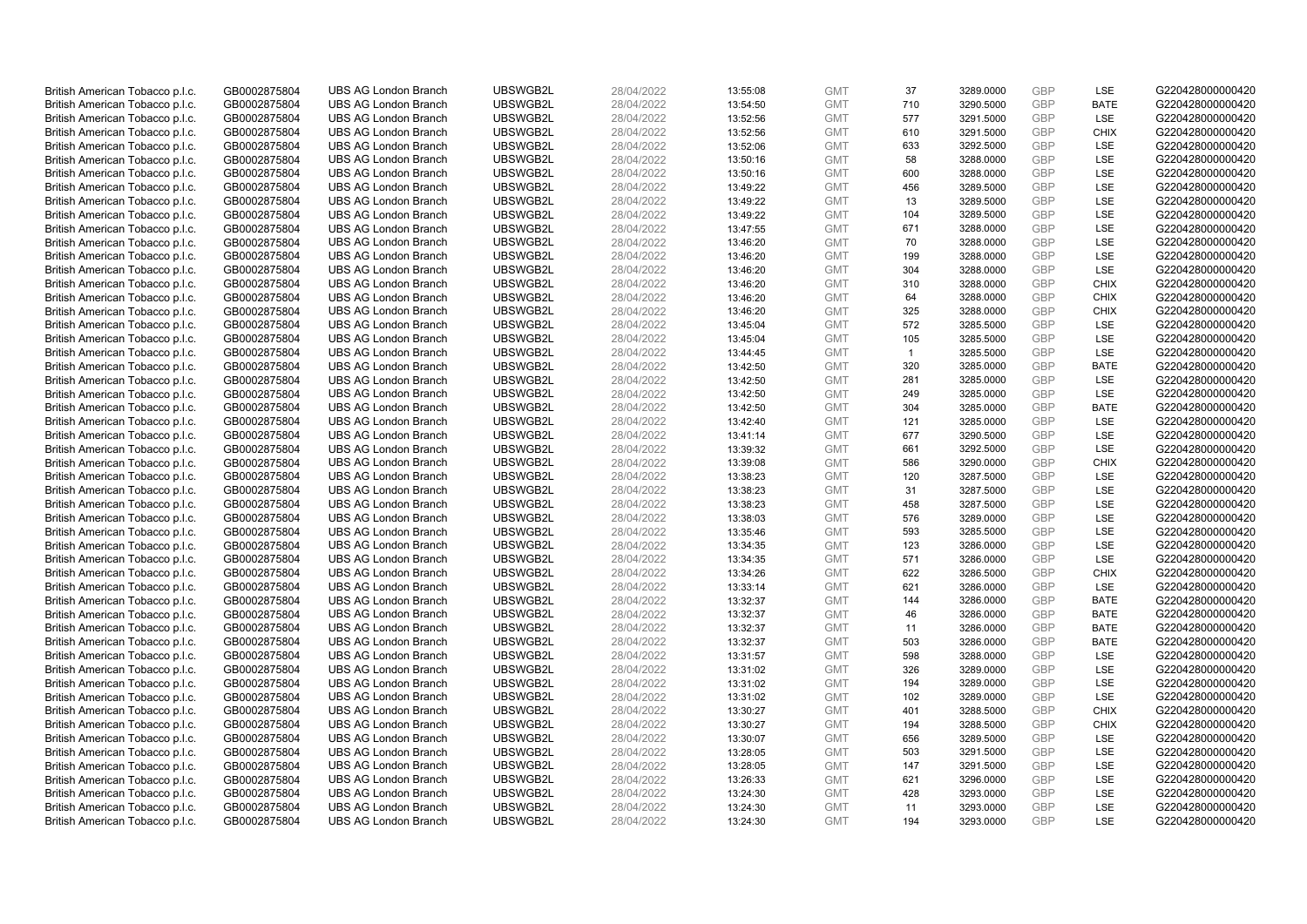| British American Tobacco p.l.c. | GB0002875804                 | <b>UBS AG London Branch</b> | UBSWGB2L             | 28/04/2022               | 13:23:18 | <b>GMT</b>               | 654        | 3289.5000              | <b>GBP</b> | LSE                | G220428000000420 |
|---------------------------------|------------------------------|-----------------------------|----------------------|--------------------------|----------|--------------------------|------------|------------------------|------------|--------------------|------------------|
| British American Tobacco p.l.c. | GB0002875804                 | <b>UBS AG London Branch</b> | UBSWGB2L             | 28/04/2022               | 13:23:18 | <b>GMT</b>               | 116        | 3289.5000              | GBP        | <b>CHIX</b>        | G220428000000420 |
| British American Tobacco p.l.c. | GB0002875804                 | <b>UBS AG London Branch</b> | UBSWGB2L             | 28/04/2022               | 13:23:18 | <b>GMT</b>               | 505        | 3289.5000              | <b>GBP</b> | <b>CHIX</b>        | G220428000000420 |
| British American Tobacco p.l.c. | GB0002875804                 | <b>UBS AG London Branch</b> | UBSWGB2L             | 28/04/2022               | 13:21:24 | <b>GMT</b>               | 310        | 3286.5000              | GBP        | <b>BATE</b>        | G220428000000420 |
| British American Tobacco p.l.c. | GB0002875804                 | <b>UBS AG London Branch</b> | UBSWGB2L             | 28/04/2022               | 13:21:24 | <b>GMT</b>               | 401        | 3286.5000              | <b>GBP</b> | <b>BATE</b>        | G220428000000420 |
| British American Tobacco p.l.c. | GB0002875804                 | <b>UBS AG London Branch</b> | UBSWGB2L             | 28/04/2022               | 13:20:04 | <b>GMT</b>               | 681        | 3285.0000              | GBP        | <b>LSE</b>         | G220428000000420 |
| British American Tobacco p.l.c. | GB0002875804                 | <b>UBS AG London Branch</b> | UBSWGB2L             | 28/04/2022               | 13:17:01 | <b>GMT</b>               | 649        | 3282.5000              | <b>GBP</b> | LSE                | G220428000000420 |
| British American Tobacco p.l.c. | GB0002875804                 | <b>UBS AG London Branch</b> | UBSWGB2L             | 28/04/2022               | 13:16:24 | <b>GMT</b>               | 181        | 3285.5000              | <b>GBP</b> | <b>CHIX</b>        | G220428000000420 |
| British American Tobacco p.l.c. | GB0002875804                 | <b>UBS AG London Branch</b> | UBSWGB2L             | 28/04/2022               | 13:16:24 | <b>GMT</b>               | 420        | 3285.5000              | <b>GBP</b> | <b>CHIX</b>        | G220428000000420 |
| British American Tobacco p.l.c. | GB0002875804                 | <b>UBS AG London Branch</b> | UBSWGB2L             | 28/04/2022               | 13:15:35 | <b>GMT</b>               | 626        | 3288.0000              | GBP        | <b>LSE</b>         | G220428000000420 |
| British American Tobacco p.l.c. | GB0002875804                 | <b>UBS AG London Branch</b> | UBSWGB2L             | 28/04/2022               | 13:13:19 | <b>GMT</b>               | 24         | 3289.5000              | <b>GBP</b> | LSE                | G220428000000420 |
| British American Tobacco p.l.c. | GB0002875804                 | <b>UBS AG London Branch</b> | UBSWGB2L             | 28/04/2022               | 13:13:19 | <b>GMT</b>               | 487        | 3289.5000              | <b>GBP</b> | LSE                | G220428000000420 |
| British American Tobacco p.l.c. | GB0002875804                 | <b>UBS AG London Branch</b> | UBSWGB2L             | 28/04/2022               | 13:13:19 | <b>GMT</b>               | 73         | 3289.5000              | <b>GBP</b> | LSE                | G220428000000420 |
| British American Tobacco p.l.c. | GB0002875804                 | <b>UBS AG London Branch</b> | UBSWGB2L             | 28/04/2022               | 13:11:44 | <b>GMT</b>               | 610        | 3290.0000              | <b>GBP</b> | LSE                | G220428000000420 |
| British American Tobacco p.l.c. | GB0002875804                 | <b>UBS AG London Branch</b> | UBSWGB2L             | 28/04/2022               | 13:08:58 | <b>GMT</b>               | 700        | 3293.5000              | GBP        | LSE                | G220428000000420 |
| British American Tobacco p.l.c. | GB0002875804                 | <b>UBS AG London Branch</b> | UBSWGB2L             | 28/04/2022               | 13:06:45 | <b>GMT</b>               | 546        | 3299.5000              | <b>GBP</b> | LSE                | G220428000000420 |
| British American Tobacco p.l.c. | GB0002875804                 | <b>UBS AG London Branch</b> | UBSWGB2L             | 28/04/2022               | 13:06:45 | <b>GMT</b>               | 118        | 3299.5000              | <b>GBP</b> | <b>LSE</b>         | G220428000000420 |
| British American Tobacco p.l.c. | GB0002875804                 | <b>UBS AG London Branch</b> | UBSWGB2L             | 28/04/2022               | 13:06:10 | <b>GMT</b>               | 324        | 3305.0000              | GBP        | <b>CHIX</b>        | G220428000000420 |
| British American Tobacco p.l.c. | GB0002875804                 | <b>UBS AG London Branch</b> | UBSWGB2L             | 28/04/2022               | 13:06:10 | <b>GMT</b>               | 239        | 3305.0000              | GBP        | <b>CHIX</b>        | G220428000000420 |
| British American Tobacco p.l.c. | GB0002875804                 | <b>UBS AG London Branch</b> | UBSWGB2L             | 28/04/2022               | 13:06:10 | <b>GMT</b>               | 88         | 3305.0000              | <b>GBP</b> | <b>CHIX</b>        | G220428000000420 |
| British American Tobacco p.l.c. | GB0002875804                 | <b>UBS AG London Branch</b> | UBSWGB2L             | 28/04/2022               | 13:04:36 | <b>GMT</b>               | 671        | 3303.5000              | GBP        | LSE                | G220428000000420 |
| British American Tobacco p.l.c. | GB0002875804                 | <b>UBS AG London Branch</b> | UBSWGB2L             | 28/04/2022               | 13:02:42 | <b>GMT</b>               | 314        | 3305.0000              | GBP        | <b>BATE</b>        | G220428000000420 |
| British American Tobacco p.l.c. | GB0002875804                 | <b>UBS AG London Branch</b> | UBSWGB2L             | 28/04/2022               | 13:02:41 | <b>GMT</b>               | 384        | 3305.0000              | GBP        | <b>BATE</b>        | G220428000000420 |
| British American Tobacco p.l.c. | GB0002875804                 | <b>UBS AG London Branch</b> | UBSWGB2L             | 28/04/2022               | 13:02:40 | <b>GMT</b>               | 659        | 3310.0000              | <b>GBP</b> | LSE                | G220428000000420 |
| British American Tobacco p.l.c. | GB0002875804                 | <b>UBS AG London Branch</b> | UBSWGB2L             | 28/04/2022               | 13:00:28 | <b>GMT</b>               | 164        | 3295.5000              | <b>GBP</b> | LSE                | G220428000000420 |
| British American Tobacco p.l.c. | GB0002875804                 | <b>UBS AG London Branch</b> | UBSWGB2L             | 28/04/2022               | 13:00:28 | <b>GMT</b>               | 484        | 3295.5000              | <b>GBP</b> | LSE                | G220428000000420 |
| British American Tobacco p.l.c. | GB0002875804                 | <b>UBS AG London Branch</b> | UBSWGB2L             | 28/04/2022               | 12:58:44 | <b>GMT</b>               | 156        | 3315.5000              | <b>GBP</b> | <b>CHIX</b>        | G220428000000420 |
| British American Tobacco p.l.c. | GB0002875804                 | <b>UBS AG London Branch</b> | UBSWGB2L             | 28/04/2022               | 12:58:42 | <b>GMT</b>               | 449        | 3315.5000              | <b>GBP</b> | <b>CHIX</b>        | G220428000000420 |
| British American Tobacco p.l.c. | GB0002875804                 | <b>UBS AG London Branch</b> | UBSWGB2L             | 28/04/2022               | 12:58:13 | <b>GMT</b>               | 137        | 3319.5000              | GBP        | LSE                | G220428000000420 |
| British American Tobacco p.l.c. | GB0002875804                 | <b>UBS AG London Branch</b> | UBSWGB2L             | 28/04/2022               | 12:58:13 | <b>GMT</b>               | 320        | 3319.5000              | <b>GBP</b> | LSE                | G220428000000420 |
| British American Tobacco p.l.c. | GB0002875804                 | <b>UBS AG London Branch</b> | UBSWGB2L             | 28/04/2022               | 12:58:13 | <b>GMT</b>               | 179        | 3319.5000              | <b>GBP</b> | LSE                | G220428000000420 |
| British American Tobacco p.l.c. | GB0002875804                 | <b>UBS AG London Branch</b> | UBSWGB2L             | 28/04/2022               | 12:57:09 | <b>GMT</b>               | 549        | 3331.5000              | <b>GBP</b> | <b>LSE</b>         | G220428000000420 |
| British American Tobacco p.l.c. | GB0002875804                 | <b>UBS AG London Branch</b> | UBSWGB2L             | 28/04/2022               | 12:57:09 | <b>GMT</b>               | 16         | 3331.5000              | GBP        | LSE                | G220428000000420 |
| British American Tobacco p.l.c. | GB0002875804                 | <b>UBS AG London Branch</b> | UBSWGB2L             | 28/04/2022               | 12:54:20 | <b>GMT</b>               | 676        | 3338.0000              | <b>GBP</b> | LSE                | G220428000000420 |
| British American Tobacco p.l.c. | GB0002875804                 | <b>UBS AG London Branch</b> | UBSWGB2L             | 28/04/2022               | 12:52:23 | <b>GMT</b>               | 94         | 3328.0000              | <b>GBP</b> | LSE                | G220428000000420 |
| British American Tobacco p.l.c. | GB0002875804                 | <b>UBS AG London Branch</b> | UBSWGB2L             | 28/04/2022               | 12:52:23 | <b>GMT</b>               | 487        | 3328.0000              | <b>GBP</b> | <b>LSE</b>         | G220428000000420 |
| British American Tobacco p.l.c. | GB0002875804                 | <b>UBS AG London Branch</b> | UBSWGB2L             | 28/04/2022               | 12:51:04 | <b>GMT</b>               | 600        | 3339.5000              | GBP        | <b>CHIX</b>        | G220428000000420 |
| British American Tobacco p.l.c. | GB0002875804                 | <b>UBS AG London Branch</b> | UBSWGB2L             | 28/04/2022               | 12:51:04 | <b>GMT</b>               | 618        | 3341.0000              | <b>GBP</b> | LSE                | G220428000000420 |
| British American Tobacco p.l.c. | GB0002875804                 | <b>UBS AG London Branch</b> | UBSWGB2L             | 28/04/2022               | 12:51:04 | <b>GMT</b>               | 21         | 3341.0000              | <b>GBP</b> | LSE                | G220428000000420 |
| British American Tobacco p.l.c. | GB0002875804                 | <b>UBS AG London Branch</b> | UBSWGB2L             | 28/04/2022               | 12:50:59 | <b>GMT</b>               | 22         | 3341.0000              | <b>GBP</b> | LSE                | G220428000000420 |
| British American Tobacco p.l.c. | GB0002875804                 | <b>UBS AG London Branch</b> | UBSWGB2L             | 28/04/2022               | 12:49:09 | <b>GMT</b>               | 642        | 3339.0000              | <b>GBP</b> | <b>BATE</b>        | G220428000000420 |
| British American Tobacco p.l.c. | GB0002875804                 | <b>UBS AG London Branch</b> | UBSWGB2L             | 28/04/2022               | 12:49:09 | <b>GMT</b>               | 10         | 3339.0000              | GBP        | <b>BATE</b>        | G220428000000420 |
| British American Tobacco p.l.c. | GB0002875804                 | <b>UBS AG London Branch</b> | UBSWGB2L             | 28/04/2022               | 12:49:09 | <b>GMT</b>               | 669        | 3339.5000              | <b>GBP</b> | <b>LSE</b>         | G220428000000420 |
| British American Tobacco p.l.c. | GB0002875804                 | <b>UBS AG London Branch</b> | UBSWGB2L             | 28/04/2022               | 12:46:01 | <b>GMT</b>               | 43         | 3335.5000              | <b>GBP</b> | LSE                | G220428000000420 |
| British American Tobacco p.l.c. | GB0002875804                 | <b>UBS AG London Branch</b> | UBSWGB2L             | 28/04/2022               | 12:46:01 | <b>GMT</b>               | 250        | 3335.5000              | GBP        | <b>LSE</b>         | G220428000000420 |
| British American Tobacco p.l.c. | GB0002875804                 | <b>UBS AG London Branch</b> | UBSWGB2L             | 28/04/2022               | 12:46:01 | <b>GMT</b>               | 199        | 3335.5000              | <b>GBP</b> | LSE                | G220428000000420 |
| British American Tobacco p.l.c. | GB0002875804                 | <b>UBS AG London Branch</b> | UBSWGB2L             | 28/04/2022               | 12:46:01 | <b>GMT</b>               | 160        | 3335.5000              | <b>GBP</b> | LSE                | G220428000000420 |
| British American Tobacco p.l.c. | GB0002875804                 | <b>UBS AG London Branch</b> | UBSWGB2L             | 28/04/2022               | 12:45:19 | <b>GMT</b>               | 611        | 3337.0000              | <b>GBP</b> | <b>CHIX</b>        | G220428000000420 |
| British American Tobacco p.l.c. | GB0002875804                 | <b>UBS AG London Branch</b> | UBSWGB2L             | 28/04/2022               | 12:45:19 | <b>GMT</b>               | 50         | 3337.0000              | <b>GBP</b> | <b>CHIX</b>        | G220428000000420 |
| British American Tobacco p.l.c. | GB0002875804                 | <b>UBS AG London Branch</b> | UBSWGB2L             | 28/04/2022               | 12:44:49 | <b>GMT</b>               | 224        | 3335.0000              | GBP        | <b>LSE</b>         | G220428000000420 |
| British American Tobacco p.l.c. | GB0002875804                 | <b>UBS AG London Branch</b> | UBSWGB2L             | 28/04/2022               | 12:44:49 | <b>GMT</b>               | 347        | 3335.0000              | GBP        | LSE                | G220428000000420 |
| British American Tobacco p.l.c. | GB0002875804                 | <b>UBS AG London Branch</b> | UBSWGB2L             | 28/04/2022               | 12:44:49 | <b>GMT</b>               | 572        | 3335.5000              | <b>GBP</b> | LSE                | G220428000000420 |
| British American Tobacco p.l.c. | GB0002875804<br>GB0002875804 | <b>UBS AG London Branch</b> | UBSWGB2L<br>UBSWGB2L | 28/04/2022<br>28/04/2022 | 12:41:52 | <b>GMT</b><br><b>GMT</b> | 625<br>558 | 3330.5000<br>3331.0000 | GBP<br>GBP | LSE<br><b>CHIX</b> | G220428000000420 |
| British American Tobacco p.l.c. |                              | <b>UBS AG London Branch</b> |                      |                          | 12:39:21 |                          |            |                        |            |                    | G220428000000420 |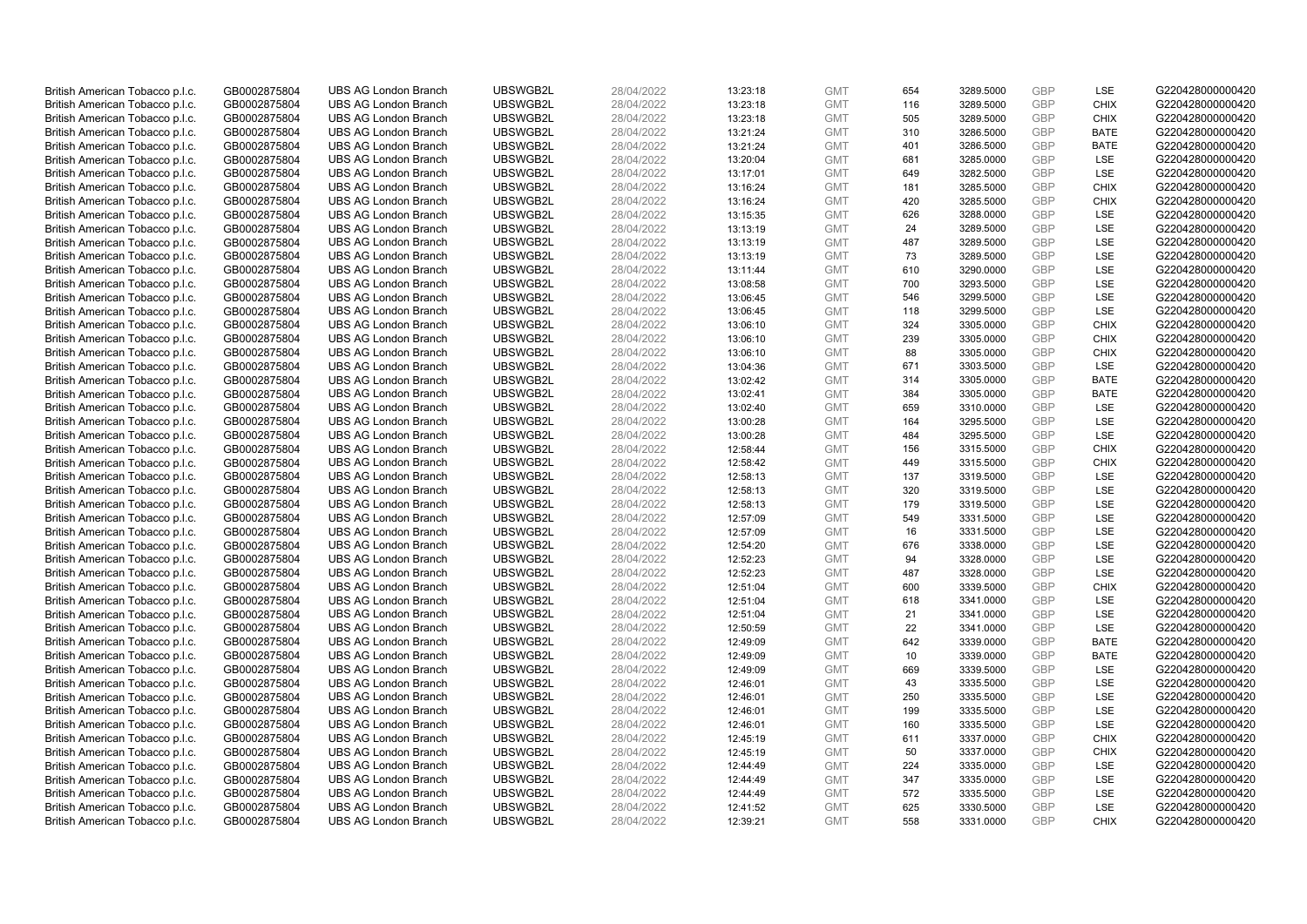| British American Tobacco p.l.c. | GB0002875804                 | <b>UBS AG London Branch</b> | UBSWGB2L             | 28/04/2022               | 12:39:21             | <b>GMT</b>               | 29         | 3331.0000              | <b>GBP</b> | <b>CHIX</b> | G220428000000420 |
|---------------------------------|------------------------------|-----------------------------|----------------------|--------------------------|----------------------|--------------------------|------------|------------------------|------------|-------------|------------------|
| British American Tobacco p.l.c. | GB0002875804                 | <b>UBS AG London Branch</b> | UBSWGB2L             | 28/04/2022               | 12:39:21             | <b>GMT</b>               | 671        | 3331.5000              | GBP        | <b>LSE</b>  | G220428000000420 |
| British American Tobacco p.l.c. | GB0002875804                 | <b>UBS AG London Branch</b> | UBSWGB2L             | 28/04/2022               | 12:39:12             | <b>GMT</b>               | 674        | 3332.0000              | GBP        | LSE         | G220428000000420 |
| British American Tobacco p.l.c. | GB0002875804                 | <b>UBS AG London Branch</b> | UBSWGB2L             | 28/04/2022               | 12:36:44             | <b>GMT</b>               | 431        | 3329.5000              | GBP        | LSE         | G220428000000420 |
| British American Tobacco p.l.c. | GB0002875804                 | <b>UBS AG London Branch</b> | UBSWGB2L             | 28/04/2022               | 12:36:44             | <b>GMT</b>               | 28         | 3329.5000              | <b>GBP</b> | LSE         | G220428000000420 |
| British American Tobacco p.l.c. | GB0002875804                 | <b>UBS AG London Branch</b> | UBSWGB2L             | 28/04/2022               | 12:36:44             | <b>GMT</b>               | 200        | 3329.5000              | <b>GBP</b> | LSE         | G220428000000420 |
| British American Tobacco p.l.c. | GB0002875804                 | <b>UBS AG London Branch</b> | UBSWGB2L             | 28/04/2022               | 12:33:00             | <b>GMT</b>               | 602        | 3326.5000              | GBP        | LSE         | G220428000000420 |
| British American Tobacco p.l.c. | GB0002875804                 | <b>UBS AG London Branch</b> | UBSWGB2L             | 28/04/2022               | 12:32:28             | <b>GMT</b>               | 25         | 3327.5000              | <b>GBP</b> | <b>BATE</b> | G220428000000420 |
| British American Tobacco p.l.c. | GB0002875804                 | <b>UBS AG London Branch</b> | UBSWGB2L             | 28/04/2022               | 12:32:28             | <b>GMT</b>               | 96         | 3327.5000              | GBP        | <b>BATE</b> | G220428000000420 |
| British American Tobacco p.l.c. | GB0002875804                 | <b>UBS AG London Branch</b> | UBSWGB2L             | 28/04/2022               | 12:32:28             | <b>GMT</b>               | 355        | 3327.5000              | <b>GBP</b> | <b>CHIX</b> | G220428000000420 |
| British American Tobacco p.l.c. | GB0002875804                 | <b>UBS AG London Branch</b> | UBSWGB2L             | 28/04/2022               | 12:32:28             | <b>GMT</b>               | 510        | 3327.5000              | GBP        | <b>BATE</b> | G220428000000420 |
| British American Tobacco p.l.c. | GB0002875804                 | <b>UBS AG London Branch</b> | UBSWGB2L             | 28/04/2022               | 12:32:28             | <b>GMT</b>               | 74         | 3327.5000              | <b>GBP</b> | <b>BATE</b> | G220428000000420 |
| British American Tobacco p.l.c. | GB0002875804                 | <b>UBS AG London Branch</b> | UBSWGB2L             | 28/04/2022               | 12:32:28             | <b>GMT</b>               | 229        | 3327.5000              | <b>GBP</b> | <b>CHIX</b> | G220428000000420 |
| British American Tobacco p.l.c. | GB0002875804                 | <b>UBS AG London Branch</b> | UBSWGB2L             | 28/04/2022               | 12:32:27             | <b>GMT</b>               | 48         | 3328.0000              | <b>GBP</b> | <b>LSE</b>  | G220428000000420 |
| British American Tobacco p.l.c. | GB0002875804                 | <b>UBS AG London Branch</b> | UBSWGB2L             | 28/04/2022               | 12:32:27             | <b>GMT</b>               | 745        | 3328.0000              | <b>GBP</b> | <b>LSE</b>  | G220428000000420 |
| British American Tobacco p.l.c. | GB0002875804                 | <b>UBS AG London Branch</b> | UBSWGB2L             | 28/04/2022               | 12:32:27             | <b>GMT</b>               | 93         | 3328.0000              | GBP        | LSE         | G220428000000420 |
| British American Tobacco p.l.c. | GB0002875804                 | <b>UBS AG London Branch</b> | UBSWGB2L             | 28/04/2022               | 12:27:47             | <b>GMT</b>               | 113        | 3323.0000              | <b>GBP</b> | LSE         | G220428000000420 |
| British American Tobacco p.l.c. | GB0002875804                 | <b>UBS AG London Branch</b> | UBSWGB2L             | 28/04/2022               | 12:27:47             | <b>GMT</b>               | 243        | 3323.0000              | <b>GBP</b> | LSE         | G220428000000420 |
| British American Tobacco p.l.c. | GB0002875804                 | <b>UBS AG London Branch</b> | UBSWGB2L             | 28/04/2022               | 12:27:47             | <b>GMT</b>               | 220        | 3322.5000              | GBP        | <b>LSE</b>  | G220428000000420 |
| British American Tobacco p.l.c. | GB0002875804                 | <b>UBS AG London Branch</b> | UBSWGB2L             | 28/04/2022               | 12:25:51             | <b>GMT</b>               | 602        | 3322.5000              | GBP        | LSE         | G220428000000420 |
| British American Tobacco p.l.c. | GB0002875804                 | <b>UBS AG London Branch</b> | UBSWGB2L             | 28/04/2022               | 12:24:11             | <b>GMT</b>               | 623        | 3323.0000              | <b>GBP</b> | LSE         | G220428000000420 |
| British American Tobacco p.l.c. | GB0002875804                 | <b>UBS AG London Branch</b> | UBSWGB2L             | 28/04/2022               | 12:21:44             | <b>GMT</b>               | 29         | 3322.5000              | <b>GBP</b> | LSE         | G220428000000420 |
| British American Tobacco p.l.c. | GB0002875804                 | <b>UBS AG London Branch</b> | UBSWGB2L             | 28/04/2022               | 12:21:44             | <b>GMT</b>               | 600        | 3322.5000              | <b>GBP</b> | LSE         | G220428000000420 |
| British American Tobacco p.l.c. | GB0002875804                 | <b>UBS AG London Branch</b> | UBSWGB2L             | 28/04/2022               | 12:21:27             | <b>GMT</b>               | 633        | 3323.5000              | GBP        | <b>CHIX</b> | G220428000000420 |
| British American Tobacco p.l.c. | GB0002875804                 | <b>UBS AG London Branch</b> | UBSWGB2L             | 28/04/2022               | 12:21:27             | <b>GMT</b>               | 194        | 3323.5000              | <b>GBP</b> | LSE         | G220428000000420 |
| British American Tobacco p.l.c. | GB0002875804                 | <b>UBS AG London Branch</b> | UBSWGB2L             | 28/04/2022               | 12:21:27             | <b>GMT</b>               | 13         | 3323.5000              | <b>GBP</b> | LSE         | G220428000000420 |
| British American Tobacco p.l.c. | GB0002875804                 | <b>UBS AG London Branch</b> | UBSWGB2L             | 28/04/2022               | 12:21:27             | <b>GMT</b>               | 305        | 3323.5000              | GBP        | <b>LSE</b>  | G220428000000420 |
| British American Tobacco p.l.c. | GB0002875804                 | <b>UBS AG London Branch</b> | UBSWGB2L             | 28/04/2022               | 12:21:27             | <b>GMT</b>               | 169        | 3323.5000              | <b>GBP</b> | <b>LSE</b>  | G220428000000420 |
| British American Tobacco p.l.c. | GB0002875804                 | <b>UBS AG London Branch</b> | UBSWGB2L             | 28/04/2022               | 12:17:01             | <b>GMT</b>               | 356        | 3324.5000              | GBP        | LSE         | G220428000000420 |
| British American Tobacco p.l.c. | GB0002875804                 | <b>UBS AG London Branch</b> | UBSWGB2L             | 28/04/2022               | 12:17:01             | <b>GMT</b>               | 346        | 3324.5000              | <b>GBP</b> | LSE         | G220428000000420 |
| British American Tobacco p.l.c. | GB0002875804                 | <b>UBS AG London Branch</b> | UBSWGB2L             | 28/04/2022               | 12:15:45             | <b>GMT</b>               | 577        | 3325.5000              | GBP        | LSE         | G220428000000420 |
| British American Tobacco p.l.c. | GB0002875804                 | <b>UBS AG London Branch</b> | UBSWGB2L             | 28/04/2022               | 12:15:45             | <b>GMT</b>               | 659        | 3325.5000              | GBP        | <b>BATE</b> | G220428000000420 |
| British American Tobacco p.l.c. | GB0002875804                 | <b>UBS AG London Branch</b> | UBSWGB2L             | 28/04/2022               | 12:13:28             | <b>GMT</b>               | 222        | 3326.0000              | GBP        | LSE         | G220428000000420 |
| British American Tobacco p.l.c. | GB0002875804                 | <b>UBS AG London Branch</b> | UBSWGB2L             | 28/04/2022               | 12:13:00             | <b>GMT</b>               | 220        | 3326.0000              | GBP        | LSE         | G220428000000420 |
| British American Tobacco p.l.c. | GB0002875804                 | <b>UBS AG London Branch</b> | UBSWGB2L             | 28/04/2022               | 12:13:00             | <b>GMT</b>               | 206        | 3326.0000              | GBP        | LSE         | G220428000000420 |
| British American Tobacco p.l.c. | GB0002875804                 | <b>UBS AG London Branch</b> | UBSWGB2L             | 28/04/2022               | 12:12:48             | <b>GMT</b>               | 308        | 3326.0000              | <b>GBP</b> | <b>CHIX</b> | G220428000000420 |
| British American Tobacco p.l.c. | GB0002875804                 | <b>UBS AG London Branch</b> | UBSWGB2L             | 28/04/2022               | 12:12:44             | <b>GMT</b>               | 44         | 3326.0000              | GBP        | <b>CHIX</b> | G220428000000420 |
| British American Tobacco p.l.c. | GB0002875804                 | <b>UBS AG London Branch</b> | UBSWGB2L             | 28/04/2022               | 12:12:29             | <b>GMT</b>               | 57         | 3326.0000              | <b>GBP</b> | <b>CHIX</b> | G220428000000420 |
| British American Tobacco p.l.c. | GB0002875804                 | <b>UBS AG London Branch</b> | UBSWGB2L             | 28/04/2022               | 12:12:29             | <b>GMT</b>               | 200        | 3326.0000              | GBP        | <b>CHIX</b> | G220428000000420 |
| British American Tobacco p.l.c. | GB0002875804                 | <b>UBS AG London Branch</b> | UBSWGB2L             | 28/04/2022               | 12:11:36             | <b>GMT</b>               | 336        | 3328.5000              | GBP        | <b>LSE</b>  | G220428000000420 |
| British American Tobacco p.l.c. | GB0002875804                 | <b>UBS AG London Branch</b> | UBSWGB2L             | 28/04/2022               | 12:11:36             | <b>GMT</b>               | 339        | 3328.5000              | <b>GBP</b> | <b>LSE</b>  | G220428000000420 |
| British American Tobacco p.l.c. | GB0002875804                 | <b>UBS AG London Branch</b> | UBSWGB2L             | 28/04/2022               | 12:09:00             | <b>GMT</b>               | 694        | 3328.5000              | GBP        | LSE         | G220428000000420 |
| British American Tobacco p.l.c. | GB0002875804                 | <b>UBS AG London Branch</b> | UBSWGB2L             | 28/04/2022               | 12:07:09             | <b>GMT</b>               | 73         | 3330.0000              | <b>GBP</b> | LSE         | G220428000000420 |
| British American Tobacco p.l.c. | GB0002875804                 | <b>UBS AG London Branch</b> | UBSWGB2L             | 28/04/2022               | 12:07:09             | <b>GMT</b>               | 258        | 3330.0000              | GBP        | LSE         | G220428000000420 |
| British American Tobacco p.l.c. | GB0002875804                 | <b>UBS AG London Branch</b> | UBSWGB2L             | 28/04/2022               | 12:07:09             | <b>GMT</b>               | 250        | 3330.0000              | GBP        | <b>LSE</b>  | G220428000000420 |
| British American Tobacco p.l.c. | GB0002875804                 | <b>UBS AG London Branch</b> | UBSWGB2L             | 28/04/2022               | 12:07:09             | <b>GMT</b>               | 59         | 3330.0000              | <b>GBP</b> | LSE         | G220428000000420 |
| British American Tobacco p.l.c. | GB0002875804                 | <b>UBS AG London Branch</b> | UBSWGB2L             | 28/04/2022               | 12:05:56             | <b>GMT</b>               | 574        | 3330.5000              | <b>GBP</b> | <b>CHIX</b> | G220428000000420 |
| British American Tobacco p.l.c. | GB0002875804                 | <b>UBS AG London Branch</b> | UBSWGB2L             | 28/04/2022               | 12:05:54             | <b>GMT</b>               | 676        | 3331.0000              | <b>GBP</b> | LSE         | G220428000000420 |
| British American Tobacco p.l.c. | GB0002875804                 | <b>UBS AG London Branch</b> | UBSWGB2L             | 28/04/2022               | 12:03:51             | <b>GMT</b>               | 94         | 3331.5000              | <b>GBP</b> | LSE         | G220428000000420 |
| British American Tobacco p.l.c. | GB0002875804                 | <b>UBS AG London Branch</b> | UBSWGB2L             | 28/04/2022               | 12:03:51             | <b>GMT</b>               | 199        | 3331.5000              | <b>GBP</b> | LSE         | G220428000000420 |
| British American Tobacco p.l.c. |                              | <b>UBS AG London Branch</b> | UBSWGB2L             | 28/04/2022               |                      | <b>GMT</b>               | 293        | 3331.5000              | GBP        | LSE         | G220428000000420 |
| British American Tobacco p.l.c. | GB0002875804                 | <b>UBS AG London Branch</b> | UBSWGB2L             | 28/04/2022               | 12:03:51<br>12:02:47 | <b>GMT</b>               | 250        | 3333.0000              | <b>GBP</b> | LSE         | G220428000000420 |
|                                 | GB0002875804                 |                             |                      |                          |                      |                          |            |                        | GBP        | LSE         | G220428000000420 |
| British American Tobacco p.l.c. | GB0002875804<br>GB0002875804 | <b>UBS AG London Branch</b> | UBSWGB2L<br>UBSWGB2L | 28/04/2022<br>28/04/2022 | 12:02:47             | <b>GMT</b><br><b>GMT</b> | 133<br>644 | 3333.0000<br>3331.5000 | GBP        | <b>LSE</b>  |                  |
| British American Tobacco p.l.c. |                              | <b>UBS AG London Branch</b> |                      |                          | 12:01:43             |                          |            |                        |            |             | G220428000000420 |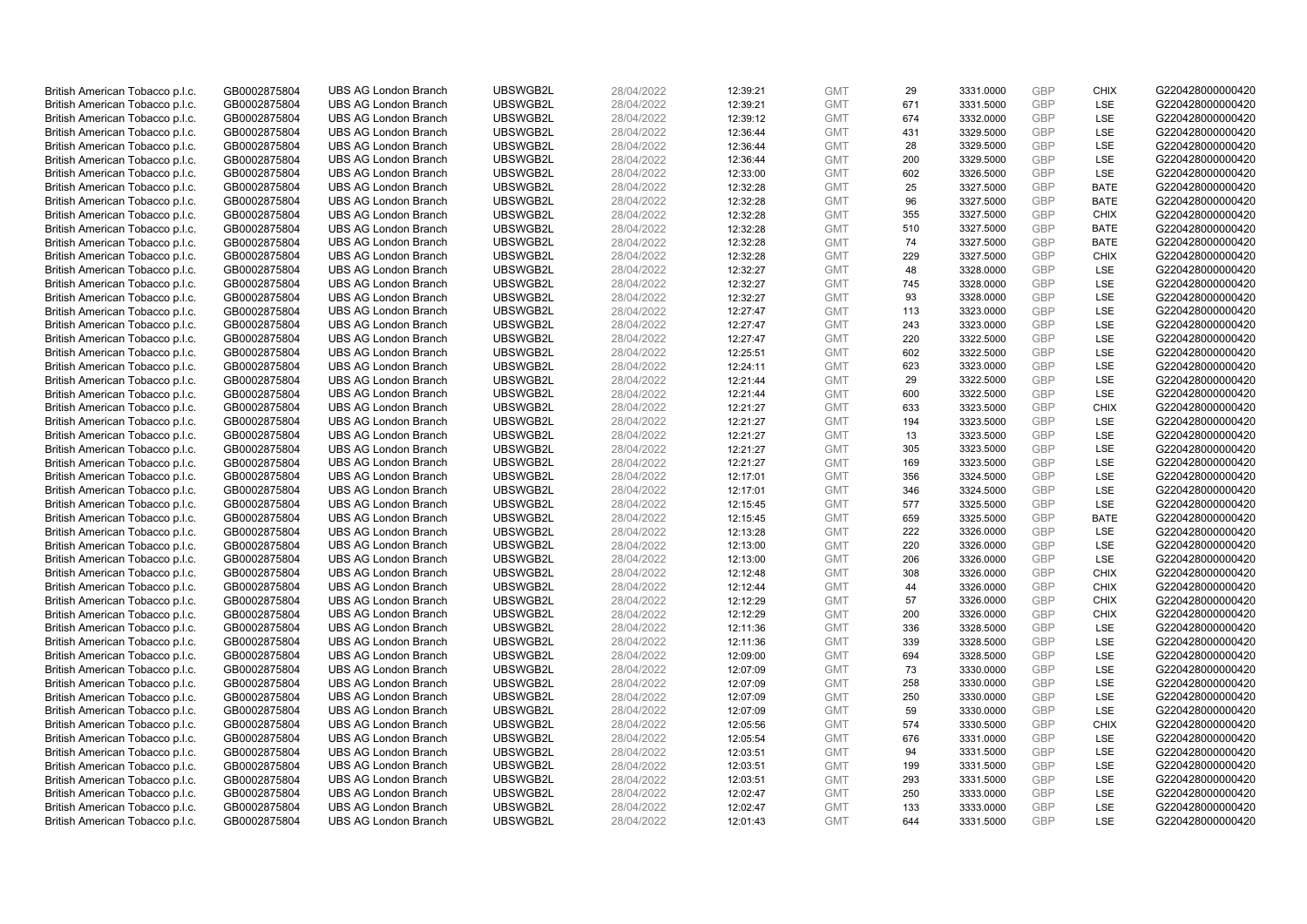| British American Tobacco p.l.c. | GB0002875804 | <b>UBS AG London Branch</b> | UBSWGB2L | 28/04/2022 | 12:01:43 | <b>GMT</b> | 608            | 3331.5000 | <b>GBP</b> | <b>BATE</b> | G220428000000420 |
|---------------------------------|--------------|-----------------------------|----------|------------|----------|------------|----------------|-----------|------------|-------------|------------------|
| British American Tobacco p.l.c. | GB0002875804 | <b>UBS AG London Branch</b> | UBSWGB2L | 28/04/2022 | 11:59:56 | <b>GMT</b> | 308            | 3333.0000 | GBP        | <b>CHIX</b> | G220428000000420 |
| British American Tobacco p.l.c. | GB0002875804 | <b>UBS AG London Branch</b> | UBSWGB2L | 28/04/2022 | 11:59:56 | <b>GMT</b> | 400            | 3333.0000 | <b>GBP</b> | <b>CHIX</b> | G220428000000420 |
| British American Tobacco p.l.c. | GB0002875804 | <b>UBS AG London Branch</b> | UBSWGB2L | 28/04/2022 | 11:59:55 | <b>GMT</b> | 114            | 3333.5000 | GBP        | LSE         | G220428000000420 |
| British American Tobacco p.l.c. | GB0002875804 | <b>UBS AG London Branch</b> | UBSWGB2L | 28/04/2022 | 11:59:55 | <b>GMT</b> | 536            | 3333.5000 | <b>GBP</b> | <b>LSE</b>  | G220428000000420 |
| British American Tobacco p.l.c. | GB0002875804 | <b>UBS AG London Branch</b> | UBSWGB2L | 28/04/2022 | 11:59:46 | <b>GMT</b> | 608            | 3333.5000 | GBP        | LSE         | G220428000000420 |
| British American Tobacco p.l.c. | GB0002875804 | <b>UBS AG London Branch</b> | UBSWGB2L | 28/04/2022 | 11:59:46 | <b>GMT</b> | 56             | 3333.5000 | <b>GBP</b> | LSE         | G220428000000420 |
| British American Tobacco p.l.c. | GB0002875804 | <b>UBS AG London Branch</b> | UBSWGB2L | 28/04/2022 | 11:58:41 | <b>GMT</b> | 200            | 3333.0000 | <b>GBP</b> | LSE         | G220428000000420 |
| British American Tobacco p.l.c. | GB0002875804 | <b>UBS AG London Branch</b> | UBSWGB2L | 28/04/2022 | 11:57:45 | <b>GMT</b> | 699            | 3331.5000 | <b>GBP</b> | LSE         | G220428000000420 |
| British American Tobacco p.l.c. | GB0002875804 | <b>UBS AG London Branch</b> | UBSWGB2L | 28/04/2022 | 11:57:45 | <b>GMT</b> | 58             | 3331.5000 | <b>GBP</b> | <b>LSE</b>  | G220428000000420 |
| British American Tobacco p.l.c. | GB0002875804 | <b>UBS AG London Branch</b> | UBSWGB2L | 28/04/2022 | 11:54:37 | <b>GMT</b> | 369            | 3329.0000 | GBP        | LSE         | G220428000000420 |
| British American Tobacco p.l.c. | GB0002875804 | <b>UBS AG London Branch</b> | UBSWGB2L | 28/04/2022 | 11:54:37 | <b>GMT</b> | 194            | 3329.0000 | <b>GBP</b> | <b>LSE</b>  | G220428000000420 |
| British American Tobacco p.l.c. | GB0002875804 | <b>UBS AG London Branch</b> | UBSWGB2L | 28/04/2022 | 11:54:25 | <b>GMT</b> | 103            | 3329.0000 | <b>GBP</b> | LSE         | G220428000000420 |
| British American Tobacco p.l.c. | GB0002875804 | <b>UBS AG London Branch</b> | UBSWGB2L | 28/04/2022 | 11:53:36 | <b>GMT</b> | 470            | 3330.0000 | <b>GBP</b> | <b>CHIX</b> | G220428000000420 |
| British American Tobacco p.l.c. | GB0002875804 | <b>UBS AG London Branch</b> | UBSWGB2L | 28/04/2022 | 11:53:36 | <b>GMT</b> | 30             | 3330.0000 | GBP        | <b>CHIX</b> | G220428000000420 |
| British American Tobacco p.l.c. | GB0002875804 | <b>UBS AG London Branch</b> | UBSWGB2L | 28/04/2022 | 11:53:36 | <b>GMT</b> | 122            | 3330.0000 | <b>GBP</b> | <b>CHIX</b> | G220428000000420 |
| British American Tobacco p.l.c. | GB0002875804 | <b>UBS AG London Branch</b> | UBSWGB2L | 28/04/2022 | 11:52:45 | <b>GMT</b> | 657            | 3331.0000 | GBP        | <b>LSE</b>  | G220428000000420 |
| British American Tobacco p.l.c. | GB0002875804 | <b>UBS AG London Branch</b> | UBSWGB2L | 28/04/2022 | 11:50:50 | <b>GMT</b> | 12             | 3332.5000 | <b>GBP</b> | <b>BATE</b> | G220428000000420 |
| British American Tobacco p.l.c. | GB0002875804 | <b>UBS AG London Branch</b> | UBSWGB2L | 28/04/2022 | 11:50:50 | <b>GMT</b> | 23             | 3332.5000 | <b>GBP</b> | <b>BATE</b> | G220428000000420 |
| British American Tobacco p.l.c. | GB0002875804 | <b>UBS AG London Branch</b> | UBSWGB2L | 28/04/2022 | 11:50:50 | <b>GMT</b> | 18             | 3332.5000 | <b>GBP</b> | <b>BATE</b> | G220428000000420 |
| British American Tobacco p.l.c. | GB0002875804 | <b>UBS AG London Branch</b> | UBSWGB2L | 28/04/2022 | 11:50:50 | <b>GMT</b> | 431            | 3332.5000 | GBP        | LSE         | G220428000000420 |
| British American Tobacco p.l.c. | GB0002875804 | <b>UBS AG London Branch</b> | UBSWGB2L | 28/04/2022 | 11:50:50 | <b>GMT</b> | 135            | 3332.5000 | <b>GBP</b> | <b>BATE</b> | G220428000000420 |
| British American Tobacco p.l.c. | GB0002875804 | <b>UBS AG London Branch</b> | UBSWGB2L | 28/04/2022 | 11:50:50 | <b>GMT</b> | 61             | 3332.5000 | <b>GBP</b> | <b>LSE</b>  | G220428000000420 |
| British American Tobacco p.l.c. | GB0002875804 | <b>UBS AG London Branch</b> | UBSWGB2L | 28/04/2022 | 11:50:50 | <b>GMT</b> | 157            | 3332.5000 | <b>GBP</b> | LSE         | G220428000000420 |
| British American Tobacco p.l.c. | GB0002875804 | <b>UBS AG London Branch</b> | UBSWGB2L | 28/04/2022 | 11:50:50 | <b>GMT</b> | 392            | 3332.5000 | <b>GBP</b> | <b>BATE</b> | G220428000000420 |
| British American Tobacco p.l.c. | GB0002875804 | <b>UBS AG London Branch</b> | UBSWGB2L | 28/04/2022 | 11:47:44 | <b>GMT</b> | 285            | 3334.5000 | <b>GBP</b> | LSE         | G220428000000420 |
| British American Tobacco p.l.c. | GB0002875804 | <b>UBS AG London Branch</b> | UBSWGB2L | 28/04/2022 | 11:47:44 | <b>GMT</b> | 294            | 3334.5000 | <b>GBP</b> | LSE         | G220428000000420 |
| British American Tobacco p.l.c. | GB0002875804 | <b>UBS AG London Branch</b> | UBSWGB2L | 28/04/2022 | 11:47:04 | <b>GMT</b> | $\overline{4}$ | 3335.0000 | GBP        | LSE         | G220428000000420 |
| British American Tobacco p.l.c. | GB0002875804 | <b>UBS AG London Branch</b> | UBSWGB2L | 28/04/2022 | 11:45:28 | <b>GMT</b> | 29             | 3335.0000 | <b>GBP</b> | <b>LSE</b>  | G220428000000420 |
| British American Tobacco p.l.c. | GB0002875804 | <b>UBS AG London Branch</b> | UBSWGB2L | 28/04/2022 | 11:45:28 | <b>GMT</b> | 640            | 3335.0000 | <b>GBP</b> | LSE         | G220428000000420 |
| British American Tobacco p.l.c. | GB0002875804 | <b>UBS AG London Branch</b> | UBSWGB2L | 28/04/2022 | 11:44:26 | <b>GMT</b> | 91             | 3334.5000 | GBP        | <b>LSE</b>  | G220428000000420 |
| British American Tobacco p.l.c. | GB0002875804 | <b>UBS AG London Branch</b> | UBSWGB2L | 28/04/2022 | 11:44:26 | <b>GMT</b> | 290            | 3334.5000 | GBP        | LSE         | G220428000000420 |
| British American Tobacco p.l.c. | GB0002875804 | <b>UBS AG London Branch</b> | UBSWGB2L | 28/04/2022 | 11:43:23 | <b>GMT</b> | 655            | 3334.5000 | <b>GBP</b> | <b>CHIX</b> | G220428000000420 |
| British American Tobacco p.l.c. | GB0002875804 | <b>UBS AG London Branch</b> | UBSWGB2L | 28/04/2022 | 11:42:16 | <b>GMT</b> | 473            | 3334.5000 | <b>GBP</b> | LSE         | G220428000000420 |
| British American Tobacco p.l.c. | GB0002875804 | <b>UBS AG London Branch</b> | UBSWGB2L | 28/04/2022 | 11:42:16 | <b>GMT</b> | 105            | 3334.5000 | <b>GBP</b> | <b>LSE</b>  | G220428000000420 |
| British American Tobacco p.l.c. | GB0002875804 | <b>UBS AG London Branch</b> | UBSWGB2L | 28/04/2022 | 11:40:04 | <b>GMT</b> | 639            | 3336.0000 | <b>GBP</b> | <b>LSE</b>  | G220428000000420 |
| British American Tobacco p.l.c. | GB0002875804 | <b>UBS AG London Branch</b> | UBSWGB2L | 28/04/2022 | 11:38:05 | <b>GMT</b> | 649            | 3333.5000 | <b>GBP</b> | <b>BATE</b> | G220428000000420 |
| British American Tobacco p.l.c. | GB0002875804 | <b>UBS AG London Branch</b> | UBSWGB2L | 28/04/2022 | 11:37:59 | <b>GMT</b> | 571            | 3334.0000 | <b>GBP</b> | LSE         | G220428000000420 |
| British American Tobacco p.l.c. | GB0002875804 | <b>UBS AG London Branch</b> | UBSWGB2L | 28/04/2022 | 11:37:59 | <b>GMT</b> | 9              | 3334.0000 | <b>GBP</b> | LSE         | G220428000000420 |
| British American Tobacco p.l.c. | GB0002875804 | <b>UBS AG London Branch</b> | UBSWGB2L | 28/04/2022 | 11:37:50 | <b>GMT</b> | 666            | 3334.5000 | <b>GBP</b> | <b>CHIX</b> | G220428000000420 |
| British American Tobacco p.l.c. | GB0002875804 | <b>UBS AG London Branch</b> | UBSWGB2L | 28/04/2022 | 11:37:50 | <b>GMT</b> | 594            | 3334.5000 | <b>GBP</b> | LSE         | G220428000000420 |
| British American Tobacco p.l.c. | GB0002875804 | <b>UBS AG London Branch</b> | UBSWGB2L | 28/04/2022 | 11:36:48 | <b>GMT</b> | 580            | 3334.5000 | <b>GBP</b> | <b>LSE</b>  | G220428000000420 |
| British American Tobacco p.l.c. | GB0002875804 | <b>UBS AG London Branch</b> | UBSWGB2L | 28/04/2022 | 11:34:10 | <b>GMT</b> | 250            | 3333.0000 | <b>GBP</b> | <b>LSE</b>  | G220428000000420 |
| British American Tobacco p.l.c. | GB0002875804 | <b>UBS AG London Branch</b> | UBSWGB2L | 28/04/2022 | 11:34:10 | <b>GMT</b> | $\overline{1}$ | 3333.0000 | GBP        | <b>LSE</b>  | G220428000000420 |
| British American Tobacco p.l.c. | GB0002875804 | <b>UBS AG London Branch</b> | UBSWGB2L | 28/04/2022 | 11:34:10 | <b>GMT</b> | 520            | 3333.0000 | <b>GBP</b> | LSE         | G220428000000420 |
| British American Tobacco p.l.c. | GB0002875804 | <b>UBS AG London Branch</b> | UBSWGB2L | 28/04/2022 | 11:34:10 | <b>GMT</b> | 77             | 3333.0000 | <b>GBP</b> | LSE         | G220428000000420 |
| British American Tobacco p.l.c. | GB0002875804 | <b>UBS AG London Branch</b> | UBSWGB2L | 28/04/2022 | 11:33:45 | <b>GMT</b> | $\overline{4}$ | 3332.5000 | <b>GBP</b> | LSE         | G220428000000420 |
| British American Tobacco p.l.c. | GB0002875804 | <b>UBS AG London Branch</b> | UBSWGB2L | 28/04/2022 | 11:29:33 | <b>GMT</b> | 667            | 3333.0000 | GBP        | <b>LSE</b>  | G220428000000420 |
| British American Tobacco p.l.c. | GB0002875804 | <b>UBS AG London Branch</b> | UBSWGB2L | 28/04/2022 | 11:29:20 | <b>GMT</b> | 144            | 3334.0000 | <b>GBP</b> | <b>CHIX</b> | G220428000000420 |
| British American Tobacco p.l.c. | GB0002875804 | <b>UBS AG London Branch</b> | UBSWGB2L | 28/04/2022 | 11:29:20 | <b>GMT</b> | 337            | 3334.0000 | <b>GBP</b> | LSE         | G220428000000420 |
| British American Tobacco p.l.c. | GB0002875804 | <b>UBS AG London Branch</b> | UBSWGB2L | 28/04/2022 | 11:29:20 | <b>GMT</b> | 318            | 3334.0000 | GBP        | LSE         | G220428000000420 |
| British American Tobacco p.l.c. | GB0002875804 | <b>UBS AG London Branch</b> | UBSWGB2L | 28/04/2022 | 11:29:20 | <b>GMT</b> | 482            | 3334.0000 | <b>GBP</b> | <b>CHIX</b> | G220428000000420 |
| British American Tobacco p.l.c. | GB0002875804 | <b>UBS AG London Branch</b> | UBSWGB2L | 28/04/2022 | 11:28:39 | <b>GMT</b> | $\overline{7}$ | 3334.0000 | <b>GBP</b> | <b>CHIX</b> | G220428000000420 |
| British American Tobacco p.l.c. | GB0002875804 | <b>UBS AG London Branch</b> | UBSWGB2L | 28/04/2022 | 11:25:37 | <b>GMT</b> | 466            | 3335.0000 | <b>GBP</b> | LSE         | G220428000000420 |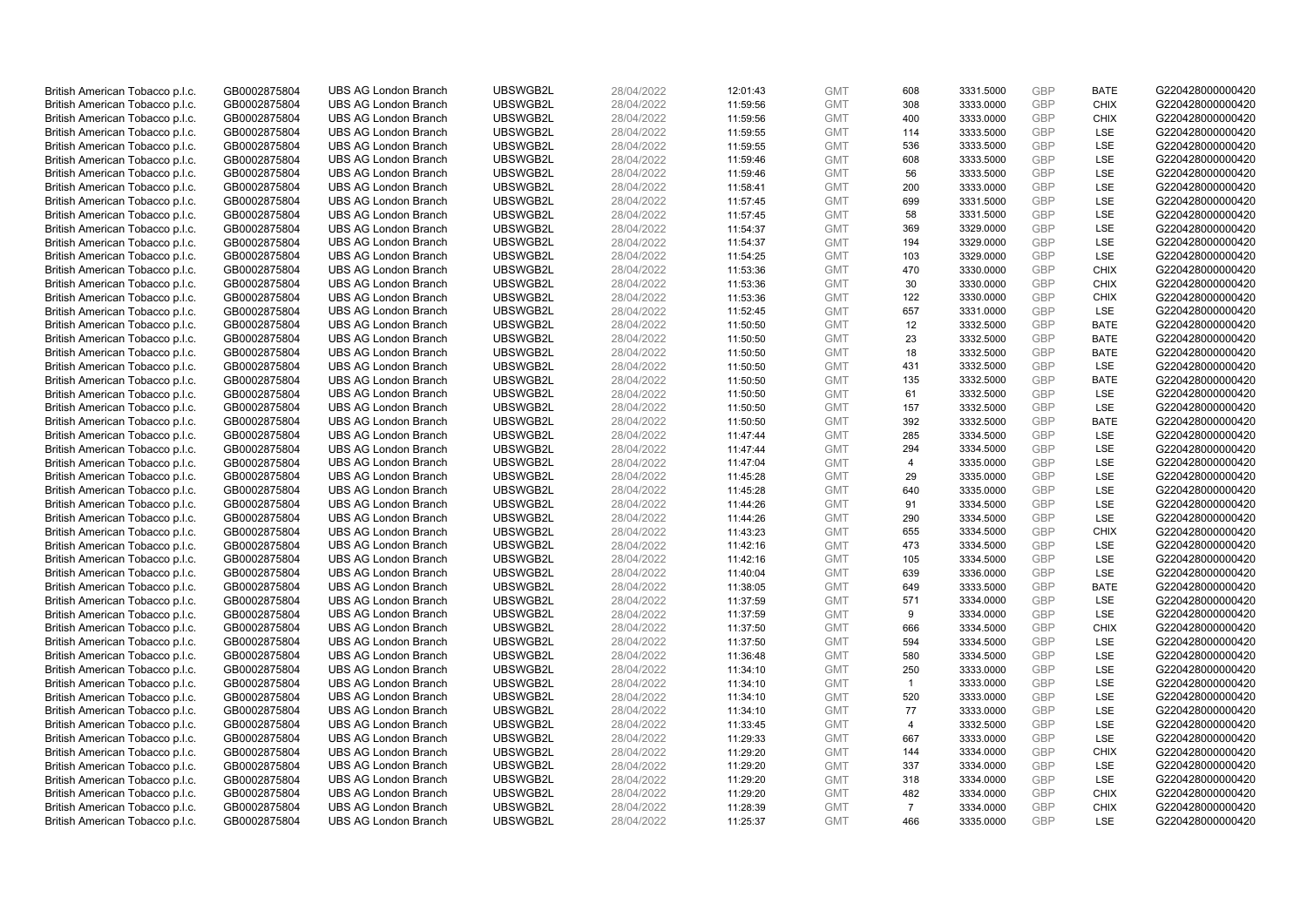| British American Tobacco p.l.c. | GB0002875804                 | <b>UBS AG London Branch</b> | UBSWGB2L             | 28/04/2022               | 11:25:37             | <b>GMT</b>               | 192        | 3335.0000              | <b>GBP</b> | LSE         | G220428000000420 |
|---------------------------------|------------------------------|-----------------------------|----------------------|--------------------------|----------------------|--------------------------|------------|------------------------|------------|-------------|------------------|
| British American Tobacco p.l.c. | GB0002875804                 | <b>UBS AG London Branch</b> | UBSWGB2L             | 28/04/2022               | 11:24:18             | <b>GMT</b>               | 639        | 3336.0000              | <b>GBP</b> | LSE         | G220428000000420 |
| British American Tobacco p.l.c. | GB0002875804                 | <b>UBS AG London Branch</b> | UBSWGB2L             | 28/04/2022               | 11:22:38             | <b>GMT</b>               | 265        | 3337.5000              | <b>GBP</b> | <b>CHIX</b> | G220428000000420 |
| British American Tobacco p.l.c. | GB0002875804                 | <b>UBS AG London Branch</b> | UBSWGB2L             | 28/04/2022               | 11:22:38             | <b>GMT</b>               | 202        | 3337.5000              | GBP        | <b>CHIX</b> | G220428000000420 |
| British American Tobacco p.l.c. | GB0002875804                 | <b>UBS AG London Branch</b> | UBSWGB2L             | 28/04/2022               | 11:22:38             | <b>GMT</b>               | 629        | 3338.0000              | <b>GBP</b> | <b>BATE</b> | G220428000000420 |
| British American Tobacco p.l.c. | GB0002875804                 | <b>UBS AG London Branch</b> | UBSWGB2L             | 28/04/2022               | 11:22:38             | <b>GMT</b>               | 607        | 3338.0000              | <b>GBP</b> | <b>LSE</b>  | G220428000000420 |
| British American Tobacco p.l.c. | GB0002875804                 | <b>UBS AG London Branch</b> | UBSWGB2L             | 28/04/2022               | 11:22:38             | <b>GMT</b>               | 19         | 3337.5000              | <b>GBP</b> | <b>CHIX</b> | G220428000000420 |
| British American Tobacco p.l.c. | GB0002875804                 | <b>UBS AG London Branch</b> | UBSWGB2L             | 28/04/2022               | 11:22:38             | <b>GMT</b>               | 72         | 3337.5000              | <b>GBP</b> | <b>CHIX</b> | G220428000000420 |
| British American Tobacco p.l.c. | GB0002875804                 | <b>UBS AG London Branch</b> | UBSWGB2L             | 28/04/2022               | 11:22:38             | <b>GMT</b>               | 22         | 3337.5000              | <b>GBP</b> | <b>CHIX</b> | G220428000000420 |
| British American Tobacco p.l.c. | GB0002875804                 | <b>UBS AG London Branch</b> | UBSWGB2L             | 28/04/2022               | 11:20:55             | <b>GMT</b>               | 15         | 3336.0000              | <b>GBP</b> | <b>BATE</b> | G220428000000420 |
| British American Tobacco p.l.c. | GB0002875804                 | <b>UBS AG London Branch</b> | UBSWGB2L             | 28/04/2022               | 11:20:55             | <b>GMT</b>               | 12         | 3336.0000              | <b>GBP</b> | <b>CHIX</b> | G220428000000420 |
| British American Tobacco p.l.c. | GB0002875804                 | <b>UBS AG London Branch</b> | UBSWGB2L             | 28/04/2022               | 11:20:43             | <b>GMT</b>               | 661        | 3336.5000              | <b>GBP</b> | LSE         | G220428000000420 |
| British American Tobacco p.l.c. | GB0002875804                 | <b>UBS AG London Branch</b> | UBSWGB2L             | 28/04/2022               | 11:19:44             | <b>GMT</b>               | 593        | 3335.5000              | <b>GBP</b> | LSE         | G220428000000420 |
| British American Tobacco p.l.c. | GB0002875804                 | <b>UBS AG London Branch</b> | UBSWGB2L             | 28/04/2022               | 11:17:05             | <b>GMT</b>               | 425        | 3336.0000              | <b>GBP</b> | LSE         | G220428000000420 |
| British American Tobacco p.l.c. | GB0002875804                 | <b>UBS AG London Branch</b> | UBSWGB2L             | 28/04/2022               | 11:17:05             | <b>GMT</b>               | 193        | 3336.0000              | <b>GBP</b> | <b>LSE</b>  | G220428000000420 |
| British American Tobacco p.l.c. | GB0002875804                 | <b>UBS AG London Branch</b> | UBSWGB2L             | 28/04/2022               | 11:15:08             | <b>GMT</b>               | 55         | 3335.5000              | <b>GBP</b> | LSE         | G220428000000420 |
| British American Tobacco p.l.c. | GB0002875804                 | <b>UBS AG London Branch</b> | UBSWGB2L             | 28/04/2022               | 11:15:08             | <b>GMT</b>               | 546        | 3335.5000              | <b>GBP</b> | LSE         | G220428000000420 |
| British American Tobacco p.l.c. | GB0002875804                 | <b>UBS AG London Branch</b> | UBSWGB2L             | 28/04/2022               | 11:15:08             | <b>GMT</b>               | 585        | 3335.5000              | <b>GBP</b> | LSE         | G220428000000420 |
| British American Tobacco p.l.c. | GB0002875804                 | <b>UBS AG London Branch</b> | UBSWGB2L             | 28/04/2022               | 11:15:08             | <b>GMT</b>               | 637        | 3335.5000              | <b>GBP</b> | <b>CHIX</b> | G220428000000420 |
| British American Tobacco p.l.c. | GB0002875804                 | <b>UBS AG London Branch</b> | UBSWGB2L             | 28/04/2022               | 11:12:52             | <b>GMT</b>               | 996        | 3335.2500              | GBP        | LSE         | G220428000000420 |
| British American Tobacco p.l.c. | GB0002875804                 | <b>UBS AG London Branch</b> | UBSWGB2L             | 28/04/2022               | 11:09:52             | <b>GMT</b>               | 653        | 3334.0000              | <b>GBP</b> | LSE         | G220428000000420 |
| British American Tobacco p.l.c. | GB0002875804                 | <b>UBS AG London Branch</b> | UBSWGB2L             | 28/04/2022               | 11:09:52             | <b>GMT</b>               | 32         | 3334.0000              | GBP        | LSE         | G220428000000420 |
| British American Tobacco p.l.c. | GB0002875804                 | <b>UBS AG London Branch</b> | UBSWGB2L             | 28/04/2022               | 11:07:46             | <b>GMT</b>               | 659        | 3334.5000              | <b>GBP</b> | <b>BATE</b> | G220428000000420 |
| British American Tobacco p.l.c. | GB0002875804                 | <b>UBS AG London Branch</b> | UBSWGB2L             | 28/04/2022               | 11:07:46             | <b>GMT</b>               | 584        | 3334.5000              | GBP        | <b>CHIX</b> | G220428000000420 |
| British American Tobacco p.l.c. | GB0002875804                 | <b>UBS AG London Branch</b> | UBSWGB2L             | 28/04/2022               | 11:07:46             | <b>GMT</b>               | 597        | 3334.5000              | <b>GBP</b> | LSE         | G220428000000420 |
| British American Tobacco p.l.c. | GB0002875804                 | <b>UBS AG London Branch</b> | UBSWGB2L             | 28/04/2022               | 11:05:43             | <b>GMT</b>               | 599        | 3333.5000              | <b>GBP</b> | LSE         | G220428000000420 |
| British American Tobacco p.l.c. | GB0002875804                 | <b>UBS AG London Branch</b> | UBSWGB2L             | 28/04/2022               | 11:03:43             | <b>GMT</b>               | 250        | 3335.0000              | GBP        | <b>LSE</b>  | G220428000000420 |
| British American Tobacco p.l.c. | GB0002875804                 | <b>UBS AG London Branch</b> | UBSWGB2L             | 28/04/2022               | 11:03:43             | <b>GMT</b>               | 250        | 3335.0000              | <b>GBP</b> | <b>LSE</b>  | G220428000000420 |
| British American Tobacco p.l.c. | GB0002875804                 | <b>UBS AG London Branch</b> | UBSWGB2L             | 28/04/2022               | 11:03:43             | <b>GMT</b>               | 213        | 3335.0000              | GBP        | LSE         | G220428000000420 |
| British American Tobacco p.l.c. | GB0002875804                 | <b>UBS AG London Branch</b> | UBSWGB2L             | 28/04/2022               | 11:03:43             | <b>GMT</b>               | 199        | 3335.0000              | <b>GBP</b> | LSE         | G220428000000420 |
| British American Tobacco p.l.c. | GB0002875804                 | <b>UBS AG London Branch</b> | UBSWGB2L             | 28/04/2022               | 11:00:44             | <b>GMT</b>               | 317        | 3335.5000              | GBP        | LSE         | G220428000000420 |
| British American Tobacco p.l.c. | GB0002875804                 | <b>UBS AG London Branch</b> | UBSWGB2L             | 28/04/2022               | 11:00:44             | <b>GMT</b>               | 22         | 3335.5000              | <b>GBP</b> | <b>LSE</b>  | G220428000000420 |
| British American Tobacco p.l.c. | GB0002875804                 | <b>UBS AG London Branch</b> | UBSWGB2L             | 28/04/2022               | 11:00:44             | <b>GMT</b>               | 285        | 3335.5000              | GBP        | LSE         | G220428000000420 |
| British American Tobacco p.l.c. | GB0002875804                 | <b>UBS AG London Branch</b> | UBSWGB2L             | 28/04/2022               | 11:00:24             | <b>GMT</b>               | 72         | 3335.0000              | GBP        | LSE         | G220428000000420 |
| British American Tobacco p.l.c. | GB0002875804                 | <b>UBS AG London Branch</b> | UBSWGB2L             | 28/04/2022               | 11:00:24             | <b>GMT</b>               | 73         | 3335.0000              | GBP        | LSE         | G220428000000420 |
| British American Tobacco p.l.c. | GB0002875804                 | <b>UBS AG London Branch</b> | UBSWGB2L             | 28/04/2022               | 10:59:59             | <b>GMT</b>               | 673        | 3334.5000              | <b>GBP</b> | <b>CHIX</b> | G220428000000420 |
| British American Tobacco p.l.c. | GB0002875804                 | <b>UBS AG London Branch</b> | UBSWGB2L             | 28/04/2022               | 10:59:56             | <b>GMT</b>               | 26         | 3334.5000              | GBP        | <b>CHIX</b> | G220428000000420 |
| British American Tobacco p.l.c. | GB0002875804                 | <b>UBS AG London Branch</b> | UBSWGB2L             | 28/04/2022               | 10:59:56             | <b>GMT</b>               | 641        | 3335.0000              | <b>GBP</b> | LSE         | G220428000000420 |
| British American Tobacco p.l.c. | GB0002875804                 | <b>UBS AG London Branch</b> | UBSWGB2L             | 28/04/2022               | 10:58:27             | <b>GMT</b>               | 104        | 3333.5000              | <b>GBP</b> | LSE         | G220428000000420 |
| British American Tobacco p.l.c. | GB0002875804                 | <b>UBS AG London Branch</b> | UBSWGB2L             | 28/04/2022               | 10:54:34             | <b>GMT</b>               | 643        | 3336.0000              | GBP        | <b>LSE</b>  | G220428000000420 |
| British American Tobacco p.l.c. | GB0002875804                 | <b>UBS AG London Branch</b> | UBSWGB2L             | 28/04/2022               | 10:54:34             | <b>GMT</b>               | 611        | 3336.0000              | <b>GBP</b> | <b>LSE</b>  | G220428000000420 |
| British American Tobacco p.l.c. | GB0002875804                 | <b>UBS AG London Branch</b> | UBSWGB2L             | 28/04/2022               | 10:54:34             | <b>GMT</b>               | 20         | 3336.0000              | GBP        | LSE         | G220428000000420 |
| British American Tobacco p.l.c. | GB0002875804                 | <b>UBS AG London Branch</b> | UBSWGB2L             | 28/04/2022               | 10:53:01             | <b>GMT</b>               | 616        | 3337.5000              | <b>GBP</b> | <b>CHIX</b> | G220428000000420 |
| British American Tobacco p.l.c. | GB0002875804                 | <b>UBS AG London Branch</b> | UBSWGB2L             | 28/04/2022               | 10:53:01             | <b>GMT</b>               | 23         | 3337.5000              | GBP        | <b>CHIX</b> | G220428000000420 |
| British American Tobacco p.l.c. | GB0002875804                 | <b>UBS AG London Branch</b> | UBSWGB2L             | 28/04/2022               | 10:52:00             | <b>GMT</b>               | 589        | 3338.0000              | GBP        | <b>LSE</b>  | G220428000000420 |
| British American Tobacco p.l.c. | GB0002875804                 | <b>UBS AG London Branch</b> | UBSWGB2L             | 28/04/2022               | 10:52:00             | <b>GMT</b>               | 17         | 3337.5000              | <b>GBP</b> | <b>CHIX</b> | G220428000000420 |
| British American Tobacco p.l.c. | GB0002875804                 | <b>UBS AG London Branch</b> | UBSWGB2L             | 28/04/2022               | 10:52:00             | <b>GMT</b>               | 605        | 3338.0000              | GBP        | <b>BATE</b> | G220428000000420 |
| British American Tobacco p.l.c. | GB0002875804                 | <b>UBS AG London Branch</b> | UBSWGB2L             | 28/04/2022               | 10:52:00             | <b>GMT</b>               | 74         | 3338.0000              | GBP        | <b>BATE</b> | G220428000000420 |
| British American Tobacco p.l.c. | GB0002875804                 | <b>UBS AG London Branch</b> | UBSWGB2L             | 28/04/2022               | 10:52:00             | <b>GMT</b>               | 35         | 3337.5000              | GBP        | <b>CHIX</b> | G220428000000420 |
| British American Tobacco p.l.c. | GB0002875804                 | <b>UBS AG London Branch</b> | UBSWGB2L             | 28/04/2022               | 10:50:41             | <b>GMT</b>               | 651        | 3338.5000              | GBP        | <b>LSE</b>  | G220428000000420 |
| British American Tobacco p.l.c. |                              | <b>UBS AG London Branch</b> | UBSWGB2L             | 28/04/2022               |                      | <b>GMT</b>               | 704        | 3339.0000              | GBP        | LSE         | G220428000000420 |
| British American Tobacco p.l.c. | GB0002875804                 | <b>UBS AG London Branch</b> | UBSWGB2L             | 28/04/2022               | 10:48:07<br>10:47:27 | <b>GMT</b>               | 87         | 3337.0000              | <b>GBP</b> | LSE         | G220428000000420 |
|                                 | GB0002875804                 |                             |                      |                          |                      |                          |            |                        | GBP        | LSE         | G220428000000420 |
| British American Tobacco p.l.c. | GB0002875804<br>GB0002875804 | <b>UBS AG London Branch</b> | UBSWGB2L<br>UBSWGB2L | 28/04/2022<br>28/04/2022 | 10:47:27             | <b>GMT</b><br><b>GMT</b> | 285<br>188 | 3337.0000<br>3337.0000 | GBP        | <b>LSE</b>  |                  |
| British American Tobacco p.l.c. |                              | <b>UBS AG London Branch</b> |                      |                          | 10:47:27             |                          |            |                        |            |             | G220428000000420 |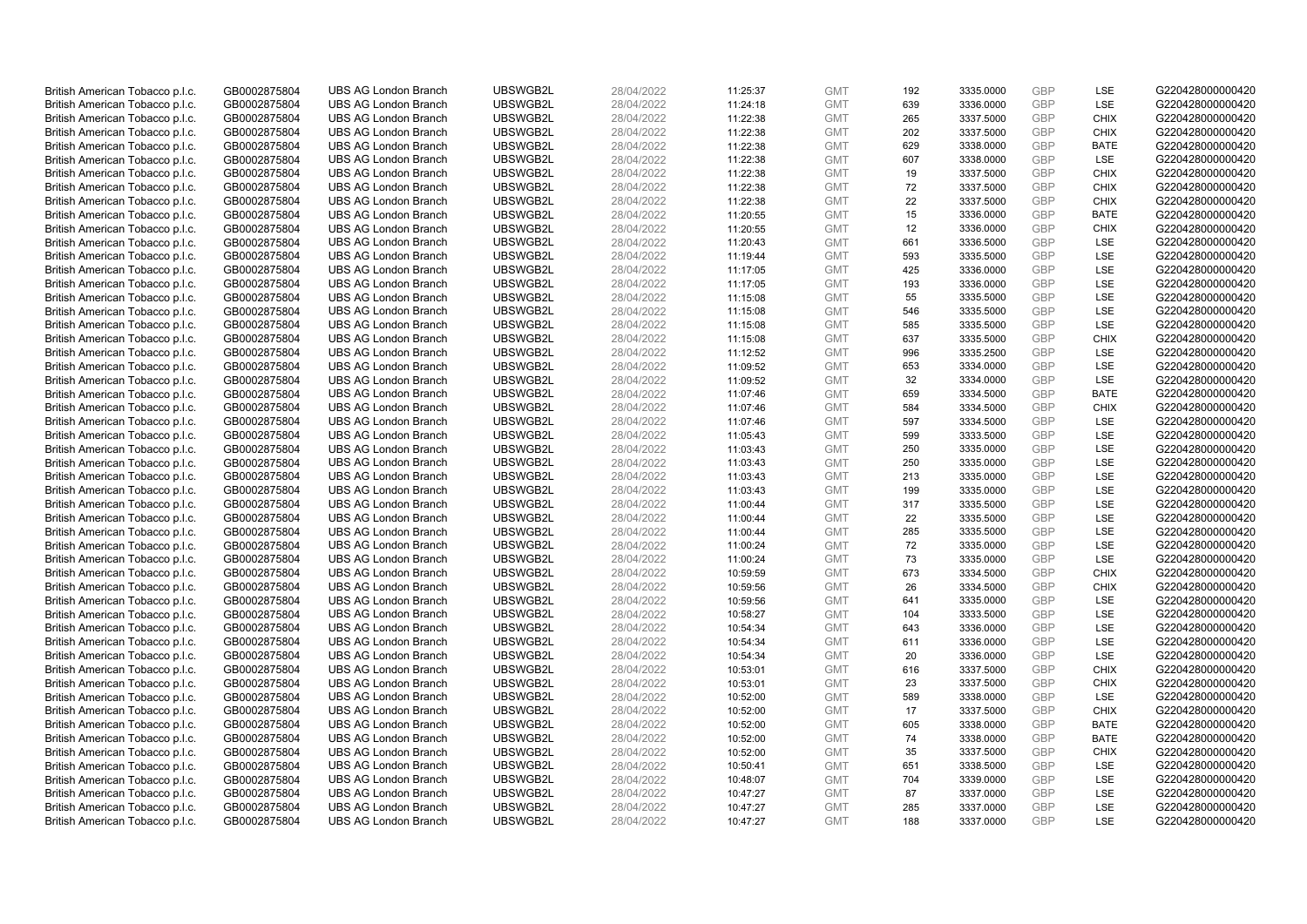| British American Tobacco p.l.c. | GB0002875804 | <b>UBS AG London Branch</b> | UBSWGB2L | 28/04/2022 | 10:47:27 | <b>GMT</b> | 29  | 3337.0000 | <b>GBP</b> | LSE         | G220428000000420 |
|---------------------------------|--------------|-----------------------------|----------|------------|----------|------------|-----|-----------|------------|-------------|------------------|
| British American Tobacco p.l.c. | GB0002875804 | <b>UBS AG London Branch</b> | UBSWGB2L | 28/04/2022 | 10:44:12 | <b>GMT</b> | 199 | 3337.0000 | GBP        | LSE         | G220428000000420 |
| British American Tobacco p.l.c. | GB0002875804 | <b>UBS AG London Branch</b> | UBSWGB2L | 28/04/2022 | 10:44:12 | <b>GMT</b> | 119 | 3337.0000 | GBP        | LSE         | G220428000000420 |
| British American Tobacco p.l.c. | GB0002875804 | <b>UBS AG London Branch</b> | UBSWGB2L | 28/04/2022 | 10:44:12 | <b>GMT</b> | 170 | 3337.0000 | GBP        | LSE         | G220428000000420 |
| British American Tobacco p.l.c. | GB0002875804 | <b>UBS AG London Branch</b> | UBSWGB2L | 28/04/2022 | 10:44:12 | <b>GMT</b> | 134 | 3337.0000 | <b>GBP</b> | LSE         | G220428000000420 |
| British American Tobacco p.l.c. | GB0002875804 | <b>UBS AG London Branch</b> | UBSWGB2L | 28/04/2022 | 10:42:45 | <b>GMT</b> | 599 | 3338.5000 | <b>GBP</b> | <b>CHIX</b> | G220428000000420 |
| British American Tobacco p.l.c. | GB0002875804 | <b>UBS AG London Branch</b> | UBSWGB2L | 28/04/2022 | 10:42:45 | <b>GMT</b> | 10  | 3338.5000 | GBP        | <b>CHIX</b> | G220428000000420 |
| British American Tobacco p.l.c. | GB0002875804 | <b>UBS AG London Branch</b> | UBSWGB2L | 28/04/2022 | 10:42:40 | <b>GMT</b> | 620 | 3339.0000 | <b>GBP</b> | <b>LSE</b>  | G220428000000420 |
| British American Tobacco p.l.c. | GB0002875804 | <b>UBS AG London Branch</b> | UBSWGB2L | 28/04/2022 | 10:41:12 | <b>GMT</b> | 149 | 3336.0000 | <b>GBP</b> | LSE         | G220428000000420 |
| British American Tobacco p.l.c. | GB0002875804 | <b>UBS AG London Branch</b> | UBSWGB2L | 28/04/2022 | 10:39:58 | <b>GMT</b> | 350 | 3336.5000 | <b>GBP</b> | <b>LSE</b>  | G220428000000420 |
| British American Tobacco p.l.c. | GB0002875804 | <b>UBS AG London Branch</b> | UBSWGB2L | 28/04/2022 | 10:39:58 | <b>GMT</b> | 255 | 3336.5000 | GBP        | LSE         | G220428000000420 |
| British American Tobacco p.l.c. | GB0002875804 | <b>UBS AG London Branch</b> | UBSWGB2L | 28/04/2022 | 10:39:07 | <b>GMT</b> | 125 | 3335.0000 | <b>GBP</b> | LSE         | G220428000000420 |
| British American Tobacco p.l.c. | GB0002875804 | <b>UBS AG London Branch</b> | UBSWGB2L | 28/04/2022 | 10:39:07 | <b>GMT</b> | 548 | 3335.0000 | <b>GBP</b> | LSE         | G220428000000420 |
| British American Tobacco p.l.c. | GB0002875804 | <b>UBS AG London Branch</b> | UBSWGB2L | 28/04/2022 | 10:39:07 | <b>GMT</b> | 52  | 3335.0000 | <b>GBP</b> | LSE         | G220428000000420 |
| British American Tobacco p.l.c. | GB0002875804 | <b>UBS AG London Branch</b> | UBSWGB2L | 28/04/2022 | 10:37:03 | <b>GMT</b> | 583 | 3335.0000 | <b>GBP</b> | <b>LSE</b>  | G220428000000420 |
| British American Tobacco p.l.c. | GB0002875804 | <b>UBS AG London Branch</b> | UBSWGB2L | 28/04/2022 | 10:37:03 | <b>GMT</b> | 329 | 3335.0000 | GBP        | <b>CHIX</b> | G220428000000420 |
| British American Tobacco p.l.c. | GB0002875804 | <b>UBS AG London Branch</b> | UBSWGB2L | 28/04/2022 | 10:37:03 | <b>GMT</b> | 640 | 3335.0000 | GBP        | <b>BATE</b> | G220428000000420 |
| British American Tobacco p.l.c. | GB0002875804 | <b>UBS AG London Branch</b> | UBSWGB2L | 28/04/2022 | 10:37:03 | <b>GMT</b> | 344 | 3335.0000 | <b>GBP</b> | <b>CHIX</b> | G220428000000420 |
| British American Tobacco p.l.c. | GB0002875804 | <b>UBS AG London Branch</b> | UBSWGB2L | 28/04/2022 | 10:34:03 | <b>GMT</b> | 670 | 3338.0000 | <b>GBP</b> | <b>LSE</b>  | G220428000000420 |
| British American Tobacco p.l.c. | GB0002875804 | <b>UBS AG London Branch</b> | UBSWGB2L | 28/04/2022 | 10:34:03 | <b>GMT</b> | 658 | 3338.0000 | <b>GBP</b> | LSE         | G220428000000420 |
| British American Tobacco p.l.c. | GB0002875804 | <b>UBS AG London Branch</b> | UBSWGB2L | 28/04/2022 | 10:32:11 | <b>GMT</b> | 76  | 3333.5000 | <b>GBP</b> | <b>LSE</b>  | G220428000000420 |
| British American Tobacco p.l.c. | GB0002875804 | <b>UBS AG London Branch</b> | UBSWGB2L | 28/04/2022 | 10:32:11 | <b>GMT</b> | 120 | 3333.5000 | <b>GBP</b> | LSE         | G220428000000420 |
| British American Tobacco p.l.c. | GB0002875804 | <b>UBS AG London Branch</b> | UBSWGB2L | 28/04/2022 | 10:32:11 | <b>GMT</b> | 114 | 3333.5000 | <b>GBP</b> | LSE         | G220428000000420 |
| British American Tobacco p.l.c. | GB0002875804 | <b>UBS AG London Branch</b> | UBSWGB2L | 28/04/2022 | 10:32:11 | <b>GMT</b> | 170 | 3333.5000 | GBP        | LSE         | G220428000000420 |
| British American Tobacco p.l.c. | GB0002875804 | <b>UBS AG London Branch</b> | UBSWGB2L | 28/04/2022 | 10:32:11 | <b>GMT</b> | 237 | 3333.5000 | <b>GBP</b> | LSE         | G220428000000420 |
| British American Tobacco p.l.c. | GB0002875804 | <b>UBS AG London Branch</b> | UBSWGB2L | 28/04/2022 | 10:29:21 | <b>GMT</b> | 626 | 3334.5000 | <b>GBP</b> | LSE         | G220428000000420 |
| British American Tobacco p.l.c. | GB0002875804 | <b>UBS AG London Branch</b> | UBSWGB2L | 28/04/2022 | 10:29:21 | <b>GMT</b> | 609 | 3334.5000 | <b>GBP</b> | <b>CHIX</b> | G220428000000420 |
| British American Tobacco p.l.c. | GB0002875804 | <b>UBS AG London Branch</b> | UBSWGB2L | 28/04/2022 | 10:26:42 | <b>GMT</b> | 540 | 3335.5000 | <b>GBP</b> | <b>LSE</b>  | G220428000000420 |
| British American Tobacco p.l.c. | GB0002875804 | <b>UBS AG London Branch</b> | UBSWGB2L | 28/04/2022 | 10:26:42 | <b>GMT</b> | 39  | 3335.5000 | GBP        | LSE         | G220428000000420 |
| British American Tobacco p.l.c. | GB0002875804 | <b>UBS AG London Branch</b> | UBSWGB2L | 28/04/2022 | 10:26:02 | <b>GMT</b> | 347 | 3335.0000 | GBP        | <b>BATE</b> | G220428000000420 |
| British American Tobacco p.l.c. | GB0002875804 | <b>UBS AG London Branch</b> | UBSWGB2L | 28/04/2022 | 10:26:02 | <b>GMT</b> | 682 | 3335.0000 | GBP        | <b>LSE</b>  | G220428000000420 |
| British American Tobacco p.l.c. | GB0002875804 | <b>UBS AG London Branch</b> | UBSWGB2L | 28/04/2022 | 10:25:07 | <b>GMT</b> | 224 | 3335.0000 | GBP        | <b>BATE</b> | G220428000000420 |
| British American Tobacco p.l.c. | GB0002875804 | <b>UBS AG London Branch</b> | UBSWGB2L | 28/04/2022 | 10:25:07 | <b>GMT</b> | 22  | 3335.0000 | GBP        | <b>BATE</b> | G220428000000420 |
| British American Tobacco p.l.c. | GB0002875804 | <b>UBS AG London Branch</b> | UBSWGB2L | 28/04/2022 | 10:25:07 | <b>GMT</b> | 21  | 3335.0000 | GBP        | <b>BATE</b> | G220428000000420 |
| British American Tobacco p.l.c. | GB0002875804 | <b>UBS AG London Branch</b> | UBSWGB2L | 28/04/2022 | 10:24:31 | <b>GMT</b> | 576 | 3336.0000 | <b>GBP</b> | LSE         | G220428000000420 |
| British American Tobacco p.l.c. | GB0002875804 | <b>UBS AG London Branch</b> | UBSWGB2L | 28/04/2022 | 10:22:00 | <b>GMT</b> | 704 | 3335.5000 | <b>GBP</b> | LSE         | G220428000000420 |
| British American Tobacco p.l.c. | GB0002875804 | <b>UBS AG London Branch</b> | UBSWGB2L | 28/04/2022 | 10:22:00 | <b>GMT</b> | 216 | 3335.5000 | GBP        | <b>CHIX</b> | G220428000000420 |
| British American Tobacco p.l.c. | GB0002875804 | <b>UBS AG London Branch</b> | UBSWGB2L | 28/04/2022 | 10:22:00 | <b>GMT</b> | 402 | 3335.5000 | <b>GBP</b> | <b>CHIX</b> | G220428000000420 |
| British American Tobacco p.l.c. | GB0002875804 | <b>UBS AG London Branch</b> | UBSWGB2L | 28/04/2022 | 10:20:01 | <b>GMT</b> | 36  | 3334.5000 | <b>GBP</b> | LSE         | G220428000000420 |
| British American Tobacco p.l.c. | GB0002875804 | <b>UBS AG London Branch</b> | UBSWGB2L | 28/04/2022 | 10:20:01 | <b>GMT</b> | 614 | 3334.5000 | GBP        | <b>LSE</b>  | G220428000000420 |
| British American Tobacco p.l.c. | GB0002875804 | <b>UBS AG London Branch</b> | UBSWGB2L | 28/04/2022 | 10:18:21 | <b>GMT</b> | 166 | 3333.0000 | <b>GBP</b> | <b>LSE</b>  | G220428000000420 |
| British American Tobacco p.l.c. | GB0002875804 | <b>UBS AG London Branch</b> | UBSWGB2L | 28/04/2022 | 10:18:21 | <b>GMT</b> | 196 | 3333.0000 | GBP        | LSE         | G220428000000420 |
| British American Tobacco p.l.c. | GB0002875804 | <b>UBS AG London Branch</b> | UBSWGB2L | 28/04/2022 | 10:18:21 | <b>GMT</b> | 476 | 3333.0000 | <b>GBP</b> | LSE         | G220428000000420 |
| British American Tobacco p.l.c. | GB0002875804 | <b>UBS AG London Branch</b> | UBSWGB2L | 28/04/2022 | 10:16:59 | <b>GMT</b> | 699 | 3333.5000 | GBP        | <b>CHIX</b> | G220428000000420 |
| British American Tobacco p.l.c. | GB0002875804 | <b>UBS AG London Branch</b> | UBSWGB2L | 28/04/2022 | 10:16:47 | <b>GMT</b> | 779 | 3334.5000 | GBP        | <b>LSE</b>  | G220428000000420 |
| British American Tobacco p.l.c. | GB0002875804 | <b>UBS AG London Branch</b> | UBSWGB2L | 28/04/2022 | 10:13:50 | <b>GMT</b> | 389 | 3334.5000 | <b>GBP</b> | LSE         | G220428000000420 |
| British American Tobacco p.l.c. | GB0002875804 | <b>UBS AG London Branch</b> | UBSWGB2L | 28/04/2022 | 10:13:50 | <b>GMT</b> | 234 | 3334.5000 | <b>GBP</b> | LSE         | G220428000000420 |
| British American Tobacco p.l.c. | GB0002875804 | <b>UBS AG London Branch</b> | UBSWGB2L | 28/04/2022 | 10:12:37 | <b>GMT</b> | 620 | 3335.5000 | <b>GBP</b> | LSE         | G220428000000420 |
| British American Tobacco p.l.c. | GB0002875804 | <b>UBS AG London Branch</b> | UBSWGB2L | 28/04/2022 | 10:11:43 | <b>GMT</b> | 699 | 3335.0000 | GBP        | <b>BATE</b> | G220428000000420 |
| British American Tobacco p.l.c. | GB0002875804 | <b>UBS AG London Branch</b> | UBSWGB2L | 28/04/2022 | 10:11:24 | <b>GMT</b> | 176 | 3335.5000 | GBP        | <b>LSE</b>  | G220428000000420 |
| British American Tobacco p.l.c. | GB0002875804 | <b>UBS AG London Branch</b> | UBSWGB2L | 28/04/2022 | 10:11:24 | <b>GMT</b> | 481 | 3335.5000 | GBP        | LSE         | G220428000000420 |
| British American Tobacco p.l.c. | GB0002875804 | <b>UBS AG London Branch</b> | UBSWGB2L | 28/04/2022 | 10:09:41 | <b>GMT</b> | 655 | 3334.5000 | <b>GBP</b> | <b>CHIX</b> | G220428000000420 |
| British American Tobacco p.l.c. | GB0002875804 | <b>UBS AG London Branch</b> | UBSWGB2L | 28/04/2022 | 10:09:41 | <b>GMT</b> | 16  | 3335.5000 | GBP        | LSE         | G220428000000420 |
| British American Tobacco p.l.c. | GB0002875804 | <b>UBS AG London Branch</b> | UBSWGB2L | 28/04/2022 | 10:09:41 | <b>GMT</b> | 159 | 3335.5000 | GBP        | <b>LSE</b>  | G220428000000420 |
|                                 |              |                             |          |            |          |            |     |           |            |             |                  |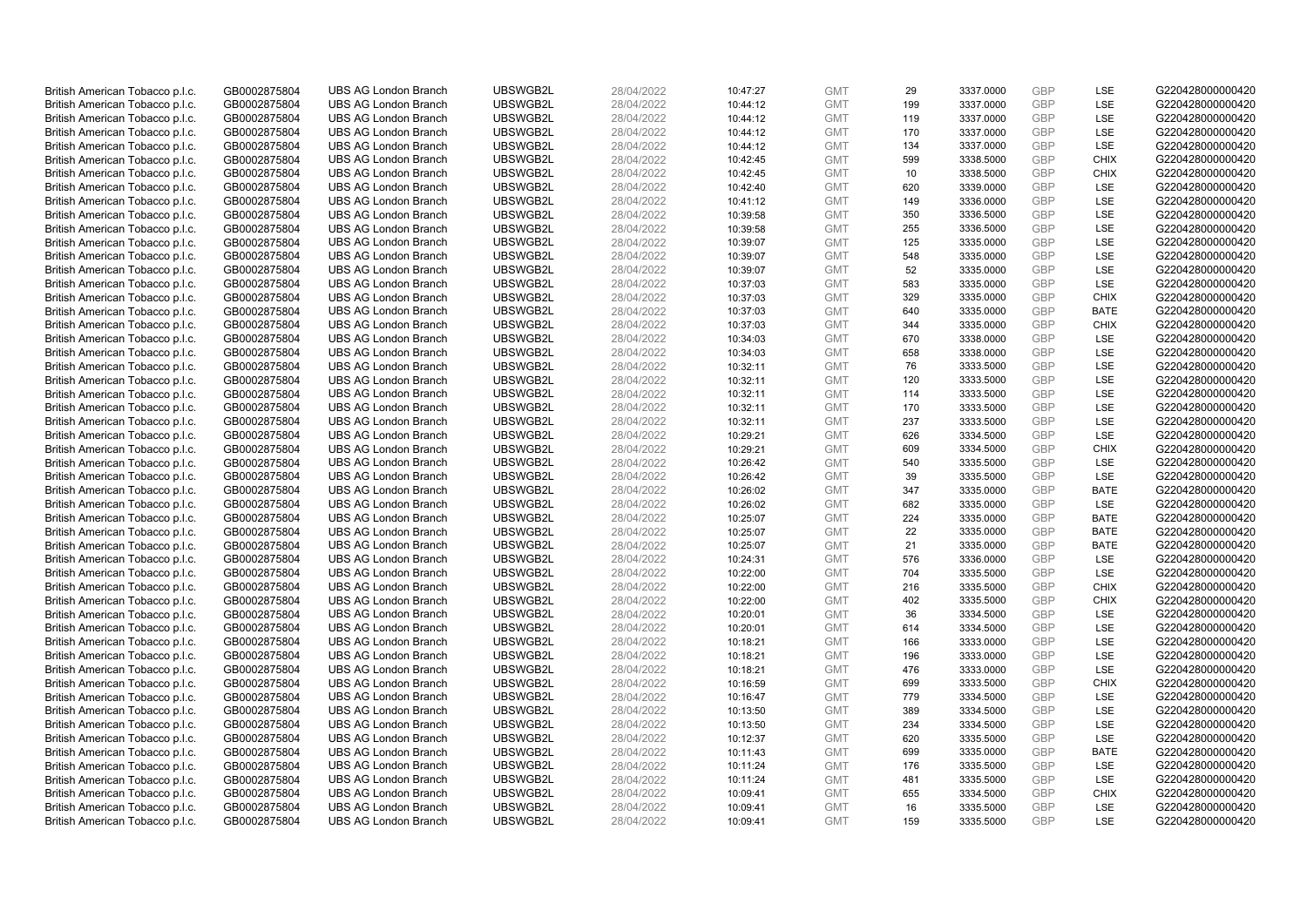| British American Tobacco p.l.c. | GB0002875804                 | <b>UBS AG London Branch</b> | UBSWGB2L | 28/04/2022 | 10:09:41             | <b>GMT</b> | 246 | 3335.5000 | <b>GBP</b> | LSE         | G220428000000420 |
|---------------------------------|------------------------------|-----------------------------|----------|------------|----------------------|------------|-----|-----------|------------|-------------|------------------|
| British American Tobacco p.l.c. | GB0002875804                 | <b>UBS AG London Branch</b> | UBSWGB2L | 28/04/2022 | 10:09:41             | <b>GMT</b> | 250 | 3335.5000 | GBP        | LSE         | G220428000000420 |
| British American Tobacco p.l.c. | GB0002875804                 | <b>UBS AG London Branch</b> | UBSWGB2L | 28/04/2022 | 10:09:41             | <b>GMT</b> | 29  | 3335.0000 | GBP        | LSE         | G220428000000420 |
| British American Tobacco p.l.c. | GB0002875804                 | <b>UBS AG London Branch</b> | UBSWGB2L | 28/04/2022 | 10:07:32             | <b>GMT</b> | 701 | 3334.0000 | GBP        | LSE         | G220428000000420 |
| British American Tobacco p.l.c. | GB0002875804                 | <b>UBS AG London Branch</b> | UBSWGB2L | 28/04/2022 | 10:05:53             | <b>GMT</b> | 590 | 3333.5000 | <b>GBP</b> | LSE         | G220428000000420 |
| British American Tobacco p.l.c. | GB0002875804                 | <b>UBS AG London Branch</b> | UBSWGB2L | 28/04/2022 | 10:05:43             | <b>GMT</b> | 141 | 3334.0000 | <b>GBP</b> | LSE         | G220428000000420 |
| British American Tobacco p.l.c. | GB0002875804                 | <b>UBS AG London Branch</b> | UBSWGB2L | 28/04/2022 | 10:05:43             | <b>GMT</b> | 439 | 3334.0000 | GBP        | LSE         | G220428000000420 |
| British American Tobacco p.l.c. | GB0002875804                 | <b>UBS AG London Branch</b> | UBSWGB2L | 28/04/2022 | 10:02:49             | <b>GMT</b> | 499 | 3333.5000 | <b>GBP</b> | <b>CHIX</b> | G220428000000420 |
| British American Tobacco p.l.c. | GB0002875804                 | <b>UBS AG London Branch</b> | UBSWGB2L | 28/04/2022 | 10:02:49             | <b>GMT</b> | 74  | 3333.5000 | GBP        | <b>CHIX</b> | G220428000000420 |
| British American Tobacco p.l.c. | GB0002875804                 | <b>UBS AG London Branch</b> | UBSWGB2L | 28/04/2022 | 10:02:49             | <b>GMT</b> | 21  | 3333.5000 | <b>GBP</b> | <b>CHIX</b> | G220428000000420 |
| British American Tobacco p.l.c. | GB0002875804                 | <b>UBS AG London Branch</b> | UBSWGB2L | 28/04/2022 | 10:02:49             | <b>GMT</b> | 24  | 3333.5000 | GBP        | <b>CHIX</b> | G220428000000420 |
| British American Tobacco p.l.c. | GB0002875804                 | <b>UBS AG London Branch</b> | UBSWGB2L | 28/04/2022 | 10:02:49             | <b>GMT</b> | 46  | 3333.5000 | <b>GBP</b> | <b>CHIX</b> | G220428000000420 |
| British American Tobacco p.l.c. | GB0002875804                 | <b>UBS AG London Branch</b> | UBSWGB2L | 28/04/2022 | 10:02:31             | <b>GMT</b> | 666 | 3334.0000 | <b>GBP</b> | LSE         | G220428000000420 |
| British American Tobacco p.l.c. | GB0002875804                 | <b>UBS AG London Branch</b> | UBSWGB2L | 28/04/2022 | 10:02:31             | <b>GMT</b> | 36  | 3334.0000 | <b>GBP</b> | <b>LSE</b>  | G220428000000420 |
| British American Tobacco p.l.c. | GB0002875804                 | <b>UBS AG London Branch</b> | UBSWGB2L | 28/04/2022 | 10:00:15             | <b>GMT</b> | 690 | 3335.0000 | <b>GBP</b> | <b>LSE</b>  | G220428000000420 |
| British American Tobacco p.l.c. | GB0002875804                 | <b>UBS AG London Branch</b> | UBSWGB2L | 28/04/2022 | 09:59:25             | <b>GMT</b> | 270 | 3335.0000 | GBP        | LSE         | G220428000000420 |
| British American Tobacco p.l.c. | GB0002875804                 | <b>UBS AG London Branch</b> | UBSWGB2L | 28/04/2022 | 09:59:25             | <b>GMT</b> | 80  | 3335.0000 | <b>GBP</b> | LSE         | G220428000000420 |
| British American Tobacco p.l.c. | GB0002875804                 | <b>UBS AG London Branch</b> | UBSWGB2L | 28/04/2022 | 09:59:25             | <b>GMT</b> | 289 | 3335.0000 | <b>GBP</b> | LSE         | G220428000000420 |
| British American Tobacco p.l.c. | GB0002875804                 | <b>UBS AG London Branch</b> | UBSWGB2L | 28/04/2022 | 09:56:22             | <b>GMT</b> | 593 | 3335.0000 | GBP        | <b>LSE</b>  | G220428000000420 |
| British American Tobacco p.l.c. | GB0002875804                 | <b>UBS AG London Branch</b> | UBSWGB2L | 28/04/2022 | 09:56:22             | <b>GMT</b> | 14  | 3335.0000 | GBP        | LSE         | G220428000000420 |
| British American Tobacco p.l.c. | GB0002875804                 | <b>UBS AG London Branch</b> | UBSWGB2L | 28/04/2022 | 09:56:21             | <b>GMT</b> | 689 | 3335.5000 | <b>GBP</b> | <b>BATE</b> | G220428000000420 |
| British American Tobacco p.l.c. | GB0002875804                 | <b>UBS AG London Branch</b> | UBSWGB2L | 28/04/2022 | 09:56:21             | <b>GMT</b> | 731 | 3336.0000 | GBP        | LSE         | G220428000000420 |
| British American Tobacco p.l.c. | GB0002875804                 | <b>UBS AG London Branch</b> | UBSWGB2L | 28/04/2022 | 09:56:21             | <b>GMT</b> | 633 | 3336.0000 | <b>GBP</b> | <b>CHIX</b> | G220428000000420 |
| British American Tobacco p.l.c. | GB0002875804                 | <b>UBS AG London Branch</b> | UBSWGB2L | 28/04/2022 | 09:53:53             | <b>GMT</b> | 619 | 3335.0000 | GBP        | <b>LSE</b>  | G220428000000420 |
| British American Tobacco p.l.c. | GB0002875804                 | <b>UBS AG London Branch</b> | UBSWGB2L | 28/04/2022 | 09:51:28             | <b>GMT</b> | 633 | 3332.5000 | <b>GBP</b> | LSE         | G220428000000420 |
| British American Tobacco p.l.c. | GB0002875804                 | <b>UBS AG London Branch</b> | UBSWGB2L | 28/04/2022 | 09:49:23             | <b>GMT</b> | 649 | 3333.0000 | GBP        | LSE         | G220428000000420 |
| British American Tobacco p.l.c. | GB0002875804                 | <b>UBS AG London Branch</b> | UBSWGB2L | 28/04/2022 | 09:47:38             | <b>GMT</b> | 210 | 3336.0000 | <b>GBP</b> | <b>CHIX</b> | G220428000000420 |
| British American Tobacco p.l.c. | GB0002875804                 | <b>UBS AG London Branch</b> | UBSWGB2L | 28/04/2022 | 09:47:38             | <b>GMT</b> | 480 | 3336.0000 | <b>GBP</b> | <b>CHIX</b> | G220428000000420 |
| British American Tobacco p.l.c. | GB0002875804                 | <b>UBS AG London Branch</b> | UBSWGB2L | 28/04/2022 | 09:47:38             | <b>GMT</b> | 314 | 3336.0000 | GBP        | <b>LSE</b>  | G220428000000420 |
| British American Tobacco p.l.c. | GB0002875804                 | <b>UBS AG London Branch</b> | UBSWGB2L | 28/04/2022 | 09:47:38             | <b>GMT</b> | 387 | 3336.0000 | <b>GBP</b> | LSE         | G220428000000420 |
| British American Tobacco p.l.c. | GB0002875804                 | <b>UBS AG London Branch</b> | UBSWGB2L | 28/04/2022 | 09:45:41             | <b>GMT</b> | 616 | 3334.5000 | GBP        | LSE         | G220428000000420 |
| British American Tobacco p.l.c. | GB0002875804                 | <b>UBS AG London Branch</b> | UBSWGB2L | 28/04/2022 | 09:45:41             | <b>GMT</b> | 569 | 3334.5000 | GBP        | <b>BATE</b> | G220428000000420 |
| British American Tobacco p.l.c. | GB0002875804                 | <b>UBS AG London Branch</b> | UBSWGB2L | 28/04/2022 | 09:45:41             | <b>GMT</b> | 12  | 3334.5000 | GBP        | LSE         | G220428000000420 |
| British American Tobacco p.l.c. | GB0002875804                 | <b>UBS AG London Branch</b> | UBSWGB2L | 28/04/2022 | 09:45:41             | <b>GMT</b> | 12  | 3334.5000 | GBP        | <b>BATE</b> | G220428000000420 |
| British American Tobacco p.l.c. | GB0002875804                 | <b>UBS AG London Branch</b> | UBSWGB2L | 28/04/2022 | 09:43:02             | <b>GMT</b> | 175 | 3335.5000 | <b>GBP</b> | LSE         | G220428000000420 |
| British American Tobacco p.l.c. | GB0002875804                 | <b>UBS AG London Branch</b> | UBSWGB2L | 28/04/2022 | 09:43:02             | <b>GMT</b> | 136 | 3335.5000 | <b>GBP</b> | LSE         | G220428000000420 |
| British American Tobacco p.l.c. | GB0002875804                 | <b>UBS AG London Branch</b> | UBSWGB2L | 28/04/2022 | 09:43:02             | <b>GMT</b> | 127 | 3335.5000 | GBP        | LSE         | G220428000000420 |
| British American Tobacco p.l.c. | GB0002875804                 | <b>UBS AG London Branch</b> | UBSWGB2L | 28/04/2022 | 09:43:02             | <b>GMT</b> | 245 | 3335.5000 | <b>GBP</b> | LSE         | G220428000000420 |
| British American Tobacco p.l.c. | GB0002875804                 | <b>UBS AG London Branch</b> | UBSWGB2L | 28/04/2022 | 09:41:04             | <b>GMT</b> | 94  | 3338.0000 | GBP        | LSE         | G220428000000420 |
| British American Tobacco p.l.c. | GB0002875804                 | <b>UBS AG London Branch</b> | UBSWGB2L | 28/04/2022 | 09:41:04             | <b>GMT</b> | 600 | 3338.0000 | GBP        | <b>LSE</b>  | G220428000000420 |
| British American Tobacco p.l.c. | GB0002875804                 | <b>UBS AG London Branch</b> | UBSWGB2L | 28/04/2022 | 09:40:21             | <b>GMT</b> | 637 | 3337.5000 | <b>GBP</b> | <b>LSE</b>  | G220428000000420 |
| British American Tobacco p.l.c. | GB0002875804                 | <b>UBS AG London Branch</b> | UBSWGB2L | 28/04/2022 | 09:40:21             | <b>GMT</b> | 518 | 3337.5000 | <b>GBP</b> | LSE         | G220428000000420 |
| British American Tobacco p.l.c. | GB0002875804                 | <b>UBS AG London Branch</b> | UBSWGB2L | 28/04/2022 | 09:40:21             | <b>GMT</b> | 56  | 3337.5000 | <b>GBP</b> | LSE         | G220428000000420 |
| British American Tobacco p.l.c. | GB0002875804                 | <b>UBS AG London Branch</b> | UBSWGB2L | 28/04/2022 | 09:40:21             | <b>GMT</b> | 667 | 3337.5000 | GBP        | <b>CHIX</b> | G220428000000420 |
| British American Tobacco p.l.c. | GB0002875804                 | <b>UBS AG London Branch</b> | UBSWGB2L | 28/04/2022 | 09:39:54             | <b>GMT</b> | 103 | 3337.5000 | GBP        | <b>LSE</b>  | G220428000000420 |
| British American Tobacco p.l.c. | GB0002875804                 | <b>UBS AG London Branch</b> | UBSWGB2L | 28/04/2022 | 09:35:48             | <b>GMT</b> | 53  | 3335.5000 | <b>GBP</b> | LSE         | G220428000000420 |
| British American Tobacco p.l.c. | GB0002875804                 | <b>UBS AG London Branch</b> | UBSWGB2L | 28/04/2022 | 09:35:48             | <b>GMT</b> | 638 | 3335.5000 | <b>GBP</b> | LSE         | G220428000000420 |
| British American Tobacco p.l.c. | GB0002875804                 | <b>UBS AG London Branch</b> | UBSWGB2L | 28/04/2022 | 09:34:35             | <b>GMT</b> | 631 | 3333.5000 | <b>GBP</b> | LSE         | G220428000000420 |
| British American Tobacco p.l.c. | GB0002875804                 | <b>UBS AG London Branch</b> | UBSWGB2L | 28/04/2022 | 09:34:35             | <b>GMT</b> | 68  | 3333.5000 | GBP        | LSE         | G220428000000420 |
| British American Tobacco p.l.c. | GB0002875804                 | <b>UBS AG London Branch</b> | UBSWGB2L | 28/04/2022 | 09:32:35             | <b>GMT</b> | 488 | 3335.0000 | <b>GBP</b> | LSE         | G220428000000420 |
| British American Tobacco p.l.c. |                              | <b>UBS AG London Branch</b> | UBSWGB2L | 28/04/2022 |                      | <b>GMT</b> | 92  | 3335.0000 | <b>GBP</b> | LSE         | G220428000000420 |
| British American Tobacco p.l.c. | GB0002875804                 | <b>UBS AG London Branch</b> | UBSWGB2L | 28/04/2022 | 09:32:35<br>09:32:35 | <b>GMT</b> | 691 | 3335.0000 | <b>GBP</b> | <b>BATE</b> | G220428000000420 |
|                                 | GB0002875804<br>GB0002875804 | <b>UBS AG London Branch</b> | UBSWGB2L | 28/04/2022 |                      | <b>GMT</b> | 692 | 3335.0000 | GBP        | <b>CHIX</b> | G220428000000420 |
| British American Tobacco p.l.c. | GB0002875804                 |                             | UBSWGB2L | 28/04/2022 | 09:32:35             | <b>GMT</b> | 136 | 3336.0000 | GBP        | <b>LSE</b>  |                  |
| British American Tobacco p.l.c. |                              | <b>UBS AG London Branch</b> |          |            | 09:32:04             |            |     |           |            |             | G220428000000420 |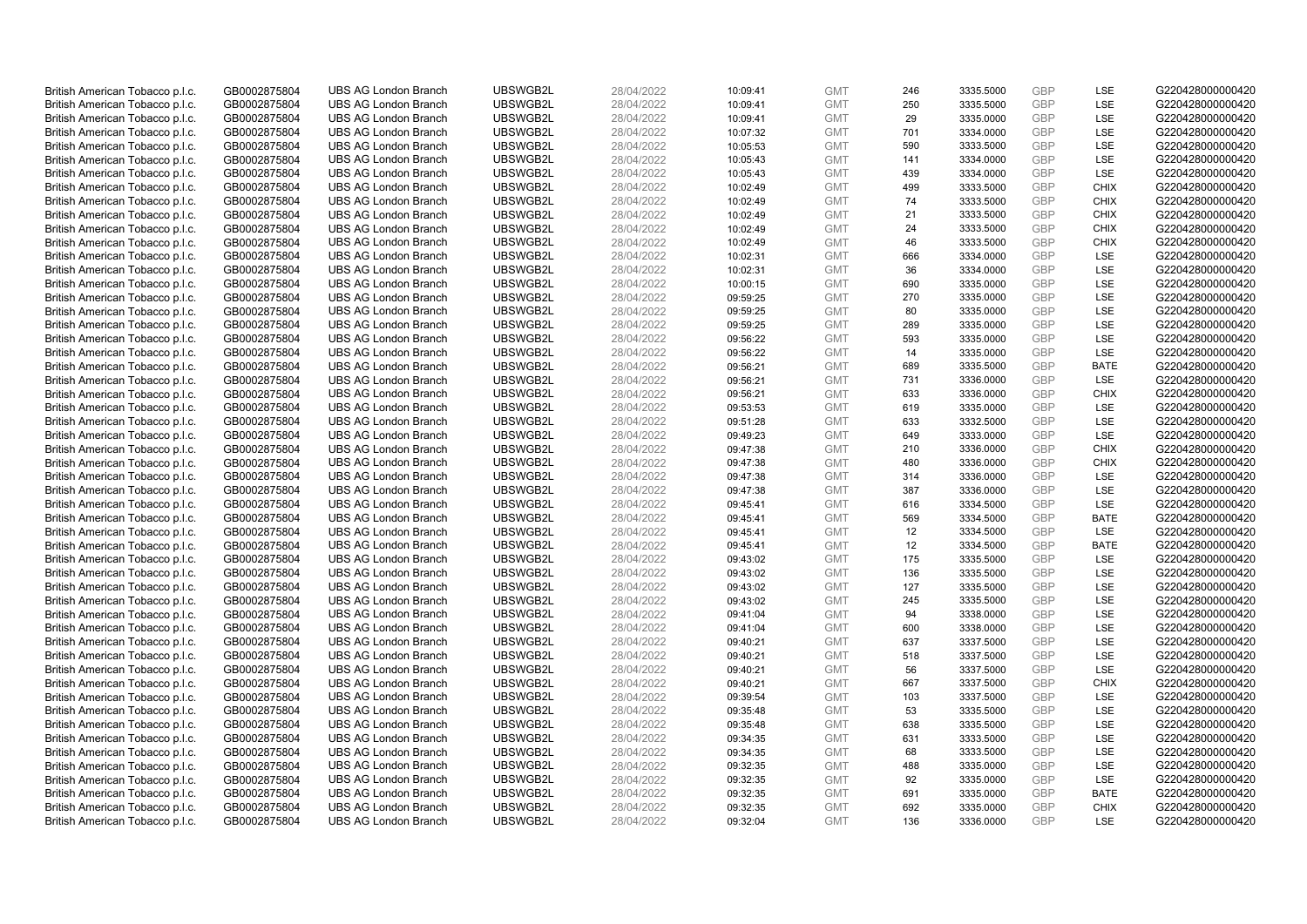| British American Tobacco p.l.c.                                    | GB0002875804                 | <b>UBS AG London Branch</b>                                | UBSWGB2L             | 28/04/2022               | 09:32:04             | <b>GMT</b>               | 127            | 3336.0000              | <b>GBP</b>               | LSE                        | G220428000000420                     |
|--------------------------------------------------------------------|------------------------------|------------------------------------------------------------|----------------------|--------------------------|----------------------|--------------------------|----------------|------------------------|--------------------------|----------------------------|--------------------------------------|
| British American Tobacco p.l.c.                                    | GB0002875804                 | <b>UBS AG London Branch</b>                                | UBSWGB2L             | 28/04/2022               | 09:32:04             | <b>GMT</b>               | 135            | 3336.0000              | GBP                      | LSE                        | G220428000000420                     |
| British American Tobacco p.l.c.                                    | GB0002875804                 | <b>UBS AG London Branch</b>                                | UBSWGB2L             | 28/04/2022               | 09:32:04             | <b>GMT</b>               | 81             | 3336.0000              | GBP                      | LSE                        | G220428000000420                     |
| British American Tobacco p.l.c.                                    | GB0002875804                 | <b>UBS AG London Branch</b>                                | UBSWGB2L             | 28/04/2022               | 09:30:28             | <b>GMT</b>               | 628            | 3334.5000              | GBP                      | LSE                        | G220428000000420                     |
| British American Tobacco p.l.c.                                    | GB0002875804                 | <b>UBS AG London Branch</b>                                | UBSWGB2L             | 28/04/2022               | 09:29:31             | <b>GMT</b>               | 604            | 3336.0000              | <b>GBP</b>               | LSE                        | G220428000000420                     |
| British American Tobacco p.l.c.                                    | GB0002875804                 | <b>UBS AG London Branch</b>                                | UBSWGB2L             | 28/04/2022               | 09:26:14             | <b>GMT</b>               | $\overline{1}$ | 3335.5000              | <b>GBP</b>               | LSE                        | G220428000000420                     |
| British American Tobacco p.l.c.                                    | GB0002875804                 | <b>UBS AG London Branch</b>                                | UBSWGB2L             | 28/04/2022               | 09:26:14             | <b>GMT</b>               | 216            | 3335.5000              | GBP                      | LSE                        | G220428000000420                     |
| British American Tobacco p.l.c.                                    | GB0002875804                 | <b>UBS AG London Branch</b>                                | UBSWGB2L             | 28/04/2022               | 09:26:14             | <b>GMT</b>               | 216            | 3335.5000              | <b>GBP</b>               | <b>LSE</b>                 | G220428000000420                     |
| British American Tobacco p.l.c.                                    | GB0002875804                 | <b>UBS AG London Branch</b>                                | UBSWGB2L             | 28/04/2022               | 09:26:14             | <b>GMT</b>               | 127            | 3335.5000              | GBP                      | LSE                        | G220428000000420                     |
| British American Tobacco p.l.c.                                    | GB0002875804                 | <b>UBS AG London Branch</b>                                | UBSWGB2L             | 28/04/2022               | 09:26:14             | <b>GMT</b>               | 137            | 3335.5000              | <b>GBP</b>               | <b>LSE</b>                 | G220428000000420                     |
| British American Tobacco p.l.c.                                    | GB0002875804                 | <b>UBS AG London Branch</b>                                | UBSWGB2L             | 28/04/2022               | 09:26:14             | <b>GMT</b>               | 626            | 3336.0000              | GBP                      | <b>CHIX</b>                | G220428000000420                     |
| British American Tobacco p.l.c.                                    | GB0002875804                 | <b>UBS AG London Branch</b>                                | UBSWGB2L             | 28/04/2022               | 09:26:14             | <b>GMT</b>               | 647            | 3336.0000              | <b>GBP</b>               | LSE                        | G220428000000420                     |
| British American Tobacco p.l.c.                                    | GB0002875804                 | <b>UBS AG London Branch</b>                                | UBSWGB2L             | 28/04/2022               | 09:24:24             | <b>GMT</b>               | 374            | 3337.5000              | <b>GBP</b>               | LSE                        | G220428000000420                     |
| British American Tobacco p.l.c.                                    | GB0002875804                 | <b>UBS AG London Branch</b>                                | UBSWGB2L             | 28/04/2022               | 09:24:24             | <b>GMT</b>               | 291            | 3337.5000              | <b>GBP</b>               | LSE                        | G220428000000420                     |
| British American Tobacco p.l.c.                                    | GB0002875804                 | <b>UBS AG London Branch</b>                                | UBSWGB2L             | 28/04/2022               | 09:22:24             | <b>GMT</b>               | 109            | 3338.0000              | <b>GBP</b>               | <b>LSE</b>                 | G220428000000420                     |
| British American Tobacco p.l.c.                                    | GB0002875804                 | <b>UBS AG London Branch</b>                                | UBSWGB2L             | 28/04/2022               | 09:22:24             | <b>GMT</b>               | 127            | 3338.0000              | GBP                      | LSE                        | G220428000000420                     |
| British American Tobacco p.l.c.                                    | GB0002875804                 | <b>UBS AG London Branch</b>                                | UBSWGB2L             | 28/04/2022               | 09:22:24             | <b>GMT</b>               | 250            | 3338.0000              | <b>GBP</b>               | LSE                        | G220428000000420                     |
| British American Tobacco p.l.c.                                    | GB0002875804                 | <b>UBS AG London Branch</b>                                | UBSWGB2L             | 28/04/2022               | 09:22:24             | <b>GMT</b>               | 40             | 3338.0000              | <b>GBP</b>               | LSE                        | G220428000000420                     |
| British American Tobacco p.l.c.                                    | GB0002875804                 | <b>UBS AG London Branch</b>                                | UBSWGB2L             | 28/04/2022               | 09:20:53             | <b>GMT</b>               | 178            | 3337.0000              | GBP                      | <b>LSE</b>                 | G220428000000420                     |
| British American Tobacco p.l.c.                                    | GB0002875804                 | <b>UBS AG London Branch</b>                                | UBSWGB2L             | 28/04/2022               | 09:20:53             | <b>GMT</b>               | 398            | 3337.0000              | GBP                      | LSE                        | G220428000000420                     |
| British American Tobacco p.l.c.                                    | GB0002875804                 | <b>UBS AG London Branch</b>                                | UBSWGB2L             | 28/04/2022               | 09:19:08             | <b>GMT</b>               | 127            | 3337.5000              | <b>GBP</b>               | <b>LSE</b>                 | G220428000000420                     |
| British American Tobacco p.l.c.                                    | GB0002875804                 | <b>UBS AG London Branch</b>                                | UBSWGB2L             | 28/04/2022               | 09:19:08             | <b>GMT</b>               | 250            | 3337.5000              | <b>GBP</b>               | LSE                        | G220428000000420                     |
| British American Tobacco p.l.c.                                    | GB0002875804                 | <b>UBS AG London Branch</b>                                | UBSWGB2L             | 28/04/2022               | 09:19:08             | <b>GMT</b>               | 109            | 3337.5000              | <b>GBP</b>               | LSE                        | G220428000000420                     |
| British American Tobacco p.l.c.                                    | GB0002875804                 | <b>UBS AG London Branch</b>                                | UBSWGB2L             | 28/04/2022               | 09:19:08             | <b>GMT</b>               | 199            | 3337.5000              | GBP                      | LSE                        | G220428000000420                     |
| British American Tobacco p.l.c.                                    | GB0002875804                 | <b>UBS AG London Branch</b>                                | UBSWGB2L             | 28/04/2022               | 09:19:08             | <b>GMT</b>               | 72             | 3337.0000              | <b>GBP</b>               | LSE                        | G220428000000420                     |
| British American Tobacco p.l.c.                                    | GB0002875804                 | <b>UBS AG London Branch</b>                                | UBSWGB2L             | 28/04/2022               | 09:19:08             | <b>GMT</b>               | 149            | 3337.0000              | GBP                      | LSE                        | G220428000000420                     |
| British American Tobacco p.l.c.                                    | GB0002875804                 | <b>UBS AG London Branch</b>                                | UBSWGB2L             | 28/04/2022               | 09:19:08             | <b>GMT</b>               | 39             | 3337.0000              | <b>GBP</b>               | <b>CHIX</b>                | G220428000000420                     |
| British American Tobacco p.l.c.                                    | GB0002875804                 | <b>UBS AG London Branch</b>                                | UBSWGB2L             | 28/04/2022               | 09:19:08             | <b>GMT</b>               | 56             | 3337.0000              | <b>GBP</b>               | <b>BATE</b>                | G220428000000420                     |
| British American Tobacco p.l.c.                                    | GB0002875804                 | <b>UBS AG London Branch</b>                                | UBSWGB2L             | 28/04/2022               | 09:19:08             | <b>GMT</b>               | 625            | 3337.0000              | GBP                      | <b>CHIX</b>                | G220428000000420                     |
| British American Tobacco p.l.c.                                    | GB0002875804                 | <b>UBS AG London Branch</b>                                | UBSWGB2L             | 28/04/2022               | 09:19:08             | <b>GMT</b>               | 570            | 3337.0000              | GBP                      | <b>BATE</b>                | G220428000000420                     |
| British American Tobacco p.l.c.                                    | GB0002875804                 | <b>UBS AG London Branch</b>                                | UBSWGB2L             | 28/04/2022               | 09:17:31             | <b>GMT</b>               | 639            | 3339.0000              | GBP                      | <b>LSE</b>                 | G220428000000420                     |
| British American Tobacco p.l.c.                                    | GB0002875804                 | <b>UBS AG London Branch</b>                                | UBSWGB2L             | 28/04/2022               | 09:15:04             | <b>GMT</b>               | 463            | 3343.5000              | <b>GBP</b>               | <b>LSE</b>                 | G220428000000420                     |
| British American Tobacco p.l.c.                                    | GB0002875804                 | <b>UBS AG London Branch</b>                                | UBSWGB2L             | 28/04/2022               | 09:15:04             | <b>GMT</b>               | 238            | 3343.5000              | GBP                      | LSE                        | G220428000000420                     |
| British American Tobacco p.l.c.                                    | GB0002875804                 | <b>UBS AG London Branch</b>                                | UBSWGB2L             | 28/04/2022               | 09:14:11             | <b>GMT</b>               | 608            | 3341.5000              | GBP                      | LSE                        | G220428000000420                     |
| British American Tobacco p.l.c.                                    | GB0002875804                 | <b>UBS AG London Branch</b>                                | UBSWGB2L             | 28/04/2022               | 09:12:43             | <b>GMT</b>               | 157            | 3337.5000              | <b>GBP</b>               | LSE                        | G220428000000420                     |
| British American Tobacco p.l.c.                                    | GB0002875804                 | <b>UBS AG London Branch</b>                                | UBSWGB2L             | 28/04/2022               | 09:12:43             | <b>GMT</b>               | 42             | 3337.5000              | <b>GBP</b>               | LSE                        | G220428000000420                     |
| British American Tobacco p.l.c.                                    | GB0002875804                 | <b>UBS AG London Branch</b>                                | UBSWGB2L             | 28/04/2022               | 09:12:43             | <b>GMT</b>               | 127            | 3337.5000              | GBP                      | LSE                        | G220428000000420                     |
| British American Tobacco p.l.c.                                    | GB0002875804                 | <b>UBS AG London Branch</b>                                | UBSWGB2L             | 28/04/2022               | 09:12:43             | <b>GMT</b>               | 109            | 3337.5000              | <b>GBP</b>               | LSE                        | G220428000000420                     |
| British American Tobacco p.l.c.                                    | GB0002875804                 | <b>UBS AG London Branch</b>                                | UBSWGB2L             | 28/04/2022               | 09:12:43             | <b>GMT</b>               | 250            | 3337.5000              | GBP                      | LSE                        | G220428000000420                     |
| British American Tobacco p.l.c.                                    | GB0002875804                 | <b>UBS AG London Branch</b>                                | UBSWGB2L<br>UBSWGB2L | 28/04/2022<br>28/04/2022 | 09:12:43             | <b>GMT</b><br><b>GMT</b> | 326<br>384     | 3337.5000<br>3337.5000 | GBP<br><b>GBP</b>        | <b>CHIX</b><br><b>CHIX</b> | G220428000000420                     |
| British American Tobacco p.l.c.                                    | GB0002875804                 | <b>UBS AG London Branch</b>                                |                      |                          | 09:12:43             |                          |                |                        |                          |                            | G220428000000420                     |
| British American Tobacco p.l.c.                                    | GB0002875804                 | <b>UBS AG London Branch</b>                                | UBSWGB2L             | 28/04/2022               | 09:11:43             | <b>GMT</b><br><b>GMT</b> | 608            | 3338.0000              | GBP<br>GBP               | <b>LSE</b>                 | G220428000000420                     |
| British American Tobacco p.l.c.                                    | GB0002875804                 | <b>UBS AG London Branch</b>                                | UBSWGB2L             | 28/04/2022               | 09:10:05             |                          | 365            | 3340.0000              | GBP                      | <b>BATE</b><br><b>BATE</b> | G220428000000420                     |
| British American Tobacco p.l.c.                                    | GB0002875804                 | <b>UBS AG London Branch</b><br><b>UBS AG London Branch</b> | UBSWGB2L<br>UBSWGB2L | 28/04/2022               | 09:10:05<br>09:10:05 | <b>GMT</b><br><b>GMT</b> | 218<br>17      | 3340.0000<br>3340.0000 | GBP                      | <b>BATE</b>                | G220428000000420<br>G220428000000420 |
| British American Tobacco p.l.c.                                    | GB0002875804                 | <b>UBS AG London Branch</b>                                | UBSWGB2L             | 28/04/2022<br>28/04/2022 |                      | <b>GMT</b>               |                |                        | <b>GBP</b>               | LSE                        | G220428000000420                     |
| British American Tobacco p.l.c.                                    | GB0002875804                 |                                                            |                      |                          | 09:09:18             |                          | 16<br>127      | 3341.5000              |                          | LSE                        |                                      |
| British American Tobacco p.l.c.                                    | GB0002875804                 | <b>UBS AG London Branch</b><br><b>UBS AG London Branch</b> | UBSWGB2L<br>UBSWGB2L | 28/04/2022               | 09:09:18             | <b>GMT</b><br><b>GMT</b> | 171            | 3341.5000              | <b>GBP</b><br><b>GBP</b> | LSE                        | G220428000000420<br>G220428000000420 |
| British American Tobacco p.l.c.                                    | GB0002875804                 |                                                            |                      | 28/04/2022               | 09:09:18             | <b>GMT</b>               |                | 3341.5000              | <b>GBP</b>               |                            |                                      |
| British American Tobacco p.l.c.<br>British American Tobacco p.l.c. | GB0002875804                 | <b>UBS AG London Branch</b><br><b>UBS AG London Branch</b> | UBSWGB2L<br>UBSWGB2L | 28/04/2022<br>28/04/2022 | 09:09:18             | <b>GMT</b>               | 250            | 3341.5000              | <b>GBP</b>               | LSE<br>LSE                 | G220428000000420<br>G220428000000420 |
|                                                                    | GB0002875804                 |                                                            |                      |                          | 09:09:18             |                          | 686<br>647     | 3341.0000<br>3339.0000 | <b>GBP</b>               | LSE                        |                                      |
| British American Tobacco p.l.c.<br>British American Tobacco p.l.c. | GB0002875804<br>GB0002875804 | <b>UBS AG London Branch</b><br><b>UBS AG London Branch</b> | UBSWGB2L<br>UBSWGB2L | 28/04/2022<br>28/04/2022 | 09:07:23<br>09:07:23 | <b>GMT</b><br><b>GMT</b> | 600            | 3339.0000              | <b>GBP</b>               | <b>CHIX</b>                | G220428000000420<br>G220428000000420 |
| British American Tobacco p.l.c.                                    | GB0002875804                 | <b>UBS AG London Branch</b>                                | UBSWGB2L             | 28/04/2022               | 09:07:17             | <b>GMT</b>               | 778            | 3339.5000              | GBP                      | <b>LSE</b>                 | G220428000000420                     |
| British American Tobacco p.l.c.                                    | GB0002875804                 | <b>UBS AG London Branch</b>                                | UBSWGB2L             | 28/04/2022               | 09:04:33             | <b>GMT</b>               | 417            | 3340.0000              | GBP                      | <b>LSE</b>                 | G220428000000420                     |
|                                                                    |                              |                                                            |                      |                          |                      |                          |                |                        |                          |                            |                                      |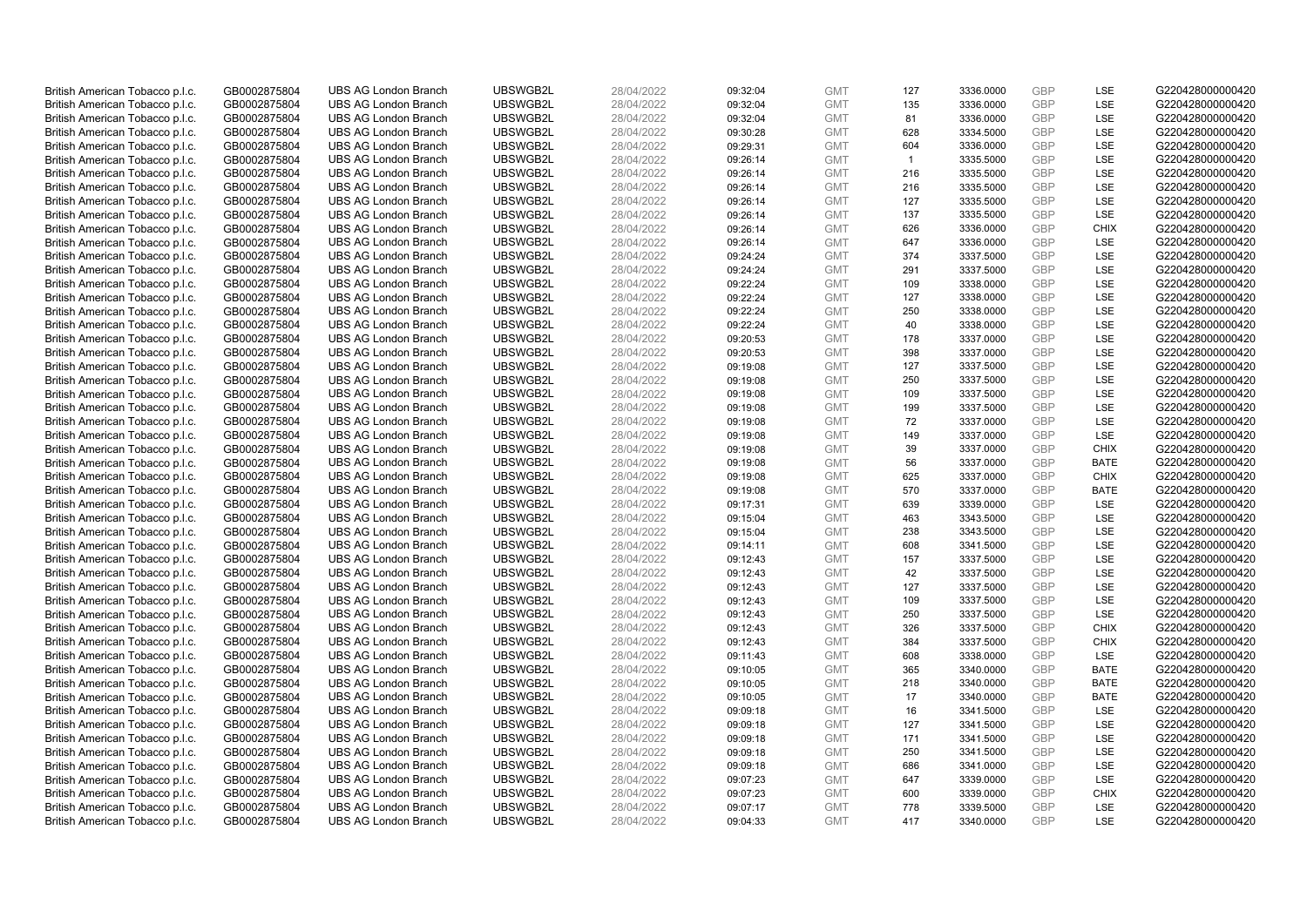| British American Tobacco p.l.c. | GB0002875804 | <b>UBS AG London Branch</b> | UBSWGB2L | 28/04/2022 | 09:04:33 | <b>GMT</b> | 154 | 3340.0000 | <b>GBP</b> | LSE         | G220428000000420 |
|---------------------------------|--------------|-----------------------------|----------|------------|----------|------------|-----|-----------|------------|-------------|------------------|
| British American Tobacco p.l.c. | GB0002875804 | <b>UBS AG London Branch</b> | UBSWGB2L | 28/04/2022 | 09:03:12 | <b>GMT</b> | 580 | 3342.0000 | GBP        | <b>CHIX</b> | G220428000000420 |
| British American Tobacco p.l.c. | GB0002875804 | <b>UBS AG London Branch</b> | UBSWGB2L | 28/04/2022 | 09:03:12 | <b>GMT</b> | 594 | 3342.0000 | GBP        | LSE         | G220428000000420 |
| British American Tobacco p.l.c. | GB0002875804 | <b>UBS AG London Branch</b> | UBSWGB2L | 28/04/2022 | 09:03:12 | <b>GMT</b> | 24  | 3342.0000 | GBP        | LSE         | G220428000000420 |
| British American Tobacco p.l.c. | GB0002875804 | <b>UBS AG London Branch</b> | UBSWGB2L | 28/04/2022 | 09:02:22 | <b>GMT</b> | 207 | 3344.5000 | GBP        | <b>BATE</b> | G220428000000420 |
| British American Tobacco p.l.c. | GB0002875804 | <b>UBS AG London Branch</b> | UBSWGB2L | 28/04/2022 | 09:02:22 | <b>GMT</b> | 70  | 3344.5000 | <b>GBP</b> | <b>BATE</b> | G220428000000420 |
| British American Tobacco p.l.c. | GB0002875804 | <b>UBS AG London Branch</b> | UBSWGB2L | 28/04/2022 | 09:02:22 | <b>GMT</b> | 226 | 3344.5000 | GBP        | <b>BATE</b> | G220428000000420 |
| British American Tobacco p.l.c. | GB0002875804 | <b>UBS AG London Branch</b> | UBSWGB2L | 28/04/2022 | 09:02:22 | <b>GMT</b> | 100 | 3344.5000 | <b>GBP</b> | <b>BATE</b> | G220428000000420 |
| British American Tobacco p.l.c. | GB0002875804 | <b>UBS AG London Branch</b> | UBSWGB2L | 28/04/2022 | 09:02:22 | <b>GMT</b> | 51  | 3344.5000 | GBP        | <b>BATE</b> | G220428000000420 |
| British American Tobacco p.l.c. | GB0002875804 | <b>UBS AG London Branch</b> | UBSWGB2L | 28/04/2022 | 09:02:22 | <b>GMT</b> | 685 | 3345.0000 | <b>GBP</b> | <b>LSE</b>  | G220428000000420 |
| British American Tobacco p.l.c. | GB0002875804 | <b>UBS AG London Branch</b> | UBSWGB2L | 28/04/2022 | 09:01:19 | <b>GMT</b> | 127 | 3345.0000 | GBP        | LSE         | G220428000000420 |
| British American Tobacco p.l.c. | GB0002875804 | <b>UBS AG London Branch</b> | UBSWGB2L | 28/04/2022 | 09:00:27 | <b>GMT</b> | 392 | 3343.5000 | <b>GBP</b> | LSE         | G220428000000420 |
| British American Tobacco p.l.c. | GB0002875804 | <b>UBS AG London Branch</b> | UBSWGB2L | 28/04/2022 | 09:00:27 | <b>GMT</b> | 18  | 3343.5000 | <b>GBP</b> | LSE         | G220428000000420 |
| British American Tobacco p.l.c. | GB0002875804 | <b>UBS AG London Branch</b> | UBSWGB2L | 28/04/2022 | 09:00:27 | <b>GMT</b> | 292 | 3343.5000 | <b>GBP</b> | LSE         | G220428000000420 |
| British American Tobacco p.l.c. | GB0002875804 | <b>UBS AG London Branch</b> | UBSWGB2L | 28/04/2022 | 08:59:07 | <b>GMT</b> | 631 | 3340.5000 | <b>GBP</b> | <b>LSE</b>  | G220428000000420 |
| British American Tobacco p.l.c. | GB0002875804 | <b>UBS AG London Branch</b> | UBSWGB2L | 28/04/2022 | 08:58:30 | <b>GMT</b> | 277 | 3341.0000 | GBP        | <b>CHIX</b> | G220428000000420 |
| British American Tobacco p.l.c. | GB0002875804 | <b>UBS AG London Branch</b> | UBSWGB2L | 28/04/2022 | 08:58:30 | <b>GMT</b> | 79  | 3341.0000 | GBP        | <b>CHIX</b> | G220428000000420 |
| British American Tobacco p.l.c. | GB0002875804 | <b>UBS AG London Branch</b> | UBSWGB2L | 28/04/2022 | 08:58:30 | <b>GMT</b> | 115 | 3341.0000 | GBP        | <b>CHIX</b> | G220428000000420 |
| British American Tobacco p.l.c. | GB0002875804 | <b>UBS AG London Branch</b> | UBSWGB2L | 28/04/2022 | 08:58:30 | <b>GMT</b> | 200 | 3341.0000 | <b>GBP</b> | <b>CHIX</b> | G220428000000420 |
| British American Tobacco p.l.c. | GB0002875804 | <b>UBS AG London Branch</b> | UBSWGB2L | 28/04/2022 | 08:58:30 | <b>GMT</b> | 668 | 3341.0000 | GBP        | LSE         | G220428000000420 |
| British American Tobacco p.l.c. | GB0002875804 | <b>UBS AG London Branch</b> | UBSWGB2L | 28/04/2022 | 08:55:58 | <b>GMT</b> | 633 | 3342.5000 | <b>GBP</b> | <b>CHIX</b> | G220428000000420 |
| British American Tobacco p.l.c. | GB0002875804 | <b>UBS AG London Branch</b> | UBSWGB2L | 28/04/2022 | 08:55:56 | <b>GMT</b> | 53  | 3343.0000 | GBP        | LSE         | G220428000000420 |
| British American Tobacco p.l.c. | GB0002875804 | <b>UBS AG London Branch</b> | UBSWGB2L | 28/04/2022 | 08:55:56 | <b>GMT</b> | 543 | 3343.0000 | <b>GBP</b> | LSE         | G220428000000420 |
| British American Tobacco p.l.c. | GB0002875804 | <b>UBS AG London Branch</b> | UBSWGB2L | 28/04/2022 | 08:55:56 | <b>GMT</b> | 688 | 3344.0000 | GBP        | LSE         | G220428000000420 |
| British American Tobacco p.l.c. | GB0002875804 | <b>UBS AG London Branch</b> | UBSWGB2L | 28/04/2022 | 08:55:48 | <b>GMT</b> | 132 | 3344.0000 | <b>GBP</b> | LSE         | G220428000000420 |
| British American Tobacco p.l.c. | GB0002875804 | <b>UBS AG London Branch</b> | UBSWGB2L | 28/04/2022 | 08:55:04 | <b>GMT</b> | 109 | 3343.5000 | <b>GBP</b> | LSE         | G220428000000420 |
| British American Tobacco p.l.c. | GB0002875804 | <b>UBS AG London Branch</b> | UBSWGB2L | 28/04/2022 | 08:55:04 | <b>GMT</b> | 104 | 3343.5000 | GBP        | LSE         | G220428000000420 |
| British American Tobacco p.l.c. | GB0002875804 | <b>UBS AG London Branch</b> | UBSWGB2L | 28/04/2022 | 08:55:04 | <b>GMT</b> | 250 | 3343.5000 | <b>GBP</b> | <b>LSE</b>  | G220428000000420 |
| British American Tobacco p.l.c. | GB0002875804 | <b>UBS AG London Branch</b> | UBSWGB2L | 28/04/2022 | 08:55:04 | <b>GMT</b> | 127 | 3343.5000 | GBP        | LSE         | G220428000000420 |
| British American Tobacco p.l.c. | GB0002875804 | <b>UBS AG London Branch</b> | UBSWGB2L | 28/04/2022 | 08:55:04 | <b>GMT</b> | 23  | 3344.0000 | <b>GBP</b> | LSE         | G220428000000420 |
| British American Tobacco p.l.c. | GB0002875804 | <b>UBS AG London Branch</b> | UBSWGB2L | 28/04/2022 | 08:55:04 | <b>GMT</b> | 10  | 3344.0000 | <b>GBP</b> | LSE         | G220428000000420 |
| British American Tobacco p.l.c. | GB0002875804 | <b>UBS AG London Branch</b> | UBSWGB2L | 28/04/2022 | 08:55:04 | <b>GMT</b> | 52  | 3344.0000 | GBP        | <b>LSE</b>  | G220428000000420 |
| British American Tobacco p.l.c. | GB0002875804 | <b>UBS AG London Branch</b> | UBSWGB2L | 28/04/2022 | 08:51:39 | <b>GMT</b> | 250 | 3340.0000 | <b>GBP</b> | LSE         | G220428000000420 |
| British American Tobacco p.l.c. | GB0002875804 | <b>UBS AG London Branch</b> | UBSWGB2L | 28/04/2022 | 08:51:39 | <b>GMT</b> | 349 | 3340.0000 | GBP        | LSE         | G220428000000420 |
| British American Tobacco p.l.c. | GB0002875804 | <b>UBS AG London Branch</b> | UBSWGB2L | 28/04/2022 | 08:51:39 | <b>GMT</b> | 25  | 3340.0000 | <b>GBP</b> | LSE         | G220428000000420 |
| British American Tobacco p.l.c. | GB0002875804 | <b>UBS AG London Branch</b> | UBSWGB2L | 28/04/2022 | 08:51:39 | <b>GMT</b> | 21  | 3340.0000 | <b>GBP</b> | LSE         | G220428000000420 |
| British American Tobacco p.l.c. | GB0002875804 | <b>UBS AG London Branch</b> | UBSWGB2L | 28/04/2022 | 08:50:17 | <b>GMT</b> | 580 | 3346.5000 | GBP        | <b>BATE</b> | G220428000000420 |
| British American Tobacco p.l.c. | GB0002875804 | <b>UBS AG London Branch</b> | UBSWGB2L | 28/04/2022 | 08:50:17 | <b>GMT</b> | 34  | 3346.5000 | <b>GBP</b> | <b>BATE</b> | G220428000000420 |
| British American Tobacco p.l.c. | GB0002875804 | <b>UBS AG London Branch</b> | UBSWGB2L | 28/04/2022 | 08:50:17 | <b>GMT</b> | 524 | 3347.0000 | <b>GBP</b> | LSE         | G220428000000420 |
| British American Tobacco p.l.c. | GB0002875804 | <b>UBS AG London Branch</b> | UBSWGB2L | 28/04/2022 | 08:50:17 | <b>GMT</b> | 143 | 3347.0000 | GBP        | <b>LSE</b>  | G220428000000420 |
| British American Tobacco p.l.c. | GB0002875804 | <b>UBS AG London Branch</b> | UBSWGB2L | 28/04/2022 | 08:48:55 | <b>GMT</b> | 678 | 3345.0000 | <b>GBP</b> | <b>LSE</b>  | G220428000000420 |
| British American Tobacco p.l.c. | GB0002875804 | <b>UBS AG London Branch</b> | UBSWGB2L | 28/04/2022 | 08:48:30 | <b>GMT</b> | 460 | 3346.5000 | <b>GBP</b> | LSE         | G220428000000420 |
| British American Tobacco p.l.c. | GB0002875804 | <b>UBS AG London Branch</b> | UBSWGB2L | 28/04/2022 | 08:48:30 | <b>GMT</b> | 213 | 3346.5000 | <b>GBP</b> | LSE         | G220428000000420 |
| British American Tobacco p.l.c. | GB0002875804 | <b>UBS AG London Branch</b> | UBSWGB2L | 28/04/2022 | 08:47:21 | <b>GMT</b> | 539 | 3345.0000 | GBP        | <b>CHIX</b> | G220428000000420 |
| British American Tobacco p.l.c. | GB0002875804 | <b>UBS AG London Branch</b> | UBSWGB2L | 28/04/2022 | 08:47:21 | <b>GMT</b> | 148 | 3345.0000 | GBP        | <b>CHIX</b> | G220428000000420 |
| British American Tobacco p.l.c. | GB0002875804 | <b>UBS AG London Branch</b> | UBSWGB2L | 28/04/2022 | 08:46:29 | <b>GMT</b> | 58  | 3346.5000 | <b>GBP</b> | LSE         | G220428000000420 |
| British American Tobacco p.l.c. | GB0002875804 | <b>UBS AG London Branch</b> | UBSWGB2L | 28/04/2022 | 08:46:29 | <b>GMT</b> | 553 | 3346.5000 | <b>GBP</b> | LSE         | G220428000000420 |
| British American Tobacco p.l.c. | GB0002875804 | <b>UBS AG London Branch</b> | UBSWGB2L | 28/04/2022 | 08:45:00 | <b>GMT</b> | 656 | 3345.5000 | <b>GBP</b> | LSE         | G220428000000420 |
| British American Tobacco p.l.c. | GB0002875804 | <b>UBS AG London Branch</b> | UBSWGB2L | 28/04/2022 | 08:43:45 | <b>GMT</b> | 678 | 3345.0000 | <b>GBP</b> | LSE         | G220428000000420 |
| British American Tobacco p.l.c. | GB0002875804 | <b>UBS AG London Branch</b> | UBSWGB2L | 28/04/2022 | 08:43:45 | <b>GMT</b> | 608 | 3344.5000 | GBP        | <b>CHIX</b> | G220428000000420 |
| British American Tobacco p.l.c. | GB0002875804 | <b>UBS AG London Branch</b> | UBSWGB2L | 28/04/2022 | 08:43:32 | <b>GMT</b> | 416 | 3346.0000 | GBP        | LSE         | G220428000000420 |
| British American Tobacco p.l.c. | GB0002875804 | <b>UBS AG London Branch</b> | UBSWGB2L | 28/04/2022 | 08:41:11 | <b>GMT</b> | 250 | 3341.5000 | <b>GBP</b> | LSE         | G220428000000420 |
| British American Tobacco p.l.c. | GB0002875804 | <b>UBS AG London Branch</b> | UBSWGB2L | 28/04/2022 | 08:41:11 | <b>GMT</b> | 119 | 3341.0000 | GBP        | LSE         | G220428000000420 |
| British American Tobacco p.l.c. | GB0002875804 | <b>UBS AG London Branch</b> | UBSWGB2L | 28/04/2022 | 08:41:11 | <b>GMT</b> | 119 | 3341.5000 | GBP        | <b>LSE</b>  | G220428000000420 |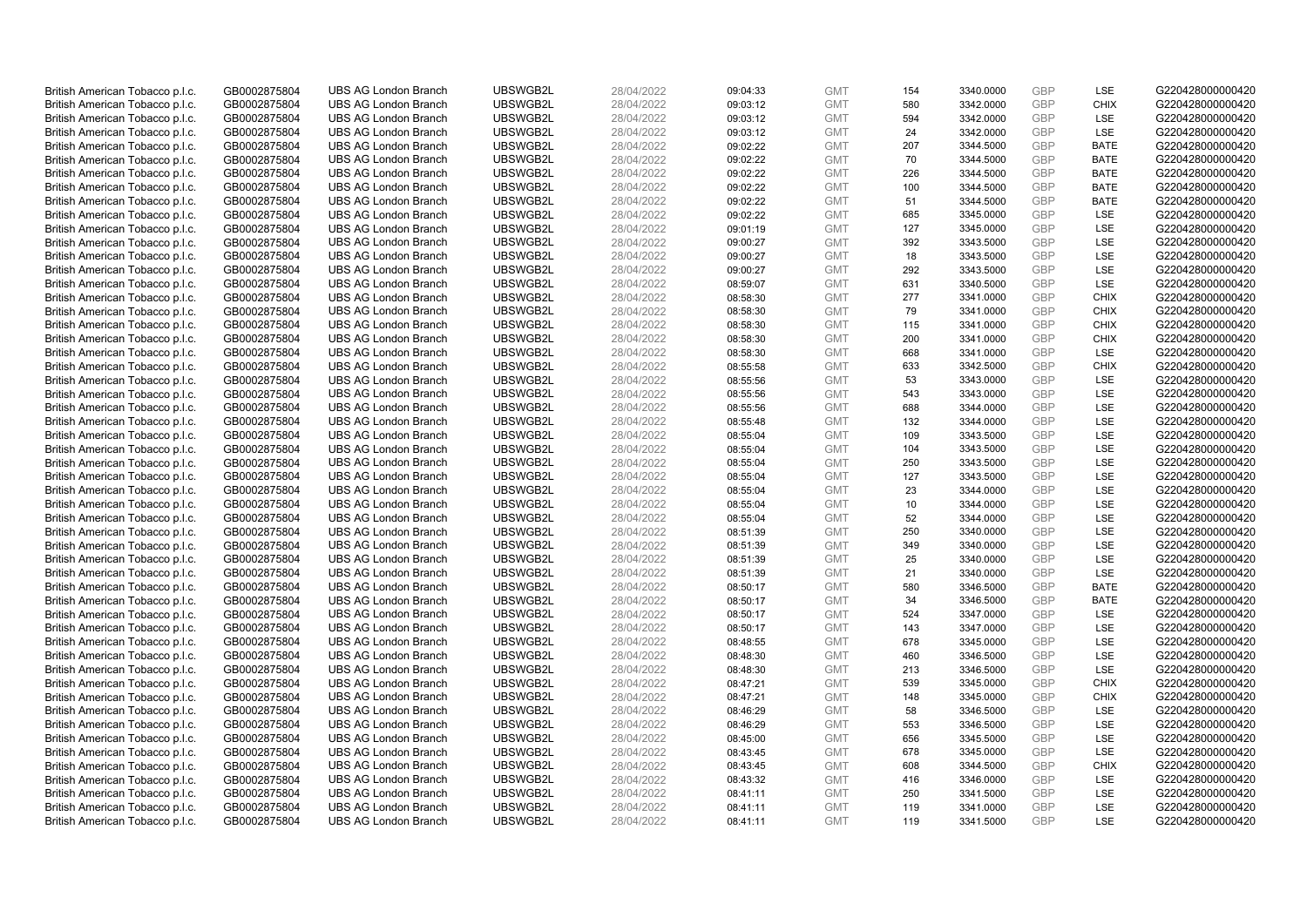| British American Tobacco p.l.c. | GB0002875804 | <b>UBS AG London Branch</b>                                | UBSWGB2L             | 28/04/2022 | 08:41:11             | <b>GMT</b>               | 121 | 3341.5000              | <b>GBP</b>        | LSE         | G220428000000420                     |
|---------------------------------|--------------|------------------------------------------------------------|----------------------|------------|----------------------|--------------------------|-----|------------------------|-------------------|-------------|--------------------------------------|
| British American Tobacco p.l.c. | GB0002875804 | <b>UBS AG London Branch</b>                                | UBSWGB2L             | 28/04/2022 | 08:41:11             | <b>GMT</b>               | 599 | 3342.5000              | <b>GBP</b>        | LSE         | G220428000000420                     |
| British American Tobacco p.l.c. | GB0002875804 | <b>UBS AG London Branch</b>                                | UBSWGB2L             | 28/04/2022 | 08:41:11             | <b>GMT</b>               | 45  | 3342.5000              | GBP               | <b>BATE</b> | G220428000000420                     |
| British American Tobacco p.l.c. | GB0002875804 | <b>UBS AG London Branch</b>                                | UBSWGB2L             | 28/04/2022 | 08:41:11             | <b>GMT</b>               | 600 | 3342.5000              | GBP               | <b>BATE</b> | G220428000000420                     |
| British American Tobacco p.l.c. | GB0002875804 | <b>UBS AG London Branch</b>                                | UBSWGB2L             | 28/04/2022 | 08:38:43             | <b>GMT</b>               | 697 | 3346.0000              | <b>GBP</b>        | LSE         | G220428000000420                     |
| British American Tobacco p.l.c. | GB0002875804 | <b>UBS AG London Branch</b>                                | UBSWGB2L             | 28/04/2022 | 08:37:15             | <b>GMT</b>               | 691 | 3346.5000              | <b>GBP</b>        | LSE         | G220428000000420                     |
| British American Tobacco p.l.c. | GB0002875804 | <b>UBS AG London Branch</b>                                | UBSWGB2L             | 28/04/2022 | 08:37:15             | <b>GMT</b>               | 13  | 3346.5000              | <b>GBP</b>        | LSE         | G220428000000420                     |
| British American Tobacco p.l.c. | GB0002875804 | <b>UBS AG London Branch</b>                                | UBSWGB2L             | 28/04/2022 | 08:37:15             | <b>GMT</b>               | 625 | 3346.5000              | <b>GBP</b>        | <b>CHIX</b> | G220428000000420                     |
| British American Tobacco p.l.c. | GB0002875804 | <b>UBS AG London Branch</b>                                | UBSWGB2L             | 28/04/2022 | 08:35:52             | <b>GMT</b>               | 675 | 3341.0000              | <b>GBP</b>        | LSE         | G220428000000420                     |
| British American Tobacco p.l.c. | GB0002875804 | <b>UBS AG London Branch</b>                                | UBSWGB2L             | 28/04/2022 | 08:34:47             | <b>GMT</b>               | 573 | 3338.0000              | <b>GBP</b>        | LSE         | G220428000000420                     |
| British American Tobacco p.l.c. | GB0002875804 | <b>UBS AG London Branch</b>                                | UBSWGB2L             | 28/04/2022 | 08:33:34             | <b>GMT</b>               | 664 | 3337.0000              | <b>GBP</b>        | LSE         | G220428000000420                     |
| British American Tobacco p.l.c. | GB0002875804 | <b>UBS AG London Branch</b>                                | UBSWGB2L             | 28/04/2022 | 08:33:32             | <b>GMT</b>               | 211 | 3338.0000              | <b>GBP</b>        | <b>CHIX</b> | G220428000000420                     |
| British American Tobacco p.l.c. | GB0002875804 | <b>UBS AG London Branch</b>                                | UBSWGB2L             | 28/04/2022 | 08:33:32             | <b>GMT</b>               | 481 | 3338.0000              | <b>GBP</b>        | <b>CHIX</b> | G220428000000420                     |
| British American Tobacco p.l.c. | GB0002875804 | <b>UBS AG London Branch</b>                                | UBSWGB2L             | 28/04/2022 | 08:33:01             | <b>GMT</b>               | 119 | 3339.5000              | <b>GBP</b>        | <b>LSE</b>  | G220428000000420                     |
| British American Tobacco p.l.c. | GB0002875804 | <b>UBS AG London Branch</b>                                | UBSWGB2L             | 28/04/2022 | 08:33:01             | <b>GMT</b>               | 106 | 3339.5000              | <b>GBP</b>        | <b>LSE</b>  | G220428000000420                     |
| British American Tobacco p.l.c. | GB0002875804 | <b>UBS AG London Branch</b>                                | UBSWGB2L             | 28/04/2022 | 08:33:01             | <b>GMT</b>               | 109 | 3339.5000              | <b>GBP</b>        | LSE         | G220428000000420                     |
| British American Tobacco p.l.c. | GB0002875804 | <b>UBS AG London Branch</b>                                | UBSWGB2L             | 28/04/2022 | 08:33:01             | <b>GMT</b>               | 183 | 3339.5000              | <b>GBP</b>        | LSE         | G220428000000420                     |
| British American Tobacco p.l.c. | GB0002875804 | <b>UBS AG London Branch</b>                                | UBSWGB2L             | 28/04/2022 | 08:33:01             | <b>GMT</b>               | 317 | 3339.5000              | <b>GBP</b>        | LSE         | G220428000000420                     |
| British American Tobacco p.l.c. | GB0002875804 | <b>UBS AG London Branch</b>                                | UBSWGB2L             | 28/04/2022 | 08:31:29             | <b>GMT</b>               | 695 | 3334.0000              | GBP               | <b>LSE</b>  | G220428000000420                     |
| British American Tobacco p.l.c. | GB0002875804 | <b>UBS AG London Branch</b>                                | UBSWGB2L             | 28/04/2022 | 08:31:04             | <b>GMT</b>               | 702 | 3334.5000              | <b>GBP</b>        | LSE         | G220428000000420                     |
| British American Tobacco p.l.c. | GB0002875804 | <b>UBS AG London Branch</b>                                | UBSWGB2L             | 28/04/2022 | 08:30:37             | <b>GMT</b>               | 691 | 3334.5000              | <b>GBP</b>        | <b>BATE</b> | G220428000000420                     |
| British American Tobacco p.l.c. | GB0002875804 | <b>UBS AG London Branch</b>                                | UBSWGB2L             | 28/04/2022 | 08:28:44             | <b>GMT</b>               | 516 | 3334.0000              | <b>GBP</b>        | LSE         | G220428000000420                     |
| British American Tobacco p.l.c. | GB0002875804 | <b>UBS AG London Branch</b>                                | UBSWGB2L             | 28/04/2022 | 08:28:44             | <b>GMT</b>               | 145 | 3334.0000              | <b>GBP</b>        | LSE         | G220428000000420                     |
| British American Tobacco p.l.c. | GB0002875804 | <b>UBS AG London Branch</b>                                | UBSWGB2L             | 28/04/2022 | 08:27:41             | <b>GMT</b>               | 670 | 3337.5000              | <b>GBP</b>        | LSE         | G220428000000420                     |
| British American Tobacco p.l.c. | GB0002875804 | <b>UBS AG London Branch</b>                                | UBSWGB2L             | 28/04/2022 | 08:26:43             | <b>GMT</b>               | 695 | 3335.0000              | <b>GBP</b>        | <b>CHIX</b> | G220428000000420                     |
| British American Tobacco p.l.c. | GB0002875804 | <b>UBS AG London Branch</b>                                | UBSWGB2L             | 28/04/2022 | 08:26:43             | <b>GMT</b>               | 678 | 3335.5000              | <b>GBP</b>        | <b>LSE</b>  | G220428000000420                     |
| British American Tobacco p.l.c. | GB0002875804 | <b>UBS AG London Branch</b>                                | UBSWGB2L             | 28/04/2022 | 08:26:43             | <b>GMT</b>               | 12  | 3335.5000              | GBP               | <b>LSE</b>  | G220428000000420                     |
| British American Tobacco p.l.c. | GB0002875804 | <b>UBS AG London Branch</b>                                | UBSWGB2L             | 28/04/2022 | 08:25:25             | <b>GMT</b>               | 314 | 3332.0000              | <b>GBP</b>        | <b>LSE</b>  | G220428000000420                     |
| British American Tobacco p.l.c. | GB0002875804 | <b>UBS AG London Branch</b>                                | UBSWGB2L             | 28/04/2022 | 08:25:25             | <b>GMT</b>               | 390 | 3332.0000              | <b>GBP</b>        | LSE         | G220428000000420                     |
| British American Tobacco p.l.c. | GB0002875804 | <b>UBS AG London Branch</b>                                | UBSWGB2L             | 28/04/2022 | 08:23:55             | <b>GMT</b>               | 11  | 3330.5000              | <b>GBP</b>        | LSE         | G220428000000420                     |
| British American Tobacco p.l.c. | GB0002875804 | <b>UBS AG London Branch</b>                                | UBSWGB2L             | 28/04/2022 | 08:23:55             | <b>GMT</b>               | 562 | 3330.5000              | GBP               | LSE         | G220428000000420                     |
| British American Tobacco p.l.c. | GB0002875804 | <b>UBS AG London Branch</b>                                | UBSWGB2L             | 28/04/2022 | 08:22:51             | <b>GMT</b>               | 636 | 3331.0000              | <b>GBP</b>        | <b>LSE</b>  | G220428000000420                     |
| British American Tobacco p.l.c. | GB0002875804 | <b>UBS AG London Branch</b>                                | UBSWGB2L             | 28/04/2022 | 08:22:51             | <b>GMT</b>               | 640 | 3330.5000              | <b>GBP</b>        | <b>CHIX</b> | G220428000000420                     |
|                                 |              |                                                            |                      |            |                      |                          | 345 |                        |                   | LSE         |                                      |
| British American Tobacco p.l.c. | GB0002875804 | <b>UBS AG London Branch</b><br><b>UBS AG London Branch</b> | UBSWGB2L<br>UBSWGB2L | 28/04/2022 | 08:21:36<br>08:21:36 | <b>GMT</b><br><b>GMT</b> | 454 | 3334.0000<br>3334.0000 | GBP<br><b>GBP</b> | LSE         | G220428000000420<br>G220428000000420 |
| British American Tobacco p.l.c. | GB0002875804 |                                                            |                      | 28/04/2022 |                      |                          |     |                        |                   |             |                                      |
| British American Tobacco p.l.c. | GB0002875804 | <b>UBS AG London Branch</b>                                | UBSWGB2L             | 28/04/2022 | 08:21:36             | <b>GMT</b>               | 628 | 3333.5000              | <b>GBP</b>        | LSE         | G220428000000420                     |
| British American Tobacco p.l.c. | GB0002875804 | <b>UBS AG London Branch</b>                                | UBSWGB2L             | 28/04/2022 | 08:21:36             | <b>GMT</b>               | 78  | 3333.5000              | GBP               | <b>BATE</b> | G220428000000420                     |
| British American Tobacco p.l.c. | GB0002875804 | <b>UBS AG London Branch</b>                                | UBSWGB2L             | 28/04/2022 | 08:21:36             | <b>GMT</b>               | 334 | 3333.5000              | <b>GBP</b>        | <b>BATE</b> | G220428000000420                     |
| British American Tobacco p.l.c. | GB0002875804 | <b>UBS AG London Branch</b>                                | UBSWGB2L             | 28/04/2022 | 08:21:36             | <b>GMT</b>               | 297 | 3333.5000              | <b>GBP</b>        | <b>BATE</b> | G220428000000420                     |
| British American Tobacco p.l.c. | GB0002875804 | <b>UBS AG London Branch</b>                                | UBSWGB2L             | 28/04/2022 | 08:20:49             | <b>GMT</b>               | 600 | 3330.0000              | GBP               | <b>CHIX</b> | G220428000000420                     |
| British American Tobacco p.l.c. | GB0002875804 | <b>UBS AG London Branch</b>                                | UBSWGB2L             | 28/04/2022 | 08:20:13             | <b>GMT</b>               | 611 | 3334.0000              | <b>GBP</b>        | <b>LSE</b>  | G220428000000420                     |
| British American Tobacco p.l.c. | GB0002875804 | <b>UBS AG London Branch</b>                                | UBSWGB2L             | 28/04/2022 | 08:19:54             | <b>GMT</b>               | 557 | 3332.0000              | <b>GBP</b>        | LSE         | G220428000000420                     |
| British American Tobacco p.l.c. | GB0002875804 | <b>UBS AG London Branch</b>                                | UBSWGB2L             | 28/04/2022 | 08:19:54             | <b>GMT</b>               | 106 | 3332.0000              | <b>GBP</b>        | LSE         | G220428000000420                     |
| British American Tobacco p.l.c. | GB0002875804 | <b>UBS AG London Branch</b>                                | UBSWGB2L             | 28/04/2022 | 08:19:31             | <b>GMT</b>               | 612 | 3330.5000              | GBP               | LSE         | G220428000000420                     |
| British American Tobacco p.l.c. | GB0002875804 | <b>UBS AG London Branch</b>                                | UBSWGB2L             | 28/04/2022 | 08:18:34             | <b>GMT</b>               | 571 | 3329.0000              | <b>GBP</b>        | <b>LSE</b>  | G220428000000420                     |
| British American Tobacco p.l.c. | GB0002875804 | <b>UBS AG London Branch</b>                                | UBSWGB2L             | 28/04/2022 | 08:18:34             | <b>GMT</b>               | 90  | 3329.0000              | GBP               | LSE         | G220428000000420                     |
| British American Tobacco p.l.c. | GB0002875804 | <b>UBS AG London Branch</b>                                | UBSWGB2L             | 28/04/2022 | 08:16:22             | <b>GMT</b>               | 595 | 3322.5000              | <b>GBP</b>        | LSE         | G220428000000420                     |
| British American Tobacco p.l.c. | GB0002875804 | <b>UBS AG London Branch</b>                                | UBSWGB2L             | 28/04/2022 | 08:15:56             | <b>GMT</b>               | 577 | 3323.0000              | GBP               | <b>BATE</b> | G220428000000420                     |
| British American Tobacco p.l.c. | GB0002875804 | <b>UBS AG London Branch</b>                                | UBSWGB2L             | 28/04/2022 | 08:15:56             | <b>GMT</b>               | 598 | 3323.0000              | GBP               | <b>CHIX</b> | G220428000000420                     |
| British American Tobacco p.l.c. | GB0002875804 | <b>UBS AG London Branch</b>                                | UBSWGB2L             | 28/04/2022 | 08:15:19             | <b>GMT</b>               | 660 | 3322.0000              | GBP               | <b>LSE</b>  | G220428000000420                     |
| British American Tobacco p.l.c. | GB0002875804 | <b>UBS AG London Branch</b>                                | UBSWGB2L             | 28/04/2022 | 08:14:36             | <b>GMT</b>               | 685 | 3322.0000              | GBP               | LSE         | G220428000000420                     |
| British American Tobacco p.l.c. | GB0002875804 | <b>UBS AG London Branch</b>                                | UBSWGB2L             | 28/04/2022 | 08:14:00             | <b>GMT</b>               | 637 | 3324.5000              | <b>GBP</b>        | LSE         | G220428000000420                     |
| British American Tobacco p.l.c. | GB0002875804 | <b>UBS AG London Branch</b>                                | UBSWGB2L             | 28/04/2022 | 08:13:27             | <b>GMT</b>               | 605 | 3327.5000              | GBP               | LSE         | G220428000000420                     |
| British American Tobacco p.l.c. | GB0002875804 | <b>UBS AG London Branch</b>                                | UBSWGB2L             | 28/04/2022 | 08:12:46             | <b>GMT</b>               | 630 | 3326.5000              | GBP               | <b>LSE</b>  | G220428000000420                     |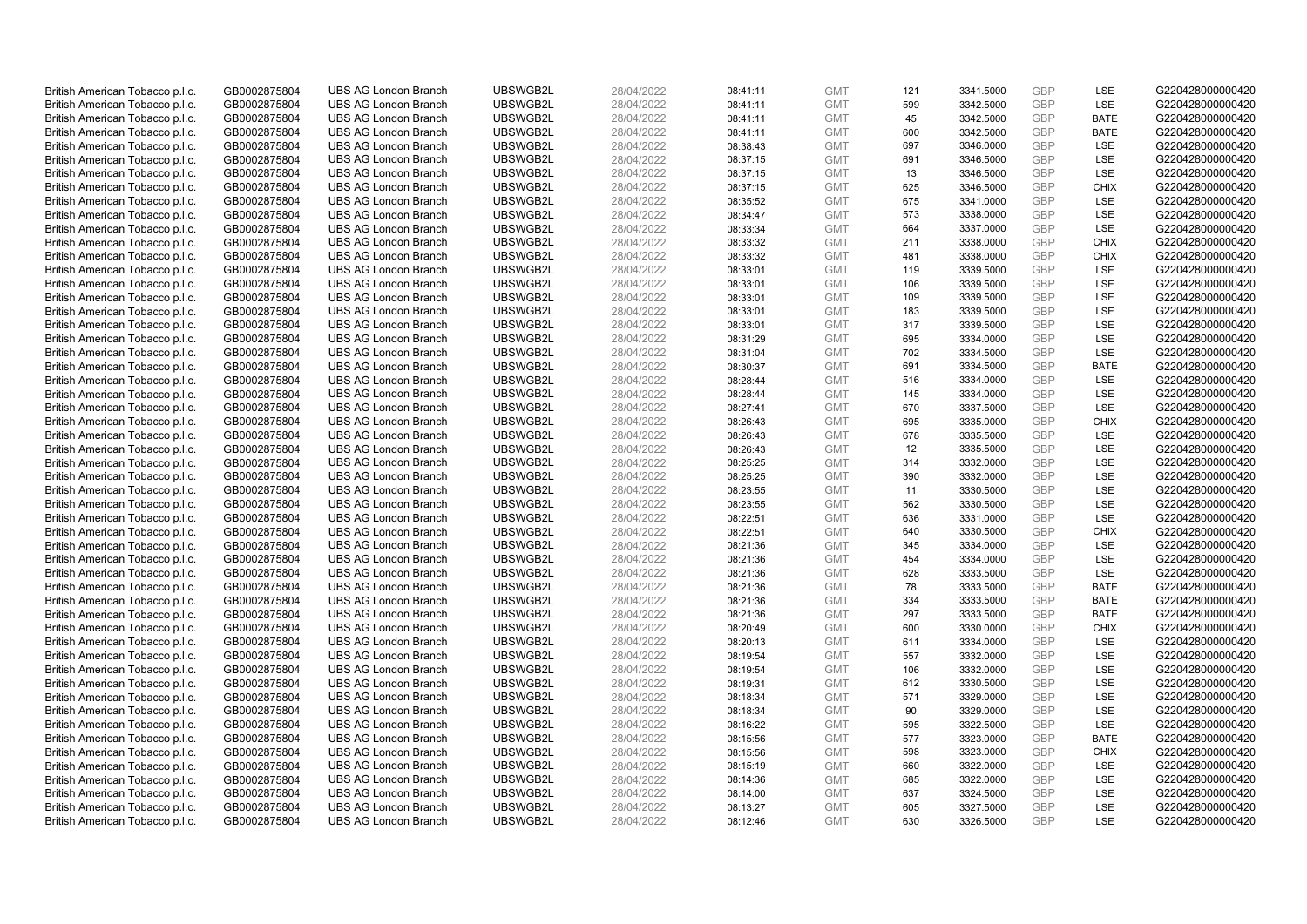| British American Tobacco p.l.c. | GB0002875804 | <b>UBS AG London Branch</b> | UBSWGB2L | 28/04/2022 | 08:11:52 | <b>GMT</b> | 119       | 3322.0000 | <b>GBP</b>               | <b>CHIX</b> | G220428000000420 |
|---------------------------------|--------------|-----------------------------|----------|------------|----------|------------|-----------|-----------|--------------------------|-------------|------------------|
| British American Tobacco p.l.c. | GB0002875804 | <b>UBS AG London Branch</b> | UBSWGB2L | 28/04/2022 | 08:11:52 | <b>GMT</b> | 33        | 3322.0000 | <b>GBP</b>               | <b>CHIX</b> | G220428000000420 |
| British American Tobacco p.l.c. | GB0002875804 | <b>UBS AG London Branch</b> | UBSWGB2L | 28/04/2022 | 08:11:52 | <b>GMT</b> | 14        | 3322.0000 | <b>GBP</b>               | <b>CHIX</b> | G220428000000420 |
|                                 |              |                             | UBSWGB2L |            |          |            |           |           | <b>GBP</b>               |             |                  |
| British American Tobacco p.l.c. | GB0002875804 | <b>UBS AG London Branch</b> |          | 28/04/2022 | 08:11:52 | <b>GMT</b> | 96        | 3322.0000 |                          | <b>CHIX</b> | G220428000000420 |
| British American Tobacco p.l.c. | GB0002875804 | <b>UBS AG London Branch</b> | UBSWGB2L | 28/04/2022 | 08:11:52 | <b>GMT</b> | 262       | 3322.0000 | <b>GBP</b>               | <b>CHIX</b> | G220428000000420 |
| British American Tobacco p.l.c. | GB0002875804 | <b>UBS AG London Branch</b> | UBSWGB2L | 28/04/2022 | 08:11:52 | <b>GMT</b> | 130       | 3322.0000 | <b>GBP</b>               | <b>CHIX</b> | G220428000000420 |
| British American Tobacco p.l.c. | GB0002875804 | <b>UBS AG London Branch</b> | UBSWGB2L | 28/04/2022 | 08:11:51 | <b>GMT</b> | 617       | 3323.5000 | <b>GBP</b>               | LSE         | G220428000000420 |
| British American Tobacco p.l.c. | GB0002875804 | <b>UBS AG London Branch</b> | UBSWGB2L | 28/04/2022 | 08:10:34 | <b>GMT</b> | 641       | 3324.5000 | <b>GBP</b>               | LSE         | G220428000000420 |
| British American Tobacco p.l.c. | GB0002875804 | <b>UBS AG London Branch</b> | UBSWGB2L | 28/04/2022 | 08:09:42 | <b>GMT</b> | 598       | 3328.5000 | <b>GBP</b>               | <b>BATE</b> | G220428000000420 |
| British American Tobacco p.l.c. | GB0002875804 | <b>UBS AG London Branch</b> | UBSWGB2L | 28/04/2022 | 08:09:38 | <b>GMT</b> | 611       | 3329.5000 | <b>GBP</b>               | LSE         | G220428000000420 |
| British American Tobacco p.l.c. | GB0002875804 | <b>UBS AG London Branch</b> | UBSWGB2L | 28/04/2022 | 08:09:38 | <b>GMT</b> | 320       | 3329.5000 | <b>GBP</b>               | <b>CHIX</b> | G220428000000420 |
| British American Tobacco p.l.c. | GB0002875804 | <b>UBS AG London Branch</b> | UBSWGB2L | 28/04/2022 | 08:09:38 | <b>GMT</b> | 292       | 3329.5000 | <b>GBP</b>               | <b>CHIX</b> | G220428000000420 |
| British American Tobacco p.l.c. | GB0002875804 | <b>UBS AG London Branch</b> | UBSWGB2L | 28/04/2022 | 08:09:07 | <b>GMT</b> | 610       | 3332.0000 | <b>GBP</b>               | LSE         | G220428000000420 |
| British American Tobacco p.l.c. | GB0002875804 | <b>UBS AG London Branch</b> | UBSWGB2L | 28/04/2022 | 08:09:04 | <b>GMT</b> | 586       | 3334.0000 | <b>GBP</b>               | LSE         | G220428000000420 |
| British American Tobacco p.l.c. | GB0002875804 | <b>UBS AG London Branch</b> | UBSWGB2L | 28/04/2022 | 08:08:09 | <b>GMT</b> | 38        | 3328.5000 | <b>GBP</b>               | <b>LSE</b>  | G220428000000420 |
| British American Tobacco p.l.c. | GB0002875804 | <b>UBS AG London Branch</b> | UBSWGB2L | 28/04/2022 | 08:08:09 | <b>GMT</b> | 581       | 3328.5000 | <b>GBP</b>               | LSE         | G220428000000420 |
| British American Tobacco p.l.c. | GB0002875804 | <b>UBS AG London Branch</b> | UBSWGB2L | 28/04/2022 | 08:08:09 | <b>GMT</b> | 29        | 3328.5000 | <b>GBP</b>               | LSE         | G220428000000420 |
| British American Tobacco p.l.c. | GB0002875804 | <b>UBS AG London Branch</b> | UBSWGB2L | 28/04/2022 | 08:08:09 | <b>GMT</b> | 29        | 3328.5000 | GBP                      | LSE         | G220428000000420 |
| British American Tobacco p.l.c. | GB0002875804 | <b>UBS AG London Branch</b> | UBSWGB2L | 28/04/2022 | 08:06:55 | <b>GMT</b> | 685       | 3321.5000 | <b>GBP</b>               | <b>LSE</b>  | G220428000000420 |
| British American Tobacco p.l.c. | GB0002875804 | <b>UBS AG London Branch</b> | UBSWGB2L | 28/04/2022 | 08:06:32 | <b>GMT</b> | 618       | 3323.0000 | <b>GBP</b>               | <b>CHIX</b> | G220428000000420 |
| British American Tobacco p.l.c. | GB0002875804 | <b>UBS AG London Branch</b> | UBSWGB2L | 28/04/2022 | 08:06:05 | <b>GMT</b> | 690       | 3327.5000 | <b>GBP</b>               | LSE         | G220428000000420 |
| British American Tobacco p.l.c. | GB0002875804 | <b>UBS AG London Branch</b> | UBSWGB2L | 28/04/2022 | 08:05:23 | <b>GMT</b> | 670       | 3332.0000 | <b>GBP</b>               | LSE         | G220428000000420 |
| British American Tobacco p.l.c. | GB0002875804 | <b>UBS AG London Branch</b> | UBSWGB2L | 28/04/2022 | 08:04:56 | <b>GMT</b> | 92        | 3328.0000 | <b>GBP</b>               | <b>BATE</b> | G220428000000420 |
| British American Tobacco p.l.c. | GB0002875804 | <b>UBS AG London Branch</b> | UBSWGB2L | 28/04/2022 | 08:04:56 | <b>GMT</b> | 600       | 3328.0000 | <b>GBP</b>               | <b>BATE</b> | G220428000000420 |
| British American Tobacco p.l.c. | GB0002875804 | <b>UBS AG London Branch</b> | UBSWGB2L | 28/04/2022 | 08:04:56 | <b>GMT</b> | 694       | 3327.5000 | <b>GBP</b>               | <b>CHIX</b> | G220428000000420 |
| British American Tobacco p.l.c. | GB0002875804 | <b>UBS AG London Branch</b> | UBSWGB2L | 28/04/2022 | 08:04:28 | <b>GMT</b> | 681       | 3330.5000 | <b>GBP</b>               | LSE         | G220428000000420 |
| British American Tobacco p.l.c. | GB0002875804 | <b>UBS AG London Branch</b> | UBSWGB2L | 28/04/2022 | 08:03:52 | <b>GMT</b> | 692       | 3326.0000 | <b>GBP</b>               | LSE         | G220428000000420 |
| British American Tobacco p.l.c. | GB0002875804 | <b>UBS AG London Branch</b> | UBSWGB2L | 28/04/2022 | 08:03:29 | <b>GMT</b> | 648       | 3324.5000 | <b>GBP</b>               | LSE         | G220428000000420 |
| British American Tobacco p.l.c. | GB0002875804 | <b>UBS AG London Branch</b> | UBSWGB2L | 28/04/2022 | 08:02:52 | <b>GMT</b> | 670       | 3315.0000 | <b>GBP</b>               | LSE         | G220428000000420 |
| British American Tobacco p.l.c. | GB0002875804 | <b>UBS AG London Branch</b> | UBSWGB2L | 28/04/2022 | 08:02:30 | <b>GMT</b> | 653       | 3321.5000 | <b>GBP</b>               | LSE         | G220428000000420 |
| British American Tobacco p.l.c. | GB0002875804 | <b>UBS AG London Branch</b> | UBSWGB2L | 28/04/2022 | 08:01:55 | <b>GMT</b> | 162       | 3313.5000 | GBP                      | LSE         | G220428000000420 |
| British American Tobacco p.l.c. | GB0002875804 | <b>UBS AG London Branch</b> | UBSWGB2L | 28/04/2022 | 08:01:55 | <b>GMT</b> | 434       | 3313.5000 | <b>GBP</b>               | LSE         | G220428000000420 |
| British American Tobacco p.l.c. | GB0002875804 | <b>UBS AG London Branch</b> | UBSWGB2L | 28/04/2022 | 08:01:37 | <b>GMT</b> | 65        | 3315.5000 | <b>GBP</b>               | <b>CHIX</b> | G220428000000420 |
| British American Tobacco p.l.c. | GB0002875804 | <b>UBS AG London Branch</b> | UBSWGB2L | 28/04/2022 | 08:01:36 | <b>GMT</b> | 180       | 3315.5000 | <b>GBP</b>               | LSE         | G220428000000420 |
| British American Tobacco p.l.c. | GB0002875804 | <b>UBS AG London Branch</b> | UBSWGB2L | 28/04/2022 | 08:01:36 | <b>GMT</b> | 580       | 3315.5000 | <b>GBP</b>               | <b>CHIX</b> | G220428000000420 |
| British American Tobacco p.l.c. | GB0002875804 | <b>UBS AG London Branch</b> | UBSWGB2L | 28/04/2022 | 08:01:12 | <b>GMT</b> | 443       | 3321.5000 | <b>GBP</b>               | LSE         | G220428000000420 |
| British American Tobacco p.l.c. | GB0002875804 | <b>UBS AG London Branch</b> | UBSWGB2L | 28/04/2022 | 08:01:12 | <b>GMT</b> | 170       | 3321.5000 | <b>GBP</b>               | LSE         | G220428000000420 |
| British American Tobacco p.l.c. | GB0002875804 | <b>UBS AG London Branch</b> | UBSWGB2L | 28/04/2022 | 08:01:09 | <b>GMT</b> | 781       | 3323.5000 | <b>GBP</b>               | LSE         | G220428000000420 |
|                                 |              | <b>UBS AG London Branch</b> | UBSWGB2L | 28/04/2022 |          | <b>GMT</b> | 511       | 3324.5000 | <b>GBP</b>               | <b>CHIX</b> | G220428000000420 |
| British American Tobacco p.l.c. | GB0002875804 |                             |          |            | 08:00:40 |            |           |           |                          |             |                  |
| British American Tobacco p.l.c. | GB0002875804 | <b>UBS AG London Branch</b> | UBSWGB2L | 28/04/2022 | 08:00:40 | <b>GMT</b> | 67<br>594 | 3324.5000 | <b>GBP</b><br><b>GBP</b> | <b>CHIX</b> | G220428000000420 |
| British American Tobacco p.l.c. | GB0002875804 | <b>UBS AG London Branch</b> | UBSWGB2L | 28/04/2022 | 08:00:21 | <b>GMT</b> |           | 3334.0000 |                          | <b>BATE</b> | G220428000000420 |
| British American Tobacco p.l.c. | GB0002875804 | <b>UBS AG London Branch</b> | UBSWGB2L | 28/04/2022 | 08:00:05 | <b>GMT</b> | 149       | 3337.5000 | <b>GBP</b>               | LSE         | G220428000000420 |
| British American Tobacco p.l.c. | GB0002875804 | <b>UBS AG London Branch</b> | UBSWGB2L | 28/04/2022 | 08:00:05 | <b>GMT</b> | 541       | 3337.5000 | <b>GBP</b>               | LSE         | G220428000000420 |
| British American Tobacco p.l.c. | GB0002875804 | <b>UBS AG London Branch</b> | UBSWGB2L | 28/04/2022 | 08:00:05 | <b>GMT</b> | 654       | 3340.0000 | <b>GBP</b>               | LSE         | G220428000000420 |
| British American Tobacco p.l.c. | GB0002875804 | <b>UBS AG London Branch</b> | UBSWGB2L | 29/04/2022 | 15:59:00 | <b>GMT</b> | 413       | 3,346.50  | <b>GBP</b>               | LSE         | G220429000000398 |
| British American Tobacco p.l.c. | GB0002875804 | <b>UBS AG London Branch</b> | UBSWGB2L | 29/04/2022 | 15:58:36 | <b>GMT</b> | 47        | 3,346.00  | <b>GBP</b>               | LSE         | G220429000000398 |
| British American Tobacco p.l.c. | GB0002875804 | <b>UBS AG London Branch</b> | UBSWGB2L | 29/04/2022 | 15:58:36 | <b>GMT</b> | 100       | 3,346.00  | <b>GBP</b>               | LSE         | G220429000000398 |
| British American Tobacco p.l.c. | GB0002875804 | <b>UBS AG London Branch</b> | UBSWGB2L | 29/04/2022 | 15:58:36 | <b>GMT</b> | 100       | 3,346.00  | <b>GBP</b>               | LSE         | G220429000000398 |
| British American Tobacco p.l.c. | GB0002875804 | <b>UBS AG London Branch</b> | UBSWGB2L | 29/04/2022 | 15:58:36 | <b>GMT</b> | 20        | 3,346.00  | <b>GBP</b>               | LSE         | G220429000000398 |
| British American Tobacco p.l.c. | GB0002875804 | <b>UBS AG London Branch</b> | UBSWGB2L | 29/04/2022 | 15:58:36 | <b>GMT</b> | 80        | 3,346.00  | <b>GBP</b>               | LSE         | G220429000000398 |
| British American Tobacco p.l.c. | GB0002875804 | <b>UBS AG London Branch</b> | UBSWGB2L | 29/04/2022 | 15:58:36 | <b>GMT</b> | 100       | 3,346.00  | <b>GBP</b>               | LSE         | G220429000000398 |
| British American Tobacco p.l.c. | GB0002875804 | <b>UBS AG London Branch</b> | UBSWGB2L | 29/04/2022 | 15:58:36 | <b>GMT</b> | 100       | 3,346.00  | <b>GBP</b>               | LSE         | G220429000000398 |
| British American Tobacco p.l.c. | GB0002875804 | <b>UBS AG London Branch</b> | UBSWGB2L | 29/04/2022 | 15:58:36 | <b>GMT</b> | 26        | 3,346.00  | <b>GBP</b>               | LSE         | G220429000000398 |
| British American Tobacco p.l.c. | GB0002875804 | <b>UBS AG London Branch</b> | UBSWGB2L | 29/04/2022 | 15:58:36 | <b>GMT</b> | 80        | 3.346.00  | GBP                      | LSE         | G220429000000398 |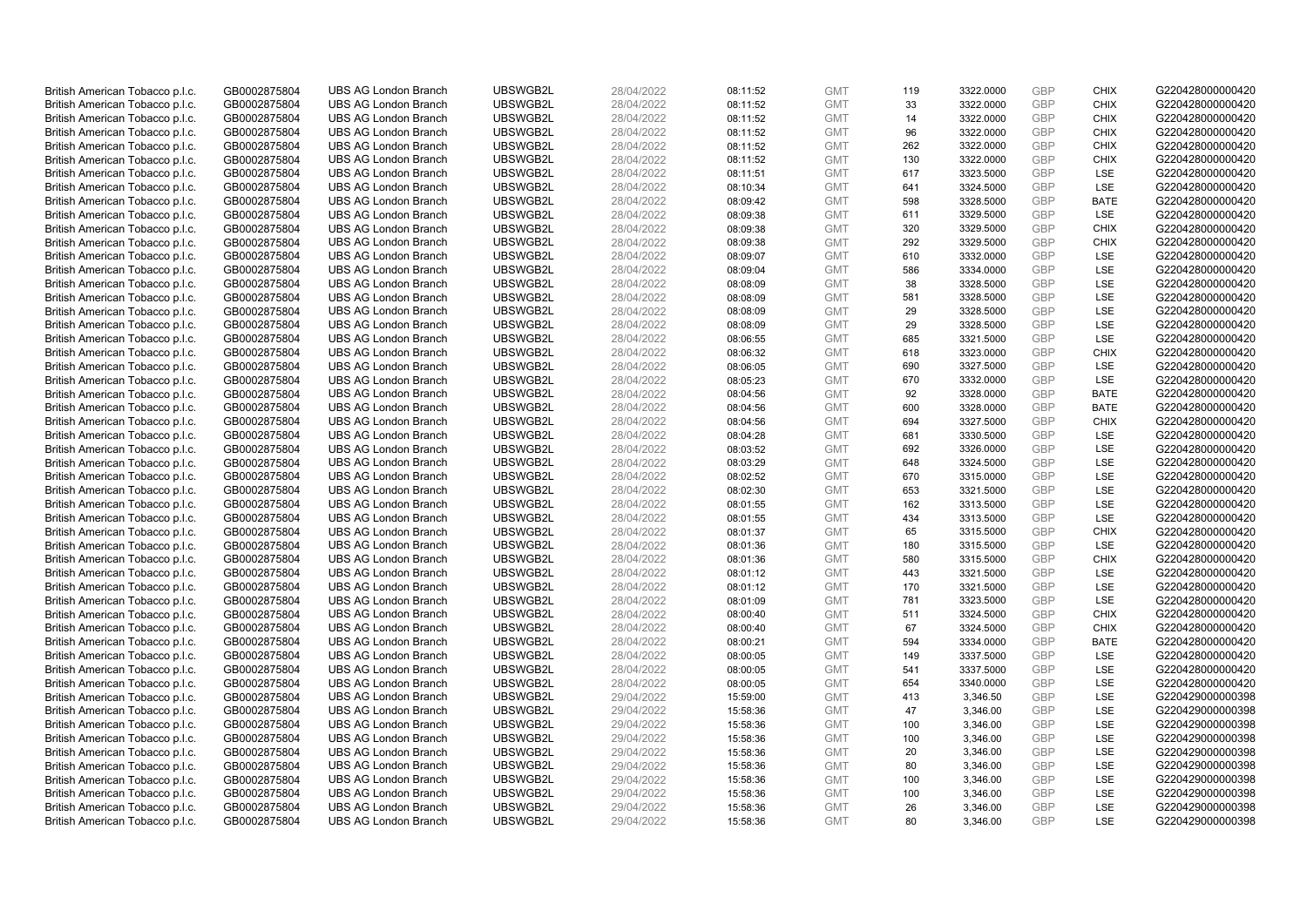| British American Tobacco p.l.c. | GB0002875804 | <b>UBS AG London Branch</b> | UBSWGB2L | 29/04/2022 | 15:58:36 | <b>GMT</b> | 20  | 3,346.00  | <b>GBP</b>               | LSE               | G220429000000398 |
|---------------------------------|--------------|-----------------------------|----------|------------|----------|------------|-----|-----------|--------------------------|-------------------|------------------|
| British American Tobacco p.l.c. | GB0002875804 | <b>UBS AG London Branch</b> | UBSWGB2L | 29/04/2022 | 15:58:12 | <b>GMT</b> | 649 | 3,346.50  | <b>GBP</b>               | LSE               | G220429000000398 |
| British American Tobacco p.l.c. | GB0002875804 | <b>UBS AG London Branch</b> | UBSWGB2L | 29/04/2022 | 15:57:53 | <b>GMT</b> | 289 | 3,347.50  | <b>GBP</b>               | <b>CHIX</b>       | G220429000000398 |
|                                 |              |                             | UBSWGB2L |            |          |            |     |           | <b>GBP</b>               |                   |                  |
| British American Tobacco p.l.c. | GB0002875804 | <b>UBS AG London Branch</b> |          | 29/04/2022 | 15:57:50 | <b>GMT</b> | 300 | 3,347.50  |                          | <b>CHIX</b>       | G220429000000398 |
| British American Tobacco p.l.c. | GB0002875804 | <b>UBS AG London Branch</b> | UBSWGB2L | 29/04/2022 | 15:57:50 | <b>GMT</b> | 229 | 3,347.50  | <b>GBP</b>               | <b>CHIX</b>       | G220429000000398 |
| British American Tobacco p.l.c. | GB0002875804 | <b>UBS AG London Branch</b> | UBSWGB2L | 29/04/2022 | 15:57:50 | <b>GMT</b> | 399 | 3,347.50  | <b>GBP</b>               | BATE              | G220429000000398 |
| British American Tobacco p.l.c. | GB0002875804 | <b>UBS AG London Branch</b> | UBSWGB2L | 29/04/2022 | 15:57:46 | <b>GMT</b> | 673 | 3,348.00  | <b>GBP</b>               | LSE               | G220429000000398 |
| British American Tobacco p.l.c. | GB0002875804 | <b>UBS AG London Branch</b> | UBSWGB2L | 29/04/2022 | 15:57:46 | <b>GMT</b> | 100 | 3,347.50  | <b>GBP</b>               | LSE               | G220429000000398 |
| British American Tobacco p.l.c. | GB0002875804 | <b>UBS AG London Branch</b> | UBSWGB2L | 29/04/2022 | 15:57:34 | <b>GMT</b> | 28  | 3,346.50  | <b>GBP</b>               | <b>BATE</b>       | G220429000000398 |
| British American Tobacco p.l.c. | GB0002875804 | <b>UBS AG London Branch</b> | UBSWGB2L | 29/04/2022 | 15:57:33 | <b>GMT</b> | 51  | 3,347.00  | <b>GBP</b>               | <b>BATE</b>       | G220429000000398 |
| British American Tobacco p.l.c. | GB0002875804 | <b>UBS AG London Branch</b> | UBSWGB2L | 29/04/2022 | 15:57:33 | <b>GMT</b> | 51  | 3,347.00  | <b>GBP</b>               | <b>BATE</b>       | G220429000000398 |
| British American Tobacco p.l.c. | GB0002875804 | <b>UBS AG London Branch</b> | UBSWGB2L | 29/04/2022 | 15:57:32 | <b>GMT</b> | 71  | 3,347.00  | <b>GBP</b>               | <b>BATE</b>       | G220429000000398 |
| British American Tobacco p.l.c. | GB0002875804 | <b>UBS AG London Branch</b> | UBSWGB2L | 29/04/2022 | 15:57:32 | <b>GMT</b> | 99  | 3,346.50  | <b>GBP</b>               | LSE               | G220429000000398 |
| British American Tobacco p.l.c. | GB0002875804 | <b>UBS AG London Branch</b> | UBSWGB2L | 29/04/2022 | 15:57:32 | <b>GMT</b> | 250 | 3,346.50  | <b>GBP</b>               | LSE               | G220429000000398 |
| British American Tobacco p.l.c. | GB0002875804 | <b>UBS AG London Branch</b> | UBSWGB2L | 29/04/2022 | 15:57:32 | <b>GMT</b> | 162 | 3,346.50  | GBP                      | LSE               | G220429000000398 |
| British American Tobacco p.l.c. | GB0002875804 | <b>UBS AG London Branch</b> | UBSWGB2L | 29/04/2022 | 15:57:32 | <b>GMT</b> | 195 | 3,346.50  | <b>GBP</b>               | LSE               | G220429000000398 |
| British American Tobacco p.l.c. | GB0002875804 | <b>UBS AG London Branch</b> | UBSWGB2L | 29/04/2022 | 15:57:32 | <b>GMT</b> | 162 | 3,346.50  | <b>GBP</b>               | LSE               | G220429000000398 |
| British American Tobacco p.l.c. | GB0002875804 | <b>UBS AG London Branch</b> | UBSWGB2L | 29/04/2022 | 15:57:32 | <b>GMT</b> | 250 | 3,346.50  | <b>GBP</b>               | LSE               | G220429000000398 |
| British American Tobacco p.l.c. | GB0002875804 | <b>UBS AG London Branch</b> | UBSWGB2L | 29/04/2022 | 15:57:32 | <b>GMT</b> | 196 | 3,346.50  | <b>GBP</b>               | <b>LSE</b>        | G220429000000398 |
| British American Tobacco p.l.c. | GB0002875804 | <b>UBS AG London Branch</b> | UBSWGB2L | 29/04/2022 | 15:57:32 | <b>GMT</b> | 195 | 3,346.50  | <b>GBP</b>               | LSE               | G220429000000398 |
| British American Tobacco p.l.c. | GB0002875804 | <b>UBS AG London Branch</b> | UBSWGB2L | 29/04/2022 | 15:57:32 | <b>GMT</b> | 250 | 3,346.50  | <b>GBP</b>               | LSE               | G220429000000398 |
| British American Tobacco p.l.c. | GB0002875804 | <b>UBS AG London Branch</b> | UBSWGB2L | 29/04/2022 | 15:57:32 | <b>GMT</b> | 196 | 3,346.50  | <b>GBP</b>               | LSE               | G220429000000398 |
| British American Tobacco p.l.c. | GB0002875804 | <b>UBS AG London Branch</b> | UBSWGB2L | 29/04/2022 | 15:57:32 | <b>GMT</b> | 162 | 3,346.50  | <b>GBP</b>               | LSE               | G220429000000398 |
| British American Tobacco p.l.c. | GB0002875804 | <b>UBS AG London Branch</b> | UBSWGB2L | 29/04/2022 | 15:57:22 | <b>GMT</b> | 229 | 3,346.00  | <b>GBP</b>               | <b>CHIX</b>       | G220429000000398 |
| British American Tobacco p.l.c. | GB0002875804 | <b>UBS AG London Branch</b> | UBSWGB2L | 29/04/2022 | 15:57:22 | <b>GMT</b> | 300 | 3,346.00  | <b>GBP</b>               | <b>CHIX</b>       | G220429000000398 |
| British American Tobacco p.l.c. | GB0002875804 | <b>UBS AG London Branch</b> | UBSWGB2L | 29/04/2022 | 15:56:21 | <b>GMT</b> | 51  | 3,344.50  | <b>GBP</b>               | LSE               | G220429000000398 |
| British American Tobacco p.l.c. | GB0002875804 | <b>UBS AG London Branch</b> | UBSWGB2L | 29/04/2022 | 15:56:21 | <b>GMT</b> | 82  | 3,344.50  | <b>GBP</b>               | LSE               | G220429000000398 |
| British American Tobacco p.l.c. | GB0002875804 | <b>UBS AG London Branch</b> | UBSWGB2L | 29/04/2022 | 15:56:21 | <b>GMT</b> | 400 | 3,344.50  | <b>GBP</b>               | LSE               | G220429000000398 |
| British American Tobacco p.l.c. | GB0002875804 | <b>UBS AG London Branch</b> | UBSWGB2L | 29/04/2022 | 15:56:21 | <b>GMT</b> | 102 | 3,344.50  | <b>GBP</b>               | LSE               | G220429000000398 |
| British American Tobacco p.l.c. | GB0002875804 | <b>UBS AG London Branch</b> | UBSWGB2L | 29/04/2022 | 15:55:31 | <b>GMT</b> | 388 | 3,344.00  | <b>GBP</b>               | LSE               | G220429000000398 |
| British American Tobacco p.l.c. | GB0002875804 | <b>UBS AG London Branch</b> | UBSWGB2L | 29/04/2022 | 15:55:30 | <b>GMT</b> | 100 | 3,344.00  | <b>GBP</b>               | LSE               | G220429000000398 |
| British American Tobacco p.l.c. | GB0002875804 | <b>UBS AG London Branch</b> | UBSWGB2L | 29/04/2022 | 15:55:30 | <b>GMT</b> | 13  | 3,344.00  | <b>GBP</b>               | LSE               | G220429000000398 |
| British American Tobacco p.l.c. | GB0002875804 | <b>UBS AG London Branch</b> | UBSWGB2L | 29/04/2022 | 15:55:30 | <b>GMT</b> | 86  | 3,344.00  | <b>GBP</b>               | LSE               | G220429000000398 |
| British American Tobacco p.l.c. | GB0002875804 | <b>UBS AG London Branch</b> | UBSWGB2L | 29/04/2022 | 15:55:30 | <b>GMT</b> | 92  | 3,344.00  | <b>GBP</b>               | LSE               | G220429000000398 |
| British American Tobacco p.l.c. | GB0002875804 | <b>UBS AG London Branch</b> | UBSWGB2L | 29/04/2022 | 15:54:43 | <b>GMT</b> | 601 | 3,344.00  | <b>GBP</b>               | <b>BATE</b>       | G220429000000398 |
| British American Tobacco p.l.c. | GB0002875804 | <b>UBS AG London Branch</b> | UBSWGB2L | 29/04/2022 | 15:54:43 | <b>GMT</b> | 581 | 3,344.00  | <b>GBP</b>               | <b>CHIX</b>       | G220429000000398 |
| British American Tobacco p.l.c. | GB0002875804 | <b>UBS AG London Branch</b> | UBSWGB2L | 29/04/2022 | 15:54:38 | <b>GMT</b> | 614 | 3,344.00  | <b>GBP</b>               | LSE               | G220429000000398 |
| British American Tobacco p.l.c. | GB0002875804 | <b>UBS AG London Branch</b> | UBSWGB2L | 29/04/2022 | 15:54:18 | <b>GMT</b> | 153 | 3,344.50  | <b>GBP</b>               | LSE               | G220429000000398 |
|                                 |              | <b>UBS AG London Branch</b> | UBSWGB2L |            |          | <b>GMT</b> | 11  |           | <b>GBP</b>               | LSE               | G220429000000398 |
| British American Tobacco p.l.c. | GB0002875804 |                             |          | 29/04/2022 | 15:54:18 |            |     | 3,344.50  |                          |                   |                  |
| British American Tobacco p.l.c. | GB0002875804 | <b>UBS AG London Branch</b> | UBSWGB2L | 29/04/2022 | 15:54:18 | <b>GMT</b> | 397 | 3,344.50  | <b>GBP</b><br><b>GBP</b> | LSE<br><b>LSE</b> | G220429000000398 |
| British American Tobacco p.l.c. | GB0002875804 | <b>UBS AG London Branch</b> | UBSWGB2L | 29/04/2022 | 15:53:33 | <b>GMT</b> | 647 | 3345.0000 |                          |                   | G220429000000398 |
| British American Tobacco p.l.c. | GB0002875804 | <b>UBS AG London Branch</b> | UBSWGB2L | 29/04/2022 | 15:52:58 | <b>GMT</b> | 13  | 3345.0000 | <b>GBP</b>               | LSE               | G220429000000398 |
| British American Tobacco p.l.c. | GB0002875804 | <b>UBS AG London Branch</b> | UBSWGB2L | 29/04/2022 | 15:52:58 | <b>GMT</b> | 571 | 3345.0000 | <b>GBP</b>               | LSE               | G220429000000398 |
| British American Tobacco p.l.c. | GB0002875804 | <b>UBS AG London Branch</b> | UBSWGB2L | 29/04/2022 | 15:52:40 | <b>GMT</b> | 281 | 3345.5000 | GBP                      | <b>CHIX</b>       | G220429000000398 |
| British American Tobacco p.l.c. | GB0002875804 | <b>UBS AG London Branch</b> | UBSWGB2L | 29/04/2022 | 15:52:40 | <b>GMT</b> | 325 | 3345.5000 | <b>GBP</b>               | <b>CHIX</b>       | G220429000000398 |
| British American Tobacco p.l.c. | GB0002875804 | <b>UBS AG London Branch</b> | UBSWGB2L | 29/04/2022 | 15:52:05 | <b>GMT</b> | 29  | 3345.5000 | <b>GBP</b>               | LSE               | G220429000000398 |
| British American Tobacco p.l.c. | GB0002875804 | <b>UBS AG London Branch</b> | UBSWGB2L | 29/04/2022 | 15:52:05 | <b>GMT</b> | 587 | 3345.5000 | <b>GBP</b>               | LSE               | G220429000000398 |
| British American Tobacco p.l.c. | GB0002875804 | <b>UBS AG London Branch</b> | UBSWGB2L | 29/04/2022 | 15:51:16 | <b>GMT</b> | 546 | 3346.0000 | GBP                      | LSE               | G220429000000398 |
| British American Tobacco p.l.c. | GB0002875804 | <b>UBS AG London Branch</b> | UBSWGB2L | 29/04/2022 | 15:51:07 | <b>GMT</b> | 400 | 3347.0000 | <b>GBP</b>               | LSE               | G220429000000398 |
| British American Tobacco p.l.c. | GB0002875804 | <b>UBS AG London Branch</b> | UBSWGB2L | 29/04/2022 | 15:51:07 | <b>GMT</b> | 94  | 3347.0000 | <b>GBP</b>               | <b>BATE</b>       | G220429000000398 |
| British American Tobacco p.l.c. | GB0002875804 | <b>UBS AG London Branch</b> | UBSWGB2L | 29/04/2022 | 15:51:07 | <b>GMT</b> | 113 | 3347.0000 | <b>GBP</b>               | LSE               | G220429000000398 |
| British American Tobacco p.l.c. | GB0002875804 | <b>UBS AG London Branch</b> | UBSWGB2L | 29/04/2022 | 15:51:07 | <b>GMT</b> | 200 | 3347.0000 | <b>GBP</b>               | <b>BATE</b>       | G220429000000398 |
| British American Tobacco p.l.c. | GB0002875804 | <b>UBS AG London Branch</b> | UBSWGB2L | 29/04/2022 | 15:51:07 | <b>GMT</b> | 200 | 3347.0000 | <b>GBP</b>               | <b>BATE</b>       | G220429000000398 |
| British American Tobacco p.l.c. | GB0002875804 | <b>UBS AG London Branch</b> | UBSWGB2L | 29/04/2022 | 15:51:07 | <b>GMT</b> | 17  | 3347.0000 | GBP                      | <b>BATE</b>       | G220429000000398 |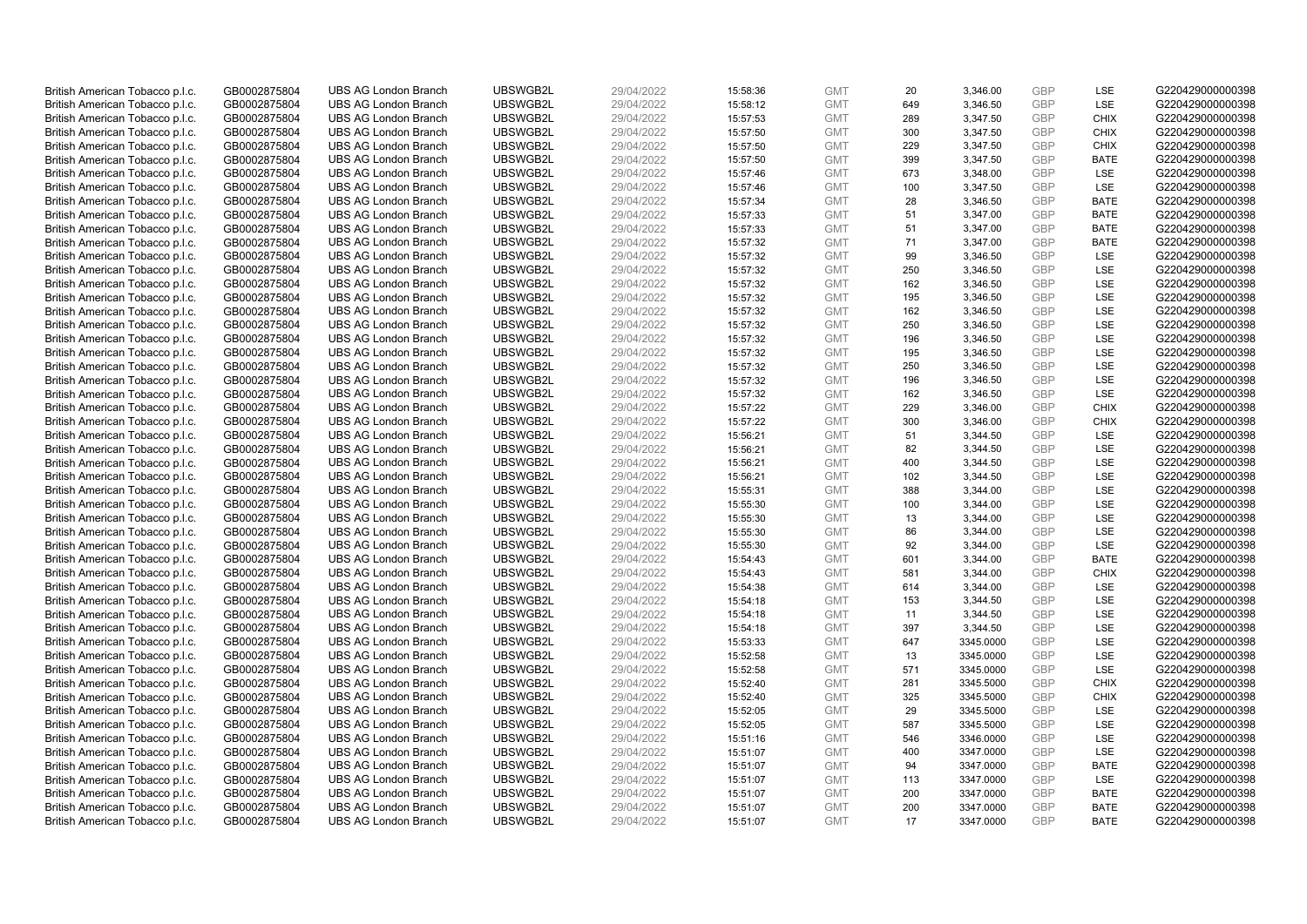| British American Tobacco p.l.c. | GB0002875804                 | <b>UBS AG London Branch</b> | UBSWGB2L | 29/04/2022               | 15:51:07 | <b>GMT</b>               | 88        | 3347.0000              | <b>GBP</b>        | <b>BATE</b> | G220429000000398 |
|---------------------------------|------------------------------|-----------------------------|----------|--------------------------|----------|--------------------------|-----------|------------------------|-------------------|-------------|------------------|
| British American Tobacco p.l.c. | GB0002875804                 | <b>UBS AG London Branch</b> | UBSWGB2L | 29/04/2022               | 15:51:06 | <b>GMT</b>               | 10        | 3347.0000              | <b>GBP</b>        | LSE         | G220429000000398 |
| British American Tobacco p.l.c. | GB0002875804                 | <b>UBS AG London Branch</b> | UBSWGB2L | 29/04/2022               | 15:51:04 | <b>GMT</b>               | 11        | 3347.0000              | <b>GBP</b>        | LSE         | G220429000000398 |
| British American Tobacco p.l.c. | GB0002875804                 | <b>UBS AG London Branch</b> | UBSWGB2L | 29/04/2022               | 15:51:04 | <b>GMT</b>               | 10        | 3347.0000              | <b>GBP</b>        | LSE         | G220429000000398 |
| British American Tobacco p.l.c. | GB0002875804                 | <b>UBS AG London Branch</b> | UBSWGB2L | 29/04/2022               | 15:50:55 | <b>GMT</b>               | 60        | 3347.0000              | <b>GBP</b>        | LSE         | G220429000000398 |
| British American Tobacco p.l.c. | GB0002875804                 | <b>UBS AG London Branch</b> | UBSWGB2L | 29/04/2022               | 15:50:55 | <b>GMT</b>               | 10        | 3347.0000              | <b>GBP</b>        | LSE         | G220429000000398 |
| British American Tobacco p.l.c. | GB0002875804                 | <b>UBS AG London Branch</b> | UBSWGB2L | 29/04/2022               | 15:50:53 | <b>GMT</b>               | 41        | 3347.0000              | <b>GBP</b>        | <b>BATE</b> | G220429000000398 |
| British American Tobacco p.l.c. | GB0002875804                 | <b>UBS AG London Branch</b> | UBSWGB2L | 29/04/2022               | 15:50:53 | <b>GMT</b>               | 12        | 3347.0000              | <b>GBP</b>        | <b>BATE</b> | G220429000000398 |
| British American Tobacco p.l.c. | GB0002875804                 | <b>UBS AG London Branch</b> | UBSWGB2L | 29/04/2022               | 15:50:52 | <b>GMT</b>               | 300       | 3347.5000              | <b>GBP</b>        | <b>CHIX</b> | G220429000000398 |
| British American Tobacco p.l.c. | GB0002875804                 | <b>UBS AG London Branch</b> | UBSWGB2L | 29/04/2022               | 15:50:52 | <b>GMT</b>               | 229       | 3347.5000              | <b>GBP</b>        | <b>CHIX</b> | G220429000000398 |
| British American Tobacco p.l.c. | GB0002875804                 | <b>UBS AG London Branch</b> | UBSWGB2L | 29/04/2022               | 15:50:20 | <b>GMT</b>               | 660       | 3346.0000              | <b>GBP</b>        | LSE         | G220429000000398 |
| British American Tobacco p.l.c. | GB0002875804                 | <b>UBS AG London Branch</b> | UBSWGB2L | 29/04/2022               | 15:49:47 | <b>GMT</b>               | 644       | 3344.5000              | <b>GBP</b>        | LSE         | G220429000000398 |
| British American Tobacco p.l.c. | GB0002875804                 | <b>UBS AG London Branch</b> | UBSWGB2L | 29/04/2022               | 15:49:47 | <b>GMT</b>               | 10        | 3344.5000              | <b>GBP</b>        | LSE         | G220429000000398 |
| British American Tobacco p.l.c. | GB0002875804                 | <b>UBS AG London Branch</b> | UBSWGB2L | 29/04/2022               | 15:48:55 | <b>GMT</b>               | 550       | 3343.5000              | <b>GBP</b>        | LSE         | G220429000000398 |
| British American Tobacco p.l.c. | GB0002875804                 | <b>UBS AG London Branch</b> | UBSWGB2L | 29/04/2022               | 15:48:31 | <b>GMT</b>               | 557       | 3343.0000              | <b>GBP</b>        | LSE         | G220429000000398 |
| British American Tobacco p.l.c. | GB0002875804                 | <b>UBS AG London Branch</b> | UBSWGB2L | 29/04/2022               | 15:47:30 | <b>GMT</b>               | 547       | 3343.5000              | <b>GBP</b>        | LSE         | G220429000000398 |
| British American Tobacco p.l.c. | GB0002875804                 | <b>UBS AG London Branch</b> | UBSWGB2L | 29/04/2022               | 15:47:26 | <b>GMT</b>               | 566       | 3344.0000              | <b>GBP</b>        | LSE         | G220429000000398 |
| British American Tobacco p.l.c. | GB0002875804                 | <b>UBS AG London Branch</b> | UBSWGB2L | 29/04/2022               | 15:47:26 | <b>GMT</b>               | 666       | 3344.0000              | <b>GBP</b>        | <b>CHIX</b> | G220429000000398 |
| British American Tobacco p.l.c. | GB0002875804                 | <b>UBS AG London Branch</b> | UBSWGB2L | 29/04/2022               | 15:47:25 | <b>GMT</b>               | 500       | 3344.5000              | <b>GBP</b>        | <b>LSE</b>  | G220429000000398 |
| British American Tobacco p.l.c. | GB0002875804                 | <b>UBS AG London Branch</b> | UBSWGB2L | 29/04/2022               | 15:46:15 | <b>GMT</b>               | 637       | 3344.5000              | <b>GBP</b>        | LSE         | G220429000000398 |
| British American Tobacco p.l.c. | GB0002875804                 | <b>UBS AG London Branch</b> | UBSWGB2L | 29/04/2022               | 15:46:15 | <b>GMT</b>               | 523       | 3344.5000              | <b>GBP</b>        | <b>CHIX</b> | G220429000000398 |
| British American Tobacco p.l.c. | GB0002875804                 | <b>UBS AG London Branch</b> | UBSWGB2L | 29/04/2022               | 15:46:15 | <b>GMT</b>               | 90        | 3344.5000              | <b>GBP</b>        | <b>CHIX</b> | G220429000000398 |
| British American Tobacco p.l.c. | GB0002875804                 | <b>UBS AG London Branch</b> | UBSWGB2L | 29/04/2022               | 15:45:16 | <b>GMT</b>               | 531       | 3342.5000              | <b>GBP</b>        | <b>LSE</b>  | G220429000000398 |
| British American Tobacco p.l.c. | GB0002875804                 | <b>UBS AG London Branch</b> | UBSWGB2L | 29/04/2022               | 15:45:15 | <b>GMT</b>               | 10        | 3342.5000              | <b>GBP</b>        | LSE         | G220429000000398 |
| British American Tobacco p.l.c. | GB0002875804                 | <b>UBS AG London Branch</b> | UBSWGB2L | 29/04/2022               | 15:45:14 | <b>GMT</b>               | 30        | 3342.5000              | <b>GBP</b>        | LSE         | G220429000000398 |
| British American Tobacco p.l.c. | GB0002875804                 | <b>UBS AG London Branch</b> | UBSWGB2L | 29/04/2022               | 15:45:14 | <b>GMT</b>               | 10        | 3342.5000              | <b>GBP</b>        | LSE         | G220429000000398 |
| British American Tobacco p.l.c. | GB0002875804                 | <b>UBS AG London Branch</b> | UBSWGB2L | 29/04/2022               | 15:44:39 | <b>GMT</b>               | 674       | 3343.5000              | <b>GBP</b>        | LSE         | G220429000000398 |
| British American Tobacco p.l.c. | GB0002875804                 | <b>UBS AG London Branch</b> | UBSWGB2L | 29/04/2022               | 15:44:07 | <b>GMT</b>               | 653       | 3346.0000              | <b>GBP</b>        | LSE         | G220429000000398 |
| British American Tobacco p.l.c. | GB0002875804                 | <b>UBS AG London Branch</b> | UBSWGB2L | 29/04/2022               | 15:44:07 | <b>GMT</b>               | 700       | 3346.0000              | <b>GBP</b>        | <b>BATE</b> | G220429000000398 |
| British American Tobacco p.l.c. | GB0002875804                 | <b>UBS AG London Branch</b> | UBSWGB2L | 29/04/2022               | 15:44:07 | <b>GMT</b>               | 514       | 3346.0000              | <b>GBP</b>        | <b>CHIX</b> | G220429000000398 |
| British American Tobacco p.l.c. | GB0002875804                 | <b>UBS AG London Branch</b> | UBSWGB2L | 29/04/2022               | 15:43:41 | <b>GMT</b>               | 896       | 3346.5000              | <b>GBP</b>        | LSE         | G220429000000398 |
| British American Tobacco p.l.c. | GB0002875804                 | <b>UBS AG London Branch</b> | UBSWGB2L | 29/04/2022               | 15:43:41 | <b>GMT</b>               | 23        | 3346.5000              | <b>GBP</b>        | LSE         | G220429000000398 |
| British American Tobacco p.l.c. | GB0002875804                 | <b>UBS AG London Branch</b> | UBSWGB2L | 29/04/2022               | 15:43:25 | <b>GMT</b>               | 152       | 3346.0000              | <b>GBP</b>        | <b>CHIX</b> | G220429000000398 |
| British American Tobacco p.l.c. | GB0002875804                 | <b>UBS AG London Branch</b> | UBSWGB2L | 29/04/2022               | 15:43:22 | <b>GMT</b>               | 196       | 3346.5000              | <b>GBP</b>        | LSE         | G220429000000398 |
| British American Tobacco p.l.c. | GB0002875804                 | <b>UBS AG London Branch</b> | UBSWGB2L | 29/04/2022               | 15:42:46 | <b>GMT</b>               | 628       | 3345.5000              | <b>GBP</b>        | LSE         | G220429000000398 |
| British American Tobacco p.l.c. | GB0002875804                 | <b>UBS AG London Branch</b> | UBSWGB2L | 29/04/2022               | 15:41:09 | <b>GMT</b>               | 664       | 3346.0000              | <b>GBP</b>        | LSE         | G220429000000398 |
| British American Tobacco p.l.c. | GB0002875804                 | <b>UBS AG London Branch</b> | UBSWGB2L | 29/04/2022               | 15:40:41 | <b>GMT</b>               | 549       | 3347.0000              | <b>GBP</b>        | LSE         | G220429000000398 |
| British American Tobacco p.l.c. | GB0002875804                 | <b>UBS AG London Branch</b> | UBSWGB2L | 29/04/2022               | 15:40:30 | <b>GMT</b>               | 827       | 3347.5000              | <b>GBP</b>        | LSE         | G220429000000398 |
| British American Tobacco p.l.c. | GB0002875804                 | <b>UBS AG London Branch</b> | UBSWGB2L | 29/04/2022               | 15:40:30 | <b>GMT</b>               | 675       | 3347.5000              | <b>GBP</b>        | <b>BATE</b> | G220429000000398 |
| British American Tobacco p.l.c. | GB0002875804                 | <b>UBS AG London Branch</b> | UBSWGB2L | 29/04/2022               | 15:40:30 | <b>GMT</b>               | 638       | 3347.5000              | <b>GBP</b>        | <b>CHIX</b> | G220429000000398 |
| British American Tobacco p.l.c. | GB0002875804                 | <b>UBS AG London Branch</b> | UBSWGB2L | 29/04/2022               | 15:40:23 | <b>GMT</b>               | 638       | 3348.0000              | GBP               | LSE         | G220429000000398 |
| British American Tobacco p.l.c. | GB0002875804                 | <b>UBS AG London Branch</b> | UBSWGB2L | 29/04/2022               | 15:39:49 | <b>GMT</b>               | 677       | 3346.0000              | <b>GBP</b>        | LSE         | G220429000000398 |
| British American Tobacco p.l.c. | GB0002875804                 | <b>UBS AG London Branch</b> | UBSWGB2L | 29/04/2022               | 15:39:38 | <b>GMT</b>               | 280       | 3346.5000              | <b>GBP</b>        | LSE         | G220429000000398 |
| British American Tobacco p.l.c. | GB0002875804                 | <b>UBS AG London Branch</b> | UBSWGB2L | 29/04/2022               | 15:38:22 | <b>GMT</b>               | 126       | 3343.5000              | <b>GBP</b>        | LSE         | G220429000000398 |
| British American Tobacco p.l.c. | GB0002875804                 | <b>UBS AG London Branch</b> | UBSWGB2L | 29/04/2022               | 15:38:22 | <b>GMT</b>               | 503       | 3343.5000              | <b>GBP</b>        | <b>LSE</b>  | G220429000000398 |
| British American Tobacco p.l.c. | GB0002875804                 | <b>UBS AG London Branch</b> | UBSWGB2L | 29/04/2022               | 15:38:22 | <b>GMT</b>               | 343       | 3343.5000              | <b>GBP</b>        | <b>CHIX</b> | G220429000000398 |
| British American Tobacco p.l.c. | GB0002875804                 | <b>UBS AG London Branch</b> | UBSWGB2L | 29/04/2022               | 15:38:15 | <b>GMT</b>               | 160       | 3343.5000              | <b>GBP</b>        | <b>CHIX</b> | G220429000000398 |
| British American Tobacco p.l.c. | GB0002875804                 | <b>UBS AG London Branch</b> | UBSWGB2L | 29/04/2022               | 15:38:14 | <b>GMT</b>               | 130       | 3343.5000              | <b>GBP</b>        | <b>CHIX</b> | G220429000000398 |
| British American Tobacco p.l.c. | GB0002875804                 | <b>UBS AG London Branch</b> | UBSWGB2L | 29/04/2022               | 15:37:27 | <b>GMT</b>               | 902       | 3343.0000              | <b>GBP</b>        | LSE         | G220429000000398 |
| British American Tobacco p.l.c. | GB0002875804                 | <b>UBS AG London Branch</b> | UBSWGB2L | 29/04/2022               | 15:37:27 | <b>GMT</b>               | 779       | 3343.5000              | <b>GBP</b>        | LSE         | G220429000000398 |
| British American Tobacco p.l.c. | GB0002875804                 | <b>UBS AG London Branch</b> | UBSWGB2L | 29/04/2022               | 15:35:26 | <b>GMT</b>               | 409       | 3341.0000              | <b>GBP</b>        | LSE         | G220429000000398 |
| British American Tobacco p.l.c. | GB0002875804                 | <b>UBS AG London Branch</b> | UBSWGB2L | 29/04/2022               | 15:35:26 | <b>GMT</b>               | 10        | 3341.0000              | <b>GBP</b>        | LSE         | G220429000000398 |
| British American Tobacco p.l.c. | GB0002875804<br>GB0002875804 | <b>UBS AG London Branch</b> | UBSWGB2L | 29/04/2022<br>29/04/2022 | 15:35:22 | <b>GMT</b><br><b>GMT</b> | 10<br>173 | 3341.0000<br>3341.0000 | <b>GBP</b><br>GBP | LSE<br>LSE  | G220429000000398 |
| British American Tobacco p.l.c. |                              | <b>UBS AG London Branch</b> | UBSWGB2L |                          | 15:35:18 |                          |           |                        |                   |             | G220429000000398 |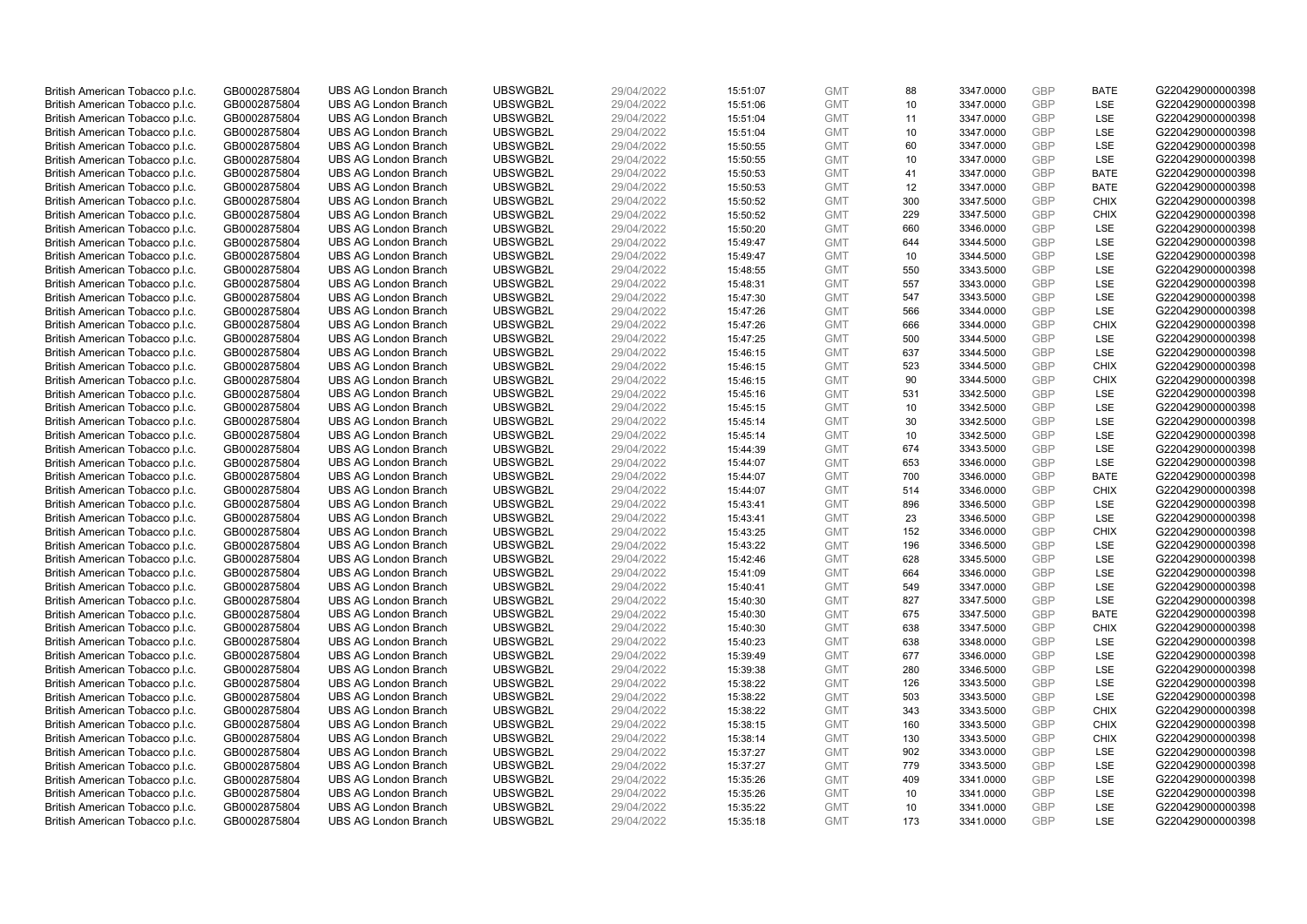| British American Tobacco p.l.c. | GB0002875804 | <b>UBS AG London Branch</b> | UBSWGB2L | 29/04/2022 | 15:35:05 | <b>GMT</b> | 12             | 3342.5000 | <b>GBP</b>               | <b>CHIX</b> | G220429000000398 |
|---------------------------------|--------------|-----------------------------|----------|------------|----------|------------|----------------|-----------|--------------------------|-------------|------------------|
| British American Tobacco p.l.c. | GB0002875804 | <b>UBS AG London Branch</b> | UBSWGB2L | 29/04/2022 | 15:35:05 | <b>GMT</b> | 32             | 3342.5000 | <b>GBP</b>               | <b>CHIX</b> | G220429000000398 |
| British American Tobacco p.l.c. | GB0002875804 | <b>UBS AG London Branch</b> | UBSWGB2L | 29/04/2022 | 15:35:05 | <b>GMT</b> | 583            | 3342.5000 | <b>GBP</b>               | <b>CHIX</b> | G220429000000398 |
|                                 |              |                             | UBSWGB2L |            |          |            |                |           | <b>GBP</b>               |             |                  |
| British American Tobacco p.l.c. | GB0002875804 | <b>UBS AG London Branch</b> |          | 29/04/2022 | 15:34:34 | <b>GMT</b> | 26             | 3344.5000 |                          | LSE         | G220429000000398 |
| British American Tobacco p.l.c. | GB0002875804 | <b>UBS AG London Branch</b> | UBSWGB2L | 29/04/2022 | 15:34:34 | <b>GMT</b> | 250            | 3344.5000 | <b>GBP</b>               | LSE         | G220429000000398 |
| British American Tobacco p.l.c. | GB0002875804 | <b>UBS AG London Branch</b> | UBSWGB2L | 29/04/2022 | 15:34:34 | <b>GMT</b> | 195            | 3344.5000 | <b>GBP</b>               | LSE         | G220429000000398 |
| British American Tobacco p.l.c. | GB0002875804 | <b>UBS AG London Branch</b> | UBSWGB2L | 29/04/2022 | 15:34:34 | <b>GMT</b> | 196            | 3344.5000 | <b>GBP</b>               | LSE         | G220429000000398 |
| British American Tobacco p.l.c. | GB0002875804 | <b>UBS AG London Branch</b> | UBSWGB2L | 29/04/2022 | 15:34:34 | <b>GMT</b> | 482            | 3345.0000 | <b>GBP</b>               | <b>BATE</b> | G220429000000398 |
| British American Tobacco p.l.c. | GB0002875804 | <b>UBS AG London Branch</b> | UBSWGB2L | 29/04/2022 | 15:34:34 | <b>GMT</b> | 218            | 3345.0000 | <b>GBP</b>               | <b>BATE</b> | G220429000000398 |
| British American Tobacco p.l.c. | GB0002875804 | <b>UBS AG London Branch</b> | UBSWGB2L | 29/04/2022 | 15:34:12 | <b>GMT</b> | 625            | 3345.0000 | <b>GBP</b>               | LSE         | G220429000000398 |
| British American Tobacco p.l.c. | GB0002875804 | <b>UBS AG London Branch</b> | UBSWGB2L | 29/04/2022 | 15:33:38 | <b>GMT</b> | 55             | 3345.0000 | <b>GBP</b>               | LSE         | G220429000000398 |
| British American Tobacco p.l.c. | GB0002875804 | <b>UBS AG London Branch</b> | UBSWGB2L | 29/04/2022 | 15:33:38 | <b>GMT</b> | 195            | 3345.0000 | <b>GBP</b>               | LSE         | G220429000000398 |
| British American Tobacco p.l.c. | GB0002875804 | <b>UBS AG London Branch</b> | UBSWGB2L | 29/04/2022 | 15:33:38 | <b>GMT</b> | 250            | 3345.0000 | <b>GBP</b>               | LSE         | G220429000000398 |
| British American Tobacco p.l.c. | GB0002875804 | <b>UBS AG London Branch</b> | UBSWGB2L | 29/04/2022 | 15:33:38 | <b>GMT</b> | 196            | 3345.0000 | <b>GBP</b>               | LSE         | G220429000000398 |
| British American Tobacco p.l.c. | GB0002875804 | <b>UBS AG London Branch</b> | UBSWGB2L | 29/04/2022 | 15:33:38 | <b>GMT</b> | 133            | 3344.5000 | <b>GBP</b>               | <b>CHIX</b> | G220429000000398 |
| British American Tobacco p.l.c. | GB0002875804 | <b>UBS AG London Branch</b> | UBSWGB2L | 29/04/2022 | 15:33:38 | <b>GMT</b> | 91             | 3344.5000 | <b>GBP</b>               | <b>CHIX</b> | G220429000000398 |
| British American Tobacco p.l.c. | GB0002875804 | <b>UBS AG London Branch</b> | UBSWGB2L | 29/04/2022 | 15:33:38 | <b>GMT</b> | 623            | 3345.5000 | <b>GBP</b>               | LSE         | G220429000000398 |
| British American Tobacco p.l.c. | GB0002875804 | <b>UBS AG London Branch</b> | UBSWGB2L | 29/04/2022 | 15:32:38 | <b>GMT</b> | 453            | 3344.5000 | <b>GBP</b>               | <b>CHIX</b> | G220429000000398 |
| British American Tobacco p.l.c. | GB0002875804 | <b>UBS AG London Branch</b> | UBSWGB2L | 29/04/2022 | 15:32:24 | <b>GMT</b> | 20             | 3344.5000 | <b>GBP</b>               | <b>CHIX</b> | G220429000000398 |
| British American Tobacco p.l.c. | GB0002875804 | <b>UBS AG London Branch</b> | UBSWGB2L | 29/04/2022 | 15:31:59 | <b>GMT</b> | 50             | 3345.5000 | <b>GBP</b>               | LSE         | G220429000000398 |
| British American Tobacco p.l.c. | GB0002875804 | <b>UBS AG London Branch</b> | UBSWGB2L | 29/04/2022 | 15:31:59 | <b>GMT</b> | 530            | 3345.5000 | <b>GBP</b>               | LSE         | G220429000000398 |
| British American Tobacco p.l.c. | GB0002875804 | <b>UBS AG London Branch</b> | UBSWGB2L | 29/04/2022 | 15:31:59 | <b>GMT</b> | 50             | 3345.5000 | <b>GBP</b>               | LSE         | G220429000000398 |
| British American Tobacco p.l.c. | GB0002875804 | <b>UBS AG London Branch</b> | UBSWGB2L | 29/04/2022 | 15:31:53 | <b>GMT</b> | 10             | 3345.5000 | <b>GBP</b>               | LSE         | G220429000000398 |
| British American Tobacco p.l.c. | GB0002875804 | <b>UBS AG London Branch</b> | UBSWGB2L | 29/04/2022 | 15:31:11 | <b>GMT</b> | 29             | 3345.5000 | <b>GBP</b>               | LSE         | G220429000000398 |
| British American Tobacco p.l.c. | GB0002875804 | <b>UBS AG London Branch</b> | UBSWGB2L | 29/04/2022 | 15:31:11 | <b>GMT</b> | 577            | 3345.5000 | <b>GBP</b>               | LSE         | G220429000000398 |
| British American Tobacco p.l.c. | GB0002875804 | <b>UBS AG London Branch</b> | UBSWGB2L | 29/04/2022 | 15:30:42 | <b>GMT</b> | 609            | 3346.5000 | <b>GBP</b>               | LSE         | G220429000000398 |
| British American Tobacco p.l.c. | GB0002875804 | <b>UBS AG London Branch</b> | UBSWGB2L | 29/04/2022 | 15:30:10 | <b>GMT</b> | 634            | 3347.5000 | <b>GBP</b>               | LSE         | G220429000000398 |
| British American Tobacco p.l.c. | GB0002875804 | <b>UBS AG London Branch</b> | UBSWGB2L | 29/04/2022 | 15:30:10 | <b>GMT</b> | 570            | 3347.5000 | <b>GBP</b>               | <b>CHIX</b> | G220429000000398 |
| British American Tobacco p.l.c. | GB0002875804 | <b>UBS AG London Branch</b> | UBSWGB2L | 29/04/2022 | 15:30:10 | <b>GMT</b> | 131            | 3347.5000 | <b>GBP</b>               | <b>CHIX</b> | G220429000000398 |
| British American Tobacco p.l.c. | GB0002875804 | <b>UBS AG London Branch</b> | UBSWGB2L | 29/04/2022 | 15:29:21 | <b>GMT</b> | 81             | 3348.5000 | <b>GBP</b>               | <b>BATE</b> | G220429000000398 |
| British American Tobacco p.l.c. | GB0002875804 | <b>UBS AG London Branch</b> | UBSWGB2L | 29/04/2022 | 15:29:21 | <b>GMT</b> | 200            | 3348.5000 | <b>GBP</b>               | <b>BATE</b> | G220429000000398 |
| British American Tobacco p.l.c. | GB0002875804 | <b>UBS AG London Branch</b> | UBSWGB2L | 29/04/2022 | 15:29:21 | <b>GMT</b> | 13             | 3348.5000 | <b>GBP</b>               | <b>BATE</b> | G220429000000398 |
| British American Tobacco p.l.c. | GB0002875804 | <b>UBS AG London Branch</b> | UBSWGB2L | 29/04/2022 | 15:29:21 | <b>GMT</b> | 70             | 3348.5000 | <b>GBP</b>               | <b>BATE</b> | G220429000000398 |
| British American Tobacco p.l.c. | GB0002875804 | <b>UBS AG London Branch</b> | UBSWGB2L | 29/04/2022 | 15:29:21 | <b>GMT</b> | 51             | 3348.5000 | GBP                      | <b>BATE</b> | G220429000000398 |
| British American Tobacco p.l.c. | GB0002875804 | <b>UBS AG London Branch</b> | UBSWGB2L | 29/04/2022 | 15:29:21 | <b>GMT</b> | 83             | 3348.5000 | <b>GBP</b>               | <b>BATE</b> | G220429000000398 |
| British American Tobacco p.l.c. | GB0002875804 | <b>UBS AG London Branch</b> | UBSWGB2L | 29/04/2022 | 15:29:21 | <b>GMT</b> | $\overline{7}$ | 3348.5000 | <b>GBP</b>               | <b>BATE</b> | G220429000000398 |
| British American Tobacco p.l.c. | GB0002875804 | <b>UBS AG London Branch</b> | UBSWGB2L | 29/04/2022 | 15:29:21 | <b>GMT</b> | 141            | 3348.5000 | <b>GBP</b>               | <b>BATE</b> | G220429000000398 |
| British American Tobacco p.l.c. | GB0002875804 | <b>UBS AG London Branch</b> | UBSWGB2L | 29/04/2022 | 15:29:21 | <b>GMT</b> | 17             | 3348.5000 | <b>GBP</b>               | <b>BATE</b> | G220429000000398 |
|                                 |              | <b>UBS AG London Branch</b> | UBSWGB2L | 29/04/2022 |          | <b>GMT</b> | 18             | 3348.5000 | <b>GBP</b>               | <b>BATE</b> | G220429000000398 |
| British American Tobacco p.l.c. | GB0002875804 |                             |          |            | 15:29:21 |            |                |           |                          |             |                  |
| British American Tobacco p.l.c. | GB0002875804 | <b>UBS AG London Branch</b> | UBSWGB2L | 29/04/2022 | 15:29:00 | <b>GMT</b> | 250            | 3349.0000 | <b>GBP</b><br><b>GBP</b> | LSE<br>LSE  | G220429000000398 |
| British American Tobacco p.l.c. | GB0002875804 | <b>UBS AG London Branch</b> | UBSWGB2L | 29/04/2022 | 15:29:00 | <b>GMT</b> | 155            | 3349.0000 |                          |             | G220429000000398 |
| British American Tobacco p.l.c. | GB0002875804 | <b>UBS AG London Branch</b> | UBSWGB2L | 29/04/2022 | 15:29:00 | <b>GMT</b> | 70             | 3349.0000 | <b>GBP</b>               | LSE         | G220429000000398 |
| British American Tobacco p.l.c. | GB0002875804 | <b>UBS AG London Branch</b> | UBSWGB2L | 29/04/2022 | 15:29:00 | <b>GMT</b> | 175            | 3349.0000 | <b>GBP</b>               | LSE         | G220429000000398 |
| British American Tobacco p.l.c. | GB0002875804 | <b>UBS AG London Branch</b> | UBSWGB2L | 29/04/2022 | 15:28:55 | <b>GMT</b> | 75             | 3350.0000 | GBP                      | LSE         | G220429000000398 |
| British American Tobacco p.l.c. | GB0002875804 | <b>UBS AG London Branch</b> | UBSWGB2L | 29/04/2022 | 15:28:55 | <b>GMT</b> | 364            | 3350.0000 | <b>GBP</b>               | LSE         | G220429000000398 |
| British American Tobacco p.l.c. | GB0002875804 | <b>UBS AG London Branch</b> | UBSWGB2L | 29/04/2022 | 15:28:55 | <b>GMT</b> | 215            | 3350.0000 | <b>GBP</b>               | LSE         | G220429000000398 |
| British American Tobacco p.l.c. | GB0002875804 | <b>UBS AG London Branch</b> | UBSWGB2L | 29/04/2022 | 15:28:49 | <b>GMT</b> | 636            | 3350.5000 | <b>GBP</b>               | LSE         | G220429000000398 |
| British American Tobacco p.l.c. | GB0002875804 | <b>UBS AG London Branch</b> | UBSWGB2L | 29/04/2022 | 15:28:49 | <b>GMT</b> | 572            | 3350.5000 | <b>GBP</b>               | <b>CHIX</b> | G220429000000398 |
| British American Tobacco p.l.c. | GB0002875804 | <b>UBS AG London Branch</b> | UBSWGB2L | 29/04/2022 | 15:28:43 | <b>GMT</b> | 451            | 3351.0000 | <b>GBP</b>               | LSE         | G220429000000398 |
| British American Tobacco p.l.c. | GB0002875804 | <b>UBS AG London Branch</b> | UBSWGB2L | 29/04/2022 | 15:28:43 | <b>GMT</b> | 100            | 3351.0000 | <b>GBP</b>               | LSE         | G220429000000398 |
| British American Tobacco p.l.c. | GB0002875804 | <b>UBS AG London Branch</b> | UBSWGB2L | 29/04/2022 | 15:26:41 | <b>GMT</b> | 105            | 3350.5000 | <b>GBP</b>               | LSE         | G220429000000398 |
| British American Tobacco p.l.c. | GB0002875804 | <b>UBS AG London Branch</b> | UBSWGB2L | 29/04/2022 | 15:26:41 | <b>GMT</b> | 350            | 3350.5000 | <b>GBP</b>               | LSE         | G220429000000398 |
| British American Tobacco p.l.c. | GB0002875804 | <b>UBS AG London Branch</b> | UBSWGB2L | 29/04/2022 | 15:26:41 | <b>GMT</b> | 27             | 3350.5000 | <b>GBP</b>               | LSE         | G220429000000398 |
| British American Tobacco p.l.c. | GB0002875804 | <b>UBS AG London Branch</b> | UBSWGB2L | 29/04/2022 | 15:26:41 | <b>GMT</b> | 29             | 3350.5000 | GBP                      | LSE         | G220429000000398 |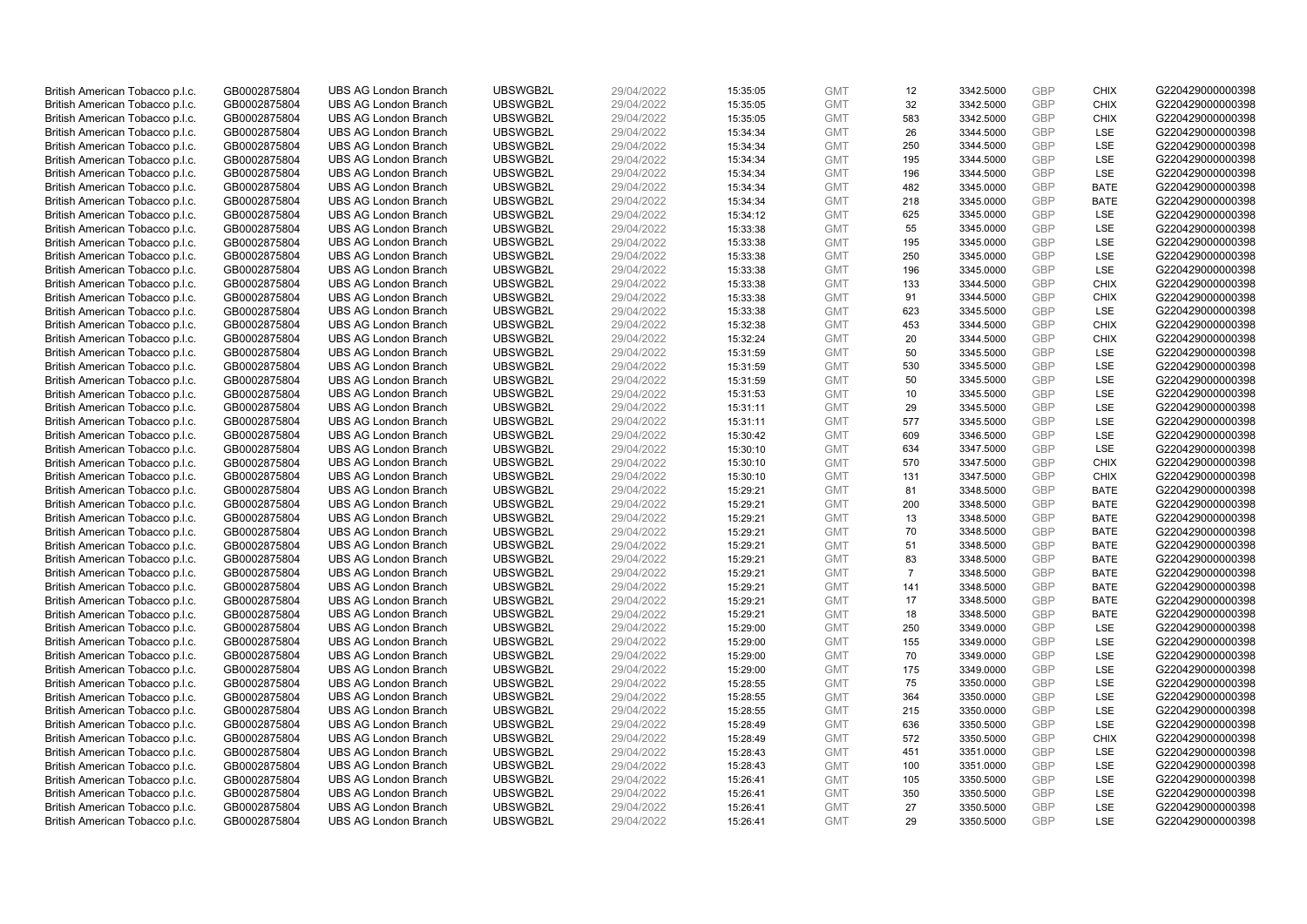| British American Tobacco p.l.c. | GB0002875804 | <b>UBS AG London Branch</b> | UBSWGB2L | 29/04/2022 | 15:26:41 | <b>GMT</b> | 42  | 3350.5000 | <b>GBP</b> | LSE         | G220429000000398 |
|---------------------------------|--------------|-----------------------------|----------|------------|----------|------------|-----|-----------|------------|-------------|------------------|
| British American Tobacco p.l.c. | GB0002875804 | <b>UBS AG London Branch</b> | UBSWGB2L | 29/04/2022 | 15:26:22 | <b>GMT</b> | 177 | 3352.0000 | GBP        | <b>LSE</b>  | G220429000000398 |
| British American Tobacco p.l.c. | GB0002875804 | <b>UBS AG London Branch</b> | UBSWGB2L | 29/04/2022 | 15:26:22 | <b>GMT</b> | 309 | 3352.0000 | <b>GBP</b> | LSE         | G220429000000398 |
| British American Tobacco p.l.c. | GB0002875804 | <b>UBS AG London Branch</b> | UBSWGB2L | 29/04/2022 | 15:26:22 | <b>GMT</b> | 117 | 3352.0000 | <b>GBP</b> | LSE         | G220429000000398 |
| British American Tobacco p.l.c. | GB0002875804 | <b>UBS AG London Branch</b> | UBSWGB2L | 29/04/2022 | 15:25:52 | <b>GMT</b> | 664 | 3351.5000 | <b>GBP</b> | LSE         | G220429000000398 |
| British American Tobacco p.l.c. | GB0002875804 | <b>UBS AG London Branch</b> | UBSWGB2L | 29/04/2022 | 15:25:04 | <b>GMT</b> | 600 | 3348.5000 | <b>GBP</b> | <b>LSE</b>  | G220429000000398 |
| British American Tobacco p.l.c. | GB0002875804 | <b>UBS AG London Branch</b> | UBSWGB2L | 29/04/2022 | 15:24:44 | <b>GMT</b> | 90  | 3349.0000 | <b>GBP</b> | LSE         | G220429000000398 |
| British American Tobacco p.l.c. | GB0002875804 | <b>UBS AG London Branch</b> | UBSWGB2L | 29/04/2022 | 15:24:44 | <b>GMT</b> | 490 | 3349.0000 | <b>GBP</b> | LSE         | G220429000000398 |
| British American Tobacco p.l.c. | GB0002875804 | <b>UBS AG London Branch</b> | UBSWGB2L | 29/04/2022 | 15:24:44 | <b>GMT</b> | 108 | 3349.0000 | GBP        | <b>BATE</b> | G220429000000398 |
| British American Tobacco p.l.c. | GB0002875804 | <b>UBS AG London Branch</b> | UBSWGB2L | 29/04/2022 | 15:24:44 | <b>GMT</b> | 707 | 3349.0000 | <b>GBP</b> | <b>CHIX</b> | G220429000000398 |
| British American Tobacco p.l.c. | GB0002875804 | <b>UBS AG London Branch</b> | UBSWGB2L | 29/04/2022 | 15:24:44 | <b>GMT</b> | 600 | 3349.0000 | <b>GBP</b> | <b>BATE</b> | G220429000000398 |
| British American Tobacco p.l.c. | GB0002875804 | <b>UBS AG London Branch</b> | UBSWGB2L | 29/04/2022 | 15:24:25 | <b>GMT</b> | 547 | 3350.0000 | <b>GBP</b> | LSE         | G220429000000398 |
| British American Tobacco p.l.c. | GB0002875804 | <b>UBS AG London Branch</b> | UBSWGB2L | 29/04/2022 | 15:24:05 | <b>GMT</b> | 60  | 3348.5000 | GBP        | LSE         | G220429000000398 |
| British American Tobacco p.l.c. | GB0002875804 | <b>UBS AG London Branch</b> | UBSWGB2L | 29/04/2022 | 15:23:24 | <b>GMT</b> | 545 | 3349.0000 | <b>GBP</b> | LSE         | G220429000000398 |
| British American Tobacco p.l.c. | GB0002875804 | <b>UBS AG London Branch</b> | UBSWGB2L | 29/04/2022 | 15:23:05 | <b>GMT</b> | 250 | 3349.5000 | GBP        | <b>LSE</b>  | G220429000000398 |
| British American Tobacco p.l.c. | GB0002875804 | <b>UBS AG London Branch</b> | UBSWGB2L | 29/04/2022 | 15:22:45 | <b>GMT</b> | 650 | 3350.5000 | GBP        | LSE         | G220429000000398 |
| British American Tobacco p.l.c. | GB0002875804 | <b>UBS AG London Branch</b> | UBSWGB2L | 29/04/2022 | 15:22:06 | <b>GMT</b> | 67  | 3352.5000 | GBP        | <b>CHIX</b> | G220429000000398 |
| British American Tobacco p.l.c. | GB0002875804 | <b>UBS AG London Branch</b> | UBSWGB2L | 29/04/2022 | 15:22:06 | <b>GMT</b> | 345 | 3352.5000 | GBP        | <b>CHIX</b> | G220429000000398 |
| British American Tobacco p.l.c. | GB0002875804 | <b>UBS AG London Branch</b> | UBSWGB2L | 29/04/2022 | 15:22:06 | <b>GMT</b> | 44  | 3352.5000 | <b>GBP</b> | <b>CHIX</b> | G220429000000398 |
| British American Tobacco p.l.c. | GB0002875804 | <b>UBS AG London Branch</b> | UBSWGB2L | 29/04/2022 | 15:22:06 | <b>GMT</b> | 568 | 3352.5000 | <b>GBP</b> | LSE         | G220429000000398 |
| British American Tobacco p.l.c. | GB0002875804 | <b>UBS AG London Branch</b> | UBSWGB2L | 29/04/2022 | 15:22:06 | <b>GMT</b> | 210 | 3352.5000 | <b>GBP</b> | <b>CHIX</b> | G220429000000398 |
| British American Tobacco p.l.c. | GB0002875804 | <b>UBS AG London Branch</b> | UBSWGB2L | 29/04/2022 | 15:21:41 | <b>GMT</b> | 610 | 3354.0000 | GBP        | LSE         | G220429000000398 |
| British American Tobacco p.l.c. | GB0002875804 | <b>UBS AG London Branch</b> | UBSWGB2L | 29/04/2022 | 15:21:41 | <b>GMT</b> | 587 | 3354.0000 | <b>GBP</b> | LSE         | G220429000000398 |
| British American Tobacco p.l.c. | GB0002875804 | <b>UBS AG London Branch</b> | UBSWGB2L | 29/04/2022 | 15:21:06 | <b>GMT</b> | 230 | 3353.5000 | GBP        | <b>LSE</b>  | G220429000000398 |
| British American Tobacco p.l.c. | GB0002875804 | <b>UBS AG London Branch</b> | UBSWGB2L | 29/04/2022 | 15:21:06 | <b>GMT</b> | 595 | 3354.0000 | <b>GBP</b> | LSE         | G220429000000398 |
| British American Tobacco p.l.c. | GB0002875804 | <b>UBS AG London Branch</b> | UBSWGB2L | 29/04/2022 | 15:21:06 | <b>GMT</b> | 54  | 3354.0000 | GBP        | LSE         | G220429000000398 |
| British American Tobacco p.l.c. | GB0002875804 | <b>UBS AG London Branch</b> | UBSWGB2L | 29/04/2022 | 15:19:45 | <b>GMT</b> | 502 | 3354.0000 | <b>GBP</b> | LSE         | G220429000000398 |
| British American Tobacco p.l.c. | GB0002875804 | <b>UBS AG London Branch</b> | UBSWGB2L | 29/04/2022 | 15:19:45 | <b>GMT</b> | 11  | 3354.0000 | GBP        | LSE         | G220429000000398 |
| British American Tobacco p.l.c. | GB0002875804 | <b>UBS AG London Branch</b> | UBSWGB2L | 29/04/2022 | 15:19:45 | <b>GMT</b> | 100 | 3354.0000 | <b>GBP</b> | LSE         | G220429000000398 |
| British American Tobacco p.l.c. | GB0002875804 | <b>UBS AG London Branch</b> | UBSWGB2L | 29/04/2022 | 15:19:45 | <b>GMT</b> | 619 | 3354.5000 | GBP        | LSE         | G220429000000398 |
| British American Tobacco p.l.c. | GB0002875804 | <b>UBS AG London Branch</b> | UBSWGB2L | 29/04/2022 | 15:19:45 | <b>GMT</b> | 186 | 3354.5000 | <b>GBP</b> | <b>CHIX</b> | G220429000000398 |
| British American Tobacco p.l.c. | GB0002875804 | <b>UBS AG London Branch</b> | UBSWGB2L | 29/04/2022 | 15:19:45 | <b>GMT</b> | 28  | 3354.5000 | GBP        | <b>CHIX</b> | G220429000000398 |
| British American Tobacco p.l.c. | GB0002875804 | <b>UBS AG London Branch</b> | UBSWGB2L | 29/04/2022 | 15:19:45 | <b>GMT</b> | 47  | 3354.5000 | <b>GBP</b> | <b>CHIX</b> | G220429000000398 |
| British American Tobacco p.l.c. | GB0002875804 | <b>UBS AG London Branch</b> | UBSWGB2L | 29/04/2022 | 15:19:45 | <b>GMT</b> | 97  | 3354.5000 | <b>GBP</b> | <b>CHIX</b> | G220429000000398 |
| British American Tobacco p.l.c. | GB0002875804 | <b>UBS AG London Branch</b> | UBSWGB2L | 29/04/2022 | 15:19:45 | <b>GMT</b> | 22  | 3354.5000 | GBP        | <b>BATE</b> | G220429000000398 |
| British American Tobacco p.l.c. | GB0002875804 | <b>UBS AG London Branch</b> | UBSWGB2L | 29/04/2022 | 15:19:45 | <b>GMT</b> | 100 | 3354.5000 | <b>GBP</b> | <b>BATE</b> | G220429000000398 |
| British American Tobacco p.l.c. | GB0002875804 | <b>UBS AG London Branch</b> | UBSWGB2L | 29/04/2022 | 15:19:45 | <b>GMT</b> | 279 | 3354.5000 | GBP        | <b>CHIX</b> | G220429000000398 |
| British American Tobacco p.l.c. | GB0002875804 | <b>UBS AG London Branch</b> | UBSWGB2L | 29/04/2022 | 15:19:45 | <b>GMT</b> | 288 | 3354.5000 | <b>GBP</b> | <b>BATE</b> | G220429000000398 |
| British American Tobacco p.l.c. | GB0002875804 | <b>UBS AG London Branch</b> | UBSWGB2L | 29/04/2022 | 15:19:44 | <b>GMT</b> | 100 | 3354.5000 | GBP        | <b>BATE</b> | G220429000000398 |
| British American Tobacco p.l.c. | GB0002875804 | <b>UBS AG London Branch</b> | UBSWGB2L | 29/04/2022 | 15:19:43 | <b>GMT</b> | 100 | 3354.5000 | <b>GBP</b> | <b>BATE</b> | G220429000000398 |
| British American Tobacco p.l.c. | GB0002875804 | <b>UBS AG London Branch</b> | UBSWGB2L | 29/04/2022 | 15:18:53 | <b>GMT</b> | 644 | 3355.5000 | GBP        | LSE         | G220429000000398 |
| British American Tobacco p.l.c. | GB0002875804 | <b>UBS AG London Branch</b> | UBSWGB2L | 29/04/2022 | 15:18:30 | <b>GMT</b> | 18  | 3357.0000 | <b>GBP</b> | LSE         | G220429000000398 |
| British American Tobacco p.l.c. | GB0002875804 | <b>UBS AG London Branch</b> | UBSWGB2L | 29/04/2022 | 15:18:30 | <b>GMT</b> | 552 | 3357.0000 | GBP        | LSE         | G220429000000398 |
| British American Tobacco p.l.c. | GB0002875804 | <b>UBS AG London Branch</b> | UBSWGB2L | 29/04/2022 | 15:17:55 | <b>GMT</b> | 619 | 3356.0000 | <b>GBP</b> | LSE         | G220429000000398 |
| British American Tobacco p.l.c. | GB0002875804 | <b>UBS AG London Branch</b> | UBSWGB2L | 29/04/2022 | 15:17:05 | <b>GMT</b> | 21  | 3355.5000 | <b>GBP</b> | <b>CHIX</b> | G220429000000398 |
| British American Tobacco p.l.c. | GB0002875804 | <b>UBS AG London Branch</b> | UBSWGB2L | 29/04/2022 | 15:17:05 | <b>GMT</b> | 637 | 3355.5000 | <b>GBP</b> | <b>CHIX</b> | G220429000000398 |
| British American Tobacco p.l.c. | GB0002875804 | <b>UBS AG London Branch</b> | UBSWGB2L | 29/04/2022 | 15:17:05 | <b>GMT</b> | 77  | 3355.5000 | <b>GBP</b> | LSE         | G220429000000398 |
| British American Tobacco p.l.c. | GB0002875804 | <b>UBS AG London Branch</b> | UBSWGB2L | 29/04/2022 | 15:17:05 | <b>GMT</b> | 545 | 3355.5000 | GBP        | LSE         | G220429000000398 |
| British American Tobacco p.l.c. | GB0002875804 | <b>UBS AG London Branch</b> | UBSWGB2L | 29/04/2022 | 15:16:29 | <b>GMT</b> | 171 | 3357.5000 | <b>GBP</b> | LSE         | G220429000000398 |
| British American Tobacco p.l.c. | GB0002875804 | <b>UBS AG London Branch</b> | UBSWGB2L | 29/04/2022 | 15:16:28 | <b>GMT</b> | 398 | 3357.5000 | GBP        | <b>LSE</b>  | G220429000000398 |
| British American Tobacco p.l.c. | GB0002875804 | <b>UBS AG London Branch</b> | UBSWGB2L | 29/04/2022 | 15:16:28 | <b>GMT</b> | 270 | 3357.0000 | <b>GBP</b> | LSE         | G220429000000398 |
| British American Tobacco p.l.c. | GB0002875804 | <b>UBS AG London Branch</b> | UBSWGB2L | 29/04/2022 | 15:16:03 | <b>GMT</b> | 576 | 3357.5000 | <b>GBP</b> | LSE         | G220429000000398 |
| British American Tobacco p.l.c. | GB0002875804 | <b>UBS AG London Branch</b> | UBSWGB2L | 29/04/2022 | 15:16:03 | <b>GMT</b> | 607 | 3358.0000 | <b>GBP</b> | <b>LSE</b>  | G220429000000398 |
| British American Tobacco p.l.c. | GB0002875804 | <b>UBS AG London Branch</b> | UBSWGB2L | 29/04/2022 | 15:15:04 | <b>GMT</b> | 589 | 3356.5000 | GBP        | <b>BATE</b> | G220429000000398 |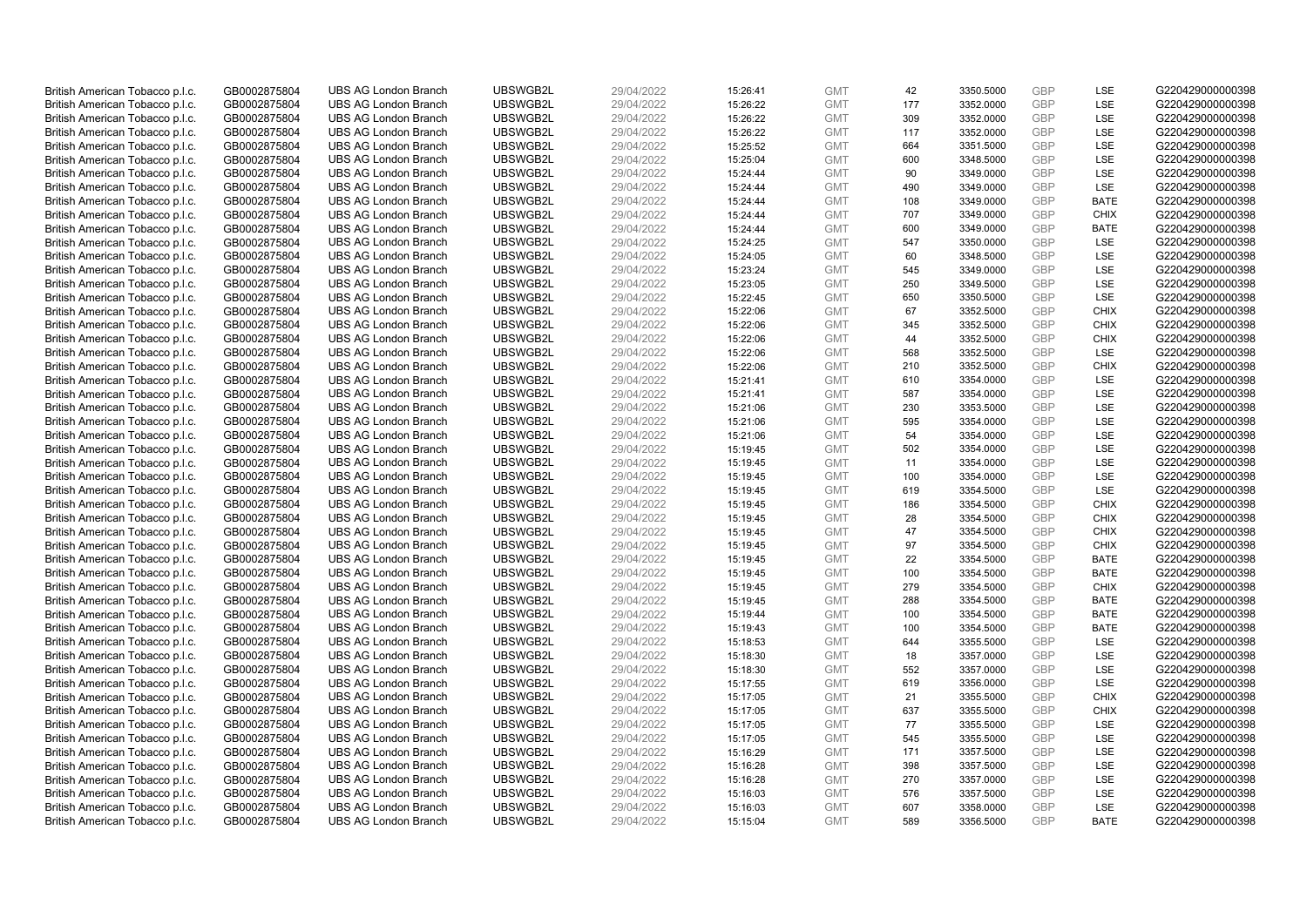| British American Tobacco p.l.c.                                    | GB0002875804                 | <b>UBS AG London Branch</b>                                | UBSWGB2L             | 29/04/2022               | 15:15:03             | <b>GMT</b>               | 10         | 3357.5000              | <b>GBP</b>        | LSE                       | G220429000000398                     |
|--------------------------------------------------------------------|------------------------------|------------------------------------------------------------|----------------------|--------------------------|----------------------|--------------------------|------------|------------------------|-------------------|---------------------------|--------------------------------------|
| British American Tobacco p.l.c.                                    | GB0002875804                 | <b>UBS AG London Branch</b>                                | UBSWGB2L             | 29/04/2022               | 15:15:03             | <b>GMT</b>               | 548        | 3357.5000              | GBP               | LSE                       | G220429000000398                     |
| British American Tobacco p.l.c.                                    | GB0002875804                 | <b>UBS AG London Branch</b>                                | UBSWGB2L             | 29/04/2022               | 15:15:03             | <b>GMT</b>               | 12         | 3357.5000              | <b>GBP</b>        | LSE                       | G220429000000398                     |
|                                                                    |                              |                                                            | UBSWGB2L             |                          |                      |                          |            |                        | <b>GBP</b>        |                           |                                      |
| British American Tobacco p.l.c.                                    | GB0002875804                 | <b>UBS AG London Branch</b>                                |                      | 29/04/2022               | 15:15:03             | <b>GMT</b>               | 77         | 3358.0000              |                   | <b>CHIX</b>               | G220429000000398                     |
| British American Tobacco p.l.c.                                    | GB0002875804                 | <b>UBS AG London Branch</b>                                | UBSWGB2L             | 29/04/2022               | 15:15:03             | <b>GMT</b>               | 365        | 3358.0000              | <b>GBP</b>        | <b>CHIX</b>               | G220429000000398                     |
| British American Tobacco p.l.c.                                    | GB0002875804                 | <b>UBS AG London Branch</b>                                | UBSWGB2L             | 29/04/2022               | 15:15:03             | <b>GMT</b>               | 30         | 3358.0000              | <b>GBP</b>        | <b>CHIX</b>               | G220429000000398                     |
| British American Tobacco p.l.c.                                    | GB0002875804                 | <b>UBS AG London Branch</b>                                | UBSWGB2L             | 29/04/2022               | 15:15:02             | <b>GMT</b>               | 148        | 3358.0000              | <b>GBP</b>        | <b>CHIX</b>               | G220429000000398                     |
| British American Tobacco p.l.c.                                    | GB0002875804                 | <b>UBS AG London Branch</b>                                | UBSWGB2L             | 29/04/2022               | 15:14:08             | <b>GMT</b>               | 155        | 3360.0000              | <b>GBP</b>        | LSE                       | G220429000000398                     |
| British American Tobacco p.l.c.                                    | GB0002875804                 | <b>UBS AG London Branch</b>                                | UBSWGB2L             | 29/04/2022               | 15:14:08             | <b>GMT</b>               | 156        | 3360.0000              | <b>GBP</b>        | LSE                       | G220429000000398                     |
| British American Tobacco p.l.c.                                    | GB0002875804                 | <b>UBS AG London Branch</b>                                | UBSWGB2L             | 29/04/2022               | 15:14:08             | <b>GMT</b>               | 250        | 3360.0000              | <b>GBP</b>        | LSE                       | G220429000000398                     |
| British American Tobacco p.l.c.                                    | GB0002875804                 | <b>UBS AG London Branch</b>                                | UBSWGB2L             | 29/04/2022               | 15:14:08             | <b>GMT</b>               | 69         | 3360.0000              | <b>GBP</b>        | LSE                       | G220429000000398                     |
| British American Tobacco p.l.c.                                    | GB0002875804                 | <b>UBS AG London Branch</b>                                | UBSWGB2L             | 29/04/2022               | 15:14:08             | <b>GMT</b>               | 299        | 3360.0000              | <b>GBP</b>        | LSE                       | G220429000000398                     |
| British American Tobacco p.l.c.                                    | GB0002875804                 | <b>UBS AG London Branch</b>                                | UBSWGB2L             | 29/04/2022               | 15:14:08             | <b>GMT</b>               | 310        | 3360.0000              | <b>GBP</b>        | LSE                       | G220429000000398                     |
| British American Tobacco p.l.c.                                    | GB0002875804                 | <b>UBS AG London Branch</b>                                | UBSWGB2L             | 29/04/2022               | 15:14:08             | <b>GMT</b>               | 10         | 3360.0000              | <b>GBP</b>        | LSE                       | G220429000000398                     |
| British American Tobacco p.l.c.                                    | GB0002875804                 | <b>UBS AG London Branch</b>                                | UBSWGB2L             | 29/04/2022               | 15:12:58             | <b>GMT</b>               | 580        | 3358.5000              | <b>GBP</b>        | LSE                       | G220429000000398                     |
| British American Tobacco p.l.c.                                    | GB0002875804                 | <b>UBS AG London Branch</b>                                | UBSWGB2L             | 29/04/2022               | 15:12:57             | <b>GMT</b>               | 172        | 3360.5000              | <b>GBP</b>        | <b>CHIX</b>               | G220429000000398                     |
| British American Tobacco p.l.c.                                    | GB0002875804                 | <b>UBS AG London Branch</b>                                | UBSWGB2L             | 29/04/2022               | 15:12:57             | <b>GMT</b>               | 163        | 3360.5000              | <b>GBP</b>        | <b>CHIX</b>               | G220429000000398                     |
| British American Tobacco p.l.c.                                    | GB0002875804                 | <b>UBS AG London Branch</b>                                | UBSWGB2L             | 29/04/2022               | 15:12:57             | <b>GMT</b>               | 55         | 3360.5000              | <b>GBP</b>        | <b>CHIX</b>               | G220429000000398                     |
| British American Tobacco p.l.c.                                    | GB0002875804                 | <b>UBS AG London Branch</b>                                | UBSWGB2L             | 29/04/2022               | 15:12:57             | <b>GMT</b>               | 214        | 3360.5000              | <b>GBP</b>        | <b>CHIX</b>               | G220429000000398                     |
| British American Tobacco p.l.c.                                    | GB0002875804                 | <b>UBS AG London Branch</b>                                | UBSWGB2L             | 29/04/2022               | 15:12:57             | <b>GMT</b>               | 573        | 3360.5000              | <b>GBP</b>        | LSE                       | G220429000000398                     |
| British American Tobacco p.l.c.                                    | GB0002875804                 | <b>UBS AG London Branch</b>                                | UBSWGB2L             | 29/04/2022               | 15:12:03             | <b>GMT</b>               | 152        | 3360.0000              | <b>GBP</b>        | LSE                       | G220429000000398                     |
| British American Tobacco p.l.c.                                    | GB0002875804                 | <b>UBS AG London Branch</b>                                | UBSWGB2L             | 29/04/2022               | 15:12:03             | <b>GMT</b>               | 405        | 3360.0000              | <b>GBP</b>        | LSE                       | G220429000000398                     |
| British American Tobacco p.l.c.                                    | GB0002875804                 | <b>UBS AG London Branch</b>                                | UBSWGB2L             | 29/04/2022               | 15:11:53             | <b>GMT</b>               | 215        | 3360.5000              | <b>GBP</b>        | LSE                       | G220429000000398                     |
| British American Tobacco p.l.c.                                    | GB0002875804                 | <b>UBS AG London Branch</b>                                | UBSWGB2L             | 29/04/2022               | 15:11:53             | <b>GMT</b>               | 398        | 3360.5000              | <b>GBP</b>        | <b>LSE</b>                | G220429000000398                     |
| British American Tobacco p.l.c.                                    | GB0002875804                 | <b>UBS AG London Branch</b>                                | UBSWGB2L             | 29/04/2022               | 15:11:05             | <b>GMT</b>               | 319        | 3361.0000              | <b>GBP</b>        | LSE                       | G220429000000398                     |
| British American Tobacco p.l.c.                                    | GB0002875804                 | <b>UBS AG London Branch</b>                                | UBSWGB2L             | 29/04/2022               | 15:11:05             | <b>GMT</b>               | 294        | 3361.0000              | <b>GBP</b>        | LSE                       | G220429000000398                     |
| British American Tobacco p.l.c.                                    | GB0002875804                 | <b>UBS AG London Branch</b>                                | UBSWGB2L             | 29/04/2022               | 15:11:05             | <b>GMT</b>               | 10         | 3361.0000              | <b>GBP</b>        | LSE                       | G220429000000398                     |
| British American Tobacco p.l.c.                                    | GB0002875804                 |                                                            |                      |                          |                      |                          |            |                        |                   |                           |                                      |
|                                                                    |                              |                                                            |                      |                          |                      |                          |            |                        |                   |                           |                                      |
|                                                                    |                              | <b>UBS AG London Branch</b>                                | UBSWGB2L             | 29/04/2022               | 15:10:27             | <b>GMT</b>               | 35         | 3361.0000              | <b>GBP</b>        | <b>BATE</b>               | G220429000000398                     |
| British American Tobacco p.l.c.                                    | GB0002875804                 | <b>UBS AG London Branch</b>                                | UBSWGB2L             | 29/04/2022               | 15:10:27             | <b>GMT</b>               | 619        | 3361.0000              | <b>GBP</b>        | <b>BATE</b>               | G220429000000398                     |
| British American Tobacco p.l.c.                                    | GB0002875804                 | <b>UBS AG London Branch</b>                                | UBSWGB2L             | 29/04/2022               | 15:10:27             | <b>GMT</b>               | 545        | 3361.0000              | <b>GBP</b>        | LSE                       | G220429000000398                     |
| British American Tobacco p.l.c.                                    | GB0002875804                 | <b>UBS AG London Branch</b>                                | UBSWGB2L             | 29/04/2022               | 15:10:07             | <b>GMT</b>               | 601        | 3362.5000              | GBP               | <b>CHIX</b>               | G220429000000398                     |
| British American Tobacco p.l.c.                                    | GB0002875804                 | <b>UBS AG London Branch</b>                                | UBSWGB2L             | 29/04/2022               | 15:10:07             | <b>GMT</b>               | 248        | 3362.5000              | <b>GBP</b>        | <b>LSE</b>                | G220429000000398                     |
| British American Tobacco p.l.c.                                    | GB0002875804                 | <b>UBS AG London Branch</b>                                | UBSWGB2L             | 29/04/2022               | 15:10:07             | <b>GMT</b>               | 361        | 3362.5000              | <b>GBP</b>        | LSE                       | G220429000000398                     |
| British American Tobacco p.l.c.                                    | GB0002875804                 | <b>UBS AG London Branch</b>                                | UBSWGB2L             | 29/04/2022               | 15:09:59             | <b>GMT</b>               | 28         | 3362.5000              | <b>GBP</b>        | <b>CHIX</b>               | G220429000000398                     |
| British American Tobacco p.l.c.                                    | GB0002875804                 | <b>UBS AG London Branch</b>                                | UBSWGB2L             | 29/04/2022               | 15:09:51             | <b>GMT</b>               | 28         | 3362.5000              | <b>GBP</b>        | <b>CHIX</b>               | G220429000000398                     |
| British American Tobacco p.l.c.                                    | GB0002875804                 | <b>UBS AG London Branch</b>                                | UBSWGB2L             | 29/04/2022               | 15:09:51             | <b>GMT</b>               | 27         | 3362.5000              | <b>GBP</b>        | <b>CHIX</b>               | G220429000000398                     |
| British American Tobacco p.l.c.                                    | GB0002875804                 | <b>UBS AG London Branch</b>                                | UBSWGB2L             | 29/04/2022               | 15:09:51             | <b>GMT</b>               | 28         | 3362.5000              | <b>GBP</b>        | <b>CHIX</b>               | G220429000000398                     |
| British American Tobacco p.l.c.                                    | GB0002875804                 | <b>UBS AG London Branch</b>                                | UBSWGB2L             | 29/04/2022               | 15:09:31             | <b>GMT</b>               | 222        | 3362.5000              | <b>GBP</b>        | LSE                       | G220429000000398                     |
| British American Tobacco p.l.c.                                    | GB0002875804                 | <b>UBS AG London Branch</b>                                | UBSWGB2L             | 29/04/2022               | 15:09:31             | <b>GMT</b>               | 339        | 3362.5000              | <b>GBP</b>        | LSE                       | G220429000000398                     |
| British American Tobacco p.l.c.                                    | GB0002875804                 | <b>UBS AG London Branch</b>                                | UBSWGB2L             | 29/04/2022               | 15:09:04             | <b>GMT</b>               | 372        | 3362.5000              | <b>GBP</b>        | LSE                       | G220429000000398                     |
| British American Tobacco p.l.c.                                    | GB0002875804                 | <b>UBS AG London Branch</b>                                | UBSWGB2L             | 29/04/2022               | 15:09:03             | <b>GMT</b>               | 70         | 3362.5000              | <b>GBP</b>        | <b>LSE</b>                | G220429000000398                     |
| British American Tobacco p.l.c.                                    | GB0002875804                 | <b>UBS AG London Branch</b>                                | UBSWGB2L             | 29/04/2022               | 15:09:03             | <b>GMT</b>               | 10         | 3362.5000              | <b>GBP</b>        | LSE                       | G220429000000398                     |
| British American Tobacco p.l.c.                                    | GB0002875804                 | <b>UBS AG London Branch</b>                                | UBSWGB2L             | 29/04/2022               | 15:09:03             | <b>GMT</b>               | 105        | 3362.5000              | <b>GBP</b>        | LSE                       | G220429000000398                     |
| British American Tobacco p.l.c.                                    | GB0002875804                 | <b>UBS AG London Branch</b>                                | UBSWGB2L             | 29/04/2022               | 15:08:31             | <b>GMT</b>               | 615        | 3362.5000              | GBP               | LSE                       | G220429000000398                     |
| British American Tobacco p.l.c.                                    | GB0002875804                 | <b>UBS AG London Branch</b>                                | UBSWGB2L             | 29/04/2022               | 15:08:31             | <b>GMT</b>               | 10         | 3362.5000              | <b>GBP</b>        | <b>LSE</b>                | G220429000000398                     |
| British American Tobacco p.l.c.                                    | GB0002875804                 | <b>UBS AG London Branch</b>                                | UBSWGB2L             | 29/04/2022               | 15:08:30             | <b>GMT</b>               | 10         | 3362.5000              | <b>GBP</b>        | LSE                       | G220429000000398                     |
| British American Tobacco p.l.c.                                    | GB0002875804                 | <b>UBS AG London Branch</b>                                | UBSWGB2L             | 29/04/2022               | 15:08:01             | <b>GMT</b>               | 321        | 3362.0000              | <b>GBP</b>        | <b>CHIX</b>               | G220429000000398                     |
| British American Tobacco p.l.c.                                    | GB0002875804                 | <b>UBS AG London Branch</b>                                | UBSWGB2L             | 29/04/2022               | 15:08:01             | <b>GMT</b>               | 42         | 3362.0000              | <b>GBP</b>        | <b>CHIX</b>               | G220429000000398                     |
| British American Tobacco p.l.c.                                    | GB0002875804                 | <b>UBS AG London Branch</b>                                | UBSWGB2L             | 29/04/2022               | 15:08:01             | <b>GMT</b>               | 79         | 3362.0000              | <b>GBP</b>        | <b>CHIX</b>               | G220429000000398                     |
| British American Tobacco p.l.c.                                    | GB0002875804                 | <b>UBS AG London Branch</b>                                | UBSWGB2L             | 29/04/2022               | 15:08:01             | <b>GMT</b>               | 136        | 3362.0000              | <b>GBP</b>        | <b>LSE</b>                | G220429000000398                     |
| British American Tobacco p.l.c.                                    | GB0002875804                 | <b>UBS AG London Branch</b>                                | UBSWGB2L             | 29/04/2022               | 15:08:01             | <b>GMT</b>               | 25         | 3362.0000              | <b>GBP</b>        | <b>CHIX</b>               | G220429000000398                     |
| British American Tobacco p.l.c.                                    | GB0002875804                 | <b>UBS AG London Branch</b>                                | UBSWGB2L             | 29/04/2022               | 15:08:01             | <b>GMT</b>               | 58         | 3362.0000              | <b>GBP</b>        | LSE                       | G220429000000398                     |
| British American Tobacco p.l.c.<br>British American Tobacco p.l.c. | GB0002875804<br>GB0002875804 | <b>UBS AG London Branch</b><br><b>UBS AG London Branch</b> | UBSWGB2L<br>UBSWGB2L | 29/04/2022<br>29/04/2022 | 15:08:01<br>15:08:01 | <b>GMT</b><br><b>GMT</b> | 120<br>100 | 3362.0000<br>3362.0000 | <b>GBP</b><br>GBP | <b>CHIX</b><br><b>LSE</b> | G220429000000398<br>G220429000000398 |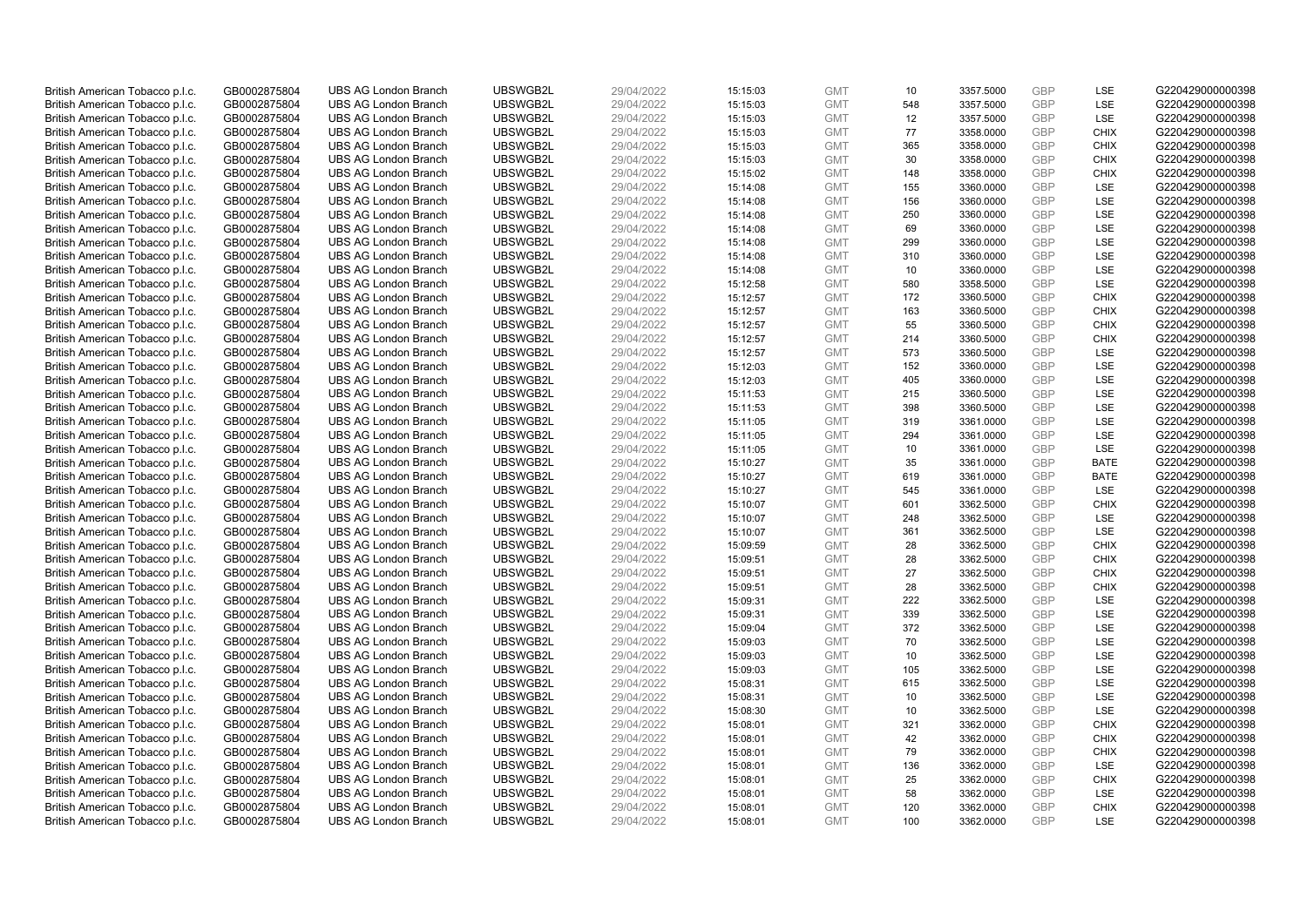| British American Tobacco p.l.c. | GB0002875804 | <b>UBS AG London Branch</b> | UBSWGB2L | 29/04/2022 | 15:08:01 | <b>GMT</b> | 300 | 3362.0000 | <b>GBP</b>               | LSE               | G220429000000398 |
|---------------------------------|--------------|-----------------------------|----------|------------|----------|------------|-----|-----------|--------------------------|-------------------|------------------|
| British American Tobacco p.l.c. | GB0002875804 | <b>UBS AG London Branch</b> | UBSWGB2L | 29/04/2022 | 15:08:01 | <b>GMT</b> | 39  | 3362.0000 | GBP                      | <b>LSE</b>        | G220429000000398 |
| British American Tobacco p.l.c. | GB0002875804 | <b>UBS AG London Branch</b> | UBSWGB2L | 29/04/2022 | 15:07:25 | <b>GMT</b> | 651 | 3362.5000 | <b>GBP</b>               | LSE               | G220429000000398 |
|                                 |              |                             | UBSWGB2L |            |          |            |     |           | <b>GBP</b>               | LSE               |                  |
| British American Tobacco p.l.c. | GB0002875804 | <b>UBS AG London Branch</b> |          | 29/04/2022 | 15:06:28 | <b>GMT</b> | 616 | 3360.0000 |                          |                   | G220429000000398 |
| British American Tobacco p.l.c. | GB0002875804 | <b>UBS AG London Branch</b> | UBSWGB2L | 29/04/2022 | 15:06:28 | <b>GMT</b> | 698 | 3360.0000 | <b>GBP</b>               | <b>BATE</b>       | G220429000000398 |
| British American Tobacco p.l.c. | GB0002875804 | <b>UBS AG London Branch</b> | UBSWGB2L | 29/04/2022 | 15:06:20 | <b>GMT</b> | 623 | 3360.5000 | <b>GBP</b>               | LSE               | G220429000000398 |
| British American Tobacco p.l.c. | GB0002875804 | <b>UBS AG London Branch</b> | UBSWGB2L | 29/04/2022 | 15:05:41 | <b>GMT</b> | 496 | 3358.5000 | <b>GBP</b>               | <b>CHIX</b>       | G220429000000398 |
| British American Tobacco p.l.c. | GB0002875804 | <b>UBS AG London Branch</b> | UBSWGB2L | 29/04/2022 | 15:05:41 | <b>GMT</b> | 109 | 3358.5000 | <b>GBP</b>               | <b>CHIX</b>       | G220429000000398 |
| British American Tobacco p.l.c. | GB0002875804 | <b>UBS AG London Branch</b> | UBSWGB2L | 29/04/2022 | 15:05:13 | <b>GMT</b> | 634 | 3359.0000 | <b>GBP</b>               | LSE               | G220429000000398 |
| British American Tobacco p.l.c. | GB0002875804 | <b>UBS AG London Branch</b> | UBSWGB2L | 29/04/2022 | 15:05:10 | <b>GMT</b> | 612 | 3359.5000 | <b>GBP</b>               | LSE               | G220429000000398 |
| British American Tobacco p.l.c. | GB0002875804 | <b>UBS AG London Branch</b> | UBSWGB2L | 29/04/2022 | 15:05:10 | <b>GMT</b> | 32  | 3359.5000 | <b>GBP</b>               | LSE               | G220429000000398 |
| British American Tobacco p.l.c. | GB0002875804 | <b>UBS AG London Branch</b> | UBSWGB2L | 29/04/2022 | 15:04:47 | <b>GMT</b> | 80  | 3358.5000 | <b>GBP</b>               | LSE               | G220429000000398 |
| British American Tobacco p.l.c. | GB0002875804 | <b>UBS AG London Branch</b> | UBSWGB2L | 29/04/2022 | 15:04:47 | <b>GMT</b> | 51  | 3358.5000 | <b>GBP</b>               | <b>LSE</b>        | G220429000000398 |
| British American Tobacco p.l.c. | GB0002875804 | <b>UBS AG London Branch</b> | UBSWGB2L | 29/04/2022 | 15:04:47 | <b>GMT</b> | 320 | 3358.5000 | <b>GBP</b>               | LSE               | G220429000000398 |
| British American Tobacco p.l.c. | GB0002875804 | <b>UBS AG London Branch</b> | UBSWGB2L | 29/04/2022 | 15:04:47 | <b>GMT</b> | 10  | 3358.5000 | <b>GBP</b>               | <b>LSE</b>        | G220429000000398 |
| British American Tobacco p.l.c. | GB0002875804 | <b>UBS AG London Branch</b> | UBSWGB2L | 29/04/2022 | 15:04:38 | <b>GMT</b> | 30  | 3358.5000 | <b>GBP</b>               | LSE               | G220429000000398 |
| British American Tobacco p.l.c. | GB0002875804 | <b>UBS AG London Branch</b> | UBSWGB2L | 29/04/2022 | 15:04:37 | <b>GMT</b> | 97  | 3358.5000 | <b>GBP</b>               | LSE               | G220429000000398 |
| British American Tobacco p.l.c. | GB0002875804 | <b>UBS AG London Branch</b> | UBSWGB2L | 29/04/2022 | 15:04:07 | <b>GMT</b> | 718 | 3359.5000 | <b>GBP</b>               | LSE               | G220429000000398 |
| British American Tobacco p.l.c. | GB0002875804 | <b>UBS AG London Branch</b> | UBSWGB2L | 29/04/2022 | 15:04:07 | <b>GMT</b> | 580 | 3359.5000 | <b>GBP</b>               | <b>CHIX</b>       | G220429000000398 |
| British American Tobacco p.l.c. | GB0002875804 | <b>UBS AG London Branch</b> | UBSWGB2L | 29/04/2022 | 15:04:06 | <b>GMT</b> | 406 | 3360.0000 | <b>GBP</b>               | <b>CHIX</b>       | G220429000000398 |
| British American Tobacco p.l.c. | GB0002875804 | <b>UBS AG London Branch</b> | UBSWGB2L | 29/04/2022 | 15:04:06 | <b>GMT</b> | 268 | 3360.0000 | <b>GBP</b>               | <b>CHIX</b>       | G220429000000398 |
| British American Tobacco p.l.c. | GB0002875804 | <b>UBS AG London Branch</b> | UBSWGB2L | 29/04/2022 | 15:04:06 | <b>GMT</b> | 551 | 3360.0000 | <b>GBP</b>               | LSE               | G220429000000398 |
| British American Tobacco p.l.c. | GB0002875804 | <b>UBS AG London Branch</b> | UBSWGB2L | 29/04/2022 | 15:04:06 | <b>GMT</b> | 552 | 3360.0000 | <b>GBP</b>               | LSE               | G220429000000398 |
| British American Tobacco p.l.c. | GB0002875804 | <b>UBS AG London Branch</b> | UBSWGB2L | 29/04/2022 | 15:04:06 | <b>GMT</b> | 14  | 3360.0000 | <b>GBP</b>               | <b>LSE</b>        | G220429000000398 |
| British American Tobacco p.l.c. | GB0002875804 | <b>UBS AG London Branch</b> | UBSWGB2L | 29/04/2022 | 15:03:55 | <b>GMT</b> | 124 | 3360.5000 | <b>GBP</b>               | LSE               | G220429000000398 |
| British American Tobacco p.l.c. | GB0002875804 | <b>UBS AG London Branch</b> | UBSWGB2L | 29/04/2022 | 15:03:55 | <b>GMT</b> | 250 | 3360.5000 | <b>GBP</b>               | LSE               | G220429000000398 |
| British American Tobacco p.l.c. | GB0002875804 | <b>UBS AG London Branch</b> | UBSWGB2L | 29/04/2022 | 15:03:54 | <b>GMT</b> | 124 | 3360.5000 | <b>GBP</b>               | LSE               | G220429000000398 |
| British American Tobacco p.l.c. | GB0002875804 | <b>UBS AG London Branch</b> | UBSWGB2L | 29/04/2022 | 15:03:54 | <b>GMT</b> | 250 | 3360.5000 | <b>GBP</b>               | <b>LSE</b>        | G220429000000398 |
| British American Tobacco p.l.c. | GB0002875804 | <b>UBS AG London Branch</b> | UBSWGB2L | 29/04/2022 | 15:03:54 | <b>GMT</b> | 124 | 3360.5000 | <b>GBP</b>               | LSE               | G220429000000398 |
| British American Tobacco p.l.c. | GB0002875804 | <b>UBS AG London Branch</b> | UBSWGB2L | 29/04/2022 | 15:03:15 | <b>GMT</b> | 250 | 3358.0000 | <b>GBP</b>               | LSE               | G220429000000398 |
| British American Tobacco p.l.c. | GB0002875804 | <b>UBS AG London Branch</b> | UBSWGB2L | 29/04/2022 | 15:03:15 | <b>GMT</b> | 250 | 3358.0000 | GBP                      | LSE               | G220429000000398 |
| British American Tobacco p.l.c. | GB0002875804 | <b>UBS AG London Branch</b> | UBSWGB2L | 29/04/2022 | 15:03:11 | <b>GMT</b> | 680 | 3357.5000 | <b>GBP</b>               | <b>BATE</b>       | G220429000000398 |
| British American Tobacco p.l.c. | GB0002875804 | <b>UBS AG London Branch</b> | UBSWGB2L | 29/04/2022 | 15:01:26 | <b>GMT</b> | 607 | 3356.0000 | <b>GBP</b>               | LSE               | G220429000000398 |
| British American Tobacco p.l.c. | GB0002875804 | <b>UBS AG London Branch</b> | UBSWGB2L | 29/04/2022 | 15:01:26 | <b>GMT</b> | 577 | 3356.0000 | <b>GBP</b>               | LSE               | G220429000000398 |
| British American Tobacco p.l.c. | GB0002875804 | <b>UBS AG London Branch</b> | UBSWGB2L | 29/04/2022 | 15:00:44 | <b>GMT</b> | 90  | 3357.0000 | <b>GBP</b>               | LSE               | G220429000000398 |
| British American Tobacco p.l.c. | GB0002875804 | <b>UBS AG London Branch</b> | UBSWGB2L | 29/04/2022 | 15:00:44 | <b>GMT</b> | 519 | 3357.0000 | <b>GBP</b>               | LSE               | G220429000000398 |
| British American Tobacco p.l.c. | GB0002875804 | <b>UBS AG London Branch</b> | UBSWGB2L | 29/04/2022 | 15:00:44 | <b>GMT</b> | 2   | 3357.0000 | <b>GBP</b>               | <b>LSE</b>        | G220429000000398 |
| British American Tobacco p.l.c. | GB0002875804 | <b>UBS AG London Branch</b> | UBSWGB2L | 29/04/2022 | 15:00:44 | <b>GMT</b> | 577 | 3357.5000 | <b>GBP</b>               | LSE               | G220429000000398 |
|                                 |              | <b>UBS AG London Branch</b> | UBSWGB2L | 29/04/2022 |          | <b>GMT</b> | 595 | 3357.5000 | <b>GBP</b>               | <b>CHIX</b>       | G220429000000398 |
| British American Tobacco p.l.c. | GB0002875804 |                             |          |            | 15:00:33 |            |     |           |                          |                   |                  |
| British American Tobacco p.l.c. | GB0002875804 | <b>UBS AG London Branch</b> | UBSWGB2L | 29/04/2022 | 15:00:30 | <b>GMT</b> | 610 | 3357.5000 | <b>GBP</b><br><b>GBP</b> | LSE<br><b>LSE</b> | G220429000000398 |
| British American Tobacco p.l.c. | GB0002875804 | <b>UBS AG London Branch</b> | UBSWGB2L | 29/04/2022 | 15:00:30 | <b>GMT</b> | 626 | 3357.5000 |                          |                   | G220429000000398 |
| British American Tobacco p.l.c. | GB0002875804 | <b>UBS AG London Branch</b> | UBSWGB2L | 29/04/2022 | 14:58:41 | <b>GMT</b> | 132 | 3354.0000 | <b>GBP</b>               | <b>BATE</b>       | G220429000000398 |
| British American Tobacco p.l.c. | GB0002875804 | <b>UBS AG London Branch</b> | UBSWGB2L | 29/04/2022 | 14:58:41 | <b>GMT</b> | 119 | 3354.0000 | <b>GBP</b>               | <b>BATE</b>       | G220429000000398 |
| British American Tobacco p.l.c. | GB0002875804 | <b>UBS AG London Branch</b> | UBSWGB2L | 29/04/2022 | 14:58:41 | <b>GMT</b> | 61  | 3354.0000 | <b>GBP</b>               | <b>BATE</b>       | G220429000000398 |
| British American Tobacco p.l.c. | GB0002875804 | <b>UBS AG London Branch</b> | UBSWGB2L | 29/04/2022 | 14:58:41 | <b>GMT</b> | 111 | 3354.0000 | <b>GBP</b>               | <b>BATE</b>       | G220429000000398 |
| British American Tobacco p.l.c. | GB0002875804 | <b>UBS AG London Branch</b> | UBSWGB2L | 29/04/2022 | 14:58:41 | <b>GMT</b> | 13  | 3354.0000 | <b>GBP</b>               | <b>BATE</b>       | G220429000000398 |
| British American Tobacco p.l.c. | GB0002875804 | <b>UBS AG London Branch</b> | UBSWGB2L | 29/04/2022 | 14:58:41 | <b>GMT</b> | 34  | 3354.0000 | <b>GBP</b>               | <b>BATE</b>       | G220429000000398 |
| British American Tobacco p.l.c. | GB0002875804 | <b>UBS AG London Branch</b> | UBSWGB2L | 29/04/2022 | 14:58:41 | <b>GMT</b> | 54  | 3354.0000 | <b>GBP</b>               | <b>BATE</b>       | G220429000000398 |
| British American Tobacco p.l.c. | GB0002875804 | <b>UBS AG London Branch</b> | UBSWGB2L | 29/04/2022 | 14:58:41 | <b>GMT</b> | 13  | 3354.0000 | <b>GBP</b>               | <b>BATE</b>       | G220429000000398 |
| British American Tobacco p.l.c. | GB0002875804 | <b>UBS AG London Branch</b> | UBSWGB2L | 29/04/2022 | 14:58:41 | <b>GMT</b> | 596 | 3354.0000 | <b>GBP</b>               | <b>LSE</b>        | G220429000000398 |
| British American Tobacco p.l.c. | GB0002875804 | <b>UBS AG London Branch</b> | UBSWGB2L | 29/04/2022 | 14:58:41 | <b>GMT</b> | 75  | 3354.0000 | <b>GBP</b>               | <b>BATE</b>       | G220429000000398 |
| British American Tobacco p.l.c. | GB0002875804 | <b>UBS AG London Branch</b> | UBSWGB2L | 29/04/2022 | 14:58:41 | <b>GMT</b> | 21  | 3354.0000 | <b>GBP</b>               | <b>BATE</b>       | G220429000000398 |
| British American Tobacco p.l.c. | GB0002875804 | <b>UBS AG London Branch</b> | UBSWGB2L | 29/04/2022 | 14:58:39 | <b>GMT</b> | 620 | 3355.0000 | <b>GBP</b>               | <b>CHIX</b>       | G220429000000398 |
| British American Tobacco p.l.c. | GB0002875804 | <b>UBS AG London Branch</b> | UBSWGB2L | 29/04/2022 | 14:57:54 | <b>GMT</b> | 548 | 3354.5000 | GBP                      | <b>LSE</b>        | G220429000000398 |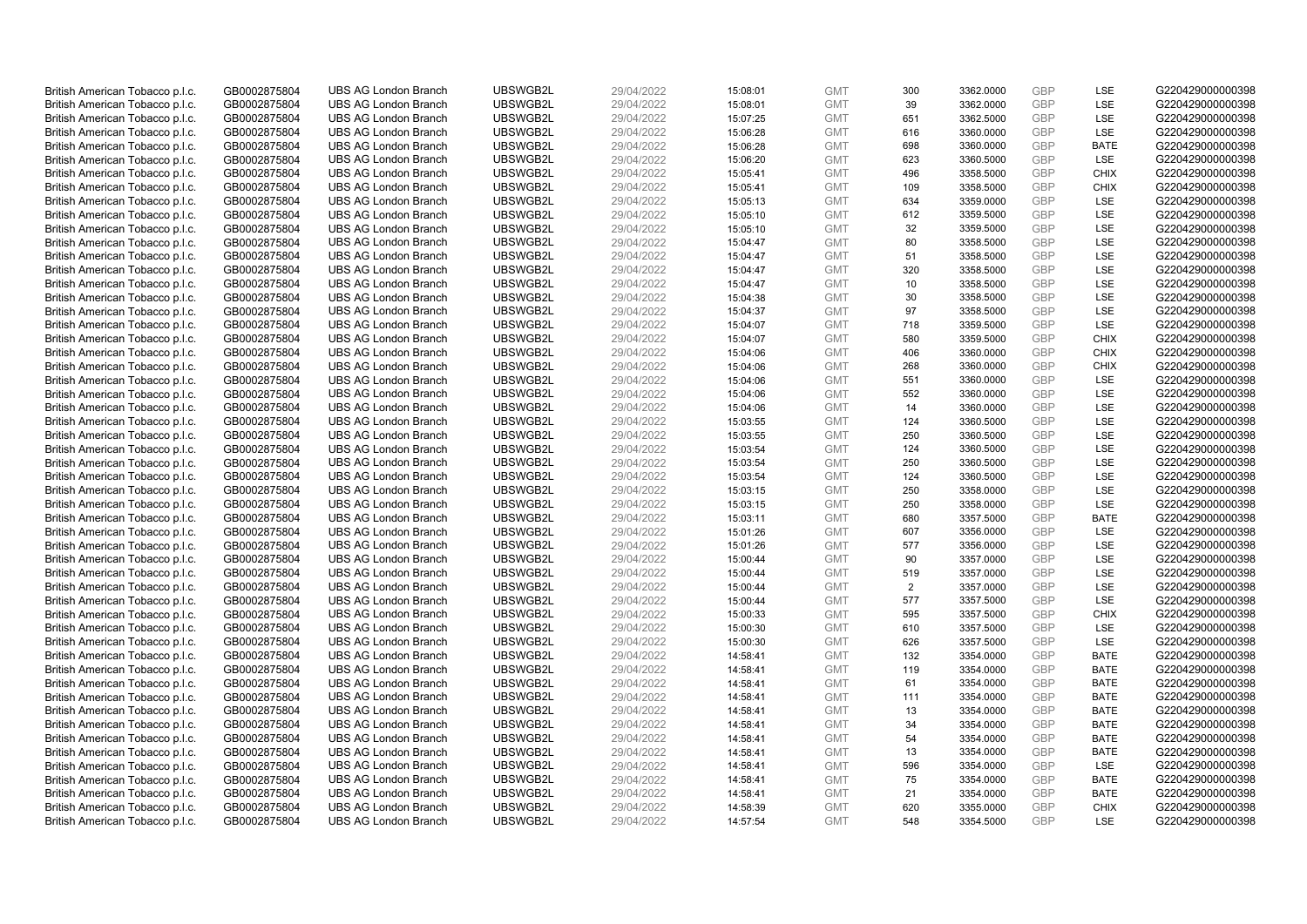| British American Tobacco p.l.c. | GB0002875804 | <b>UBS AG London Branch</b> | UBSWGB2L | 29/04/2022 | 14:57:54 | <b>GMT</b> | 661 | 3354.5000 | <b>GBP</b>               | LSE         | G220429000000398 |
|---------------------------------|--------------|-----------------------------|----------|------------|----------|------------|-----|-----------|--------------------------|-------------|------------------|
| British American Tobacco p.l.c. | GB0002875804 | <b>UBS AG London Branch</b> | UBSWGB2L | 29/04/2022 | 14:57:06 | <b>GMT</b> | 293 | 3352.5000 | GBP                      | <b>LSE</b>  | G220429000000398 |
| British American Tobacco p.l.c. | GB0002875804 | <b>UBS AG London Branch</b> | UBSWGB2L | 29/04/2022 | 14:57:06 | <b>GMT</b> | 367 | 3352.5000 | <b>GBP</b>               | LSE         | G220429000000398 |
| British American Tobacco p.l.c. | GB0002875804 | <b>UBS AG London Branch</b> | UBSWGB2L | 29/04/2022 | 14:57:06 | <b>GMT</b> | 581 | 3352.5000 | <b>GBP</b>               | <b>CHIX</b> | G220429000000398 |
| British American Tobacco p.l.c. | GB0002875804 | <b>UBS AG London Branch</b> | UBSWGB2L | 29/04/2022 | 14:56:50 | <b>GMT</b> | 553 | 3353.0000 | <b>GBP</b>               | LSE         | G220429000000398 |
|                                 |              | <b>UBS AG London Branch</b> | UBSWGB2L |            |          |            | 645 |           |                          | LSE         | G220429000000398 |
| British American Tobacco p.l.c. | GB0002875804 |                             |          | 29/04/2022 | 14:56:01 | <b>GMT</b> |     | 3349.0000 | <b>GBP</b><br><b>GBP</b> |             |                  |
| British American Tobacco p.l.c. | GB0002875804 | <b>UBS AG London Branch</b> | UBSWGB2L | 29/04/2022 | 14:55:58 | <b>GMT</b> | 603 | 3349.5000 |                          | LSE         | G220429000000398 |
| British American Tobacco p.l.c. | GB0002875804 | <b>UBS AG London Branch</b> | UBSWGB2L | 29/04/2022 | 14:55:24 | <b>GMT</b> | 10  | 3348.0000 | <b>GBP</b>               | LSE         | G220429000000398 |
| British American Tobacco p.l.c. | GB0002875804 | <b>UBS AG London Branch</b> | UBSWGB2L | 29/04/2022 | 14:55:08 | <b>GMT</b> | 17  | 3348.0000 | <b>GBP</b>               | LSE         | G220429000000398 |
| British American Tobacco p.l.c. | GB0002875804 | <b>UBS AG London Branch</b> | UBSWGB2L | 29/04/2022 | 14:55:08 | <b>GMT</b> | 150 | 3348.0000 | <b>GBP</b>               | LSE         | G220429000000398 |
| British American Tobacco p.l.c. | GB0002875804 | <b>UBS AG London Branch</b> | UBSWGB2L | 29/04/2022 | 14:55:08 | <b>GMT</b> | 400 | 3348.0000 | <b>GBP</b>               | LSE         | G220429000000398 |
| British American Tobacco p.l.c. | GB0002875804 | <b>UBS AG London Branch</b> | UBSWGB2L | 29/04/2022 | 14:55:05 | <b>GMT</b> | 160 | 3348.5000 | <b>GBP</b>               | LSE         | G220429000000398 |
| British American Tobacco p.l.c. | GB0002875804 | <b>UBS AG London Branch</b> | UBSWGB2L | 29/04/2022 | 14:55:05 | <b>GMT</b> | 440 | 3348.5000 | <b>GBP</b>               | <b>CHIX</b> | G220429000000398 |
| British American Tobacco p.l.c. | GB0002875804 | <b>UBS AG London Branch</b> | UBSWGB2L | 29/04/2022 | 14:55:05 | <b>GMT</b> | 657 | 3348.5000 | <b>GBP</b>               | <b>BATE</b> | G220429000000398 |
| British American Tobacco p.l.c. | GB0002875804 | <b>UBS AG London Branch</b> | UBSWGB2L | 29/04/2022 | 14:55:05 | <b>GMT</b> | 31  | 3348.5000 | <b>GBP</b>               | LSE         | G220429000000398 |
| British American Tobacco p.l.c. | GB0002875804 | <b>UBS AG London Branch</b> | UBSWGB2L | 29/04/2022 | 14:55:05 | <b>GMT</b> | 140 | 3348.5000 | <b>GBP</b>               | <b>CHIX</b> | G220429000000398 |
| British American Tobacco p.l.c. | GB0002875804 | <b>UBS AG London Branch</b> | UBSWGB2L | 29/04/2022 | 14:55:05 | <b>GMT</b> | 376 | 3348.5000 | <b>GBP</b>               | LSE         | G220429000000398 |
| British American Tobacco p.l.c. | GB0002875804 | <b>UBS AG London Branch</b> | UBSWGB2L | 29/04/2022 | 14:55:05 | <b>GMT</b> | 17  | 3348.5000 | <b>GBP</b>               | <b>BATE</b> | G220429000000398 |
| British American Tobacco p.l.c. | GB0002875804 | <b>UBS AG London Branch</b> | UBSWGB2L | 29/04/2022 | 14:54:31 | <b>GMT</b> | 257 | 3347.5000 | <b>GBP</b>               | <b>LSE</b>  | G220429000000398 |
| British American Tobacco p.l.c. | GB0002875804 | <b>UBS AG London Branch</b> | UBSWGB2L | 29/04/2022 | 14:54:31 | <b>GMT</b> | 307 | 3347.5000 | <b>GBP</b>               | LSE         | G220429000000398 |
| British American Tobacco p.l.c. | GB0002875804 | <b>UBS AG London Branch</b> | UBSWGB2L | 29/04/2022 | 14:54:10 | <b>GMT</b> | 40  | 3347.0000 | <b>GBP</b>               | LSE         | G220429000000398 |
| British American Tobacco p.l.c. | GB0002875804 | <b>UBS AG London Branch</b> | UBSWGB2L | 29/04/2022 | 14:54:10 | <b>GMT</b> | 10  | 3347.0000 | <b>GBP</b>               | LSE         | G220429000000398 |
| British American Tobacco p.l.c. | GB0002875804 | <b>UBS AG London Branch</b> | UBSWGB2L | 29/04/2022 | 14:53:31 | <b>GMT</b> | 680 | 3348.5000 | <b>GBP</b>               | LSE         | G220429000000398 |
| British American Tobacco p.l.c. | GB0002875804 | <b>UBS AG London Branch</b> | UBSWGB2L | 29/04/2022 | 14:53:28 | <b>GMT</b> | 641 | 3349.0000 | <b>GBP</b>               | LSE         | G220429000000398 |
| British American Tobacco p.l.c. | GB0002875804 | <b>UBS AG London Branch</b> | UBSWGB2L | 29/04/2022 | 14:53:28 | <b>GMT</b> | 651 | 3349.0000 | <b>GBP</b>               | <b>CHIX</b> | G220429000000398 |
| British American Tobacco p.l.c. | GB0002875804 | <b>UBS AG London Branch</b> | UBSWGB2L | 29/04/2022 | 14:52:21 | <b>GMT</b> | 400 | 3347.0000 | <b>GBP</b>               | LSE         | G220429000000398 |
| British American Tobacco p.l.c. | GB0002875804 | <b>UBS AG London Branch</b> | UBSWGB2L | 29/04/2022 | 14:52:21 | <b>GMT</b> | 26  | 3347.0000 | <b>GBP</b>               | LSE         | G220429000000398 |
| British American Tobacco p.l.c. | GB0002875804 | <b>UBS AG London Branch</b> | UBSWGB2L | 29/04/2022 | 14:52:21 | <b>GMT</b> | 197 | 3347.0000 | <b>GBP</b>               | LSE         | G220429000000398 |
| British American Tobacco p.l.c. | GB0002875804 | <b>UBS AG London Branch</b> | UBSWGB2L | 29/04/2022 | 14:51:42 | <b>GMT</b> | 57  | 3348.0000 | <b>GBP</b>               | LSE         | G220429000000398 |
| British American Tobacco p.l.c. | GB0002875804 | <b>UBS AG London Branch</b> | UBSWGB2L | 29/04/2022 | 14:51:42 | <b>GMT</b> | 124 | 3348.0000 | <b>GBP</b>               | LSE         | G220429000000398 |
| British American Tobacco p.l.c. | GB0002875804 | <b>UBS AG London Branch</b> | UBSWGB2L | 29/04/2022 | 14:51:42 | <b>GMT</b> | 120 | 3348.0000 | GBP                      | LSE         | G220429000000398 |
| British American Tobacco p.l.c. | GB0002875804 | <b>UBS AG London Branch</b> | UBSWGB2L | 29/04/2022 | 14:51:42 | <b>GMT</b> | 124 | 3348.0000 | <b>GBP</b>               | LSE         | G220429000000398 |
| British American Tobacco p.l.c. | GB0002875804 | <b>UBS AG London Branch</b> | UBSWGB2L | 29/04/2022 | 14:51:42 | <b>GMT</b> | 250 | 3348.0000 | <b>GBP</b>               | LSE         | G220429000000398 |
| British American Tobacco p.l.c. | GB0002875804 | <b>UBS AG London Branch</b> | UBSWGB2L | 29/04/2022 | 14:51:19 | <b>GMT</b> | 217 | 3348.0000 | <b>GBP</b>               | LSE         | G220429000000398 |
| British American Tobacco p.l.c. | GB0002875804 | <b>UBS AG London Branch</b> | UBSWGB2L | 29/04/2022 | 14:51:19 | <b>GMT</b> | 200 | 3348.0000 | <b>GBP</b>               | LSE         | G220429000000398 |
| British American Tobacco p.l.c. | GB0002875804 | <b>UBS AG London Branch</b> | UBSWGB2L | 29/04/2022 | 14:51:19 | <b>GMT</b> | 200 | 3348.0000 | <b>GBP</b>               | LSE         | G220429000000398 |
| British American Tobacco p.l.c. | GB0002875804 | <b>UBS AG London Branch</b> | UBSWGB2L | 29/04/2022 | 14:50:52 | <b>GMT</b> | 667 | 3347.0000 | <b>GBP</b>               | <b>BATE</b> | G220429000000398 |
| British American Tobacco p.l.c. | GB0002875804 | <b>UBS AG London Branch</b> | UBSWGB2L | 29/04/2022 | 14:50:35 | <b>GMT</b> | 669 | 3346.5000 | <b>GBP</b>               | LSE         | G220429000000398 |
| British American Tobacco p.l.c. | GB0002875804 | <b>UBS AG London Branch</b> | UBSWGB2L | 29/04/2022 | 14:50:35 | <b>GMT</b> | 627 | 3346.5000 | <b>GBP</b>               | <b>CHIX</b> | G220429000000398 |
| British American Tobacco p.l.c. | GB0002875804 | <b>UBS AG London Branch</b> | UBSWGB2L | 29/04/2022 | 14:50:05 | <b>GMT</b> | 269 | 3345.5000 | <b>GBP</b>               | LSE         | G220429000000398 |
| British American Tobacco p.l.c. | GB0002875804 | <b>UBS AG London Branch</b> | UBSWGB2L | 29/04/2022 | 14:50:05 | <b>GMT</b> | 144 | 3345.5000 | <b>GBP</b>               | <b>LSE</b>  | G220429000000398 |
| British American Tobacco p.l.c. | GB0002875804 | <b>UBS AG London Branch</b> | UBSWGB2L | 29/04/2022 | 14:50:05 | <b>GMT</b> | 209 | 3345.5000 | <b>GBP</b>               | LSE         | G220429000000398 |
| British American Tobacco p.l.c. | GB0002875804 | <b>UBS AG London Branch</b> | UBSWGB2L | 29/04/2022 | 14:49:50 | <b>GMT</b> | 167 | 3347.0000 | <b>GBP</b>               | LSE         | G220429000000398 |
| British American Tobacco p.l.c. | GB0002875804 | <b>UBS AG London Branch</b> | UBSWGB2L | 29/04/2022 | 14:49:50 | <b>GMT</b> | 441 | 3347.0000 | GBP                      | LSE         | G220429000000398 |
| British American Tobacco p.l.c. | GB0002875804 | <b>UBS AG London Branch</b> | UBSWGB2L | 29/04/2022 | 14:49:50 | <b>GMT</b> | 72  | 3347.0000 | <b>GBP</b>               | <b>LSE</b>  | G220429000000398 |
| British American Tobacco p.l.c. | GB0002875804 | <b>UBS AG London Branch</b> | UBSWGB2L | 29/04/2022 | 14:49:15 | <b>GMT</b> | 438 | 3344.5000 | <b>GBP</b>               | LSE         | G220429000000398 |
| British American Tobacco p.l.c. | GB0002875804 | <b>UBS AG London Branch</b> | UBSWGB2L | 29/04/2022 | 14:49:15 | <b>GMT</b> | 93  | 3344.5000 | <b>GBP</b>               | LSE         | G220429000000398 |
| British American Tobacco p.l.c. | GB0002875804 | <b>UBS AG London Branch</b> | UBSWGB2L | 29/04/2022 | 14:49:15 | <b>GMT</b> | 27  | 3344.5000 | <b>GBP</b>               | LSE         | G220429000000398 |
| British American Tobacco p.l.c. | GB0002875804 | <b>UBS AG London Branch</b> | UBSWGB2L | 29/04/2022 | 14:49:15 | <b>GMT</b> | 107 | 3344.5000 | <b>GBP</b>               | LSE         | G220429000000398 |
| British American Tobacco p.l.c. | GB0002875804 | <b>UBS AG London Branch</b> | UBSWGB2L | 29/04/2022 | 14:49:07 | <b>GMT</b> | 601 | 3345.0000 | <b>GBP</b>               | <b>LSE</b>  | G220429000000398 |
| British American Tobacco p.l.c. | GB0002875804 | <b>UBS AG London Branch</b> | UBSWGB2L | 29/04/2022 | 14:49:07 | <b>GMT</b> | 591 | 3345.0000 | <b>GBP</b>               | <b>CHIX</b> | G220429000000398 |
| British American Tobacco p.l.c. | GB0002875804 | <b>UBS AG London Branch</b> | UBSWGB2L | 29/04/2022 | 14:48:11 | <b>GMT</b> | 546 | 3344.5000 | <b>GBP</b>               | LSE         | G220429000000398 |
| British American Tobacco p.l.c. | GB0002875804 | <b>UBS AG London Branch</b> | UBSWGB2L | 29/04/2022 | 14:48:00 | <b>GMT</b> | 800 | 3344.5000 | <b>GBP</b>               | LSE         | G220429000000398 |
| British American Tobacco p.l.c. | GB0002875804 | <b>UBS AG London Branch</b> | UBSWGB2L | 29/04/2022 | 14:48:00 | <b>GMT</b> | 29  | 3344.5000 | GBP                      | <b>LSE</b>  | G220429000000398 |
|                                 |              |                             |          |            |          |            |     |           |                          |             |                  |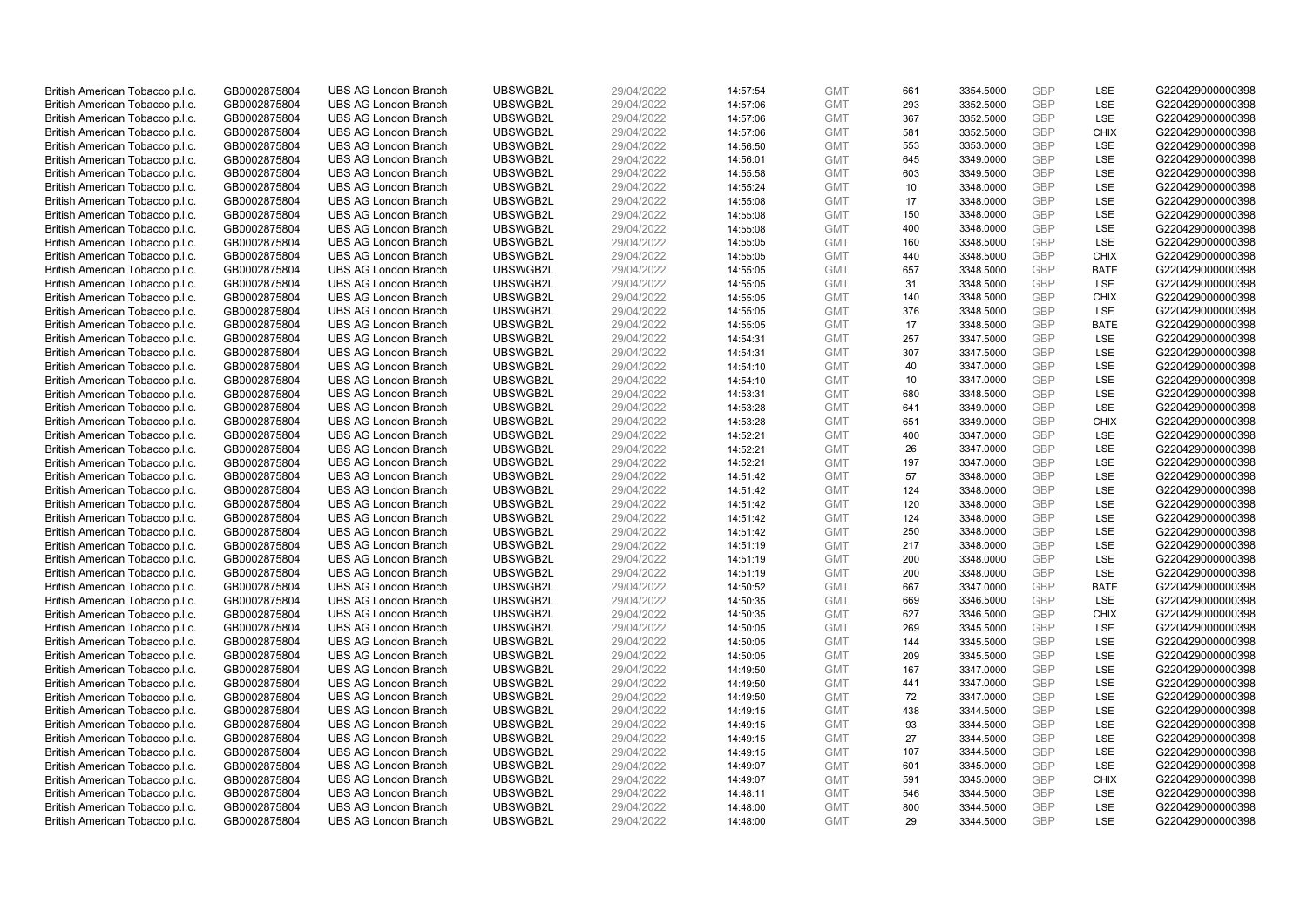| British American Tobacco p.l.c. | GB0002875804 | <b>UBS AG London Branch</b> | UBSWGB2L | 29/04/2022 | 14:47:57             | <b>GMT</b> | 471            | 3346.0000 | <b>GBP</b> | LSE         | G220429000000398 |
|---------------------------------|--------------|-----------------------------|----------|------------|----------------------|------------|----------------|-----------|------------|-------------|------------------|
|                                 | GB0002875804 | <b>UBS AG London Branch</b> | UBSWGB2L | 29/04/2022 |                      | <b>GMT</b> | 400            | 3346.0000 | GBP        | LSE         | G220429000000398 |
| British American Tobacco p.l.c. |              |                             |          |            | 14:47:57             |            |                |           | GBP        | LSE         |                  |
| British American Tobacco p.l.c. | GB0002875804 | <b>UBS AG London Branch</b> | UBSWGB2L | 29/04/2022 | 14:47:57             | <b>GMT</b> | 27             | 3346.0000 |            |             | G220429000000398 |
| British American Tobacco p.l.c. | GB0002875804 | <b>UBS AG London Branch</b> | UBSWGB2L | 29/04/2022 | 14:47:57             | <b>GMT</b> | 673            | 3346.0000 | <b>GBP</b> | <b>CHIX</b> | G220429000000398 |
| British American Tobacco p.l.c. | GB0002875804 | <b>UBS AG London Branch</b> | UBSWGB2L | 29/04/2022 | 14:47:57             | <b>GMT</b> | 580            | 3346.0000 | GBP        | <b>BATE</b> | G220429000000398 |
| British American Tobacco p.l.c. | GB0002875804 | <b>UBS AG London Branch</b> | UBSWGB2L | 29/04/2022 | 14:47:23             | <b>GMT</b> | 597            | 3345.5000 | <b>GBP</b> | <b>LSE</b>  | G220429000000398 |
| British American Tobacco p.l.c. | GB0002875804 | <b>UBS AG London Branch</b> | UBSWGB2L | 29/04/2022 | 14:46:37             | <b>GMT</b> | 666            | 3345.5000 | GBP        | <b>BATE</b> | G220429000000398 |
| British American Tobacco p.l.c. | GB0002875804 | <b>UBS AG London Branch</b> | UBSWGB2L | 29/04/2022 | 14:46:37             | <b>GMT</b> | 602            | 3345.5000 | <b>GBP</b> | LSE         | G220429000000398 |
| British American Tobacco p.l.c. | GB0002875804 | <b>UBS AG London Branch</b> | UBSWGB2L | 29/04/2022 | 14:46:06             | <b>GMT</b> | 706            | 3345.0000 | GBP        | <b>CHIX</b> | G220429000000398 |
| British American Tobacco p.l.c. | GB0002875804 | <b>UBS AG London Branch</b> | UBSWGB2L | 29/04/2022 | 14:46:06             | <b>GMT</b> | $\overline{1}$ | 3345.0000 | <b>GBP</b> | <b>CHIX</b> | G220429000000398 |
| British American Tobacco p.l.c. | GB0002875804 | <b>UBS AG London Branch</b> | UBSWGB2L | 29/04/2022 | 14:46:02             | <b>GMT</b> | 644            | 3345.5000 | GBP        | <b>LSE</b>  | G220429000000398 |
| British American Tobacco p.l.c. | GB0002875804 | <b>UBS AG London Branch</b> | UBSWGB2L | 29/04/2022 | 14:46:02             | <b>GMT</b> | 635            | 3345.5000 | <b>GBP</b> | LSE         | G220429000000398 |
| British American Tobacco p.l.c. | GB0002875804 | <b>UBS AG London Branch</b> | UBSWGB2L | 29/04/2022 | 14:46:02             | <b>GMT</b> | 545            | 3345.5000 | GBP        | LSE         | G220429000000398 |
| British American Tobacco p.l.c. | GB0002875804 | <b>UBS AG London Branch</b> | UBSWGB2L | 29/04/2022 | 14:45:04             | <b>GMT</b> | 170            | 3341.5000 | <b>GBP</b> | LSE         | G220429000000398 |
| British American Tobacco p.l.c. | GB0002875804 | <b>UBS AG London Branch</b> | UBSWGB2L | 29/04/2022 | 14:44:09             | <b>GMT</b> | 529            | 3342.0000 | GBP        | LSE         | G220429000000398 |
| British American Tobacco p.l.c. | GB0002875804 | <b>UBS AG London Branch</b> | UBSWGB2L | 29/04/2022 | 14:44:09             | <b>GMT</b> | 102            | 3342.0000 | GBP        | LSE         | G220429000000398 |
| British American Tobacco p.l.c. | GB0002875804 | <b>UBS AG London Branch</b> | UBSWGB2L | 29/04/2022 | 14:44:09             | <b>GMT</b> | 704            | 3342.0000 | GBP        | <b>CHIX</b> | G220429000000398 |
| British American Tobacco p.l.c. | GB0002875804 | <b>UBS AG London Branch</b> | UBSWGB2L | 29/04/2022 | 14:43:42             | <b>GMT</b> | 630            | 3341.5000 | GBP        | <b>LSE</b>  | G220429000000398 |
| British American Tobacco p.l.c. | GB0002875804 | <b>UBS AG London Branch</b> | UBSWGB2L | 29/04/2022 | 14:43:42             | <b>GMT</b> | 572            | 3341.5000 | <b>GBP</b> | <b>LSE</b>  | G220429000000398 |
| British American Tobacco p.l.c. | GB0002875804 | <b>UBS AG London Branch</b> | UBSWGB2L | 29/04/2022 | 14:43:00             | <b>GMT</b> | 577            | 3342.0000 | <b>GBP</b> | LSE         | G220429000000398 |
| British American Tobacco p.l.c. | GB0002875804 | <b>UBS AG London Branch</b> | UBSWGB2L | 29/04/2022 | 14:43:00             | <b>GMT</b> | 15             | 3342.0000 | <b>GBP</b> | <b>BATE</b> | G220429000000398 |
| British American Tobacco p.l.c. | GB0002875804 | <b>UBS AG London Branch</b> | UBSWGB2L | 29/04/2022 | 14:43:00             | <b>GMT</b> | 208            | 3342.0000 | GBP        | LSE         | G220429000000398 |
| British American Tobacco p.l.c. | GB0002875804 | <b>UBS AG London Branch</b> | UBSWGB2L | 29/04/2022 | 14:43:00             | <b>GMT</b> | 9              | 3342.0000 | <b>GBP</b> | <b>BATE</b> | G220429000000398 |
| British American Tobacco p.l.c. | GB0002875804 | <b>UBS AG London Branch</b> | UBSWGB2L | 29/04/2022 | 14:43:00             | <b>GMT</b> | 209            | 3342.0000 | <b>GBP</b> | <b>BATE</b> | G220429000000398 |
| British American Tobacco p.l.c. | GB0002875804 | <b>UBS AG London Branch</b> | UBSWGB2L | 29/04/2022 | 14:43:00             | <b>GMT</b> | 10             | 3342.0000 | <b>GBP</b> | <b>BATE</b> | G220429000000398 |
| British American Tobacco p.l.c. | GB0002875804 | <b>UBS AG London Branch</b> | UBSWGB2L | 29/04/2022 | 14:43:00             | <b>GMT</b> | 119            | 3342.0000 | GBP        | <b>BATE</b> | G220429000000398 |
| British American Tobacco p.l.c. | GB0002875804 | <b>UBS AG London Branch</b> | UBSWGB2L | 29/04/2022 | 14:43:00             | <b>GMT</b> | 119            | 3342.0000 | <b>GBP</b> | <b>BATE</b> | G220429000000398 |
| British American Tobacco p.l.c. | GB0002875804 | <b>UBS AG London Branch</b> | UBSWGB2L | 29/04/2022 | 14:43:00             | <b>GMT</b> | 177            | 3342.0000 | GBP        | <b>BATE</b> | G220429000000398 |
| British American Tobacco p.l.c. | GB0002875804 | <b>UBS AG London Branch</b> | UBSWGB2L | 29/04/2022 | 14:43:00             | <b>GMT</b> | 556            | 3342.0000 | <b>GBP</b> | LSE         | G220429000000398 |
| British American Tobacco p.l.c. | GB0002875804 | <b>UBS AG London Branch</b> | UBSWGB2L | 29/04/2022 | 14:43:00             | <b>GMT</b> | 1096           | 3342.5000 | GBP        | LSE         | G220429000000398 |
| British American Tobacco p.l.c. | GB0002875804 | <b>UBS AG London Branch</b> | UBSWGB2L | 29/04/2022 | 14:43:00             | <b>GMT</b> | 152            | 3342.5000 | <b>GBP</b> | <b>CHIX</b> | G220429000000398 |
| British American Tobacco p.l.c. | GB0002875804 | <b>UBS AG London Branch</b> | UBSWGB2L | 29/04/2022 | 14:43:00             | <b>GMT</b> | 115            | 3342.5000 | <b>GBP</b> | CHIX        | G220429000000398 |
| British American Tobacco p.l.c. | GB0002875804 | <b>UBS AG London Branch</b> | UBSWGB2L | 29/04/2022 | 14:43:00             | <b>GMT</b> | 234            | 3342.5000 | <b>GBP</b> | <b>CHIX</b> | G220429000000398 |
| British American Tobacco p.l.c. | GB0002875804 | <b>UBS AG London Branch</b> | UBSWGB2L | 29/04/2022 | 14:43:00             | <b>GMT</b> | 97             | 3342.5000 | <b>GBP</b> | <b>CHIX</b> | G220429000000398 |
| British American Tobacco p.l.c. | GB0002875804 | <b>UBS AG London Branch</b> | UBSWGB2L | 29/04/2022 | 14:42:14             | <b>GMT</b> | 565            | 3341.5000 | GBP        | LSE         | G220429000000398 |
| British American Tobacco p.l.c. | GB0002875804 | <b>UBS AG London Branch</b> | UBSWGB2L | 29/04/2022 | 14:41:54             | <b>GMT</b> | 585            | 3341.0000 | <b>GBP</b> | LSE         | G220429000000398 |
| British American Tobacco p.l.c. | GB0002875804 | <b>UBS AG London Branch</b> | UBSWGB2L | 29/04/2022 | 14:41:54             | <b>GMT</b> | 56             | 3341.0000 | <b>GBP</b> | LSE         | G220429000000398 |
| British American Tobacco p.l.c. | GB0002875804 | <b>UBS AG London Branch</b> | UBSWGB2L | 29/04/2022 | 14:41:19             | <b>GMT</b> | 644            | 3341.0000 | <b>GBP</b> | LSE         | G220429000000398 |
| British American Tobacco p.l.c. | GB0002875804 | <b>UBS AG London Branch</b> | UBSWGB2L | 29/04/2022 | 14:41:19             | <b>GMT</b> | 23             | 3341.0000 | GBP        | <b>CHIX</b> | G220429000000398 |
| British American Tobacco p.l.c. | GB0002875804 | <b>UBS AG London Branch</b> | UBSWGB2L | 29/04/2022 | 14:41:19             | <b>GMT</b> | 85             | 3341.0000 | <b>GBP</b> | <b>CHIX</b> | G220429000000398 |
| British American Tobacco p.l.c. | GB0002875804 | <b>UBS AG London Branch</b> | UBSWGB2L | 29/04/2022 | 14:41:19             | <b>GMT</b> | 77             | 3341.0000 | GBP        | <b>CHIX</b> | G220429000000398 |
| British American Tobacco p.l.c. | GB0002875804 | <b>UBS AG London Branch</b> | UBSWGB2L | 29/04/2022 | 14:41:19             | <b>GMT</b> | 24             | 3341.0000 | <b>GBP</b> | <b>CHIX</b> | G220429000000398 |
| British American Tobacco p.l.c. | GB0002875804 | <b>UBS AG London Branch</b> | UBSWGB2L | 29/04/2022 | 14:40:51             | <b>GMT</b> | 27             | 3341.0000 | GBP        | <b>CHIX</b> | G220429000000398 |
| British American Tobacco p.l.c. | GB0002875804 | <b>UBS AG London Branch</b> | UBSWGB2L | 29/04/2022 |                      | <b>GMT</b> | 177            | 3341.0000 | GBP        | <b>CHIX</b> | G220429000000398 |
| British American Tobacco p.l.c. | GB0002875804 | <b>UBS AG London Branch</b> | UBSWGB2L | 29/04/2022 | 14:40:51<br>14:40:51 | <b>GMT</b> | 136            | 3341.0000 | <b>GBP</b> | <b>CHIX</b> | G220429000000398 |
|                                 |              | <b>UBS AG London Branch</b> | UBSWGB2L | 29/04/2022 |                      | <b>GMT</b> |                |           | <b>GBP</b> |             | G220429000000398 |
| British American Tobacco p.l.c. | GB0002875804 |                             |          |            | 14:40:51             |            | 22             | 3341.0000 |            | <b>CHIX</b> |                  |
| British American Tobacco p.l.c. | GB0002875804 | <b>UBS AG London Branch</b> | UBSWGB2L | 29/04/2022 | 14:40:51             | <b>GMT</b> | 23             | 3341.0000 | GBP        | <b>CHIX</b> | G220429000000398 |
| British American Tobacco p.l.c. | GB0002875804 | <b>UBS AG London Branch</b> | UBSWGB2L | 29/04/2022 | 14:40:45             | <b>GMT</b> | 453            | 3341.5000 | GBP        | LSE         | G220429000000398 |
| British American Tobacco p.l.c. | GB0002875804 | <b>UBS AG London Branch</b> | UBSWGB2L | 29/04/2022 | 14:40:45             | <b>GMT</b> | 146            | 3341.5000 | <b>GBP</b> | LSE         | G220429000000398 |
| British American Tobacco p.l.c. | GB0002875804 | <b>UBS AG London Branch</b> | UBSWGB2L | 29/04/2022 | 14:40:45             | <b>GMT</b> | 77             | 3341.5000 | GBP        | <b>LSE</b>  | G220429000000398 |
| British American Tobacco p.l.c. | GB0002875804 | <b>UBS AG London Branch</b> | UBSWGB2L | 29/04/2022 | 14:40:36             | <b>GMT</b> | 407            | 3342.5000 | <b>GBP</b> | LSE         | G220429000000398 |
| British American Tobacco p.l.c. | GB0002875804 | <b>UBS AG London Branch</b> | UBSWGB2L | 29/04/2022 | 14:40:36             | <b>GMT</b> | 152            | 3342.5000 | GBP        | LSE         | G220429000000398 |
| British American Tobacco p.l.c. | GB0002875804 | <b>UBS AG London Branch</b> | UBSWGB2L | 29/04/2022 | 14:40:19             | <b>GMT</b> | 653            | 3343.5000 | <b>GBP</b> | LSE         | G220429000000398 |
| British American Tobacco p.l.c. | GB0002875804 | <b>UBS AG London Branch</b> | UBSWGB2L | 29/04/2022 | 14:40:19             | <b>GMT</b> | 165            | 3343.5000 | GBP        | <b>LSE</b>  | G220429000000398 |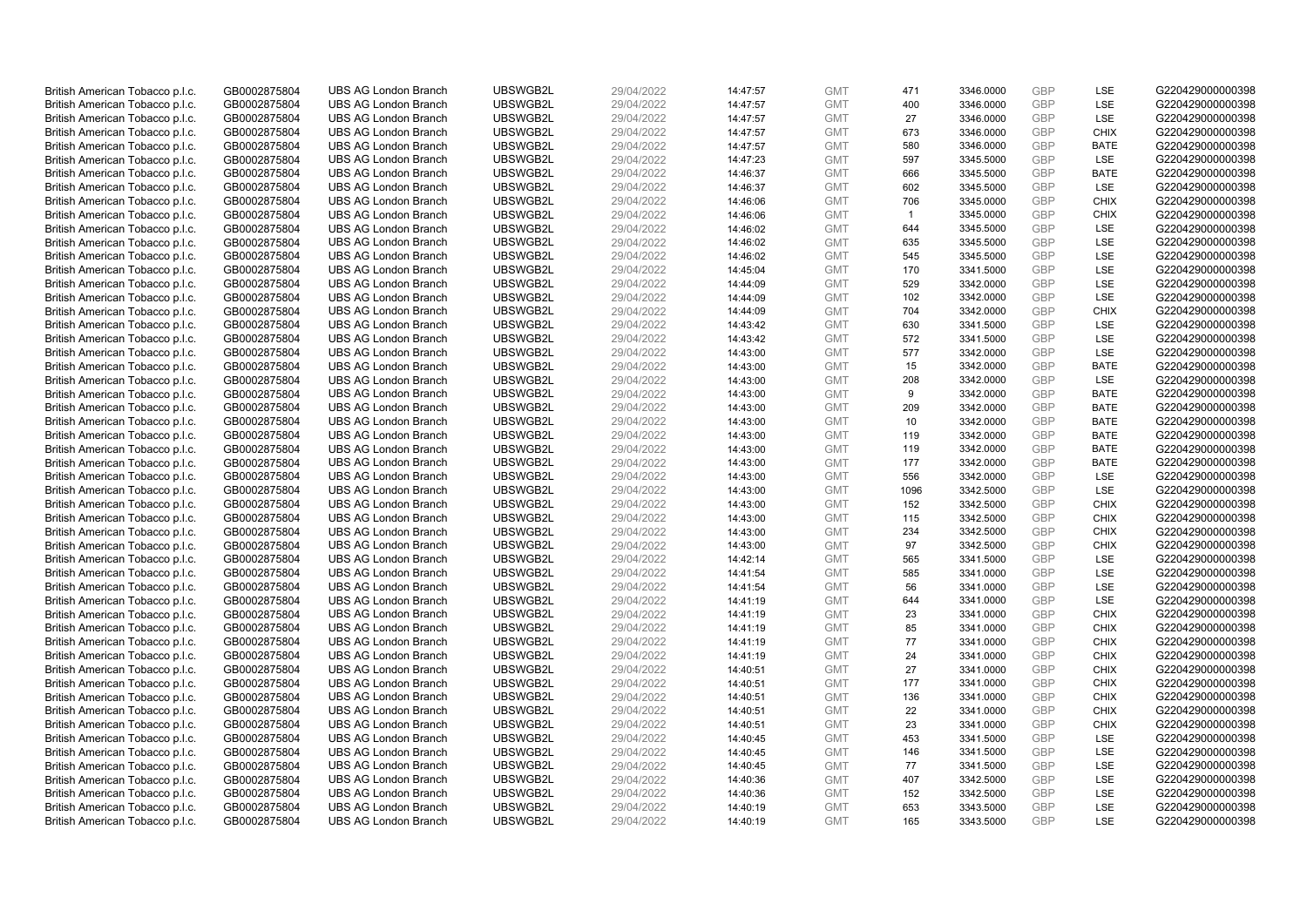| British American Tobacco p.l.c. | GB0002875804 | <b>UBS AG London Branch</b> | UBSWGB2L | 29/04/2022 | 14:40:13 | <b>GMT</b> | 541 | 3344.0000 | <b>GBP</b>               | LSE         | G220429000000398 |
|---------------------------------|--------------|-----------------------------|----------|------------|----------|------------|-----|-----------|--------------------------|-------------|------------------|
| British American Tobacco p.l.c. | GB0002875804 | <b>UBS AG London Branch</b> | UBSWGB2L | 29/04/2022 | 14:40:13 | <b>GMT</b> | 97  | 3344.0000 | GBP                      | <b>LSE</b>  | G220429000000398 |
| British American Tobacco p.l.c. | GB0002875804 | <b>UBS AG London Branch</b> | UBSWGB2L | 29/04/2022 | 14:39:03 | <b>GMT</b> | 274 | 3339.0000 | <b>GBP</b>               | LSE         | G220429000000398 |
| British American Tobacco p.l.c. | GB0002875804 | <b>UBS AG London Branch</b> | UBSWGB2L | 29/04/2022 | 14:39:03 | <b>GMT</b> | 318 | 3339.0000 | <b>GBP</b>               | LSE         | G220429000000398 |
| British American Tobacco p.l.c. | GB0002875804 | <b>UBS AG London Branch</b> | UBSWGB2L | 29/04/2022 |          | <b>GMT</b> | 554 | 3339.5000 | <b>GBP</b>               | LSE         | G220429000000398 |
|                                 |              | <b>UBS AG London Branch</b> | UBSWGB2L |            | 14:39:01 |            | 44  |           |                          | LSE         | G220429000000398 |
| British American Tobacco p.l.c. | GB0002875804 |                             |          | 29/04/2022 | 14:39:01 | <b>GMT</b> |     | 3339.5000 | <b>GBP</b><br><b>GBP</b> |             |                  |
| British American Tobacco p.l.c. | GB0002875804 | <b>UBS AG London Branch</b> | UBSWGB2L | 29/04/2022 | 14:39:01 | <b>GMT</b> | 437 | 3339.5000 |                          | <b>CHIX</b> | G220429000000398 |
| British American Tobacco p.l.c. | GB0002875804 | <b>UBS AG London Branch</b> | UBSWGB2L | 29/04/2022 | 14:39:01 | <b>GMT</b> | 238 | 3339.5000 | <b>GBP</b>               | <b>CHIX</b> | G220429000000398 |
| British American Tobacco p.l.c. | GB0002875804 | <b>UBS AG London Branch</b> | UBSWGB2L | 29/04/2022 | 14:38:34 | <b>GMT</b> | 653 | 3341.0000 | <b>GBP</b>               | LSE         | G220429000000398 |
| British American Tobacco p.l.c. | GB0002875804 | <b>UBS AG London Branch</b> | UBSWGB2L | 29/04/2022 | 14:38:16 | <b>GMT</b> | 176 | 3341.5000 | <b>GBP</b>               | <b>BATE</b> | G220429000000398 |
| British American Tobacco p.l.c. | GB0002875804 | <b>UBS AG London Branch</b> | UBSWGB2L | 29/04/2022 | 14:38:16 | <b>GMT</b> | 241 | 3341.5000 | <b>GBP</b>               | <b>BATE</b> | G220429000000398 |
| British American Tobacco p.l.c. | GB0002875804 | <b>UBS AG London Branch</b> | UBSWGB2L | 29/04/2022 | 14:38:16 | <b>GMT</b> | 225 | 3341.5000 | <b>GBP</b>               | <b>BATE</b> | G220429000000398 |
| British American Tobacco p.l.c. | GB0002875804 | <b>UBS AG London Branch</b> | UBSWGB2L | 29/04/2022 | 14:38:13 | <b>GMT</b> | 569 | 3342.0000 | <b>GBP</b>               | LSE         | G220429000000398 |
| British American Tobacco p.l.c. | GB0002875804 | <b>UBS AG London Branch</b> | UBSWGB2L | 29/04/2022 | 14:38:12 | <b>GMT</b> | 84  | 3342.0000 | <b>GBP</b>               | LSE         | G220429000000398 |
| British American Tobacco p.l.c. | GB0002875804 | <b>UBS AG London Branch</b> | UBSWGB2L | 29/04/2022 | 14:37:53 | <b>GMT</b> | 711 | 3343.5000 | <b>GBP</b>               | <b>LSE</b>  | G220429000000398 |
| British American Tobacco p.l.c. | GB0002875804 | <b>UBS AG London Branch</b> | UBSWGB2L | 29/04/2022 | 14:37:53 | <b>GMT</b> | 613 | 3344.0000 | <b>GBP</b>               | LSE         | G220429000000398 |
| British American Tobacco p.l.c. | GB0002875804 | <b>UBS AG London Branch</b> | UBSWGB2L | 29/04/2022 | 14:37:53 | <b>GMT</b> | 727 | 3344.0000 | <b>GBP</b>               | LSE         | G220429000000398 |
| British American Tobacco p.l.c. | GB0002875804 | <b>UBS AG London Branch</b> | UBSWGB2L | 29/04/2022 | 14:37:50 | <b>GMT</b> | 169 | 3344.5000 | <b>GBP</b>               | <b>CHIX</b> | G220429000000398 |
| British American Tobacco p.l.c. | GB0002875804 | <b>UBS AG London Branch</b> | UBSWGB2L | 29/04/2022 | 14:37:50 | <b>GMT</b> | 516 | 3344.5000 | <b>GBP</b>               | <b>CHIX</b> | G220429000000398 |
| British American Tobacco p.l.c. | GB0002875804 | <b>UBS AG London Branch</b> | UBSWGB2L | 29/04/2022 | 14:36:20 | <b>GMT</b> | 215 | 3344.0000 | <b>GBP</b>               | LSE         | G220429000000398 |
| British American Tobacco p.l.c. | GB0002875804 | <b>UBS AG London Branch</b> | UBSWGB2L | 29/04/2022 | 14:36:20 | <b>GMT</b> | 120 | 3344.0000 | <b>GBP</b>               | LSE         | G220429000000398 |
| British American Tobacco p.l.c. | GB0002875804 | <b>UBS AG London Branch</b> | UBSWGB2L | 29/04/2022 | 14:36:20 | <b>GMT</b> | 250 | 3344.0000 | <b>GBP</b>               | LSE         | G220429000000398 |
| British American Tobacco p.l.c. | GB0002875804 | <b>UBS AG London Branch</b> | UBSWGB2L | 29/04/2022 | 14:36:20 | <b>GMT</b> | 19  | 3344.0000 | <b>GBP</b>               | LSE         | G220429000000398 |
| British American Tobacco p.l.c. | GB0002875804 | <b>UBS AG London Branch</b> | UBSWGB2L | 29/04/2022 | 14:36:20 | <b>GMT</b> | 466 | 3344.0000 | <b>GBP</b>               | <b>BATE</b> | G220429000000398 |
| British American Tobacco p.l.c. | GB0002875804 | <b>UBS AG London Branch</b> | UBSWGB2L | 29/04/2022 | 14:36:20 | <b>GMT</b> | 304 | 3344.0000 | <b>GBP</b>               | <b>CHIX</b> | G220429000000398 |
| British American Tobacco p.l.c. | GB0002875804 | <b>UBS AG London Branch</b> | UBSWGB2L | 29/04/2022 | 14:36:20 | <b>GMT</b> | 162 | 3344.0000 | <b>GBP</b>               | <b>CHIX</b> | G220429000000398 |
| British American Tobacco p.l.c. | GB0002875804 | <b>UBS AG London Branch</b> | UBSWGB2L | 29/04/2022 | 14:36:17 | <b>GMT</b> | 143 | 3344.0000 | <b>GBP</b>               | <b>BATE</b> | G220429000000398 |
| British American Tobacco p.l.c. | GB0002875804 | <b>UBS AG London Branch</b> | UBSWGB2L | 29/04/2022 | 14:36:02 | <b>GMT</b> | 171 | 3344.0000 | <b>GBP</b>               | <b>CHIX</b> | G220429000000398 |
| British American Tobacco p.l.c. | GB0002875804 | <b>UBS AG London Branch</b> | UBSWGB2L | 29/04/2022 | 14:35:59 | <b>GMT</b> | 191 | 3345.0000 | <b>GBP</b>               | LSE         | G220429000000398 |
| British American Tobacco p.l.c. | GB0002875804 | <b>UBS AG London Branch</b> | UBSWGB2L | 29/04/2022 | 14:35:59 | <b>GMT</b> | 444 | 3345.0000 | <b>GBP</b>               | LSE         | G220429000000398 |
| British American Tobacco p.l.c. | GB0002875804 | <b>UBS AG London Branch</b> | UBSWGB2L | 29/04/2022 | 14:35:59 | <b>GMT</b> | 300 | 3345.0000 | GBP                      | LSE         | G220429000000398 |
| British American Tobacco p.l.c. | GB0002875804 | <b>UBS AG London Branch</b> | UBSWGB2L | 29/04/2022 | 14:35:59 | <b>GMT</b> | 379 | 3345.0000 | <b>GBP</b>               | <b>LSE</b>  | G220429000000398 |
| British American Tobacco p.l.c. | GB0002875804 | <b>UBS AG London Branch</b> | UBSWGB2L | 29/04/2022 | 14:35:15 | <b>GMT</b> | 321 | 3345.5000 | <b>GBP</b>               | LSE         | G220429000000398 |
| British American Tobacco p.l.c. | GB0002875804 | <b>UBS AG London Branch</b> | UBSWGB2L | 29/04/2022 | 14:35:15 | <b>GMT</b> | 305 | 3345.5000 | <b>GBP</b>               | LSE         | G220429000000398 |
| British American Tobacco p.l.c. | GB0002875804 | <b>UBS AG London Branch</b> | UBSWGB2L | 29/04/2022 | 14:34:58 | <b>GMT</b> | 644 | 3346.0000 | <b>GBP</b>               | LSE         | G220429000000398 |
| British American Tobacco p.l.c. | GB0002875804 | <b>UBS AG London Branch</b> | UBSWGB2L | 29/04/2022 | 14:34:58 | <b>GMT</b> | 693 | 3346.0000 | <b>GBP</b>               | <b>CHIX</b> | G220429000000398 |
| British American Tobacco p.l.c. | GB0002875804 | <b>UBS AG London Branch</b> | UBSWGB2L | 29/04/2022 | 14:34:53 | <b>GMT</b> | 569 | 3347.0000 | <b>GBP</b>               | <b>LSE</b>  | G220429000000398 |
| British American Tobacco p.l.c. | GB0002875804 | <b>UBS AG London Branch</b> | UBSWGB2L | 29/04/2022 | 14:34:53 | <b>GMT</b> | 479 | 3347.0000 | <b>GBP</b>               | LSE         | G220429000000398 |
| British American Tobacco p.l.c. | GB0002875804 | <b>UBS AG London Branch</b> | UBSWGB2L | 29/04/2022 | 14:34:39 | <b>GMT</b> | 119 | 3347.0000 | <b>GBP</b>               | LSE         | G220429000000398 |
| British American Tobacco p.l.c. | GB0002875804 | <b>UBS AG London Branch</b> | UBSWGB2L | 29/04/2022 | 14:34:10 | <b>GMT</b> | 250 | 3347.0000 | <b>GBP</b>               | LSE         | G220429000000398 |
| British American Tobacco p.l.c. | GB0002875804 | <b>UBS AG London Branch</b> | UBSWGB2L | 29/04/2022 | 14:34:10 | <b>GMT</b> | 120 | 3347.0000 | <b>GBP</b>               | <b>LSE</b>  | G220429000000398 |
| British American Tobacco p.l.c. | GB0002875804 | <b>UBS AG London Branch</b> | UBSWGB2L | 29/04/2022 | 14:34:10 | <b>GMT</b> | 124 | 3347.0000 | <b>GBP</b>               | LSE         | G220429000000398 |
| British American Tobacco p.l.c. | GB0002875804 | <b>UBS AG London Branch</b> | UBSWGB2L | 29/04/2022 | 14:34:10 | <b>GMT</b> | 73  | 3347.0000 | <b>GBP</b>               | LSE         | G220429000000398 |
| British American Tobacco p.l.c. | GB0002875804 | <b>UBS AG London Branch</b> | UBSWGB2L | 29/04/2022 | 14:34:10 | <b>GMT</b> | 673 | 3347.0000 | GBP                      | LSE         | G220429000000398 |
| British American Tobacco p.l.c. | GB0002875804 | <b>UBS AG London Branch</b> | UBSWGB2L | 29/04/2022 | 14:34:10 | <b>GMT</b> | 66  | 3347.0000 | <b>GBP</b>               | <b>CHIX</b> | G220429000000398 |
| British American Tobacco p.l.c. | GB0002875804 | <b>UBS AG London Branch</b> | UBSWGB2L | 29/04/2022 | 14:34:10 | <b>GMT</b> | 573 | 3347.0000 | <b>GBP</b>               | <b>BATE</b> | G220429000000398 |
| British American Tobacco p.l.c. | GB0002875804 | <b>UBS AG London Branch</b> | UBSWGB2L | 29/04/2022 | 14:34:10 | <b>GMT</b> | 565 | 3347.0000 | <b>GBP</b>               | <b>CHIX</b> | G220429000000398 |
| British American Tobacco p.l.c. | GB0002875804 | <b>UBS AG London Branch</b> | UBSWGB2L | 29/04/2022 | 14:34:08 | <b>GMT</b> | 644 | 3347.5000 | GBP                      | LSE         | G220429000000398 |
| British American Tobacco p.l.c. | GB0002875804 | <b>UBS AG London Branch</b> | UBSWGB2L | 29/04/2022 | 14:34:01 | <b>GMT</b> | 670 | 3349.0000 | <b>GBP</b>               | LSE         | G220429000000398 |
| British American Tobacco p.l.c. | GB0002875804 | <b>UBS AG London Branch</b> | UBSWGB2L | 29/04/2022 | 14:33:49 | <b>GMT</b> | 119 | 3347.0000 | <b>GBP</b>               | <b>LSE</b>  | G220429000000398 |
| British American Tobacco p.l.c. | GB0002875804 | <b>UBS AG London Branch</b> | UBSWGB2L | 29/04/2022 | 14:33:49 | <b>GMT</b> | 216 | 3347.0000 | <b>GBP</b>               | <b>CHIX</b> | G220429000000398 |
| British American Tobacco p.l.c. | GB0002875804 | <b>UBS AG London Branch</b> | UBSWGB2L | 29/04/2022 | 14:33:12 | <b>GMT</b> | 188 | 3345.0000 | <b>GBP</b>               | <b>BATE</b> | G220429000000398 |
| British American Tobacco p.l.c. | GB0002875804 | <b>UBS AG London Branch</b> | UBSWGB2L | 29/04/2022 | 14:33:12 | <b>GMT</b> | 574 | 3345.5000 | <b>GBP</b>               | LSE         | G220429000000398 |
| British American Tobacco p.l.c. | GB0002875804 | <b>UBS AG London Branch</b> | UBSWGB2L | 29/04/2022 | 14:33:12 | <b>GMT</b> | 165 | 3345.5000 | GBP                      | <b>LSE</b>  | G220429000000398 |
|                                 |              |                             |          |            |          |            |     |           |                          |             |                  |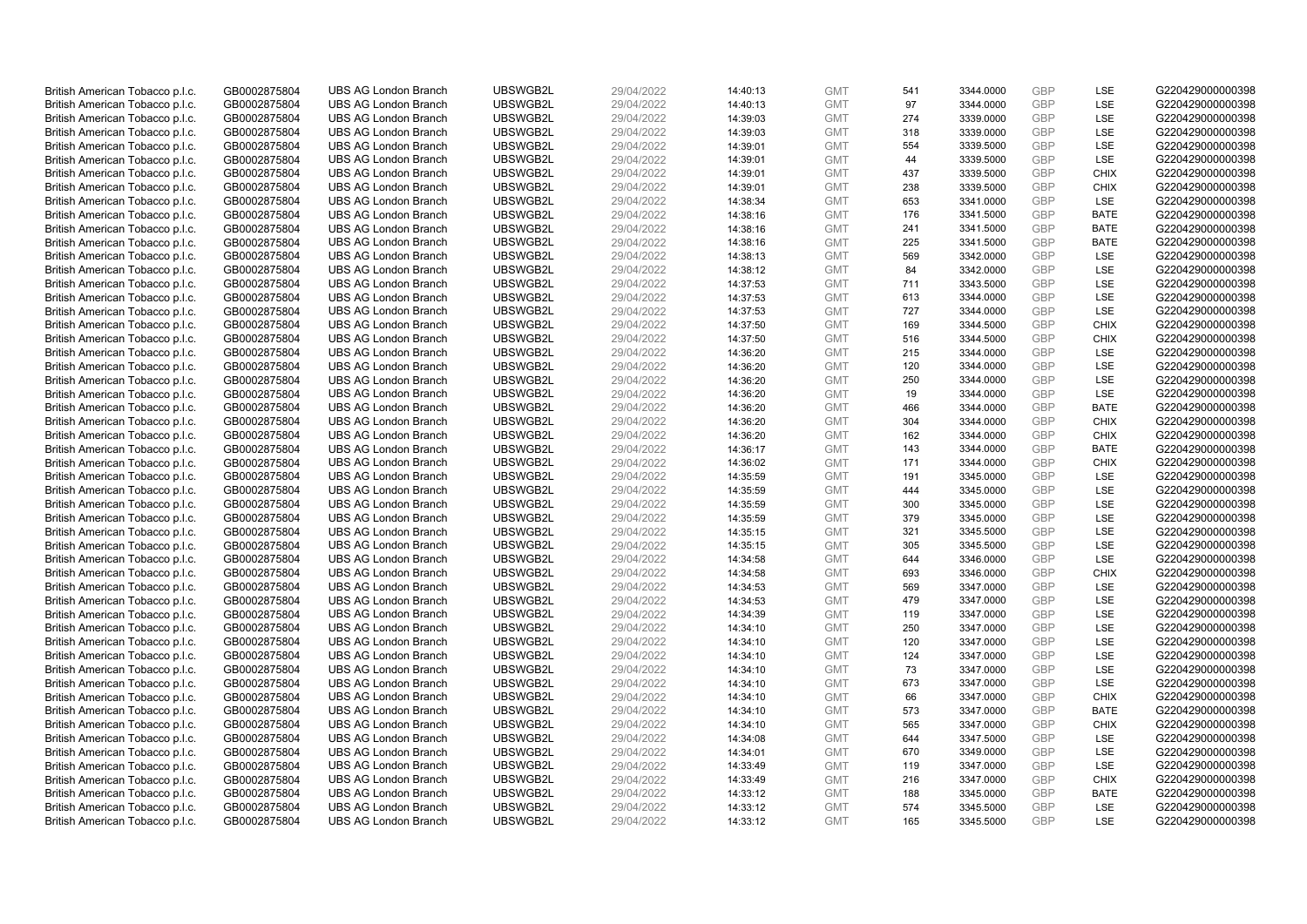| British American Tobacco p.l.c. | GB0002875804 | <b>UBS AG London Branch</b> | UBSWGB2L | 29/04/2022 | 14:33:11 | <b>GMT</b> | 124 | 3346.5000 | <b>GBP</b> | LSE         | G220429000000398 |
|---------------------------------|--------------|-----------------------------|----------|------------|----------|------------|-----|-----------|------------|-------------|------------------|
|                                 |              |                             |          |            |          |            |     |           | GBP        |             |                  |
| British American Tobacco p.l.c. | GB0002875804 | <b>UBS AG London Branch</b> | UBSWGB2L | 29/04/2022 | 14:33:11 | <b>GMT</b> | 571 | 3346.5000 |            | LSE         | G220429000000398 |
| British American Tobacco p.l.c. | GB0002875804 | <b>UBS AG London Branch</b> | UBSWGB2L | 29/04/2022 | 14:33:11 | <b>GMT</b> | 442 | 3346.5000 | GBP        | <b>BATE</b> | G220429000000398 |
| British American Tobacco p.l.c. | GB0002875804 | <b>UBS AG London Branch</b> | UBSWGB2L | 29/04/2022 | 14:33:09 | <b>GMT</b> | 16  | 3346.5000 | <b>GBP</b> | <b>CHIX</b> | G220429000000398 |
| British American Tobacco p.l.c. | GB0002875804 | <b>UBS AG London Branch</b> | UBSWGB2L | 29/04/2022 | 14:33:09 | <b>GMT</b> | 68  | 3346.5000 | GBP        | <b>CHIX</b> | G220429000000398 |
| British American Tobacco p.l.c. | GB0002875804 | <b>UBS AG London Branch</b> | UBSWGB2L | 29/04/2022 | 14:33:04 | <b>GMT</b> | 721 | 3346.5000 | <b>GBP</b> | <b>LSE</b>  | G220429000000398 |
| British American Tobacco p.l.c. | GB0002875804 | <b>UBS AG London Branch</b> | UBSWGB2L | 29/04/2022 | 14:33:04 | <b>GMT</b> | 105 | 3346.5000 | GBP        | LSE         | G220429000000398 |
| British American Tobacco p.l.c. | GB0002875804 | <b>UBS AG London Branch</b> | UBSWGB2L | 29/04/2022 | 14:33:04 | <b>GMT</b> | 84  | 3346.5000 | <b>GBP</b> | <b>CHIX</b> | G220429000000398 |
| British American Tobacco p.l.c. | GB0002875804 | <b>UBS AG London Branch</b> | UBSWGB2L | 29/04/2022 | 14:33:04 | <b>GMT</b> | 35  | 3346.5000 | GBP        | <b>BATE</b> | G220429000000398 |
| British American Tobacco p.l.c. | GB0002875804 | <b>UBS AG London Branch</b> | UBSWGB2L | 29/04/2022 | 14:33:04 | <b>GMT</b> | 78  | 3346.5000 | <b>GBP</b> | <b>CHIX</b> | G220429000000398 |
| British American Tobacco p.l.c. | GB0002875804 | <b>UBS AG London Branch</b> | UBSWGB2L | 29/04/2022 | 14:33:04 | <b>GMT</b> | 201 | 3346.5000 | GBP        | <b>BATE</b> | G220429000000398 |
| British American Tobacco p.l.c. | GB0002875804 | <b>UBS AG London Branch</b> | UBSWGB2L | 29/04/2022 | 14:33:04 | <b>GMT</b> | 9   | 3346.5000 | <b>GBP</b> | <b>BATE</b> | G220429000000398 |
| British American Tobacco p.l.c. | GB0002875804 | <b>UBS AG London Branch</b> | UBSWGB2L | 29/04/2022 | 14:33:01 | <b>GMT</b> | 434 | 3346.5000 | GBP        | <b>CHIX</b> | G220429000000398 |
| British American Tobacco p.l.c. | GB0002875804 | <b>UBS AG London Branch</b> | UBSWGB2L | 29/04/2022 | 14:33:01 | <b>GMT</b> | 2   | 3346.5000 | <b>GBP</b> | <b>CHIX</b> | G220429000000398 |
| British American Tobacco p.l.c. | GB0002875804 | <b>UBS AG London Branch</b> | UBSWGB2L | 29/04/2022 | 14:32:35 | <b>GMT</b> | 125 | 3346.5000 | GBP        | <b>CHIX</b> | G220429000000398 |
| British American Tobacco p.l.c. | GB0002875804 | <b>UBS AG London Branch</b> | UBSWGB2L | 29/04/2022 | 14:32:35 | <b>GMT</b> | 155 | 3346.5000 | GBP        | <b>CHIX</b> | G220429000000398 |
| British American Tobacco p.l.c. | GB0002875804 | <b>UBS AG London Branch</b> | UBSWGB2L | 29/04/2022 | 14:32:35 | <b>GMT</b> | 938 | 3346.5000 | GBP        | LSE         | G220429000000398 |
| British American Tobacco p.l.c. | GB0002875804 | <b>UBS AG London Branch</b> | UBSWGB2L | 29/04/2022 | 14:32:35 | <b>GMT</b> | 140 | 3346.5000 | GBP        | <b>CHIX</b> | G220429000000398 |
| British American Tobacco p.l.c. | GB0002875804 | <b>UBS AG London Branch</b> | UBSWGB2L | 29/04/2022 | 14:32:35 | <b>GMT</b> | 173 | 3346.5000 | <b>GBP</b> | <b>CHIX</b> | G220429000000398 |
| British American Tobacco p.l.c. | GB0002875804 | <b>UBS AG London Branch</b> | UBSWGB2L | 29/04/2022 | 14:32:32 | <b>GMT</b> | 173 | 3347.0000 | <b>GBP</b> | LSE         | G220429000000398 |
| British American Tobacco p.l.c. | GB0002875804 | <b>UBS AG London Branch</b> | UBSWGB2L | 29/04/2022 | 14:32:32 | <b>GMT</b> | 81  | 3347.0000 | <b>GBP</b> | LSE         | G220429000000398 |
| British American Tobacco p.l.c. | GB0002875804 | <b>UBS AG London Branch</b> | UBSWGB2L | 29/04/2022 | 14:32:32 | <b>GMT</b> | 395 | 3347.0000 | GBP        | LSE         | G220429000000398 |
|                                 |              |                             |          |            |          |            |     |           | <b>GBP</b> |             |                  |
| British American Tobacco p.l.c. | GB0002875804 | <b>UBS AG London Branch</b> | UBSWGB2L | 29/04/2022 | 14:32:32 | <b>GMT</b> | 431 | 3347.0000 | <b>GBP</b> | LSE         | G220429000000398 |
| British American Tobacco p.l.c. | GB0002875804 | <b>UBS AG London Branch</b> | UBSWGB2L | 29/04/2022 | 14:32:28 | <b>GMT</b> | 119 | 3347.0000 |            | <b>LSE</b>  | G220429000000398 |
| British American Tobacco p.l.c. | GB0002875804 | <b>UBS AG London Branch</b> | UBSWGB2L | 29/04/2022 | 14:32:28 | <b>GMT</b> | 250 | 3347.5000 | <b>GBP</b> | LSE         | G220429000000398 |
| British American Tobacco p.l.c. | GB0002875804 | <b>UBS AG London Branch</b> | UBSWGB2L | 29/04/2022 | 14:32:28 | <b>GMT</b> | 124 | 3347.5000 | GBP        | LSE         | G220429000000398 |
| British American Tobacco p.l.c. | GB0002875804 | <b>UBS AG London Branch</b> | UBSWGB2L | 29/04/2022 | 14:31:56 | <b>GMT</b> | 448 | 3345.0000 | <b>GBP</b> | LSE         | G220429000000398 |
| British American Tobacco p.l.c. | GB0002875804 | <b>UBS AG London Branch</b> | UBSWGB2L | 29/04/2022 | 14:31:56 | <b>GMT</b> | 179 | 3345.0000 | GBP        | LSE         | G220429000000398 |
| British American Tobacco p.l.c. | GB0002875804 | <b>UBS AG London Branch</b> | UBSWGB2L | 29/04/2022 | 14:31:25 | <b>GMT</b> | 475 | 3343.5000 | <b>GBP</b> | LSE         | G220429000000398 |
| British American Tobacco p.l.c. | GB0002875804 | <b>UBS AG London Branch</b> | UBSWGB2L | 29/04/2022 | 14:31:25 | <b>GMT</b> | 58  | 3343.5000 | GBP        | LSE         | G220429000000398 |
| British American Tobacco p.l.c. | GB0002875804 | <b>UBS AG London Branch</b> | UBSWGB2L | 29/04/2022 | 14:31:23 | <b>GMT</b> | 15  | 3343.5000 | <b>GBP</b> | <b>LSE</b>  | G220429000000398 |
| British American Tobacco p.l.c. | GB0002875804 | <b>UBS AG London Branch</b> | UBSWGB2L | 29/04/2022 | 14:31:08 | <b>GMT</b> | 81  | 3340.5000 | <b>GBP</b> | <b>LSE</b>  | G220429000000398 |
| British American Tobacco p.l.c. | GB0002875804 | <b>UBS AG London Branch</b> | UBSWGB2L | 29/04/2022 | 14:31:01 | <b>GMT</b> | 600 | 3341.5000 | <b>GBP</b> | LSE         | G220429000000398 |
| British American Tobacco p.l.c. | GB0002875804 | <b>UBS AG London Branch</b> | UBSWGB2L | 29/04/2022 | 14:31:01 | <b>GMT</b> | 143 | 3341.5000 | <b>GBP</b> | LSE         | G220429000000398 |
| British American Tobacco p.l.c. | GB0002875804 | <b>UBS AG London Branch</b> | UBSWGB2L | 29/04/2022 | 14:30:54 | <b>GMT</b> | 115 | 3342.5000 | GBP        | LSE         | G220429000000398 |
| British American Tobacco p.l.c. | GB0002875804 | <b>UBS AG London Branch</b> | UBSWGB2L | 29/04/2022 | 14:30:54 | <b>GMT</b> | 438 | 3342.5000 | <b>GBP</b> | LSE         | G220429000000398 |
| British American Tobacco p.l.c. | GB0002875804 | <b>UBS AG London Branch</b> | UBSWGB2L | 29/04/2022 | 14:30:23 | <b>GMT</b> | 453 | 3343.0000 | <b>GBP</b> | <b>CHIX</b> | G220429000000398 |
| British American Tobacco p.l.c. | GB0002875804 | <b>UBS AG London Branch</b> | UBSWGB2L | 29/04/2022 | 14:30:23 | <b>GMT</b> | 172 | 3343.0000 | <b>GBP</b> | <b>CHIX</b> | G220429000000398 |
| British American Tobacco p.l.c. | GB0002875804 | <b>UBS AG London Branch</b> | UBSWGB2L | 29/04/2022 | 14:30:20 | <b>GMT</b> | 408 | 3344.0000 | GBP        | LSE         | G220429000000398 |
| British American Tobacco p.l.c. | GB0002875804 | <b>UBS AG London Branch</b> | UBSWGB2L | 29/04/2022 | 14:30:20 | <b>GMT</b> | 150 | 3344.0000 | <b>GBP</b> | <b>LSE</b>  | G220429000000398 |
| British American Tobacco p.l.c. | GB0002875804 | <b>UBS AG London Branch</b> | UBSWGB2L | 29/04/2022 | 14:30:20 | <b>GMT</b> | 111 | 3344.0000 | GBP        | LSE         | G220429000000398 |
| British American Tobacco p.l.c. | GB0002875804 | <b>UBS AG London Branch</b> | UBSWGB2L | 29/04/2022 | 14:30:20 | <b>GMT</b> | 113 | 3344.0000 | <b>GBP</b> | LSE         | G220429000000398 |
| British American Tobacco p.l.c. | GB0002875804 | <b>UBS AG London Branch</b> | UBSWGB2L | 29/04/2022 | 14:30:20 | <b>GMT</b> | 671 | 3344.0000 | GBP        | <b>BATE</b> | G220429000000398 |
| British American Tobacco p.l.c. | GB0002875804 | <b>UBS AG London Branch</b> | UBSWGB2L | 29/04/2022 | 14:30:19 | <b>GMT</b> | 478 | 3344.5000 | <b>GBP</b> | LSE         | G220429000000398 |
| British American Tobacco p.l.c. | GB0002875804 | <b>UBS AG London Branch</b> | UBSWGB2L | 29/04/2022 | 14:30:19 | <b>GMT</b> | 130 | 3344.5000 | <b>GBP</b> | LSE         | G220429000000398 |
| British American Tobacco p.l.c. | GB0002875804 | <b>UBS AG London Branch</b> | UBSWGB2L | 29/04/2022 | 14:30:00 | <b>GMT</b> | 787 | 3343.5000 | <b>GBP</b> | LSE         | G220429000000398 |
| British American Tobacco p.l.c. | GB0002875804 | <b>UBS AG London Branch</b> | UBSWGB2L | 29/04/2022 | 14:30:00 | <b>GMT</b> | 9   | 3343.5000 | GBP        | <b>CHIX</b> | G220429000000398 |
| British American Tobacco p.l.c. | GB0002875804 | <b>UBS AG London Branch</b> | UBSWGB2L | 29/04/2022 | 14:30:00 | <b>GMT</b> | 480 | 3343.5000 | GBP        | <b>CHIX</b> | G220429000000398 |
| British American Tobacco p.l.c. | GB0002875804 | <b>UBS AG London Branch</b> | UBSWGB2L | 29/04/2022 | 14:30:00 | <b>GMT</b> | 101 | 3343.5000 | GBP        | <b>CHIX</b> | G220429000000398 |
| British American Tobacco p.l.c. | GB0002875804 | <b>UBS AG London Branch</b> | UBSWGB2L | 29/04/2022 | 14:30:00 | <b>GMT</b> | 52  | 3343.5000 | GBP        | <b>CHIX</b> | G220429000000398 |
| British American Tobacco p.l.c. | GB0002875804 | <b>UBS AG London Branch</b> | UBSWGB2L | 29/04/2022 | 14:29:53 | <b>GMT</b> | 558 | 3344.0000 | <b>GBP</b> | LSE         | G220429000000398 |
| British American Tobacco p.l.c. | GB0002875804 | <b>UBS AG London Branch</b> | UBSWGB2L | 29/04/2022 | 14:29:53 | <b>GMT</b> | 44  | 3344.0000 | GBP        | LSE         | G220429000000398 |
| British American Tobacco p.l.c. | GB0002875804 | <b>UBS AG London Branch</b> | UBSWGB2L | 29/04/2022 | 14:29:53 | <b>GMT</b> | 344 | 3344.0000 | <b>GBP</b> | LSE         | G220429000000398 |
| British American Tobacco p.l.c. | GB0002875804 | <b>UBS AG London Branch</b> | UBSWGB2L | 29/04/2022 | 14:29:53 | <b>GMT</b> | 202 | 3344.0000 | GBP        | <b>LSE</b>  | G220429000000398 |
|                                 |              |                             |          |            |          |            |     |           |            |             |                  |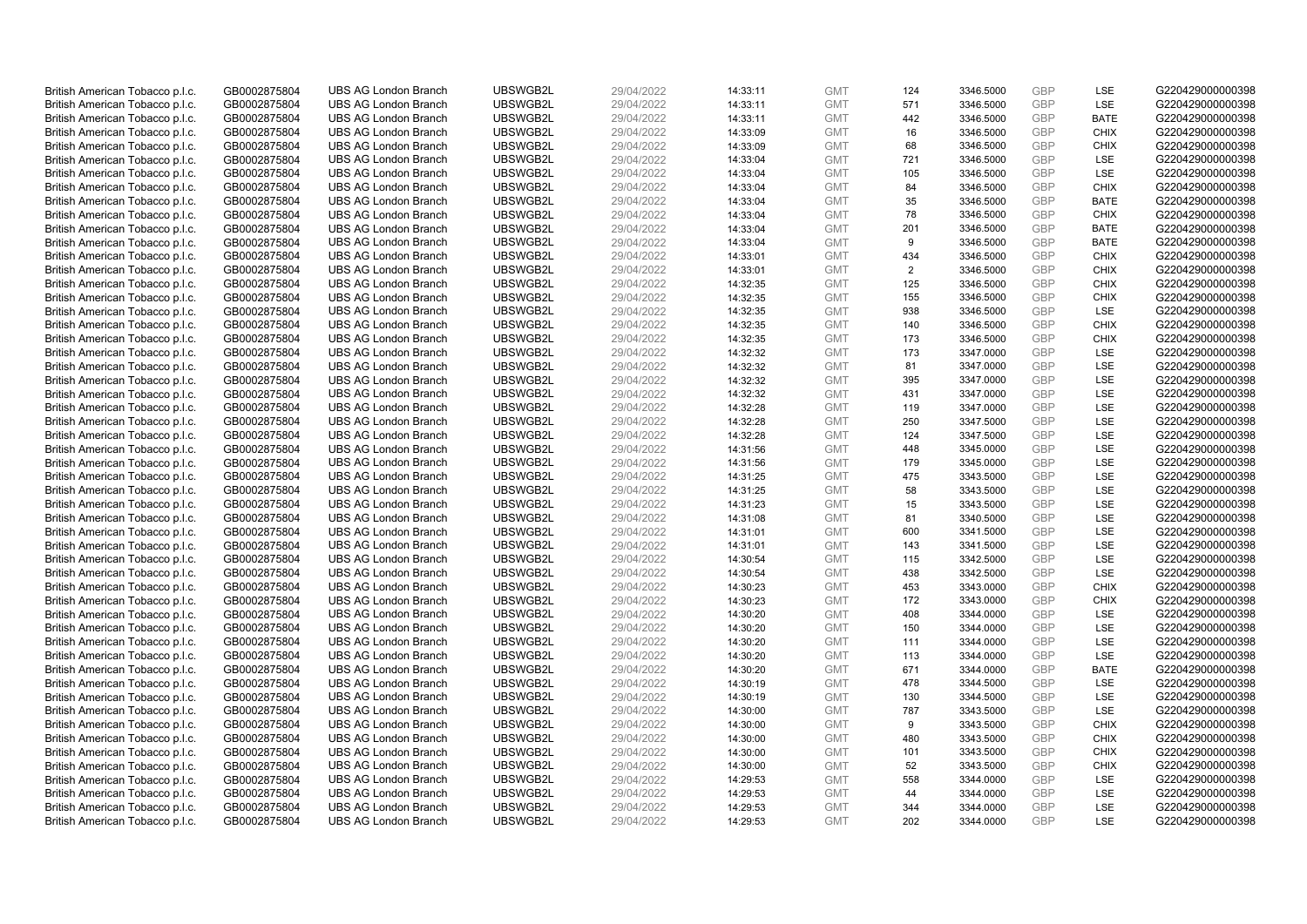| British American Tobacco p.l.c. | GB0002875804 | <b>UBS AG London Branch</b> | UBSWGB2L | 29/04/2022 | 14:29:31 | <b>GMT</b> | 381 | 3343.5000 | <b>GBP</b>               | LSE         | G220429000000398 |
|---------------------------------|--------------|-----------------------------|----------|------------|----------|------------|-----|-----------|--------------------------|-------------|------------------|
| British American Tobacco p.l.c. | GB0002875804 | <b>UBS AG London Branch</b> | UBSWGB2L | 29/04/2022 | 14:29:31 | <b>GMT</b> | 91  | 3343.5000 | <b>GBP</b>               | LSE         | G220429000000398 |
| British American Tobacco p.l.c. | GB0002875804 | <b>UBS AG London Branch</b> | UBSWGB2L | 29/04/2022 | 14:28:17 | <b>GMT</b> | 649 | 3343.0000 | <b>GBP</b>               | <b>CHIX</b> | G220429000000398 |
| British American Tobacco p.l.c. | GB0002875804 | <b>UBS AG London Branch</b> | UBSWGB2L | 29/04/2022 | 14:28:15 | <b>GMT</b> | 669 | 3343.5000 | <b>GBP</b>               | <b>BATE</b> | G220429000000398 |
| British American Tobacco p.l.c. | GB0002875804 | <b>UBS AG London Branch</b> | UBSWGB2L | 29/04/2022 |          | <b>GMT</b> | 12  | 3343.5000 | <b>GBP</b>               | <b>CHIX</b> | G220429000000398 |
|                                 |              | <b>UBS AG London Branch</b> | UBSWGB2L |            | 14:28:15 |            | 11  |           |                          | <b>BATE</b> | G220429000000398 |
| British American Tobacco p.l.c. | GB0002875804 |                             |          | 29/04/2022 | 14:28:15 | <b>GMT</b> |     | 3343.5000 | <b>GBP</b><br><b>GBP</b> |             |                  |
| British American Tobacco p.l.c. | GB0002875804 | <b>UBS AG London Branch</b> | UBSWGB2L | 29/04/2022 | 14:28:15 | <b>GMT</b> | 685 | 3343.5000 |                          | <b>CHIX</b> | G220429000000398 |
| British American Tobacco p.l.c. | GB0002875804 | <b>UBS AG London Branch</b> | UBSWGB2L | 29/04/2022 | 14:28:15 | <b>GMT</b> | 563 | 3343.5000 | <b>GBP</b>               | LSE         | G220429000000398 |
| British American Tobacco p.l.c. | GB0002875804 | <b>UBS AG London Branch</b> | UBSWGB2L | 29/04/2022 | 14:28:15 | <b>GMT</b> | 557 | 3343.5000 | <b>GBP</b>               | LSE         | G220429000000398 |
| British American Tobacco p.l.c. | GB0002875804 | <b>UBS AG London Branch</b> | UBSWGB2L | 29/04/2022 | 14:27:16 | <b>GMT</b> | 935 | 3344.0000 | <b>GBP</b>               | LSE         | G220429000000398 |
| British American Tobacco p.l.c. | GB0002875804 | <b>UBS AG London Branch</b> | UBSWGB2L | 29/04/2022 | 14:26:41 | <b>GMT</b> | 250 | 3343.5000 | <b>GBP</b>               | LSE         | G220429000000398 |
| British American Tobacco p.l.c. | GB0002875804 | <b>UBS AG London Branch</b> | UBSWGB2L | 29/04/2022 | 14:26:41 | <b>GMT</b> | 131 | 3343.5000 | <b>GBP</b>               | LSE         | G220429000000398 |
| British American Tobacco p.l.c. | GB0002875804 | <b>UBS AG London Branch</b> | UBSWGB2L | 29/04/2022 | 14:26:41 | <b>GMT</b> | 16  | 3343.5000 | <b>GBP</b>               | <b>LSE</b>  | G220429000000398 |
| British American Tobacco p.l.c. | GB0002875804 | <b>UBS AG London Branch</b> | UBSWGB2L | 29/04/2022 | 14:26:41 | <b>GMT</b> | 16  | 3343.5000 | <b>GBP</b>               | LSE         | G220429000000398 |
| British American Tobacco p.l.c. | GB0002875804 | <b>UBS AG London Branch</b> | UBSWGB2L | 29/04/2022 | 14:26:41 | <b>GMT</b> | 164 | 3343.5000 | <b>GBP</b>               | <b>LSE</b>  | G220429000000398 |
| British American Tobacco p.l.c. | GB0002875804 | <b>UBS AG London Branch</b> | UBSWGB2L | 29/04/2022 | 14:26:30 | <b>GMT</b> | 223 | 3343.5000 | <b>GBP</b>               | LSE         | G220429000000398 |
| British American Tobacco p.l.c. | GB0002875804 | <b>UBS AG London Branch</b> | UBSWGB2L | 29/04/2022 | 14:23:01 | <b>GMT</b> | 24  | 3344.0000 | <b>GBP</b>               | LSE         | G220429000000398 |
| British American Tobacco p.l.c. | GB0002875804 | <b>UBS AG London Branch</b> | UBSWGB2L | 29/04/2022 | 14:23:01 | <b>GMT</b> | 257 | 3344.0000 | <b>GBP</b>               | LSE         | G220429000000398 |
| British American Tobacco p.l.c. | GB0002875804 | <b>UBS AG London Branch</b> | UBSWGB2L | 29/04/2022 | 14:23:01 | <b>GMT</b> | 348 | 3344.0000 | <b>GBP</b>               | <b>LSE</b>  | G220429000000398 |
| British American Tobacco p.l.c. | GB0002875804 | <b>UBS AG London Branch</b> | UBSWGB2L | 29/04/2022 | 14:22:16 | <b>GMT</b> | 265 | 3345.0000 | <b>GBP</b>               | <b>CHIX</b> | G220429000000398 |
| British American Tobacco p.l.c. | GB0002875804 | <b>UBS AG London Branch</b> | UBSWGB2L | 29/04/2022 | 14:22:16 | <b>GMT</b> | 19  | 3345.0000 | <b>GBP</b>               | <b>CHIX</b> | G220429000000398 |
| British American Tobacco p.l.c. | GB0002875804 | <b>UBS AG London Branch</b> | UBSWGB2L | 29/04/2022 | 14:22:16 | <b>GMT</b> | 638 | 3345.0000 | <b>GBP</b>               | LSE         | G220429000000398 |
| British American Tobacco p.l.c. | GB0002875804 | <b>UBS AG London Branch</b> | UBSWGB2L | 29/04/2022 | 14:22:16 | <b>GMT</b> | 11  | 3345.0000 | <b>GBP</b>               | <b>CHIX</b> | G220429000000398 |
| British American Tobacco p.l.c. | GB0002875804 | <b>UBS AG London Branch</b> | UBSWGB2L | 29/04/2022 | 14:22:16 | <b>GMT</b> | 76  | 3345.0000 | <b>GBP</b>               | <b>CHIX</b> | G220429000000398 |
| British American Tobacco p.l.c. | GB0002875804 | <b>UBS AG London Branch</b> | UBSWGB2L | 29/04/2022 | 14:22:16 | <b>GMT</b> | 212 | 3345.0000 | <b>GBP</b>               | <b>CHIX</b> | G220429000000398 |
| British American Tobacco p.l.c. | GB0002875804 | <b>UBS AG London Branch</b> | UBSWGB2L | 29/04/2022 | 14:20:03 | <b>GMT</b> | 31  | 3344.0000 | <b>GBP</b>               | LSE         | G220429000000398 |
| British American Tobacco p.l.c. | GB0002875804 | <b>UBS AG London Branch</b> | UBSWGB2L | 29/04/2022 | 14:20:03 | <b>GMT</b> | 68  | 3344.0000 | <b>GBP</b>               | LSE         | G220429000000398 |
| British American Tobacco p.l.c. | GB0002875804 | <b>UBS AG London Branch</b> | UBSWGB2L | 29/04/2022 | 14:19:09 | <b>GMT</b> | 572 | 3345.5000 | <b>GBP</b>               | <b>BATE</b> | G220429000000398 |
| British American Tobacco p.l.c. | GB0002875804 | <b>UBS AG London Branch</b> | UBSWGB2L | 29/04/2022 | 14:19:09 | <b>GMT</b> | 671 | 3345.5000 | <b>GBP</b>               | LSE         | G220429000000398 |
| British American Tobacco p.l.c. | GB0002875804 | <b>UBS AG London Branch</b> | UBSWGB2L | 29/04/2022 | 14:18:42 | <b>GMT</b> | 564 | 3344.5000 | <b>GBP</b>               | LSE         | G220429000000398 |
| British American Tobacco p.l.c. | GB0002875804 | <b>UBS AG London Branch</b> | UBSWGB2L | 29/04/2022 | 14:18:42 | <b>GMT</b> | 17  | 3344.5000 | <b>GBP</b>               | LSE         | G220429000000398 |
| British American Tobacco p.l.c. | GB0002875804 | <b>UBS AG London Branch</b> | UBSWGB2L | 29/04/2022 | 14:17:01 | <b>GMT</b> | 62  | 3345.5000 | <b>GBP</b>               | <b>CHIX</b> | G220429000000398 |
| British American Tobacco p.l.c. | GB0002875804 | <b>UBS AG London Branch</b> | UBSWGB2L | 29/04/2022 | 14:17:01 | <b>GMT</b> | 623 | 3345.5000 | <b>GBP</b>               | LSE         | G220429000000398 |
| British American Tobacco p.l.c. | GB0002875804 | <b>UBS AG London Branch</b> | UBSWGB2L | 29/04/2022 | 14:17:01 | <b>GMT</b> | 596 | 3345.5000 | <b>GBP</b>               | <b>CHIX</b> | G220429000000398 |
| British American Tobacco p.l.c. | GB0002875804 | <b>UBS AG London Branch</b> | UBSWGB2L | 29/04/2022 | 14:14:22 | <b>GMT</b> | 400 | 3346.0000 | <b>GBP</b>               | LSE         | G220429000000398 |
| British American Tobacco p.l.c. | GB0002875804 | <b>UBS AG London Branch</b> | UBSWGB2L | 29/04/2022 | 14:14:22 | <b>GMT</b> | 188 | 3346.0000 | <b>GBP</b>               | LSE         | G220429000000398 |
| British American Tobacco p.l.c. | GB0002875804 | <b>UBS AG London Branch</b> | UBSWGB2L | 29/04/2022 | 14:13:03 | <b>GMT</b> | 11  | 3348.5000 | <b>GBP</b>               | <b>LSE</b>  | G220429000000398 |
| British American Tobacco p.l.c. | GB0002875804 | <b>UBS AG London Branch</b> | UBSWGB2L | 29/04/2022 | 14:13:03 | <b>GMT</b> | 548 | 3348.5000 | <b>GBP</b>               | LSE         | G220429000000398 |
| British American Tobacco p.l.c. | GB0002875804 | <b>UBS AG London Branch</b> | UBSWGB2L | 29/04/2022 | 14:11:12 | <b>GMT</b> | 36  | 3349.0000 | <b>GBP</b>               | <b>BATE</b> | G220429000000398 |
| British American Tobacco p.l.c. | GB0002875804 | <b>UBS AG London Branch</b> | UBSWGB2L | 29/04/2022 | 14:11:07 | <b>GMT</b> | 241 | 3349.0000 | <b>GBP</b>               | <b>BATE</b> | G220429000000398 |
| British American Tobacco p.l.c. | GB0002875804 | <b>UBS AG London Branch</b> | UBSWGB2L | 29/04/2022 | 14:10:58 | <b>GMT</b> | 614 | 3351.0000 | <b>GBP</b>               | LSE         | G220429000000398 |
| British American Tobacco p.l.c. | GB0002875804 | <b>UBS AG London Branch</b> | UBSWGB2L | 29/04/2022 | 14:10:11 | <b>GMT</b> | 563 | 3350.5000 | <b>GBP</b>               | <b>CHIX</b> | G220429000000398 |
| British American Tobacco p.l.c. | GB0002875804 | <b>UBS AG London Branch</b> | UBSWGB2L | 29/04/2022 | 14:10:11 | <b>GMT</b> | 119 | 3350.5000 | <b>GBP</b>               | <b>CHIX</b> | G220429000000398 |
| British American Tobacco p.l.c. | GB0002875804 | <b>UBS AG London Branch</b> | UBSWGB2L | 29/04/2022 | 14:10:11 | <b>GMT</b> | 597 | 3350.5000 | GBP                      | LSE         | G220429000000398 |
| British American Tobacco p.l.c. | GB0002875804 | <b>UBS AG London Branch</b> | UBSWGB2L | 29/04/2022 | 14:10:11 | <b>GMT</b> | 675 | 3350.5000 | <b>GBP</b>               | LSE         | G220429000000398 |
| British American Tobacco p.l.c. | GB0002875804 | <b>UBS AG London Branch</b> | UBSWGB2L | 29/04/2022 | 14:09:14 | <b>GMT</b> | 139 | 3349.0000 | <b>GBP</b>               | <b>BATE</b> | G220429000000398 |
| British American Tobacco p.l.c. | GB0002875804 | <b>UBS AG London Branch</b> | UBSWGB2L | 29/04/2022 | 14:09:14 | <b>GMT</b> | 86  | 3349.0000 | <b>GBP</b>               | <b>BATE</b> | G220429000000398 |
| British American Tobacco p.l.c. | GB0002875804 | <b>UBS AG London Branch</b> | UBSWGB2L | 29/04/2022 | 14:09:14 | <b>GMT</b> | 725 | 3349.0000 | <b>GBP</b>               | LSE         | G220429000000398 |
| British American Tobacco p.l.c. | GB0002875804 | <b>UBS AG London Branch</b> | UBSWGB2L | 29/04/2022 | 14:09:14 | <b>GMT</b> | 9   | 3349.0000 | <b>GBP</b>               | <b>BATE</b> | G220429000000398 |
| British American Tobacco p.l.c. | GB0002875804 | <b>UBS AG London Branch</b> | UBSWGB2L | 29/04/2022 | 14:09:14 | <b>GMT</b> | 37  | 3349.0000 | <b>GBP</b>               | <b>BATE</b> | G220429000000398 |
| British American Tobacco p.l.c. | GB0002875804 | <b>UBS AG London Branch</b> | UBSWGB2L | 29/04/2022 | 14:09:14 | <b>GMT</b> | 51  | 3349.0000 | <b>GBP</b>               | <b>BATE</b> | G220429000000398 |
| British American Tobacco p.l.c. | GB0002875804 | <b>UBS AG London Branch</b> | UBSWGB2L | 29/04/2022 | 14:09:14 | <b>GMT</b> | 37  | 3349.0000 | <b>GBP</b>               | <b>BATE</b> | G220429000000398 |
| British American Tobacco p.l.c. | GB0002875804 | <b>UBS AG London Branch</b> | UBSWGB2L | 29/04/2022 | 14:05:38 | <b>GMT</b> | 631 | 3350.0000 | <b>GBP</b>               | <b>CHIX</b> | G220429000000398 |
| British American Tobacco p.l.c. | GB0002875804 | <b>UBS AG London Branch</b> | UBSWGB2L | 29/04/2022 | 14:05:28 | <b>GMT</b> | 617 | 3350.5000 | GBP                      | LSE         | G220429000000398 |
|                                 |              |                             |          |            |          |            |     |           |                          |             |                  |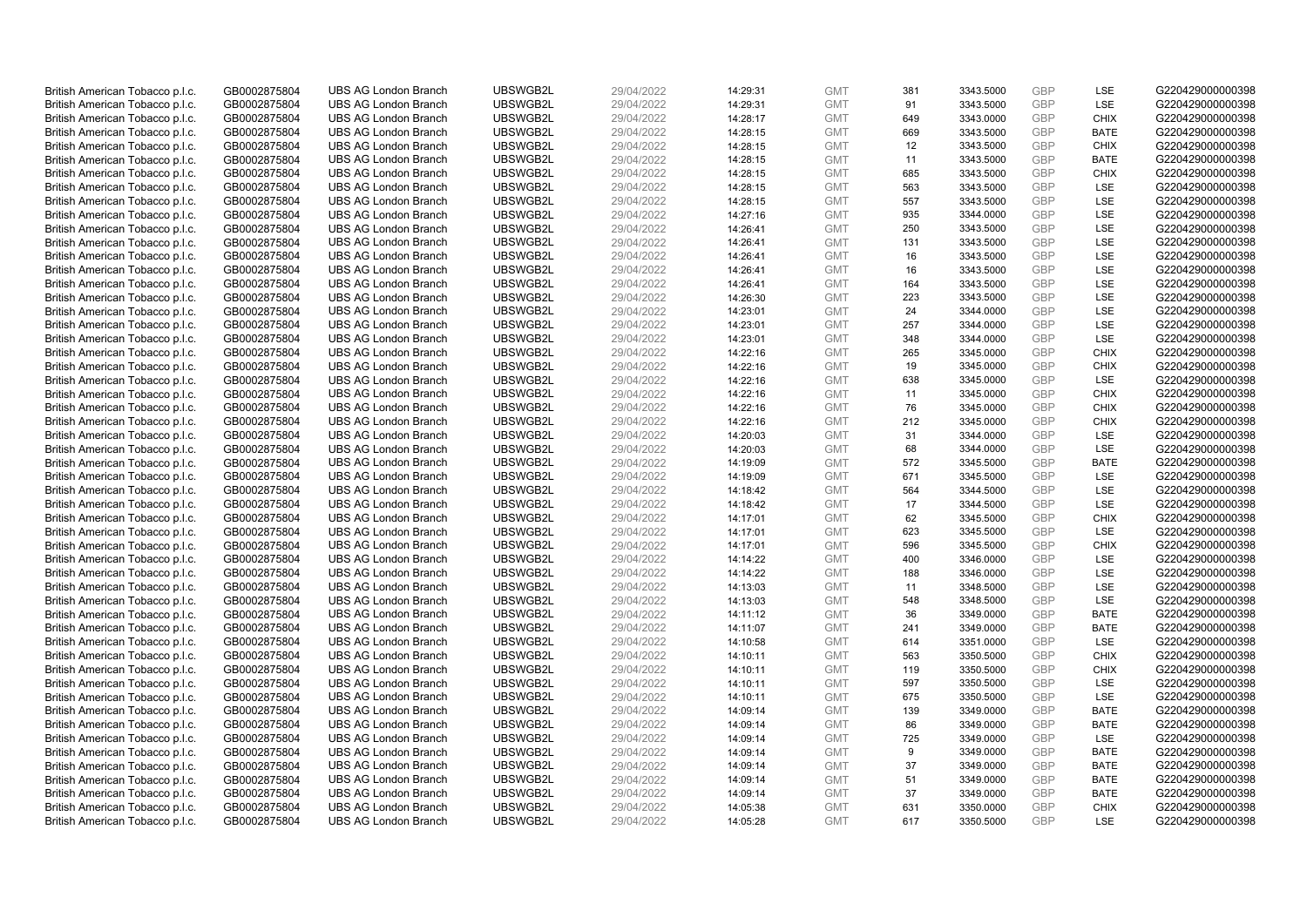| British American Tobacco p.l.c. | GB0002875804 | <b>UBS AG London Branch</b> | UBSWGB2L | 29/04/2022 |          | <b>GMT</b> |                | 3350.0000 | <b>GBP</b> | <b>CHIX</b> | G220429000000398 |
|---------------------------------|--------------|-----------------------------|----------|------------|----------|------------|----------------|-----------|------------|-------------|------------------|
|                                 |              |                             |          |            | 14:05:28 |            | 15<br>678      |           | GBP        | <b>LSE</b>  |                  |
| British American Tobacco p.l.c. | GB0002875804 | <b>UBS AG London Branch</b> | UBSWGB2L | 29/04/2022 | 14:03:09 | <b>GMT</b> |                | 3350.0000 |            |             | G220429000000398 |
| British American Tobacco p.l.c. | GB0002875804 | <b>UBS AG London Branch</b> | UBSWGB2L | 29/04/2022 | 14:02:09 | <b>GMT</b> | 446            | 3348.5000 | GBP        | LSE         | G220429000000398 |
| British American Tobacco p.l.c. | GB0002875804 | <b>UBS AG London Branch</b> | UBSWGB2L | 29/04/2022 | 14:02:09 | <b>GMT</b> | 154            | 3348.5000 | <b>GBP</b> | LSE         | G220429000000398 |
| British American Tobacco p.l.c. | GB0002875804 | <b>UBS AG London Branch</b> | UBSWGB2L | 29/04/2022 | 14:00:31 | <b>GMT</b> | 6              | 3350.0000 | GBP        | <b>CHIX</b> | G220429000000398 |
| British American Tobacco p.l.c. | GB0002875804 | <b>UBS AG London Branch</b> | UBSWGB2L | 29/04/2022 | 14:00:31 | <b>GMT</b> | 647            | 3350.0000 | <b>GBP</b> | <b>CHIX</b> | G220429000000398 |
| British American Tobacco p.l.c. | GB0002875804 | <b>UBS AG London Branch</b> | UBSWGB2L | 29/04/2022 | 14:00:01 | <b>GMT</b> | 614            | 3349.5000 | GBP        | <b>BATE</b> | G220429000000398 |
| British American Tobacco p.l.c. | GB0002875804 | <b>UBS AG London Branch</b> | UBSWGB2L | 29/04/2022 | 13:59:50 | <b>GMT</b> | 584            | 3349.5000 | <b>GBP</b> | LSE         | G220429000000398 |
| British American Tobacco p.l.c. | GB0002875804 | <b>UBS AG London Branch</b> | UBSWGB2L | 29/04/2022 | 13:58:14 | <b>GMT</b> | 512            | 3350.0000 | GBP        | LSE         | G220429000000398 |
| British American Tobacco p.l.c. | GB0002875804 | <b>UBS AG London Branch</b> | UBSWGB2L | 29/04/2022 | 13:58:14 | <b>GMT</b> | 166            | 3350.0000 | <b>GBP</b> | LSE         | G220429000000398 |
| British American Tobacco p.l.c. | GB0002875804 | <b>UBS AG London Branch</b> | UBSWGB2L | 29/04/2022 | 13:58:13 | <b>GMT</b> | 73             | 3350.5000 | GBP        | CHIX        | G220429000000398 |
| British American Tobacco p.l.c. | GB0002875804 | <b>UBS AG London Branch</b> | UBSWGB2L | 29/04/2022 | 13:58:13 | <b>GMT</b> | 12             | 3350.5000 | <b>GBP</b> | <b>CHIX</b> | G220429000000398 |
| British American Tobacco p.l.c. | GB0002875804 | <b>UBS AG London Branch</b> | UBSWGB2L | 29/04/2022 | 13:58:13 | <b>GMT</b> | 23             | 3350.5000 | GBP        | <b>CHIX</b> | G220429000000398 |
| British American Tobacco p.l.c. | GB0002875804 | <b>UBS AG London Branch</b> | UBSWGB2L | 29/04/2022 | 13:57:37 | <b>GMT</b> | 140            | 3351.0000 | <b>GBP</b> | <b>LSE</b>  | G220429000000398 |
| British American Tobacco p.l.c. | GB0002875804 | <b>UBS AG London Branch</b> | UBSWGB2L | 29/04/2022 | 13:57:37 | <b>GMT</b> | 473            | 3351.0000 | GBP        | <b>LSE</b>  | G220429000000398 |
| British American Tobacco p.l.c. | GB0002875804 | <b>UBS AG London Branch</b> | UBSWGB2L | 29/04/2022 | 13:57:23 | <b>GMT</b> | 106            | 3351.0000 | GBP        | LSE         | G220429000000398 |
| British American Tobacco p.l.c. | GB0002875804 | <b>UBS AG London Branch</b> | UBSWGB2L | 29/04/2022 | 13:57:23 | <b>GMT</b> | 102            | 3351.0000 | GBP        | LSE         | G220429000000398 |
| British American Tobacco p.l.c. | GB0002875804 | <b>UBS AG London Branch</b> | UBSWGB2L | 29/04/2022 | 13:57:23 | <b>GMT</b> | 161            | 3351.0000 | GBP        | LSE         | G220429000000398 |
| British American Tobacco p.l.c. | GB0002875804 | <b>UBS AG London Branch</b> | UBSWGB2L | 29/04/2022 | 13:57:23 | <b>GMT</b> | 409            | 3351.0000 | <b>GBP</b> | <b>LSE</b>  | G220429000000398 |
| British American Tobacco p.l.c. | GB0002875804 | <b>UBS AG London Branch</b> | UBSWGB2L | 29/04/2022 | 13:56:20 | <b>GMT</b> | 64             | 3350.5000 | <b>GBP</b> | <b>CHIX</b> | G220429000000398 |
| British American Tobacco p.l.c. | GB0002875804 | <b>UBS AG London Branch</b> | UBSWGB2L | 29/04/2022 | 13:56:15 | <b>GMT</b> | 896            | 3351.0000 | <b>GBP</b> | LSE         | G220429000000398 |
| British American Tobacco p.l.c. | GB0002875804 | <b>UBS AG London Branch</b> | UBSWGB2L | 29/04/2022 | 13:55:04 | <b>GMT</b> | 70             | 3350.5000 | GBP        | <b>CHIX</b> | G220429000000398 |
| British American Tobacco p.l.c. | GB0002875804 | <b>UBS AG London Branch</b> | UBSWGB2L | 29/04/2022 | 13:55:04 | <b>GMT</b> | 184            | 3350.5000 | GBP        | <b>CHIX</b> | G220429000000398 |
| British American Tobacco p.l.c. | GB0002875804 | <b>UBS AG London Branch</b> | UBSWGB2L | 29/04/2022 | 13:55:04 | <b>GMT</b> | 66             | 3350.5000 | GBP        | <b>CHIX</b> | G220429000000398 |
| British American Tobacco p.l.c. | GB0002875804 | <b>UBS AG London Branch</b> | UBSWGB2L | 29/04/2022 | 13:55:04 | <b>GMT</b> | 193            | 3350.5000 | <b>GBP</b> | <b>CHIX</b> | G220429000000398 |
| British American Tobacco p.l.c. | GB0002875804 | <b>UBS AG London Branch</b> | UBSWGB2L | 29/04/2022 | 13:55:04 | <b>GMT</b> | 17             | 3350.5000 | GBP        | <b>CHIX</b> | G220429000000398 |
| British American Tobacco p.l.c. | GB0002875804 | <b>UBS AG London Branch</b> | UBSWGB2L | 29/04/2022 | 13:55:04 | <b>GMT</b> | 31             | 3350.5000 | <b>GBP</b> | <b>LSE</b>  | G220429000000398 |
| British American Tobacco p.l.c. | GB0002875804 | <b>UBS AG London Branch</b> | UBSWGB2L | 29/04/2022 | 13:53:01 | <b>GMT</b> | 272            | 3349.0000 | GBP        | LSE         | G220429000000398 |
| British American Tobacco p.l.c. | GB0002875804 | <b>UBS AG London Branch</b> | UBSWGB2L | 29/04/2022 | 13:53:01 | <b>GMT</b> | 268            | 3349.0000 | <b>GBP</b> | LSE         | G220429000000398 |
| British American Tobacco p.l.c. | GB0002875804 | <b>UBS AG London Branch</b> | UBSWGB2L | 29/04/2022 | 13:53:01 | <b>GMT</b> | 121            | 3349.0000 | GBP        | LSE         | G220429000000398 |
| British American Tobacco p.l.c. | GB0002875804 | <b>UBS AG London Branch</b> | UBSWGB2L | 29/04/2022 | 13:50:05 | <b>GMT</b> | 285            | 3349.0000 | <b>GBP</b> | <b>LSE</b>  | G220429000000398 |
| British American Tobacco p.l.c. | GB0002875804 | <b>UBS AG London Branch</b> | UBSWGB2L | 29/04/2022 | 13:50:05 | <b>GMT</b> | 250            | 3349.0000 | <b>GBP</b> | <b>LSE</b>  | G220429000000398 |
| British American Tobacco p.l.c. | GB0002875804 | <b>UBS AG London Branch</b> | UBSWGB2L | 29/04/2022 | 13:50:05 | <b>GMT</b> | 166            | 3349.0000 | <b>GBP</b> | LSE         | G220429000000398 |
| British American Tobacco p.l.c. | GB0002875804 | <b>UBS AG London Branch</b> | UBSWGB2L | 29/04/2022 | 13:50:05 | <b>GMT</b> | 22             | 3349.5000 | <b>GBP</b> | <b>CHIX</b> | G220429000000398 |
| British American Tobacco p.l.c. | GB0002875804 | <b>UBS AG London Branch</b> | UBSWGB2L | 29/04/2022 | 13:50:05 | <b>GMT</b> | 425            | 3349.5000 | <b>GBP</b> | <b>BATE</b> | G220429000000398 |
| British American Tobacco p.l.c. | GB0002875804 | <b>UBS AG London Branch</b> | UBSWGB2L | 29/04/2022 | 13:50:05 | <b>GMT</b> | 104            | 3349.5000 | <b>GBP</b> | <b>BATE</b> | G220429000000398 |
| British American Tobacco p.l.c. | GB0002875804 | <b>UBS AG London Branch</b> | UBSWGB2L | 29/04/2022 | 13:50:05 | <b>GMT</b> | 558            | 3349.5000 | <b>GBP</b> | <b>CHIX</b> | G220429000000398 |
| British American Tobacco p.l.c. | GB0002875804 | <b>UBS AG London Branch</b> | UBSWGB2L | 29/04/2022 | 13:50:05 | <b>GMT</b> | 175            | 3349.5000 | <b>GBP</b> | <b>BATE</b> | G220429000000398 |
| British American Tobacco p.l.c. | GB0002875804 | <b>UBS AG London Branch</b> | UBSWGB2L | 29/04/2022 | 13:50:05 | <b>GMT</b> | 617            | 3349.5000 | GBP        | LSE         | G220429000000398 |
| British American Tobacco p.l.c. | GB0002875804 | <b>UBS AG London Branch</b> | UBSWGB2L | 29/04/2022 | 13:50:05 | <b>GMT</b> | 244            | 3349.5000 | <b>GBP</b> | <b>LSE</b>  | G220429000000398 |
| British American Tobacco p.l.c. | GB0002875804 | <b>UBS AG London Branch</b> | UBSWGB2L | 29/04/2022 | 13:50:05 | <b>GMT</b> | 403            | 3349.5000 | GBP        | LSE         | G220429000000398 |
| British American Tobacco p.l.c. | GB0002875804 | <b>UBS AG London Branch</b> | UBSWGB2L | 29/04/2022 | 13:50:05 | <b>GMT</b> | 250            | 3350.0000 | <b>GBP</b> | LSE         | G220429000000398 |
| British American Tobacco p.l.c. | GB0002875804 | <b>UBS AG London Branch</b> | UBSWGB2L | 29/04/2022 | 13:46:32 | <b>GMT</b> | 24             | 3344.5000 | GBP        | LSE         | G220429000000398 |
| British American Tobacco p.l.c. | GB0002875804 | <b>UBS AG London Branch</b> | UBSWGB2L | 29/04/2022 | 13:44:57 | <b>GMT</b> | 533            | 3345.0000 | <b>GBP</b> | <b>LSE</b>  | G220429000000398 |
| British American Tobacco p.l.c. | GB0002875804 | <b>UBS AG London Branch</b> | UBSWGB2L | 29/04/2022 | 13:44:57 | <b>GMT</b> | 13             | 3345.0000 | <b>GBP</b> | LSE         | G220429000000398 |
| British American Tobacco p.l.c. | GB0002875804 | <b>UBS AG London Branch</b> | UBSWGB2L | 29/04/2022 | 13:43:52 | <b>GMT</b> | 10             | 3344.0000 | <b>GBP</b> | <b>BATE</b> | G220429000000398 |
| British American Tobacco p.l.c. | GB0002875804 | <b>UBS AG London Branch</b> | UBSWGB2L | 29/04/2022 | 13:43:52 | <b>GMT</b> | $\overline{7}$ | 3344.0000 | <b>GBP</b> | <b>BATE</b> | G220429000000398 |
| British American Tobacco p.l.c. | GB0002875804 | <b>UBS AG London Branch</b> | UBSWGB2L | 29/04/2022 | 13:43:52 | <b>GMT</b> | 25             | 3344.0000 | <b>GBP</b> | <b>BATE</b> | G220429000000398 |
| British American Tobacco p.l.c. | GB0002875804 | <b>UBS AG London Branch</b> | UBSWGB2L | 29/04/2022 | 13:43:50 | <b>GMT</b> | 117            | 3345.0000 | <b>GBP</b> | <b>CHIX</b> | G220429000000398 |
| British American Tobacco p.l.c. | GB0002875804 | <b>UBS AG London Branch</b> | UBSWGB2L | 29/04/2022 | 13:43:50 | <b>GMT</b> | 569            | 3345.0000 | <b>GBP</b> | <b>CHIX</b> | G220429000000398 |
| British American Tobacco p.l.c. | GB0002875804 | <b>UBS AG London Branch</b> | UBSWGB2L | 29/04/2022 | 13:43:50 | <b>GMT</b> | 11             | 3345.0000 | <b>GBP</b> | <b>CHIX</b> | G220429000000398 |
| British American Tobacco p.l.c. | GB0002875804 | <b>UBS AG London Branch</b> | UBSWGB2L | 29/04/2022 | 13:43:01 | <b>GMT</b> | 660            | 3345.5000 | <b>GBP</b> | LSE         | G220429000000398 |
| British American Tobacco p.l.c. | GB0002875804 | <b>UBS AG London Branch</b> | UBSWGB2L | 29/04/2022 | 13:43:01 | <b>GMT</b> | 832            | 3345.5000 | <b>GBP</b> | LSE         | G220429000000398 |
| British American Tobacco p.l.c. | GB0002875804 | <b>UBS AG London Branch</b> | UBSWGB2L | 29/04/2022 | 13:42:45 | <b>GMT</b> | 561            | 3346.0000 | GBP        | <b>LSE</b>  | G220429000000398 |
|                                 |              |                             |          |            |          |            |                |           |            |             |                  |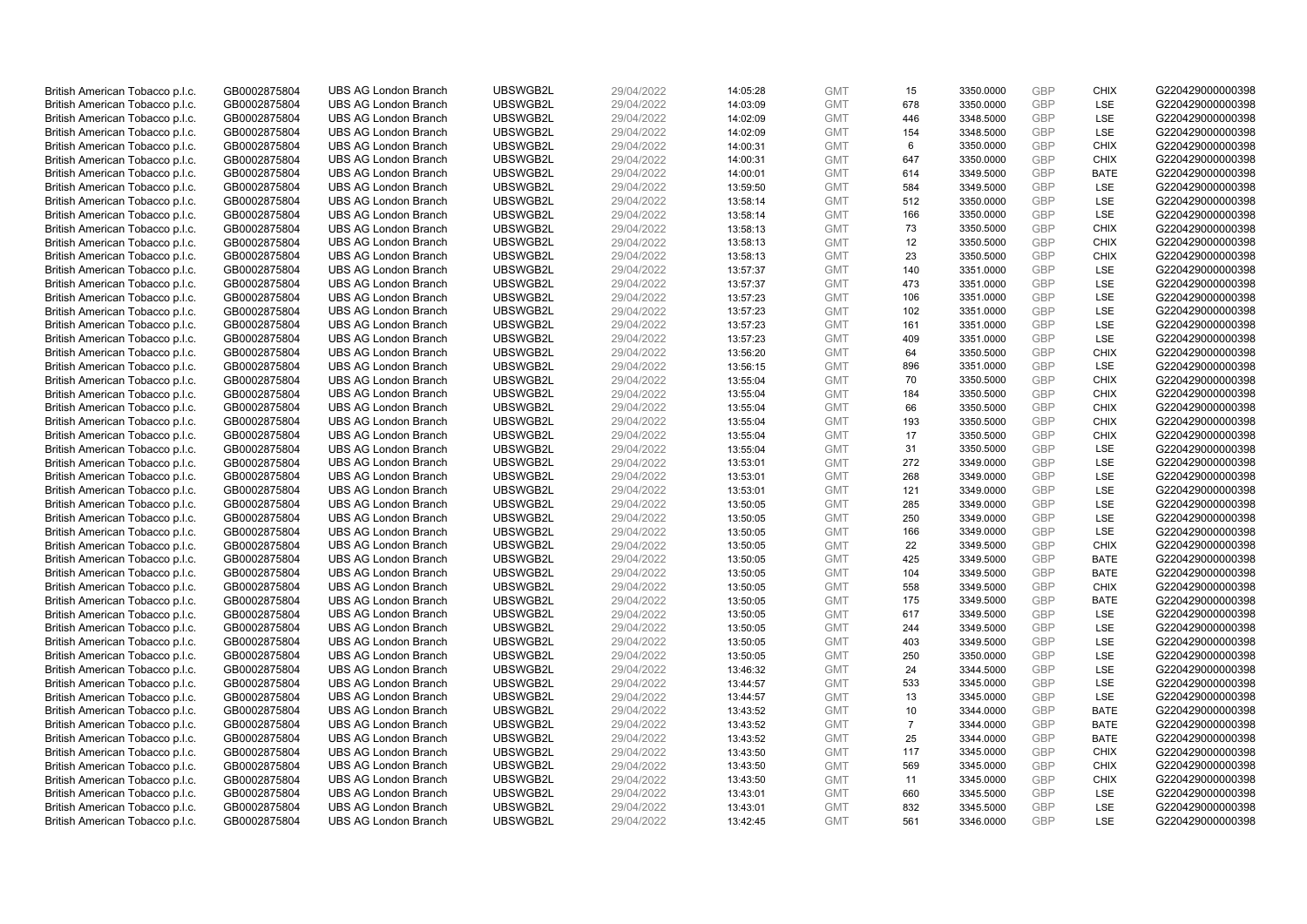| British American Tobacco p.l.c.                                    | GB0002875804                 |                             | UBSWGB2L | 29/04/2022 |          | <b>GMT</b> |            |           | <b>GBP</b> |                           |                  |
|--------------------------------------------------------------------|------------------------------|-----------------------------|----------|------------|----------|------------|------------|-----------|------------|---------------------------|------------------|
|                                                                    |                              | <b>UBS AG London Branch</b> |          |            | 13:42:45 |            | 431<br>301 | 3346.0000 | GBP        | <b>CHIX</b><br><b>LSE</b> | G220429000000398 |
| British American Tobacco p.l.c.                                    | GB0002875804                 | <b>UBS AG London Branch</b> | UBSWGB2L | 29/04/2022 | 13:42:45 | <b>GMT</b> |            | 3346.0000 |            |                           | G220429000000398 |
| British American Tobacco p.l.c.                                    | GB0002875804                 | <b>UBS AG London Branch</b> | UBSWGB2L | 29/04/2022 | 13:42:45 | <b>GMT</b> | 205        | 3346.0000 | <b>GBP</b> | <b>CHIX</b>               | G220429000000398 |
| British American Tobacco p.l.c.                                    | GB0002875804                 | <b>UBS AG London Branch</b> | UBSWGB2L | 29/04/2022 | 13:39:04 | <b>GMT</b> | 13         | 3344.0000 | <b>GBP</b> | <b>CHIX</b>               | G220429000000398 |
| British American Tobacco p.l.c.                                    | GB0002875804                 | <b>UBS AG London Branch</b> | UBSWGB2L | 29/04/2022 | 13:39:02 | <b>GMT</b> | 10         | 3344.0000 | <b>GBP</b> | <b>LSE</b>                | G220429000000398 |
| British American Tobacco p.l.c.                                    | GB0002875804                 | <b>UBS AG London Branch</b> | UBSWGB2L | 29/04/2022 | 13:39:02 | <b>GMT</b> | 584        | 3344.0000 | <b>GBP</b> | <b>BATE</b>               | G220429000000398 |
| British American Tobacco p.l.c.                                    | GB0002875804                 | <b>UBS AG London Branch</b> | UBSWGB2L | 29/04/2022 | 13:36:04 | <b>GMT</b> | 597        | 3344.0000 | GBP        | <b>CHIX</b>               | G220429000000398 |
| British American Tobacco p.l.c.                                    | GB0002875804                 | <b>UBS AG London Branch</b> | UBSWGB2L | 29/04/2022 | 13:36:04 | <b>GMT</b> | 696        | 3344.0000 | <b>GBP</b> | <b>BATE</b>               | G220429000000398 |
| British American Tobacco p.l.c.                                    | GB0002875804                 | <b>UBS AG London Branch</b> | UBSWGB2L | 29/04/2022 | 13:36:04 | <b>GMT</b> | 640        | 3344.0000 | GBP        | LSE                       | G220429000000398 |
| British American Tobacco p.l.c.                                    | GB0002875804                 | <b>UBS AG London Branch</b> | UBSWGB2L | 29/04/2022 | 13:36:01 | <b>GMT</b> | 661        | 3344.5000 | <b>GBP</b> | LSE                       | G220429000000398 |
| British American Tobacco p.l.c.                                    | GB0002875804                 | <b>UBS AG London Branch</b> | UBSWGB2L | 29/04/2022 | 13:36:01 | <b>GMT</b> | 564        | 3344.5000 | GBP        | <b>LSE</b>                | G220429000000398 |
| British American Tobacco p.l.c.                                    | GB0002875804                 | <b>UBS AG London Branch</b> | UBSWGB2L | 29/04/2022 | 13:36:01 | <b>GMT</b> | 152        | 3344.5000 | <b>GBP</b> | LSE                       | G220429000000398 |
| British American Tobacco p.l.c.                                    | GB0002875804                 | <b>UBS AG London Branch</b> | UBSWGB2L | 29/04/2022 | 13:36:01 | <b>GMT</b> | 658        | 3344.5000 | GBP        | LSE                       | G220429000000398 |
| British American Tobacco p.l.c.                                    | GB0002875804                 | <b>UBS AG London Branch</b> | UBSWGB2L | 29/04/2022 | 13:35:31 | <b>GMT</b> | 250        | 3344.5000 | <b>GBP</b> | LSE                       | G220429000000398 |
| British American Tobacco p.l.c.                                    | GB0002875804                 | <b>UBS AG London Branch</b> | UBSWGB2L | 29/04/2022 | 13:35:31 | <b>GMT</b> | 713        | 3344.5000 | GBP        | <b>LSE</b>                | G220429000000398 |
| British American Tobacco p.l.c.                                    | GB0002875804                 | <b>UBS AG London Branch</b> | UBSWGB2L | 29/04/2022 | 13:35:31 | <b>GMT</b> | 14         | 3344.5000 | GBP        | LSE                       | G220429000000398 |
| British American Tobacco p.l.c.                                    | GB0002875804                 | <b>UBS AG London Branch</b> | UBSWGB2L | 29/04/2022 | 13:31:12 | <b>GMT</b> | 571        | 3344.5000 | GBP        | LSE                       | G220429000000398 |
| British American Tobacco p.l.c.                                    | GB0002875804                 | <b>UBS AG London Branch</b> | UBSWGB2L | 29/04/2022 | 13:31:12 | <b>GMT</b> | 643        | 3344.5000 | GBP        | LSE                       | G220429000000398 |
| British American Tobacco p.l.c.                                    | GB0002875804                 | <b>UBS AG London Branch</b> | UBSWGB2L | 29/04/2022 | 13:30:02 | <b>GMT</b> | 662        | 3343.5000 | <b>GBP</b> | <b>CHIX</b>               | G220429000000398 |
| British American Tobacco p.l.c.                                    | GB0002875804                 | <b>UBS AG London Branch</b> | UBSWGB2L | 29/04/2022 | 13:30:02 | <b>GMT</b> | 197        | 3344.5000 | <b>GBP</b> | LSE                       | G220429000000398 |
| British American Tobacco p.l.c.                                    | GB0002875804                 | <b>UBS AG London Branch</b> | UBSWGB2L | 29/04/2022 | 13:30:02 | <b>GMT</b> | 231        | 3344.5000 | <b>GBP</b> | LSE                       | G220429000000398 |
| British American Tobacco p.l.c.                                    | GB0002875804                 | <b>UBS AG London Branch</b> | UBSWGB2L | 29/04/2022 | 13:30:02 | <b>GMT</b> | 231        | 3344.5000 | GBP        | LSE                       | G220429000000398 |
| British American Tobacco p.l.c.                                    | GB0002875804                 | <b>UBS AG London Branch</b> | UBSWGB2L | 29/04/2022 | 13:30:02 | <b>GMT</b> | 555        | 3344.5000 | <b>GBP</b> | LSE                       | G220429000000398 |
| British American Tobacco p.l.c.                                    | GB0002875804                 | <b>UBS AG London Branch</b> | UBSWGB2L | 29/04/2022 | 13:30:02 | <b>GMT</b> | 9          | 3344.5000 | <b>GBP</b> | <b>LSE</b>                | G220429000000398 |
| British American Tobacco p.l.c.                                    | GB0002875804                 | <b>UBS AG London Branch</b> | UBSWGB2L | 29/04/2022 | 13:28:08 | <b>GMT</b> | 598        | 3343.0000 | <b>GBP</b> | LSE                       | G220429000000398 |
| British American Tobacco p.l.c.                                    | GB0002875804                 | <b>UBS AG London Branch</b> | UBSWGB2L | 29/04/2022 | 13:28:08 | <b>GMT</b> | 79         | 3343.0000 | GBP        | LSE                       | G220429000000398 |
| British American Tobacco p.l.c.                                    | GB0002875804                 | <b>UBS AG London Branch</b> | UBSWGB2L | 29/04/2022 | 13:27:20 | <b>GMT</b> | 567        | 3344.0000 | <b>GBP</b> | LSE                       | G220429000000398 |
| British American Tobacco p.l.c.                                    | GB0002875804                 | <b>UBS AG London Branch</b> | UBSWGB2L | 29/04/2022 | 13:27:20 | <b>GMT</b> | 10         | 3344.0000 | GBP        | LSE                       | G220429000000398 |
| British American Tobacco p.l.c.                                    | GB0002875804                 | <b>UBS AG London Branch</b> | UBSWGB2L | 29/04/2022 | 13:25:02 | <b>GMT</b> | 704        | 3343.5000 | <b>GBP</b> | LSE                       | G220429000000398 |
| British American Tobacco p.l.c.                                    | GB0002875804                 | <b>UBS AG London Branch</b> | UBSWGB2L | 29/04/2022 | 13:24:57 | <b>GMT</b> | 632        | 3344.0000 | GBP        | <b>CHIX</b>               | G220429000000398 |
| British American Tobacco p.l.c.                                    | GB0002875804                 | <b>UBS AG London Branch</b> | UBSWGB2L | 29/04/2022 | 13:24:57 | <b>GMT</b> | 626        | 3344.0000 | <b>GBP</b> | <b>LSE</b>                | G220429000000398 |
| British American Tobacco p.l.c.                                    | GB0002875804                 | <b>UBS AG London Branch</b> | UBSWGB2L | 29/04/2022 | 13:20:28 | <b>GMT</b> | 142        | 3344.0000 | <b>GBP</b> | <b>LSE</b>                | G220429000000398 |
| British American Tobacco p.l.c.                                    | GB0002875804                 | <b>UBS AG London Branch</b> | UBSWGB2L | 29/04/2022 | 13:20:28 | <b>GMT</b> | 410        | 3344.0000 | <b>GBP</b> | LSE                       | G220429000000398 |
| British American Tobacco p.l.c.                                    | GB0002875804                 | <b>UBS AG London Branch</b> | UBSWGB2L | 29/04/2022 | 13:17:53 | <b>GMT</b> | 628        | 3348.0000 | <b>GBP</b> | LSE                       | G220429000000398 |
| British American Tobacco p.l.c.                                    | GB0002875804                 | <b>UBS AG London Branch</b> | UBSWGB2L | 29/04/2022 | 13:17:53 | <b>GMT</b> | 614        | 3348.0000 | GBP        | <b>BATE</b>               | G220429000000398 |
| British American Tobacco p.l.c.                                    | GB0002875804                 | <b>UBS AG London Branch</b> | UBSWGB2L | 29/04/2022 | 13:17:53 | <b>GMT</b> | 35         | 3348.0000 | <b>GBP</b> | <b>CHIX</b>               | G220429000000398 |
| British American Tobacco p.l.c.                                    | GB0002875804                 | <b>UBS AG London Branch</b> | UBSWGB2L | 29/04/2022 | 13:17:53 | <b>GMT</b> | 44         | 3348.0000 | <b>GBP</b> | <b>BATE</b>               | G220429000000398 |
| British American Tobacco p.l.c.                                    | GB0002875804                 | <b>UBS AG London Branch</b> | UBSWGB2L | 29/04/2022 | 13:17:53 | <b>GMT</b> | 13         | 3348.0000 | <b>GBP</b> | <b>BATE</b>               | G220429000000398 |
| British American Tobacco p.l.c.                                    | GB0002875804                 | <b>UBS AG London Branch</b> | UBSWGB2L | 29/04/2022 | 13:16:37 | <b>GMT</b> | 298        | 3348.0000 | GBP        | <b>CHIX</b>               | G220429000000398 |
| British American Tobacco p.l.c.                                    | GB0002875804                 | <b>UBS AG London Branch</b> | UBSWGB2L | 29/04/2022 | 13:16:10 | <b>GMT</b> | 10         | 3348.0000 | <b>GBP</b> | <b>CHIX</b>               | G220429000000398 |
| British American Tobacco p.l.c.                                    | GB0002875804                 | <b>UBS AG London Branch</b> | UBSWGB2L | 29/04/2022 | 13:16:10 | <b>GMT</b> | 50         | 3348.0000 | GBP        | <b>CHIX</b>               | G220429000000398 |
| British American Tobacco p.l.c.                                    | GB0002875804                 | <b>UBS AG London Branch</b> | UBSWGB2L | 29/04/2022 | 13:16:10 | <b>GMT</b> | 270        | 3348.0000 | <b>GBP</b> | <b>CHIX</b>               | G220429000000398 |
| British American Tobacco p.l.c.                                    | GB0002875804                 | <b>UBS AG London Branch</b> | UBSWGB2L | 29/04/2022 | 13:15:41 | <b>GMT</b> | 643        | 3348.0000 | <b>GBP</b> | LSE                       | G220429000000398 |
| British American Tobacco p.l.c.                                    | GB0002875804                 | <b>UBS AG London Branch</b> | UBSWGB2L | 29/04/2022 | 13:13:44 | <b>GMT</b> | 580        | 3348.5000 | <b>GBP</b> | <b>LSE</b>                | G220429000000398 |
| British American Tobacco p.l.c.                                    | GB0002875804                 | <b>UBS AG London Branch</b> | UBSWGB2L | 29/04/2022 | 13:13:24 | <b>GMT</b> | 613        | 3346.5000 | <b>GBP</b> | LSE                       | G220429000000398 |
|                                                                    |                              | <b>UBS AG London Branch</b> | UBSWGB2L | 29/04/2022 | 13:09:09 | <b>GMT</b> | 644        | 3346.5000 | <b>GBP</b> | LSE                       | G220429000000398 |
| British American Tobacco p.l.c.<br>British American Tobacco p.l.c. | GB0002875804<br>GB0002875804 | <b>UBS AG London Branch</b> | UBSWGB2L | 29/04/2022 | 13:08:56 | <b>GMT</b> | 18         | 3346.5000 | <b>GBP</b> | LSE                       | G220429000000398 |
|                                                                    |                              | <b>UBS AG London Branch</b> | UBSWGB2L |            |          | <b>GMT</b> | 69         | 3348.5000 | GBP        | <b>CHIX</b>               | G220429000000398 |
| British American Tobacco p.l.c.                                    | GB0002875804                 |                             |          | 29/04/2022 | 13:07:49 | <b>GMT</b> |            |           | <b>GBP</b> |                           |                  |
| British American Tobacco p.l.c.                                    | GB0002875804                 | <b>UBS AG London Branch</b> | UBSWGB2L | 29/04/2022 | 13:07:49 |            | 632        | 3348.5000 | <b>GBP</b> | <b>CHIX</b>               | G220429000000398 |
| British American Tobacco p.l.c.                                    | GB0002875804                 | <b>UBS AG London Branch</b> | UBSWGB2L | 29/04/2022 | 13:06:43 | <b>GMT</b> | 607        | 3348.5000 |            | <b>LSE</b>                | G220429000000398 |
| British American Tobacco p.l.c.                                    | GB0002875804                 | <b>UBS AG London Branch</b> | UBSWGB2L | 29/04/2022 | 13:05:48 | <b>GMT</b> | 669        | 3348.5000 | <b>GBP</b> | LSE                       | G220429000000398 |
| British American Tobacco p.l.c.                                    | GB0002875804                 | <b>UBS AG London Branch</b> | UBSWGB2L | 29/04/2022 | 13:05:48 | <b>GMT</b> | 604        | 3348.5000 | <b>GBP</b> | <b>BATE</b>               | G220429000000398 |
| British American Tobacco p.l.c.                                    | GB0002875804                 | <b>UBS AG London Branch</b> | UBSWGB2L | 29/04/2022 | 13:05:46 | <b>GMT</b> | 21         | 3348.5000 | <b>GBP</b> | <b>BATE</b>               | G220429000000398 |
| British American Tobacco p.l.c.                                    | GB0002875804                 | <b>UBS AG London Branch</b> | UBSWGB2L | 29/04/2022 | 13:05:46 | <b>GMT</b> | 325        | 3349.0000 | GBP        | <b>LSE</b>                | G220429000000398 |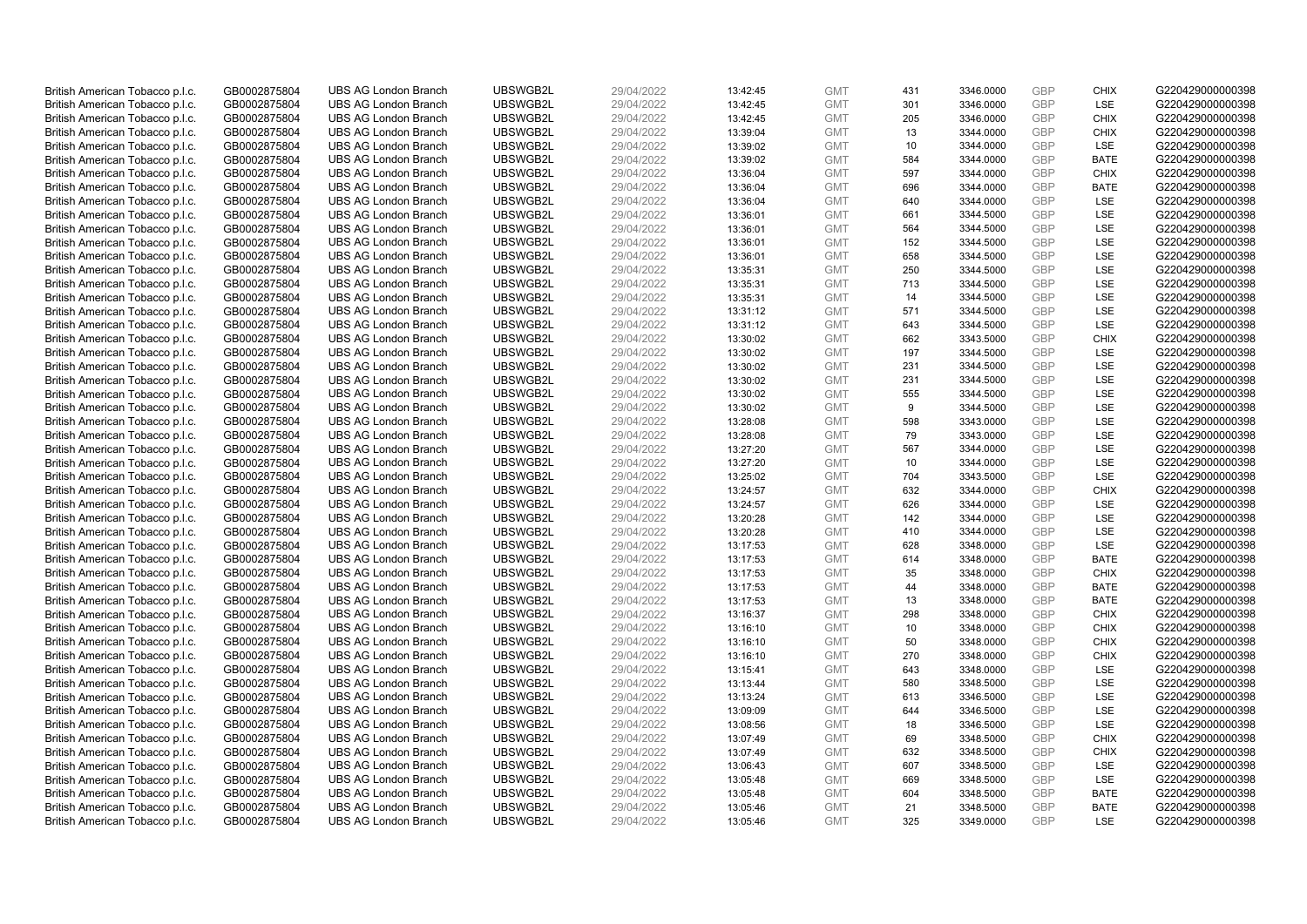| British American Tobacco p.l.c.                                    | GB0002875804                 | <b>UBS AG London Branch</b>                                | UBSWGB2L             | 29/04/2022               | 13:05:46             | <b>GMT</b>               | 684        | 3349.0000              | <b>GBP</b>               | LSE                        | G220429000000398                     |
|--------------------------------------------------------------------|------------------------------|------------------------------------------------------------|----------------------|--------------------------|----------------------|--------------------------|------------|------------------------|--------------------------|----------------------------|--------------------------------------|
| British American Tobacco p.l.c.                                    | GB0002875804                 | <b>UBS AG London Branch</b>                                | UBSWGB2L             | 29/04/2022               | 13:03:19             | <b>GMT</b>               | 138        | 3346.5000              | GBP                      | <b>LSE</b>                 | G220429000000398                     |
| British American Tobacco p.l.c.                                    | GB0002875804                 | <b>UBS AG London Branch</b>                                | UBSWGB2L             | 29/04/2022               | 13:03:19             | <b>GMT</b>               | 778        | 3346.5000              | <b>GBP</b>               | LSE                        | G220429000000398                     |
| British American Tobacco p.l.c.                                    | GB0002875804                 | <b>UBS AG London Branch</b>                                | UBSWGB2L             | 29/04/2022               | 13:00:06             | <b>GMT</b>               | 38         | 3345.5000              | <b>GBP</b>               | LSE                        | G220429000000398                     |
| British American Tobacco p.l.c.                                    | GB0002875804                 | <b>UBS AG London Branch</b>                                | UBSWGB2L             | 29/04/2022               | 13:00:06             | <b>GMT</b>               | 684        | 3346.0000              | <b>GBP</b>               | <b>CHIX</b>                | G220429000000398                     |
| British American Tobacco p.l.c.                                    | GB0002875804                 | <b>UBS AG London Branch</b>                                | UBSWGB2L             | 29/04/2022               | 12:56:04             | <b>GMT</b>               | 35         | 3343.5000              | <b>GBP</b>               | <b>LSE</b>                 | G220429000000398                     |
| British American Tobacco p.l.c.                                    | GB0002875804                 | <b>UBS AG London Branch</b>                                | UBSWGB2L             | 29/04/2022               | 12:56:04             | <b>GMT</b>               | 132        | 3343.5000              | GBP                      | LSE                        | G220429000000398                     |
| British American Tobacco p.l.c.                                    | GB0002875804                 | <b>UBS AG London Branch</b>                                | UBSWGB2L             | 29/04/2022               | 12:56:04             | <b>GMT</b>               | 200        | 3343.5000              | <b>GBP</b>               | LSE                        | G220429000000398                     |
| British American Tobacco p.l.c.                                    | GB0002875804                 | <b>UBS AG London Branch</b>                                | UBSWGB2L             | 29/04/2022               | 12:56:04             | <b>GMT</b>               | 250        | 3343.5000              | GBP                      | LSE                        | G220429000000398                     |
| British American Tobacco p.l.c.                                    | GB0002875804                 | <b>UBS AG London Branch</b>                                | UBSWGB2L             | 29/04/2022               | 12:56:04             | <b>GMT</b>               | 654        | 3343.5000              | <b>GBP</b>               | LSE                        | G220429000000398                     |
| British American Tobacco p.l.c.                                    | GB0002875804                 | <b>UBS AG London Branch</b>                                | UBSWGB2L             | 29/04/2022               | 12:54:16             | <b>GMT</b>               | 628        | 3343.5000              | GBP                      | <b>LSE</b>                 | G220429000000398                     |
| British American Tobacco p.l.c.                                    | GB0002875804                 | <b>UBS AG London Branch</b>                                | UBSWGB2L             | 29/04/2022               | 12:54:16             | <b>GMT</b>               | 545        | 3343.5000              | <b>GBP</b>               | LSE                        | G220429000000398                     |
| British American Tobacco p.l.c.                                    | GB0002875804                 | <b>UBS AG London Branch</b>                                | UBSWGB2L             | 29/04/2022               | 12:52:22             | <b>GMT</b>               | 26         | 3343.5000              | GBP                      | LSE                        | G220429000000398                     |
| British American Tobacco p.l.c.                                    | GB0002875804                 | <b>UBS AG London Branch</b>                                | UBSWGB2L             | 29/04/2022               | 12:51:55             | <b>GMT</b>               | 395        | 3343.5000              | <b>GBP</b>               | <b>BATE</b><br><b>CHIX</b> | G220429000000398                     |
| British American Tobacco p.l.c.                                    | GB0002875804                 | <b>UBS AG London Branch</b>                                | UBSWGB2L             | 29/04/2022               | 12:51:55             | <b>GMT</b>               | 83         | 3343.5000              | GBP                      |                            | G220429000000398                     |
| British American Tobacco p.l.c.                                    | GB0002875804                 | <b>UBS AG London Branch</b>                                | UBSWGB2L<br>UBSWGB2L | 29/04/2022               | 12:51:55             | <b>GMT</b>               | 229        | 3343.5000              | GBP<br>GBP               | <b>BATE</b>                | G220429000000398                     |
| British American Tobacco p.l.c.                                    | GB0002875804                 | <b>UBS AG London Branch</b>                                |                      | 29/04/2022               | 12:51:55             | <b>GMT</b>               | 553        | 3343.5000              |                          | <b>CHIX</b>                | G220429000000398                     |
| British American Tobacco p.l.c.                                    | GB0002875804                 | <b>UBS AG London Branch</b>                                | UBSWGB2L             | 29/04/2022               | 12:48:15             | <b>GMT</b>               | 234        | 3343.0000              | GBP                      | <b>LSE</b>                 | G220429000000398                     |
| British American Tobacco p.l.c.                                    | GB0002875804                 | <b>UBS AG London Branch</b>                                | UBSWGB2L             | 29/04/2022               | 12:48:15             | <b>GMT</b>               | 342        | 3343.0000              | <b>GBP</b>               | <b>LSE</b>                 | G220429000000398                     |
| British American Tobacco p.l.c.                                    | GB0002875804                 | <b>UBS AG London Branch</b>                                | UBSWGB2L             | 29/04/2022               | 12:48:15             | <b>GMT</b>               | 616        | 3343.0000              | <b>GBP</b>               | LSE                        | G220429000000398                     |
| British American Tobacco p.l.c.                                    | GB0002875804                 | <b>UBS AG London Branch</b>                                | UBSWGB2L<br>UBSWGB2L | 29/04/2022<br>29/04/2022 | 12:45:06             | <b>GMT</b>               | 615<br>10  | 3343.5000              | <b>GBP</b><br>GBP        | <b>CHIX</b><br>LSE         | G220429000000398<br>G220429000000398 |
| British American Tobacco p.l.c.                                    | GB0002875804                 | <b>UBS AG London Branch</b>                                |                      |                          | 12:44:41             | <b>GMT</b>               |            | 3344.0000              |                          |                            |                                      |
| British American Tobacco p.l.c.<br>British American Tobacco p.l.c. | GB0002875804<br>GB0002875804 | <b>UBS AG London Branch</b><br><b>UBS AG London Branch</b> | UBSWGB2L<br>UBSWGB2L | 29/04/2022<br>29/04/2022 | 12:43:44             | <b>GMT</b><br><b>GMT</b> | 646<br>250 | 3344.0000              | <b>GBP</b><br><b>GBP</b> | LSE<br><b>LSE</b>          | G220429000000398<br>G220429000000398 |
|                                                                    |                              | <b>UBS AG London Branch</b>                                | UBSWGB2L             | 29/04/2022               | 12:42:04             |                          | 133        | 3341.5000<br>3341.5000 | <b>GBP</b>               | LSE                        | G220429000000398                     |
| British American Tobacco p.l.c.<br>British American Tobacco p.l.c. | GB0002875804<br>GB0002875804 | <b>UBS AG London Branch</b>                                | UBSWGB2L             | 29/04/2022               | 12:42:04<br>12:42:04 | <b>GMT</b><br><b>GMT</b> | 132        | 3341.5000              | GBP                      | LSE                        | G220429000000398                     |
| British American Tobacco p.l.c.                                    | GB0002875804                 | <b>UBS AG London Branch</b>                                | UBSWGB2L             | 29/04/2022               | 12:42:04             | <b>GMT</b>               | 132        | 3341.5000              | <b>GBP</b>               | LSE                        | G220429000000398                     |
| British American Tobacco p.l.c.                                    | GB0002875804                 | <b>UBS AG London Branch</b>                                | UBSWGB2L             | 29/04/2022               | 12:40:20             | <b>GMT</b>               | 561        | 3343.5000              | GBP                      | LSE                        | G220429000000398                     |
| British American Tobacco p.l.c.                                    | GB0002875804                 | <b>UBS AG London Branch</b>                                | UBSWGB2L             | 29/04/2022               | 12:39:37             | <b>GMT</b>               | 237        | 3344.5000              | <b>GBP</b>               | LSE                        | G220429000000398                     |
| British American Tobacco p.l.c.                                    | GB0002875804                 | <b>UBS AG London Branch</b>                                | UBSWGB2L             | 29/04/2022               | 12:39:37             | <b>GMT</b>               | 405        | 3344.5000              | GBP                      | LSE                        | G220429000000398                     |
| British American Tobacco p.l.c.                                    | GB0002875804                 | <b>UBS AG London Branch</b>                                | UBSWGB2L             | 29/04/2022               | 12:39:37             | <b>GMT</b>               | 67         | 3344.5000              | <b>GBP</b>               | <b>LSE</b>                 | G220429000000398                     |
| British American Tobacco p.l.c.                                    | GB0002875804                 | <b>UBS AG London Branch</b>                                | UBSWGB2L             | 29/04/2022               | 12:39:37             | <b>GMT</b>               | 623        | 3345.0000              | <b>GBP</b>               | <b>LSE</b>                 | G220429000000398                     |
| British American Tobacco p.l.c.                                    | GB0002875804                 | <b>UBS AG London Branch</b>                                | UBSWGB2L             | 29/04/2022               | 12:39:37             | <b>GMT</b>               | 581        | 3345.0000              | <b>GBP</b>               | <b>BATE</b>                | G220429000000398                     |
| British American Tobacco p.l.c.                                    | GB0002875804                 | <b>UBS AG London Branch</b>                                | UBSWGB2L             | 29/04/2022               | 12:39:37             | <b>GMT</b>               | 657        | 3345.0000              | <b>GBP</b>               | <b>CHIX</b>                | G220429000000398                     |
| British American Tobacco p.l.c.                                    | GB0002875804                 | <b>UBS AG London Branch</b>                                | UBSWGB2L             | 29/04/2022               | 12:39:37             | <b>GMT</b>               | 13         | 3345.0000              | GBP                      | <b>CHIX</b>                | G220429000000398                     |
| British American Tobacco p.l.c.                                    | GB0002875804                 | <b>UBS AG London Branch</b>                                | UBSWGB2L             | 29/04/2022               | 12:39:37             | <b>GMT</b>               | 15         | 3345.0000              | <b>GBP</b>               | LSE                        | G220429000000398                     |
| British American Tobacco p.l.c.                                    | GB0002875804                 | <b>UBS AG London Branch</b>                                | UBSWGB2L             | 29/04/2022               | 12:34:13             | <b>GMT</b>               | 679        | 3344.0000              | <b>GBP</b>               | <b>LSE</b>                 | G220429000000398                     |
| British American Tobacco p.l.c.                                    | GB0002875804                 | <b>UBS AG London Branch</b>                                | UBSWGB2L             | 29/04/2022               | 12:33:50             | <b>GMT</b>               | 555        | 3346.0000              | <b>GBP</b>               | LSE                        | G220429000000398                     |
| British American Tobacco p.l.c.                                    | GB0002875804                 | <b>UBS AG London Branch</b>                                | UBSWGB2L             | 29/04/2022               | 12:32:15             | <b>GMT</b>               | 136        | 3346.5000              | GBP                      | LSE                        | G220429000000398                     |
| British American Tobacco p.l.c.                                    | GB0002875804                 | <b>UBS AG London Branch</b>                                | UBSWGB2L             | 29/04/2022               | 12:32:15             | <b>GMT</b>               | 437        | 3346.5000              | <b>GBP</b>               | LSE                        | G220429000000398                     |
| British American Tobacco p.l.c.                                    | GB0002875804                 | <b>UBS AG London Branch</b>                                | UBSWGB2L             | 29/04/2022               | 12:30:46             | <b>GMT</b>               | 648        | 3346.5000              | GBP                      | CHIX                       | G220429000000398                     |
| British American Tobacco p.l.c.                                    | GB0002875804                 | <b>UBS AG London Branch</b>                                | UBSWGB2L             | 29/04/2022               | 12:29:17             | <b>GMT</b>               | 635        | 3348.0000              | <b>GBP</b>               | <b>LSE</b>                 | G220429000000398                     |
| British American Tobacco p.l.c.                                    | GB0002875804                 | <b>UBS AG London Branch</b>                                | UBSWGB2L             | 29/04/2022               | 12:27:01             | <b>GMT</b>               | 570        | 3350.0000              | GBP                      | LSE                        | G220429000000398                     |
| British American Tobacco p.l.c.                                    | GB0002875804                 | <b>UBS AG London Branch</b>                                | UBSWGB2L             | 29/04/2022               | 12:26:55             | <b>GMT</b>               | 57         | 3350.0000              | <b>GBP</b>               | <b>LSE</b>                 | G220429000000398                     |
| British American Tobacco p.l.c.                                    | GB0002875804                 | <b>UBS AG London Branch</b>                                | UBSWGB2L             | 29/04/2022               | 12:24:21             | <b>GMT</b>               | 578        | 3351.0000              | <b>GBP</b>               | LSE                        | G220429000000398                     |
| British American Tobacco p.l.c.                                    | GB0002875804                 | <b>UBS AG London Branch</b>                                | UBSWGB2L             | 29/04/2022               | 12:24:21             | <b>GMT</b>               | 236        | 3351.0000              | <b>GBP</b>               | <b>CHIX</b>                | G220429000000398                     |
| British American Tobacco p.l.c.                                    | GB0002875804                 | <b>UBS AG London Branch</b>                                | UBSWGB2L             | 29/04/2022               | 12:24:21             | <b>GMT</b>               | 631        | 3351.0000              | <b>GBP</b>               | <b>BATE</b>                | G220429000000398                     |
| British American Tobacco p.l.c.                                    | GB0002875804                 | <b>UBS AG London Branch</b>                                | UBSWGB2L             | 29/04/2022               | 12:24:21             | <b>GMT</b>               | 409        | 3351.0000              | GBP                      | <b>CHIX</b>                | G220429000000398                     |
| British American Tobacco p.l.c.                                    | GB0002875804                 | <b>UBS AG London Branch</b>                                | UBSWGB2L             | 29/04/2022               | 12:20:32             | <b>GMT</b>               | 598        | 3348.5000              | <b>GBP</b>               | LSE                        | G220429000000398                     |
| British American Tobacco p.l.c.                                    | GB0002875804                 | <b>UBS AG London Branch</b>                                | UBSWGB2L             | 29/04/2022               | 12:20:29             | <b>GMT</b>               | 60         | 3350.0000              | GBP                      | <b>LSE</b>                 | G220429000000398                     |
| British American Tobacco p.l.c.                                    | GB0002875804                 | <b>UBS AG London Branch</b>                                | UBSWGB2L             | 29/04/2022               | 12:20:29             | <b>GMT</b>               | 233        | 3350.0000              | <b>GBP</b>               | LSE                        | G220429000000398                     |
| British American Tobacco p.l.c.                                    | GB0002875804                 | <b>UBS AG London Branch</b>                                | UBSWGB2L             | 29/04/2022               | 12:20:29             | <b>GMT</b>               | 280        | 3350.0000              | <b>GBP</b>               | LSE                        | G220429000000398                     |
| British American Tobacco p.l.c.                                    | GB0002875804                 | <b>UBS AG London Branch</b>                                | UBSWGB2L             | 29/04/2022               | 12:20:29             | <b>GMT</b>               | 571        | 3350.0000              | <b>GBP</b>               | LSE                        | G220429000000398                     |
| British American Tobacco p.l.c.                                    | GB0002875804                 | <b>UBS AG London Branch</b>                                | UBSWGB2L             | 29/04/2022               | 12:20:00             | <b>GMT</b>               | 168        | 3351.0000              | GBP                      | <b>LSE</b>                 | G220429000000398                     |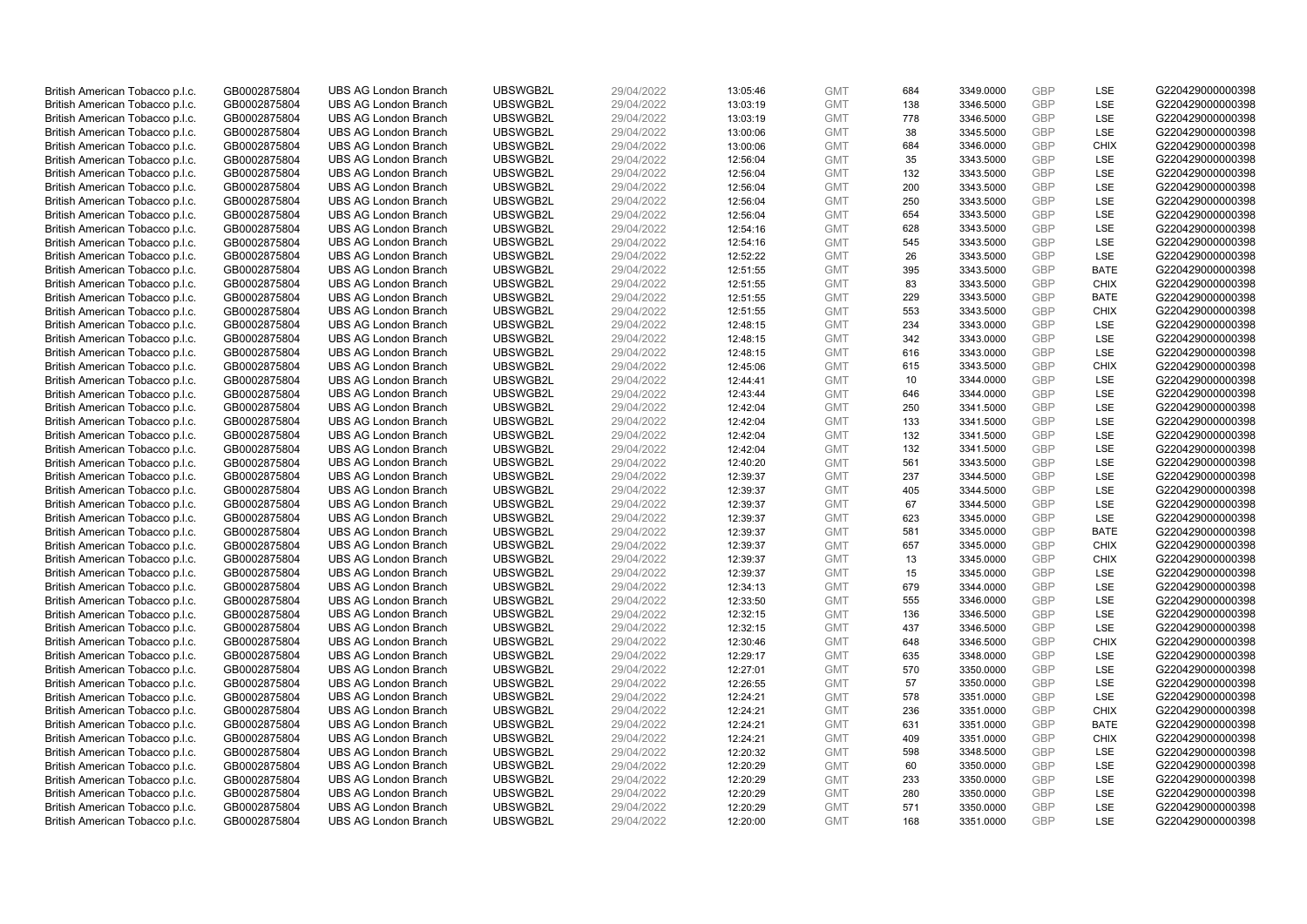| British American Tobacco p.l.c. | GB0002875804 | <b>UBS AG London Branch</b> | UBSWGB2L | 29/04/2022 | 12:20:00 | <b>GMT</b> | 497            | 3351.0000 | <b>GBP</b>               | LSE         | G220429000000398 |
|---------------------------------|--------------|-----------------------------|----------|------------|----------|------------|----------------|-----------|--------------------------|-------------|------------------|
| British American Tobacco p.l.c. | GB0002875804 | <b>UBS AG London Branch</b> | UBSWGB2L | 29/04/2022 | 12:17:14 | <b>GMT</b> | 560            | 3351.0000 | <b>GBP</b>               | LSE         | G220429000000398 |
| British American Tobacco p.l.c. | GB0002875804 | <b>UBS AG London Branch</b> | UBSWGB2L | 29/04/2022 | 12:17:14 | <b>GMT</b> | 28             | 3351.0000 | <b>GBP</b>               | <b>CHIX</b> | G220429000000398 |
|                                 |              |                             | UBSWGB2L |            |          |            |                |           | <b>GBP</b>               |             |                  |
| British American Tobacco p.l.c. | GB0002875804 | <b>UBS AG London Branch</b> |          | 29/04/2022 | 12:17:14 | <b>GMT</b> | 11             | 3351.0000 |                          | <b>CHIX</b> | G220429000000398 |
| British American Tobacco p.l.c. | GB0002875804 | <b>UBS AG London Branch</b> | UBSWGB2L | 29/04/2022 | 12:17:14 | <b>GMT</b> | 357            | 3351.0000 | <b>GBP</b>               | <b>CHIX</b> | G220429000000398 |
| British American Tobacco p.l.c. | GB0002875804 | <b>UBS AG London Branch</b> | UBSWGB2L | 29/04/2022 | 12:17:14 | <b>GMT</b> | 185            | 3351.0000 | <b>GBP</b>               | <b>CHIX</b> | G220429000000398 |
| British American Tobacco p.l.c. | GB0002875804 | <b>UBS AG London Branch</b> | UBSWGB2L | 29/04/2022 | 12:15:42 | <b>GMT</b> | 28             | 3351.0000 | <b>GBP</b>               | LSE         | G220429000000398 |
| British American Tobacco p.l.c. | GB0002875804 | <b>UBS AG London Branch</b> | UBSWGB2L | 29/04/2022 | 12:11:31 | <b>GMT</b> | 145            | 3350.5000 | <b>GBP</b>               | LSE         | G220429000000398 |
| British American Tobacco p.l.c. | GB0002875804 | <b>UBS AG London Branch</b> | UBSWGB2L | 29/04/2022 | 12:11:31 | <b>GMT</b> | 487            | 3350.5000 | <b>GBP</b>               | LSE         | G220429000000398 |
| British American Tobacco p.l.c. | GB0002875804 | <b>UBS AG London Branch</b> | UBSWGB2L | 29/04/2022 | 12:11:01 | <b>GMT</b> | 602            | 3351.5000 | <b>GBP</b>               | LSE         | G220429000000398 |
| British American Tobacco p.l.c. | GB0002875804 | <b>UBS AG London Branch</b> | UBSWGB2L | 29/04/2022 | 12:11:01 | <b>GMT</b> | 571            | 3351.5000 | <b>GBP</b>               | <b>BATE</b> | G220429000000398 |
| British American Tobacco p.l.c. | GB0002875804 | <b>UBS AG London Branch</b> | UBSWGB2L | 29/04/2022 | 12:11:01 | <b>GMT</b> | 78             | 3351.5000 | <b>GBP</b>               | <b>BATE</b> | G220429000000398 |
| British American Tobacco p.l.c. | GB0002875804 | <b>UBS AG London Branch</b> | UBSWGB2L | 29/04/2022 | 12:10:04 | <b>GMT</b> | 632            | 3352.0000 | <b>GBP</b>               | LSE         | G220429000000398 |
| British American Tobacco p.l.c. | GB0002875804 | <b>UBS AG London Branch</b> | UBSWGB2L | 29/04/2022 | 12:10:04 | <b>GMT</b> | 609            | 3352.0000 | <b>GBP</b>               | <b>CHIX</b> | G220429000000398 |
| British American Tobacco p.l.c. | GB0002875804 | <b>UBS AG London Branch</b> | UBSWGB2L | 29/04/2022 | 12:06:01 | <b>GMT</b> | 570            | 3351.5000 | <b>GBP</b>               | LSE         | G220429000000398 |
| British American Tobacco p.l.c. | GB0002875804 | <b>UBS AG London Branch</b> | UBSWGB2L | 29/04/2022 | 12:04:54 | <b>GMT</b> | 19             | 3351.0000 | <b>GBP</b>               | LSE         | G220429000000398 |
| British American Tobacco p.l.c. | GB0002875804 | <b>UBS AG London Branch</b> | UBSWGB2L | 29/04/2022 | 12:04:07 | <b>GMT</b> | 669            | 3350.5000 | <b>GBP</b>               | LSE         | G220429000000398 |
| British American Tobacco p.l.c. | GB0002875804 | <b>UBS AG London Branch</b> | UBSWGB2L | 29/04/2022 | 12:02:10 | <b>GMT</b> | 289            | 3350.5000 | <b>GBP</b>               | <b>CHIX</b> | G220429000000398 |
| British American Tobacco p.l.c. | GB0002875804 | <b>UBS AG London Branch</b> | UBSWGB2L | 29/04/2022 | 12:02:10 | <b>GMT</b> | 28             | 3350.5000 | <b>GBP</b>               | <b>CHIX</b> | G220429000000398 |
| British American Tobacco p.l.c. | GB0002875804 | <b>UBS AG London Branch</b> | UBSWGB2L | 29/04/2022 | 12:02:10 | <b>GMT</b> | 135            | 3350.5000 | <b>GBP</b>               | <b>CHIX</b> | G220429000000398 |
| British American Tobacco p.l.c. | GB0002875804 | <b>UBS AG London Branch</b> | UBSWGB2L | 29/04/2022 | 12:02:10 | <b>GMT</b> | 100            | 3350.5000 | <b>GBP</b>               | <b>CHIX</b> | G220429000000398 |
| British American Tobacco p.l.c. | GB0002875804 | <b>UBS AG London Branch</b> | UBSWGB2L | 29/04/2022 | 12:02:10 | <b>GMT</b> | 110            | 3350.5000 | <b>GBP</b>               | <b>CHIX</b> | G220429000000398 |
| British American Tobacco p.l.c. | GB0002875804 | <b>UBS AG London Branch</b> | UBSWGB2L | 29/04/2022 | 12:02:10 | <b>GMT</b> | 645            | 3350.5000 | <b>GBP</b>               | LSE         | G220429000000398 |
| British American Tobacco p.l.c. | GB0002875804 | <b>UBS AG London Branch</b> | UBSWGB2L | 29/04/2022 | 11:59:27 | <b>GMT</b> | 596            | 3350.0000 | <b>GBP</b>               | LSE         | G220429000000398 |
| British American Tobacco p.l.c. | GB0002875804 | <b>UBS AG London Branch</b> | UBSWGB2L | 29/04/2022 | 11:59:05 | <b>GMT</b> | 613            | 3351.0000 | <b>GBP</b>               | <b>CHIX</b> | G220429000000398 |
| British American Tobacco p.l.c. | GB0002875804 | <b>UBS AG London Branch</b> | UBSWGB2L | 29/04/2022 | 11:59:05 | <b>GMT</b> | 600            | 3351.0000 | <b>GBP</b>               | <b>BATE</b> | G220429000000398 |
| British American Tobacco p.l.c. | GB0002875804 | <b>UBS AG London Branch</b> | UBSWGB2L | 29/04/2022 | 11:59:05 | <b>GMT</b> | 106            | 3351.0000 | <b>GBP</b>               | <b>BATE</b> | G220429000000398 |
| British American Tobacco p.l.c. | GB0002875804 | <b>UBS AG London Branch</b> | UBSWGB2L | 29/04/2022 | 11:59:05 | <b>GMT</b> | 559            | 3351.0000 | <b>GBP</b>               | LSE         | G220429000000398 |
| British American Tobacco p.l.c. | GB0002875804 | <b>UBS AG London Branch</b> | UBSWGB2L | 29/04/2022 | 11:56:02 | <b>GMT</b> | 531            | 3351.0000 | <b>GBP</b>               | LSE         | G220429000000398 |
| British American Tobacco p.l.c. | GB0002875804 | <b>UBS AG London Branch</b> | UBSWGB2L | 29/04/2022 | 11:56:02 | <b>GMT</b> | 30             | 3351.0000 | <b>GBP</b>               | LSE         | G220429000000398 |
| British American Tobacco p.l.c. | GB0002875804 | <b>UBS AG London Branch</b> | UBSWGB2L | 29/04/2022 | 11:56:02 | <b>GMT</b> | 657            | 3351.0000 | GBP                      | LSE         | G220429000000398 |
| British American Tobacco p.l.c. | GB0002875804 | <b>UBS AG London Branch</b> | UBSWGB2L | 29/04/2022 | 11:56:02 | <b>GMT</b> | 14             | 3351.0000 | <b>GBP</b>               | LSE         | G220429000000398 |
| British American Tobacco p.l.c. | GB0002875804 | <b>UBS AG London Branch</b> | UBSWGB2L | 29/04/2022 | 11:51:47 | <b>GMT</b> | 610            | 3347.5000 | <b>GBP</b>               | LSE         | G220429000000398 |
| British American Tobacco p.l.c. | GB0002875804 | <b>UBS AG London Branch</b> | UBSWGB2L | 29/04/2022 | 11:51:14 | <b>GMT</b> | 615            | 3349.0000 | <b>GBP</b>               | LSE         | G220429000000398 |
| British American Tobacco p.l.c. | GB0002875804 | <b>UBS AG London Branch</b> | UBSWGB2L | 29/04/2022 | 11:51:14 | <b>GMT</b> | 631            | 3349.0000 | <b>GBP</b>               | <b>CHIX</b> | G220429000000398 |
| British American Tobacco p.l.c. | GB0002875804 | <b>UBS AG London Branch</b> | UBSWGB2L | 29/04/2022 | 11:48:22 | <b>GMT</b> | 613            | 3348.0000 | <b>GBP</b>               | LSE         | G220429000000398 |
| British American Tobacco p.l.c. | GB0002875804 | <b>UBS AG London Branch</b> | UBSWGB2L | 29/04/2022 | 11:45:18 | <b>GMT</b> | 604            | 3348.5000 | <b>GBP</b>               | LSE         | G220429000000398 |
| British American Tobacco p.l.c. | GB0002875804 | <b>UBS AG London Branch</b> | UBSWGB2L | 29/04/2022 | 11:45:14 | <b>GMT</b> | 360            | 3349.0000 | <b>GBP</b>               | <b>BATE</b> | G220429000000398 |
|                                 |              | <b>UBS AG London Branch</b> | UBSWGB2L | 29/04/2022 |          | <b>GMT</b> | 300            | 3349.0000 | <b>GBP</b>               | <b>BATE</b> | G220429000000398 |
| British American Tobacco p.l.c. | GB0002875804 |                             |          |            | 11:45:14 |            |                |           |                          |             |                  |
| British American Tobacco p.l.c. | GB0002875804 | <b>UBS AG London Branch</b> | UBSWGB2L | 29/04/2022 | 11:45:14 | <b>GMT</b> | 648<br>564     | 3349.0000 | <b>GBP</b><br><b>GBP</b> | LSE<br>LSE  | G220429000000398 |
| British American Tobacco p.l.c. | GB0002875804 | <b>UBS AG London Branch</b> | UBSWGB2L | 29/04/2022 | 11:42:29 | <b>GMT</b> |                | 3346.5000 |                          |             | G220429000000398 |
| British American Tobacco p.l.c. | GB0002875804 | <b>UBS AG London Branch</b> | UBSWGB2L | 29/04/2022 | 11:42:29 | <b>GMT</b> | 678            | 3347.0000 | <b>GBP</b>               | <b>CHIX</b> | G220429000000398 |
| British American Tobacco p.l.c. | GB0002875804 | <b>UBS AG London Branch</b> | UBSWGB2L | 29/04/2022 | 11:42:00 | <b>GMT</b> | 552            | 3348.0000 | <b>GBP</b>               | LSE         | G220429000000398 |
| British American Tobacco p.l.c. | GB0002875804 | <b>UBS AG London Branch</b> | UBSWGB2L | 29/04/2022 | 11:40:01 | <b>GMT</b> | 582            | 3348.0000 | GBP                      | LSE         | G220429000000398 |
| British American Tobacco p.l.c. | GB0002875804 | <b>UBS AG London Branch</b> | UBSWGB2L | 29/04/2022 | 11:40:01 | <b>GMT</b> | $\overline{1}$ | 3348.0000 | <b>GBP</b>               | LSE         | G220429000000398 |
| British American Tobacco p.l.c. | GB0002875804 | <b>UBS AG London Branch</b> | UBSWGB2L | 29/04/2022 | 11:39:17 | <b>GMT</b> | 671            | 3348.0000 | <b>GBP</b>               | LSE         | G220429000000398 |
| British American Tobacco p.l.c. | GB0002875804 | <b>UBS AG London Branch</b> | UBSWGB2L | 29/04/2022 | 11:38:00 | <b>GMT</b> | 174            | 3349.0000 | <b>GBP</b>               | LSE         | G220429000000398 |
| British American Tobacco p.l.c. | GB0002875804 | <b>UBS AG London Branch</b> | UBSWGB2L | 29/04/2022 | 11:38:00 | <b>GMT</b> | 451            | 3349.0000 | <b>GBP</b>               | LSE         | G220429000000398 |
| British American Tobacco p.l.c. | GB0002875804 | <b>UBS AG London Branch</b> | UBSWGB2L | 29/04/2022 | 11:35:50 | <b>GMT</b> | 759            | 3348.0000 | <b>GBP</b>               | LSE         | G220429000000398 |
| British American Tobacco p.l.c. | GB0002875804 | <b>UBS AG London Branch</b> | UBSWGB2L | 29/04/2022 | 11:35:50 | <b>GMT</b> | 649            | 3348.0000 | <b>GBP</b>               | <b>CHIX</b> | G220429000000398 |
| British American Tobacco p.l.c. | GB0002875804 | <b>UBS AG London Branch</b> | UBSWGB2L | 29/04/2022 | 11:30:20 | <b>GMT</b> | 614            | 3348.5000 | <b>GBP</b>               | LSE         | G220429000000398 |
| British American Tobacco p.l.c. | GB0002875804 | <b>UBS AG London Branch</b> | UBSWGB2L | 29/04/2022 | 11:30:20 | <b>GMT</b> | 386            | 3349.0000 | <b>GBP</b>               | <b>BATE</b> | G220429000000398 |
| British American Tobacco p.l.c. | GB0002875804 | <b>UBS AG London Branch</b> | UBSWGB2L | 29/04/2022 | 11:30:20 | <b>GMT</b> | 222            | 3349.0000 | <b>GBP</b>               | <b>BATE</b> | G220429000000398 |
| British American Tobacco p.l.c. | GB0002875804 | <b>UBS AG London Branch</b> | UBSWGB2L | 29/04/2022 | 11:29:39 | <b>GMT</b> | 341            | 3349.0000 | GBP                      | LSE         | G220429000000398 |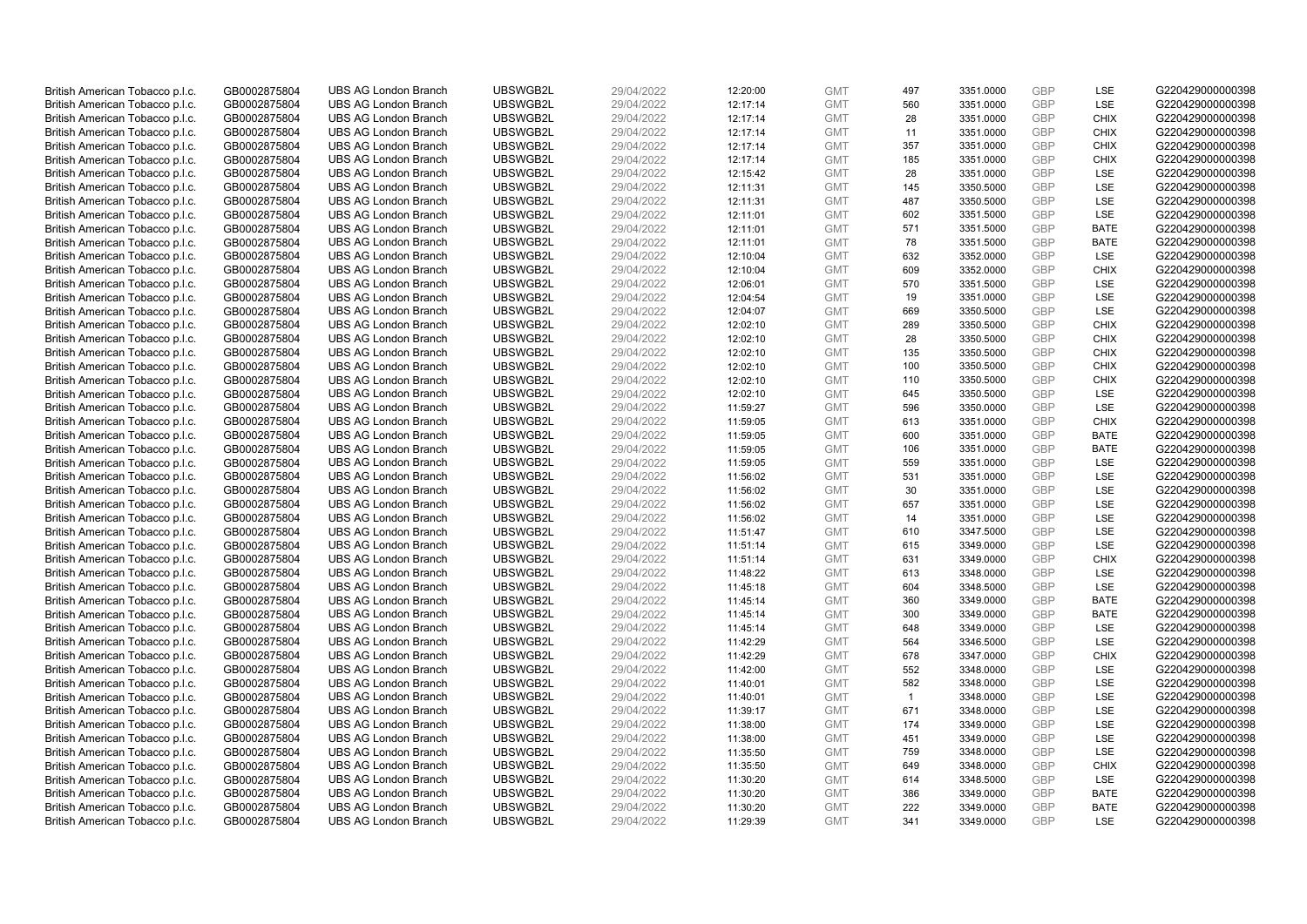| British American Tobacco p.l.c.                                    | GB0002875804                 | <b>UBS AG London Branch</b>                                | UBSWGB2L             | 29/04/2022               | 11:29:39             | <b>GMT</b>               | 269 | 3349.0000              | <b>GBP</b>               | LSE                        | G220429000000398                     |
|--------------------------------------------------------------------|------------------------------|------------------------------------------------------------|----------------------|--------------------------|----------------------|--------------------------|-----|------------------------|--------------------------|----------------------------|--------------------------------------|
| British American Tobacco p.l.c.                                    | GB0002875804                 | <b>UBS AG London Branch</b>                                | UBSWGB2L             | 29/04/2022               | 11:28:02             | <b>GMT</b>               | 651 | 3345.5000              | GBP                      | LSE                        | G220429000000398                     |
| British American Tobacco p.l.c.                                    | GB0002875804                 | <b>UBS AG London Branch</b>                                | UBSWGB2L             | 29/04/2022               | 11:27:48             | <b>GMT</b>               | 436 | 3346.0000              | <b>GBP</b>               | LSE                        | G220429000000398                     |
| British American Tobacco p.l.c.                                    | GB0002875804                 | <b>UBS AG London Branch</b>                                | UBSWGB2L             | 29/04/2022               | 11:27:48             | <b>GMT</b>               | 122 | 3346.0000              | <b>GBP</b>               | LSE                        | G220429000000398                     |
| British American Tobacco p.l.c.                                    | GB0002875804                 | <b>UBS AG London Branch</b>                                | UBSWGB2L             | 29/04/2022               | 11:27:48             | <b>GMT</b>               | 122 | 3346.0000              | <b>GBP</b>               | LSE                        | G220429000000398                     |
|                                                                    |                              | <b>UBS AG London Branch</b>                                | UBSWGB2L             |                          |                      |                          | 43  |                        |                          | LSE                        | G220429000000398                     |
| British American Tobacco p.l.c.<br>British American Tobacco p.l.c. | GB0002875804<br>GB0002875804 | <b>UBS AG London Branch</b>                                | UBSWGB2L             | 29/04/2022<br>29/04/2022 | 11:27:48             | <b>GMT</b><br><b>GMT</b> | 52  | 3346.0000<br>3346.0000 | <b>GBP</b><br><b>GBP</b> | LSE                        | G220429000000398                     |
|                                                                    |                              |                                                            |                      |                          | 11:27:48             |                          | 546 |                        |                          |                            |                                      |
| British American Tobacco p.l.c.                                    | GB0002875804                 | <b>UBS AG London Branch</b><br><b>UBS AG London Branch</b> | UBSWGB2L<br>UBSWGB2L | 29/04/2022               | 11:27:48<br>11:27:48 | <b>GMT</b>               | 65  | 3346.0000<br>3346.0000 | <b>GBP</b><br><b>GBP</b> | <b>CHIX</b><br><b>CHIX</b> | G220429000000398<br>G220429000000398 |
| British American Tobacco p.l.c.                                    | GB0002875804                 |                                                            |                      | 29/04/2022               |                      | <b>GMT</b>               |     |                        |                          |                            |                                      |
| British American Tobacco p.l.c.                                    | GB0002875804                 | <b>UBS AG London Branch</b>                                | UBSWGB2L             | 29/04/2022               | 11:24:13             | <b>GMT</b>               | 325 | 3345.5000              | <b>GBP</b><br><b>GBP</b> | LSE                        | G220429000000398                     |
| British American Tobacco p.l.c.                                    | GB0002875804                 | <b>UBS AG London Branch</b>                                | UBSWGB2L             | 29/04/2022               | 11:24:07             | <b>GMT</b>               | 341 | 3345.5000              |                          | LSE                        | G220429000000398                     |
| British American Tobacco p.l.c.                                    | GB0002875804                 | <b>UBS AG London Branch</b>                                | UBSWGB2L             | 29/04/2022               | 11:23:07             | <b>GMT</b>               | 595 | 3346.0000              | <b>GBP</b>               | LSE                        | G220429000000398                     |
| British American Tobacco p.l.c.                                    | GB0002875804                 | <b>UBS AG London Branch</b>                                | UBSWGB2L             | 29/04/2022               | 11:21:40             | <b>GMT</b>               | 27  | 3347.0000              | <b>GBP</b>               | LSE                        | G220429000000398                     |
| British American Tobacco p.l.c.                                    | GB0002875804                 | <b>UBS AG London Branch</b>                                | UBSWGB2L             | 29/04/2022               | 11:21:40             | <b>GMT</b>               | 39  | 3347.0000              | <b>GBP</b>               | LSE                        | G220429000000398                     |
| British American Tobacco p.l.c.                                    | GB0002875804                 | <b>UBS AG London Branch</b>                                | UBSWGB2L             | 29/04/2022               | 11:21:40             | <b>GMT</b>               | 80  | 3347.0000              | <b>GBP</b>               | LSE                        | G220429000000398                     |
| British American Tobacco p.l.c.                                    | GB0002875804                 | <b>UBS AG London Branch</b>                                | UBSWGB2L             | 29/04/2022               | 11:21:40             | <b>GMT</b>               | 418 | 3347.0000              | <b>GBP</b>               | LSE                        | G220429000000398                     |
| British American Tobacco p.l.c.                                    | GB0002875804                 | <b>UBS AG London Branch</b>                                | UBSWGB2L             | 29/04/2022               | 11:20:38             | <b>GMT</b>               | 185 | 3346.0000              | <b>GBP</b>               | <b>CHIX</b>                | G220429000000398                     |
| British American Tobacco p.l.c.                                    | GB0002875804                 | <b>UBS AG London Branch</b>                                | UBSWGB2L             | 29/04/2022               | 11:20:38             | <b>GMT</b>               | 300 | 3346.0000              | <b>GBP</b>               | <b>CHIX</b>                | G220429000000398                     |
| British American Tobacco p.l.c.                                    | GB0002875804                 | <b>UBS AG London Branch</b>                                | UBSWGB2L             | 29/04/2022               | 11:20:38             | <b>GMT</b>               | 135 | 3346.0000              | <b>GBP</b>               | <b>CHIX</b>                | G220429000000398                     |
| British American Tobacco p.l.c.                                    | GB0002875804                 | <b>UBS AG London Branch</b>                                | UBSWGB2L             | 29/04/2022               | 11:19:27             | <b>GMT</b>               | 614 | 3347.0000              | <b>GBP</b>               | LSE                        | G220429000000398                     |
| British American Tobacco p.l.c.                                    | GB0002875804                 | <b>UBS AG London Branch</b>                                | UBSWGB2L             | 29/04/2022               | 11:19:27             | <b>GMT</b>               | 145 | 3347.0000              | <b>GBP</b>               | <b>BATE</b>                | G220429000000398                     |
| British American Tobacco p.l.c.                                    | GB0002875804                 | <b>UBS AG London Branch</b>                                | UBSWGB2L             | 29/04/2022               | 11:19:27             | <b>GMT</b>               | 453 | 3347.0000              | <b>GBP</b>               | <b>BATE</b>                | G220429000000398                     |
| British American Tobacco p.l.c.                                    | GB0002875804                 | <b>UBS AG London Branch</b>                                | UBSWGB2L             | 29/04/2022               | 11:19:12             | <b>GMT</b>               | 359 | 3347.5000              | <b>GBP</b>               | LSE                        | G220429000000398                     |
| British American Tobacco p.l.c.                                    | GB0002875804                 | <b>UBS AG London Branch</b>                                | UBSWGB2L             | 29/04/2022               | 11:19:12             | <b>GMT</b>               | 256 | 3347.5000              | <b>GBP</b>               | LSE                        | G220429000000398                     |
| British American Tobacco p.l.c.                                    | GB0002875804                 | <b>UBS AG London Branch</b>                                | UBSWGB2L             | 29/04/2022               | 11:15:19             | <b>GMT</b>               | 372 | 3344.0000              | <b>GBP</b>               | LSE                        | G220429000000398                     |
| British American Tobacco p.l.c.                                    | GB0002875804                 | <b>UBS AG London Branch</b>                                | UBSWGB2L             | 29/04/2022               | 11:15:19             | <b>GMT</b>               | 260 | 3344.0000              | <b>GBP</b>               | LSE                        | G220429000000398                     |
| British American Tobacco p.l.c.                                    | GB0002875804                 | <b>UBS AG London Branch</b>                                | UBSWGB2L             | 29/04/2022               | 11:13:45             | <b>GMT</b>               | 15  | 3344.5000              | <b>GBP</b>               | <b>CHIX</b>                | G220429000000398                     |
| British American Tobacco p.l.c.                                    | GB0002875804                 | <b>UBS AG London Branch</b>                                | UBSWGB2L             | 29/04/2022               | 11:13:45             | <b>GMT</b>               | 25  | 3344.5000              | <b>GBP</b>               | <b>CHIX</b>                | G220429000000398                     |
| British American Tobacco p.l.c.                                    | GB0002875804                 | <b>UBS AG London Branch</b>                                | UBSWGB2L             | 29/04/2022               | 11:13:45             | <b>GMT</b>               | 13  | 3344.5000              | <b>GBP</b>               | <b>CHIX</b>                | G220429000000398                     |
| British American Tobacco p.l.c.                                    | GB0002875804                 | <b>UBS AG London Branch</b>                                | UBSWGB2L             | 29/04/2022               | 11:13:45             | <b>GMT</b>               | 159 | 3344.5000              | <b>GBP</b>               | <b>CHIX</b>                | G220429000000398                     |
| British American Tobacco p.l.c.                                    | GB0002875804                 | <b>UBS AG London Branch</b>                                | UBSWGB2L             | 29/04/2022               | 11:13:45             | <b>GMT</b>               | 102 | 3344.5000              | GBP                      | LSE                        | G220429000000398                     |
| British American Tobacco p.l.c.                                    | GB0002875804                 | <b>UBS AG London Branch</b>                                | UBSWGB2L             | 29/04/2022               | 11:13:45             | <b>GMT</b>               | 418 | 3344.5000              | <b>GBP</b>               | LSE                        | G220429000000398                     |
| British American Tobacco p.l.c.                                    | GB0002875804                 | <b>UBS AG London Branch</b>                                | UBSWGB2L             | 29/04/2022               | 11:13:45             | <b>GMT</b>               | 108 | 3344.5000              | <b>GBP</b>               | LSE                        | G220429000000398                     |
| British American Tobacco p.l.c.                                    | GB0002875804                 | <b>UBS AG London Branch</b>                                | UBSWGB2L             | 29/04/2022               | 11:13:45             | <b>GMT</b>               | 372 | 3344.5000              | <b>GBP</b>               | <b>CHIX</b>                | G220429000000398                     |
| British American Tobacco p.l.c.                                    | GB0002875804                 | <b>UBS AG London Branch</b>                                | UBSWGB2L             | 29/04/2022               | 11:13:45             | <b>GMT</b>               | 94  | 3344.5000              | <b>GBP</b>               | <b>CHIX</b>                | G220429000000398                     |
| British American Tobacco p.l.c.                                    | GB0002875804                 | <b>UBS AG London Branch</b>                                | UBSWGB2L             | 29/04/2022               | 11:12:13             | <b>GMT</b>               | 123 | 3343.0000              | <b>GBP</b>               | LSE                        | G220429000000398                     |
| British American Tobacco p.l.c.                                    | GB0002875804                 | <b>UBS AG London Branch</b>                                | UBSWGB2L             | 29/04/2022               | 11:12:13             | <b>GMT</b>               | 445 | 3343.0000              | <b>GBP</b>               | LSE                        | G220429000000398                     |
| British American Tobacco p.l.c.                                    | GB0002875804                 | <b>UBS AG London Branch</b>                                | UBSWGB2L             | 29/04/2022               | 11:11:22             | <b>GMT</b>               | 379 | 3345.0000              | <b>GBP</b>               | LSE                        | G220429000000398                     |
| British American Tobacco p.l.c.                                    | GB0002875804                 | <b>UBS AG London Branch</b>                                | UBSWGB2L             | 29/04/2022               | 11:11:22             | <b>GMT</b>               | 147 | 3345.0000              | <b>GBP</b>               | LSE                        | G220429000000398                     |
| British American Tobacco p.l.c.                                    | GB0002875804                 | <b>UBS AG London Branch</b>                                | UBSWGB2L             | 29/04/2022               | 11:11:22             | <b>GMT</b>               | 21  | 3345.0000              | <b>GBP</b>               | LSE                        | G220429000000398                     |
| British American Tobacco p.l.c.                                    | GB0002875804                 | <b>UBS AG London Branch</b>                                | UBSWGB2L             | 29/04/2022               | 11:09:01             | <b>GMT</b>               | 456 | 3345.0000              | <b>GBP</b>               | LSE                        | G220429000000398                     |
| British American Tobacco p.l.c.                                    | GB0002875804                 | <b>UBS AG London Branch</b>                                | UBSWGB2L             | 29/04/2022               | 11:09:01             | <b>GMT</b>               | 181 | 3345.0000              | <b>GBP</b>               | LSE                        | G220429000000398                     |
| British American Tobacco p.l.c.                                    | GB0002875804                 | <b>UBS AG London Branch</b>                                | UBSWGB2L             | 29/04/2022               | 11:09:01             | <b>GMT</b>               | 257 | 3345.0000              | <b>GBP</b>               | <b>CHIX</b>                | G220429000000398                     |
| British American Tobacco p.l.c.                                    | GB0002875804                 | <b>UBS AG London Branch</b>                                | UBSWGB2L             | 29/04/2022               | 11:09:01             | <b>GMT</b>               | 316 | 3345.0000              | GBP                      | <b>CHIX</b>                | G220429000000398                     |
| British American Tobacco p.l.c.                                    | GB0002875804                 | <b>UBS AG London Branch</b>                                | UBSWGB2L             | 29/04/2022               | 11:06:51             | <b>GMT</b>               | 272 | 3346.5000              | <b>GBP</b>               | <b>LSE</b>                 | G220429000000398                     |
| British American Tobacco p.l.c.                                    | GB0002875804                 | <b>UBS AG London Branch</b>                                | UBSWGB2L             | 29/04/2022               | 11:06:51             | <b>GMT</b>               | 250 | 3346.5000              | <b>GBP</b>               | LSE                        | G220429000000398                     |
| British American Tobacco p.l.c.                                    | GB0002875804                 | <b>UBS AG London Branch</b>                                | UBSWGB2L             | 29/04/2022               | 11:06:51             | <b>GMT</b>               | 120 | 3346.5000              | <b>GBP</b>               | LSE                        | G220429000000398                     |
| British American Tobacco p.l.c.                                    | GB0002875804                 | <b>UBS AG London Branch</b>                                | UBSWGB2L             | 29/04/2022               | 11:06:51             | <b>GMT</b>               | 11  | 3346.5000              | <b>GBP</b>               | LSE                        | G220429000000398                     |
| British American Tobacco p.l.c.                                    | GB0002875804                 | <b>UBS AG London Branch</b>                                | UBSWGB2L             | 29/04/2022               | 11:06:51             | <b>GMT</b>               | 577 | 3346.5000              | <b>GBP</b>               | LSE                        | G220429000000398                     |
| British American Tobacco p.l.c.                                    | GB0002875804                 | <b>UBS AG London Branch</b>                                | UBSWGB2L             | 29/04/2022               | 11:06:51             | <b>GMT</b>               | 136 | 3346.5000              | <b>GBP</b>               | <b>BATE</b>                | G220429000000398                     |
| British American Tobacco p.l.c.                                    | GB0002875804                 | <b>UBS AG London Branch</b>                                | UBSWGB2L             | 29/04/2022               | 11:06:51             | <b>GMT</b>               | 538 | 3346.5000              | <b>GBP</b>               | <b>BATE</b>                | G220429000000398                     |
| British American Tobacco p.l.c.                                    | GB0002875804                 | <b>UBS AG London Branch</b>                                | UBSWGB2L             | 29/04/2022               | 11:03:34             | <b>GMT</b>               | 562 | 3344.5000              | <b>GBP</b>               | LSE                        | G220429000000398                     |
| British American Tobacco p.l.c.                                    | GB0002875804                 | <b>UBS AG London Branch</b>                                | UBSWGB2L             | 29/04/2022               | 11:02:30             | <b>GMT</b>               | 648 | 3344.5000              | <b>GBP</b>               | LSE                        | G220429000000398                     |
| British American Tobacco p.l.c.                                    | GB0002875804                 | <b>UBS AG London Branch</b>                                | UBSWGB2L             | 29/04/2022               | 11:01:51             | <b>GMT</b>               | 348 | 3344.5000              | GBP                      | <b>CHIX</b>                | G220429000000398                     |
|                                                                    |                              |                                                            |                      |                          |                      |                          |     |                        |                          |                            |                                      |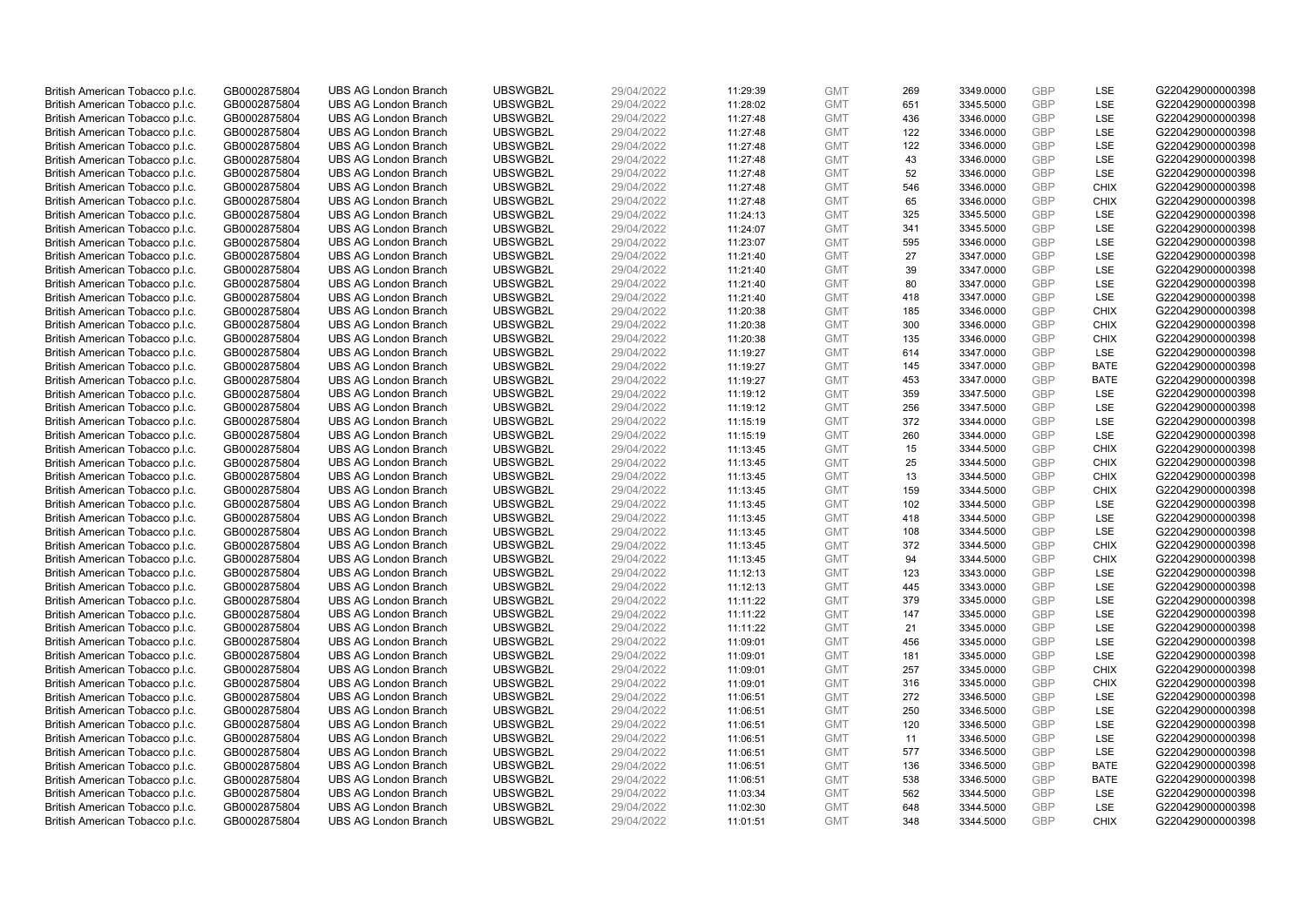| British American Tobacco p.l.c. | GB0002875804 | <b>UBS AG London Branch</b> | UBSWGB2L | 29/04/2022 | 11:01:48 | <b>GMT</b> | 33  | 3344.5000 | <b>GBP</b> | <b>CHIX</b> | G220429000000398 |
|---------------------------------|--------------|-----------------------------|----------|------------|----------|------------|-----|-----------|------------|-------------|------------------|
| British American Tobacco p.l.c. | GB0002875804 | <b>UBS AG London Branch</b> | UBSWGB2L | 29/04/2022 | 11:01:48 | <b>GMT</b> | 128 | 3344.5000 | <b>GBP</b> | <b>CHIX</b> | G220429000000398 |
| British American Tobacco p.l.c. | GB0002875804 | <b>UBS AG London Branch</b> | UBSWGB2L | 29/04/2022 | 11:01:44 | <b>GMT</b> | 54  | 3344.5000 | GBP        | <b>CHIX</b> | G220429000000398 |
| British American Tobacco p.l.c. | GB0002875804 | <b>UBS AG London Branch</b> | UBSWGB2L | 29/04/2022 | 11:01:44 | <b>GMT</b> | 101 | 3344.5000 | <b>GBP</b> | <b>CHIX</b> | G220429000000398 |
| British American Tobacco p.l.c. | GB0002875804 | <b>UBS AG London Branch</b> | UBSWGB2L | 29/04/2022 | 11:01:44 | <b>GMT</b> | 595 | 3344.5000 | GBP        | <b>LSE</b>  | G220429000000398 |
| British American Tobacco p.l.c. | GB0002875804 | <b>UBS AG London Branch</b> | UBSWGB2L | 29/04/2022 | 11:00:30 | <b>GMT</b> | 101 | 3345.0000 | <b>GBP</b> | <b>LSE</b>  | G220429000000398 |
| British American Tobacco p.l.c. | GB0002875804 | <b>UBS AG London Branch</b> | UBSWGB2L | 29/04/2022 | 11:00:30 | <b>GMT</b> | 250 | 3345.0000 | GBP        | LSE         | G220429000000398 |
| British American Tobacco p.l.c. | GB0002875804 | <b>UBS AG London Branch</b> | UBSWGB2L | 29/04/2022 | 11:00:30 | <b>GMT</b> | 120 | 3345.0000 | <b>GBP</b> | LSE         | G220429000000398 |
| British American Tobacco p.l.c. | GB0002875804 | <b>UBS AG London Branch</b> | UBSWGB2L | 29/04/2022 | 11:00:30 | <b>GMT</b> | 121 | 3345.0000 | GBP        | LSE         | G220429000000398 |
| British American Tobacco p.l.c. | GB0002875804 | <b>UBS AG London Branch</b> | UBSWGB2L | 29/04/2022 | 11:00:12 | <b>GMT</b> | 121 | 3344.5000 | <b>GBP</b> | LSE         | G220429000000398 |
| British American Tobacco p.l.c. | GB0002875804 | <b>UBS AG London Branch</b> | UBSWGB2L | 29/04/2022 | 11:00:12 | <b>GMT</b> | 120 | 3344.5000 | <b>GBP</b> | <b>LSE</b>  | G220429000000398 |
| British American Tobacco p.l.c. | GB0002875804 | <b>UBS AG London Branch</b> | UBSWGB2L | 29/04/2022 | 11:00:12 | <b>GMT</b> | 595 | 3344.5000 | <b>GBP</b> | LSE         | G220429000000398 |
| British American Tobacco p.l.c. | GB0002875804 | <b>UBS AG London Branch</b> | UBSWGB2L | 29/04/2022 | 10:56:27 | <b>GMT</b> | 220 | 3343.0000 | <b>GBP</b> | LSE         | G220429000000398 |
| British American Tobacco p.l.c. | GB0002875804 | <b>UBS AG London Branch</b> | UBSWGB2L | 29/04/2022 | 10:56:27 | <b>GMT</b> | 116 | 3343.0000 | <b>GBP</b> | LSE         | G220429000000398 |
| British American Tobacco p.l.c. | GB0002875804 | <b>UBS AG London Branch</b> | UBSWGB2L | 29/04/2022 | 10:56:27 | <b>GMT</b> | 250 | 3343.0000 | GBP        | <b>LSE</b>  | G220429000000398 |
| British American Tobacco p.l.c. | GB0002875804 | <b>UBS AG London Branch</b> | UBSWGB2L | 29/04/2022 | 10:56:27 | <b>GMT</b> | 66  | 3343.0000 | <b>GBP</b> | <b>CHIX</b> | G220429000000398 |
| British American Tobacco p.l.c. | GB0002875804 | <b>UBS AG London Branch</b> | UBSWGB2L | 29/04/2022 | 10:56:27 | <b>GMT</b> | 53  | 3343.0000 | GBP        | <b>CHIX</b> | G220429000000398 |
| British American Tobacco p.l.c. | GB0002875804 | <b>UBS AG London Branch</b> | UBSWGB2L | 29/04/2022 | 10:56:27 | <b>GMT</b> | 260 | 3343.0000 | <b>GBP</b> | <b>LSE</b>  | G220429000000398 |
| British American Tobacco p.l.c. | GB0002875804 | <b>UBS AG London Branch</b> | UBSWGB2L | 29/04/2022 | 10:56:27 | <b>GMT</b> | 60  | 3343.0000 | <b>GBP</b> | <b>CHIX</b> | G220429000000398 |
| British American Tobacco p.l.c. | GB0002875804 | <b>UBS AG London Branch</b> | UBSWGB2L | 29/04/2022 | 10:56:27 | <b>GMT</b> | 383 | 3343.0000 | <b>GBP</b> | LSE         | G220429000000398 |
| British American Tobacco p.l.c. | GB0002875804 | <b>UBS AG London Branch</b> | UBSWGB2L | 29/04/2022 | 10:56:27 | <b>GMT</b> | 46  | 3343.0000 | <b>GBP</b> | <b>CHIX</b> | G220429000000398 |
| British American Tobacco p.l.c. | GB0002875804 | <b>UBS AG London Branch</b> | UBSWGB2L | 29/04/2022 | 10:56:27 | <b>GMT</b> | 419 | 3343.0000 | GBP        | <b>CHIX</b> | G220429000000398 |
| British American Tobacco p.l.c. | GB0002875804 | <b>UBS AG London Branch</b> | UBSWGB2L | 29/04/2022 | 10:53:38 | <b>GMT</b> | 339 | 3343.0000 | <b>GBP</b> | LSE         | G220429000000398 |
| British American Tobacco p.l.c. | GB0002875804 | <b>UBS AG London Branch</b> | UBSWGB2L | 29/04/2022 | 10:53:38 | <b>GMT</b> | 322 | 3343.0000 | <b>GBP</b> | <b>LSE</b>  | G220429000000398 |
| British American Tobacco p.l.c. | GB0002875804 | <b>UBS AG London Branch</b> | UBSWGB2L | 29/04/2022 | 10:51:52 | <b>GMT</b> | 667 | 3339.5000 | <b>GBP</b> | <b>BATE</b> | G220429000000398 |
| British American Tobacco p.l.c. | GB0002875804 | <b>UBS AG London Branch</b> | UBSWGB2L | 29/04/2022 | 10:51:52 | <b>GMT</b> | 585 | 3340.0000 | GBP        | LSE         | G220429000000398 |
| British American Tobacco p.l.c. | GB0002875804 | <b>UBS AG London Branch</b> | UBSWGB2L | 29/04/2022 | 10:49:55 | <b>GMT</b> | 563 | 3342.5000 | <b>GBP</b> | LSE         | G220429000000398 |
| British American Tobacco p.l.c. | GB0002875804 | <b>UBS AG London Branch</b> | UBSWGB2L | 29/04/2022 | 10:49:26 | <b>GMT</b> | 599 | 3343.0000 | GBP        | CHIX        | G220429000000398 |
| British American Tobacco p.l.c. | GB0002875804 | <b>UBS AG London Branch</b> | UBSWGB2L | 29/04/2022 | 10:49:14 | <b>GMT</b> | 596 | 3343.0000 | <b>GBP</b> | <b>LSE</b>  | G220429000000398 |
| British American Tobacco p.l.c. | GB0002875804 | <b>UBS AG London Branch</b> | UBSWGB2L | 29/04/2022 | 10:46:19 | <b>GMT</b> | 569 | 3341.5000 | GBP        | LSE         | G220429000000398 |
| British American Tobacco p.l.c. | GB0002875804 | <b>UBS AG London Branch</b> | UBSWGB2L | 29/04/2022 | 10:46:19 | <b>GMT</b> | 367 | 3341.5000 | <b>GBP</b> | <b>LSE</b>  | G220429000000398 |
| British American Tobacco p.l.c. | GB0002875804 | <b>UBS AG London Branch</b> | UBSWGB2L | 29/04/2022 | 10:46:19 | <b>GMT</b> | 199 | 3341.5000 | <b>GBP</b> | <b>LSE</b>  | G220429000000398 |
| British American Tobacco p.l.c. | GB0002875804 | <b>UBS AG London Branch</b> | UBSWGB2L | 29/04/2022 | 10:42:29 | <b>GMT</b> | 69  | 3341.0000 | <b>GBP</b> | LSE         | G220429000000398 |
| British American Tobacco p.l.c. | GB0002875804 | <b>UBS AG London Branch</b> | UBSWGB2L | 29/04/2022 | 10:42:29 | <b>GMT</b> | 559 | 3341.0000 | <b>GBP</b> | LSE         | G220429000000398 |
| British American Tobacco p.l.c. | GB0002875804 | <b>UBS AG London Branch</b> | UBSWGB2L | 29/04/2022 | 10:40:27 | <b>GMT</b> | 561 | 3340.5000 | GBP        | LSE         | G220429000000398 |
| British American Tobacco p.l.c. | GB0002875804 | <b>UBS AG London Branch</b> | UBSWGB2L | 29/04/2022 | 10:40:25 | <b>GMT</b> | 646 | 3341.5000 | <b>GBP</b> | LSE         | G220429000000398 |
| British American Tobacco p.l.c. | GB0002875804 | <b>UBS AG London Branch</b> | UBSWGB2L | 29/04/2022 | 10:40:25 | <b>GMT</b> | 280 | 3341.5000 | <b>GBP</b> | <b>BATE</b> | G220429000000398 |
| British American Tobacco p.l.c. | GB0002875804 | <b>UBS AG London Branch</b> | UBSWGB2L | 29/04/2022 | 10:40:25 | <b>GMT</b> | 276 | 3341.5000 | <b>GBP</b> | <b>CHIX</b> | G220429000000398 |
| British American Tobacco p.l.c. | GB0002875804 | <b>UBS AG London Branch</b> | UBSWGB2L | 29/04/2022 | 10:40:25 | <b>GMT</b> | 22  | 3341.5000 | GBP        | <b>BATE</b> | G220429000000398 |
| British American Tobacco p.l.c. | GB0002875804 | <b>UBS AG London Branch</b> | UBSWGB2L | 29/04/2022 | 10:40:25 | <b>GMT</b> | 118 | 3341.5000 | <b>GBP</b> | <b>BATE</b> | G220429000000398 |
| British American Tobacco p.l.c. | GB0002875804 | <b>UBS AG London Branch</b> | UBSWGB2L | 29/04/2022 | 10:40:25 | <b>GMT</b> | 423 | 3341.5000 | GBP        | <b>CHIX</b> | G220429000000398 |
| British American Tobacco p.l.c. | GB0002875804 | <b>UBS AG London Branch</b> | UBSWGB2L | 29/04/2022 | 10:40:25 | <b>GMT</b> | 228 | 3341.5000 | <b>GBP</b> | <b>BATE</b> | G220429000000398 |
| British American Tobacco p.l.c. | GB0002875804 | <b>UBS AG London Branch</b> | UBSWGB2L | 29/04/2022 | 10:38:42 | <b>GMT</b> | 181 | 3341.0000 | <b>GBP</b> | LSE         | G220429000000398 |
| British American Tobacco p.l.c. | GB0002875804 | <b>UBS AG London Branch</b> | UBSWGB2L | 29/04/2022 | 10:37:17 | <b>GMT</b> | 231 | 3341.0000 | <b>GBP</b> | LSE         | G220429000000398 |
| British American Tobacco p.l.c. | GB0002875804 | <b>UBS AG London Branch</b> | UBSWGB2L | 29/04/2022 | 10:37:17 | <b>GMT</b> | 350 | 3341.0000 | <b>GBP</b> | LSE         | G220429000000398 |
| British American Tobacco p.l.c. | GB0002875804 | <b>UBS AG London Branch</b> | UBSWGB2L | 29/04/2022 | 10:35:04 | <b>GMT</b> | 577 | 3342.5000 | <b>GBP</b> | LSE         | G220429000000398 |
| British American Tobacco p.l.c. | GB0002875804 | <b>UBS AG London Branch</b> | UBSWGB2L | 29/04/2022 | 10:33:57 | <b>GMT</b> | 472 | 3342.5000 | GBP        | <b>CHIX</b> | G220429000000398 |
| British American Tobacco p.l.c. | GB0002875804 | <b>UBS AG London Branch</b> | UBSWGB2L | 29/04/2022 | 10:33:57 | <b>GMT</b> | 100 | 3342.5000 | GBP        | <b>CHIX</b> | G220429000000398 |
| British American Tobacco p.l.c. | GB0002875804 | <b>UBS AG London Branch</b> | UBSWGB2L | 29/04/2022 | 10:33:37 | <b>GMT</b> | 571 | 3343.0000 | <b>GBP</b> | LSE         | G220429000000398 |
| British American Tobacco p.l.c. | GB0002875804 | <b>UBS AG London Branch</b> | UBSWGB2L | 29/04/2022 | 10:33:37 | <b>GMT</b> | 51  | 3343.0000 | GBP        | <b>LSE</b>  | G220429000000398 |
| British American Tobacco p.l.c. | GB0002875804 | <b>UBS AG London Branch</b> | UBSWGB2L | 29/04/2022 | 10:31:02 | <b>GMT</b> | 577 | 3344.0000 | <b>GBP</b> | LSE         | G220429000000398 |
| British American Tobacco p.l.c. | GB0002875804 | <b>UBS AG London Branch</b> | UBSWGB2L | 29/04/2022 | 10:29:40 | <b>GMT</b> | 571 | 3344.0000 | GBP        | LSE         | G220429000000398 |
| British American Tobacco p.l.c. | GB0002875804 | <b>UBS AG London Branch</b> | UBSWGB2L | 29/04/2022 | 10:29:02 | <b>GMT</b> | 258 | 3344.5000 | <b>GBP</b> | <b>CHIX</b> | G220429000000398 |
| British American Tobacco p.l.c. | GB0002875804 | <b>UBS AG London Branch</b> | UBSWGB2L | 29/04/2022 | 10:29:02 | <b>GMT</b> | 100 | 3344.5000 | GBP        | CHIX        | G220429000000398 |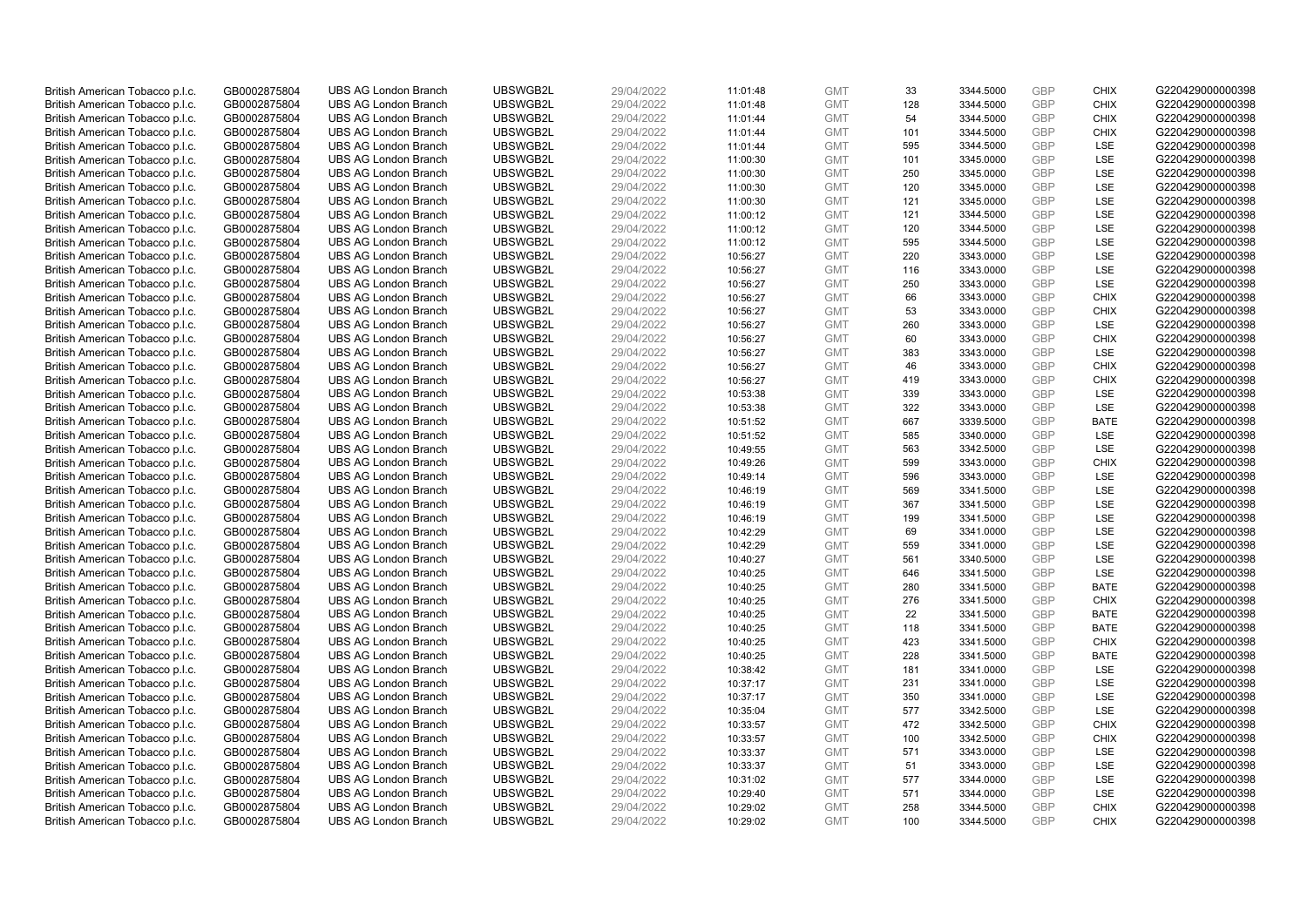| British American Tobacco p.l.c.                                    | GB0002875804                 | <b>UBS AG London Branch</b>                                | UBSWGB2L             | 29/04/2022               | 10:29:02             | <b>GMT</b>               | 229            | 3344.5000              | <b>GBP</b>        | <b>CHIX</b>               | G220429000000398                     |
|--------------------------------------------------------------------|------------------------------|------------------------------------------------------------|----------------------|--------------------------|----------------------|--------------------------|----------------|------------------------|-------------------|---------------------------|--------------------------------------|
| British American Tobacco p.l.c.                                    | GB0002875804                 | <b>UBS AG London Branch</b>                                | UBSWGB2L             | 29/04/2022               | 10:29:02             | <b>GMT</b>               | 679            | 3345.0000              | GBP               | LSE                       | G220429000000398                     |
| British American Tobacco p.l.c.                                    | GB0002875804                 | <b>UBS AG London Branch</b>                                | UBSWGB2L             | 29/04/2022               | 10:27:01             | <b>GMT</b>               | 614            | 3343.0000              | <b>GBP</b>        | LSE                       | G220429000000398                     |
| British American Tobacco p.l.c.                                    | GB0002875804                 | <b>UBS AG London Branch</b>                                | UBSWGB2L             | 29/04/2022               | 10:26:05             | <b>GMT</b>               | 657            | 3343.5000              | GBP               | <b>BATE</b>               | G220429000000398                     |
| British American Tobacco p.l.c.                                    | GB0002875804                 | <b>UBS AG London Branch</b>                                | UBSWGB2L             | 29/04/2022               | 10:26:05             | <b>GMT</b>               | 605            | 3343.5000              | <b>GBP</b>        | <b>LSE</b>                | G220429000000398                     |
| British American Tobacco p.l.c.                                    | GB0002875804                 | <b>UBS AG London Branch</b>                                | UBSWGB2L             | 29/04/2022               | 10:24:11             | <b>GMT</b>               | 601            | 3342.0000              | GBP               | <b>LSE</b>                | G220429000000398                     |
| British American Tobacco p.l.c.                                    | GB0002875804                 | <b>UBS AG London Branch</b>                                | UBSWGB2L             | 29/04/2022               | 10:24:11             | <b>GMT</b>               | 27             | 3342.0000              | <b>GBP</b>        | LSE                       | G220429000000398                     |
| British American Tobacco p.l.c.                                    | GB0002875804                 | <b>UBS AG London Branch</b>                                | UBSWGB2L             | 29/04/2022               | 10:21:04             | <b>GMT</b>               | 579            | 3340.0000              | GBP               | <b>CHIX</b>               | G220429000000398                     |
| British American Tobacco p.l.c.                                    | GB0002875804                 | <b>UBS AG London Branch</b>                                | UBSWGB2L             | 29/04/2022               | 10:20:59             | <b>GMT</b>               | 10             | 3341.5000              | <b>GBP</b>        | <b>BATE</b>               | G220429000000398                     |
| British American Tobacco p.l.c.                                    | GB0002875804                 | <b>UBS AG London Branch</b>                                | UBSWGB2L             | 29/04/2022               | 10:20:59             | <b>GMT</b>               | 16             | 3341.5000              | <b>GBP</b>        | <b>BATE</b>               | G220429000000398                     |
| British American Tobacco p.l.c.                                    | GB0002875804                 | <b>UBS AG London Branch</b>                                | UBSWGB2L             | 29/04/2022               | 10:20:50             | <b>GMT</b>               | 655            | 3344.5000              | <b>GBP</b>        | LSE                       | G220429000000398                     |
| British American Tobacco p.l.c.                                    | GB0002875804                 | <b>UBS AG London Branch</b>                                | UBSWGB2L             | 29/04/2022               | 10:20:15             | <b>GMT</b>               | 591            | 3344.5000              | <b>GBP</b>        | LSE                       | G220429000000398                     |
| British American Tobacco p.l.c.                                    | GB0002875804                 | <b>UBS AG London Branch</b>                                | UBSWGB2L             | 29/04/2022               | 10:20:15             | <b>GMT</b>               | 12             | 3344.5000              | GBP               | LSE                       | G220429000000398                     |
| British American Tobacco p.l.c.                                    | GB0002875804                 | <b>UBS AG London Branch</b>                                | UBSWGB2L             | 29/04/2022               | 10:19:32             | <b>GMT</b>               | 600            | 3343.0000              | <b>GBP</b>        | LSE                       | G220429000000398                     |
| British American Tobacco p.l.c.                                    | GB0002875804                 | <b>UBS AG London Branch</b>                                | UBSWGB2L             | 29/04/2022               | 10:19:32             | <b>GMT</b>               | 152            | 3343.0000              | <b>GBP</b>        | LSE                       | G220429000000398                     |
| British American Tobacco p.l.c.                                    | GB0002875804                 | <b>UBS AG London Branch</b>                                | UBSWGB2L             | 29/04/2022               | 10:19:03             | <b>GMT</b>               | 35             | 3344.0000              | <b>GBP</b>        | LSE                       | G220429000000398                     |
| British American Tobacco p.l.c.                                    | GB0002875804                 | <b>UBS AG London Branch</b>                                | UBSWGB2L             | 29/04/2022               | 10:19:03             | <b>GMT</b>               | $\overline{4}$ | 3344.0000              | GBP               | LSE                       | G220429000000398                     |
| British American Tobacco p.l.c.                                    | GB0002875804                 | <b>UBS AG London Branch</b>                                | UBSWGB2L             | 29/04/2022               | 10:19:03             | <b>GMT</b>               | 679            | 3344.0000              | <b>GBP</b>        | LSE                       | G220429000000398                     |
| British American Tobacco p.l.c.                                    | GB0002875804                 | <b>UBS AG London Branch</b>                                | UBSWGB2L             | 29/04/2022               | 10:17:39             | <b>GMT</b>               | 93             | 3344.5000              | GBP               | LSE                       | G220429000000398                     |
| British American Tobacco p.l.c.                                    | GB0002875804                 | <b>UBS AG London Branch</b>                                | UBSWGB2L             | 29/04/2022               | 10:17:39             | <b>GMT</b>               | 90             | 3344.5000              | <b>GBP</b>        | LSE                       | G220429000000398                     |
| British American Tobacco p.l.c.                                    | GB0002875804                 | <b>UBS AG London Branch</b>                                | UBSWGB2L             | 29/04/2022               | 10:17:39             | <b>GMT</b>               | 601            | 3344.5000              | GBP               | <b>CHIX</b>               | G220429000000398                     |
| British American Tobacco p.l.c.                                    | GB0002875804                 | <b>UBS AG London Branch</b>                                | UBSWGB2L             | 29/04/2022               | 10:17:39             | <b>GMT</b>               | 309            | 3344.5000              | <b>GBP</b>        | <b>LSE</b>                | G220429000000398                     |
| British American Tobacco p.l.c.                                    | GB0002875804                 | <b>UBS AG London Branch</b>                                | UBSWGB2L             | 29/04/2022               | 10:17:39             | <b>GMT</b>               | 34             | 3344.5000              | GBP               | <b>LSE</b>                | G220429000000398                     |
| British American Tobacco p.l.c.                                    | GB0002875804                 | <b>UBS AG London Branch</b>                                | UBSWGB2L             | 29/04/2022               | 10:17:39             | <b>GMT</b>               | 90             | 3344.5000              | <b>GBP</b>        | LSE                       | G220429000000398                     |
| British American Tobacco p.l.c.                                    | GB0002875804                 | <b>UBS AG London Branch</b>                                | UBSWGB2L             | 29/04/2022               | 10:15:11             | <b>GMT</b>               | 549            | 3341.5000              | <b>GBP</b>        | <b>BATE</b>               | G220429000000398                     |
| British American Tobacco p.l.c.                                    | GB0002875804                 | <b>UBS AG London Branch</b>                                | UBSWGB2L             | 29/04/2022               | 10:14:52             | <b>GMT</b>               | 560            | 3342.5000              | GBP               | LSE                       | G220429000000398                     |
| British American Tobacco p.l.c.                                    | GB0002875804                 | <b>UBS AG London Branch</b>                                | UBSWGB2L             | 29/04/2022               | 10:12:25             | <b>GMT</b>               | 649            | 3342.0000              | <b>GBP</b>        | LSE                       | G220429000000398                     |
| British American Tobacco p.l.c.                                    | GB0002875804                 | <b>UBS AG London Branch</b>                                | UBSWGB2L             | 29/04/2022               | 10:10:09             | <b>GMT</b>               | 631            | 3343.0000              | GBP               | <b>CHIX</b>               | G220429000000398                     |
| British American Tobacco p.l.c.                                    | GB0002875804                 | <b>UBS AG London Branch</b>                                | UBSWGB2L             | 29/04/2022               | 10:10:09             | <b>GMT</b>               | 576            | 3343.0000              | <b>GBP</b>        | LSE                       | G220429000000398                     |
| British American Tobacco p.l.c.                                    | GB0002875804                 | <b>UBS AG London Branch</b>                                | UBSWGB2L             | 29/04/2022               | 10:10:09             | <b>GMT</b>               | 12             | 3343.0000              | <b>GBP</b>        | LSE                       | G220429000000398                     |
| British American Tobacco p.l.c.                                    | GB0002875804                 | <b>UBS AG London Branch</b>                                | UBSWGB2L             | 29/04/2022               | 10:10:09             | <b>GMT</b>               | 271            | 3343.0000              | <b>GBP</b>        | LSE                       | G220429000000398                     |
| British American Tobacco p.l.c.                                    | GB0002875804                 | <b>UBS AG London Branch</b>                                | UBSWGB2L             | 29/04/2022               | 10:10:09             | <b>GMT</b>               | 377            | 3343.0000              | GBP               | LSE                       | G220429000000398                     |
| British American Tobacco p.l.c.                                    | GB0002875804                 | <b>UBS AG London Branch</b>                                | UBSWGB2L             | 29/04/2022               | 10:07:02             | <b>GMT</b>               | 672            | 3342.0000              | <b>GBP</b>        | LSE                       | G220429000000398                     |
| British American Tobacco p.l.c.                                    | GB0002875804                 | <b>UBS AG London Branch</b>                                | UBSWGB2L             | 29/04/2022               | 10:05:35             | <b>GMT</b>               | 597            | 3342.0000              | <b>GBP</b>        | <b>CHIX</b>               | G220429000000398                     |
| British American Tobacco p.l.c.                                    | GB0002875804                 | <b>UBS AG London Branch</b>                                | UBSWGB2L             | 29/04/2022               | 10:05:35             | <b>GMT</b>               | 582            | 3342.5000              | <b>GBP</b>        | LSE                       | G220429000000398                     |
| British American Tobacco p.l.c.                                    | GB0002875804                 | <b>UBS AG London Branch</b>                                | UBSWGB2L             | 29/04/2022               | 10:03:50             | <b>GMT</b>               | 397            | 3341.0000              | <b>GBP</b>        | <b>BATE</b>               | G220429000000398                     |
| British American Tobacco p.l.c.                                    | GB0002875804                 | <b>UBS AG London Branch</b>                                | UBSWGB2L             | 29/04/2022               | 10:03:50             | <b>GMT</b>               | 25             | 3341.0000              | <b>GBP</b>        | <b>BATE</b>               | G220429000000398                     |
| British American Tobacco p.l.c.                                    | GB0002875804                 | <b>UBS AG London Branch</b>                                | UBSWGB2L             | 29/04/2022               | 10:03:50             | <b>GMT</b>               | 9              | 3341.0000              | <b>GBP</b>        | <b>BATE</b>               | G220429000000398                     |
| British American Tobacco p.l.c.                                    | GB0002875804                 | <b>UBS AG London Branch</b>                                | UBSWGB2L             | 29/04/2022               | 10:03:50             | <b>GMT</b>               | 31             | 3341.0000              | <b>GBP</b>        | <b>BATE</b>               | G220429000000398                     |
| British American Tobacco p.l.c.                                    | GB0002875804                 | <b>UBS AG London Branch</b>                                | UBSWGB2L             | 29/04/2022               | 10:03:50             | <b>GMT</b>               | 159<br>544     | 3341.0000              | <b>GBP</b><br>GBP | <b>BATE</b><br><b>LSE</b> | G220429000000398                     |
| British American Tobacco p.l.c.                                    | GB0002875804                 | <b>UBS AG London Branch</b><br><b>UBS AG London Branch</b> | UBSWGB2L<br>UBSWGB2L | 29/04/2022               | 10:03:07             | <b>GMT</b><br><b>GMT</b> | 23             | 3343.0000<br>3343.0000 | <b>GBP</b>        | LSE                       | G220429000000398<br>G220429000000398 |
| British American Tobacco p.l.c.                                    | GB0002875804<br>GB0002875804 | <b>UBS AG London Branch</b>                                | UBSWGB2L             | 29/04/2022<br>29/04/2022 | 10:03:07<br>10:02:05 | <b>GMT</b>               | 127            |                        | GBP               | LSE                       | G220429000000398                     |
| British American Tobacco p.l.c.<br>British American Tobacco p.l.c. | GB0002875804                 | <b>UBS AG London Branch</b>                                | UBSWGB2L             | 29/04/2022               | 10:02:05             | <b>GMT</b>               | 531            | 3344.5000<br>3344.5000 | <b>GBP</b>        | LSE                       | G220429000000398                     |
| British American Tobacco p.l.c.                                    | GB0002875804                 | <b>UBS AG London Branch</b>                                | UBSWGB2L             | 29/04/2022               | 10:02:05             | <b>GMT</b>               | 649            | 3344.5000              | <b>GBP</b>        | <b>LSE</b>                | G220429000000398                     |
| British American Tobacco p.l.c.                                    | GB0002875804                 | <b>UBS AG London Branch</b>                                | UBSWGB2L             | 29/04/2022               | 10:00:24             | <b>GMT</b>               | 5              | 3345.5000              | <b>GBP</b>        | LSE                       | G220429000000398                     |
| British American Tobacco p.l.c.                                    | GB0002875804                 | <b>UBS AG London Branch</b>                                | UBSWGB2L             | 29/04/2022               | 10:00:24             | <b>GMT</b>               | 605            | 3345.5000              | <b>GBP</b>        | LSE                       | G220429000000398                     |
| British American Tobacco p.l.c.                                    | GB0002875804                 | <b>UBS AG London Branch</b>                                | UBSWGB2L             | 29/04/2022               | 10:00:24             | <b>GMT</b>               | 644            | 3345.5000              | GBP               | <b>CHIX</b>               | G220429000000398                     |
| British American Tobacco p.l.c.                                    | GB0002875804                 | <b>UBS AG London Branch</b>                                | UBSWGB2L             | 29/04/2022               | 09:57:12             | <b>GMT</b>               | 623            | 3345.5000              | <b>GBP</b>        | LSE                       | G220429000000398                     |
| British American Tobacco p.l.c.                                    | GB0002875804                 | <b>UBS AG London Branch</b>                                | UBSWGB2L             | 29/04/2022               | 09:56:41             | <b>GMT</b>               | 478            | 3346.5000              | GBP               | <b>LSE</b>                | G220429000000398                     |
| British American Tobacco p.l.c.                                    | GB0002875804                 | <b>UBS AG London Branch</b>                                | UBSWGB2L             | 29/04/2022               | 09:56:41             | <b>GMT</b>               | 80             | 3346.5000              | <b>GBP</b>        | LSE                       | G220429000000398                     |
| British American Tobacco p.l.c.                                    | GB0002875804                 | <b>UBS AG London Branch</b>                                | UBSWGB2L             | 29/04/2022               | 09:56:30             | <b>GMT</b>               | 15             | 3346.5000              | <b>GBP</b>        | LSE                       | G220429000000398                     |
| British American Tobacco p.l.c.                                    | GB0002875804                 | <b>UBS AG London Branch</b>                                | UBSWGB2L             | 29/04/2022               | 09:53:58             | <b>GMT</b>               | 630            | 3348.0000              | <b>GBP</b>        | <b>LSE</b>                | G220429000000398                     |
| British American Tobacco p.l.c.                                    | GB0002875804                 | <b>UBS AG London Branch</b>                                | UBSWGB2L             | 29/04/2022               | 09:53:09             | <b>GMT</b>               | 615            | 3347.5000              | GBP               | <b>BATE</b>               | G220429000000398                     |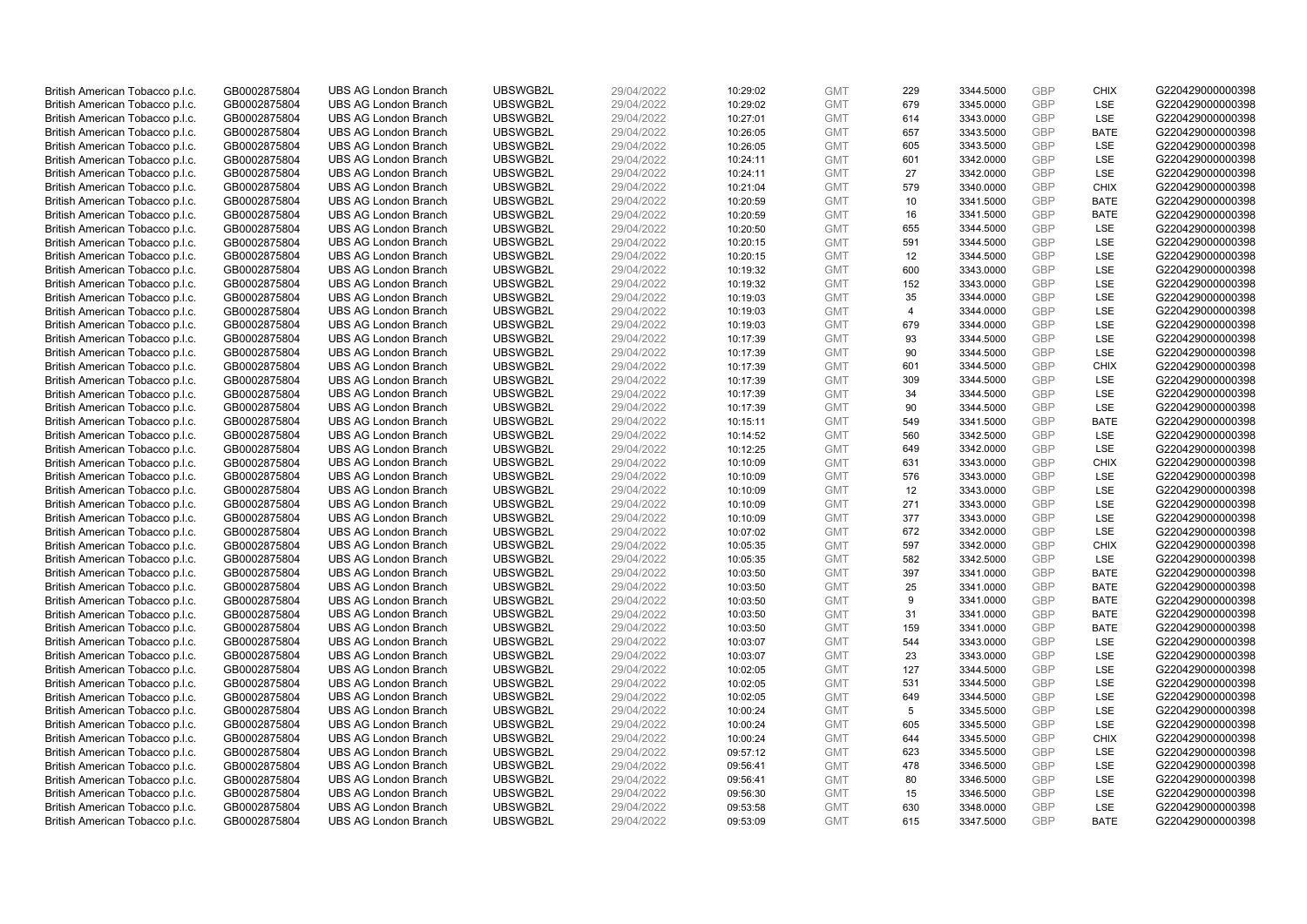| British American Tobacco p.l.c. | GB0002875804 | <b>UBS AG London Branch</b> | UBSWGB2L             | 29/04/2022 | 09:53:09 | <b>GMT</b> | 158 | 3348.0000              | <b>GBP</b>        | <b>CHIX</b> | G220429000000398                     |
|---------------------------------|--------------|-----------------------------|----------------------|------------|----------|------------|-----|------------------------|-------------------|-------------|--------------------------------------|
| British American Tobacco p.l.c. | GB0002875804 | <b>UBS AG London Branch</b> | UBSWGB2L             | 29/04/2022 | 09:53:09 | <b>GMT</b> | 550 | 3348.0000              | <b>GBP</b>        | LSE         | G220429000000398                     |
| British American Tobacco p.l.c. | GB0002875804 | <b>UBS AG London Branch</b> | UBSWGB2L             | 29/04/2022 | 09:53:09 | <b>GMT</b> | 497 | 3348.0000              | <b>GBP</b>        | <b>CHIX</b> | G220429000000398                     |
| British American Tobacco p.l.c. | GB0002875804 | <b>UBS AG London Branch</b> | UBSWGB2L             | 29/04/2022 | 09:51:01 | <b>GMT</b> | 530 | 3348.5000              | <b>GBP</b>        | LSE         | G220429000000398                     |
| British American Tobacco p.l.c. | GB0002875804 | <b>UBS AG London Branch</b> | UBSWGB2L             | 29/04/2022 | 09:51:01 | <b>GMT</b> | 138 | 3348.5000              | <b>GBP</b>        | LSE         | G220429000000398                     |
|                                 |              | <b>UBS AG London Branch</b> | UBSWGB2L             |            |          |            | 63  |                        | <b>GBP</b>        | LSE         | G220429000000398                     |
| British American Tobacco p.l.c. | GB0002875804 |                             |                      | 29/04/2022 | 09:47:39 | <b>GMT</b> |     | 3347.0000              | <b>GBP</b>        |             |                                      |
| British American Tobacco p.l.c. | GB0002875804 | <b>UBS AG London Branch</b> | UBSWGB2L             | 29/04/2022 | 09:47:39 | <b>GMT</b> | 120 | 3347.0000              |                   | LSE         | G220429000000398                     |
| British American Tobacco p.l.c. | GB0002875804 | <b>UBS AG London Branch</b> | UBSWGB2L             | 29/04/2022 | 09:47:39 | <b>GMT</b> | 121 | 3347.0000              | <b>GBP</b>        | LSE         | G220429000000398                     |
| British American Tobacco p.l.c. | GB0002875804 | <b>UBS AG London Branch</b> | UBSWGB2L             | 29/04/2022 | 09:47:39 | <b>GMT</b> | 250 | 3347.0000              | <b>GBP</b>        | LSE         | G220429000000398                     |
| British American Tobacco p.l.c. | GB0002875804 | <b>UBS AG London Branch</b> | UBSWGB2L             | 29/04/2022 | 09:45:41 | <b>GMT</b> | 30  | 3347.5000              | <b>GBP</b>        | LSE         | G220429000000398                     |
| British American Tobacco p.l.c. | GB0002875804 | <b>UBS AG London Branch</b> | UBSWGB2L             | 29/04/2022 | 09:45:41 | <b>GMT</b> | 287 | 3347.5000              | <b>GBP</b>        | LSE         | G220429000000398                     |
| British American Tobacco p.l.c. | GB0002875804 | <b>UBS AG London Branch</b> | UBSWGB2L             | 29/04/2022 | 09:45:41 | <b>GMT</b> | 250 | 3347.5000              | <b>GBP</b>        | LSE         | G220429000000398                     |
| British American Tobacco p.l.c. | GB0002875804 | <b>UBS AG London Branch</b> | UBSWGB2L             | 29/04/2022 | 09:45:05 | <b>GMT</b> | 648 | 3350.5000              | <b>GBP</b>        | LSE         | G220429000000398                     |
| British American Tobacco p.l.c. | GB0002875804 | <b>UBS AG London Branch</b> | UBSWGB2L             | 29/04/2022 | 09:45:05 | <b>GMT</b> | 687 | 3350.5000              | <b>GBP</b>        | <b>CHIX</b> | G220429000000398                     |
| British American Tobacco p.l.c. | GB0002875804 | <b>UBS AG London Branch</b> | UBSWGB2L             | 29/04/2022 | 09:44:31 | <b>GMT</b> | 220 | 3350.5000              | <b>GBP</b>        | LSE         | G220429000000398                     |
| British American Tobacco p.l.c. | GB0002875804 | <b>UBS AG London Branch</b> | UBSWGB2L             | 29/04/2022 | 09:42:43 | <b>GMT</b> | 632 | 3350.0000              | <b>GBP</b>        | LSE         | G220429000000398                     |
| British American Tobacco p.l.c. | GB0002875804 | <b>UBS AG London Branch</b> | UBSWGB2L             | 29/04/2022 | 09:42:43 | <b>GMT</b> | 590 | 3350.0000              | <b>GBP</b>        | <b>BATE</b> | G220429000000398                     |
| British American Tobacco p.l.c. | GB0002875804 | <b>UBS AG London Branch</b> | UBSWGB2L             | 29/04/2022 | 09:42:41 | <b>GMT</b> | 705 | 3350.5000              | <b>GBP</b>        | LSE         | G220429000000398                     |
| British American Tobacco p.l.c. | GB0002875804 | <b>UBS AG London Branch</b> | UBSWGB2L             | 29/04/2022 | 09:41:07 | <b>GMT</b> | 550 | 3349.0000              | <b>GBP</b>        | <b>LSE</b>  | G220429000000398                     |
| British American Tobacco p.l.c. | GB0002875804 | <b>UBS AG London Branch</b> | UBSWGB2L             | 29/04/2022 | 09:39:04 | <b>GMT</b> | 121 | 3348.0000              | <b>GBP</b>        | LSE         | G220429000000398                     |
| British American Tobacco p.l.c. | GB0002875804 | <b>UBS AG London Branch</b> | UBSWGB2L             | 29/04/2022 | 09:39:04 | <b>GMT</b> | 701 | 3348.0000              | <b>GBP</b>        | <b>CHIX</b> | G220429000000398                     |
| British American Tobacco p.l.c. | GB0002875804 | <b>UBS AG London Branch</b> | UBSWGB2L             | 29/04/2022 | 09:39:04 | <b>GMT</b> | 550 | 3348.0000              | <b>GBP</b>        | LSE         | G220429000000398                     |
| British American Tobacco p.l.c. | GB0002875804 | <b>UBS AG London Branch</b> | UBSWGB2L             | 29/04/2022 | 09:36:27 | <b>GMT</b> | 547 | 3347.5000              | <b>GBP</b>        | LSE         | G220429000000398                     |
| British American Tobacco p.l.c. | GB0002875804 | <b>UBS AG London Branch</b> | UBSWGB2L             | 29/04/2022 | 09:35:01 | <b>GMT</b> | 583 | 3347.0000              | <b>GBP</b>        | LSE         | G220429000000398                     |
| British American Tobacco p.l.c. | GB0002875804 | <b>UBS AG London Branch</b> | UBSWGB2L             | 29/04/2022 | 09:34:16 | <b>GMT</b> | 550 | 3347.0000              | <b>GBP</b>        | LSE         | G220429000000398                     |
| British American Tobacco p.l.c. | GB0002875804 | <b>UBS AG London Branch</b> | UBSWGB2L             | 29/04/2022 | 09:33:05 | <b>GMT</b> | 595 | 3347.5000              | <b>GBP</b>        | LSE         | G220429000000398                     |
| British American Tobacco p.l.c. | GB0002875804 | <b>UBS AG London Branch</b> | UBSWGB2L             | 29/04/2022 | 09:33:05 | <b>GMT</b> | 2   | 3347.5000              | <b>GBP</b>        | <b>BATE</b> | G220429000000398                     |
| British American Tobacco p.l.c. | GB0002875804 | <b>UBS AG London Branch</b> | UBSWGB2L             | 29/04/2022 | 09:33:05 | <b>GMT</b> | 586 | 3347.5000              | <b>GBP</b>        | <b>BATE</b> | G220429000000398                     |
| British American Tobacco p.l.c. | GB0002875804 | <b>UBS AG London Branch</b> | UBSWGB2L             | 29/04/2022 | 09:32:28 | <b>GMT</b> | 68  | 3347.0000              | <b>GBP</b>        | <b>CHIX</b> | G220429000000398                     |
| British American Tobacco p.l.c. | GB0002875804 | <b>UBS AG London Branch</b> | UBSWGB2L             | 29/04/2022 | 09:32:28 | <b>GMT</b> | 127 | 3347.0000              | <b>GBP</b>        | <b>CHIX</b> | G220429000000398                     |
| British American Tobacco p.l.c. | GB0002875804 | <b>UBS AG London Branch</b> | UBSWGB2L             | 29/04/2022 | 09:32:28 | <b>GMT</b> | 246 | 3347.0000              | GBP               | <b>CHIX</b> | G220429000000398                     |
| British American Tobacco p.l.c. | GB0002875804 | <b>UBS AG London Branch</b> | UBSWGB2L             | 29/04/2022 | 09:32:28 | <b>GMT</b> | 100 | 3347.0000              | <b>GBP</b>        | <b>CHIX</b> | G220429000000398                     |
| British American Tobacco p.l.c. | GB0002875804 | <b>UBS AG London Branch</b> | UBSWGB2L             | 29/04/2022 | 09:32:28 | <b>GMT</b> | 100 | 3347.0000              | <b>GBP</b>        | <b>CHIX</b> | G220429000000398                     |
| British American Tobacco p.l.c. | GB0002875804 | <b>UBS AG London Branch</b> | UBSWGB2L             | 29/04/2022 | 09:32:28 | <b>GMT</b> | 805 | 3347.0000              | <b>GBP</b>        | LSE         | G220429000000398                     |
| British American Tobacco p.l.c. | GB0002875804 | <b>UBS AG London Branch</b> | UBSWGB2L             | 29/04/2022 | 09:29:34 | <b>GMT</b> | 583 | 3345.5000              | <b>GBP</b>        | LSE         | G220429000000398                     |
| British American Tobacco p.l.c. | GB0002875804 | <b>UBS AG London Branch</b> | UBSWGB2L             | 29/04/2022 | 09:29:34 | <b>GMT</b> | 14  | 3345.5000              | <b>GBP</b>        | LSE         | G220429000000398                     |
| British American Tobacco p.l.c. | GB0002875804 | <b>UBS AG London Branch</b> | UBSWGB2L             | 29/04/2022 | 09:29:31 | <b>GMT</b> | 11  | 3346.0000              | <b>GBP</b>        | LSE         | G220429000000398                     |
| British American Tobacco p.l.c. | GB0002875804 | <b>UBS AG London Branch</b> | UBSWGB2L             | 29/04/2022 | 09:29:31 | <b>GMT</b> | 557 | 3346.0000              | <b>GBP</b>        | LSE         | G220429000000398                     |
| British American Tobacco p.l.c. | GB0002875804 | <b>UBS AG London Branch</b> | UBSWGB2L             | 29/04/2022 | 09:26:56 | <b>GMT</b> | 592 | 3344.5000              | <b>GBP</b>        | <b>CHIX</b> | G220429000000398                     |
| British American Tobacco p.l.c. | GB0002875804 | <b>UBS AG London Branch</b> | UBSWGB2L             | 29/04/2022 | 09:25:11 | <b>GMT</b> | 627 | 3345.0000              | <b>GBP</b>        | LSE         | G220429000000398                     |
| British American Tobacco p.l.c. | GB0002875804 | <b>UBS AG London Branch</b> | UBSWGB2L             | 29/04/2022 | 09:25:03 | <b>GMT</b> | 564 | 3346.0000              | <b>GBP</b>        | LSE         | G220429000000398                     |
| British American Tobacco p.l.c. | GB0002875804 | <b>UBS AG London Branch</b> | UBSWGB2L             | 29/04/2022 | 09:22:55 | <b>GMT</b> | 631 | 3347.0000              | <b>GBP</b>        | LSE         | G220429000000398                     |
| British American Tobacco p.l.c. | GB0002875804 | <b>UBS AG London Branch</b> | UBSWGB2L             | 29/04/2022 | 09:22:04 | <b>GMT</b> | 604 | 3347.0000              | <b>GBP</b>        | LSE         | G220429000000398                     |
| British American Tobacco p.l.c. | GB0002875804 | <b>UBS AG London Branch</b> | UBSWGB2L             | 29/04/2022 | 09:21:04 | <b>GMT</b> | 63  | 3346.0000              | <b>GBP</b>        | <b>BATE</b> | G220429000000398                     |
| British American Tobacco p.l.c. | GB0002875804 | <b>UBS AG London Branch</b> | UBSWGB2L             | 29/04/2022 | 09:21:04 | <b>GMT</b> | 113 | 3346.0000              | <b>GBP</b>        | <b>BATE</b> | G220429000000398                     |
|                                 |              | <b>UBS AG London Branch</b> | UBSWGB2L             | 29/04/2022 |          | <b>GMT</b> | 36  |                        | <b>GBP</b>        | <b>BATE</b> | G220429000000398                     |
| British American Tobacco p.l.c. | GB0002875804 |                             |                      |            | 09:21:04 | <b>GMT</b> | 432 | 3346.0000<br>3346.0000 |                   | <b>BATE</b> |                                      |
| British American Tobacco p.l.c. | GB0002875804 | <b>UBS AG London Branch</b> | UBSWGB2L<br>UBSWGB2L | 29/04/2022 | 09:21:04 |            | 202 |                        | <b>GBP</b><br>GBP | LSE         | G220429000000398<br>G220429000000398 |
| British American Tobacco p.l.c. | GB0002875804 | <b>UBS AG London Branch</b> |                      | 29/04/2022 | 09:21:04 | <b>GMT</b> |     | 3346.5000              |                   |             |                                      |
| British American Tobacco p.l.c. | GB0002875804 | <b>UBS AG London Branch</b> | UBSWGB2L             | 29/04/2022 | 09:21:04 | <b>GMT</b> | 82  | 3346.5000              | <b>GBP</b>        | LSE         | G220429000000398                     |
| British American Tobacco p.l.c. | GB0002875804 | <b>UBS AG London Branch</b> | UBSWGB2L             | 29/04/2022 | 09:21:04 | <b>GMT</b> | 250 | 3346.5000              | <b>GBP</b>        | LSE         | G220429000000398                     |
| British American Tobacco p.l.c. | GB0002875804 | <b>UBS AG London Branch</b> | UBSWGB2L             | 29/04/2022 | 09:21:04 | <b>GMT</b> | 120 | 3346.5000              | <b>GBP</b>        | LSE         | G220429000000398                     |
| British American Tobacco p.l.c. | GB0002875804 | <b>UBS AG London Branch</b> | UBSWGB2L             | 29/04/2022 | 09:21:04 | <b>GMT</b> | 650 | 3346.0000              | <b>GBP</b>        | <b>CHIX</b> | G220429000000398                     |
| British American Tobacco p.l.c. | GB0002875804 | <b>UBS AG London Branch</b> | UBSWGB2L             | 29/04/2022 | 09:21:04 | <b>GMT</b> | 611 | 3346.5000              | <b>GBP</b>        | <b>LSE</b>  | G220429000000398                     |
| British American Tobacco p.l.c. | GB0002875804 | <b>UBS AG London Branch</b> | UBSWGB2L             | 29/04/2022 | 09:18:21 | <b>GMT</b> | 524 | 3342.0000              | GBP               | LSE         | G220429000000398                     |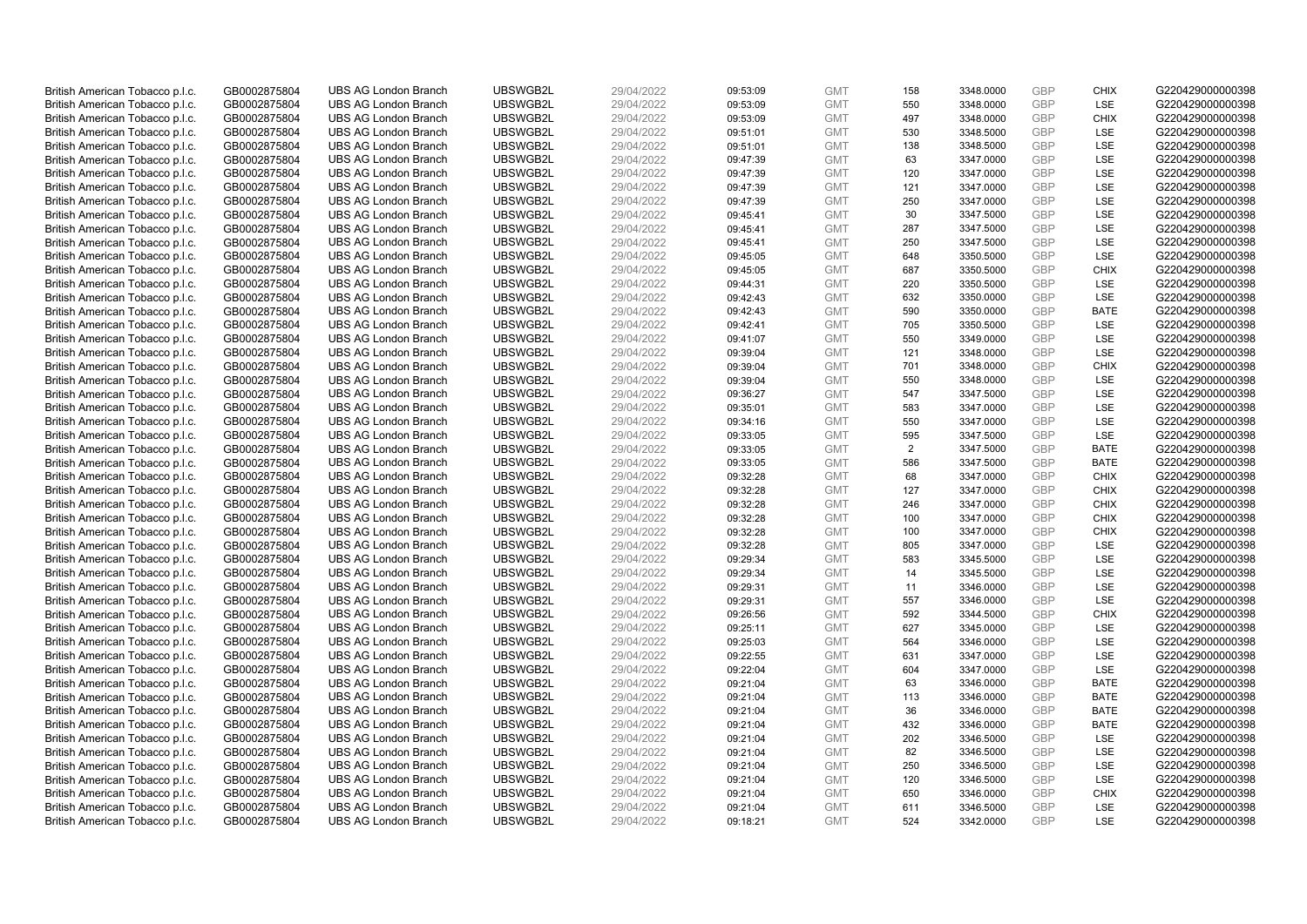| British American Tobacco p.l.c. | GB0002875804 | <b>UBS AG London Branch</b> | UBSWGB2L | 29/04/2022 | 09:18:21 | <b>GMT</b> | 153 | 3342.0000 | <b>GBP</b> | <b>LSE</b>  | G220429000000398 |
|---------------------------------|--------------|-----------------------------|----------|------------|----------|------------|-----|-----------|------------|-------------|------------------|
|                                 |              |                             |          |            |          |            | 575 |           | GBP        | LSE         |                  |
| British American Tobacco p.l.c. | GB0002875804 | <b>UBS AG London Branch</b> | UBSWGB2L | 29/04/2022 | 09:17:38 | <b>GMT</b> |     | 3342.5000 |            |             | G220429000000398 |
| British American Tobacco p.l.c. | GB0002875804 | <b>UBS AG London Branch</b> | UBSWGB2L | 29/04/2022 | 09:15:40 | <b>GMT</b> | 234 | 3342.0000 | <b>GBP</b> | LSE         | G220429000000398 |
| British American Tobacco p.l.c. | GB0002875804 | <b>UBS AG London Branch</b> | UBSWGB2L | 29/04/2022 | 09:15:40 | <b>GMT</b> | 335 | 3342.0000 | <b>GBP</b> | LSE         | G220429000000398 |
| British American Tobacco p.l.c. | GB0002875804 | <b>UBS AG London Branch</b> | UBSWGB2L | 29/04/2022 | 09:14:45 | <b>GMT</b> | 304 | 3340.5000 | <b>GBP</b> | <b>CHIX</b> | G220429000000398 |
| British American Tobacco p.l.c. | GB0002875804 | <b>UBS AG London Branch</b> | UBSWGB2L | 29/04/2022 | 09:14:45 | <b>GMT</b> | 400 | 3340.5000 | <b>GBP</b> | <b>CHIX</b> | G220429000000398 |
| British American Tobacco p.l.c. | GB0002875804 | <b>UBS AG London Branch</b> | UBSWGB2L | 29/04/2022 | 09:14:05 | <b>GMT</b> | 528 | 3340.5000 | <b>GBP</b> | LSE         | G220429000000398 |
| British American Tobacco p.l.c. | GB0002875804 | <b>UBS AG London Branch</b> | UBSWGB2L | 29/04/2022 | 09:14:05 | <b>GMT</b> | 18  | 3340.5000 | <b>GBP</b> | LSE         | G220429000000398 |
| British American Tobacco p.l.c. | GB0002875804 | <b>UBS AG London Branch</b> | UBSWGB2L | 29/04/2022 | 09:13:12 | <b>GMT</b> | 626 | 3340.5000 | <b>GBP</b> | LSE         | G220429000000398 |
| British American Tobacco p.l.c. | GB0002875804 | <b>UBS AG London Branch</b> | UBSWGB2L | 29/04/2022 | 09:12:42 | <b>GMT</b> | 664 | 3341.0000 | <b>GBP</b> | LSE         | G220429000000398 |
| British American Tobacco p.l.c. | GB0002875804 | <b>UBS AG London Branch</b> | UBSWGB2L | 29/04/2022 | 09:10:10 | <b>GMT</b> | 394 | 3342.0000 | <b>GBP</b> | <b>LSE</b>  | G220429000000398 |
| British American Tobacco p.l.c. | GB0002875804 | <b>UBS AG London Branch</b> | UBSWGB2L | 29/04/2022 | 09:10:10 | <b>GMT</b> | 664 | 3342.0000 | <b>GBP</b> | <b>BATE</b> | G220429000000398 |
| British American Tobacco p.l.c. | GB0002875804 | <b>UBS AG London Branch</b> | UBSWGB2L | 29/04/2022 | 09:10:10 | <b>GMT</b> | 170 | 3342.0000 | <b>GBP</b> | LSE         | G220429000000398 |
| British American Tobacco p.l.c. | GB0002875804 | <b>UBS AG London Branch</b> | UBSWGB2L | 29/04/2022 | 09:10:10 | <b>GMT</b> | 613 | 3342.0000 | <b>GBP</b> | <b>CHIX</b> | G220429000000398 |
| British American Tobacco p.l.c. | GB0002875804 | <b>UBS AG London Branch</b> | UBSWGB2L | 29/04/2022 | 09:08:41 | <b>GMT</b> | 657 | 3341.5000 | GBP        | <b>LSE</b>  | G220429000000398 |
| British American Tobacco p.l.c. | GB0002875804 | <b>UBS AG London Branch</b> | UBSWGB2L | 29/04/2022 | 09:07:06 | <b>GMT</b> | 332 | 3341.0000 | <b>GBP</b> | LSE         | G220429000000398 |
|                                 |              | <b>UBS AG London Branch</b> |          |            |          | <b>GMT</b> |     |           | <b>GBP</b> |             |                  |
| British American Tobacco p.l.c. | GB0002875804 |                             | UBSWGB2L | 29/04/2022 | 09:06:40 |            | 250 | 3341.0000 |            | LSE         | G220429000000398 |
| British American Tobacco p.l.c. | GB0002875804 | <b>UBS AG London Branch</b> | UBSWGB2L | 29/04/2022 | 09:05:31 | <b>GMT</b> | 656 | 3345.0000 | GBP        | LSE         | G220429000000398 |
| British American Tobacco p.l.c. | GB0002875804 | <b>UBS AG London Branch</b> | UBSWGB2L | 29/04/2022 | 09:05:31 | <b>GMT</b> | 123 | 3345.0000 | <b>GBP</b> | <b>CHIX</b> | G220429000000398 |
| British American Tobacco p.l.c. | GB0002875804 | <b>UBS AG London Branch</b> | UBSWGB2L | 29/04/2022 | 09:05:31 | <b>GMT</b> | 533 | 3345.0000 | <b>GBP</b> | <b>CHIX</b> | G220429000000398 |
| British American Tobacco p.l.c. | GB0002875804 | <b>UBS AG London Branch</b> | UBSWGB2L | 29/04/2022 | 09:04:10 | <b>GMT</b> | 639 | 3345.5000 | <b>GBP</b> | LSE         | G220429000000398 |
| British American Tobacco p.l.c. | GB0002875804 | <b>UBS AG London Branch</b> | UBSWGB2L | 29/04/2022 | 09:04:10 | <b>GMT</b> | 589 | 3345.5000 | <b>GBP</b> | <b>BATE</b> | G220429000000398 |
| British American Tobacco p.l.c. | GB0002875804 | <b>UBS AG London Branch</b> | UBSWGB2L | 29/04/2022 | 09:03:41 | <b>GMT</b> | 549 | 3344.5000 | <b>GBP</b> | LSE         | G220429000000398 |
| British American Tobacco p.l.c. | GB0002875804 | <b>UBS AG London Branch</b> | UBSWGB2L | 29/04/2022 | 09:01:49 | <b>GMT</b> | 121 | 3341.0000 | <b>GBP</b> | <b>LSE</b>  | G220429000000398 |
| British American Tobacco p.l.c. | GB0002875804 | <b>UBS AG London Branch</b> | UBSWGB2L | 29/04/2022 | 09:01:49 | <b>GMT</b> | 120 | 3341.0000 | <b>GBP</b> | LSE         | G220429000000398 |
| British American Tobacco p.l.c. | GB0002875804 | <b>UBS AG London Branch</b> | UBSWGB2L | 29/04/2022 | 09:01:49 | <b>GMT</b> | 22  | 3341.0000 | <b>GBP</b> | LSE         | G220429000000398 |
| British American Tobacco p.l.c. | GB0002875804 | <b>UBS AG London Branch</b> | UBSWGB2L | 29/04/2022 | 09:01:49 | <b>GMT</b> | 250 | 3341.0000 | <b>GBP</b> | LSE         | G220429000000398 |
| British American Tobacco p.l.c. | GB0002875804 | <b>UBS AG London Branch</b> | UBSWGB2L | 29/04/2022 | 09:01:49 | <b>GMT</b> | 154 | 3341.0000 | <b>GBP</b> | LSE         | G220429000000398 |
| British American Tobacco p.l.c. | GB0002875804 | <b>UBS AG London Branch</b> | UBSWGB2L | 29/04/2022 | 09:00:45 | <b>GMT</b> | 568 | 3344.0000 | <b>GBP</b> | LSE         | G220429000000398 |
| British American Tobacco p.l.c. | GB0002875804 | <b>UBS AG London Branch</b> | UBSWGB2L | 29/04/2022 | 09:00:45 | <b>GMT</b> | 643 | 3345.0000 | <b>GBP</b> | <b>CHIX</b> | G220429000000398 |
| British American Tobacco p.l.c. | GB0002875804 | <b>UBS AG London Branch</b> | UBSWGB2L | 29/04/2022 | 09:00:23 | <b>GMT</b> | 570 | 3346.0000 | <b>GBP</b> | <b>LSE</b>  | G220429000000398 |
| British American Tobacco p.l.c. | GB0002875804 | <b>UBS AG London Branch</b> | UBSWGB2L | 29/04/2022 | 08:59:19 | <b>GMT</b> | 32  | 3347.0000 | <b>GBP</b> | <b>LSE</b>  | G220429000000398 |
| British American Tobacco p.l.c. | GB0002875804 | <b>UBS AG London Branch</b> | UBSWGB2L | 29/04/2022 | 08:59:19 | <b>GMT</b> | 529 | 3347.0000 | <b>GBP</b> | LSE         | G220429000000398 |
| British American Tobacco p.l.c. | GB0002875804 | <b>UBS AG London Branch</b> | UBSWGB2L | 29/04/2022 | 08:56:23 | <b>GMT</b> | 627 | 3350.0000 | <b>GBP</b> | LSE         | G220429000000398 |
| British American Tobacco p.l.c. | GB0002875804 | <b>UBS AG London Branch</b> | UBSWGB2L | 29/04/2022 | 08:55:51 | <b>GMT</b> | 386 | 3349.0000 | <b>GBP</b> | <b>CHIX</b> | G220429000000398 |
| British American Tobacco p.l.c. | GB0002875804 | <b>UBS AG London Branch</b> | UBSWGB2L | 29/04/2022 | 08:55:51 | <b>GMT</b> | 83  | 3349.0000 | <b>GBP</b> | <b>CHIX</b> | G220429000000398 |
| British American Tobacco p.l.c. | GB0002875804 | <b>UBS AG London Branch</b> | UBSWGB2L | 29/04/2022 | 08:55:51 | <b>GMT</b> | 75  | 3349.0000 | GBP        | <b>CHIX</b> | G220429000000398 |
| British American Tobacco p.l.c. | GB0002875804 | <b>UBS AG London Branch</b> | UBSWGB2L | 29/04/2022 | 08:55:51 | <b>GMT</b> | 55  | 3349.0000 | <b>GBP</b> | <b>CHIX</b> | G220429000000398 |
| British American Tobacco p.l.c. | GB0002875804 | <b>UBS AG London Branch</b> | UBSWGB2L | 29/04/2022 | 08:55:51 | <b>GMT</b> | 56  | 3349.0000 | <b>GBP</b> | <b>CHIX</b> | G220429000000398 |
| British American Tobacco p.l.c. | GB0002875804 | <b>UBS AG London Branch</b> | UBSWGB2L | 29/04/2022 | 08:54:31 | <b>GMT</b> | 293 | 3348.0000 | <b>GBP</b> | <b>LSE</b>  | G220429000000398 |
| British American Tobacco p.l.c. | GB0002875804 | <b>UBS AG London Branch</b> | UBSWGB2L | 29/04/2022 | 08:54:31 | <b>GMT</b> | 307 | 3348.0000 | <b>GBP</b> | LSE         | G220429000000398 |
|                                 |              | <b>UBS AG London Branch</b> | UBSWGB2L |            |          |            |     |           | <b>GBP</b> | LSE         | G220429000000398 |
| British American Tobacco p.l.c. | GB0002875804 |                             |          | 29/04/2022 | 08:53:34 | <b>GMT</b> | 322 | 3351.0000 | <b>GBP</b> |             |                  |
| British American Tobacco p.l.c. | GB0002875804 | <b>UBS AG London Branch</b> | UBSWGB2L | 29/04/2022 | 08:53:34 | <b>GMT</b> | 71  | 3351.0000 |            | <b>BATE</b> | G220429000000398 |
| British American Tobacco p.l.c. | GB0002875804 | <b>UBS AG London Branch</b> | UBSWGB2L | 29/04/2022 | 08:53:34 | <b>GMT</b> | 273 | 3351.0000 | <b>GBP</b> | LSE         | G220429000000398 |
| British American Tobacco p.l.c. | GB0002875804 | <b>UBS AG London Branch</b> | UBSWGB2L | 29/04/2022 | 08:53:34 | <b>GMT</b> | 600 | 3351.0000 | GBP        | <b>BATE</b> | G220429000000398 |
| British American Tobacco p.l.c. | GB0002875804 | <b>UBS AG London Branch</b> | UBSWGB2L | 29/04/2022 | 08:52:05 | <b>GMT</b> | 84  | 3351.0000 | <b>GBP</b> | LSE         | G220429000000398 |
| British American Tobacco p.l.c. | GB0002875804 | <b>UBS AG London Branch</b> | UBSWGB2L | 29/04/2022 | 08:52:05 | <b>GMT</b> | 502 | 3351.0000 | <b>GBP</b> | LSE         | G220429000000398 |
| British American Tobacco p.l.c. | GB0002875804 | <b>UBS AG London Branch</b> | UBSWGB2L | 29/04/2022 | 08:52:01 | <b>GMT</b> | 227 | 3351.5000 | <b>GBP</b> | LSE         | G220429000000398 |
| British American Tobacco p.l.c. | GB0002875804 | <b>UBS AG London Branch</b> | UBSWGB2L | 29/04/2022 | 08:52:01 | <b>GMT</b> | 394 | 3351.5000 | <b>GBP</b> | LSE         | G220429000000398 |
| British American Tobacco p.l.c. | GB0002875804 | <b>UBS AG London Branch</b> | UBSWGB2L | 29/04/2022 | 08:50:45 | <b>GMT</b> | 605 | 3350.0000 | GBP        | <b>LSE</b>  | G220429000000398 |
| British American Tobacco p.l.c. | GB0002875804 | <b>UBS AG London Branch</b> | UBSWGB2L | 29/04/2022 | 08:50:45 | <b>GMT</b> | 622 | 3350.0000 | <b>GBP</b> | <b>CHIX</b> | G220429000000398 |
| British American Tobacco p.l.c. | GB0002875804 | <b>UBS AG London Branch</b> | UBSWGB2L | 29/04/2022 | 08:49:55 | <b>GMT</b> | 632 | 3349.5000 | <b>GBP</b> | LSE         | G220429000000398 |
| British American Tobacco p.l.c. | GB0002875804 | <b>UBS AG London Branch</b> | UBSWGB2L | 29/04/2022 | 08:49:53 | <b>GMT</b> | 28  | 3349.5000 | <b>GBP</b> | <b>LSE</b>  | G220429000000398 |
| British American Tobacco p.l.c. | GB0002875804 | <b>UBS AG London Branch</b> | UBSWGB2L | 29/04/2022 | 08:48:39 | <b>GMT</b> | 552 | 3351.0000 | GBP        | <b>LSE</b>  | G220429000000398 |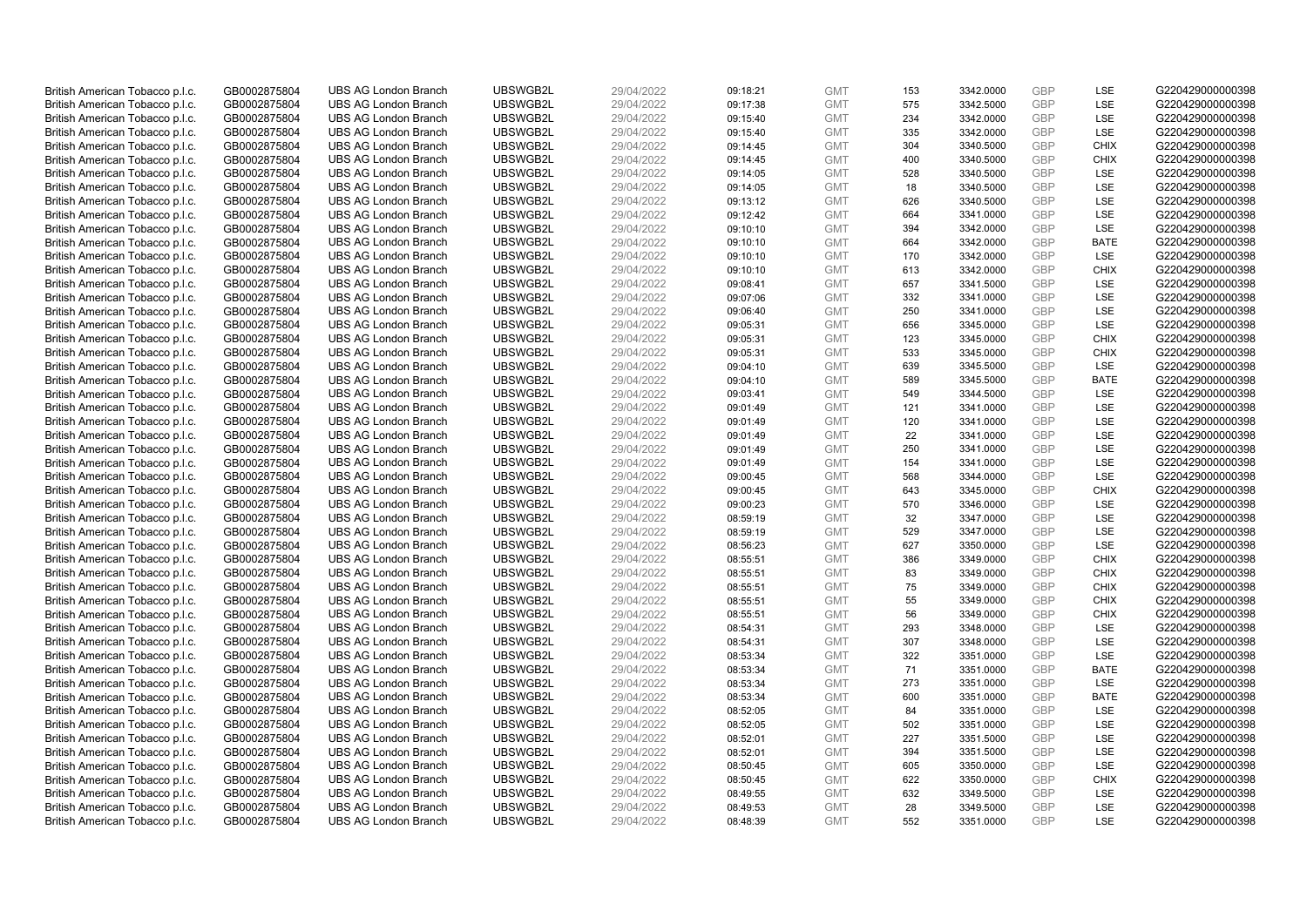|                                 | British American Tobacco p.l.c.                                    | GB0002875804 | <b>UBS AG London Branch</b> | UBSWGB2L | 29/04/2022 | 08:47:00 | <b>GMT</b> | 281 | 3351.0000 | <b>GBP</b>               | <b>CHIX</b> | G220429000000398 |
|---------------------------------|--------------------------------------------------------------------|--------------|-----------------------------|----------|------------|----------|------------|-----|-----------|--------------------------|-------------|------------------|
|                                 | British American Tobacco p.l.c.                                    | GB0002875804 | <b>UBS AG London Branch</b> | UBSWGB2L | 29/04/2022 | 08:47:00 | <b>GMT</b> | 321 | 3351.0000 | <b>GBP</b>               | <b>CHIX</b> | G220429000000398 |
|                                 | British American Tobacco p.l.c.                                    | GB0002875804 | <b>UBS AG London Branch</b> | UBSWGB2L | 29/04/2022 | 08:47:00 | <b>GMT</b> | 6   | 3351.0000 | <b>GBP</b>               | <b>CHIX</b> | G220429000000398 |
|                                 | British American Tobacco p.l.c.                                    | GB0002875804 | <b>UBS AG London Branch</b> | UBSWGB2L | 29/04/2022 | 08:47:00 | <b>GMT</b> | 143 | 3351.0000 | <b>GBP</b>               | LSE         | G220429000000398 |
|                                 | British American Tobacco p.l.c.                                    | GB0002875804 | <b>UBS AG London Branch</b> | UBSWGB2L | 29/04/2022 | 08:47:00 | <b>GMT</b> | 524 | 3351.0000 | <b>GBP</b>               | LSE         | G220429000000398 |
|                                 | British American Tobacco p.l.c.                                    | GB0002875804 | <b>UBS AG London Branch</b> | UBSWGB2L | 29/04/2022 | 08:45:04 | <b>GMT</b> | 46  | 3353.0000 | <b>GBP</b>               | <b>BATE</b> | G220429000000398 |
|                                 | British American Tobacco p.l.c.                                    | GB0002875804 | <b>UBS AG London Branch</b> | UBSWGB2L | 29/04/2022 | 08:45:04 | <b>GMT</b> | 620 | 3353.0000 | <b>GBP</b>               | LSE         | G220429000000398 |
|                                 | British American Tobacco p.l.c.                                    | GB0002875804 | <b>UBS AG London Branch</b> | UBSWGB2L | 29/04/2022 | 08:45:04 | <b>GMT</b> | 576 | 3353.0000 | <b>GBP</b>               | <b>BATE</b> | G220429000000398 |
|                                 | British American Tobacco p.l.c.                                    | GB0002875804 | <b>UBS AG London Branch</b> | UBSWGB2L | 29/04/2022 | 08:43:50 | <b>GMT</b> | 676 | 3351.5000 | <b>GBP</b>               | LSE         | G220429000000398 |
|                                 | British American Tobacco p.l.c.                                    | GB0002875804 | <b>UBS AG London Branch</b> | UBSWGB2L | 29/04/2022 | 08:42:40 | <b>GMT</b> | 573 | 3351.5000 | <b>GBP</b>               | LSE         | G220429000000398 |
|                                 | British American Tobacco p.l.c.                                    | GB0002875804 | <b>UBS AG London Branch</b> | UBSWGB2L | 29/04/2022 | 08:41:47 | <b>GMT</b> | 510 | 3352.5000 | <b>GBP</b>               | <b>CHIX</b> | G220429000000398 |
|                                 | British American Tobacco p.l.c.                                    | GB0002875804 | <b>UBS AG London Branch</b> | UBSWGB2L | 29/04/2022 | 08:41:47 | <b>GMT</b> | 390 | 3352.5000 | <b>GBP</b>               | LSE         | G220429000000398 |
|                                 | British American Tobacco p.l.c.                                    | GB0002875804 | <b>UBS AG London Branch</b> | UBSWGB2L | 29/04/2022 | 08:41:47 | <b>GMT</b> | 165 | 3352.5000 | <b>GBP</b>               | <b>CHIX</b> | G220429000000398 |
|                                 | British American Tobacco p.l.c.                                    | GB0002875804 | <b>UBS AG London Branch</b> | UBSWGB2L | 29/04/2022 | 08:41:47 | <b>GMT</b> | 279 | 3352.5000 | <b>GBP</b>               | LSE         | G220429000000398 |
|                                 | British American Tobacco p.l.c.                                    | GB0002875804 | <b>UBS AG London Branch</b> | UBSWGB2L | 29/04/2022 | 08:40:41 | <b>GMT</b> | 643 | 3349.0000 | GBP                      | LSE         | G220429000000398 |
|                                 | British American Tobacco p.l.c.                                    | GB0002875804 | <b>UBS AG London Branch</b> | UBSWGB2L | 29/04/2022 | 08:39:43 | <b>GMT</b> | 648 | 3351.0000 | <b>GBP</b>               | LSE         | G220429000000398 |
|                                 |                                                                    | GB0002875804 | <b>UBS AG London Branch</b> | UBSWGB2L | 29/04/2022 | 08:39:20 | <b>GMT</b> | 450 | 3351.5000 | <b>GBP</b>               | LSE         | G220429000000398 |
|                                 | British American Tobacco p.l.c.<br>British American Tobacco p.l.c. | GB0002875804 | <b>UBS AG London Branch</b> | UBSWGB2L | 29/04/2022 |          | <b>GMT</b> | 110 | 3351.5000 | <b>GBP</b>               | LSE         | G220429000000398 |
|                                 |                                                                    |              |                             | UBSWGB2L |            | 08:39:20 |            |     |           |                          | <b>BATE</b> |                  |
|                                 | British American Tobacco p.l.c.                                    | GB0002875804 | <b>UBS AG London Branch</b> |          | 29/04/2022 | 08:37:10 | <b>GMT</b> | 591 | 3353.0000 | <b>GBP</b><br><b>GBP</b> |             | G220429000000398 |
|                                 | British American Tobacco p.l.c.                                    | GB0002875804 | <b>UBS AG London Branch</b> | UBSWGB2L | 29/04/2022 | 08:37:10 | <b>GMT</b> | 588 | 3353.5000 |                          | LSE         | G220429000000398 |
|                                 | British American Tobacco p.l.c.                                    | GB0002875804 | <b>UBS AG London Branch</b> | UBSWGB2L | 29/04/2022 | 08:36:44 | <b>GMT</b> | 196 | 3353.5000 | <b>GBP</b>               | <b>CHIX</b> | G220429000000398 |
|                                 | British American Tobacco p.l.c.                                    | GB0002875804 | <b>UBS AG London Branch</b> | UBSWGB2L | 29/04/2022 | 08:36:44 | <b>GMT</b> | 460 | 3353.5000 | <b>GBP</b>               | <b>CHIX</b> | G220429000000398 |
|                                 | British American Tobacco p.l.c.                                    | GB0002875804 | <b>UBS AG London Branch</b> | UBSWGB2L | 29/04/2022 | 08:36:13 | <b>GMT</b> | 602 | 3354.0000 | <b>GBP</b>               | LSE         | G220429000000398 |
|                                 | British American Tobacco p.l.c.                                    | GB0002875804 | <b>UBS AG London Branch</b> | UBSWGB2L | 29/04/2022 | 08:35:25 | <b>GMT</b> | 596 | 3352.5000 | <b>GBP</b>               | LSE         | G220429000000398 |
|                                 | British American Tobacco p.l.c.                                    | GB0002875804 | <b>UBS AG London Branch</b> | UBSWGB2L | 29/04/2022 | 08:35:25 | <b>GMT</b> | 12  | 3352.5000 | <b>GBP</b>               | LSE         | G220429000000398 |
|                                 | British American Tobacco p.l.c.                                    | GB0002875804 | <b>UBS AG London Branch</b> | UBSWGB2L | 29/04/2022 | 08:34:44 | <b>GMT</b> | 551 | 3351.5000 | <b>GBP</b>               | LSE         | G220429000000398 |
|                                 | British American Tobacco p.l.c.                                    | GB0002875804 | <b>UBS AG London Branch</b> | UBSWGB2L | 29/04/2022 | 08:34:03 | <b>GMT</b> | 666 | 3351.5000 | <b>GBP</b>               | LSE         | G220429000000398 |
|                                 | British American Tobacco p.l.c.                                    | GB0002875804 | <b>UBS AG London Branch</b> | UBSWGB2L | 29/04/2022 | 08:34:03 | <b>GMT</b> | 577 | 3351.5000 | <b>GBP</b>               | LSE         | G220429000000398 |
|                                 | British American Tobacco p.l.c.                                    | GB0002875804 | <b>UBS AG London Branch</b> | UBSWGB2L | 29/04/2022 | 08:32:19 | <b>GMT</b> | 250 | 3350.0000 | <b>GBP</b>               | LSE         | G220429000000398 |
|                                 | British American Tobacco p.l.c.                                    | GB0002875804 | <b>UBS AG London Branch</b> | UBSWGB2L | 29/04/2022 | 08:32:19 | <b>GMT</b> | 107 | 3350.0000 | <b>GBP</b>               | LSE         | G220429000000398 |
|                                 | British American Tobacco p.l.c.                                    | GB0002875804 | <b>UBS AG London Branch</b> | UBSWGB2L | 29/04/2022 | 08:32:19 | <b>GMT</b> | 107 | 3350.0000 | GBP                      | LSE         | G220429000000398 |
|                                 | British American Tobacco p.l.c.                                    | GB0002875804 | <b>UBS AG London Branch</b> | UBSWGB2L | 29/04/2022 | 08:32:19 | <b>GMT</b> | 69  | 3350.0000 | <b>GBP</b>               | LSE         | G220429000000398 |
|                                 | British American Tobacco p.l.c.                                    | GB0002875804 | <b>UBS AG London Branch</b> | UBSWGB2L | 29/04/2022 | 08:32:19 | <b>GMT</b> | 11  | 3350.0000 | <b>GBP</b>               | LSE         | G220429000000398 |
|                                 | British American Tobacco p.l.c.                                    | GB0002875804 | <b>UBS AG London Branch</b> | UBSWGB2L | 29/04/2022 | 08:32:19 | <b>GMT</b> | 620 | 3350.0000 | <b>GBP</b>               | LSE         | G220429000000398 |
|                                 | British American Tobacco p.l.c.                                    | GB0002875804 | <b>UBS AG London Branch</b> | UBSWGB2L | 29/04/2022 | 08:32:19 | <b>GMT</b> | 598 | 3350.0000 | <b>GBP</b>               | LSE         | G220429000000398 |
|                                 | British American Tobacco p.l.c.                                    | GB0002875804 | <b>UBS AG London Branch</b> | UBSWGB2L | 29/04/2022 | 08:32:19 | <b>GMT</b> | 615 | 3350.0000 | <b>GBP</b>               | <b>CHIX</b> | G220429000000398 |
|                                 | British American Tobacco p.l.c.                                    | GB0002875804 | <b>UBS AG London Branch</b> | UBSWGB2L | 29/04/2022 | 08:31:52 | <b>GMT</b> | 405 | 3350.0000 | <b>GBP</b>               | LSE         | G220429000000398 |
|                                 | British American Tobacco p.l.c.                                    | GB0002875804 | <b>UBS AG London Branch</b> | UBSWGB2L | 29/04/2022 | 08:31:52 | <b>GMT</b> | 200 | 3350.0000 | <b>GBP</b>               | LSE         | G220429000000398 |
|                                 | British American Tobacco p.l.c.                                    | GB0002875804 | <b>UBS AG London Branch</b> | UBSWGB2L | 29/04/2022 | 08:31:43 | <b>GMT</b> | 448 | 3350.0000 | <b>GBP</b>               | LSE         | G220429000000398 |
|                                 | British American Tobacco p.l.c.                                    | GB0002875804 | <b>UBS AG London Branch</b> | UBSWGB2L | 29/04/2022 | 08:31:43 | <b>GMT</b> | 200 | 3350.0000 | <b>GBP</b>               | LSE         | G220429000000398 |
|                                 | British American Tobacco p.l.c.                                    | GB0002875804 | <b>UBS AG London Branch</b> | UBSWGB2L | 29/04/2022 | 08:31:19 | <b>GMT</b> | 107 | 3349.0000 | <b>GBP</b>               | LSE         | G220429000000398 |
|                                 | British American Tobacco p.l.c.                                    | GB0002875804 | <b>UBS AG London Branch</b> | UBSWGB2L | 29/04/2022 | 08:31:19 | <b>GMT</b> | 200 | 3349.0000 | <b>GBP</b>               | LSE         | G220429000000398 |
|                                 | British American Tobacco p.l.c.                                    | GB0002875804 | <b>UBS AG London Branch</b> | UBSWGB2L | 29/04/2022 | 08:31:19 | <b>GMT</b> | 107 | 3349.0000 | <b>GBP</b>               | LSE         | G220429000000398 |
|                                 | British American Tobacco p.l.c.                                    | GB0002875804 | <b>UBS AG London Branch</b> | UBSWGB2L | 29/04/2022 | 08:31:19 | <b>GMT</b> | 185 | 3349.0000 | GBP                      | LSE         | G220429000000398 |
|                                 | British American Tobacco p.l.c.                                    | GB0002875804 | <b>UBS AG London Branch</b> | UBSWGB2L | 29/04/2022 | 08:31:19 | <b>GMT</b> | 613 | 3349.0000 | <b>GBP</b>               | LSE         | G220429000000398 |
|                                 | British American Tobacco p.l.c.                                    | GB0002875804 | <b>UBS AG London Branch</b> | UBSWGB2L | 29/04/2022 | 08:30:28 | <b>GMT</b> | 581 | 3347.5000 | <b>GBP</b>               | LSE         | G220429000000398 |
|                                 | British American Tobacco p.l.c.                                    | GB0002875804 | <b>UBS AG London Branch</b> | UBSWGB2L | 29/04/2022 | 08:27:42 | <b>GMT</b> | 683 | 3341.0000 | <b>GBP</b>               | <b>CHIX</b> | G220429000000398 |
|                                 | British American Tobacco p.l.c.                                    | GB0002875804 | <b>UBS AG London Branch</b> | UBSWGB2L | 29/04/2022 | 08:27:42 | <b>GMT</b> | 605 | 3342.0000 | <b>GBP</b>               | LSE         | G220429000000398 |
|                                 | British American Tobacco p.l.c.                                    | GB0002875804 | <b>UBS AG London Branch</b> | UBSWGB2L | 29/04/2022 | 08:27:42 | <b>GMT</b> | 671 | 3342.0000 | <b>GBP</b>               | <b>BATE</b> | G220429000000398 |
|                                 | British American Tobacco p.l.c.                                    | GB0002875804 | <b>UBS AG London Branch</b> | UBSWGB2L | 29/04/2022 | 08:26:37 | <b>GMT</b> | 631 | 3344.0000 | <b>GBP</b>               | LSE         | G220429000000398 |
|                                 | British American Tobacco p.l.c.                                    | GB0002875804 | <b>UBS AG London Branch</b> | UBSWGB2L | 29/04/2022 | 08:26:01 | <b>GMT</b> | 608 | 3346.5000 | <b>GBP</b>               | LSE         | G220429000000398 |
|                                 |                                                                    | GB0002875804 | <b>UBS AG London Branch</b> | UBSWGB2L | 29/04/2022 | 08:24:53 | <b>GMT</b> | 624 | 3346.0000 | <b>GBP</b>               | LSE         | G220429000000398 |
| British American Tobacco p.l.c. |                                                                    |              |                             |          |            |          |            |     |           |                          |             |                  |
|                                 | British American Tobacco p.l.c.                                    | GB0002875804 | <b>UBS AG London Branch</b> | UBSWGB2L | 29/04/2022 | 08:24:53 | <b>GMT</b> | 636 | 3346.0000 | <b>GBP</b>               | <b>CHIX</b> | G220429000000398 |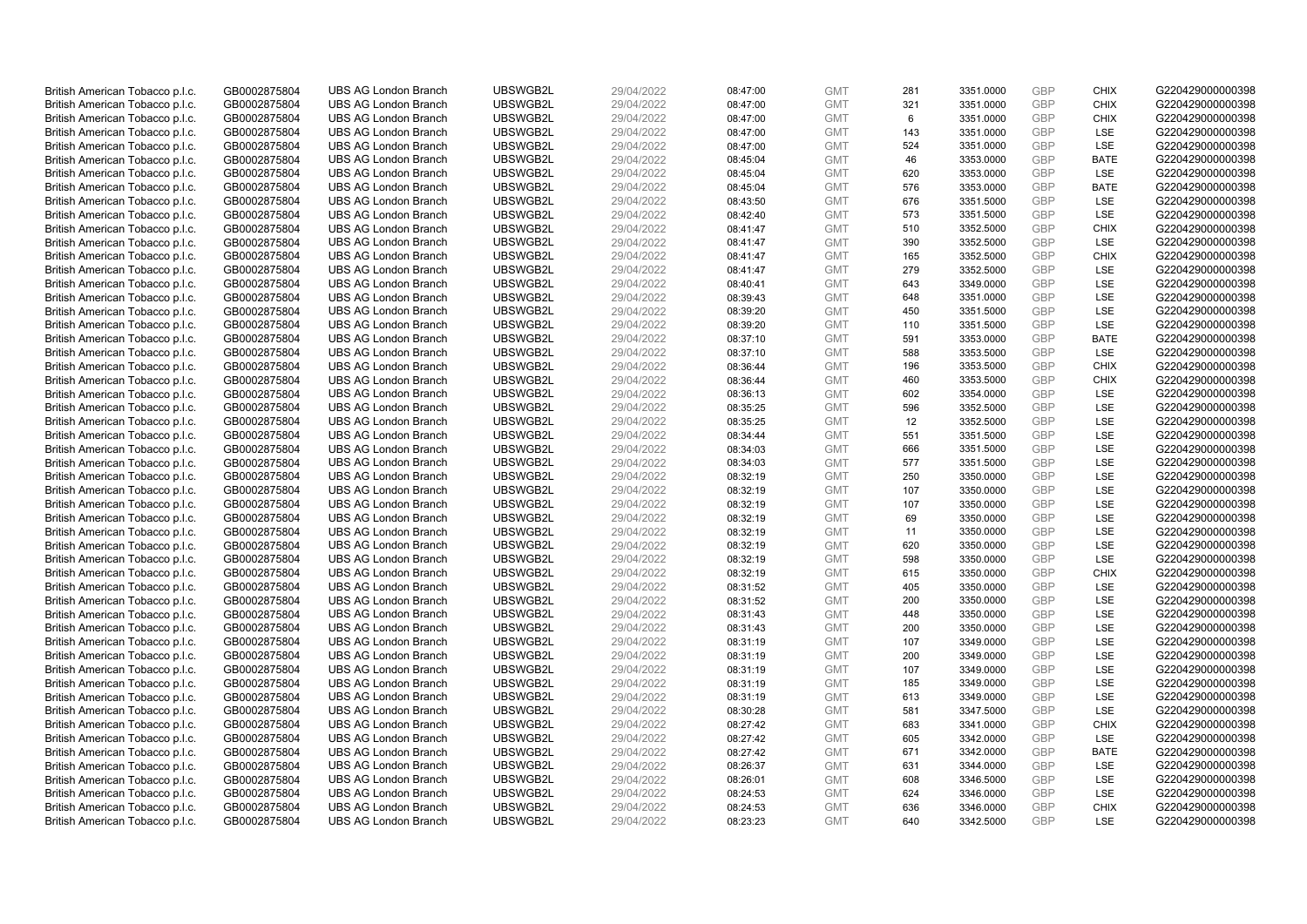| British American Tobacco p.l.c. | GB0002875804 | <b>UBS AG London Branch</b> | UBSWGB2L | 29/04/2022 | 08:22:41 | <b>GMT</b> | 547            | 3346.0000 | <b>GBP</b>               | LSE         | G220429000000398 |
|---------------------------------|--------------|-----------------------------|----------|------------|----------|------------|----------------|-----------|--------------------------|-------------|------------------|
| British American Tobacco p.l.c. | GB0002875804 | <b>UBS AG London Branch</b> | UBSWGB2L | 29/04/2022 | 08:21:10 | <b>GMT</b> | 200            | 3345.0000 | GBP                      | LSE         | G220429000000398 |
| British American Tobacco p.l.c. | GB0002875804 | <b>UBS AG London Branch</b> | UBSWGB2L | 29/04/2022 | 08:21:10 | <b>GMT</b> | 602            | 3345.0000 | <b>GBP</b>               | <b>CHIX</b> | G220429000000398 |
| British American Tobacco p.l.c. | GB0002875804 | <b>UBS AG London Branch</b> | UBSWGB2L | 29/04/2022 | 08:21:10 | <b>GMT</b> | 594            | 3345.0000 | <b>GBP</b>               | LSE         | G220429000000398 |
|                                 |              |                             |          |            |          | <b>GMT</b> | 68             |           | <b>GBP</b>               | LSE         |                  |
| British American Tobacco p.l.c. | GB0002875804 | <b>UBS AG London Branch</b> | UBSWGB2L | 29/04/2022 | 08:21:10 |            |                | 3345.0000 |                          |             | G220429000000398 |
| British American Tobacco p.l.c. | GB0002875804 | <b>UBS AG London Branch</b> | UBSWGB2L | 29/04/2022 | 08:20:37 | <b>GMT</b> | 634            | 3344.5000 | <b>GBP</b>               | LSE         | G220429000000398 |
| British American Tobacco p.l.c. | GB0002875804 | <b>UBS AG London Branch</b> | UBSWGB2L | 29/04/2022 | 08:20:00 | <b>GMT</b> | 367            | 3343.0000 | <b>GBP</b>               | LSE         | G220429000000398 |
| British American Tobacco p.l.c. | GB0002875804 | <b>UBS AG London Branch</b> | UBSWGB2L | 29/04/2022 | 08:20:00 | <b>GMT</b> | 575            | 3343.0000 | <b>GBP</b>               | LSE         | G220429000000398 |
| British American Tobacco p.l.c. | GB0002875804 | <b>UBS AG London Branch</b> | UBSWGB2L | 29/04/2022 | 08:19:31 | <b>GMT</b> | 564            | 3342.0000 | <b>GBP</b>               | <b>CHIX</b> | G220429000000398 |
| British American Tobacco p.l.c. | GB0002875804 | <b>UBS AG London Branch</b> | UBSWGB2L | 29/04/2022 | 08:19:31 | <b>GMT</b> | 405            | 3342.0000 | <b>GBP</b>               | <b>BATE</b> | G220429000000398 |
| British American Tobacco p.l.c. | GB0002875804 | <b>UBS AG London Branch</b> | UBSWGB2L | 29/04/2022 | 08:19:31 | <b>GMT</b> | 15             | 3342.0000 | <b>GBP</b>               | <b>CHIX</b> | G220429000000398 |
| British American Tobacco p.l.c. | GB0002875804 | <b>UBS AG London Branch</b> | UBSWGB2L | 29/04/2022 | 08:19:31 | <b>GMT</b> | 15             | 3342.0000 | <b>GBP</b>               | <b>BATE</b> | G220429000000398 |
| British American Tobacco p.l.c. | GB0002875804 | <b>UBS AG London Branch</b> | UBSWGB2L | 29/04/2022 | 08:19:31 | <b>GMT</b> | 137            | 3342.0000 | <b>GBP</b>               | <b>BATE</b> | G220429000000398 |
| British American Tobacco p.l.c. | GB0002875804 | <b>UBS AG London Branch</b> | UBSWGB2L | 29/04/2022 | 08:19:31 | <b>GMT</b> | 110            | 3342.0000 | <b>GBP</b>               | <b>BATE</b> | G220429000000398 |
| British American Tobacco p.l.c. | GB0002875804 | <b>UBS AG London Branch</b> | UBSWGB2L | 29/04/2022 | 08:19:31 | <b>GMT</b> | 12             | 3342.0000 | <b>GBP</b>               | <b>CHIX</b> | G220429000000398 |
| British American Tobacco p.l.c. | GB0002875804 | <b>UBS AG London Branch</b> | UBSWGB2L | 29/04/2022 | 08:19:31 | <b>GMT</b> | 14             | 3342.0000 | <b>GBP</b>               | <b>BATE</b> | G220429000000398 |
| British American Tobacco p.l.c. | GB0002875804 | <b>UBS AG London Branch</b> | UBSWGB2L | 29/04/2022 | 08:19:31 | <b>GMT</b> | 637            | 3343.0000 | <b>GBP</b>               | LSE         | G220429000000398 |
| British American Tobacco p.l.c. | GB0002875804 | <b>UBS AG London Branch</b> | UBSWGB2L | 29/04/2022 | 08:19:31 | <b>GMT</b> | 607            | 3343.5000 | GBP                      | LSE         | G220429000000398 |
| British American Tobacco p.l.c. | GB0002875804 | <b>UBS AG London Branch</b> | UBSWGB2L | 29/04/2022 | 08:14:39 | <b>GMT</b> | 209            | 3333.0000 | <b>GBP</b>               | <b>LSE</b>  | G220429000000398 |
| British American Tobacco p.l.c. | GB0002875804 | <b>UBS AG London Branch</b> | UBSWGB2L | 29/04/2022 | 08:14:39 | <b>GMT</b> | 460            | 3333.0000 | <b>GBP</b>               | LSE         | G220429000000398 |
| British American Tobacco p.l.c. | GB0002875804 | <b>UBS AG London Branch</b> | UBSWGB2L | 29/04/2022 | 08:13:44 | <b>GMT</b> | 207            | 3335.0000 | <b>GBP</b>               | <b>BATE</b> | G220429000000398 |
| British American Tobacco p.l.c. | GB0002875804 | <b>UBS AG London Branch</b> | UBSWGB2L | 29/04/2022 | 08:13:44 | <b>GMT</b> | 464            | 3335.0000 | <b>GBP</b>               | <b>BATE</b> | G220429000000398 |
| British American Tobacco p.l.c. | GB0002875804 | <b>UBS AG London Branch</b> | UBSWGB2L | 29/04/2022 | 08:13:28 | <b>GMT</b> | 712            | 3337.5000 | <b>GBP</b>               | <b>CHIX</b> | G220429000000398 |
| British American Tobacco p.l.c. | GB0002875804 | <b>UBS AG London Branch</b> | UBSWGB2L | 29/04/2022 | 08:13:04 | <b>GMT</b> | 662            | 3340.0000 | <b>GBP</b>               | <b>LSE</b>  | G220429000000398 |
| British American Tobacco p.l.c. | GB0002875804 | <b>UBS AG London Branch</b> | UBSWGB2L | 29/04/2022 | 08:12:39 | <b>GMT</b> | 260            | 3343.5000 | <b>GBP</b>               | LSE         | G220429000000398 |
| British American Tobacco p.l.c. | GB0002875804 | <b>UBS AG London Branch</b> | UBSWGB2L | 29/04/2022 | 08:12:39 | <b>GMT</b> | 250            | 3343.5000 | <b>GBP</b>               | LSE         | G220429000000398 |
| British American Tobacco p.l.c. | GB0002875804 | <b>UBS AG London Branch</b> | UBSWGB2L | 29/04/2022 | 08:12:39 | <b>GMT</b> | 107            | 3343.5000 | <b>GBP</b>               | LSE         | G220429000000398 |
| British American Tobacco p.l.c. | GB0002875804 | <b>UBS AG London Branch</b> | UBSWGB2L | 29/04/2022 | 08:12:39 | <b>GMT</b> | $\overline{4}$ | 3343.5000 | <b>GBP</b>               | <b>LSE</b>  | G220429000000398 |
| British American Tobacco p.l.c. | GB0002875804 | <b>UBS AG London Branch</b> | UBSWGB2L | 29/04/2022 | 08:12:33 | <b>GMT</b> | 704            | 3345.0000 | <b>GBP</b>               | LSE         | G220429000000398 |
| British American Tobacco p.l.c. | GB0002875804 | <b>UBS AG London Branch</b> | UBSWGB2L | 29/04/2022 | 08:12:33 | <b>GMT</b> | 305            | 3346.0000 | <b>GBP</b>               | LSE         | G220429000000398 |
| British American Tobacco p.l.c. | GB0002875804 | <b>UBS AG London Branch</b> | UBSWGB2L | 29/04/2022 | 08:12:33 | <b>GMT</b> | 345            | 3346.0000 | GBP                      | LSE         | G220429000000398 |
| British American Tobacco p.l.c. | GB0002875804 | <b>UBS AG London Branch</b> | UBSWGB2L | 29/04/2022 | 08:12:33 | <b>GMT</b> | 165            | 3346.0000 | <b>GBP</b>               | <b>CHIX</b> | G220429000000398 |
| British American Tobacco p.l.c. | GB0002875804 | <b>UBS AG London Branch</b> | UBSWGB2L | 29/04/2022 | 08:12:33 | <b>GMT</b> | 530            | 3346.0000 | <b>GBP</b>               | <b>CHIX</b> | G220429000000398 |
| British American Tobacco p.l.c. | GB0002875804 | <b>UBS AG London Branch</b> | UBSWGB2L | 29/04/2022 | 08:09:49 | <b>GMT</b> | 255            | 3339.0000 | <b>GBP</b>               | LSE         | G220429000000398 |
| British American Tobacco p.l.c. | GB0002875804 | <b>UBS AG London Branch</b> | UBSWGB2L | 29/04/2022 | 08:09:49 | <b>GMT</b> | 390            | 3339.0000 | <b>GBP</b>               | LSE         | G220429000000398 |
| British American Tobacco p.l.c. | GB0002875804 | <b>UBS AG London Branch</b> | UBSWGB2L | 29/04/2022 | 08:09:49 | <b>GMT</b> | 629            | 3339.5000 | <b>GBP</b>               | <b>BATE</b> | G220429000000398 |
| British American Tobacco p.l.c. | GB0002875804 | <b>UBS AG London Branch</b> | UBSWGB2L | 29/04/2022 | 08:09:04 | <b>GMT</b> | 552            | 3336.5000 | <b>GBP</b>               | <b>LSE</b>  | G220429000000398 |
| British American Tobacco p.l.c. | GB0002875804 | <b>UBS AG London Branch</b> | UBSWGB2L | 29/04/2022 | 08:08:15 | <b>GMT</b> | 602            | 3337.0000 | <b>GBP</b>               | LSE         | G220429000000398 |
|                                 |              | <b>UBS AG London Branch</b> | UBSWGB2L | 29/04/2022 |          | <b>GMT</b> | 26             | 3337.0000 | <b>GBP</b>               | LSE         | G220429000000398 |
| British American Tobacco p.l.c. | GB0002875804 |                             |          |            | 08:08:15 |            |                |           |                          |             |                  |
| British American Tobacco p.l.c. | GB0002875804 | <b>UBS AG London Branch</b> | UBSWGB2L | 29/04/2022 | 08:07:39 | <b>GMT</b> | 697<br>613     | 3337.5000 | <b>GBP</b><br><b>GBP</b> | <b>CHIX</b> | G220429000000398 |
| British American Tobacco p.l.c. | GB0002875804 | <b>UBS AG London Branch</b> | UBSWGB2L | 29/04/2022 | 08:06:52 | <b>GMT</b> |                | 3337.0000 |                          | <b>BATE</b> | G220429000000398 |
| British American Tobacco p.l.c. | GB0002875804 | <b>UBS AG London Branch</b> | UBSWGB2L | 29/04/2022 | 08:06:30 | <b>GMT</b> | 677            | 3337.5000 | <b>GBP</b>               | LSE         | G220429000000398 |
| British American Tobacco p.l.c. | GB0002875804 | <b>UBS AG London Branch</b> | UBSWGB2L | 29/04/2022 | 08:05:56 | <b>GMT</b> | 657            | 3338.0000 | <b>GBP</b>               | LSE         | G220429000000398 |
| British American Tobacco p.l.c. | GB0002875804 | <b>UBS AG London Branch</b> | UBSWGB2L | 29/04/2022 | 08:05:40 | <b>GMT</b> | 566            | 3337.0000 | GBP                      | LSE         | G220429000000398 |
| British American Tobacco p.l.c. | GB0002875804 | <b>UBS AG London Branch</b> | UBSWGB2L | 29/04/2022 | 08:05:40 | <b>GMT</b> | 634            | 3337.0000 | <b>GBP</b>               | <b>LSE</b>  | G220429000000398 |
| British American Tobacco p.l.c. | GB0002875804 | <b>UBS AG London Branch</b> | UBSWGB2L | 29/04/2022 | 08:05:40 | <b>GMT</b> | 604            | 3337.5000 | <b>GBP</b>               | <b>CHIX</b> | G220429000000398 |
| British American Tobacco p.l.c. | GB0002875804 | <b>UBS AG London Branch</b> | UBSWGB2L | 29/04/2022 | 08:03:54 | <b>GMT</b> | 574            | 3337.0000 | <b>GBP</b>               | <b>LSE</b>  | G220429000000398 |
| British American Tobacco p.l.c. | GB0002875804 | <b>UBS AG London Branch</b> | UBSWGB2L | 29/04/2022 | 08:03:54 | <b>GMT</b> | 21             | 3337.0000 | <b>GBP</b>               | <b>BATE</b> | G220429000000398 |
| British American Tobacco p.l.c. | GB0002875804 | <b>UBS AG London Branch</b> | UBSWGB2L | 29/04/2022 | 08:03:54 | <b>GMT</b> | 621            | 3337.0000 | <b>GBP</b>               | <b>BATE</b> | G220429000000398 |
| British American Tobacco p.l.c. | GB0002875804 | <b>UBS AG London Branch</b> | UBSWGB2L | 29/04/2022 | 08:03:34 | <b>GMT</b> | 190            | 3335.5000 | <b>GBP</b>               | <b>LSE</b>  | G220429000000398 |
| British American Tobacco p.l.c. | GB0002875804 | <b>UBS AG London Branch</b> | UBSWGB2L | 29/04/2022 | 08:03:09 | <b>GMT</b> | 591            | 3335.5000 | <b>GBP</b>               | <b>CHIX</b> | G220429000000398 |
| British American Tobacco p.l.c. | GB0002875804 | <b>UBS AG London Branch</b> | UBSWGB2L | 29/04/2022 | 08:02:56 | <b>GMT</b> | 576            | 3338.0000 | <b>GBP</b>               | LSE         | G220429000000398 |
| British American Tobacco p.l.c. | GB0002875804 | <b>UBS AG London Branch</b> | UBSWGB2L | 29/04/2022 | 08:02:56 | <b>GMT</b> | 608            | 3338.0000 | <b>GBP</b>               | LSE         | G220429000000398 |
| British American Tobacco p.l.c. | GB0002875804 | <b>UBS AG London Branch</b> | UBSWGB2L | 29/04/2022 | 08:02:56 | <b>GMT</b> | 250            | 3338.0000 | GBP                      | <b>LSE</b>  | G220429000000398 |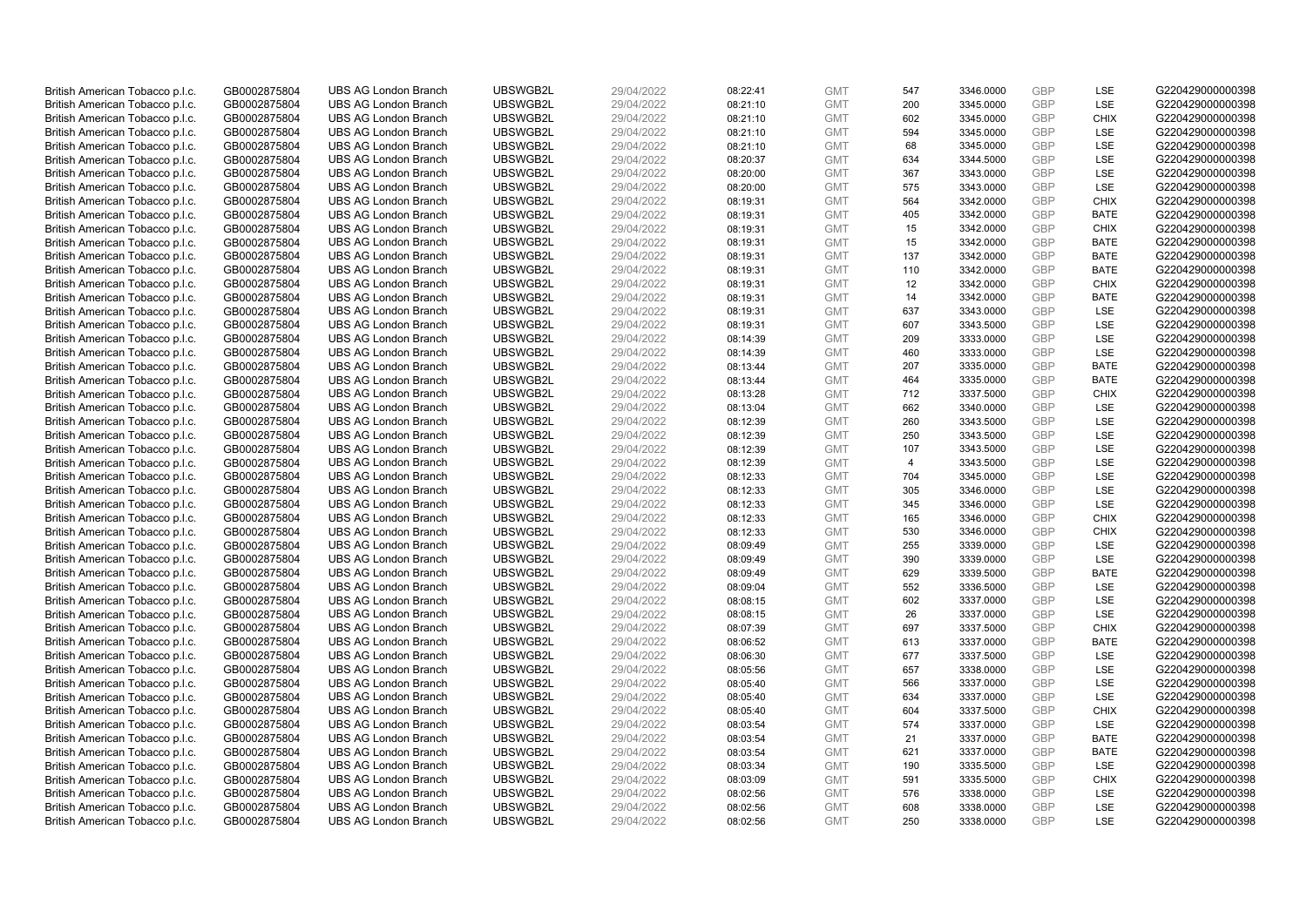| British American Tobacco p.l.c. | GB0002875804 | UBS AG London Branch | UBSWGB2L | 29/04/2022 | 08:02:56 | <b>GM</b>       | 1033 | 3338.0000 | <b>GBP</b> | LSE         | G220429000000398 |
|---------------------------------|--------------|----------------------|----------|------------|----------|-----------------|------|-----------|------------|-------------|------------------|
| British American Tobacco p.l.c. | GB0002875804 | UBS AG London Branch | UBSWGB2L | 29/04/2022 | 08:01:57 | GM <sub>1</sub> | 737  | 3331.0000 | <b>GBP</b> | LSE         | G220429000000398 |
| British American Tobacco p.l.c. | GB0002875804 | UBS AG London Branch | UBSWGB2L | 29/04/2022 | 08:01:57 | <b>GMT</b>      | 599  | 3331.0000 | GBP        | CHIX        | G220429000000398 |
| British American Tobacco p.l.c. | GB0002875804 | UBS AG London Branch | UBSWGB2L | 29/04/2022 | 08:01:57 | <b>GMT</b>      |      | 3331.0000 | GBP        | LSE         | G220429000000398 |
| British American Tobacco p.l.c. | GB0002875804 | UBS AG London Branch | UBSWGB2L | 29/04/2022 | 08:01:05 | GM <sub>1</sub> | 116  | 3331.5000 | GBP        | <b>CHIX</b> | G220429000000398 |
| British American Tobacco p.l.c. | GB0002875804 | UBS AG London Branch | UBSWGB2L | 29/04/2022 | 08:01:05 | <b>GMT</b>      |      | 3331.5000 | GBP        | <b>CHIX</b> | G220429000000398 |
| British American Tobacco p.l.c. | GB0002875804 | UBS AG London Branch | UBSWGB2L | 29/04/2022 | 08:01:05 | <b>GMT</b>      | 30C  | 3331.5000 | <b>GBP</b> | <b>CHIX</b> | G220429000000398 |
| British American Tobacco p.l.c. | GB0002875804 | UBS AG London Branch | UBSWGB2L | 29/04/2022 | 08:01:05 | <b>GMT</b>      | 134  | 3331.5000 | GBP        | <b>CHIX</b> | G220429000000398 |